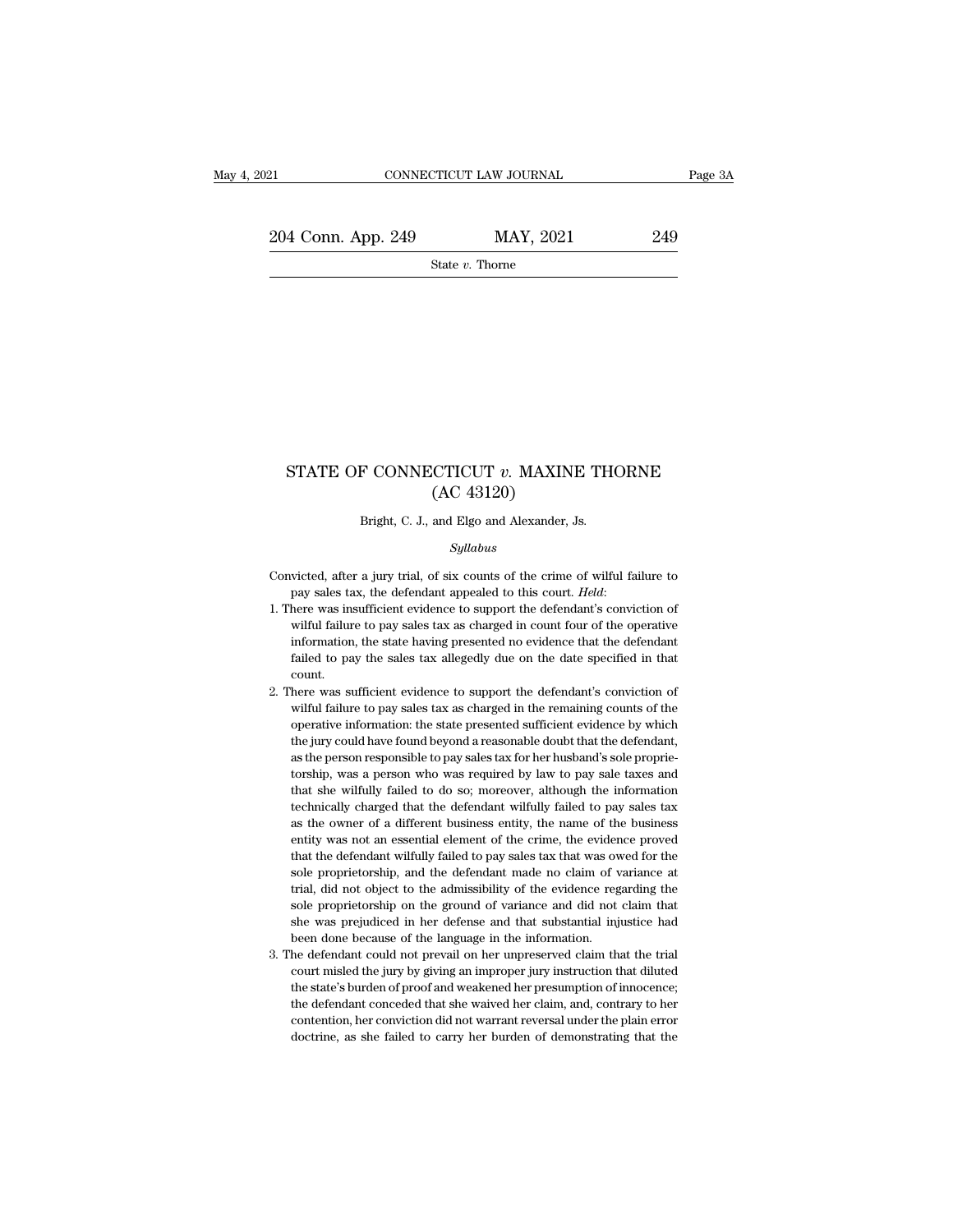# $\begin{tabular}{lllll} \multicolumn{2}{l}{{\small\textsf{CONNECTICUT LAW JOURNAL}}}&\text{May 4, 2021}\\ \multicolumn{2}{l}{\small\textsf{May 2021}}&\text{204 Conn. App. 249}\\ & \multicolumn{2}{l}{\small\textsf{State $v$.} There}\end{tabular}$ State *v.* Thorne MAY, 2021 204 Conn. App. 249<br>
State v. Thorne<br>
court's instruction misled the jury and affected the fairness and integrity<br>
of and public confidence in the proceeding. MAY,  $2021$  204<br>
State v. Thorne<br>
court's instruction misled the jury and affected the<br>
of and public confidence in the proceeding.<br>
Argued February 8—officially released M  $MAY$ , 2021 204 Conn. App. 24<br>State v. Thorne<br>instruction misled the jury and affected the fairness and integrit<br>public confidence in the proceeding.<br>Argued February 8—officially released May 4, 2021

*Procedural History*<br>*Procedural History*<br>*Procedural History*<br>**Procedural History**<br>**Procedural History** 

State v. Thorne<br>
state v. Thorne<br>
court's instruction misled the jury and affected the fairness and integrity<br>
of and public confidence in the proceeding.<br>
Argued February 8—officially released May 4, 2021<br>
Procedural Hist court's instruction misled the jury and affected the fairness and integrity<br>of and public confidence in the proceeding.<br>Argued February 8—officially released May 4, 2021<br> $Procedural History$ <br>Substitute information charging the defendan of and public confidence in the proceeding.<br>Argued February 8—officially released May 4, 2021<br>Procedural History<br>Substitute information charging the defendant with<br>six counts of the crime of wilful failure to pay sales tax Argued February 8—officially released May 4, 2021<br> *Procedural History*<br>
Substitute information charging the defendant with<br>
six counts of the crime of wilful failure to pay sales tax,<br>
brought to the Superior Court in the Frocedural History<br>Substitute information charging the defendant with<br>six counts of the crime of wilful failure to pay sales tax,<br>brought to the Superior Court in the judicial district of<br>Hartford and tried to the jury bef Frocedard History<br>six counts of the crime of wilful failure to pay sales tax,<br>brought to the Superior Court in the judicial district of<br>Hartford and tried to the jury before *Baio*, *J*.; verdict and<br>judgment of guilty, fr Substitute information charging the defendant with<br>six counts of the crime of wilful failure to pay sales tax,<br>brought to the Superior Court in the judicial district of<br>Hartford and tried to the jury before *Baio*, *J*.; v Brought to the superior<br>Hartford and tried to the<br>judgment of guilty, fro<br>to this court. Affirmed<br>ment directed.<br>Raymond L. Durelli<br>lant (defendant).<br>Linda F. Currie, s *Lindament of guilty, from which the defendant appealed<br>this court. Affirmed in part; reversed in part; judgent directed.<br><i>Raymond L. Durelli*, assigned counsel, for the appel-<br>*Linda F. Currie*, senior assistant state's a

to this court. *Affirmed in part; reversed in part; judgment directed.*<br> *Raymond L. Durelli, assigned counsel, for the appellant (defendant).*<br> *Linda F. Currie, senior assistant state's attorney,*<br>
with whom, on the brie ment directed.<br>
Raymond L. Durelli, assigned counsel, for the appel-<br>
lant (defendant).<br>
Linda F. Currie, senior assistant state's attorney,<br>
with whom, on the brief, were Gail P. Hardy, executive<br>
assistant state's attorn Linda F. Currie, senior assistant state's attorney,<br>th whom, on the brief, were Gail P. Hardy, executive<br>sistant state's attorney, and Mirella Giambalvo,<br>mior assistant state's attorney, for the appellee (state).<br> $o_{pinion}$ <br>

# *Opinion*

appeals from the judgment of conviction, rendered after assistant state's attorney, and *Mirella Giambalvo*,<br>senior assistant state's attorney, for the appellee (state).<br> $opinion$ <br>ALEXANDER, J. The defendant, Maxine Thorne,<sup>1</sup><br>appeals from the judgment of conviction, rendered after senior assistant state's attorney, for the appellee (state).<br>  $\phi_{pinion}$ <br>
ALEXANDER, J. The defendant, Maxine Thorne,<sup>1</sup><br>
appeals from the judgment of conviction, rendered after<br>
a jury trial, of six counts of wilful failur *Opinion*<br>
ALEXANDER, J. The defendant, Maxine Thorne,<sup>1</sup><br>
appeals from the judgment of conviction, rendered after<br>
a jury trial, of six counts of wilful failure to pay sales<br>
tax in violation of General Statutes  $\S$  12-4 ALEXANDER, J. The defendant, Maxine Thorne,<sup>1</sup><br>appeals from the judgment of conviction, rendered after<br>a jury trial, of six counts of wilful failure to pay sales<br>tax in violation of General Statutes § 12-428 (1). On<br>appea ALEXANDER, J. The defendant, Maxine Thorne,<sup>1</sup><br>appeals from the judgment of conviction, rendered after<br>a jury trial, of six counts of wilful failure to pay sales<br>tax in violation of General Statutes § 12-428 (1). On<br>appea appeals from the judgment of conviction, rendered after<br>a jury trial, of six counts of wilful failure to pay sales<br>tax in violation of General Statutes § 12-428 (1). On<br>appeal, the defendant claims that (1) there was insuf a jury trial, of six courtax in violation of Ge<br>appeal, the defendant court evidence to supperficial court's jury instrial court's jury instrium.<br>Jury. We reverse in part of the trial court.<br>The jury reasonably a in violation of defieral baataces  $\frac{1}{8}$  12–420 (1). On<br>peal, the defendant claims that (1) there was insuffi-<br>ent evidence to support her conviction and (2) the<br>al court's jury instruction substantially misled the<br>r diplear, the deterministic claims that (1) there was fissure<br>cient evidence to support her conviction and (2) the<br>trial court's jury instruction substantially misled the<br>jury. We reverse in part and affirm in part the judg

Each evidence to support her conviction and  $(z)$  are<br>trial court's jury instruction substantially misled the<br>jury. We reverse in part and affirm in part the judgment<br>of the trial court.<br>The jury reasonably could have foun band (but is jury installation substantian) inside the judgment<br>of the trial court.<br>The jury reasonably could have found the following<br>facts on the basis of the evidence presented at trial. In<br>October, 1999, Robert C. Thor of the trial court.<br>The jury reasonably could have found the following<br>facts on the basis of the evidence presented at trial. In<br>October, 1999, Robert C. Thorne, the defendant's hus-<br>band (husband), applied to the Departme facts on the basis of the evidence presented at trial. In October, 1999, Robert C. Thorne, the defendant's hus-<br>band (husband), applied to the Department of Revenue<br>Services (department) for a tax registration number for<br> Services (department) for a tax registration number for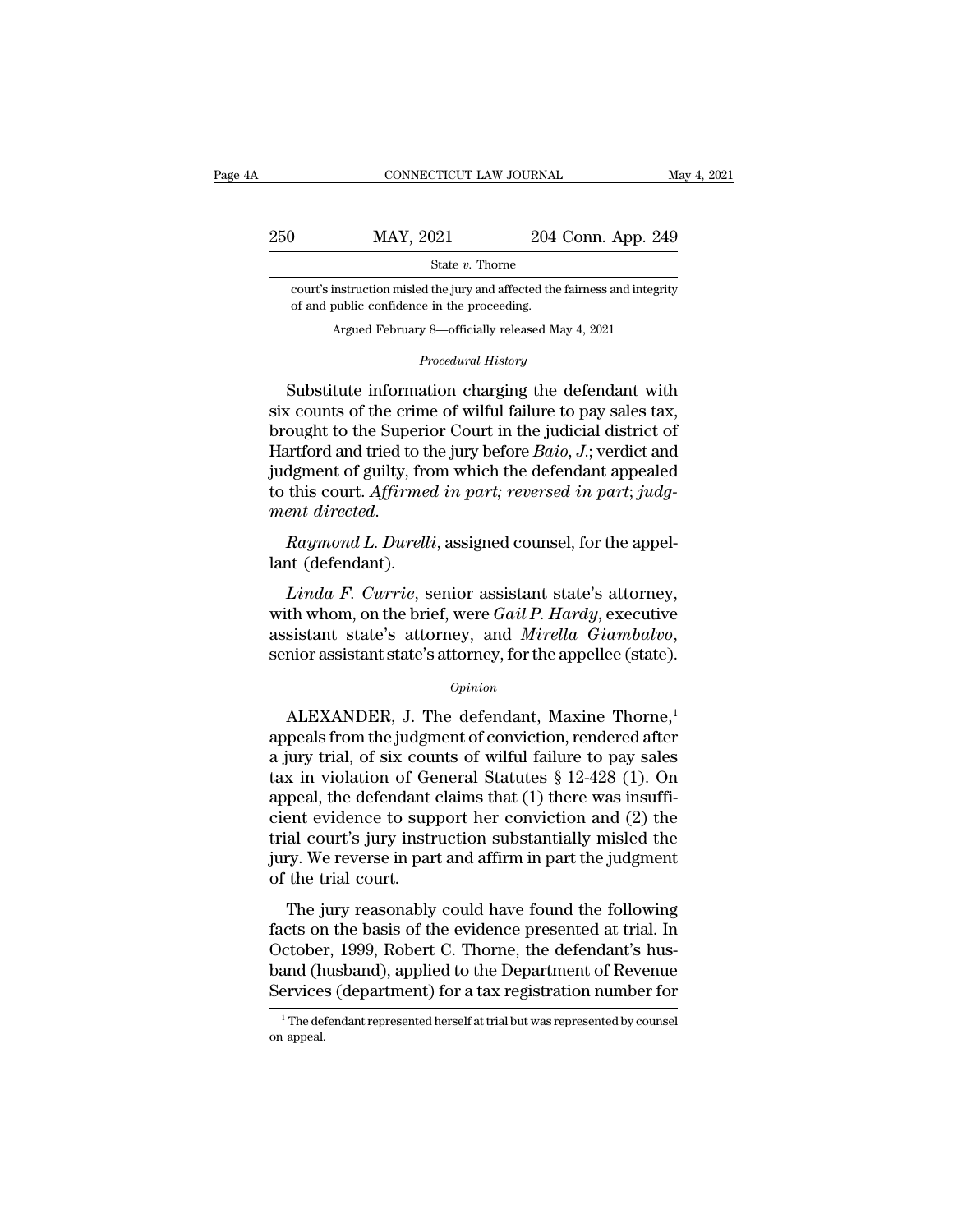21 CONNECTICUT LAW JOURNAL Page 5A<br>  $204$  Conn. App. 249 MAY, 2021 251<br>
State v. Thorne

State *v.* Thorne

 $\begin{array}{ccc} \text{204 Conn. App. 249} & \text{MAX, 2021} & \text{251} \ \hline & \\ \text{State $v$.} & \text{There} & \\ \text{his tree work and landscaping business as a sole propri-} \\ \text{etorship.} & \text{Sometime later, the defendant filed an application for the organization of a domestic limited liability} \end{array}$ 204 Conn. App. 249 MAY, 2021 251<br>
State v. Thorne<br>
his tree work and landscaping business as a sole propri-<br>
etorship. Sometime later, the defendant filed an appli-<br>
cation for the organization of a domestic limited liabi 204 Conn. App. 249 MAY, 2021 251<br>
State v. Thorne<br>
his tree work and landscaping business as a sole propri-<br>
etorship. Sometime later, the defendant filed an appli-<br>
cation for the organization of a domestic limited liabi 204 Conn. App. 249 MAY, 2021 251<br>
State v. Thorne 251<br>
his tree work and landscaping business as a sole propri-<br>
etorship. Sometime later, the defendant filed an application for the organization of a domestic limited liab Solution and the State v. Thorne<br>
his tree work and landscaping business as a sole propri-<br>
etorship. Sometime later, the defendant filed an appli-<br>
cation for the organization of a domestic limited liability<br>
company kno State  $v$ . Thome<br>his tree work and landscaping business as a sole propri-<br>etorship. Sometime later, the defendant filed an appli-<br>cation for the organization of a domestic limited liability<br>company known as Bob Thorne Tre his tree work and landscaping business as a sole propri-<br>etorship. Sometime later, the defendant filed an appli-<br>cation for the organization of a domestic limited liability<br>company known as Bob Thorne Tree & Landscaping,<br>L etorship. Sometime later, the defendant filed an application for the organization of a domestic limited liability company known as Bob Thorne Tree & Landscaping, LLC, with the Secretary of the State and registered the LLC cation for the organization of a domestic limited liability<br>company known as Bob Thorne Tree & Landscaping,<br>LLC, with the Secretary of the State and registered the<br>LLC with the department. The defendant, however, did<br>not r company known as Bob Thorne Tree & Landscaping,<br>LLC, with the Secretary of the State and registered the<br>LLC with the department. The defendant, however, did<br>not register the LLC for sales tax remittance as required.<br>The so LLC, with the Secretary of the State and registered the<br>LLC with the department. The defendant, however, did<br>not register the LLC for sales tax remittance as required.<br>The sole proprietorship and the LLC were being oper-<br> LLC with the department. The defendant, however, did<br>not register the LLC for sales tax remittance as required.<br>The sole proprietorship and the LLC were being oper-<br>ated simultaneously. Andrea Closson, a department tax<br>en not register the LLC for sales tax remittance as rec<br>The sole proprietorship and the LLC were being<br>ated simultaneously. Andrea Closson, a departme<br>enforcement special agent, testified, on the basis<br>training and experience ie sole proprietorship and the LLC were being oper-<br>ed simultaneously. Andrea Closson, a department tax<br>forcement special agent, testified, on the basis of her<br>uning and experience, that a new registration for sales<br>x remi ated simultaneously. Andrea Closson, a department tax<br>enforcement special agent, testified, on the basis of her<br>training and experience, that a new registration for sales<br>tax remittance often is not filed to avoid § 12-428

enforcement special agent, testified, on the basis of her<br>training and experience, that a new registration for sales<br>tax remittance often is not filed to avoid § 12-428 (1)<br>responsibilities<sup>2</sup> and to avoid paying taxes.<br>In training and experience, that a new registration for sales<br>tax remittance often is not filed to avoid § 12-428 (1)<br>responsibilities<sup>2</sup> and to avoid paying taxes.<br>In March, 2012, the defendant and her husband opened<br>a busin tax remittance often is not filed to avoid  $\S$  12-428 (1)<br>responsibilities<sup>2</sup> and to avoid paying taxes.<br>In March, 2012, the defendant and her husband opened<br>a business checking account at Wells Fargo Bank, N.A.<br>(Wells Fa responsibilities<sup>2</sup> and to avoid paying taxes.<br>In March, 2012, the defendant and her husband opened<br>a business checking account at Wells Fargo Bank, N.A.<br>(Wells Fargo). The couple completed a four page appli-<br>cation, stati In March, 2012, the defendant and her husband opened<br>a business checking account at Wells Fargo Bank, N.A.<br>(Wells Fargo). The couple completed a four page appli-<br>cation, stating that the name on the account was "Rob-<br>ert T a business checking account at Wells Fargo Bank, N.A. (Wells Fargo). The couple completed a four page application, stating that the name on the account was "Robert Thorne [doing business as] Bob Thorne Tree & Landscaping," (Wells Fargo). The couple completed a four page application, stating that the name on the account was "Rob-<br>ert Thorne [doing business as] Bob Thorne Tree & Land-<br>scaping," the name of the business was "Bob Thorne Tree<br>& L cation, stating that the name on the account was "Robert Thorne [doing business as] Bob Thorne Tree & Landscaping," the name of the business was "Bob Thorne Tree & Landscaping," the type of business was "[s]ole [p]roprieto ert Thorne [doing business as] Bob Thorne Tree & Land-<br>scaping," the name of the business was "Bob Thorne Tree<br>& Landscaping," the type of business was "[s]ole [p]ro-<br>prietor," and the date the business originally was esta scaping," the name of the business was "Bob Thorne Tree & Landscaping," the type of business was "[s]ole [p]ro-<br>prietor," and the date the business originally was estab-<br>lished was May 8, 2008. The defendant and her husban & Landscaping," the type of business was "[s]ole [p]ro-<br>prietor," and the date the business originally was estab-<br>lished was May 8, 2008. The defendant and her husband<br>were the authorized signatories on the account, and t prietor," and the date the business originally was established was May 8, 2008. The defendant and her husband<br>were the authorized signatories on the account, and their<br>signatures appear on the application. The husband was Fished was May 8, 2008. The defendant and her husband<br>were the authorized signatories on the account, and their<br>signatures appear on the application. The husband was<br>listed as the "[o]wner/[k]ey [i]ndividual." Thereafter, were the authorized signatories on the account, and their<br>signatures appear on the application. The husband was<br>listed as the "[o]wner/[k]ey [i]ndividual." Thereafter,<br>the defendant entered information pertaining to the<br>W signatures appear on the application. The husband was<br>listed as the "[o]wner/[k]ey [i]ndividual." Thereafter,<br>the defendant entered information pertaining to the<br>Wells Fargo account into the department's taxpayer<br>service account.<sup>3</sup> ervice center account that she had created for the sole<br>roprietorship. The tax payments that were made to the<br>epartment were drawn on checks from the Wells Fargo<br>ccount.<sup>3</sup><br><sup>2</sup> General Statutes § 12-428 (1) provides in rel proprietorship. The tax payments that were made to the<br>department were drawn on checks from the Wells Fargo<br>account.<sup>3</sup><br><sup>2</sup> General Statutes § 12-428 (1) provides in relevant part: "Any person<br>required under this chapter t

department were drawn on checks from the Wells Fargo account.<sup>3</sup><br> $^{2}$  General Statutes § 12-428 (1) provides in relevant part: "Any person required under this chapter to pay any tax, or required under this chapter or by  $\frac{1}{2}$  account.<sup>3</sup><br>
<sup>2</sup> General Statutes § 12-428 (1) provides in relevant part: "Any person required under this chapter to pay any tax, or required under this chapter or by regulations thereunder to make a return, kee  $\frac{1}{2}$  General Statutes § 12-428 (1) provides in relevant part: "Any person required under this chapter to pay any tax, or required under this chapter or by regulations thereunder to make a return, keep any record or s <sup>2</sup> General Statutes § 12-428 (1) provides in relevant part: "Any person required under this chapter to pay any tax, or required under this chapter or by regulations thereunder to make a return, keep any record or supply required under this chapter to pay any tax, or required under this chapter or by regulations thereunder to make a return, keep any record or supply any information, who wilfully fails to pay such tax, make such return, ke any information, who wilfully fails to pay such tax, make such return, keep such records or supply such information, at the time required by law, shall, in addition to any other penalty provided by law, be fined not more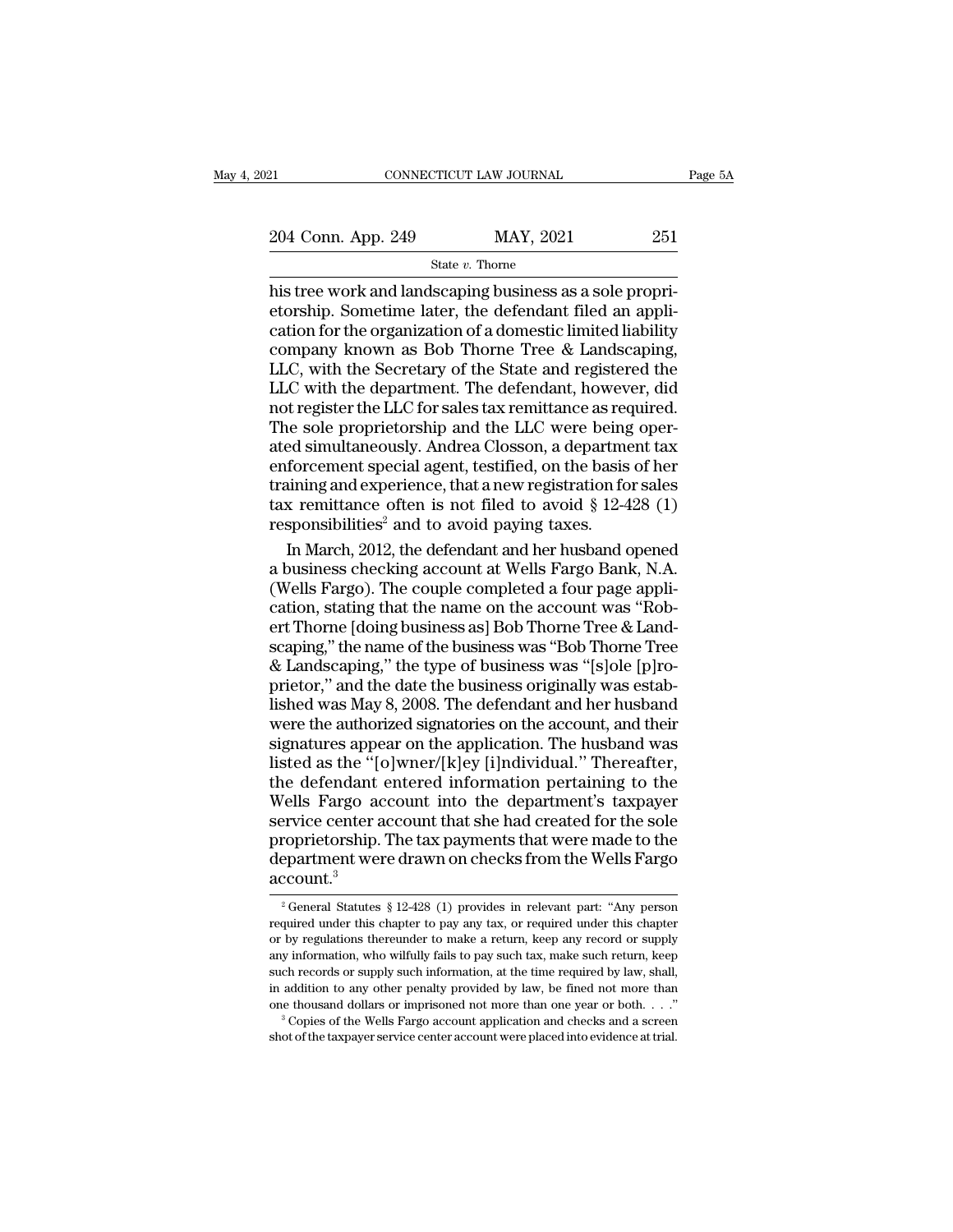| jΑ  | CONNECTICUT LAW JOURNAL |                    | May 4, 2021 |
|-----|-------------------------|--------------------|-------------|
| 252 | MAY, 2021               | 204 Conn. App. 249 |             |
|     | State $v$ . Thorne      |                    |             |

CONNECTICUT LAW JOURNAL May 4, 2021<br>
2014 Conn. App. 249<br>
31 State v. Thorne<br>
2016, the defendant filed five<br>
2016, the defendant filed five<br>
2016, the defendant filed five<br>
2016, the defendant filed five<br>
2016, the depar 252 MAY, 2021 204 Conn. App. 249<br>  $\frac{252}{\text{State } v. \text{ Thorne}}$  On or about April 16, 2016, the defendant filed five<br>
untimely sales and use tax returns with the department,<br>
identifying the business entity as "Robert Thorne." S 252 MAY, 2021 204 Conn. App. 249<br>
State v. Thorne<br>
On or about April 16, 2016, the defendant filed five<br>
untimely sales and use tax returns with the department,<br>
identifying the business entity as "Robert Thorne." She<br>
si 252 MAY, 2021 204 Conn. App. 249<br>  $\frac{\text{State } v. \text{ Thorne}}{\text{Other}}$ <br>
On or about April 16, 2016, the defendant filed five<br>
untimely sales and use tax returns with the department,<br>
identifying the business entity as "Robert Thorne." By the defendant filed five<br>on or about April 16, 2016, the defendant filed five<br>untimely sales and use tax returns with the department,<br>identifying the business entity as "Robert Thorne." She<br>signed the returns as the ow State v. Thome<br>
On or about April 16, 2016, the defendant filed five<br>
untimely sales and use tax returns with the department,<br>
identifying the business entity as "Robert Thorne." She<br>
signed the returns as the owner. The On or about April 16<br>untimely sales and use t<br>identifying the business<br>signed the returns as the<br>by the defendant identif<br>tax was owed,<sup>4</sup> but the q<br>ment of the taxes.<br>In January, 2017, Clos Example 1 and the contributions when the department,<br>
entifying the business entity as "Robert Thorne." She<br>
gned the returns as the owner. The documents filed<br>
the defendant identified five periods for which sales<br>
x was the signed the returns as the owner. The documents filed<br>by the defendant identified five periods for which sales<br>tax was owed,<sup>4</sup> but the department never received pay-<br>ment of the taxes.<br>In January, 2017, Closson was ass

by the defendant identified five periods for which sales<br>tax was owed,<sup>4</sup> but the department never received pay-<br>ment of the taxes.<br>In January, 2017, Closson was assigned to investigate<br>the sole proprietorship of Robert T  $t$  and signed as the department never received payment of the taxes.<br>In January, 2017, Closson was assigned to investigate<br>the sole proprietorship of Robert Thorne. During her inves-<br>tigation, Closson reviewed multiple s nent of the taxes.<br>
In January, 2017, Closson was assigned to investigate<br>
the sole proprietorship of Robert Thorne. During her inves-<br>
tigation, Closson reviewed multiple sales tax returns<br>
that the defendant had signed a In January, 2017, Closson was assigned to investigate<br>the sole proprietorship of Robert Thorne. During her inves-<br>tigation, Closson reviewed multiple sales tax returns<br>that the defendant had signed as the owner of the busi In January, 2017, Closson was assigned to investigate<br>the sole proprietorship of Robert Thorne. During her inves-<br>tigation, Closson reviewed multiple sales tax returns<br>that the defendant had signed as the owner of the busi the sole proprietorship of Robert Thorne. During her investigation, Closson reviewed multiple sales tax returns<br>that the defendant had signed as the owner of the busi-<br>ness known as "Robert Thorne." On October 3, 2017,<br>Clo tigation, Closson reviewed multiple sales tax returns<br>that the defendant had signed as the owner of the busi-<br>ness known as "Robert Thorne." On October 3, 2017,<br>Closson and David Stephens, a department tax enforce-<br>ment sp that the defendant had signed as the owner of the business known as "Robert Thorne." On October 3, 2017,<br>Closson and David Stephens, a department tax enforce-<br>ment special agent, visited the defendant and her hus-<br>band at ness known as "Robert Thorne." On October 3, 2017,<br>Closson and David Stephens, a department tax enforce-<br>ment special agent, visited the defendant and her hus-<br>band at their home. At that time, Closson asked the cou-<br>ple w Closson and David Stephens, a department tax enforcement special agent, visited the defendant and her husband at their home. At that time, Closson asked the couple who was responsible for paying taxes on behalf of the busi ment special agent, visited the defendant and her hus-<br>band at their home. At that time, Closson asked the cou-<br>ple who was responsible for paying taxes on behalf of<br>the business. The defendant's husband pointed to the<br>def band at their home. At that time, Closson asked the couple who was responsible for paying taxes on behalf of<br>the business. The defendant's husband pointed to the<br>defendant and stated, "She is." The defendant remained<br>silen ple who was responsible for paying taxes on behalf of<br>the business. The defendant's husband pointed to the<br>defendant and stated, "She is." The defendant remained<br>silent but did not deny her husband's representation. The<br>de the business. The defendant's husband poin<br>defendant and stated, "She is." The defendant<br>silent but did not deny her husband's represent<br>defendant stated to Closson and Stephens tha<br>band's original business was closed and renaans and stated, Sine E. The detendant Femantical<br>ent but did not deny her husband's representation. The<br>fendant stated to Closson and Stephens that her hus-<br>nd's original business was closed and that she had reg-<br>ered Modern Sand Stephens that her hus-<br>defendant stated to Closson and Stephens that her hus-<br>band's original business was closed and that she had reg-<br>istered a new business entity called Bob Thorne Tree &<br>Landscaping, LLC, w

constant stated to chosen and stephent and her mass<br>band's original business was closed and that she had registered a new business entity called Bob Thorne Tree &<br>Landscaping, LLC, with the department.<br>On the basis of her Exand B Brightar & darkess was crossed and that shortle ideal of<br>istered a new business entity called Bob Thorne Tree &<br>Landscaping, LLC, with the department.<br>On the basis of her subsequent investigation, Closson<br>determine Landscaping, LLC, with the department.<br>
On the basis of her subsequent investigation, Closson<br>
determined that the original business had never been<br>
closed and that the new business called Bob Thorne<br>
Tree & Landscaping, L Sanascapang, 22.9 was are department.<br>
On the basis of her subsequent investigation, Closson<br>
determined that the original business had never been<br>
closed and that the new business called Bob Thorne<br>
Tree & Landscaping, LL On the basis of her subsequent investigation, Closson<br>determined that the original business had never been<br>closed and that the new business called Bob Thorne<br>Tree & Landscaping, LLC, was not registered with the<br>department determined that the original business had never been<br>closed and that the new business called Bob Thorne<br>Tree & Landscaping, LLC, was not registered with the<br>department to pay sales tax. Closson consulted the web-<br>site for department to pay sales tax. Closson consulted the website for the department taxpayer service center and learned that the defendant was the administrator for the business known as "Robert C. Thorne." The website also  $\over$ site for the department taxpayer service center and<br>learned that the defendant was the administrator for the<br>business known as "Robert C. Thorne." The website also<br><sup>4</sup> The tax returns at issue documented sales taxes owed f

learned that the defendant was the administrator for the business known as "Robert C. Thorne." The website also<br><sup>4</sup> The tax returns at issue documented sales taxes owed for the following<br>periods: (1) April, 2015, \$641 due business known as "Robert C. Thorne." The website also<br>
<sup>4</sup> The tax returns at issue documented sales taxes owed for the following<br>
periods: (1) April, 2015, \$641 due by May 31, 2015; (2) May, 2015, \$846 due<br>
by June 30, 2 <sup>4</sup> The tax returns at issue documented sales taxes owed for the following periods: (1) April, 2015, \$641 due by May 31, 2015; (2) May, 2015, \$846 due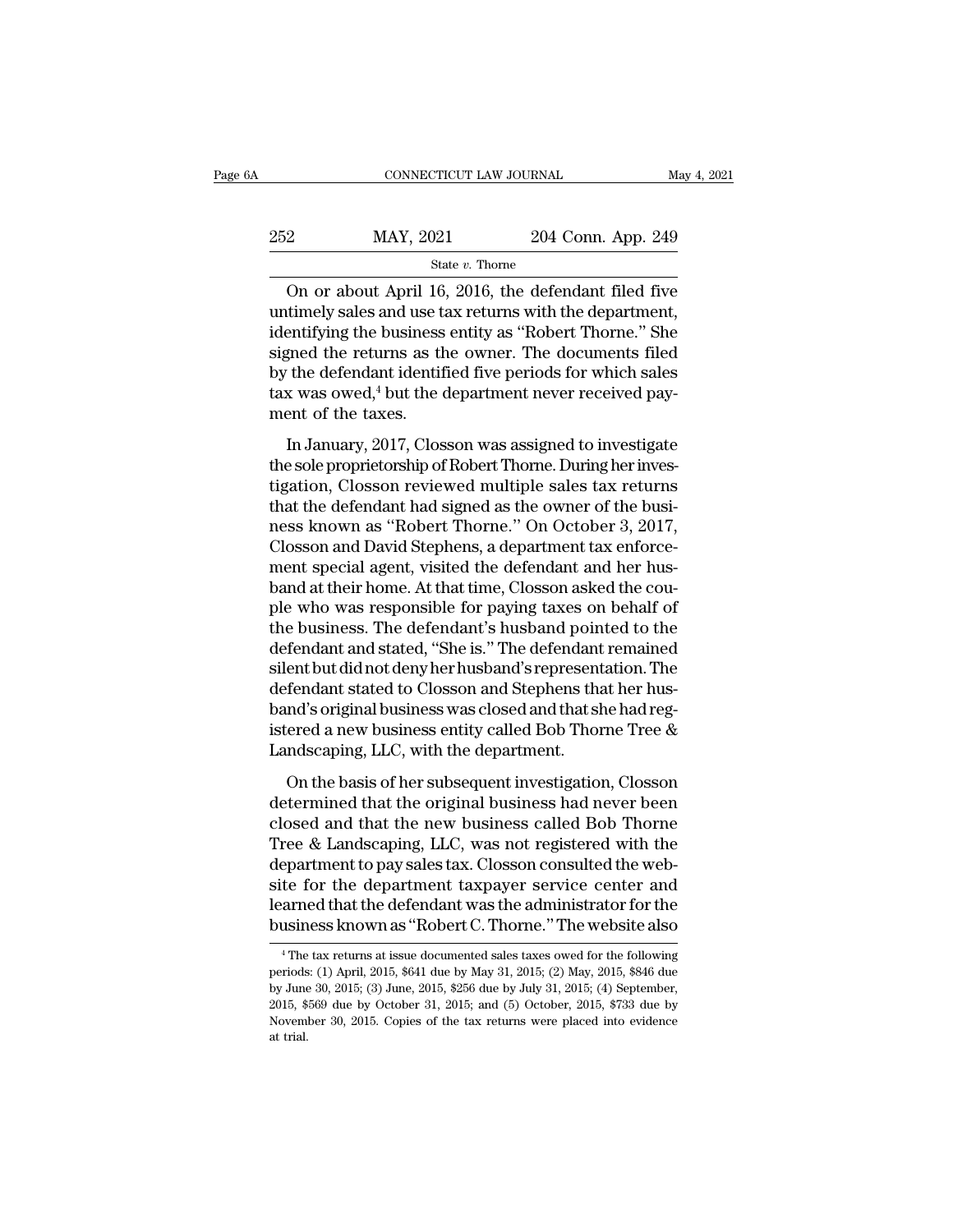| 21                 | CONNECTICUT LAW JOURNAL | Page 7A |
|--------------------|-------------------------|---------|
| 204 Conn. App. 249 | MAY, 2021               | 253     |
|                    | State $v$ . Thorne      |         |

contained information regarding the Wells Fargo account.<br>
Fargo account.<br>
Closson subpoenaed the financial records for the Wells<br>
Fargo account.<br>
Pargo account.<br>
Pargo account.<br>
Pargo account.  $\frac{204 \text{ Conn. App. 249}}{\text{State } v. \text{ Thorne}}$ <br>  $\frac{253}{\text{State } v. \text{ Thorne}}$ <br>  $\frac{253}{\text{Containered information regarding the Wells Fargo account.}}$ <br>  $\frac{253}{\text{Fargo account.} \text{ Pursuant to her investigation, Closson} }$ <br>  $\frac{253}{\text{Fargo account.} \text{ Pursuant to her investigation, Closson} }$  $\frac{204 \text{ Conn. App. 249}}{\text{State } v. \text{ Thorne}}$ <br>  $\frac{\text{State } v. \text{ Thorne}}{\text{Containered information regarding the Wells Fargo account.}}$ <br>
Closson subpoenaed the financial records for the Wells<br>
Fargo account. Pursuant to her investigation, Closson<br>
concluded that the defendant was the perso 204 Conn. App. 249 MAY, 2021 253<br>
State v. Thorne<br>
contained information regarding the Wells Fargo account.<br>
Closson subpoenaed the financial records for the Wells<br>
Fargo account. Pursuant to her investigation, Closson<br>
c  $\begin{array}{c}\n\hline\n\text{State } v. \text{ There exists, } 1 \leq i \leq n. \text{ There exists, } 1 \leq i \leq n. \text{ There exists, } 1 \leq i \leq n. \text{ Consider the following inequality: } \begin{cases}\n\hline\n\text{Class} & \text{if } i \leq n. \text{ } \text{if } i \leq n. \text{ } \text{if } i \leq n. \text{ } \text{if } i \leq n. \text{ } \text{if } i \leq n. \text{ } \text{if } i \leq n. \text{ } \text{if } i \leq n. \text{ } \text{if } i \leq n. \text{ } \text$ <sup>58</sup><br>Closson subpoenaed the<br>Closson subpoenaed the<br>Fargo account. Pursua<br>concluded that the defe<br>ble for paying the sales<br>Robert C. Thorne.<br>On or about March 1, mained information regarding the wells rango account.<br>
osson subpoenaed the financial records for the Wells<br>
irgo account. Pursuant to her investigation, Closson<br>
included that the defendant was the person responsi-<br>
e for Crosson suppoenaed the infiancial records for the wells<br>Fargo account. Pursuant to her investigation, Closson<br>concluded that the defendant was the person responsi-<br>ble for paying the sales tax for the business known as<br>Rob

rargo account. Pursuant to her investigation, Closson<br>concluded that the defendant was the person responsi-<br>ble for paying the sales tax for the business known as<br>Robert C. Thorne.<br>On or about March 1, 2018, the defendant concluded that the defendant was the person responsi-<br>ble for paying the sales tax for the business known as<br>Robert C. Thorne.<br>On or about March 1, 2018, the defendant was arrested<br>pursuant to a warrant. In a six count, a bie for paying the saies tax for the business known as<br>Robert C. Thorne.<br>On or about March 1, 2018, the defendant was arrested<br>pursuant to a warrant. In a six count, amended long form<br>information (information), the state a Frobert C. Thome.<br>
On or about March 1, 2018, the defendant was arrested<br>
pursuant to a warrant. In a six count, amended long form<br>
information (information), the state accused the defen-<br>
dant of wilfully having failed t On or about March 1, 2018, the defendant was arrested<br>pursuant to a warrant. In a six count, amended long form<br>information (information), the state accused the defen-<br>dant of wilfully having failed to pay state sales tax pursuant to a warrant. In a six count, amended long form<br>information (information), the state accused the defen-<br>dant of wilfully having failed to pay state sales tax for six<br>periods in 2015 in violation of § 12-428 (1).<sup>5</sup> information (information), the state accused the defendant of wilfully having failed to pay state sales tax for six<br>periods in 2015 in violation of § 12-428 (1).<sup>5</sup> The charges<br>against the defendant were tried to a jury in dant of wilfully having failed to pay state sales tax for six<br>periods in 2015 in violation of § 12-428 (1).<sup>5</sup> The charges<br>against the defendant were tried to a jury in April, 2019.<br>During the trial, Stephens testified tha periods in 2015 in violation of § 12-428 (1).<sup>5</sup> The charges<br>against the defendant were tried to a jury in April, 2019.<br>During the trial, Stephens testified that the person respon-<br>sible for paying state sales tax "is any against the defendant were tried to a jury in April, 2019.<br>During the trial, Stephens testified that the person responsible for paying state sales tax "is any individual who<br>has a duty and is required by law to file Connec During the trial, Stephens testified that the person responsible for paying state sales tax "is any individual who has a duty and is required by law to file Connecticut tax returns and pay the tax due," somebody who is fin sible for paying state sales tax "is any individual who<br>has a duty and is required by law to file Connecticut tax<br>returns and pay the tax due," somebody who is finan-<br>cially responsible for the business and who acts like ally responsible for the business and who acts like a<br>gistered owner in the business. Closson testified that<br>he had determined that the defendant was the finan-<br>ally responsible party for the business Bob Thorne<br> $\frac{5}{6}$  registered owner in the business.<br>
she had determined that the defe<br>
cially responsible party for the k<br>  $\frac{1}{5}$  On March 29, 2019, the senior assistant<br>
defendant in the information as follows:<br>
"Count one . . . wilful The had determined that the defendant was the finan-<br>ally responsible party for the business Bob Thorne<br><sup>5</sup>On March 29, 2019, the senior assistant state's attorney accused the<br>fendant in the information as follows:<br>"Count

cially responsible party for the business Bob Thorne<br>
<sup>5</sup> On March 29, 2019, the senior assistant state's attorney accused the<br>
defendant in the information as follows:<br>
"Count one . . . wilful failure to pay sales tax in From March 29, 2019, the senior assistant state's attorney accused the defendant in the information as follows:<br>"Count one . . . wilful failure to pay sales tax in violation of [§] 12-428 (1) . . . [due] on or about May 3 <sup>5</sup> On March 29, 2019, the senior assistant state's attorney accused the fendant in the information as follows:<br>
"Count one . . . wilful failure to pay sales tax in violation of [§] 12-428<br>  $\ldots$  . . . . . . . . . . . . . defendant in the information as follows:<br>
"Count one . . . wilful failure to pay sales tax in violation of [§] 12-428<br>  $(1) \ldots$  [due] on or about May 31, 2015 . . . as required by law as the<br>
registered owner of business "Count one . . . wilful failure to pay sales tax in violation of [§] 12-428 (1) . . . [due] on or about May 31, 2015 . . . as required by law as the registered owner of business 'Bob Thorne Tree & Landscaping, LLC' . . .  $\cdot$ ... [due] on or about May 31, 2015... as required by law as the gistered owner of business 'Bob Thorne Tree & Landscaping, LLC'....<br>"Count two... wilful failure to pay sales tax in violation of [§] 12-428<br> $\cdot$ ... [due registered owner of business 'Bob Thorne Tree & Landscaping, LLC'....<br>
"Count two ... wilful failure to pay sales tax in violation of [§] 12-428<br>
(1) ... [due] on or about June 30, 2015 ... as required by law as the<br>
regi "Count two . . . wilful failure to pay sales tax in violation of [§] 12-428 (1) . . . [due] on or about June 30, 2015 . . . as required by law as the registered owner of business 'Bob Thorne Tree & Landscaping, LLC' . . . The state of the matrice of the state of  $\{3\}$  and  $\{4\}$  and  $\{5\}$  and  $\{5\}$  and  $\{6\}$  and  $\{7\}$  and  $\{8\}$  and  $\{8\}$  and  $\{8\}$  and  $\{8\}$  and  $\{100\}$  or about July 31, 2015  $\ldots$  as required by law as registered owner of business 'Bob Thorne Tree & Landscaping, LLC'...<br>
"Count three ... wilful failure to pay sales tax in violation of  $[\S]$  12-428<br>
(1) ... [due] on or about July 31, 2015 ... as required by law as the<br>
r "Count three ... wilful failure to pay sales tax in violation of [§] 12-428 (1) ... [due] on or about July 31, 2015 ... as required by law as the registered owner of business 'Bob Thorne Tree & Landscaping, LLC' ... "Coun ).... [due] on or about July 31, 2015... as required by law as the gistered owner of business 'Bob Thorne Tree & Landscaping, LLC'....<br>"Count four ... wilful failure to pay sales tax in violation of [§] 12-428<br>)... [due] o registered owner of business 'Bob Thorne Tree & Landscaping, LLC'...<br>
"Count four ... wilful failure to pay sales tax in violation of  $[\$] 12-428$ <br>
(1) ... [due] on or about August 31, 2015 ... as required by law as the<br> "Count four ... wilful failure to pay sales tax in violation of [§] 12-428 (1) ... [due] on or about August 31, 2015 ... as required by law as the registered owner of business 'Bob Thorne Tree & Landscaping, LLC'.... "Cou ''Count six . . . wilful failure to pay sales tax in violation of [§] 12-428

registered owner of business 'Bob Thorne Tree & Landscaping, LLC' . . . . <br> "Count five . . . wilful failure to pay sales tax in violation of [§] 12-428 (1) . . . [due] on or about October 31, 2015 . . . as required by la "Count five . . . wilful failure to pay sales tax in violation of [§] 12-428 (1) . . . [due] on or about October 31, 2015 . . . as required by law as the registered owner of business 'Bob Thorne Tree & Landscaping, LLC'.  $(1) \ldots$ <br>register "Count"<br> $(1) \ldots$ <br>the regi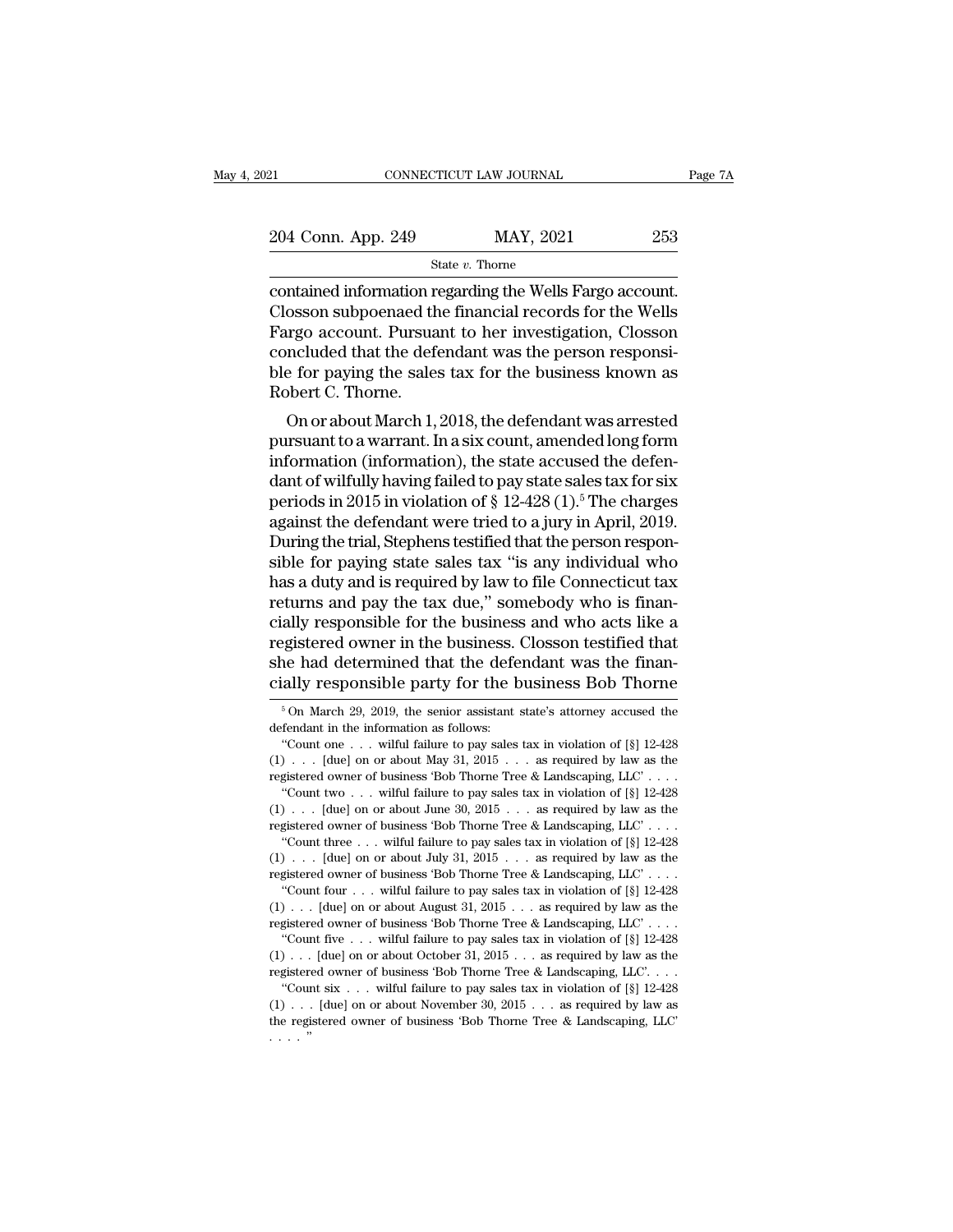| A   | CONNECTICUT LAW JOURNAL |                    | May 4, 2021 |
|-----|-------------------------|--------------------|-------------|
| 254 | MAY, 2021               | 204 Conn. App. 249 |             |
|     | State v. Thorne         |                    |             |

CONNECTICUT LAW JOURNAL May 4, 2021<br>
264 MAY, 2021 204 Conn. App. 249<br>
31 State v. Thorne<br>
Tree & Landscaping, LLC, and for the sole proprietorship<br>
of Robert Thorne. She made that determination on the<br>
basis of statements 254 MAY, 2021 204 Conn. App. 249<br>  $\frac{\text{State } v. \text{ Thorne}}{\text{Tree & Landscaping, LLC, and for the sole propertieship}}$ <br>
of Robert Thorne. She made that determination on the basis of statements made by the defendant's husband<br>
and the defendant's having signed the Well  $\begin{array}{r} \text{MAX, 2021} \text{204 Conn. App. 249} \ \text{State } v. \text{ Thorne} \ \end{array}$ <br>
Tree & Landscaping, LLC, and for the sole proprietorship<br>
of Robert Thorne. She made that determination on the<br>
basis of statements made by the defendant's husband<br> 254 MAY, 2021 204 Conn. App. 249<br>  $\frac{\text{State } v. \text{ Thorne}}{\text{Tree & Landscaping, LLC, and for the sole propertieship}}$ <br>
of Robert Thorne. She made that determination on the basis of statements made by the defendant's husband<br>
and the defendant's having signed the Well State v. Thorne<br>
State v. Thorne<br>
Tree & Landscaping, LLC, and for the sole proprietorship<br>
of Robert Thorne. She made that determination on the<br>
basis of statements made by the defendant's husband<br>
and the defendant's ha state v. Thome<br>Tree & Landscaping, LLC, and for the sole proprietorship<br>of Robert Thorne. She made that determination on the<br>basis of statements made by the defendant's husband<br>and the defendant's having signed the Wells F Tree & Landscaping, LLC, and for the sole proprietorship<br>of Robert Thorne. She made that determination on the<br>basis of statements made by the defendant's husband<br>and the defendant's having signed the Wells Fargo checks<br>sen Robert Thome. She hade that determination on the<br>sis of statements made by the defendant's husband<br>d the defendant's having signed the Wells Fargo checks<br>int to the department. The defendant also had signed<br>e sales tax ret basis of statements made by the defendant's husband<br>and the defendant's having signed the Wells Fargo checks<br>sent to the department. The defendant also had signed<br>the sales tax returns as owner, and she is named the<br>admin

and the defendant's naving sighed the wells rango checks<br>sent to the department. The defendant also had signed<br>the sales tax returns as owner, and she is named the<br>administrator on the taxpayer service center account.<br>In i sent to the department. The defendant also had signed<br>the sales tax returns as owner, and she is named the<br>administrator on the taxpayer service center account.<br>In its closing argument, the state argued that the case<br>was a the sales tax returns as owner, and she is named the<br>administrator on the taxpayer service center account.<br>In its closing argument, the state argued that the case<br>was about the defendant's "trying to get out of paying<br>sale administrator on the taxpayer service center account.<br>In its closing argument, the state argued that the case<br>was about the defendant's "trying to get out of paying<br>sales taxes for the business Bob Thorne Tree & Land-<br>scap In its closing argument, the state argued that the case<br>was about the defendant's "trying to get out of paying<br>sales taxes for the business Bob Thorne Tree & Land-<br>scaping." The state urged the jury to find that the defen was about the defendant's "trying to get out of paying<br>sales taxes for the business Bob Thorne Tree & Land-<br>scaping." The state urged the jury to find that the defen-<br>dant was the person responsible for paying sales tax fo sales taxes for the business Bob Thorne Tree & Land-<br>scaping." The state urged the jury to find that the defen-<br>dant was the person responsible for paying sales tax for<br>her husband's business and that she had failed to do scaping." The state urged the jury to find that the defendant was the person responsible for paying sales tax for<br>her husband's business and that she had failed to do so.<br>In her closing argument, the defendant stated that dant was the person responsible for paying sales<br>her husband's business and that she had failed to<br>In her closing argument, the defendant stated th<br>was not "responsible for anything" and that "no o<br>there to verify it was a r nusband s business and that she had raned to do so.<br>
her closing argument, the defendant stated that she<br>
as not "responsible for anything" and that "no one was<br>
ere to verify it was actually even [her] signature." The<br> In her closing argument, the defendant stated that she<br>was not "responsible for anything" and that "no one was<br>there to verify it was actually even [her] signature." The<br>jury found the defendant guilty of each of the six c

was not responsible for anything and that ho one was<br>there to verify it was actually even [her] signature." The<br>jury found the defendant guilty of each of the six counts<br>of wilful failure to pay sales tax as charged.<br>On Ma four months actually even prefigered consecutively jury found the defendant guilty of each of the six counts of wilful failure to pay sales tax as charged.<br>On May 6, 2019, the court sentenced the defendant on each of the s for a total effective sentence of two years of probation.<br>As a scharged on May 6, 2019, the court sentenced the defendant on<br>each of the six counts to four months of incarceration,<br>execution suspended, and two years of pro or which randre to pay sates tax as charged.<br>On May 6, 2019, the court sentenced the defendant on<br>each of the six counts to four months of incarceration,<br>execution suspended, and two years of probation. The<br>four month sent On May 6, 2019, the court sentenced the defendant on<br>each of the six counts to four months of incarceration,<br>execution suspended, and two years of probation. The<br>four month sentences were to be served consecutively<br>for a each of the six counts to four months of incarceration,<br>execution suspended, and two years of probation. The<br>four month sentences were to be served consecutively<br>for a total effective sentence of two years of incarcera-<br>ti execution suspended, and two years of probation. The<br>four month sentences were to be served consecutively<br>for a total effective sentence of two years of incarcera-<br>tion, execution suspended, followed by two years of pro-<br>b four month sentences were to be served consector a total effective sentence of two years of incation, execution suspended, followed by two years bation. As a special condition of probation, the ordered the defendant to mak tion. As a special condition of probation, the court<br>dered the defendant to make restitution in the amount<br>\$4221 within the first fifteen months of probation. Fol-<br>wing sentencing, the defendant appealed.<br>I<br>The defendant f

I and the set of  $\mathbf I$ 

ordered the defendant to make restitution in the amount<br>of \$4221 within the first fifteen months of probation. Fol-<br>lowing sentencing, the defendant appealed.<br>I<br>The defendant first claims that the state presented<br>insuffici of \$4221 within the first fifteen months of probation. Fol-<br>lowing sentencing, the defendant appealed.<br>I<br>The defendant first claims that the state presented<br>insufficient evidence to support her conviction of wilful<br>failure lowing sentencing, the defendant appealed.<br>
I<br>
The defendant first claims that the state presented<br>
insufficient evidence to support her conviction of wilful<br>
failure to pay sales tax in violation of § 12-428 (1) as<br>
charg insufficientevidencetoconvictthedefendantascharged The defendant first claims that the state presented<br>insufficient evidence to support her conviction of wilful<br>failure to pay sales tax in violation of  $\S$  12-428 (1) as<br>charged in the information. We disagree that there w The defendant first claims that the state presented<br>insufficient evidence to support her conviction of wilful<br>failure to pay sales tax in violation of  $\S$  12-428 (1) as<br>charged in the information. We disagree that there w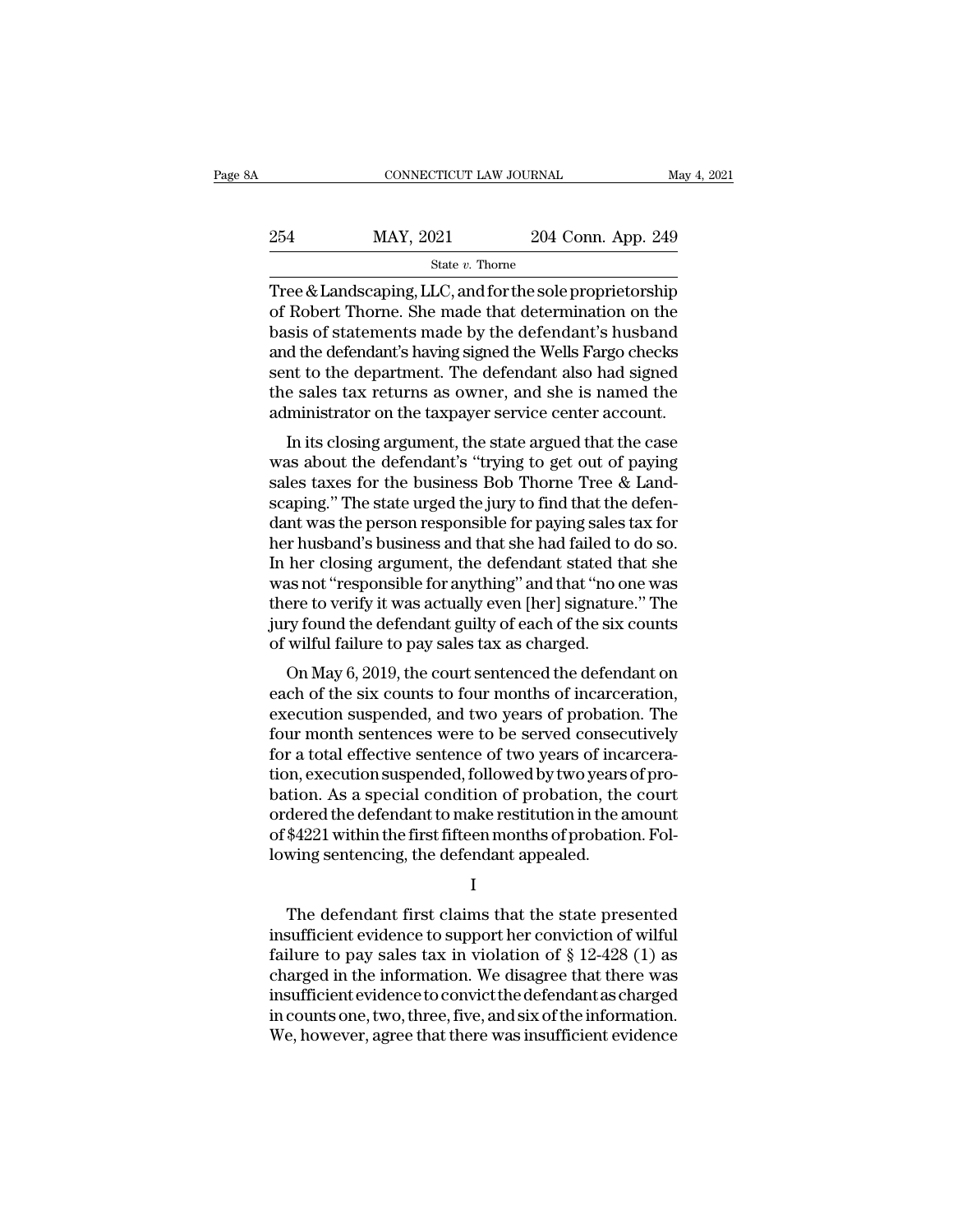| 121                | CONNECTICUT LAW JOURNAL | Page 9A |
|--------------------|-------------------------|---------|
| 204 Conn. App. 249 | MAY, 2021               | 255     |
|                    | State $v$ . Thorne      |         |

EXECTIAN CONNECTICUT LAW JOURNAL Page 9A<br>
204 Conn. App. 249 MAY, 2021 255<br>
3tate v. Thorne<br>
10 convict the defendant as charged in count four. In<br>
count four of the information, the state charged the<br>
defendant with fail 204 Conn. App. 249 MAY, 2021 255<br>
State v. Thorne<br>
to convict the defendant as charged in count four. In<br>
count four of the information, the state charged the<br>
defendant with failure to pay sales tax due on August<br>
31 201 204 Conn. App. 249 MAY, 2021 255<br>
State v. Thorne<br>
to convict the defendant as charged in count four. In<br>
count four of the information, the state charged the<br>
defendant with failure to pay sales tax due on August<br>
31, 20 204 Conn. App. 249 MAY, 2021 255<br>  $\frac{31}{204}$  State v. Thorne<br>
to convict the defendant as charged in count four. In<br>
count four of the information, the state charged the<br>
defendant with failure to pay sales tax due on A Solution and the state v. Thome<br>
state v. Thome<br>
to convict the defendant as charged in count four. In<br>
count four of the information, the state charged the<br>
defendant with failure to pay sales tax due on August<br>
31, 2015 State v. Thorne<br>to convict the defendant as charged in count four. In<br>count four of the information, the state charged the<br>defendant with failure to pay sales tax due on August<br>31, 2015. On appeal, the defendant claims th to convict the defendant as charged in count four. In<br>count four of the information, the state charged the<br>defendant with failure to pay sales tax due on August<br>31, 2015. On appeal, the defendant claims that the state<br>pres count four of the information, the state charged the<br>defendant with failure to pay sales tax due on August<br>31, 2015. On appeal, the defendant claims that the state<br>presented no evidence that she failed to pay sales tax<br>due defendant with failure to pay sales tax due on August<br>31, 2015. On appeal, the defendant claims that the state<br>presented no evidence that she failed to pay sales tax<br>due on August 31, 2015. Our review of the record sup-<br>po 31, 2015. On appeal, the defendant claims that the state<br>presented no evidence that she failed to pay sales tax<br>due on August 31, 2015. Our review of the record sup-<br>ports the defendant's claim, and the state concedes that presented no evidence that she failed to pay sales tax<br>due on August 31, 2015. Our review of the record sup-<br>ports the defendant's claim, and the state concedes that<br>it failed to present any evidence with respect to count<br> due on August 31, 2015. Our review of the record<br>ports the defendant's claim, and the state concedes<br>it failed to present any evidence with respect to c<br>four. We, therefore, reverse the defendant's convi<br>as to count four a rts the defendant's claim, and the state concedes that<br>failed to present any evidence with respect to count<br>ur. We, therefore, reverse the defendant's conviction<br>to count four and remand the case to the trial court<br>th dire it failed to present any evidence with respect to count<br>four. We, therefore, reverse the defendant's conviction<br>as to count four and remand the case to the trial court<br>with direction to render a judgment of acquittal as to

four. We, therefore, reverse the defendant's conviction<br>as to count four and remand the case to the trial court<br>with direction to render a judgment of acquittal as to<br>that count and to resentence the defendant.<br>In the rem as to count four and remand the case to the trial court<br>with direction to render a judgment of acquittal as to<br>that count and to resentence the defendant.<br>In the remaining counts of the information, the state<br>charged that with direction to render a judgment of acquittal as to<br>that count and to resentence the defendant.<br>In the remaining counts of the information, the state<br>charged that "as required by law as the registered owner<br>of business that count and to resentence the defendant.<br>
In the remaining counts of the information, the state<br>
charged that "as required by law as the registered owner<br>
of business 'Bob Thorne Tree & Landscaping, LLC' to<br>
pay any ta In the remaining counts of the information, the state<br>charged that "as required by law as the registered owner<br>of business 'Bob Thorne Tree & Landscaping, LLC' to<br>pay any tax, [the defendant] wilfully failed to pay such<br>t charged that "as required by law as the registered owner<br>of business 'Bob Thorne Tree & Landscaping, LLC' to<br>pay any tax, [the defendant] wilfully failed to pay such<br>tax at the time required by law" in violation of § 12-<br>4 of business 'Bob Thorne Tree & Landscaping, LLC' to<br>pay any tax, [the defendant] wilfully failed to pay such<br>tax at the time required by law" in violation of § 12-<br>428 (1). The defendant argues on appeal that the state<br>in pay any tax, [the defendant] wilfully failed to pay such tax at the time required by law" in violation of  $\S$  12-428 (1). The defendant argues on appeal that the state introduced fourteen documents into evidence, all of w tax at the time required by law" in violation of  $\S$  12-<br>428 (1). The defendant argues on appeal that the state<br>introduced fourteen documents into evidence, all<br>of which concerned the business known as "Robert<br>Thorne, sol 428 (1). The defendant argues on appeal that the state<br>introduced fourteen documents into evidence, all<br>of which concerned the business known as "Robert<br>Thorne, sole proprietor, or Robert Thorne [doing busi-<br>ness as] Bob introduced fourteen documents into evidence, all<br>of which concerned the business known as "Robert<br>Thorne, sole proprietor, or Robert Thorne [doing busi-<br>ness as] Bob Thorne Tree & Landscaping,"<sup>6</sup> but that it<br>introduced no of which concerned the business known as "Robert<br>Thorne, sole proprietor, or Robert Thorne [doing business as] Bob Thorne Tree & Landscaping,"<sup>6</sup> but that it<br>introduced no evidence with regard to sales tax owed<br>by the busi Thorne, sole proprietor, or Robert Thorne [doing business as] Bob Thorne Tree & Landscaping,"<sup>6</sup> but that it introduced no evidence with regard to sales tax owed by the business Bob Thorne Tree & Landscaping, LLC. The defe ness as] Bob Thorne Tree<br>introduced no evidence w<br>by the business Bob Thorn<br>The defendant, therefore,<br>cient evidence by which t<br>cally could have found th<br>sales tax as charged.<br>In response, the state an roduced no evidence with regard to sales tax owed<br>
the business Bob Thorne Tree & Landscaping, LLC.<br>
he defendant, therefore, claims that there was insuffi-<br>
ent evidence by which the jury reasonably and logi-<br>
lly could h by the business Bob Thorne Tree & Landscaping, LLC.<br>The defendant, therefore, claims that there was insufficient evidence by which the jury reasonably and logically could have found that she wilfully failed to pay sales t

The defendant, therefore, claims that there was insufficient evidence by which the jury reasonably and logically could have found that she wilfully failed to pay sales tax as charged.<br>In response, the state argues that th cient evidence by which the jury reasonably and logically could have found that she wilfully failed to pay sales tax as charged.<br>In response, the state argues that the defendant had sufficient notice of the crimes against cally could have found that she wilfully failed to pay<br>sales tax as charged.<br>In response, the state argues that the defendant had<br>sufficient notice of the crimes against which she had<br>to defend regardless of any variance b sales tax as charged.<br>
In response, the state argues that the defendant had<br>
sufficient notice of the crimes against which she had<br>
to defend regardless of any variance between the infor-<br>
mation, i.e., the inclusion of In response, the state argues that the defendant had sufficient notice of the crimes against which she had to defend regardless of any variance between the information, i.e., the inclusion of  $LLC$ , and the evidence adduce sufficient notice of the crimes against which she had<br>to defend regardless of any variance between the infor-<br>mation, i.e., the inclusion of *LLC*, and the evidence<br>adduced at trial that concerned the sole proprietorship<br>a dduced at trial that concerned the sole proprietorship<br>is the business entity for which she had a duty to pay<br>alles tax. Significantly, the state notes that the defen-<br>ant does not claim that the evidence did not establish Figure as the business<br>sales tax. Significant does not clear that the evidence at trial.<br> $\frac{1}{\sqrt{1-\frac{1}{n}}}$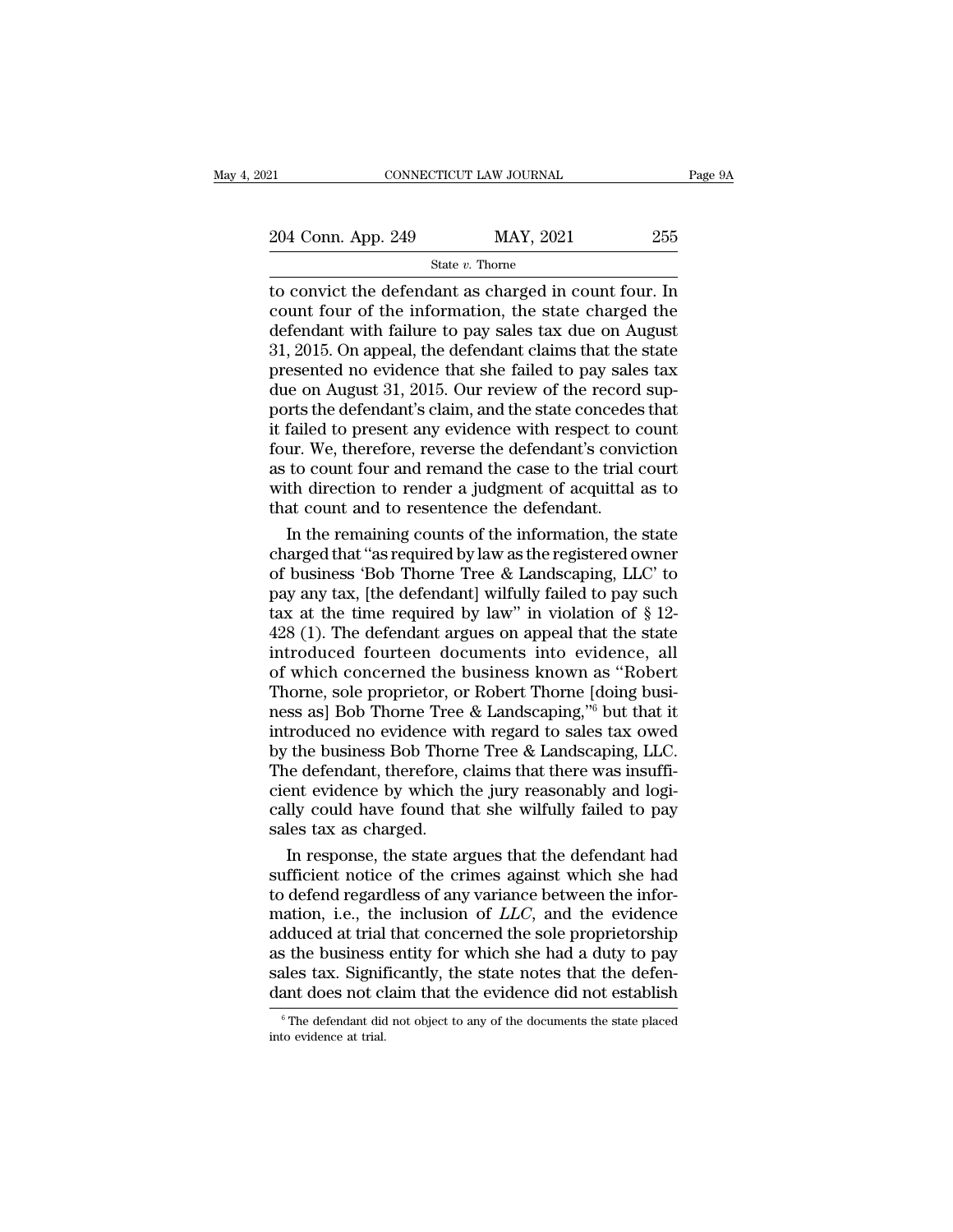| )A  | CONNECTICUT LAW JOURNAL |                    | May 4, 2021 |
|-----|-------------------------|--------------------|-------------|
| 256 | MAY, 2021               | 204 Conn. App. 249 |             |
|     | State v. Thorne         |                    |             |

CONNECTICUT LAW JOURNAL May 4, 2021<br>256 MAY, 2021 204 Conn. App. 249<br>3tate v. Thorne<br>that she was the person responsible for paying the sales<br>tax due on behalf of the sole proprietorship or "Robert<br>Thorne Idoing business 256 MAY, 2021 204 Conn. App. 249<br>
State v. Thorne<br>
that she was the person responsible for paying the sales<br>
tax due on behalf of the sole proprietorship or "Robert<br>
Thorne [doing business as] Bob Thorne Tree & Land-256 MAY, 2021 204 Conn. App. 249<br>  $\frac{\text{State } v. \text{ Thorne}}{\text{State } v. \text{ Thorne}}$ <br>
that she was the person responsible for paying the sales<br>
tax due on behalf of the sole proprietorship or "Robert<br>
Thorne [doing business as] Bob Thorne Tr  $\begin{tabular}{ll} \multicolumn{1}{l}{{\bf{256}}} & {\bf{MAX, 2021}} & {\bf{204}} & {\bf{204}} \\ & {\bf{State}\textit{ }v. \textit{Thorne}} \\ & {\bf{that she was the person responsible for }\bf{I}} \\ & {\bf{tax due on behalf of the sole properties}} \\ & {\bf{Thorne [doing business as] Bob Thorna scaping.' We agree with the state.} \\ & {\bf{It is well known that a defendant "who}:} \end{tabular}$ State v. Thorne<br>at she was the person responsible for paying the sales<br>x due on behalf of the sole proprietorship or "Robert<br>iorne [doing business as] Bob Thorne Tree & Land-<br>aping." We agree with the state.<br>It is well kn that she was the person responsible for paying the sales<br>tax due on behalf of the sole proprietorship or "Robert<br>Thorne [doing business as] Bob Thorne Tree & Land-<br>scaping." We agree with the state.<br>It is well known that

that she was the person responsible for paying the sales<br>tax due on behalf of the sole proprietorship or "Robert<br>Thorne [doing business as] Bob Thorne Tree & Land-<br>scaping." We agree with the state.<br>It is well known that a rax due on behan of the sole prophetorship of Robert<br>Thorne [doing business as] Bob Thorne Tree & Land-<br>scaping." We agree with the state.<br>It is well known that a defendant "who asserts an insuf-<br>ficiency of the evidence Thorne [doing business as] bob Thorne Tree & Land-<br>scaping." We agree with the state.<br>It is well known that a defendant "who asserts an insuf-<br>ficiency of the evidence claim bears an arduous burden."<br>(Internal quotation m scaping. We agree with the state.<br>
It is well known that a defendant "who asserts an insuf-<br>
ficiency of the evidence claim bears an arduous burden."<br>
(Internal quotation marks omitted.) *State v. Leandry*, 161<br>
Conn. App It is well known that a defendant "who asserts an insuf-<br>ficiency of the evidence claim bears an arduous burden."<br>(Internal quotation marks omitted.) *State* v. *Leandry*, 161<br>Conn. App. 379, 383, 127 A.3d 1115, cert. deni ficiency of the evidence claim bears an arduous burden."<br>(Internal quotation marks omitted.) *State* v. Leandry, 161<br>Conn. App. 379, 383, 127 A.3d 1115, cert. denied, 320<br>Conn. 912, 128 A.3d 955 (2015). When reviewing a cl (Internal quotation marks omitted.) *State* v. *Leandry*, 161<br>Conn. App. 379, 383, 127 A.3d 1115, cert. denied, 320<br>Conn. 912, 128 A.3d 955 (2015). When reviewing a claim<br>of insufficient evidence, an appellate court applie Conn. App. 379, 383, 127 A.3d 1115, cert. denied, 320<br>Conn. 912, 128 A.3d 955 (2015). When reviewing a claim<br>of insufficient evidence, an appellate court applies a<br>two part test. See, e.g., *State v. Juarez*, 179 Conn. Ap Conn. 912, 128 A.3d 955 (2015). When reviewing a claim<br>of insufficient evidence, an appellate court applies a<br>two part test. See, e.g., *State v. Juarez*, 179 Conn. App.<br>588, 595, 180 A.3d 1015 (2018), cert. denied, 331 C of insufficient evidence, an appellate court applies a<br>two part test. See, e.g., *State* v. *Juarez*, 179 Conn. App.<br>588, 595, 180 A.3d 1015 (2018), cert. denied, 331 Conn.<br>910, 203 A.3d 1245 (2019). "We first review the two part test. See, e.g., *State v. Juarez*, 179 Conn. App.<br>588, 595, 180 A.3d 1015 (2018), cert. denied, 331 Conn.<br>910, 203 A.3d 1245 (2019). "We first review the evidence<br>presented at trial, construing it in the light m 588, 595, 180 A.3d 1015 (2018), cert. denied, 331 Conn.<br>910, 203 A.3d 1245 (2019). "We first review the evidence<br>presented at trial, construing it in the light most favor-<br>able to sustaining the verdict. . . . . [Second, 910, 203 A.3d 1245 (2019). "We first review the evidence<br>presented at trial, construing it in the light most favor-<br>able to sustaining the verdict. . . . [Second, we] . . .<br>determine whether the jury could have reasonably presented at trial, construing it in the light most favorable to sustaining the verdict. . . . . [Second, we] . . . . determine whether the jury could have reasonably concluded, upon the facts established and the inferenc able to sustaining the verdict. . . . . [Second, we] . . .<br>determine whether the jury could have reasonably concluded, upon the facts established and the inferences<br>reasonably drawn therefrom, that the cumulative effect<br>o determine whether the jury could have reasonably concluded, upon the facts established and the inferences reasonably drawn therefrom, that the cumulative effect of the evidence established guilt beyond a reasonable doubt. cluded, upon the facts established and the inferences<br>reasonably drawn therefrom, that the cumulative effect<br>of the evidence established guilt beyond a reasonable<br>doubt.... In this process of review, it does not dimin-<br>is reasonably drawn therefrom, that the cumulative effect<br>of the evidence established guilt beyond a reasonable<br>doubt. . . . In this process of review, it does not dimin-<br>ish the probative force of the evidence that it consi of the evidence established guilt beyond a reasonable<br>doubt.... In this process of review, it does not dimin-<br>ish the probative force of the evidence that it consists,<br>in whole or in part, of evidence that is circumstanti doubt. . . . In this process of review, it does not diminish the probative force of the evidence that it consists, in whole or in part, of evidence that is circumstantial rather than direct. . . . The issue is whether the The probative force of the evidence that it consists,<br>
whole or in part, of evidence that is circumstantial<br>
ther than direct.... The issue is whether the cumu-<br>
ive effect of the evidence was sufficient to justify the<br>
r In whole of in part, or evidence that is circumstantial<br>rather than direct. . . . The issue is whether the cumu-<br>lative effect of the evidence was sufficient to justify the<br>verdict of guilty beyond a reasonable doubt." (In

Fainer than unect.  $\ldots$  The issue is whether the cultural<br>lative effect of the evidence was sufficient to justify the<br>verdict of guilty beyond a reasonable doubt." (Internal<br>quotation marks omitted.) Id.<br>"[T]he jury must rative effect of the evidence was sufficient to justify the<br>verdict of guilty beyond a reasonable doubt." (Internal<br>quotation marks omitted.) Id.<br>"[T]he jury must find every element proven beyond<br>a reasonable doubt in orde vertuct of guitty beyond a reasonable doubt. (Internation marks omitted.) Id.<br>
"[T]he jury must find every element proven beyond<br>
a reasonable doubt in order to find the defendant guilty<br>
of the charged offense, [but] each "[T]he jury must find every element proven beyond<br>a reasonable doubt in order to find the defendant guilty<br>of the charged offense, [but] each of the basic and inferred<br>facts underlying those conclusions need not be proved "[T]he jury must find every element proven beyond<br>a reasonable doubt in order to find the defendant guilty<br>of the charged offense, [but] each of the basic and inferred<br>facts underlying those conclusions need not be proved a reasonable doubt in order to find the defendant guilty<br>of the charged offense, [but] each of the basic and inferred<br>facts underlying those conclusions need not be proved<br>beyond a reasonable doubt. . . . If it is reasona of the charged offense, [but] each of the basic and inferred facts underlying those conclusions need not be proved<br>beyond a reasonable doubt. . . . If it is reasonable and<br>logical for the jury to conclude that a basic fac facts underlying those conclusions need not be proved<br>beyond a reasonable doubt. . . . If it is reasonable and<br>logical for the jury to conclude that a basic fact or an<br>inferred fact is true, the jury is permitted to consi beyond a reasonable doubt. . . . If it is reasonable and logical for the jury to conclude that a basic fact or an inferred fact is true, the jury is permitted to consider the fact proven and may consider it in combination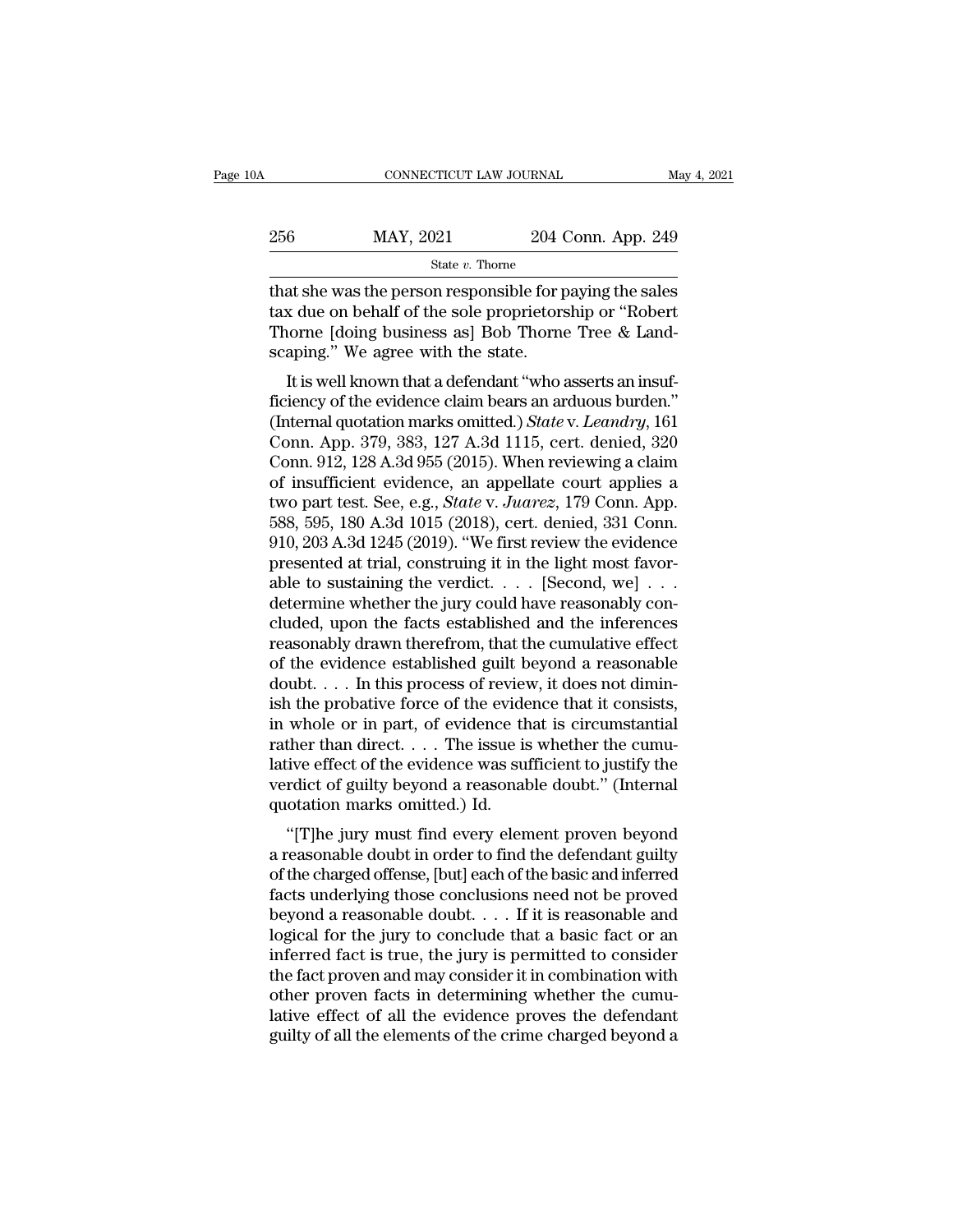21 CONNECTICUT LAW JOURNAL Page 11A<br>
204 Conn. App. 249 MAY, 2021 257<br>
State v. Thorne

State *v.* Thorne

reasonable doubt.'' (Internal quotation marks omitted.)<br>
State v. Daniel B., 164 Conn. App. 318, 326, 137 A.3d 837<br>
(2016) of d 221 Conn 1 201 A 2d 080 (2010) Appropel *State v. Thorne*<br> *State v. Thorne*<br> **State v.** *Daniel B.*, 164 Conn. App. 318, 326, 137 A.3d 837<br> *State v. Daniel B.*, 164 Conn. App. 318, 326, 137 A.3d 837<br>
(2016), aff'd, 331 Conn. 1, 201 A.3d 989 (2019). An appel-<br> 204 Conn. App. 249 MAY, 2021 257<br>
State v. Thome<br>
reasonable doubt." (Internal quotation marks omitted.)<br>
State v. Daniel B., 164 Conn. App. 318, 326, 137 A.3d 837<br>
(2016), aff'd, 331 Conn. 1, 201 A.3d 989 (2019). An appel 204 Conn. App. 249 MAY, 2021 257<br>
State v. Thorne<br>
reasonable doubt." (Internal quotation marks omitted.)<br> *State v. Daniel B.*, 164 Conn. App. 318, 326, 137 A.3d 837<br>
(2016), aff'd, 331 Conn. 1, 201 A.3d 989 (2019). An a State v. Thorne<br>
reasonable doubt." (Internal quotation marks omitted.)<br> *State v. Daniel B.*, 164 Conn. App. 318, 326, 137 A.3d 837<br>
(2016), aff'd, 331 Conn. 1, 201 A.3d 989 (2019). An appel-<br>
late court defers to the ju state v. Inome<br>reasonable doubt." (Internal quotation marks omitted.)<br>State v. *Daniel B.*, 164 Conn. App. 318, 326, 137 A.3d 837<br>(2016), aff<sup>7</sup>d, 331 Conn. 1, 201 A.3d 989 (2019). An appel-<br>late court defers to the jury's reasonable dou<br>*State* v. *Daniel*<br>(2016), aff<sup>7</sup>d, 33<br>late court defer<br>ity of witnesse<br>tion of their cc<br>App. 596.<br>Section 12-4 Section 12-428 (1) provides in relevant part: "Any<br>section 1, 201 A.3d 989 (2019). An appel-<br>te court defers to the jury's assessment of the credibil-<br>of witnesses on the basis of their firsthand observa-<br>on of their condu Late court defers to the jury's assessment of the credibility of witnesses on the basis of their firsthand observation of their conduct. *State* v. *Juarez*, supra, 179 Conn.<br>App. 596.<br>Section 12-428 (1) provides in relev

who wilfully of witnesses on the basis of their firsthand observa-<br>tion of their conduct. *State* v. *Juarez*, supra, 179 Conn.<br>App. 596.<br>Section 12-428 (1) provides in relevant part: "Any<br>person required under this chapt region of their conduct. State v. Juarez, supra, 179 Conn.<br>App. 596.<br>Section 12-428 (1) provides in relevant part: "Any<br>person required under this chapter to pay any tax . . .<br>who wilfully fails to pay such tax . . . at t App. 596.<br>
Section 12-428 (1) provides in relevant part: "Any<br>
person required under this chapter to pay any tax  $\dots$ <br>
who wilfully fails to pay such tax  $\dots$  at the time<br>
required by law, shall, in addition to any other Section 12-428 (1) provides in relevant part: "Any<br>person required under this chapter to pay any tax . . .<br>who wilfully fails to pay such tax  $\ldots$  at the time<br>required by law, shall, in addition to any other penalty<br>prov Section 12-428 (1) provides in relevant part: "Any<br>person required under this chapter to pay any tax . . .<br>who wilfully fails to pay such tax . . . at the time<br>required by law, shall, in addition to any other penalty<br>prov person required under this chapter to pay any tax . . .<br>who wilfully fails to pay such tax . . . . at the time<br>required by law, shall, in addition to any other penalty<br>provided by law, be fined not more than one thousand<br> who wilfully fails to pay such tax . . . . at the time<br>required by law, shall, in addition to any other penalty<br>provided by law, be fined not more than one thousand<br>dollars or imprisoned not more than one year or both.<br>. required by law, shall, in addition to any other penalty<br>provided by law, be fined not more than one thousand<br>dollars or imprisoned not more than one year or both.<br> $\ldots$  As used in this section 'person' includes any offic provided by law, be fined not more than one thousand<br>dollars or imprisoned not more than one year or both.<br>... As used in this section 'person' includes any officer<br>or employee of a corporation, or a member or employee<br>of dollars or imprisoned not more than one year or both.<br>  $\ldots$  As used in this section 'person' includes any officer<br>
or employee of a corporation, or a member or employee<br>
of a partnership under a duty to pay such tax  $\ldots$ ... As used in this section 'person' includes any officer<br>or employee of a corporation, or a member or employee<br>of a partnership under a duty to pay such tax ....."<br>Section 12-428 (1) required the state to prove that the<br> or employee of a corporat<br>of a partnership under a<br>Section 12-428 (1) require<br>defendant was a person<br>sales tax and that she wilfu<br>does not require the state t<br>owing the sales tax.<br>There are certain funds  $\frac{1}{2}$  and  $\frac{1}{2}$  and  $\frac{1}{2}$  and  $\frac{1}{2}$  and  $\frac{1}{2}$  and  $\frac{1}{2}$  and  $\frac{1}{2}$  and  $\frac{1}{2}$  and  $\frac{1}{2}$  and  $\frac{1}{2}$  are certain fundamental bota so. The statute ess not require the state to prove the n to the statute the statute of the statute statute statute status and that she wilfully failed to do so. The statute does not require the state to prove the name of the entity owing the sales tax.<br>
There are certain fundame

Example is the interest of a tax in the induction of the statute<br>does not require the state to prove the name of the entity<br>owing the sales tax.<br>There are certain fundamental principles applicable<br>to the statutory construc right to an equire the state to prove the name of the entity<br>does not require the state to prove the name of the entity<br>owing the sales tax.<br>There are certain fundamental principles applicable<br>to the statutory construction is must be state of prove are rather of the state,<br>owing the sales tax.<br>There are certain fundamental principles applicable<br>to the statutory construction of tax statutes. "[W]hen<br>the issue is the imposition of a tax, rathe There are certain fundamental principles applicable<br>to the statutory construction of tax statutes. "[W]hen<br>the issue is the imposition of a tax, rather than a claimed<br>right to an exemption or a deduction, the governing au There are certain fundamental principles applicable<br>to the statutory construction of tax statutes. "[W]hen<br>the issue is the imposition of a tax, rather than a claimed<br>right to an exemption or a deduction, the governing au to the statutory construction of tax statutes. "[W]hen<br>the issue is the imposition of a tax, rather than a claimed<br>right to an exemption or a deduction, the governing author-<br>ities must be strictly construed against the [C the issue is the imposition of a tax, rather than a claimed<br>right to an exemption or a deduction, the governing author-<br>ities must be strictly construed against the [C]ommis-<br>sioner [of Revenue Services] and in favor of t oner [or Kevenue Services] and in ravor of the tax<br>ayer. . . . [S] tatutes establishing the procedure for<br>ne collection of taxes, including statutes enacted to<br>revent tax frauds, [however] are given a liberal, rather<br> $^7$ payer. . . . . [S] tatutes establishing the procedure for<br>the collection of taxes, including statutes enacted to<br>prevent tax frauds, [however] are given a liberal, rather<br> $\frac{1}{100}$   $\frac{1}{100}$   $\frac{1}{100}$   $\frac{1}{100}$   $\$ 

the collection of taxes, including statutes enacted to<br>prevent tax frauds, [however] are given a liberal, rather<br> $\frac{1}{10}$  feneral Statutes § 12-407 (a) provides in relevant part: "Whenever used<br>in this chapter . . . (2) **Prevent tax frauds, [however] are given a liberal, rather**<br>
<sup>7</sup> General Statutes § 12-407 (a) provides in relevant part: "Whenever used<br>
in this chapter . . . (2) 'Sale' and 'selling' mean and include . . . (I) The<br>
rend prevent tax matures, [HOWEVEI] are given a moenar, rather<br>
<sup>7</sup> General Statutes § 12-407 (a) provides in relevant part: "Whenever used<br>
in this chapter . . . (2) 'Sale' and 'selling' mean and include . . . (I) The<br>
render <sup>7</sup> General Statutes § 12-407 (a) provides in relevant part: "Whenever used<br>in this chapter . . . (2) 'Sale' and 'selling' mean and include . . . (I) The<br>rendering of certain services, as defined in subdivision (37) of th in this chapter . . . . (2) 'Sale' and 'selling' mean and include . . . . (I) The rendering of certain services, as defined in subdivision (37) of this subsection . . . . (12) 'Retailer' includes . . . . (D) Every seller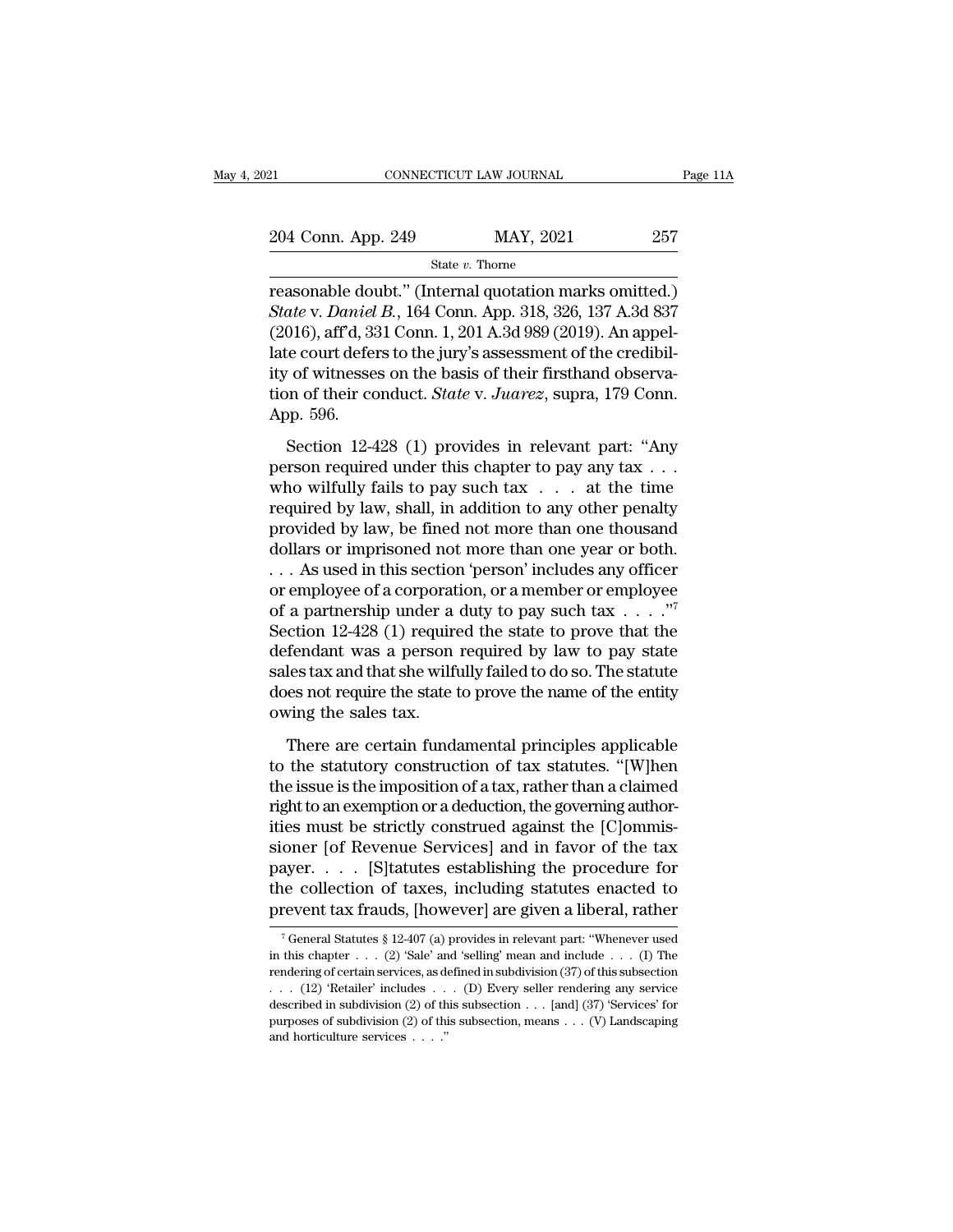| Α   | CONNECTICUT LAW JOURNAL |                    | May 4, 2021 |
|-----|-------------------------|--------------------|-------------|
| 258 | MAY, 2021               | 204 Conn. App. 249 |             |
|     | State $v$ . Thorne      |                    |             |

CONNECTICUT LAW JOURNAL May 4, 20<br>
258 MAY, 2021 204 Conn. App. 249<br>
301 State v. Thorne<br>
204 Conn. App. 249<br>
204 Conn. App. 249<br>
204 Conn. App. 249<br>
205 Services 264 Conn. 286 205 823 A 2d MAY, 2021 204 Conn. App. 249<br>
State v. Thorne<br>
than strict, construction." (Citations omitted; internal<br>
quotation marks omitted.) *Leonard* v. *Commissioner*<br>
of Revenue Services, 264 Conn. 286, 295, 823 A.2d<br>
1184 (2003) *Of Revenue Services, 264 Conn. App. 249*<br> *State v. Thorne*<br> *State v. Thorne*<br> *Citations omitted; internal*<br> *of Revenue Services, 264 Conn. 286, 295, 823 A.2d*<br> *A.2d*<br> *A.2d*<br> *A.2d*<br> *C.2003).* MA<br>
1184 (2003).<br>
1184 (2003).<br>
1184 (2003).<br>
1184 (2003).<br>
1184 relevant State v. Thorne<br>
an strict, construction." (Citations omitted; internal<br>
otation marks omitted.) *Leonard* v. Commissioner<br> *Revenue Services*, 264 Conn. 286, 295, 823 A.2d<br>
84 (2003).<br>
In the relevant counts of the infor than strict, construction." (Citations omitted; internal<br>quotation marks omitted.) *Leonard* v. *Commissioner*<br>of *Revenue Services*, 264 Conn. 286, 295, 823 A.2d<br>1184 (2003).<br>In the relevant counts of the information, th

than strict, construction." (Citations omitted; internal<br>quotation marks omitted.) *Leonard* v. *Commissioner*<br>of Revenue Services, 264 Conn. 286, 295, 823 A.2d<br>1184 (2003).<br>In the relevant counts of the information, the quotation marks omitted.) *Leonard* v. Commissioner<br>of Revenue Services, 264 Conn. 286, 295, 823 A.2d<br>1184 (2003).<br>In the relevant counts of the information, the state<br>alleged that, on a date certain, the defendant was req of Revenue Services, 264 Conn. 286, 295, 823 A.2d<br>1184 (2003).<br>In the relevant counts of the information, the state<br>alleged that, on a date certain, the defendant was required<br>by law as the registered owner of "Bob Thorne 1184 (2003).<br>In the relevant counts of the information, the state<br>alleged that, on a date certain, the defendant was required<br>by law as the registered owner of "Bob Thorne Tree &<br>Landscaping, LLC," to pay any tax and wilfu In the relevant counts of the information, the state<br>alleged that, on a date certain, the defendant was required<br>by law as the registered owner of "Bob Thorne Tree &<br>Landscaping, LLC," to pay any tax and wilfully failed t alleged that, on a date certain, the defendant was required<br>by law as the registered owner of "Bob Thorne Tree &<br>Landscaping, LLC," to pay any tax and wilfully failed to<br>do so. (Internal quotation marks omitted.) "[G]enera by law as the registered owner of "Bob Thorne Tree &<br>Landscaping, LLC," to pay any tax and wilfully failed to<br>do so. (Internal quotation marks omitted.) "[G]enerally<br>speaking, the state is limited to proving that the defen Landscaping, LLC," to pay any tax and wilfully failed to<br>do so. (Internal quotation marks omitted.) "[G]enerally<br>speaking, the state is limited to proving that the defen-<br>dant has committed the offense in substantially th do so. (Internal quotation marks omitted.) "[G]enerally<br>speaking, the state is limited to proving that the defen-<br>dant has committed the offense in substantially the<br>manner described in the information. . . . Despite this<br> speaking, the state is limited to proving that the defendant has committed the offense in substantially the manner described in the information.... Despite this general principle, however, both this court and our Supreme dant has committed the offense in substantially the<br>manner described in the information.... Despite this<br>general principle, however, both this court and our<br>Supreme Court have made clear that [t]he inclusion<br>in the state' manner described in the information. . . . Despite this<br>general principle, however, both this court and our<br>Supreme Court have made clear that [t]he inclusion<br>in the state's pleading of additional details concerning<br>the of general principle, however, both this court and our<br>Supreme Court have made clear that [t]he inclusion<br>in the state's pleading of additional details concerning<br>the offense does not make such allegations essential<br>elements Supreme Court have made clear that [t]he inclusion<br>in the state's pleading of additional details concerning<br>the offense does not make such allegations essential<br>elements of the crime, upon which the jury must be<br>instructe in the state's pleading of additional details concerning<br>the offense does not make such allegations essential<br>elements of the crime, upon which the jury must be<br>instructed.... Our case law makes clear that the<br>requirement the offense does not make such allegations essential<br>elements of the crime, upon which the jury must be<br>instructed.... Our case law makes clear that the<br>requirement that the state be limited to proving an<br>offense in subst elements of the crime, upon which the jury must be<br>instructed.  $\ldots$  Our case law makes clear that the<br>requirement that the state be limited to proving an<br>offense in substantially the manner described in the<br>information i instructed. . . . Our case law makes clear that the requirement that the state be limited to proving an offense in substantially the manner described in the information is meant to assure that the defendant is provided wit requirement that the state be limited to proving an offense in substantially the manner described in the information is meant to assure that the defendant is provided with sufficient notice of the crimes against which [she offense in substantially the manner described in the<br>information is meant to assure that the defendant is<br>provided with sufficient notice of the crimes against<br>which [she] must defend. As long as this notice require-<br>ment information is meant to assure that the defendant is<br>provided with sufficient notice of the crimes against<br>which [she] must defend. As long as this notice require-<br>ment is satisfied, however, the inclusion of additional<br>d provided with sufficient notice of the crimes against<br>which [she] must defend. As long as this notice require-<br>ment is satisfied, however, the inclusion of additional<br>details in the charge does not place on the state the o which [she] must defend. As long as this notice requirement is satisfied, however, the inclusion of additional details in the charge does not place on the state the obligation to prove more than the essential elements of t (2014). tails in the charge does not place on the state the obli-<br>tion to prove more than the essential elements of the<br>ime." (Emphasis omitted; internal quotation marks<br>nitted.) *State* v. *Vere C.*, 152 Conn. App. 486, 527, 98<br> gation to prove more than the essential elements of the<br>crime." (Emphasis omitted; internal quotation marks<br>omitted.) *State* v. *Vere C.*, 152 Conn. App. 486, 527, 98<br>A.3d 884, cert. denied, 314 Conn. 944, 102 A.3d 116<br>(2

crime." (Emphasis omitted; internal quotation marks<br>omitted.) *State* v. *Vere C.*, 152 Conn. App. 486, 527, 98<br>A.3d 884, cert. denied, 314 Conn. 944, 102 A.3d 116<br>(2014).<br>At its core, the defendant's claim is not one of i omitted.) *State v. Vere C.*, 152 Conn. App. 486, 527, 98<br>A.3d 884, cert. denied, 314 Conn. 944, 102 A.3d 116<br>(2014).<br>At its core, the defendant's claim is not one of insuf-<br>ficient evidence but, rather, one of variance. A.3d 884, cert. denied, 314 Conn. 944, 102 A.3d 116<br>(2014).<br>At its core, the defendant's claim is not one of insuf-<br>ficient evidence but, rather, one of variance. See *State*<br>v. *Rafanello*, 151 Conn. 453, 456, 199 A.2d 1 (2014).<br>
At its core, the defendant's claim is not one of insuf-<br>
ficient evidence but, rather, one of variance. See *State*<br>
v. *Rafanello*, 151 Conn. 453, 456, 199 A.2d 13 (1964).<br>
That is, that, although the informatio At its core, the defendant's claim is not one of insuf-<br>ficient evidence but, rather, one of variance. See *State*<br>v. Rafanello, 151 Conn. 453, 456, 199 A.2d 13 (1964).<br>That is, that, although the information charged that ficient evidence but, rather, one of variance. See *State* v. Rafanello, 151 Conn. 453, 456, 199 A.2d 13 (1964). That is, that, although the information charged that the defendant wilfully failed to pay sales tax as the ow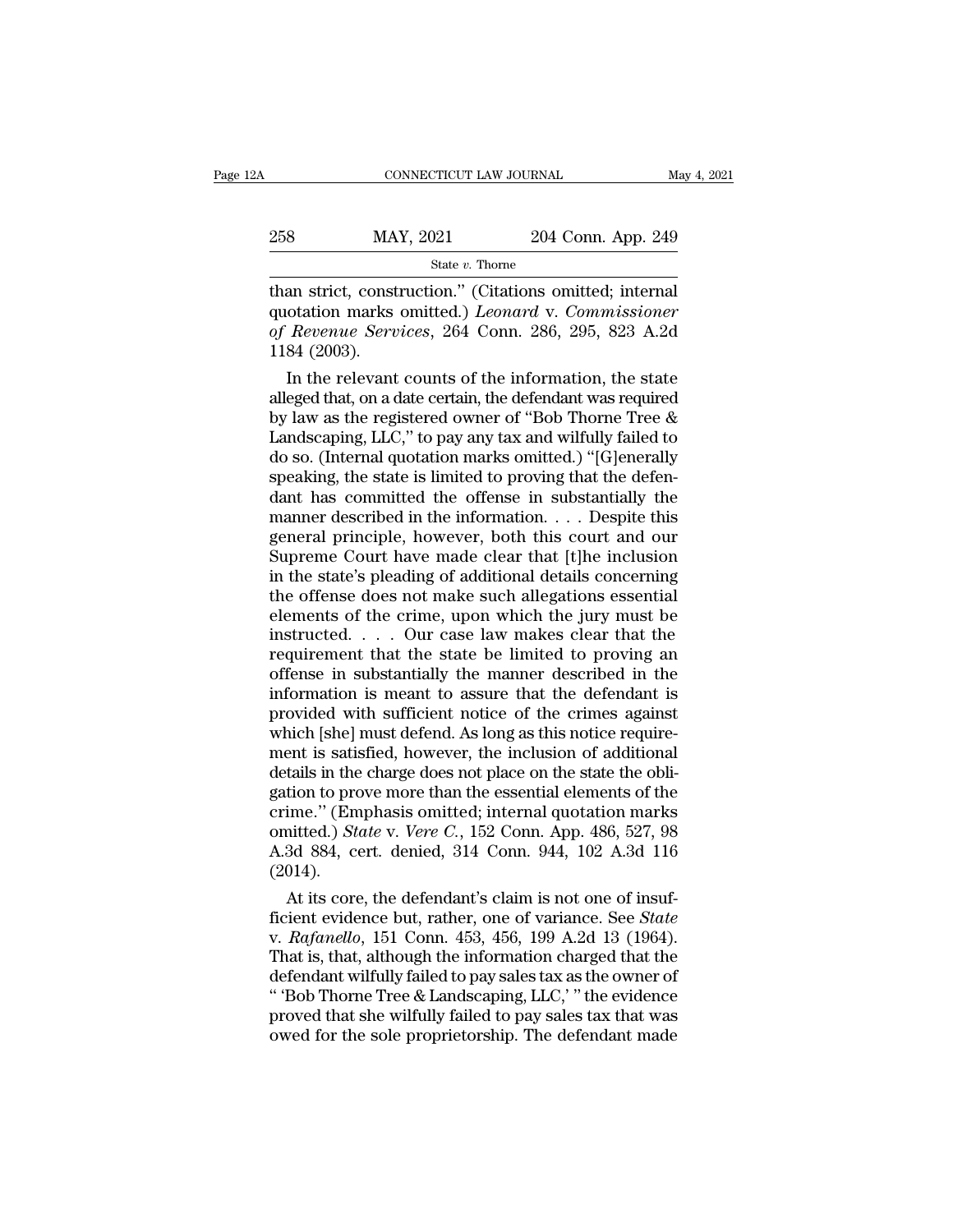| 21 | CONNECTICUT LAW JOURNAL | Page 13A |
|----|-------------------------|----------|

Page 13A<br>
204 Conn. App. 249 MAY, 2021 259<br>
31 MAY, 2021 259<br>
320 State v. Thorne<br>
259<br>
26 May of the did not object to<br>
26 May of the evidence regarding the<br>
26 Alle admissibility of any of the evidence regarding the 204 Conn. App. 249 MAY, 2021 259<br>
State v. Thorne<br>
no claim of variance at trial, and she did not object to<br>
the admissibility of any of the evidence regarding the<br>
sole proprietorship on the ground of variance. In the<br>
s 204 Conn. App. 249 MAY, 2021 259<br>
State v. Thorne<br>
no claim of variance at trial, and she did not object to<br>
the admissibility of any of the evidence regarding the<br>
sole proprietorship on the ground of variance. In the<br>
a 204 Conn. App. 249 MAY, 2021 259<br>  $\frac{\text{State } v. \text{ Thorne}}{\text{not claim of variance at trial, and she did not object to}}$ <br>
no claim of variance at trial, and she did not object to<br>
the admissibility of any of the evidence regarding the<br>
sole proprietorship on the ground of state *v*. Thorne<br>
no claim of variance at trial, and she did not object to<br>
the admissibility of any of the evidence regarding the<br>
sole proprietorship on the ground of variance. In the<br>
absence of a "showing of substanti suae *v*. Inome<br>
no claim of variance at trial, and she did not object to<br>
the admissibility of any of the evidence regarding the<br>
sole proprietorship on the ground of variance. In the<br>
absence of a "showing of substantial no claim of variance at trial, and she did not object to<br>the admissibility of any of the evidence regarding the<br>sole proprietorship on the ground of variance. In the<br>absence of a "showing of substantial injustice," we do<br>n the admissibility of any of the evidence regarding the sole proprietorship on the ground of variance. In the absence of a "showing of substantial injustice," we do not entertain claims not advanced at trial. *State* v. *R* sole proprietorship on the ground of variance. In the absence of a "showing of substantial injustice," we do not entertain claims not advanced at trial. *State* v. *Rafa-nello*, supra, 456–57. The proper way for the defe absence of a "showing of substantial injustice," we do<br>not entertain claims not advanced at trial. *State* v. *Rafa-*<br>*nello*, supra, 456–57. The proper way for the defendant<br>to have asserted such a claim at trial would ha not entertain claims not advanced at trial. *State* v. *Rafa-*<br>*nello*, supra, 456–57. The proper way for the defendant<br>to have asserted such a claim at trial would have been<br>by a timely objection to the evidence offered. nello, supra, 456–57. The proper way for the defendant<br>to have asserted such a claim at trial would have been<br>by a timely objection to the evidence offered. See id.,<br>457. If the defendant had suggested the variance at tria to have asserted such a claim at trial wo<br>by a timely objection to the evidence of<br>457. If the defendant had suggested the va<br>and the trial court found it to exist, it w<br>been a ground for acquittal but would h<br>the state to 7. If the defendant had suggested the variance at trial<br>d the trial court found it to exist, it would not have<br>en a ground for acquittal but would have permitted<br>e state to amend the information as needed to make<br>conform t and the trial court found it to exist, it would not have<br>been a ground for acquittal but would have permitted<br>the state to amend the information as needed to make<br>it conform to the evidence.<sup>8</sup> See id.<br>"When the state's pl

been a ground for acquittal but would have permitted<br>the state to amend the information as needed to make<br>it conform to the evidence.<sup>8</sup> See id.<br>"When the state's pleadings have informed the defen-<br>dant of the charge again the state to amend the information as needed to make<br>it conform to the evidence.<sup>8</sup> See id.<br>"When the state's pleadings have informed the defen-<br>dant of the charge against [her] with sufficient precision<br>to enable [her] to it conform to the evidence.<sup>8</sup> See id.<br>
"When the state's pleadings have informed the defen-<br>
dant of the charge against [her] with sufficient precision<br>
to enable [her] to prepare [her] defense and to avoid<br>
prejudicial s "When the state's pleadings have informed the defendant of the charge against [her] with sufficient precision to enable [her] to prepare [her] defense and to avoid prejudicial surprise, and were definite enough to enable "When the state's pleadings have informed the defen-<br>dant of the charge against [her] with sufficient precision<br>to enable [her] to prepare [her] defense and to avoid<br>prejudicial surprise, and were definite enough to enabl dant of the charge against [her] with sufficient precision<br>to enable [her] to prepare [her] defense and to avoid<br>prejudicial surprise, and were definite enough to enable<br>[her] to plead to [her] acquittal or conviction in b to enable [her] to prepare [her] defense and to avoid<br>prejudicial surprise, and were definite enough to enable<br>[her] to plead to [her] acquittal or conviction in bar of<br>any further prosecution for the same offense, they ha prejudicial surprise, and were definite enough to enable<br>[her] to plead to [her] acquittal or conviction in bar of<br>any further prosecution for the same offense, they have<br>performed their constitutional duty.... The inclus [her] to plead to [her] acquittal or conviction in bar of<br>any further prosecution for the same offense, they have<br>performed their constitutional duty. . . . The inclusion<br>in the state's pleading of additional details conc any further prosecution for the same offense, they have<br>performed their constitutional duty. . . . The inclusion<br>in the state's pleading of additional details concerning<br>the offense does not make such allegations essential performed their constitutional duty. . . . The inclusion<br>in the state's pleading of additional details concerning<br>the offense does not make such allegations essential<br>elements of the crime, upon which the jury must be<br>ins in the state's pleading of additional details concerning<br>the offense does not make such allegations essential<br>elements of the crime, upon which the jury must be<br>instructed." (Citations omitted; internal quotation marks<br>omi the offense does not make such allegations essential<br>elements of the crime, upon which the jury must be<br>instructed." (Citations omitted; internal quotation marks<br>omitted.) *State* v. *Morrill*, 197 Conn. 507, 551, 498 A.2d elements of the crime, upon which the jury must be<br>instructed." (Citations omitted; internal quotation marks<br>omitted.) *State* v. *Morrill*, 197 Conn. 507, 551, 498 A.2d<br>76 (1985); id., 552 (location of murder not essenti instructed." (Citations omitted; internal quotation marks<br>omitted.) *State* v. *Morrill*, 197 Conn. 507, 551, 498 A.2d<br>76 (1985); id., 552 (location of murder not essential ele-<br>ment of crime); see also *State* v. *Sharpe* omitted.) *State v. Morrill*, 197 Conn. 507, 551, 498 A.2d<br>76 (1985); id., 552 (location of murder not essential ele-<br>ment of crime); see also *State v. Sharpe*, 195 Conn. 651,<br>667, 491 A.2d 345 (1985) (deadly weapon eleme 76 (1985); id., 552 (location of murder not essential element of crime); see also *State* v. *Sharpe*, 195 Conn. 651, 667, 491 A.2d 345 (1985) (deadly weapon element did not require court to instruct jury that crime could not require court to instruct jury that crime could only<br>be committed with pistol); *State* v. *Sam*, 98 Conn. App.<br>13, 37–38, 907 A.2d 99 (state need not prove knife was<br>dangerous instrument used to commit crime), cert.<br> be committed with pistol); *State* v. *Sam*, 98 Conn. App.<br>13, 37–38, 907 A.2d 99 (state need not prove knife was<br>dangerous instrument used to commit crime), cert.<br><sup>8</sup> Pursuant to Practice Book § 36-18, "[a]fter commencem

<sup>13, 37–38, 907</sup> A.2d 99 (state need not prove knife was dangerous instrument used to commit crime), cert.<br>
<sup>8</sup> Pursuant to Practice Book § 36-18, "[a]fter commencement of the trial for good cause shown, the judicial author dangerous instrument used to commit crime), cert.<br>
<sup>8</sup> Pursuant to Practice Book § 36-18, "[a]fter commencement of the trial<br>
for good cause shown, the judicial authority may permit the prosecuting<br>
authority to amend the  ${}^8$  Pursuant to Practice Book § 36-18, "[a]fter commencement of the trial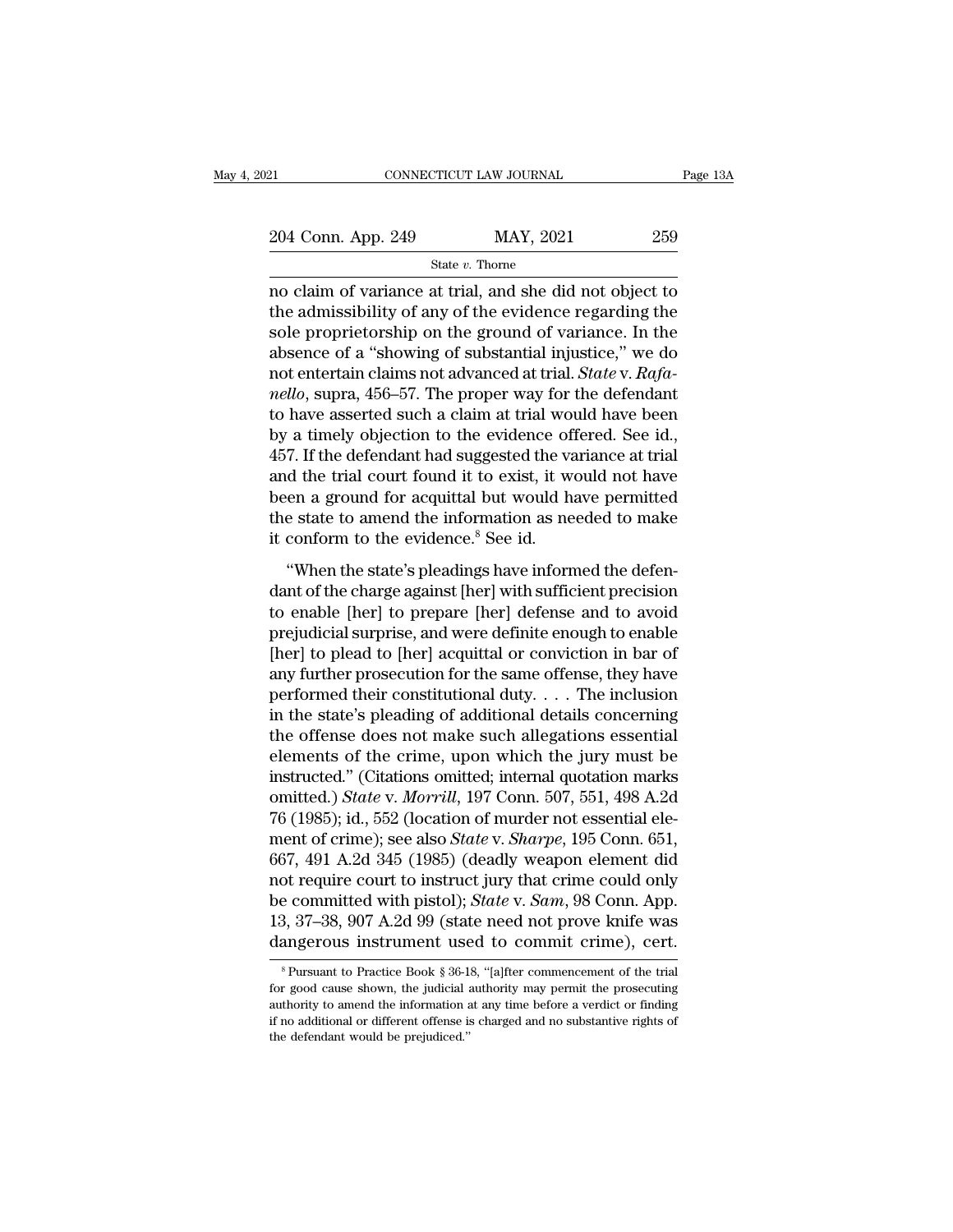| łΑ  | CONNECTICUT LAW JOURNAL |                    | May 4, 2021 |
|-----|-------------------------|--------------------|-------------|
| 260 | MAY, 2021               | 204 Conn. App. 249 |             |
|     | State $v$ . Thorne      |                    |             |

CONNECTICUT LAW JOURNAL<br>
260 MAY, 2021 204 Conn. App. 249<br>
31 State v. Thorne<br>
2016). In the pres-<br>
280 Conn. 944, 912 A.2d 478 (2006). In the pres-<br>
2016 entities to the pres-<br>
2016 and the pres-<br>
2016 and the pres-260 MAY, 2021 204 Conn. App. 249<br>  $\frac{\text{State } v. \text{ Thorne}}{\text{denied, 280 Conn. 944, 912 A.2d 478 (2006).} \text{ In the present case, the name of the business entity was not an essential element of the crime of will fall the to pay.}$ 260 MAY, 2021 204 Conn. App. 249<br>
State v. Thorne<br>
denied, 280 Conn. 944, 912 A.2d 478 (2006). In the pres-<br>
ent case, the name of the business entity was not an<br>
essential element of the crime of wilful failure to pay<br>
s  $\begin{array}{r} \text{260} & \text{MAX, } 2021 & 204 \\ \hline \\ \text{34.} & \text{34.} & 204 \\ \text{35.} & \text{478 (20)} \\ \text{46.} & \text{478 (20)} \\ \text{57.} & \text{48.} & \text{49.} \\ \text{58.} & \text{49.} & \text{49.} \\ \text{69.} & \text{50.} & \text{40.} \\ \text{60.} & \text{512-428 (1)}. \\ \text{70.} & \text{52-428 (20)}. \\ \end{array}$ State v. Thorne<br>
Furthermore, the defendant case, the name of the business entity was not an<br>
sential element of the crime of wilful failure to pay<br>
les tax pursuant to § 12-428 (1).<br>
Furthermore, the defendant cannot pre denied,  $280$  Conn.  $944$ ,  $912$  A. $2d$   $478$   $(2006)$ . In the present case, the name of the business entity was not an essential element of the crime of wilful failure to pay sales tax pursuant to  $\S 12-428$  (1).<br>Further

defined, 280 Confit. 944, 912 A.2d 478 (2000). If the present case, the name of the business entity was not an essential element of the crime of wilful failure to pay sales tax pursuant to § 12-428 (1).<br>Furthermore, the d ent case, the name of the business entity was not an<br>essential element of the crime of wilful failure to pay<br>sales tax pursuant to  $\S 12-428$  (1).<br>Furthermore, the defendant cannot prevail on her<br>claim without demonstrati essential element of the crime of wintui failure to pay<br>sales tax pursuant to § 12-428 (1).<br>Furthermore, the defendant cannot prevail on her<br>claim without demonstrating that she was in fact preju-<br>diced in her defense on t sales tax pursuant to  $\S$  12-428 (1).<br> *Furthermore, the defendant cannot prevail on her*<br>
claim without demonstrating that she was in fact preju-<br>
diced in her defense on the merits and that substantial<br>
injustice has bee Furthermore, the defendant cannot prevail on her<br>claim without demonstrating that she was in fact preju-<br>diced in her defense on the merits and that substantial<br>injustice has been done on the basis of the language in<br>the i claim without demonstrating that she was in fact preju-<br>diced in her defense on the merits and that substantial<br>injustice has been done on the basis of the language in<br>the information. See Practice Book § 36-18; *State* v. diced in her defense on the merits and that substantial<br>injustice has been done on the basis of the language in<br>the information. See Practice Book § 36-18; *State* v.<br>*Rafanello*, supra, 151 Conn. 457. The defendant has ma distice has been done on the basis of the language in<br>e information. See Practice Book § 36-18; *State* v.<br>*tfanello*, supra, 151 Conn. 457. The defendant has made<br>such claim; she knew that she was being prosecuted<br>r failu the information. See Practice Book § 50-18; *State V.*<br>
Rafanello, supra, 151 Conn. 457. The defendant has made<br>
no such claim; she knew that she was being prosecuted<br>
for failure to pay sales tax for her husband's tree an

rayaneuo, supra, 151 Conn. 457. The defendant has made<br>no such claim; she knew that she was being prosecuted<br>for failure to pay sales tax for her husband's tree and<br>landscaping business, regardless of its technical name.<br>O the such claim; she knew that she was being prosecuted<br>for failure to pay sales tax for her husband's tree and<br>landscaping business, regardless of its technical name.<br>On the basis of our review of the record, we conclude<br>t for failure to pay sales tax for her husband's tree and<br>landscaping business, regardless of its technical name.<br>On the basis of our review of the record, we conclude<br>that there was sufficient evidence by which the jury<br>cou randscaping business, regardiess of its technical name.<br>
On the basis of our review of the record, we conclude<br>
that there was sufficient evidence by which the jury<br>
could find beyond a reasonable doubt that the defen-<br>
da On the basis of our review of the record, we cond<br>that there was sufficient evidence by which the<br>could find beyond a reasonable doubt that the do<br>dant, as the person responsible to pay sales tax fo<br>tree service business, nt, as the person responsible to pay sales tax for the<br>ee service business, was a person who was required<br>law to pay sales tax and that she wilfully failed to<br>iso. The defendant's claim therefore fails.<br>II<br>The defendant al

II

tree service business, was a person who was required<br>by law to pay sales tax and that she wilfully failed to<br>do so. The defendant's claim therefore fails.<br>II<br>The defendant also claims that the court misled the<br>jury by givi by law to pay sales tax and that she wilfully failed to<br>
do so. The defendant's claim therefore fails.<br>
II<br>
The defendant also claims that the court misled the<br>
jury by giving an improper instruction that diluted the<br>
stat do so. The defendant's claim therefore fails.<br>
II<br>
The defendant also claims that the court misled the<br>
jury by giving an improper instruction that diluted the<br>
state's burden of proof and weakened the defendant's<br>
presump II<br>In The defendant also claims that the court misled the<br>jury by giving an improper instruction that diluted the<br>state's burden of proof and weakened the defendant's<br>presumption of innocence. The state contends that the<br>c If<br>it is defendant also claims that the court misled the<br>jury by giving an improper instruction that diluted the<br>state's burden of proof and weakened the defendant's<br>presumption of innocence. The state contends that the<br>cl The defendant also claims that the court misled the<br>jury by giving an improper instruction that diluted the<br>state's burden of proof and weakened the defendant's<br>presumption of innocence. The state contends that the<br>claim i jury by giving an improper instruction that diluted the state's burden of proof and weakened the defendant's presumption of innocence. The state contends that the claim is not reviewable because the defendant waived it by state's burden of proof and weakened the defendant's<br>presumption of innocence. The state contends that the<br>claim is not reviewable because the defendant waived<br>it by failing to submit a written request to charge or to<br>take presumption of innocence. The state contends that the claim is not reviewable because the defendant waived it by failing to submit a written request to charge or to take an exception to the charge given by the court. In he claim is not reviewable because the defendant waive<br>it by failing to submit a written request to charge or t<br>take an exception to the charge given by the court. I<br>her appellate brief, the defendant acknowledges tha<br>she did by falling to submit a written request to charge or to<br>ke an exception to the charge given by the court. In<br>r appellate brief, the defendant acknowledges that<br>e did not preserve her claim for appellate review but<br>gues that take an exception to the charge given by the court. In<br>her appellate brief, the defendant acknowledges that<br>she did not preserve her claim for appellate review but<br>argues that her claim is reviewable pursuant to the plain<br>

ner appenate brief, the detendant acknowledges that<br>she did not preserve her claim for appellate review but<br>argues that her claim is reviewable pursuant to the plain<br>error doctrine. We disagree with the defendant.<br>Practice she did not preserve her claim for appenate review but<br>argues that her claim is reviewable pursuant to the plain<br>error doctrine. We disagree with the defendant.<br>Practice Book § 42-16 provides in relevant part that<br>"[a]n ap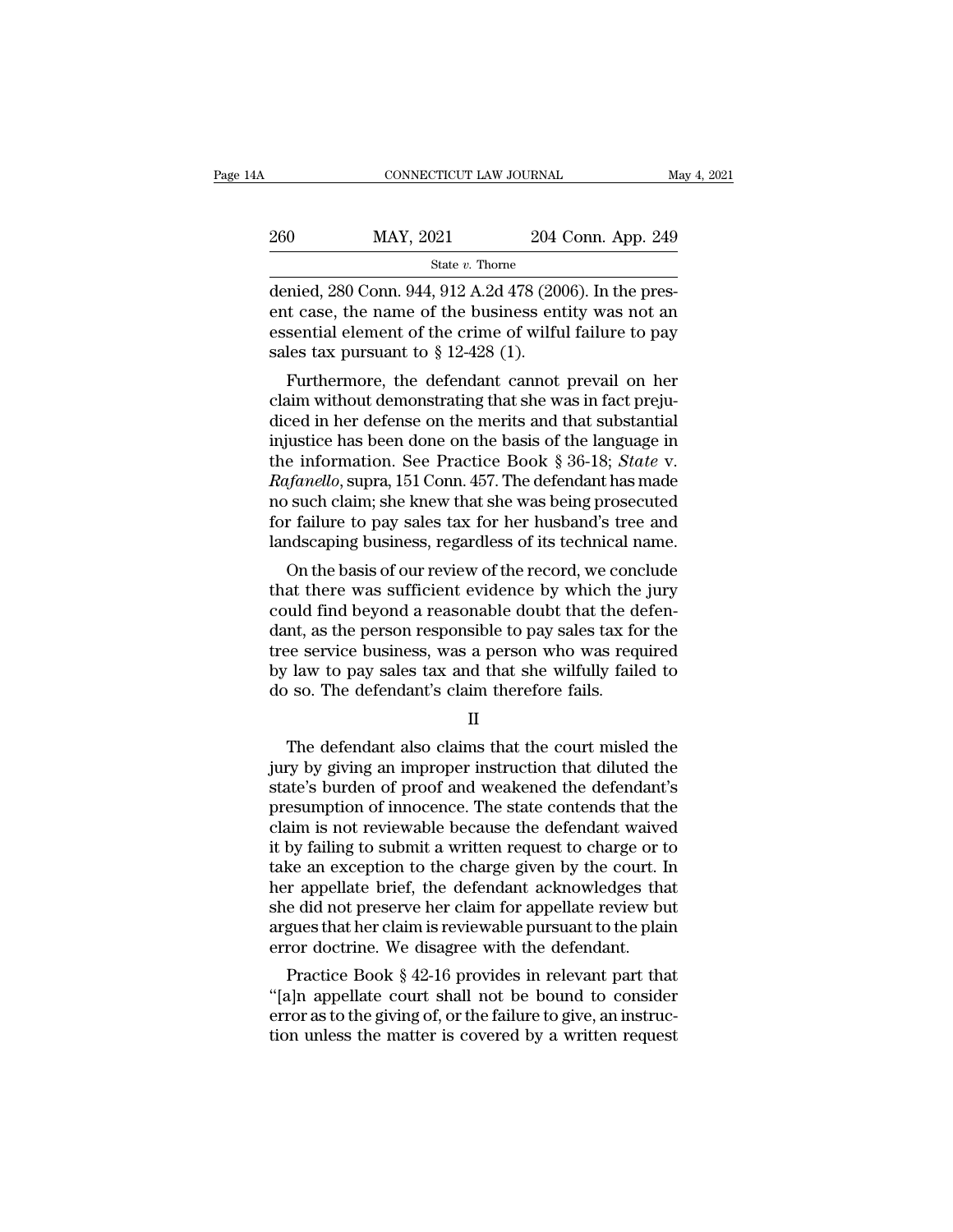| 21                 | CONNECTICUT LAW JOURNAL | Page 15A |  |
|--------------------|-------------------------|----------|--|
|                    |                         |          |  |
| 204 Conn. App. 249 | MAY, 2021               | 261      |  |
|                    | State $v$ . Thorne      |          |  |

EXECTE CONNECTICUT LAW JOURNAL Page 15A<br>
204 Conn. App. 249 MAY, 2021 261<br>
State v. Thorne<br>
to charge or exception has been taken by the party<br>
appealing immediately after the charge is delivered<br>
" 204 Conn. App. 249 MAY, 2021 261<br>
State v. Thorne<br>
to charge or exception has been taken by the party<br>
appealing immediately after the charge is delivered<br>  $\cdots$ .  $\frac{204 \text{ Conn. } I}{\text{to charge of}}$ <br>to charge of<br>appealing i<br> $\cdots$  .''<br>"[W]hen  $\frac{4 \text{ Conn. App. 249}}{\text{State } v. \text{ Thorne}}$ <br>
charge or exception has been taken by the party<br>
pealing immediately after the charge is delivered<br>
..."<br>
"[W]hen the trial court provides [the parties] with a<br>
py of the proposed jury ins

State v. Thorne<br>to charge or exception has been taken by the party<br>appealing immediately after the charge is delivered<br> $\cdots$ ."<br>"[W]hen the trial court provides [the parties] with a<br>copy of the proposed jury instructions, to charge or exception has been taken by the party<br>appealing immediately after the charge is delivered<br> $\cdots$ ."<br>"[W]hen the trial court provides [the parties] with a<br>copy of the proposed jury instructions, allows a mean-<br>i to charge or exception has been taken by the party<br>appealing immediately after the charge is delivered<br> $\cdots$ ."<br>"[W]hen the trial court provides [the parties] with a<br>copy of the proposed jury instructions, allows a mean-<br>i appearing immediately after the charge is defivered<br>  $\cdots$ ."<br>
"[W]hen the trial court provides [the parties] with a<br>
copy of the proposed jury instructions, allows a mean-<br>
ingful opportunity for their review, solicits co "[W]hen the trial court provides [the parties] with a<br>copy of the proposed jury instructions, allows a mean-<br>ingful opportunity for their review, solicits comments<br> $\ldots$  regarding changes or modifications and [the defen-<br> "[W]hen the trial court provides [the parties] with a<br>copy of the proposed jury instructions, allows a mean-<br>ingful opportunity for their review, solicits comments<br> $\ldots$  regarding changes or modifications and [the defen-<br> copy of the proposed jury instructions, allows a mean-<br>ingful opportunity for their review, solicits comments<br>... regarding changes or modifications and [the defen-<br>dant] affirmatively accepts the instructions proposed<br>or ingful opportunity for their review, solicits comments<br>
... regarding changes or modifications and [the defen-<br>
dant] affirmatively accepts the instructions proposed<br>
or given, the defendant may be deemed to have knowl-<br>
e ... regarding changes or modifications and [the defendant] affirmatively accepts the instructions proposed or given, the defendant may be deemed to have knowledge of any potential flaws therein and to have waived implicit dant] affirmatively accepts the instructions proposed<br>or given, the defendant may be deemed to have knowl-<br>edge of any potential flaws therein and to have waived<br>implicitly the constitutional right to challenge the instru or given, the defendant may be deemed to have knowledge of any potential flaws therein and to have waived implicitly the constitutional right to challenge the instructions on direct appeal. Such a determination by the revi edge of any potential flam<br>implicitly the constitution<br>tions on direct appeal. Suce<br>ing court must be based<br>record and the particula<br>each case." *State* v. *Kite*<br>10 A.3d 942 (2011).<br>The record in the prese plicitly the constitutional right to challenge the instructions on direct appeal. Such a determination by the reviewing court must be based on a close examination of the cord and the particular facts and circumstances of c tions on direct appeal. Such a determination by the reviewing court must be based on a close examination of the<br>record and the particular facts and circumstances of<br>each case." *State* v. *Kitchens*, 299 Conn. 447, 482–83,

ing court must be based on a close examination of the<br>record and the particular facts and circumstances of<br>each case." *State* v. *Kitchens*, 299 Conn. 447, 482–83,<br>10 A.3d 942 (2011).<br>The record in the present case disclo record and the particular racts and circumstances of<br>each case." *State* v. *Kitchens*, 299 Conn. 447, 482–83,<br>10 A.3d 942 (2011).<br>The record in the present case discloses that the trial<br>court provided the defendant and th each case." *State* v. *Kutchens*, 299 Conn. 447, 482–83,<br>10 A.3d 942 (2011).<br>The record in the present case discloses that the trial<br>court provided the defendant and the state with a copy<br>of its proposed charge and the ne To A.3d 942 (2011).<br>The record in the present case discloses that the trial<br>court provided the defendant and the state with a copy<br>of its proposed charge and the next day solicited com-<br>ments regarding it. The court agreed The record in the present case discloses that the trial<br>court provided the defendant and the state with a copy<br>of its proposed charge and the next day solicited com-<br>ments regarding it. The court agreed to make several<br>cha court provided the defendant and the state with a copy<br>of its proposed charge and the next day solicited com-<br>ments regarding it. The court agreed to make several<br>changes to its charge and provided copies of the revised<br>ch of its proposed charge and the next day solicited comments regarding it. The court agreed to make several changes to its charge and provided copies of the revised charge to the defendant and the state. The next day, the co ments regarding it. The court<br>changes to its charge and provid<br>charge to the defendant and the<br>court reviewed the revised char<br>defendant and the state. The d<br>to the proposed charge. The of<br>the defendant as follows:<br>"The Co anges to its charge and provided copies of the revised<br>arge to the defendant and the state. The next day, the<br>urt reviewed the revised charge page by page with the<br>fendant and the state. The defendant did not object<br>the pr charge to the detendant and the state. The r<br>court reviewed the revised charge page by p<br>defendant and the state. The defendant di<br>to the proposed charge. The court furthe<br>the defendant as follows:<br>"The Court: You have no fendant and the state. The<br>the proposed charge. The<br>e defendant as follows:<br>"The Court: You have no or<br>s been included in the ch<br>"The Defendant: No.<br>"The Court: You're not

the proposed charge. The court further canvassed<br>
e defendant as follows:<br>
"The Court: You have no objections to anything that<br>
s been included in the charge?<br>
"The Defendant: No.<br>
"The Court: You're not asking that anythi the defendant as follows:<br>
"The Court: You have no objectio<br>
has been included in the charge?<br>
"The Defendant: No.<br>
"The Court: You're not asking<br>
removed from the charge?<br>
"The Defendant: No.

"The Court: You have no of<br>s been included in the ch<br>"The Defendant: No.<br>"The Court: You're not<br>moved from the charge?<br>"The Defendant: No.<br>"The Court: Are you aski "The Defendant: No.<br>"The Court: You're not asking that anything be<br>moved from the charge?<br>"The Defendant: No.<br>"The Court: Are you asking that anything be added<br>the charge? "The Defendant: No.<br>"The Court: You're<br>removed from the char<br>"The Defendant: No.<br>"The Court: Are you<br>to the charge?<br>"The Defendant: No.

"The Court: You're<br>moved from the chair<br>"The Defendant: No.<br>"The Court: Are you<br>the charge?<br>"The Defendant: No.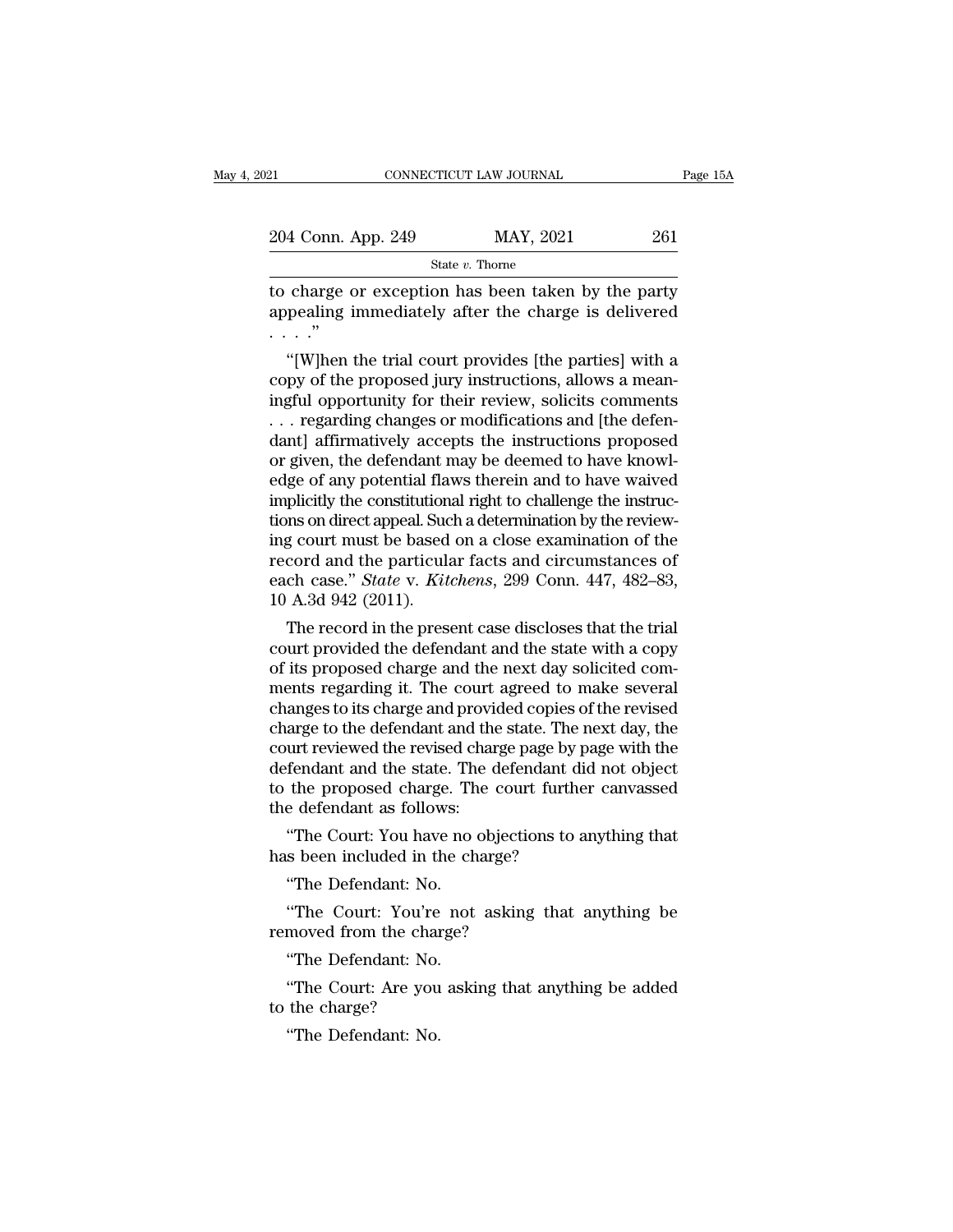| jА             | CONNECTICUT LAW JOURNAL |                                                   | May 4, 2021 |
|----------------|-------------------------|---------------------------------------------------|-------------|
| 262            | MAY, 2021               | 204 Conn. App. 249                                |             |
|                | State $v$ . Thorne      |                                                   |             |
| charge at all? |                         | "The Court: Are you taking any exception to the   |             |
|                | "The Defendant: No."    |                                                   |             |
|                |                         | On the basis of this record, we conclude that the |             |

State v. Thome<br>
State v. Thome<br>
The Court: Are you taking any exception to the<br>
arge at all?<br>
The Defendant: No."<br>
On the basis of this record, we conclude that the<br>
fendant waived the right to challenge the court's<br>
stru The Court: Are you taking any exception to the<br>charge at all?<br>"The Defendant: No."<br>On the basis of this record, we conclude that the<br>defendant waived the right to challenge the court's<br>instruction on appeal.<sup>9</sup> The Court. Are you taked<br>charge at all?<br>"The Defendant: No."<br>On the basis of this reco<br>defendant waived the right<br>instruction on appeal.<sup>9</sup><br>The defendant, however "The Defendant: No."<br>
On the basis of this record, we conclude that the<br>
fendant waived the right to challenge the court's<br>
struction on appeal.<sup>9</sup><br>
The defendant, however, posits that a *Kitchens*<br>
structions of plain err

Ine Detendant. No.<br>
On the basis of this record, we conclude that the<br>
defendant waived the right to challenge the court's<br>
instruction on appeal.<sup>9</sup><br>
The defendant, however, posits that a *Kitchens*<br>
waiver does not forec On the basis of this record, we conclude that the<br>defendant waived the right to challenge the court's<br>instruction on appeal.<sup>9</sup><br>The defendant, however, posits that a *Kitchens*<br>waiver does not foreclose claims of plain err defendant waived the right to challenge the court's<br>instruction on appeal.<sup>9</sup><br>The defendant, however, posits that a *Kitchens*<br>waiver does not foreclose claims of plain error. See *State*<br>v. *McClain*, 324 Conn. 802, 812, instruction on appeal.<sup>9</sup><br>The defendant, however, posits that a *Kitchens*<br>waiver does not foreclose claims of plain error. See *State*<br>v. *McClain*, 324 Conn. 802, 812, 155 A.3d 209 (2017).<br>Although that is a correct stat The defendant, however, posits that a *Kitchens*<br>waiver does not foreclose claims of plain error. See *State*<br>v. *McClain*, 324 Conn. 802, 812, 155 A.3d 209 (2017).<br>Although that is a correct statement of the law, the<br>plai The defendant, however, posits that a Kitchens<br>waiver does not foreclose claims of plain error. See *State*<br>v. *McClain*, 324 Conn. 802, 812, 155 A.3d 209 (2017).<br>Although that is a correct statement of the law, the<br>plain waver does not foreclose claims of plain error. See *State*<br>v.  $McClaim$ , 324 Conn. 802, 812, 155 A.3d 209 (2017).<br>Although that is a correct statement of the law, the<br>plain error exception to the *Kitchens* waiver rule is<br>ina v. *McClain*, 324 Conn. 802, 812, 155 A.3d 209 (2017).<br>Although that is a correct statement of the law, the<br>plain error exception to the *Kitchens* waiver rule is<br>inapplicable in the present case. "An appellate court<br>addr Although that is a correct statement of the law, the<br>plain error exception to the *Kitchens* waiver rule is<br>inapplicable in the present case. "An appellate court<br>addressing a claim of plain error first must determine<br>if t plain error exception to the *Kitchens* waiver rule is<br>inapplicable in the present case. "An appellate court<br>addressing a claim of plain error first must determine<br>if the error is indeed plain in the sense that it is pate inapplicable in the present case. "An appellate court<br>addressing a claim of plain error first must determine<br>if the error is indeed plain in the sense that it is patent<br>[or] readily [discernible] on the face of a factuall addressing a claim of plain error first must determine<br>if the error is indeed plain in the sense that it is patent<br>[or] readily [discernible] on the face of a factually accu-<br>rate record, [and] also . . . obvious in the se If the error is indeed plain in the sense that it is patent<br>[or] readily [discernible] on the face of a factually accu-<br>rate record, [and] also . . . obvious in the sense of not<br>debatable. . . . . This determination clearl [or] readily [discernible] on the face of a factually accurate record, [and] also  $\dots$  obvious in the sense of not debatable.  $\dots$  . This determination clearly requires a review of the plain error claim presented in the l rate record, [and] also  $\dots$  obvious in the sense of not<br>debatable.  $\dots$  . This determination clearly requires a<br>review of the plain error claim presented in the light<br>of the record." (Internal quotation marks omitted.) I debatable. . . . . This determination clearly requires a<br>review of the plain error claim presented in the light<br>of the record." (Internal quotation marks omitted.) Id.<br>"The plain error doctrine is reserved for truly extrao review of the plain error claim prof the record." (Internal quotation "The plain error doctrine is reserved mary situations [in which] the exis obvious that it effects the fairness public confidence in the judicial product The existence of error is so<br>
vious that it effects the fairness and integrity of and<br>
blic confidence in the judicial proceedings." (Internal<br>
otation marks omitted.) Id.<br>
"[I]t is the established policy of the Connecticu obvious that it effects the fairness and integrity of and<br>public confidence in the judicial proceedings." (Internal<br>quotation marks omitted.) Id.<br><sup>9</sup> "[I]t is the established policy of the Connecticut courts to be solicito

<sup>&</sup>lt;sup>9</sup> "[I]t is the established policy of the Connecticut courts to be solicitous public confidence in the judicial proceedings." (Internal<br>quotation marks omitted.) Id.<br><sup>9</sup> "[I]t is the established policy of the Connecticut courts to be solicitous<br>of [self-represented parties] and when it does not inte quotation marks omitted.) Id.<br>  $\bullet$  "[I]t is the established policy of the Connecticut courts to be solicitous<br>
of [self-represented parties] and when it does not interfere with the rights<br>
of other parties to construe th some latitude, the right of self-representation provides no attendant license <sup>9</sup> "[I]t is the established policy of the Connecticut courts to be solicitous of [self-represented parties] and when it does not interfere with the rights of other parties to construe the rules of practice liberally in f f [self-represented parties] and when it does not interfere with the rights of other parties to construe the rules of practice liberally in favor of the [self-represented] party. . . . Although we allow [self-represented p of other parties to construe the rules of practice liberally in favor of the [self-represented] party. . . . Although we allow [self-represented parties] some latitude, the right of self-representation provides no attenda Superfitted particles and the benefit of counsel and the benefit of the benefiting isome lattitude, the right of self-representation provides no attendant license not to comply with relevant rules of procedural and substa some latitude, the right of self-representation provides no attendant license not to comply with relevant rules of procedural and substantive law." (Internal quotation marks omitted.) *State v. Adams*, 117 Conn. App. 747, some the comply with relevant rules of procedural and substantive law." (Internal quotation marks omitted.) *State* v. *Adams*, 117 Conn. App. 747, 755, 982 A.2d 187 (2009). Consequently, "[w]hen a defendant elects to proc relation marks omitted.) *State v. Adams*, 117 Conn. App. 747, 755, 982 A.2d 187 (2009). Consequently, "[w]hen a defendant elects to proceed without the benefit of counsel, [she] takes the risk that because of [her] inexpe A.2d 187 (2009). Consequently, "[w]hen a defendant elects to proceed with-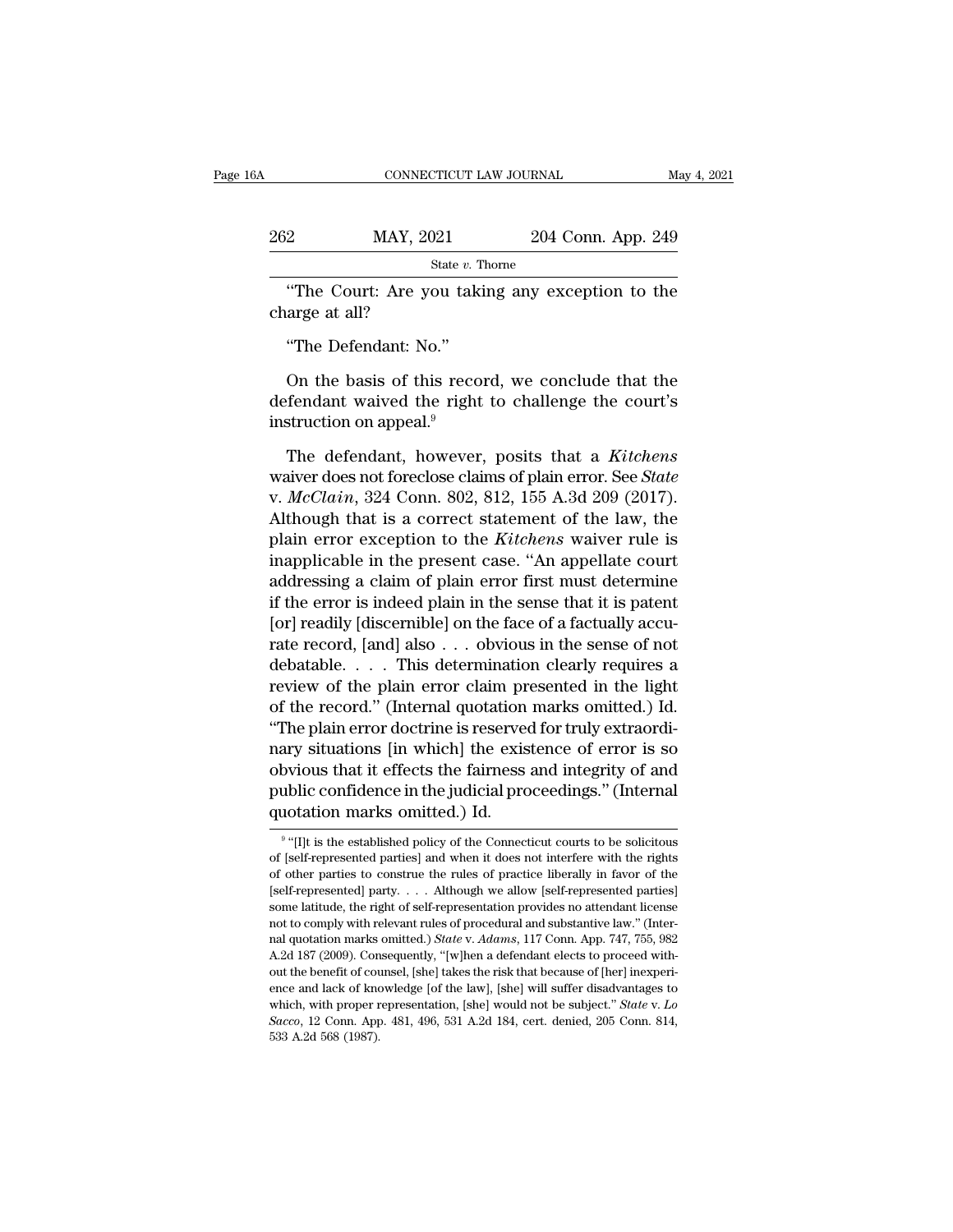21 CONNECTICUT LAW JOURNAL Page 17A<br>
204 Conn. App. 249 MAY, 2021 263

# State *v.* Thorne

CONNECTICUT LAW JOURNAL Page 17A<br>
4 Conn. App. 249 MAY, 2021 263<br>
State v. Thorne<br>
"[I]n addition to examining the patent nature of the<br>
ror, the reviewing court must examine that error for<br>
a griovousness of its consequen 204 Conn. App. 249 MAY, 2021 263<br>
State v. Thorne<br>
"[I]n addition to examining the patent nature of the<br>
error, the reviewing court must examine that error for<br>
the grievousness of its consequences in order to deter-<br>
min 204 Conn. App. 249 MAY, 2021 263<br>
State v. Thorne<br>
"[I]n addition to examining the patent nature of the<br>
error, the reviewing court must examine that error for<br>
the grievousness of its consequences in order to deter-<br>
min 204 Conn. App. 249 MAY, 2021 263<br>
State v. Thorne<br>
"[I]n addition to examining the patent nature of the<br>
error, the reviewing court must examine that error for<br>
the grievousness of its consequences in order to deter-<br>
min Solution 1.1 and the party of the state v. Thorne<br>
"[I]n addition to examining the patent nature of the<br>
error, the reviewing court must examine that error for<br>
the grievousness of its consequences in order to deter-<br>
min State v. Thorne<br>
"[I]n addition to examining the patent nature of the<br>
error, the reviewing court must examine that error for<br>
the grievousness of its consequences in order to deter-<br>
mine whether reversal under the plain "[I]n addition to examining the patent nature of the<br>error, the reviewing court must examine that error for<br>the grievousness of its consequences in order to deter-<br>mine whether reversal under the plain error doctrine<br>is a error, the reviewing court must examine that error for<br>the grievousness of its consequences in order to deter-<br>mine whether reversal under the plain error doctrine<br>is appropriate. A party cannot prevail under plain error<br>u the grievousness of its consequences in order to deter-<br>mine whether reversal under the plain error doctrine<br>is appropriate. A party cannot prevail under plain error<br>unless it has demonstrated that the failure to grant re mine whether reversal under the plain error doctrine<br>is appropriate. A party cannot prevail under plain error<br>unless it has demonstrated that the failure to grant relief<br>will result in manifest injustice. . . . [Previousl is appropriate. A party cannot prevail under plain error<br>unless it has demonstrated that the failure to grant relief<br>will result in manifest injustice.  $\dots$  [Previously], we<br>described the two-pronged nature of the plain e unless it has demonstrated that the failure to grant relief<br>will result in manifest injustice. . . . . [Previously], we<br>described the two-pronged nature of the plain error<br>doctrine: [An appellant] cannot prevail under [th will result in manifest injustice.... [Previously], we<br>described the two-pronged nature of the plain error<br>doctrine: [An appellant] cannot prevail under [the plain<br>error doctrine] ... unless [she] demonstrates that the<br>cl described the two-prong<br>doctrine: [An appellant] derror doctrine] . . . unle<br>claimed error is *both* so<br>failure to reverse the judg<br>injustice.'' (Emphasis in<br>marks omitted.) Id.<br>In the present case, t In the plane of the plane of the plane of the plane of doctrine] . . . unless [she] demonstrates that the aimed error is *both* so clear *and* so harmful that a llure to reverse the judgment would result in manifest justi error doctrine] . . . unless [she] demonstrates that the<br>claimed error is *both* so clear *and* so harmful that a<br>failure to reverse the judgment would result in manifest<br>injustice." (Emphasis in original; internal quotat

claimed error is *both* so clear *and* so harmful that a failure to reverse the judgment would result in manifest injustice." (Emphasis in original; internal quotation marks omitted.) Id.<br>In the present case, the defendan failure to reverse the judgment would result in manifest<br>injustice." (Emphasis in original; internal quotation<br>marks omitted.) Id.<br>In the present case, the defendant claims that the<br>court's charge was improper because the injustice." (Emphasis in original; internal quotation marks omitted.) Id.<br>
In the present case, the defendant claims that the court's charge was improper because the court did not make clear that (1) she, (2) "Robert Thor marks omitted.) Id.<br>
In the present case, the defendant claims that the<br>
court's charge was improper because the court did not<br>
make clear that (1) she, (2) "Robert Thorne, sole propri-<br>
etor, or Robert Thorne [doing busin In the present case, the defendant claims that the<br>court's charge was improper because the court did not<br>make clear that (1) she, (2) "Robert Thorne, sole propri-<br>etor, or Robert Thorne [doing business as] Bob Thorne<br>Tree court's charge was improper because the court did not<br>make clear that (1) she, (2) "Robert Thorne, sole propri-<br>etor, or Robert Thorne [doing business as] Bob Thorne<br>Tree & Landscaping," and (3) Bob Thorne Tree & Land-<br>sca make clear that (1) she, (2) "Robert Thorne, sole propri-<br>etor, or Robert Thorne [doing business as] Bob Thorne<br>Tree & Landscaping," and (3) Bob Thorne Tree & Land-<br>scaping, LLC, are three distinct legal entities. Or stat etor, or Robert Thorne [doing business as] Bob Thorne<br>Tree & Landscaping," and (3) Bob Thorne Tree & Land-<br>scaping, LLC, are three distinct legal entities. Or stated<br>differently, the court did not instruct the jury as to<br>t Tree & Landscaping," and  $(3)$  Bob Thorne Tree & Landscaping, LLC, are three distinct legal entities. Or stated differently, the court did not instruct the jury as to the legal distinctions between an individual conductin scaping, LLC, are three distinct legal entities. Or stated<br>differently, the court did not instruct the jury as to<br>the legal distinctions between an individual conducting<br>business under his own name, an individual conductin differently, the court did not instruct the jury as to<br>the legal distinctions between an individual conducting<br>business under his own name, an individual conducting<br>business under an assumed name, e.g., "doing business<br>as, the legal distinctions between an individual conducting<br>business under his own name, an individual conducting<br>business under an assumed name, e.g., "doing business<br>as," and an LLC conducting business under its legal<br>name. business under his own name, an individual conducting<br>business under an assumed name, e.g., "doing business<br>as," and an LLC conducting business under its legal<br>name. The defendant claims that it was important for<br>the jury business under an assumed name, e.g., "doing business<br>as," and an LLC conducting business under its legal<br>name. The defendant claims that it was important for<br>the jury to know the legal distinctions because the infor-<br>mati as," and an LLC conducting business under its legal<br>name. The defendant claims that it was important for<br>the jury to know the legal distinctions because the infor-<br>mation charged the defendant with failing to pay sales<br>tax name. The defendant claims that it was important for<br>the jury to know the legal distinctions because the infor-<br>mation charged the defendant with failing to pay sales<br>tax as required by law as the registered owner of the<br>b the jury to know the legal distinctions because the information charged the defendant with failing to pay sales<br>tax as required by law as the registered owner of the<br>business "Bob Thorne Tree & Landscaping, LLC." The<br>defen mation charged the defendant with failing to pay sales<br>tax as required by law as the registered owner of the<br>business "Bob Thorne Tree & Landscaping, LLC." The<br>defendant, however, has not explained why the legal<br>distinctio tax as required by law as the register<br>business "Bob Thorne Tree & Landsca<br>defendant, however, has not explaine<br>distinction is relevant in this particular<br>for the jury to decide was whether the<br>the person responsible for p siness "Bob Thorne Tree & Landscaping, LLC." The<br>fendant, however, has not explained why the legal<br>stinction is relevant in this particular case. The issue<br>r the jury to decide was whether the defendant was<br>e person respo defendant, however, has not explained why the legal<br>distinction is relevant in this particular case. The issue<br>for the jury to decide was whether the defendant was<br>the person responsible for paying the sales tax, regard-<br>l distinction is relevant in this particular case. The issue<br>for the jury to decide was whether the defendant was<br>the person responsible for paying the sales tax, regard-<br>less of the name of the business.<br>As we explained in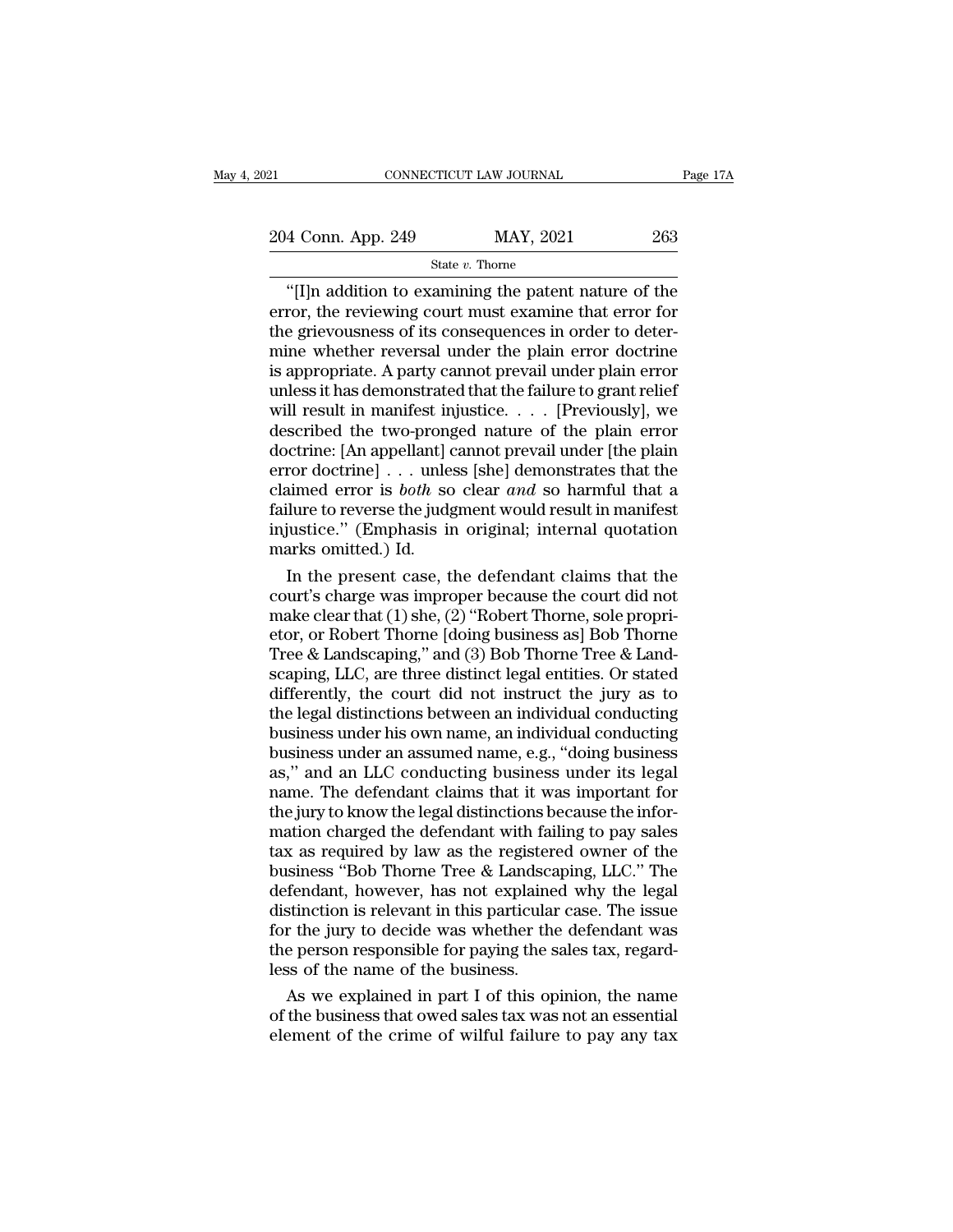| Α   | CONNECTICUT LAW JOURNAL |                    | May 4, 2021 |
|-----|-------------------------|--------------------|-------------|
|     |                         |                    |             |
| 264 | MAY, 2021               | 204 Conn. App. 249 |             |
|     | State $v$ . Thorne      |                    |             |

CONNECTICUT LAW JOURNAL May 4, 20<br>
264 MAY, 2021 204 Conn. App. 249<br>
304 State v. Thorne<br>
10204 Conn. App. 249<br>
204 Conn. App. 249<br>
204 Conn. App. 249<br>
204 Conn. App. 249<br>
204 Conn. App. 249<br>
204 Conn. App. 249<br>
204 Conn. 264 MAY, 2021 204 Conn. App. 249<br>  $\frac{\text{State } v. \text{ Thorne}}{\text{required by law. An information that includes additional  
details concerning an offers does not make such alle-  
gations an essential element of the crime. See *State v.*  
Sum. Q9 Conn. Ann. 29$ MAY, 2021 204 Conn. App. 249<br>
State v. Thome<br>
required by law. An information that includes additional<br>
details concerning an offense does not make such alle-<br>
gations an essential element of the crime. See *State* v.<br> *Sa* 264 MAY, 2021<br>
<sup>State v. Thorne</sup><br>
required by law. An information that<br>
details concerning an offense does r<br>
gations an essential element of the<br> *Sam*, supra, 98 Conn. App. 38.<br>
In the present case, the court ins State  $v$ . Thorne<br>
quired by law. An information that includes additional<br>
tails concerning an offense does not make such alle-<br>
tions an essential element of the crime. See *State* v.<br>  $m$ , supra, 98 Conn. App. 38.<br>
In t required by law. An information that includes additional<br>details concerning an offense does not make such alle-<br>gations an essential element of the crime. See *State* v.<br>*Sam*, supra, 98 Conn. App. 38.<br>In the present case,

details concerning an offense does not make such allegations an essential element of the crime. See *State* v.<br> *Sam*, supra, 98 Conn. App. 38.<br>
In the present case, the court instructed the jury in<br>
relevant part as follo gations an essential element of the crime. See *State* v.<br> *Sam*, supra, 98 Conn. App. 38.<br>
In the present case, the court instructed the jury in<br>
relevant part as follows: "The first element that the state<br>
must prove is *Sam*, supra, 98 Conn. App. 38.<br>In the present case, the court instructed the jury in relevant part as follows: "The first element that the state must prove is that the defendant was a person required to pay sales tax und In the present case, the court instructed the jury in<br>relevant part as follows: "The first element that the state<br>must prove is that the defendant was a person required<br>to pay sales tax under the statute. Under our law, an In the present case, the court instructed the jury in relevant part as follows: "The first element that the state must prove is that the defendant was a person required to pay sales tax under the statute. Under our law, a relevant part as follows: "The first element that the state<br>must prove is that the defendant was a person required<br>to pay sales tax under the statute. Under our law, any<br>person who makes retail sales, as defined by our sta must prove is that the defendant was a person required<br>to pay sales tax under the statute. Under our law, any<br>person who makes retail sales, as defined by our stat-<br>utes, is required to pay sales tax. Person is defined in<br> to pay sales tax under the statute. Under our law, any<br>person who makes retail sales, as defined by our stat-<br>utes, is required to pay sales tax. Person is defined in<br>pertinent part as any individual, firm, [or] limited li person who makes retail sales, as defined by our stat-<br>utes, is required to pay sales tax. Person is defined in<br>pertinent part as any individual, firm, [or] limited lia-<br>bility company . . . under a duty to pay such tax. S utes, is required to pay sales tax. Person is defined in<br>pertinent part as any individual, firm, [or] limited lia-<br>bility company . . . under a duty to pay such tax. Sales,<br>as defined by our statutes, includes the renderin pertinent part as any individual, firm, [or] limited lia-<br>bility company . . . under a duty to pay such tax. Sales,<br>as defined by our statutes, includes the rendering of<br>certain services for a consideration . . . includ[in bility company . . . under a duty to pay such tax. Sales,<br>as defined by our statutes, includes the rendering of<br>certain services for a consideration  $\ldots$  includ[ing]<br>landscaping and horticultural services. Therefore, in<br> as defined by our statutes, includes the rendering certain services for a consideration  $\ldots$  includ[1] landscaping and horticultural services. Therefore order to find that the state's burden of proof has b satisfied as t ndscaping and horticultural services. Therefore, in<br>der to find that the state's burden of proof has been<br>tisfied as to this element, the state must prove beyond<br>reasonable doubt that the defendant is a person who<br>as requi order to find that the state's burden of proof has been<br>satisfied as to this element, the state must prove beyond<br>a reasonable doubt that the defendant is a person who<br>was required to pay sales tax under the law."<br>The defe

satisfied as to this element, the state must prove beyond<br>a reasonable doubt that the defendant is a person who<br>was required to pay sales tax under the law."<br>The defendant has failed to explain why the legal<br>distinction be a reasonable doubt that the defendant is a person who<br>was required to pay sales tax under the law."<br>The defendant has failed to explain why the legal<br>distinction between various business entities was rele-<br>vant to the jury was required to pay sales tax under the law."<br>The defendant has failed to explain why the legal<br>distinction between various business entities was rele-<br>vant to the jury's determining whether she, who identi-<br>fied herself t The defendant has failed to explain why the legal<br>distinction between various business entities was rele-<br>vant to the jury's determining whether she, who identi-<br>fied herself to the department as the owner of the tree<br>and The defendant has failed to explain why the legal<br>distinction between various business entities was rele-<br>vant to the jury's determining whether she, who identi-<br>fied herself to the department as the owner of the tree<br>and distinction between various business entities was relevant to the jury's determining whether she, who identified herself to the department as the owner of the tree and landscaping business, had a duty to pay sales tax. The vant to the jury's determining whether she, who identified herself to the department as the owner of the tree<br>and landscaping business, had a duty to pay sales tax.<br>The defendant, therefore, has failed to carry her burden<br> fied herself to the department as the owner of the tree<br>and landscaping business, had a duty to pay sales tax.<br>The defendant, therefore, has failed to carry her burden<br>to demonstrate that the court's instruction misled the and landscaping business, had a duty to pay sales tax.<br>The defendant, therefore, has failed to carry her burden<br>to demonstrate that the court's instruction misled the<br>jury and that the instruction affected the fairness and The defendant, therefore, has failed to carry her bur<br>to demonstrate that the court's instruction misled<br>jury and that the instruction affected the fairness<br>integrity of and public confidence in the judicial<br>ceeding. For t ry and that the instruction affected the fairness and<br>tegrity of and public confidence in the judicial pro-<br>eding. For the foregoing reasons, the defendant's con-<br>tion of wilful failure to pay sales tax does not warrant<br>ve integrity of and public confidence in the judicial proceeding. For the foregoing reasons, the defendant's conviction of wilful failure to pay sales tax does not warrant reversal pursuant to the plain error doctrine.<br>The ju

ceeding. For the foregoing reasons, the defendant's conviction of wilful failure to pay sales tax does not warrant<br>reversal pursuant to the plain error doctrine.<br>The judgment is reversed with respect to the defen-<br>dant's c viction of wilful failure to pay sales tax does not warrant<br>reversal pursuant to the plain error doctrine.<br>The judgment is reversed with respect to the defen-<br>dant's conviction of wilful failure to pay sales tax as<br>charged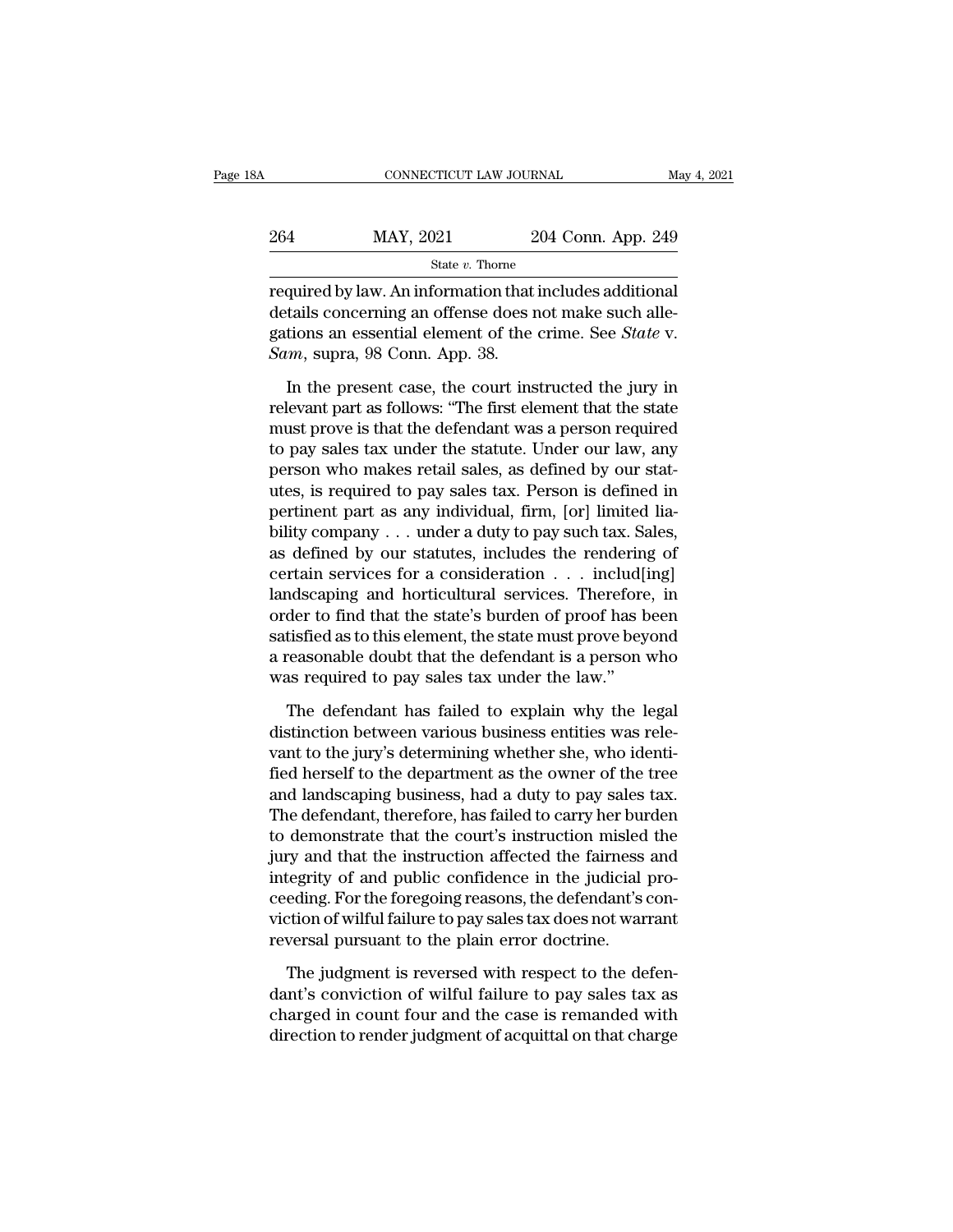| 121                                                                                                               | CONNECTICUT LAW JOURNAL                     | Page 19A |
|-------------------------------------------------------------------------------------------------------------------|---------------------------------------------|----------|
| 204 Conn. App. 265                                                                                                | MAY, 2021                                   | 265      |
|                                                                                                                   | Conroy $v$ . Idlibi                         |          |
| only and to resentence the defendant on the remaining<br>charges; the judgment is affirmed in all other respects. |                                             |          |
|                                                                                                                   | In this opinion the other judges concurred. |          |

med to resentence the defendant on the remaining<br>
is; the judgment is affirmed in all other respects.<br>
is opinion the other judges concurred.<br> **KATIE N. CONROY** *v***. AMMAR A. IDLIBI**<br>
(AC 42416)

# t is affirmed in all of<br>t is affirmed in all of<br>other judges concu<br>NOY v. AMMAR A.<br>(AC 42416)<br>lexander and Flynn, Js.\* KATIE N. CONROY  $v$ . AMMAR A. IDLIBI<br>(AC 42416)<br>Lavine, Alexander and Flynn, Js.\*

## *Syllabus*

 $\rm (AC~42416)$ <br>Lavine, Alexander and Flynn, Js.\*<br> $Syllabus$ <br>The defendant, whose marriage to the plaintiff had previously been dis-<br>solved, appealed to this court from the decision of the trial court denying Example 1997 (AC 42410)<br>Lavine, Alexander and Flynn, Js.\*<br>Syllabus<br>defendant, whose marriage to the plaintiff had previously been dis-<br>solved, appealed to this court from the decision of the trial court denying<br>his motion Lavine, Alexander and Flynn, Js. $*$ <br>  $Syllabus$ <br>
defendant, whose marriage to the plaintiff had previously been dissolved, appealed to this court from the decision of the trial court denying<br>
his motion to open the judgment of  $Syllabus$ <br>defendant, whose marriage to the plaintiff had previously been dissolved, appealed to this court from the decision of the trial court denying<br>his motion to open the judgment of dissolution on the basis of fraud.<br>The Syllabus<br>defendant, whose marriage to the plaintiff had previously been dis-<br>solved, appealed to this court from the decision of the trial court denying<br>his motion to open the judgment of dissolution on the basis of fraud. defendant, whose marriage to the plaintiff had previously been dissolved, appealed to this court from the decision of the trial court denying his motion to open the judgment of dissolution on the basis of fraud. The defend solved, appealed to this court from the decision of the trial court denying<br>his motion to open the judgment of dissolution on the basis of fraud.<br>The defendant claimed that the plaintiff had committed a fraud on<br>the dissol his motion to open the judgment of dissolution on the basis of fraud. The defendant claimed that the plaintiff had committed a fraud on the dissolution court because she misrepresented the nature of her extramarital relat The defendant claimed that the plaintiff had committed a fraud on<br>the dissolution court because she misrepresented the nature of her<br>extramarital relationship and her allegations of physical abuse by the<br>defendant. The tr the dissolution court because she misrepresented the nature of her extramarital relationship and her allegations of physical abuse by the defendant. The trial court denied the motion to open, concluding that the dissolution court was aware of the defendant's claims regarding the plaintif defendant. The trial court denied the motion to open, concluding that<br>the dissolution court was aware of the defendant's claims regarding<br>the plaintiff's alleged misrepresentations when it issued the dissolution<br>judgment. the dissolution court was aware of the defendant's claims regarding<br>the plaintiff's alleged misrepresentations when it issued the dissolution<br>judgment. Held that the trial court did not abuse its discretion in denying<br>the the plaintiff's alleged misrepresentations when it issued the dissolution<br>indigment. Held that the trial court did not abuse its discretion in denying<br>the defendant's motion to open; that court correctly concluded that<br>the in the matter and the trial court did not abuse its discretion in denying<br>indigment. Held that the trial court did not abuse its discretion in denying<br>the defendant's motion to open; that court correctly concluded that<br>the were defendant's motion to open; that court correctly concluded that there was not a substantial likelihood that the outcome of a new trial would be different because the dissolution court was aware of the defendant's clai there was not a substantial likelihood that the outcome of a new trial would be different because the dissolution court was aware of the defendant's claims that the plaintiff had misrepresented the nature of her extramarit would be different because the dissolution court was aware of the defendant's claims that the plaintiff had misrepresented the nature of her extramarital relationship and that the injuries the plaintiff claimed were caused defendant's claims that the plaintiff had misrepresented the nature of<br>her extramarital relationship and that the injuries the plaintiff claimed<br>were caused by the defendant were really self-inflicted, there was no<br>evidenc her extramarital relationship and that the injuries the plaintiff claimed were caused by the defendant were really self-inflicted, there was no evidence that the dissolution court relied on the plaintiff's alleged mis-<br>re % were caused by the defendant were really self-inflicted, there was no evidence that the dissolution court relied on the plaintiff's alleged mis-<br>representations in issuing the dissolution judgment, and the cause of<br>the dence that the dissolution court relied on the plaintiff's alleged mis-<br>resentations in issuing the dissolution judgment, and the cause of<br>breakdown of the marriage was just one of a variety of factors the<br>urt considered i the breakdown of the marriage was just one of a variety of factors the<br>court considered in making its financial orders.<br>(One judge dissenting)<br>Argued September 21, 2020—officially released May 4, 2021<br>*Procedural History*<br>

representations in issuing the the dissolution judgment, and the cause of<br>the breakdown of the marriage was just one of a variety of factors the<br>court considered in making its financial orders.<br>(One judge dissenting)<br>Argue court considered in making its financial orders.<br>
(One judge dissenting)<br>
Argued September 21, 2020—officially released May 4, 2021<br>
Procedural History<br>
Action for the dissolution of a marriage, and for other<br>
relief, brou (*One judge dissenting*)<br>
Argued September 21, 2020—officially released May 4, 2021<br> *Procedural History*<br>
Action for the dissolution of a marriage, and for other<br>
relief, brought to the Superior Court in the judicial dis-Argued September 21, 2020—officially released May 4, 2021<br> *Procedural History*<br> **Action for the dissolution of a marriage, and for other relief, brought to the Superior Court in the judicial dis-<br>
trict of New Britain and** Procedural History<br>Action for the dissolution of a marriage, and for other<br>relief, brought to the Superior Court in the judicial dis-<br>trict of New Britain and tried to the court, *Carbonneau*,<br>J.; judgment dissolving the m ellet, brought to the Supernor Court in the judicial dis-<br>ict of New Britain and tried to the court, *Carbonneau*,<br>; judgment dissolving the marriage and granting cer-<br>in other relief, from which the defendant appealed<br>\*Th trict of New Britain<br>J.; judgment dissolv<br>tain other relief, fr<br>\*The listing of judges r<br>the date of oral argument.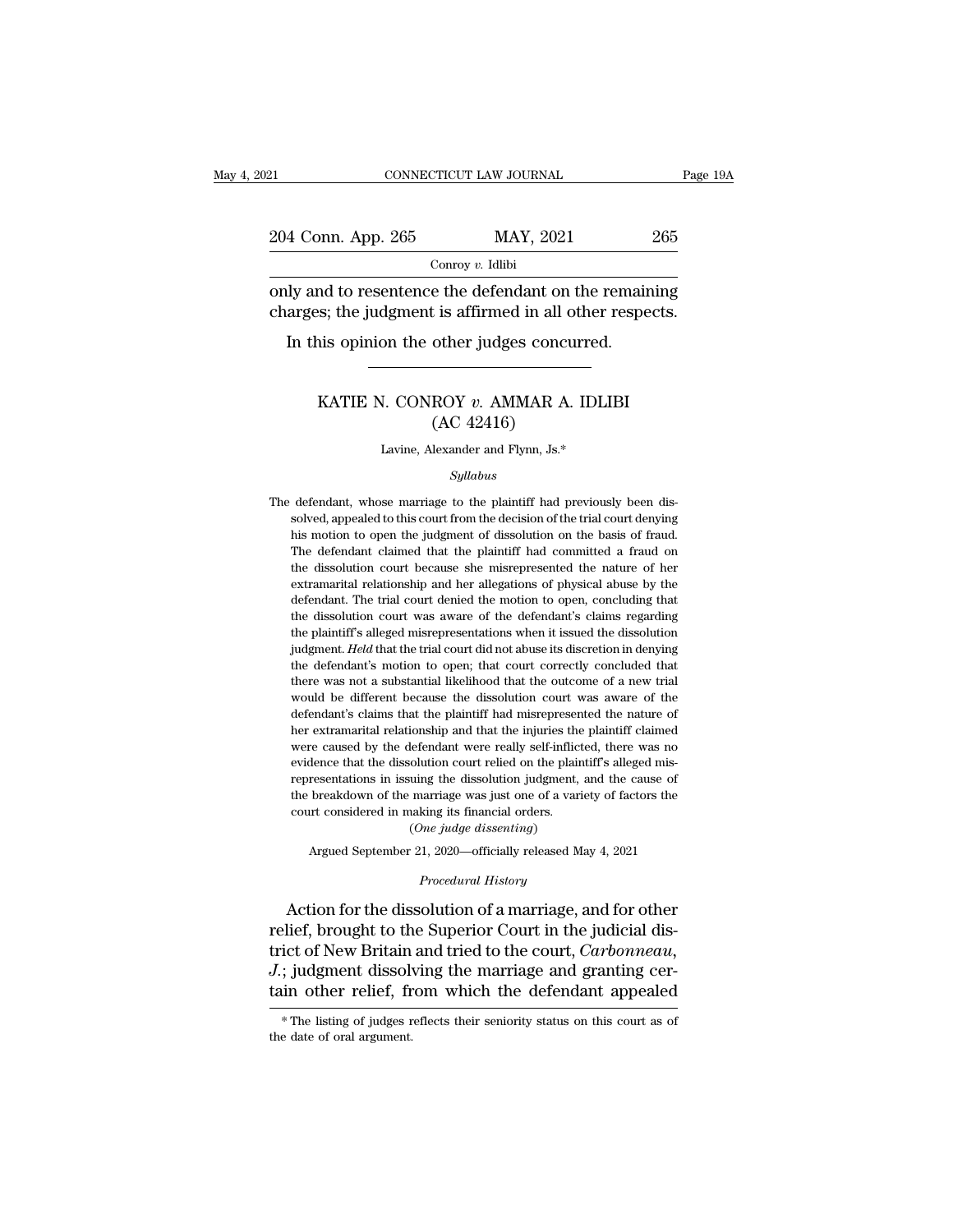| ЭA  | CONNECTICUT LAW JOURNAL |                    | May 4, 2021 |
|-----|-------------------------|--------------------|-------------|
| 266 | MAY, 2021               | 204 Conn. App. 265 |             |
|     | Conroy $v$ . Idlibi     |                    |             |

THE CONNECTICUT LAW JOURNAL<br>
266 MAY, 2021 204 Conn. App. 265<br>
Conroy v. Idlibi<br>
204 Conn. App. 265<br>
2011 204 Conn. App. 265<br>
2011 2011 2012 11 2012 11 2012 11:30<br>
2011 2011 2011 2012 12:41<br>
2011 2011 2012 12:51<br>
2011 2012 266 MAY, 2021 204 Conn. App. 265<br>
conroy v. Idlibi<br>
to this court, *Alvord*, *Keller* and *Bishop*, *Js.*, which<br>
affirmed the judgment of the trial court; thereafter, the<br>
court, *Connors*, *J.*, denied the defendant's m 266 MAY, 2021 204 Conn. App. 265<br>
Conroy v. Idlibi<br>
to this court, *Alvord*, *Keller* and *Bishop*, *Js.*, which<br>
affirmed the judgment of the trial court; thereafter, the<br>
court, *Connors*, *J.*, denied the defendant's mo 266 MAY, 2021 204 Conn. App. 265<br>
Conroy v. Idlibi<br>
to this court, *Alvord*, *Keller* and *Bishop*, *Js.*, which<br>
affirmed the judgment of the trial court; thereafter, the<br>
court, *Connors*, *J.*, denied the defendant's m conroy v. labb<br>to this court, *Alvord*, *Keller* and *Bishop*, *Js.*, which<br>affirmed the judgment of the trial court; thereafter, the<br>court, *Connors*, *J.*, denied the defendant's motion to<br>open the judgment, and the defe

(defendant).

# *Opinion*

dri, Comors, D., denied the defendant s motion to<br>
en the judgment, and the defendant appealed to this<br>
urt. *Affirmed.*<br>
Ammar A. *Idlibi*, self-represented, the appellant<br>
efendant).<br>
Opinion<br>
LAVINE, J. The self-represe open are jaughtent, and the determinant appeared to this<br>court. Affirmed.<br>Ammar A. Idlibi, self-represented, the appellant<br>(defendant).<br>Depinion<br>LAVINE, J. The self-represented defendant, Ammar<br>A. Idlibi, returns to this c Ammar A. Idlibi, self-represented, the appellant<br>
(defendant).<br>  $opinion$ <br>
LAVINE, J. The self-represented defendant, Ammar<br>
A. Idlibi, returns to this court in his continuing effort<br>
to reverse the judgment of the trial court Ammar A. Idlibi, self-represented, the appellant<br>
(defendant).<br>  $\qquad$ <br>
LAVINE, J. The self-represented defendant, Ammar<br>
A. Idlibi, returns to this court in his continuing effort<br>
to reverse the judgment of the trial cour opinion<br>
LAVINE, J. The self-represented defendant, Ammar<br>
A. Idlibi, returns to this court in his continuing effort<br>
to reverse the judgment of the trial court dissolving his<br>
marriage to the plaintiff, Katie N. Conroy. I *Opinion*<br> *LAVINE, J.* The self-represented defendant, Ammar<br>
A. Idlibi, returns to this court in his continuing effort<br>
to reverse the judgment of the trial court dissolving his<br>
marriage to the plaintiff, Katie N. Conro LAVINE, J. The self-represented defendant, Ammar<br>A. Idlibi, returns to this court in his continuing effort<br>to reverse the judgment of the trial court dissolving his<br>marriage to the plaintiff, Katie N. Conroy. In the prese A. Idlibi, returns to this court in his continuing effort<br>to reverse the judgment of the trial court dissolving his<br>marriage to the plaintiff, Katie N. Conroy. In the present<br>appeal, the defendant claims that the trial co to reverse the judgment of the trial container to reverse the judgment of the trial comarriage to the plaintiff, Katie N. Con appeal, the defendant claims that th *nors*, *J*., abused its discretion (1) by court to open ba arriage to the plaintiff, Katie N. Conroy. In the present<br>peal, the defendant claims that the trial court, *Con-*<br> $rs$ , *J*., abused its discretion (1) by denying his motion<br>open based on fraud (motion to open) and (2) by<br> appeal, the defendant claims that the trial court, *Connors*, *J*., abused its discretion (1) by denying his motion<br>to open based on fraud (motion to open) and (2) by<br>failing to conduct an evidentiary hearing.<sup>1</sup> We affir

*nors, J.*, abused its discretion (1) by denying his motion<br>to open based on fraud (motion to open) and (2) by<br>failing to conduct an evidentiary hearing.<sup>1</sup> We affirm<br>the judgment of the trial court.<br>A brief review of the to open based on fraud (motion to open) and (2) by<br>failing to conduct an evidentiary hearing.<sup>1</sup> We affirm<br>the judgment of the trial court.<br>A brief review of the procedural history of the present<br>case provides context for failing to conduct an evidentiary hearing.<sup>1</sup> We affirm<br>the judgment of the trial court.<br>A brief review of the procedural history of the present<br>case provides context for the defendant's claims. The<br>plaintiff commenced an the judgment of the trial court.<br>A brief review of the procedural history of the present<br>case provides context for the defendant's claims. The<br>plaintiff commenced an action for dissolution of mar-<br>riage on May 26, 2015,<sup>2</sup> A brief review of the procedural history of the present<br>case provides context for the defendant's claims. The<br>plaintiff commenced an action for dissolution of mar-<br>riage on May 26, 2015,<sup>2</sup> and a trial was conducted in Ma riage on May 26, 2015,<sup>2</sup> and a trial was conducted in May, 2016. The dissolution court, *Carbonneau*, *J*., issued a memorandum of decision dissolving the parties' marriage and issuing certain orders on August 15, 2016.<sup></sup> 2016. The dissolution court, *Carbonneau*, *J*., issued a<br>memorandum of decision dissolving the parties' mar-<br>riage and issuing certain orders on August 15, 2016.<sup>3</sup><br><sup>1</sup>The plaintiff did not file an appearance in the pres

EUTO. The dissolution Court, Carloonhead, J., issued a<br>memorandum of decision dissolving the parties' mar-<br>riage and issuing certain orders on August 15, 2016.<sup>3</sup><br><sup>1</sup>The plaintiff did not file an appearance in the present memorandum of decision dissolving the parties' marriage and issuing certain orders on August 15, 2016.<sup>3</sup><br><sup>1</sup>The plaintiff did not file an appearance in the present appeal. We have considered the claims raised in the appea <sup>1</sup> The plaintiff did not file an appearance in the present appeal. We have considered the claims raised in the appeal on the basis of the record and the defendant's brief and oral argument. See *Rosario* v. *Rosario*, 19

<sup>&</sup>lt;sup>2</sup> The dissolution court, *Carbonneau*, *J*., found that the defendant had left the marital residence just prior to the plaintiff's commencing the dissolution action.<br><sup>3</sup> In a footnote in its memorandum of decision, the

the defendant's brief and oral argument. See *Rosario* v. *Rosario*, 198 Conn.<br>App. 83, 84 n.1, 232 A.3d 1105 (2020).<br><sup>2</sup> The dissolution court, *Carbonneau*, *J*., found that the defendant had left<br>the marital residence App. 83, 84 n.1, 232 A.3d 1105 (2020).<br><sup>2</sup> The dissolution court, *Carbonneau*, *J.*, found that the defendant had left<br>the marital residence just prior to the plaintiff's commencing the dissolu-<br>tion action.<br><sup>3</sup> In a foot <sup>2</sup> The dissolution court, *Carbonneau*, *J*., found that the defendant had left<br>the marital residence just prior to the plaintiff's commencing the dissolu-<br>tion action.<br><sup>3</sup> In a footnote in its memorandum of decision, th the marital residence just prior to the plaintiff's commencing the dissolution action.<br><sup>3</sup> In a footnote in its memorandum of decision, the dissolution court noted that on May 19, 2015, the defendant commenced a custody/vi tion action.<br>
<sup>3</sup> In a footnote in<br>
that on May 19, 20<br>
against the plaint<br>
inappropriate act<br>
pursue the allega<br>
July 2, 2015.<br>
The court also<br>
Pursue also <sup>3</sup> In a footnote in its memorandum of decision, the dissolution court noted<br>at on May 19, 2015, the defendant commenced a custody/visitation action<br>ainst the plaintiff in which he *accused her of adultery* and committing that on May 19, 2015, the defendant commenced a custody/visitation action against the plaintiff in which he *accused her of adultery* and committing inappropriate acts in the presence of their children. The defendant did

against the plaintiff in which he *accused her of adultery* and committing inappropriate acts in the presence of their children. The defendant did not pursue the allegations, and the court, *Morgan*, *J*., dismissed the c inappropriate acts in the presence of their children. The defendant did not<br>pursue the allegations, and the court, *Morgan*, *J*., dismissed the case on<br>July 2, 2015.<br>The court also found that the parties' three minor chi July 2, 2015.<br>The court also found that the parties' three minor children had been<br>removed from the parties' care and were in the custody of the Commissioner<br>of Children and Families at the time of trial. As of December 10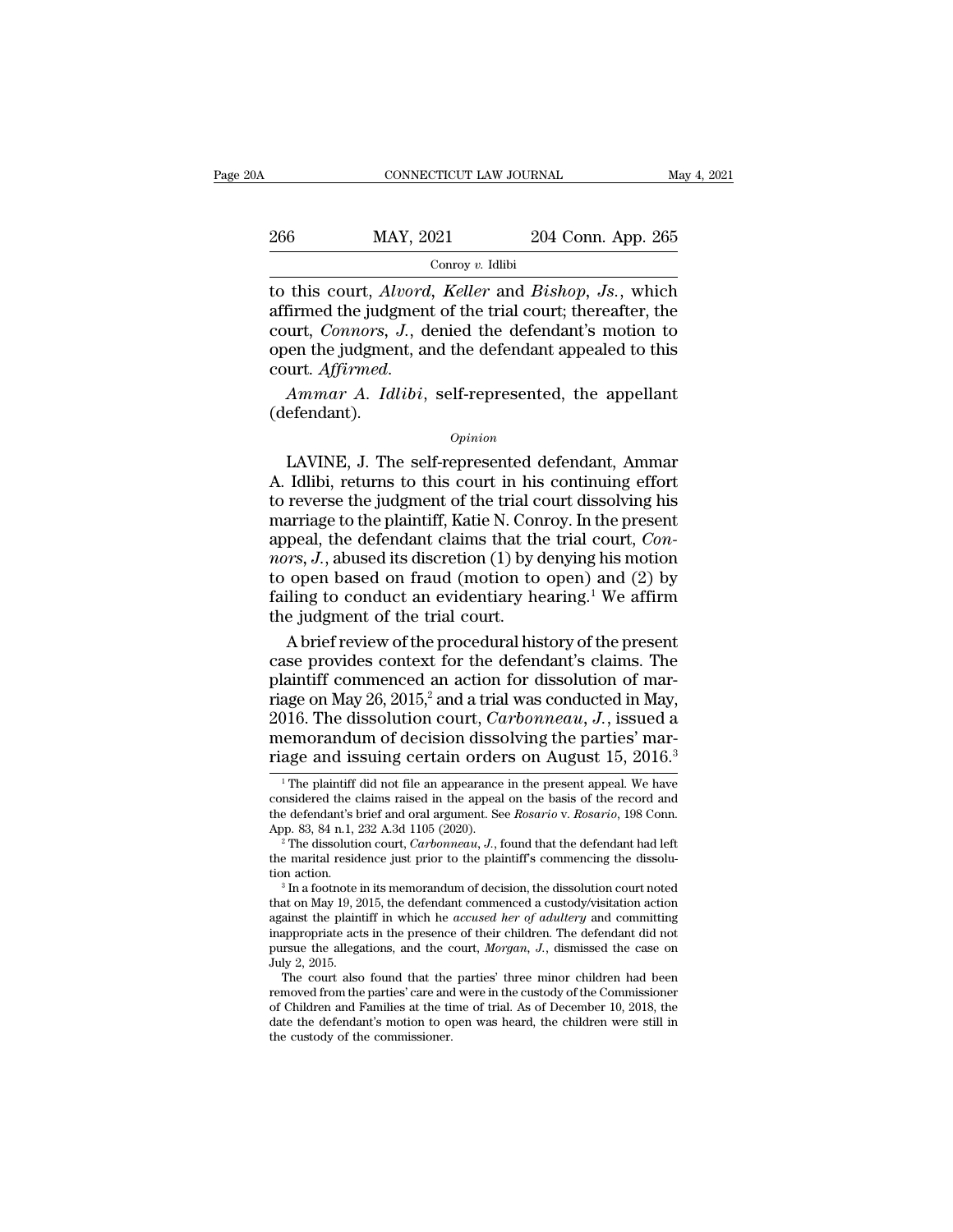## Conroy *v.* Idlibi

EXECTE AN JOURNAL Page 21.<br>
204 Conn. App. 265 MAY, 2021 267<br>
Conroy v. Idlibi<br>
267<br>
The defendant appealed to this court from the judgment<br>
of dissolution, claiming that the dissolution court had<br>
"orred (1) by finding t  $\frac{204 \text{ Conn. App. 265}}{\text{Convov } v. \text{ Idibi}}$ <br>
The defendant appealed to this court from the judgment<br>
of dissolution, claiming that the dissolution court had<br>
"erred (1) by finding that neither party bore greater<br>
responsibility fo 204 Conn. App. 265 MAY, 2021 267<br>
Conroy v. Idlibi<br>
The defendant appealed to this court from the judgment<br>
of dissolution, claiming that the dissolution court had<br>
"erred (1) by finding that neither party bore greater<br>
r 204 Conn. App. 265 MAY, 2021 267<br>
Conroy v. Idlibi<br>
The defendant appealed to this court from the judgment<br>
of dissolution, claiming that the dissolution court had<br>
"erred (1) by finding that neither party bore greater<br>
r (2) in making financial awards that were favorable to the plaintif." Conroy v. Idlibit<br>
"The defendant appealed to this court from the judgment<br>
of dissolution, claiming that the dissolution court had<br>
"erred (1) by findi Conroy *v*. Idlibi<br>The defendant appealed to this court from the judgment<br>of dissolution, claiming that the dissolution court had<br>"erred (1) by finding that neither party bore greater<br>responsibility for the breakdown of th The defendant appealed to this court from the judgment<br>of dissolution, claiming that the dissolution court had<br>"erred (1) by finding that neither party bore greater<br>responsibility for the breakdown of the marriage and<br>(2) of dissolution, claiming that the dissolution court had<br>
"erred (1) by finding that neither party bore greater<br>
responsibility for the breakdown of the marriage and<br>
(2) in making financial awards that were favorable to<br> n court had<br>ore greater<br>arriage and<br>avorable to<br>pp. 460, 461,<br>94 A.3d 289<br>id.; and our<br>on for certi-<br>nn\_921\_194 "erred (1) by finding that neither party bore greater<br>responsibility for the breakdown of the marriage and<br>(2) in making financial awards that were favorable to<br>the plaintiff." *Conroy* v. *Idlibi*, 183 Conn. App. 460, 46 responsibility for the breakdown of the marriage and<br>(2) in making financial awards that were favorable to<br>the plaintiff." *Conroy* v. *Idlibi*, 183 Conn. App. 460, 461,<br>193 A.3d 663, cert. denied, 330 Conn. 921, 194 A.3d (2) in making financial awards that were favorable to<br>the plaintiff." *Conroy* v. *Idlibi*, 183 Conn. App. 460, 461,<br>193 A.3d 663, cert. denied, 330 Conn. 921, 194 A.3d 289<br>(2018). This court affirmed the judgment;<sup>4</sup> id. the plaintiff." *Conroy v. Idlibi*, 183 Conn. App. 460, 461, 193 A.3d 663, cert. denied, 330 Conn. 921, 194 A.3d 289 (2018). This court affirmed the judgment;<sup>4</sup> id.; and our Supreme Court denied the defendant's petition 193 A.3d 663, cert. denied, 330 Conn. 921, 194 A.3d 289 (2018). This court affirmed the judgment;<sup>4</sup> id.; and our Supreme Court denied the defendant's petition for certification to appeal. *Conroy v. Idlibi*, 330 Conn. 92 (2018). This court affirmed the judgment,<sup>4</sup> id.; and our<br>Supreme Court denied the defendant's petition for certi-<br>fication to appeal. *Conroy v. Idlibi*, 330 Conn. 921, 194<br>A.3d 289 (2018). The parties have filed multiple Supreme Court denied the defendant's petition for certi-<br>fication to appeal. *Conroy v. Idlibi*, 330 Conn. 921, 194<br>A.3d 289 (2018). The parties have filed multiple postdis-<br>solution motions in the trial court, including fication to appeal. *Conroy* v. *Idlibi*, 330 Conn. 921, 194<br>A.3d 289 (2018). The parties have filed multiple postdis-<br>solution motions in the trial court, including motions<br>to modify alimony filed by the defendant.<sup>5</sup> See A.3d 289 (2018). The parties have filed multiple postdissolution motions in the trial court, including motions<br>to modify alimony filed by the defendant.<sup>5</sup> See *Wasson*<br>v. *Wasson*, 91 Conn. App. 149, 151 n.1, 881 A.2d 356 solution motions in the trial court, including motions<br>to modify alimony filed by the defendant.<sup>5</sup> See *Wasson*<br>v. *Wasson*, 91 Conn. App. 149, 151 n.1, 881 A.2d 356<br>(appellate courts like trial court may take judicial no to modify alimony filed by the defendant.<sup>5</sup> See *Wasson* v. *Wasson*, 91 Conn. App. 149, 151 n.1, 881 A.2d 356 (appellate courts like trial court may take judicial notice of Superior Court files in same or other cases), v. *Wasson*, 91 Conn. App. 149, 151 n.1, 881 A.2d 356<br>(appellate courts like trial court may take judicial notice<br>of Superior Court files in same or other cases), cert.<br>denied, 276 Conn. 932, 890 A.2d 574 (2005). On Octobe (appellate courts like trial court may take judicial notice<br>of Superior Court files in same or other cases), cert.<br>denied, 276 Conn. 932, 890 A.2d 574 (2005). On October<br>29, 2018, the defendant, representing himself, file of Superior Court files in same or other cases), cert.<br>denied, 276 Conn. 932, 890 A.2d 574 (2005). On October<br>29, 2018, the defendant, representing himself, filed the<br>motion to open at issue in the present appeal. The subdenied, 276 Conn. 932, 890 A.2d 574 (2005). On October 29, 2018, the defendant, representing himself, filed the motion to open at issue in the present appeal. The substance of the motion to open is the defendant's claim th 29, 2018, the defendant, representing himself, filed the<br>motion to open at issue in the present appeal. The sub-<br>stance of the motion to open is the defendant's claim<br>that the plaintiff had committed a fraud upon the disso motion to open at issue in the present appeal. The substance of the motion to open is the defendant's claim<br>that the plaintiff had committed a fraud upon the disso-<br>lution court because she was not truthful about the<br>natur stance of the motion to open is the defendant's claim<br>that the plaintiff had committed a fraud upon the disso-<br>lution court because she was not truthful about the<br>nature of her extramarital relationship and her allega-<br>tio at the plaintiff had committed a fraud upon the dissotion court because she was not truthful about the ture of her extramarital relationship and her allegans of physical abuse by the defendant. Following a aring held on De Iution court because she was not truthful about the<br>nature of her extramarital relationship and her allega-<br>tions of physical abuse by the defendant. Following a<br>hearing held on December 10, 2018, Judge Connors<br>denied the

earing neid on December 10, 2018, Judge Connors<br>enied the motion to open. The defendant appealed.<br>The following facts as found by the dissolution court<br>re relevant to the defendant's claims in the present<br><sup>4</sup>This court dis denied the motion to open. The defendant appealed.<br>The following facts as found by the dissolution court<br>are relevant to the defendant's claims in the present<br><sup>4</sup>This court dismissed as moot that portion of the defendant's The following facts as found by the dissolution court<br>are relevant to the defendant's claims in the present<br> $\frac{4}{10}$  This court dismissed as moot that portion of the defendant's appeal in<br>which he challenged the dissolu The following facts as found by the dissolution court<br>are relevant to the defendant's claims in the present<br> $\frac{4}{1}$  This court dismissed as moot that portion of the defendant's appeal in<br>which he challenged the dissolut are relevant to the defendant's claims in the present<br>
<sup>4</sup> This court dismissed as moot that portion of the defendant's appeal in<br>
which he challenged the dissolution court's order that, if the defendant<br>
obtains a monetar <sup>4</sup> This court dismissed as moot that portion of the defendant's appeal in which he challenged the dissolution court's order that, if the defendant obtains a monetary judgment against the plaintiff in a separate proceedin which he challenged the dissolution court's order that, if the defendant obtains a monetary judgment against the plaintiff in a separate proceeding, it shall be considered a significant change in circumstances to warrant

obtains a monetary judgment against the plaintiff in a separate proceeding,<br>it shall be considered a significant change in circumstances to warrant a<br>review of the defendant's alimony obligation. *Conroy v. Idlibi*, supra, review of the defendant's alimony obligation. *Conroy* v. *Idlibi*, supra, 183<br>Conn. App. 461 n.2.<br><sup>5</sup> The trial court file discloses that, on January 13, 2019, Judge Connors<br>granted a motion to modify alimony filed by the Conn. App. 461 n.2.<br>
<sup>5</sup> The trial court file discloses that, on January 13, 2019, Judge Connors<br>
granted a motion to modify alimony filed by the defendant and ordered him<br>
to pay the plaintiff \$885 per week. On March 16, <sup>5</sup> The trial court file discloses that, on January 13, 2019, Judge granted a motion to modify alimony filed by the defendant and order to pay the plaintiff \$885 per week. On March 16, 2020, the court,  $C$  denied another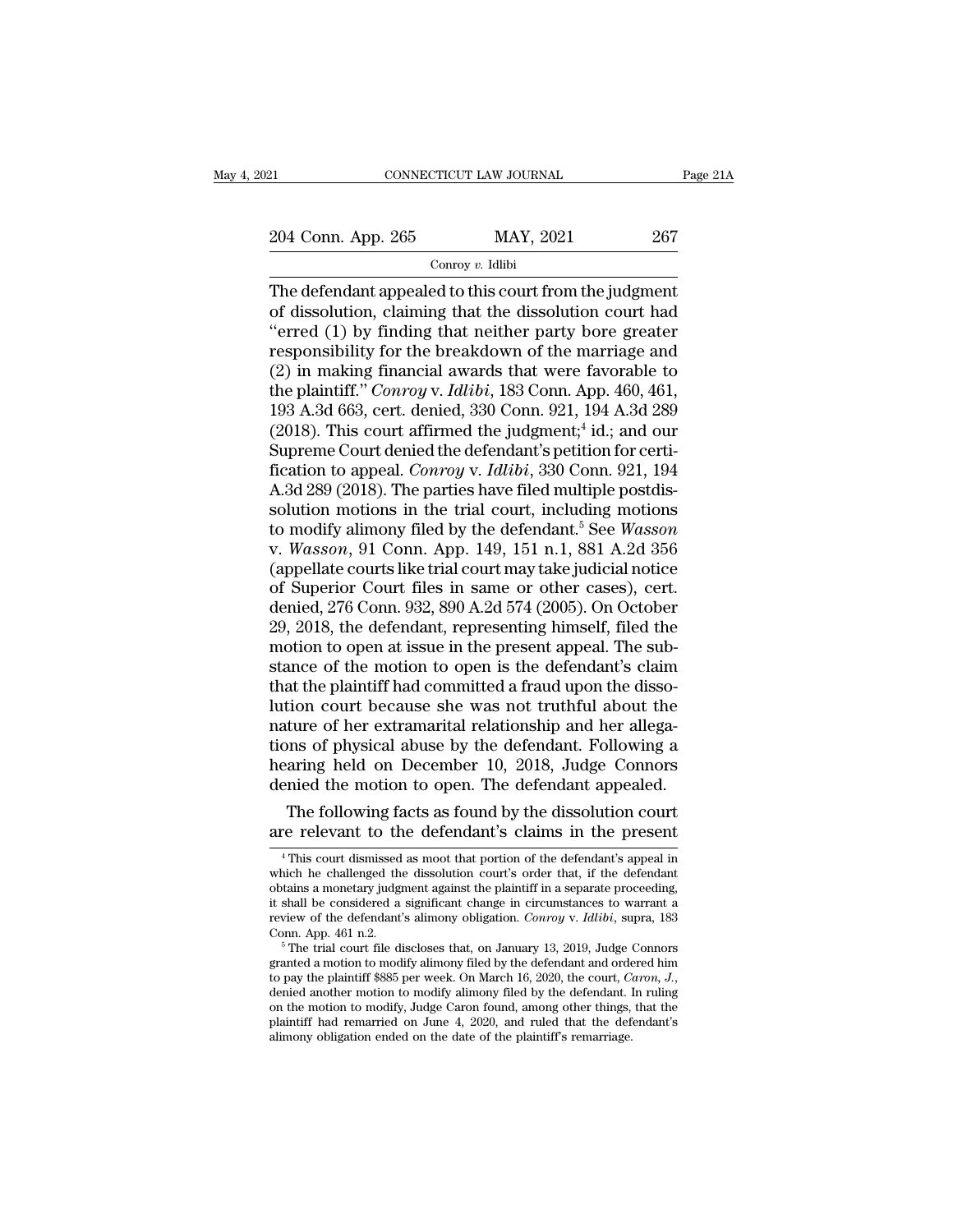| 2Α  | CONNECTICUT LAW JOURNAL |                    | May 4, 2021 |
|-----|-------------------------|--------------------|-------------|
| 268 | MAY, 2021               | 204 Conn. App. 265 |             |
|     | Conroy $v$ . Idlibi     |                    |             |

CONNECTICUT LAW JOURNAL May 4, 2021<br>
2013 2014 2016 2016<br>
2014 Conn. App. 265<br>
2014 Conn. App. 265<br>
2014 Conn. App. 265<br>
2015 2016 2016 2016 2017 2018<br>
2016 2017 2018 2018 2019 2016 2017 2018<br>
2019 2016 2017 2016 2018 201 268 MAY, 2021 204 Conn. App. 265<br>  $\frac{1}{2}$  Conroy v. Idibi<br>
appeal. The plaintiff grew up in California. Her father<br>
died when she was two years old and left her a substantial<br>
education fund. In 2005, when she was eight 268 MAY, 2021 204 Conn. App. 265<br>  $\frac{\text{Conv } v. \text{ Idlibi}}{\text{2005}}$ <br>
appeal. The plaintiff grew up in California. Her father<br>
died when she was two years old and left her a substantial<br>
education fund. In 2005, when she was eigh 268 MAY, 2021 204 Conn. App. 265<br>  $\frac{1}{2}$  Conroy v. Idlibi<br>
appeal. The plaintiff grew up in California. Her father<br>
died when she was two years old and left her a substantial<br>
education fund. In 2005, when she was eigh Concord over the Internet. The plaintiff grew up in California. Her father<br>died when she was two years old and left her a substantial education fund. In 2005, when she was eighteen years<br>old, the plaintiff "began to commu  $\frac{\text{Conv } v. \text{ Idibi}}{\text{appended when she was two years old and left her a substantial education fund. In 2005, when she was eighteen years old, the plaintiff "begin to communicate with the defendant over the Internet. The plaintiff was estranged from her mother at the time and living with her grandmother. At first, the plaintiff and the defendant discussed the plaintiff's interest in the defendant's faith.$ appeal. The plaintiff grew up in California. Her father<br>died when she was two years old and left her a substantial education fund. In 2005, when she was eighteen years<br>old, the plaintiff "began to communicate with the defe died when she was two years old and left her a substantial education fund. In 2005, when she was eighteen years<br>old, the plaintiff "began to communicate with the defen-<br>dant over the Internet. The plaintiff was estranged f tial education fund. In 2005, when she was eighteen years<br>old, the plaintiff "began to communicate with the defen-<br>dant over the Internet. The plaintiff was estranged from<br>her mother at the time and living with her grandmo old, the plaintiff "began to communicate with the defen-<br>dant over the Internet. The plaintiff was estranged from<br>her mother at the time and living with her grandmother.<br>At first, the plaintiff and the defendant discussed dant over the Internet. The plaintiff was estranged from<br>her mother at the time and living with her grandmother.<br>At first, the plaintiff and the defendant discussed the<br>plaintiff's interest in the defendant's faith, Islam. her mother at the time and living with her grandmother.<br>At first, the plaintiff and the defendant discussed the<br>plaintiff's interest in the defendant's faith, Islam. The<br>topic of conversation quickly shifted from the defen At first, the plaintiff and the defendant discussed the plaintiff's interest in the defendant's faith, Islam. The topic of conversation quickly shifted from the defendant's faith to marriage." *Conroy v. Idlibi*, supra, 18 plaintiff's interest in the defendant's faith, Islam. The<br>topic of conversation quickly shifted from the defen-<br>dant's faith to marriage." *Conroy v. Idlibi*, supra, 183<br>Conn. App. 462. At trial, the defendant claimed that topic of conversation quickly shifted from the defendant's faith to marriage." *Conroy v. Idlibi*, supra, 183<br>Conn. App. 462. At trial, the defendant claimed that the<br>plaintiff wanted him to rescue her from the control of<br> dant's faith to marriage." *Conroy* v. *Idlibi*, supra, 183<br>Conn. App. 462. At trial, the defendant claimed that the<br>plaintiff wanted him to rescue her from the control of<br>her mother and family. The defendant informed the Conn. App. 462. At trial, the defendant claimed that the plaintiff wanted him to rescue her from the control of her mother and family. The defendant informed the plaintiff that their talk of a life together could only happ plaintiff wanted him to rescue her from the control of<br>her mother and family. The defendant informed the plain-<br>tiff that their talk of a life together could only happen<br>if they were married given his devout religious beli her mother and family. The def<br>tiff that their talk of a life tog<br>if they were married given his<br>"About three weeks after me<br>dant flew to California, picked<br>her to Connecticut and they i<br>tion marks omitted.) Id.<br>The dissol I that their talk of a life together could only happen<br>they were married given his devout religious beliefs.<br>bout three weeks after meeting online, [the] defen-<br>nt flew to California, picked up [the] plaintiff, brought<br>r t If they were married given his devout religious beliefs.<br>
"About three weeks after meeting online, [the] defendant flew to California, picked up [the] plaintiff, brought<br>
her to Connecticut and they married." (Internal quo

"About three weeks after meeting online, [the] defendant flew to California, picked up [the] plaintiff, brought<br>her to Connecticut and they married." (Internal quotation marks omitted.) Id.<br>The dissolution court also foun dant flew to California, picked up [the] plaintiff, brought<br>her to Connecticut and they married." (Internal quota-<br>tion marks omitted.) Id.<br>The dissolution court also found that the early years<br>of the parties' marriage wer her to Connecticut and they married." (Internal quotation marks omitted.) Id.<br>The dissolution court also found that the early years<br>of the parties' marriage were happy. The defendant's<br>dental practice thrived, and the coup tion marks omitted.) Id.<br>
The dissolution court also found that the early years<br>
of the parties' marriage were happy. The defendant's<br>
dental practice thrived, and the couple lived a lavish<br>
lifestyle. The plaintiff adhere The dissolution court also found that the early years<br>of the parties' marriage were happy. The defendant's<br>dental practice thrived, and the couple lived a lavish<br>lifestyle. The plaintiff adhered to a specific dress code<br>an of the parties' marriage were happy. The defendant's<br>dental practice thrived, and the couple lived a lavish<br>lifestyle. The plaintiff adhered to a specific dress code<br>and diet, and eschewed contact with males who were<br>not h dental practice thrived, and the couple lived a lavish<br>lifestyle. The plaintiff adhered to a specific dress code<br>and diet, and eschewed contact with males who were<br>not her husband. The court also found that at about<br>the ti lifestyle. The plaintiff adhered to a specific dress code<br>and diet, and eschewed contact with males who were<br>not her husband. The court also found that at about<br>the time the parties' first child was born, however, the<br>plai and diet, and eschewed contact with males who were<br>not her husband. The court also found that at about<br>the time the parties' first child was born, however, the<br>plaintiff began to resent and resist the religious dictates<br>of not her husband. The court also found that at about<br>the time the parties' first child was born, however, the<br>plaintiff began to resent and resist the religious dictates<br>of the marriage. She complained that the defendant<br>ca the time the parties' first child was born, however, the plaintiff began to resent and resist the religious dictates of the marriage. She complained that the defendant came to control every aspect of her life. At trial, th plaintiff began to resent and resist the religious dictates<br>of the marriage. She complained that the defendant<br>came to control every aspect of her life. At trial, the<br>plaintiff claimed that the defendant permitted only cer of the marriage. She complained that the defendant<br>came to control every aspect of her life. At trial, the<br>plaintiff claimed that the defendant permitted only cer-<br>tain clothes and food for her and their children and<br>that came to control every aspect of her life. At trial, the plaintiff claimed that the defendant permitted only certain clothes and food for her and their children and that her only friends were women from their religious circ plaintiff claimed that the defendant permitted only certain clothes and food for her and their children and that her only friends were women from their religious circle. She also claimed that she was not permitted to liste tain clothes and food for her and their children and<br>that her only friends were women from their religious<br>circle. She also claimed that she was not permitted to<br>listen to certain music, leave her home, or communicate<br>with that her only friends were womer<br>circle. She also claimed that she<br>listen to certain music, leave her ho<br>with her family. The plaintiff, ho<br>to California several times to see<br>she also alleged that the defendar<br>her began "a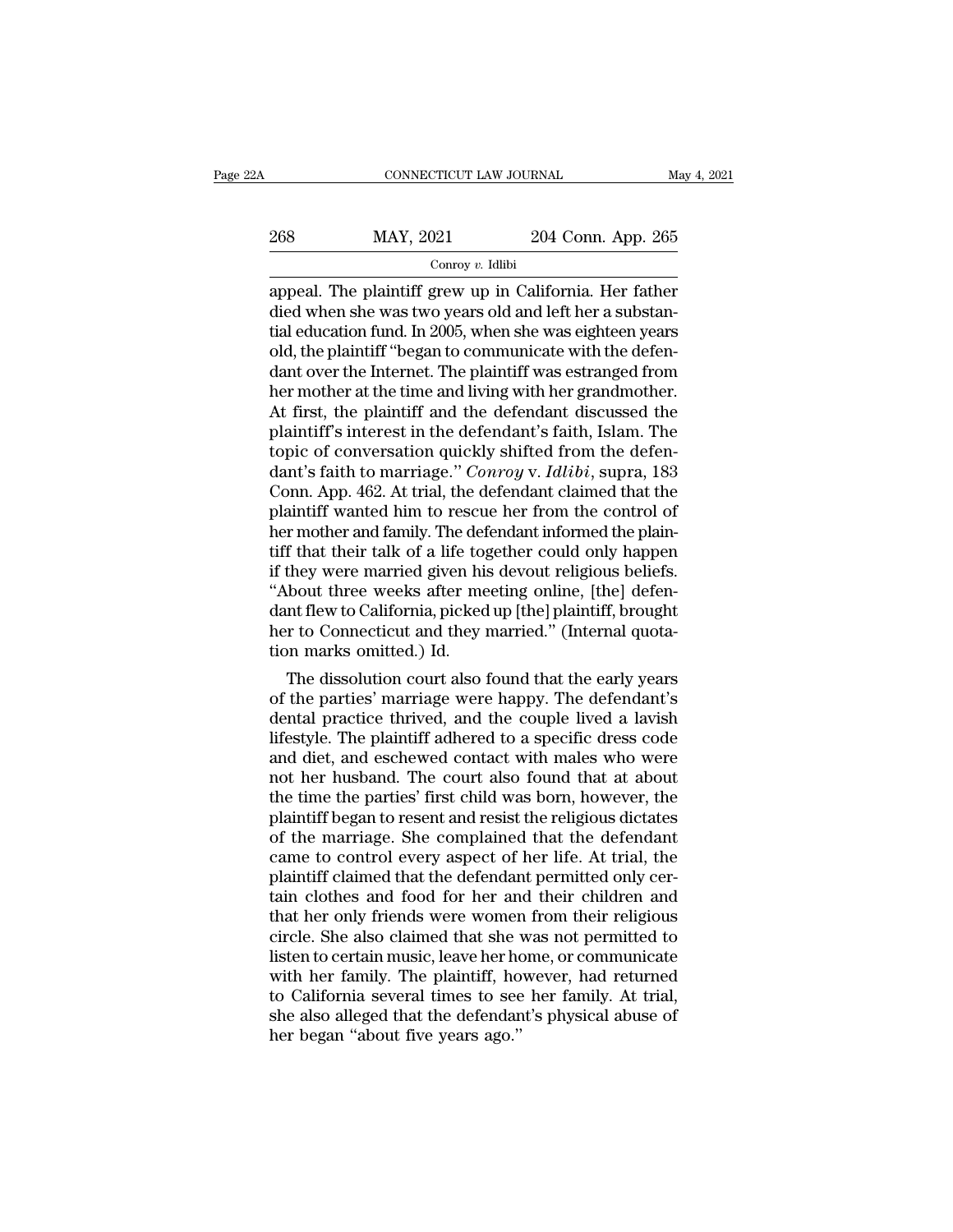21 CONNECTICUT LAW JOURNAL Page 23A<br>
204 Conn. App. 265 MAY, 2021 269<br>
Conroy v. Idlibi Conroy *v.* Idlibi

 $\begin{tabular}{c c c} \multicolumn{1}{c|}{\text{CONRECTICUT LAW JOURNAL}} & \text{Page 2} \end{tabular}$   $\begin{tabular}{c c c} \multicolumn{1}{c|}{\text{Conrow $v$. Idlibi}}\\ \hline \multicolumn{1}{c}{\text{Conrow $v$. Idlibi}}\\ \hline \multicolumn{1}{c}{\text{The dissolution court found that, at the time of trial,}}\\ \multicolumn{1}{c}{\text{the defendant was forty-nine years old. He had been} }\\ \multicolumn{1}{c}{\text{AFT}} & \text{AFT} & \text{AFT} & \text{BFT} \\ \multicolumn{1}{c}{\text{AFT}} & \$ 204 Conn. App. 265 MAY, 2021 269<br>
Conroy v. Idlibi<br>
The dissolution court found that, at the time of trial,<br>
the defendant was forty-nine years old. He had been<br>
married twice before and had three children from those<br>
mar 204 Conn. App. 265 MAY, 2021 269<br>
Conroy v. Idlibi<br>
The dissolution court found that, at the time of trial,<br>
the defendant was forty-nine years old. He had been<br>
married twice before and had three children from those<br>
mar 204 Conn. App. 265 MAY, 2021 269<br>
Conroy v. Idibi<br>
The dissolution court found that, at the time of trial,<br>
the defendant was forty-nine years old. He had been<br>
married twice before and had three children from those<br>
marr For the United States. The dissolution court found that, at the time of trial,<br>the defendant was forty-nine years old. He had been<br>married twice before and had three children from those<br>marriages. He grew up in Syria and Conroy v. Idibi<br>The dissolution court found that, at the time of trial,<br>the defendant was forty-nine years old. He had been<br>married twice before and had three children from those<br>marriages. He grew up in Syria and receive The dissolution court found that, at the time of trial,<br>the defendant was forty-nine years old. He had been<br>married twice before and had three children from those<br>marriages. He grew up in Syria and received his dental<br>educ the defendant was forty-nine years old. He had been<br>married twice before and had three children from those<br>marriages. He grew up in Syria and received his dental<br>education and training in the United States. At first, he<br>wo married twice before and had three children from those<br>marriages. He grew up in Syria and received his dental<br>education and training in the United States. At first, he<br>worked as a pediatric dentist for others but, in 2007, marriages. He grew up in Syria and received his dental<br>education and training in the United States. At first, he<br>worked as a pediatric dentist for others but, in 2007, the<br>defendant opened his own dental practice. He earne education and training in the United States. At first, he<br>worked as a pediatric dentist for others but, in 2007, the<br>defendant opened his own dental practice. He earned<br>as much as \$600,000 to \$900,000 per year. In 2008 and worked as a pediatric dentist for others but, in 2007, the<br>defendant opened his own dental practice. He earned<br>as much as \$600,000 to \$900,000 per year. In 2008 and<br>early 2009, the defendant felt a great deal of financial<br> defendant opened his own dental practice. He earned<br>as much as \$600,000 to \$900,000 per year. In 2008 and<br>early 2009, the defendant felt a great deal of financial<br>pressure. The plaintiff withdrew her college education<br>fund as much as \$600,000 to \$900,000 per year. In 2008 and<br>early 2009, the defendant felt a great deal of financial<br>pressure. The plaintiff withdrew her college education<br>fund of \$132,000 and gave it to the defendant as an<br>inve early 2009, the defendant felt a great deal of financial<br>pressure. The plaintiff withdrew her college education<br>fund of \$132,000 and gave it to the defendant as an<br>investment in his dental practice that he was to repay<br>in pressure. The plaintiff withdrew her college education<br>fund of \$132,000 and gave it to the defendant as an<br>investment in his dental practice that he was to repay<br>in the future. Following publicity about an incident of<br>dome ties. The future. Following publicity about an incident of<br>the future. Following publicity about an incident of<br>eriminal charges being filed against the defendant,<br>e defendant's dental practice again suffered difficul-<br>s.<br>The di m are ratate. Following passincry associative in included<br>domestic violence between the parties, which resulted<br>in criminal charges being filed against the defendant,<br>the defendant's dental practice again suffered difficul

in criminal charges being filed against the defendant,<br>the defendant's dental practice again suffered difficul-<br>ties.<br>The dissolution court found that at trial both of the<br>parties damaged their credibility. Detective Damie In criminal enlarges seing med against are detendant,<br>the defendant's dental practice again suffered difficul-<br>ties.<br>The dissolution court found that at trial both of the<br>parties damaged their credibility. Detective Damien ties.<br>
The dissolution court found that at trial both of the<br>
parties damaged their credibility. Detective Damien<br>
Bilotto of the Plymouth Police Department investigated<br>
an incident at the marital home in July, 2015. The The dissolution court found that at trial both of the<br>parties damaged their credibility. Detective Damien<br>Bilotto of the Plymouth Police Department investigated<br>an incident at the marital home in July, 2015. The court<br>hig The dissolution court found that at trial both of the<br>parties damaged their credibility. Detective Damien<br>Bilotto of the Plymouth Police Department investigated<br>an incident at the marital home in July, 2015. The court<br>high parties damaged their credibility. Detective Damien<br>Bilotto of the Plymouth Police Department investigated<br>an incident at the marital home in July, 2015. The court<br>highly credited Bilotto's testimony. During the inves-<br>tig Bilotto of the Plymouth Police Department investigated<br>an incident at the marital home in July, 2015. The court<br>highly credited Bilotto's testimony. During the inves-<br>tigation, the "[p]laintiff declined to answer [Bilotto' an incident at the marital home in July, 2015. The court<br>highly credited Bilotto's testimony. During the inves-<br>tigation, the "[p]laintiff' declined to answer [Bilotto's]<br>questions not once but twice about the sequence of<br> highly credited Bilotto's testimony. During the investigation, the "[p]laintiff declined to answer [Bilotto's]<br>questions not once but twice about the sequence of<br>events that occurred on July 29, 2015, between her and<br>[the tigation, the "[p]laintiff declined to answer [Bilotto's]<br>questions not once but twice about the sequence of<br>events that occurred on July 29, 2015, between her and<br>[the defendant]. Despite his thorough investigation, the<br>d questions not once but twice about the sequence of<br>events that occurred on July 29, 2015, between her and<br>[the defendant]. Despite his thorough investigation, the<br>detective could not rule out that [the] plaintiff's injurie events that occurred on July 29, 2015, between her and<br>[the defendant]. Despite his thorough investigation, the<br>detective could not rule out that [the] plaintiff's injuries<br>were self-inflicted when she accused [the defenda [the defendant]. Despite his thorough investigation, the detective could not rule out that [the] plaintiff's injuries were self-inflicted when she accused [the defendant] of a brutal assault." The court also found that, "[ detective could not rule out that [the] plaintiff's injuries<br>were self-inflicted when she accused [the defendant]<br>of a brutal assault." The court also found that, "[w]hile<br>the wording of the defendant's interrogatories dat were self-inflicted when she accused [the defendant]<br>of a brutal assault." The court also found that, "[w]hile<br>the wording of the defendant's interrogatories dated<br>September 30, 2015, concerning [the] plaintiff's extra-<br>ma of a brutal assault." The court also found that, "[w]hile<br>the wording of the defendant's interrogatories dated<br>September 30, 2015, concerning [the] plaintiff's extra-<br>marital relationships may have been imprecise, [the]<br>pl the wording of the defendant's interrogatories dated<br>September 30, 2015, concerning [the] plaintiff's extra-<br>marital relationships may have been imprecise, [the]<br>plaintiff's responses-under oath-were less than forth-<br>comin September 30, 2015, concerning [the] plaintiff's extra-<br>marital relationships may have been imprecise, [the]<br>plaintiff's responses–under oath–were less than forth-<br>coming. The plaintiff's recollection of her relationship<br>w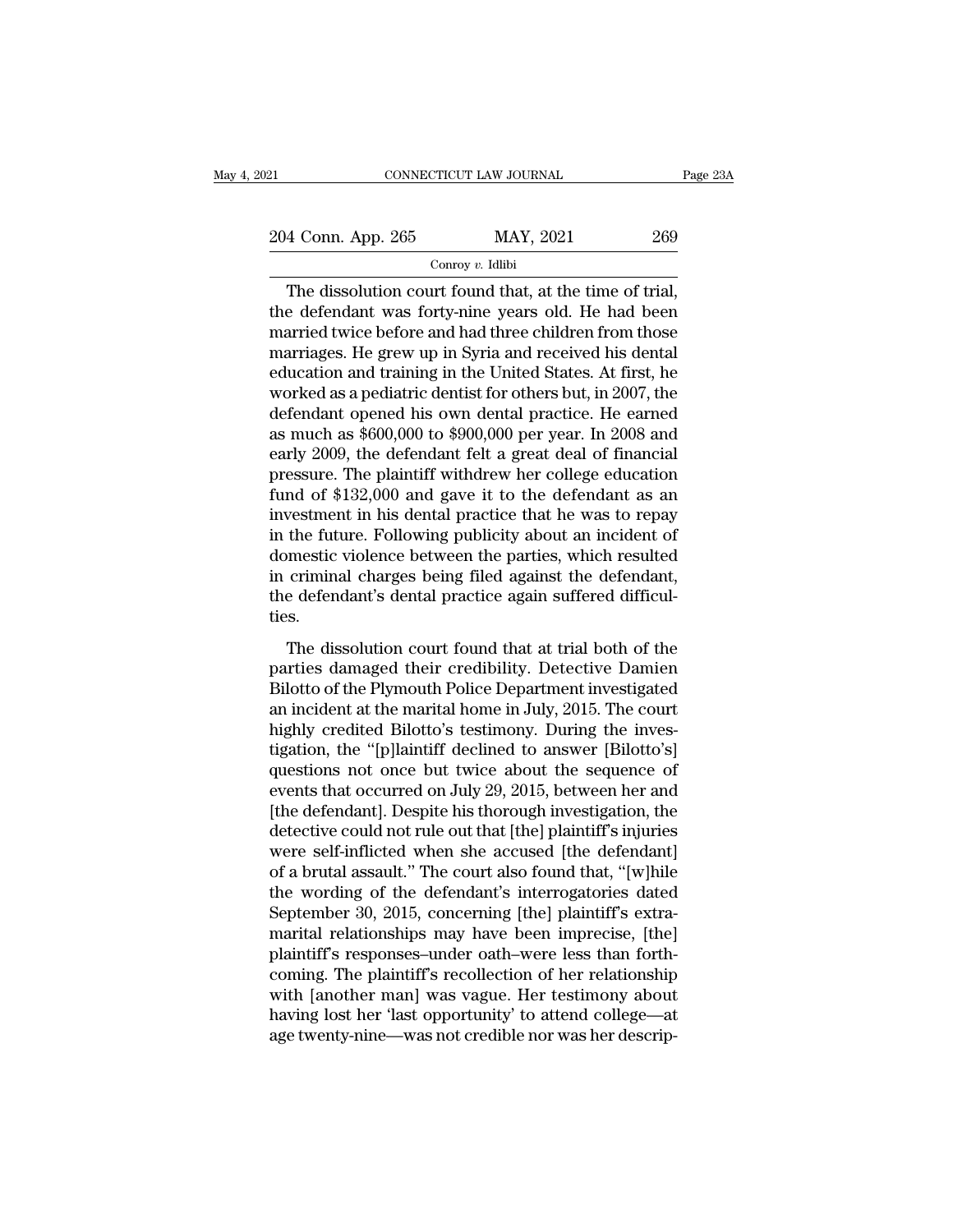|     | CONNECTICUT LAW JOURNAL |                    | May 4, 2021 |
|-----|-------------------------|--------------------|-------------|
| 270 | MAY, 2021               | 204 Conn. App. 265 |             |
|     | Conroy $v$ . Idlibi     |                    |             |

MAY, 2021 204 Conn. App. 265<br>
Conroy v. Idibi<br>
on of the extent and permanence of her medical condi-<br>
ons."<br>
The dissolution court found that the defendant dam-<br>
ed his credibility due to mistakes, omissions, over-<br>
she an 270 MAY, 2021 204 Conn. App. 265<br>  $\frac{\text{Conv } v. \text{ Idlibi}}{\text{Conv } v. \text{ Idlibi}}$ <br>
tion of the extent and permanence of her medical conditions."<br>
The dissolution court found that the defendant damaged his credibility due to mistakes, om  $\frac{1}{100}$  Conroy v. Idibi<br>tion of the extent and permanence of her medical condi-<br>tions."<br>The dissolution court found that the defendant dam-<br>aged his credibility due to mistakes, omissions, over-<br>sights and nondisclosu tion of the extent and permanence of her medical conditions."<br>The dissolution court found that the defendant dam-<br>aged his credibility due to mistakes, omissions, over-<br>sights and nondisclosures on his eleven sworn financi dions."<br>The dissolution court found that the defendant dam-<br>aged his credibility due to mistakes, omissions, over-<br>sights and nondisclosures on his eleven sworn financial<br>affidavits. The defendant explained that "he was no The dissolution court found that the defendant dam-<br>aged his credibility due to mistakes, omissions, over-<br>sights and nondisclosures on his eleven sworn financial<br>affidavits. The defendant explained that "he was not<br>dilige The dissolution court found that the defendant dam-<br>aged his credibility due to mistakes, omissions, over-<br>sights and nondisclosures on his eleven sworn financial<br>affidavits. The defendant explained that "he was not<br>dilig aged his credibility due to mistakes, omissions, over-<br>sights and nondisclosures on his eleven sworn financial<br>affidavits. The defendant explained that "he was not<br>diligent in reviewing" his affidavits, that he "trusted hi sights and nondisclosures on his eleven sworn financial<br>affidavits. The defendant explained that "he was not<br>diligent in reviewing" his affidavits, that he "trusted his<br>accountant," and that he is "not good" with numbers.<br> affidavits. The defendant explained that "he was not diligent in reviewing" his affidavits, that he "trusted his accountant," and that he is "not good" with numbers. Nevertheless, the court found that the defendant had swo ments). Exercitively, the court found that the defendant had<br>vorn to the accuracy of the statements. See *Reville* v.<br>*wille*, 312 Conn. 428, 442, 93 A.3d 1076 (2014) (court<br>titled to rely on truth and accuracy of sworn state-<br>ent financial resources, the court found that the determined had<br>sworn to the accuracy of the statements. See *Reville* v.<br>*Reville*, 312 Conn. 428, 442, 93 A.3d 1076 (2014) (court<br>entitled to rely on truth and accuracy of swo

sworn to are accuracy of are statements. See *Reville*, 312 Conn. 428, 442, 93 A.3d 1076 (2014) (court<br>entitled to rely on truth and accuracy of sworn state-<br>ments).<br>Regarding the division of the parties' material and<br>fina tribution of the particles of sworn state-<br>tentitled to rely on truth and accuracy of sworn state-<br>ments).<br>Regarding the division of the parties' material and<br>financial resources, the dissolution court stated: "There<br>are t ments).<br>
Regarding the division of the parties' material and<br>
financial resources, the dissolution court stated: " There<br>
are three stages of analysis regarding the equitable dis-<br>
tribution of each resource: first, whethe Regarding the division of the parties' material and<br>financial resources, the dissolution court stated: " There<br>are three stages of analysis regarding the equitable dis-<br>tribution of each resource: first, whether the resour Regarding the division of the parties' material and<br>financial resources, the dissolution court stated: " There<br>are three stages of analysis regarding the equitable dis-<br>tribution of each resource: first, whether the resour financial resources, the dissolution court stated: "There<br>are three stages of analysis regarding the equitable dis-<br>tribution of each resource: first, whether the resource<br>is property within [General Statutes] § 46b-81 to are three stages of analysis regarding the equitable distribution of each resource: first, whether the resource<br>is property within [General Statutes] § 46b-81 to be equi-<br>tably distributed (classification); second, what i tribution of each resource: first, whether the resource<br>is property within [General Statutes] § 46b-81 to be equi-<br>tably distributed (classification); second, what is the<br>appropriate method for determining the value of the is property within [General Statutes] § 46b-81 to be equitably distributed (classification); second, what is the appropriate method for determining the value of the property (valuation); and third, what is the most equita tably distributed (classification); second, what is the appropriate method for determining the value of the property (valuation); and third, what is the most equitable distribution of the property between the parties (dist appropriate method for deter<br>property (valuation); and third<br>ble distribution of the prope<br>(distribution). *Krafick* v. *Kraf*<br>93, 663 A.2d 365 (1995)." The<br>lowing findings with regard to t<br>of the parties' resources.<br>"This ''This is a ten year marriage. The plaintiff is twenty (distribution). *Krafick* v. *Krafick*, 234 Conn. 783, 792–93, 663 A.2d 365 (1995)." The court then made the following findings with regard to the equitable distribution of the parties' resources.<br>"This is a ten year marr

(abarbatator). Evaluated in transferred in the set of the nation of 53, 663 A.2d 365 (1995)." The court then made the following findings with regard to the equitable distribution of the parties' resources.<br>"This is a ten defendant is relatively. The coard and hadden of the parties' resources.<br>
"This is a ten year marriage. The plaintiff is twenty<br>
years younger than the defendant.... The plaintiff<br>
suffers from temporary or treatable condi Forms intends with equivalent distribution<br>of the parties' resources.<br>"This is a ten year marriage. The plaintiff is twenty<br>years younger than the defendant.... The plaintiff<br>suffers from temporary or treatable conditions, "This is a ten year marriage. The plaintiff is twenty<br>years younger than the defendant.... The plaintiff<br>suffers from temporary or treatable conditions, and the<br>defendant is relatively healthy for his age. They lived<br>a hi "This is a ten year marriage. The plaintiff is twenty<br>years younger than the defendant.... The plaintiff<br>suffers from temporary or treatable conditions, and the<br>defendant is relatively healthy for his age. They lived<br>a hi years younger than the defendant. . . . The plaintiff suffers from temporary or treatable conditions, and the defendant is relatively healthy for his age. They lived a high lifestyle thanks to the defendant's many years of suffers from temporary or treatable conditions, and the defendant is relatively healthy for his age. They lived a high lifestyle thanks to the defendant's many years of training and his earnings as a dental specialist. The defendant is relatively healthy for his age. They lived<br>a high lifestyle thanks to the defendant's many years<br>of training and his earnings as a dental specialist. The<br>lurid drama of this dissolution and other court proceed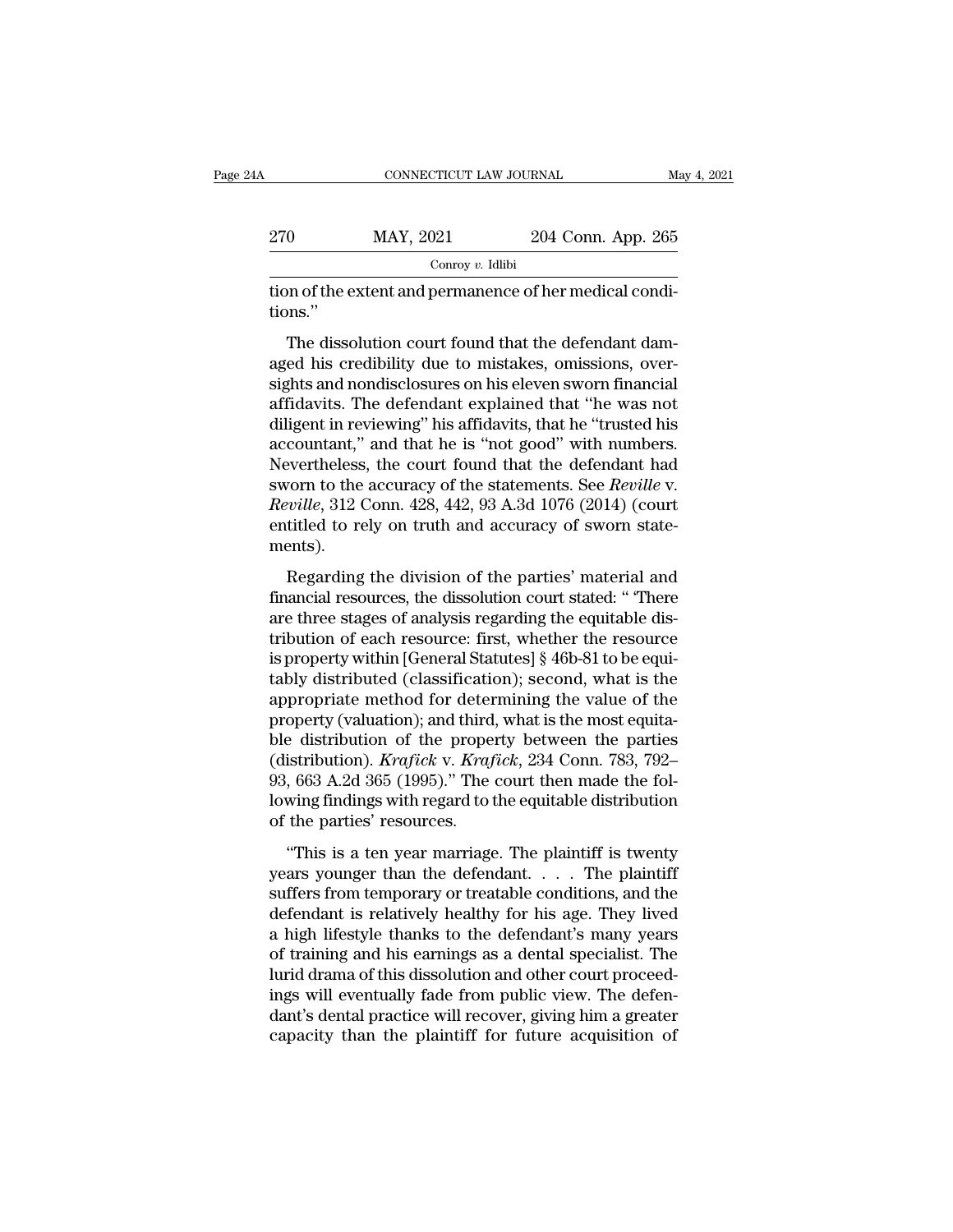| 21                 | CONNECTICUT LAW JOURNAL | Page 25A |
|--------------------|-------------------------|----------|
| 204 Conn. App. 265 | MAY, 2021               | 271      |
|                    | Conroy $v$ . Idlibi     |          |

connecticut LAW JOURNAL Page 25A<br>
204 Conn. App. 265 MAY, 2021 271<br>
Conroy v. Idlibi<br>
capital assets and income. However, the plaintiff is—<br>
using the defendant's words—'intelligent and capable.'<br>
[Although] be vecational 204 Conn. App. 265 MAY, 2021 271<br>
Conroy v. Idlibi<br>
capital assets and income. However, the plaintiff is—<br>
using the defendant's words—'intelligent and capable.'<br>
[Although] her vocational skills and employability may<br>
be 204 Conn. App. 265 MAY, 2021 271<br>  $\frac{\text{Convy } v. \text{ Idibi}}{\text{copy } v. \text{ Idibi}}$ <br>
capital assets and income. However, the plaintiff is—<br>
using the defendant's words—'intelligent and capable.'<br>
[Although] her vocational skills and employ 204 Conn. App. 265 MAY, 2021 271<br>
Conroy v. Idlibi<br>
capital assets and income. However, the plaintiff is—<br>
using the defendant's words—'intelligent and capable.'<br>
[Although] her vocational skills and employability may<br>
be Corresponding to the sum of the sum of the plaintiff is<br>capital assets and income. However, the plaintiff is<br>using the defendant's words—'intelligent and capable.'<br>[Although] her vocational skills and employability may<br>be Concerned assets and income<br>using the defendant's worley<br>(Although) her vocational<br>be limited now, she has may<br>or training in order to proform of her children.<br>"The seeds of this disso pital assets and income. However, the plaintiff is—<br>ing the defendant's words—'intelligent and capable.'<br>Ithough] her vocational skills and employability may<br>limited now, she has many years to seek an education<br>training in using the defendant's words—'intelligent and capable.'<br>[Although] her vocational skills and employability may<br>be limited now, she has many years to seek an education<br>or training in order to provide for herself and the sup-

[Although] her vocational skills and employability may<br>be limited now, she has many years to seek an education<br>or training in order to provide for herself and the sup-<br>port of her children.<br>"The seeds of this dissolution w be limited now, she has many years to seek an education<br>or training in order to provide for herself and the sup-<br>port of her children.<br>"The seeds of this dissolution were sown at the very<br>time the relationship began. The p or training in order to provide for herself and the sup-<br>port of her children.<br>"The seeds of this dissolution were sown at the very<br>time the relationship began. The plaintiff was an eigh-<br>teen year old high school student port of her children.<br>
"The seeds of this dissolution were sown at the very<br>
time the relationship began. The plaintiff was an eigh-<br>
teen year old high school student rebelling against her<br>
mother's 'control.' The defenda "The seeds of this dissolution were sown at the very<br>time the relationship began. The plaintiff was an eigh-<br>teen year old high school student rebelling against her<br>mother's 'control.' The defendant, twenty years the<br>plain time the relationship began. The plaintiff was an eighteen year old high school student rebelling against her mother's 'control.' The defendant, twenty years the plaintiff's senior, cannot now be surprised that the plainti teen year old high school student rebelling against her<br>mother's 'control.' The defendant, twenty years the<br>plaintiff's senior, cannot now be surprised that the<br>plaintiff is once again rebelling to escape perceived<br>control mother's 'control.' The defendant, twenty years the<br>plaintiff's senior, cannot now be surprised that the<br>plaintiff is once again rebelling to escape perceived<br>control. *The court has considered her relationship with*<br>anoth plaintiff's senior, cannot now be surprised that the<br>plaintiff is once again rebelling to escape perceived<br>control. The court has considered her relationship with<br>another man during the marriage. The court finds no<br>direct plaintiff is once again rebelling to escape perceived<br>control. *The court has considered her relationship with*<br>another man during the marriage. The court finds no<br>direct evidence of her and this other man ever having<br>[had control. *The court has considered her relationship with*<br>another man during the marriage. The court finds no<br>direct evidence of her and this other man ever having<br>[had] sex. The court does not condone either party's<br>behav another man during the marriage. The court finds no<br>direct evidence of her and this other man ever having<br>[had] sex. The court does not condone either party's<br>behaviors or actions. As parents, they should each be<br>ashamed t direct evidence of her and this other man ever helphal] sex. The court does not condone either party behaviors or actions. As parents, they should eads as a shamed that neither of them has cared for or suppetheir children ad] sex. The court does not condone either party's<br>haviors or actions. As parents, they should each be<br>hamed that neither of them has cared for or supported<br>eir children for nearly a year. However, the court<br>cribes no grea behaviors or actions. As parents, they should each be<br>ashamed that neither of them has cared for or supported<br>their children for nearly a year. However, the court<br>ascribes no greater fault for the breakdown of the mar-<br>ria

ashamed that neither of them has cared for or supported<br>their children for nearly a year. However, the court<br>ascribes no greater fault for the breakdown of the mar-<br>riage to either party." (Emphasis added.)<br>Citing General their children for nearly a year. However, the court<br>ascribes no greater fault for the breakdown of the mar-<br>riage to either party." (Emphasis added.)<br>Citing General Statutes § 46b-82, the statute that gov-<br>erns alimony aw ascribes no greater fault for the breakdown of the marriage to either party." (Emphasis added.)<br>Citing General Statutes § 46b-82, the statute that governs alimony awards, the dissolution court noted that<br>that the statute r riage to either party." (Emphasis added.)<br>Citing General Statutes § 46b-82, the statute that governs alimony awards, the dissolution court noted that<br>that the statute requires it to "consider the length of<br>the marriage, t Citing General Statutes § 46b-82, the statute that governs alimony awards, the dissolution court noted that<br>that the statute requires it to "consider the length of<br>the marriage, the causes for the  $\ldots$  dissolution of the erns alimony awards, the dissolution court noted that<br>that the statute requires it to "consider the length of<br>the marriage, the causes for the . . . dissolution of the<br>marriage . . . the age, health, station, occupation,<br> that the statute requires it to "consider the length of<br>the marriage, the causes for the . . . dissolution of the<br>marriage . . . the age, health, station, occupation,<br>amount and sources of income, earning capacity, voca-<br> the marriage, the causes for the ... dissolution of the<br>marriage ... the age, health, station, occupation,<br>amount and sources of income, earning capacity, voca-<br>tional skills, education, employability, estate and needs<br>of marriage  $\ldots$  the age, health, station, occupation,<br>amount and sources of income, earning capacity, voca-<br>tional skills, education, employability, estate and needs<br>of each of the parties and the award, if any, which the<br> amount and sources of income, earning capacity, vocational skills, education, employability, estate and needs of each of the parties and the award, if any, which the court may make pursuant to  $\ldots$  § 46b-81, and, in the tional skills, education, employability, estate and needs<br>of each of the parties and the award, if any, which the<br>court may make pursuant to  $\ldots$  § 46b-81, and, in the<br>case of a parent to whom the custody of minor childr of each of the parties and the award, if any, which the<br>court may make pursuant to  $\ldots$  \$ 46b-81, and, in the<br>case of a parent to whom the custody of minor children<br>has been awarded, the desirability of such parent's<br>sec  $a$  court may make pursuant to  $\dots$  \$ 46b-81, and, in the case of a parent to whom the custody of minor children has been awarded, the desirability of such parent's securing employment in ordering either party to pay alim rease of a parent to whom the custody of minor children<br>has been awarded, the desirability of such parent's<br>securing employment in ordering either party to pay<br>alimony to the other. . . . In particular, *rehabilitative*<br>al has been awarded, the desirability of such parent's<br>securing employment in ordering either party to pay<br>alimony to the other.... In particular, *rehabilitative*<br>alimony, or time limited alimony, is alimony that is<br>awarded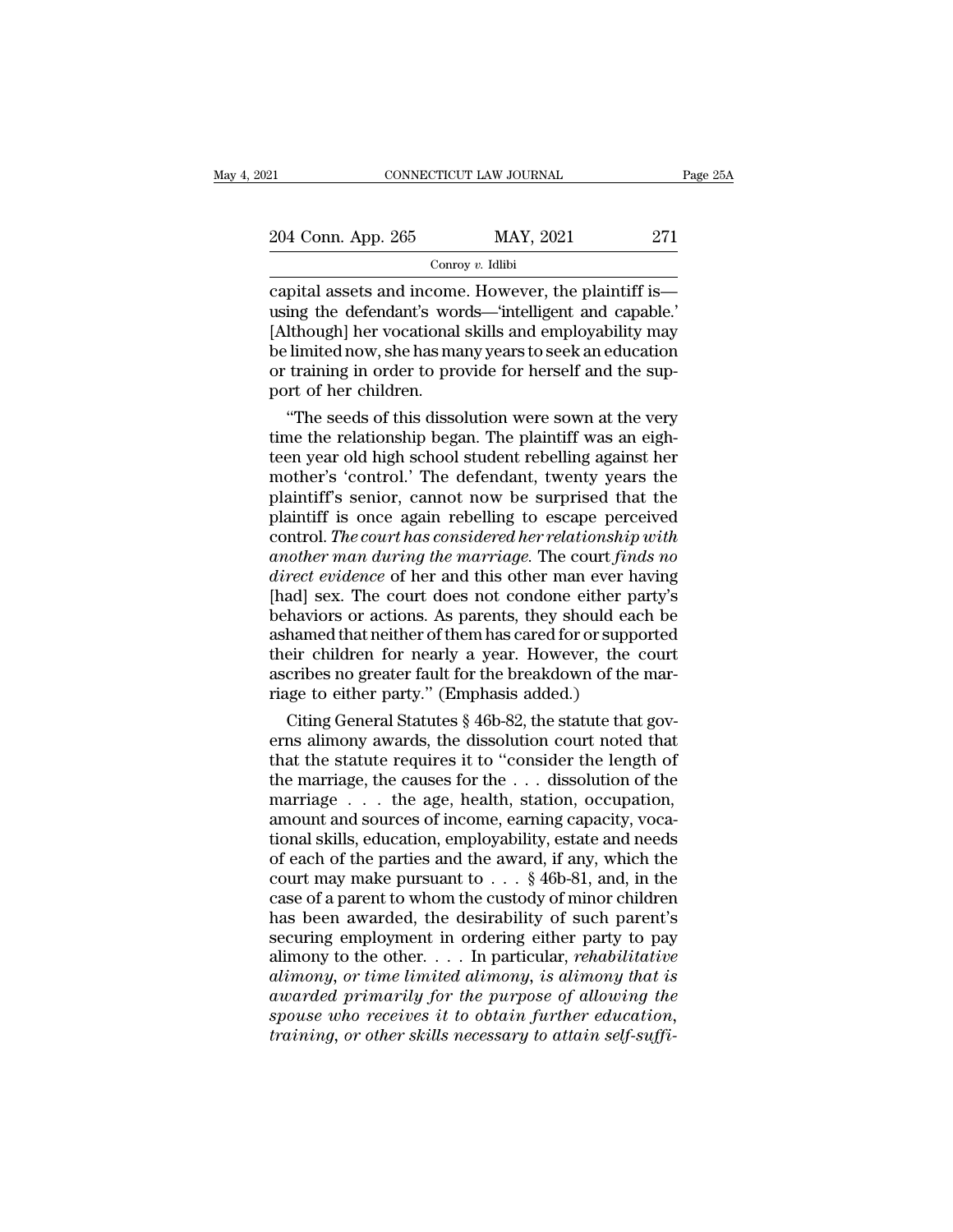| 6A  | CONNECTICUT LAW JOURNAL |                    | May 4, 2021 |
|-----|-------------------------|--------------------|-------------|
| 272 | MAY, 2021               | 204 Conn. App. 265 |             |
|     | Conroy $v$ . Idlibi     |                    |             |

**cONNECTICUT LAW JOURNAL** May 4, 2021<br> **convert of AVAY, 2021** 204 Conn. App. 265<br> **convert of AVAY, 2021** 204 Conn. App. 265<br> **ciency.** . . . . Rehabilitative alimony is not limited to<br>
that purpose, however, and there ma 272 MAY, 2021 204 Conn. App. 265<br>  $\frac{1}{2}$  Conroy v. Idlibi<br>  $\frac{1}{2}$  Conroy v. Idlibi<br>  $\frac{1}{2}$  Conroy v. Idlibi<br>
that purpose, however, and there may be other valid rea-<br>
sons for awarding it. [Citations omitted.] *B* Sons Form 2021<br>
Sons Form 2021<br>
Sons Form 2021<br>
Sons Form 2021<br>
Sons for awarding it. [Citations omitted.] *Bornemann*<br>
Exportemann, 245 Conn. 508, 539–40, 752 A.2d 978<br>
(1998)," (Emphasis added: internal quotation marks Xarry, 2021 204 Conn. App. 265<br>
272 MAY, 2021 204 Conn. App. 265<br>
2*ciency.* . . . . Rehabilitative alimony is not limited to<br>
that purpose, however, and there may be other valid reasons for awarding it. [Citations omitted Conroy v. Idlibi<br>
Conroy v. Idlibi<br>
Ciency..... Rehabilitative alimony is not limited to<br>
that purpose, however, and there may be other valid reasons for awarding it. [Citations omitted.] *Bornemann*<br>
v. *Bornemann*, 245 C omitted.) ency..... Rehabilitative alimony is not limited to<br>at purpose, however, and there may be other valid rea-<br>ns for awarding it. [Citations omitted.] *Bornemann*<br>*Bornemann*, 245 Conn. 508, 539–40, 752 A.2d 978<br>998)." (Empha that purpose, however, and there may be other valid reasons for awarding it. [Citations omitted.] *Bornemann*<br>v. *Bornemann*, 245 Conn. 508, 539–40, 752 A.2d 978<br>(1998)." (Emphasis added; internal quotation marks<br>omitted.)

sons for awarding it. [Citations omitted.] *Bornemann*<br>v. *Bornemann*, 245 Conn. 508, 539–40, 752 A.2d 978<br>(1998)." (Emphasis added; internal quotation marks<br>omitted.)<br>Pursuant to its earlier analysis, the dissolution cour v. *Bornemann*, 245 Conn. 508, 539–40, 752 A.2d 978<br>(1998)." (Emphasis added; internal quotation marks<br>omitted.)<br>Pursuant to its earlier analysis, the dissolution court<br>concluded that "a sufficient amount of rehabilitative (1998)." (Emphasis added; internal quotation marks<br>omitted.)<br>Pursuant to its earlier analysis, the dissolution court<br>concluded that "a sufficient amount of rehabilitative<br>alimony flowing from the defendant to the plaintiff omitted.)<br>
Pursuant to its earlier analysis, the dissolution court<br>
concluded that "a sufficient amount of rehabilitative<br>
alimony flowing from the defendant to the plaintiff for<br>
a term allowing the plaintiff a realistic Pursuant to its earlier analysis, the dissolution court<br>concluded that "a sufficient amount of rehabilitative<br>alimony flowing from the defendant to the plaintiff for<br>a term allowing the plaintiff a realistic opportunity to concluded that "a sufficient amount of rehabilitative<br>alimony flowing from the defendant to the plaintiff for<br>a term allowing the plaintiff a realistic opportunity to<br>seek education or vocational training is fair and equit alimony flowing from the defendant to the plaintiff for<br>a term allowing the plaintiff a realistic opportunity to<br>seek education or vocational training is fair and equita-<br>ble. The court understands that the one or both of a term allowing the plaintiff a realistic opportunity to<br>seek education or vocational training is fair and equita-<br>ble. The court understands that the one or both of these<br>parents may in the future have a support obligatio seek education or vocational training is fair and equita-<br>ble. The court understands that the one or both of these<br>parents may in the future have a support obligation to<br>their children. Such a future support obligation sha order.'' rents may in the future have a support obligation to<br>eir children. Such a future support obligation shall not<br>considered a substantial change of circumstances<br>raise or lower alimony because the court took these<br>cumstances their children. Such a future support obligation shall not<br>be considered a substantial change of circumstances<br>to raise or lower alimony because the court took these<br>circumstances into account when deciding its alimony<br>ord

be considered a substantial change of circumstances<br>to raise or lower alimony because the court took these<br>circumstances into account when deciding its alimony<br>order."<br>In addition to dissolving the parties' marriage on the to raise or lower alimony because the court took these<br>circumstances into account when deciding its alimony<br>order."<br>In addition to dissolving the parties' marriage on the<br>ground of irretrievable breakdown, the dissolution circumstances into account when deciding its alimony<br>order."<br>In addition to dissolving the parties' marriage on the<br>ground of irretrievable breakdown, the dissolution<br>court ordered, among other things,<sup>6</sup> that the defendan order."<br>In addition to dissolving the parties' marriage on the<br>ground of irretrievable breakdown, the dissolution<br>court ordered, among other things,<sup>6</sup> that the defendant<br>shall pay the plaintiff \$1250 per week for a nonmo In addition to dissolving the parties' marriage on the<br>ground of irretrievable breakdown, the dissolution<br>court ordered, among other things,<sup>6</sup> that the defendant<br>shall pay the plaintiff \$1250 per week for a nonmodi-<br>fiab ground of irretrievable breakdown, the dissolution<br>court ordered, among other things,<sup>6</sup> that the defendant<br>shall pay the plaintiff \$1250 per week for a nonmodi-<br>fiable term of five years from the date of the court's decicourt ordered, among other things,<sup>6</sup> that the defendant<br>shall pay the plaintiff \$1250 per week for a nonmodi-<br>fiable term of five years from the date of the court's deci-<br>sion.<sup>7</sup> The defendant also was ordered to pay th shall pay the plaintiff \$1250 per week for a nonmodi-<br>fiable term of five years from the date of the court's deci-<br>sion.<sup>7</sup> The defendant also was ordered to pay the plain-<br>tiff a lump sum property settlement of \$132,000 o fiable term of five years from the date of the court's decision.<sup>7</sup> The defendant also was ordered to pay the plaintiff a lump sum property settlement of  $$132,000$  on or before five years from the date of the court's dec practices.<sup>8</sup> and \$12,500 toward the plaintiff's attorney's fees. The arties were responsible for their individual debts. The efendant retained his interest in his various dental ractices.<sup>8</sup>  $\frac{1}{6}$  Issues regarding the parties' chi parties were responsible for their individual debts. The defendant retained his interest in his various dental practices.<sup>8</sup><br> $\frac{1}{10}$  suses regarding the parties' children were reserved to the juvenile court, which was

defendant retained his interest in his various dental<br>practices.<sup>8</sup><br> $\frac{1}{6}$  Issues regarding the parties' children were reserved to the juvenile court,<br>which was then considering the children's best interests. The disso practices.<sup>8</sup><br>
<sup>6</sup> Issues regarding the parties' children were reserved to the juvenile court,<br>
which was then considering the children's best interests. The dissolution<br>
court, however, retained jurisdiction over the cost  $^\circ$  Issues regarding the parties' children were reserved to the juvenile court, which was then considering the children's best interests. The dissolution court, however, retained jurisdiction over the cost of the childre

broadcast or disseminate in any fashion over the cost of the children's postsec-<br>ondary education pursuant to General Statutes § 46b-56c.<br><sup>7</sup> The court ordered that its alimony order terminate upon the death of<br>either part  $^\tau$  The court ordered that its alimony order terminate upon the death of either party or the plaintiff's remarriage.<br> $^\circ$  The court also ordered the defendant not to share, post, distribute, broadcast or disseminate in a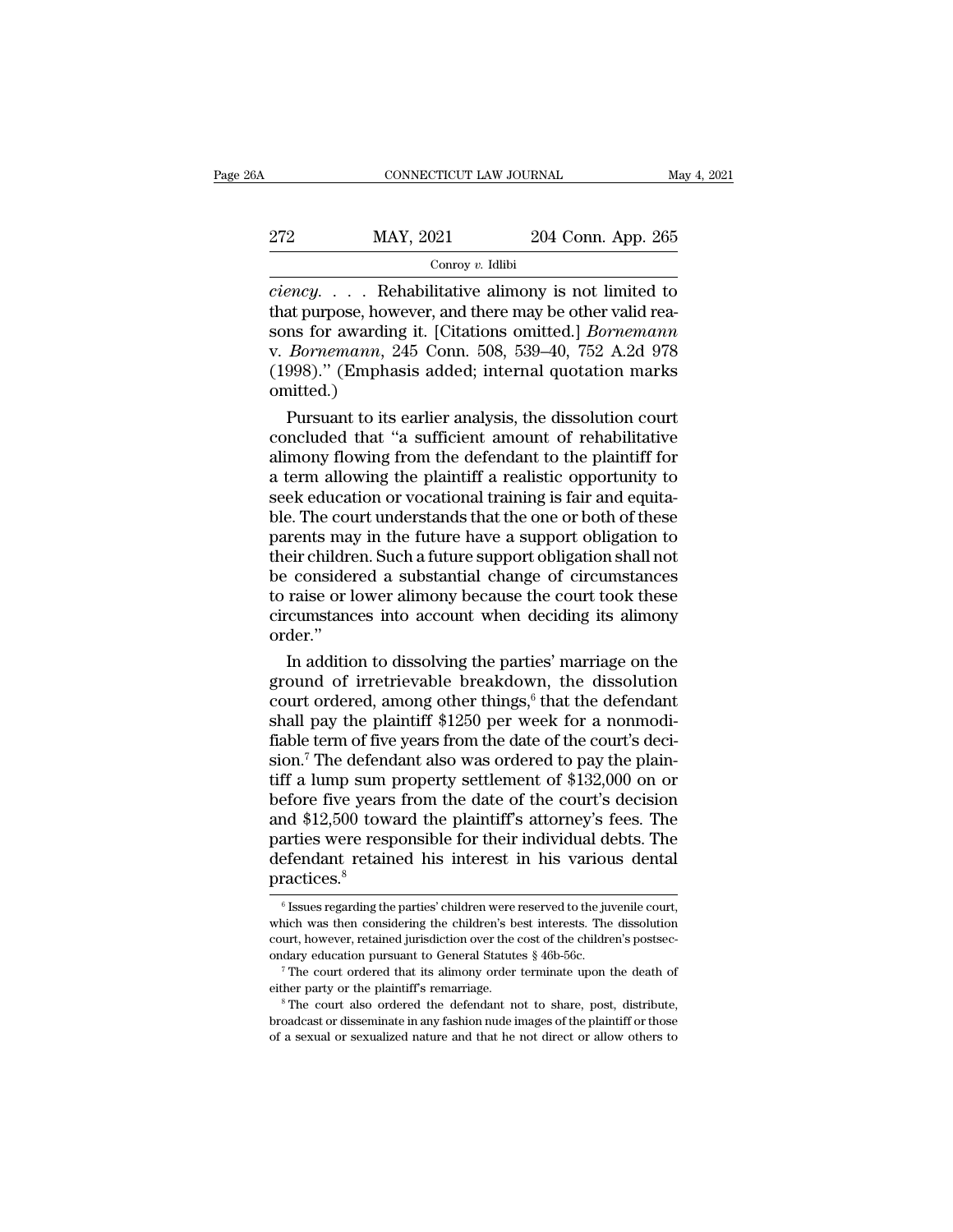| 121                | CONNECTICUT LAW JOURNAL | Page 27A |
|--------------------|-------------------------|----------|
| 204 Conn. App. 265 | MAY, 2021               | 273      |
|                    | Conroy $v$ . Idlibi     |          |

Fage 2<br>
Following the rendering of the dissolution judgment,<br>
Following the rendering of the dissolution judgment,<br>
Following the rendering of the dissolution judgment,<br>
e defendant appealed to this court, claiming that th 204 Conn. App. 265 MAY, 2021 273<br>
Conroy v. Idlibi<br>
Following the rendering of the dissolution judgment,<br>
the defendant appealed to this court, claiming that the<br>
dissolution court erred (1) by finding that neither party<br> 204 Conn. App. 265 MAY, 2021 273<br>
Conroy v. Idibi<br>
Following the rendering of the dissolution judgment,<br>
the defendant appealed to this court, claiming that the<br>
dissolution court erred (1) by finding that neither party<br> 204 Conn. App. 265 MAY, 2021 273<br>
Conroy v. Idlibi<br>
Following the rendering of the dissolution judgment,<br>
the defendant appealed to this court, claiming that the<br>
dissolution court erred (1) by finding that neither party<br> Following the rendering of the dissolution judgment,<br>
the defendant appealed to this court, claiming that the<br>
dissolution court erred (1) by finding that neither party<br>
bore greater responsibility for the breakdown of th Following the rendering of the dissolution judgment,<br>the defendant appealed to this court, claiming that the<br>dissolution court erred (1) by finding that neither party<br>bore greater responsibility for the breakdown of the<br>ma Following the rendering of the dissolution judgment,<br>the defendant appealed to this court, claiming that the<br>dissolution court erred (1) by finding that neither party<br>bore greater responsibility for the breakdown of the<br>m the defendant appealed to this court, claiming that the dissolution court erred (1) by finding that neither party bore greater responsibility for the breakdown of the marriage and (2) by making financial awards that were dissolution court erred (1) by finding that neither party<br>bore greater responsibility for the breakdown of the<br>marriage and (2) by making financial awards that were<br>favorable to the plaintiff. See *Conroy* v. *Idlibi*, su bore greater responsibility for the breakdown of the marriage and (2) by making financial awards that were favorable to the plaintiff. See *Conroy* v. *Idlibi*, supra, 183 Conn. App. 361. With respect to his first claim, marriage and (2) by making finan<br>favorable to the plaintiff. See *Co*<br>183 Conn. App. 361. With respect<br>defendant argued "that the court s<br>the plaintiff bore greater respone<br>down of the marriage because sh<br>extramarital affa For a compare to the planntni. See Controy v. Tattot, supra,<br>3 Conn. App. 361. With respect to his first claim, the<br>fendant argued "that the court should have found that<br>e plaintiff bore greater responsibility for the bre too Collit. App. 501. With respect to his first claim, the<br>defendant argued "that the court should have found that<br>the plaintiff bore greater responsibility for the break-<br>down of the marriage because she engaged in a sexu

referant argued that the court should have found that<br>the plaintiff bore greater responsibility for the break-<br>down of the marriage because she engaged in a sexual<br>extramarital affair." Id., 464.<br>This court reviewed the ev riage was not clearly errors and concluded that<br>the "court" is court reviewed the evidence and concluded that<br>the "court's factual finding that neither party was more<br>responsible than the other for the breakdown of the mar down of the marriage because she engaged in a sexual extramarital affair." Id., 464.<br>This court reviewed the evidence and concluded that<br>the "court's factual finding that neither party was more<br>responsible than the other f Extramarital affair. Td., 404.<br>This court reviewed the evidence and concluded that<br>the "court's factual finding that neither party was more<br>responsible than the other for the breakdown of the mar-<br>riage was not clearly err This court reviewed the evidence and concluded that<br>the "court's factual finding that neither party was more<br>responsible than the other for the breakdown of the mar-<br>riage was not clearly erroneous." Id. This court reason the "court's factual finding that neither party was more<br>responsible than the other for the breakdown of the mar-<br>riage was not clearly erroneous." Id. This court reasoned<br>that the dissolution court "considered the evidenc responsible than the other for the breakdown of the marriage was not clearly erroneous." Id. This court reasoned<br>that the dissolution court "considered the evidence of<br>the plaintiff's extramarital affair and found that it riage was not clearly erroneous." Id. This court reasoned<br>that the dissolution court "considered the evidence of<br>the plaintiff's extramarital affair and found that it was<br>not sexual in nature. The plaintiff, although admit that the dissolution court "considered the evidence of<br>the plaintiff's extramarital affair and found that it was<br>not sexual in nature. The plaintiff, although admitting<br>during her testimony that she had an affair . . . did the plaintiff's extramarital affair and found that it was<br>not sexual in nature. The plaintiff, although admitting<br>during her testimony that she had an affair . . . did<br>not state that she had a sexual relationship with [the not sexual in nature. The plaintiff, although admitting<br>during her testimony that she had an affair  $\dots$  did<br>not state that she had a sexual relationship with [the<br>man]. The court was free to credit her testimony. In<br>addi during her testimony that she had an affair . . . did<br>not state that she had a sexual relationship with [the<br>man]. The court was free to credit her testimony. In<br>addition, the record provides an ample basis to con-<br>clude t not state that she had a sexual relationship with [the<br>man]. The court was free to credit her testimony. In<br>addition, the record provides an ample basis to con-<br>clude that, despite the evidence of the plaintiff's alleged<br>a man]. The court was free to credit her testimony. In addition, the record provides an ample basis to conclude that, despite the evidence of the plaintiff's alleged affair both parties were responsible for the breakdown of addition, the record provides an ample basis to conclude that, despite the evidence of the plaintiff's alleged affair both parties were responsible for the breakdown of the marriage. The plaintiff's testimony provides an a clude that, despite the evidence of the plaintiff's alleged<br>affair both parties were responsible for the breakdown<br>of the marriage. The plaintiff's testimony provides an<br>account of the defendant's attempts to control varie rain both parties were responsible for the breakdown<br>the marriage. The plaintiff's testimony provides an<br>count of the defendant's attempts to control varied<br>pects of her life and allegations of physical abuse.<br>is left the of the financial awards in detail. See id., 465–69. This court<br>notes that "is financial abuse. This left the court to balance the evidence of the plain-<br>tiff's affair with the defendant's own misconduct." Id.<br>With respect

account of the defendant's attempts to control varied<br>aspects of her life and allegations of physical abuse.<br>This left the court to balance the evidence of the plain-<br>tiff's affair with the defendant's own misconduct." Id. aspects of her life and anegations of physical abuse.<br>This left the court to balance the evidence of the plain-<br>tiff's affair with the defendant's own misconduct." Id.<br>With respect to the defendant's claim regarding the<br>di This fert the court to balance the evidence of the plant-<br>tiff's affair with the defendant's own misconduct." Id.<br>With respect to the defendant's claim regarding the<br>dissolution court's financial awards, this court reviewe dissolution court's financial awards, this court reviewed<br>the financial awards in detail. See id., 465–69. This court<br>noted that "[a]n appellate court will not disturb a trial<br>court's orders in domestic relations cases unl the financial awards in detail. See id., 465–69. This court<br>noted that "[a]n appellate court will not disturb a trial<br>court's orders in domestic relations cases unless the<br>doso. The defendant also was ordered to return suc noted that "[a]n appe<br>court's orders in doi<br>do so. The defendant also was<br>dominion and control and de<br>in his dominion and control.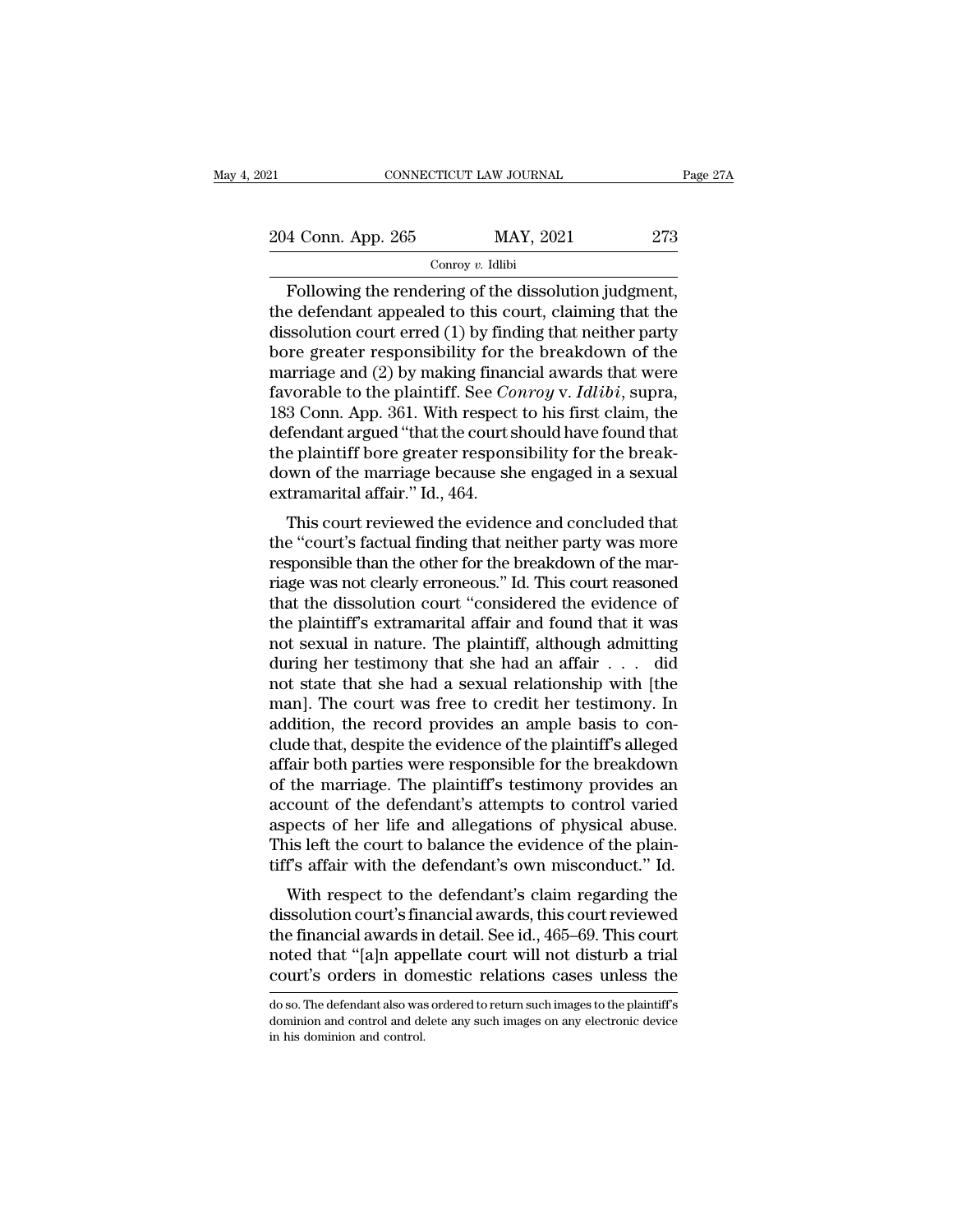# EXECUTE CONNECTICUT LAW JOURNAL May 4, 2021<br>274 MAY, 2021 204 Conn. App. 265<br>Conroy v. Idlibi

# Conroy *v.* Idlibi

CONNECTICUT LAW JOURNAL May 4, 202<br>
274 MAY, 2021 204 Conn. App. 265<br>
Conroy v. Idlibi<br>
court has abused its discretion or it is found that it<br>
could not reasonably conclude as it did, based on the<br>
facts presented." (Inte 274 MAY, 2021 204 Conn. App. 265<br>
court has abused its discretion or it is found that it<br>
could not reasonably conclude as it did, based on the<br>
facts presented." (Internal quotation marks omitted.)<br>
Id. 467 Moreover "[al 274 MAY, 2021 204 Conn. App. 265<br>  $\frac{1}{\text{Convy } v. \text{ Idibi}}$ <br>
court has abused its discretion or it is found that it<br>
could not reasonably conclude as it did, based on the<br>
facts presented.'' (Internal quotation marks omitted. 274 MAY, 2021 204 Conn. App. 265<br>  $\frac{1}{2}$  Conroy v. Idlibi<br>
court has abused its discretion or it is found that it<br>
could not reasonably conclude as it did, based on the<br>
facts presented." (Internal quotation marks omit Conroy v. Idlibi<br>
court has abused its discretion or it is found that it<br>
could not reasonably conclude as it did, based on the<br>
facts presented." (Internal quotation marks omitted.)<br>
Id., 467. Moreover, "[a] fundamental Conroy v. Idibi<br>
court has abused its discretion or it is found that it<br>
could not reasonably conclude as it did, based on the<br>
facts presented." (Internal quotation marks omitted.)<br>
Id., 467. Moreover, "[a] fundamental p court has abused its discretion or it is found that it<br>could not reasonably conclude as it did, based on the<br>facts presented." (Internal quotation marks omitted.)<br>Id., 467. Moreover, "[a] fundamental principle in dissolucould not reasonably conclude as it did, based on the<br>facts presented." (Internal quotation marks omitted.)<br>Id., 467. Moreover, "[a] fundamental principle in dissolu-<br>tion actions is that a trial court may exercise broad<br> facts presented." (Internal quotation marks omitted.)<br>Id., 467. Moreover, "[a] fundamental principle in dissolution actions is that a trial court may exercise broad<br>discretion in . . . dividing property as long as it cons Id., 467. Moreover, "[a] fundamental principle in dissolution actions is that a trial court may exercise broad discretion in . . . dividing property as long as it considers all relevant . . . criteria in [§] 46b-81. . . . tion actions is that a trial court may exercise broad<br>discretion in  $\ldots$  dividing property as long as it consid-<br>ers all relevant  $\ldots$  criteria in [§] 46b-81.  $\ldots$  While<br>the trial court must consider the delineated sta discretion in . . . dividing property as long as it considers all relevant . . . criteria in [§] 46b-81. . . . While the trial court must consider the delineated statutory criteria [when allocating property], no single cr ers all relevant . . . criteria in [§] 46b-81. . . . While<br>the trial court must consider the delineated statutory<br>criteria [when allocating property], no single criterion<br>is preferred over others, and the court is accorded e trial court must consider the delineated statutory<br>iteria [when allocating property], no single criterion<br>preferred over others, and the court is accorded wide<br>itude in varying the weight placed upon each item<br>der the pe criteria [when allocating property], no single criterion<br>is preferred over others, and the court is accorded wide<br>latitude in varying the weight placed upon each item<br>under the peculiar circumstances of each case." (Foot-<br>

is preferred over others, and the court is accorded wide<br>latitude in varying the weight placed upon each item<br>under the peculiar circumstances of each case." (Foot-<br>note omitted; internal quotation marks omitted.) Id., 468 raturate in varying the weight placed upon each tem<br>under the peculiar circumstances of each case." (Foot-<br>note omitted; internal quotation marks omitted.) Id., 468.<br>As to alimony, this court set forth the applicable statunder the pecular circumstances of each case. (Foot-<br>note omitted; internal quotation marks omitted.) Id., 468.<br>As to alimony, this court set forth the applicable stat-<br>utory provisions: "The generally accepted purpose<br>of riage. . . . In addition to the marital standard of living, As to alimony, this court set forth the applicable stat-<br>utory provisions: "The generally accepted purpose<br>of . . . alimony is to enable a spouse who is disadvan-<br>taged through divorce to enjoy a standard of living com-<br>m utory provisions: "The generally according alimony is to enable a spouse taged through divorce to enjoy a standament award mensurate with the standard of living riage. . . . In addition to the marital st the trial court m  $\ldots$  all mony is to enable a spouse who is disadvanced through divorce to enjoy a standard of living com-<br>ensurate with the standard of living during the mar-<br>ige.... In addition to the marital standard of living,<br>e tria taged through divorce to enjoy a standard of living com-<br>mensurate with the standard of living during the mar-<br>riage.... In addition to the marital standard of living,<br>the trial court must also consider factors in  $\ldots$  §

mensurate with the standard of living during the marriage. . . . In addition to the marital standard of living,<br>the trial court must also consider factors in . . . § 46b-<br>82 when awarding alimony. . . .<br>"[Section] 46b-82 riage.... In addition to the marrital standard of hying,<br>the trial court must also consider factors in ... § 46b-<br>82 when awarding alimony....<br>"[Section] 46b-82 (a) provides in relevant part that<br>[i]n determining whether the trial court must also consider factors in  $\ldots$  s 400-<br>82 when awarding alimony.  $\ldots$ <br>"[Section] 46b-82 (a) provides in relevant part that<br>[i]n determining whether alimony shall be awarded, and<br>the duration and amoun 82 when awarding almony. . . . .<br>
"[Section] 46b-82 (a) provides in relevant part that<br>
[i]n determining whether alimony shall be awarded, and<br>
the duration and amount of the award, the court shall<br>
consider the evidence "[Section] 46b-82 (a) provides in relevant part that [i]n determining whether alimony shall be awarded, and the duration and amount of the award, the court shall consider the evidence presented by each party and shall con [i]n determining whether alimony shall be awarded, and<br>the duration and amount of the award, the court shall<br>consider the evidence presented by each party and shall<br>consider the length of the marriage, the causes for the<br> the duration and amount of the award, the court shall<br>consider the evidence presented by each party and shall<br>consider the length of the marriage, the causes for the<br> $\ldots$  dissolution of the marriage  $\ldots$  the age, health consider the evidence presented by each party and shall<br>consider the length of the marriage, the causes for the<br>... dissolution of the marriage ... the age, health,<br>station, occupation, amount and sources of income,<br>earni consider the length of the marriage, the causes for the ... dissolution of the marriage ... the age, health, station, occupation, amount and sources of income, earning capacity, vocation skills, education employability, e ... dissolution of the marriage ... the age, health,<br>station, occupation, amount and sources of income,<br>earning capacity, vocation skills, education employabil-<br>ity, estate and needs of each of the parties and the<br>[divisio station, occupation, amo<br>earning capacity, vocation<br>ity, estate and needs of<br>[division of property ma<br> $\ldots$ ..." (Internal quotation<br>quoting *Horey* v. *Horey*,<br>161 A.3d 579 (2017).<br>This court's review of t rning capacity, vocation skills, equivalently, estate and needs of each of the parties and the ivision of property made] pursuant to  $[\S]$  46b-81 . ." (Internal quotation marks omitted.) Id., 468–69, oting *Horey* v. *Hor* ity, estate and needs of each of the parties and the<br>[division of property made] pursuant to [§] 46b-81<br>...." (Internal quotation marks omitted.) Id., 468–69,<br>quoting *Horey* v. *Horey*, 172 Conn. App. 735, 740–41,<br>161 A. property made pursuant to  $\lceil 8 \rceil$  468–69,<br>  $\dots$ ." (Internal quotation marks omitted.) Id., 468–69,<br>
quoting *Horey* v. *Horey*, 172 Conn. App. 735, 740–41,<br>
161 A.3d 579 (2017).<br>
This court's review of the record of th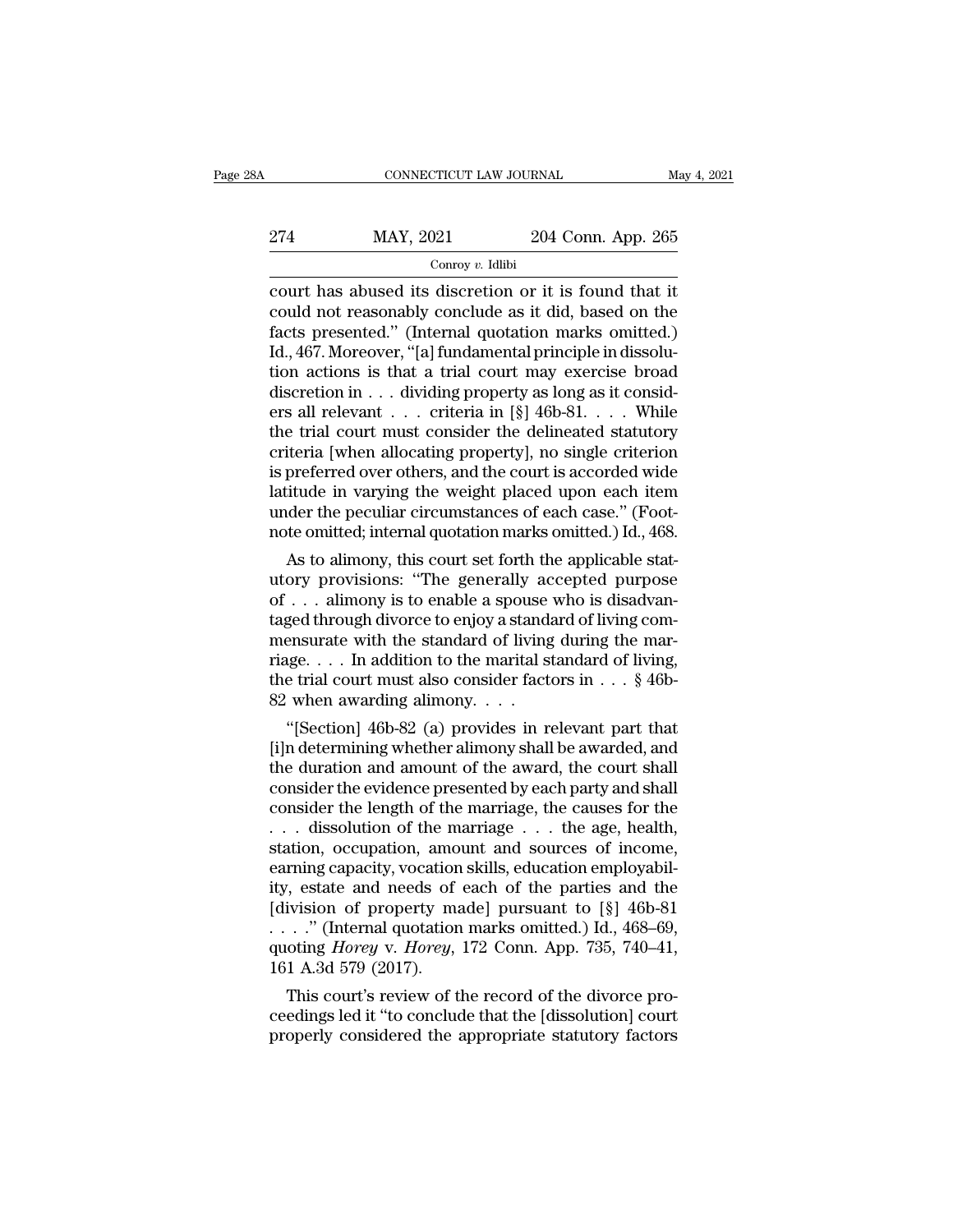21 CONNECTICUT LAW JOURNAL Page 29A<br>
204 Conn. App. 265 MAY, 2021 275<br>
Conroy v. Idlibi

## Conroy *v.* Idlibi

EXECTE AW JOURNAL<br>
204 Conn. App. 265 MAY, 2021 275<br>
275<br>
276 Conroy v. Idlibi<br>
276 Conroy v. Idlibi<br>
276 Conroy v. Idlibi<br>
276 Conroy v. Idlibi<br>
276 Conroy v. Idlibi<br>
276 Conroy v. Idlibi<br>
276 Conroy v. Idlibi 204 Conn. App. 265 MAY, 2021 275<br>
Conroy v. Idlibi<br>
and that the awards made by the court were both sup-<br>
ported by the evidence and within the parameters of<br>
the court's discretion. The defendant's claims are premised on 204 Conn. App. 265 MAY, 2021 275<br>
Conroy v. Idibi<br>
and that the awards made by the court were both sup-<br>
ported by the evidence and within the parameters of<br>
the court's discretion. The defendant's claims are prem-<br>
ised 204 Conn. App. 265 MAY, 2021 275<br>
Conroy v. Idlibi<br>
and that the awards made by the court were both sup-<br>
ported by the evidence and within the parameters of<br>
the court's discretion. The defendant's claims are prem-<br>
ised Find that the awards made by the court were both sup-<br>ported by the evidence and within the parameters of<br>the court's discretion. The defendant's claims are prem-<br>ised on the argument that because the court did not<br>find t Conroy v. Idlibi<br>and that the awards made by the court were both sup-<br>ported by the evidence and within the parameters of<br>the court's discretion. The defendant's claims are prem-<br>ised on the argument that because the cour and that the awards made by the court were both supported by the evidence and within the parameters of the court's discretion. The defendant's claims are premised on the argument that because the court did not find that th ported by the evidence and within the parameters of<br>the court's discretion. The defendant's claims are prem-<br>ised on the argument that because the court did not<br>find that the plaintiff's affair was the cause of the break-<br> the court's discretion. The defendant's claims are premised on the argument that because the court did not<br>find that the plaintiff's affair was the cause of the break-<br>down of the parties' marriage, the court abused its di ised on the argument that because the court did not<br>find that the plaintiff's affair was the cause of the break-<br>down of the parties' marriage, the court abused its dis-<br>cretion by not considering that fault when making fi find that the plaintiff's affair was the cause of the break-<br>down of the parties' marriage, the court abused its dis-<br>cretion by not considering that fault when making finan-<br>cial awards. As previously discussed in this op wm of the parties' marriage, the court abused its dis-<br>etion by not considering that fault when making finan-<br>al awards. As previously discussed in this opinion,<br>wever, the court did not err by finding that neither<br>rty wa cretion by not considering that fault when making finan-<br>cial awards. As previously discussed in this opinion,<br>however, the court did not err by finding that neither<br>party was more at fault for the breakdown of the mar-<br>ri

cial awards. As previously discussed in this opinion,<br>however, the court did not err by finding that neither<br>party was more at fault for the breakdown of the mar-<br>riage." *Conroy v. Idlibi*, supra, 183 Conn. App. 470–71.<br> however, the court did not err by finding that neither<br>party was more at fault for the breakdown of the mar-<br>riage." *Conroy* v. *Idlibi*, supra, 183 Conn. App. 470–71.<br>After this court affirmed the judgment of the disso-<br> riage." Conroy v. Idlibi, supra, 183 Conn. App.  $470-71$ .<br>
After this court affirmed the judgment of the dissolution court; id.,  $471$ ; the defendant filed a petition for<br>
certification to appeal to our Supreme Court. The After this court affirmed<br>lution court; id., 471; the de<br>certification to appeal to ou<br>tion for certification was<br>supra, 330 Conn. 921. There<br>the defendant filed the motion<br>of the present appeal.<br>In his motion to open,<sup>9</sup> tion court; id., 471; the defendant filed a petition for<br>rtification to appeal to our Supreme Court. The peti-<br>pn for certification was denied. *Conroy v. Idlibi*,<br>pra, 330 Conn. 921. Thereafter, on October 29, 2018,<br>e de certification to appeal to our Supreme Court. The petition for certification was denied. *Conroy v. Idlibi*, supra, 330 Conn. 921. Thereafter, on October 29, 2018, the defendant filed the motion to open that is the subjec

tion for certification was denied. Conroy v. Idibb,<br>supra, 330 Conn. 921. Thereafter, on October 29, 2018,<br>the defendant filed the motion to open that is the subject<br>of the present appeal.<br>In his motion to open,<sup>9</sup> the de supra, 330 Conn. 921. Thereafter, on October 29, 2018,<br>the defendant filed the motion to open that is the subject<br>of the present appeal.<br>In his motion to open,<sup>9</sup> the defendant asserted that<br>the plaintiff commenced an acti the defendant filed the motion to open that is the subject<br>of the present appeal.<br>In his motion to open,<sup>9</sup> the defendant asserted that<br>the plaintiff commenced an action for dissolution of<br>marriage against him on May 26, 2 of the present appeal.<br>
In his motion to open,<sup>9</sup> the defendant asserted that<br>
the plaintiff' commenced an action for dissolution of<br>
marriage against him on May 26, 2015, and that, in June,<br>
2015, she disclosed to her cou In his motion to open,<sup>9</sup> the defendant asserted that<br>the plaintiff commenced an action for dissolution of<br>marriage against him on May 26, 2015, and that, in June,<br>2015, she disclosed to her counsel that she was having<br>se the plaintiff commenced an action for dissolution of<br>marriage against him on May 26, 2015, and that, in June,<br>2015, she disclosed to her counsel that she was having<br>sexual relations with another man. On February 29,<br>2016, marriage against him on May 26, 2015, and that, in June,<br>2015, she disclosed to her counsel that she was having<br>sexual relations with another man. On February 29,<br>2016, the plaintiff's counsel submitted the plaintiff's<br>swo 2015, she disclosed to her counsel that she was having<br>sexual relations with another man. On February 29,<br>2016, the plaintiff's counsel submitted the plaintiff's<br>sworn answers to the defendant's interrogatories. In<br>respon worn answers to the defendant's interrogatories. In<br>sponse to an interrogatory asking, "[h]ave you had sex-<br>al relations with anyone other than your spouse since<br>ie date of your marriage," the plaintiff answered "no."<br><sup>9</sup>T response to an interrogatory asking, "[h]ave you had sex-<br>ual relations with anyone other than your spouse since<br>the date of your marriage," the plaintiff answered "no."<br>"The first twelve paragraphs of the defendant's moti

ual relations with anyone other than your spouse since<br>the date of your marriage," the plaintiff answered "no."<br> $\frac{1}{2}$  The first twelve paragraphs of the defendant's motion to open are akin<br>to a definitional preamble. The date of your marriage," the plaintiff answered "no."<br>
The first twelve paragraphs of the defendant's motion to open are akin<br>
to a definitional preamble. In paragraph 5, the defendant stated in relevant<br>
part: "Fraud: the date of your marriage," the plaintiff answered "no."<br>
<sup>9</sup> The first twelve paragraphs of the defendant's motion to open are akin<br>
to a definitional preamble. In paragraph 5, the defendant stated in relevant<br>
part: "Fr <sup>9</sup> The first twelve paragraphs of the defendant's motion to open are akin to a definitional preamble. In paragraph 5, the defendant stated in relevant part: "Fraud: consists in deception practiced in order to induce anot The first twelve paragraphs of the defendant's motion to open are akin to a definitional preamble. In paragraph 5, the defendant stated in relevant part: "Fraud: consists in deception practiced in order to induce another to a definitional preamble. In paragraph 5, the defendant stated in relevant<br>part: "Fraud: consists in deception practiced in order to induce another to<br>part with property or surrender some legal right, and which accompli part: "Fraud: consists in deception practiced in order to induce another to part with property or surrender some legal right, and which accomplishes the end designed. . . . The elements of a fraud action are: (1) a false r part with property or surrender some legal right, and which accomplishes<br>the end designed.... The elements of a fraud action are: (1) a false repre-<br>sentation was made as a statement of fact; (2) the statement was untrue<br> the end designed. . . . The elements of a fraud action are: (1) a false representation was made as a statement of fact; (2) the statement was untrue and known to be so by its maker; (3) the statement was made with the int sentation was made as a statement of fact; (2) the statement was untrue<br>and known to be so by its maker; (3) the statement was made with the<br>intent of inducing reliance thereon; and (4) the other party relied on the<br>state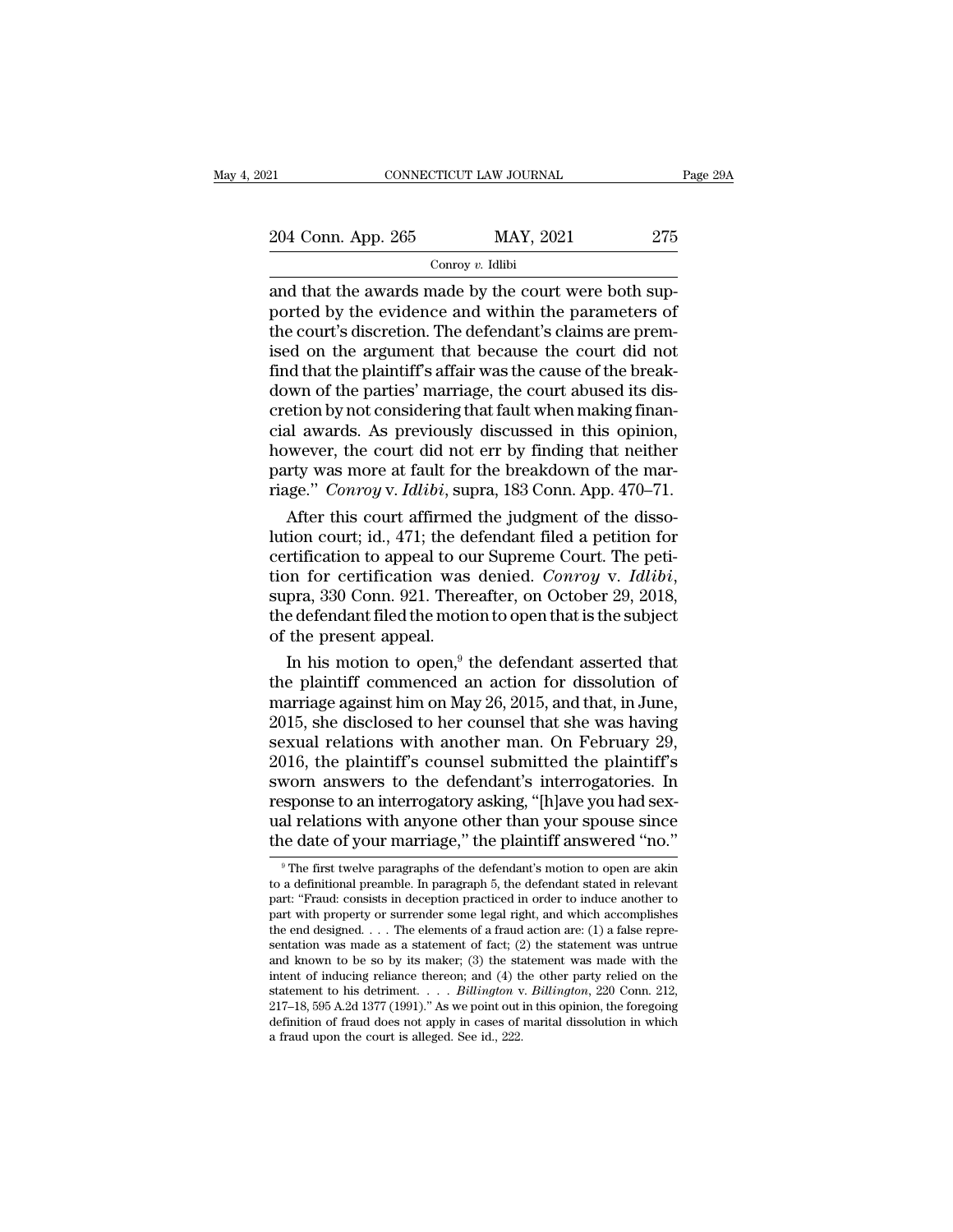| ЭA  | CONNECTICUT LAW JOURNAL |                    | May 4, 2021 |
|-----|-------------------------|--------------------|-------------|
| 276 | MAY, 2021               | 204 Conn. App. 265 |             |
|     | Conroy $v$ . Idlibi     |                    |             |

CONNECTICUT LAW JOURNAL May 4, 20<br>
6 MAY, 2021 204 Conn. App. 265<br>
Conroy v. Idlibi<br>
The defendant's motion to open claims that, on April<br>
2016, Bilotto issued a police report, which disclosed<br>
Sexual relationship between 276 MAY, 2021 204 Conn. App. 265<br>  $\frac{\text{Conv } y. \text{ Idlibi}}{\text{Conv } y. \text{ Idlibi}}$ <br>
The defendant's motion to open claims that, on April<br>
4, 2016, Bilotto issued a police report, which disclosed<br>
a sexual relationship between the plainti 276 MAY, 2021 204 Conn. App. 265<br>  $\frac{1}{2}$  Conroy v. Idlibi<br>
The defendant's motion to open claims that, on April<br>
4, 2016, Bilotto issued a police report, which disclosed<br>
a sexual relationship between the plaintiff and 276 MAY, 2021 204 Conn. App. 265<br>
Conroy v. Idlibi<br>
The defendant's motion to open claims that, on April<br>
4, 2016, Bilotto issued a police report, which disclosed<br>
a sexual relationship between the plaintiff and another<br> The defendant's motion to open claims that, on April<br>4, 2016, Bilotto issued a police report, which disclosed<br>a sexual relationship between the plaintiff and another<br>man. The defendant claims that during the dissolution<br>t Conroy v. Idibi<br>
The defendant's motion to open claims that, on April<br>
4, 2016, Bilotto issued a police report, which disclosed<br>
a sexual relationship between the plaintiff and another<br>
man. The defendant claims that duri The defendant's motion to open claims that, on April 4, 2016, Bilotto issued a police report, which disclosed a sexual relationship between the plaintiff and another man. The defendant claims that during the dissolution tr 4, 2016, Bilotto issued a police report, which disclosed<br>a sexual relationship between the plaintiff and another<br>man. The defendant claims that during the dissolution<br>trial, on May 17, 2016, the plaintiff falsely testified a sexual relationship between the plaintiff and another<br>man. The defendant claims that during the dissolution<br>trial, on May 17, 2016, the plaintiff falsely testified under<br>oath that the defendant had assaulted her. Moreove man. The defendant claims that during the dissolution<br>trial, on May 17, 2016, the plaintiff falsely testified under<br>oath that the defendant had assaulted her. Moreover,<br>he claims that, on July 7, 2016, the plaintiff testif trial, on May 17, 2016, the plaintiff falsely testified under<br>oath that the defendant had assaulted her. Moreover,<br>he claims that, on July 7, 2016, the plaintiff testified in<br>a civil proceeding that she had informed her co oath that the defendant had ass<br>he claims that, on July 7, 2016, t<br>a civil proceeding that she had<br>of her affair with another man<br>sworn answers to the defendan<br>September 28, 2016, the crimin<br>defendant were dismissed.<br>The m The motion of starts that, on  $\frac{1}{2}$  and  $\frac{1}{2}$  are plant. The motion to open continues the signed the torn answers to the defendant's interrogatories. On ptember 28, 2016, the criminal charges against the fendant w a civil proceeding that she had informed her courser<br>of her affair with another man before she signed the<br>sworn answers to the defendant's interrogatories. On<br>September 28, 2016, the criminal charges against the<br>defendant

or her analy with another man before she signed the<br>sworn answers to the defendant's interrogatories. On<br>September 28, 2016, the criminal charges against the<br>defendant were dismissed.<br>The motion to open continues with alle sworn answers to the defendant s interrogatories. On<br>September 28, 2016, the criminal charges against the<br>defendant were dismissed.<br>The motion to open continues with allegations that,<br>in its memorandum of decision, the dis September 28, 2010, the Crimital charges against the<br>defendant were dismissed.<br>The motion to open continues with allegations that,<br>in its memorandum of decision, the dissolution court<br>credited the plaintiff's false interro The motion to open continues with allegations that,<br>in its memorandum of decision, the dissolution court<br>credited the plaintiff's false interrogatory answer relat-<br>ing to her relationship with another man and that the<br>fals The motion to open continues with allegations that,<br>in its memorandum of decision, the dissolution court<br>credited the plaintiff's false interrogatory answer relat-<br>ing to her relationship with another man and that the<br>fals in its memorandum of decision, the dissolution court<br>credited the plaintiff's false interrogatory answer relat-<br>ing to her relationship with another man and that the<br>false answer had a direct bearing on the dissolution<br>jud credited the plaintiff's false interrogatory answer relating to her relationship with another man and that the false answer had a direct bearing on the dissolution judgment. Quoting from the memorandum of decision, the mot ing to her relationship with another man and<br>false answer had a direct bearing on the dis<br>judgment. Quoting from the memorandum of the<br>motion to open states that "[t]he court has<br>ered [the plaintiff's] relationship with an In a different management. Quoting from the memorandum of decision,<br>a motion to open states that "[t]he court has consided [the plaintiff's] relationship with another man dur-<br>g the marriage. The court finds no direct evid dughtent. Quoting from the memorantum of decision,<br>the motion to open states that "[t]he court has consid-<br>ered [the plaintiff's] relationship with another man dur-<br>ing the marriage. The court finds no direct evidence of<br>h

the motion to open states that "[t]he court has considered [the plaintiff's] relationship with another man during the marriage. The court finds no direct evidence of her and this other man ever having sex."<br>In addition, th Freed [the plantiff s] relationship with another man during the marriage. The court finds no direct evidence of her and this other man ever having sex."<br>In addition, the motion to open asserted that, in his appeal to this In addition, the court intus no unect evidence of<br>her and this other man ever having sex."<br>In addition, the motion to open asserted that, in his<br>appeal to this court, the defendant cited the dissolution<br>court's crediting t the failure of the motion to open asserted that, in his<br>appeal to this court, the defendant cited the dissolution<br>court's crediting the plaintiff's false answer in denying<br>her sexual relationship with another man as one of In addition, the motion to open asserted that, in his<br>appeal to this court, the defendant cited the dissolution<br>court's crediting the plaintiff's false answer in denying<br>her sexual relationship with another man as one of t appeal to this court, the defendant cited the dissolution<br>court's crediting the plaintiff's false answer in denying<br>her sexual relationship with another man as one of the<br>grounds for the appeal. The defendant also claimed<br> court's crediting the plaintiff's false answer in denying<br>her sexual relationship with another man as one of the<br>grounds for the appeal. The defendant also claimed<br>that approximately one year after the dissolution court<br>re her sexual relationship with another man as one of the<br>grounds for the appeal. The defendant also claimed<br>that approximately one year after the dissolution court<br>rendered its judgment, the Plymouth Police Department<br>releas grounds for the appeal. The defendant also claimed<br>that approximately one year after the dissolution court<br>rendered its judgment, the Plymouth Police Department<br>released a record of the plaintiff's text messages that<br>had b that approximately one year after the dissolution court<br>rendered its judgment, the Plymouth Police Department<br>released a record of the plaintiff's text messages that<br>had been extracted from her cell phone. The defendant<br>as rendered its judgment, the Plymouth Police Department<br>released a record of the plaintiff's text messages that<br>had been extracted from her cell phone. The defendant<br>asserted that the extracted text messages disclosed<br>a grap released a record of the plaintiff's text messages that<br>had been extracted from her cell phone. The defendant<br>asserted that the extracted text messages disclosed<br>a graphic sexual relationship between the plaintiff and<br>anot had been extracted from her cell phone. The defendant<br>asserted that the extracted text messages disclosed<br>a graphic sexual relationship between the plaintiff and<br>another man spanning more than one year prior to the<br>plainti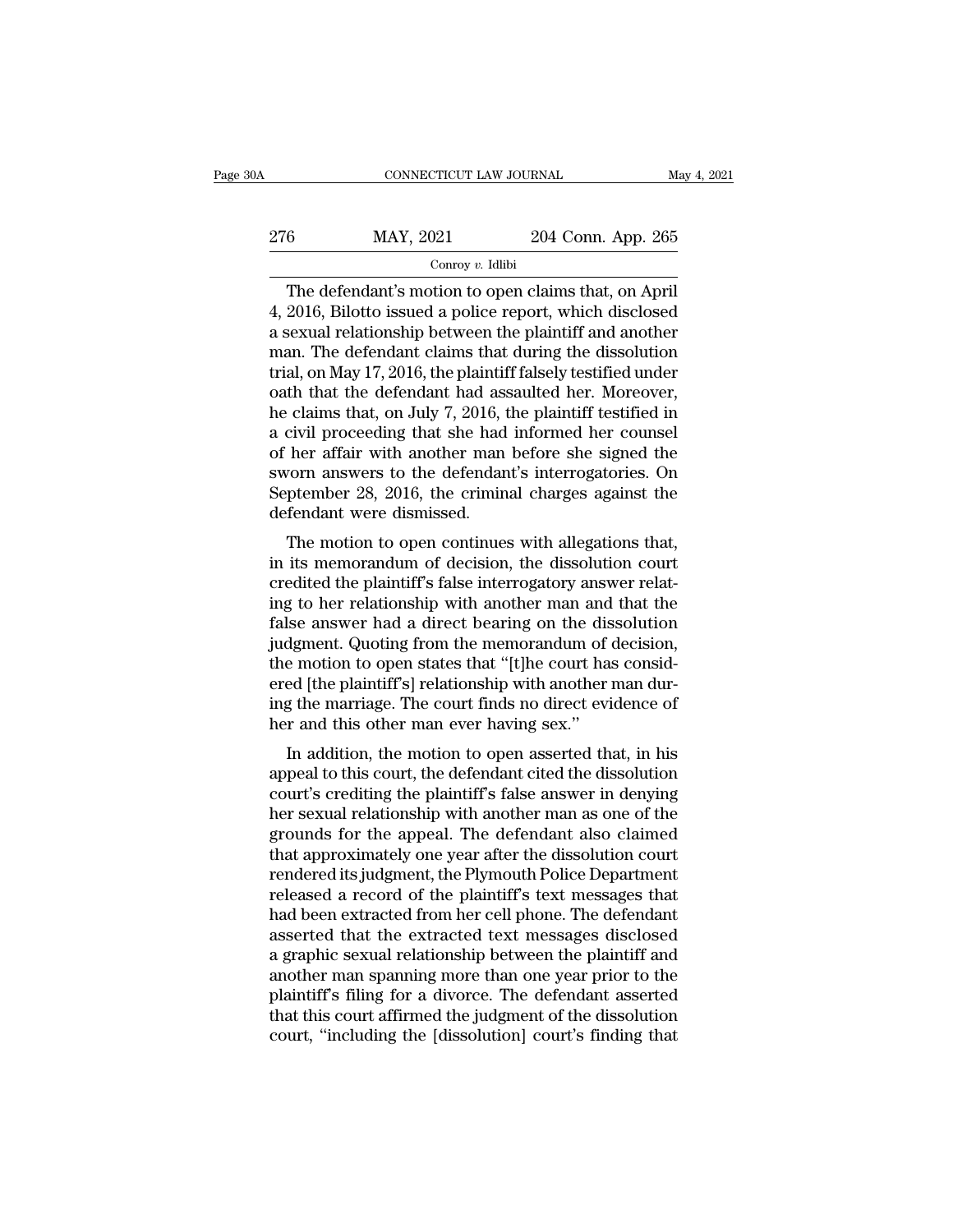| 121                | CONNECTICUT LAW JOURNAL | Page 31A |
|--------------------|-------------------------|----------|
| 204 Conn. App. 265 | MAY, 2021               | 277      |
|                    | Conroy $v$ . Idlibi     |          |

EXECT PROXIMAL Page 31A<br>
204 Conn. App. 265 MAY, 2021 277<br>
Conroy v. Idlibi<br>
the plaintiff did not have a sexual relationship with<br>
[another man] while married to the defendant." The<br>
defendant claimed that he was aggriga  $\frac{204 \text{ Conn. App. 265}}{\text{Conv } v. \text{ Idibi}}$ <br>
The plaintiff did not have a sexual relationship with<br>
[another man] while married to the defendant.'' The<br>
defendant claimed that he was aggrieved by the effect<br>
of the plaintiff's frau 204 Conn. App. 265 MAY, 2021 277<br>
Conroy v. Idlibi<br>
the plaintiff did not have a sexual relationship with<br>
[another man] while married to the defendant." The<br>
defendant claimed that he was aggrieved by the effect<br>
of the 204 Conn. App. 265 MAY, 2021 277<br>
Conroy v. Idibi<br>
the plaintiff did not have a sexual relationship with<br>
[another man] while married to the defendant." The<br>
defendant claimed that he was aggrieved by the effect<br>
of the p Contain  $\frac{1}{\text{Prop}(v)}$  in the plaintiff did not have a sexual relationship with [another man] while married to the defendant." The defendant claimed that he was aggrieved by the effect of the plaintiff's fraud on the diss Conroy v. Idibi<br>the plaintiff did not have a sexual relationship with<br>[another man] while married to the defendant." The<br>defendant claimed that he was aggrieved by the effect<br>of the plaintiff's fraud on the dissolution co the plaintiff did not have a sexual relation [another man] while married to the defendefendant claimed that he was aggrieved by of the plaintiff's fraud on the dissolution coment due to the plaintiff's having denied that s fendant claimed that he was aggrieved by the effect<br>the plaintiff's fraud on the dissolution court's judg-<br>ent due to the plaintiff's having denied that she had<br>sexual relationship with another man and accusing<br>e defendant derendant claimed that he was aggrieved by the effect<br>of the plaintiff's fraud on the dissolution court's judg-<br>ment due to the plaintiff's having denied that she had<br>a sexual relationship with another man and accusing<br>the

or the plaintiff is having denied that she had<br>a sexual relationship with another man and accusing<br>the defendant of having assaulted her.<br>The defendant argued in the motion to open that the<br>"four elements of fraud are clea ment due to the plaintiff s having denied that she had<br>a sexual relationship with another man and accusing<br>the defendant of having assaulted her.<br>The defendant argued in the motion to open that the<br>"four elements of fraud a sexual relationship with another man and accusing<br>the defendant of having assaulted her.<br>The defendant argued in the motion to open that the<br>"four elements of fraud are clearly met in this case"; see<br>footnote 9 of this o the defendant of having assaulted her.<br>
The defendant argued in the motion to open that the<br>
"four elements of fraud are clearly met in this case"; see<br>
footnote 9 of this opinion; and there had been no laches<br>
or unreason The defendant argued in the motion to open that the<br>"four elements of fraud are clearly met in this case"; see<br>footnote 9 of this opinion; and there had been no laches<br>or unreasonable delay in filing the motion to open. Th "four elements of fraud are clearly met in this case"; see<br>footnote 9 of this opinion; and there had been no laches<br>or unreasonable delay in filing the motion to open. The<br>defendant further argued that there was "clear pro footnote 9 of this opinion; and there had been no laches<br>or unreasonable delay in filing the motion to open. The<br>defendant further argued that there was "clear proof<br>of perjury and fraud by the plaintiff" and that there<br>"i or unreasonable delay in filing the motion to open. The<br>defendant further argued that there was "clear proof<br>of perjury and fraud by the plaintiff" and that there<br>"is a substantial likelihood that the result of the new<br>jud defendant further argued that tof perjury and fraud by the plate of perjury and fraud by the plate is a substantial likelihood that judgment will be different." The liminary hearing to demonstrate tain the validity of the perjury and fraud by the plaintiff and that there<br>is a substantial likelihood that the result of the new<br>dgment will be different." The defendant sought a pre-<br>ninary hearing to demonstrate probable cause to sus-<br>in the va is a substantial intermood that the result of the new<br>judgment will be different." The defendant sought a pre-<br>liminary hearing to demonstrate probable cause to sus-<br>tain the validity of the claimed fraud so that he could

Judgment will be different. The defendant sought a pre-<br>liminary hearing to demonstrate probable cause to sus-<br>tain the validity of the claimed fraud so that he could<br>conduct further discovery.<br>Judge Connors held a hearing liminary nearing to demonstrate probable cause to sustain the validity of the claimed fraud so that he could<br>conduct further discovery.<br>Judge Connors held a hearing on the motion to open<br>on December 10, 2018. At the conclu tain the validity of the claimed fraud so that he could<br>conduct further discovery.<br>Judge Connors held a hearing on the motion to open<br>on December 10, 2018. At the conclusion of the hearing,<br>Judge Connors denied the defenda Conduct further discovery.<br>Judge Connors held a hearing on the motion to open<br>on December 10, 2018. At the conclusion of the hearing,<br>Judge Connors denied the defendant's motion to open<br>but did not issue a memorandum of de Judge Connors held a hearing on the motion to open<br>on December 10, 2018. At the conclusion of the hearing,<br>Judge Connors denied the defendant's motion to open<br>but did not issue a memorandum of decision.<sup>10</sup> The defen-<br>dant on December 10, 2018. At the conclusion of the hearing,<br>Judge Connors denied the defendant's motion to open<br>but did not issue a memorandum of decision.<sup>10</sup> The defen-<br>dant did not seek an articulation of the court's decisi hearing: It did not issue a memorandum of decision." The defen-<br>
Int did not seek an articulation of the court's decision.<br>
E, however, are able to discern the basis of Judge Con-<br>
It's decision from the following colloquy that too dant did not seek an articulation of the court s decision.<br>We, however, are able to discern the basis of Judge Con-<br>nors' decision from the following colloquy that took<br>place between the court and the defendant during the<br>

we, nowever, are able to discern the basis of Judge Connors' decision from the following colloquy that took<br>place between the court and the defendant during the<br>hearing:<br>"The Court: I read [your motion to open] today . . . nors decision from the following colloquy that took<br>place between the court and the defendant during the<br>hearing:<br>"The Court: I read [your motion to open] today . . .<br>but my concern is that it seems like this is now like<br>t place between the court and the derendant during the<br>hearing:<br>"The Court: I read [your motion to open] today  $\ldots$ <br>but my concern is that it seems like this is now like<br>the third bite at the apple because you've already h mearing:<br>
"The Court: I read [your motion to open] today . . .<br>
but my concern is that it seems like this is now like<br>
the third bite at the apple because you've already had<br>
the opportunity to have this heard by [the dis "The Court: I read [your motion to open] today . . . but my concern is that it seems like this is now like the third bite at the apple because you've already had the opportunity to have this heard by [the dissolution cour ie opportunity to have this heard by [the dissolution<br>ourt] and then the Appellate Court and then the<br>upreme Court and, as I understand your argument,<br>our concern is that [the dissolution court]  $\dots$  made<br><sup>10</sup> Judge Conno court] and then the Appellate Court and then the<br>Supreme Court and, as I understand your argument,<br>your concern is that [the dissolution court] . . . made<br> $\frac{10 \text{ Judge Connors stated during argument on another motion: "So, let's}$ <br>deal first with the—the motion to ope

articulated.''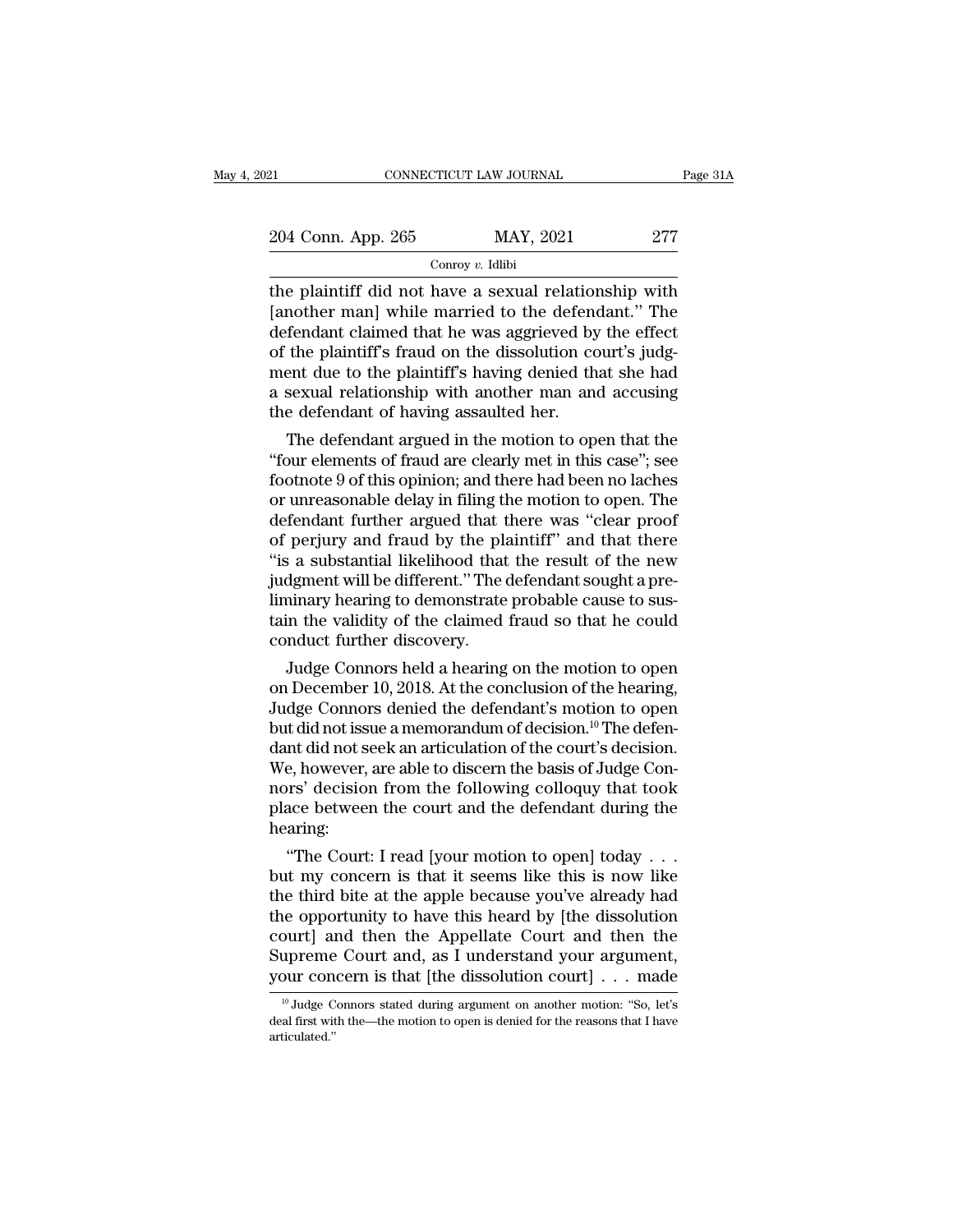| Α   | CONNECTICUT LAW JOURNAL                                                                           |                    | May 4, 2021 |
|-----|---------------------------------------------------------------------------------------------------|--------------------|-------------|
|     |                                                                                                   |                    |             |
| 278 | MAY, 2021                                                                                         | 204 Conn. App. 265 |             |
|     | Conroy $v$ . Idlibi                                                                               |                    |             |
|     | [its] decision based upon the fact that [the plaintiff]<br>was not involved in a sexual relation— |                    |             |
|     | "The Defendant: Correct."                                                                         |                    |             |
|     | "The Court: —with that individual.                                                                |                    |             |

 $\frac{1}{\text{Conv} \times \text{1}}$   $\frac{1}{\text{Conv} \times \text{1}}$ <br>
S] decision based upon the fact that [t<br>
as not involved in a sexual relation—<br>
"[The Defendant]: Correct.<br>
"The Court: —with that individual.<br>
"[The Defendant]: Yes, Your Honor. A

Solution based upon the fact that [the plaintiff]<br>
as not involved in a sexual relation—<br>
"[The Defendant]: Correct.<br>
"The Court: —with that individual.<br>
"[The Defendant]: Yes, Your Honor. And that . . . I<br>
saulted her als [its] decision based upon the fact that [the plaintiff]<br>was not involved in a sexual relation—<br>"[The Defendant]: Correct.<br>"The Court: —with that individual.<br>"[The Defendant]: Yes, Your Honor. And that  $\dots$  I<br>assaulted her was not involved i<br>
"[The Defendant<br>
"The Court: —w<br>
"[The Defendant<br>
assaulted her also.<br>
alleging. . . . rect.<br>ut individual.<br>Your Honor.<br>'s two areas of<br>\* \* \* \* "The Court: —with that individual.<br>"[The Defendant]: Yes, Your Honor. And that . . . I<br>saulted her also. There's two areas of fraud that I'm<br>eging. . . .<br>\*\*\*<br>"[The Defendant]: [W]hen I felt that there was fraud,<br>hought tha

"[The Defendant]: Yes, Your Honor. And that . . . I<br>assaulted her also. There's two areas of fraud that I'm<br>alleging. . . .<br> $**$ <br>"[The Defendant]: [W]hen I felt that there was fraud,<br>I thought that it had to be—the remedy assaulted her also. There's two areas of fraud that I'm<br>alleging. . . .<br>\*\*\*<br>"[The Defendant]: [W]hen I felt that there was fraud,<br>I thought that it had to be—the remedy would be to<br>pursue it through the appeal process. And <sup>\*\*\*</sup><br>
"[The Defendant]: [W]hen I felt that there was fraud,<br>
I thought that it had to be—the remedy would be to<br>
pursue it through the appeal process. And . . . appar-<br>
ently, in the appeal process you aren't able to pres  $**$ <br>"[The Defendant]: [W]hen I felt that there was fraud,<br>I thought that it had to be—the remedy would be to<br>pursue it through the appeal process. And  $\ldots$  appar-<br>ently, in the appeal process you aren't able to present<br>a "The Defendant]: [W]hen I felt that there was fraud,<br>I thought that it had to be—the remedy would be to<br>pursue it through the appeal process. And  $\ldots$  appar-<br>ently, in the appeal process you aren't able to present<br>any ev "[The Defendant]: [W]hen I felt that there was fraud,<br>I thought that it had to be—the remedy would be to<br>pursue it through the appeal process. And  $\dots$  appar-<br>ently, in the appeal process you aren't able to present<br>any ev I thought that it had to be—the rem-<br>pursue it through the appeal process.<br>ently, in the appeal process you aren'<br>any evidence of allegations of fraud be<br>late Court will look at the existing e<br>only tackle errors which were ''Therefore . . . what I'm alleging is the [fraud], obviently, in the appeal process you aren't able to present<br>any evidence of allegations of fraud because the Appel-<br>late Court will look at the existing evidence and will<br>only tackle errors which were no errors—it found no<br>err

any evidence or allegations or fraud because the Appellate Court will look at the existing evidence and will only tackle errors which were no errors—it found no errors and upheld the judgment.<br>"Therefore . . . what I'm all rate Court will look at the existing evidence and will<br>only tackle errors which were no errors—it found no<br>errors and upheld the judgment.<br>"Therefore . . . what I'm alleging is the [fraud], obvi-<br>ously, the same fraudulent only tackle errors which were no errors—it found no<br>errors and upheld the judgment.<br>"Therefore . . . what I'm alleging is the [fraud], obvi-<br>ously, the same fraudulent evidence that [the dissolu-<br>tion court] relied was als errors and upneta the judgment.<br>
"Therefore . . . what I'm alleging is the [fraud], obviously, the same fraudulent evidence that [the dissolution court] relied was also relied on by the Appellate<br>
Court and that's how the "Therefore . . . what I'm alleging is the [f ously, the same fraudulent evidence that [ tion court] relied was also relied on by th Court and that's how the judgment was then I found out clearer, through some resthere was mt evidence tr<br>so relied on b<br>e judgment w<br>through som<br>his avenue to<br>fraud . . . . .<br>\* \* \* even if we to burt and that's how the judgment was upheld. But<br>
en I found out clearer, through some research, that<br>
ere was actually . . . this avenue to file a motion to<br>
en judgment based on fraud . . . .<br>
\*\*\*<br>
"The Court: Well . . .

then I found out clearer, through some research, that<br>there was actually . . . this avenue to file a motion to<br>open judgment based on fraud . . . .<br> $**$ <br>"The Court: Well . . . even if we took . . . this is<br>sort of a compli there was actually . . . this avenue to file a motion to<br>open judgment based on fraud . . . .<br> $****$ <br>"The Court: Well . . . even if we took . . . this is<br>sort of a complicated area of the law in some respects.<br>You may be ge open judgment based on fraud . . . .<br>
\*\*\*<br>
"The Court: Well . . . even if we took . . . this is<br>
sort of a complicated area of the law in some respects.<br>
You may be getting into what—what we call, under the<br>
law of *Onegli* open judgment based on fraud . . . .<br>  $***$ <br>
"The Court: Well . . . even if we took . . . this is<br>
sort of a complicated area of the law in some respects.<br>
You may be getting into what—what we call, under the<br>
law of *Onegl* "The Court: Well . . . even if we took . . . this is<br>sort of a complicated area of the law in some respects.<br>You may be getting into what—what we call, under the<br>law of *Oneglia* that there is an *Oneglia* hearing<sup>11</sup> . . "The Court: Well . . . even if we took . . . this is<br>sort of a complicated area of the law in some respects.<br>You may be getting into what—what we call, under the<br>law of *Oneglia* that there is an *Oneglia* hearing<sup>11</sup> . . sort of a complicated area of the law in some respects.<br>You may be getting into what—what we call, under the<br>law of *Oneglia* that there is an *Oneglia* hearing<sup>11</sup> . . . .<br>[T]he problem that I have with your case is that The problem that I have with your case is that the<br>asis is you saying that your former wife had a sexual<br>lationship with [another man] . . . [a]nd that she<br>ade false allegations that you assaulted her. . . . .<br><sup>11</sup> See *O* basis is you saying that your former wife had a sexual relationship with [another man] . . . [a]nd that she made false allegations that you assaulted her. . . . .  $\frac{1}{12}$  See *Oneglia* v. *Oneglia*, 14 Conn. App. 267,

relationship with [another man] . . . [a]nd the made false allegations that you assaulted here  $\frac{1}{12}$  see *Oneglia* v. *Oneglia*, 14 Conn. App. 267, 270, 540 A.2d is (postdissolution discovery not permitted unless par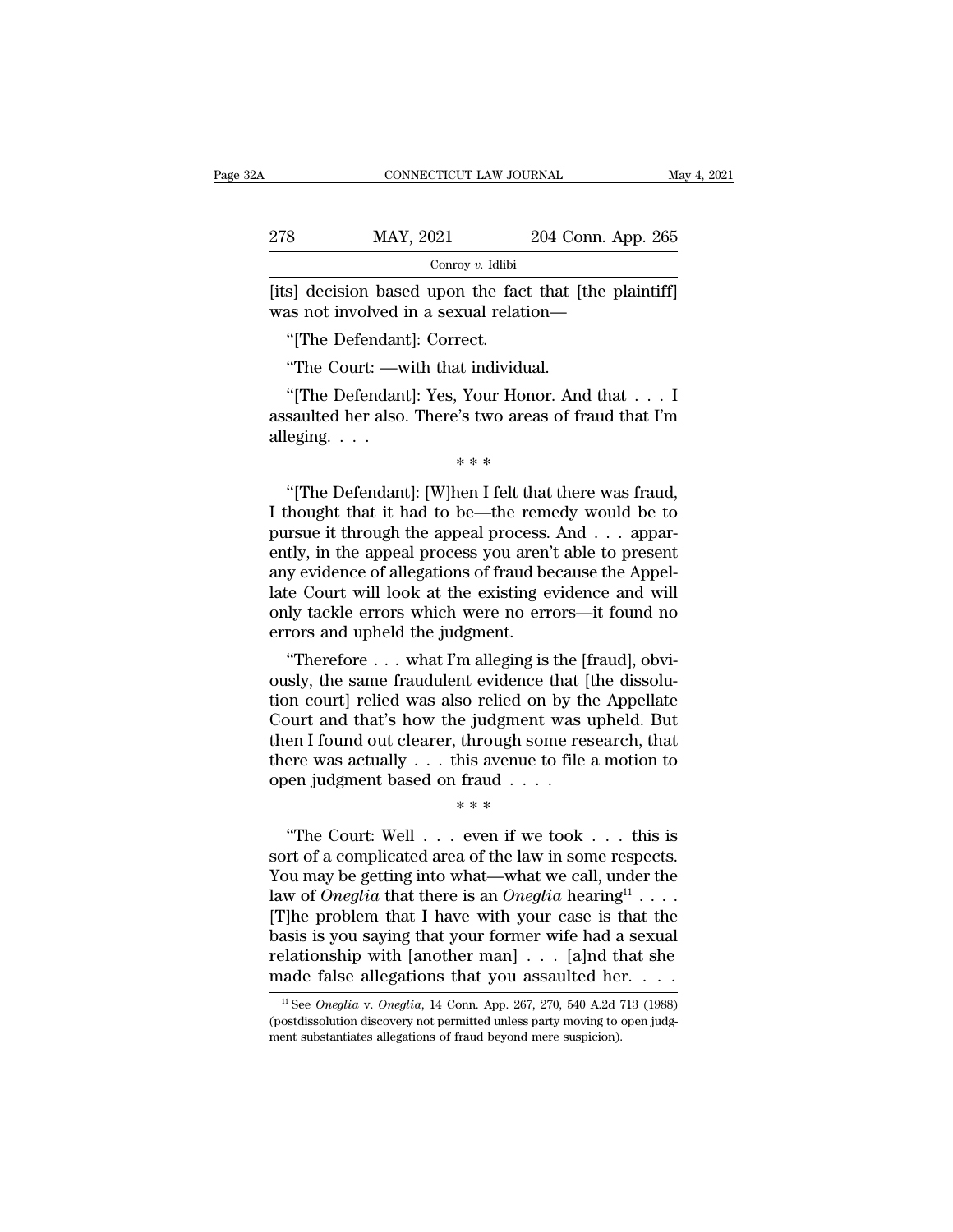| 21                 | CONNECTICUT LAW JOURNAL | Page 33A |
|--------------------|-------------------------|----------|
| 204 Conn. App. 265 | MAY, 2021               | 279      |
|                    | Conroy $v$ . Idlibi     |          |

CONNECTICUT LAW JOURNAL Page 33A<br>
204 Conn. App. 265 MAY, 2021 279<br>
Conroy v. Idlibi<br>
Now . . . the difference between your case and the<br>
other cases is, both of those factors were known to [the<br>
discolution courtl at the 204 Conn. App. 265 MAY, 2021 279<br>
Conroy v. Idlibi<br>
Now . . . the difference between your case and the<br>
other cases is, both of those factors were known to [the<br>
dissolution court] at the time of the trial. [The dissolu-<br> 204 Conn. App. 265 MAY, 2021 279<br>
Conroy v. Idlibi<br>
Now . . . the difference between your case and the<br>
other cases is, both of those factors were known to [the<br>
dissolution court] at the time of the trial. [The dissolu-<br> 204 Conn. App. 265 MAY, 2021 279<br>
Conroy v. Idlibi<br>
Now . . . the difference between your case and the<br>
other cases is, both of those factors were known to [the<br>
dissolution court] at the time of the trial. [The dissolu-<br> Conroy v. Idlibi<br>Now . . . the difference between your case and the<br>other cases is, both of those factors were known to [the<br>dissolution court] at the time of the trial. [The dissolu-<br>tion judge], quite truthfully, discre Follow *b*. Initial<br>Now . . . the difference between your case and the<br>other cases is, both of those factors were known to [the<br>dissolution court] at the time of the trial. [The dissolu-<br>tion judge], quite truthfully, dis Now . . . the difference between your case and the other cases is, both of those factors were known to [the dissolution court] at the time of the trial. [The dissolution judge], quite truthfully, discredited both of you i other cases is, bo<br>dissolution court<br>tion judge], quite<br>your testimony. l<br>particularly hon<br>you to be wholl<br>issues. . . .<br>"So there's no on judge], quite truthfully, discredited both of you in<br>
ur testimony. He didn't find your former wife to be<br>
perticularly honest on those issues, nor did he find<br>
u to be wholly credible on some of the financial<br>
sues.... your testimony. He didn't find your former wife to be<br>particularly honest on those issues, nor did he find<br>you to be wholly credible on some of the financial<br>issues. . . .<br>"So there's no need, in my mind, to—to open to do<br>

particularly honest on those issues, nor did he find<br>you to be wholly credible on some of the financial<br>issues. . . .<br>"So there's no need, in my mind, to—to open to do<br>the—the initial hearing to see if there is probable c by the wholly credible on some of the financial<br>issues. . . .<br>"So there's no need, in my mind, to—to open to do<br>the—the initial hearing to see if there is probable cause<br>because [the dissolution court] acknowledged that<br>t fissues.  $\ldots$ <br>"So there's no need, in my mind, to—to open to do<br>the—the initial hearing to see if there is probable cause<br>because [the dissolution court] acknowledged that<br>there was evidence that your wife was involved w "So there's no need, in my mind, to—to open to do<br>the—the initial hearing to see if there is probable cause<br>because [the dissolution court] acknowledged that<br>there was evidence that your wife was involved with<br>[another man "So there's no need, in my mind, to—to open to do<br>the—the initial hearing to see if there is probable cause<br>because [the dissolution court] acknowledged that<br>there was evidence that your wife was involved with<br>[another man the—the initial hearing to see if there is probable cause<br>because [the dissolution court] acknowledged that<br>there was evidence that your wife was involved with<br>[another man]. What you don't like is that [the dissolu-<br>tion because [the dissolution court] acknowledged that<br>there was evidence that your wife was involved with<br>[another man]. What you don't like is that [the dissolu-<br>tion court] said there was no concrete evidence that she<br>was ac there was evidence that your wife was involved with<br>[another man]. What you don't like is that [the dissolu-<br>tion court] said there was no concrete evidence that she<br>was actually having sexual relations with him. Although, [another man]. What you don't like is that [the dissolution court] said there was no concrete evidence that she<br>was actually having sexual relations with him. Although,<br>[the dissolution court was] well aware that your opin tion court] said there was no<br>was actually having sexual re<br>[the dissolution court was] w<br>was that she was having se<br>her testimony was that she w<br>the information that you brou<br>the text message. . . . .<br>"[T]he Appellate Cou has that she was having sex during the marriage and<br>
alternation court was having sex during the marriage and<br>
alternation that you brought up from the cell phone,<br>
alternation that you brought up from the cell phone,<br>
alt was that she was having sex during the marriage and<br>her testimony was that she was not. And then you found<br>the information that you brought up from the cell phone,<br>the text message.  $\dots$ <br>"[T]he Appellate Court has already

her testimony was that she was not. And then you found<br>the information that you brought up from the cell phone,<br>the text message. . . .<br>"[T]he Appellate Court has already reviewed that, as<br>well. And I know that while it ma the information that you brought up from the cell phone,<br>
the text message.  $\ldots$ <br>
"[T]he Appellate Court has already reviewed that, as<br>
well. And I know that while it may be difficult for you<br>
to come to terms with, faul the text message. . . .<br>"[T]he Appellate Court has already reviewed that, as<br>well. And I know that while it may be difficult for you<br>to come to terms with, fault, in a divorce, is just one<br>of the many elements—one of eight "[T]he Appellate Court has already reviewed that, as<br>well. And I know that while it may be difficult for you<br>to come to terms with, fault, in a divorce, is just one<br>of the many elements—one of eighteen criteria that a<br>jud "[T]he Appellate Court has already reviewed that, as<br>well. And I know that while it may be difficult for you<br>to come to terms with, fault, in a divorce, is just one<br>of the many elements—one of eighteen criteria that a<br>judg well. And I know that while it may be difficult for you<br>to come to terms with, fault, in a divorce, is just one<br>of the many elements—one of eighteen criteria that a<br>judge has to consider when dividing up the assets and<br>[th to come to terms with, fault, in a divorce, is just one<br>of the many elements—one of eighteen criteria that a<br>judge has to consider when dividing up the assets and<br>[the dissolution court] was well aware that your wife<br>was i of the many elements—one of eighteen criteria that a<br>judge has to consider when dividing up the assets and<br>[the dissolution court] was well aware that your wife<br>was involved in a relationship whether it was sexual<br>or emot judge has to consider when dividing up the asset<br>[the dissolution court] was well aware that your<br>was involved in a relationship whether it was s<br>or emotional. I mean I think most people will find<br>sometimes emotional rela as involved in a relationship whether it was sexual<br>
emotional. I mean I think most people will find that<br>
metimes emotional relationship, from what I read,<br>
ne court] found that your former wife was involved<br>
least for a or emotional. I mean I think most people will find that<br>sometimes emotional relationship, from what I read,<br>[the court] found that your former wife was involved<br>at least for a year with this individual. . . .<br>"[The Defenda

sometimes emotional relationship, from what I read,<br>
[the court] found that your former wife was involved<br>
at least for a year with this individual. . . .<br>
"[The Defendant]: If I . . . may read from the memo-<br>
randum of th [the court] found that your former wife was involved<br>at least for a year with this individual. . . .<br>"[The Defendant]: If I . . . may read from the memo<br>randum of the decision by . . . [the dissolution judge]<br>. . . "[P]la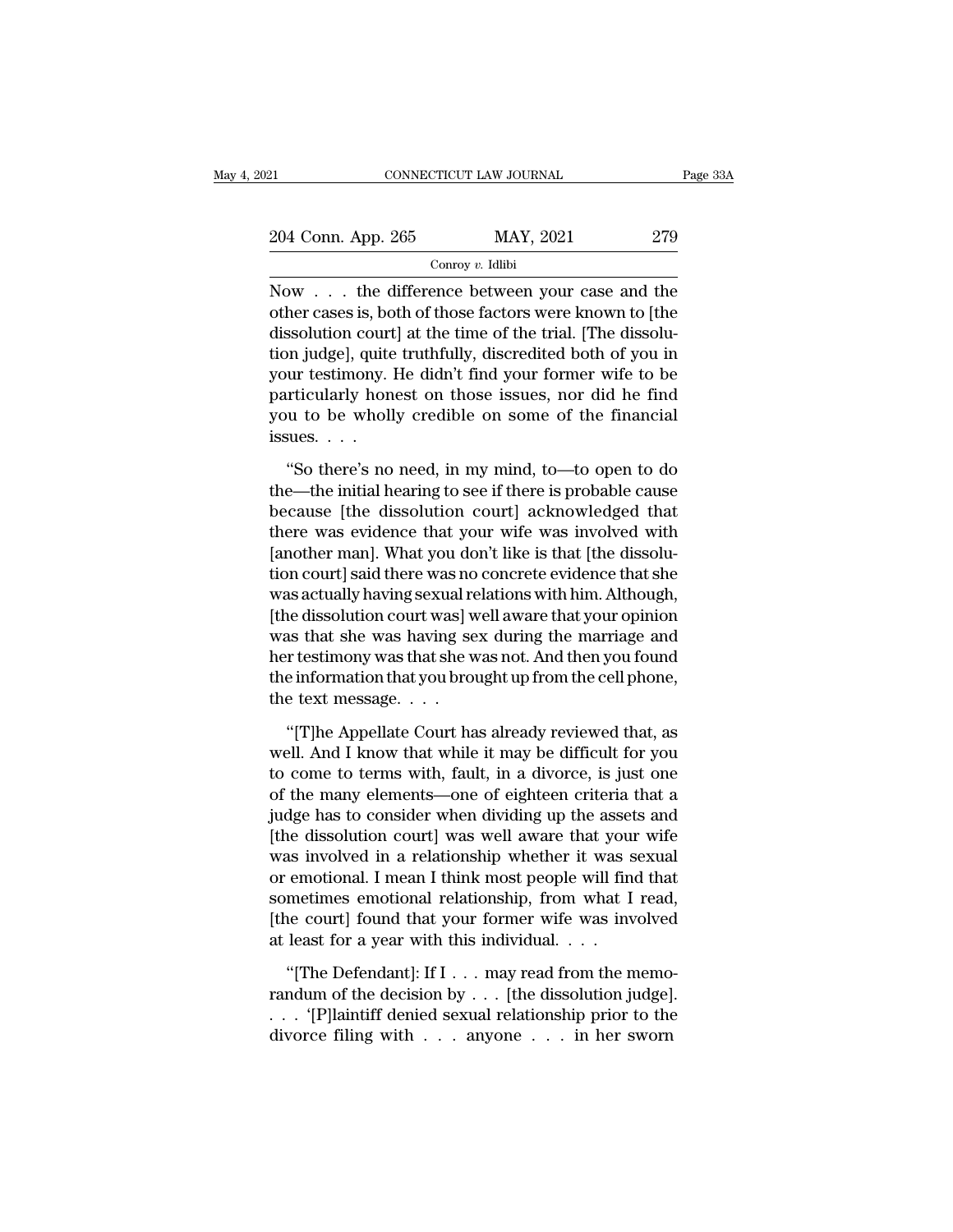| łΑ  | CONNECTICUT LAW JOURNAL                                                                                |                    | May 4, 2021 |
|-----|--------------------------------------------------------------------------------------------------------|--------------------|-------------|
| 280 | MAY, 2021                                                                                              | 204 Conn. App. 265 |             |
|     | Conroy $v$ . Idlibi                                                                                    |                    |             |
|     | answers to defendant's interrogatories, dated February<br>29, 2016.'. So he, basically, credited that. |                    |             |
|     | "The Court: No, he did not. What he said was that's                                                    |                    |             |

 $\frac{0}{100}$  MAY, 2021 204 Conn. App. 265<br>  $\frac{1}{100}$  Conroy v. Idlibi<br>
swers to defendant's interrogatories, dated February<br>
2016.'.. So he, basically, credited that.<br>
"The Court: No, he did not. What he said was that's<br> 280 MAY, 2021 204 Conn. App. 265<br>
conroy v. Idlibi<br>
answers to defendant's interrogatories, dated February<br>
29, 2016.'. So he, basically, credited that.<br>
"The Court: No, he did not. What he said was that's<br>
her testimony. Conroy v. Idlibi<br>
answers to defendant's interrogatories, dated February<br>
29, 2016.'.. So he, basically, credited that.<br>
"The Court: No, he did not. What he said was that's<br>
her testimony.... When judges write, we say I f Example 20. Example 20. Example 29, 2016.<br>
29, 2016.  $\cdot$  . . . So he, basically, credited that.<br>
"The Court: No, he did not. What he said was that's<br>
her testimony. . . . . When judges write, we say I find<br>
or the court answers to defendant's interrogatories, dated February<br>29, 2016.'.. So he, basically, credited that.<br>"The Court: No, he did not. What he said was that's<br>her testimony.... When judges write, we say I find<br>or the court find 29, 2016.'  $\ldots$  So he, basically, crec<br>
"The Court: No, he did not. What<br>
her testimony.  $\ldots$  When judges v<br>
or the court finds. That is not a fit<br>
What the court is saying is that that'<br>
to. He goes on to say he did no "The Court: No, he did not. What he said was that's<br>
r testimony. . . . When judges write, we say I find<br>
the court finds. That is not a finding by the court.<br>
hat the court is saying is that that's what she testified<br>
. her testimony. . . . When judges write, we say I find<br>or the court finds. That is not a finding by the court.<br>What the court is saying is that that's what she testified<br>to. He goes on to say he did not find her credible .

or the court finds. That is not a finding by the court.<br>
What the court is saying is that that's what she testified<br>
to. He goes on to say he did not find her credible . . .<br>
and her story did not add up.<br>
"[The Defendant What the court is saying is that that's what she testified<br>to. He goes on to say he did not find her credible . . .<br>and her story did not add up.<br>"[The Defendant]: [I]f I may go to the second page<br>. . . . . . . . . . . Th to. He goes on to say he did not find her credible . . .<br>and her story did not add up.<br>"[The Defendant]: [I]f I may go to the second page<br>. . . . "The court has considered her relationship with<br>another man during the marr and her story did not add up.<br>
"[The Defendant]: [I]f I may go to the second page<br>
. . . . . . . . . The court has considered her relationship with<br>
another man during the marriage. The court finds no<br>
direct evidence of I may go to t<br>sidered her re<br>marriage. The<br>d this other r<br>. a finding by<br>raud by the p<br>\* \* \* The court has considered field relationship with<br>
other man during the marriage. The court finds no<br>
rect evidence of her and this other man ever having<br>  $x \t ...$  So there's  $\ldots$  a finding by the court  $\ldots$ <br>  $** *$ <br>
"The Co

direct evidence of her and this other man ever having<br>sex.... So there's ... a finding by the court ...<br>[a]nd that's based on a fraud by the plaintiff....<br> $**$ <br>"The Court: [T]his is just to open your judgment<br>based on frau sex.... So there's ... a finding by the court ...<br>[a]nd that's based on a fraud by the plaintiff....<br> $**$ <br>"The Court: [T]his is just to open your judgment<br>based on fraud. And this is not the type of fraud—<br>you're trying to [a]nd that's based on a fraud by the plaintiff....<br>  $**$ <br>
"The Court: [T]his is just to open your judgment<br>
based on fraud. And this is not the type of fraud—<br>
you're trying to say that there was a fraud because<br>
she—let's The Court: [T]his is just to open your judgment<br>
\*\*\*<br>
"The Court: [T]his is just to open your judgment<br>
based on fraud. And this is not the type of fraud—<br>
you're trying to say that there was a fraud because<br>
she—let's sa <sup>\*\*\*</sup><br>
"The Court: [T]his is just to open your judgment<br>
based on fraud. And this is not the type of fraud—<br>
you're trying to say that there was a fraud because<br>
she—let's say she lied, let's use that word. . . . She<br>
lie "The Court: [T]his is just to open your judgment<br>based on fraud. And this is not the type of fraud—<br>you're trying to say that there was a fraud because<br>she—let's say she lied, let's use that word. . . . She<br>lied and said based on fraud. And this is not the type of fraud—<br>you're trying to say that there was a fraud because<br>she—let's say she lied, let's use that word. . . . She<br>lied and said she wasn't having sex with [another man]<br>and she you're trying to say that there was a fraud because<br>she—let's say she lied, let's use that word. . . . She<br>lied and said she wasn't having sex with [another man]<br>and she was. . . . The judge [was] well aware that<br>that's w she—let's say she lied, let's use that word. . . . She<br>lied and said she wasn't having sex with [another man]<br>and she was. . . . The judge [was] well aware that<br>that's what the issue was and . . . that's not going to<br>give lied and said she wasn't having sex with [another i and she was. . . . The judge [was] well aware that's what the issue was and . . . that's not goingive me enough to go back and open a judgment v<br>[the dissolution court] d she was. . . . The judge [was] well aware that<br>at's what the issue was and . . . that's not going to<br>ve me enough to go back and open a judgment when<br>ne dissolution court] knew you were saying that,<br>the Appellate Court k that's what the issue was and . . . that's not going to<br>give me enough to go back and open a judgment when<br>[the dissolution court] knew you were saying that,<br>the Appellate Court knew you were saying that, the<br>Supreme Cour

give me enough to go back and open a judgment when<br>[the dissolution court] knew you were saying that,<br>the Appellate Court knew you were saying that, the<br>Supreme Court knew you were saying that.<br>"So, initially, the situatio [the dissolution court] knew you were saying that,<br>the Appellate Court knew you were saying that, the<br>Supreme Court knew you were saying that.<br>"So, initially, the situation with these cases, when<br>we go back this far to ope the Appellate Court knew you were saying that, the<br>Supreme Court knew you were saying that.<br>"So, initially, the situation with these cases, when<br>we go back this far to open . . . we're doing the dis-<br>covery to see whether Supreme Court knew you were saying that.<br>
"So, initially, the situation with these cases, when<br>
we go back this far to open  $\ldots$  we're doing the dis-<br>
covery to see whether there's a probable cause.  $\ldots$ <br>
I would conced "So, initially, the situation with these cases, when<br>we go back this far to open  $\ldots$  we're doing the dis-<br>covery to see whether there's a probable cause.  $\ldots$ <br>I would concede that had there been an issue and you<br>didn't we go back this far to open  $\dots$  we're doing the discovery to see whether there's a probable cause.  $\dots$  I would concede that had there been an issue and you didn't know about that, then maybe there was probable cause now covery to see whether there's a probable cause. . . . .<br>I would concede that had there been an issue and you<br>didn't know about that, then maybe there was probable<br>cause now that you have cell phone records, but even<br>knowi I would concede that had there been an issue and you<br>didn't know about that, then maybe there was probable<br>cause now that you have cell phone records, but even<br>knowing that . . . and the other stuff. It's got to be<br>likely didn't know about that, then maybe there wa<br>cause now that you have cell phone records<br>knowing that . . . and the other stuff. It's<br>likely to change the outcome. It's highly un<br>whether she was having sexual relations wit<br>m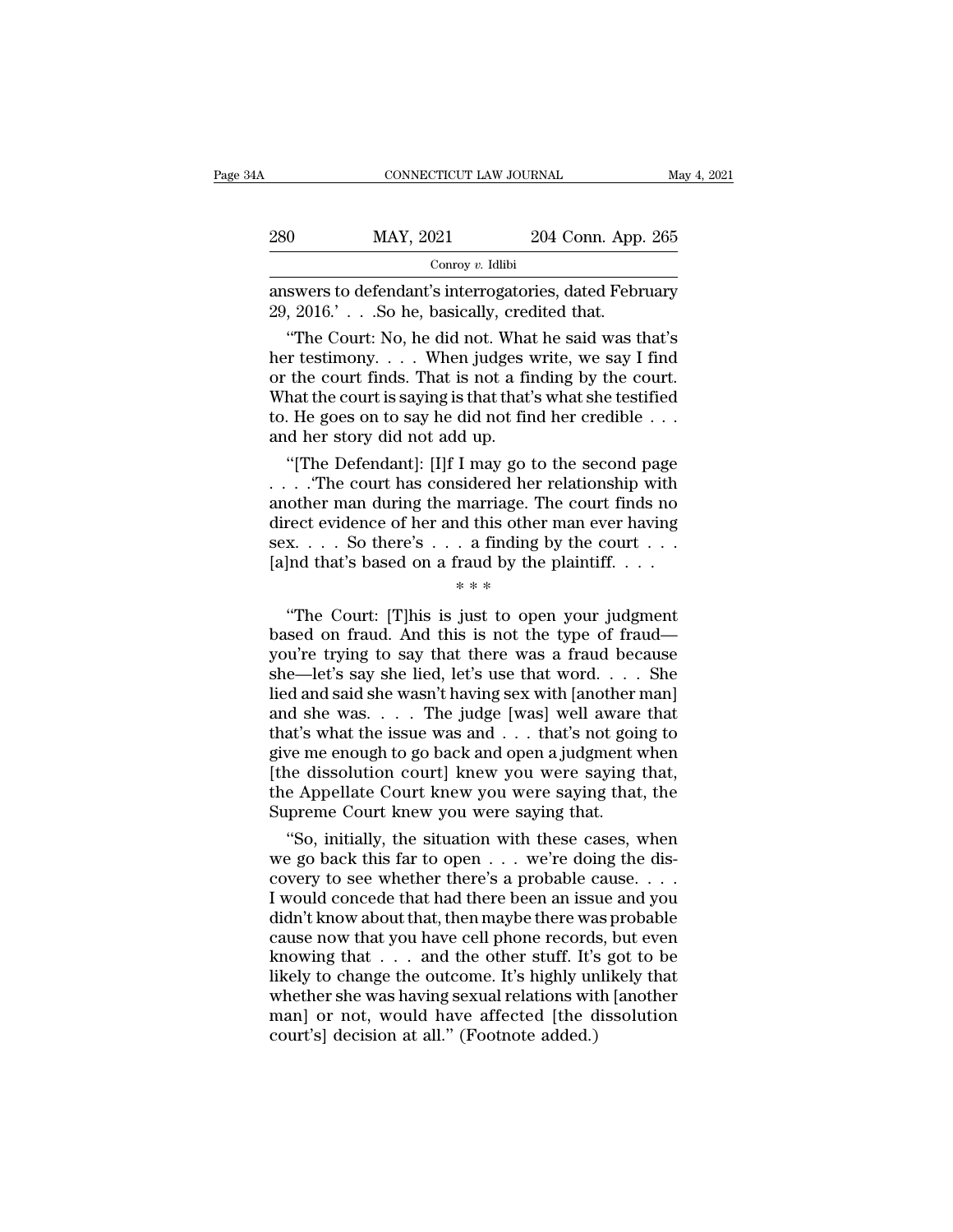21 CONNECTICUT LAW JOURNAL Page 35A<br>
204 Conn. App. 265 MAY, 2021 281<br>
Conroy v. Idlibi

# Conroy *v.* Idlibi

CONNECTICUT LAW JOURNAL Page 35A<br>
4 Conn. App. 265 MAY, 2021 281<br>
Conroy v. Idlibi<br>
The defendant argued to Judge Connors, on the basis<br> *McPhee* v. *McPhee*, 186 Conn. 167, 177, 440 A.2d 274<br>
982) that "a spouse whose con 204 Conn. App. 265 MAY, 2021 281<br>
Conroy *v.* Idlibi<br>
The defendant argued to Judge Connors, on the basis<br>
of *McPhee* v. *McPhee*, 186 Conn. 167, 177, 440 A.2d 274<br>
(1982), that "a spouse whose conduct has contributed<br>
su 204 Conn. App. 265 MAY, 2021 281<br>
Conroy v. Idlibi<br>
The defendant argued to Judge Connors, on the basis<br>
of *McPhee* v. *McPhee*, 186 Conn. 167, 177, 440 A.2d 274<br>
(1982), that "a spouse whose conduct has contributed<br>
sub 204 Conn. App. 265 MAY, 2021 281<br>
Conroy v. Idlibi<br>
The defendant argued to Judge Connors, on the basis<br>
of *McPhee* v. *McPhee*, 186 Conn. 167, 177, 440 A.2d 274<br>
(1982), that "a spouse whose conduct has contributed<br>
sub The defendant argued to Judge Connors, on the basis<br>of *McPhee* v. *McPhee*, 186 Conn. 167, 177, 440 A.2d 274<br>(1982), that "a spouse whose conduct has contributed<br>substantially to the breakdown of the marriage should<br>not Conroy v. Idlibi<br>
The defendant argued to Judge Connors, on the basis<br>
of *McPhee* v. *McPhee*, 186 Conn. 167, 177, 440 A.2d 274<br>
(1982), that "a spouse whose conduct has contributed<br>
substantially to the breakdown of the The defendant argued to Judge Connors, on the basis<br>of *McPhee* v. *McPhee*, 186 Conn. 167, 177, 440 A.2d 274<br>(1982), that "a spouse whose conduct has contributed<br>substantially to the breakdown of the marriage should<br>not of *McPhee* v. *McPhee*, 186 Conn. 167, 177, 440 A.2d 274 (1982), that "a spouse whose conduct has contributed substantially to the breakdown of the marriage should not expect to receive financial kudos for—for his or her (1982), that "a spouse whose conduct has contributed<br>substantially to the breakdown of the marriage should<br>not expect to receive financial kudos for—for his or<br>her misconduct. Moreover, in considering the gravity<br>of such substantially to the breakdown of the marriage should<br>not expect to receive financial kudos for—for his or<br>her misconduct. Moreover, in considering the gravity<br>of such misconduct, it is entirely proper for the court<br>to ass not expect to receive financial kudos for—for his or<br>her misconduct. Moreover, in considering the gravity<br>of such misconduct, it is entirely proper for the court<br>to assess the impact of the  $\dots$  spouse's conduct on<br>the ot her misconduct. Moreover, in considering<br>of such misconduct, it is entirely proper f<br>to assess the impact of the . . . spouse's<br>the other spouse." He argued that there is r<br>grave than accusing a spouse of an assault<br>the sp such misconduct, it is entirely proper for the court<br>assess the impact of the  $\ldots$  spouse's conduct on<br>e other spouse." He argued that there is nothing more<br>ave than accusing a spouse of an assault and causing<br>e spouse t to assess the impact of the . . . spouse's conduct on<br>the other spouse." He argued that there is nothing more<br>grave than accusing a spouse of an assault and causing<br>the spouse to be arrested and this could be a factor in<br>r

the other spouse." He argued that there is nothing more<br>grave than accusing a spouse of an assault and causing<br>the spouse to be arrested and this could be a factor in<br>revising the judgment of dissolution.<br>Judge Connors dis grave than accusing a spouse of an assault and causing<br>the spouse to be arrested and this could be a factor in<br>revising the judgment of dissolution.<br>Judge Connors disagreed with the defendant, stating:<br>"I strongly disagree the spouse to be arrested and this could be a factor in<br>revising the judgment of dissolution.<br>Judge Connors disagreed with the defendant, stating:<br>"I strongly disagree with you. I—I've read through [the<br>dissolution court's revising the judgment of dissolution.<br>Judge Connors disagreed with the defendant, stating:<br>"I strongly disagree with you. I—I've read through [the<br>dissolution court's] decision. . . . Judge Keller, who<br>authored the opinion Judge Connors disagreed with the defendant, stating:<br>"I strongly disagree with you. I—I've read through [the<br>dissolution court's] decision. . . . . Judge Keller, who<br>authored the opinion for the Appellate Court, was well<br>a "I strongly disagree with you. I—I've read through [the dissolution court's] decision. . . . Judge Keller, who authored the opinion for the Appellate Court, was well aware that that was the allegation. [The dissolution jud dissolution court's] decision. . . . Judge Keller, who authored the opinion for the Appellate Court, was well aware that that was the allegation. [The dissolution judge] carefully set out in his memorandum of decision that thored the opinion for the Appellate Court, was well<br>vare that that was the allegation. [The dissolution<br>dge] carefully set out in his memorandum of decision<br>at even the—the criminal case was pending—he had—<br>had the inform aware that that was the allegation. [The dissolution<br>judge] carefully set out in his memorandum of decision<br>that even the—the criminal case was pending—he had—<br>he had the information. He knew about it. He questioned<br>the ve

judge] carefully set out in his memorandum of decision<br>that even the—the criminal case was pending—he had—<br>he had the information. He knew about it. He questioned<br>the veracity of [the plaintiff] and yet still found, as he that even the—the criminal case was pending—he had—<br>he had the information. He knew about it. He questioned<br>the veracity of [the plaintiff] and yet still found, as he did.<br>"As I've indicated, every case is . . . very fact he had the information. He knew about it. He questioned<br>the veracity of [the plaintiff] and yet still found, as he did.<br>"As I've indicated, every case is . . . very fact spe-<br>cific and, as you know from your appellate expe the veracity of [the plaintiff] and yet still found, as he did.<br>
"As I've indicated, every case is  $\ldots$  very fact specific and, as you know from your appellate experience<br>
and I think Judge Keller articulated it. On appe "As I've indicated, every case is  $\ldots$  very fact specific and, as you know from your appellate experience and I think Judge Keller articulated it. On appeal, you have to show that it was clearly erroneous. It's very diff cific and, as you know from your appellate experience<br>and I think Judge Keller articulated it. On appeal, you<br>have to show that it was clearly erroneous. It's very<br>difficult to show that a decision was clearly erroneous<br>an and I think Judge Keller articulated it. On appeal, you<br>have to show that it was clearly erroneous. It's very<br>difficult to show that a decision was clearly erroneous<br>and [the dissolution judge] did really a very phenomenal have to show that it was clearly erroneous. It's very<br>difficult to show that a decision was clearly erroneous<br>and [the dissolution judge] did really a very phenomenal<br>job of outlining what he relied upon and put that evi-<br> difficult to show that a decision was clearly erroneous<br>and [the dissolution judge] did really a very phenomenal<br>job of outlining what he relied upon and put that evi-<br>dence in there. Had he not mentioned it [at] all, mayb and [the dissolution judge] did really a very phenomenal<br>job of outlining what he relied upon and put that evi-<br>dence in there. Had he not mentioned it [at] all, maybe<br>there's a claim. He was aware that there was the assau job of outlining what he relied upon and put that evi-<br>dence in there. Had he not mentioned it [at] all, maybe<br>there's a claim. He was aware that there was the assault<br>charge against you. He was aware that he didn't find<br>h dence in there. Had he not mentioned it [at] all, maybe<br>there's a claim. He was aware that there was the assault<br>charge against you. He was aware that he didn't find<br>her to be credible in that regard, that there was the<br>i there's a claim. He was aware that there was that<br>charge against you. He was aware that he her to be credible in that regard, that then<br>issue as to whether—you said it was self-infl<br>denied it from the beginning and testif sue as to whether—you said it was self-inflicted. You<br>enied it from the beginning and testified that it was<br>elf-inflicted. He was aware of that." Thereafter, Judge<br>onnors denied the motion to open.<sup>12</sup><br><sup>12</sup> In his motion t denied it from the beginning and testified that it was<br>self-inflicted. He was aware of that." Thereafter, Judge<br>Connors denied the motion to open.<sup>12</sup><br> $\frac{12 \text{ In his motion to open, the defendant made allegations of wrong doing on the part of the plaintiff's course in certifying her answers to the defendant's$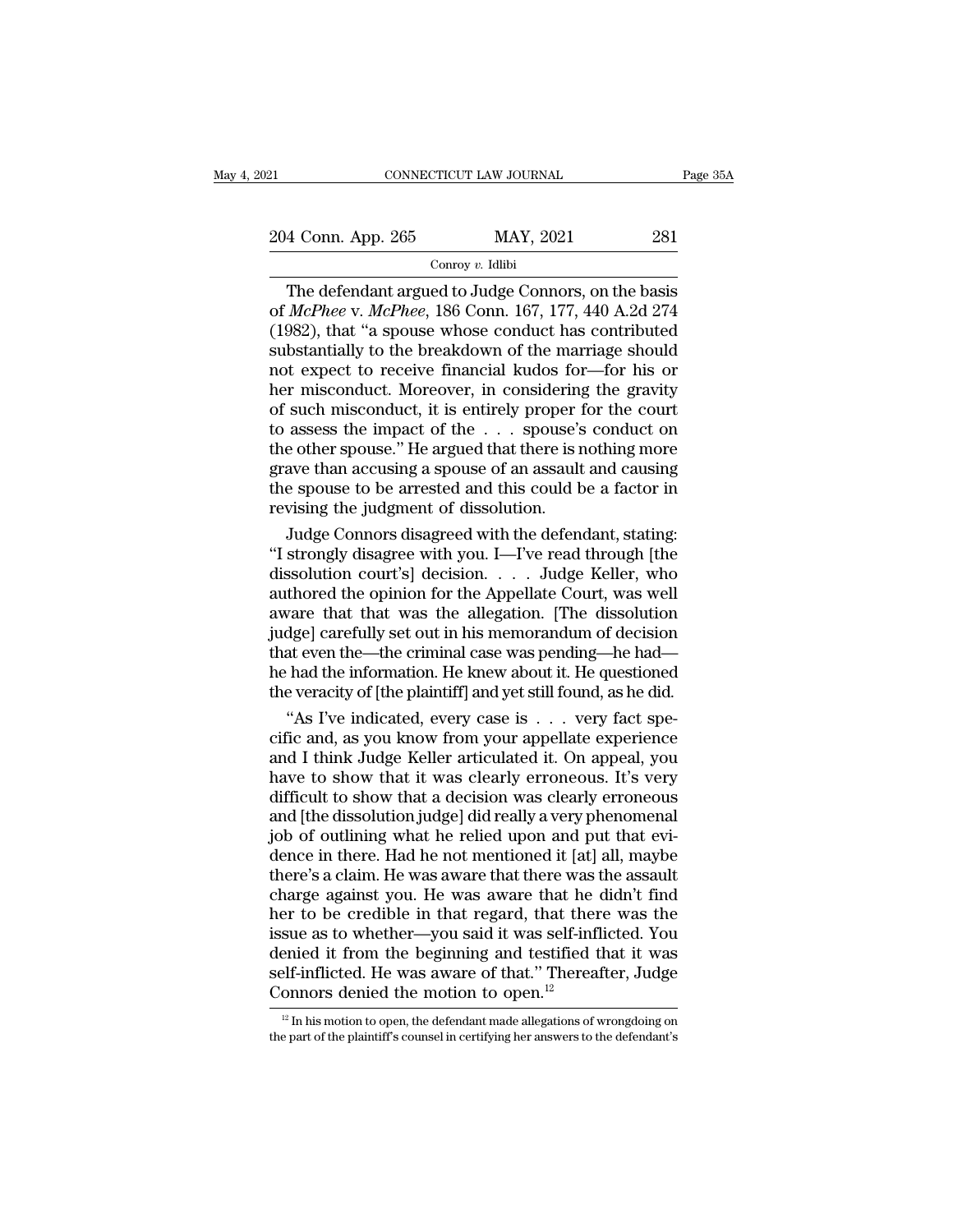| 6A  | CONNECTICUT LAW JOURNAL |                    | May 4, 2021 |
|-----|-------------------------|--------------------|-------------|
| 282 | MAY, 2021               | 204 Conn. App. 265 |             |
|     | Conroy $v$ . Idlibi     |                    |             |

CONNECTICUT LAW JOURNAL May 4, 2021<br>
204 Conn. App. 265<br>
Conroy v. Idlibi<br>
204 Conn. App. 265<br>
Conroy v. Idlibi<br>
204 Conn. App. 265<br>
204 Connors<br>
204 Conn. App. 265<br>
204 Connors<br>
204 Connors<br>
204 Connors<br>
204 Connors<br>
204 282 MAY, 2021 204 Conn. App. 265<br>  $\frac{\text{Conv } v. \text{ Idlibi}}{\text{Conv } v. \text{ Idlibi}}$ <br>
On appeal, the defendant claims that Judge Connors<br>
abused her discretion by denying the motion to open<br>
and thereby did not give him the opportunity to 282 MAY, 2021 204 Conn. App. 265<br>
Conroy v. Idibi<br>
On appeal, the defendant claims that Judge Connors<br>
abused her discretion by denying the motion to open<br>
and thereby did not give him the opportunity to prove<br>
that the p 282 MAY, 2021 204 Conn. App. 265<br>
Conroy v. Idlibi<br>
On appeal, the defendant claims that Judge Connors<br>
abused her discretion by denying the motion to open<br>
and thereby did not give him the opportunity to prove<br>
that the Conroy v. Idl<br>
Conroy v. Idl<br>
Conroy v. Idl<br>
abused her discretion by deny<br>
and thereby did not give him that the plaintiff committed a f<br>
court.<sup>13</sup> We do not agree.<br>
"Our review of a court's den On appeal, the defendant claims that Judge Connors<br>
used her discretion by denying the motion to open<br>
d thereby did not give him the opportunity to prove<br>
at the plaintiff committed a fraud on the dissolution<br>
urt.<sup>13</sup> We On appeal, the defendant claims that Judge Connors<br>abused her discretion by denying the motion to open<br>and thereby did not give him the opportunity to prove<br>that the plaintiff committed a fraud on the dissolution<br>court.<sup>1</sup>

abused her discretion by denying the motion to open<br>and thereby did not give him the opportunity to prove<br>that the plaintiff committed a fraud on the dissolution<br>court.<sup>13</sup> We do not agree.<br>"Our review of a court's denial and thereby did not give him the opportunity to prove<br>that the plaintiff committed a fraud on the dissolution<br>court.<sup>13</sup> We do not agree.<br>"Our review of a court's denial of a motion to open<br>[based on fraud] is well settled that the plaintiff commutted a fraud on the dissolution<br>
court.<sup>13</sup> We do not agree.<br>
"Our review of a court's denial of a motion to open<br>
[based on fraud] is well settled. We do not undertake a<br>
plenary review of the mer court." We do not agree.<br>
"Our review of a court's denial of a motion to open<br>
[based on fraud] is well settled. We do not undertake a<br>
plenary review of the merits of a decision of the trial<br>
court to grant or to deny a m "Our review of a court's denial of a motion to open<br>[based on fraud] is well settled. We do not undertake a<br>plenary review of the merits of a decision of the trial<br>court to grant or to deny a motion to open a judgment.<br> $\d$ [based on fraud] is well settled. We do not undertake a<br>plenary review of the merits of a decision of the trial<br>court to grant or to deny a motion to open a judgment.<br> $\dots$  In an appeal from a denial of a motion to open a<br> plenary review of the merits of a decision of the trial<br>court to grant or to deny a motion to open a judgment.<br>. . . . In an appeal from a denial of a motion to open a<br>judgment, our review is limited to the issue of whethe court to grant or to deny a motion to open a judgment.<br>
. . . In an appeal from a denial of a motion to open a<br>
judgment, our review is limited to the issue of whether<br>
the trial court has acted unreasonably and in clear . . . In an appeal from a denial of a motion to open a judgment, our review is limited to the issue of whether the trial court has acted unreasonably and in clear abuse of its discretion. . . . In determining whether the judgment, our review is limited to the issue of whether<br>the trial court has acted unreasonably and in clear abuse<br>of its discretion. . . . In determining whether the trial<br>court abused its discretion, this court must make the trial court has acted unreasonably and in clear abuse<br>of its discretion. . . . In determining whether the trial<br>court abused its discretion, this court must make every<br>reasonable presumption in favor of its action. . of its discretion. . . . In determining whether the trial<br>court abused its discretion, this court must make every<br>reasonable presumption in favor of its action. . . . The<br>manner in which [this] discretion is exercised will court abused its<br>reasonable presu<br>manner in which<br>be disturbed so<br>conclude as it di<br>*Mattson* v. *Matt*<br>256 (2002).<br>The standard asonable presumption in favor of its action. . . . The<br>anner in which [this] discretion is exercised will not<br>disturbed so long as the court could reasonably<br>nclude as it did." (Internal quotation marks omitted.)<br>attson v manner in which [this] discretion is exercised will not<br>be disturbed so long as the court could reasonably<br>conclude as it did." (Internal quotation marks omitted.)<br>*Mattson v. Mattson*, 74 Conn. App. 242, 244, 811 A.2d<br>25

be disturbed so long as the court could reasonably<br>conclude as it did." (Internal quotation marks omitted.)<br>*Mattson* v. *Mattson*, 74 Conn. App. 242, 244, 811 A.2d<br>256 (2002).<br>The standard by which we review the denial of conclude as it did. (Internal quotation marks omitted.)<br> *Mattson* v. *Mattson*, 74 Conn. App. 242, 244, 811 A.2d<br>
256 (2002).<br>
The standard by which we review the denial of a<br>
motion to open a judgment of dissolution was The standard by which we review the denial of a<br>motion to open a judgment of dissolution was estab-<br>lished by our Supreme Court in *Varley* v. *Varley*, 180<br>Conn. 1, 428 A.2d 317 (1980). "The question presented<br>interrogato motion to open a judgment of dissolution was established by our Supreme Court in *Varley* v. *Varley*, 180 Conn. 1, 428 A.2d 317 (1980). "The question presented interrogatories when the plaintiff had told him of her affair

his claim against the plaintiff's counsel during the hearing before Judge Connors. Judge Connors informed the defendant that the trial court was not the appropriate venue in which to raise a claim of attorney misconduct.<br> Connors. Judge Connors informed the defendant that the trial court was not the appropriate venue in which to raise a claim of attorney misconduct.<br><sup>13</sup> The defendant has raised eight issues on appeal. He claims that Judge From the appropriate venue in which to raise a claim of attorney misconduct.<br>
<sup>13</sup> The defendant has raised eight issues on appeal. He claims that Judge<br>
Connors erred by (1) denying his motion to open, (2) considering "t <sup>13</sup> The defendant has raised eight issues on appeal. He claims that Judge Connors erred by (1) denying his motion to open, (2) considering "the appeal of a claimed error a substitute to the motion to open," (3) assuming Connors erred by (1) denying his motion to open, (2) considering "the appeal of a claimed error a substitute to the motion to open," (3) assuming the substantiation of fraud will not substantially change the judgment, (4) of a claimed error a substitute to the motion to open," (3) assuming the substantiation of fraud will not substantially change the judgment, (4) considering that the plaintiff was not found credible on her allegations of substantiation of fraud will not substantially change the judgment, (4) considering that the plaintiff was not found credible on her allegations of assault, (5) using speculation and conjecture, (6) denying the defendant' substantiation of fraud will not substantially change the judgment,  $(4)$  considering that the plaintiff was not found credible on her allegations of assault, (5) using speculation and conjecture, (6) denying the defendan

lished by our Supreme Court in *Varley* v. *Varley*, 180<br>Conn. 1, 428 A.2d 317 (1980). "The question presented<br>interrogatories when the plaintiff had told him of her affair with another<br>man and that counsel took no action **Conn.** 1, 428 A.2d 317 (1980). "The question presented<br>interrogatories when the plaintiff had told him of her affair with another<br>man and that counsel took no action to correct the plaintiff's testimony,<br>which the defend COILIT. 1, 428 A.20 317 (1980). The question presented<br>interrogatories when the plaintiff had told him of her affair with another<br>man and that counsel took no action to correct the plaintiff's testimony,<br>which the defendan interrogatories when the plaintiff had told him of her affair with another man and that counsel took no action to correct the plaintiff's testimony, which the defendant alleged was untruthful. The defendant sought to rais which the defendant alleged was untruthful. The defendant sought to raise<br>his claim against the plaintiff's counsel during the hearing before Judge<br>Connors. Judge Connors informed the defendant that the trial court was<br>no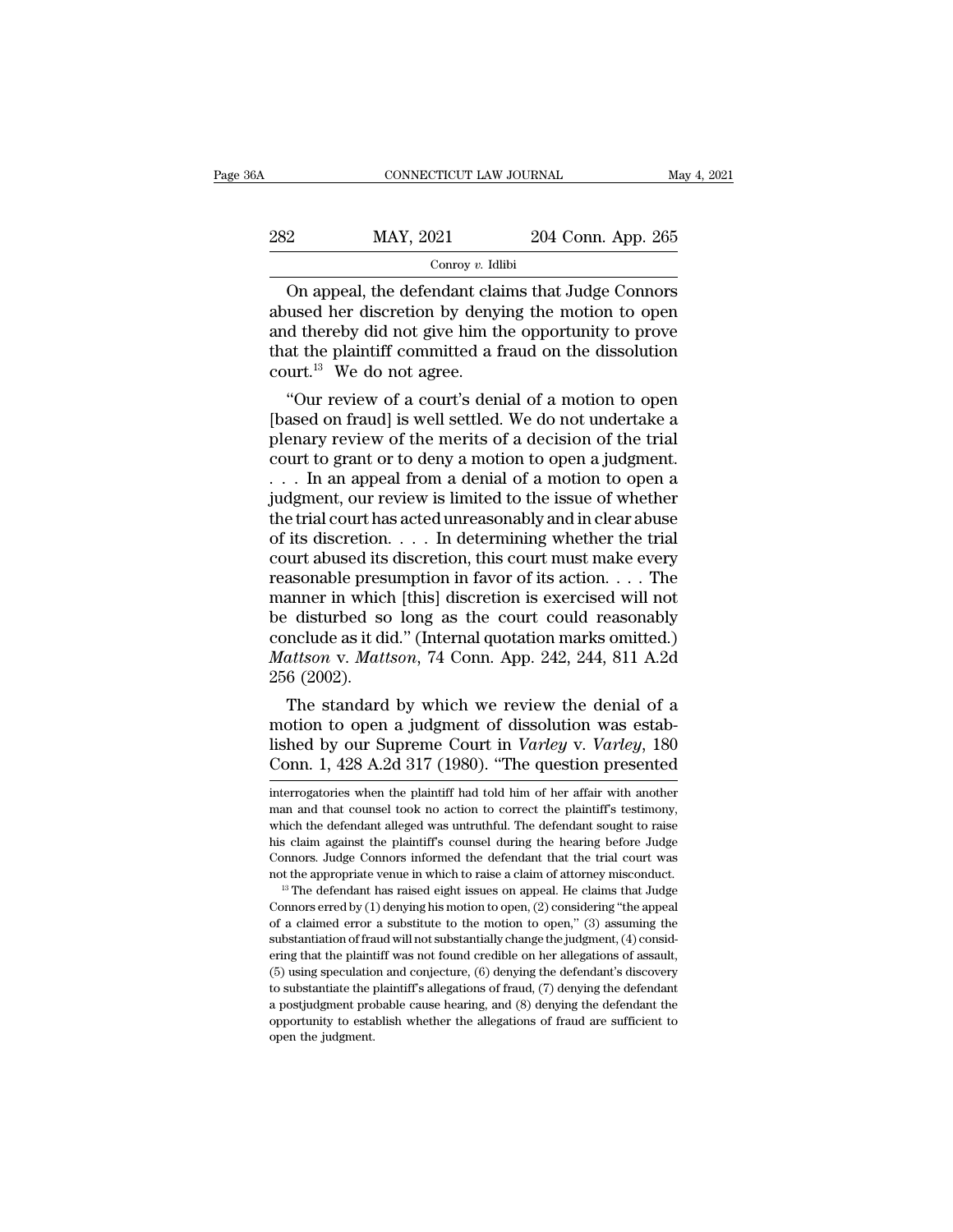| 21                 | CONNECTICUT LAW JOURNAL | Page 37A |
|--------------------|-------------------------|----------|
| 204 Conn. App. 265 | MAY, 2021               | 283      |
|                    | Conroy $v$ . Idlibi     |          |

 $\begin{array}{ccc}\n & \text{COMRECTICUT LAW JOURNAL} & \text{Page 37A} \\
 \hline\n 204 \text{ Conn. App. 265} & \text{MAX, } 2021 & 283 \\
 \hline\n & \text{Conv } v. \text{ Idibi} & \text{by a charge of } \text{frau is whether a judgment that is fair} \\
 \text{on its face should be examined in its underpinnings} & \text{concerning the } v \text{cvx} \text{ matters it numerates to resolve. Such}\n \end{array}$ 204 Conn. App. 265 MAY, 2021 283<br>
Conroy v. Idlibi<br>
by a charge of fraud is whether a judgment that is fair<br>
on its face should be examined in its underpinnings<br>
concerning the very matters it purports to resolve. Such<br>
r 204 Conn. App. 265 MAY, 2021 283<br>
Conroy v. Idlibi<br>
by a charge of fraud is whether a judgment that is fair<br>
on its face should be examined in its underpinnings<br>
concerning the very matters it purports to resolve. Such<br>
r 204 Conn. App. 265 MAY, 2021 283<br>
Conroy v. Idlibi<br>
by a charge of fraud is whether a judgment that is fair<br>
on its face should be examined in its underpinnings<br>
concerning the very matters it purports to resolve. Such<br>
r Constant-of the following control of the following restrictions:<br>
by a charge of fraud is whether a judgment that is fair<br>
on its face should be examined in its underpinnings<br>
concerning the very matters it purports to re Conroy v. Idibi<br>
by a charge of fraud is whether a judgment that is fair<br>
on its face should be examined in its underpinnings<br>
concerning the very matters it purports to resolve. Such<br>
relief will only be granted if the u by a charge of fraud is whether a judgment that is fair<br>on its face should be examined in its underpinnings<br>concerning the very matters it purports to resolve. Such<br>relief will only be granted if the unsuccessful party is<br> on its face should be examined in its underpinnings<br>concerning the very matters it purports to resolve. Such<br>relief will only be granted if the unsuccessful party is<br>not barred by any of the following restrictions: (1) The concerning the very matters it purports to resolve. Such<br>relief will only be granted if the unsuccessful party is<br>not barred by any of the following restrictions: (1) There<br>must have been no laches or unreasonable delay by relief will only be granted if the unsuccessful party is<br>not barred by any of the following restrictions: (1) There<br>must have been no laches or unreasonable delay by the<br>injured party after the fraud was discovered. (2) Th not barred by any of the following restrictions: (1) There<br>must have been no laches or unreasonable delay by the<br>injured party after the fraud was discovered. (2) There<br>must have been diligence in the original action, that must have been no laches or unreasonable delay<br>injured party after the fraud was discovered. (2)<br>must have been diligence in the original action,<br>diligence in trying to discover and expose the<br>(3) There must be clear proof different party after the fraud was discovered. (2) There<br>ust have been diligence in the original action, that is,<br>ligence in trying to discover and expose the fraud.<br>) There must be clear proof of the perjury or fraud.<br>T *Varley* requirement regarding laches or different.<br> *Variety or fraud.*<br>
(3) There must be clear proof of the perjury or fraud.<br>
(4) There must be a substantial likelihood that the result<br>
of the new trial will be differe

dingence in trying to discover and expose the riadd.<br>
(3) There must be clear proof of the perjury or fraud.<br>
(4) There must be a substantial likelihood that the result<br>
of the new trial will be different." Id., 3–4.<br>
Our (3) There must be clear proof of the perjury of fraud.<br>
(4) There must be a substantial likelihood that the result<br>
of the new trial will be different." Id., 3–4.<br>
Our Supreme Court, however, abandoned the second<br>
Varley (4) There must be a substantial intermoducinat the result<br>of the new trial will be different." Id., 3–4.<br>Our Supreme Court, however, abandoned the second<br>Varley requirement regarding laches or diligence in dis-<br>covering f or the flew trial will be different. Tu., 5–4.<br>
Our Supreme Court, however, abandoned the second<br> *Varley* requirement regarding laches or diligence in dis-<br>
covering fraud in *Billington* v. *Billington*, 220 Conn.<br>
212, Our Supreme Court, however, abandoned the second<br>Varley requirement regarding laches or diligence in dis-<br>covering fraud in *Billington* v. *Billington*, 220 Conn.<br>212, 222, 595 A.2d 1377 (1991). In the present case,<br>Judge Varley requirement regarding laches or diligence in discovering fraud in *Billington* v. *Billington*, 220 Conn.<br>212, 222, 595 A.2d 1377 (1991). In the present case,<br>Judge Connors analyzed the defendant's claims of fraud<br>u covering fraud in *Billington* v. *Billington*, 220 Conn.<br>212, 222, 595 A.2d 1377 (1991). In the present case,<br>Judge Connors analyzed the defendant's claims of fraud<br>under the fourth *Varley* factor, concluding that there<br> 212, 222, 595 A.2d 1377 (1991). In the present case,<br>Judge Connors analyzed the defendant's claims of fraud<br>under the fourth *Varley* factor, concluding that there<br>was not a substantial likelihood that the result of a new Judge Connors analyzed the defendant's claims of fraud<br>under the fourth *Varley* factor, concluding that there<br>was not a substantial likelihood that the result of a new<br>trial would be different. See *Sousa* v. *Sousa*, 17 under the fourth *Varley* factor, concluding that there was not a substantial likelihood that the result of a new trial would be different. See *Sousa* v. *Sousa*, 173 Conn. App. 755, 772, 164 A.3d 702 (defendant failed t was not a substantial likelihood that the result of a new<br>trial would be different. See *Sousa* v. *Sousa*, 173 Conn.<br>App. 755, 772, 164 A.3d 702 (defendant failed to demon-<br>strate substantial likelihood that had plaintiff *Weinstein* Irial would be different. See *Sousa* v. *Sousa*, 173 Conn.<br>
App. 755, 772, 164 A.3d 702 (defendant failed to demonstrate substantial likelihood that had plaintiff disclosed<br>
full value of pension in affidavit, App. 755, 772, 164 A.3d 702 (defendant failed to demonstrate substantial likelihood that had plaintiff disclosed full value of pension in affidavit, as defendant claimed, result of new proceeding would be different), cert strate substantial likelihood that had plaintiff disclosed<br>full value of pension in affidavit, as defendant claimed,<br>result of new proceeding would be different), cert.<br>denied, 327 Conn. 906, 170 A.3d 2 (2017); see also<br>We full value of pensic<br>result of new pro<br>denied, 327 Conn<br>Weinstein v. Wein<br>53 (2005); A. Rutkin<br>ies: Family Law an<br>§ 52:7, p. 318.<br>In his appellate suit of new proceeding would be different), cert.<br>
mied, 327 Conn. 906, 170 A.3d 2 (2017); see also<br> *einstein* v. Weinstein, 275 Conn. 671, 704, 822 A.2d<br>
(2005); A. Rutkin et al., 8A Connecticut Practice Ser-<br>
i: Family defined, 327 Collif. 900, 170 A.3d 2 (2017), see also<br>
Weinstein v. Weinstein, 275 Conn. 671, 704, 822 A.2d<br>
53 (2005); A. Rutkin et al., 8A Connecticut Practice Ser-<br>
ies: Family Law and Practice with Forms (3d Ed. 2010)

werkstein v. werkstein, 275 Collil. 071, 704, 822 A.2d<br>53 (2005); A. Rutkin et al., 8A Connecticut Practice Ser-<br>ies: Family Law and Practice with Forms (3d Ed. 2010)<br> $\$  52:7, p. 318.<br>In his appellate brief, the defendan 33 (2005), A. Kutkin et a.., 8A Connecticut Fractice ser-<br>ies: Family Law and Practice with Forms (3d Ed. 2010)<br>§ 52:7, p. 318.<br>In his appellate brief, the defendant laid out four<br>arguments: Judge Connors improperly (1) c les. Family Law and Fractice with Forms (5d Ed. 2010)<br>
§ 52:7, p. 318.<br>
In his appellate brief, the defendant laid out four<br>
arguments: Judge Connors improperly (1) considered<br>
the defendant's motion to open a substitute s 52.7, p. 318.<br>In his appellate brief, the defendant laid out four<br>arguments: Judge Connors improperly (1) considered<br>the defendant's motion to open a substitute for an<br>appeal of a claimed error, (2) concluded that the d In his appellate brief, the defendant laid out four<br>arguments: Judge Connors improperly (1) considered<br>the defendant's motion to open a substitute for an<br>appeal of a claimed error, (2) concluded that the disso-<br>lution cour arguments: Judge Connors improperly (1) considered<br>the defendant's motion to open a substitute for an<br>appeal of a claimed error, (2) concluded that the disso-<br>lution court did not find the plaintiff credible on her<br>testimo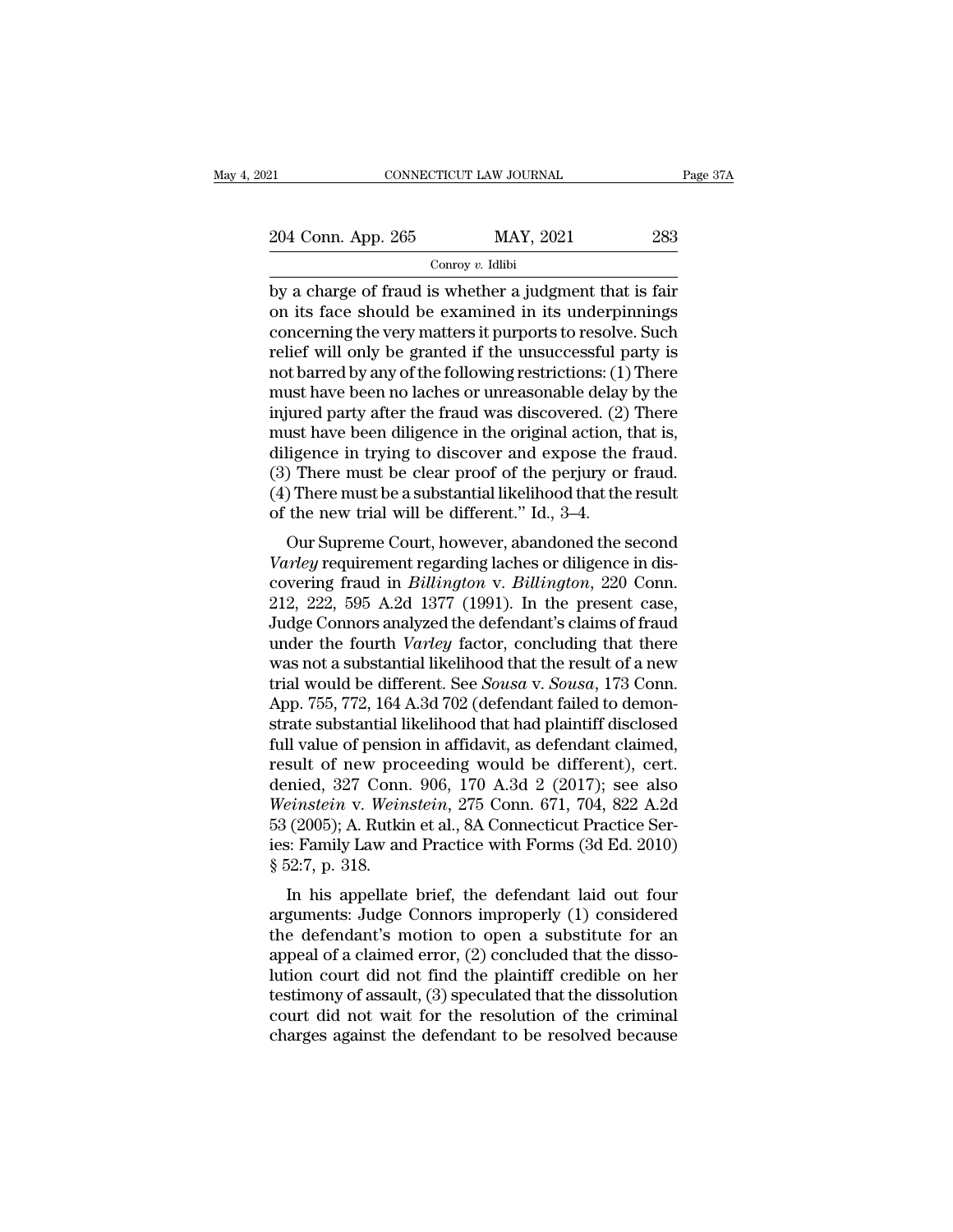| 8Α  | CONNECTICUT LAW JOURNAL |                    | May 4, 2021 |
|-----|-------------------------|--------------------|-------------|
| 284 | MAY, 2021               | 204 Conn. App. 265 |             |
|     | Conroy $v$ . Idlibi     |                    |             |

CONNECTICUT LAW JOURNAL May 4, 2021<br>
284 MAY, 2021 204 Conn. App. 265<br>  $\frac{1}{2}$  Conroy v. Idlibi<br>
it did not think it was important, and (4) determined<br>
that there was no fraud on the dissolution court without 284 MAY, 2021 204 Conn. App. 265<br>  $\frac{\text{Conv } y. \text{ Idlibi}}{\text{Corroy } v. \text{ Idlibi}}$ <br>
it did not think it was important, and (4) determined<br>
that there was no fraud on the dissolution court without<br>
holding an evidentiary hearing. The de MAY, 2021 204 Conn. App. 265<br>
Conroy v. Idlibi<br>
it did not think it was important, and (4) determined<br>
that there was no fraud on the dissolution court without<br>
holding an evidentiary hearing. The defendant's argu-<br>
ments 284 MAY, 2021 204 Conn. App. 265<br>  $\frac{1}{\text{Conv } v \cdot \text{Idlibi}}$ <br>
it did not think it was important, and (4) determined<br>
that there was no fraud on the dissolution court without<br>
holding an evidentiary hearing. The defendant's ar sion. did not think it was important, and (4) determined<br>at there was no fraud on the dissolution court without<br>plding an evidentiary hearing. The defendant's argu-<br>ents lack merit as they misconstrue the court's deci-<br>pn.<br>Judge matrice and the distribution to the dissolution court without<br>holding an evidentiary hearing. The defendant's argu-<br>ments lack merit as they misconstrue the court's deci-<br>sion.<br>Judge Connors did not consider the defendant'

error. By filing an evidentiary hearing. The defendant's arguments lack merit as they misconstrue the court's decision.<br>Judge Connors did not consider the defendant's motion to open a substitute for an appeal of claimed er different route from an appeal to attack the different route of a substitute for an appeal of claimed<br>error. By filing a motion to open, the defendant's<br>different route from an appeal to attack the dissolution<br>judgment. Ju Judge Connors did not consider the defendant's<br>motion to open a substitute for an appeal of claimed<br>error. By filing a motion to open, the defendant took a<br>different route from an appeal to attack the dissolution<br>judgment. Judge Connors did not consider the defendant's<br>motion to open a substitute for an appeal of claimed<br>error. By filing a motion to open, the defendant took a<br>different route from an appeal to attack the dissolution<br>judgment. Judge Connors did not consider the defendant's<br>motion to open a substitute for an appeal of claimed<br>error. By filing a motion to open, the defendant took a<br>different route from an appeal to attack the dissolution<br>judgment. motion to open a substitute for an appeal of claimed<br>error. By filing a motion to open, the defendant took a<br>different route from an appeal to attack the dissolution<br>judgment. Judge Connors recognized that no matter the<br>le error. By filing a motion to open, the defendant took a<br>different route from an appeal to attack the dissolution<br>judgment. Judge Connors recognized that no matter the<br>legal theory, the underlying facts were the same. There different route from an appeal to attack the dissolution<br>judgment. Judge Connors recognized that no matter the<br>legal theory, the underlying facts were the same. There<br>was evidence before the dissolution court that the plai judgment. Judge Connors recognized that no matter the<br>legal theory, the underlying facts were the same. There<br>was evidence before the dissolution court that the plain-<br>tiff had an extramarital relationship with another man legal theory, the underlying facts were the same. There<br>was evidence before the dissolution court that the plain-<br>tiff had an extramarital relationship with another man,<br>but the court did not find any direct evidence that was evidence before the dissolution court that the plain-<br>tiff had an extramarital relationship with another man,<br>but the court did not find any direct evidence that the<br>relationship was of a sexual nature. The dissolution tiff had an extramarital relationship with another man,<br>but the court did not find any direct evidence that the<br>relationship was of a sexual nature. The dissolution court<br>found multiple reasons why the parties' marriage ha but the court did not find any direct evidence that the relationship was of a sexual nature. The dissolution court<br>found multiple reasons why the parties' marriage had<br>broken down and that there was fault on both sides.<br>Im relationship was of a sexual nature. The dissolution court<br>found multiple reasons why the parties' marriage had<br>broken down and that there was fault on both sides.<br>Importantly, the court did not find the defendant credi-<br>b found multiple reasons why the parties' marriage had<br>broken down and that there was fault on both sides.<br>Importantly, the court did not find the defendant credi-<br>ble, particularly with respect to his finances, and noted<br>th broken down and that there was fault on both sides.<br>Importantly, the court did not find the defendant credi-<br>ble, particularly with respect to his finances, and noted<br>that he had used the plaintiff's education fund to pay<br> Importantly, the court did not find the defendant credible, particularly with respect to his finances, and noted that he had used the plaintiff's education fund to pay the debts of his business. The basis of the dissolutio ble, particularly with respect to his finances, and noted<br>that he had used the plaintiff's education fund to pay<br>the debts of his business. The basis of the dissolution<br>court's financial orders had to do in part with the s that he had used the plaintiff's education fund to pay<br>the debts of his business. The basis of the dissolution<br>court's financial orders had to do in part with the spe-<br>cific facts related to the plaintiff, who had health i the debts of his business. The basis of the dissolution<br>court's financial orders had to do in part with the spe-<br>cific facts related to the plaintiff, who had health issues<br>at the time, was unemployed and was without an ed court's financial orders had to<br>cific facts related to the plainti<br>at the time, was unemployed ar<br>tion or technical training neces<br>by which to support herself a<br>child support. The court award<br>of rehabilitative alimony.<br>In the time, was unemployed and was without an educa-<br>on or technical training necessary to find employment<br>which to support herself and to pay her share of<br>ild support. The court awarded the plaintiff five years<br>rehabilitati tion or technical training necessary to find employment<br>by which to support herself and to pay her share of<br>child support. The court awarded the plaintiff five years<br>of rehabilitative alimony.<br>In addition, there is no fact

by which to support herself and to pay her share of<br>child support. The court awarded the plaintiff five years<br>of rehabilitative alimony.<br>In addition, there is no factual basis for the claim<br>that Judge Connors improperly sp child support. The court awarded the plaintiff five years<br>of rehabilitative alimony.<br>In addition, there is no factual basis for the claim<br>that Judge Connors improperly speculated that the dis-<br>solution court did not wait f of rehabilitative alimony.<br>
In addition, there is no factual basis for the claim<br>
that Judge Connors improperly speculated that the dis-<br>
solution court did not wait for a resolution of the assault<br>
charges against the def In addition, there is no factual basis for the claim<br>that Judge Connors improperly speculated that the dis-<br>solution court did not wait for a resolution of the assault<br>charges against the defendant to be resolved before<br>is In addition, there is no factual basis for the claim<br>that Judge Connors improperly speculated that the dis-<br>solution court did not wait for a resolution of the assault<br>charges against the defendant to be resolved before<br>is that Judge Connors improperly speculated that the dissolution court did not wait for a resolution of the assault<br>charges against the defendant to be resolved before<br>issuing a decision because the dissolution court did not<br>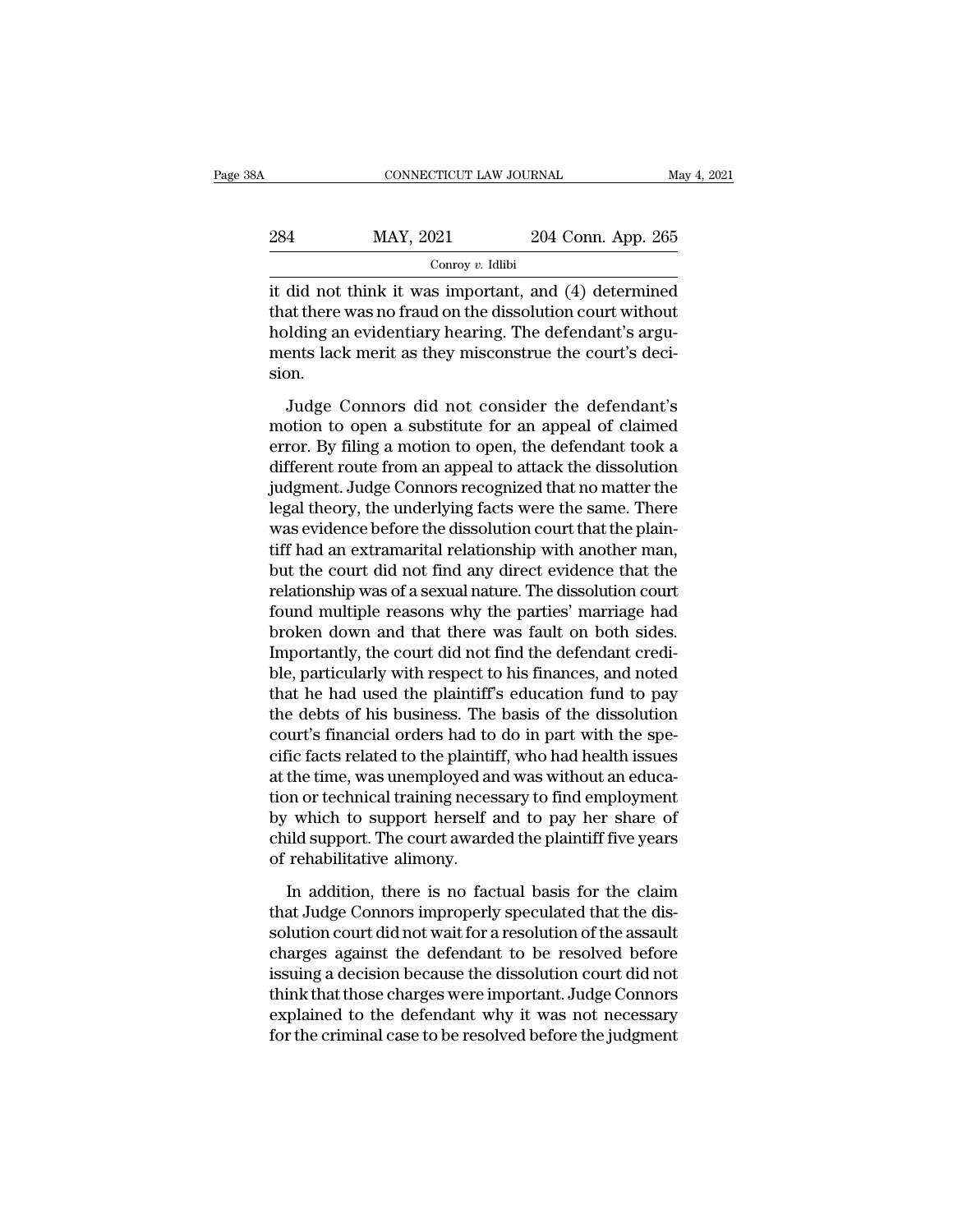EXECTIVE CONNECTICUT LAW JOURNAL Page 39A<br>204 Conn. App. 265 MAY, 2021 285<br>Conroy v. Idlibi

# Conroy *v.* Idlibi

CONNECTICUT LAW JOURNAL<br>
204 Conn. App. 265 MAY, 2021 285<br>
Conroy v. Idlibi<br>
of dissolution was rendered. She stated: "Judge Car-<br>
bonneau had every right to say, I'm going to wait until<br>
these eximinal charges are resolve 204 Conn. App. 265 MAY, 2021 285<br>
Conroy v. Idlibi<br>
of dissolution was rendered. She stated: "Judge Car-<br>
bonneau had every right to say, I'm going to wait until<br>
those criminal charges are resolved if he thought it was<br> 204 Conn. App. 265 MAY, 2021 285<br>  $\frac{\text{Conv } v. \text{ Idlibi}}{\text{Conv of}}$ <br>
of dissolution was rendered. She stated: "Judge Car-<br>
bonneau had every right to say, I'm going to wait until<br>
those criminal charges are resolved if he thought 204 Conn. App. 265 MAY, 2021 285<br>
Conroy v. Idlibi<br>
of dissolution was rendered. She stated: "Judge Car-<br>
bonneau had every right to say, I'm going to wait until<br>
those criminal charges are resolved if he thought it was<br> Conroy v. Idlibi<br>
of dissolution was rendered. She stated: "Judge Car-<br>
bonneau had every right to say, I'm going to wait until<br>
those criminal charges are resolved if he thought it was<br>
that important. . . . . So, if it comby  $v$  hand of dissolution was rendered. She stated: "Judge Car-<br>bonneau had every right to say, I'm going to wait until<br>those criminal charges are resolved if he thought it was<br>that important. . . . . So, if it was so of dissolution was rendered. She stated: "Judge Car-<br>bonneau had every right to say, I'm going to wait until<br>those criminal charges are resolved if he thought it was<br>that important.... So, if it was something that was<br>rea bonneau had every right to say, I'm going to wait until<br>those criminal charges are resolved if he thought it was<br>that important.... So, if it was something that was<br>really going to affect his outcome one—one way or<br>anothe those criminal charges are resolved if he thought it was<br>that important.... So, if it was something that was<br>really going to affect his outcome one—one way or<br>another, if he felt he didn't have enough evidence, he<br>could h that important. . . . So, if it was something that was<br>really going to affect his outcome one—one way or<br>another, if he felt he didn't have enough evidence, he<br>could have waited until the outcome of your case and<br>he didn' really going to affect his outcome one—one way or<br>another, if he felt he didn't have enough evidence, he<br>could have waited until the outcome of your case and<br>he didn't. So all of this information that is so troubling<br>to yo another, if he felt he didn't have enough evidence, he could have waited until the outcome of your case and he didn't. So all of this information that is so troubling to you, and I can understand why. . . . And I can unde could have waited until the outcome of your case and<br>he didn't. So all of this information that is so troubling<br>to you, and I can understand why. . . . And I can<br>understand you're unhappy with this judgment, but<br> $\dots$  I th he didn't. So all of this information that is so troubling<br>to you, and I can understand why.... And I can<br>understand you're unhappy with this judgment, but<br> $\dots$  I think even if the things that you're saying were<br>true, you to you, and I can understand why. . . . And I can<br>understand you're unhappy with this judgment, but<br>. . . I think even if the things that you're saying were<br>true, you would have likely had the exact same result,<br>nothing w understand you're unhappy with this judgment, but<br>  $\ldots$  I think even if the things that you're saying were<br>
true, you would have likely had the exact same result,<br>
nothing would have changed and you have to sort of<br>
put ... I think even if the things that you're saying were<br>true, you would have likely had the exact same result,<br>nothing would have changed and you have to sort of<br>put it ... behind you and move on. Particularly now<br>because true, you would have likely had the exact same result,<br>nothing would have changed and you have to sort of<br>put it . . . behind you and move on. Particularly now<br>because . . . like I said, Judge Carbonneau was aware,<br>the App nothing would have changed and you have to sort of<br>put it . . . behind you and move on. Particularly now<br>because . . . like I said, Judge Carbonneau was aware,<br>the Appellate Court was aware, the Supreme Court<br>denied it. S put it . . . behind you and move on. Particularly now<br>because . . . like I said, Judge Carbonneau was aware,<br>the Appellate Court was aware, the Supreme Court<br>denied it. Sir, they're all aware . . . . ." The dissolution<br>cou because . . . like I said, Judge Carbonneau was aware,<br>the Appellate Court was aware, the Supreme Court<br>denied it. Sir, they're all aware . . . . ." The dissolution<br>court's responsibility was to determine why the mar-<br>riag the Appellate Court was aware, the Supreme Court<br>denied it. Sir, they're all aware  $\dots$ ." The dissolution<br>court's responsibility was to determine why the mar-<br>riage had broken down and how to divide the marital<br>assets and urt's responsibility was to determine why the marital<br>ge had broken down and how to divide the marital<br>sets and to award alimony, if any. Judge Connors under-<br>bood the role of the dissolution court and balanced the<br>egation riage had broken down and how to divide the marital<br>assets and to award alimony, if any. Judge Connors under-<br>stood the role of the dissolution court and balanced the<br>allegations of fraud against the dissolution judgment.<br>

assets and to award alimony, if any. Judge Connors understood the role of the dissolution court and balanced the allegations of fraud against the dissolution judgment.<br>During the hearing before Judge Connors, the defendant stood the role of the dissolution court and balanced the<br>allegations of fraud against the dissolution judgment.<br>During the hearing before Judge Connors, the defen-<br>dant argued that the dissolution court relied on the<br>plain allegations of fraud against the dissolution judgment.<br>
During the hearing before Judge Connors, the defen-<br>
dant argued that the dissolution court relied on the<br>
plaintiff's alleged misrepresentation in rendering its<br>
awa During the hearing before Judge Connors, the defendant argued that the dissolution court relied on the plaintiff's alleged misrepresentation in rendering its award. The defendant claims in this court that Judge Connors imp During the hearing before Judge Connors, the defen-<br>dant argued that the dissolution court relied on the<br>plaintiff's alleged misrepresentation in rendering its<br>award. The defendant claims in this court that Judge<br>Connors i dant argued that the dissolution court relied on the<br>plaintiff's alleged misrepresentation in rendering its<br>award. The defendant claims in this court that Judge<br>Connors improperly found that there was no fraud on<br>the disso plaintiff's alleged misrepresentation in rendering its<br>award. The defendant claims in this court that Judge<br>Connors improperly found that there was no fraud on<br>the dissolution court and that it is highly likely that a<br>new award. The defendant claims in this court that Judge<br>Connors improperly found that there was no fraud on<br>the dissolution court and that it is highly likely that a<br>new judgment will be different. When the dissolution<br>court' Connors improperly found that there was no fraud on<br>the dissolution court and that it is highly likely that a<br>new judgment will be different. When the dissolution<br>court's memorandum of decision is read in its entirety,<br>it the dissolution court and that it is highly likely that a<br>new judgment will be different. When the dissolution<br>court's memorandum of decision is read in its entirety,<br>it is clear that the dissolution court knew that the pl new judgment will be different. When the dissolution<br>court's memorandum of decision is read in its entirety,<br>it is clear that the dissolution court knew that the plain-<br>tiff was not truthful about her relationship with ano court's memorandum of decision is read in its entirety,<br>it is clear that the dissolution court knew that the plain-<br>tiff was not truthful about her relationship with another<br>man and the alleged assault by the defendant. Mo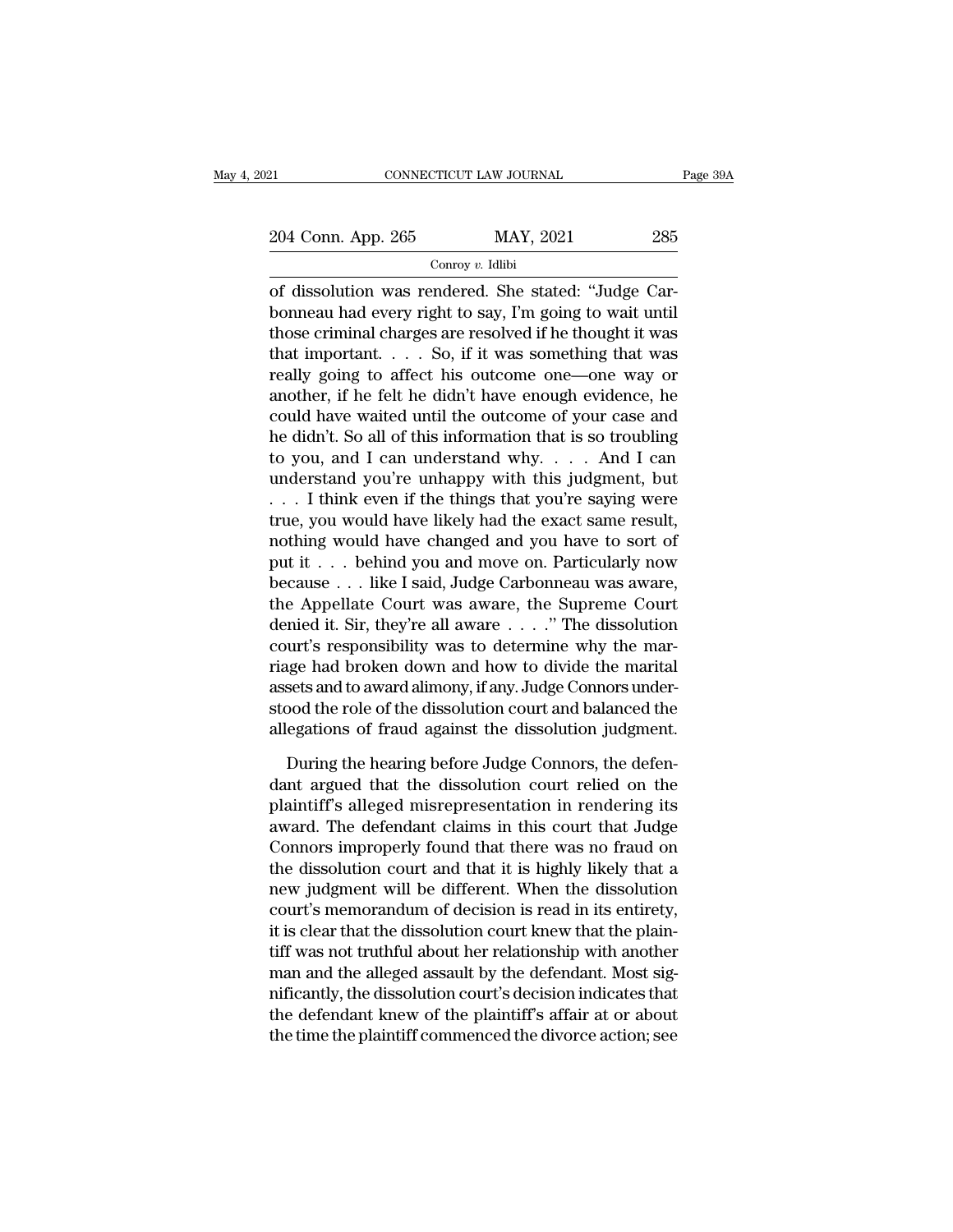# EXECUTE CONNECTICUT LAW JOURNAL May 4, 2021<br>286 MAY, 2021 204 Conn. App. 265<br>Conroy v. Idlibi

# Conroy *v.* Idlibi

For the same connection of the set of this opinion; and that he knew the results<br>of Bilotto's investigation of the alleged assault and what<br> $\frac{1}{\text{Rilotto's investigation of the alleged assault and what}}$ 286 MAY, 2021 204 Conn. App. 265<br>
Conroy v. Idlibi<br>
footnote 3 of this opinion; and that he knew the results<br>
of Bilotto's investigation of the alleged assault and what<br>
Bilotto found in the plaintiff's cell phone at the 286 MAY, 2021 204 Conn. App. 265<br>
Conroy v. Idlibi<br>
footnote 3 of this opinion; and that he knew the results<br>
of Bilotto's investigation of the alleged assault and what<br>
Bilotto found in the plaintiff's cell phone at the 286 MAY, 2021 204 Conn. App. 265<br>
Conroy v. Idlibi<br>
footnote 3 of this opinion; and that he knew the results<br>
of Bilotto's investigation of the alleged assault and what<br>
Bilotto found in the plaintiff's cell phone at the Concording the court and that he knew the results<br>footnote 3 of this opinion; and that he knew the results<br>of Bilotto's investigation of the alleged assault and what<br>Bilotto found in the plaintiff's cell phone at the time  $\frac{1}{10000}$  Conroy v. Idibi<br>footnote 3 of this opinion; and that he knew the results<br>of Bilotto's investigation of the alleged assault and what<br>Bilotto found in the plaintiff's cell phone at the time of<br>trial. The defen footnote 3 of this opinion; and that he knew the results<br>of Bilotto's investigation of the alleged assault and what<br>Bilotto found in the plaintiff's cell phone at the time of<br>trial. The defendant's argument before Judge Co of Bilotto's investigation of the alleged assault and what<br>Bilotto found in the plaintiff's cell phone at the time of<br>trial. The defendant's argument before Judge Connors<br>and this court also falters because the cause of th Bilotto found in the plaintiff's cell phone at the time of<br>trial. The defendant's argument before Judge Connors<br>and this court also falters because the cause of the break-<br>down of the marriage is only one of the factors th trial. The defendant's argument before Judge Connors<br>and this court also falters because the cause of the break-<br>down of the marriage is only one of the factors the dis-<br>solution court must consider in making its financial and this court also falters because the cause of the break-<br>down of the marriage is only one of the factors the dis-<br>solution court must consider in making its financial<br>orders, a statutory requirement this court made clea down of the marriage is only one of the factors the dissolution court must consider in making its financial<br>orders, a statutory requirement this court made clear<br>in resolving the defendant's appeal from the dissolution<br>jud solution court must consider in making its financial<br>orders, a statutory requirement this court made clear<br>in resolving the defendant's appeal from the dissolution<br>judgment. Not only were the parties a generation apart<br>in orders, a statutory requirement this court made clear<br>in resolving the defendant's appeal from the dissolution<br>judgment. Not only were the parties a generation apart<br>in age, but they also came from different religions, cul in resolving the defendant's appeal from the dissolution<br>judgment. Not only were the parties a generation apart<br>in age, but they also came from different religions, cul-<br>tures, world experiences, and educations. An experijudgment. Not only were the parties a generation apart<br>in age, but they also came from different religions, cul-<br>tures, world experiences, and educations. An experi-<br>enced judge knows how to weigh the factors enumer-<br>ated in age, but they also came from different religions, cultures, world experiences, and educations. An experienced judge knows how to weigh the factors enumerated in §§ 46b-81 and 46b-82 when dividing marital assets and awar tures, world experiences, and educations. An experienced judge knows how to weigh the factors enumerated in §§ 46b-81 and 46b-82 when dividing marital assets and awarding alimony. "[A] trial judge need not leave insights a ced judge knows now to weigh the factors enumer-<br>ed in §§ 46b-81 and 46b-82 when dividing marital<br>sets and awarding alimony. "[A] trial judge need not<br>ave insights and common sense derived from her life's<br>perience at the c ated in §§ 460-81 and 460-82 when dividing marital<br>assets and awarding alimony. "[A] trial judge need not<br>leave insights and common sense derived from her life's<br>experience at the courthouse door." *Schimenti* v. *Schi-<br>me* 

assets and awarding alimony. "[A] trial judge need not<br>leave insights and common sense derived from her life's<br>experience at the courthouse door." *Schimenti* v. *Schi-<br>menti*, 181 Conn. App. 385, 402, 186 A.3d 739 (2018). teave insights and common sense derived from her life's<br>experience at the courthouse door." *Schimenti* v. *Schi-<br>menti*, 181 Conn. App. 385, 402, 186 A.3d 739 (2018).<br>The defendant's claim that the plaintiff perpetrated<br>a experience at the courthouse door." Schimenti v. Schimenti, 181 Conn. App. 385, 402, 186 A.3d 739 (2018).<br>The defendant's claim that the plaintiff perpetrated<br>a fraud on the dissolution court fails as a matter of fact<br>and menti, 181 Conn. App. 385, 402, 186 A.3d 739 (2018).<br>
The defendant's claim that the plaintiff perpetrated<br>
a fraud on the dissolution court fails as a matter of fact<br>
and law. Although the defendant correctly identified<br> The defendant's claim that the plaintiff perpetrated<br>a fraud on the dissolution court fails as a matter of fact<br>and law. Although the defendant correctly identified<br>the elements of the tort of fraudulent misrepresenta-<br>tio a fraud on the dissolution court fails as a matter of fact<br>and law. Although the defendant correctly identified<br>the elements of the tort of fraudulent misrepresenta-<br>tion; see footnote 9 of this opinion; there is no eviden and law. Although the defendant correctly identified<br>the elements of the tort of fraudulent misrepresenta-<br>tion; see footnote 9 of this opinion; there is no evidence<br>that Judge Carbonneau relied on the plaintiff's alleged<br> the elements of the tort of fraudulent misrepresentation; see footnote 9 of this opinion; there is no evidence that Judge Carbonneau relied on the plaintiff's alleged misrepresentations. Moreover, it is not the legal stand tion; see footnote 9 of this opinion; there is no evidence<br>that Judge Carbonneau relied on the plaintiff's alleged<br>misrepresentations. Moreover, it is not the legal stan-<br>dard applicable to claims of fraud upon the court i that Judge Carbonneau relied on the plaintiff's alleged<br>misrepresentations. Moreover, it is not the legal stan-<br>dard applicable to claims of fraud upon the court in<br>dissolution actions. Our Supreme Court has concluded<br>that misrepresentations. Moreover, it is not the legal stan-<br>dard applicable to claims of fraud upon the court in<br>dissolution actions. Our Supreme Court has concluded<br>that "there is a distinction between fraud on the court<br>and dard applicable to claims of fraud upon the court in<br>dissolution actions. Our Supreme Court has concluded<br>that "there is a distinction between fraud on the court<br>and fraud on the adverse party in the context of a marital<br>d dissolution actions. Our Supreme Court has concluded<br>that "there is a distinction between fraud on the court<br>and fraud on the adverse party in the context of a marital<br>dissolution case." *Billington* v. *Billington*, supra that "there is a distinction between fraud on the court<br>and fraud on the adverse party in the context of a marital<br>dissolution case." *Billington* v. *Billington*, supra, 220<br>Conn. 222. "[T]he concept of fraud on the court and fraud on the adverse party in the context of a marital<br>dissolution case." *Billington* v. *Billington*, supra, 220<br>Conn. 222. "[T]he concept of fraud on the court in<br>the marital litigation context is properly confined dissolution case." *Billington* v. *Billington*, supra, 220<br>Conn. 222. "[T]he concept of fraud on the court in<br>the marital litigation context is properly confined to<br>situations where both parties join to conceal material<br>i Conn. 222. "[T]he concept of fraud on the court in<br>the marital litigation context is properly confined to<br>situations where both parties join to conceal material<br>information from the court." Id., 225, citing *Baker* v.<br>*Bak* the marital litigation context is properly confined to<br>situations where both parties join to conceal material<br>information from the court." Id., 225, citing *Baker* v.<br>*Baker*, 187 Conn. 315, 322, 445 A.2d 912 (1982) (both<br>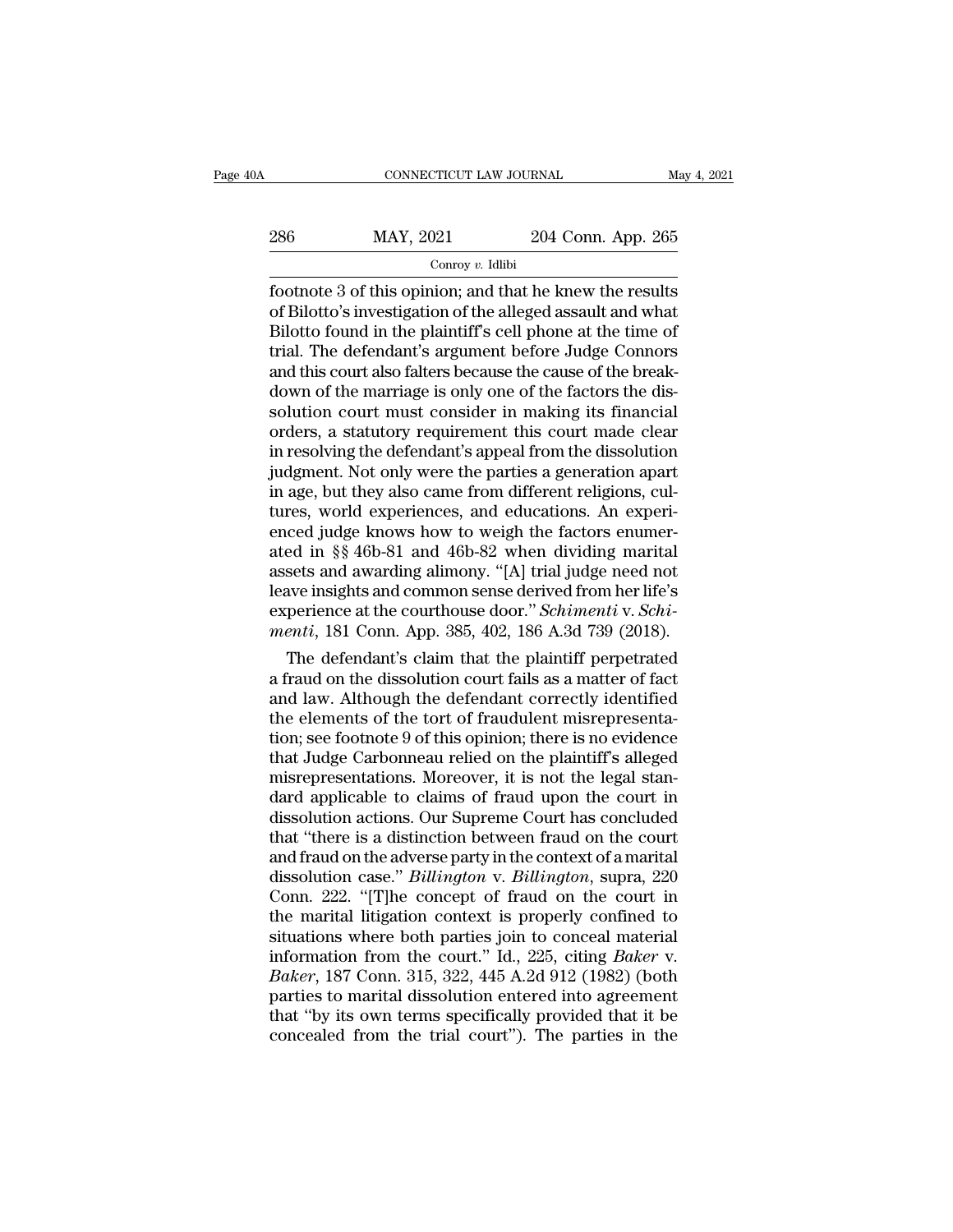| 21                                                                                  | CONNECTICUT LAW JOURNAL |                                                       |     | Page 41A |  |
|-------------------------------------------------------------------------------------|-------------------------|-------------------------------------------------------|-----|----------|--|
|                                                                                     |                         |                                                       |     |          |  |
| 204 Conn. App. 265                                                                  |                         | MAY, 2021                                             | 287 |          |  |
|                                                                                     | Conroy $v$ . Idlibi     |                                                       |     |          |  |
| present case did not conspire to conceal information<br>from the dissolution court. |                         |                                                       |     |          |  |
|                                                                                     |                         | In addition to finding that the dissolution court was |     |          |  |

 $\frac{1}{287}$ <br>  $\frac{1}{287}$ <br>  $\frac{1}{287}$ <br>  $\frac{1}{287}$ <br>  $\frac{1}{287}$ <br>  $\frac{1}{287}$ <br>  $\frac{1}{287}$ <br>  $\frac{1}{288}$ <br>  $\frac{1}{288}$ <br>  $\frac{1}{288}$ <br>  $\frac{1}{288}$ <br>  $\frac{1}{288}$ <br>  $\frac{1}{288}$ <br>  $\frac{1}{288}$ <br>  $\frac{1}{288}$ <br>  $\frac{1}{288}$ <br>  $\frac{1}{288}$ <br> 204 Conn. App. 265 MAY, 2021 287<br>
Conroy v. Idlibi<br>
present case did not conspire to conceal information<br>
from the dissolution court.<br>
In addition to finding that the dissolution court was<br>
well aware of the defendant's c  $\frac{1}{2}$  Conroy v. Idlibi<br>
present case did not conspire to conceal information<br>
from the dissolution court.<br>
In addition to finding that the dissolution court was<br>
well aware of the defendant's claim that the plaintiff' present case did not conspire to conceal information<br>from the dissolution court.<br>In addition to finding that the dissolution court was<br>well aware of the defendant's claim that the plaintiff's<br>alleged misrepresentations reg present case and not conspire to concear information<br>from the dissolution court.<br>In addition to finding that the dissolution court was<br>well aware of the defendant's claim that the plaintiff's<br>alleged misrepresentations reg In addition to finding that the dissolution court was<br>well aware of the defendant's claim that the plaintiff's<br>alleged misrepresentations regarding her extramarital<br>relationship with another man and the defendant's<br>alleged In addition to finding that the dissolution court was<br>well aware of the defendant's claim that the plaintiff's<br>alleged misrepresentations regarding her extramarital<br>relationship with another man and the defendant's<br>alleged well aware of the defendant's claim that the plaintiff's<br>alleged misrepresentations regarding her extramarital<br>relationship with another man and the defendant's<br>alleged physical assault, Judge Connors stated, without<br>refer alleged misrepresentations regarding her extramarital<br>relationship with another man and the defendant's<br>alleged physical assault, Judge Connors stated, without<br>reference to authority, that it was "highly unlikely that<br>whet relationship with another man and the defendant's<br>alleged physical assault, Judge Connors stated, without<br>reference to authority, that it was "highly unlikely that<br>whether [the plaintiff] was having sexual relations with<br>[ alleged physical assault, Judge Connors stated, without<br>reference to authority, that it was "highly unlikely that<br>whether [the plaintiff] was having sexual relations with<br>[another man] or not, would have affected [the diss reference to authority, that it was "highly unlikely that<br>whether [the plaintiff] was having sexual relations with<br>[another man] or not, would have affected [the dissolu-<br>tion court's] decision at all." The dissolution cou whether [the plaintiff] was having sexual relations with<br>[another man] or not, would have affected [the dissolution court's] decision at all." The dissolution court's<br>memorandum of decision is replete with evidence that<br>th [another man] or not, would have affected [thtion court's] decision at all." The dissolution memorandum of decision is replete with evid the dissolution court was aware of and had comet the plaintiff's relationship with a ie dissolution court was aware of and had considered<br>the plaintiff's relationship with another man and that the<br>laintiff was not credible with respect to her allegations<br>at the defendant had assaulted her.<sup>14</sup><br><sup>14</sup> The dis the plaintiff's relationship with another man and that the plaintiff was not credible with respect to her allegations that the defendant had assaulted her.<sup>14</sup><br><sup>14</sup> The dissolution court made the following findings of fac

bigger priority of the 911 call, the detective concluded that the defendant was not in the same location as the plaintiff. He did not hear the defendant's voice on the 911 call. He heard a 'commotion,' but not screaming. was not in the same location as the plaintiff. He did not hear the defendant's voice on the 911 call. He heard a 'commotion,' but not screaming. "Bilotto interviewed the plaintiff at the marital residence  $\dots$ . He found d wave on the 911 call. He heard a 'co<br>
"Bilotto interviewed the plaintiff at<br>
discrepancies between [the plaintiff at<br>
discrepancies between [the plaintiff the<br>
him and her 911 call. The plaintiff tv<br>
about the sequence of "Bilotto interviewed the plaintiff at the marital residence  $\ldots$ . He found screepancies between [the plaintiff's] verbal accounts of the incident to m and her 911 call. The plaintiff twice declined to answer his question discrepancies between [the plaintiff's] verbal accounts of the incident to him and her 911 call. The plaintiff twice declined to answer his questions about the sequence of events on the night in question; once that night a

men while the person in a stationary position and that this was inconsistent with her attorney present."<br>Bilotto "studied photos of the blood spatter on the floor where the injury was alleged to have occurred. He determine him and her 911 call. The plaintiff twice declined to answer his questions<br>about the sequence of events on the night in question; once that night and<br>later with her attorney present."<br>Bilotto "studied photos of the blood For with her attorney present."<br>
Bilotto "studied photos of the blood spatter on the floor where the injury<br>
as alleged to have occurred. He determined that the pattern was from a<br>
smoon in a stationary position and that t Bilotto "studied photos of the blood spatter on the floor where the injury<br>was alleged to have occurred. He determined that the pattern was from a<br>person in a stationary position and that this was inconsistent with the<br>des

was alleged to have occurred. He determined that the pattern was from a person in a stationary position and that this was inconsistent with the description of the incident given by the plaintiff." <br>"In the course of his l between the incident specifical that this was inconsistent with the description of the incident given by the plaintiff."<br>
"In the course of his lengthy investigation . . . Bilotto discovered a num-<br>
ber of cell phone mess description of the incident given by the plaintiff."<br>
"In the course of his lengthy investigation  $\ldots$ . Bilotto discovered a num-<br>
ber of cell phone messages of a sexual nature between the plaintiff and<br>
[another man]. T "In the course of his lengthy investigation . . . Bilotto discovered a number of cell phone messages of a sexual nature between the plaintiff and [another man]. The plaintiff met [the man], currently age [sixty-four], at ber of cell phone messages of a sexual nature between the plaintiff and [another man]. The plaintiff met [the man], currently age [sixty-four], at a bar. The children's then nanny  $\ldots$  introduced them about a year prior

plaintiff was not credible with respect to her allegations<br>that the defendant had assaulted her.<sup>14</sup><br><sup>14</sup> The dissolution court made the following findings of fact that defeat<br>the defendant's assertion that the dissolution that the defendant had assaulted her.<sup>14</sup><br><sup>14</sup> The dissolution court made the following findings of fact that defeat<br>the defendant's assertion that the dissolution court was defrauded. On<br>Wednesday, July 29, 2015, the pla that the defendant had assaulted her.<sup>14</sup><br><sup>14</sup> The dissolution court made the following findings of fact that defeat<br>the defendant's assertion that the dissolution court was defrauded. On<br>Wednesday, July 29, 2015, the pla <sup>14</sup> The dissolution court made the following findings of fact that defeate defendant's assertion that the dissolution court was defrauded. One<br>dednesday, July 29, 2015, the plaintiff called the Plymouth Police Depart-<br>en the defendant's assertion that the dissolution court was defrauded. On Wednesday, July 29, 2015, the plaintiff called the Plymouth Police Department to report that the defendant had forced his way into her presence and ass

are well and the Plymouth Police Depart-<br>and the set of the plaintiff called the Plymouth Police Depart-<br>ment to report that the defendant had forced his way into her presence and<br>assaulted her. Bilotto was the lead detect ment to report that the defendant had forced his way into her presence and assaulted her. Bilotto was the lead detective on the case.<br>
"Bilotto determined that [the] defendant sent the plaintiff three text messages prior t assaulted her. Bilotto was the lead detective on the case.<br>
"Bilotto determined that [the] defendant sent the plaintiff three text magges prior to her 911 call at 6:19, 6:20 and 6:22 p.m. From these message and the transc "Bilotto determined that [the] defendant sent the plaintiff three text mes-<br>"Bilotto determined that [the] defendant sent the plaintiff three text mes-<br>ges prior to her 911 call at 6:19, 6:20 and 6:22 p.m. From these mess sages prior to her 911 call at 6:19, 6:20 and 6:22 p.m. From these messages and the transcript of the 911 call, the detective concluded that the defendant was not in the same location as the plaintiff. He did not hear the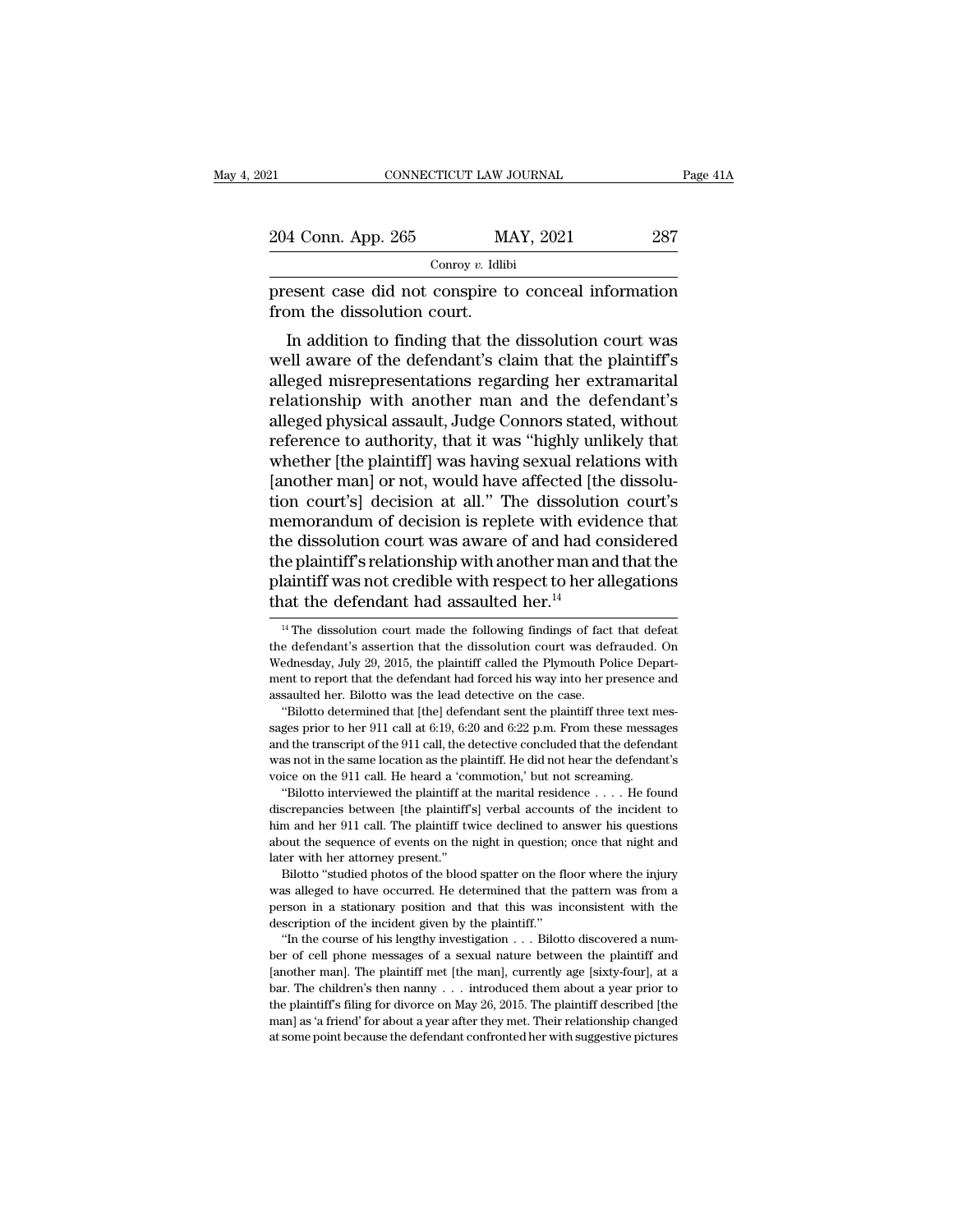| 2A  | CONNECTICUT LAW JOURNAL |                    | May 4, 2021 |
|-----|-------------------------|--------------------|-------------|
| 288 | MAY, 2021               | 204 Conn. App. 265 |             |
|     | Conroy $v$ . Idlibi     |                    |             |

CONNECTICUT LAW JOURNAL May 4, 2<br>  $\frac{9}{4}$  MAY, 2021 204 Conn. App. 265<br>
Conroy v. Idlibi<br>
On the basis of our thorough review of the record,<br>
be conclude that Judge Connors properly determined<br>
at the outcome of a new t 288 MAY, 2021 204 Conn. App. 265<br>
Conclude that Judge Connors properly determined<br>
that the outcome of a new trial would not be different<br>
as the dissolution court had considered the equities in 288 MAY, 2021 204 Conn. App. 265<br>
Conroy v. Idlibi<br>
On the basis of our thorough review of the record,<br>
we conclude that Judge Connors properly determined<br>
that the outcome of a new trial would not be different<br>
as the di 288 MAY, 2021 204 Conn. App. 265<br>
Conroy v. Idlibi<br>
On the basis of our thorough review of the record,<br>
we conclude that Judge Connors properly determined<br>
that the outcome of a new trial would not be different<br>
as the di Concording the basis of our thorough review of the record,<br>we conclude that Judge Connors properly determined<br>that the outcome of a new trial would not be different<br>as the dissolution court had considered the equities in<br> Conroy v. Idlibi<br>
On the basis of our thorough review of the record,<br>
we conclude that Judge Connors properly determined<br>
that the outcome of a new trial would not be different<br>
as the dissolution court had considered the On the basis of our thorough review of the record,<br>we conclude that Judge Connors properly determined<br>that the outcome of a new trial would not be different<br>as the dissolution court had considered the equities in<br>making it we conclude that Judge Connors properly determined<br>that the outcome of a new trial would not be different<br>as the dissolution court had considered the equities in<br>making its financial awards by ordering the defendant<br>to rep that the outcome of a new trial would not be different<br>as the dissolution court had considered the equities in<br>making its financial awards by ordering the defendant<br>to repay the plaintiff her education fund that he had<br>use as the dissolution court had considered the equities in<br>making its financial awards by ordering the defendant<br>to repay the plaintiff her education fund that he had<br>used to pay his business debts and by providing time<br>limit making its financial awards by ordering the defendant<br>to repay the plaintiff her education fund that he had<br>used to pay his business debts and by providing time<br>limited, rehabilitative alimony to enable the plaintiff to<br>ac to repay the plaintiff her education fund that he had<br>used to pay his business debts and by providing time<br>limited, rehabilitative alimony to enable the plaintiff to<br>acquire employable skills so that she might be in a pos used to pay his business debts and by providing time<br>limited, rehabilitative alimony to enable the plaintiff to<br>acquire employable skills so that she might be in a posi-<br>tion to help support herself and the parties' childr limited, rehabilitative alimony to enable the plaintiff to<br>acquire employable skills so that she might be in a posi-<br>tion to help support herself and the parties' children. "In<br>family matters, the court exercises its equi acquire employable skills so that she might be in a position to help support herself and the parties' children. "In family matters, the court exercises its equitable powers.<br>The balancing of equities is a matter which fall tion to help support herself and the parties' children. "In family matters, the court exercises its equitable powers.<br>The balancing of equities is a matter which falls within<br>the discretion of the trial court. . . . . For family matters, the balancing of<br>The balancing of<br>the discretion of<br>equitable remed<br>molded to the 1<br>Oneglia v. Oneglia v. Oneglia<br>T13 (1988).<br>On the basis ie balancing of equities is a matter which falls within<br>e discretion of the trial court.... For that reason,<br>uitable remedies are not bound by formula but are<br>olded to the needs of justice." (Citation omitted.)<br>ineglia v. the discretion of the trial court. . . . . For that reason,<br>equitable remedies are not bound by formula but are<br>molded to the needs of justice." (Citation omitted.)<br>Oneglia v. Oneglia, 14 Conn. App. 267, 271–72, 540 A.2d<br>

equitable remedies are not bound by formula but are<br>molded to the needs of justice." (Citation omitted.)<br>Oneglia v. Oneglia, 14 Conn. App. 267, 271–72, 540 A.2d<br>713 (1988).<br>On the basis of our thorough review of the record molded to the needs of justice." (Citation omitted.)<br>
Oneglia v. Oneglia, 14 Conn. App. 267, 271–72, 540 A.2d<br>
713 (1988).<br>
On the basis of our thorough review of the record,<br>
we conclude that Judge Connors did not abuse h Oneglia v. Oneglia, 14 Conn. App. 267, 271–72, 540 A.2d<br>713 (1988).<br>On the basis of our thorough review of the record,<br>we conclude that Judge Connors did not abuse her dis-<br>cretion in denying the defendant's motion to open 713 (1988).<br>
On the basis of our the we conclude that Judge (cretion in denying the defit the misrepresentations<br>
credited, it is unlikely the would be different.<br>
The judgment is affirm On the basis of our thorough if<br>e conclude that Judge Connors of<br>etion in denying the defendant's<br>the misrepresentations alleged b<br>edited, it is unlikely that the ou<br>ould be different.<br>The judgment is affirmed.<br>In this opi Function in denying the defendant's motion to open. Even the misrepresentations alleged by the defendant we edited, it is unlikely that the outcome of a new trould be different.<br>The judgment is affirmed.<br>In this opinion, A

FREE HISTEPTESENTATIONS AITSERVED BY THE CHEFINIAN WET EXERCITED AND BE different.<br>The judgment is affirmed.<br>In this opinion, ALEXANDER, J., concurred.<br>FLYNN, J., dissenting. I cannot agree that the trial<br>urt properly deni created, it is unitely that the outcome of a new trial<br>would be different.<br>The judgment is affirmed.<br>In this opinion, ALEXANDER, J., concurred.<br>FLYNN, J., dissenting. I cannot agree that the trial<br>court properly denied the The judgment is affirmed.<br>
In this opinion, ALEXANDER, J., concurred.<br>
FLYNN, J., dissenting. I cannot agree that the trial<br>
court properly denied the defendant an evidentiary<br>
hearing on his motion to open based on fraud. The judgment is affirmed.<br>
In this opinion, ALEXANDER, J., concurred.<br>
FLYNN, J., dissenting. I cannot agree that the trial<br>
court properly denied the defendant an evidentiary<br>
hearing on his motion to open based on fraud. In this opinion, ALEXANDER, J., concurred.<br>FLYNN, J., dissenting. I cannot agree that the trial<br>court properly denied the defendant an evidentiary<br>hearing on his motion to open based on fraud. I would<br>conclude that the mot FLYNN, J., dissenting. I cannot agree that the trial<br>court properly denied the defendant an evidentiary<br>hearing on his motion to open based on fraud. I would<br>conclude that the motion court erred in denying the<br>defendant's FLYNN, J., dissenting. I cannot agree that the trial<br>court properly denied the defendant an evidentiary<br>hearing on his motion to open based on fraud. I would<br>conclude that the motion court erred in denying the<br>defendant's court properly denied the defendant an evidence<br>hearing on his motion to open based on fraud.<br>conclude that the motion court erred in den<br>defendant's motion to open without holding ar<br>tiary hearing and, accordingly, revers defendant's motion to open without holding an evidentiary hearing and, accordingly, reverse the judgment<br>and remand for another hearing on the defendant's<br>motion at which evidence may be taken.<br>he claimed she'd sent to [th tiary hearing and, accordingly, reverse the judgment<br>and remand for another hearing on the defendant's<br>motion at which evidence may be taken.<br>he claimed she'd sent to [the man]. At least some of those pictures are in<br>evide motion at which evidence may be taken.

and remand for another hearing on the defendant's<br>motion at which evidence may be taken.<br>he claimed she'd sent to [the man]. At least some of those pictures are in<br>evidence before this court. The plaintiff denied a sexual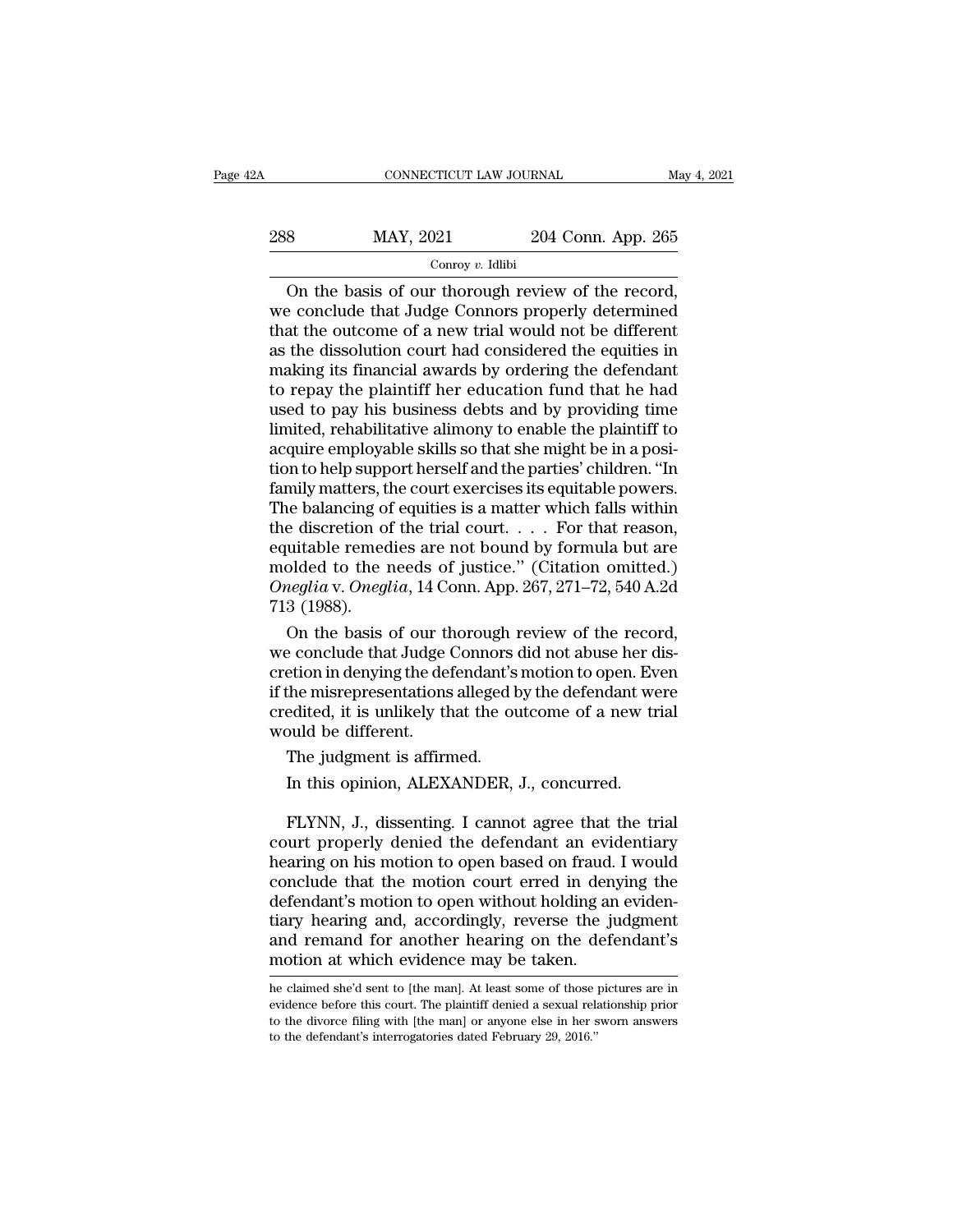| 21                                                                                                                | CONNECTICUT LAW JOURNAL                               | Page 43A |
|-------------------------------------------------------------------------------------------------------------------|-------------------------------------------------------|----------|
| 204 Conn. App. 265                                                                                                | MAY, 2021                                             | 289      |
|                                                                                                                   | Conroy $v$ . Idlibi                                   |          |
| first, because the defendant was not accorded an oppor-<br>tunity to present his ofter discovered new evidence of | I disagree with the decision reached by the majority, |          |

 $\frac{204 \text{ Conn. App. 265}}{\text{Conroy } v. \text{ Idibi}}$  and  $\frac{289}{\text{Conroy } v. \text{ Idibi}}$ <br>I disagree with the decision reached by the majority, first, because the defendant was not accorded an opportunity to present his after discovered new evidenc 204 Conn. App. 265 MAY, 2021 289<br>
Conroy v. Idlibi<br>
I disagree with the decision reached by the majority,<br>
first, because the defendant was not accorded an oppor-<br>
tunity to present his after discovered new evidence of<br>
t 204 Conn. App. 265 MAY, 2021 289<br>
Conroy v. Idlibi<br>
I disagree with the decision reached by the majority,<br>
first, because the defendant was not accorded an oppor-<br>
tunity to present his after discovered new evidence of<br>
t Contain steps 200 Contains and Convey v. Idlibit<br>
I disagree with the decision reached by the majority,<br>
first, because the defendant was not accorded an oppor-<br>
tunity to present his after discovered new evidence of<br>
the I disagree with the<br>first, because the de<br>tunity to present his<br>the plaintiff's admis<br>duct which she had<br>of her divorce.<br>Second, because t r disagret with the decision reached by the majorny,<br>st, because the defendant was not accorded an oppor-<br>nity to present his after discovered new evidence of<br>e plaintiff's admission to adulterous conduct, a con-<br>court's d tunity to present his after discovered new evidence of<br>the plaintiff's admission to adulterous conduct, a con-<br>duct which she had denied under oath in the earlier trial<br>of her divorce.<br>Second, because the exercise of the c

dulty to present his after discovered new evidence of<br>the plaintiff's admission to adulterous conduct, a con-<br>duct which she had denied under oath in the earlier trial<br>of her divorce.<br>Second, because the exercise of the co Free plantin's admission to addite outs conduct which she had denied under oath in the of her divorce.<br>Second, because the exercise of the court depended on issues of fact that were dispute process required that the defend her divorce.<br>Second, because the exercise of the court's discretion<br>pended on issues of fact that were disputed at trial,<br>e process required that the defendant be permitted to<br>esent his after discovered evidence.<br>Third, I Second, because the exercise of the court's discretion<br>depended on issues of fact that were disputed at trial,<br>due process required that the defendant be permitted to<br>present his after discovered evidence.<br>Third, I do not

court, because the exercise of the court's disserted<br>depended on issues of fact that were disputed at trial,<br>due process required that the defendant be permitted to<br>present his after discovered evidence.<br>Third, I do not ag due process required that the defendant be permitted to<br>present his after discovered evidence.<br>Third, I do not agree with the motion court and the<br>majority that the nonsexual affair, which the dissolution<br>court attributed and process required that the deterministic permitted to<br>present his after discovered evidence.<br>Third, I do not agree with the motion court and the<br>majority that the nonsexual affair, which the dissolution<br>court attributed Third, I do not agree with the motion court and the<br>majority that the nonsexual affair, which the dissolution<br>court attributed to the plaintiff, can be equated with the<br>putative adultery on her part that the defendant clai Third, I do not agree with the motion court and the majority that the nonsexual affair, which the dissolution court attributed to the plaintiff, can be equated with the putative adultery on her part that the defendant clai majority that the nonsexual affair,<br>court attributed to the plaintiff, ca<br>putative adultery on her part that<br>his new transcript evidence show<br>egregious form of marital infidelit<br>evidence could work a different r<br>mony and p In translated to the plaintin, call be equated with the defendant claims<br>s new transcript evidence shows. Adultery is a more<br>regious form of marital infidelity. If proved, that new<br>idence could work a different result in a parameter additery on her part that the detendant elamis<br>his new transcript evidence shows. Adultery is a more<br>egregious form of marital infidelity. If proved, that new<br>evidence could work a different result in awards of a

the wall as the motion of marital infidelity. If proved, that new<br>evidence could work a different result in awards of ali-<br>mony and property division.<br>Fourth, although I agree that whether any discovery<br>was warranted was w egregious form of maritar infidently. If proved, that hew<br>evidence could work a different result in awards of ali-<br>mony and property division.<br>Fourth, although I agree that whether any discovery<br>was warranted was within th Fourth, although I agree that whether any discovery<br>was warranted was within the motion court's discretion,<br>the motion court had to listen to the defendant and his<br>evidence to exercise that discretion to determine if dis-<br> evidence. Fourta, althought I agree that whether any useovery<br>as warranted was within the motion court's discretion,<br>e motion court had to listen to the defendant and his<br>idence to exercise that discretion to determine if dis-<br>very was warranced was whall the motion courts discretion;<br>the motion court had to listen to the defendant and his<br>evidence to exercise that discretion to determine if dis-<br>covery were necessary to authenticate the transcript<br>e

evidence to exercise that discretion to determine if discovery were necessary to authenticate the transcript<br>evidence.<br>Fifth, the defendant had but one trial where evidence<br>was offered. Therefore, I do not agree with the m bevidence to exercise that unserted to determine it used<br>covery were necessary to authenticate the transcript<br>evidence.<br>Fifth, the defendant had but one trial where evidence<br>was offered. Therefore, I do not agree with the evidence.<br>Fifth, the defendant had but one trial where evidence<br>was offered. Therefore, I do not agree with the motion<br>court that he already had "three bites at the apple"<br>because of his appeals of the initial divorce judg Fifth, the d<br>was offered. '<br>court that he<br>because of hi<br>or that his div<br>to open.<br>Sixth, I do n First, the deterministic of the mail where existence<br>as offered. Therefore, I do not agree with the motion<br>urt that he already had "three bites at the apple"<br>cause of his appeals of the initial divorce judgment,<br>that his d All solution court that he already had "three bites at the apple"<br>because of his appeals of the initial divorce judgment,<br>or that his divorce appeals justified denying his motion<br>to open.<br>Sixth, I do not agree with the maj

because of his appeals of the initial divorce judgment,<br>or that his divorce appeals justified denying his motion<br>to open.<br>Sixth, I do not agree with the majority that the dissolu-<br>tion court's finding that the defendant la court's denial of an evidentiary hearing his motion<br>to open.<br>Sixth, I do not agree with the majority that the dissolu-<br>tion court's finding that the defendant lacked credibility<br>as to his finances could somehow justify the are alignment and the distribution of the majority that the dissolution court's finding that the defendant lacked credibility as to his finances could somehow justify the motion court's denial of an evidentiary hearing. Ou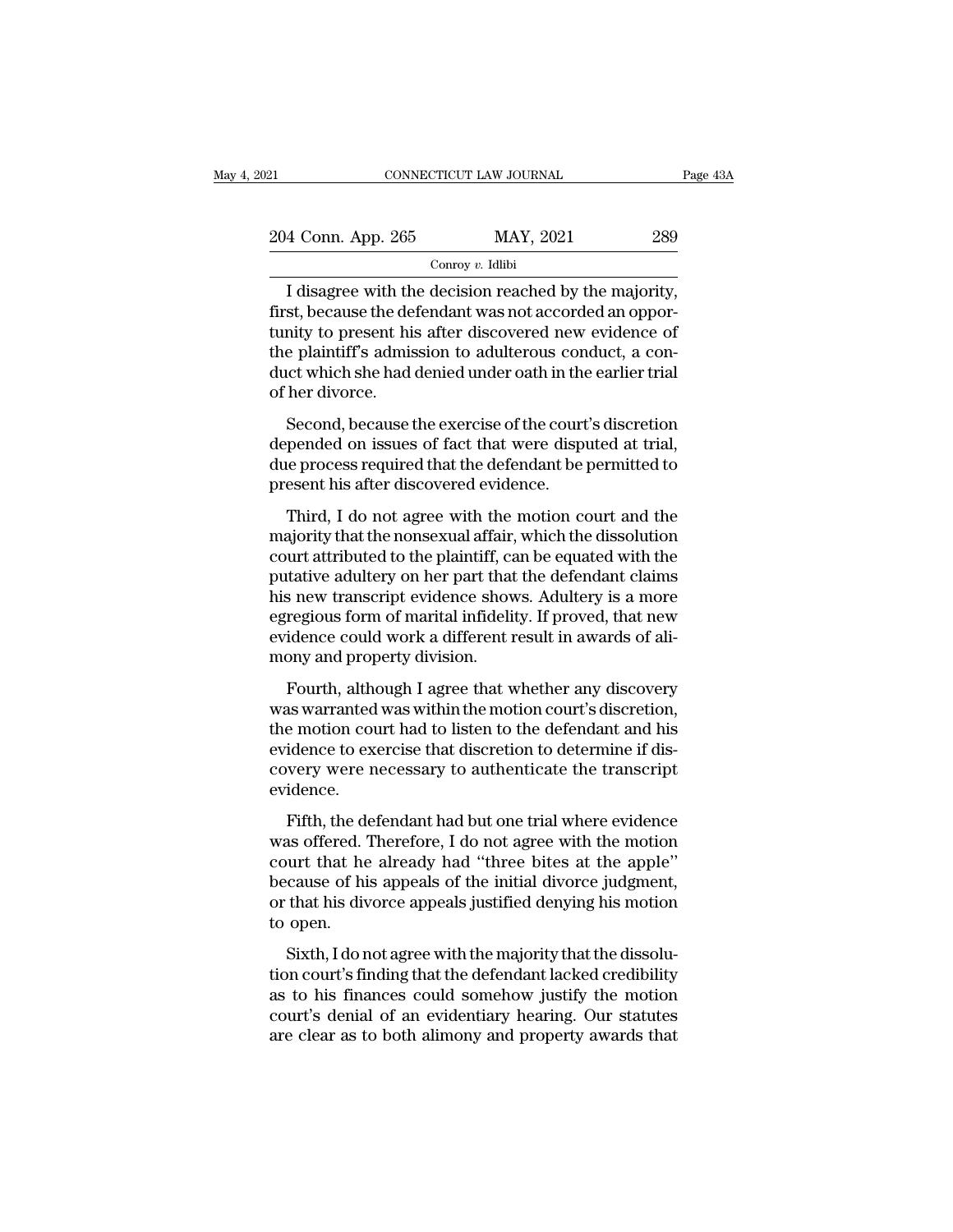| 4A  | CONNECTICUT LAW JOURNAL |                    | May 4, 2021 |
|-----|-------------------------|--------------------|-------------|
| 290 | MAY, 2021               | 204 Conn. App. 265 |             |
|     | Conroy $v$ . Idlibi     |                    |             |

 $\begin{array}{r} \text{COMRECTICUT LAW JOURNAL} \qquad \text{May 4, 2021} \ \text{204 Conn. App. 265} \ \hline \text{Convey } v. \text{ Idlibi} \ \text{causes of the martial breakdown can be considered in} \ \text{the making of such awards. The dissolution court made} \ \text{findings as to what the defendant's financial resources.} \end{array}$ 290 MAY, 2021 204 Conn. App. 265<br>  $\frac{\text{Conv } v. \text{ Idlibi}}{\text{conv of the partial breakdown can be considered in}}$ <br>
the making of such awards. The dissolution court made<br>
findings as to what the defendant's financial resources<br>
were That matrix presumably would not chan  $\frac{\text{MAN}, 2021}{\text{Convov } v. \text{ Idlibi}}$ <br>  $\frac{\text{Convov } v. \text{ Idlibi}}{\text{causes of the marital breakdown can be considered in}}$ <br>
the making of such awards. The dissolution court made<br>
findings as to what the defendant's financial resources<br>
were. That matrix presumably would not ch  $\frac{\text{MAY, 2021}}{\text{Convy } v. \text{ Idibi}}$ <br>  $\frac{\text{Convy } v. \text{ Idibi}}{\text{causes of the marital breakdown can be considered in}}$ <br>
the making of such awards. The dissolution court made<br>
findings as to what the defendant's financial resources<br>
were. That matrix presumably would not cha  $\frac{1}{\text{Conv}(y)}$  and  $\frac{1}{\text{Conv}(y)}$  and  $\frac{1}{\text{Conv}(y)}$  and  $\frac{1}{\text{Conv}(y)}$  and  $\frac{1}{\text{Conv}(y)}$  are considered in the making of such awards. The dissolution court made findings as to what the defendant's financial resources we Conroy v. Idlibi<br>causes of the marital breakdown can be considered in<br>the making of such awards. The dissolution court made<br>findings as to what the defendant's financial resources<br>were. That matrix presumably would not ch causes of the marital breakdown of<br>the making of such awards. The disfindings as to what the defendant's<br>were. That matrix presumably wo<br>imperfections in his financial aff<br>cause of the marital breakdown be<br>*after* the mari is e making of such awards. The dissolution court made<br>Indings as to what the defendant's financial resources<br>Pree. That matrix presumably would not change. Any<br>perfections in his financial affidavit were not the<br>use of th findings as to what the defendant's financial resources<br>were. That matrix presumably would not change. Any<br>imperfections in his financial affidavit were not the<br>cause of the marital breakdown.<br>I do not disagree with much o

were. That matrix presumably would not change. Any<br>imperfections in his financial affidavit were not the<br>cause of the marital breakdown because they occurred<br>a*fter* the marital breakdown.<br>I do not disagree with much of th imperfections in his financial affidavit were not the<br>cause of the marital breakdown because they occurred<br>after the marital breakdown.<br>I do not disagree with much of the majority's reite-<br>ration of multiple facts found by cause of the marital breakdown because they occurred<br>after the marital breakdown.<br>I do not disagree with much of the majority's reite-<br>ration of multiple facts found by the dissolution court.<br>However, I do not find most of after the marital breakdown.<br>
I do not disagree with much of the majority's reite-<br>
ration of multiple facts found by the dissolution court.<br>
However, I do not find most of them persuasive on the<br>
issue of whether the defe I do not disagree with much of the majority's reite-<br>ration of multiple facts found by the dissolution court.<br>However, I do not find most of them persuasive on the<br>issue of whether the defendant's motion to open prop-<br>erly ration of multiple facts found by the dissolution court.<br>However, I do not find most of them persuasive on the<br>issue of whether the defendant's motion to open prop-<br>erly was denied without hearing evidence. Most of those<br>m However, I do not find most of them persuasive on the<br>issue of whether the defendant's motion to open prop-<br>erly was denied without hearing evidence. Most of those<br>marshalled facts do not address the defendant's princi-<br>pa issue of whether the defendant's motion to open prop-<br>erly was denied without hearing evidence. Most of those<br>marshalled facts do not address the defendant's princi-<br>pal issue, namely, that he was entitled to an evidentiar erly was denied without hearing evidence. Most of those<br>marshalled facts do not address the defendant's princi-<br>pal issue, namely, that he was entitled to an evidentiary<br>hearing by the motion court regarding new evidence o marshalled facts do not address the defendant's p<br>pal issue, namely, that he was entitled to an evider<br>hearing by the motion court regarding new evider<br>facts the dissolution court did not hear. If hear<br>credited, they are a I issue, namely, that he was entitled to an evidentiary<br>aring by the motion court regarding new evidence of<br>cts the dissolution court did not hear. If heard and<br>edited, they are after discovered evidence of the plain-<br>f's hearing by the motion court regarding new evidence of<br>facts the dissolution court did not hear. If heard and<br>credited, they are after discovered evidence of the plain-<br>tiff's admission to adulterous conduct which she had<br>d

facts the dissolution court did not hear. If heard and<br>credited, they are after discovered evidence of the plain-<br>tiff's admission to adulterous conduct which she had<br>denied under oath in the dissolution trial.<sup>1</sup><br>While th credited, they are after discovered evidence of the plain-<br>tiff's admission to adulterous conduct which she had<br>denied under oath in the dissolution trial.<sup>1</sup><br>While the action for dissolution was pending, the<br>defendant was tiff's admission to adulterous conduct which she had<br>denied under oath in the dissolution trial.<sup>1</sup><br>While the action for dissolution was pending, the<br>defendant was arrested on the complaint of the plaintiff<br>for an alleged denied under oath in the dissolution trial.<sup>1</sup><br>While the action for dissolution was pending, the<br>defendant was arrested on the complaint of the plaintiff<br>for an alleged assault on the plaintiff. After Judge Car-<br>bonneau's While the action for dissolution was pending, the defendant was arrested on the complaint of the plaintiff for an alleged assault on the plaintiff. After Judge Carbonneau's judgment of dissolution had entered, that crimin onneau's judgment of dissolution had entered, that<br>iminal charge against the defendant subsequently was<br>ismissed by the Superior Court after a police investiga-<br>on of the alleged assault. This fact looms important<br><sup>1</sup>My an criminal charge against the defendant subsequently was<br>dismissed by the Superior Court after a police investiga-<br>tion of the alleged assault. This fact looms important<br><sup>1</sup>My analysis is guided by the following standards. A

dismissed by the Superior Court after a police investiga-<br>tion of the alleged assault. This fact looms important<br><sup>1</sup>My analysis is guided by the following standards. An interpretation of what<br>is required by the relevant st tion of the alleged assault. This fact looms important  $\frac{1}{N}$  My analysis is guided by the following standards. An interpretation of what is required by the relevant statute presents a question of law over which our re LIOIT OF LITE alreged assaure. This fact footnts important<br>
<sup>1</sup> My analysis is guided by the following standards. An interpretation of what<br>
is required by the relevant statute presents a question of law over which our<br>
r <sup>1</sup> My analysis is guided by the following standards. An interpretation of what is required by the relevant statute presents a question of law over which our review is plenary. See *Trumbull v. Palmer*, 161 Conn. App. 594 is required by the relevant statute present<br>review is plenary. See Trumbull v. Pa<br>A.3d 133 (2015), cert. denied, 320 Con<br>whether the defendant's motion to op<br>under an abuse of discretion standard<br>251, 255–56, 131 A.3d 765 A 3d 133 (2015), cert. denied, 320 Conn. 923, 133 A 3d 458 (2016). Review of whether the defendant's motion to open was properly denied is examined under an abuse of discretion standard. See *Gaary v. Gillis*, 162 Conn. Ap

<sup>251, 255–56, 131</sup> A.3d 765 (2016).<br>However, the defendant alleges that he was denied the opportunity to present<br>evidence that the plaintiff was adulterous although she had denied it at trial.<br>Whether due process was denied The defendant's motion to open was properly denied is examined<br>whether the defendant's motion to open was properly denied is examined<br>under an abuse of discretion standard. See *Gaary* v. *Gillis*, 162 Conn. App.<br>251, 255– under an abuse of discretion standard. See *Gaary* v. *Gillis*, 162 Conn. App. 251, 255–56, 131 A.3d 765 (2016).<br>
However, the defendant alleges that he was denied the opportunity to present evidence that the plaintiff wa 251, 255-56, 131 A.3d 765 (2016).<br>
However, the defendant alleges that he was denied the opportunity to present<br>
evidence that the plaintiff was adulterous although she had denied it at trial.<br>
Whether due process was den However, the defendant alleges that he was denied the opportunity to present evidence that the plaintiff was adulterous although she had denied it at trial. Whether due process was denied to offer evidence on a disputed fa evidence that the plaintiff was adulterous although she had denied it Whether due process was denied to offer evidence on a disputed faquestion of law, over which our review is plenary. "Whether a paradeprived of his due p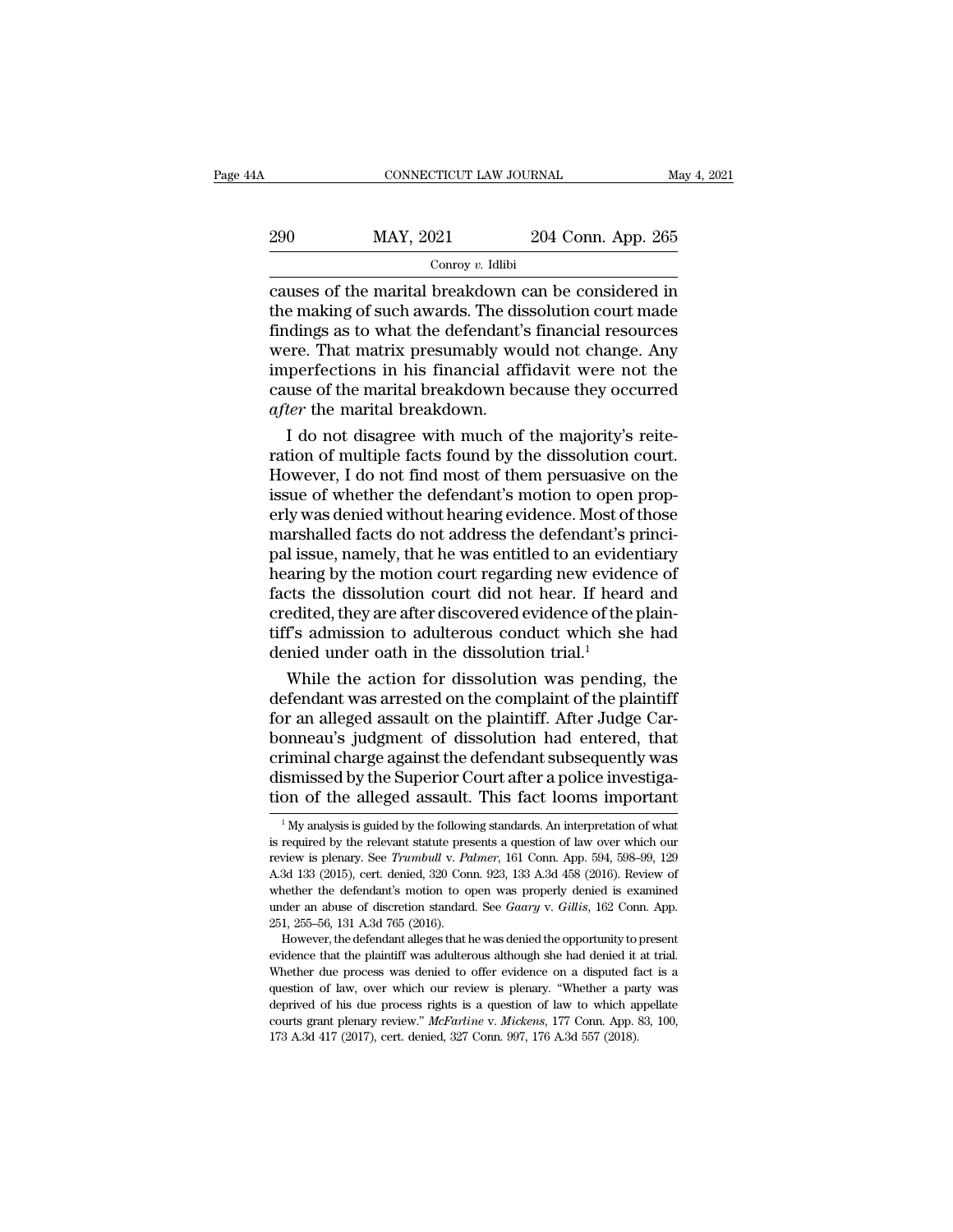Conroy *v.* Idlibi

EXECT EXECT PROXIMAL Page  $45/204$  Conn. App. 265 MAY, 2021 291<br>Conroy v. Idlibi<br>in my analysis because, as part of the investigation of<br>the alleged assault, police obtained the plaintiff's cell<br>phone records that the def 204 Conn. App. 265 MAY, 2021 291<br>  $\frac{\text{Conv } v. \text{ Idlibi}}{\text{Conv } v. \text{ Idlibi}}$ <br>
in my analysis because, as part of the investigation of<br>
the alleged assault, police obtained the plaintiff's cell<br>
phone records that the defendant alle 204 Conn. App. 265 MAY, 2021 291<br>  $\frac{\text{Conv } v. \text{ Idibi}}{\text{Conv } v. \text{ Idibi}}$ <br>
in my analysis because, as part of the investigation of<br>
the alleged assault, police obtained the plaintiff's cell<br>
phone records that the defendant allege 204 Conn. App. 265 MAY, 2021 291<br>  $\frac{\text{Conv } v. \text{ Idlibi}}{\text{Conv } v. \text{ Idlibi}}$ <br>
in my analysis because, as part of the investigation of<br>
the alleged assault, police obtained the plaintiff's cell<br>
phone records that the defendant alle Conroy v. Idlibi<br>in my analysis because, as part of the investigation of<br>the alleged assault, police obtained the plaintiff's cell<br>phone records that the defendant alleges reveal the<br>plaintiff's admission to engaging in a  $\begin{tabular}{l} \hline \hline \textit{conroy $v$.} \hline \textit{and} \end{tabular}$  in my analysis because, as part of the investigation of the alleged assault, police obtained the plaintiff's cell phone records that the defendant alleges reveal the plaintiff's a in my analysis because, as part of the investigation of<br>the alleged assault, police obtained the plaintiff's cell<br>phone records that the defendant alleges reveal the<br>plaintiff's admission to engaging in a sexual relationsh the alleged assault, police obtained the plaintiff's cell<br>phone records that the defendant alleges reveal the<br>plaintiff's admission to engaging in a sexual relationship<br>with another man while married to the defendant. Subphone records that the defendant alleges reveal the<br>plaintiff's admission to engaging in a sexual relationship<br>with another man while married to the defendant. Sub-<br>sequent to the dismissal of the assault charge, the defen plaintiff's admission to engaging in a sexual relationship<br>with another man while married to the defendant. Sub-<br>sequent to the dismissal of the assault charge, the defen-<br>dant was able, by subpoena, to gain access to a tr with another man while married to the defendant. Sub-<br>sequent to the dismissal of the assault charge, the defen-<br>dant was able, by subpoena, to gain access to a tran-<br>script of the plaintiff's cell phone records that the p sequent to the dismissal of the assault charge, the defendant was able, by subpoena, to gain access to a transcript of the plaintiff's cell phone records that the police had obtained. The memorandum of decision was issued dant was able, by subpoena, to gain access to a transcript of the plaintiff's cell phone records that the police had obtained. The memorandum of decision was issued while the defendant's assault case was still pending. The script of the plaintiff's cell phone records that the police<br>had obtained. The memorandum of decision was issued<br>while the defendant's assault case was still pending. The<br>dissolution court found that the plaintiff had enga had obtained. The memorandum of decision was issued<br>while the defendant's assault case was still pending. The<br>dissolution court found that the plaintiff had engaged<br>in an affair, but nonetheless found that there was no<br>dir while the defendant's assault case was still pending. The<br>dissolution court found that the plaintiff had engaged<br>in an affair, but nonetheless found that there was no<br>direct evidence that it was sexual in nature. The disso dissolution court found that the plaintiff had engaged<br>in an affair, but nonetheless found that there was no<br>direct evidence that it was sexual in nature. The dissolu-<br>tion court further found: "While the wording of defenin an affair, but nonetheless found that there was no<br>direct evidence that it was sexual in nature. The dissolu-<br>tion court further found: "While the wording of defen-<br>dant's interrogatories dated September 30, 2015 con-<br>c direct evidence that it was sexual in nature. The dissolution court further found: "While the wording of defendant's interrogatories dated September 30, 2015 concerning plaintiff's extramarital relationships may have been tion court further found: "While the wording of defen-<br>dant's interrogatories dated September 30, 2015 con-<br>cerning plaintiff's extramarital relationships may have<br>been imprecise, plaintiff's responses—under oath—<br>were les dant's interrogatories dated September 30, 2015 concerning plaintiff's extramarital relationships may have<br>been imprecise, plaintiff's responses—under oath—<br>were less than forthcoming. Plaintiff's recollection of<br>her rela cerning plaintiff's extramarital relationships may have<br>been imprecise, plaintiff's responses—under oath—<br>were less than forthcoming. Plaintiff's recollection of<br>her relationship with George Jones was vague. . . . .<br>The co ordinarily, praining a large matter start<br>are less than forthcoming. Plaintiff's recollection of<br>the court has considered her relationship with another<br>an during the marriage. The court finds no direct evi-<br>nce of her and dence on some point, unless that point of the relationship with George Jones was vague.<br>The court has considered her relationship with another man during the marriage. The court finds no direct evi-<br>dence of her and this o

The court has considered her relationship with another<br>man during the marriage. The court finds no direct evi-<br>dence of her and this other man ever having sex."<sup>2</sup><br>Ordinarily, trial courts do not cite to a lack of evi-<br>den Fig. 2. The court finds no direct evidence of her and this other man ever having sex."<sup>2</sup><br>Ordinarily, trial courts do not cite to a lack of evidence on some point, unless that point on which evidence is lacking might make the definition of her and this other man ever having sex."<sup>2</sup><br>Ordinarily, trial courts do not cite to a lack of evi-<br>dence on some point, unless that point on which evi-<br>dence is lacking might make a difference to some iss court of the latter that the state that the state of the control of the control dence on some point, unless that point on which evidence is lacking might make a difference to some issue decided if the evidence existed, wer Ordinarily, trial courts do not cite to a lack of evidence on some point, unless that point on which evidence is lacking might make a difference to some issue decided if the evidence existed, were offered, and found to be be credible. However, in this case, the dissolution<br>ourt expressly  $did$  cite to a lack of such evidence. It<br>uund "no direct evidence of her and this other man<br> $^2$ The pertinent portion of the defendant's interrogatory to t to be credible. However, in this case, the dissolution court expressly  $did$  cite to a lack of such evidence. It found "no direct evidence of her and this other man  $\frac{1}{2}$  The pertinent portion of the defendant's interro

court expressly *did* cite to a lack of such evidence. It found "no direct evidence of her and this other man  $\frac{1}{2}$ "The pertinent portion of the defendant's interrogatory to the plaintiff and her answer to it under oa found "no direct evidence of her and this other man  $\overline{a}$  and  $\overline{b}$  are pertinent portion of the defendant's interrogatory to the plaintiff and her answer to it under oath, together with the notarization of it by he Found Tho direct evidence of the article in this other filam<br>
<sup>2</sup> The pertinent portion of the defendant's interrogatory to the plaintiff and<br>
her answer to it under oath, together with the notarization of it by her attorn <sup>2</sup> The pertinent portion of the defendant's interrogatory to the plaintiff and her answer to it under oath, together with the notarization of it by her attorney, Jeremiah Nii Amaa Ollennu, are as follows. Question 6 of t Frame presents to it under oath, together with the notarization of it by her attorney, Jeremiah Nii Amaa Ollennu, are as follows. Question 6 of the defendant's interrogatories asked: "Have you had sexual relations with any Leremiah Nii Amaa Ollennu, are as follows. Question 6 of the defendant's interrogatories asked: "Have you had sexual relations with anyone other than your spouse since the date of your marriage?" The plaintiff responded, " interrogatories asked: "Have you had sexual relations with anyone other than your spouse since the date of your marriage?" The plaintiff responded, "No." The notarization on the final page is signed by Ollennu, who wrote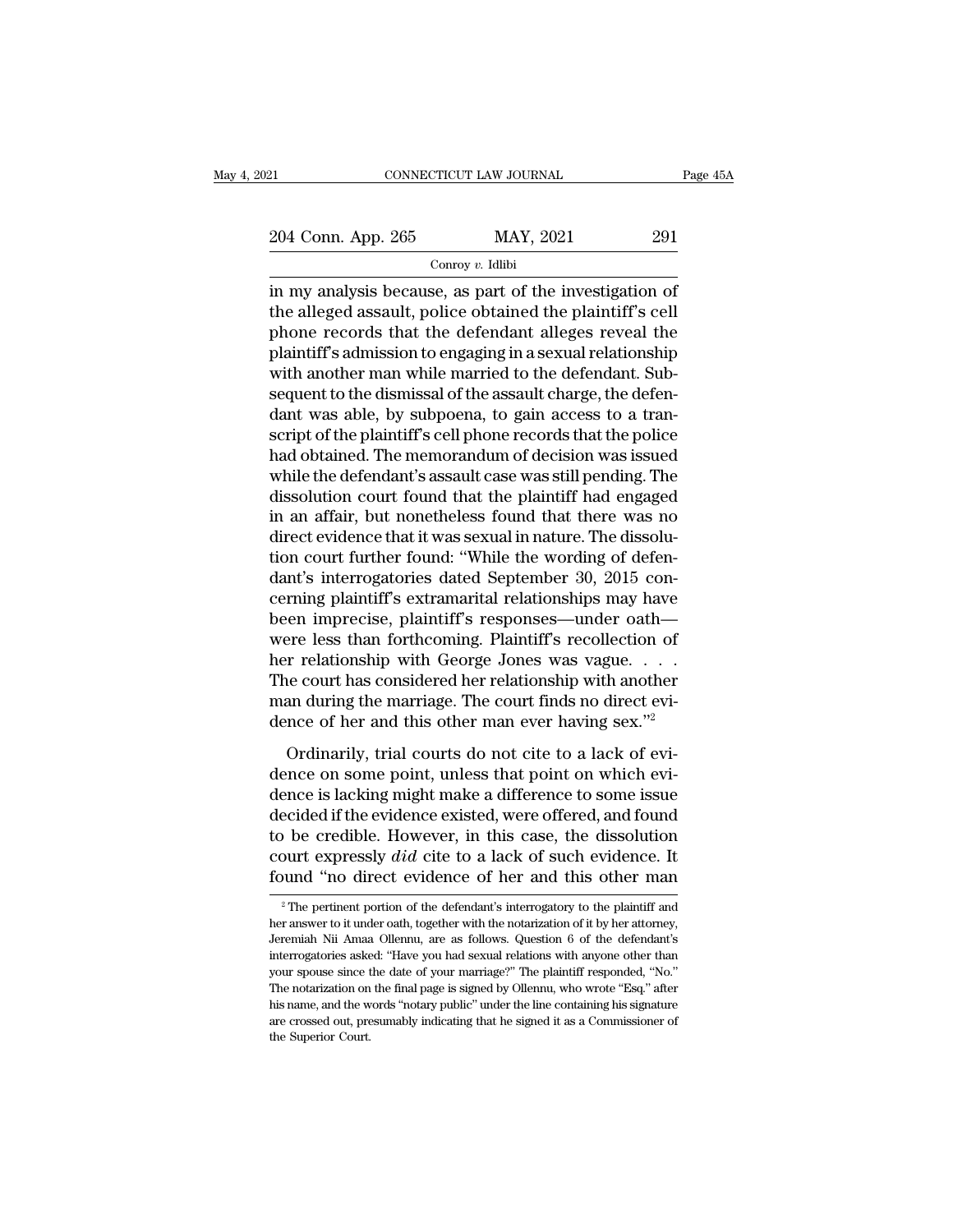| 6A  | CONNECTICUT LAW JOURNAL |                    | May 4, 2021 |
|-----|-------------------------|--------------------|-------------|
| 292 | MAY, 2021               | 204 Conn. App. 265 |             |
|     | Conroy $v$ . Idlibi     |                    |             |

EVERTIGUT LAW JOURNAL May 4, 2021<br>
2022 MAY, 2021 204 Conn. App. 265<br>
Conroy v. Idlibi<br>
ever having sex.''<sup>3</sup> This indicates that had such direct<br>
evidence existed before the trial court, that orders of the<br>
court might ha 292 MAY, 2021 204 Conn. App. 265<br>
conroy v. Idlibi<br>
ever having sex."<sup>3</sup> This indicates that had such direct<br>
evidence existed before the trial court, that orders of the<br>
court might have been different. Paragraphs 15 and 292 MAY, 2021 204 Conn. App. 265<br>
Conroy v. Idibi<br>
ever having sex."<sup>3</sup> This indicates that had such direct<br>
evidence existed before the trial court, that orders of the<br>
court might have been different. Paragraphs 15 and 202 MAY, 2021 204 Conn. App. 265<br>  $\frac{1}{2}$  Conroy v. Idlibi<br>
ever having sex."<sup>3</sup> This indicates that had such direct<br>
evidence existed before the trial court, that orders of the<br>
court might have been different. Paragra Conroy v. Idlibi<br>
onroy v. Idlibi<br>
ever having sex."<sup>3</sup> This indicates that had such direct<br>
evidence existed before the trial court, that orders of the<br>
court might have been different. Paragraphs 15 and 16<br>
of the defen Conroy v. Idlibi<br>
ever having sex."<sup>3</sup> This indicates that had such direct<br>
evidence existed before the trial court, that orders of the<br>
court might have been different. Paragraphs 15 and 16<br>
of the defendant's motion to ever having sex."<sup>3</sup> This indicates that had such direct<br>evidence existed before the trial court, that orders of the<br>court might have been different. Paragraphs 15 and 16<br>of the defendant's motion to open are the equivalen evidence existed before the trial court, that orders of the court might have been different. Paragraphs 15 and 16 of the defendant's motion to open are the equivalent of an offer of proof. In those paragraphs, the defendan court might have been different. Paragraphs 15 and 16<br>of the defendant's motion to open are the equivalent<br>of an offer of proof. In those paragraphs, the defendant<br>alleges nothing less than that a police transcript of the<br> of the defendant's motion to open are the equivalent<br>of an offer of proof. In those paragraphs, the defendant<br>alleges nothing less than that a police transcript of the<br>plaintiff's conversation via text message with her the of an offer of proof. In those paragraphs, the defendant alleges nothing less than that a police transcript of the plaintiff's conversation via text message with her then attorney revealed an agreement with him to deny un alleges nothing less than that a police transcript of the plaintiff's conversation via text message with her then attorney revealed an agreement with him to deny under oath at trial that she had been adulterous, followed b plaintiff's conversation via text message with her then<br>attorney revealed an agreement with him to deny under<br>oath at trial that she had been adulterous, followed by<br>an overt act wherein she so denied it under oath before<br> attorney revealed an agreement with him to deny under<br>oath at trial that she had been adulterous, followed by<br>an overt act wherein she so denied it under oath before<br>the court hearing the dissolution, which was not cor-<br>re oath at trial that she had been adulterous, followed by<br>an overt act wherein she so denied it under oath before<br>the court hearing the dissolution, which was not cor-<br>rected of record by her attorney. It is undisputed that<br> an overt act wherein she so denied it under oath before<br>the court hearing the dissolution, which was not cor-<br>rected of record by her attorney. It is undisputed that<br>this is not a situation, as discussed in *Billington* v. the court hearing the dissolution, which was not corrected of record by her attorney. It is undisputed that<br>this is not a situation, as discussed in *Billington* v. *Billington*, 220 Conn. 212, 225, 595 A.2d 1377 (1991), i rected of record by her attorney. It is undisputed that<br>this is not a situation, as discussed in *Billington* v. *Bil-<br>lington*, 220 Conn. 212, 225, 595 A.2d 1377 (1991), in<br>which both parties in marital litigation commit this is not a situation, as discussed in *Billington* v. *Billington*, 220 Conn. 212, 225, 595 A.2d 1377 (1991), in which both parties in marital litigation commit fraud on the court by joining to conceal material informat *lington*, 220 Conn. 212, 225, 595 A.2d 1377 (1991), in<br>which both parties in marital litigation commit fraud<br>on the court by joining to conceal material information<br>from the court. The defendant admitted to such at oral<br> which both parties in marital litigation commit fraud<br>on the court by joining to conceal material information<br>from the court. The defendant admitted to such at oral<br>argument before this court. However, the defendant in<br>the on the court by joining to conceal material information<br>from the court. The defendant admitted to such at oral<br>argument before this court. However, the defendant in<br>the present case made the claim in his motion to open<br>tha from the court. The defendant admitted to such at oral argument before this court. However, the defendant in the present case made the claim in his motion to open that the plaintiff conspired with her attorney to deceive t argument before this court. However, the defendant in<br>the present case made the claim in his motion to open<br>that the plaintiff conspired with her attorney to deceive<br>the court and the defendant by concealing information<br>ab the present case made the claim in his motion to open<br>that the plaintiff conspired with her attorney to deceive<br>the court and the defendant by concealing information<br>about her sexual affair. Although this is not the type<br>o that the plaintiff conspired with her attorney to deceive<br>the court and the defendant by concealing information<br>about her sexual affair. Although this is not the type<br>of fraud on the court discussed in *Billington*, noneth the court and the defendant by concealing information<br>about her sexual affair. Although this is not the type<br>of fraud on the court discussed in *Billington*, nonethe-<br>less the allegations, if proved true, *are* fraud. Defi about her sexual affair. Although this is not the type<br>of fraud on the court discussed in *Billington*, nonethe-<br>less the allegations, if proved true, *are* fraud. Defining<br>fraud in the marital dissolution context in such of fraud on the court discussed in *Billington*, nonetheless the allegations, if proved true, *are* fraud. Defining fraud in the marital dissolution context in such a limited way as to not include collusion by an attorney less the allegations, if proved true, *are* fraud. Defining<br>fraud in the marital dissolution context in such a limited<br>way as to not include collusion by an attorney and client<br>to conceal material information from the cour fraud in the marital dissolution context in such a limited<br>way as to not include collusion by an attorney and client<br>to conceal material information from the court and oppos-<br>ing party, deprives courts of a basic function way as to not include collusion by an attorney and client<br>to conceal material information from the court and oppos-<br>ing party, deprives courts of a basic function in dissolu-<br>tion cases, namely, to fairly make awards of pr down. ivision and alimony, both of which can be substantially<br>"fected if presented with credible evidence of an extra-<br>arital sexual affair, which caused the marital break-<br>DWN.<br>"This court stated that the trial court "considere

affected if presented with credible evidence of an extra-<br>marital sexual affair, which caused the marital break-<br>down.<br><sup>3</sup> This court stated that the trial court "considered the evidence of the plain-<br>iff's extramarital af A.3d 289 (2018). I agree with the defendant that the widence of the plain-<br>
Intiffs extramarital affair and found that it was not sexual in nature." Conroy v.<br>
Idibi, 183 Conn. App. 460, 464, 193 A.3d 663, cert. denied, 33 This court stated that the trial court "considered the evidence of the plaintiff's extramarital affair and found that it was not sexual in nature." Conroy v. *Idlibi*, 183 Conn. App. 460, 464, 193 A.3d 663, cert. denied, <sup>3</sup> This court stated that the trial court "court"<br>fiff's extramarital affair and found that it was *Idlibi*, 183 Conn. App. 460, 464, 193 A.3d 66<br>A.3d 289 (2018). I agree with the defendant<br>court found. The trial court f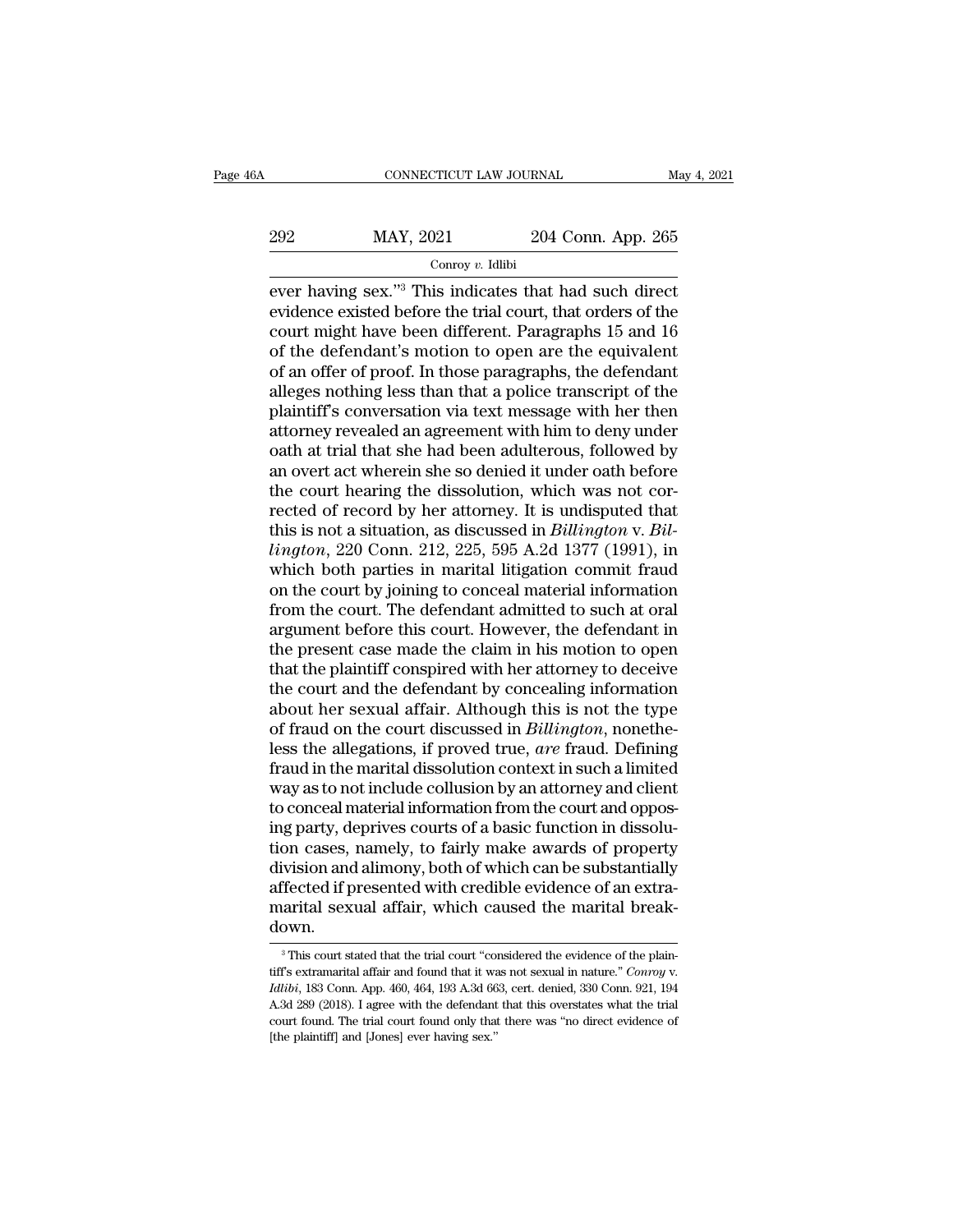| 21                 | CONNECTICUT LAW JOURNAL | Page 47A |
|--------------------|-------------------------|----------|
| 204 Conn. App. 265 | MAY, 2021               | 293      |
|                    | Conroy $v$ . Idlibi     |          |

CONNECTICUT LAW JOURNAL Page 47A<br>
4 Conn. App. 265 MAY, 2021 293<br>
Conroy v. Idlibi<br>
In fairness, the defendant was never accorded the<br>
ght to put on later discovered evidence from the police<br>
enscript before the motion cou 204 Conn. App. 265 MAY, 2021 293<br>
Conroy v. Idlibi<br>
In fairness, the defendant was never accorded the<br>
right to put on later discovered evidence from the police<br>
transcript before the motion court. If found credible,<br>
that 204 Conn. App. 265 MAY, 2021 293<br>
Conroy v. Idlibi<br>
In fairness, the defendant was never accorded the<br>
right to put on later discovered evidence from the police<br>
transcript before the motion court. If found credible,<br>
tha 204 Conn. App. 265 MAY, 2021 293<br>  $\frac{1}{\text{Conv } v. \text{ Idibi}}$ <br>
In fairness, the defendant was never accorded the<br>
right to put on later discovered evidence from the police<br>
transcript before the motion court. If found credible,<br> and the plant of the same of the plant of the plant of the right to put on later discovered evidence from the police transcript before the motion court. If found credible, that evidence would constitute direct evidence of  $\frac{1}{2}$  Conroy v. Idlibi<br>In fairness, the defendant was never accorded the right to put on later discovered evidence from the police<br>transcript before the motion court. If found credible,<br>that evidence would constitute In fairness, the defendant was never accorded the<br>ght to put on later discovered evidence from the police<br>anscript before the motion court. If found credible,<br>at evidence would constitute direct evidence of the<br>ulterous co right to put on later discovered evidence from the police<br>transcript before the motion court. If found credible,<br>that evidence would constitute direct evidence of the<br>adulterous conduct that the plaintiff had denied under<br>

transcript before the motion court. If found credible,<br>that evidence would constitute direct evidence of the<br>adulterous conduct that the plaintiff had denied under<br>oath and that the dissolution court found lacking.<br>The maj that evidence would constitute direct evidence of the<br>adulterous conduct that the plaintiff had denied under<br>oath and that the dissolution court found lacking.<br>The majority holds that there was no evidence that<br>the divorce adulterous conduct that the plaintiff had denied under<br>oath and that the dissolution court found lacking.<br>The majority holds that there was no evidence that<br>the divorce court relied on the plaintiff's alleged misrep-<br>resen oath and that the dissolution court found lacking.<br>The majority holds that there was no evidence that<br>the divorce court relied on the plaintiff's alleged misrep-<br>resentation. I disagree. That reasoning ignores the dis-<br>sol The majority holds that there was no evidence that<br>the divorce court relied on the plaintiff's alleged misrep-<br>resentation. I disagree. That reasoning ignores the dis-<br>solution court's finding that there was no *direct* ev the divorce court relied on the plaintiff's alleged n<br>resentation. I disagree. That reasoning ignores tl<br>solution court's finding that there was no *dire*<br>dence that the plaintiff's affair was sexual in r<br>The dissolution c sentation. I disagree. That reasoning ignores the dis-<br>lution court's finding that there was no *direct* evi-<br>nce that the plaintiff's affair was sexual in nature.<br>le dissolution court could not rely on evidence it never<br>a solution court's finding that there was no *direct* evi-<br>dence that the plaintiff's affair was sexual in nature.<br>The dissolution court could not rely on evidence it never<br>heard and that the plaintiff withheld and expressly

dence that the plaintiff's affair was sexual in nature.<br>The dissolution court could not rely on evidence it never<br>heard and that the plaintiff withheld and expressly,<br>falsely denied the existence of under oath.<br>In the defe The dissolution court could not rely on evidence it never<br>heard and that the plaintiff withheld and expressly,<br>falsely denied the existence of under oath.<br>In the defendant's motion to open the dissolution<br>judgment on the b heard and that the plaintiff withheld and expressly, falsely denied the existence of under oath.<br>In the defendant's motion to open the dissolution<br>judgment on the basis of fraud, he set forth: "On October<br>2, 2017, approxim falsely denied the existence of under oath.<br>
In the defendant's motion to open the dissolution<br>
judgment on the basis of fraud, he set forth: "On October<br>
2, 2017, approximately a year after the court issued its<br>
memorandu In the defendant's motion to open the dissolution<br>judgment on the basis of fraud, he set forth: "On October<br>2, 2017, approximately a year after the court issued its<br>memorandum of decision, the Plymouth police depart-<br>ment judgment on the basis of fraud, he set forth: "On October<br>2, 2017, approximately a year after the court issued its<br>memorandum of decision, the Plymouth police depart-<br>ment released record [sic] of the plaintiff's text mes- $\frac{2}{2}$ , 2017, approximately a year after the court issued its<br>memorandum of decision, the Plymouth police depart-<br>ment released record [sic] of the plaintiff's text mes-<br>sages that were extracted from the plaintiff's c memorandum of decision, the Plymouth police department released record [sic] of the plaintiff's text messages that were extracted from the plaintiff's cell phones.<br>The Plymouth police department had seized the plaintiff's ment released record [sic] of the plaintiff's text mes-<br>sages that were extracted from the plaintiff's cell phones.<br>The Plymouth police department had seized the plain-<br>tiff's cell phones to investigate the plaintiff's fal sages that were extracted from the plaintiff's cell phones.<br>The Plymouth police department had seized the plaintiff's cell phones to investigate the plaintiff's false allegation of assault. The extracted text messages from The Plymouth police department had seized the plaintiff's cell phones to investigate the plaintiff's false allegation of assault. The extracted text messages from the plaintiff's cell phone disclosed a very graphic relatio tiff's cell phones to investigate the plaintiff's false allegation of assault. The extracted text messages from the plaintiff's cell phone disclosed a very graphic relation between the plaintiff and George Jones spanning f tion of assault. The extracted text messages from the plaintiff's cell phone disclosed a very graphic relation<br>between the plaintiff and George Jones spanning for<br>over a year prior to the plaintiff's filing of divorce. The plaintiff's cell phone disclosed a very graphic relation<br>between the plaintiff and George Jones spanning for<br>over a year prior to the plaintiff's filing of divorce. The<br>extracted text messages from the plaintiff's cell pho between the plaintiff and George Jones spanning for<br>over a year prior to the plaintiff's filing of divorce. The<br>extracted text messages from the plaintiff's cell phone<br>disclosed communication between the plaintiff and her<br> over a year prior to the planet<br>extracted text messages fidisclosed communication<br>counsel, in which [A]ttor<br>the plaintiff to mislead the<br>ual affair from the judge s<br>for the defendant."<sup>4</sup> bounsel, in which [A]ttorney Ollennu was counseling<br>ne plaintiff to mislead the court by concealing her sex-<br>al affair from the judge so the judge won't feel sorry<br>or the defendant."<sup>4</sup><br><sup>4</sup>The defendant further alleged in the plaintiff to mislead the court by concealing her sex-<br>ual affair from the judge so the judge won't feel sorry<br>for the defendant."<sup>4</sup><br> $\frac{4}{1}$  The defendant further alleged in his motion to open that the plaintiff had

ual affair from the judge so the judge won't feel sorry<br>for the defendant."<sup>4</sup><br> $\overline{ }$   $\overline{ }$  The defendant further alleged in his motion to open that the plaintiff had<br>fabricated an incident of assault with self-inflict for the defendant  $\frac{1}{4}$ <br>for the defendant  $\frac{1}{4}$ <br> $\frac{1}{4}$  The defendant further alleged in his motion to open that the plaintiff had<br>fabricated an incident of assault with self-inflicted wounds to falsely accuse<br>t <sup>4</sup> The defendant further alleged in his motion to open that the plaintiff had fabricated an incident of assault with self-inflicted wounds to falsely accuse the defendant of a brutal assault and falsely testified during  $^4$  The defendant further alleged in his motion to open that the plaintiff had fabricated an incident of assault with self-inflicted wounds to falsely accuse the defendant of a brutal assault and falsely testified during fabricated an incident of assault with self-inflicted wounds to falsely accuse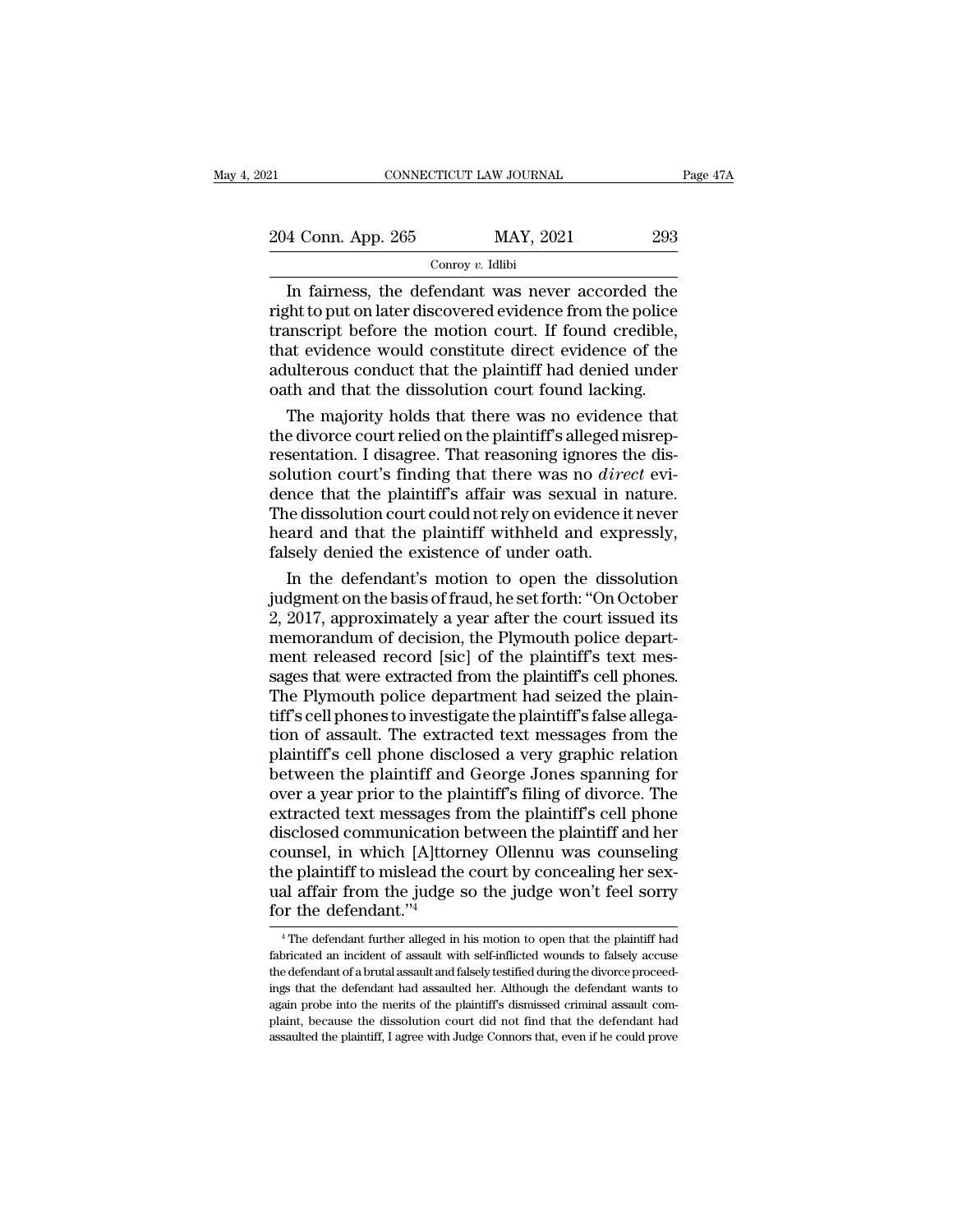| 8Α  | CONNECTICUT LAW JOURNAL |                    | May 4, 2021 |
|-----|-------------------------|--------------------|-------------|
| 294 | MAY, 2021               | 204 Conn. App. 265 |             |
|     | Conroy $v$ . Idlibi     |                    |             |

CONNECTICUT LAW JOURNAL May 4, 2021<br>  $\begin{array}{r}\n 4 \text{ MAY, } 2021 \text{ } \text{204 Conn. App. 265}\n \hline\n \text{Conv } v. \text{ Idibi}\n \end{array}$ The motion court and the parties focused on the fendant's allegations of fraud, an exception to the urn month rule, w 294 MAY, 2021 204 Conn. App. 265<br>  $\frac{\text{Conv } v. \text{ Idibi}}{\text{Conv of } v. \text{ Idibi}}$ <br>
The motion court and the parties focused on the<br>
defendant's allegations of fraud, an exception to the<br>
four month rule, which necessarily implies that th  $\frac{294}{\text{Convy } v. \text{ Idibi}}$ <br>
The motion court and the parties focused on the<br>
defendant's allegations of fraud, an exception to the<br>
four month rule, which necessarily implies that the<br>
motion to open was filed beyond the fou 294 MAY, 2021 204 Conn. App. 265<br>
Conroy v. Idlibi<br>
The motion court and the parties focused on the<br>
defendant's allegations of fraud, an exception to the<br>
four month rule, which necessarily implies that the<br>
motion to op The motion court and the parties focused on the<br>defendant's allegations of fraud, an exception to the<br>four month rule, which necessarily implies that the<br>motion to open was filed beyond the four month period.<br>At the heari Conroy v. Idibi<br>
The motion court and the parties focused on the<br>
defendant's allegations of fraud, an exception to the<br>
four month rule, which necessarily implies that the<br>
motion to open was filed beyond the four month The motion court and the parties focused on the<br>defendant's allegations of fraud, an exception to the<br>four month rule, which necessarily implies that the<br>motion to open was filed beyond the four month period.<br>At the hearin defendant's allegations of fraud, an exception to the<br>four month rule, which necessarily implies that the<br>motion to open was filed beyond the four month period.<br>At the hearing on the defendant's motion to open, the<br>motion four month rule, which necessarily implies that the<br>motion to open was filed beyond the four month period.<br>At the hearing on the defendant's motion to open, the<br>motion court opined that its concern was that the<br>motion was motion to open was filed beyond the four month period.<br>At the hearing on the defendant's motion to open, the<br>motion court opined that its concern was that the<br>motion was in effect "a third bite at the apple" because<br>the de At the hearing on the defendant's motion to open, the<br>motion court opined that its concern was that the<br>motion was in effect "a third bite at the apple" because<br>the defendant's divorce action had already been heard<br>by the motion court opined that its concern was that the<br>motion was in effect "a third bite at the apple" because<br>the defendant's divorce action had already been heard<br>by the dissolution court, reviewed by the Appellate<br>Court, an motion was in effect "a third bite at the apple" because<br>the defendant's divorce action had already been heard<br>by the dissolution court, reviewed by the Appellate<br>Court, and certification to appeal the decision of the<br>Appe the defendant's divorce action had already been heard<br>by the dissolution court, reviewed by the Appellate<br>Court, and certification to appeal the decision of the<br>Appellate Court had been denied by our Supreme Court.<br>The mot by the dissolution court, reviewed by the Appellate<br>Court, and certification to appeal the decision of the<br>Appellate Court had been denied by our Supreme Court.<br>The motion court further opined that the problem it<br>saw with Court, and certification to appeal the decision of the Appellate Court had been denied by our Supreme Court.<br>The motion court further opined that the problem it<br>saw with the defendant's motion was that the dissolu-<br>tion co Appellate Court had been denied by our Supreme Court.<br>The motion court further opined that the problem it<br>saw with the defendant's motion was that the dissolu-<br>tion court had discredited both the plaintiff and the<br>defendan The motion court further opined that the problem it<br>saw with the defendant's motion was that the dissolu-<br>tion court had discredited both the plaintiff and the<br>defendant. The defendant's testimony was discredited<br>concernin saw with the defendant's motion was that the dissolution court had discredited both the plaintiff and the defendant. The defendant's testimony was discredited concerning his financial situation. The motion court further he In court had uscredied both the plaintiff and the<br>fendant. The defendant's testimony was discredited<br>ncerning his financial situation. The motion court fur-<br>er held that, because the dissolution court found that<br>e plaintif defendant. The defendant s' testimony was discredited<br>concerning his financial situation. The motion court fur-<br>ther held that, because the dissolution court found that<br>the plaintiff had an affair, if the motion were grant

Concerning ins miancial situation. The motion court ful-<br>ther held that, because the dissolution court found that<br>the plaintiff had an affair, if the motion were granted<br>it would not likely change the result of the case.<br>W ther held that, because the dissolution count found that<br>the plaintiff had an affair, if the motion were granted<br>it would not likely change the result of the case.<br>Without hearing any evidence about the need for fur-<br>ther it would not likely change the result of the case.<br>Without hearing any evidence about the need for fur-<br>ther discovery, the motion court in effect "demurred."<br>The motion court improperly equated the consequences<br>of the non It would not likely change the result of the case.<br>Without hearing any evidence about the need for fur-<br>ther discovery, the motion court in effect "demurred."<br>The motion court improperly equated the consequences<br>of the non Without hearing any evidence about the need for fur-<br>ther discovery, the motion court in effect "demurred."<br>The motion court improperly equated the consequences<br>of the nonsexual extramarital affair that the dissolution<br>cou ther discovery, the motion court in effect "demurred."<br>The motion court improperly equated the consequences<br>of the nonsexual extramarital affair that the dissolution<br>court found with adultery, despite the fact that the dis The motion court improperly equated the consequences<br>of the nonsexual extramarital affair that the dissolution<br>court found with adultery, despite the fact that the dis-<br>solution court had found there was "no direct evidenc of the nonsexu<br>court found wi<br>solution court l<br>that the affair<br>newly alleged<br>was sexual in 1<br>sion to it.<br>The General Introduct what additery, despite the fact that the uss-<br>Iution court had found there was "no direct evidence"<br>at the affair was sexual in nature. The defendant<br>wly alleged before the motion court that the affair<br>as sexual solution count had found there was no direct evidence<br>that the affair was sexual in nature. The defendant<br>newly alleged before the motion court that the affair<br>was sexual in nature by virtue of the plaintiff's admis-<br>sion

mat the arian was sexual in hattie. The defendant<br>newly alleged before the motion court that the affair<br>was sexual in nature by virtue of the plaintiff's admis-<br>sion to it.<br>The General Assembly enacted a statutory provisi The alternative section in the and the statutes was sexual in nature by virtue of the plaintiff's admission to it.<br>The General Assembly enacted a statutory provision that a judgment may be opened only if the court is moved was sexual in nature by virtue of the plaintin's admission to it.<br>The General Assembly enacted a statutory provision<br>that a judgment may be opened only if the court is<br>moved to do so within four months of its rendering.<br>Se that a judgment may be opened only if the court is<br>moved to do so within four months of its rendering.<br>See General Statutes  $\S~52-212a$ . A recent case from our<br>Supreme Court pointed out that it has "recognized that<br>that t moved to do so within four months of its rendering.<br>See General Statutes  $\S 52-212a$ . A recent case from our<br>Supreme Court pointed out that it has "recognized that<br>that there were no assault, doing so would be unlikely to See General Supreme Cou<br>
that there were no<br>
the awards in the<br>
to retry that issue.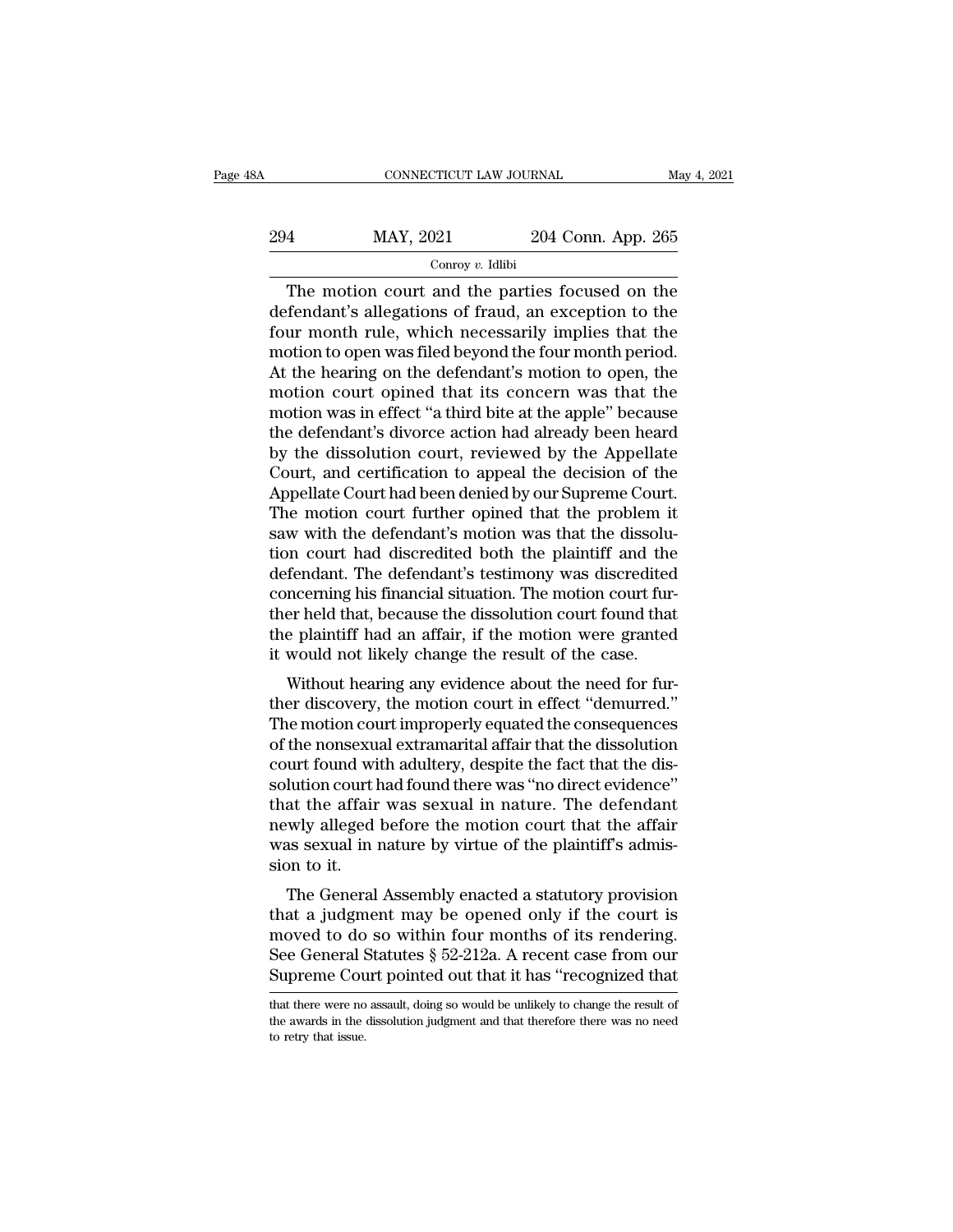EXECTIVE CONNECTICUT LAW JOURNAL Page 49A<br>204 Conn. App. 265 MAY, 2021 295<br>Conroy v. Idlibi

Conroy *v.* Idlibi

EXECTIVE TREE THE CONNECTICUT LAW JOURNAL Page  $49/2$ <br>
204 Conn. App. 265 MAY, 2021 295<br>
205 Conroy v. Idlibi<br>
201 a trial court has inherent power, independent of [any]<br>
31 statutory provisions, to open a judgment obtain  $\frac{204 \text{ Conn. App. 265}}{\text{Conv } v. \text{ Idibi}}$ <br>
a trial court has inherent power, independent of [any]<br>
statutory provisions, to open a judgment obtained by<br>
fraud, in the actual absence of consent, or by mutual<br>
mistake at any time." 204 Conn. App. 265 MAY, 2021 295<br>
Conroy v. Idlibi<br>
a trial court has inherent power, independent of [any]<br>
statutory provisions, to open a judgment obtained by<br>
fraud, in the actual absence of consent, or by mutual<br>
mist 204 Conn. App. 265 MAY, 2021 295<br>
Conroy v. Idlibi<br>
a trial court has inherent power, independent of [any]<br>
statutory provisions, to open a judgment obtained by<br>
fraud, in the actual absence of consent, or by mutual<br>
mist Containty Press Containty, 2021<br>
Conroy *v.* Idlibi<br>
a trial court has inherent power, independent of [any]<br>
statutory provisions, to open a judgment obtained by<br>
fraud, in the actual absence of consent, or by mutual<br>
mist <sup>Conroy v. Idibi<br>a trial court has inherent power, independent of [any]<br>statutory provisions, to open a judgment obtained by<br>fraud, in the actual absence of consent, or by mutual<br>mistake at any time." (Internal quotation m</sup> a trial court has inherent power, independent of [an statutory provisions, to open a judgment obtained fraud, in the actual absence of consent, or by mutu mistake at any time." (Internal quotation marks om ted.) *Wolfork v* Matterly provisions, to open a judgment obtained by<br>
aud, in the actual absence of consent, or by mutual<br>
istake at any time." (Internal quotation marks omit-<br>
d.) Wolfork v. Yale Medical Group, 335 Conn. 448,<br>
9, 239 A.3 mistake at any time." (Internal quotation marks omitted.) *Wolfork v. Yale Medical Group*, 335 Conn. 448, 469, 239 A.3d 272 (2020), citing *Kenworthy v. Kenworthy*, 180 Conn. 129, 131, 429 A.2d 837 (1980).<sup>5</sup><br>I agree with

mistake at any time. (internal quotation marks omneted.) Wolfork v. Yale Medical Group, 335 Conn. 448, 469, 239 A.3d 272 (2020), citing Kenworthy v. Kenworthy, 180 Conn. 129, 131, 429 A.2d 837 (1980).<sup>5</sup><br>I agree with the d ted.) woyon v. The meating oroup, 555 Colli. 446,<br>469, 239 A.3d 272 (2020), citing *Kenworthy* v. *Kenworthy*, 180 Conn. 129, 131, 429 A.2d 837 (1980).<sup>5</sup><br>I agree with the defendant's claim that the trial court<br>erred by d For a star and the defendant's claim that the trial court<br>thy, 180 Conn. 129, 131, 429 A.2d 837 (1980).<sup>5</sup><br>I agree with the defendant's claim that the trial court<br>erred by denying him a postjudgment probable cause<br>hearing Fraud. The motion count. The motion court of the motion court are meaning to determine whether any discovery beyond the testimony of the parties should be allowed in the future to substantiate the defendant's allegations I agree with the defendant's claim that the trial court<br>erred by denying him a postjudgment probable cause<br>hearing to determine whether any discovery beyond<br>the testimony of the parties should be allowed in the<br>future to s erred by denying him a postjudgment probable cause<br>hearing to determine whether any discovery beyond<br>the testimony of the parties should be allowed in the<br>future to substantiate the defendant's allegations of<br>fraud. The mo hearing to determine whether any discovery beyond<br>the testimony of the parties should be allowed in the<br>future to substantiate the defendant's allegations of<br>fraud. The motion court was in the best position to<br>determine if the testimony of the parties should be allowed in the<br>future to substantiate the defendant's allegations of<br>fraud. The motion court was in the best position to<br>determine if additional discovery was necessary. But it<br>had to future to substantiate the defendant's allegations of<br>fraud. The motion court was in the best position to<br>determine if additional discovery was necessary. But it<br>had to listen to the defendant to find that out. Evidence<br>t fraud. The motion court was in the best position to<br>determine if additional discovery was necessary. But it<br>had to listen to the defendant to find that out. Evidence<br>to be admissible must be properly authenticated. See<br>Co determine if additional discovery was necessary. But it<br>had to listen to the defendant to find that out. Evidence<br>to be admissible must be properly authenticated. See<br>Conn. Code Evid. § 9-1. "All documents must be authen-<br> had to listen to the defendant to find that out. Evidence<br>to be admissible must be properly authenticated. See<br>Conn. Code Evid. § 9-1. "All documents must be authen-<br>ticated before they are admitted into evidence." E. Pres to be admissible must be properly authenticated. See<br>Conn. Code Evid. § 9-1. "All documents must be authen-<br>ticated before they are admitted into evidence." E. Pres-<br>cott, Tait's Handbook of Connecticut Evidence (6th Ed.<br> Conn. Code Evid. § 9-1. "All documents must be authenticated before they are admitted into evidence." E. Prescott, Tait's Handbook of Connecticut Evidence (6th Ed. 2019) § 9.1.2, p. 675. As § 9-1 (a) of the Connecticut Cod ticated before they are admitted into evidence." E. Prescott, Tait's Handbook of Connecticut Evidence (6th Ed.<br>2019) § 9.1.2, p. 675. As § 9-1 (a) of the Connecticut Code<br>of Evidence explains, the purpose of authentication cott, Tait's Handbook of Connecticut Evidence (6th Ed.<br>2019) § 9.1.2, p. 675. As § 9-1 (a) of the Connecticut Code<br>of Evidence explains, the purpose of authentication is<br>to ensure that the offered evidence "is what its pro 2019) § 9.1.2, p. 675. As § 9-1 (a) of the Connecticut Code<br>of Evidence explains, the purpose of authentication is<br>to ensure that the offered evidence "is what its propo-<br>nent claims it to be." In this matter, the defenda of Evidence explains, the purpose of authentication is<br>to ensure that the offered evidence "is what its propo-<br>nent claims it to be." In this matter, the defendant would<br>be obligated to show that the transcript of the tex to ensure that the offered evidence "is what its proponent claims it to be." In this matter, the defendant would<br>be obligated to show that the transcript of the text mes-<br>sages was accurate and constituted discourse betwee rent claims it to be." In this matter, the defendant would<br>be obligated to show that the transcript of the text mes-<br>sages was accurate and constituted discourse between<br>the plaintiff and her attorney. It is possible that be obligated to show that the transcript of the text messages was accurate and constituted discourse between<br>the plaintiff and her attorney. It is possible that further<br>discovery might be necessary to authenticate the tran sages was accurate and constituted discourse between<br>the plaintiff and her attorney. It is possible that further<br>discovery might be necessary to authenticate the tran-<br>script for admissibility into evidence. See *State* v script for admissibility into evidence. See *State* v. *Garcia*, 299 Conn. 39, 57, 7 A.3d 355 (2010) (direct testimony and circumstantial evidence among ways to authenticate writing). My review of the record reveals that *cia*, 299 Conn. 39, 57, 7 A.3d 355 (2010) (direct testimony and circumstantial evidence among ways to authenticate writing). My review of the record reveals that no  $\frac{1}{5}$  Our common law in part derives from English c

and circumstantial evidence among ways to authenticate writing). My review of the record reveals that no  $50$ ur common law in part derives from English common law. There is an historic recognition in the literature of Eng cate writing). My review of the record reveals that no<br>
<sup>5</sup> Our common law in part derives from English common law. There is an<br>
historic recognition in the literature of English speaking peoples that fraud, if<br>
found to e Cate WITCHING). My Teview OT the TeCOTO Tevears that HO<br>
<sup>5</sup> Our common law in part derives from English common law. There is an<br>
historic recognition in the literature of English speaking peoples that fraud, if<br>
found to  $^\circ$  Our common law in part derives from English common law. There is an historic recognition in the literature of English speaking peoples that fraud, if found to exist, must be rooted out. "The Principal Dutie of a Judg historic recognition in the literature of English speaking peoples that fraud, if found to exist, must be rooted out. "The Principal Dutie of a Judge, is to suppress Force and Fraud; wherof Force is the more Pernicious, wh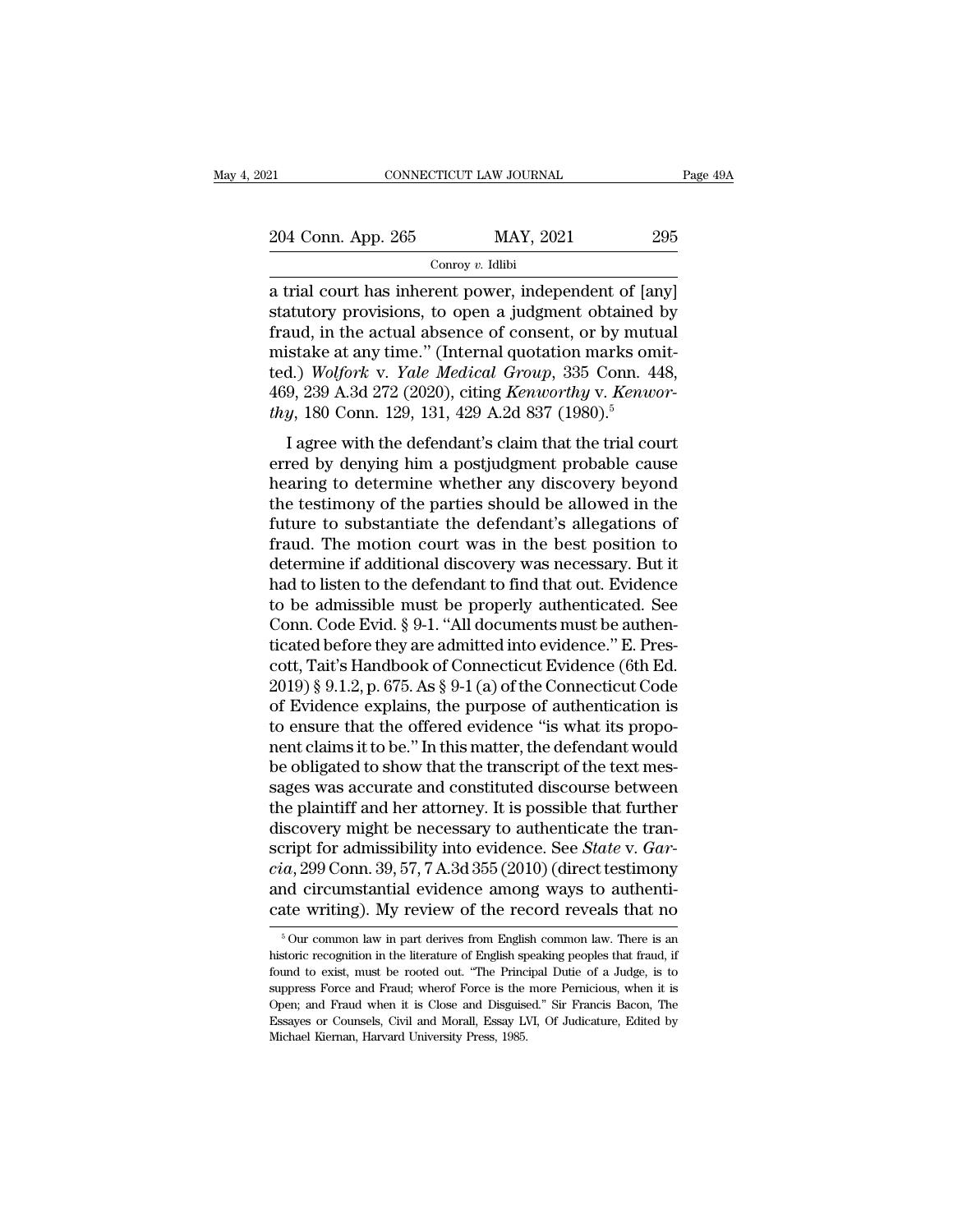| 0A  | CONNECTICUT LAW JOURNAL |                    | May 4, 2021 |
|-----|-------------------------|--------------------|-------------|
| 296 | MAY, 2021               | 204 Conn. App. 265 |             |
|     | Conroy $v$ . Idlibi     |                    |             |

EXECUTE CONNECTICUT LAW JOURNAL May 4, 2021<br>
204 Conn. App. 265<br>  $\frac{\text{Conv } v. \text{ Idlibi}}{\text{Conv } v. \text{ Idlibi}}$ <br>
evidence was taken at the hearing on the defendant's<br>
motion to open. Although a full scale trial need not occur<br>
in order 296 MAY, 2021 204 Conn. App. 265<br>  $\frac{\text{Conv } v. \text{ Idibi}}{\text{evidence was taken at the hearing on the defendant's}}$ <br>
motion to open. Although a full scale trial need not occur<br>
in order to determine probable cause for purposes of<br>
normitting further discovery. Leonalyde 296 MAY, 2021 204 Conn. App. 265<br>  $\frac{1}{2}$  Conroy v. Idlibi<br>
evidence was taken at the hearing on the defendant's<br>
motion to open. Although a full scale trial need not occur<br>
in order to determine probable cause for purp 296 MAY, 2021 204 Conn. App. 265<br>  $\frac{\text{Conv } y. \text{ Idlibi}}{\text{every } v. \text{ Idlibi}}$ <br>
evidence was taken at the hearing on the defendant's<br>
motion to open. Although a full scale trial need not occur<br>
in order to determine probable cause fo Figure 1991 and the defendant's<br>conroy *v*. Idibi<br>motion to open. Although a full scale trial need not occur<br>in order to determine probable cause for purposes of<br>permitting further discovery, I conclude that it accords<br>a From the defendant's evidence was taken at the hearing on the defendant's motion to open. Although a full scale trial need not occur in order to determine probable cause for purposes of permitting further discovery, I con evidence was taken at the l<br>motion to open. Although a fi<br>in order to determine proba<br>permitting further discovery<br>a person in the defendant's s<br>ing and to show through test<br>discovery. See id., 257.<br>I next turn to our stat order to determine probable cause for purposes of<br>order to determine probable cause for purposes of<br>person in the defendant's shoes entitlement to a hear-<br>g and to show through testimony the need for further<br>scovery. See i remitting further discovery, I conclude that it accords<br>a person in the defendant's shoes entitlement to a hear-<br>ing and to show through testimony the need for further<br>discovery. See id., 257.<br>I next turn to our statutory

Fernalism parallel also very, i conclude that it accords<br>a person in the defendant's shoes entitlement to a hear-<br>ing and to show through testimony the need for further<br>discovery. See id., 257.<br>I next turn to our statutory ing and to show through testimony the need for further<br>ting and to show through testimony the need for further<br>discovery. See id., 257.<br>I next turn to our statutory scheme, which shows a<br>continued recognition of the egregi discovery. See id., 257.<br>
I next turn to our statutory scheme, which shows a<br>
continued recognition of the egregious nature of adul-<br>
tery as a cause of marital breakdowns. Section 46b-40<br>
(f) of our General Statues define I next turn to our statutory scheme, which shows a<br>continued recognition of the egregious nature of adul-<br>tery as a cause of marital breakdowns. Section 46b-40<br>(f) of our General Statues defines "'adultery' " as "vol-<br>unta I next turn to our statutory scheme, which shows a<br>continued recognition of the egregious nature of adul-<br>tery as a cause of marital breakdowns. Section 46b-40<br>(f) of our General Statues defines "'adultery'' as "vol-<br>untar continued recognition of the egregious nature of adultery as a cause of marital breakdowns. Section 46b-40 (f) of our General Statues defines "'adultery'" as "voluntary sexual intercourse between a married person and a per tery as a cause of marital breakdowns. Section 46b-40 (f) of our General Statues defines "'adultery'" as "voluntary sexual intercourse between a married person and a person other than such person's spouse." Adultery such a (f) of our General Statues defines "'adultery'" as "voluntary sexual intercourse between a married person<br>and a person other than such person's spouse." Adultery<br>such as would constitute grounds for dissolution "will<br>not untary sexual intercourse between a married person<br>and a person other than such person's spouse." Adultery<br>such as would constitute grounds for dissolution "will<br>not be inferred from circumstantial evidence unless<br>there i and a person other than such person's spouse." Adultery<br>such as would constitute grounds for dissolution "will<br>not be inferred from circumstantial evidence unless<br>there is both an opportunity and an adulterous disposi-<br>tio such as would constitute grounds for dissolution "will<br>not be inferred from circumstantial evidence unless<br>there is both an opportunity and an adulterous disposi-<br>tion . . . [and] without more does not necessarily com-<br>pe not be inferred from circumstantial evidence unless<br>there is both an opportunity and an adulterous disposi-<br>tion . . . [and] without more does not necessarily com-<br>pel a conclusion that adultery has occurred." (Citations<br> there is both an opportunity and an adulterous disposition . . . [and] without more does not necessarily compel a conclusion that adultery has occurred." (Citations omitted.) Turgeon v. Turgeon, 190 Conn. 269, 279, 460 A. tion . . . [and] without more does not necessarily compel a conclusion that adultery has occurred." (Citations omitted.) *Turgeon* v. *Turgeon*, 190 Conn. 269, 279, 460 A.2d 1260 (1983). In short, adultery, unless observe pel a conclusion that adultery has occurred." (Citations<br>omitted.) *Turgeon* v. *Turgeon*, 190 Conn. 269, 279, 460<br>A.2d 1260 (1983). In short, adultery, unless observed<br>"in flagrante delicto," is hard to prove, which expla omitted.) *Turgeon* v. *Turgeon*, 190 Conn. 269, 279, 460<br>A.2d 1260 (1983). In short, adultery, unless observed<br>"in flagrante delicto," is hard to prove, which explains<br>why the dissolution court did not find as a fact that A.2d 1260 (1983). In short, adultery, unless observed<br>"in flagrante delicto," is hard to prove, which explains<br>why the dissolution court did not find as a fact that it<br>had occurred because there was "no direct evidence"<br>of "in flagrante delicto," is hard to prove, which explains<br>why the dissolution court did not find as a fact that it<br>had occurred because there was "no direct evidence"<br>of it. However, an admission to such conduct by the<br>pla why the dissolution court did not find as a fact that it<br>had occurred because there was "no direct evidence"<br>of it. However, an admission to such conduct by the<br>plaintiff on her cell phone would constitute strong evi-<br>denc had occurred because there was "no direct evidence"<br>of it. However, an admission to such conduct by the<br>plaintiff on her cell phone would constitute strong evi-<br>dence, if authenticated, that the conduct had occurred.<br>This of it. However, an admission to such conduct by the plaintiff on her cell phone would constitute strong evidence, if authenticated, that the conduct had occurred.<br>This state allows for divorce upon a finding that the marr plaintiff on her cell phone would constitute strong evidence, if authenticated, that the conduct had occurred.<br>This state allows for divorce upon a finding that the marriage has broken down irretrievably. See General Statu dence, if authenticated, that the conduct had occurred.<br>This state allows for divorce upon a finding that the<br>marriage has broken down irretrievably. See General<br>Statutes § 46b-40 (c) (1). Nonetheless, the legislature<br>saw This state allows for divorce upon a finding that the<br>marriage has broken down irretrievably. See General<br>Statutes § 46b-40 (c) (1). Nonetheless, the legislature<br>saw fit to retain adultery as a separate ground for<br>divorce marriage has broken down irretrievably. See General<br>Statutes § 46b-40 (c) (1). Nonetheless, the legislature<br>saw fit to retain adultery as a separate ground for<br>divorce. See General Statutes § 46b-40 (c) (3). This legis-<br>l Statutes § 46b-40 (c) (1). Nonetheless, the legislature<br>saw fit to retain adultery as a separate ground for<br>divorce. See General Statutes § 46b-40 (c) (3). This legis-<br>lative statement evinces a recognition of how serious saw fit to retain adultery as a separate ground for<br>divorce. See General Statutes § 46b-40 (c) (3). This legis-<br>lative statement evinces a recognition of how serious<br>a form of marital infidelity adultery is. Although § 46 divorce. See General Statutes § 46b-40 (c) (3). This legis-<br>lative statement evinces a recognition of how serious<br>a form of marital infidelity adultery is. Although § 46b-<br>40 (c) (1) "clearly establishes a state policy re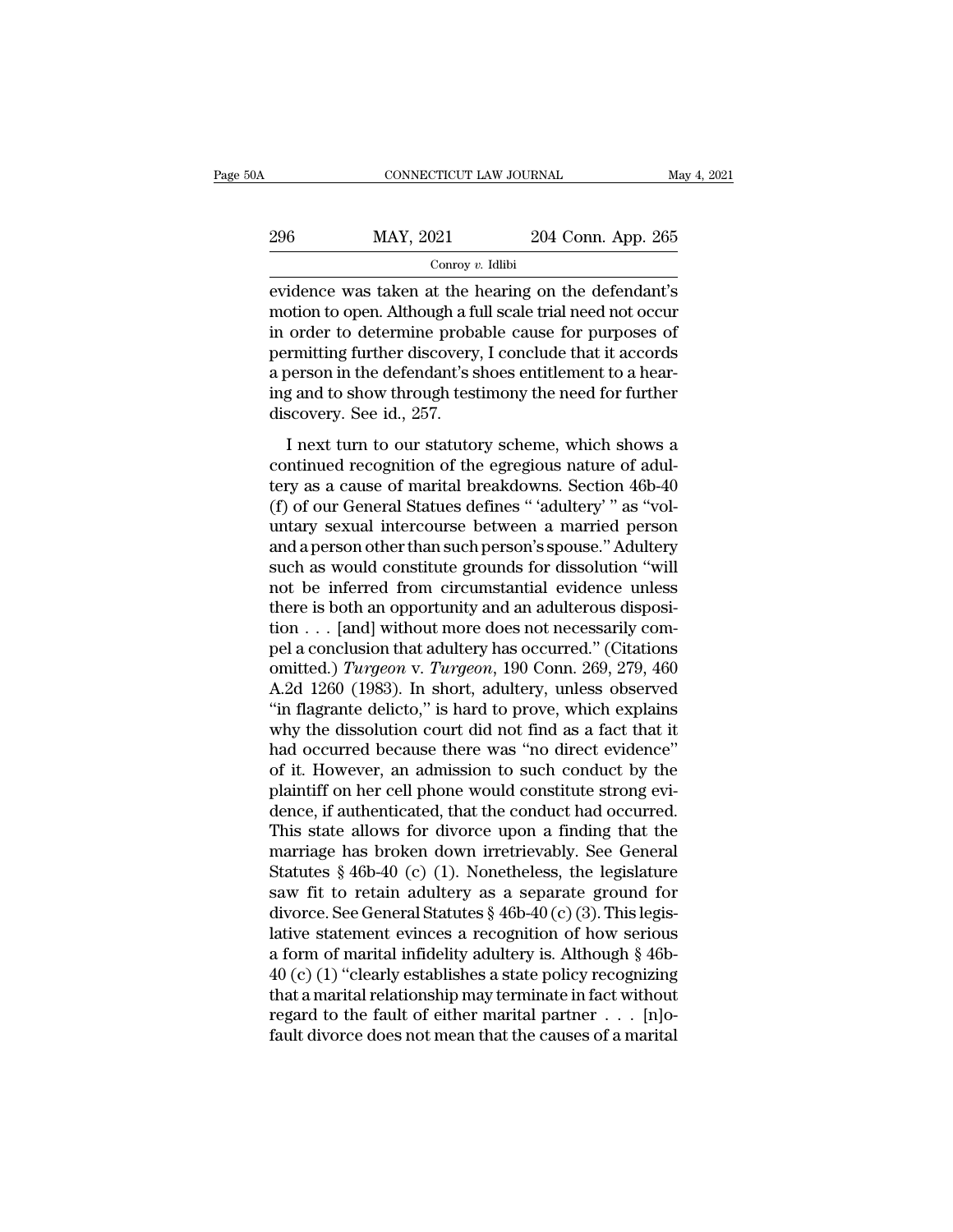Conroy *v.* Idlibi

ERECTIVE AN JOURNAL<br>
204 Conn. App. 265 MAY, 2021 297<br>
297 Conroy v. Idlibi<br>
breakup are always irrelevant . . . . . " (Citation omit-<br>
ted; internal quotation marks omitted.) *Posada* v.<br>
Posada 179 Conn. 568, 572, 427, 4 204 Conn. App. 265 MAY, 2021 297<br>
Conroy v. Idlibi<br>
breakup are always irrelevant . . . . . " (Citation omit-<br>
ted; internal quotation marks omitted.) *Posada* v.<br> *Posada*, 179 Conn. 568, 572, 427 A.2d 406 (1980). Adultar *Posada*, 179 Conney v. Idibi<br> *Posada*, 179 Conney v. Idibi<br> *Posada*, 179 Conn. 568, 572, 427 A.2d 406 (1980). Adultery, however, can still be relevant in divorce proceedings when considering property division and alimon 204 Conn. App. 265 MAY, 2021 297<br>
Conroy v. Idlibi<br>
breakup are always irrelevant . . . . . " (Citation omit-<br>
ted; internal quotation marks omitted.) *Posada* v.<br> *Posada*, 179 Conn. 568, 572, 427 A.2d 406 (1980). Adul-<br> For Conditionary 1999. 2009<br>
Conroy v. Idlibi<br>
Dreakup are always irrelevant . . . . . " (Citation omit-<br>
ted; internal quotation marks omitted.) *Posada* v.<br> *Posada*, 179 Conn. 568, 572, 427 A.2d 406 (1980). Adul-<br>
tery Conroy v. Idlibi<br>
breakup are always irrelevant . . . ." (Citation omit-<br>
ted; internal quotation marks omitted.) *Posada* v.<br> *Posada*, 179 Conn. 568, 572, 427 A.2d 406 (1980). Adul-<br>
tery, however, can still be relevant osada, 179 Conn. 568, 572, 427 A.2d 406 (1980). Adul-<br>ry, however, can still be relevant in divorce proceed-<br>gs when considering property division and alimony.<br>ee General Statutes § 46b-81 (c) and 46b-82 (a).<sup>6</sup> "[A]<br><sup>6</sup> tery, however, can still be relevant in divorce proceedings when considering property division and alimony.<br>See General Statutes §§ 46b-81 (c) and 46b-82 (a).<sup>6</sup> "[A]<br><sup>6</sup> General Statutes § 46b-81 provides: "(a) At the ti

Something property division and annionly.<br>See General Statutes §  $6$  46b-81 (c) and 46b-82 (a).<sup>6</sup> "[A]<br><sup>6</sup> General Statutes § 46b-81 provides: "(a) At the time of entering a decree<br>annulling or dissolving a marriage or f ings when considering property division and alimony.<br>See General Statutes §§ 46b-81 (c) and 46b-82 (a).<sup>6</sup> "[A]<br>
<sup>6</sup> General Statutes § 46b-81 provides: "(a) At the time of entering a decree<br>
annulling or dissolving a mar be definer and Statutes sy 400-01 (C) and 400-02 (a). [A]  $\frac{1}{2}$  or the set of either sale of entering a decree annulling or dissolving a marriage or for legal separation pursuant to a complaint under section 46b-45, t <sup>6</sup> General Statutes § 46b-81 provides: "(a) At the time of entering a decree annulling or dissolving a marriage or for legal separation pursuant to a complaint under section 46b-45, the Superior Court may assign to eithe it is the property and a complaint under section 46b-45, the Superior Court may assign to either spouse all or any part of the estate of the other spouse. The court may pass title to real property to either party or to a t under section 46b-45, the Superior Court may assign to either spouse all or any part of the estate of the other spouse. The court may pass title to real property to either party or to a third person or may order the sale any part of the estate of the other spouse. The court may pass title to real property to either party or to a third person or may order the sale of such real property, without any act by either spouse, when in the judgmen a spectry to either party or to a third person or may order the sale of such real property, without any act by either spouse, when in the judgment of the court it is the proper mode to carry the decree into effect. (b) A c property, without any act by either spouse, when in the judgment of the court<br>it is the proper mode to carry the decree into effect. (b) A conveyance made<br>pursuant to the decree shall vest title in the purchaser, and shall it is the proper mode to carry the decree into effect. (b) A conveyance made pursuant to the decree shall vest title in the purchaser, and shall bind all persons entitled to life estates and remainder interests in the sam we were readed of the decree shall vest title in the purchaser, and shall bind all persons entitled to life estates and remainder interests in the same manner as a sale ordered by the court pursuant to the provisions of se persons entitled to life estates and remainder interests in the same manner as<br>a sale ordered by the court pursuant to the provisions of section 52-500. When<br>the decree is recorded on the land records in the town where the presented by the court pursuant to the provisions of section 52-500. When<br>the decree is recorded on the land records in the town where the real property<br>is situated, it shall effect the transfer of the title of such real p For the alternation of the land records in the town where the real property is situated, it shall effect the transfer of the title of such real property as if it were a deed of the party or parties.(c) In fixing the nature is situated, it shall effect the transfer of the title of such real property as if it were a deed of the party or parties.(c) In fixing the nature and value of the property, if any, to be assigned, the court, after consid were a deed of the party or parties.(c) In fixing the nature and value of the property, if any, to be assigned, the court, after considering all the evidence presented by each party, shall consider the length of the marri property, if any, to be assigned, the court, after considering all the evidence<br>presented by each party, shall consider the length of the marriage, the causes<br>for the annulment, dissolution of the marriage or legal separa property, a day, we set also consider the length of the marriage, the causes for the annulment, dissolution of the marriage or legal separation, the age, health, station, occupation, amount and sources of income, earning c for the annulment, dissolution of the marriage or legal separation, the age, health, station, occupation, amount and sources of income, earning capacity, vocational skills, education, employability, estate, liabilities and respective estates.<br>
The alth, station, occupation<br>
occupational skills, educated<br>
of the parties and the essents and income. The<br>
the parties in the acqui<br>
increases.''<br>
General Statutes § 461 cational skills, education, employability, estate, liabilities and needs of each the parties and the opportunity of each for future acquisition of capital sets and income. The court shall also consider the contribution of For the parties and the opportunity of each for future acquisition of capital assets and income. The court shall also consider the contribution of each of the parties in the acquisition, preservation or appreciation in va

assets and income. The court shall also consider the contribution of each of the parties in the acquisition, preservation or appreciation in value of their respective estates."<br>
General Statutes  $§$  46b-82 provides: "(a) the parties in the acquisition, preservation or appreciation in value of their respective estates."<br>
General Statutes § 46b-82 provides: "(a) At the time of entering the decree, the Superior Court may order either of the respective estates."<br>
General Statutes § 46b-82 provides: "(a) At the time of entering the decree,<br>
the Superior Court may order either of the parties to pay alimony to the other,<br>
in addition to or in lieu of an award pur General Statutes § 46b-82 provides: "(a) At the time of entering the decree, the Superior Court may order either of the parties to pay alimony to the other, in addition to or in lieu of an award pursuant to section 46b-81. the Superior Court may order either of the parties to pay alimony to the other, in addition to or in lieu of an award pursuant to section 46b-81. The order may direct that security be given therefor on such terms as the co in addition to or in lieu of an award pursuant to section 46b-81. The order may direct that security be given therefor on such terms as the court may deem desirable, including an order pursuant to subsection (b) of this se in each direct that security be given therefor on such terms as the court may deem desirable, including an order pursuant to subsection (b) of this section or an order to either party to contract with a third party for per desirable, including an order pursuant to subsection (b) of this section or an order to either party to contract with a third party for periodic payments or payments contingent on a life to the other party. The court may o order to either party to contract with a third party for periodic payments or payments contingent on a life to the other party. The court may order that a party obtain life insurance as such security unless such party prov payments contingent on a life to the other party. The court may order that a party obtain life insurance as such security unless such party proves, by a preponderance of the evidence, that such insurance is not available t party obtain life insurance as such security unless such party proves, by a preponderance of the evidence, that such insurance is not available to such party, such party is unable to pay the cost of such insurance or such pearly produce of the evidence, that such insurance is not available to such party, such party is unable to pay the cost of such insurance or such party is uninsurable. In determining whether alimony shall be awarded, and preparty, such party is unable to pay the cost of such insurance or such party is uninsurable. In determining whether alimony shall be awarded, and the duration and amount of the award, the court shall consider the evidenc placty, stacking the determining whether alimony shall be awarded, and the duration and amount of the award, the court shall consider the evidence presented by each party and shall consider the length of the marriage, the uninsurable. In determining whether alimony shall be awarded, and the duration and amount of the award, the court shall consider the evidence presented by each party and shall consider the length of the marriage, the cause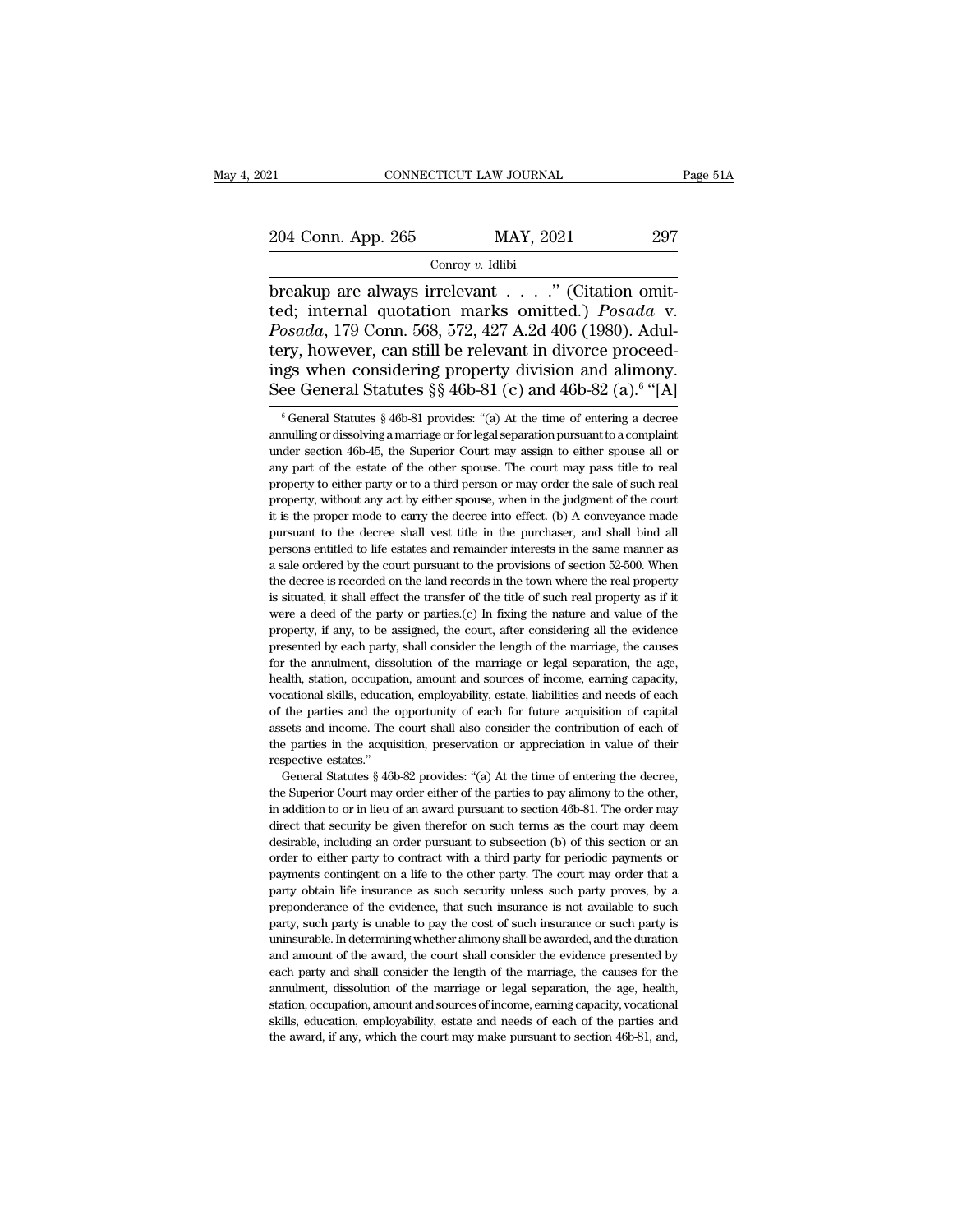| A   | CONNECTICUT LAW JOURNAL |                    | May 4, 2021 |
|-----|-------------------------|--------------------|-------------|
|     |                         |                    |             |
| 298 | MAY, 2021               | 204 Conn. App. 265 |             |
|     | Conroy $v$ . Idlibi     |                    |             |

# Conroy *v.* Idlibi

 $\begin{tabular}{ll} \multicolumn{1}{l}{{\text{COMRECTICUT LAW JOURNAL}}} & \multicolumn{1}{l}{May 4, 2021} \\ \hline & \multicolumn{1}{l}{\text{Convy } v} & \text{Idlibi} \\ \hline & \multicolumn{1}{l}{\text{Convy } v} & \text{Idlibi} \\ \hline & \multicolumn{1}{l}{\text{Spouse whose conduct has contributed substantially to}} \\ \hline & \multicolumn{1}{l}{\text{the breakdown of the marriage should not expect to}} \\ \hline & \text{receive financial kudes for his or her microoluct "Boh.} \end{tabular}$ 298 MAY, 2021 204 Conn. App. 265<br>
conroy v. Idlibi<br>
spouse whose conduct has contributed substantially to<br>
the breakdown of the marriage should not expect to<br>
receive financial kudos for his or her misconduct." Rob-<br>
inso recept financial kudos for his or her misconduct in the breakdown of the marriage should not expect to the marriage should not expect to the marriage should not expect to the marriage should not expect to the marriage shou *i Connet 201 204 Conn. App. 265*<br> *Conroy v. Idlibi*<br> *inspouse whose conduct has contributed substantially to*<br> *interming the marriage should not expect to*<br> *receive financial kudos for his or her misconduct." <i>Rob* Section 46b-81 (c) specifically requires a trial court of the matrices and the breakdown of the matriage should not expect to receive financial kudos for his or her misconduct." *Robinson* v. *Robinson*, 187 Conn. 70, 72, Conroy v. Idlibi<br>
spouse whose conduct has contributed substantially to<br>
the breakdown of the marriage should not expect to<br>
receive financial kudos for his or her misconduct." *Rob-*<br> *inson* v. *Robinson*, 187 Conn. 70, spouse whose conduct has contributed substantially to<br>the breakdown of the marriage should not expect to<br>receive financial kudos for his or her misconduct." *Rob-<br>inson* v. *Robinson*, 187 Conn. 70, 72, 444 A.2d 234 (1982 the breakdown of the marriage should not expect to<br>receive financial kudos for his or her misconduct." *Rob-<br>inson* v. *Robinson*, 187 Conn. 70, 72, 444 A.2d 234 (1982).<br>Section 46b-81 (c) specifically requires a trial cou receive financial kudos for his or her misconduct." *Robinson* v. *Robinson*, 187 Conn. 70, 72, 444 A.2d 234 (1982).<br>Section 46b-81 (c) specifically requires a trial court to consider "the causes for the  $\dots$  dissolution *inson* v. *Robinson*, 187 Conn. 70, 72, 444 A.2d 234 (1982).<br>Section 46b-81 (c) specifically requires a trial court to consider "the causes for the . . . dissolution of the marriage" in making decisions as to distributio Section 46b-81 (c) specifically requires a trial court to consider "the causes for the . . . dissolution of the marriage" in making decisions as to distribution of property. Similarly, § 46b-82 (a) provides that a trial c Section 46b-81 (c) specifically requires a trial court to consider "the causes for the . . . dissolution of the marriage" in making decisions as to distribution of property. Similarly,  $\frac{8}{16}$ -82 (a) provides that a tr arriage" in making decisions as to distribution of prop-<br>ty. Similarly, § 46b-82 (a) provides that a trial court,<br>]n determining whether alimony shall be awarded,<br>d the duration and amount of the award . . . shall<br>nsider . erty. Similarly, § 46b-82 (a) provides that a trial court,<br>"[i]n determining whether alimony shall be awarded,<br>and the duration and amount of the award . . . shall<br>consider . . . the causes for the . . . dissolution of<br>th

"[i]n determining whether alimony shall be awarded,<br>
and the duration and amount of the award . . . shall<br>
consider . . . the causes for the . . . dissolution of<br>
the marriage . . . ."<br>
In *Weinstein* v. *Weinstein*, 275 and the duration and amount of the award . . . shall<br>consider . . . the causes for the . . . dissolution of<br>the marriage . . . ."<br>In Weinstein v. Weinstein, 275 Conn. 671, 685, 882<br>A.2d 53 (2005), which concerns the fraud consider . . . the causes for the . . . dissolution of<br>the marriage . . . ."<br>In *Weinstein* v. *Weinstein*, 275 Conn. 671, 685, 882<br>A.2d 53 (2005), which concerns the fraud exception in<br>the context of a motion to open a d the marriage  $\dots$ ."<br>
In *Weinstein* v. *Weinstein*, 275 Conn. 671, 685, 882<br>
A.2d 53 (2005), which concerns the fraud exception in<br>
the context of a motion to open a dissolution judgment,<br>
our Supreme Court stated that "[ In Weinstein v. Weinstein, 275 Conn. 671, 685, 882<br>A.2d 53 (2005), which concerns the fraud exception in<br>the context of a motion to open a dissolution judgment,<br>our Supreme Court stated that "[f]raud consists in<br>deception A.2d 53 (2005), which concerns the fraud exception in<br>the context of a motion to open a dissolution judgment,<br>our Supreme Court stated that "[f]raud consists in<br>deception practiced in order to induce another to part<br>with the context of a motion to open a dissolution judgment,<br>our Supreme Court stated that "[f]raud consists in<br>deception practiced in order to induce another to part<br>with property or surrender some legal right, and which<br>acco our Supreme Court stated that "[f]raud consists in<br>deception practiced in order to induce another to part<br>with property or surrender some legal right, and which<br>accomplishes the end designed. . . . The elements of<br>a fraud deception practiced in order to induce another to part<br>with property or surrender some legal right, and which<br>accomplishes the end designed. . . . The elements of<br>a fraud action are: (1) a false representation was made<br>as with property or surrender some legal right, and which<br>accomplishes the end designed. . . . The elements of<br>a fraud action are: (1) a false representation was made<br>as a statement of fact; (2) the statement was untrue<br>and accomplishes the end designed. . . . The elements of<br>a fraud action are: (1) a false representation was made<br>as a statement of fact; (2) the statement was untrue<br>and known to be so by its maker; (3) the statement<br>was made and known to be so by its maker; (3) the statement<br>was made with the intent of inducing reliance thereon;<br>and (4) the other party relied on the statement to his<br>detriment."<sup>7</sup> (Internal quotation marks omitted.)<br>in the ca was made with the intent of inducing reliance thereon;<br>and (4) the other party relied on the statement to his<br>detriment."<sup>7</sup> (Internal quotation marks omitted.)<br>in the case of a parent to whom the custody of minor children

such order. (c) Any postjudgment procedure afforded by chapter 9061 shall<br>be available to secure the present and future financial interests of a party in<br>connection with a final order for the periodic payment of alimony." be available to search and future financial interests of a party in connection with a final order for the periodic payment of alimony."<br>
<sup>7</sup> Furthermore, "[t]here are three limitations on a court's ability to grant relief connection with a final order for the periodic payment of alimony."<br>
Turthermore, "[t]here are three limitations on a court's ability to grant relief<br>
from a dissolution judgment secured by fraud: (1) there must have been <sup>7</sup> Furthermore, "[t]here are three limitations on a court's ability to grant relief from a dissolution judgment secured by fraud: (1) there must have been no laches or unreasonable delay by the injured party after the fra from a dissolution judgment secured by fraud: (1) there must have been no laches or unreasonable delay by the injured party after the fraud was discovered; (2) there must be clear proof of the fraud; and (3) there is a su

and (4) the other party relied on the statement to his detriment."<sup>7</sup> (Internal quotation marks omitted.)<br>
in the case of a parent to whom the custody of minor children has been<br>
awarded, the desirability and feasibility detriment."<sup>7</sup> (Internal quotation marks omitted.)<br>detriment."<sup>7</sup> (Internal quotation marks omitted.)<br>in the case of a parent to whom the custody of minor children has been<br>awarded, the desirability and feasibility of suc detriment. The court in quotation interns onlined.)<br>in the case of a parent to whom the custody of minor children has been<br>awarded, the desirability and feasibility of such parent's securing employment.<br>(b) If the court, f in the case of a parent to whom the custody of minor children has been awarded, the desirability and feasibility of such parent's securing employment.<br>(b) If the court, following a trial or hearing on the merits, enters an such a warded, the desirability and feasibility of such parent's securing employment.<br>(b) If the court, following a trial or hearing on the merits, enters an order pursuant to subsection (a) of this section, or section 46b be available to secure the present and future financial interests. The present and of the court, following a trial or hearing on the merits, enters an order by its terms will terminate only upon the death of either party pursuant to subsection (a) of this section, or section 46b-86, and such order<br>by its terms will terminate only upon the death of either party or the remarriage<br>of the alimony recipient, the court shall articulate with spec from a dissolution judgment secured by fraud: (1) there must have been no laches or unreasonable dependent procedure afforded by chapter 9061 shall be available to secure the present and future financial interests of a pa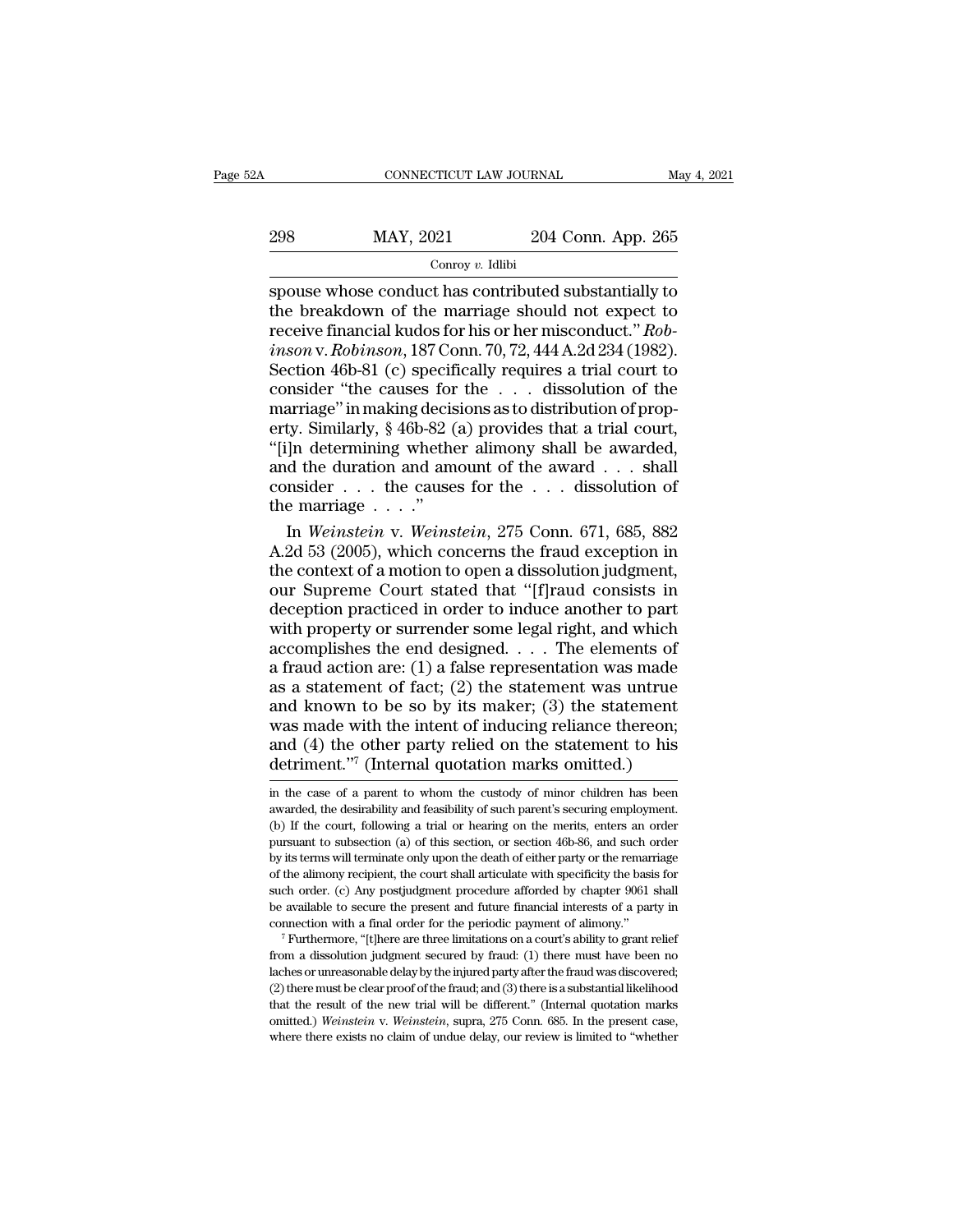21 CONNECTICUT LAW JOURNAL Page 53A<br>204 Conn. App. 265 MAY, 2021 299<br>Conroy v. Idlibi

### Conroy *v.* Idlibi

CONNECTICUT LAW JOURNAL Page<br>
4 Conn. App. 265 MAY, 2021 299<br>
Conroy v. Idlibi<br>
Although our motion to open case law defines "fraud"<br>
the context of a motion to open similar to the defini-<br>
the context of a motion to open 204 Conn. App. 265 MAY, 2021 299<br>
Conroy v. Idlibi<br>
Although our motion to open case law defines "fraud"<br>
in the context of a motion to open similar to the defini-<br>
tion of fraud in the inducement of the making of a contr 204 Conn. App. 265 MAY, 2021 299<br>
Conroy v. Idlibi<br>
Although our motion to open case law defines "fraud"<br>
in the context of a motion to open similar to the defini-<br>
tion of fraud in the inducement of the making of a con-<br> 204 Conn. App. 265 MAY, 2021 299<br>
Conroy v. Idlibi<br>
Although our motion to open case law defines "fraud"<br>
in the context of a motion to open similar to the defini-<br>
tion of fraud in the inducement of the making of a con-<br> Contain  $\frac{1}{252}$  Contain  $\frac{1}{252}$  Conroy v. Idlibi<br>
Although our motion to open case law defines "fraud"<br>
in the context of a motion to open similar to the defini-<br>
tion of fraud in the inducement of the making of a Example 174 Conneign and the plant of the definition of fraud in the inducement of the making of a contract or fraud in the inducement of the making of a contract or fraud in the execution of it, the defendant's claims do Although our motion to open case law defines "fraud"<br>in the context of a motion to open similar to the defini-<br>tion of fraud in the inducement of the making of a con-<br>tract or fraud in the execution of it, the defendant's in the context of a motion to open similar to the definition of fraud in the inducement of the making of a contract or fraud in the execution of it, the defendant's claims do not arise out of a contractual agreement except tion of fraud in the inducement of the making of a contract or fraud in the execution of it, the defendant's claims<br>do not arise out of a contractual agreement except in<br>the broad sense that the plaintiff and defendant co tract or fraud in the execution of it, the defendant's claims<br>do not arise out of a contractual agreement except in<br>the broad sense that the plaintiff and defendant con-<br>tracted a marriage which has been dissolved. See *Ci* do not arise out of a contractual agreement except in<br>the broad sense that the plaintiff and defendant con-<br>tracted a marriage which has been dissolved. See *Cim-*<br>ino v. *Cimino*, 174 Conn. App. 1, 8–9, 164 A.3d 787<br>(moti the broad sense that the plaintiff and defendant contracted a marriage which has been dissolved. See *Cimino* v. *Cimino*, 174 Conn. App. 1, 8–9, 164 A.3d 787 (motion to open), cert. denied, 327 Conn. 929, 171 A.3d 455 (2 tracted a marriage which in<br>
ino v. Cimino, 174 Conr<br>
(motion to open), cert. de<br>
455 (2017); *Harold Cohn d*<br> *LLC*, 72 Conn. App. 43, 50<br>
inducement of contract),<br>
810 A.2d 269 (2002).<br>
In the more pertinent s o v. Cimino, 174 Conn. App. 1, 8–9, 164 A.3d 787<br>
iotion to open), cert. denied, 327 Conn. 929, 171 A.3d<br>
5 (2017); *Harold Cohn & Co. v. Harco International*,<br> *C.*, 72 Conn. App. 43, 50–51, 804 A.2d 218 (fraudulent<br>
duc (motion to open), cert. denied, 327 Conn. 929, 171 A.3d<br>455 (2017); *Harold Cohn & Co. v. Harco International,*<br> $LLC$ , 72 Conn. App. 43, 50–51, 804 A.2d 218 (fraudulent<br>inducement of contract), cert. denied, 262 Conn. 903,

455 (2017); *Harold Cohn & Co.* v. *Harco International,*<br>*LLC*, 72 Conn. App. 43, 50–51, 804 A.2d 218 (fraudulent<br>inducement of contract), cert. denied, 262 Conn. 903,<br>810 A.2d 269 (2002).<br>In the more pertinent sense, th *LLC*, 72 Conn. App. 43, 50–51, 804 A.2d 218 (fraudulent<br>inducement of contract), cert. denied, 262 Conn. 903,<br>810 A.2d 269 (2002).<br>In the more pertinent sense, the fraud alleged here<br>relates to the plaintiff's denial of inducement of contract), cert. denied, 262 Conn. 903,<br>810 A.2d 269 (2002).<br>In the more pertinent sense, the fraud alleged here<br>relates to the plaintiff's denial of adulterous conduct<br>at trial at the urging of an officer of 810 A.2d 269 (2002).<br>
In the more pertinent sense, the fraud alleged here<br>
relates to the plaintiff's denial of adulterous conduct<br>
at trial at the urging of an officer of the court who was<br>
her lawyer, who then did not co In the more pertinent sense, the fraud alleged here<br>relates to the plaintiff's denial of adulterous conduct<br>at trial at the urging of an officer of the court who was<br>her lawyer, who then did not correct his client's false<br> relates to the plaintiff's denial of adulterous conduct<br>at trial at the urging of an officer of the court who was<br>her lawyer, who then did not correct his client's false<br>statement but in fact signed the jurat after taking at trial at the urging of an officer of the court who was<br>her lawyer, who then did not correct his client's false<br>statement but in fact signed the jurat after taking her<br>oath. Black's Law Dictionary defines "fraud" as "[a] her lawyer, who then did not correct his client's false<br>statement but in fact signed the jurat after taking her<br>oath. Black's Law Dictionary defines "fraud" as "[a]<br>knowing misrepresentation of the truth or concealment<br>of statement but in fact signed the jurat after taking her<br>oath. Black's Law Dictionary defines "fraud" as "[a]<br>knowing misrepresentation of the truth or concealment<br>of a material fact to induce another to act to his or her<br>d oath. Black's Law Dictionary defines "fraud" as "[a] knowing misrepresentation of the truth or concealment of a material fact to induce another to act to his or her detriment." Black's Law Dictionary (7th Ed. 1999), p. 670 knowing misrepresentation of the truth or concealment<br>of a material fact to induce another to act to his or her<br>detriment." Black's Law Dictionary (7th Ed. 1999), p.<br>670. That is the type of fraud contemplated as an excepof a material fact to induce another to act to his or her<br>detriment." Black's Law Dictionary (7th Ed. 1999), p.<br>670. That is the type of fraud contemplated as an excep-<br>tion to the four month rule within which motions to<br>o detriment." Black's Law Dictionary (7th Ed. 1999), p.<br>670. That is the type of fraud contemplated as an exception to the four month rule within which motions to<br>open must otherwise be made.<sup>8</sup> If an evidentiary hear-<br>ing w 670. That is the type of fraud contemplated as an exception to the four month rule within which motions to open must otherwise be made.<sup>8</sup> If an evidentiary hearing were to be held to determine if probable cause has been e tion to the four month rule within which motions to<br>open must otherwise be made.<sup>8</sup> If an evidentiary hear-<br>ing were to be held to determine if probable cause has<br>been established that discovery is necessary for the<br>defend open must otherwise be made.<sup>8</sup> If an evidentiary hearing were to be held to determine if probable cause has been established that discovery is necessary for the defendant's newly discovered cell phone evidence, then, if p defendant's newly discovered cell phone evidence,<br>then, if probable cause is established, discovery should<br>be ordered. If the defendant's allegations were substan-<br>tiated beyond a mere suspicion, the court should have<br>ther then, if probable cause is established, discovery should<br>be ordered. If the defendant's allegations were substan-<br>tiated beyond a mere suspicion, the court should have<br>there was sufficient proof of fraud and whether the re

be ordered. If the defendant's allegations were substantiated beyond a mere suspicion, the court should have there was sufficient proof of fraud and whether the result in a new trial would differ." Id., 686.<br>
<sup>8</sup> The defen in the case of *Billington* v. *Billington*, une court Should have<br>there was sufficient proof of fraud and whether the result in a new trial would<br>differ." Id., 686.<br><sup>8</sup> The defendant conceded at oral argument that he was there was sufficient proof of fraud and whether the result in a new trial would<br>differ." Id., 686.<br><sup>8</sup> The defendant conceded at oral argument that he was not claiming "fraud<br>on the court" because he had not joined in it. differ." Id., 686.<br>
<sup>8</sup> The defendant conceded at oral argument that he was not claiming "fraud<br>
on the court" because he had not joined in it. Our Supreme Court has decided,<br>
in the case of *Billington* v. *Billington*, s on the court" because he had not joined in it. Our Supreme Court has decided, in the case of *Billington* v. *Billington*, supra, 220 Conn. 224–25, "that the concept of fraud on the court in the marital litigation context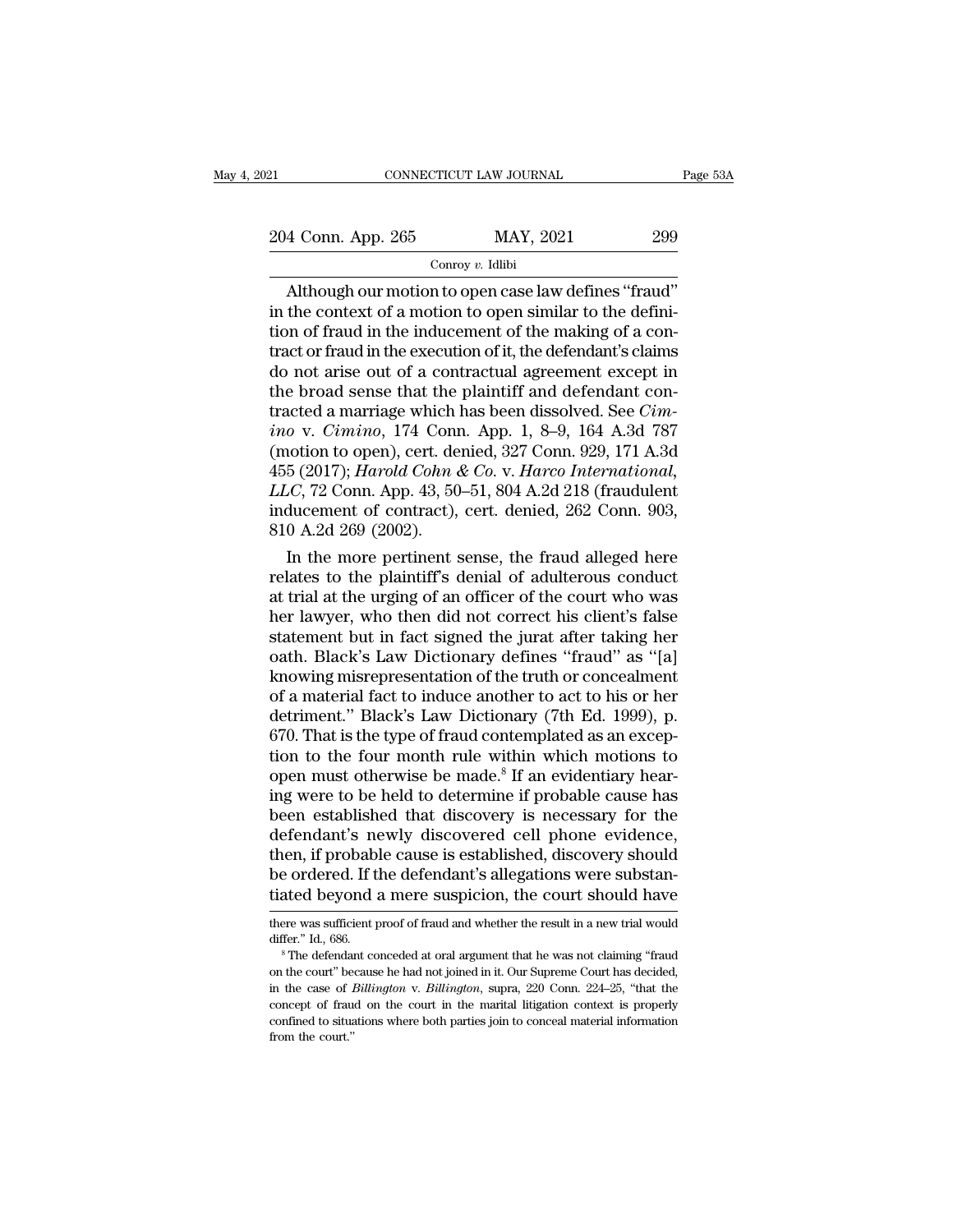| 4Α  | CONNECTICUT LAW JOURNAL |                    | May 4, 2021 |
|-----|-------------------------|--------------------|-------------|
| 300 | MAY, 2021               | 204 Conn. App. 265 |             |
|     | Conroy $v$ . Idlibi     |                    |             |

CONNECTICUT LAW JOURNAL<br>
ODER MAY, 2021 204 Conn. App. 265<br>
Conroy v. Idlibi<br>
Opened the judgment for the limited purpose of discov-<br>
ery. "If the [party seeking to open the judgment] was<br>
able to substantiate [his] allega  $\begin{array}{r} \hline \text{300} \text{~} \text{~} \text{MAX, 2021} \text{~} \text{~} \text{204 Conn. App. 265} \ \hline \text{conroy } v. \text{ Idibi} \ \hline \text{opened the judgment for the limited purpose of discovery.} \ \text{``If the [party seeking to open the judgment] was able to substantiate [his] allegations of fraud beyond mere suspicion, then the court would open the index-} \end{array}$  $\begin{array}{r} \text{300}\qquad \text{MAX, } 2021\qquad \text{204 Conn. App. 265}\ \text{300}\qquad \text{14.} \end{array}$  Conroy v. Idibi<br>opened the judgment for the limited purpose of discovery. "If the [party seeking to open the judgment] was<br>able to substantiate [his] al  $\frac{300}{\text{S}}$  MAY, 2021 204 Conn. App. 265<br>  $\frac{300}{\text{Corroy } v. \text{ Idlibi}}$ <br>
opened the judgment for the limited purpose of discovery. "If the [party seeking to open the judgment] was<br>
able to substantiate [his] allegations of ment for the limited purpose of discovery. "If the [party seeking to open the judgment] was<br>able to substantiate [his] allegations of fraud beyond<br>mere suspicion, then the court would open the judgment for the limited pur Conroy v. Idlibi<br>
opened the judgment for the limited purpose of discov-<br>
ery. "If the [party seeking to open the judgment] was<br>
able to substantiate [his] allegations of fraud beyond<br>
mere suspicion, then the court would opened the judgment for the limited purpose of discovery. "If the [party seeking to open the judgment] was<br>able to substantiate [his] allegations of fraud beyond<br>mere suspicion, then the court would open the judg-<br>ment for ery. "If the [party seeking to open the judgment] was<br>able to substantiate [his] allegations of fraud beyond<br>mere suspicion, then the court would open the judg-<br>ment for the limited purpose of discovery, and would<br>later is able to substantiate [his] allegations of fraud beyond<br>mere suspicion, then the court would open the judg-<br>ment for the limited purpose of discovery, and would<br>later issue an ultimate decision on the motion to open<br>after d mere suspicion, then the court would open the<br>ment for the limited purpose of discovery, and<br>later issue an ultimate decision on the motion to<br>after discovery had been completed and anothe<br>ing held." (Internal quotation m ent for the limited purpose of discovery, and would<br>ter issue an ultimate decision on the motion to open<br>ter discovery had been completed and another hear-<br>g held." (Internal quotation marks omitted.) *Spilke* v.<br>*ilke*, 1 later issue an ultimate decision on the motion to open<br>after discovery had been completed and another hear-<br>ing held." (Internal quotation marks omitted.) *Spilke* v.<br>*Spilke*, 116 Conn. App. 590, 593 n.6, 976 A.2d 69, cer

after discovery had been completed and another hear-<br>ing held." (Internal quotation marks omitted.) *Spilke* v.<br>*Spilke*, 116 Conn. App. 590, 593 n.6, 976 A.2d 69, cert.<br>denied, 294 Conn. 918, 984 A.2d 68 (2009).<br>The defen ing held." (Internal quotation marks omitted.) *Spilke* v.<br> *Spilke*, 116 Conn. App. 590, 593 n.6, 976 A.2d 69, cert.<br>
denied, 294 Conn. 918, 984 A.2d 68 (2009).<br>
The defendant also challenges the reasons given by<br>
the co Spilke, 116 Conn. App. 590, 593 n.6, 976 A.2d 69, cert.<br>denied, 294 Conn. 918, 984 A.2d 68 (2009).<br>The defendant also challenges the reasons given by<br>the court for the outright denial of his motion. "There<br>are three limit denied, 294 Conn. 918, 984 A.2d 68 (2009).<br>
The defendant also challenges the reasons given by<br>
the court for the outright denial of his motion. "There<br>
are three limitations on a court's ability to grant relief<br>
from a di The defendant also challenges the reasons given by<br>the court for the outright denial of his motion. "There<br>are three limitations on a court's ability to grant relief<br>from a dissolution judgment secured by fraud; (1) there<br> The court for the outright denial of his motion. "There<br>are three limitations on a court's ability to grant relief<br>from a dissolution judgment secured by fraud: (1) there<br>must have been no laches or unreasonable delay by are three limitations on a court's ability to grant relief<br>from a dissolution judgment secured by fraud: (1) there<br>must have been no laches or unreasonable delay by the<br>injured party after the fraud was discovered; (2) the from a dissolution judgment secured by fraud: (1) there must have been no laches or unreasonable delay by the injured party after the fraud was discovered; (2) there must be clear proof of the fraud; and (3) there is a [r that a dissolution, and is on the shape of the injured party after the fraud was discovered; (2) there must be clear proof of the fraud; and (3) there is a [reasonable probability] that the result of the new trial will be injured party after the fraud was discovered; (2) there must be clear proof of the fraud; and (3) there is a [reasonable probability] that the result of the new trial will be different.... Additionally, the granting of su *Formal be clear proof of the fraud; and (3) there is a*<br> *Freasonable probability*] that the result of the new trial<br>
will be different.... Additionally, the granting of such<br>
relief must not unfairly jeopardize interests France so cheap<br>
[reasonable proba<br>
will be different.<br>
relief must not ur<br>
that have taken s<br>
(Citation omitted<br>
Foisie v. Foisie<br>
1198 (2020).<br>
In reviewing the Il be different. . . . Additionally, the granting of such<br>lief must not unfairly jeopardize interests of reliance<br>at have taken shape on the basis of the judgment."<br>itation omitted; internal quotation marks omitted.)<br>*isi* relief must not unfairly jeopardize interests of reliance<br>that have taken shape on the basis of the judgment."<br>(Citation omitted; internal quotation marks omitted.)<br>Foisie v. Foisie, 335 Conn. 525, 535–36, 239 A.3d<br>1198 (2

that have taken shape on the basis of the judgment."<br>(Citation omitted; internal quotation marks omitted.)<br> $Foisie$  v.  $Foisie$ , 335 Conn. 525, 535–36, 239 A.3d<br>1198 (2020).<br>In reviewing the reasons that the court gave for deny (Citation omitted; internal quotation marks omitted.)<br> *Foisie* v. *Foisie*, 335 Conn. 525, 535–36, 239 A.3d<br>
1198 (2020).<br>
In reviewing the reasons that the court gave for deny-<br>
ing the motion to open, I can appreciate Foisie v. Foisie, 335 Conn. 525, 535–36, 239 A.3d<br>1198 (2020).<br>In reviewing the reasons that the court gave for deny-<br>ing the motion to open, I can appreciate that all litigation<br>must come to an end, but I do not agree tha 1198 (2020).<br>In reviewing the reasons that the court gave for deny-<br>ing the motion to open, I can appreciate that all litigation<br>must come to an end, but I do not agree that the defen-<br>dant's motion to open was a "third bi In reviewing the reasons that the court gave for deny-<br>ing the motion to open, I can appreciate that all litigation<br>must come to an end, but I do not agree that the defen-<br>dant's motion to open was a "third bite at the app Ing the motion to open, I can appreciate that all litigation<br>must come to an end, but I do not agree that the defen-<br>dant's motion to open was a "third bite at the apple"<br>as the court found. It does not appear from this re must come to an end, but I do not agree that the defendant's motion to open was a "third bite at the apple" as the court found. It does not appear from this record that the cell phone evidence was known by the defendant du France Court of the Appel and the Hindel of the Apple"<br>as the court found. It does not appear from this record<br>that the cell phone evidence was known by the defen-<br>dant during the defendant's dissolution trial before<br>Judge as the court found. It does not appear from this record<br>that the cell phone evidence was known by the defen-<br>dant during the defendant's dissolution trial before<br>Judge Carbonneau. The record before us is silent as to<br>wheth and that the cell phone evidence was known by the defendant during the defendant's dissolution trial before Judge Carbonneau. The record before us is silent as to whether it became known at the time of his earlier appeal t record during the defendant's dissolution trial before<br>Judge Carbonneau. The record before us is silent as to<br>whether it became known at the time of his earlier<br>appeal to the Appellate Court or at the time he sought<br>certif Judge Carbonneau. The record before us is silent as to whether it became known at the time of his earlier appeal to the Appellate Court or at the time he sought certification from our Supreme Court, but, in any event, beca Facture Transmitted whether it became know<br>appeal to the Appellate (certification from our Sup<br>because both appellate<br>record evidence before<br>appellate court could have<br>factual findings about it.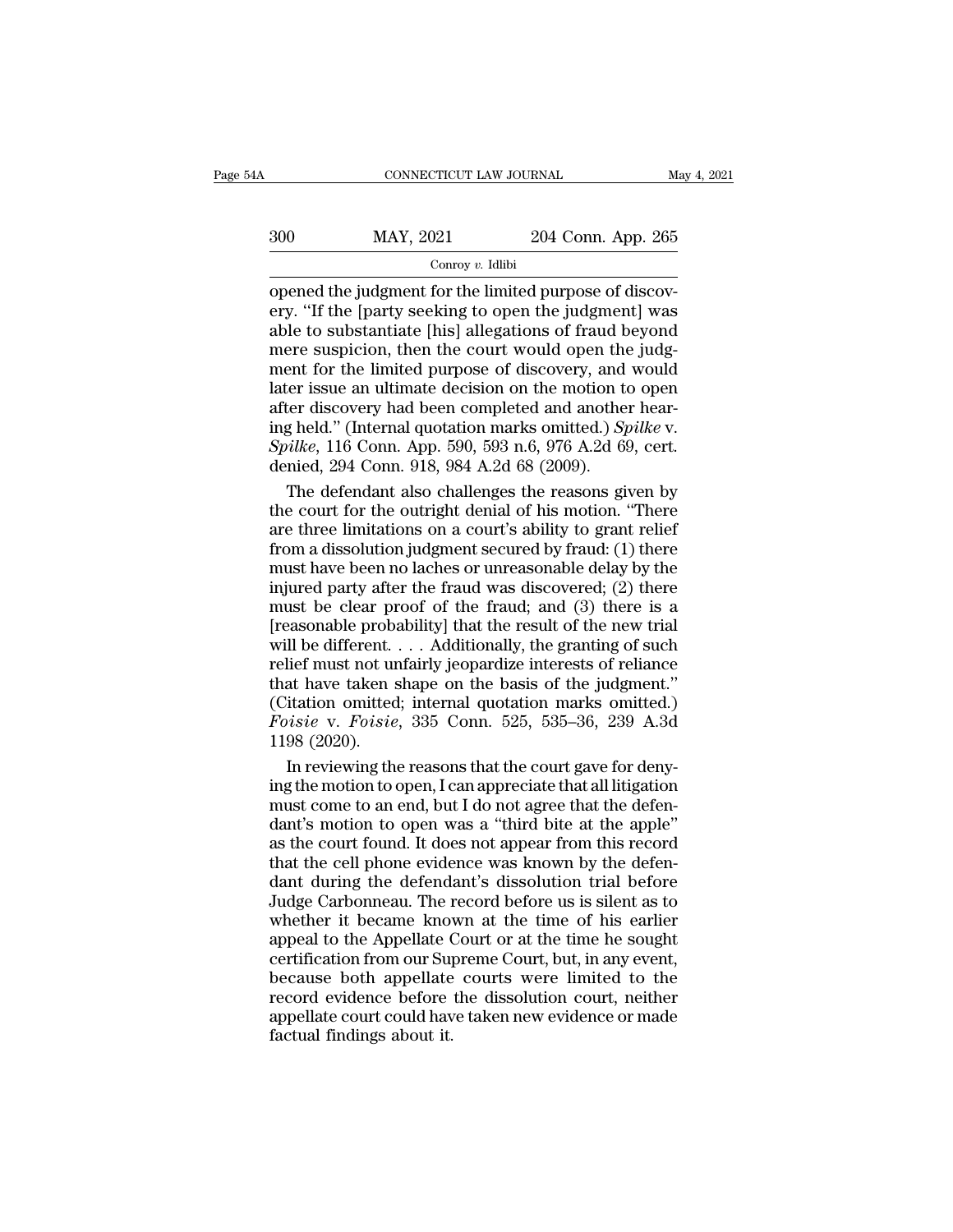EXECTIVE CONNECTICUT LAW JOURNAL Page 55A<br>204 Conn. App. 265 MAY, 2021 301<br>Conroy v. Idlibi

# Conroy *v.* Idlibi

CONNECTICUT LAW JOURNAL Page 55/<br>
4 Conn. App. 265 MAY, 2021 301<br>
Conroy v. Idlibi<br>
The motion court also noted that the dissolution court<br>
scredited some of the testimony of both parties, after<br>
paring both the plaintiff' 204 Conn. App. 265 MAY, 2021 301<br>
Conroy v. Idlibi<br>
The motion court also noted that the dissolution court<br>
discredited some of the testimony of both parties, after<br>
hearing both the plaintiff's and the defendant's evi- $\frac{204 \text{ Conn. App. 265}}{\text{Convy } v. \text{ Idibi}}$ <br>The motion court also noted that the dissolution court<br>discredited some of the testimony of both parties, after<br>hearing both the plaintiff's and the defendant's evi-<br>dence. The dissoluti 204 Conn. App. 265 MAY, 2021 301<br>
Conroy v. Idlibi<br>
The motion court also noted that the dissolution court<br>
discredited some of the testimony of both parties, after<br>
hearing both the plaintiff's and the defendant's evi-<br> Conroy  $v$ . Idibi<br>
The motion court also noted that the dissolution court<br>
discredited some of the testimony of both parties, after<br>
hearing both the plaintiff's and the defendant's evi-<br>
dence. The dissolution court made The motion court also noted that the dissolution court<br>discredited some of the testimony of both parties, after<br>hearing both the plaintiff's and the defendant's evi-<br>dence. The dissolution court made factual findings as<br>t The motion court also noted that the dissolution court<br>discredited some of the testimony of both parties, after<br>hearing both the plaintiff's and the defendant's evi-<br>dence. The dissolution court made factual findings as<br>to discredited some of the testimony of both parties, after<br>hearing both the plaintiff's and the defendant's evi-<br>dence. The dissolution court made factual findings as<br>to the financial circumstances of both parties. Presum-<br>a hearing both the plaintiff's and the defendant's evi-<br>dence. The dissolution court made factual findings as<br>to the financial circumstances of both parties. Presum-<br>ably these findings stand as to the defendant's finances<br>b dence. The dissolution court made factual findings as<br>to the financial circumstances of both parties. Presum-<br>ably these findings stand as to the defendant's finances<br>because they are not challenged on appeal and would be<br> to the financial circumstances of both parties. Presum-<br>ably these findings stand as to the defendant's finances<br>because they are not challenged on appeal and would be<br>the matrix for any financial awards. However, I cannot ably these findings stand as to the defendant's finances<br>because they are not challenged on appeal and would be<br>the matrix for any financial awards. However, I cannot<br>agree that they would bar any relief to the defendant<br>i because they are not challenged on appeal and would be<br>the matrix for any financial awards. However, I cannot<br>agree that they would bar any relief to the defendant<br>if the defendant is permitted to offer after discovered<br>ev the matrix for any financial awards. However, I cannot<br>agree that they would bar any relief to the defendant<br>if the defendant is permitted to offer after discovered<br>evidence in support of his motion. Some later conduct<br>can agree that they would bar any relief to the defendant<br>if the defendant is permitted to offer after discovered<br>evidence in support of his motion. Some later conduct<br>cannot cause the breakdown of a marriage that has<br>already if the defendant is permitted to offer after discovered<br>evidence in support of his motion. Some later conduct<br>cannot cause the breakdown of a marriage that has<br>already broken down irretrievably. This lack of credibil-<br>ity evidence in support of his motion. Some later conduct<br>cannot cause the breakdown of a marriage that has<br>already broken down irretrievably. This lack of credibil-<br>ity found on the part of the defendant<sup>9</sup> was not the cause<br> cannot cause the breakdown of a marriage that has<br>already broken down irretrievably. This lack of credibil-<br>ity found on the part of the defendant<sup>9</sup> was not the cause<br>of the marriage breakdown because the inconsistencies<br> already broken down irretrievably. This lack of credibil-<br>ity found on the part of the defendant<sup>9</sup> was not the cause<br>of the marriage breakdown because the inconsistencies<br>and misrepresentations in the defendant's financia ity found on the part of the defendant<sup>9</sup> was not the cause<br>of the marriage breakdown because the inconsistencies<br>and misrepresentations in the defendant's financial affi-<br>davit occurred during the pendency of the divorce of the marriage breakdown because the inconsistencies<br>and misrepresentations in the defendant's financial affi-<br>davit occurred during the pendency of the divorce pro-<br>ceeding, which occurred long after the marriage break-<br> and misrepresentations in the defendant's financial affi-<br>davit occurred during the pendency of the divorce pro-<br>ceeding, which occurred long after the marriage break-<br>down had already occurred and, therefore, could not<br>be davit occurred during the pendency of the divorce pro-<br>ceeding, which occurred long after the marriage break-<br>down had already occurred and, therefore, could not<br>be a factor under the statutes authorizing fault in caus-<br>in ceeding, which occurred long after the marriage break-<br>down had already occurred and, therefore, could not<br>be a factor under the statutes authorizing fault in caus-<br>ing the breakdown to be considered in alimony and prop-<br>e down had already occurred and, therefore, could not<br>be a factor under the statutes authorizing fault in caus-<br>ing the breakdown to be considered in alimony and prop-<br>erty awards. Section 46b-81 (c) expressly provides that, be a factor under the statutes authorizing fault in ca<br>ing the breakdown to be considered in alimony and pr<br>erty awards. Section 46b-81 (c) expressly provides th<br>as to the division of marital property, that the co<br>"shall c by awards. Section 46b-81 (c) expressly provides that, to the division of marital property, that the court hall consider" the "causes for the  $\ldots$  dissolution of e marriage  $\ldots$ ." Section 46b-82 (a) places a similar dig as to the division of marital property, that the "shall consider" the "causes for the  $\ldots$  dissolution the marriage  $\ldots$ ." Section 46b-82 (a) places a simple obligation on a court in its awards of alimony.<br>The defendant I would reverse the judgment and remainder and remaining the defendant has made substantial allegations regard-<br>I would reverse the judgment and remand the motion<br>open for further proceedings at which the defendant<br>normit

the marriage . . . . . Section 400-82 (a) places a simular<br>obligation on a court in its awards of alimony.<br>The defendant has made substantial allegations regard-<br>ing fraud. His evidence deserves to be heard.<br>I would revers Free defendant has made substantial allegations regarding fraud. His evidence deserves to be heard.<br>I would reverse the judgment and remand the motion to open for further proceedings at which the defendant is permitted to The defendant has made substantial allegations regarding fraud. His evidence deserves to be heard.<br>I would reverse the judgment and remand the motion<br>to open for further proceedings at which the defendant<br>is permitted to o I would reverse the judgment and remand the motion<br>to open for further proceedings at which the defendant<br>is permitted to offer his evidence of the plaintiff's admis-<br>sion to adulterous conduct that she had denied at tria to open for further proceedings at which the defendant<br>is permitted to offer his evidence of the plaintiff's admis-<br>sion to adulterous conduct that she had denied at trial.<br><sup>9</sup> The dissolution court determined that "[t]he

is permitted to offer his evidence of the plaintiff's admission to adulterous conduct that she had denied at trial.<br>
<sup>9</sup> The dissolution court determined that "[t]he mistakes, omissions, misrepresentations, inconsistencies **Sion to adulterous complementation**<br>
<sup>9</sup> The dissolution court deter sentations, inconsistencies and analyzed the defendant's crefinancial matters and values."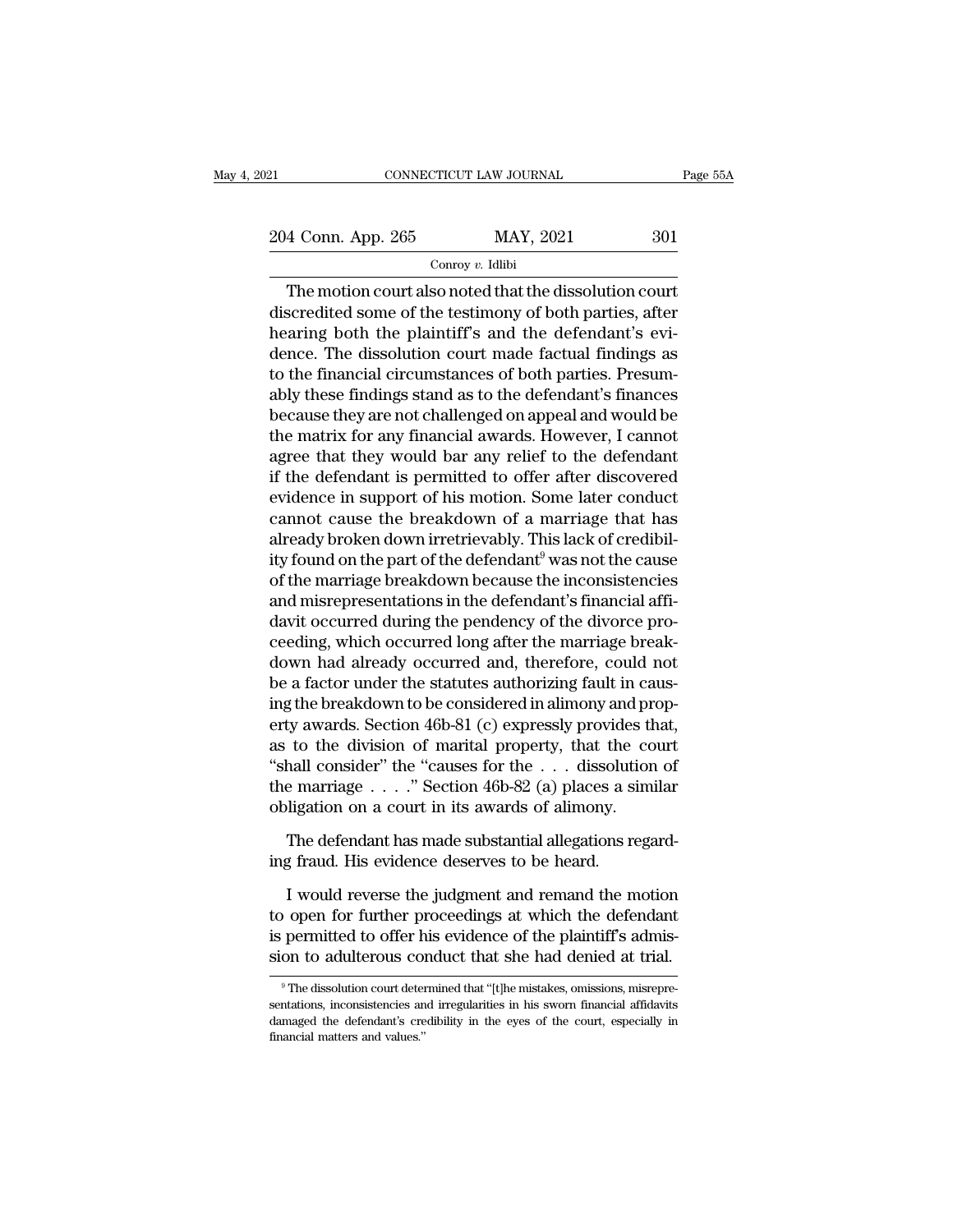CONNECTICUT LAW JOURNAL May 4, 2021<br>302 MAY, 2021 204 Conn. App. 302<br>204 Conn. App. 302

Zheng *v.* Xia

# MAY, 2021 204 Conn. App. 302<br>
<sup>Zheng *v*. Xia<br>
ZHE ZHENG *v*. FEIFEI XIA<br>
(AC 43948)</sup>  $\begin{array}{ll} \textcolor{blue}{204}\text{ C}\cdot \textcolor{blue}{204}\text{ C}\cdot \textcolor{blue}{204}\text{ C}\cdot \textcolor{blue}{204}\text{ C}\cdot \textcolor{blue}{204}\text{ C}\cdot \textcolor{blue}{204}\text{ C}\cdot \textcolor{blue}{204}\text{ C}\cdot \textcolor{blue}{204}\text{ C}\cdot \textcolor{blue}{204}\text{ C}\cdot \textcolor{blue}{204}\text{ C}\cdot \textcolor{blue}{204}\text{ C}\cdot \textcolor{blue}{204}\text{ C}\cdot \textcolor{blue}{204}\text{ C}\cdot \textcolor{blue}{204}\text{ C}\cdot \textcolor$ HE ZHENG v. FEIFEI XIA<br>
(AC 43948)<br>
Lavine, Prescott and Suarez, Js.\*

### *Syllabus*

 $(AC 43948)$ <br>Lavine, Prescott and Suarez, Js.\*<br> $Syllabus$ <br>The plaintiff, whose marriage to the defendant previously had been dis-<br>solved, appealed to this court from the trial court's order granting the<br>defendant's postdissolut  $\label{eq:22} \begin{split} \text{Lavine, Present and Suarez, Js.}^*\\ \text{Syllabus}\\ \text{plaintext, whose marriage to the defendant previously had been dissolved, appeared to this court from the trial court's order granting the defendant's postdissolution motion to modify child support, claiming} \end{split}$ Lavine, Prescott and Suarez, Js.\*<br>Syllabus<br>plaintiff, whose marriage to the defendant previously had been dis-<br>solved, appealed to this court from the trial court's order granting the<br>defendant's postdissolution motion to Syllabus<br>plaintiff, whose marriage to the defendant previously had been dis-<br>solved, appealed to this court from the trial court's order granting the<br>defendant's postdissolution motion to modify child support, claiming<br>tha symaons<br>plaintiff, whose marriage to the defendant previously had been dis-<br>solved, appealed to this court from the trial court's order granting the<br>defendant's postdissolution motion to modify child support, claiming<br>that plaintiff, whose marriage to the defendant previously had been dissolved, appealed to this court from the trial court's order granting the defendant's postdissolution motion to modify child support, claiming that the court publical probability of the basis of the basis of the basis of the basis of the defendant's postdissolution motion to modify child support, claiming that the court improperly ordered him to pay the defendant a certain perc defendant's postdissolution motion to modify child support, claiming that the court improperly ordered him to pay the defendant a certain percentage of his annual bonus income as supplemental child support. In issuing its that the court improperly ordered him to pay the defendant a certain percentage of his annual bonus income as supplemental child support. In issuing its order, the trial court deviated from the child support guidelines on encentage of his annual bonus income as supplemental child support.<br>In issuing its order, the trial court deviated from the child support<br>In issuing its order, the trial court deviated from the child support<br>guidelines on In issuing its order, the trial court deviated from the child support guidelines on the basis of the significant disparity between the parties' incomes. *Held* that the trial court's reason for deviating from the child sup guidelines on the basis of the significant disparity between the parties' incomes. *Held* that the trial court's reason for deviating from the child support guidelines constituted an abuse of its legal discretion: the cour incomes. *Held* that the trial court's reason for deviating from the child support guidelines constituted an abuse of its legal discretion: the court made no specific finding as to why the guidelines were inequitable or in support guidelines constituted an abuse of its legal discretion: the court<br>made no specific finding as to why the guidelines were inequitable or<br>inappropriate, save for alluding to the significant disparity between the<br>par supperty assumed to specific finding as to why the guidelines were inequitable or inappropriate, save for alluding to the significant disparity between the parties' incomes, and that reason to deviate from the child suppor mappropriate, save for alluding to the significant disparity between the parties' incomes, and that reason to deviate from the child support guidelines failed as a matter of law because, although our Supreme Court has stat marphologypromas, and that reason to deviate from the child support guidelines failed as a matter of law because, although our Supreme Court has stated that income disparity may be considered when the custodial parent has pudelines failed as a matter of law because, although our Supreme<br>Court has stated that income disparity may be considered when the<br>custodial parent has the higher income and deviation from the presump-<br>tive support amount guidelines failed as a matter of law because, although our Supreme Court has stated that income disparity may be considered when the custodial parent has the higher income and deviation from the presumptive support amount custodial parent has the higher income and deviation from the presumptive support amount would enhance the noncustodial parent's ability to foster a relationship with the child, that was not the situation in the present ca income support amount would enhance the noncustodial parent's ability<br>to foster a relationship with the child, that was not the situation in the<br>present case, in which the unemployed defendant was the custodial<br>parent who to foster a relationship with the child, that was not the present case, in which the unemployed defendant was parent who had no income aside from child support, a the court improperly considered the disparity between incom present case, in which the unemployed defendant was the custodial<br>parent who had no income aside from child support, and, accordingly,<br>the court improperly considered the disparity between the parties'<br>incomes in ordering From the disparity between defendant to pay a certain proplemental child support.<br> **Procedural History**<br> *Procedural History*<br> **Procedural History** the court improperly considered the disparity between the parties'<br>incomes in ordering the defendant to pay a certain percentage of his<br>net bonus income as supplemental child support.<br>ubmitted on briefs December 3, 2020—of

incomes in ordering the defendant to pay a certain percentage of his<br>net bonus income as supplemental child support.<br>Submitted on briefs December 3, 2020—officially released May 4, 2021<br>Procedural History<br>Action for the di net bonus income as supplemental child support.<br>
Submitted on briefs December 3, 2020—officially released May 4, 2021<br> *Procedural History*<br>
Action for the dissolution of a marriage, and for other<br>
relief, brought to the S Submitted on briefs December 3, 2020—officially released May 4, 2021<br> *Procedural History*<br> **Action for the dissolution of a marriage, and for other relief, brought to the Superior Court in the judicial dis-<br>
trict of Stam** *Procedural History*<br>Action for the dissolution of a marriage, and for other<br>relief, brought to the Superior Court in the judicial dis-<br>trict of Stamford-Norwalk, where the court, *Hon. Stan-<br>ley Novack*, judge trial refer Froceaard Hasory<br>Action for the dissolution of a marriage, and for other<br>relief, brought to the Superior Court in the judicial dis-<br>trict of Stamford-Norwalk, where the court, *Hon. Stan-*<br>ley *Novack*, judge trial refere Action for the dissolution of a marriage, and for other<br>relief, brought to the Superior Court in the judicial dis-<br>trict of Stamford-Norwalk, where the court, *Hon. Stan-*<br>ley *Novack*, judge trial referee, rendered judgme relief, brought to the Superior Court in the judicial district of Stamford-Norwalk, where the court, *Hon. Stan-*<br>*ley Novack*, judge trial referee, rendered judgment dissolving the marriage and granting certain other reli solving the marriage and granting certain other relief<br>in accordance with the parties' separation agreement;<br>thereafter, the court,  $M$ . Moore,  $J$ ., granted the defen-<br>dant's motion to modify child support, and the plain dant's motion to modify child support, and the plaintiff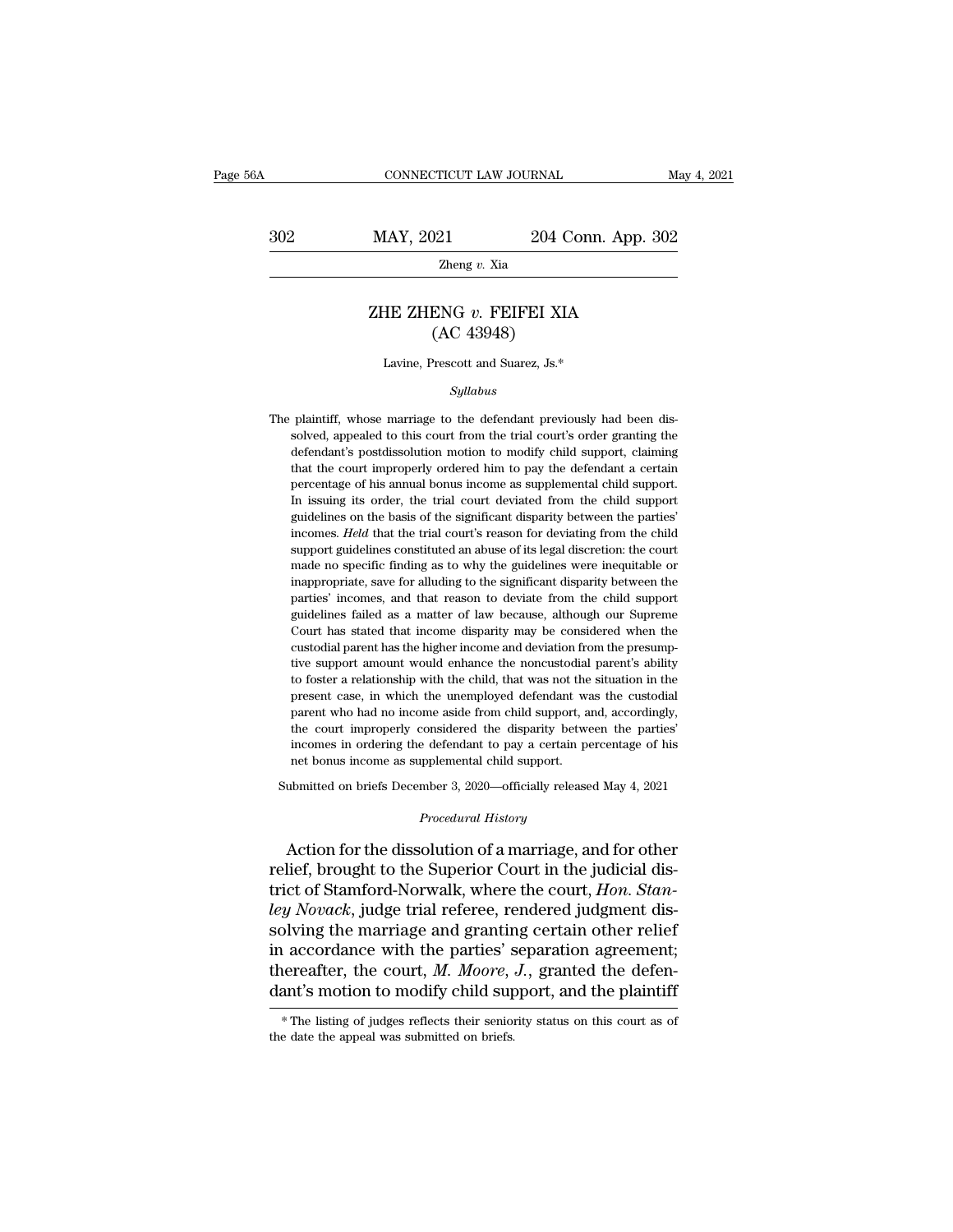| 121                                                                                   | CONNECTICUT LAW JOURNAL | Page 57A |
|---------------------------------------------------------------------------------------|-------------------------|----------|
| 204 Conn. App. 302                                                                    | MAY, 2021               | 303      |
|                                                                                       | Zheng $v$ . Xia         |          |
| appealed to this court. Reversed in part; further pro-<br><i>ceedings.</i>            |                         |          |
| <i>Zhe Zheng</i> , self-represented, filed a brief as the appel-<br>lant (plaintiff). |                         |          |
|                                                                                       | Opinion                 |          |

### *Opinion*

pealed to this court. *Reversed in part; further pro-*<br>edings.<br>Zhe Zheng, self-represented, filed a brief as the appel-<br>nt (plaintiff).<br>Divinion to proper plaintiff, Zhe Zheng,<br>peals from the judgment of the trial court gr ceedings.<br> *Zhe Zheng*, self-represented, filed a brief as the appellant (plaintiff).<br>  $\begin{array}{c}opinion\\[2mm] \hline\end{array}$ <br>
LAVINE, J. The self-represented plaintiff, Zhe Zheng,<br>
appeals from the judgment of the trial court granting *Zhe Zheng*, self-represented, filed a brief as the appel-<br>lant (plaintiff).<br>*Opinion*<br>LAVINE, J. The self-represented plaintiff, Zhe Zheng,<br>appeals from the judgment of the trial court granting<br>the postjudgment motion to lant (plaintiff).<br>  $\begin{array}{c} 0 & \text{pr}_1 \text{min} \end{array}$ <br>
LAVINE, J. The self-represented plaintiff, Zhe Zheng,<br>
appeals from the judgment of the trial court granting<br>
the postjudgment motion to modify child support filed<br>
by the  $o$ <sub>pinion</sub><br>LAVINE, J. The self-represented plaintiff, Zhe Zheng,<br>appeals from the judgment of the trial court granting<br>the postjudgment motion to modify child support filed<br>by the defendant, Feifei Xia.<sup>1</sup> On appeal, the  $\omega_{pinion}$ <br>LAVINE, J. The self-represented plaintiff, Zhe Zheng,<br>appeals from the judgment of the trial court granting<br>the postjudgment motion to modify child support filed<br>by the defendant, Feifei Xia.<sup>1</sup> On appeal, the pl LAVINE, J. The self-represented plaintiff, Zhe Zheng,<br>appeals from the judgment of the trial court granting<br>the postjudgment motion to modify child support filed<br>by the defendant, Feifei Xia.<sup>1</sup> On appeal, the plaintiff<br>cl appeals from the judgment of the trial court granting<br>the postjudgment motion to modify child support filed<br>by the defendant, Feifei Xia.<sup>1</sup> On appeal, the plaintiff<br>claims that the court improperly ordered him to pay<br>the the postjudgment motion to modify child support filed<br>by the defendant, Feifei Xia.<sup>1</sup> On appeal, the plaintiff<br>claims that the court improperly ordered him to pay<br>the defendant 13 percent of his annual bonus as supple-<br>me by the defendant, Feifei Xia.<sup>1</sup> On appeal, the plaintiff<br>claims that the court improperly ordered him to pay<br>the defendant 13 percent of his annual bonus as supple-<br>mental child support. In issuing its order, the trial c claims that the court improperly ordered him to pay<br>the defendant 13 percent of his annual bonus as supple-<br>mental child support. In issuing its order, the trial court<br>deviated from the child support guidelines on the basi the defendant 13 percent of his annual bonus as supple-<br>mental child support. In issuing its order, the trial court<br>deviated from the child support guidelines on the basis<br>of the "significant disparity in the parties' inco mental child support. In issuing its order, the trial court<br>deviated from the child support guidelines on the basis<br>of the "significant disparity in the parties' income." The<br>reason to deviate given by the court is not a p deviated from the child support guidelines on the bot the "significant disparity in the parties' income."<br>reason to deviate given by the court is not a permissicationale under the child support guidelines and *Mat*<br>v. *Mat* the "significant disparity in the parties" income." The<br>ason to deviate given by the court is not a permissible<br>tionale under the child support guidelines and *Maturo*<br> $Maturo$ , 296 Conn. 80, 99–103, 995 A.2d 1 (2010). We<br>er reason to deviate given by the court is not a permissible<br>rationale under the child support guidelines and *Maturo*<br>v. *Maturo*, 296 Conn. 80, 99–103, 995 A.2d 1 (2010). We<br>therefore reverse in part the judgment of the tri

rationale under the child support guidelines and *Maturo*<br>v. *Maturo*, 296 Conn. 80, 99–103, 995 A.2d 1 (2010). We<br>therefore reverse in part the judgment of the trial court<br>and remand the case for further proceedings.<br>The v. *Maturo*, 296 Conn. 80, 99–103, 995 A.2d 1 (2010). We<br>therefore reverse in part the judgment of the trial court<br>and remand the case for further proceedings.<br>The following facts and procedural history, as dis-<br>closed by therefore reverse in part the judgment of the trial court<br>and remand the case for further proceedings.<br>The following facts and procedural history, as dis-<br>closed by the record, are relevant to our resolution of<br>the plainti and remand the case for further proceedings.<br>
The following facts and procedural history, as disclosed by the record, are relevant to our resolution of<br>
the plaintiff's appeal. The parties were married in Stam-<br>
ford on Ma The following facts and procedural history, as dis-<br>closed by the record, are relevant to our resolution of<br>the plaintiff's appeal. The parties were married in Stam-<br>ford on March 28, 2010. Their only child was born in<br>Sep closed by the record, are relevant to our resolution of<br>the plaintiff's appeal. The parties were married in Stam-<br>ford on March 28, 2010. Their only child was born in<br>September, 2011. On January 26, 2012, the plaintiff com the plaintiff's appeal. The parties were married in Stam-<br>ford on March 28, 2010. Their only child was born in<br>September, 2011. On January 26, 2012, the plaintiff com-<br>menced an action for dissolution of marriage on the<br>ba ford on March 28, 2010. Their only child was born in<br>September, 2011. On January 26, 2012, the plaintiff com-<br>menced an action for dissolution of marriage on the<br>basis of irretrievable breakdown. At the time the action<br>wa September, 2011. On January 26, 2012, the plaintiff com-<br>menced an action for dissolution of marriage on the<br>basis of irretrievable breakdown. At the time the action<br>was commenced, the plaintiff was employed as a hedge<br>fun menced an action for dissolution of marriage on the<br>basis of irretrievable breakdown. At the time the action<br>was commenced, the plaintiff was employed as a hedge<br>fund analyst, and the defendant was a law student.<br>The parti basis of irretrievable breakdown. At the time the action<br>was commenced, the plaintiff was employed as a hedge<br>fund analyst, and the defendant was a law student.<br>The parties entered into a separation agreement that<br>included was commenced, the plaintiff was employed as a hedge<br>fund analyst, and the defendant was a law student.<br>The parties entered into a separation agreement that<br>included a detailed parenting plan, which the trial court,<br>*Hon.* icluded a detailed parenting plan, which the trial court,<br>fon. *Stanley Novak*, judge trial referee, incorporated<br>to the uncontested judgment of dissolution rendered<br>a July 23, 2013. Pursuant to the agreement, the parties<br> Hon. Stanley Novak, judge trial referee, incorporated<br>into the uncontested judgment of dissolution rendered<br>on July 23, 2013. Pursuant to the agreement, the parties<br><sup>1</sup>The defendant did not file a brief or otherwise partic on July 23, 2013. Pursuant to the agreement, the parties

into the uncontested judgment of dissolution rendered<br>on July 23, 2013. Pursuant to the agreement, the parties<br><sup>1</sup>The defendant did not file a brief or otherwise participate in the present<br>appeal. We have considered the cl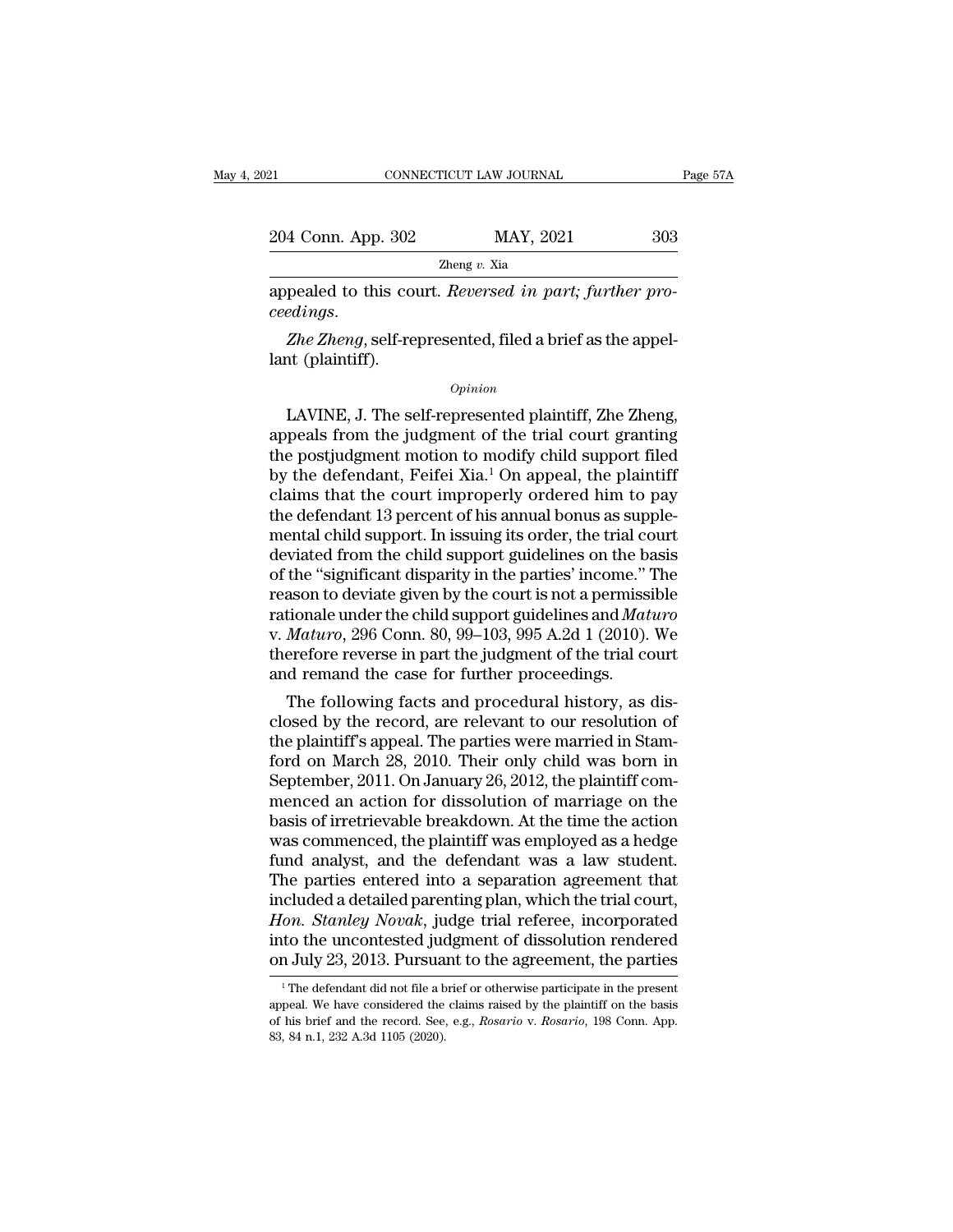| А   | CONNECTICUT LAW JOURNAL |                    | May 4, 2021 |
|-----|-------------------------|--------------------|-------------|
|     |                         |                    |             |
| 304 | MAY, 2021               | 204 Conn. App. 302 |             |
|     | Zheng $v$ . Xia         |                    |             |

share joint legal custody of their child, who is in the primary physical custody of their child, who is in the primary physical custody of the defendant. Judge Novak,  $\frac{\text{MAX}}{\text{2021}}$  204 Conn. App. 302<br>204 Conn. App. 302<br>204 Conn. App. 302<br>204 Conn. App. 302<br>204 Conn. App. 302<br>204 Conn. App. 302<br>205 Share joint legal custody of the defendant. Judge Novak,<br>2011<br>2013 pursuant to the se  $\frac{\text{MAP, 2021}}{\text{Zheng } v. \text{ Xia}}$ <br>  $\frac{\text{Zheng } v. \text{ Xia}}{\text{share joint legal custody of their child, who is in the primary physical custody of the defendant. Judge Novak, pursuit to the separation agreement, ordered the plaintiff to pay the defendant unallocated alimony and child sunport in the amount of $1600 nor month until$  $\frac{\text{MAY, 2021}}{\text{Zheng } v. \text{ Xia}}$ <br>
share joint legal custody of their child, who is in the pri-<br>
mary physical custody of the defendant. Judge Novak,<br>
pursuant to the separation agreement, ordered the<br>
plaintiff to pay the d The amount of their child, who is in the primary physical custody of their child, who is in the primary physical custody of the defendant. Judge Novak, pursuant to the separation agreement, ordered the plaintiff to pay th August 2, 2014. On May 13, 2015, the court, *Tindill*, *J.*, ordered the plaintiff to pay the defendant \$161 per week mary physical custody of the defendant. Judge Novak,<br>pursuant to the separation agreement, ordered the<br>plaintiff to pay the defendant unallocated alimony and<br>child support in the amount of \$1600 per month until<br>August 2, 2 pursuant to the separation agreement, ordered the<br>plaintiff to pay the defendant unallocated alimony and<br>child support in the amount of \$1600 per month until<br>August 2, 2014. On May 13, 2015, the court, *Tindill*, *J.*,<br>ord plaintiff to pay the defendant unallocated alimony and<br>child support in the amount of \$1600 per month until<br>August 2, 2014. On May 13, 2015, the court, *Tindill*, *J.*,<br>ordered the plaintiff to pay the defendant \$161 per w child support in the amount of \$1600 per month until<br>August 2, 2014. On May 13, 2015, the court, *Tindill*, *J.*,<br>ordered the plaintiff to pay the defendant \$161 per week<br>in child support. Since that time, the parties have gust 2, 2014. On may 13, 2015, the court, *Timatut*, *J.*, dered the plaintiff to pay the defendant \$161 per week child support. Since that time, the parties have filed merous motions for orders of contempt and motions mo ordered the plantifilm to pay the deferminant \$101 per week<br>in child support. Since that time, the parties have filed<br>numerous motions for orders of contempt and motions<br>to modify child support. The present appeal concerns

m chud support. Since that thre, the parties have fied<br>numerous motions for orders of contempt and motions<br>to modify child support. The present appeal concerns<br>the motion to modify that was filed in early 2020.<sup>2</sup><br>On Janua munerous motions for orders of contempt and motions<br>to modify child support. The present appeal concerns<br>the motion to modify that was filed in early 2020.<sup>2</sup><br>On January 22, 2020, the defendant, representing her-<br>self, fil the motion to modify that was filed in early  $2020$ .<sup>2</sup><br>
On January 22, 2020, the defendant, representing herself, filed a motion to modify child support (motion to<br>
modify), in which she represented that the plaintiff wa the motion to modify that was filed in early 2020.<br>
On January 22, 2020, the defendant, representing herself, filed a motion to modify child support (motion to<br>
modify), in which she represented that the plaintiff was<br>
a p On January 22, 2020, the defendant, representing herself, filed a motion to modify child support (motion to modify), in which she represented that the plaintiff was a partner in a hedge fund who receives annual income con self, filed a motion to modify child support (motion to<br>modify), in which she represented that the plaintiff was<br>a partner in a hedge fund who receives annual income<br>consisting of an annual base salary, end-of-year bonuses modify), in which she represented that the plaintiff was<br>a partner in a hedge fund who receives annual income<br>consisting of an amual base salary, end-of-year bonuses,<br>and partnership distributions. She also represented tha a partner in a hedge fund who receives annual income<br>consisting of an annual base salary, end-of-year bonuses,<br>and partnership distributions. She also represented that,<br>on June 29, 2017, a family support magistrate, Wayne<br> consisting of an annual base salary, end-of-year bonuses,<br>and partnership distributions. She also represented that,<br>on June 29, 2017, a family support magistrate, Wayne<br>R. Keeney, ordered the plaintiff to pay the defendant and partnership distributions. She also represented that,<br>on June 29, 2017, a family support magistrate, Wayne<br>R. Keeney, ordered the plaintiff to pay the defendant<br>child support in the amount of \$273 per week and lump<br>sum on June 29, 2017, a family support magistrate, Wayne<br>R. Keeney, ordered the plaintiff to pay the defendant<br>child support in the amount of \$273 per week and lump<br>sum, supplemental child support of \$10,868, which was<br>12.97 R. Keeney, ordered the plaintiff to pay the defendant<br>child support in the amount of \$273 per week and lump<br>sum, supplemental child support of \$10,868, which was<br>12.97 percent of his net bonus. In her motion to modify,<br>th child support in the amount of \$273 per week and lump<br>sum, supplemental child support of \$10,868, which was<br>12.97 percent of his net bonus. In her motion to modify,<br>the defendant claimed that, as of January 15, 2020, there sum, supplemental child support of \$10,868, which was 12.97 percent of his net bonus. In her motion to modify, the defendant claimed that, as of January 15, 2020, there had been a substantial change in circumstances becaus 12.97 percent of his net bonus. In her motion to modify,<br>the defendant claimed that, as of January 15, 2020, there<br>had been a substantial change in circumstances because<br>the plaintiff's annual base salary had increased fro the defendant claimed that, as of January 15, 2020, there had been a substantial change in circumstances because<br>the plaintiff's annual base salary had increased from<br>\$200,000 to \$250,000 and because his 2019 bonus<br>income had been a substantial change in circumstances because<br>the plaintiff's annual base salary had increased from<br>\$200,000 to \$250,000 and because his 2019 bonus<br>income was \$466,418. The defendant, therefore, sought<br>an upward m the plaintiff's annual base salary had increased from<br>\$200,000 to \$250,000 and because his 2019 bonus<br>income was \$466,418. The defendant, therefore, sought<br>an upward modification of the plaintiff's child support<br>obligation \$200,000 to \$250,000 and because his 2019 bonus<br>income was \$466,418. The defendant, therefore, sought<br>an upward modification of the plaintiff's child support<br>obligation, specifically, that his basic child support obli-<br>ga income was \$466,418. The defendant, therefore, sought<br>an upward modification of the plaintiff's child support<br>obligation, specifically, that his basic child support obli-<br>gation be increased to an amount consistent with h ation be increased to an amount consistent with his<br>ew gross annual income and that he pay supplemental<br>mp sum child support that he owes on his 2019 bonus.<br>he defendant represented that she is not employed<sup>3</sup><br><sup>2</sup>The parti more than 270 entries, with at least 100 of them having been entered after the judgment of dissolution was rendered.<br>The parties' relationship is highly litigious. The trial court docket contains more than 270 entries, wit

Iump sum child support that he owes on his 2019 bonus.<br>The defendant represented that she is not employed<sup>3</sup><br><sup>2</sup>The parties' relationship is highly litigious. The trial court docket contains<br>more than 270 entries, with at The defendant represented that she is not employed<sup>3</sup><br><sup>2</sup> The parties' relationship is highly litigious. The trial court docket contains<br>more than 270 entries, with at least 100 of them having been entered after<br>the judgm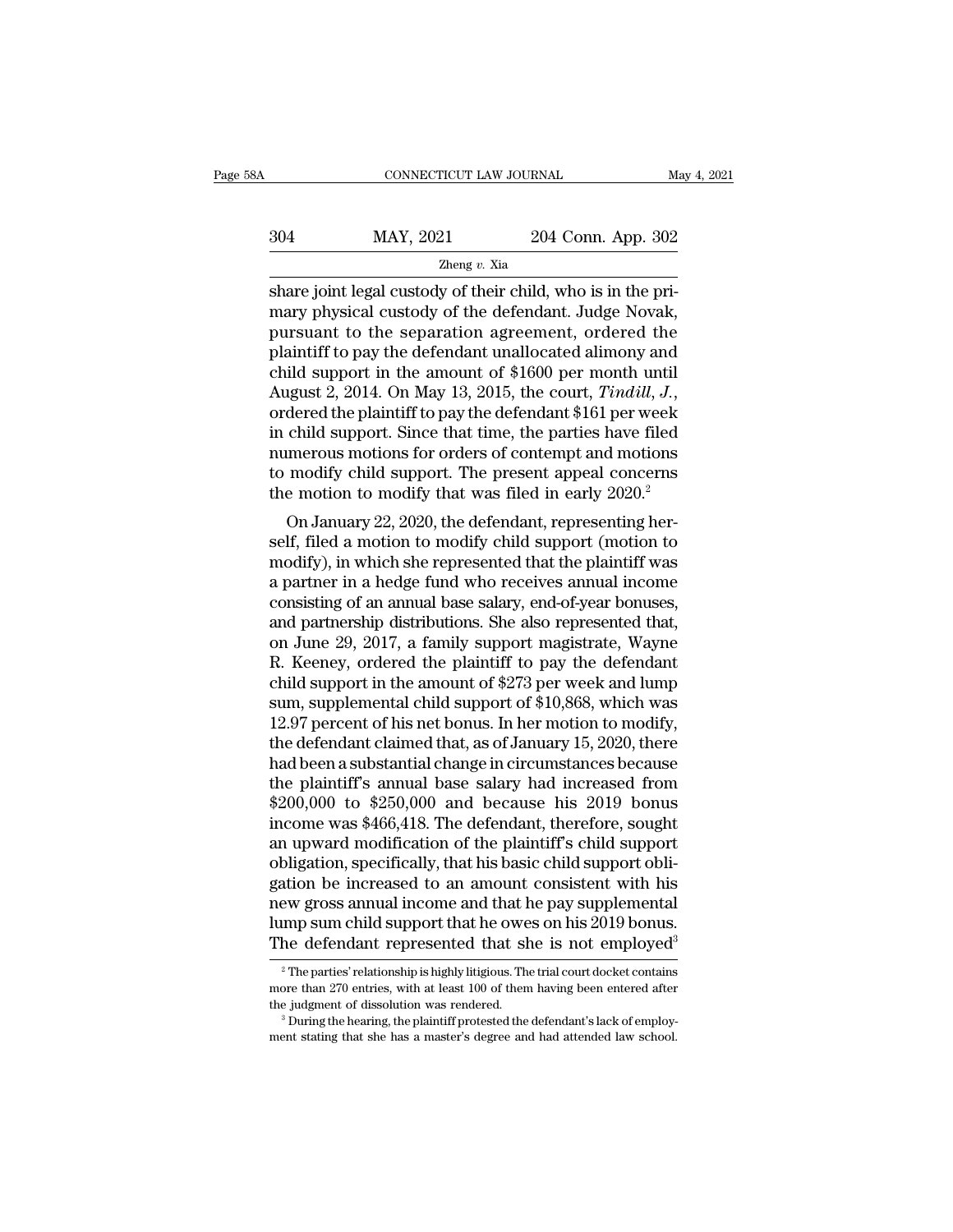| 121                | CONNECTICUT LAW JOURNAL | Page 59A |
|--------------------|-------------------------|----------|
| 204 Conn. App. 302 | MAY, 2021               | 305      |
|                    | Zheng $v$ . Xia         |          |

EXECTE AN OVENAL CONNECTICUT LAW JOURNAL<br>
204 Conn. App. 302 MAY, 2021 305<br>
2013 Zheng v. Xia<br>
2014 An An On income other than child support. On Febru-<br>
2020, the self-represented parties appeared before 204 Conn. App. 302 MAY, 2021 305<br>  $\frac{204 \text{ Conn. App. 302}}{2 \text{heng } v. \text{ Xia}}$ <br>
and has no income other than child support. On February 5, 2020, the self-represented parties appeared before<br>
the court, *M. Moore, J.*, on the motio 204 Conn. App. 302 MAY, 2021 305<br>
2011 2021 2021<br>
2021 2021 2021<br>
2021 2021 2020, the self-represented parties appeared before<br>
the court, *M. Moore*, *J.*, on the motion to modify.<sup>4</sup><br>
Judge Moore commenced the hearing by  $\frac{4 \text{ Conn. App. 302}}{\text{Zheng } v. \text{ Xia}}$ <br>
d has no income other than child support. On Febru-<br>
y 5, 2020, the self-represented parties appeared before<br>
e court, *M. Moore*, *J.*, on the motion to modify.<sup>4</sup><br>
Judge Moore commenced

 $\frac{Z \text{heng } v. \text{ Xia}}{Z \text{heng } v. \text{ Via}}$ <br>and has no income other than child support. On February 5, 2020, the self-represented parties appeared before<br>the court, *M. Moore*, *J.*, on the motion to modify.<sup>4</sup><br>Judge Moore commenc and has no income other than child support. On February 5, 2020, the self-represented parties appeared before<br>the court, *M. Moore*, *J.*, on the motion to modify.<sup>4</sup><br>Judge Moore commenced the hearing by stating that<br>she and has no income other than child support. On February 5, 2020, the self-represented parties appeared before<br>the court, *M. Moore*, *J.*, on the motion to modify.<sup>4</sup><br>Judge Moore commenced the hearing by stating that<br>she ary 3, 2020, the sen-represented parties appeared before<br>the court, *M. Moore*, *J.*, on the motion to modify.<sup>4</sup><br>Judge Moore commenced the hearing by stating that<br>she had "received the child support guidelines from<br>famil Ludge Moore commenced the hearing by stating that<br>she had "received the child support guidelines from<br>family services, and pursuant to these guidelines  $\dots$ <br>the [presumptive] child support is \$416 per week."<sup>5</sup> The<br>plaint Judge Moore commenced the hearing by stating that<br>she had "received the child support guidelines from<br>family services, and pursuant to these guidelines  $\dots$ <br>the [presumptive] child support is \$416 per week."<sup>5</sup> The<br>plaint she had "received the child support guidelines from<br>family services, and pursuant to these guidelines  $\dots$ .<br>the [presumptive] child support is \$416 per week."<sup>5</sup> The<br>plaintiff questioned the percentage of the increase in<br> family services, and pursuant to these guidelines . . . the [presumptive] child support is \$416 per week." $5$  The plaintiff questioned the percentage of the increase in child support because the increase was greater than the [presumptive] child support is \$416 per week."<sup>5</sup> The<br>plaintiff questioned the percentage of the increase in<br>child support because the increase was greater than<br>the percentage increase in his base salary. The court<br>exp plaintiff questioned the percentage of the increase in child support because the increase was greater than<br>the percentage increase in his base salary. The court<br>explained to the plaintiff how the amount of child sup-<br>port child support because the increase was greater than<br>the percentage increase in his base salary. The court<br>explained to the plaintiff how the amount of child sup-<br>port is calculated. The plaintiff stated in response that,<br>f the percentage increase in his base salary. The court<br>explained to the plaintiff how the amount of child sup-<br>port is calculated. The plaintiff stated in response that,<br>for the past couple of years, his base salary was use explained to the plaintiff how the amount of child support is calculated. The plaintiff stated in response that,<br>for the past couple of years, his base salary was used<br>to calculate weekly child support because that amount<br> port is calculated. The plaintiff stated in response that,<br>for the past couple of years, his base salary was used<br>to calculate weekly child support because that amount<br>was relatively stable. He also stated that his bonus v for the past couple of years, his base salary was used<br>to calculate weekly child support because that amount<br>was relatively stable. He also stated that his bonus var-<br>ies "quite differently every year" and, for that reason to calculate weekly child support because that amount<br>was relatively stable. He also stated that his bonus var-<br>ies "quite differently every year" and, for that reason,<br>a lump sum, supplemental payment was made for each<br>ye was relatively stable. He also stated that his bonus varies "quite differently every year" and, for that reason,<br>a lump sum, supplemental payment was made for each<br>year in which he received a bonus. The plaintiff argued<br>th ies "quite differently every year" and, for that reason,<br>a lump sum, supplemental payment was made for each<br>year in which he received a bonus. The plaintiff argued<br>that his net income was more than \$4000 per week and<br>that a lump sum, supplemental payment was made for each<br>year in which he received a bonus. The plaintiff argued<br>that his net income was more than \$4000 per week and<br>that the maximum amount under the child support<br>guidelines is year in which he received a bonus. The plaintiff argued<br>that his net income was more than \$4000 per week and<br>that the maximum amount under the child support<br>guidelines is 12 percent of his net income. In response,<br>the cour that his net income was more than \$4000 per week and<br>that the maximum amount under the child support<br>guidelines is 12 percent of his net income. In response,<br>the court stated: "So when your . . . . net income<br>[exceeds the that the maximum amount under the child support<br>guidelines is 12 percent of his net income. In response,<br>the court stated: "So when your  $\ldots$  net income<br>[exceeds the highest amount on] the child support<br>guidelines [sched guidelines is 12 percent of his net income. In response,<br>the court stated: "So when your . . . net income<br>[exceeds the highest amount on] the child support<br>guidelines [schedule], I can deviate. I can determine<br>based on all the court stated: "So when your . . . . net income<br>[exceeds the highest amount on] the child support<br>guidelines [schedule], I can deviate. I can determine<br>based on all the factors what the child support figure is."<br>The pla [exceeds the highest amount on] the child support<br>guidelines [schedule], I can deviate. I can determine<br>based on all the factors what the child support figure is."<br>The plaintiff, who remarried and has a child (qualified<br>ch The plaintiff, who remarried and has a child (qualified<br>child) with his new wife, stated that he had one qualified<br>child to consider and that he believed 10 percent of his<br>net income was the proper percentage to use. The c child) with his new wife, stated that he had one qualified<br>child to consider and that he believed 10 percent of his<br>met income was the proper percentage to use. The court<br>The defendant stated to the court that she is seeki

child to consider and that he believed 10 percent of his<br>net income was the proper percentage to use. The court<br>The defendant stated to the court that she is seeking employment but that her<br>immigration status and lack of a The defendant stated to the court that she is seeking employment but that her immigration status and lack of a green card present employability problems.<br>
"The court also addressed the defendant's motion for contempt, whic

<sup>2020,</sup> indicates that the plaintiff's method in contempt and present employability problems.<br>
<sup>4</sup> The court also addressed the defendant's motion for contempt, which concerned the child's summer camp activities and who wou The court also addressed the defendant's motion for contempt, which<br>
"The court also addressed the defendant's motion for contempt, which<br>
concerned the child's summer camp activities and who would pay the associ-<br>
ated fe concerned the child's summer camp activities and who would pay the associated fees. The motion for contempt is not at issue in the present appeal.<br>
<sup>5</sup> The child support guidelines worksheet filed in court on February 5, 2 income.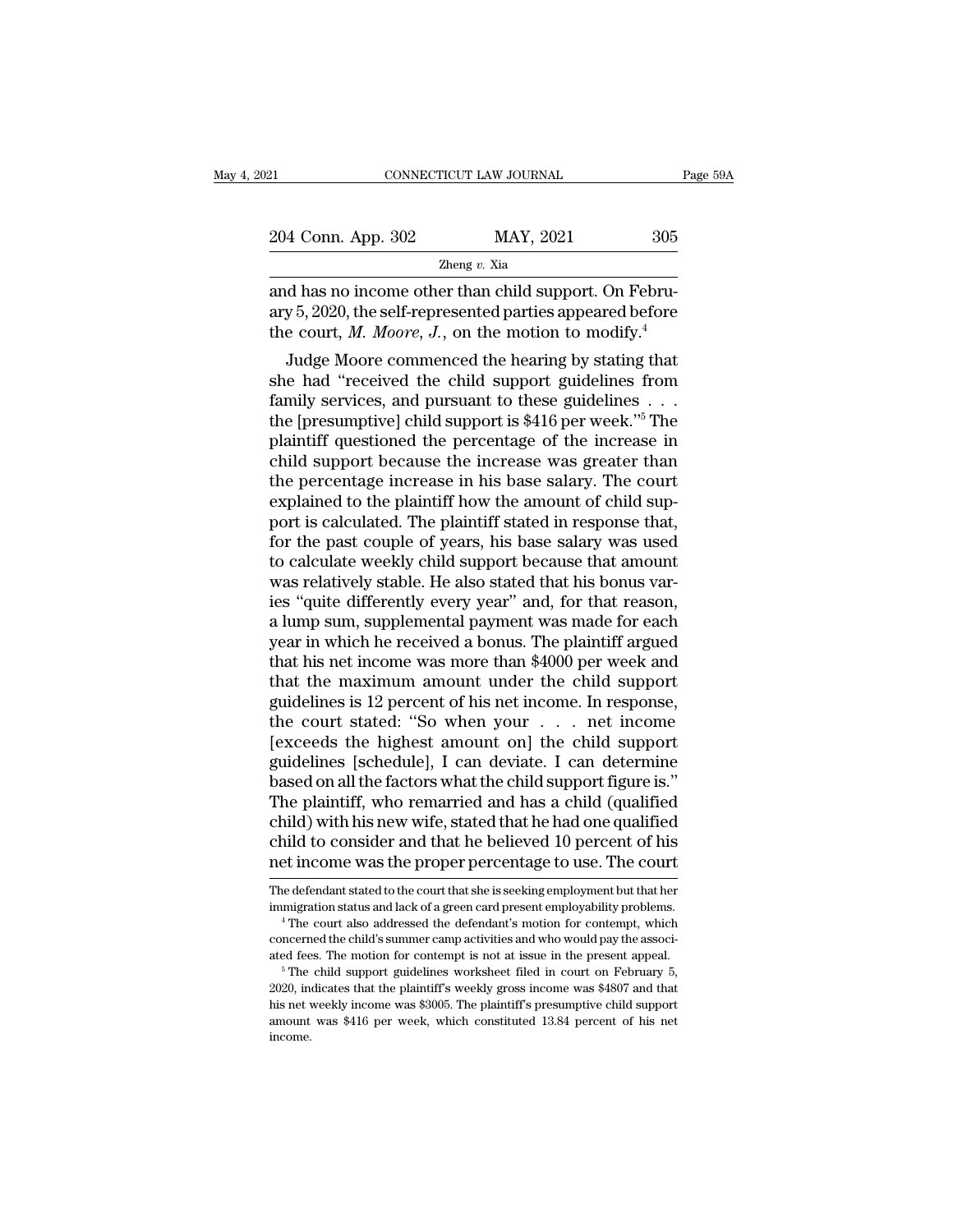|     | CONNECTICUT LAW JOURNAL |                    | May 4, 2021 |
|-----|-------------------------|--------------------|-------------|
|     |                         |                    |             |
| 306 | MAY, 2021               | 204 Conn. App. 302 |             |
|     | Zheng $v$ . Xia         |                    |             |

 $\begin{array}{c|c} \multicolumn{1}{l}{{\bf CONNECTICUT LAW JOURNAL}} & \multicolumn{1}{l}{\bf{M}} \hline \multicolumn{1}{l}{\bf{306}} & {\bf {MAY, 2021}} & {\bf {204 Conn. App. 302}} \\ & & \\ \multicolumn{1}{l}{\bf{204 Conn. App. 302}} & \\ \hline \multicolumn{1}{l}{\bf{316}K} & \multicolumn{1}{l}{\bf{327:}~\n\hline \multicolumn{1}{l}{\bf{338:}~\n\hline \multicolumn{1}{l}{\bf{348:}~\n\hline \$ vided to it had considered the plaintiff's qualified child.<sup>6</sup>

MAY, 2021 204 Conn. App. 302<br>  $\frac{Z \text{heng } v. \text{ Xia}}{z \text{heng } v. \text{ Via}}$ <br>
ated that the child support guidelines worksheet pro-<br>
ded to it had considered the plaintiff's qualified child.<br>
The plaintiff represented that his net in 306 MAY, 2021 204 Conn. App. 302<br>  $\frac{206}{2 \text{heng } v. \text{ Xia}}$ <br>
stated that the child support guidelines worksheet pro-<br>
vided to it had considered the plaintiff's qualified child.<sup>6</sup><br>
The plaintiff represented that his net in  $\frac{z_{\text{heng } v. \text{ Xia}}}{z_{\text{heng } v. \text{ Via}}}$ <br>
stated that the child support guidelines worksheet pro-<br>
vided to it had considered the plaintiff's qualified child.<sup>6</sup><br>
The plaintiff represented that his net income from<br>
the \$466,4 stated that the child support guidelines worksheet provided to it had considered the plaintiff's qualified child.<sup>6</sup><br>The plaintiff represented that his net income from<br>the \$466,418 gross bonus that he received in 2019 was stated that the child support guidelines worksheet provided to it had considered the plaintiff's qualified child.<sup>6</sup><br>The plaintiff represented that his net income from<br>the \$466,418 gross bonus that he received in 2019 was<br> vided to it had considered the plaintiff squalified child.<br>
The plaintiff represented that his net income from<br>
the \$466,418 gross bonus that he received in 2019 was<br>
\$234,736. In response to the court's inquiry as to<br>
whe The plaintiff represented that his net income from<br>the \$466,418 gross bonus that he received in 2019 was<br>\$234,736. In response to the court's inquiry as to<br>whether the defendant agreed with the figures, the<br>defendant state the \$466,418 gross bonus that he received in 2019 was<br>\$234,736. In response to the court's inquiry as to<br>whether the defendant agreed with the figures, the<br>defendant stated that she agreed with the gross amount<br>but disagre \$234,736. In response to the court's inquiry as to<br>whether the defendant agreed with the figures, the<br>defendant stated that she agreed with the gross amount<br>but disagreed with the plaintiff's self-reported net<br>income for t whether the defendant agreed with the figures, the<br>defendant stated that she agreed with the gross amount<br>but disagreed with the plaintiff's self-reported net<br>income for two reasons: first, that the child support<br>guideline defendant stated that she agreed with the gross amount<br>but disagreed with the plaintiff's self-reported net<br>income for two reasons: first, that the child support<br>guidelines provide that the deductions should consider<br>taxes but disagreed with the plaintiff's self-reported net<br>income for two reasons: first, that the child support<br>guidelines provide that the deductions should consider<br>taxes and credits and that the plaintiff had utilized the<br>ma income for two reasons: first, that the child support<br>guidelines provide that the deductions should consider<br>taxes and credits and that the plaintiff had utilized the<br>maximum tax deductions without considering tax cred-<br>it guidelines provide that the deductions should consider<br>taxes and credits and that the plaintiff had utilized the<br>maximum tax deductions without considering tax cred-<br>its, and, second, that the plaintiff received "a lot of<br> taxes and credits and that the plaintiff had utilized the<br>maximum tax deductions without considering tax cred-<br>its, and, second, that the plaintiff received "a lot of<br>credits back." The court stated that it understood the<br> maximum tax deductions without considering tax credits, and, second, that the plaintiff received "a lot of credits back." The court stated that it understood the defendant's objection.<sup>7</sup> At the time of the hearing, the pl its, and, second, that the plaintiff received "a lot of<br>credits back." The court stated that it understood the<br>defendant's objection.<sup>7</sup> At the time of the hearing, the<br>plaintiff had not yet filed his 2019 tax returns. The credits back." The court stated that it understood the<br>defendant's objection.<sup>7</sup> At the time of the hearing, the<br>plaintiff had not yet filed his 2019 tax returns. The<br>defendant presented the court with copies of past<br>order defendant's objection.<sup>7</sup> At the time of the hearing, the plaintiff had not yet filed his 2019 tax returns. The defendant presented the court with copies of past orders regarding the plaintiff's supplemental child support rders regarding the plaintiff's supplemental child sup-<br>ort obligations, which demonstrated a range of per-<br>entages to be paid on various amounts of the plaintiff's<br>nnual bonus income.<sup>8</sup> On the basis of past orders, the<br> port obligations, which demonstrated a range of percentages to be paid on various amounts of the plaintiff's annual bonus income.<sup>8</sup> On the basis of past orders, the  $\frac{1}{2}$  Pursuant to  $\frac{8}{2}$  46b-215a-2c (d) (A) of

when the plaintiff's dialong was calculated. The amount reserved for the support determination; and (iv) for whom the parent has not claimed a deduction under section 46b-215a-1 (1) (*l*) of the regulations of Connecticut reserved for the plaintiff's qualified child was taken into considerations of Connecticut State Agencies."<br>The child support guidelines worksheet filed in court on February 5, 2020, indicates that the plaintiff's qualifie The child support guidelines worksheet filed in court on February 5, 2020,<br>indicates that the plaintiff's qualified child was taken into consideration<br>when the plaintiff's child support obligation was calculated. The amoun

indicates that the plaintiff's qualified child was taken into consideration when the plaintiff's child support obligation was calculated. The amount reserved for the plaintiff's qualified child was \$318 per week.<br>
<sup>7</sup> The when the plaintiff's child support obligation was calculated. The amount reserved for the plaintiff's qualified child was \$318 per week.<br>
<sup>7</sup> The court stated to the plaintiff that his accurate net income, when taxes are Found that the plaintiff's qualified child was \$318 per week.<br>
The court stated to the plaintiff that his accurate net income, when<br>
taxes are taken into account, are "not taxes that you decide, taxes that the<br>
government The court stated to the plaintiff that his accurate net income, when<br>taxes are taken into account, are "not taxes that you decide, taxes that the<br>government decides." The court also noted that the plaintiff had failed to<br>i taxes are taken into account, are "not taxes that you decide, taxes that the government decides." The court also noted that the plaintiff had failed to include his bonus income on some of his financial affidavits. The cour From the bonus income on some of his financial affidavits. The court also found that the plaintiff had included only a portion of his bonus income on his financial affidavits, that which he had been paid to date, not the t fromd that the plaintiff had included only a portion of his bonus income<br>on his financial affidavits, that which he had been paid to date, not the<br>total amount.<br><sup>8</sup> The defendant stated with respect to the prior child sup

centages to be paid on various amounts of the plaintiff's<br>annual bonus income.<sup>8</sup> On the basis of past orders, the<br><sup>6</sup>Pursuant to § 46b-215a-2c (d) (A) of the Regulations of Connecticut State<br>Agencies, "A qualified child annual bonus income.<sup>8</sup> On the basis of past orders, the  $\frac{1}{6}$  Pursuant to  $\frac{1}{6}$  46b-215a-2c (d) (A) of the Regulations of Connecticut State Agencies, "A qualified child is one: (i) who is currently living in the annual bonus income. On the basis of past orders, the<br>
<sup>6</sup> Pursuant to § 46b-215a-2c (d) (A) of the Regulations of Connecticut State<br>
Agencies, "A qualified child is one: (i) who is currently living in the same<br>
household <sup>6</sup> Pursuant to § 46b-215a-2c (d) (A) of the Agencies, "A qualified child is one: (i) who household with the parent; (ii) who is a dis not a subject of the support determinations of Connecticut State Agencies." The child Fencies, "A qualified child is one: (i) who is currently living in the same<br>gencies, "A qualified child is one: (i) who is currently living in the same<br>usehold with the parent; (iii) who is a dependent of the parent; (iii Expansion in the parent; (ii) who is a dependent of the parent; (iii) who is not a subject of the support determination; and (iv) for whom the parent has not claimed a deduction under section 46b-215a-1 (1) (*l*) of the r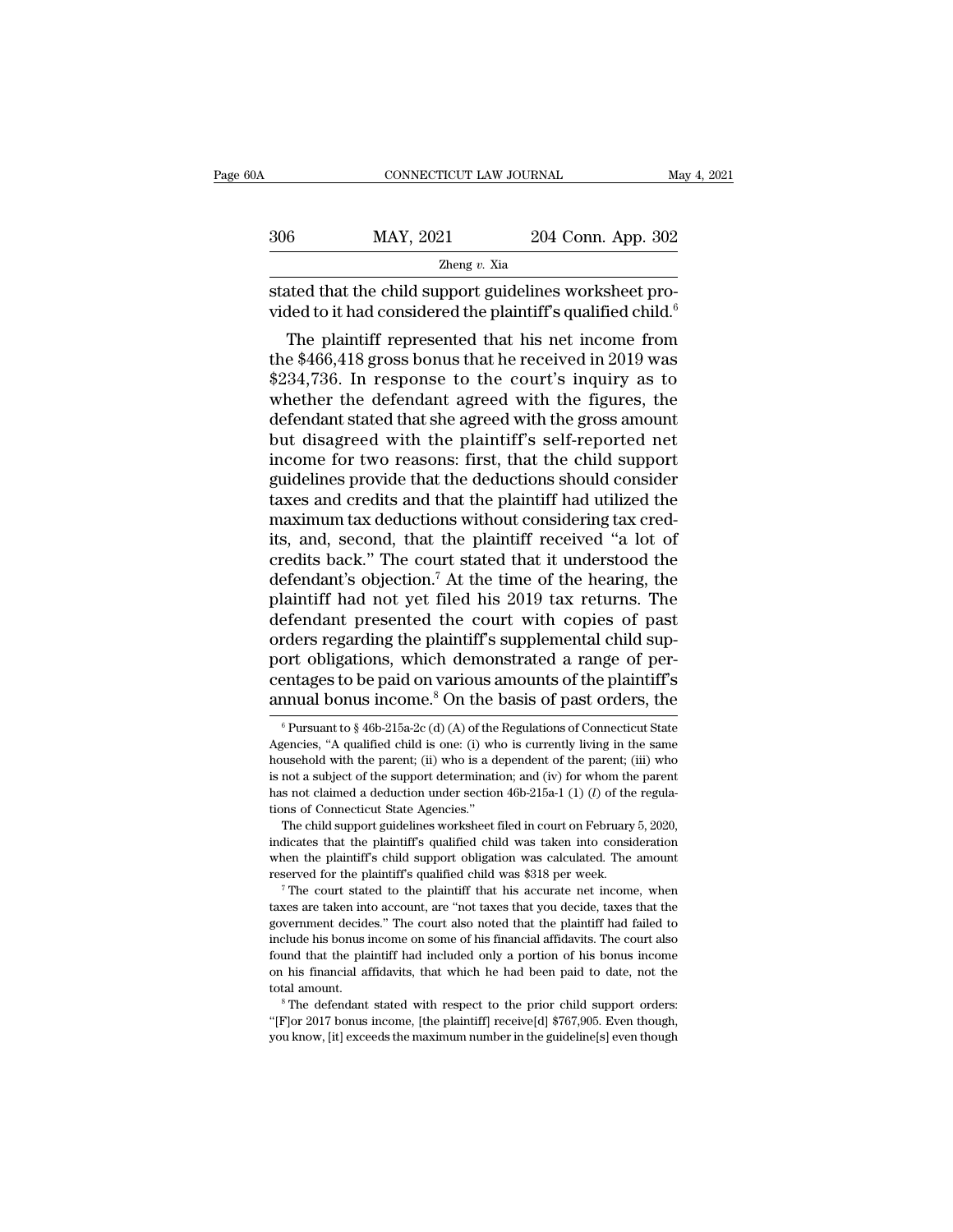| 21                                                                                                                                                                        | CONNECTICUT LAW JOURNAL | Page 61A |
|---------------------------------------------------------------------------------------------------------------------------------------------------------------------------|-------------------------|----------|
|                                                                                                                                                                           |                         |          |
| 204 Conn. App. 302                                                                                                                                                        | MAY, 2021               | 307      |
|                                                                                                                                                                           | Zheng $v$ . Xia         |          |
| defendant requested that the plaintiff pay 12 percent of<br>his net bonus as lump sum, supplemental child support.                                                        |                         |          |
| At the conclusion of the hearing, Judge Moore stated<br>in relevant part: "After conducting a hearing, the court<br>finds a substantial shange in sixsumstance and graphs |                         |          |

 $\frac{z_{\text{beng }v} \times x_{\text{ia}}}{z_{\text{heng }v} \times x_{\text{ia}}}$ <br>
defendant requested that the plaintiff pay 12 percent of<br>
his net bonus as lump sum, supplemental child support.<br>
At the conclusion of the hearing, Judge Moore stated<br>
in rele  $z$ heng  $v$ . Xia<br>defendant requested that the plaintiff pay 12 percent of<br>his net bonus as lump sum, supplemental child support.<br>At the conclusion of the hearing, Judge Moore stated<br>in relevant part: "After conducting a h defendant requested that the plaintiff pay 12 percent of<br>his net bonus as lump sum, supplemental child support.<br>At the conclusion of the hearing, Judge Moore stated<br>in relevant part: "After conducting a hearing, the court<br> his net bonus as lump sum, supplemental child support.<br>At the conclusion of the hearing, Judge Moore stated<br>in relevant part: "After conducting a hearing, the court<br>finds a substantial change in circumstance and grants<br>the At the conclusion of the hearing, Judge Moore stated<br>in relevant part: "After conducting a hearing, the court<br>finds a substantial change in circumstance and grants<br>the defendant's motion for modification of child support<br> At the conclusion of the hearing, Judge Moore stated<br>in relevant part: "After conducting a hearing, the court<br>finds a substantial change in circumstance and grants<br>the defendant's motion for modification of child support<br>b in relevant part: "After conducting a hearing, the court<br>finds a substantial change in circumstance and grants<br>the defendant's motion for modification of child support<br>based on the plaintiff's increase in income. The court finds a substantial change in circumstance and grants<br>the defendant's motion for modification of child support<br>based on the plaintiff's increase in income. The court<br>finds the plaintiff's income for 2019 to be \$666,000 gro the defendant's motion for modification of child support<br>based on the plaintiff's increase in income. The court<br>finds the plaintiff's income for 2019 to be \$666,000 gross<br>as shown on his financial affidavit. The court find based on the plaintiff's increase in income. The court<br>finds the plaintiff's income for 2019 to be \$666,000 gross<br>as shown on his financial affidavit. The court finds the<br>presumptive child support to be \$416 per week and<br>o finds the plaintiff's income for 2019 to be  $$666,000$  gross<br>as shown on his financial affidavit. The court finds the<br>presumptive child support to be  $$416$  per week and<br>orders the plaintiff to pay said sum weekly. The co as shown on his financial affidavit. The court finds the<br>presumptive child support to be \$416 per week and<br>orders the plaintiff to pay said sum weekly. The court<br>makes the finding that the application of child support<br>guid presumptive child support to be \$416 per week and<br>orders the plaintiff to pay said sum weekly. The court<br>makes the finding that the application of child support<br>guidelines in this case is inequitable and inappropriate.<br>The orders the plaintiff to pay said sum weekly. The court<br>makes the finding that the application of child support<br>guidelines in this case is inequitable and inappropriate.<br>The court orders that the plaintiff must pay to the d makes the finding that the application of child support<br>guidelines in this case is inequitable and inappropriate.<br>The court orders that the plaintiff must pay to the defen-<br>dant 13 percent of his net bonuses as additional guidelines in this case is inequitable and inappropriate.<br>The court orders that the plaintiff must pay to the defen-<br>dant 13 percent of his net bonuses as additional child<br>support annually. This order is a deviation from t The court orders that the plaintiff must pay to the defendant 13 percent of his net bonuses as additional child<br>support annually. This order is a deviation from the<br>guidelines based on coordination of total family support dant 13 percent of his net bonuses as additional child<br>support annually. This order is a deviation from the<br>guidelines based on coordination of total family support<br>and significant disparity in the parties' income....<br>[Th support annually. This order is a deviation from the<br>guidelines based on coordination of total family support<br>and significant disparity in the parties' income. . . . .<br>[The plaintiff] shall pay . . . 13 percent of his net guidelines based on coordination of total family support<br>and significant disparity in the parties' income. . . . .<br>[The plaintiff] shall pay . . . 13 percent of his net<br>bonus to the defendant within seven days of his rece and significant disparity in the parties' income. . . . . . [The plaintiff] shall pay . . . 13 percent of his net bonus to the defendant within seven days of his receipt of said bonus annually as additional child support. [The plaintiff] shall pay  $\ldots$  13 percent of his net<br>bonus to the defendant within seven days of his receipt<br>of said bonus annually as additional child support.  $\ldots$ <br>The court finds [that] the plaintiff owes the defenda bonus to the defendant within seven days of his receipt<br>of said bonus annually as additional child support....<br>The court finds [that] the plaintiff owes the defendant<br>\$30,115.68, equal to 13 percent of his bonus for 2019. of said bonus annually as admose the court finds [that] the plays 30,115.68, equal to 13 perce The court also ordered that, will be obligated to pay 13 perce receives as lump sum, sum the plaintiff appealed.<br>On appeal, the 0,115.68, equal to 13 percent of his bonus for 2019."<sup>9</sup><br>he court also ordered that, in future years, the plaintiff<br>Il be obligated to pay 13 percent of any bonus income<br>receives as lump sum, supplemental child support.<br>h The court also ordered that, in future years, the plaintiff<br>will be obligated to pay 13 percent of any bonus income<br>he receives as lump sum, supplemental child support.<br>The plaintiff appealed.<br>On appeal, the plaintiff cla

The plaintiff appealed.<br>
On appeal, the plaintiff claims that the court improperly (1) ordered him to pay 13 percent of his net 2019<br>
[the] magistrate court still ordered him to pay . . . \$47,253.72, which . . .<br>
is 17.67

On appeal, the plaintiff claims that the court improperly (1) ordered him to pay 13 percent of his net 2019<br>
[the] magistrate court still ordered him to pay  $\dots$  \$47,253.72, which  $\dots$  is 17.67 percent of the net—his self On appeal, the plaintiff claims that the court improp-<br>erly (1) ordered him to pay 13 percent of his net 2019<br>[the] magistrate court still ordered him to pay  $\dots$  \$47,253.72, which  $\dots$ <br>is 17.67 percent of the net—his sel erly (1) ordered him to pay 13 percent of his net 2019<br>[the] magistrate court still ordered him to pay  $\ldots$  \$47,253.72, which  $\ldots$  is 17.67 percent of the net—his self-reported net, 6.15 percent of gross. So<br>that number is 17.67 percent of the net—his self-reported net,  $6.15$  percent of gross. So that number—I mean, for that year the bonus—the gross bonus income is

<sup>[</sup>the] magistrate court still ordered him to pay . . . \$47,253.72, which . . . is 17.67 percent of the net—his self-reported net, 6.15 percent of gross. So that number—I mean, for that year the bonus—the gross bonus income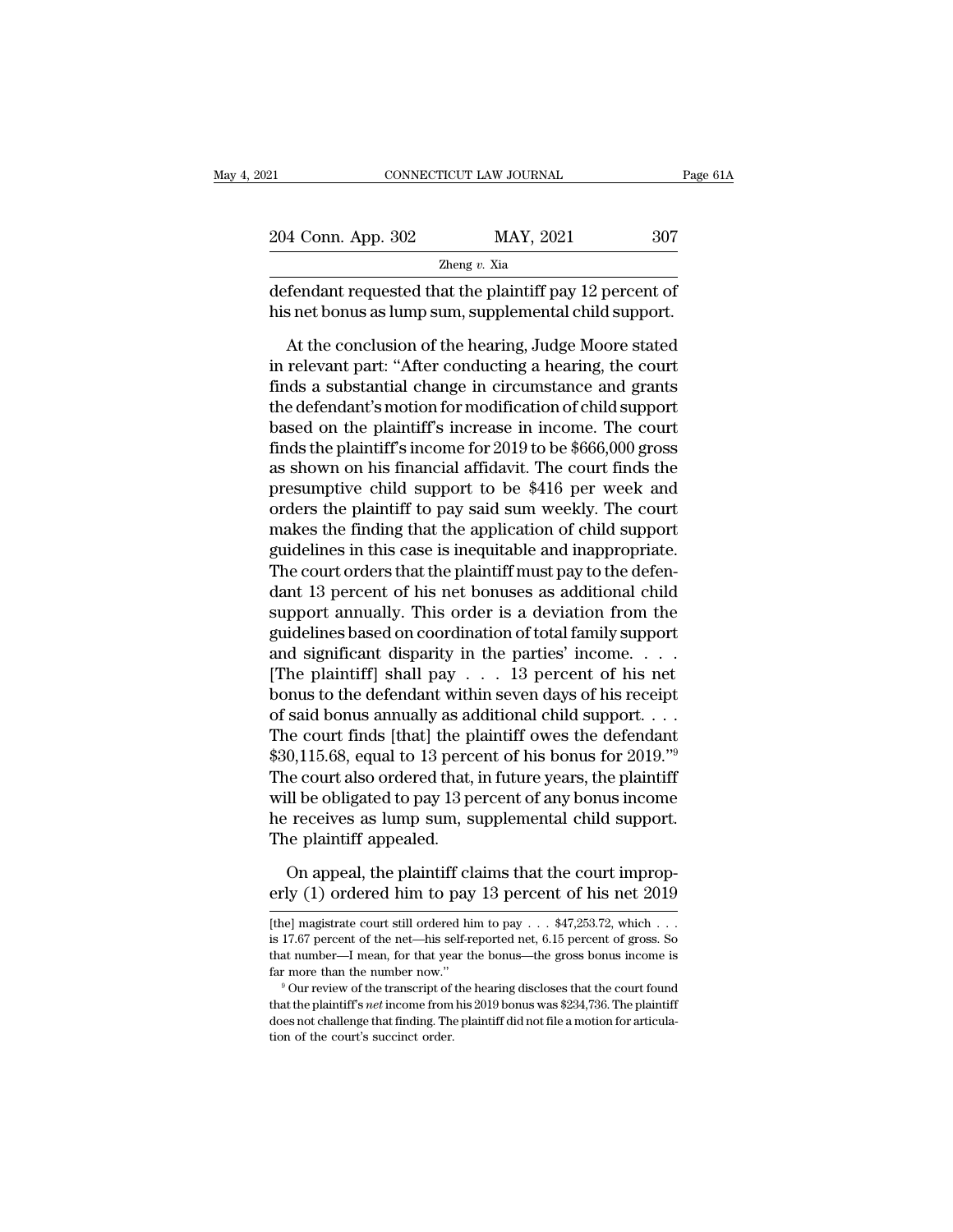| .Α  | CONNECTICUT LAW JOURNAL |                    | May 4, 2021 |
|-----|-------------------------|--------------------|-------------|
| 308 | MAY, 2021               | 204 Conn. App. 302 |             |
|     | Zheng $v$ . Xia         |                    |             |

 $\begin{array}{lll}\n & \text{COMRECTICUT LAW JOURNAL} & \text{M} \\
 & \text{MAY, 2021} & \text{204 Conn. App. 302} \\
 & \text{Zheng } v. \text{ Xia} & \text{bonus income and future bonus income as supplement} \\
 & \text{tal child support, (2) abused its discretion by deviating from the child support,\\ \n\end{array}$  $\frac{\text{MAX, } 2021}{\text{Zheng } v. \text{ Xia}}$ <br>
bonus income and future bonus income as supplemental child support, (2) abused its discretion by deviating<br>
from the child support guidelines, and (3) failed to consider his qualified child  $\frac{\text{MAY, 2021}}{\text{Zheng } v. \text{ Xia}}$ <br>
bonus income and future bonus income as supplemental child support, (2) abused its discretion by deviating<br>
from the child support guidelines, and (3) failed to con-<br>
sider his qualified ch  $\frac{308}{2000}$  MAY, 2021 204 Conn. App. 302<br>  $\frac{208}{2000}$   $\frac{204}{2000}$  Conn. App. 302<br>
bonus income and future bonus income as supplemen-<br>
tal child support, (2) abused its discretion by deviating<br>
from the child supp Then  $y$  and  $\overline{z}$  also  $\overline{z}$  also  $\overline{z}$  also  $\overline{z}$  also  $\overline{z}$  also  $\overline{z}$  also  $\overline{z}$  also  $\overline{z}$  also  $\overline{z}$  also  $\overline{z}$  also  $\overline{z}$  also  $\overline{z}$  also  $\overline{z}$  also  $\overline{z}$  also  $\overline{z}$  als  $\frac{Z \text{heng } v. \text{ Xia}}{Z \text{heng } v. \text{ Xia}}$ <br>bonus income and future bonus income as supplemen-<br>tal child support, (2) abused its discretion by deviating<br>from the child support guidelines, and (3) failed to con-<br>sider his qualifi bonus income and future bonus income as supplemental child support, (2) abused its discretion by deviating<br>from the child support guidelines, and (3) failed to consider his qualified child when calculating his supplemental tal child support, (2) abused its discretion by deviating<br>from the child support guidelines, and (3) failed to con-<br>sider his qualified child when calculating his supple-<br>mental child support obligation.<sup>10</sup> Notably, the from the child support guidelines, and (3) failed to consider his qualified child when calculating his supplemental child support obligation.<sup>10</sup> Notably, the plaintiff does not claim that the court improperly found a sub sider his qualified child when calculating his supplemental child support obligation.<sup>10</sup> Notably, the plaintiff does not claim that the court improperly found a substantial change of circumstances, ordered him to pay the mental child support obligation.<sup>10</sup> Notably, the plaintiff<br>does not claim that the court improperly found a sub-<br>stantial change of circumstances, ordered him to pay<br>the defendant \$416 a week in child support, or ordered<br> does not claim that the court improperly found a substantial change of circumstances, ordered him to pay<br>the defendant \$416 a week in child support, or ordered<br>him to pay supplemental child support. Although the<br>plaintiff stantial change of circumstances, ordered him to pay<br>the defendant \$416 a week in child support, or ordered<br>him to pay supplemental child support. Although the<br>plaintiff has raised several claims on appeal, the core<br>of his the defendant \$416 a week in child support, or ordered<br>him to pay supplemental child support. Although the<br>plaintiff has raised several claims on appeal, the core<br>of his challenge to the judgment is to the *percentage*<br>of him to pay supplemental child support. Although the<br>plaintiff has raised several claims on appeal, the core<br>of his challenge to the judgment is to the *percentage*<br>of his net income that the court ordered him to pay the<br>de plaintiff has raised several claims on appeal, the core<br>of his challenge to the judgment is to the *percentage*<br>of his net income that the court ordered him to pay the<br>defendant as supplemental child support. In support of of his challenge to the judgment is to the *percentage*<br>of his net income that the court ordered him to pay the<br>defendant as supplemental child support. In support of<br>his claim, he relies on § 46b-215a-2c (c) (1) (B) (i)<br>o of his net income that the court ordered him to pay the<br>defendant as supplemental child support. In support of<br>his claim, he relies on § 46b-215a-2c (c) (1) (B) (i) of<br>the Regulations of Connecticut State Agencies, which<br>p defendant as supplemental child sup<br>his claim, he relies on § 46b-215a-2<br>the Regulations of Connecticut Sta<br>provides in relevant part that a supp<br>be entered only when the percentag<br>sistent with the [child support gu<br>..... Although the plaintiff's principal claim is that the pure as employed as a supplemental order may entered only when the percentage is "*generally constent* with the [child support guidelines] schedule ..."<sup>11</sup> (Emphasis a the Regulations of Connecticut State Agencies, which<br>provides in relevant part that a supplemental order may<br>be entered only when the percentage is "*generally con-<br>sistent* with the [child support guidelines] schedule<br> $\d$ 

provides in relevant part that a supplemental order may<br>be entered only when the percentage is "*generally con-*<br>sistent with the [child support guidelines] schedule<br> $\cdots$ ."<sup>11</sup> (Emphasis added.)<br>Although the plaintiff's be entered only when the percentage is *generaty consistent* with the [child support guidelines] schedule<br>  $\ldots$ ."<sup>11</sup> (Emphasis added.)<br>
Although the plaintiff's principal claim is that the<br>
court improperly ordered him deviating from the child support guidelines. We con-Although the plaintiff's principal claim is that the<br>court improperly ordered him to pay 13 percent of his<br>bonus as supplemental child support, the issue, in sub-<br>stance, is whether the court abused its discretion by<br>devi Although the plaintiff's principal claim is that the court improperly ordered him to pay 13 percent of his bonus as supplemental child support, the issue, in substance, is whether the court abused its discretion by deviat court improperly ordered him to pay 13 percent of his<br>bonus as supplemental child support, the issue, in sub-<br>stance, is whether the court abused its discretion by<br>deviating from the child support guidelines. We con-<br>clude bonus as supplemental child support, the issue, in substance, is whether the court abused its discretion by deviating from the child support guidelines. We conclude that the court's reason for deviating from the child supp stance, is whether the court abused its discretion by<br>deviating from the child support guidelines. We con-<br>clude that the court's reason for deviating from the child<br>support guidelines constituted an abuse of its legal dis upport guidelines constituted an abuse of its legal dis-<br>retion; see *Misthopoulos v. Misthopoulos*, 297 Conn.<br>58, 999 A.2d 721 (2010); *Maturo v. Maturo*, supra, 296<br>onn. 99–101; and, therefore, we conclude that the<br><sup>10</sup> cretion; see *Misthopoulos v. Misthopoulos*, 297 Conn.<br>358, 999 A.2d 721 (2010); *Maturo v. Maturo*, supra, 296<br>Conn. 99–101; and, therefore, we conclude that the<br><sup>10</sup> We reverse, in part, the judgment of the trial court

<sup>358, 999</sup> A.2d 721 (2010); *Maturo* v. *Maturo*, supra, 296<br>Conn. 99–101; and, therefore, we conclude that the<br><sup>10</sup>We reverse, in part, the judgment of the trial court on the ground that<br>the reason given by the court to de Conn. 99–101; and, therefore, we conclude that the<br><sup>10</sup> We reverse, in part, the judgment of the trial court on the ground that<br>the reason given by the court to deviate from the child support guidelines<br>was improper. We ne Conn. 99–101; and, therefore, we conclude that the<br>
<sup>10</sup> We reverse, in part, the judgment of the trial court on the ground that<br>
the reason given by the court to deviate from the child support guidelines<br>
was improper. W <sup>10</sup> We reverse, in part, the judgment of the trial court on the ground that the reason given by the court to deviate from the child support guidelines was improper. We need not reach the plaintiff's remaining claims as w the reason given by the court to deviate from the child support guidelines was improper. We need not reach the plaintiff's remaining claims as we are not persuaded that they are likely to arise on remand. See *State v. No* A. 3d 1143 (2018). <sup>11</sup> This court construed the meaning of "' 'generally consistent' and  $P$ , 169 Conn. App. 616, 618 n.2, 151 A.3d 877 (2016) (generally speaking, if judgment is reversed and remanded for new trial, appel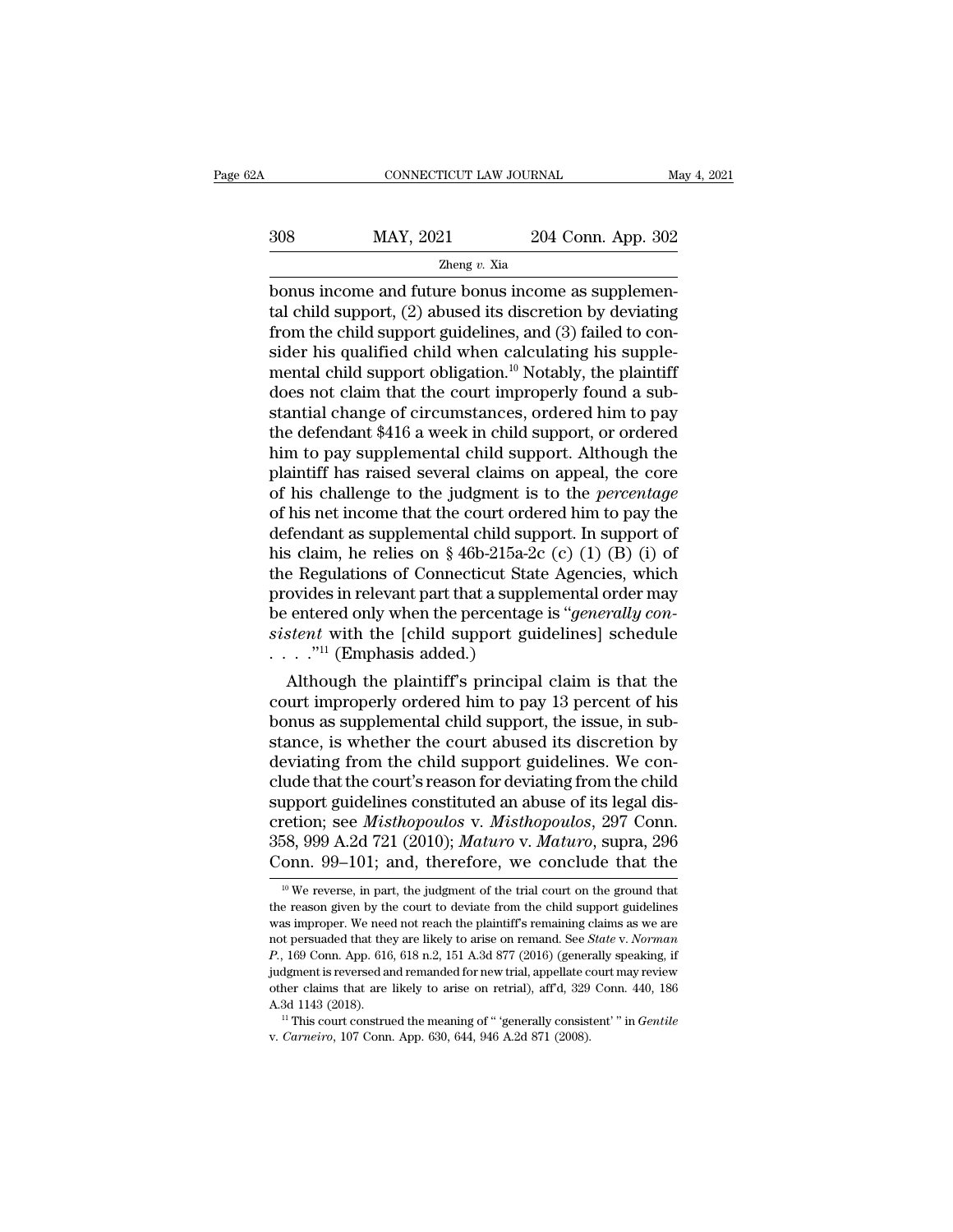| 121                | CONNECTICUT LAW JOURNAL | Page 63A |
|--------------------|-------------------------|----------|
| 204 Conn. App. 302 | MAY, 2021               | 309      |
|                    | Zheng $v$ . Xia         |          |

connecticut LAW JOURNAL<br>
204 Conn. App. 302 MAY, 2021 309<br>
2011 Zheng v. Xia<br>
2011 Theory ordered the plaintiff to pay the defen-<br>
2011 Theory ordered the plaintiff to pay the defen-<br>
2011 Theory ordered the plaintiff to p 204 Conn. App. 302 MAY, 2021 309<br>
<sup>Zheng v. Xia</sup><br>
court improperly ordered the plaintiff to pay the defendant 13 percent of his annual bonus as lump sum, supplemental child support.  $\frac{204 \text{ Conn. App. } 302}{2 \text{heng } v.}$ <br>
court improperly ordered the joint 13 percent of his annual plemental child support.<br>
The standard of review in  $\frac{\text{A}\text{Conn. App. 302}}{\text{Zheng } v. \text{ Xia}}$ <br>  $\frac{\text{Zheng } v. \text{Xia}}{\text{Utt} \text{improperly ordered the plaintiff to pay the defendant 13 percent of his annual bonus as lump sum, sup-  
emental child support.}$ The standard of review in domestic relations cases<br>
well established. "[T]his court will not disturb trial<br>
uut ordors unlo

 $\frac{Z \text{heng } v. \text{ Xia}}{C \text{ourt} \text{improperly ordered the plaintiff to pay the defendant 13 percent of his annual bonus as lump sum, supplemental child support.}$ <br>The standard of review in domestic relations cases is well established. "[T]his court will not disturb trial court orders unless the trial court has abused its lega Example 19 and the plaintiff to pay the defendant 13 percent of his annual bonus as lump sum, supplemental child support.<br>The standard of review in domestic relations cases<br>is well established. "[T]his court will not distu court improperly ordered the plaintiff to pay the defen-<br>dant 13 percent of his annual bonus as lump sum, sup-<br>plemental child support.<br>The standard of review in domestic relations cases<br>is well established. "[T]his court dant 13 percent of his annual bonus as lump sum, sup-<br>plemental child support.<br>The standard of review in domestic relations cases<br>is well established. "[T]his court will not disturb trial<br>court orders unless the trial cou plemental child support.<br>
The standard of review in domestic relations cases<br>
is well established. "[T]his court will not disturb trial<br>
court orders unless the trial court has abused its legal<br>
discretion or its findings The standard of review in domestic relations cases<br>is well established. "[T]his court will not disturb trial<br>court orders unless the trial court has abused its legal<br>discretion or its findings have no reasonable basis in<br> is well established. "[T]his court will not disturb trial<br>court orders unless the trial court has abused its legal<br>discretion or its findings have no reasonable basis in<br>the facts.... As has often been explained, the foun court orders unless the trial court has abused its legal<br>discretion or its findings have no reasonable basis in<br>the facts.... As has often been explained, the founda-<br>tion for this standard is that the trial court is in a discretion or its findings have no reasonable basis in<br>the facts.... As has often been explained, the founda-<br>tion for this standard is that the trial court is in a clearly<br>advantageous position to assess the personal fac the facts.... As has often been explained, the foundation for this standard is that the trial court is in a clearly advantageous position to assess the personal factors significant to a domestic relations case ...." (Inte tion for this standard is that the trial court is in a clearly<br>advantageous position to assess the personal factors<br>significant to a domestic relations case  $\dots$ ." (Internal<br>quotation marks omitted.) *Simms* v. *Simms*, 2 advantageous position to assess the personal factors<br>significant to a domestic relations case . . . ." (Internal<br>quotation marks omitted.) *Simms* v. *Simms*, 283 Conn.<br>494, 502, 927 A.2d 894 (2007). "In determining wheth significant to a domestic relations case . . . ." (Internal quotation marks omitted.) *Simms* v. *Simms*, 283 Conn.<br>494, 502, 927 A.2d 894 (2007). "In determining whether a trial court has abused its broad discretion in do quotation marks omitted.) *Simms* v. *Simms*, 283 Conn.<br>494, 502, 927 A.2d 894 (2007). "In determining whether<br>a trial court has abused its broad discretion in domestic<br>relations matters, we allow every reasonable presump- $\overline{494}$ , 502, 927 A.2d 894 (2007). "In determining whether<br>a trial court has abused its broad discretion in domestic<br>relations matters, we allow every reasonable presump-<br>tion in favor of the correctness of its action. a trial court has abused its broad discretion in domestic<br>relations matters, we allow every reasonable presump-<br>tion in favor of the correctness of its action." (Internal<br>quotation marks omitted.) *Bender* v. *Bender*, 258 relations matters, we allow every reasonable presumption in favor of the correctness of its action." (Internal<br>quotation marks omitted.) *Bender* v. *Bender*, 258 Conn.<br>733, 740, 785 A.2d 197 (2001). "Notwithstanding the<br>g tion in favor of the correctness of its action." (Internal<br>quotation marks omitted.) *Bender* v. *Bender*, 258 Conn.<br>733, 740, 785 A.2d 197 (2001). "Notwithstanding the<br>great deference accorded the trial court in dissolut quotation marks omitted.) *Bender* v. *Bender*, 258 Conn.<br>733, 740, 785 A.2d 197 (2001). "Notwithstanding the<br>great deference accorded the trial court in dissolution<br>proceedings, a trial court's ruling . . . may be revers 733, 740, 785 A.2d 197 (2001). "Notwithstanding the<br>great deference accorded the trial court in dissolution<br>proceedings, a trial court's ruling . . . may be reversed<br>if, in the exercise of its discretion, the trial court great deference accorded the trial court in dissolution<br>proceedings, a trial court's ruling . . . may be reversed<br>if, in the exercise of its discretion, the trial court applies<br>the wrong standard of law. . . . . The quest proceedings, a trial court's ruling . . . may be reversed<br>if, in the exercise of its discretion, the trial court applies<br>the wrong standard of law . . . . The question of<br>whether, and to what extent, the child support guid Fi, in the exercise of its discretion, the trial court apple the wrong standard of law.  $\ldots$  The question whether, and to what extent, the child support guidines apply, however, is a question of law over when this court e wrong standard of law.  $\ldots$  The question of<br>nether, and to what extent, the child support guide-<br>les apply, however, is a question of law over which<br>is court should exercise plenary review." (Citation<br>nitted; internal whether, and to what extent, the child support guide-<br>lines apply, however, is a question of law over which<br>this court should exercise plenary review." (Citation<br>omitted; internal quotation marks omitted.) *Mistho-*<br>poulos

lines apply, however, is a question of law over which<br>this court should exercise plenary review." (Citation<br>omitted; internal quotation marks omitted.) *Mistho-<br>poulos* v. *Misthopoulos*, supra, 297 Conn. 367.<br>We begin wi this court should exercise plenary review." (Citation<br>
omitted; internal quotation marks omitted.) *Mistho-*<br> *poulos v. Misthopoulos*, supra, 297 Conn. 367.<br>
We begin with a review of the statutory scheme<br>
regarding chil omitted; internal quotation marks omitted.) *Mistho-*<br>poulos v. *Misthopoulos*, supra, 297 Conn. 367.<br>We begin with a review of the statutory scheme<br>regarding child support and the guidelines. "The legisla-<br>ture has enact poulos v. Misthopoulos, supra, 297 Conn. 367.<br>
We begin with a review of the statutory scheme<br>
regarding child support and the guidelines. "The legisla-<br>
ture has enacted several statutes to assist courts in<br>
fashioning c We begin with a review of the statutory scheme<br>regarding child support and the guidelines. "The legisla-<br>ture has enacted several statutes to assist courts in<br>fashioning child support orders. [General Statutes  $\S$ ]<br>46b-84 regarding child support and the guidelines. "The legislature has enacted several statutes to assist courts in fashioning child support orders. [General Statutes §] 46b-84 provides in relevant part: '(a) Upon or subsequent ture has enacted several statutes to assist courts in fashioning child support orders. [General Statutes §] 46b-84 provides in relevant part: '(a) Upon or subsequent to the . . . dissolution of any marriage . . . the paren fashioning child support orders. [General Statutes  $\S$ ]<br>46b-84 provides in relevant part: '(a) Upon or subsequent to the . . . dissolution of any marriage . . . the<br>parents of a minor child of the marriage, shall maintain 46b-84 provides in relevant part:  $'(a)$  Upon or subsequent to the  $\dots$  dissolution of any marriage  $\dots$  the parents of a minor child of the marriage, shall maintain the child according to their respective abilities, if th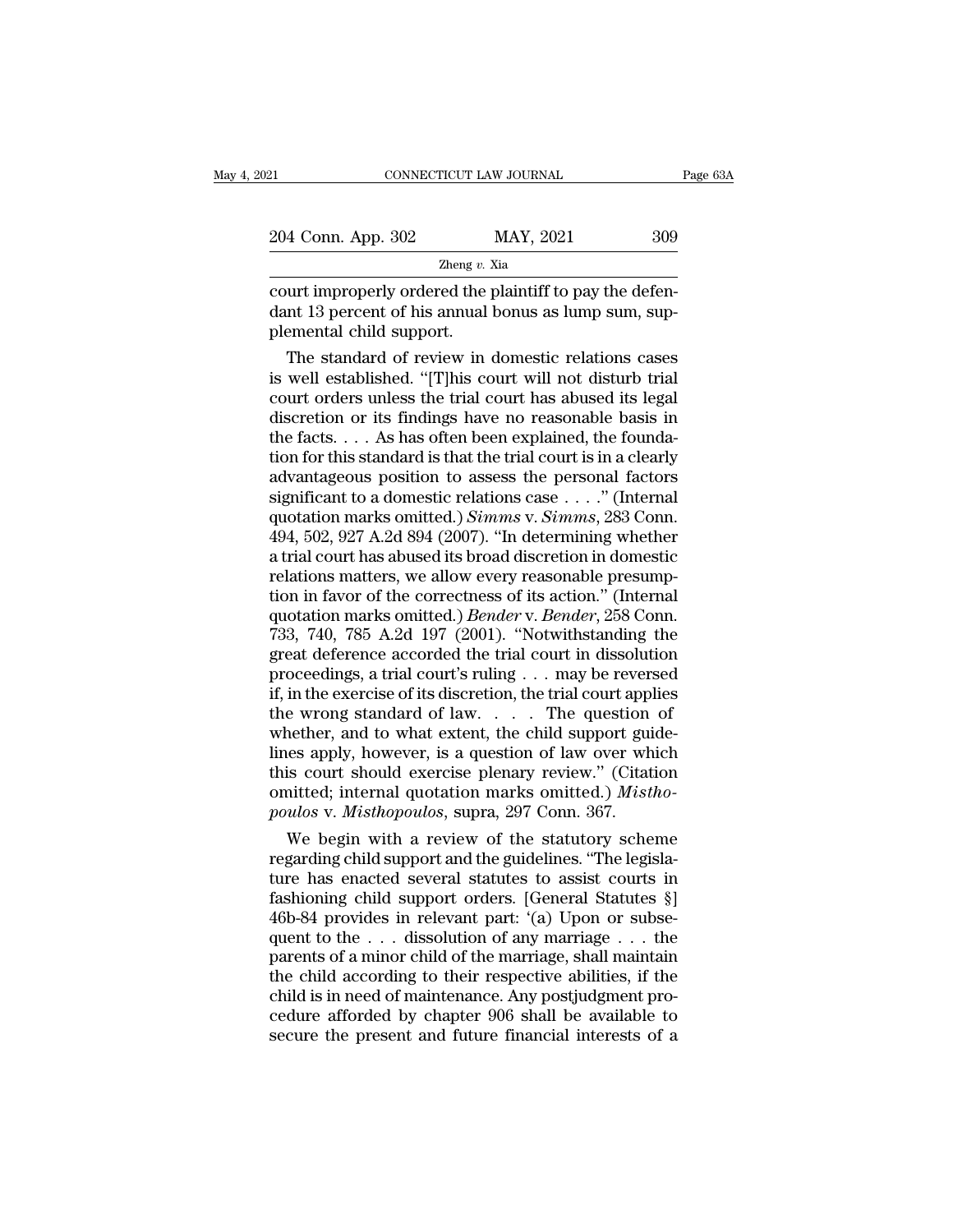| A   | CONNECTICUT LAW JOURNAL                                                                       |                    | May 4, 2021 |
|-----|-----------------------------------------------------------------------------------------------|--------------------|-------------|
|     |                                                                                               |                    |             |
| 310 | MAY, 2021                                                                                     | 204 Conn. App. 302 |             |
|     | Zheng $v$ . Xia                                                                               |                    |             |
|     | party in connection with a final order for the periodic<br>payment of child support. $\ldots$ |                    |             |
|     | "(d) In determining whether a child is in need of                                             |                    |             |

<sup>2021</sup> 204 Conn. App. 302<br>
<sup>Zheng v. Xia</sup><br> *Theng v. Xia*<br> *Theng v. Xia*<br> *Theng v. Xia*<br> *Theng v. Xia*<br> *Theng v. Xia*<br> *Theng v. Xia*<br> *Theng v. Xia*<br> *Theng v. Xia*<br> *Theng v. Xia*<br> *Theng v. Xia*<br> *Theng v. Xia*<br> *T* 310 MAY, 2021 204 Conn. App. 302<br>  $\frac{204 \text{ Conn. App. } 302}{2 \text{heng } v. \text{ Xia}}$ <br>
party in connection with a final order for the periodic<br>
payment of child support....<br>
"(d) In determining whether a child is in need of<br>
maintenance Example 19  $\mu$  Xia<br>  $\mu$  and  $\mu$  and  $\mu$  are formulated payment of child support.<br>  $\mu$  (d) In determining whether a child is in need of<br>
maintenance and, if in need, the respective abilities<br>
of the parents to provide party in connection with a final order for the periodic<br>payment of child support.  $\dots$ <br>"(d) In determining whether a child is in need of<br>maintenance and, if in need, the respective abilities<br>of the parents to provide such party in connection with a final order for the periodic<br>payment of child support.  $\dots$ <br>"(d) In determining whether a child is in need of<br>maintenance and, if in need, the respective abilities<br>of the parents to provide such payment or child support.<br>
"'(d) In determining whether a child is in need of<br>
maintenance and, if in need, the respective abilities<br>
of the parents to provide such maintenance and the<br>
amount thereof, the court shall cons "(d) In determining whether a child is in need of maintenance and, if in need, the respective abilities of the parents to provide such maintenance and the amount thereof, the court shall consider the age, health, station, maintenance and, if in need, the respective abilities<br>of the parents to provide such maintenance and the<br>amount thereof, the court shall consider the age, health,<br>station, occupation, earning capacity, amount and<br>sources o of the parents to provide such maintenance and the<br>amount thereof, the court shall consider the age, health,<br>station, occupation, earning capacity, amount and<br>sources of income, estate, vocational skills and employ-<br>abilit amount thereof, the court shall consider the age, health,<br>station, occupation, earning capacity, amount and<br>sources of income, estate, vocational skills and employ-<br>ability of each of the parents, and the age, health, stastation, occupation, earning capacity<br>sources of income, estate, vocational skil<br>ability of each of the parents, and the a<sub>st</sub><br>tion, occupation, educational status and<br>amount and sources of income, voca<br>employability, esta urces of income, estate, vocational skills and employ-<br>ility of each of the parents, and the age, health, sta-<br>on, occupation, educational status and expectation,<br>nount and sources of income, vocational skills,<br>pployabilit ability of each of the parents, and the age, neatrh, station, occupation, educational status and expectation, amount and sources of income, vocational skills, employability, estate and needs of the child." *Maturo* v. *Ma* 

tion, occupation, educational status and expectation,<br>amount and sources of income, vocational skills,<br>employability, estate and needs of the child.'" Maturo<br>v. Maturo, supra, 296 Conn. 89–90.<br>General Statutes § 46b-215a amount and sources of income, vocational skills,<br>employability, estate and needs of the child.'" Maturo<br>v. Maturo, supra, 296 Conn. 89–90.<br>General Statutes § 46b-215a provides for a commis-<br>sion to establish child support employability, estate and needs of the child. Maturo<br>v. Maturo, supra, 296 Conn. 89–90.<br>General Statutes § 46b-215a provides for a commis-<br>sion to establish child support guidelines in order to<br>ensure that child support a v. *Maturo*, supra, 296 Conn. 89–90.<br>
General Statutes § 46b-215a provides for a commission to establish child support guidelines in order to<br>
ensure that child support awards are appropriate. See<br>
id., 90. "The . . . gui General Statutes § 46b-215a provides for a commission to establish child support guidelines in order to ensure that child support awards are appropriate. See id., 90. "The . . . guidelines issued pursuant to section 46b-2 sion to establish child support guidelines in order to<br>ensure that child support awards are appropriate. See<br>id., 90. "The  $\dots$  guidelines issued pursuant to section<br>46b-215a  $\dots$  and in effect on the date of the support<br> ensure that child support awards are appropriate. See<br>id., 90. "The . . . guidelines issued pursuant to section<br>46b-215a . . . and in effect on the date of the support<br>determination shall be considered in all determinatio id., 90. "The  $\dots$  guidelines issued pursuant to section 46b-215a  $\dots$  and in effect on the date of the support determination shall be considered in all determinations of child support award amounts  $\dots$ . In all such dete 46b-215a  $\dots$  and in effect on the date of the support determination shall be considered in all determinations of child support award amounts  $\dots$ . In all such determinations, there shall be a rebuttable presumption that determination shall be considered in all determinations<br>of child support award amounts . . . . . In all such<br>determinations, there shall be a rebuttable presumption<br>that the amount of such awards which resulted from<br>the ap of child support award amounts . . . . . In all such<br>determinations, there shall be a rebuttable presumption<br>that the amount of such awards which resulted from<br>the application of such guidelines is the amount to be<br>ordered determinations, there shall be a rebuttable presumption<br>that the amount of such awards which resulted from<br>the application of such guidelines is the amount to be<br>ordered. A specific finding on the record that the appli-<br>ca that the amount of such awards which resulted from<br>the application of such guidelines is the amount to be<br>ordered. A specific finding on the record that the appli-<br>cation of the guidelines would be inequitable or inap-<br>pr the application of such guidelines is the amount to be<br>ordered. A specific finding on the record that the appli-<br>cation of the guidelines would be inequitable or inap-<br>propriate in a particular case, as determined under<br>th ordered. A specific finding on the record that the application of the guidelines would be inequitable or inappropriate in a particular case, as determined under the deviation criteria established by the Commission for Chil 215b (a). oprate in a particular case, as determined under<br>
e deviation criteria established by the Commission<br>
r Child Support Guidelines under section 46b-215a,<br> *all be required in order to rebut the presumption in*<br> *ch case.*" the deviation criteria established by the Commission<br>for Child Support Guidelines under section 46b-215a,<br>shall be required in order to rebut the presumption in<br>such case." (Emphasis added.) General Statutes § 46b-<br>215b (

For Child Support Guidelines under section 400-215a,<br>
shall be required in order to rebut the presumption in<br>
such case." (Emphasis added.) General Statutes § 46b-<br>
215b (a).<br>
"The support guidelines are codified in §§ 46b *ward to required in order to reout the presumption in*<br> *wath case.*" (Emphasis added.) General Statutes § 46b-<br>
215b (a).<br>
"The support guidelines are codified in §§ 46b-215a-<br>
1 and 46b-215a-2[c] of the Regulations of C such case." (Emphasis added.) General Statutes  $\gamma$  400-215b (a).<br>
"The support guidelines are codified in  $\S$ <sup>8</sup> 46b-215a-1 and 46b-215a-2[c] of the Regulations of Connecticut<br>
State Agencies." (Footnote omitted.) *Haywa* 2150 (a).<br>
"The support guidelines are codified in §§ 46b-215a-<br>
1 and 46b-215a-2[c] of the Regulations of Connecticut<br>
State Agencies." (Footnote omitted.) *Hayward v. Hay-*<br> *ward*, 53 Conn. App. 1, 7, 752 A.2d 1087 (19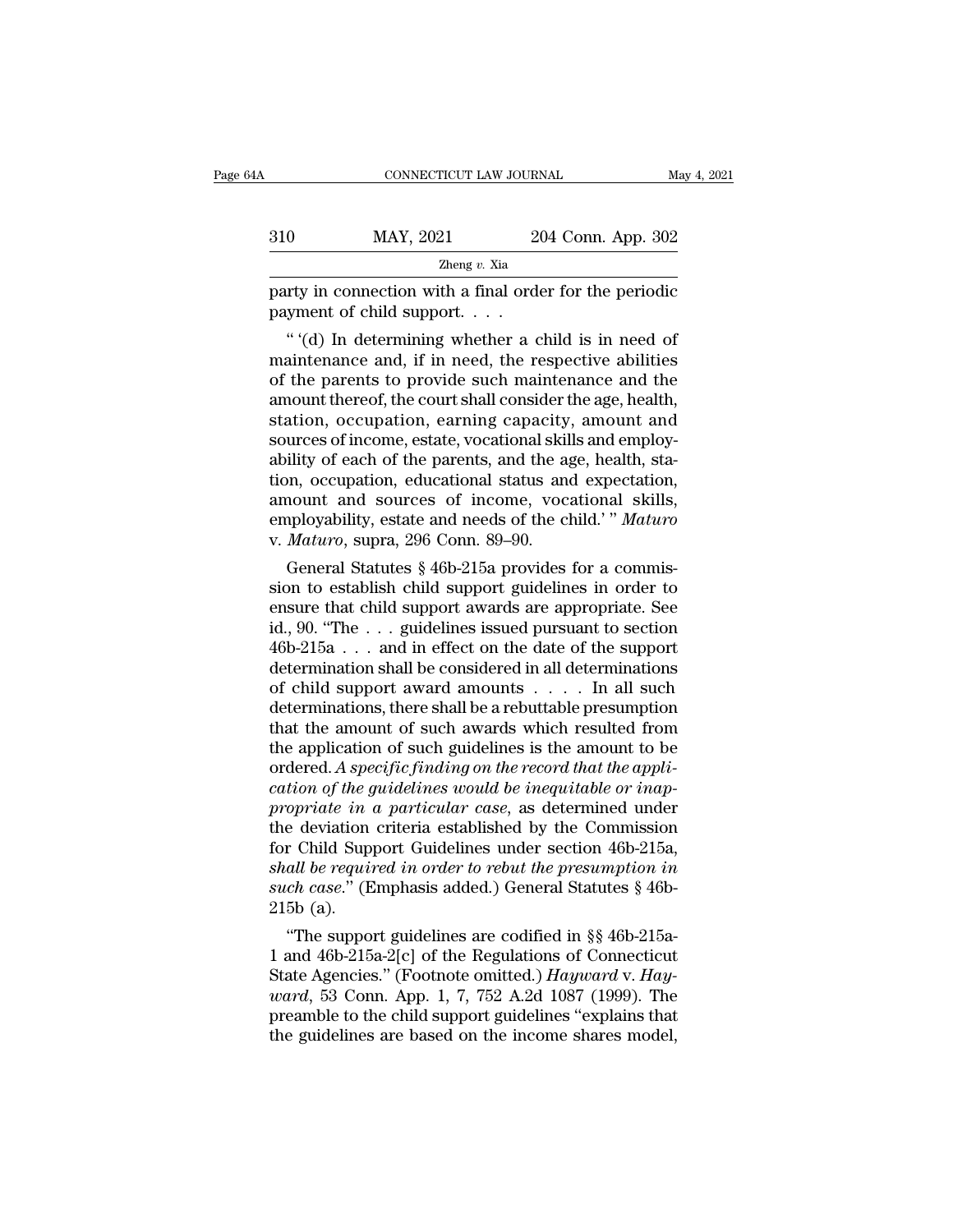| 21                 | CONNECTICUT LAW JOURNAL | Page 65A |  |
|--------------------|-------------------------|----------|--|
|                    |                         |          |  |
| 204 Conn. App. 302 | MAY, 2021               | 311      |  |
|                    | Zheng $v$ . Xia         |          |  |

CONNECTICUT LAW JOURNAL<br>
204 Conn. App. 302 MAY, 2021 311<br>
2011 Zheng v. Xia<br>
2011 Which considers the income of both parents and pre-<br>
2011 Should receive the same proportion<br>
2011 Should receive the same proportion<br>
2011 204 Conn. App. 302 MAY, 2021 311<br>  $\frac{204 \text{ Conn. App. 302}}{2 \text{heng } v. \text{ Xia}}$ <br>
which considers the income of both parents and presumes that the child should receive the same proportion<br>
of parental income as he or she would have 204 Conn. App. 302 MAY, 2021 311<br>  $\frac{204 \text{ Conn. App. } 302}{2 \text{heng } v. \text{ Xia}}$ <br>
which considers the income of both parents and pre-<br>
sumes that the child should receive the same proportion<br>
of parental income as he or she would ha 204 Conn. App. 302 MAY, 2021 311<br>  $\frac{204 \text{ Con. App. 302}}{2 \text{heng } v. \text{ Xia}}$ <br>
which considers the income of both parents and pre-<br>
sumes that the child should receive the same proportion<br>
of parental income as he or she would h The second of the norm of both parents and pre-<br>sumes that the child should receive the same proportion<br>of parental income as he or she would have received<br>if the parents lived together. . . . Children's economic<br>needs do  $\frac{1}{2}$  and  $\frac{1}{2}$  are  $\frac{1}{2}$  are income of both parents and presumes that the child should receive the same proportion of parental income as he or she would have received if the parents lived together. . . . Chil which considers the income of both parents and pre-<br>sumes that the child should receive the same proportion<br>of parental income as he or she would have received<br>if the parents lived together. . . . Children's economic<br>need sumes that the child should receive the same proportion<br>of parental income as he or she would have received<br>if the parents lived together. . . . Children's economic<br>needs do not increase automatically, however, with an<br>in of parental income as he or she would have received<br>if the parents lived together. . . . Children's economic<br>needs do not increase automatically, however, with an<br>increase in household income. Although parents may<br>spend mo *if the parents lived together.* . . . Children's economic<br>needs do not increase automatically, however, with an<br>increase in household income. Although parents may<br>spend more on their children in absolute dollars as<br>their reeds do not increase automatically, however, with an increase in household income. Although parents may spend more on their children in absolute dollars as their income grows, thus raising the child's station and standard increase in household income. Although parents may<br>spend more on their children in absolute dollars as<br>their income grows, thus raising the child's station and<br>standard of living, *the income shares model reflects the*<br>pri spend more on their children in absolute dollars as<br>their income grows, thus raising the child's station and<br>standard of living, *the income shares model reflects the*<br>principle that spending on children as a percentage of their income grows, thus raising the child's station and<br>standard of living, *the income shares model reflects the*<br>*principle that spending on children as a percentage of*<br>*household income actually declines as family inc* standard of living, the income shares model reflects the<br>principle that spending on children as a percentage of<br>household income actually declines as family income<br>rises. The preamble specifically notes that economic<br>studi principle that spending on children as a percentage of<br>household income actually declines as family income<br>rises. The preamble specifically notes that economic<br>studies have found that spending on children declines as<br>a pro household income actually declines as family income<br>rises. The preamble specifically notes that economic<br>studies have found that spending on children declines as<br>a proportion of family income as that income increases,<br>and *rises.* The preamble specifically notes that economic studies have found that spending on children declines as a proportion of family income as that income increases, and a diminishing portion of family income is spent on studies have found that spending on children declines as<br>a proportion of family income as that income increases,<br>and a diminishing portion of family income is spent<br>on each additional child." (Citations omitted.) *Maturo* A a diminishing portion of family income is spent<br>
(each additional child." (Citations omitted; emphasis<br>
(ered; internal quotation marks omitted.) *Maturo* v.<br> *aturo*, supra, 296 Conn. 93; see Child Support and<br>
rearage and a diministing portion of flaming messic is spend<br>on each additional child." (Citations omitted.) *Maturo* v.<br>*Maturo*, supra, 296 Conn. 93; see Child Support and<br>Arrearage Guidelines (2015), preamble, § (d), pp. v–vi.<br>

altered; internal quotation marks omitted.) *Maturo* v.<br>Maturo, supra, 296 Conn. 93; see Child Support and<br>Arrearage Guidelines (2015), preamble,  $\S$  (d), pp. v–vi.<br>"[T]he applicable statutes, as well as the guidelines,<br>p Maturo, supra, 296 Conn. 93; see Child Support and<br>Arrearage Guidelines (2015), preamble, § (d), pp. v–vi.<br>"[T]he applicable statutes, as well as the guidelines,<br>provide all child support awards must be made in accor-<br>dan Arrearage Guidelines (2015), preamble,  $\S$  (d), pp. v–vi.<br>
"[T]he applicable statutes, as well as the guidelines,<br>
provide *all* child support awards must be made in accor-<br>
dance with the principles established therein t "[T]he applicable statutes, as well as the guidelines,<br>provide *all* child support awards must be made in accordance with the principles established therein to ensure<br>that such awards promote equity, uniformity and consis "[T]he applicable statutes, as well as the guidelines,<br>provide *all* child support awards must be made in accor-<br>dance with the principles established therein to ensure<br>that such awards promote equity, uniformity and con-<br> provide *all* child support awards must be made in accordance with the principles established therein to ensure<br>that such awards promote equity, uniformity and consistency for children at *all income levels.*" (Emphasis<br>in dance with the principles established therein to ensure<br>that such awards promote equity, uniformity and con-<br>sistency for children at *all income levels.*" (Emphasis<br>in original; internal quotation marks omitted.) *Maturo* that such awards promote equity, uniformity and consistency for children at *all income levels.*" (Emphasis<br>in original; internal quotation marks omitted.) *Maturo*<br>v. *Maturo*, supra, 296 Conn. 94–95. "[A]lthough courts<br>m sistency for children at *all income levels.*" (Emphasis<br>in original; internal quotation marks omitted.) *Maturo*<br>v. *Maturo*, supra, 296 Conn. 94–95. "[A]lthough courts<br>may, in the exercise of their discretion, determine in original; internal quotation marks omitted.) Maturo<br>v. Maturo, supra, 296 Conn. 94–95. "[A]lthough courts<br>may, in the exercise of their discretion, determine the<br>correct percentage of the combined net weekly income<br>assi v. *Maturo*, supra, 296 Conn. 94–95. "[A]lthough courts<br>may, in the exercise of their discretion, determine the<br>correct percentage of the combined net weekly income<br>assigned to child support in light of the circumstances<br>i may, in the exercise of their discretion, determine the correct percentage of the combined net weekly income assigned to child support in light of the circumstances in each particular case, including a consideration of oth correct percentage of the combined net weekly income<br>assigned to child support in light of the circumstances<br>in each particular case, including a consideration of<br>other, additional obligations imposed on the noncusto-<br>dial assigned to child support in light of the circumstances<br>in each particular case, including a consideration of<br>other, additional obligations imposed on the noncusto-<br>dial parent, any deviation from the schedule or the<br>princ in each particular case, including a consideration of<br>other, additional obligations imposed on the noncusto-<br>dial parent, any deviation from the schedule or the<br>principles on which the guidelines are based must be<br>accompan other, add<br>dial paren<br>principles<br>accompan<br>guidelines<br>deviation i<br>Id., 95–96.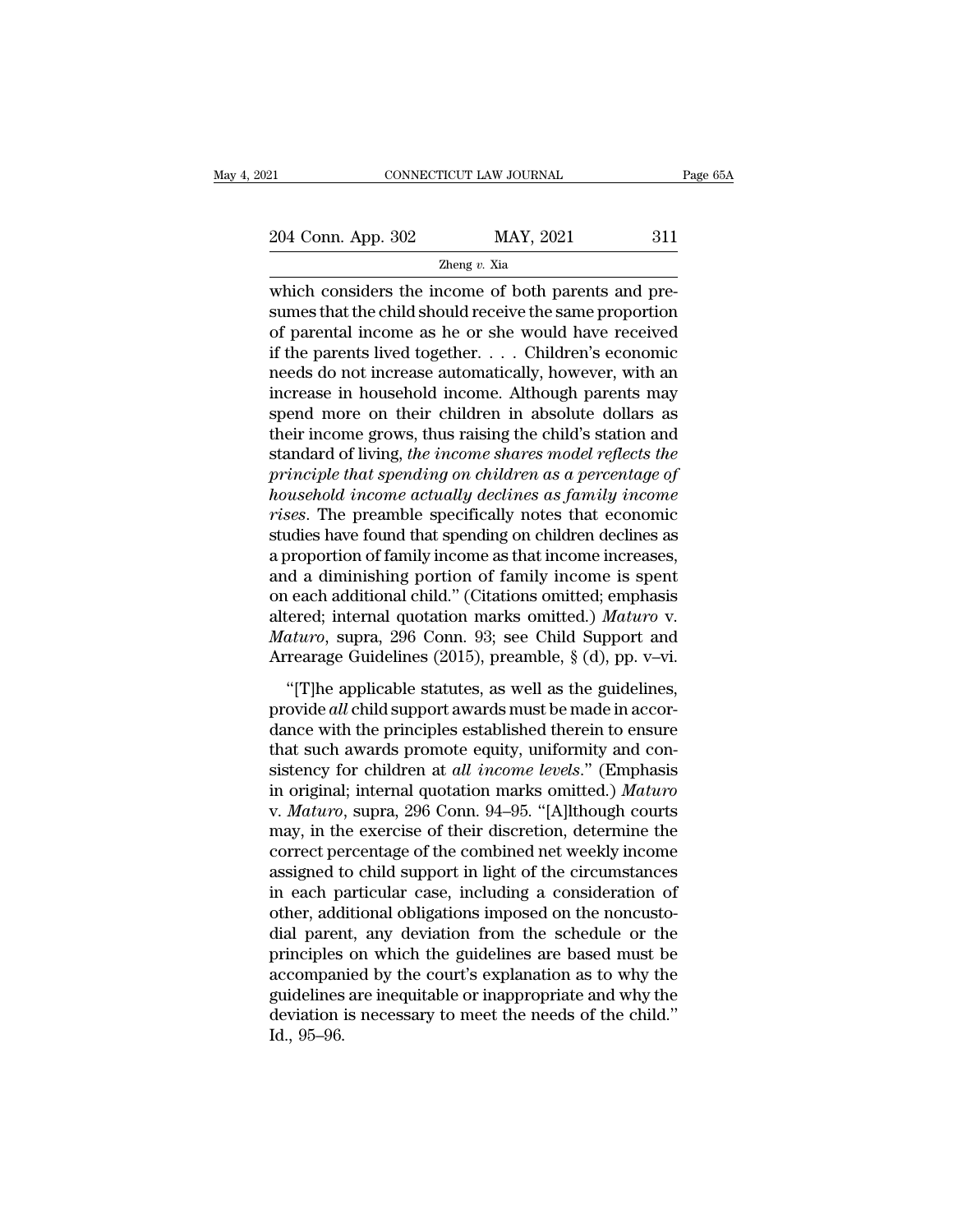# CONNECTICUT LAW JOURNAL May 4, 2021<br>312 MAY, 2021 204 Conn. App. 302<br>204 Conn. App. 302 Zheng *v.* Xia

CONNECTICUT LAW JOURNAL<br>
2014 Conn. App. 302<br>
204 Conn. App. 302<br>
204 Conn. App. 302<br>
204 Conn. App. 302<br>
204 Conn. App. 302<br>
204 Conn. App. 302<br>
204 Conn. App. 302<br>
204 Conn. App. 302<br>
204 Conn. App. 302<br>
204 Conn. App.  $\begin{array}{r} \n 312 \text{ } \text{MAP, } 2021 \text{ } \text{204 Conn. App. 302} \\
 \hline \text{Zheng } v. \text{ Xia} \text{In the present case, the court found that "the application of [the] child support guidelines . . . is inequitable and inappropriate" and ordered the plaintiff "pay to the defendant 13 percent of his net houses as additional.} \n\end{array}$ 312 MAY, 2021 204 Conn. App. 302<br>  $\frac{204 \text{ Conn. App. } 302}{2 \text{heng } v. \text{ Xia}}$ <br>
In the present case, the court found that "the application of [the] child support guidelines . . . is inequitable<br>
and inappropriate" and ordered the  $\frac{\text{MAP, 2021}}{\text{Zheng } v. \text{ Xia}}$ <br>
In the present case, the court found that "the application of [the] child support guidelines . . . is inequitable<br>
and inappropriate" and ordered the plaintiff "pay to the<br>
defendant 13 perc EVI COLLECT LATERTY 2021<br>
Zheng v. Xia<br>
In the present case, the court found that "the applica-<br>
tion of [the] child support guidelines . . . is inequitable<br>
and inappropriate" and ordered the plaintiff "pay to the<br>
defen Zheng v. Xia<br>In the present case, the court found that "the applica-<br>tion of [the] child support guidelines  $\ldots$  is inequitable<br>and inappropriate" and ordered the plaintiff "pay to the<br>defendant 13 percent of his net bon In the present case, the court found that "the application of [the] child support guidelines  $\ldots$  is inequitable and inappropriate" and ordered the plaintiff "pay to the defendant 13 percent of his net bonuses as additio tion of [the] child support guidelines . . . is inequitable<br>and inappropriate" and ordered the plaintiff "pay to the<br>defendant 13 percent of his net bonuses as additional<br>child support annually. This order is a deviation f and inappropriate" and ordered the plaintiff "pay to the<br>defendant 13 percent of his net bonuses as additional<br>child support annually. This order is a deviation from<br>the guidelines based on [the] coordination of total famdefendant 13 percent of his net bonuses as additional<br>child support annually. This order is a deviation from<br>the guidelines based on [the] coordination of total fam-<br>ily support and significant disparity in the parties'<br>in child support annually. This order is a deviation from<br>the guidelines based on [the] coordination of total fam-<br>ily support and significant disparity in the parties'<br>income." The court, however, made no specific finding<br>as the guidelines based on [the] coordination of total family support and significant disparity in the parties'<br>income." The court, however, made no specific finding<br>as to why the child support guidelines were inequitable<br>and ily support and significant disparity in the parties'<br>income." The court, however, made no specific finding<br>as to why the child support guidelines were inequitable<br>and inappropriate, save for alluding to the significant<br>di income." The court, however, made no specific finding<br>as to why the child support guidelines were inequitable<br>and inappropriate, save for alluding to the significant<br>disparity between the parties' incomes. That reason to<br>d as to why the child support guidelines were inequitable<br>and inappropriate, save for alluding to the significant<br>disparity between the parties' incomes. That reason to<br>deviate from the child support guidelines, i.e., dispar and inappropriate, save for alluding to the significant<br>disparity between the parties' incomes. That reason to<br>deviate from the child support guidelines, i.e., disparity<br>between the incomes of the parties, fails as a matte disparity between the parties' incomes. That reason to<br>deviate from the child support guidelines, i.e., disparity<br>between the incomes of the parties, fails as a matter<br>of law. Our Supreme Court has stated that "[i]ncome<br>di deviate from the child support guidelines, i.e., disparity<br>between the incomes of the parties, fails as a matter<br>of law. Our Supreme Court has stated that "[i]ncome<br>disparity may be considered . . . only when the *custo-<br>* between the incomes of the parties, fails as a matter<br>of law. Our Supreme Court has stated that "[i]ncome<br>disparity may be considered . . . only when the *custo-<br>dial parent* has the higher income and deviation from<br>the p of law. Our Supreme Court has stated that "[i]ncome disparity may be considered . . . only when the *custo-<br>dial parent* has the higher income and deviation from the presumptive support amount would enhance the lower inco disparity may be considered  $\ldots$  only when the *custo-<br>dial parent* has the higher income and deviation from<br>the presumptive support amount would enhance the<br>lower income [noncustodial] parent's ability to foster<br>a relat dial parent has the higher income and deviation from<br>the presumptive support amount would enhance the<br>lower income [noncustodial] parent's ability to foster<br>a relationship with the child  $\dots$ . This consideration<br>is unambi the presumptive support amount would enhance the<br>lower income [noncustodial] parent's ability to foster<br>a relationship with the child  $\dots$ . This consideration<br>is unambiguously intended to protect the noncustodial<br>parent i lower income [noncustodial] parent's ability to foster<br>a relationship with the child . . . . This consideration<br>is unambiguously intended to protect the noncustodial<br>parent in circumstances where the income of the custo-<br> a relationship with the child  $\ldots$ . This consideration<br>is unambiguously intended to protect the noncustodial<br>parent in circumstances where the income of the custo-<br>dial parent far exceeds the income of the parent obli-<br>g is unambiguously intended to protect the noncustodial<br>parent in circumstances where the income of the custo-<br>dial parent far exceeds the income of the parent obli-<br>gated to pay child support  $\dots$ ." (Citation omitted;<br>emph parent in circumstances where the income of the custo-<br>dial parent far exceeds the income of the parent obli-<br>gated to pay child support  $\dots$ . " (Citation omitted;<br>emphasis in original; internal quotation marks omitted.)<br> dial parent far exceeds the income of the parent obligated to pay child support  $\dots$ ." (Citation omitted;<br>emphasis in original; internal quotation marks omitted.)<br>Id., 101. That is not the situation in the present case,<br>i gated to pay child support  $\dots$ . " (Citation omitted; emphasis in original; internal quotation marks omitted.)<br>Id., 101. That is not the situation in the present case,<br>in which the unemployed defendant is the custodial<br>pa emphasis in original; internal quotation marks omitted.)<br>Id., 101. That is not the situation in the present case,<br>in which the unemployed defendant is the custodial<br>parent who has no income aside from child support. The<br>co Id., 101. That is not the situation in the present case,<br>in which the unemployed defendant is the custodial<br>parent who has no income aside from child support. The<br>court, therefore, improperly considered the disparity<br>betwe in which the unemployed defendant is the custodial<br>parent who has no income aside from child support. The<br>court, therefore, improperly considered the disparity<br>between the parties' incomes when it ordered the plain-<br>tiff t parent who has no income aside from child support, therefore, improperly considered the between the parties' incomes when it ordered tiff to pay the defendant 13 percent of his income as supplemental child support. For the urt, therefore, improperly considered the disparity<br>tween the parties' incomes when it ordered the plain-<br>f to pay the defendant 13 percent of his net bonus<br>come as supplemental child support. For this reason,<br>e reverse th between the parties' incomes when it ordered the plain-<br>tiff to pay the defendant 13 percent of his net bonus<br>income as supplemental child support. For this reason,<br>we reverse the judgment only with respect to the lump<br>sum

tiff to pay the defendant 13 percent of his net bonus<br>income as supplemental child support. For this reason,<br>we reverse the judgment only with respect to the lump<br>sum, supplemental child support order.<br>The judgment is reve income as supplemental child support. For this reason,<br>we reverse the judgment only with respect to the lump<br>sum, supplemental child support order.<br>The judgment is reversed only as to the lump sum,<br>supplemental child suppo In this opinion the other judges concurred.<br>In the judgment is reversed only as to the lupplemental child support order and the manded for further proceedings consistent<br>inion; the judgment is affirmed in all other In this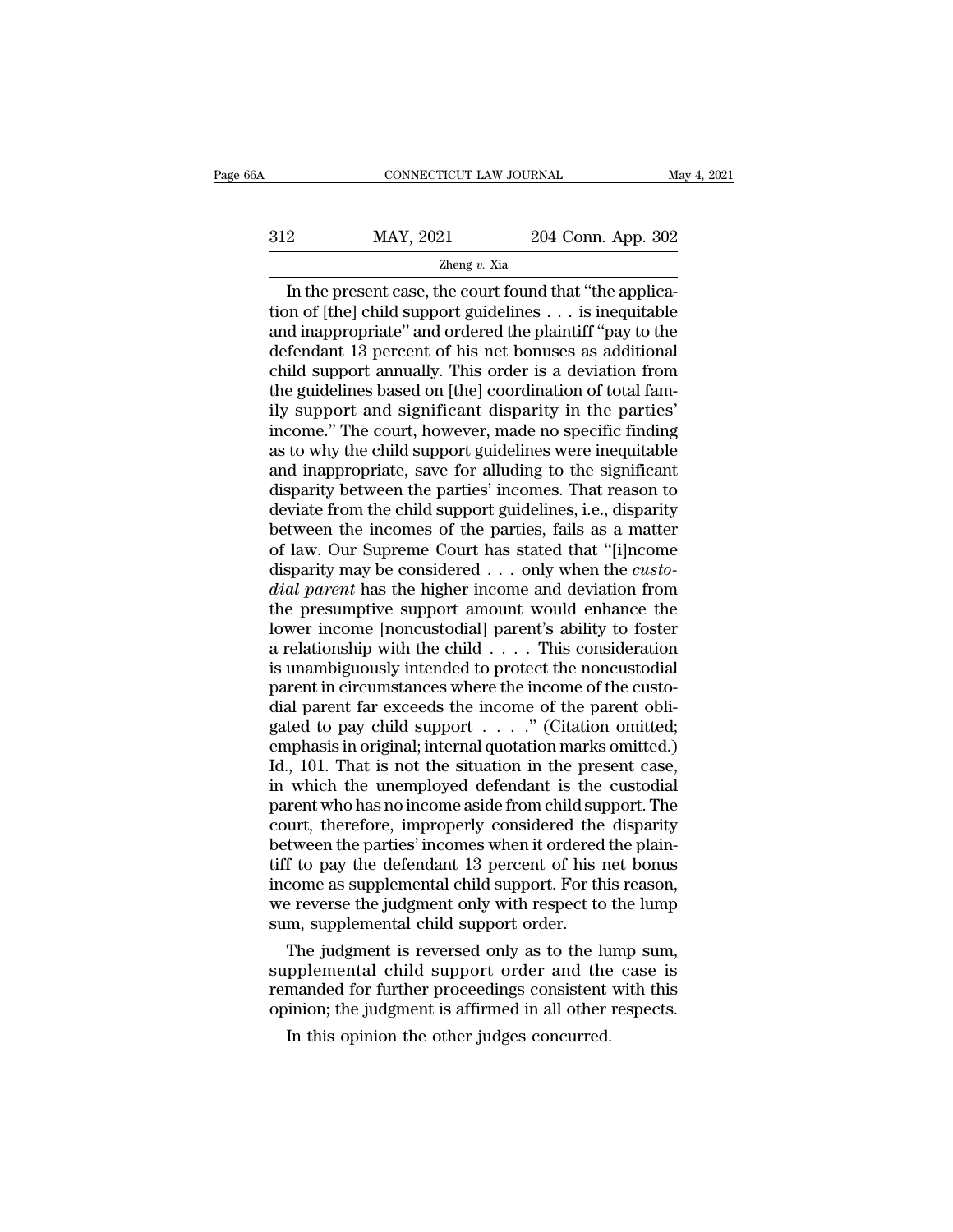21 CONNECTICUT LAW JOURNAL Page 67A<br>
204 Conn. App. 313 MAY, 2021 313<br>
Asnat Realty, LLC v. United Illuminating Co. EXTERT 2018 CONNECTICUT LAW JOURNAL<br>204 Conn. App. 313 MAY, 2021<br>Asnat Realty, LLC *v.* United Illuminating Co.

# 911 MAY, 2021 313<br>Asnat Realty, LLC *v*. United Illuminating Co.<br>ASNAT REALTY, LLC, ET AL. *v*. UNITED<br>ILLUMINATING COMPANY ET AL. App. 313 MAY, 2021<br>Asnat Realty, LLC v. United Illuminating Co.<br>NAT REALTY, LLC, ET AL. v. UNITED<br>ILLUMINATING COMPANY ET AL. (AC 42893) MAY, 2021<br>
LC v. United Illuminating<br>
Y, LLC, ET AL. v. UNG COMPANY ET<br>
(AC 42893)<br>
adle and Alexander, Js. ASNAT REALTY, LLC, ET AL. *v.* UNITED<br>ILLUMINATING COMPANY ET AL.<br>(AC 42893)<br>Elgo, Cradle and Alexander, Js.

### *Syllabus*

THE PLAINT COMPAINT ET AL.<br>
(AC 42893)<br>
Elgo, Cradle and Alexander, Js.<br>
Syllabus<br>
The plaintiffs, A Co. and E Co., sought damages from the defendants U Co.,<br>
a utility company, U Co.'s parent company, and several individu  $(AC 42893)$ <br>Elgo, Cradle and Alexander, Js.<br>Syllabus<br>plaintiffs, A Co. and E Co., sought damages from the defendants U Co.,<br>a utility company, U Co.'s parent company, and several individuals<br>for, inter alia, fraudulent no for Elgo, Cradle and Alexander, Js.<br>Syllabus<br>plaintiffs, A Co. and E Co., sought damages from the defendants U Co.,<br>a utility company, U Co.'s parent company, and several individuals<br>for, inter alia, fraudulent nondisclosu Engles Syllabus<br>
Syllabus<br>
plaintiffs, A Co. and E Co., sought damages from the defendants U Co.,<br>
a utility company, U Co.'s parent company, and several individuals<br>
for, inter alia, fraudulent nondisclosure for concealin Syllabus<br>
Syllabus<br>
plaintiffs, A Co. and E Co., sought damages from the defendants U Co.,<br>
a utility company, U Co.'s parent company, and several individuals<br>
for, inter alia, fraudulent nondisclosure for concealing the plaintiffs, A Co. and E Co., sought damages from the defendants U Co., a utility company, U Co.'s parent company, and several individuals for, inter alia, fraudulent nondisclosure for concealing the true cost of environme plantans, A co. and D co., sought dantages from the detendants c co.,<br>a utility company, U Co.'s parent company, and several individuals<br>for, inter alia, fraudulent nondisclosure for concealing the true cost of<br>environment decommissioning of the site and designated a certain must of money of environmental remediation on property the plaintiffs acquired from Q Co. Q Co. had purchased the property from U Co., which contaminated the site with h for, inter ana, maddicial iondiscosure for conceaning the true cost of environmental remediation on property from U Co., which contaminated the site with hazardous materials. Prior to selling it to Q Co., U Co. had a stud Co. Q Co. had purchased the property from U Co., which contaminated the site with hazardous materials. Prior to selling it to Q Co., U Co. had a study conducted to estimate the cost of remediation and the decommissioning co.  $\φ$  co. had puchased an property nont c co., which contain<br>the site with hazardous materials. Prior to selling it to  $Q$  Co, U Co.<br>had a study conducted to estimate the cost of remediation and the<br>decommissioning of the site with hazardous materials. Prior to selling it to  $Q$  Co., U Co.<br>had a study conducted to estimate the cost of remediation and the<br>decommissioning of the site and designated a certain amount of money<br>for that purp had a stady conducted to estimate the cost of reinculation and the decommissioning of the site and designated a certain amount of money for that purpose. It was later discovered that U Co. concealed the true cost of remedi accommissioning or are sixt and designated a ecrtain amount of money<br>for that purpose. It was later discovered that U Co. concealed the true<br>cost of remediating the site and that the cost was much higher than<br>was originall tor that purpose. It was hact used vector that C collected the direct cost of remediating the site and that the cost was much higher than was originally estimated. The trial court granted the defendants' motion to strike s cost of reinculating the site and that the cost was much ingiter than<br>was originally estimated. The trial court granted the defendants' motion<br>to strike several counts of the complaint, pleading fraud and unjust<br>enrichment was originary estimated. The that court granted the determinates inotion<br>to strike several counts of the complaint, pleading fraud and unjust<br>enrichment against the various defendants, from which the plaintiffs<br>appealed to to strike several collis of the complaint, preading hadd and thijts.<br>enrichment against the various defendants, from which the plaintiffs<br>appealed to this court. Held that the trial court did not err in its decision<br>to str all a speed to this court. *Held* that the trial court did not err in its decision<br>to strike portions of the complaint that pleaded fraud and unjust enrich-<br>ment, as that court properly concluded that the complaint contain to strike portions of the complaint that pleaded fraud and unjust enrichment, as that court properly concluded that the complaint contained broad allegations that were insufficient to satisfy the pleading requirements for for the same pottons of the complaint that pedaced flate and and dijust christment, as that court properly concluded that the complaint contained broad allegations that were insufficient to satisfy the pleading requirement them, as unat contributed that the complaint contained<br>broad allegations that were insufficient to satisfy the pleading require-<br>ments for fraud and that the complaint failed to allege, with the requisite<br>specificity, that and antigrations that were insufficient to satisfy the preating requirements for fraud and that the complaint failed to allege, with the requisite specificity, that the defendants' alleged fraud was done to induce the plai provides the distance of fraudulent complaint failed to allege, which it equisibe specificity, that the defendants' alleged fraud was done to induce the plaintiffs to act, and failed to allege that the defendants had a dut spectricity, that the defendants' antiged maturement was done to indice the plaintiffs to act, and failed to allege that the defendants had a duty of full and fair disclosure of known facts to the plaintiffs as it pertaine plantaris to act, and rance to ancge that the derentialis had a duty of<br>full and fair disclosure of known facts to the plaintiffs as it pertained<br>to the property: the plaintiffs' claims of fraud did not plead specific acts not allege that the property: the plaintiffs' claims of fraud did not plead specific acts<br>and merely referenced the defendants' filings and representations as<br>proof of fraudulent conduct, the complaint failed to allege tha to the property, the plantinis claims of hadd do not plead specific acts<br>and merely referenced the defendants' filings and representations as<br>proof of fraudulent conduct was done with the intention or purpose<br>to induce the and mercy referenced are detendants rimgs and representations as<br>proof of fraudulent conduct, the complaint failed to allege that the<br>defendants' fraudulent conduct was done with the intention or purpose<br>to induce the plai defendants' fraudulent conduct, the complaint ranced to ancige that the defendants' fraudulent conduct was done with the intention or purpose to induce the plaintiffs to act to their detriment, as the complaint did not all determinals maddle to condect was done what are interfaced to induce the plaintiffs to act to their detriment, as the complaint did not allege that the defendants had any knowledge that  $Q$  Co. would sell the site to futu for the parties; moreover, the defendants' conduct with regulatory and the site to future purchasers at the time it acquired the property, the plaintiffs were not parties to the proceedings regarding environmental remediat regulatory and the verticality and any showtedge that  $Q$  co. would self the site to future purchasers at the time it acquired the property, the plaintiffs were not parties to the proceedings regarding environmental remedi the sact to future putchasets at the three in acquired the property, the plaintiffs were not parties to the proceedings regarding environmental remediation that preceded the plaintiffs' entering into the leasing agreement plantaris were not parties to the proceedings regarding environmentar<br>remediation that preceded the plaintiffs' entering into the leasing agree-<br>ment with Q Co., and, therefore, there was no special relationship that<br>exist ment with Q Co., and, therefore, there was no special relationship that existed between the parties; moreover, the defendants' conduct with regulatory authorities and their filings with the Securities and Exchange Commiss ment with a co., and, therefore, there was no special relationship that existed between the parties; moreover, the defendants' conduct with regulatory authorities and their filings with the Securities and Exchange Commissi Existed between the<br>regulatory authorities<br>Commission did not g<br>to the plaintiffs; furth<br>claim that the cliquately briefed.<br>Argued Novembe n mission did not give rise to a duty of disclosure from the defate the plaintiffs; furthermore, this court declined to review the pl<br>m that the trial court improperly struck their claim of unjust<br>at and that the claim sho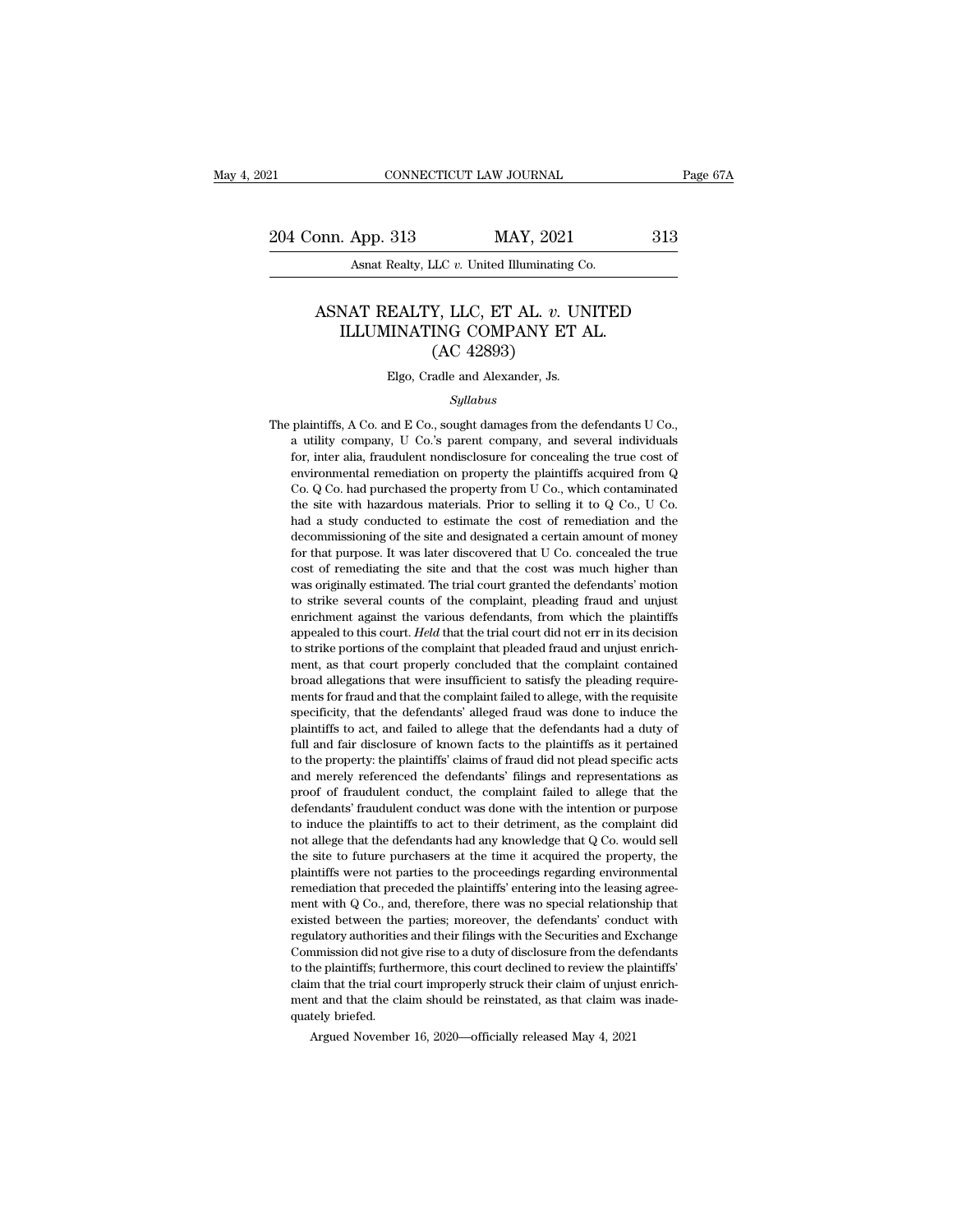| 38A | CONNECTICUT LAW JOURNAL                      |                                                       | May 4, 2021 |
|-----|----------------------------------------------|-------------------------------------------------------|-------------|
| 314 | MAY, 2021                                    | 204 Conn. App. 313                                    |             |
|     | Asnat Realty, LLC v. United Illuminating Co. |                                                       |             |
|     | Procedural History                           |                                                       |             |
|     |                                              | Action to recover damages for, inter alia, fraud, and |             |

MAY, 2021 204 Conn. App. 313<br>Asnat Realty, LLC v. United Illuminating Co.<br>Procedural History<br>Action to recover damages for, inter alia, fraud, and<br>r other relief, brought to the Superior Court in the<br>dicial district of Now For other relief, brought to the Superior Court in the set of the Superior Court in the substitution of New Haven, where the matter was transformed to the judicial district of New Haven, where the matter was transformed t  $\begin{array}{r} \text{MAX, 2021} \\ \text{Asnat } \text{Realty, LLC } v. \text{ United Illuminating Co.} \\ \text{Procedural History} \\ \text{Action to recover damages for, inter alia, fraud, and for other relief, brought to the Superior Court in the judicial district of New Haven, where the matter was transferred to the judicial district of Stamford-Norwalk, Complex Litation Docks: thorough text, the trial court. \end{array}$ Asnat Realty, LLC v. United Illuminating Co.<br>
Procedural History<br>
Action to recover damages for, inter alia, fraud, and<br>
for other relief, brought to the Superior Court in the<br>
judicial district of New Haven, where the mat Procedural History<br>
Procedural History<br>
Action to recover damages for, inter alia, fraud, and<br>
for other relief, brought to the Superior Court in the<br>
judicial district of New Haven, where the matter was<br>
transferred to th *Procedural History*<br>
Action to recover damages for, inter alia, fraud, and<br>
for other relief, brought to the Superior Court in the<br>
judicial district of New Haven, where the matter was<br>
transferred to the judicial distric Action to recover damages for, inter alia, fraud, and<br>for other relief, brought to the Superior Court in the<br>judicial district of New Haven, where the matter was<br>transferred to the judicial district of Stamford-Norwalk,<br>Co for other relief, brought to the Superior Court in the<br>judicial district of New Haven, where the matter was<br>transferred to the judicial district of Stamford-Norwalk,<br>Complex Litigation Docket; thereafter, the trial court,<br> court. *Affirmed. Jules A. Epstein*, with whom were *Taylor C. Elizabeth* C. Bartines *Lee, J.*, granted the defendants' motion to strike certain counts of the revised complaint and rendered judgment thereon, from which the plaintiffs appe

*Elizabeth C. Barton, with whom were Stephen G. Walko,*<br>*Lules A. Epstein, with whom were Stephen G. Walko,*<br>*d, on the brief, Joshua L. Mallin and Andrea C. Sisca,*<br>r the appellants (plaintiffs).<br>*Elizabeth C. Barton, wit Affirmed.*<br> *Alles A. Epstein,* with whom were *Stephen G. Walko*,<br>
and, on the brief, *Joshua L. Mallin* and *Andrea C. Sisca*,<br>
for the appellants (plaintiffs).<br> *Elizabeth C. Barton*, with whom were *Taylor C.*<br> *Amato* 

r the appellants (plaintiffs).<br> *Elizabeth C. Barton*, with whom were *Taylor C.*<br> *nato*, and, on the brief, *Andraya Pulaski Brunau*,<br>
r the appellees (defendants).<br> *Opinion*<br>
ALEXANDER, J. The plaintiffs, Asnat Realty,

## *Opinion*

Elizabeth C. Barton, with whom were *Taylor C.*<br>Amato, and, on the brief, Andraya Pulaski Brunau,<br>for the appellees (defendants).<br>*Opinion*<br>ALEXANDER, J. The plaintiffs, Asnat Realty, LLC<br>(Asnat), and Evergreen Power, LLC *Entrance C. Barton*, whit whom were *Tagtor* O.<br>*Amato*, and, on the brief, *Andraya Pulaski Brunau*,<br>for the appellees (defendants).<br>*Opinion*<br>ALEXANDER, J. The plaintiffs, Asnat Realty, LLC<br>(Asnat), and Evergreen Power, Finally, and, of the strict, Theorigo Takashe Dramaa,<br>for the appellees (defendants).<br> $opinion$ <br>ALEXANDER, J. The plaintiffs, Asnat Realty, LLC<br>(Asnat), and Evergreen Power, LLC (Evergreen), appeal<br>from the judgment of the tri opinion<br>  $\Omega$  and Evergreen Power, LLC (Evergreen), appeal<br>
from the judgment of the trial court, *Lee*, *J*., rendered<br>
after the court granted, in part, the defendants<sup>11</sup> motion<br>
to strike certain portions of their rev *Opinion*<br>
ALEXANDER, J. The plaintiffs, Asnat Realty, LLC<br>
(Asnat), and Evergreen Power, LLC (Evergreen), appeal<br>
from the judgment of the trial court, Lee, J., rendered<br>
after the court granted, in part, the defendants<sup></sup> om the judgment of the trial court, *Lee*, *J*., rendered<br>iter the court granted, in part, the defendants<sup>1</sup> motion<br>o strike certain portions of their revised complaint<br>complaint).<sup>2</sup> Specifically, the trial court granted after the court granted, in part, the defendants<sup>1</sup> motion<br>to strike certain portions of their revised complaint<br>(complaint).<sup>2</sup> Specifically, the trial court granted the<br><sup>1</sup>The defendants named in the plaintiffs' complain

to strike certain portions of their revised complaint (complaint).<sup>2</sup> Specifically, the trial court granted the <sup>1</sup>The defendants named in the plaintiffs' complaint are: United Illuminating Company, individually and as a s (complaint).<sup>2</sup> Specifically, the trial court granted the  $\frac{1}{1}$  The defendants named in the plaintiffs' complaint are: United Illuminating Company, individually and as a subsidiary of UIL Holdings Corporation; UIL Hol executive officer of United Illuminating Company; Linda Court grantied Illuminating Company, individually and as a subsidiary of ULI Holdings Corporation; UIL Holdings Corporation, individually and as the parent company to <sup>1</sup> The defendants named in the plaintiffs' complaint are: United Illuminating Company, individually and as a subsidiary of UIL Holdings Corporation; UIL Holdings Corporation, individually and as the parent company to Uni ing Company, individually and as a subsidiary of UIL Holdings Corporation;<br>UIL Holdings Corporation, individually and as the parent company to United<br>Illuminating Company; James P. Torgerson, individually and as the chief<br> III Holdings Corporation, individually and as the parent company to United Illuminating Company; James P. Torgerson, individually and as the chief executive officer of United Illuminating Company; Linda L. Randell, individ Illuminating Company; James P. Torgerson, individually and as the chief executive officer of United Illuminating Company; Linda L. Randell, individually and as partner of Wiggin & Dana, LLP, individually and as president a executive officer of United Illuminating Company; Linda L. Randell, individually and as partner of Wiggin & Dana, LLP, individually and as president and general counsel for United Illuminating Company; Bruce L. McDermott, ally and as partner of Wiggin & Dana, LLP, individually and as president and general counsel for United Illuminating Company; Bruce L. McDermott, individually and as attorney with Wiggin & Dana, LLP, individually and as ge and general counsel for United Illuminating Company; Bruce L. McDermott, individually and as attorney with Wiggin & Dana, LLP, individually and as general counsel for UIL Holdings Corporation; Robert L. Fiscus, individuall individually and as attorney with Wiggin & Dana, LLP, individually and as general counsel for UIL Holdings Corporation; Robert L. Fiscus, individually and as chief financial officer and vice chairman of UIL Holdings Corpo and as chief financial officer and vice chairman of UIL Holdings Corporation; James F. Crowe, individually and as senior vice president of UIL Holding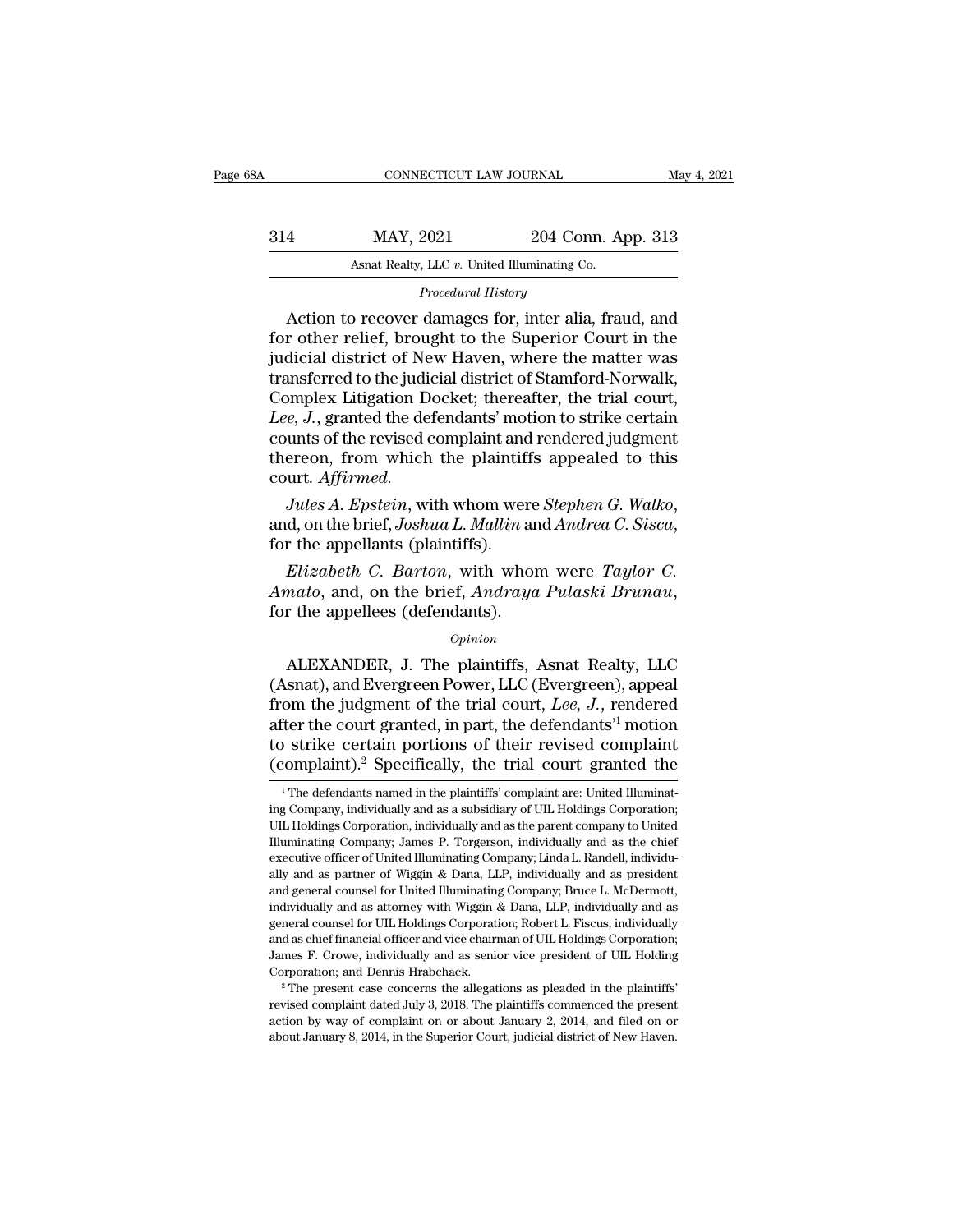21 CONNECTICUT LAW JOURNAL Page 69A<br>
204 Conn. App. 313 MAY, 2021 315<br>
Asnat Realty, LLC v. United Illuminating Co. CONNECTICUT LAW JOURNAL<br>
204 Conn. App. 313 MAY, 2021 315<br>
Asnat Realty, LLC *v.* United Illuminating Co.<br>
defendants' motion to strike counts one, three, five, six,

Eq. CONNECTICUT LAW JOURNAL Page (Page 1944)<br>
204 Conn. App. 313 MAY, 2021 315<br>
Asnat Realty, LLC v. United Illuminating Co.<br>
defendants' motion to strike counts one, three, five, six, seven, eight, nine, and ten of the co 204 Conn. App. 313 MAY, 2021 315<br>Asnat Realty, LLC v. United Illuminating Co.<br>defendants' motion to strike counts one, three, five, six,<br>seven, eight, nine, and ten of the complaint, pleading<br>counts of fraud as to the vari 204 Conn. App. 313 MAY, 2021 315<br>Asnat Realty, LLC v. United Illuminating Co.<br>defendants' motion to strike counts one, three, five, six,<br>seven, eight, nine, and ten of the complaint, pleading<br>counts of fraud as to the var 204 Conn. App. 313 MAY, 2021 315<br>Asnat Realty, LLC v. United Illuminating Co.<br>defendants' motion to strike counts one, three, five, six,<br>seven, eight, nine, and ten of the complaint, pleading<br>counts of fraud as to the var Ashat Realty, LLC v. United Illuminating Co.<br>
defendants' motion to strike counts one, three, five, six,<br>
seven, eight, nine, and ten of the complaint, pleading<br>
counts of fraud as to the various defendants,<sup>3</sup> and count<br> Asnat Realty, LLC  $v$ . United Illuminating Co.<br>
defendants' motion to strike counts one, three, five, six,<br>
seven, eight, nine, and ten of the complaint, pleading<br>
counts of fraud as to the various defendants,<sup>3</sup> and coun defendants' motion to strike counts one, three, five, six,<br>seven, eight, nine, and ten of the complaint, pleading<br>counts of fraud as to the various defendants,<sup>3</sup> and count<br>four, pleading unjust enrichment against the defe seven, eight, nine, and ten of the complaint, pleading<br>counts of fraud as to the various defendants,<sup>3</sup> and count<br>four, pleading unjust enrichment against the defendant<br>UIL Holdings Corporation (UIL). On appeal, the plaincounts of fraud as to the various defendants,<sup>3</sup> and count<br>four, pleading unjust enrichment against the defendant<br>UIL Holdings Corporation (UIL). On appeal, the plain-<br>tiffs claim that the court erred in granting the motio four, pleading unjust enrichment against the defendant<br>UIL Holdings Corporation (UIL). On appeal, the plain-<br>tiffs claim that the court erred in granting the motion<br>because (1) the complaint sufficiently pleaded claims<br>for UIL Holdings Corporation (UIL). On appeal, the plaintiffs claim that the court erred in granting the motion because (1) the complaint sufficiently pleaded claims for both fraudulent nondisclosure and fraudulent mis-<br>repres tiffs claim that the court erred in granting the motion<br>because (1) the complaint sufficiently pleaded claims<br>for both fraudulent nondisclosure and fraudulent mis-<br>representation, (2) the defendants had a duty to the<br>plain because (1) the complaint sufficiently pleaded claims<br>for both fraudulent nondisclosure and fraudulent mis-<br>representation, (2) the defendants had a duty to the<br>plaintiffs to disclose truthful information, (3) the com-<br>pla for both fraudulent nondisclosure and fraudulent mis-<br>representation, (2) the defendants had a duty to the<br>plaintiffs to disclose truthful information, (3) the com-<br>plaint pleaded the fraud claims with the requisite speci representation, (2) the defendants had a duty to the plaintiffs to disclose truthful information, (3) the complaint pleaded the fraud claims with the requisite specificity, (4) the complaint adequately alleged that the pla plaintiffs to disclose truthful information, (3) the com-<br>plaint pleaded the fraud claims with the requisite speci-<br>ficity, (4) the complaint adequately alleged that the<br>plaintiffs relied on the defendants' misrepresentati plaint pleaded the fraud claims with t<br>ficity, (4) the complaint adequately<br>plaintiffs relied on the defendants' n<br>and nondisclosure to their detriment<br>plaint adequately stated causes of a<br>defendants. We are not persuaded In a complaint adequately alleged that the<br>aintiffs relied on the defendants' misrepresentations<br>d nondisclosure to their detriment, and (5) the com-<br>aint adequately stated causes of action against the<br>fendants. We are not plaintiffs relied on the defendants' misrepresentations<br>and nondisclosure to their detriment, and (5) the com-<br>plaint adequately stated causes of action against the<br>defendants. We are not persuaded and, accordingly, affirm

and nondisclosure to their detriment, and (5) the complaint adequately stated causes of action against the defendants. We are not persuaded and, accordingly, affirm the judgment of the trial court.<br>
In a comprehensive and plaint adequately stated causes of action against the<br>defendants. We are not persuaded and, accordingly, affirm<br>the judgment of the trial court.<br>In a comprehensive and well reasoned opinion, the<br>trial court set forth the f defendants. We are not persuaded and, accordingly, affirm<br>the judgment of the trial court.<br>In a comprehensive and well reasoned opinion, the<br>trial court set forth the following relevant factual history<br>as alleged in the pl the judgment of the trial court.<br>
In a comprehensive and well reasoned opinion, the<br>
trial court set forth the following relevant factual history<br>
as alleged in the plaintiffs' complaint. "[The defendant<br>
United Illuminati In a comprehensive and well reasoned opinion, the<br>trial court set forth the following relevant factual history<br>as alleged in the plaintiffs' complaint. "[The defendant<br>United Illuminating Company (UI)] is the former owner<br> trial court set forth the following relevant factual history<br>as alleged in the plaintiffs' complaint. "[The defendant<br>United Illuminating Company (UI)] is the former owner<br>of a parcel of land located in New Haven, Connecti as alleged in the plaintiffs' complaint. "[The defendant<br>United Illuminating Company (UI)] is the former owner<br>of a parcel of land located in New Haven, Connecticut<br>(site), where it maintained a power plant for [sixty-<br>thr United Illuminating Company (UI)] is the former owner<br>of a parcel of land located in New Haven, Connecticut<br>(site), where it maintained a power plant for [sixty-<br>three] years until 1992. In doing so, UI contaminated<br>the s three] years until 1992. In doing so, UI contaminated<br>the site with hazardous materials. Before UI sold the<br>site, at some time around June, 1999, the Connecticut<br>Department of Public Utility Control (DPUC)<sup>4</sup> ordered<br>on Ma the site with hazardous materials. Before UI sold the site, at some time around June, 1999, the Connecticut Department of Public Utility Control  $(DPUC)^4$  ordered on March 2, 2018, the case was transferred and assigned to t

site, at some time around June, 1999, the Connecticut<br>Department of Public Utility Control (DPUC)<sup>4</sup> ordered<br>On March 2, 2018, the case was transferred and assigned to the Complex<br>Litigation Docket in the judicial district

Department Of Public Utility Control (DPUC) Ordered<br>On March 2, 2018, the case was transferred and assigned to the Complex<br>Litigation Docket in the judicial district of Stamford-Norwalk pursuant to<br>General Statutes § 51-34 On March 2, 2018, the case was transferred and assigned to the Complex<br>Litigation Docket in the judicial district of Stamford-Norwalk pursuant to<br>General Statutes § 51-347b (a).<br><sup>3</sup> Specifically, count one pleaded fraud a On March 2, 2018, the case was transferred and assigned to the Complex Litigation Docket in the judicial district of Stamford-Norwalk pursuant to General Statutes § 51-347b (a).<br><sup>3</sup> Specifically, count one pleaded fraud a General Statutes § 51-347b (a).<br>
<sup>3</sup> Specifically, count one pleaded fraud as to United Illuminating Company,<br>
count three pleaded fraud as to UIL Holdings Corporation, and counts five<br>
through ten pleaded fraud as to Jame <sup>9</sup> Specifically, count one pleaded fraud as to United Illuminating Company,<br>count three pleaded fraud as to UIL Holdings Corporation, and counts five<br>through ten pleaded fraud as to James P. Torgerson, Linda L. Randell, B University of the pleaded fraud as to James P. Torgerson, Linda L. Randell, Bruce L. McDermott, Robert L. Fiscus, James F. Crowe, and Dennis Hrabchack, respectively. Count two pleaded unjust enrichment as to UI and is stil respectively. Count two pleaded unjust enrichment as to UI and is still open

L. McDermott, Robert L. Fiscus, James F. Crowe, and Dennis Hrabchack, respectively. Count two pleaded unjust enrichment as to UI and is still open pending the resolution of this appeal.<br>
"DPUC was replaced by the current P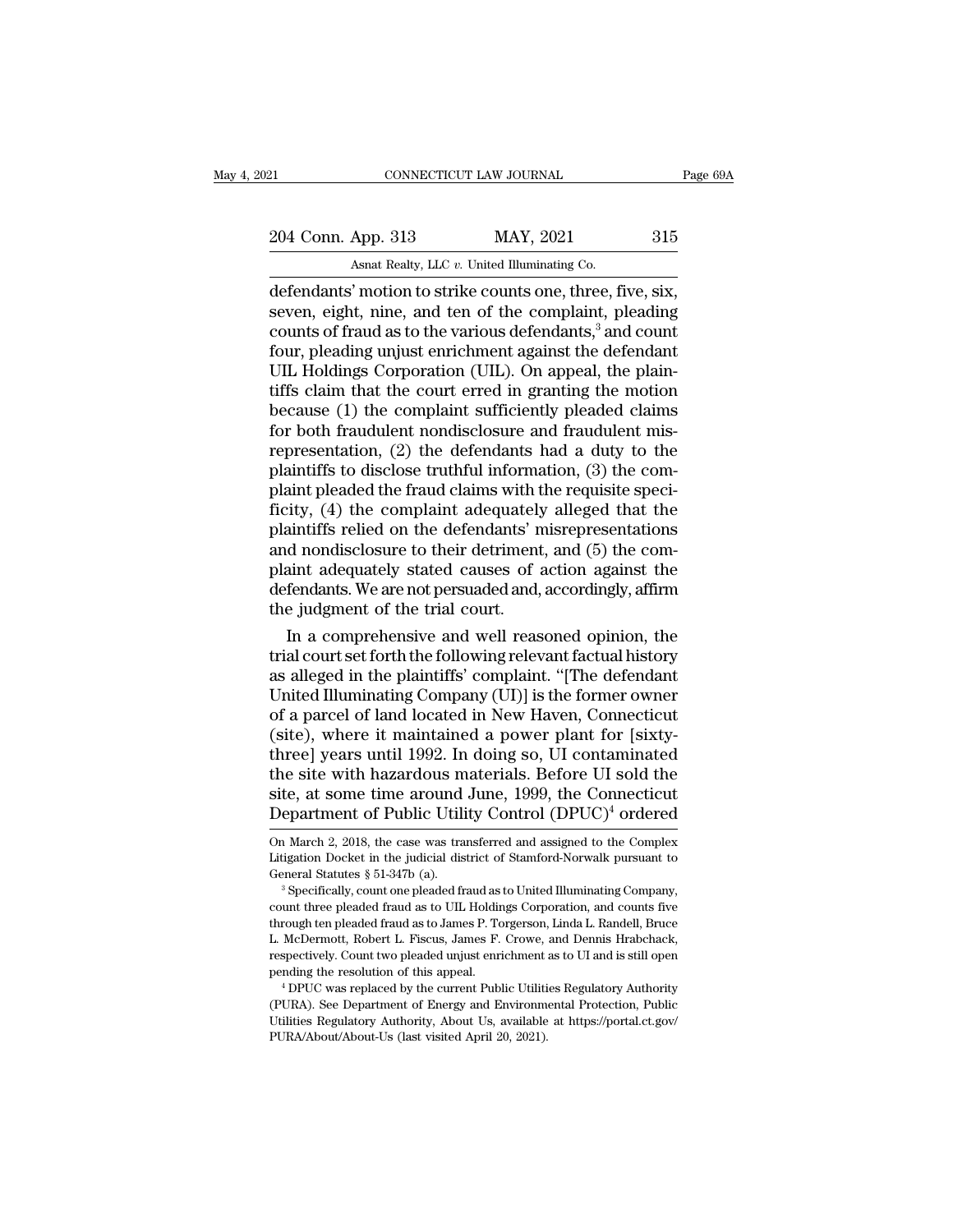| May 4, 2021 |
|-------------|
|             |
|             |
|             |

CONNECTICUT LAW JOURNAL May 4, 2021<br>
316 MAY, 2021 204 Conn. App. 313<br>
Asnat Realty, LLC v. United Illuminating Co.<br>
UI to solicit bids for remediation and decommissioning<br>
work on the site so that the DPUC could approve t MAY, 2021 204 Conn. App. 313<br>Asnat Realty, LLC v. United Illuminating Co.<br>UI to solicit bids for remediation and decommissioning<br>work on the site so that the DPUC could approve the<br>sale. sale.  $\frac{\text{MAX, } 2021}{\text{Asnat } \text{Realty, } \text{LLC } v. \text{ United Illuminating Co.}}$ <br>
The solicit bids for remediation and decommissioning<br>
ork on the site so that the DPUC could approve the<br>
Le.<br>
"UI hired TLG Services, Inc. (TLG), to perform a<br>
udy [TLG stu

Asnat Realty, LLC  $v$ . United Illuminating Co.<br>
UI to solicit bids for remediation and decommissioning<br>
work on the site so that the DPUC could approve the<br>
sale.<br>
"UI hired TLG Services, Inc. (TLG), to perform a<br>
study [ UI to solicit bids for remediation and decommissioning<br>work on the site so that the DPUC could approve the<br>sale.<br>"UI hired TLG Services, Inc. (TLG), to perform a<br>study [TLG study] of the cost of remediation and decom-<br>miss For to solicit bids for reinculation and decommissioning<br>work on the site so that the DPUC could approve the<br>sale.<br>"UI hired TLG Services, Inc. (TLG), to perform a<br>study [TLG study] of the cost of remediation and decom-<br>m sale.<br>
"UI hired TLG Services, Inc. (TLG), to perform a<br>
study [TLG study] of the cost of remediation and decom-<br>
missioning. After performing a complete study of the site,<br>
TLG concluded that remediation would cost approx "UI hired TLG Services, Inc. (TLG), to perform a<br>study [TLG study] of the cost of remediation and decom-<br>missioning. After performing a complete study of the site,<br>TLG concluded that remediation would cost approxi-<br>mately "UI hired TLG Services, Inc. (TLG), to perform a<br>study [TLG study] of the cost of remediation and decom-<br>missioning. After performing a complete study of the site,<br>TLG concluded that remediation would cost approxi-<br>mately study [TLG study] of the cost of remediation and decom-<br>missioning. After performing a complete study of the site,<br>TLG concluded that remediation would cost approxi-<br>mately \$7.6 million, and that decommissioning would<br>cost missioning. After performing a complete study of the site,<br>TLG concluded that remediation would cost approxi-<br>mately \$7.6 million, and that decommissioning would<br>cost approximately \$13.2 million. On or about April 4,<br>2000, TLG concluded that r<br>mately \$7.6 million, an<br>cost approximately \$1<br>2000, UI filed a motion<br>DPUC, in order to keep<br>DPUC granted UI's mo<br>about May, 2000.<br>"On or about May 8, Exacty 41.5 minion, and and decommissioning would<br>st approximately \$13.2 million. On or about April 4,<br>00, UI filed a motion for a protective order with the<br>PUC, in order to keep the TLG study confidential. The<br>PUC granted 2000, UI filed a motion for a protective order with the<br>DPUC, in order to keep the TLG study confidential. The<br>DPUC granted UI's motion for a protective order on or<br>about May, 2000.<br>"On or about May 8, 2000, UI made confi

DPUC, in order to keep the TLG study confidential. The<br>DPUC granted UI's motion for a protective order on or<br>about May, 2000.<br>"On or about May 8, 2000, UI made confidential writ-<br>ten representations to the DPUC that the T DPUC granted UI's motion for a protective order on or<br>about May, 2000.<br>"On or about May 8, 2000, UI made confidential writ-<br>ten representations to the DPUC that the TLG study<br>revealed costs exceeding the previously estima ET CO granded CT5 modern for a procedure order on or<br>about May, 2000.<br>"On or about May 8, 2000, UI made confidential writ-<br>ten representations to the DPUC that the TLG study<br>revealed costs exceeding the previously estimate "On or about May 8, 2000, UI made confidential writ-<br>ten representations to the DPUC that the TLG study<br>revealed costs exceeding the previously estimated \$8<br>million cost associated with decommissioning the site,<sup>5</sup><br>and th "On or about May 8, 2000, UI made confidential writ-<br>ten representations to the DPUC that the TLG study<br>revealed costs exceeding the previously estimated \$8<br>million cost associated with decommissioning the site,<sup>5</sup><br>and th ten representations to the DPUC that the TLG study<br>revealed costs exceeding the previously estimated \$8<br>million cost associated with decommissioning the site,<sup>5</sup><br>and through [Robert L.] Fiscus, its [chief financial offi-<br>c revealed costs exceeding the previously estimated \$8<br>million cost associated with decommissioning the site,<sup>5</sup><br>and through [Robert L.] Fiscus, its [chief financial offi-<br>cer], acknowledged to the DPUC in closed door hear-<br> million cost associated with decommissioning the site,<sup>5</sup><br>and through [Robert L.] Fiscus, its [chief financial offi-<br>cer], acknowledged to the DPUC in closed door hear-<br>ings that the true cost of decommissioning was closer and through [Robert L.] Fiscus, its [chief financial officer], acknowledged to the DPUC in closed door hearings that the true cost of decommissioning was closer to \$20 million. In public hearings on that same date, UI repr cer], acknowledged to the DPUC in closed door hearings that the true cost of decommissioning was closer to \$20 million. In public hearings on that same date, UI represented that remediation costs were estimated at [\$2 mill ings that the true cost of decommissioning was closer<br>to \$20 million. In public hearings on that same date, UI<br>represented that remediation costs were estimated at<br>[\$2 million] rather than the significantly higher number<br>i to \$20 million. In public hearings on that same date, UI<br>represented that remediation costs were estimated at<br>[\$2 million] rather than the significantly higher number<br>identified by the TLG study, and that decommissioning<br> represented that remediation costs were estimated at [\$2 million] rather than the significantly higher number identified by the TLG study, and that decommissioning costs were estimated at [\$6 million]. . . . The plaintiff Infinited by the TLG study, and that decommissioning<br>
entified by the TLG study, and that decommissioning<br>
sts were estimated at [\$6 million]. . . . The plaintiffs<br>
so allege 'UI executives falsely represented in public<br>
a costs were estimated at [\$6 million].  $\ldots$  The plaintiffs<br>also allege 'UI executives falsely represented in public<br>hearings before the DPUC that the costs associated<br>with decommissioning the site was [\$8 million].  $\ldots$ .

also allege 'UI executives falsely represented in public<br>hearings before the DPUC that the costs associated<br>with decommissioning the site was [\$8 million]. . . .'<br>"On August 16, 2000, UI conveyed the site to the non-<br>part designed in passes and the DPUC that the costs associated<br>with decommissioning the site was [\$8 million]. . . ."<br>"On August 16, 2000, UI conveyed the site to the non-<br>party Quinnipiac Energy, LLC (Quinnipiac Energy),<br>which with decommissioning the site was [\$8 million]. . . .'<br>
"On August 16, 2000, UI conveyed the site to the non-<br>
party Quinnipiac Energy, LLC (Quinnipiac Energy),<br>
which planned to operate the plant. Under the terms<br>
of tha arty Quinnipiac Energy, LLC (Quinnipiac Energy),<br>hich planned to operate the plant. Under the terms<br>f that sale, UI was to pay Quinnipiac Energy \$4.25<br>illion to take the site, and the site was to be transferred<br><sup>5</sup>It is al which planned to operate the plant. Under the terms<br>of that sale, UI was to pay Quinnipiac Energy \$4.25<br>million to take the site, and the site was to be transferred<br> $\frac{1}{10}$ <br>it is alleged in the plaintiffs' complaint th

<sup>%</sup> of that sale, UI million to take the million to take the  $\frac{1}{10}$  is alleged in the planet before the DPUC that estimated \$8 million."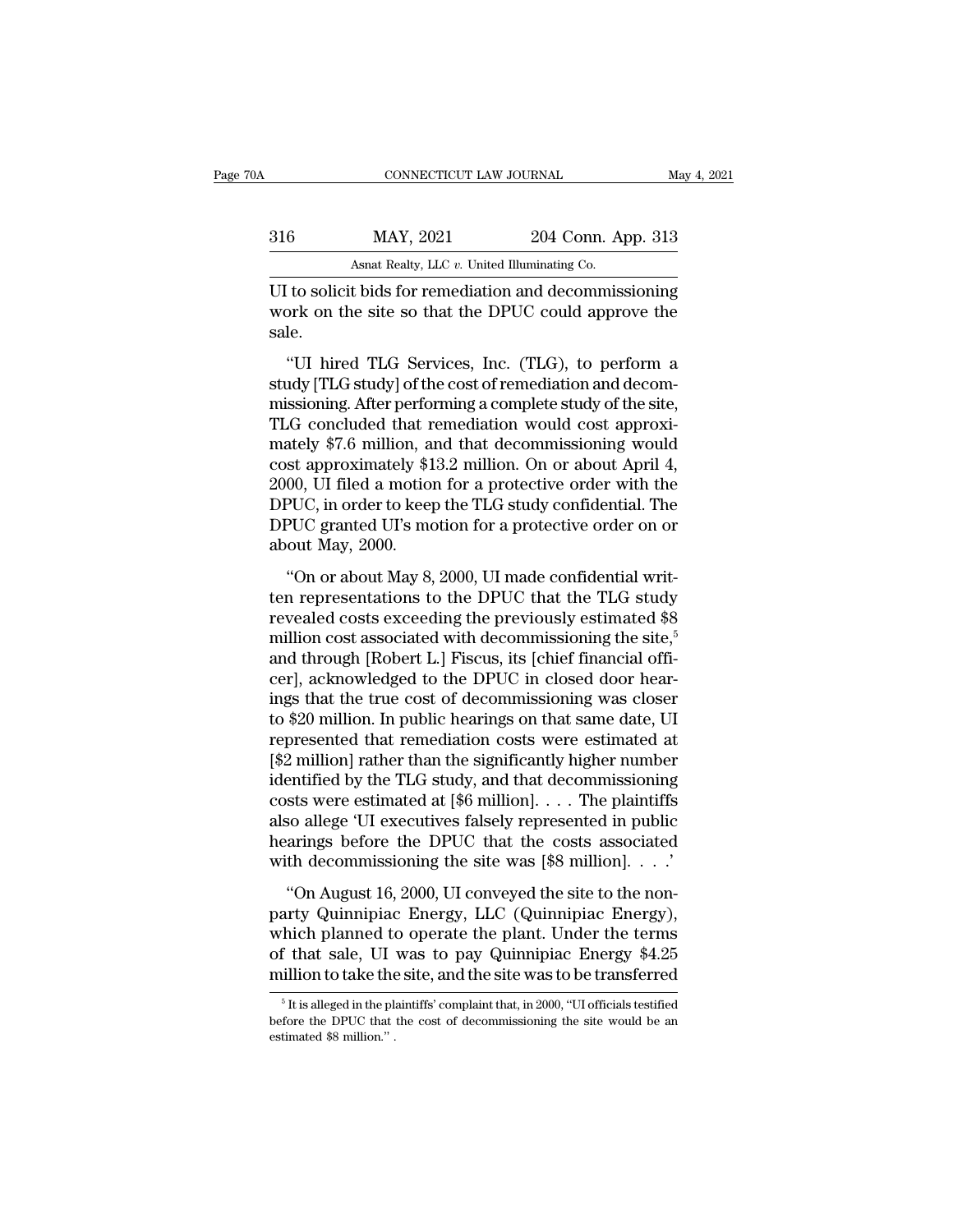21 CONNECTICUT LAW JOURNAL Page 71A<br>
204 Conn. App. 313 MAY, 2021 317<br>
Asnat Realty, LLC v. United Illuminating Co.

CONNECTICUT LAW JOURNAL<br>
204 Conn. App. 313 MAY, 2021 317<br>
Asnat Realty, LLC *v.* United Illuminating Co.<br>
with all permits in place to generate and sell electric EXECTE AN SOURNAL Page 71A<br>
204 Conn. App. 313 MAY, 2021 317<br>
Asnat Realty, LLC v. United Illuminating Co.<br>
With all permits in place to generate and sell electric<br>
power. As a further part of that sale, UI paid \$1.9 milli 204 Conn. App. 313 MAY, 2021 317<br>Asnat Realty, LLC v. United Illuminating Co.<br>With all permits in place to generate and sell electric<br>power. As a further part of that sale, UI paid \$1.9 million<br>to fund a Remedial Action Pl 204 Conn. App. 313 MAY, 2021 317<br>Asnat Realty, LLC v. United Illuminating Co.<br>with all permits in place to generate and sell electric<br>power. As a further part of that sale, UI paid \$1.9 million<br>to fund a Remedial Action P 204 Conn. App. 313 MAY, 2021 317<br>Asnat Realty, LLC v. United Illuminating Co.<br>with all permits in place to generate and sell electric<br>power. As a further part of that sale, UI paid \$1.9 million<br>to fund a Remedial Action P Similarly, LLC v. United Illuminating Co.<br>
with all permits in place to generate and sell electric<br>
power. As a further part of that sale, UI paid \$1.9 million<br>
to fund a Remedial Action Plan (RAP) escrow to allow<br>
Quinni Ashat Realty, LLC v. United Illuminating Co.<br>
with all permits in place to generate and sell electric<br>
power. As a further part of that sale, UI paid \$1.9 million<br>
to fund a Remedial Action Plan (RAP) escrow to allow<br>
Qui with all permits in place to generate and sell electric<br>power. As a further part of that sale, UI paid \$1.9 million<br>to fund a Remedial Action Plan (RAP) escrow to allow<br>Quinnipiac Energy to remediate contamination on the<br>s power. As a further part of that sale, UI paid \$1.9 million<br>to fund a Remedial Action Plan (RAP) escrow to allow<br>Quinnipiac Energy to remediate contamination on the<br>site. UI repeated the \$2 million RAP figure in Form 10-<br>K to fund a Remedial Action Plan (RAP) escrow to allow<br>Quinnipiac Energy to remediate contamination on the<br>site. UI repeated the \$2 million RAP figure in Form 10-<br>K statements filed with the [Securities and Exchange<br>Commissi Quinnipiac Energy to remediate contamination on the<br>site. UI repeated the \$2 million RAP figure in Form 10-<br>K statements filed with the [Securities and Exchange<br>Commission (SEC)] in 2005, 2011, and 2013, despite the<br>\$7.6 m site. UI repeated the \$2 million RAP figure in Form 10-<br>K statements filed with the [Securities and Exchange<br>Commission (SEC)] in 2005, 2011, and 2013, despite the<br>\$7.6 million figure indicated in the TLG study. UI failed<br> K statements filed with the [Securities and Exchange<br>Commission (SEC)] in 2005, 2011, and 2013, despite the<br>\$7.6 million figure indicated in the TLG study. UI failed<br>to update the \$2 million figure in its SEC statements<br>ev Commission (SEC)] in 2005, 2011, and 2013, despite the<br>\$7.6 million figure indicated in the TLG study. UI failed<br>to update the \$2 million figure in its SEC statements<br>even after it became clear that it was not enough even<br> \$7.6 million figure indicated in the TLG study. UI failed<br>to update the \$2 million figure in its SEC statements<br>even after it became clear that it was not enough even<br>to pay for the environmental studies necessary to char to update the \$2 million figure in its SEC sta<br>even after it became clear that it was not enou<br>to pay for the environmental studies necessary<br>acterize the site. In all its SEC statements, UI<br>mention of the TLG study, the \$ En after it became clear that it was not enough even<br>
pay for the environmental studies necessary to char-<br>
terize the site. In all its SEC statements, UI made no<br>
ention of the TLG study, the \$7.6 million estimated<br>
st o to pay for the environmental studies hecessary to characterize the site. In all its SEC statements, UI made no<br>mention of the TLG study, the \$7.6 million estimated<br>cost of removing hazardous material, or the \$20.8 mil-<br>lio

acterize the site. In an its SEC statements, Of hiade no<br>mention of the TLG study, the \$7.6 million estimated<br>cost of removing hazardous material, or the \$20.8 mil-<br>lion full decommissioning estimate. . . .<br>"About five yea mention of the TEG study, the  $\phi$ 7.0 minion estimated<br>cost of removing hazardous material, or the \$20.8 mil-<br>lion full decommissioning estimate. . . .<br>"About five years after its purchase of the site, Quin-<br>nipiac Energy cost of removing nazaroots material, or the  $\phi$ 20.8 million full decommissioning estimate. . . .<br>
"About five years after its purchase of the site, Quinnipiac Energy divided it into two parcels known as<br>
parcel A and par "About five years after its purchase of the site, Quin-<br>nipiac Energy divided it into two parcels known as<br>parcel A and parcel B. Around May 6, 2005, Evergreen<br>and Quinnipiac Energy entered into an indenture of<br>lease agree "About five years after its purchase of the site, Quinnipiac Energy divided it into two parcels known as parcel A and parcel B. Around May 6, 2005, Evergreen and Quinnipiac Energy entered into an indenture of lease agreem nipiac Energy divided it into two parcels known as<br>parcel A and parcel B. Around May 6, 2005, Evergreen<br>and Quinnipiac Energy entered into an indenture of<br>lease agreement with an option to Evergreen to buy<br>the site (lease parcel A and parcel B. Around May 6, 2005, Evergreen<br>and Quinnipiac Energy entered into an indenture of<br>lease agreement with an option to Evergreen to buy<br>the site (lease agreement). The lease agreement pro-<br>vides that Qui and Quinnipiac Energy entered into an indenture of<br>lease agreement with an option to Evergreen to buy<br>the site (lease agreement). The lease agreement pro-<br>vides that Quinnipiac Energy had rights to a fund cre-<br>ated by a 'p lease agreement with an option to Evergreen to buy<br>the site (lease agreement). The lease agreement pro-<br>vides that Quinnipiac Energy had rights to a fund cre-<br>ated by a 'prior owner of the site' [UI] for environmental<br>reme the site (lease agreement). The lease agreement provides that Quinnipiac Energy had rights to a fund created by a 'prior owner of the site' [UI] for environmental remediation, and that such fund shall be applied toward rem vides that Quinnipiac Energy had rights to a fund cre-<br>ated by a 'prior owner of the site' [UI] for environmental<br>remediation, and that such fund shall be applied toward<br>remediation of the site without regard to whether Qu ed by a prior owner of the site [OI] for environmental<br>"mediation, and that such fund shall be applied toward<br>mediation of the site without regard to whether Quin-<br>piac Energy or Evergreen own it at the time of remedi-<br>ion remediation, and that such rund shall be applied toward<br>remediation of the site without regard to whether Quin-<br>nipiac Energy or Evergreen own it at the time of remedi-<br>ation. In December, 2006, Quinnipiac Energy trans-<br>fe

remediation of the site without regard to whether Quin-<br>nipiac Energy or Evergreen own it at the time of remedi-<br>ation. In December, 2006, Quinnipiac Energy trans-<br>ferred parcel A to Evergreen and parcel B to Asnat. . . .<br> mplac Energy of Evergreen own it at the three of reinediation. In December, 2006, Quinnipiac Energy transferred parcel A to Evergreen and parcel B to Asnat....<br>"On February 9, 2012, the Department of Energy and Environment ation. In December, 2000, Quintiplac Energy transferred parcel A to Evergreen and parcel B to Asnat....<br>"On February 9, 2012, the Department of Energy and<br>Environmental Protection (DEEP) issued a cease and<br>desist order pre Ferred parcer A to Evergreen and parcer B to Ashat. . . . .<br>"On February 9, 2012, the Department of Energy and<br>Environmental Protection (DEEP) issued a cease and<br>desist order preventing anyone from entering the site<br>due to "On February 9, 2012, the Department of Energy and<br>Environmental Protection (DEEP) issued a cease and<br>desist order preventing anyone from entering the site<br>due to the presence of hazardous contaminants. In 2013,<br>DEEP issue Environmental Protection (DEEP) issued a cease and<br>desist order preventing anyone from entering the site<br>due to the presence of hazardous contaminants. In 2013,<br>DEEP issued administrative orders to the plaintiffs and<br>UI re desist order preventing anyone from entering the site<br>due to the presence of hazardous contaminants. In 2013,<br>DEEP issued administrative orders to the plaintiffs and<br>UI requiring that the plaintiffs ensure that no activity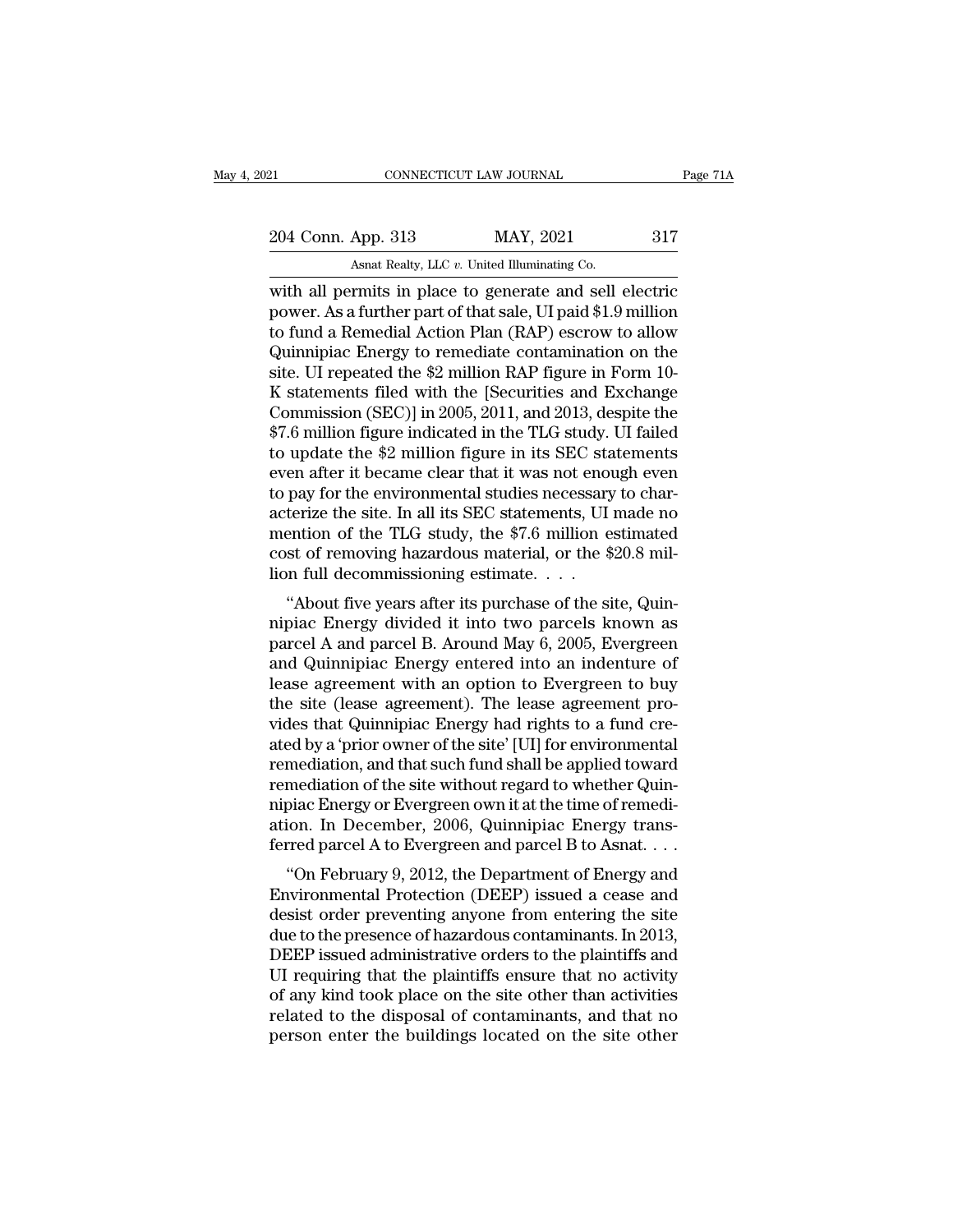| A   | CONNECTICUT LAW JOURNAL                                       |                    | May 4, 2021 |
|-----|---------------------------------------------------------------|--------------------|-------------|
| 318 | MAY, 2021                                                     | 204 Conn. App. 313 |             |
|     | Asnat Realty, LLC v. United Illuminating Co.                  |                    |             |
|     | than certain specified persons $\Omega$ n September 19 $2014$ |                    |             |

CONNECTICUT LAW JOURNAL May 4, 2<br>
318 MAY, 2021 204 Conn. App. 313<br>
Asnat Realty, LLC v. United Illuminating Co.<br>
Than certain specified persons. On September 19, 2014,<br>
the Coast Guard issued an administrative order to th MAY, 2021 204 Conn. App. 313<br>Asnat Realty, LLC v. United Illuminating Co.<br>Than certain specified persons. On September 19, 2014,<br>the Coast Guard issued an administrative order to the<br>plaintiffs, and a substantively identic  $\frac{\text{MAX, } 2021}{\text{Asnat } \text{Realty, } \text{LLC } v \cdot \text{United Illuminating Co.}}$ <br>
than certain specified persons. On September 19, 2014,<br>
the Coast Guard issued an administrative order to the<br>
plaintiffs, and a substantively identical administrative<br>
ord  $MAY$ , 2021 204 Conn. App. 313<br>Asnat Realty, LLC v. United Illuminating Co.<br>Than certain specified persons. On September 19, 2014,<br>the Coast Guard issued an administrative order to the<br>plaintiffs, and a substantively ident site a threat to the U.S. United Illuminating Co.<br>
than certain specified persons. On September 19, 2014,<br>
the Coast Guard issued an administrative order to the<br>
plaintiffs, and a substantively identical administrative<br>
o Asnat Realty, LLC  $v$ . United Illuminating Co.<br>
than certain specified persons. On September 19, 2014,<br>
the Coast Guard issued an administrative order to the<br>
plaintiffs, and a substantively identical administrative<br>
orde than certain specified persons. On September 19, 2014,<br>the Coast Guard issued an administrative order to the<br>plaintiffs, and a substantively identical administrative<br>order to UI, notifying them that contaminants at the<br>sit the Coast Guard issued an administrative order to the plaintiffs, and a substantively identical administrative order to UI, notifying them that contaminants at the site posed a threat to the public health, and directing th plaintiffs, and a substantively identical administrative<br>order to UI, notifying them that contaminants at the<br>site posed a threat to the public health, and directing<br>them to submit a plan to abate such threat. Thereafter,<br> order to UI, notifying them that contaminants at the<br>site posed a threat to the public health, and directing<br>them to submit a plan to abate such threat. Thereafter,<br>the Coast Guard conducted its own removal activities due<br> site posed a threat to the public health, and directing<br>them to submit a plan to abate such threat. Thereafter,<br>the Coast Guard conducted its own removal activities due<br>to a lack of compliance with its administrative order them to submit a plan to abate such threat. Thereafter,<br>the Coast Guard conducted its own removal activities due<br>to a lack of compliance with its administrative orders,<br>and initiated an enforcement action against the plain e Coast Guard conducted its own removal activities due<br>
a lack of compliance with its administrative orders,<br>
d initiated an enforcement action against the plain-<br>
fs seeking reimbursement for the resulting costs. In<br>
e sp to a lack of compliance with its administrative orders,<br>and initiated an enforcement action against the plain-<br>tiffs seeking reimbursement for the resulting costs. In<br>the spring of 2017, the plaintiffs paid \$700,000 to be

and initiated an enforcement action against the plain-<br>tiffs seeking reimbursement for the resulting costs. In<br>the spring of 2017, the plaintiffs paid \$700,000 to be<br>released from the claims asserted by the Coast Guard.<br>"O tiffs seeking reimbursement for the resulting costs. In<br>the spring of 2017, the plaintiffs paid \$700,000 to be<br>released from the claims asserted by the Coast Guard.<br>"On or about June 6, 2015, the defendants' actions<br>in co the spring of 2017, the plaintiffs paid  $$700,000$  to be<br>released from the claims asserted by the Coast Guard.<br>"On or about June 6, 2015, the defendants' actions<br>in concealing the true cost of the remediation and<br>decommis released from the claims asserted by the Coast Guard.<br>
" 'On or about June 6, 2015, the defendants' actions<br>
in concealing the true cost of the remediation and<br>
decommissioning, and thereby deceiving the public<br>
with the f "On or about June 6, 2015, the defendants' actions<br>in concealing the true cost of the remediation and<br>decommissioning, and thereby deceiving the public<br>with the false \$8 million remediation cost estimate,<br>were exposed in in concealing the true cost of the remediation and<br>decommissioning, and thereby deceiving the public<br>with the false \$8 million remediation cost estimate,<br>were exposed in a front page story in the Hartford<br>Courant.'... Foll decommissioning, and thereby deceiving the public<br>with the false \$8 million remediation cost estimate,<br>were exposed in a front page story in the Hartford<br>Courant.'... Following the release of the story, UI<br>entered into neg with the false  $$8$  million remediation cost estimate,<br>were exposed in a front page story in the Hartford<br>Courant.' . . . Following the release of the story, UI<br>entered into negotiations with DEEP and the Connecti-<br>cut At were exposed in a front page story in the Hartford<br>Courant.' . . . Following the release of the story, UI<br>entered into negotiations with DEEP and the Connecti-<br>cut Attorney General. On or about September 17, 2015,<br>DEEP an For Surant.<br>
Courant. Following the release of the story, UI entered into negotiations with DEEP and the Connecticut Attorney General. On or about September 17, 2015, DEEP and UI entered into a partial consent order requir entered into negotiations with DEEP and the Connecticut Attorney General. On or about September 17, 2015, DEEP and UI entered into a partial consent order requiring UI to conduct environmental investigation and remediation cut Attorney General. On or about September 17, 2015,<br>DEEP and UI entered into a partial consent order requir-<br>ing UI to conduct environmental investigation and<br>remediation of the site, to make available \$30 million<br>for su DEEP and UI entered into a partial consent order req<br>ing UI to conduct environmental investigation are<br>remediation of the site, to make available \$30 mill<br>for such investigation and remediation, and to compl<br>the remediatio g UI to conduct environmental investigation and<br>mediation of the site, to make available \$30 million<br>r such investigation and remediation, and to complete<br>e remediation within three years from the date of the<br>der. To date, remediation of the site, to make available \$30 million<br>for such investigation and remediation, and to complete<br>the remediation within three years from the date of the<br>order. To date, UI has taken no action to remedy the<br>si

for such investigation and remediation, and to complete<br>the remediation within three years from the date of the<br>order. To date, UI has taken no action to remedy the<br>site." (Footnotes added; footnote omitted.)<br>On August 2, the remediation within three years from the date of the<br>order. To date, UI has taken no action to remedy the<br>site." (Footnotes added; footnote omitted.)<br>On August 2, 2018, the defendants filed a motion to<br>strike the ten co order. To date, UI has taken no action to remedy the<br>site." (Footnotes added; footnote omitted.)<br>On August 2, 2018, the defendants filed a motion to<br>strike the ten count complaint in its entirety. A hearing<br>on the motion w site." (Footnotes added; footnote omitted.)<br>
On August 2, 2018, the defendants filed a motion to<br>
strike the ten count complaint in its entirety. A hearing<br>
on the motion was held on October 25, 2018, and, on<br>
February 21, On August 2, 2018, the defendants filed a motion to<br>strike the ten count complaint in its entirety. A hearing<br>on the motion was held on October 25, 2018, and, on<br>February 21, 2019, the court issued a memorandum of<br>decision strike the ten count complaint in its entirety. A hearing<br>on the motion was held on October 25, 2018, and, on<br>February 21, 2019, the court issued a memorandum of<br>decision on the motion granting the defendants' motion<br>to st on the motion was held on October 25, 2018, and, on<br>February 21, 2019, the court issued a memorandum of<br>decision on the motion granting the defendants' motion<br>to strike counts one, three, five, six, seven, eight, nine,<br>and February 21, 2019, the court issued a memorandum of<br>decision on the motion granting the defendants' motion<br>to strike counts one, three, five, six, seven, eight, nine,<br>and ten, pleading counts of fraudulent nondisclosure<br>as decision on the n<br>to strike counts<br>and ten, pleadin<br>as to the various<br>unjust enrichme<br>motion to strike a<br>ment against UI.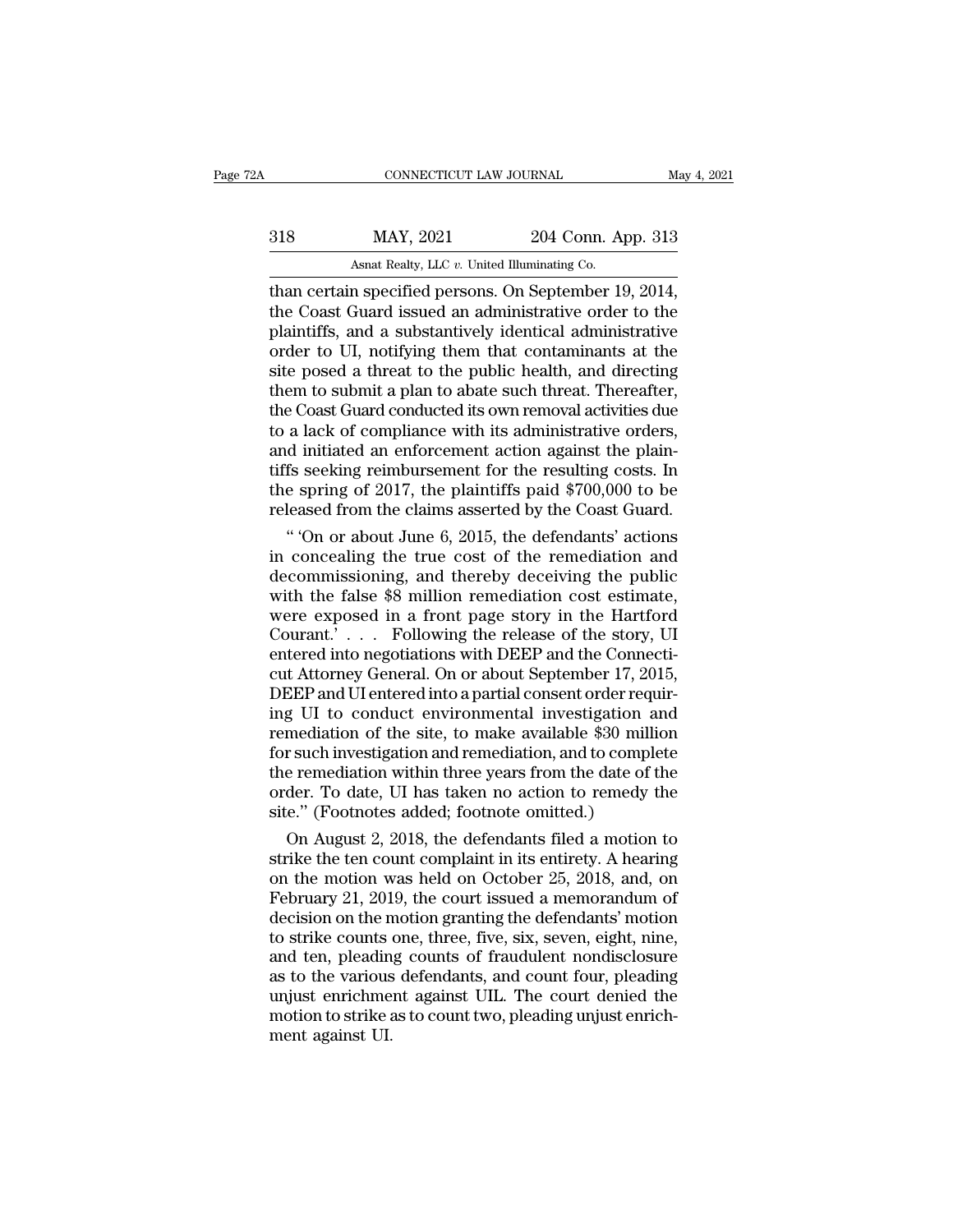21 CONNECTICUT LAW JOURNAL Page 73A<br>204 Conn. App. 313 MAY, 2021 319<br>Asnat Realty, LLC v. United Illuminating Co. CONNECTICUT LAW JOURNAL<br>
204 Conn. App. 313 MAY, 2021 319<br>
Asnat Realty, LLC *v.* United Illuminating Co.<br>
We begin by discussing the basis for our jurisdiction

CONNECTICUT LAW JOURNAL Page 73A<br>
4 Conn. App. 313 MAY, 2021 319<br>
Asnat Realty, LLC v. United Illuminating Co.<br>
We begin by discussing the basis for our jurisdiction<br>
consider the present appeal. It is well settled that<br>
T 204 Conn. App. 313 MAY, 2021 319<br>Asnat Realty, LLC v. United Illuminating Co.<br>We begin by discussing the basis for our jurisdiction<br>to consider the present appeal. It is well settled that<br>"[t]he jurisdiction of the appell 204 Conn. App. 313 MAY, 2021 319<br>Asnat Realty, LLC v. United Illuminating Co.<br>We begin by discussing the basis for our jurisdiction<br>to consider the present appeal. It is well settled that<br>"[t]he jurisdiction of the appell 204 Conn. App. 313 MAY, 2021 319<br>Asnat Realty, LLC v. United Illuminating Co.<br>We begin by discussing the basis for our jurisdiction<br>to consider the present appeal. It is well settled that<br>"[t]he jurisdiction of the appell MENT, 2021 6012 1910<br>
Ment Realty, LLC v. United Illuminating Co.<br>
We begin by discussing the basis for our jurisdiction<br>
to consider the present appeal. It is well settled that<br>
"[t]he jurisdiction of the appellate court Asnat Realty, LLC v. United Illuminating Co.<br>We begin by discussing the basis for our jurisdiction<br>to consider the present appeal. It is well settled that<br>"[t]he jurisdiction of the appellate courts is restricted<br>to appea We begin by discussing the basis for our jurisdiction<br>to consider the present appeal. It is well settled that<br>"[t]he jurisdiction of the appellate courts is restricted<br>to appeals from judgments that are final.... A judg-<br> to consider the present appeal. It is well settled that "[t]he jurisdiction of the appellate courts is restricted to appeals from judgments that are final.... A judgment that disposes of only a part of a complaint is not "[t]he jurisdiction of the appellate courts is restricted<br>to appeals from judgments that are final.  $\ldots$  A judgment that disposes of only a part of a complaint is not<br>a final judgment  $\ldots$  unless the partial judgment di to appeals from judgments that are final. . . . A judgment that disposes of only a part of a complaint is not<br>a final judgment . . . unless the partial judgment dis-<br>poses of all causes of action against a particular part ment that disposes of only a part of a complaint is not<br>a final judgment . . . unless the partial judgment dis-<br>poses of all causes of action against a particular party<br>or parties; see Practice Book § 61-3; or if the tria a final judgment . . . . unless the partial judgment disposes of all causes of action against a particular party<br>or parties; see Practice Book § 61-3; or if the trial court<br>makes a written determination regarding the sign poses of all causes of action against a particular party<br>or parties; see Practice Book § 61-3; or if the trial court<br>makes a written determination regarding the signifi-<br>cance of the issues resolved by the judgment and th For parties; see Practice Book § 61-3; or if the trial court makes a written determination regarding the significance of the issues resolved by the judgment and the chief justice or chief judge of the court having appellat akes a written determination regarding the signifi-<br>nce of the issues resolved by the judgment and the<br>ief justice or chief judge of the court having appellate<br>risdiction concurs. See Practice Book § 61-4 (a)."<br>itation om cance of the issues resolved by the judgment and the chief justice or chief judge of the court having appellate jurisdiction concurs. See Practice Book  $\S 61-4$  (a)." (Citation omitted; internal quotation marks omitted.)

chief justice or chief judge of the court having appellate<br>jurisdiction concurs. See Practice Book § 61-4 (a)."<br>(Citation omitted; internal quotation marks omitted.)<br> $\text{Ty}lerv. \text{Ty}ler$ , 151 Conn. App. 98, 103, 93 A.3d 1179 jurisdiction concurs. See Practice Book § 61-4 (a)."<br>(Citation omitted; internal quotation marks omitted.)<br>
Tyler v. Tyler, 151 Conn. App. 98, 103, 93 A.3d 1179 (2014).<br>
In the present case, the plaintiffs filed an appeal (Citation omitted; internal quotation marks omitted.)<br>
Tyler v. Tyler, 151 Conn. App. 98, 103, 93 A.3d 1179 (2014).<br>
In the present case, the plaintiffs filed an appeal with<br>
this court on March 11, 2019. On March 12, 201 Tyler v. Tyler, 151 Conn. App. 98, 103, 93 A.3d 1179 (2014).<br>
In the present case, the plaintiffs filed an appeal with<br>
this court on March 11, 2019. On March 12, 2019, the<br>
plaintiffs filed a motion, pursuant to Practice In the present case, the plaintiffs filed an appeal with<br>this court on March 11, 2019. On March 12, 2019, the<br>plaintiffs filed a motion, pursuant to Practice Book § 61-<br>4, for leave to appeal the court's ruling striking c this court on March 11, 2019. On March 12, 2019, the plaintiffs filed a motion, pursuant to Practice Book § 61-<br>4, for leave to appeal the court's ruling striking count<br>one against UI and to stay discovery of the remainin plaintiffs filed a motion, pursuant to Practice Book § 61-<br>4, for leave to appeal the court's ruling striking count<br>one against UI and to stay discovery of the remaining<br>count two against UI pending the resolution of the<br>  $\frac{4}{5}$ , for leave to appeal the court's r<br>one against UI and to stay discove<br>count two against UI pending th<br>appeal.<sup>6</sup> On April 1, 2019, the court<br>dum of decision authorizing the i<br>of count one and denying the moti<br>co ie against UI and to stay discovery of the remaining<br>unt two against UI pending the resolution of the<br>peal.<sup>6</sup> On April 1, 2019, the court issued a memoran-<br>im of decision authorizing the interlocutory appeal<br>count one and count two against UI pending the resolution of the<br>appeal.<sup>6</sup> On April 1, 2019, the court issued a memoran-<br>dum of decision authorizing the interlocutory appeal<br>of count one and denying the motion for a stay of dis-<br>cover

appeal.<sup>6</sup> On April 1, 2019, the court issued a memorandum of decision authorizing the interlocutory appeal of count one and denying the motion for a stay of discovery relating to count two.<br>On April 22, 2019, this court dum of decision authorizing the interlocutory appeal<br>of count one and denying the motion for a stay of dis-<br>covery relating to count two.<br>On April 22, 2019, this court dismissed the appeal for<br>a lack of final judgment bec On April 22, 2019, this court dismissed the appeal for lack of final judgment because the plaintiffs had not led a motion for judgment on the stricken counts pur-<br>tant to Practice Book § 10-44.<sup>7</sup> This court also denied, a lack of final judgment because the plaintiffs had not<br>filed a motion for judgment on the stricken counts pur-<br>suant to Practice Book  $\S 10-44$ .<sup>7</sup> This court also denied,<br><sup>6</sup> The court's decision to strike counts three

filed a motion for judgment on the stricken counts pursuant to Practice Book § 10-44.<sup>7</sup> This court also denied,<br>
<sup>®</sup> The court's decision to strike counts three through ten disposed of all causes of action against those suant to Practice Book § 10-44.<sup>7</sup> This court also denied,<br>
<sup>6</sup> The court's decision to strike counts three through ten disposed of all causes of action against those particular defendants. The decision on those counts th  $^\circ$  The court's decision to strike counts three through ten disposed of all causes of action against those particular defendants. The decision on those counts therefore constituted an appealable final judgment under Prac

causes of action against those particular defendants. The decision on those counts therefore constituted an appealable final judgment under Practice Book § 01-3.<br><sup>7</sup> Practice Book § 10-44 provides in relevant part: "Withi counts therefore constituted an appealable final judgment under Practice Book § 61-3.<br>
<sup>7</sup> Practice Book § 10-44 provides in relevant part: "Within fifteen days after the granting of any motion to strike, the party whose Book § 61-3.<br>
<sup>7</sup> Practice Book § 10-44 provides in relevant part: "Within fifteen days after the granting of any motion to strike, the party whose pleading has been stricken may file a new pleading; provided that in thos Book § 61-3.<br>
<sup>7</sup> Practice Book § 10-44 provides in relevant part: "Within fifteen days after<br>
the granting of any motion to strike, the party whose pleading has been<br>
stricken may file a new pleading; provided that in th the granting of any motion to strike, the party whose pleading has been stricken may file a new pleading; provided that in those instances where an entire complaint . . . or any count in a complaint . . . has been so stri stricken may file a new pleading; provided that in those instances where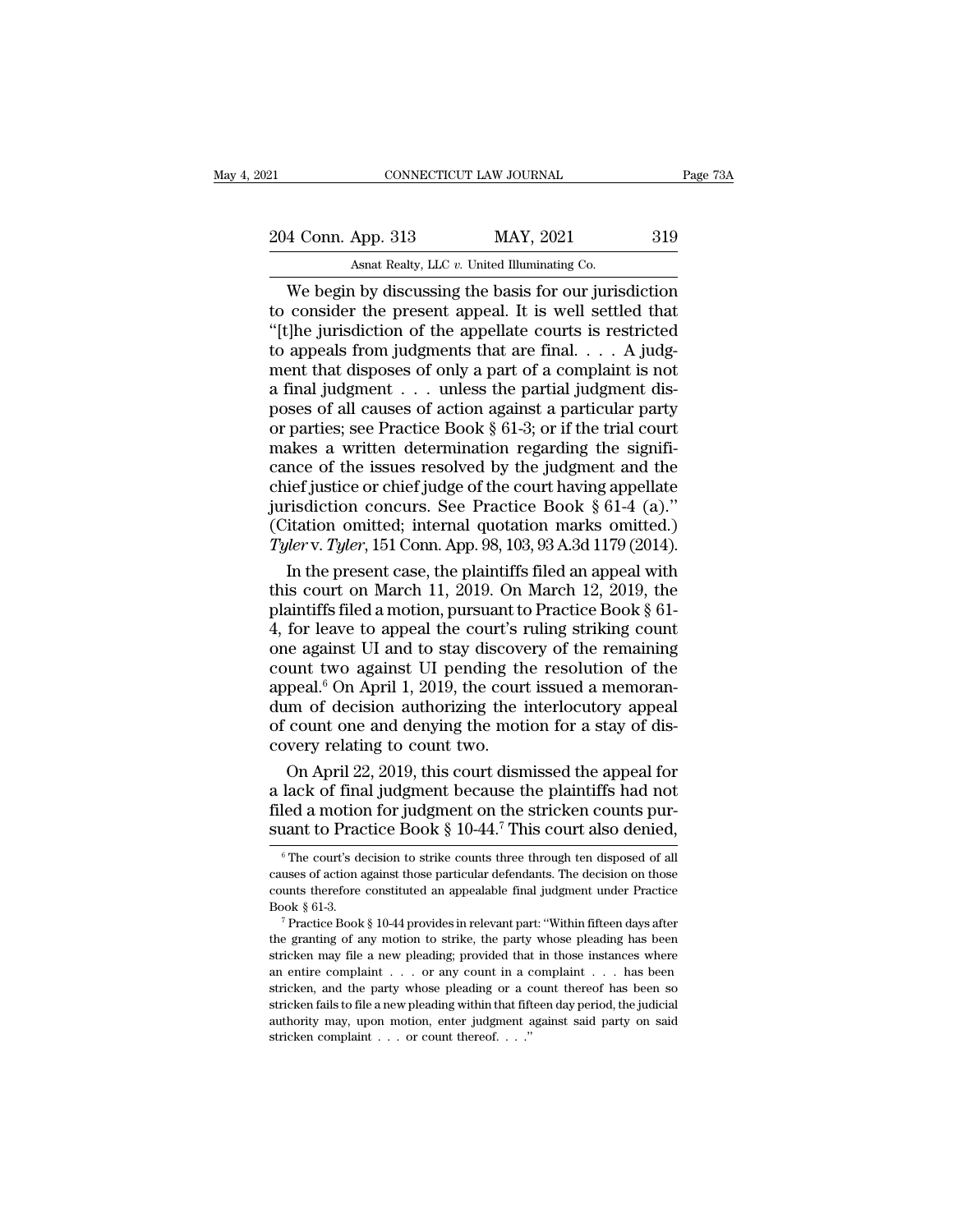| 4A  | CONNECTICUT LAW JOURNAL                               |                    | May 4, 2021 |
|-----|-------------------------------------------------------|--------------------|-------------|
| 320 | MAY, 2021                                             | 204 Conn. App. 313 |             |
|     | Asnat Realty, LLC v. United Illuminating Co.          |                    |             |
|     | without prejudice the plaintiffs' motion for leave to |                    |             |

CONNECTICUT LAW JOURNAL May 4, 2021<br>
204 Conn. App. 313<br>
204 Conn. App. 313<br>
320 MAY, 2021 204 Conn. App. 313<br>
313<br>
204 Conn. App. 313<br>
204 Conn. App. 313<br>
204 Conn. App. 313<br>
204 Conn. App. 313<br>
2010, the plaintiffs' moti 320 MAY, 2021 204 Conn. App. 313<br>Asnat Realty, LLC v. United Illuminating Co.<br>without prejudice, the plaintiffs' motion for leave to<br>appeal.<sup>8</sup> On April 24, 2019, the plaintiffs moved for entry<br>of judgment on counts one, t 320 MAY, 2021 204 Conn. App. 313<br>Asnat Realty, LLC v. United Illuminating Co.<br>without prejudice, the plaintiffs' motion for leave to<br>appeal.<sup>8</sup> On April 24, 2019, the plaintiffs moved for entry<br>of judgment on counts one, 320 MAY, 2021 204 Conn. App. 313<br>Asnat Realty, LLC v. United Illuminating Co.<br>without prejudice, the plaintiffs' motion for leave to<br>appeal.<sup>8</sup> On April 24, 2019, the plaintiffs moved for entry<br>of judgment on counts one, As a Realty, LLC v. United Illuminating Co.<br>
without prejudice, the plaintiffs' motion for leave to<br>
appeal.<sup>8</sup> On April 24, 2019, the plaintiffs moved for entry<br>
of judgment on counts one, three, four, five, six, seven,<br> Ashat Realty, LLC  $v$ . University, LLC  $v$ . University of public appeal.<sup>8</sup> On April 24, 2019, the of judgment on counts one, is eight, nine and ten of the c 2019, the court rendered judgmats on these counts.<br>Thereafter, thout prejudice, the plaintiffs' motion for leave to<br>peal.<sup>8</sup> On April 24, 2019, the plaintiffs moved for entry<br>judgment on counts one, three, four, five, six, seven,<br>ght, nine and ten of the complaint, and on April 25,<br>1 appeal.° On April 24, 2019, the plaintiffs moved for entry<br>of judgment on counts one, three, four, five, six, seven,<br>eight, nine and ten of the complaint, and on April 25,<br>2019, the court rendered judgment in favor of the

of judgment on counts one, three, four, five, six, seven,<br>eight, nine and ten of the complaint, and on April 25,<br>2019, the court rendered judgment in favor of the defen-<br>dants on these counts.<br>Thereafter, on May 2, 2019, t eight, nine and ten of the complaint, and on Ap<br>2019, the court rendered judgment in favor of the<br>dants on these counts.<br>Thereafter, on May 2, 2019, the plaintiffs filed a<br>to appeal and a second motion for leave for inte<br>t The contributed and a second matter in the plaintiffs filed a notice<br>appeal and a second motion for leave for interlocu-<br>ry appeal as to count one. On June 14, 2019, the court<br>anted the motion.<sup>9</sup> This appeal followed.<br>On Thereafter, on May 2, 2019, the plaintiffs filed a notice<br>to appeal and a second motion for leave for interlocu-<br>tory appeal as to count one. On June 14, 2019, the court<br>granted the motion.<sup>9</sup> This appeal followed.<br>On app

Thereafter, on May 2, 2019, the plaintiffs filed a notice<br>to appeal and a second motion for leave for interlocu-<br>tory appeal as to count one. On June 14, 2019, the court<br>granted the motion.<sup>9</sup> This appeal followed.<br>On app to appeal and a second motion for leave for interlocutory appeal as to count one. On June 14, 2019, the court granted the motion.<sup>9</sup> This appeal followed.<br>On appeal, the plaintiffs argue that the trial court erred in its d tory appeal as to count one. On June 14, 2019, the court<br>granted the motion.<sup>9</sup> This appeal followed.<br>On appeal, the plaintiffs argue that the trial court<br>erred in its decision to strike the counts of the com-<br>plaint. The granted the motion." This appeal followed.<br>
On appeal, the plaintiffs argue that the trial court<br>
erred in its decision to strike the counts of the com-<br>
plaint. The plaintiffs contend that the stricken counts<br>
adequately On appeal, the plaintiffs argue that the trial court<br>red in its decision to strike the counts of the com-<br>aint. The plaintiffs contend that the stricken counts<br>equately pleaded causes of action against the defen-<br>nts for f erred in its decision to strike the counts of the com-<br>plaint. The plaintiffs contend that the stricken counts<br>adequately pleaded causes of action against the defen-<br>dants for fraudulent nondisclosure, fraudulent misrep-<br>r

plaint. The plaintiffs contend that the stricken counts<br>adequately pleaded causes of action against the defen-<br>dants for fraudulent nondisclosure, fraudulent misrep-<br>resentation, and unjust enrichment. We disagree.<br>"We beg adequately pleaded causes of action against the defen-<br>dants for fraudulent nondisclosure, fraudulent misrep-<br>resentation, and unjust enrichment. We disagree.<br>"We begin by setting out the well established standard<br>of revie dants for fraudulent nondisclosure, fraudulent misrep-<br>resentation, and unjust enrichment. We disagree.<br>"We begin by setting out the well established standard<br>of review in an appeal from the granting of a motion<br>to strike. resentation, and unjust enrichment. We disagree.<br>
"We begin by setting out the well established standard<br>
of review in an appeal from the granting of a motion<br>
to strike. Because a motion to strike challenges the legal<br>
su "We begin by setting out the well established standard<br>of review in an appeal from the granting of a motion<br>to strike. Because a motion to strike challenges the legal<br>sufficiency of a pleading and, consequently, requires<br> fificiency of a pleading and, consequently, requires<br>o factual findings by the trial court, our review of the<br>ourt's ruling . . . is plenary. . . . We take the facts<br>be those alleged in the complaint that has been<br> ${}^8$ Pr renders a judgment described in the complaint that has been obthose alleged in the complaint that has been  $\frac{1}{2}$   $\frac{1}{2}$   $\frac{1}{2}$   $\frac{1}{2}$   $\frac{1}{2}$   $\frac{1}{2}$   $\frac{1}{2}$   $\frac{1}{2}$   $\frac{1}{2}$   $\frac{1}{2}$   $\frac{1}{2}$   $\frac{$ 

court's ruling . . . is plenary. . . . We take the facts<br>to be those alleged in the complaint that has been<br> $\frac{}{\text{{}s\text{}Fraction}}$   $\frac{}{\text{...}}$   $\frac{}{\text{...}}$   $\frac{}{\text{...}}$   $\frac{}{\text{...}}$   $\frac{}{\text{...}}$   $\frac{}{\text{...}}$   $\frac{}{\text{...}}$   $\frac{}{\text{...}}$   $\frac{}{\text{$ to be those alleged in the complaint that has been<br>specified with the status without all all our periods of  $\frac{1}{2}$  and  $\frac{1}{2}$  and  $\frac{1}{2}$  and  $\frac{1}{2}$  and  $\frac{1}{2}$  and  $\frac{1}{2}$  are interesting a written determi renders a judgment described in this section without making a written determination, any party may file a motion in the trial court for such a determination within the statutory appeal period, or, if there is no applicabl <sup>8</sup> Practice Book § 61-4 (b) provides in relevant part: "If the trial court renders a judgment described in this section without making a written determination, any party may file a motion in the trial court for such a de renders a judgment described in this section without making a written determination, any party may file a motion in the trial court for such a determination within the statutory appeal period, or, if there is no applicabl determination, any party may file a motion in the trial court for such a determination within the statutory appeal period, or, if there is no applicable statutory appeal period, within twenty days after notice of the parti determination within the statutory appeal period, or, if there is no applicable statutory appeal period, within twenty days after notice of the partial judgment has been sent to counsel. . . . Within twenty days after noti statutory appeal period, within twenty days after notice of the partial judgment has been sent to counsel. . . . Within twenty days after notice of such a determination in favor of appealability has been sent to counsel, a ment has been sent to counsel. . . . Within twenty days after notice of such a determination in favor of appealability has been sent to counsel, any party intending to appeal shall file a motion for permission to file an rule on the motion. . . .'' In the present case, the plaintiffs had filed a intending to appeal shall file a motion for permission to file an appeal with the clerk of the court having appellate jurisdiction. The motion shall state the reasons why an appeal should be permitted. . . . The motion an the clerk of the court having appellate jurisdiction. The motion shall state the reasons why an appeal should be permitted.  $\ldots$  The motion and any opposition papers shall be referred to the chief justice or chief judge % opposition papers shall be referred to the chief justice or chief judge to rule on the motion. . . ." In the present case, the plaintiffs had filed a motion directed to the Chief Judge of this court seeking permission t rule on the motion. . . ." In the present case, the plaintiffs had filed a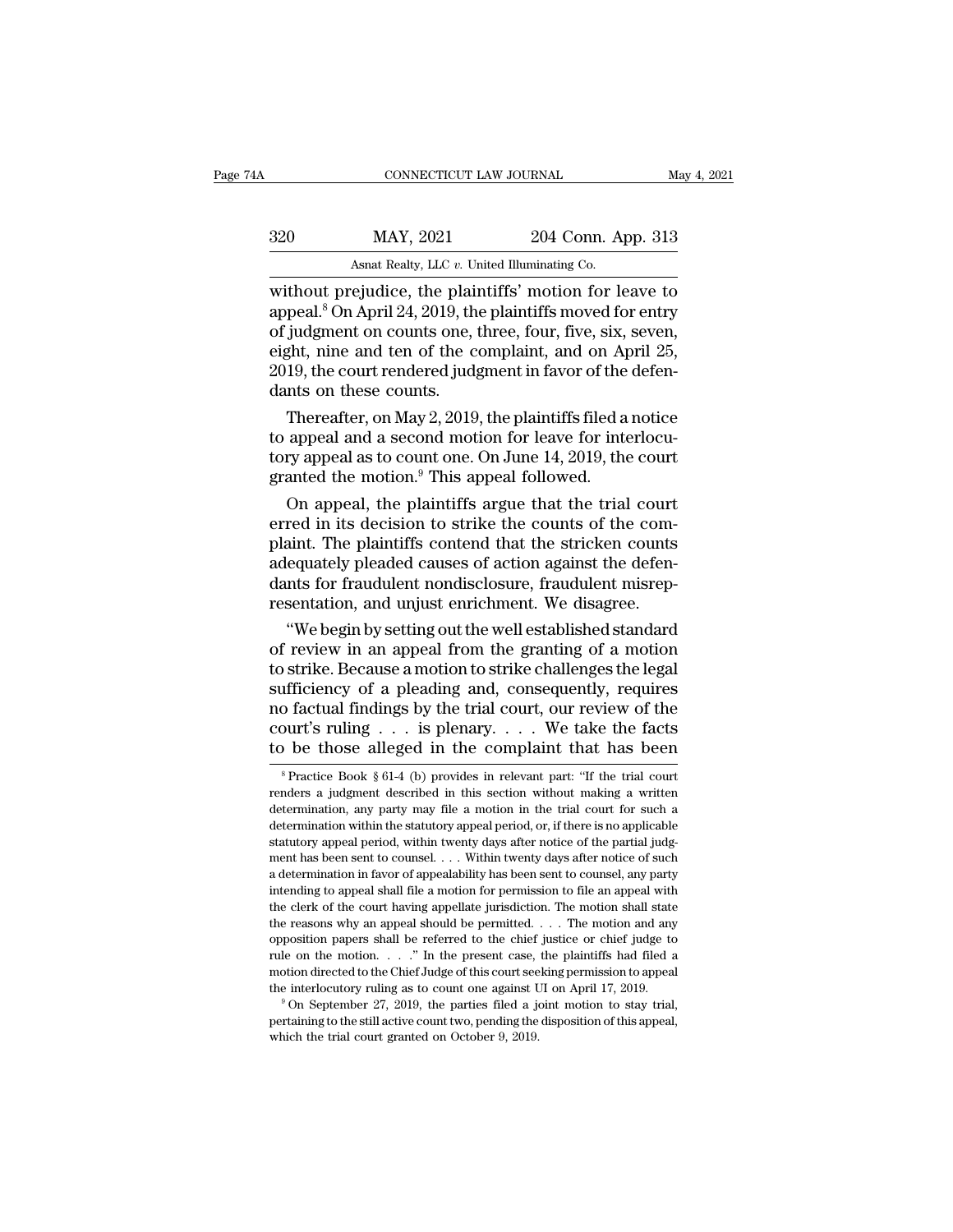CONNECTICUT LAW JOURNAL<br>
204 Conn. App. 313 MAY, 2021 321<br>
Asnat Realty, LLC *v.* United Illuminating Co.<br>
stricken and we construe the complaint in the manner EREAN CONNECTICUT LAW JOURNAL Page 75A<br>
204 Conn. App. 313 MAY, 2021 321<br>
Asnat Realty, LLC v. United Illuminating Co.<br>
Stricken and we construe the complaint in the manner<br>
most favorable to sustaining its legal sufficien 204 Conn. App. 313 MAY, 2021 321<br>Asnat Realty, LLC v. United Illuminating Co.<br>Stricken and we construe the complaint in the manner<br>most favorable to sustaining its legal sufficiency. . . .<br>Thus, [i]f facts provable in the 204 Conn. App. 313 MAY, 2021 321<br>Asnat Realty, LLC v. United Illuminating Co.<br>stricken and we construe the complaint in the manner<br>most favorable to sustaining its legal sufficiency....<br>Thus, [i]f facts provable in the co 204 Conn. App. 313 MAY, 2021 321<br>Asnat Realty, LLC v. United Illuminating Co.<br>stricken and we construe the complaint in the manner<br>most favorable to sustaining its legal sufficiency....<br>Thus, [i]f facts provable in the co As a Realty, LLC v. United Illuminating Co.<br>
stricken and we construe the complaint in the manner<br>
most favorable to sustaining its legal sufficiency. . . .<br>
Thus, [i]f facts provable in the complaint would support<br>
a cau Asnat Realty, LLC v. United Illuminating Co.<br>
stricken and we construe the complaint in the manner<br>
most favorable to sustaining its legal sufficiency....<br>
Thus, [i]f facts provable in the complaint would support<br>
a cause stricken and we construe the complaint in the manner<br>most favorable to sustaining its legal sufficiency. . . . Thus, [i]f facts provable in the complaint would support<br>a cause of action, the motion to strike must be denie most favorable to sustaining its legal sufficiency. . . . Thus, [i]f facts provable in the complaint would support<br>a cause of action, the motion to strike must be denied.<br>. . . . Moreover, we note that [w]hat is necessari Thus, [i]f facts provable in the complaint would support<br>
a cause of action, the motion to strike must be denied.<br>  $\dots$  Moreover, we note that [w]hat is necessarily<br>
implied [in an allegation] need not be expressly allege a cause of action, the motion to strike must be denied.<br>
. . . . Moreover, we note that [w]hat is necessarily<br>
implied [in an allegation] need not be expressly alleged.<br>
. . . It is fundamental that in determining the suff . . . . Moreover, we note that [w]hat is necessarily<br>implied [in an allegation] need not be expressly alleged.<br>. . . . It is fundamental that in determining the suffi-<br>ciency of a complaint challenged by a defendant's<br>mot implied [in an allegation] need not be expressly alleged.<br>
. . . . It is fundamental that in determining the sufficiency of a complaint challenged by a defendant's<br>
motion to strike, all well-pleaded facts and those facts It is fundamental that in determining the sufficiency of a complaint challenged by a defendant's<br>motion to strike, all well-pleaded facts and those facts<br>necessarily implied from the allegations are taken as<br>admitted. . . ciency of a complaint challenged by a defendant's<br>motion to strike, all well-pleaded facts and those facts<br>necessarily implied from the allegations are taken as<br>admitted. . . . Indeed, pleadings must be construed<br>broadly a motion to strike<br>necessarily impl<br>admitted. . . .<br>broadly and reali<br>nically." *Coppola*<br>prises Ltd. Part<br>480 (2013).<br>"Fraud involve cessarily implied from the allegations are taken as<br>
limitted.... Indeed, pleadings must be construed<br>
oadly and realistically, rather than narrowly and tech-<br>
cally." *Coppola Construction Co.* v. *Hoffman Enter-<br>
ises L* admitted. . . . . Indeed, pleadings must be construed<br>broadly and realistically, rather than narrowly and tech-<br>nically." *Coppola Construction Co.* v. *Hoffman Enter-*<br>prises Ltd. Partnership, 309 Conn. 342, 350, 71 A.3d

broadly and realistically, rather than narrowly and tech-<br>nically." *Coppola Construction Co.* v. *Hoffman Enter-*<br>prises *Ltd. Partnership*, 309 Conn. 342, 350, 71 A.3d<br>480 (2013).<br>"Fraud involves deception practiced in mically." Coppola Construction Co. v. Hoffman Enter-<br>prises Ltd. Partnership, 309 Conn. 342, 350, 71 A.3d<br>480 (2013).<br>"Fraud involves deception practiced in order to induce<br>another to act to her detriment, and which causes prises Ltd. Partnership, 309 Conn. 342, 350, 71 A.3d<br>480 (2013).<br>"Fraud involves deception practiced in order to induce<br>another to act to her detriment, and which causes that<br>detrimental action.... The four essential elem 480 (2013).<br>
"Fraud involves deception practiced in order to induce<br>
another to act to her detriment, and which causes that<br>
detrimental action.... The four essential elements of<br>
fraud are (1) that a false representation "Fraud involves deception practiced in order to induce<br>another to act to her detriment, and which causes that<br>detrimental action.... The four essential elements of<br>fraud are (1) that a false representation of fact was mad another to act to her detriment, and which causes that<br>detrimental action. . . . The four essential elements of<br>fraud are (1) that a false representation of fact was made;<br>(2) that the party making the representation knew detrimental action. . . . The four essential elements of<br>fraud are (1) that a false representation of fact was made;<br>(2) that the party making the representation knew it to<br>be false; (3) that the representation was made t fraud are (1) that a false representation of fact was made;<br>
(2) that the party making the representation knew it to<br>
be false; (3) that the representation was made to induce<br>
action by the other party; and (4) that the o (2) that the party making the representation knew it to be false; (3) that the representation was made to induce action by the other party; and (4) that the other party did so act to her detriment.  $\ldots$  Because specific be false; (3) that the representation was made to induce<br>action by the other party; and (4) that the other party<br>did so act to her detriment.... Because specific acts<br>must be pleaded, the mere allegation that a fraud has<br> action by the other party; and (4) that the other party<br>did so act to her detriment.... Because specific acts<br>must be pleaded, the mere allegation that a fraud has<br>been perpetrated is insufficient." (Internal quotation<br>ma did so act to her detriment. . . . Because specific acts<br>must be pleaded, the mere allegation that a fraud has<br>been perpetrated is insufficient." (Internal quotation<br>marks omitted.) *Whitaker* v. *Taylor*, 99 Conn. App. 71 must be pleaded, the mere allegation that a fraud has<br>been perpetrated is insufficient." (Internal quotation<br>marks omitted.) *Whitaker* v. *Taylor*, 99 Conn. App. 719,<br>729–30, 916 A.2d 834 (2007). "All of these ingredients en perpetrated is insufficient." (Internal quotation<br>arks omitted.) *Whitaker v. Taylor*, 99 Conn. App. 719,<br>9–30, 916 A.2d 834 (2007). "All of these ingredients<br>ust be found to exist; and the absence of any one of<br>em is marks omitted.) Whitaker v. Taylor, 99 Conn. App. 719,<br>729–30, 916 A.2d 834 (2007). "All of these ingredients<br>must be found to exist; and the absence of any one of<br>them is fatal to recovery." Saggese v. Beazley Co. Real-<br>

729–30, 916 A.2d 834 (2007). "All of these ingredients<br>must be found to exist; and the absence of any one of<br>them is fatal to recovery." *Saggese* v. *Beazley Co. Real-*<br>tors, 155 Conn. App. 734, 752, 109 A.3d 1043 (2015) must be found to exist; and the absence of any one of<br>them is fatal to recovery." Saggese v. Beazley Co. Real-<br>tors, 155 Conn. App. 734, 752, 109 A.3d 1043 (2015).<br>"Fraud by nondisclosure, which expands on the first<br>three them is fatal to recovery." Saggese v. Beazley Co. Real-<br>tors, 155 Conn. App. 734, 752, 109 A.3d 1043 (2015).<br>
"Fraud by nondisclosure, which expands on the first<br>three of [the] four elements [of fraud], involves the<br>fail tors, 155 Conn. App. 734, 752, 109 A.3d 1043 (2015).<br>
"Fraud by nondisclosure, which expands on the first<br>
three of [the] four elements [of fraud], involves the<br>
failure to make a full and fair disclosure of known facts<br> "Fraud by nondisclosure, which expands on the first<br>three of [the] four elements [of fraud], involves the<br>failure to make a full and fair disclosure of known facts<br>connected with a matter about which a party has<br>assumed t three of [the] four elements [of fraud], involves the failure to make a full and fair disclosure of known facts connected with a matter about which a party has assumed to speak, under circumstances in which there was a dut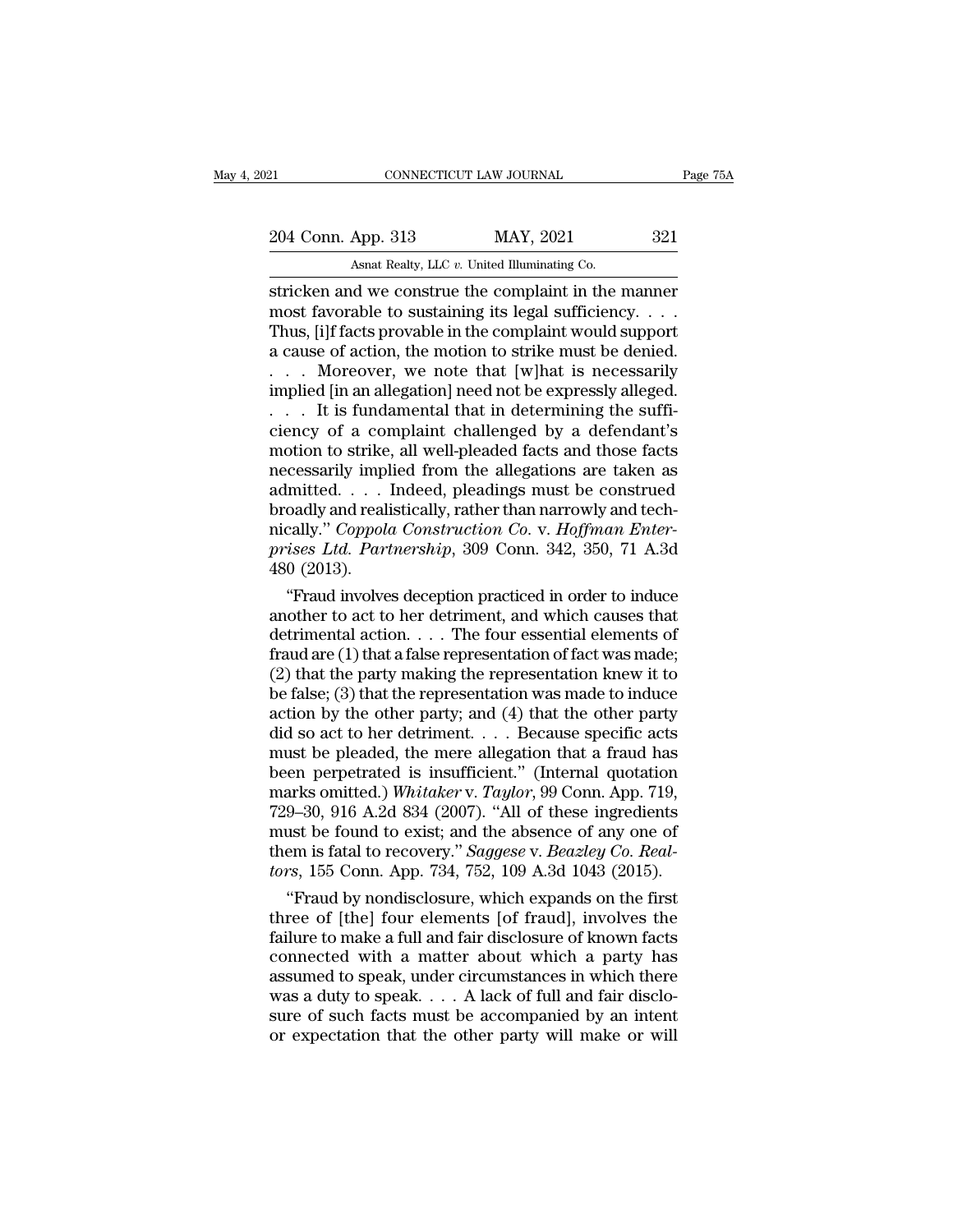| 76A |                                              | CONNECTICUT LAW JOURNAL                                                                              |                    | May 4, 2021 |  |
|-----|----------------------------------------------|------------------------------------------------------------------------------------------------------|--------------------|-------------|--|
|     | 322                                          | MAY, 2021                                                                                            | 204 Conn. App. 313 |             |  |
|     | Asnat Realty, LLC v. United Illuminating Co. |                                                                                                      |                    |             |  |
|     |                                              | continue in a mistake, in order to induce that other<br>party to act to her detriment." Id., 752–53. |                    |             |  |
|     |                                              | The plaintiffs first argue that the court erred in its                                               |                    |             |  |

MAY, 2021 204 Conn. App. 313<br>Asnat Realty, LLC v. United Illuminating Co.<br>The plaintiffs first argue that the court erred in its<br>termination that the complaint alleges only claims of<br>audulont pondisclosure. We discare  $\frac{\text{max}}{\text{Rank} \text{Rely, LLC } v. \text{ United Illuminating Co.}}$ <br>
continue in a mistake, in order to induce that other<br>
party to act to her detriment." Id., 752–53.<br>
The plaintiffs first argue that the court erred in its<br>
determination that the compla Fraudulent nondisclosure. We disagree.<br>
Solution a mistake, in order to induce the party to act to her detriment." Id., 752–53.<br>
The plaintiffs first argue that the court explement determination that the complaint alleges ntinue in a mistake, in order to induce that other<br>
rty to act to her detriment." Id., 752–53.<br>
The plaintiffs first argue that the court erred in its<br>
termination that the complaint alleges only claims of<br>
undulent nondi

party to act to her detriment." Id., 752–53.<br>
The plaintiffs first argue that the court erred in its<br>
determination that the complaint alleges only claims of<br>
fraudulent nondisclosure. We disagree.<br>
"The interpretation of The plaintiffs first argue that the court erred in its<br>determination that the complaint alleges only claims of<br>fraudulent nondisclosure. We disagree.<br>"The interpretation of pleadings is always a question<br>of law for the co Ine plaintiffs first argue that the court erred in its<br>determination that the complaint alleges only claims of<br>fraudulent nondisclosure. We disagree.<br>"The interpretation of pleadings is always a question<br>of law for the cou determination that the complaint alleges only claims of<br>fraudulent nondisclosure. We disagree.<br>"The interpretation of pleadings is always a question<br>of law for the court . . . . Our review of the trial<br>court's interpretati Traudulent nondisclosure. We disagre<br>
"The interpretation of pleadings is<br>
of law for the court  $\ldots$ . Our re<br>
court's interpretation of the pleading<br>
nary." *Caron* v. *Connecticut Patholog*<br>
Conn. App. 555, 564, 202 A.3 The interpretation of pleadings is always a question<br>law for the court . . . . . Our review of the trial<br>urt's interpretation of the pleadings therefore is ple-<br>ry." *Caron* v. *Connecticut Pathology Group*, *P.C.*, 187<br>p or law for the court  $\ldots$  and the pleadings therefore is ple-<br>nary." *Caron v. Connecticut Pathology Group, P.C.*, 187<br>Conn. App. 555, 564, 202 A.3d 1024, cert. denied, 331<br>Conn. 922, 206 A.3d 187 (2019).<br>A review of the

court s interpretation of the pleadings therefore is ple-<br>nary." *Caron* v. *Connecticut Pathology Group, P.C.*, 187<br>Conn. App. 555, 564, 202 A.3d 1024, cert. denied, 331<br>Conn. 922, 206 A.3d 187 (2019).<br>A review of the re hary. Caron v. Connecticut Pathology Group, P.C., 187<br>Conn. App. 555, 564, 202 A.3d 1024, cert. denied, 331<br>Conn. 922, 206 A.3d 187 (2019).<br>A review of the record shows that the plaintiffs repre-<br>sented to the court, and t Conn. App. 555, 564, 202 A.3d 1024, cert. denied, 351<br>Conn. 922, 206 A.3d 187 (2019).<br>A review of the record shows that the plaintiffs repre-<br>sented to the court, and the court so determined, that<br>they were asserting a sin Conn. 922, 206 A.3d 187 (2019).<br>
A review of the record shows that the plaintiffs represented to the court, and the court so determined, that<br>
they were asserting a single cause of action of fraudu-<br>
lent nondisclosure ag A review of the record shows that the plaintiffs represented to the court, and the court so determined, that<br>they were asserting a single cause of action of fraudu-<br>lent nondisclosure against each of the defendants. On<br>Aug sented to the court, and the court so determined, that<br>they were asserting a single cause of action of fraudu-<br>lent nondisclosure against each of the defendants. On<br>August 2, 2018, the defendants moved for nonsuit or<br>defau they were asserting a single cause of action of fraudulent nondisclosure against each of the defendants. On August 2, 2018, the defendants moved for nonsuit or default arguing, inter alia, that the plaintiffs had failed to lent nondisclosure against each of the defendants. On<br>August 2, 2018, the defendants moved for nonsuit or<br>default arguing, inter alia, that the plaintiffs had failed<br>to object or to file an amended complaint in response<br>to August 2, 2018, the defendants moved for nonsuit or<br>default arguing, inter alia, that the plaintiffs had failed<br>to object or to file an amended complaint in response<br>to a previously filed request to revise. The request to<br> default arguing, inter alia, that the plaintiffs had failed<br>to object or to file an amended complaint in response<br>to a previously filed request to revise. The request to<br>revise alleged, in part, that the plaintiffs had imp to object or to file an amended complaint in response<br>to a previously filed request to revise. The request to<br>revise alleged, in part, that the plaintiffs had improperly<br>joined two causes of action together in single count to a previously filed request to revise. The request to<br>revise alleged, in part, that the plaintiffs had improperly<br>joined two causes of action together in single counts<br>and requested that the plaintiffs bifurcate the coun revise alleged, in part, that the plaintiffs had improperly<br>joined two causes of action together in single counts<br>and requested that the plaintiffs bifurcate the counts<br>into separate claims of fraudulent misrepresentation<br> joined two causes of action together in single counts<br>and requested that the plaintiffs bifurcate the counts<br>into separate claims of fraudulent misrepresentation<br>and fraudulent nondisclosure. On that same date, the<br>defenda and requested that the plaintiffs bifurcate the counts<br>into separate claims of fraudulent misrepresentation<br>and fraudulent nondisclosure. On that same date, the<br>defendants filed a motion to strike and a motion to<br>dismiss. into separate claims of fraudulent misrepresentation<br>and fraudulent nondisclosure. On that same date, the<br>defendants filed a motion to strike and a motion to<br>dismiss. On September 18, 2018, the plaintiffs filed their<br>objec and fraudulent nondisclosure. On that same date, the<br>defendants filed a motion to strike and a motion to<br>dismiss. On September 18, 2018, the plaintiffs filed their<br>objection to the defendants' motion to strike and motion<br>t defendants filed a motion to strike and a motion to<br>dismiss. On September 18, 2018, the plaintiffs filed their<br>objection to the defendants' motion to strike and motion<br>to dismiss. Contained within the plaintiffs' objection dismiss. On September 18, 2018, the plaintiffs filed their<br>objection to the defendants' motion to strike and motion<br>to dismiss. Contained within the plaintiffs' objection<br>was a response to the defendants' motion for nonsui objection to the defendants' motion to strike and motion<br>to dismiss. Contained within the plaintiffs' objection<br>was a response to the defendants' motion for nonsuit<br>or default, which stated that the "plaintiffs' July 3, 20 to dismiss. Contained within the plaintiffs' objection<br>was a response to the defendants' motion for nonsuit<br>or default, which stated that the "plaintiffs' July 3, 2018<br>revised complaint specifically indicates that a single was a response to the defendants' motion for nonsuit<br>or default, which stated that the "plaintiffs' July 3, 2018<br>revised complaint specifically indicates that a single<br>cause of action for fraud, specifically fraud by nondi or default, which stated that the "plaintiffs' July 3, 2018<br>revised complaint specifically indicates that a single<br>cause of action for fraud, specifically fraud by nondis-<br>closure, is being asserted against each of the def revised complaint specifically indicates that a single cause of action for fraud, specifically fraud by nondisclosure, is being asserted against each of the defendants." On October 24, 2018, the trial court issued its orde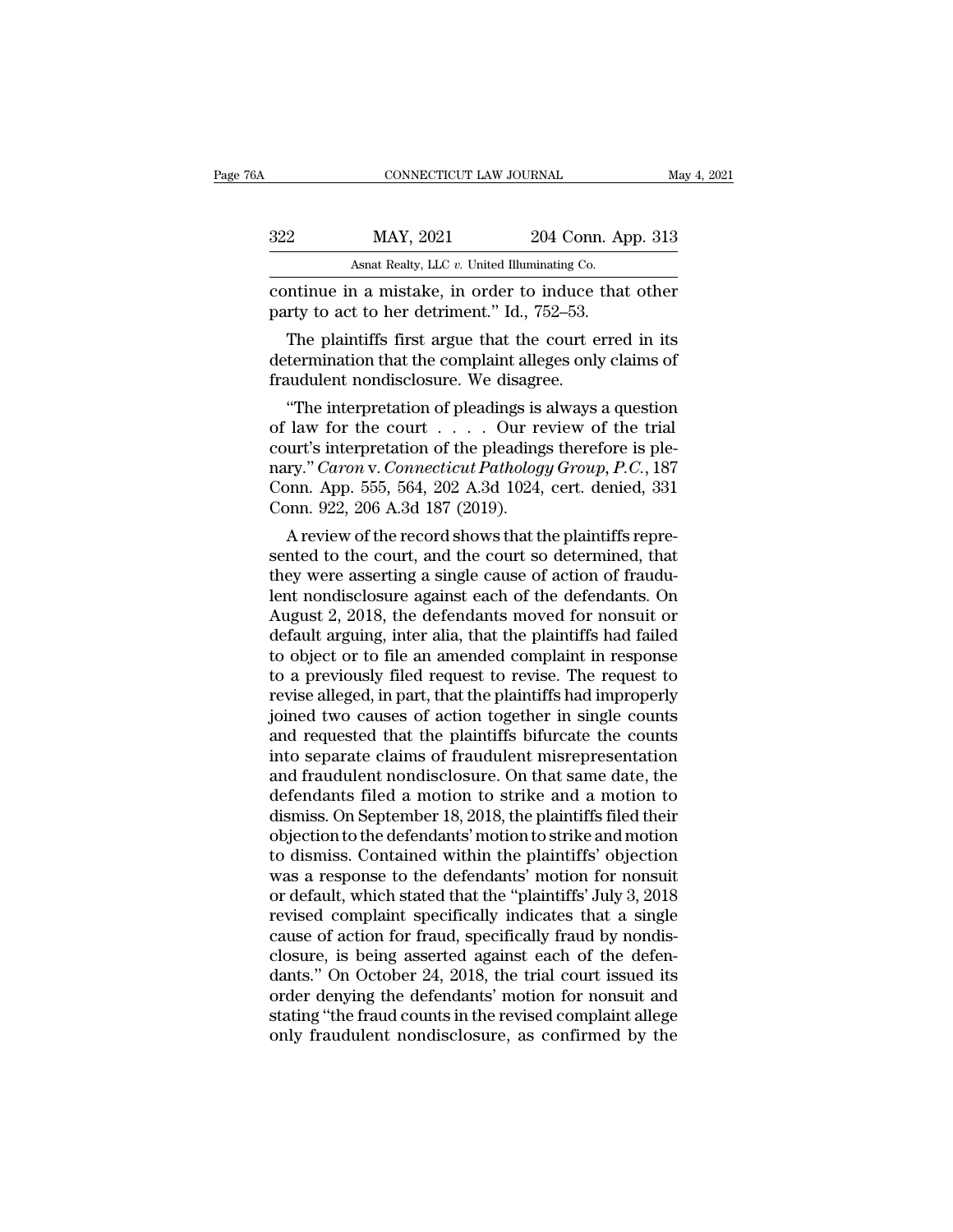| 12                 | CONNECTICUT LAW JOURNAL                                  | Page 77A |
|--------------------|----------------------------------------------------------|----------|
| 204 Conn. App. 313 | MAY, 2021                                                | 323      |
|                    | Asnat Realty, LLC $v$ . United Illuminating Co.          |          |
|                    | plaintiffs in their objection to the motion. Accordingly |          |

Planet Connect Connect Connect Connect Connect Connect Connect Connect Connect Connect Connect Connect Connect Connect Connect Connect Connect Connect Connect Connect Connect Connect Connect Connect Connect Connect Connect 204 Conn. App. 313 MAY, 2021 323<br>Asnat Realty, LLC v. United Illuminating Co.<br>plaintiffs in their objection to the motion. Accordingly,<br>the failure to split the fraud counts into two was not<br>noncompliant with the request t 204 Conn. App. 313 MAY, 2021<br>Asnat Realty, LLC v. United Illuminating Co.<br>plaintiffs in their objection to the motion. Accordine failure to split the fraud counts into two<br>noncompliant with the request to revise.''<br>Fraudul  $\frac{4 \text{ Conn. App. 313}}{4 \text{ Sant } \text{Realty, LLC } v.}$  United Illuminating Co.<br>  $\frac{4 \text{ Saintiffs}}{2 \text{ in } \text{ their object}}$  objection to the motion. Accordingly,<br>  $\frac{4 \text{ failure to split the fraud counts into two was not}\n sclosure are separate causes of action requiring sepa-  
 the elements of proof. Compare *Whidker V. Taulor*$ 

Asnat Realty, LLC  $v$ . United Illuminating Co.<br>
plaintiffs in their objection to the motion. Accordingly,<br>
the failure to split the fraud counts into two was not<br>
noncompliant with the request to revise."<br>
Fraudulent misr plaintiffs in their objection to the motion. Accordingly,<br>the failure to split the fraud counts into two was not<br>noncompliant with the request to revise."<br>Fraudulent misrepresentation and fraudulent non-<br>disclosure are sep real the rande to spin the riadic counts into two was not<br>
moncompliant with the request to revise."<br>
Fraudulent misrepresentation and fraudulent non-<br>
disclosure are separate causes of action requiring separate<br>
elements Fraudulent misrepresentation and fraudulent non-<br>disclosure are separate causes of action requiring separate elements of proof. Compare *Whitaker v. Taylor*,<br>supra, 99 Conn. App. 729–30, with *Saggese v. Beazley*<br>*Co. Rea* Fraudulent misrepresentation and fraudulent non-<br>disclosure are separate causes of action requiring sepa-<br>rate elements of proof. Compare *Whitaker v. Taylor*,<br>supra, 99 Conn. App. 729–30, with *Saggese v. Beazley*<br>*Co. R* disclosure are separate causes of action requiring separate elements of proof. Compare Whitaker v. Taylor, supra, 99 Conn. App. 729–30, with *Saggese v. Beazley Co. Realtors*, supra, 155 Conn. App. 752–53. Pleadings that rate elements of proof. Compare Whitaker v. *Taylor*,<br>
supra, 99 Conn. App. 729–30, with *Saggese* v. *Beazley*<br> *Co. Realtors*, supra, 155 Conn. App. 752–53. Pleadings<br>
that broadly allege fraud, without more, are insuffi supra, 99 Conn. App. 729–30, with *Saggese* v. *Beazley*<br>Co. *Realtors*, supra, 155 Conn. App. 752–53. Pleadings<br>that broadly allege fraud, without more, are insufficient<br>to proceed under two separate theories of that caus Co. Realtors, supra, 155 Conn. App. 752–53. Pleadings<br>that broadly allege fraud, without more, are insufficient<br>to proceed under two separate theories of that cause of<br>action. See Practice Book § 10-26; see also *Piccolo* that broadly allege fraud, without more, are insufficient<br>to proceed under two separate theories of that cause of<br>action. See Practice Book § 10-26; see also *Piccolo* v.<br>American Auto Sales, LLC, 195 Conn. App. 486, 500, to proceed under two separate theories of that cause of<br>action. See Practice Book § 10-26; see also *Piccolo* v.<br>American Auto Sales, LLC, 195 Conn. App. 486, 500, 225<br>A.3d 961 (2020) ("[w]here separate and distinct causes action. See Practice Book §<br>American Auto Sales, LLC, 1<br>A.3d 961 (2020) ("[w]here se<br>of action (as distinguished 1<br>claims for relief, founded or<br>or transaction), are joined, th<br>into separate counts").<br>In the present case, In the present case, the complaint alleges counts of and distinct causes action (as distinguished from separate and distinct alleges for relief, founded on the same cause of action transaction), are joined, the complaint i A.5d 301 (2020) ( [w]nere separate and distinct causes<br>of action (as distinguished from separate and distinct<br>claims for relief, founded on the same cause of action<br>or transaction), are joined, the complaint is to be divi

of action (as usunguished from separate and ulsunct<br>claims for relief, founded on the same cause of action<br>or transaction), are joined, the complaint is to be divided<br>into separate counts").<br>In the present case, the compla claims for Fener, founded on the same cause of action<br>or transaction), are joined, the complaint is to be divided<br>into separate counts").<br>In the present case, the complaint alleges counts of<br>"fraud" against the defendants. or transaction), are joined, the complaint is to be divided<br>into separate counts").<br>The the present case, the complaint alleges counts of<br>"fraud" against the defendants. On the basis of the alle-<br>gations contained therein, In the present case, the complaint alleges counts of<br>
"fraud" against the defendants. On the basis of the alle-<br>
gations contained therein, the court determined that<br>
the cause of action of fraud against the defendants<br>
so In the present case, the complaint alleges counts of "fraud" against the defendants. On the basis of the allegations contained therein, the court determined that the cause of action of fraud against the defendants sounded "fraud" against the defendants. On the basis of the allegations contained therein, the court determined that<br>the cause of action of fraud against the defendants<br>sounded in fraudulent nondisclosure and that the plain-<br>tiff gations contained therein, the court determined that<br>the cause of action of fraud against the defendants<br>sounded in fraudulent nondisclosure and that the plain-<br>tiffs *affirmatively* represented fraudulent nondis-<br>closure the cause of action of fraud against the defendants<br>sounded in fraudulent nondisclosure and that the plain-<br>tiffs *affirmatively* represented fraudulent nondis-<br>closure as their singular cause of action in counts one,<br>thre disclosure. Is afformatively Tepresented Tradition in counts one,<br>ree, five, six, seven, eight, nine and ten in their filings<br>fore the court. We agree with the trial court's conclu-<br>on that the complaint asserts claims of fraudulent n three, five, six, seven, eight, nine and ten in their filings<br>before the court. We agree with the trial court's conclu-<br>sion that the complaint asserts claims of fraudulent non-<br>disclosure.<br>The determinative question in ev

three, ive, six, seven, eight, three and ten in their images<br>before the court. We agree with the trial court's conclu-<br>sion that the complaint asserts claims of fraudulent non-<br>disclosure.<br>The determinative question in eva before the court. We agree with the trial court's conclusion that the complaint asserts claims of fraudulent non-<br>disclosure.<br>The determinative question in evaluating the plain-<br>tiffs' claims on appeal with respect to the sion that the complaint asserts claims of fraudulent hon-<br>disclosure.<br>The determinative question in evaluating the plain-<br>tiffs' claims on appeal with respect to the counts alleg-<br>ing fraud, therefore, is whether the compl The determinative question in<br>tiffs' claims on appeal with respo<br>ing fraud, therefore, is whethe<br>ciently pleaded claims of frau<br>against the respective defendan<br>trial court that it does not.<br>In its decision, the court concl The determinative question in evaluating the plant-<br>fs' claims on appeal with respect to the counts alleg-<br>g fraud, therefore, is whether the complaint suffi-<br>ently pleaded claims of fraudulent nondisclosure<br>ainst the resp this chains on appear what respect to the counts alreating fraud, therefore, is whether the complaint sufficiently pleaded claims of fraudulent nondisclosure against the respective defendants. We agree with the trial court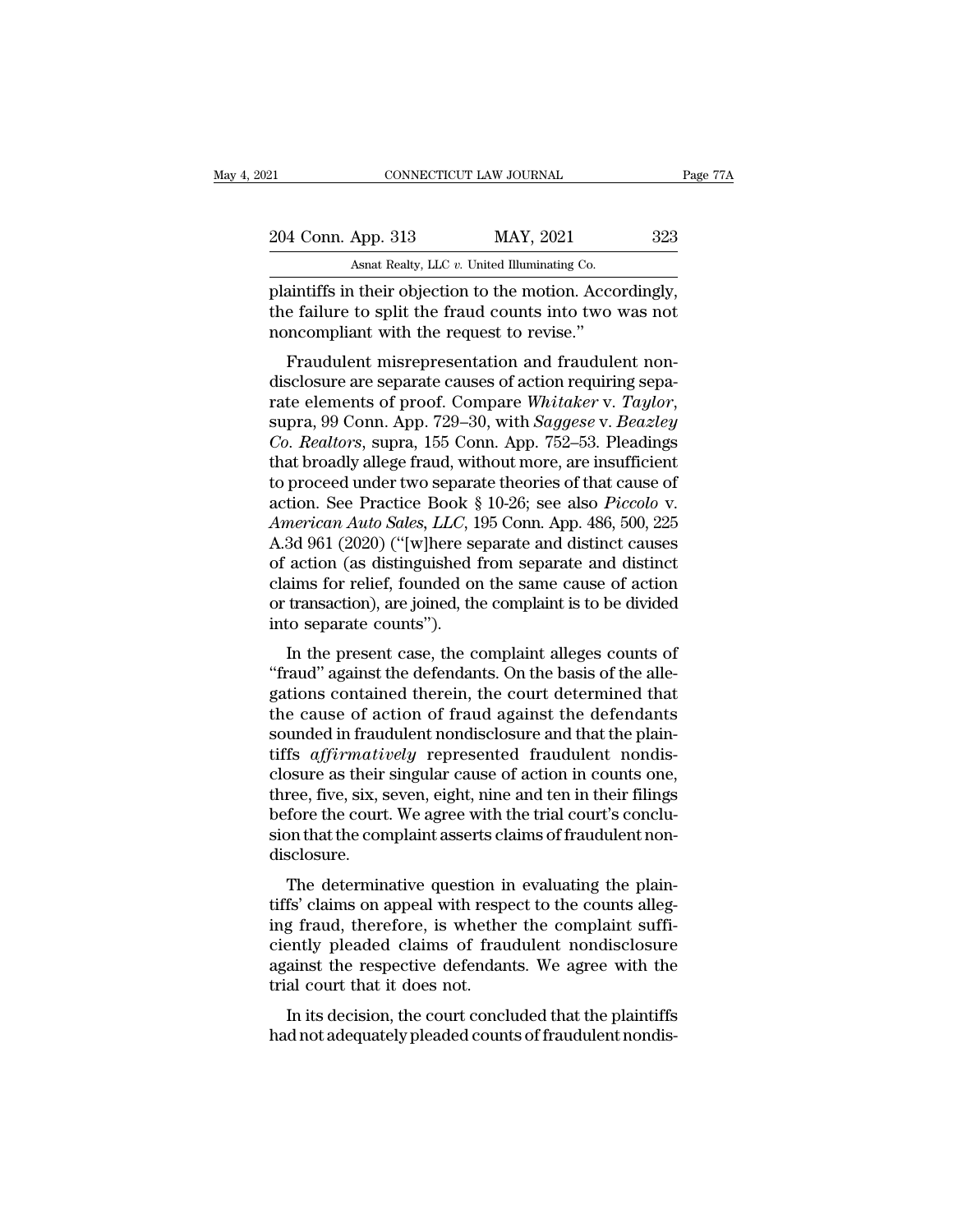| CONNECTICUT LAW JOURNAL<br>May 4, 2021                 |
|--------------------------------------------------------|
| 204 Conn. App. 313                                     |
| Asnat Realty, LLC v. United Illuminating Co.           |
| closure on three separate grounds: $(1)$ the complaint |

connectricut LAW JOURNAL May 4, 202<br>
324 MAY, 2021 204 Conn. App. 313<br>
4 Asnat Realty, LLC v. United Illuminating Co.<br>
closure on three separate grounds: (1) the complaint<br>
is too general to satisfy the pleading requiremen 324 MAY, 2021 204 Conn. App. 313<br>Asnat Realty, LLC v. United Illuminating Co.<br>Closure on three separate grounds: (1) the complaint<br>is too general to satisfy the pleading requirements for<br>fraud; (2) the complaint does not "  $\frac{\text{324}}{\text{444444}}$  MAY, 2021 204 Conn. App. 313<br>Asnat Realty, LLC v. United Illuminating Co.<br>Closure on three separate grounds: (1) the complaint<br>is too general to satisfy the pleading requirements for<br>fraud; (2) the c  $\frac{\text{MAY, 2021}}{\text{Asnat } \text{Realty, LLC } v. \text{ United Illuminating Co.}}$ <br>
closure on three separate grounds: (1) the complaint<br>
is too general to satisfy the pleading requirements for<br>
fraud; (2) the complaint does not "allege that the defen-<br>
dants' As a Realty, LLC v. United Illuminating Co.<br>
closure on three separate grounds: (1) the complaint<br>
is too general to satisfy the pleading requirements for<br>
fraud; (2) the complaint does not "allege that the defen-<br>
dants' As a Realty, LLC v. United Illuminating Co.<br>
closure on three separate grounds: (1) the complaint<br>
is too general to satisfy the pleading requirements for<br>
fraud; (2) the complaint does not "allege that the defen-<br>
dants' closure on three separate grounds: (1) the complaint<br>is too general to satisfy the pleading requirements for<br>fraud; (2) the complaint does not "allege that the defen-<br>dants' fraudulent conduct was intended to induce the<br>p too general to satisfy the pleading requirements for<br>
uud; (2) the complaint does not "allege that the defen-<br>
nts' fraudulent conduct was intended to induce the<br>
initiffs to act to their detriment"; and (3) "the facts<br>
e fraud; (2) the complaint does not "allege that the defen-<br>dants' fraudulent conduct was intended to induce the<br>plaintiffs to act to their detriment"; and (3) "the facts<br>alleged show that the plaintiffs were outside the pe

dants' fraudulent conduct was intended to induce the<br>plaintiffs to act to their detriment"; and (3) "the facts<br>alleged show that the plaintiffs were outside the perime-<br>ter of any duty owed to them by the defendants."<br>Firs plaintiffs to act to their detriment"; and (3) "the facts<br>alleged show that the plaintiffs were outside the perime-<br>ter of any duty owed to them by the defendants."<br>First, the court concluded that the complaint con-<br>tained alleged show that the plaintiffs were outside the perimeter of any duty owed to them by the defendants."<br>First, the court concluded that the complaint con-<br>tained broad allegations that were insufficient to satisfy<br>the ple ter of any duty owed to them by the defendants."<br>First, the court concluded that the complaint con-<br>tained broad allegations that were insufficient to satisfy<br>the pleading requirements for fraud. "Where a claim<br>for damage First, the court concluded that the complaint contained broad allegations that were insufficient to satisfy the pleading requirements for fraud. "Where a claim for damages is based upon fraud, the mere allegation that a fr tained broad allegations that were insufficient to satisfy<br>the pleading requirements for fraud. "Where a claim<br>for damages is based upon fraud, the mere allegation<br>that a fraud has been perpetrated is insufficient; the<br>spe the pleading requirements for fraud. "Where a claim<br>for damages is based upon fraud, the mere allegation<br>that a fraud has been perpetrated is insufficient; the<br>specific acts relied upon must be set forth in the com-<br>plaint for damages is based upon fraud, the mere allegation<br>that a fraud has been perpetrated is insufficient; the<br>specific acts relied upon must be set forth in the com-<br>plaint." *Maruca v. Phillips*, 139 Conn. 79, 81, 90 A.2d<br>1 that a fraud has been perpetrated is insufficient; the<br>specific acts relied upon must be set forth in the com-<br>plaint." *Maruca v. Phillips*, 139 Conn. 79, 81, 90 A.2d<br>159 (1952); see also *Chase Manhattan Mortgage Corp.*<br> specific acts relied upon must be set forth in the complaint." *Maruca v. Phillips*, 139 Conn. 79, 81, 90 A.2d<br>159 (1952); see also *Chase Manhattan Mortgage Corp.*<br>v. *Machado*, 83 Conn. App. 183, 188, 850 A.2d 260 (2004) plaint." *Maruca* v. *Phillips*, 139 Conn. 79, 81, 90 A.2d<br>159 (1952); see also *Chase Manhattan Mortgage Corp*.<br>v. *Machado*, 83 Conn. App. 183, 188, 850 A.2d 260 (2004).<br>The plaintiffs' claims of fraud do not plead speci 159 (1952); see also *Chase Manhattan Mortgage Corp.*<br>v. *Machado*, 83 Conn. App. 183, 188, 850 A.2d 260 (2004).<br>The plaintiffs' claims of fraud do not plead specific<br>acts and merely reference the defendants' "filings" and fraud. is plaintiffs' claims of fraud do not plead specific<br>ts and merely reference the defendants' "filings" and<br>epresentations" as proof of fraudulent conduct. We<br>ree with the trial court that the plaintiffs' claims "are<br>o gene acts and merely reference the defendants' "filings" and<br>"representations" as proof of fraudulent conduct. We<br>agree with the trial court that the plaintiffs' claims "are<br>too general to satisfy the requirements" for pleading

"representations" as proof of fraudulent conduct. We<br>agree with the trial court that the plaintiffs' claims "are<br>too general to satisfy the requirements" for pleading<br>fraud.<br>Second, we agree with the trial court that the c agree with the trial court that the plaintiffs' claims "are<br>too general to satisfy the requirements" for pleading<br>fraud.<br>Second, we agree with the trial court that the com-<br>plaint failed to allege, with the requisite speci too general to satisfy the requirements" for pleading<br>fraud.<br>Second, we agree with the trial court that the com-<br>plaint failed to allege, with the requisite specificity, that<br>the defendants' alleged fraud was done to induc fraud.<br>Second, we agree with the trial court that the complaint failed to allege, with the requisite specificity, that<br>the defendants' alleged fraud was done to induce the<br>plaintiffs to act. It is an essential element of a Second, we agree with the trial court that the complaint failed to allege, with the requisite specificity, that the defendants' alleged fraud was done to induce the plaintiffs to act. It is an essential element of any clai plaint failed to allege, with the requisite specificity, that<br>the defendants' alleged fraud was done to induce the<br>plaintiffs to act. It is an essential element of any claim<br>of fraud that the alleged fraudulent activity wa the defendants' alleged fraud was done to induce the plaintiffs to act. It is an essential element of any claim of fraud that the alleged fraudulent activity was made in order "to induce action by the other party." Whitake plaintiffs to act. It is an essential element of any claim<br>of fraud that the alleged fraudulent activity was made<br>in order "to induce action by the other party." Whitaker<br>v. Taylor, supra, 99 Conn. App. 730. In the present of fraud that the alleged fraudulent activity was made<br>in order "to induce action by the other party." Whitaker<br>v. Taylor, supra, 99 Conn. App. 730. In the present case,<br>the plaintiffs' broad claims alleging the existence in order "to induce action by the other party." Whitaker<br>v. Taylor, supra, 99 Conn. App. 730. In the present case,<br>the plaintiffs' broad claims alleging the existence of an<br>indeterminable future market of potential purchas v. *Taylor*, supra, 99 Conn. App. 730. In the present case, the plaintiffs' broad claims alleging the existence of an indeterminable future market of potential purchasers of the property are insufficient to properly allege the plaintiffs' broad claims alleging the existence of an indeterminable future market of potential purchasers<br>of the property are insufficient to properly allege the<br>intent "to induce action" that is necessary to plead<br>cl indeterminable future market of potential purchasers<br>of the property are insufficient to properly allege the<br>intent "to induce action" that is necessary to plead<br>claims of fraud. Indeed, the complaint does not allege<br>that of the property are insufficient to properly allege the<br>intent "to induce action" that is necessary to plead<br>claims of fraud. Indeed, the complaint does not allege<br>that the defendants had any knowledge that Quinnipiac<br>Ener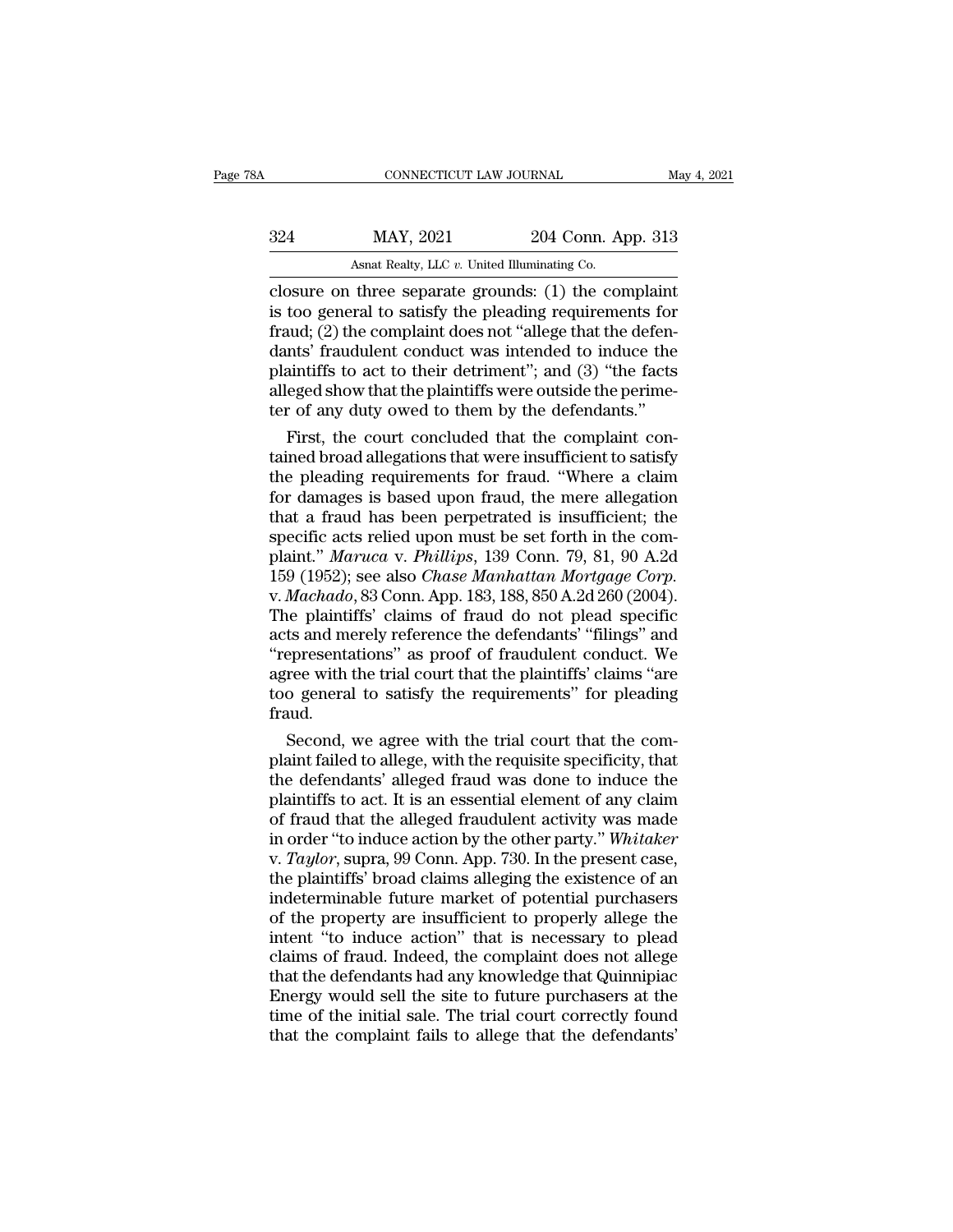| 121                                                                                                                         | CONNECTICUT LAW JOURNAL                      | Page 79A |
|-----------------------------------------------------------------------------------------------------------------------------|----------------------------------------------|----------|
|                                                                                                                             |                                              |          |
| 204 Conn. App. 313                                                                                                          | MAY, 2021                                    | 325      |
|                                                                                                                             | Asnat Realty, LLC v. United Illuminating Co. |          |
| fraudulent conduct was done with the intention or pur-<br>pose to induce <i>these</i> plaintiffs to act to their detriment. |                                              |          |
| Third, and central to the disposition of this appeal,                                                                       |                                              |          |
| the court concluded that the complaint failed to allege<br>that the defendants had a duty of full and fair disclosure       |                                              |          |

204 Conn. App. 313 MAY, 2021 325<br>Asnat Realty, LLC v. United Illuminating Co.<br>
fraudulent conduct was done with the intention or pur-<br>
pose to induce *these* plaintiffs to act to their detriment.<br>
Third, and central to th Asnat Realty, LLC  $v$ . United Illuminating Co.<br>
fraudulent conduct was done with the intention or pur-<br>
pose to induce *these* plaintiffs to act to their detriment.<br>
Third, and central to the disposition of this appeal,<br> fraudulent conduct was done with the intention or pur-<br>pose to induce *these* plaintiffs to act to their detriment.<br>Third, and central to the disposition of this appeal,<br>the court concluded that the complaint failed to all madulation conduct was done what the interfactor of pur-<br>pose to induce *these* plaintiffs to act to their detriment.<br>Third, and central to the disposition of this appeal,<br>the court concluded that the complaint failed to a Third, and central to the disposition of this appeal,<br>the court concluded that the complaint failed to allege<br>that the defendants had a duty of full and fair disclosure<br>of known facts to the plaintiffs as it pertained to t Third, and central to the disposition of this appeal,<br>the court concluded that the complaint failed to allege<br>that the defendants had a duty of full and fair disclosure<br>of known facts to the plaintiffs as it pertained to t the court concluded that the complaint failed to allege<br>that the defendants had a duty of full and fair disclosure<br>of known facts to the plaintiffs as it pertained to the<br>property. In its decision, the court thoroughly exa that the defendants had a duty of full and fair disclosure<br>of known facts to the plaintiffs as it pertained to the<br>property. In its decision, the court thoroughly examined<br>the circumstances that give rise to a duty to disc Inform races to the plantims as a pertained to the<br>operty. In its decision, the court thoroughly examined<br>e circumstances that give rise to a duty to disclose<br>d found that neither the defendants' actions with the<br>PUC nor t property: in its decision, the court and oughly examined<br>the circumstances that give rise to a duty to disclose<br>and found that neither the defendants' actions with the<br>DPUC nor their filings with the SEC gave rise to such<br>

and found that neither the defendants' actions with the<br>DPUC nor their filings with the SEC gave rise to such<br>a duty between the defendants and the plaintiffs.<br>In its analysis, the court examined both our Supreme<br>Court and and road and redder are determined accords what are<br>DPUC nor their filings with the SEC gave rise to such<br>a duty between the defendants and the plaintiffs.<br>In its analysis, the court examined both our Supreme<br>Court and App Et out the different and the bile gave the to stack<br>a duty between the defendants and the plaintiffs.<br>In its analysis, the court examined both our Supreme<br>Court and Appellate Court precedent pertaining to the<br>existence of In its analysis, the court examined both our Supreme<br>Court and Appellate Court precedent pertaining to the<br>existence of a duty in fraudulent misrepresentation<br>claims, as well as theories of liability for fraud commit-<br>ted In its analysis, the court examined both our Supreme<br>Court and Appellate Court precedent pertaining to the<br>existence of a duty in fraudulent misrepresentation<br>claims, as well as theories of liability for fraud commit-<br>ted Court and Appellate Court precedent pertaining to the existence of a duty in fraudulent misrepresentation claims, as well as theories of liability for fraud committed by a third party. The court appropriately noted that " existence of a duty in fraudulent misrepresentation<br>claims, as well as theories of liability for fraud commit-<br>ted by a third party. The court appropriately noted that<br>"the policy considerations that support limiting the<br>e claims, as well as theories of liability for fraud com<br>ted by a third party. The court appropriately noted<br>"the policy considerations that support limiting<br>extent of a defendant's responsibility pursuant<br>claim of fraudulen The policy considerations that support limiting the policy considerations that support limiting the tent of a defendant's responsibility pursuant to a saim of fraudulent misrepresentation should  $\dots$  also ply to limit the extent of a defendant's responsibility pursuant to a<br>claim of fraudulent misrepresentation should  $\dots$  also<br>apply to limit the extent of a defendant's duty in the<br>context of a fraudulent nondisclosure claim."<br>The court fo

calian of fraudulent misrepresentation should  $\dots$  also<br>apply to limit the extent of a defendant's duty in the<br>context of a fraudulent nondisclosure claim."<br>The court found that "the complaint alleges that the<br>DPUC ordere apply to limit the extent of a defendant's duty in the<br>context of a fraudulent nondisclosure claim."<br>The court found that "the complaint alleges that the<br>DPUC ordered UI to solicit bids for the remediation<br>and decommissio repry so mins are entert of a determining context of a fraudulent nondisclosure claim."<br>
The court found that "the complaint alleges that the<br>
DPUC ordered UI to solicit bids for the remediation<br>
and decommissioning of the The court found that "the complaint alleges that the<br>DPUC ordered UI to solicit bids for the remediation<br>and decommissioning of the site in order for the DPUC<br>to approve UI's sale of the site to Quinnipiac Energy.<br>. . . As The court found that "the complaint alleges that the<br>DPUC ordered UI to solicit bids for the remediation<br>and decommissioning of the site in order for the DPUC<br>to approve UI's sale of the site to Quinnipiac Energy.<br> $\dots$  As DPUC ordered UI to solicit bids for the remediation<br>and decommissioning of the site in order for the DPUC<br>to approve UI's sale of the site to Quinnipiac Energy.<br>. . . As such, the duty to disclose stemming from the<br>defenda and decommissioning of the site in order for the DPUC<br>to approve UI's sale of the site to Quinnipiac Energy.<br> $\ldots$  As such, the duty to disclose stemming from the<br>defendants' statements to the DPUC in May, 2000,<br>would ext to approve UI's sale of the site to Quinnipiac Energy.<br>  $\dots$  As such, the duty to disclose stemming from the<br>
defendants' statements to the DPUC in May, 2000,<br>
would extend to the DPUC, and likely to Quinnipiac<br>
Energy, b ... As such, the duty to disclose stemming from the defendants' statements to the DPUC in May, 2000, would extend to the DPUC, and likely to Quinnipiac Energy, because the defendants may be considered to have intended or defendants' statements to the DPUC in May, 2000,<br>would extend to the DPUC, and likely to Quinnipiac<br>Energy, because the defendants may be considered to<br>have intended or reasonably expected that those state-<br>ments would be would extend to the DPUC, and likely to Quinnipiac<br>Energy, because the defendants may be considered to<br>have intended or reasonably expected that those state-<br>ments would be communicated to them, and would<br>influence their c Energy, because the defendants may be considered to have intended or reasonably expected that those statements would be communicated to them, and would influence their conduct relating to the transaction between UI and Qui have intended or reasonably expected that those statements would be communicated to them, and would influence their conduct relating to the transaction between UI and Quinnipiac Energy. . . . The same cannot be said in reg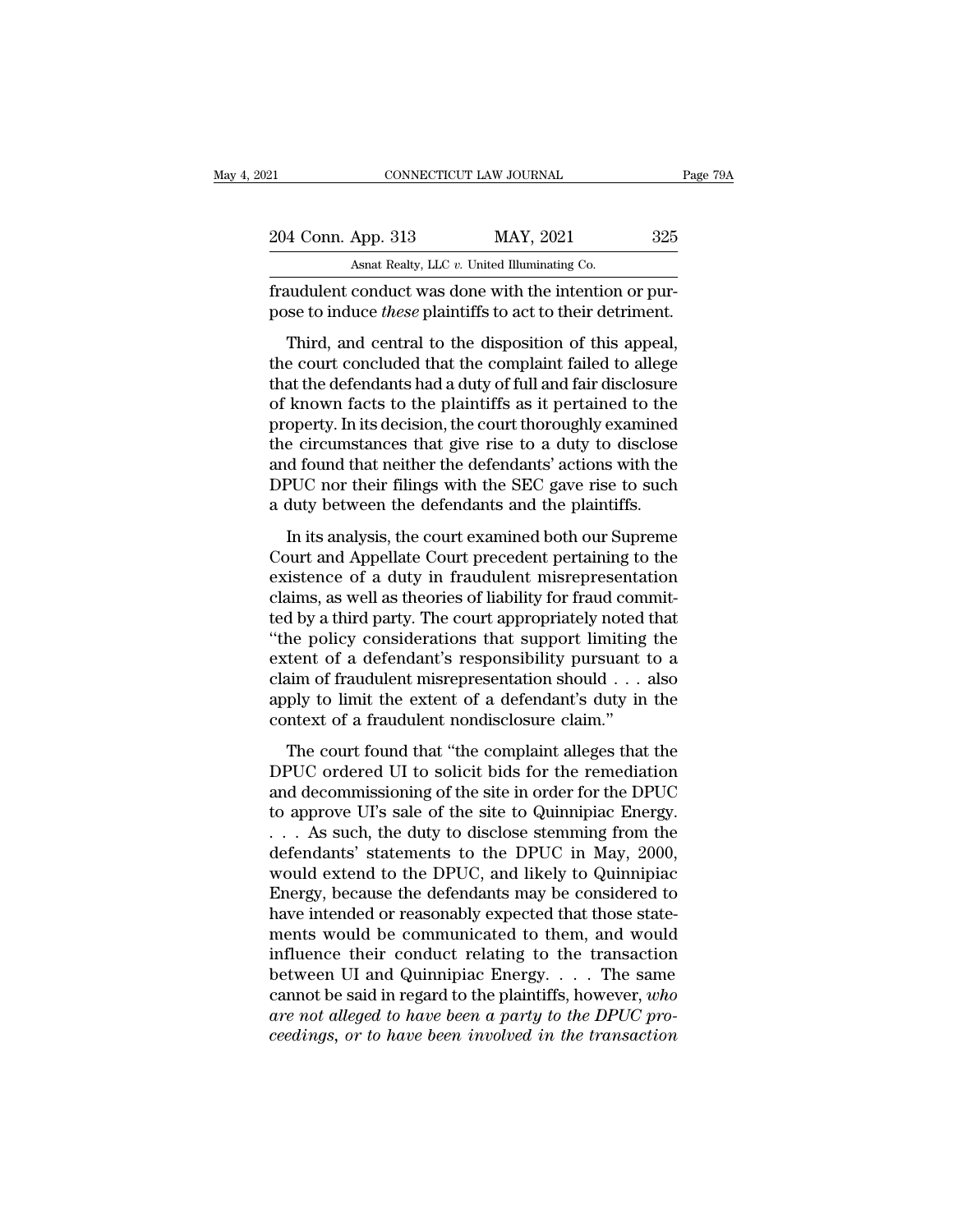# EXECUTE CONNECTICUT LAW JOURNAL May 4, 2021<br>326 MAY, 2021 204 Conn. App. 313<br>Asnat Realty, LLC v. United Illuminating Co. CONNECTICUT LAW JOURNAL<br>
MAY, 2021 204 Conn. App. 313<br>
Asnat Realty, LLC *v.* United Illuminating Co.<br> *between UI and Quinnipiac Energy.*" (Emphasis

*between UI and Quinnipiac Energy.''* (Emphasis added.) added.)

 $\frac{\text{MAX, 2021}}{\text{Asnat } \text{Realty, LLC } v. \text{ United Illuminating Co.}}$ <br>
tween UI and Quinnipiac Energy." (Emphasis ded.)<br>
"Mere nondisclosure . . . does not ordinarily nount to fraud. . . . It will arise from such a source of the under exceptional ci 326 MAY, 2021 204 Conn. App. 313<br>
Asnat Realty, LLC v. United Illuminating Co.<br>
between UI and Quinnipiac Energy." (Emphasis<br>
added.)<br>
"Mere nondisclosure . . . does not ordinarily<br>
amount to fraud.... It will arise from Asnat Realty, LLC v. United Illuminating Co.<br>
between UI and Quinnipiac Energy." (Emphasis<br>
added.)<br>
"Mere nondisclosure . . . does not ordinarily<br>
amount to fraud. . . . It will arise from such a source<br>
only under excep Asha Realty, E.C. if the manufating controller that details added.)<br>
Subsettute fraud. The must be a failure of the must be a failure to disclose known facts and, in addition thereto, a request or an occasion or a circums between UI and Quinnipiac Energy." (Emphasis<br>added.)<br>"Mere nondisclosure . . . does not ordinarily<br>amount to fraud.... It will arise from such a source<br>only under exceptional circumstances.... To consti-<br>tute fraud on tha added.)<br>
"Mere nondisclosure . . . does not ordinarily<br>
amount to fraud. . . . It will arise from such a source<br>
only under exceptional circumstances. . . . To consti-<br>
tute fraud on that ground, there must be a failure to "Mere nondisclosure . . . . does not ordinarily<br>amount to fraud. . . . It will arise from such a source<br>only under exceptional circumstances. . . . To consti-<br>tute fraud on that ground, there must be a failure to<br>disclose amount to fraud. . . . It will arise from such a source<br>only under exceptional circumstances. . . . To consti-<br>tute fraud on that ground, there must be a failure to<br>disclose known facts and, in addition thereto, a request only under exceptional circumstances. . . . To constitute fraud on that ground, there must be a failure to disclose known facts and, in addition thereto, a request or an occasion or a circumstance which imposes a duty to tute fraud on that ground, there must be a failure to disclose known facts and, in addition thereto, a request or an occasion or a circumstance which imposes a duty to speak. . . . The issue of whether a duty exists is a q disclose known facts and, in addition thereto, a request<br>or an occasion or a circumstance which imposes a duty<br>to speak. . . . The issue of whether a duty exists is a<br>question of law . . . which is subject to plenary<br>revie or an occasion of<br>to speak. . . . . . . . .<br>question of law<br>review.'' (Citatio<br>review.'' (Citatio<br>731, 120 A.3d 55<br>203 (2015).<br>It is well settle speak. . . . The issue of whether a duty exists is a<br>estion of law . . . which is subject to plenary<br>view." (Citations omitted; internal quotation marks<br>initted.)  $DiMichele$  v. Perrella, 158 Conn. App. 726,<br>1, 120 A.3d 551, ce question of law . . . which is subject to plenary<br>review." (Citations omitted; internal quotation marks<br>omitted.) *DiMichele* v. *Perrella*, 158 Conn. App. 726,<br>731, 120 A.3d 551, cert. denied, 319 Conn. 927, 125 A.3d<br>203

review." (Citations omitted; internal quotation marks<br>
omitted.) *DiMichele* v. *Perrella*, 158 Conn. App. 726,<br>
731, 120 A.3d 551, cert. denied, 319 Conn. 927, 125 A.3d<br>
203 (2015).<br>
It is well settled that "[w]hether or omitted.) *DiMichele v. Perrella*, 158 Conn. App. 726, 731, 120 A.3d 551, cert. denied, 319 Conn. 927, 125 A.3d 203 (2015).<br>
It is well settled that "[w]hether or not there is a duty to disclose depends on the relationshi 731, 120 A.3d 551, cert. denied, 319 Conn. 927, 125 A.3d<br>203 (2015).<br>It is well settled that "[w]hether or not there is a duty<br>to disclose depends on the relationship of the parties<br>... or, to put it in another way, whethe 203 (2015).<br>
It is well settled that "[w]hether or not there is a duty<br>
to disclose depends on the relationship of the parties<br>
... or, to put it in another way, whether the occasion<br>
and circumstances are such as to impo It is well settled that "[w]hether or not there is a duty<br>to disclose depends on the relationship of the parties<br>... or, to put it in another way, whether the occasion<br>and circumstances are such as to impose a duty to<br>spe *Dimichele* v. *Perrella*, superally of the parties . . . . or, to put it in another way, whether the occasion and circumstances are such as to impose a duty to speak . . . ." (Citations omitted.) *Roberts v. Paine*, 124 C . or, to put it in another way, whether the occasion<br>
d circumstances are such as to impose a duty to<br>
eak . . . ." (Citations omitted.) *Roberts v. Paine*, 124<br>
pnn. 170, 175, 199 A. 112 (1938). "A duty to disclose<br>
ll a and circumstances are such as to impose a duty to<br>speak . . . ." (Citations omitted.) *Roberts* v. *Paine*, 124<br>Conn. 170, 175, 199 A. 112 (1938). "A duty to disclose<br>will arise if the parties share a 'special relationshi

speak . . . ." (Citations omitted.) *Roberts v. Paine*, 124<br>Conn. 170, 175, 199 A. 112 (1938). "A duty to disclose<br>will arise if the parties share a 'special relationship.'"<br>*DiMichele v. Perrella*, supra, 158 Conn. App. Conn. 170, 175, 199 A. 112 (1938). "A duty to disclose<br>will arise if the parties share a 'special relationship.'"<br>*DiMichele* v. *Perrella*, supra, 158 Conn. App. 732.<br>"In general, a special relationship that imposes a dut will arise if the parties share a 'special relationship.'"<br> *DiMichele* v. *Perrella*, supra, 158 Conn. App. 732.<br>
"In general, a special relationship that imposes a duty<br>
to disclose exists where the parties stand in some DiMichele v. Perrella, supra, 158 Conn. App. 732.<br>
"In general, a special relationship that imposes a duty<br>
to disclose exists where the parties stand in some con-<br>
fidential or fiduciary relation to one another, such as<br> "In general, a special relationship that imposes a duty<br>to disclose exists where the parties stand in some con-<br>fidential or fiduciary relation to one another, such as<br>that of principal and agent, executor and beneficiary<br> to disclose exists where the parties stand in some con-<br>fidential or fiduciary relation to one another, such as<br>that of principal and agent, executor and beneficiary<br>of an estate, bank and investing depositor, majority and fidential or fiduciary relation to one another, such as<br>that of principal and agent, executor and beneficiary<br>of an estate, bank and investing depositor, majority and<br>minority stockholders, old friends, or numerous others<br> that of principal and agent, executor and beneficiary<br>of an estate, bank and investing depositor, majority and<br>minority stockholders, old friends, or numerous others<br>where special trust and confidence is reposed. In addi-<br> of an estate, bank and investing depositor, majority and<br>minority stockholders, old friends, or numerous others<br>where special trust and confidence is reposed. In addi-<br>tion, certain types of contracts, such as those of sur minority stockholders, old friends, or numerous others<br>where special trust and confidence is reposed. In addi-<br>tion, certain types of contracts, such as those of surety-<br>ship or guaranty, insurance, partnership and joint<br>a where special trust and confidence is reposed. In addition, certain types of contracts, such as those of surety-<br>ship or guaranty, insurance, partnership and joint adventure, are recognized as creating something in the<br>nat tion, certain type<br>ship or guarant<br>adventure, are re<br>nature of a confid<br>the utmost good<br>all material facts<br>Id., 732–33.<br>In the present ip or guaranty, insurance, partnership and joint<br>venture, are recognized as creating something in the<br>ture of a confidential relation, and hence as requiring<br>e utmost good faith, and full and fair disclosure of<br>material fa adventure, are recognized as creating something in the<br>nature of a confidential relation, and hence as requiring<br>the utmost good faith, and full and fair disclosure of<br>all material facts." (Internal quotation marks omitted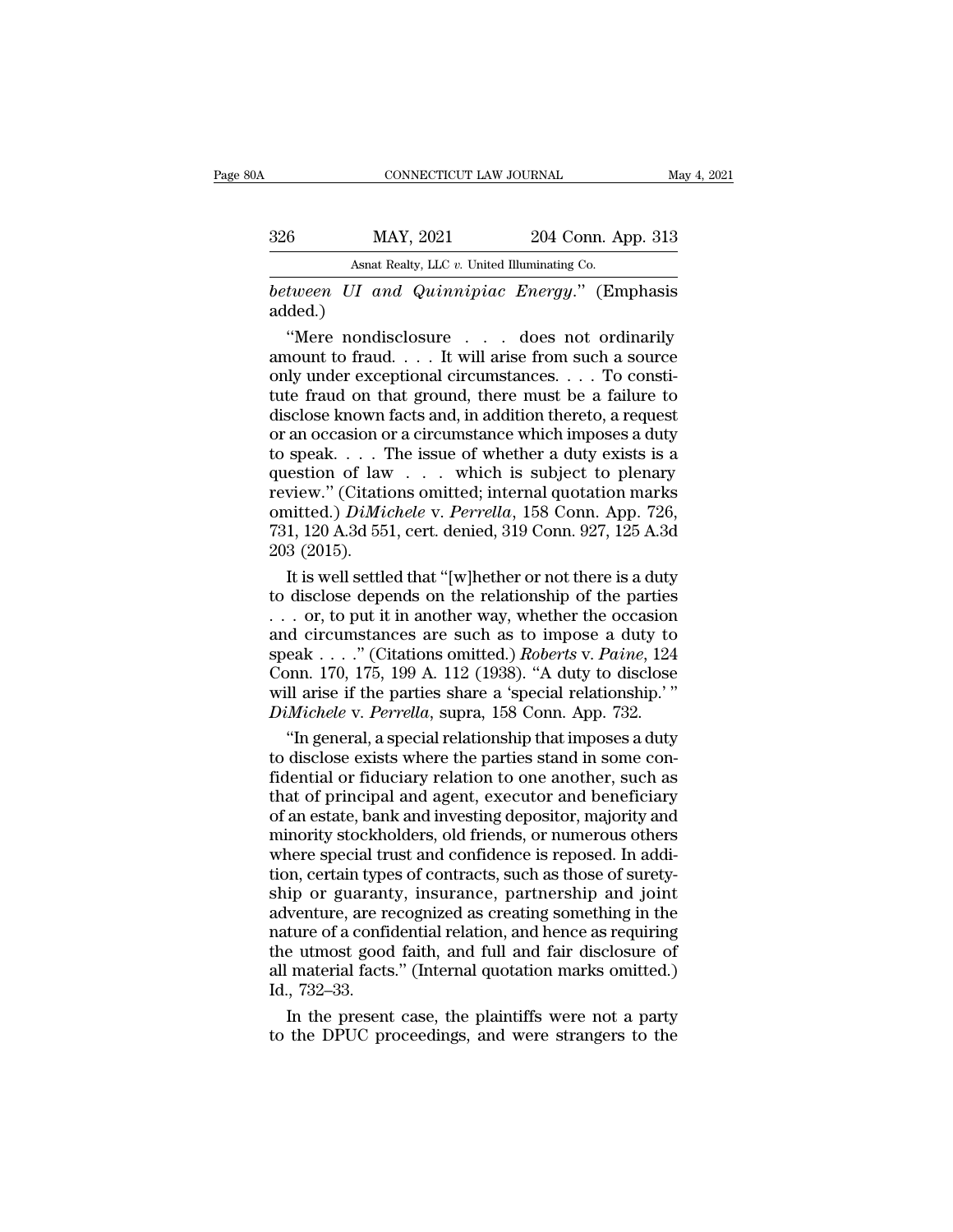| 21                 | CONNECTICUT LAW JOURNAL                            | Page 81A |
|--------------------|----------------------------------------------------|----------|
| 204 Conn. App. 313 | MAY, 2021                                          | 327      |
|                    | Asnat Realty, LLC v. United Illuminating Co.       |          |
|                    | defendants at the time of those proceedings and at |          |

CONNECTICUT LAW JOURNAL Page 81.<br>
204 Conn. App. 313 MAY, 2021 327<br>
Asnat Realty, LLC v. United Illuminating Co.<br>
defendants at the time of those proceedings and at<br>
the time of the sale of the site by the defendants to<br>
Q 204 Conn. App. 313 MAY, 2021 327<br>Asnat Realty, LLC v. United Illuminating Co.<br>defendants at the time of those proceedings and at<br>the time of the sale of the site by the defendants to<br>Quinnipiac Energy. We conclude that no 204 Conn. App. 313 MAY, 2021 327<br>Asnat Realty, LLC v. United Illuminating Co.<br>defendants at the time of those proceedings and at<br>the time of the sale of the site by the defendants to<br>Quinnipiac Energy. We conclude that no 204 Conn. App. 313 MAY, 2021 327<br>Asnat Realty, LLC v. United Illuminating Co.<br>defendants at the time of those proceedings and at<br>the time of the sale of the site by the defendants to<br>Quinnipiac Energy. We conclude that no Asiat Realty, LLC v. United Illuminating Co.<br>
defendants at the time of those proceedings and at<br>
the time of the sale of the site by the defendants to<br>
Quinnipiac Energy. We conclude that no "special rela-<br>
tionship" exi Asnat Realty, LLC  $v$ . United Illuminating Co.<br>
defendants at the time of those proceedings and at<br>
the time of the sale of the site by the defendants to<br>
Quinnipiac Energy. We conclude that no "special rela-<br>
tionship" e defendants at the time of those proceedings and at<br>the time of the sale of the site by the defendants to<br>Quinnipiac Energy. We conclude that no "special rela-<br>tionship" existed between the parties and agree with<br>the court' closure. unnipiac Energy. We conclude that no "special rela-<br>mship" existed between the parties and agree with<br>e court's analysis that the plaintiffs' claims regarding<br>e defendants' conduct with the DPUC does not meet<br>e duty requir tionship" existed between the parties and agree with<br>the court's analysis that the plaintiffs' claims regarding<br>the defendants' conduct with the DPUC does not meet<br>the duty requirement necessary for fraudulent nondis-<br>clos

the court's analysis that the plaintiffs' claims regarding<br>the defendants' conduct with the DPUC does not meet<br>the duty requirement necessary for fraudulent nondis-<br>closure.<br>Likewise, the court determined that the defendan the defendants' conduct with the DPUC does not meet<br>the duty requirement necessary for fraudulent nondis-<br>closure.<br>Likewise, the court determined that the defendants'<br>filings with the SEC did not give rise to any duty to t the duty requirement necessary for fraudulent nondis-<br>closure.<br>Likewise, the court determined that the defendants'<br>filings with the SEC did not give rise to any duty to the<br>plaintiffs, by the defendants, necessary to satis closure.<br>
Likewise, the court determined that the defendants'<br>
filings with the SEC did not give rise to any duty to the<br>
plaintiffs, by the defendants, necessary to satisfy the<br>
pleading requirements of fraudulent nondisc Likewise, the court determined that the defendants'<br>filings with the SEC did not give rise to any duty to the<br>plaintiffs, by the defendants, necessary to satisfy the<br>pleading requirements of fraudulent nondisclosure. The<br>t filings with the SEC did not give rise to any duty to the plaintiffs, by the defendants, necessary to satisfy the pleading requirements of fraudulent nondisclosure. The trial court analyzed and considered the purposes of t plaintiffs, by the defendants, necessary to satisfy the pleading requirements of fraudulent nondisclosure. The trial court analyzed and considered the purposes of the Securities Exchange Act of 1934 (act), 15 U.S.C. § 78a pleading requirements of fraudulent nondisclosure. The<br>trial court analyzed and considered the purposes of the<br>Securities Exchange Act of 1934 (act), 15 U.S.C. § 78a<br>et seq., and concluded that "the class of persons<br>intend trial court analyzed and considered the purposes of the<br>Securities Exchange Act of 1934 (act), 15 U.S.C. § 78a<br>et seq., and concluded that "the class of persons<br>intended to be protected by it consists of investors in<br>the s Securities Exchange Act of 1934 (act),  $15$  U.S.C. § 78a<br>et seq., and concluded that "the class of persons<br>intended to be protected by it consists of investors in<br>the securities market.... Accordingly, the plaintiffs,<br>as et seq., and concluded that "the class of persons<br>intended to be protected by it consists of investors in<br>the securities market. . . . Accordingly, the plaintiffs,<br>as purchasers of the site, do not come within the class<br>of intended to be protected by it consists of investors in<br>the securities market. . . . Accordingly, the plaintiffs,<br>as purchasers of the site, do not come within the class<br>of persons that the [act] is intended to protect. A the securities market. . . . . Accordingly, the plaintiffs,<br>as purchasers of the site, do not come within the class<br>of persons that the [act] is intended to protect. Although<br>the statutorily required filing of a Form 10-K as purchasers of the site, do not come within the class<br>of persons that the [act] is intended to protect. Although<br>the statutorily required filing of a Form 10-K may give<br>rise to a duty to speak truthfully to those that in of persons that the [act] is intended to protect. Although<br>the statutorily required filing of a Form 10-K may give<br>rise to a duty to speak truthfully to those that invest<br>in, or refrain from investing in, the filer's busin the statutorily required filing of a Form 10-K may give<br>rise to a duty to speak truthfully to those that invest<br>in, or refrain from investing in, the filer's business, the<br>plaintiffs in the present action make no such clai rise to a duty to speak truthfully to those that invest<br>in, or refrain from investing in, the filer's business, the<br>plaintiffs in the present action make no such claim. The<br>defendants were not required to file statements w in, or refrain from investing in, the filer's business, the plaintiffs in the present action make no such claim. The defendants were not required to file statements with the SEC to protect real estate purchasers; they were plaintiffs in the present action make no such claim. The<br>defendants were not required to file statements with<br>the SEC to protect real estate purchasers; they were<br>required to file them to protect securities investors.<br>Acco defendants were not required to file statements with<br>the SEC to protect real estate purchasers; they were<br>required to file them to protect securities investors.<br>Accordingly, although the defendants' duty to disclose<br>truthf the SEC to protect real estate purchasers; they were<br>required to file them to protect securities investors.<br>Accordingly, although the defendants' duty to disclose<br>truthfully likely was owed to securities investors, it was<br> required to file them to protect securities in<br>Accordingly, although the defendants' duty to d<br>truthfully likely was owed to securities investors<br>not owed to the plaintiffs here." We agree w<br>court's analysis of this issue cordingly, although the defendants' duty to disclose<br>ithfully likely was owed to securities investors, it was<br>it owed to the plaintiffs here." We agree with the<br>urt's analysis of this issue and conclude that no duty<br>discl truthfully likely was owed to securities investors, it was<br>not owed to the plaintiffs here." We agree with the<br>court's analysis of this issue and conclude that no duty<br>of disclosure from the defendants to the plaintiffs ar

not owed to the plaintiffs here." We agree with the<br>court's analysis of this issue and conclude that no duty<br>of disclosure from the defendants to the plaintiffs arose<br>from the defendants' filings with the SEC.<br>To support t court's analysis of this issue and conclude that no duty<br>of disclosure from the defendants to the plaintiffs arose<br>from the defendants' filings with the SEC.<br>To support their argument that a duty does exist, the<br>plaintiffs of disclosure from the defendants to the plaintiffs arose<br>from the defendants' filings with the SEC.<br>To support their argument that a duty does exist, the<br>plaintiffs direct us to *Bennett Restructuring Fund*, *L.P.*<br>v. *Ha* from the defendants' filings with the SEC.<br>To support their argument that a duty does exist, the<br>plaintiffs direct us to *Bennett Restructuring Fund, L.P.*<br>v. *Hamburg*, Docket No. X02-CV-01-0167682-S, 2003 WL<br>178753 (Conn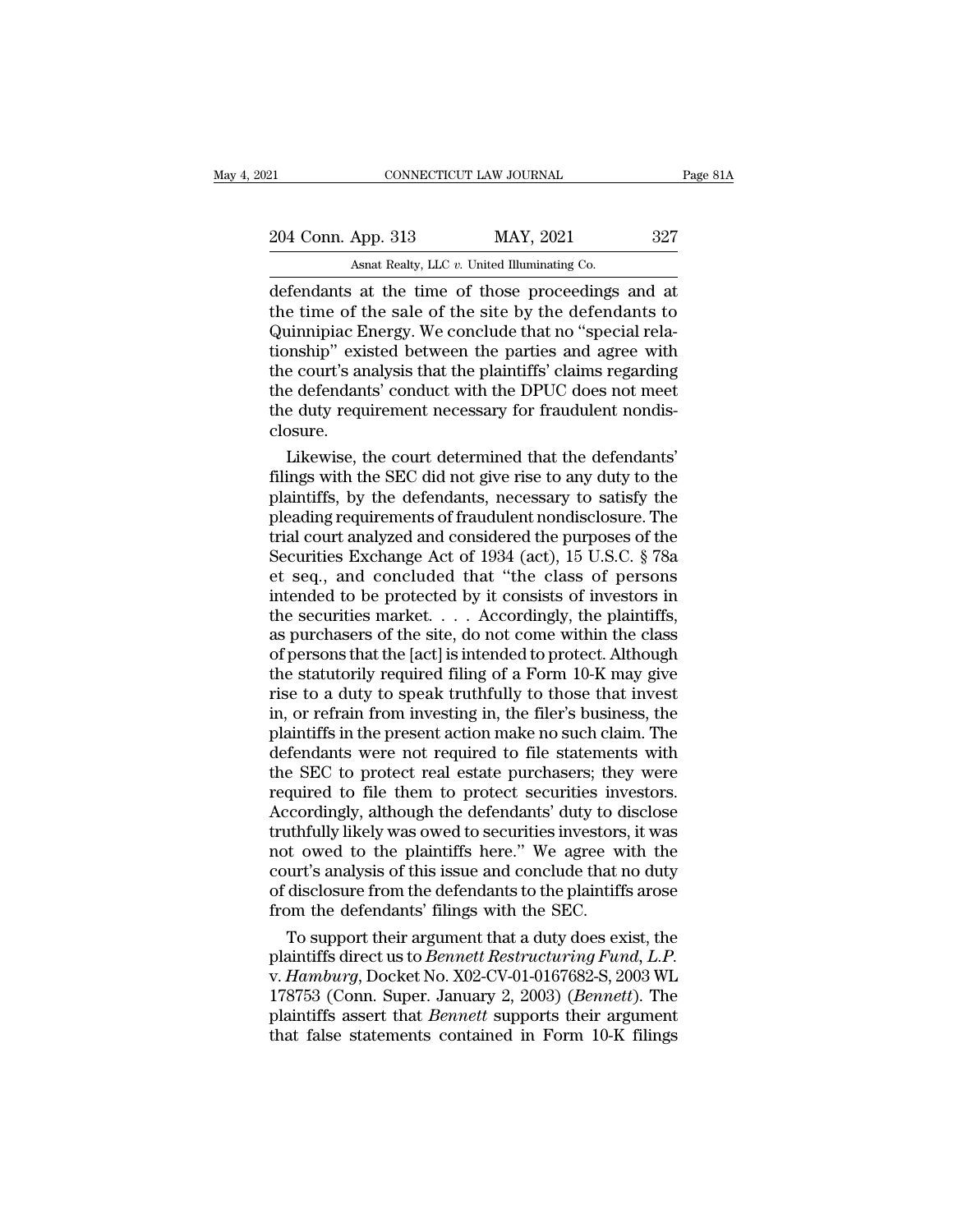| May 4, 2021                                            |
|--------------------------------------------------------|
| 204 Conn. App. 313                                     |
|                                                        |
| with the SEC are sufficient to allow the plaintiffs to |

CONNECTICUT LAW JOURNAL May 4, 2021<br>
MAY, 2021 204 Conn. App. 313<br>
Asnat Realty, LLC v. United Illuminating Co.<br>
With the SEC are sufficient to allow the plaintiffs to<br>
proceed on claims of fraud against the defendants. We MAY, 2021 204 Conn. App. 313<br>Asnat Realty, LLC v. United Illuminating Co.<br>With the SEC are sufficient to allow the plaintiffs to<br>proceed on claims of fraud against the defendants. We<br>are unpersuaded and find *Bennett* dist 328 MAY, 2021 204 Conn. App. 313<br>Asnat Realty, LLC v. United Illuminating Co.<br>with the SEC are sufficient to allow the plaintiffs to<br>proceed on claims of fraud against the defendants. We<br>are unpersuaded and find *Bennett* MAY, 2021 204 Conn. App. 313<br>Asnat Realty, LLC v. United Illuminating Co.<br>with the SEC are sufficient to allow the plaintiffs to<br>proceed on claims of fraud against the defendants. We<br>are unpersuaded and find *Bennett* dist Asnat Realty, LLC v. United Illuminating Co.<br>
with the SEC are sufficient to allow the plaintiffs to<br>
proceed on claims of fraud against the defendants. We<br>
are unpersuaded and find *Bennett* distinguishable from<br>
the pla Ashat Realty, LLC v. United Illuminating Co.<br>
with the SEC are sufficient to allow the plaintiffs to<br>
proceed on claims of fraud against the defendants. We<br>
are unpersuaded and find *Bennett* distinguishable from<br>
the pla with the SEC are sufficient to allow the plaintiffs to<br>proceed on claims of fraud against the defendants. We<br>are unpersuaded and find *Bennett* distinguishable from<br>the plaintiffs' claims in this appeal. In *Bennett*, the proceed on claims of fraud against the defendants. We<br>are unpersuaded and find *Bennett* distinguishable from<br>the plaintiffs' claims in this appeal. In *Bennett*, the plain-<br>tiffs were purchasers of certain notes of the de are unpersuaded and find *Bennett* distinguishable from<br>the plaintiffs' claims in this appeal. In *Bennett*, the plain-<br>tiffs were purchasers of certain notes of the defendant<br>company and alleged that the defendants had ma the plaintiffs' claims in this appeal. In *Bennett*, the plaintiffs were purchasers of certain notes of the defendant<br>company and alleged that the defendants had made mis-<br>representations and material omissions in their Fo tiffs were purchasers of certain notes of the defendant<br>company and alleged that the defendants had made mis-<br>representations and material omissions in their Form<br>10-K filings with the SEC, thereby wrongfully informing<br>pot company and alleged that the defendants had made mis-<br>representations and material omissions in their Form<br>10-K filings with the SEC, thereby wrongfully informing<br>potential investors as to the financial health of the com-<br> representations and material omissions in their Form<br>10-K filings with the SEC, thereby wrongfully informing<br>potential investors as to the financial health of the com-<br>pany. Id., \*1. In denying the defendant's motion to st 10-K filings with the SEC, thereby wrongfully informing<br>potential investors as to the financial health of the com-<br>pany. Id., \*1. In denying the defendant's motion to strike<br>the plaintiffs' count alleging negligent misrep potential investors as to the financial health of the company. Id., \*1. In denying the defendant's motion to strike<br>the plaintiffs' count alleging negligent misrepresenta-<br>tion in the preparation and filing of the 10-Ks, t pany. Id., \*1. In denying the defendant's motion to strike<br>the plaintiffs' count alleging negligent misrepresenta-<br>tion in the preparation and filing of the 10-Ks, the court<br>found that the "facts provable under that count the plaintiffs' count alleging negligent misrepresentation in the preparation and filing of the 10-Ks, the court<br>found that the "facts provable under that count could<br>establish that the plaintiffs were, as alleged, members tion in the preparation and filing of the 10-Ks, the court<br>found that the "facts provable under that count could<br>establish that the plaintiffs were, as alleged, members<br>of a *limited group of persons—potential investors in* found that the "facts provable under that count could<br>establish that the plaintiffs were, as alleged, members<br>of a *limited group of persons—potential investors in*<br>[*the defendant company's*] *Notes—for whose benefit*<br>and establish that the plaintiffs were, as alleged, members<br>of a *limited group of persons—potential investors in*<br>[*the defendant company's*] Notes—for whose benefit<br>and guidance the defendants prepared and filed the<br>10-Ks in of a limited group of persons—potential investors in<br>[the defendant company's] Notes—for whose benefit<br>and guidance the defendants prepared and filed the<br>10-Ks in which they made their alleged misrepresenta-<br>tions." (Empha [the defendant company's] Notes—for whose benefit<br>and guidance the defendants prepared and filed the<br>10-Ks in which they made their alleged misrepresenta-<br>tions." (Emphasis added.) Id., \*16. Thus, because the<br>complaint al and guidance the defendants p<br>10-Ks in which they made their  $\alpha$ <br>tions." (Emphasis added.) Id., \*<br>complaint alleged that the plaint<br>of potential purchasers of the not<br>the plaintiffs had adequately ple<br>gent misrepresentat As *in which they made their alleged misrepresenta-*<br>ms." (Emphasis added.) Id., \*16. Thus, because the<br>mplaint alleged that the plaintiffs were within a class<br>potential purchasers of the notes, the court found that<br>e plai tions." (Emphasis added.) Id., \*16. Thus, because the<br>complaint alleged that the plaintiffs were within a class<br>of potential purchasers of the notes, the court found that<br>the plaintiffs had adequately pleaded a claim of ne

complaint alleged that the plaintiffs were within a class<br>of potential purchasers of the notes, the court found that<br>the plaintiffs had adequately pleaded a claim of negli-<br>gent misrepresentation. Id.<br>The plaintiffs argue or potential purchasers of the notes, the court found that<br>the plaintiffs had adequately pleaded a claim of negli-<br>gent misrepresentation. Id.<br>The plaintiffs argue that *Bennett* supports the propo-<br>sition that a noninvest the plaintiffs nad adequately pleaded a claim of negligent misrepresentation. Id.<br>The plaintiffs argue that *Bennett* supports the proposition that a noninvestor can proceed with fraud claims<br>premised on SEC filings becaus gent misrepresentation. Id.<br>The plaintiffs argue that *Bennett* supports the proposition that a noninvestor can proceed with fraud claims<br>premised on SEC filings because the plaintiffs in that<br>case were purchasers of the n The plaintiffs argue that *Bennett* supports the proposition that a noninvestor can proceed with fraud claims<br>premised on SEC filings because the plaintiffs in that<br>case were purchasers of the notes on the secondary<br>market sition that a noninvestor can proceed with fraud claims<br>premised on SEC filings because the plaintiffs in that<br>case were purchasers of the notes on the secondary<br>market. This is, however, belied by the court's determi-<br>nat premised on SEC filings because the plaintiffs in that<br>case were purchasers of the notes on the secondary<br>market. This is, however, belied by the court's determi-<br>nations that the plaintiffs were within a class of poten-<br>t case were purchasers of the notes on the secondary<br>market. This is, however, belied by the court's determi-<br>nations that the plaintiffs were within a class of poten-<br>tial *investors* in the company and thus foreseeably<br>wou market. This is, however, belied by the court's determinations that the plaintiffs were within a class of potential *investors* in the company and thus foreseeably would rely on filings with the SEC. See id. In the present nations that the plaintiffs were within a class of potential *investors* in the company and thus foreseeably<br>would rely on filings with the SEC. See id. In the present<br>case, the plaintiffs are not alleged to be potential i tial *investors* in the company and thus foreseeably<br>would rely on filings with the SEC. See id. In the present<br>case, the plaintiffs are not alleged to be potential invest-<br>ors in any of the defendant companies but, rather would rely on filings with the SEC. See id. In the present case, the plaintiffs are not alleged to be potential invest-<br>ors in any of the defendant companies but, rather, are<br>purchasers of real estate formerly owned by the case, the plain<br>ors in any of t<br>purchasers of<br>dant UI. We ag<br>of real estate a<br>information th<br>with the SEC.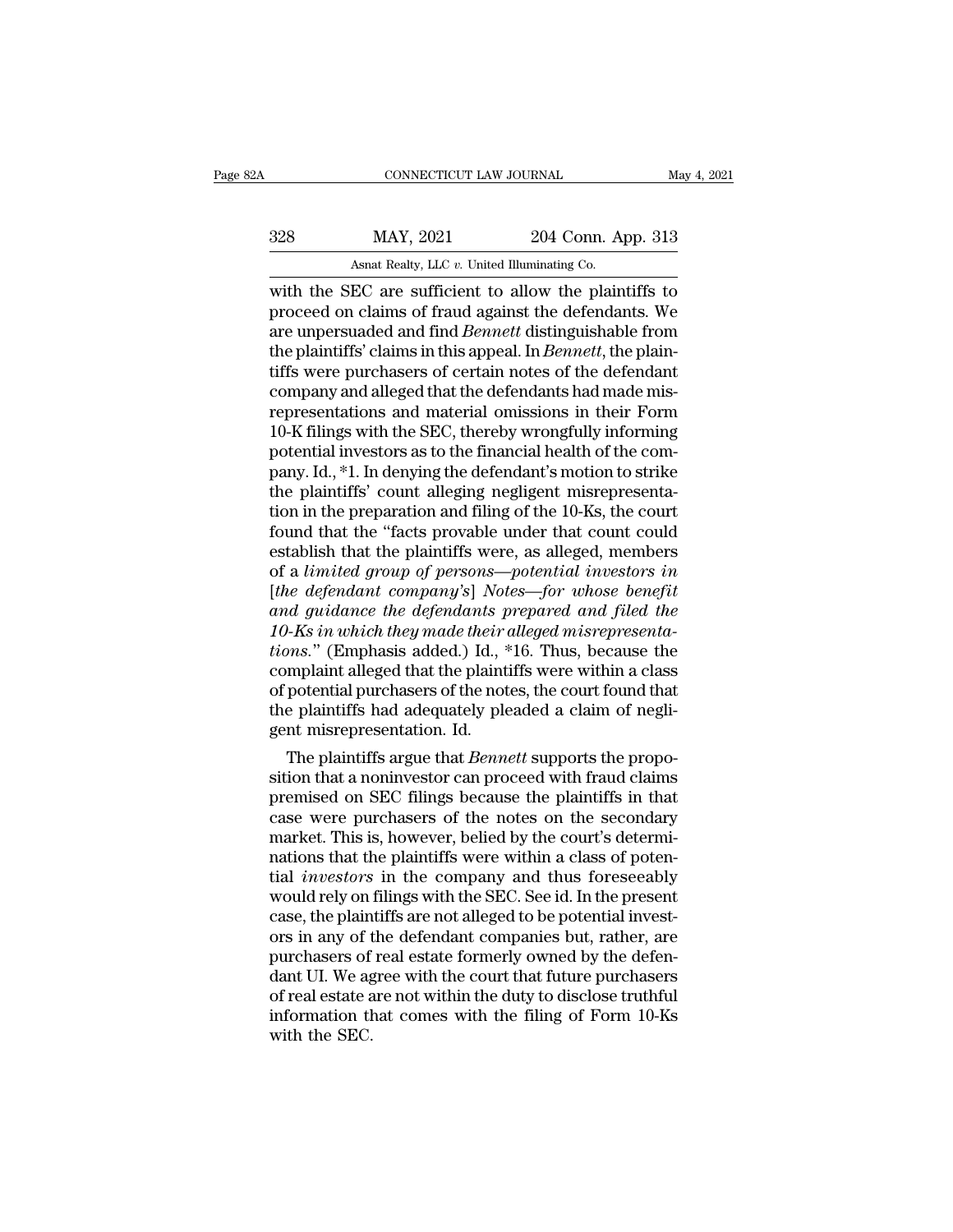| 21                 | CONNECTICUT LAW JOURNAL                                 | Page 83A |
|--------------------|---------------------------------------------------------|----------|
| 204 Conn. App. 313 | MAY, 2021                                               | 329      |
|                    | Asnat Realty, LLC $v$ . United Illuminating Co.         |          |
|                    | Finally, the plaintiffs argue that the court improperly |          |

Finally, the plaintiffs argue that the court improperly<br>
Finally, the plaintiffs argue that the court improperly<br>
The plaintiffs argue that the court improperly<br>
The plaintiffs argue that the court improperly<br>
The claim of 204 Conn. App. 313 MAY, 2021 329<br>Asnat Realty, LLC v. United Illuminating Co.<br>Finally, the plaintiffs argue that the court improperly<br>struck their claim of unjust enrichment against UIL<br>and that the claim should be reinsta 204 Conn. App. 313 MAY, 2021 329<br>Asnat Realty, LLC  $v$ . United Illuminating Co.<br>Finally, the plaintiffs argue that the court improperly<br>struck their claim of unjust enrichment against UIL<br>and that the claim should be rein 204 Conn. App. 313 MAY, 2021 329<br>Asnat Realty, LLC v. United Illuminating Co.<br>Finally, the plaintiffs argue that the court improperly<br>struck their claim of unjust enrichment against UIL<br>and that the claim should be reinsta  $\frac{1}{20}$  Asnat Realty, LLC v. United Illumin Finally, the plaintiffs argue that the struck their claim of unjust enrich and that the claim should be reinsta however, that this claim has been in and, thus, decline to rev Islat heads, also at entired manufactures.<br>
Finally, the plaintiffs argue that the court improperly<br>
ruck their claim of unjust enrichment against UIL<br>
d that the claim should be reinstated. We conclude,<br>
wever, that this Finally, the plaintiffs argue that the court improperly<br>struck their claim of unjust enrichment against UIL<br>and that the claim should be reinstated. We conclude,<br>however, that this claim has been inadequately briefed<br>and,

struck their claim of unjust enrichment against UIL<br>and that the claim should be reinstated. We conclude,<br>however, that this claim has been inadequately briefed<br>and, thus, decline to review it.<br>In their initial brief befor and that the claim should be reinstated. We conclude,<br>however, that this claim has been inadequately briefed<br>and, thus, decline to review it.<br>In their initial brief before this court, the plaintiffs<br>state that "[t]his appe however, that this claim has been inadequately briefed<br>and, thus, decline to review it.<br>In their initial brief before this court, the plaintiffs<br>state that "[t]his appeal concerns only the defendants'<br>motion to strike the and, thus, decline to review it.<br>
In their initial brief before this court, the plaintiffs<br>
state that "[t]his appeal concerns only the defendants'<br>
motion to strike the fraud claims." The plaintiffs attempt,<br>
however, to In their initial brief before this court, the plaintiffs<br>
ate that "[t]his appeal concerns only the defendants"<br>
botion to strike the fraud claims." The plaintiffs attempt,<br>
wever, to resurrect their unjust enrichment cla state that "[t]his appeal concerns only the defendants'<br>motion to strike the fraud claims." The plaintiffs attempt,<br>however, to resurrect their unjust enrichment claim in<br>their reply brief by arguing that their unjust enri

motion to strike the fraud claims." The plaintiffs attempt,<br>however, to resurrect their unjust enrichment claim in<br>their reply brief by arguing that their unjust enrichment<br>claim was sufficiently pleaded.<br>"It is axiomatic however, to resurrect their unjust enrichment claim in<br>their reply brief by arguing that their unjust enrichment<br>claim was sufficiently pleaded.<br>"It is axiomatic that a party may not raise an issue<br>for the first time on a their reply brief by arguing that their unjust enrichment<br>claim was sufficiently pleaded.<br>"It is axiomatic that a party may not raise an issue<br>for the first time on appeal in its reply brief. . . . Our<br>practice requires an claim was sufficiently pleaded.<br>
"It is axiomatic that a party may not raise an issue<br>
for the first time on appeal in its reply brief.... Our<br>
practice requires an appellant to raise claims of error<br>
in his original brie "It is axiomatic that a party may not raise an issue<br>for the first time on appeal in its reply brief. . . . Our<br>practice requires an appellant to raise claims of error<br>in his original brief, so that the issue as framed by for the first time on appeal in its reply brief.  $\dots$  Our practice requires an appellant to raise claims of error in his original brief, so that the issue as framed by him can be fully responded to by the appellee in its practice requires an appellant to raise claims of error<br>in his original brief, so that the issue as framed by him<br>can be fully responded to by the appellee in its brief,<br>and so that we can have the full benefit of that wri in his original brief, so that the issue as framed by him<br>can be fully responded to by the appellee in its brief,<br>and so that we can have the full benefit of that written<br>argument. Although the function of the appellant's can be fully responded to by the appellee in its brief,<br>and so that we can have the full benefit of that written<br>argument. Although the function of the appellant's reply<br>brief is to respond to the arguments and authority p and so that we can have the full benefit of that written<br>argument. Although the function of the appellant's reply<br>brief is to respond to the arguments and authority pre-<br>sented in the appellee's brief, that function does n argument. Although the function of the appellant's reply<br>brief is to respond to the arguments and authority pre-<br>sented in the appellee's brief, that function does not<br>include raising an entirely new claim of error." (Inte brief is to respond to the sented in the appellee's linclude raising an entirely quotation marks omitted.) of Correction, 294 Conn. If we therefore decline to enrichment claim.<sup>10</sup> The judgment is affirmed. nted in the appellee's brief, the clude raising an entirely new class<br>otation marks omitted.) *Crawfo*<br>*Correction*, 294 Conn. 165, 197<sub>,</sub><br>e therefore decline to review<br>richment claim.<sup>10</sup><br>The judgment is affirmed.<br>In this In this opinion the other judges concurred.<br>
The judgment is affirmed.<br>
The judgment is affirmed.<br>
In this opinion the other judges concurred.<br>
The likewise deny the plaintiffs' alternative request for leave to real.

their fraudulent nondisclosure causes of action. The plaintiffs have offered only conclusory statements and limited authority to argue that the defendants would not be prejudiced if the plaintiffs were to replead. "Whe[n] only conclusory statements and limited authority to argue that the defendants would not be prejudiced if the plaintiffs were to replead. "Whe[n] an issue is merely mentioned, but not briefed beyond a bare assertion of the dants would not be prejudiced if the plaintiffs were to replead.<br>
"Whe[n] an issue is merely mentioned, but not briefed beyond a bare<br>
assertion of the claim, it is deemed to have been waived. . . . In addition,<br>
mere con "Whe[n] an issue is merely mentioned, but not briefed beyond a bare<br>assertion of the claim, it is deemed to have been waived. . . . In addition,<br>mere conclusory assertions regarding a claim, with no mention of relevant<br>au in the claim, it is deemed to have been waived.  $\ldots$  In addition, mere conclusory assertions regarding a claim, with no mention of relevant authority and minimal or no citations from the record, will not suffice.  $\ldots$  I mere conclusory assertions regarding a claim, with no mention of relevant authority and minimal or no citations from the record, will not suffice. . . . [F]<br>or this court judiciously and efficiently to consider claims of

<sup>10</sup> The judgment is affirmed.<br>
10 The judgment is affirmed.<br>
10 We likewise deny the plaintiffs' alternative request for leave to replead<br>
10 We likewise deny the plaintiffs' alternative request for leave to replead<br>
eir f The judgment is affirmed.<br>
In this opinion the other judges concurred.<br>
<sup>10</sup> We likewise deny the plaintiffs' alternative request for leave to replead<br>
their fraudulent nondisclosure causes of action. The plaintiffs have The judgment is affirmed.<br>In this opinion the other judges concurred.<br><sup>10</sup> We likewise deny the plaintiffs' alternative request for leave to replead<br>their fraudulent nondisclosure causes of action. The plaintiffs have off In this opinion the other judges concurred.<br>
<sup>10</sup> We likewise deny the plaintiffs' alternative request for leave to replead.<br>
their fraudulent nondisclosure causes of action. The plaintiffs have o<br>
only conclusory stateme In this opinion the other judges concurred.<br>
<sup>10</sup> We likewise deny the plaintiffs' alternative request for leave to replead<br>
eir fraudulent nondisclosure causes of action. The plaintiffs have offered<br>
uly conclusory state <sup>10</sup> We likewise deny the plaintiffs' alternative request for leave to replead their fraudulent nondisclosure causes of action. The plaintiffs have offered only conclusory statements and limited authority to argue that th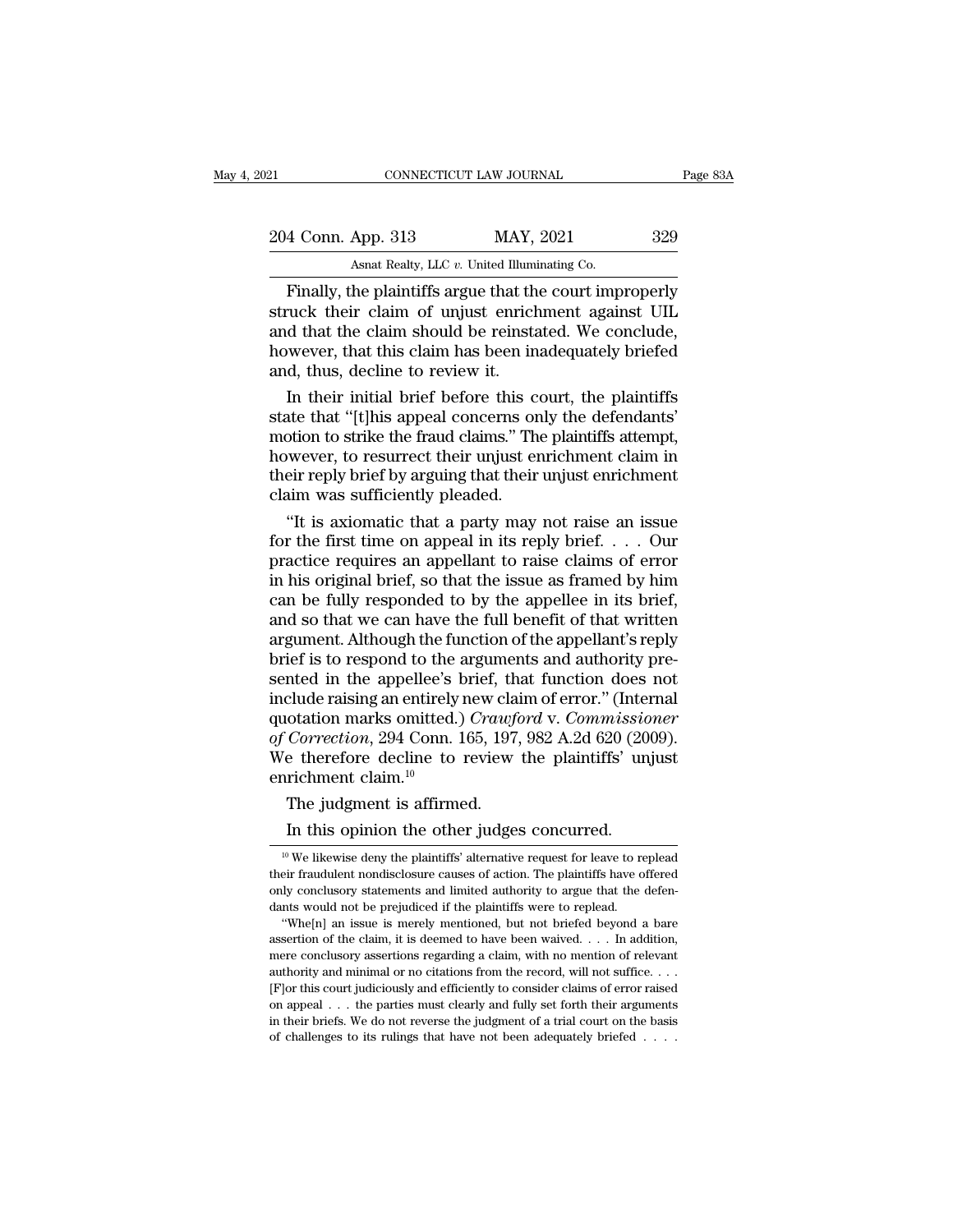# EXECUTE CONNECTICUT LAW JOURNAL May 4, 2021<br>330 MAY, 2021 204 Conn. App. 330<br>204 Connecticut Housing Finance Authority v. McCarthy CONNECTICUT LAW JOURNAL<br>MAY, 2021 204 Conn. App. 330<br>Connecticut Housing Finance Authority *v.* McCarthy

## MAY, 2021 204 Conn. App. 330<br>
Connecticut Housing Finance Authority *v.* McCarthy<br>
CONNECTICUT HOUSING FINANCE AUTHORITY *v.*<br>
SUSANN T. MCCARTHY ET AL. MAY, 2021 204 Conn. Approximate CONNET 204 Conn. Approximate CONNET AUTHORISUSANN T. MCCARTHY ET AL. (AC 42792) (AC 42792)<br>
My Finance Authority v. M<br>
MISING FINANCE A<br>
(AC 42792)<br>
Muld Alvord and Alexander, CONNECTICUT HOUSING FINANCE AUTHORITY  $v$ .<br>SUSANN T. MCCARTHY ET AL.<br>(AC 42792)<br>Bright, C. J., and Alvord and Alexander, Js.

## *Syllabus*

( $\rm AC~42792$ )<br>Bright, C. J., and Alvord and Alexander, Js.<br> $Syllabus$ <br>The plaintiff sought to foreclose a mortgage on certain real property owned<br>by the named defendant, M. At M's request, the trial court assigned the Bright, C. J., and Alvord and Alexander, Js.<br>Syllabus<br>plaintiff sought to foreclose a mortgage on certain real property owned<br>by the named defendant, M. At M's request, the trial court assigned the<br>case to the foreclosure Bright, C. J., and Alvord and Alexander, Js.<br>
Syllabus<br>
plaintiff sought to foreclose a mortgage on certain real property owned<br>
by the named defendant, M. At M's request, the trial court assigned the<br>
case to the foreclos *Syllabus*<br>plaintiff sought to foreclose a mortgage on certain real property owned<br>by the named defendant, M. At M's request, the trial court assigned the<br>case to the foreclosure mediation program. The mediation, however, syttables by the required of correction meetings. The required property of the rame defendant, M. At M's request, the trial court assigned the case to the foreclosure mediation program. The mediation, however, did not take plaintiff sought to foreclose a mortgage on certain real property owned<br>by the named defendant, M. At M's request, the trial court assigned the<br>case to the foreclosure mediation program. The mediation, however,<br>did not tak put the named defendant, M. At M's request, the trial court assigned the case to the foreclosure mediation program. The mediation, however, did not take place because of M's failure to attend three out of four of the requi rendered a judgment of strict foreclosure, the mediation, however, did not take place because of M's failure to attend three out of four of the required premediation meetings. Thereafter, the plaintiff filed a motion for did not take place because of M's failure to attend three out of four of the required premediation meetings. Thereafter, the plaintiff filed a motion for a judgment of strict foreclosure, which the court granted following the required premediation meetings. Thereafter, the plaintiff filed a motion for a judgment of strict foreclosure, which the court granted following M's default for failure to plead. On August 21, 2017, the court rendered and the mortion for a judgment of strict foreclosure, which the court granted following M's default for failure to plead. On August 21, 2017, the court rendered a judgment of strict foreclosure, determined the amount of th following M's default for failure to plead. On August 21, 2017, the court rendered a judgment of strict foreclosure, determined the amount of the debt owed, and set M's law day. M then filed a motion to open the judgment a filed a petition of strict foreclosure, determined the amount of the debt owed, and set M's law day. M then filed a motion to open the judgment and extend the law day, claiming that her default was due to an increase in he the debt owed, and set M's law day. M then filed a motion to open the judgment and extend the law day, claiming that her default was due to an increase in her mortgage payments based on a dispute that arose in relation to judgment and extend the law day, claiming that her default was due to<br>an increase in her mortgage payments based on a dispute that arose in<br>relation to the payment of her condominium association fees. She also<br>filed a peti an increase in her mortgage payments based on a dispute that arose in relation to the payment of her condominium association fees. She also filed a petition for reinclusion into the foreclosure mediation program, asserting an increase in her mortgage payments based on a dispute that arose in relation to the payment of her condominium association fees. She also filed a petition for reinclusion into the foreclosure mediation program, asserting filed a petition for reinclusion into the foreclosure mediation program, asserting that she wanted to modify the mortgage and retain the property. The mediation proved unsuccessful, as the plaintiff did not believe that th asserting that she wanted to modify the mortgage and retain the property.<br>The mediation proved unsuccessful, as the plaintiff did not believe that<br>the property was M's primary residence and M did not have the lump sum<br>requ The mediation proved unsuccessful, as the plaintiff did not believe that the property was M's primary residence and M did not have the lump sum required under the modification agreement to reinstate the mortgage. Between J the property was M's primary residence and M did not have the lump sum<br>required under the modification agreement to reinstate the mortgage.<br>Between January and August, 2018, M filed her second, third and fourth<br>motions to each that she anticipated being able to pay off the amount required to reinstate the mortgage. The court granted all of these motions. M then filed her fifth motion to open the judgment and extend the law day, claiming for Between January and August, 2018, M filed her second, third and fourth motions to open the judgement and extend the law day, indicating in each that she anticipated being able to pay off the amount required to reinstate th motions to open the judgement and extend the law day, indicating in each that she anticipated being able to pay off the amount required to reinstate the mortgage. The court granted all of these motions. M then filed her fi each that she anticipated being able to pay off the amount required to reinstate the mortgage. The court granted all of these motions. M then filed her fifth motion to open the judgment and extend the law day, claiming for reinstate the mortgage. The court granted all of these motions. M then filed her fifth motion to open the judgment and extend the law day, claiming for the first time that there were discrepancies regarding the reinstateme filed her fifth motion to open the judgment and extend the law day, claiming for the first time that there were discrepancies regarding the reinstatement figure that needed to be resolved. The court denied the motion but e Examing for the first three that there were uscrepancies regarding the<br>reinstatement figure that needed to be resolved. The court denied the<br>motion but extended the law day. The court also denied M's sixth and<br>seventh moti relationship between the law day. The court also denied M's sixth and seventh motions to open the judgment, in which M reiterated her claim that the amount of the debt was disputed, but the court again set new The parties

motion but extended the law day. The court also defiled *M* is sixth and<br>seventh motions to open the judgment, in which *M* reiterated her claim<br>that the amount of the debt was disputed, but the court again set new<br>The par seventh motions to open the judgment, in w<br>that the amount of the debt was disputed, l<br>The parties may not merely cite a legal princ<br>relationship between the facts of the case and<br>omitted; internal quotation marks omitted In the amount of the debt was disputed, but the court again set new<br>he parties may not merely cite a legal principle without analyzing the<br>ationship between the facts of the case and the law cited." (Citations<br>inted; inter The parties may not merely cite a legal principle without analyzing the relationship between the facts of the case and the law cited." (Citations omitted; internal quotation marks omitted.) *Manere* v. *Collins*, 200 Conn

The motion the motion the facts of the case and the law cited." (Citations omitted; internal quotation marks omitted.) *Manere* v. *Collins*, 200 Conn. App. 356, 358–59 n.1, 241 A.3d 133 (2020).<br>Furthermore, an opportunity omitted; internal quotation marks omitted.) *Manere* v. *Collins*, 200 Conn.<br>App. 356, 358–59 n.1, 241 A.3d 133 (2020).<br>Furthermore, an opportunity to replead would be contrary to judicial<br>economy in a situation, where, a App. 356, 358–59 n.1, 241 A.3d 133 (2020).<br>
Furthermore, an opportunity to replead would be contrary to judicial<br>
economy in a situation, where, as here, final judgment has been rendered<br>
on the motion to strike. Although App. 356, 358–59 n.1, 241 A.3d 133 (2020).<br>Furthermore, an opportunity to replead would be contrary to judicial economy in a situation, where, as here, final judgment has been rendered on the motion to strike. Although Pr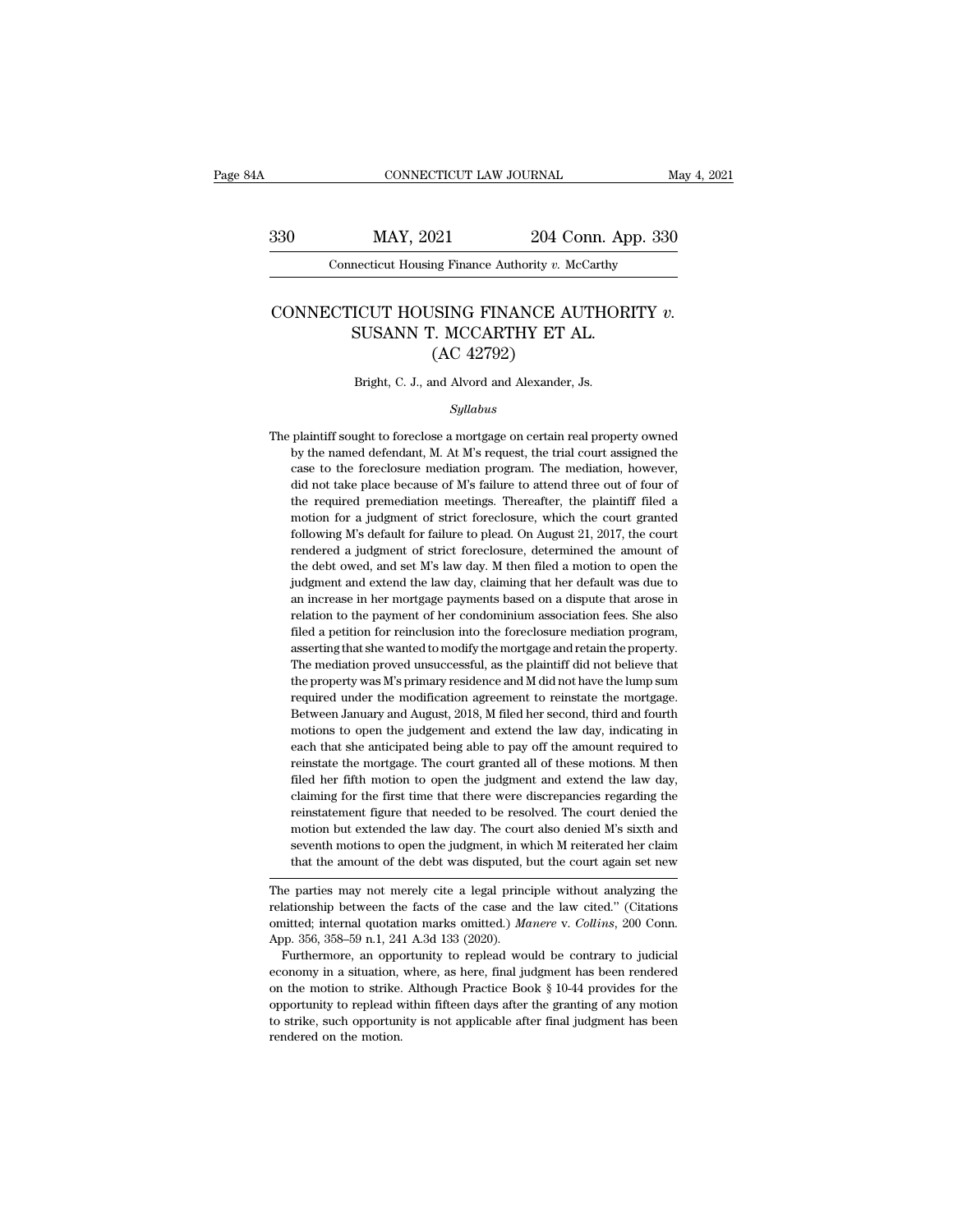# EXECTIVE CONNECTICUT LAW JOURNAL Page 85A<br>204 Conn. App. 330 MAY, 2021 331<br>Connecticut Housing Finance Authority v. McCarthy CONNECTICUT LAW JOURNAL<br>
204 Conn. App. 330 MAY, 2021 331<br>
Connecticut Housing Finance Authority *v. McCarthy*<br>
law days. Thereafter, the court denied M's eighth motion to open the

1 Conn. App. 330 MAY, 2021 331<br>Connecticut Housing Finance Authority v. McCarthy<br>law days. Thereafter, the court denied M's eighth motion to open the<br>judgment and her second petition for reinclusion in the foreclosure 1 Conn. App. 330 MAY, 2021 331<br>
Connecticut Housing Finance Authority v. McCarthy<br>
law days. Thereafter, the court denied M's eighth motion to open the<br>
judgment and her second petition for reinclusion in the foreclosure<br> 204 Conn. App. 330 MAY, 2021 331<br>
Connecticut Housing Finance Authority v. McCarthy<br>
law days. Thereafter, the court denied M's eighth motion to open the<br>
judgment and her second petition for reinclusion in the foreclosure

- Connecticut Housing Finance Authority v. McCarthy<br>law days. Thereafter, the court denied M's eighth motion to open the<br>judgment and her second petition for reinclusion in the foreclosure<br>mediation program, and she appeale law days. Thereafter, the court denied M's eighth motion to open the judgment and her second petition for reinclusion in the foreclosure mediation program, and she appealed to this court. *Held*: the trial court did not a in diagrement and her second petition for reinclusion in the open are<br>mediation program, and she appealed to this court. *Held*:<br>he trial court did not abuse its discretion in denying M's eighth motion<br>to open the judgment mediation program, and she appealed to this court. Held:<br>mediation program, and she appealed to this court. Held:<br>he trial court did not abuse its discretion in denying M's eighth motion<br>to open the judgment because M fai Free trial court did not abuse its discretion in denying  $M$ 's eighth motion to open the judgment because  $M$  failed to establish good cause as required under the applicable statute (§ 49-15):  $M$ 's claim on appeal was ba motions to open the judgment because M failed to establish good cause as<br>required under the applicable statute (§ 49-15): M's claim on appeal was<br>based on the premise that the court's finding as to the amount of debt,<br>mad required under the applicable statute ( $\S$  49-15): M's claim on appeal was based on the premise that the court's finding as to the amount of debt, made at the time of the judgment of strict foreclosure, was erroneous, yet based on the premise that the court's finding as to the amount of debt, made at the time of the judgment of strict foreclosure, was erroneous, yet she failed to challenge that finding on appeal or in her first four motions made at the time of the judgment of strict foreclosure, was erroneous, yet she failed to challenge that finding on appeal or in her first four motions to open; moreover, a showing of good cause cannot rest entirely on a cl yet she failed to challenge that finding on appeal or in her first four motions to open; moreover, a showing of good cause cannot rest entirely on a claim that the original foreclosure judgment was erroneous, or the statut yet she failed to challenge that finding on appeal or in her first four motions to open; moreover, a showing of good cause cannot rest entirely on a claim that the original foreclosure judgment was erroneous, or the statut on a claim that the original foreclosure judgment was erroneous, or the statute would serve merely as a device for extending the time to appeal a judgment; furthermore, M had numerous opportunities to complete a modificati statute would serve merely as a device for extending the time to appeal<br>a judgment; furthermore, M had numerous opportunities to complete a<br>modification of the mortgage note or to reinstate the note and failed to<br>do so, ci
- a judgment; furthermore, M had nunerous opportunities to complete a modification of the mortgage note or to reinstate the note and failed to do so, citing only her desire to dispute the amount of the debt.<br>he trial court statute (§ 49-31*l* (c) (5)): there was no indication of the mortgage note or to reinstate the note and failed to do so, citing only her desire to dispute the amount of the debt. The trial court did not abuse its discretio do so, citing only her desire to dispute the amount of the debt.<br>
the trial court did not abuse its discretion in denying M's second petition<br>
for reinclusion into the foreclosure mediation program because M failed<br>
to de the trial court did not abuse its discretion in denying M's second petition for reinclusion into the foreclosure mediation program because M failed to demonstrate the requisite good cause pursuant to the applicable statut for reinclusion into the foreclosure mediation program because M failed to demonstrate the requisite good cause pursuant to the applicable statute (§ 49-31 $l$  (c) (5)): there was no indication that the parties would benef to demonstrate the requisite good cause pursuant to the applicable statute ( $\S$  49-31 $l$  (c) (5)): there was no indication that the parties would benefit from additional mediation when their two prior attempts were unsucc statute  $(\S 49-31l)$  (c)  $(\S$  benefit from addition<br>unsuccessful and the pin further discussions<br>was finally determine<br>August 21, 2017.<br>Argued Decembe benefit from additional mediation when their two prior attempts were unsuccessful and the plaintiff had made it clear that it would not engage in further discussions relating to the amount of the debt, as that amount was was finally determined by the court when it rendered judgment on<br>August 21, 2017.<br>Argued December 3, 2020—officially released May 4, 2021<br>*Procedural History*<br>Action to foreclose a mortgage on certain of the

Action to foreclose a mortgage on certain of the<br>mediator of the section of the disc state and the disc state and the disc was finally determined by the court when it rendered judgment on<br>Argued December 3, 2020—officially August 21, 2017.<br>
Argued December 3, 2020—officially released May 4, 2021<br>
Procedural History<br>
Action to foreclose a mortgage on certain of the<br>
named defendant's real property, and for other relief,<br>
brought to the Superi Argued December 3, 2020—officially released May 4, 2021<br> *Procedural History*<br>
Action to foreclose a mortgage on certain of the<br>
named defendant's real property, and for other relief,<br>
brought to the Superior Court in the Procedural History<br>Action to foreclose a mortgage on certain of the<br>named defendant's real property, and for other relief,<br>brought to the Superior Court in the judicial district of<br>Hartford, where the named defendant was d Frocedural History<br>Action to foreclose a mortgage on certain of the<br>named defendant's real property, and for other relief,<br>brought to the Superior Court in the judicial district of<br>Hartford, where the named defendant was d Action to foreclose a mortgage on certain of the<br>named defendant's real property, and for other relief,<br>brought to the Superior Court in the judicial district of<br>Hartford, where the named defendant was defaulted<br>for failu named defendant's real property, and for other relief,<br>brought to the Superior Court in the judicial district of<br>Hartford, where the named defendant was defaulted<br>for failure to plead; thereafter, the court, *Pittman*, *J.* brought to the Superior Court in the judicial district of Hartford, where the named defendant was defaulted for failure to plead; thereafter, the court,  $Pittman$ ,  $J$ , granted the plaintiff's motion for judgment of strict fo Hartford, where the named defendant was defaulted<br>for failure to plead; thereafter, the court, *Pittman*, *J.*,<br>granted the plaintiff's motion for judgment of strict fore-<br>closure and rendered judgment thereon; subsequentl for failure to plead; thereafter, the court, *Pittman*, *J.*,<br>granted the plaintiff's motion for judgment of strict fore-<br>closure and rendered judgment thereon; subsequently,<br>the court, *Dubay*, *J.*, denied the named defe *Christopher Consule and Tendered Judgment thereon, subsequenty,* the court, *Dubay, J.*, denied the named defendant's motion to open the judgment and her petition for reinclusion in the foreclosure mediation program, and die Court, *Da*<br>motion to ope<br>clusion in the<br>named defend<br>*Daniel J. Kr*<br>*L. Suarez* and<br>lee (plaintiff).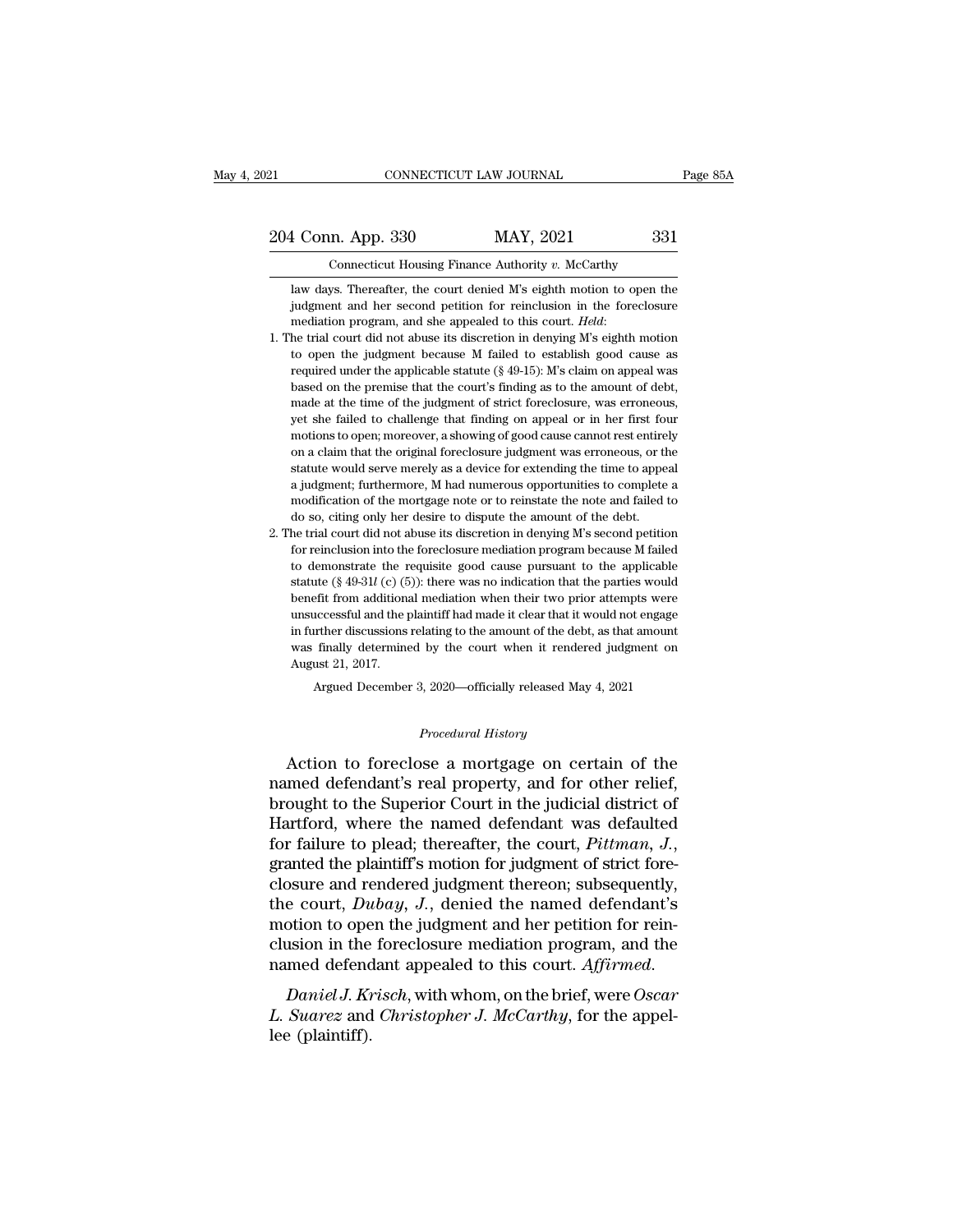| A   | CONNECTICUT LAW JOURNAL                           |                    | May 4, 2021 |
|-----|---------------------------------------------------|--------------------|-------------|
| 332 | MAY, 2021                                         | 204 Conn. App. 330 |             |
|     | Connecticut Housing Finance Authority v. McCarthy |                    |             |

*Opinion*

Connecticut Housing Finance Authority v. McCarthy<br>
Christopher G. Brown, for the appellant (named<br>
fendant).<br>
Opinion<br>
BRIGHT, C. J. The defendant Susann T. McCarthy<sup>1</sup><br>
peals from the judgment of the trial court denying<br> Christopher G. Brown, for the appellant (named<br>defendant).<br> $\frac{opinion}{opinion}$ <br>BRIGHT, C. J. The defendant Susann T. McCarthy<sup>1</sup><br>appeals from the judgment of the trial court denying<br>her motion to open and vacate the judgment of Christopher G. Brown, for the appellant (named<br>defendant).<br> $opinion$ <br> $BrIGHT$ , C. J. The defendant Susann T. McCarthy<sup>1</sup><br>appeals from the judgment of the trial court denying<br>her motion to open and vacate the judgment of strict<br>fo opinion<br>
opinion<br>
BRIGHT, C. J. The defendant Susann T. McCarthy<sup>1</sup><br>
appeals from the judgment of the trial court denying<br>
her motion to open and vacate the judgment of strict<br>
foreclosure or extend the law day and her pet **EXAMPLE CONTENT CONTENT CONTENT CONTEXT CONTEXT (CONTEXT)**<br>appeals from the judgment of the trial court denying<br>her motion to open and vacate the judgment of strict<br>foreclosure or extend the law day and her petition for<br>r BRIGHT, C. J. The defendant Susann T. McCarthy<sup>1</sup><br>appeals from the judgment of the trial court denying<br>her motion to open and vacate the judgment of strict<br>foreclosure or extend the law day and her petition for<br>reinclusio BRIGHT, C. J. The defendant Susann T. McCarthy<sup>1</sup><br>appeals from the judgment of the trial court denying<br>her motion to open and vacate the judgment of strict<br>foreclosure or extend the law day and her petition for<br>reinclusion appeals from the judgment of the trial counter motion to open and vacate the judgme<br>foreclosure or extend the law day and her<br>reinclusion in the foreclosure mediation pr<br>appeal, the defendant claims that the trial co<br>its d r motion to open and vacate the judgment of strict<br>reclosure or extend the law day and her petition for<br>inclusion in the foreclosure mediation program. On<br>peal, the defendant claims that the trial court abused<br>discretion i Foreclosure of extend the law day and her petrion for<br>reinclusion in the foreclosure mediation program. On<br>appeal, the defendant claims that the trial court abused<br>its discretion in denying her motions. We disagree and<br>aff

reficults of a final correction in the force<br>to appeal, the defendant claims that the trial court abused<br>its discretion in denying her motions. We disagree and<br>affirm the judgment of the trial court.<br>The following procedur appear, the deterministic trains that the trial court abused<br>its discretion in denying her motions. We disagree and<br>affirm the judgment of the trial court.<br>The following procedural history is relevant to our<br>analysis. On M restand at the judgment of the trial court.<br>The following procedural history is relevant to our<br>analysis. On March 15, 2017, the plaintiff, the Connecti-<br>cut Housing Finance Authority, filed an amended com-<br>plaint seeking The following procedural history is relevant to our analysis. On March 15, 2017, the plaintiff, the Connecticut Housing Finance Authority, filed an amended complaint seeking to foreclose a mortgage on real property located The following procedural history is relevant to our<br>analysis. On March 15, 2017, the plaintiff, the Connecti-<br>cut Housing Finance Authority, filed an amended com-<br>plaint seeking to foreclose a mortgage on real prop-<br>erty l analysis. On March 15, 2017, the plaintiff, the Connecticut Housing Finance Authority, filed an amended complaint seeking to foreclose a mortgage on real property located at 11 Winchester Court in Farmington. In April, 201 cut Housing Finance Authority, filed an amended complaint seeking to foreclose a mortgage on real property located at 11 Winchester Court in Farmington. In April, 2017, the defendant filed a foreclosure mediation request w plaint seeking to foreclose a mortgage on real property located at 11 Winchester Court in Farmington. In April, 2017, the defendant filed a foreclosure mediation request with the trial court, and the court, thereafter, ass erty located at 11 Winchester Court in Farmington. In<br>April, 2017, the defendant filed a foreclosure mediation<br>request with the trial court, and the court, thereafter,<br>assigned the case to the foreclosure mediation program April, 2017, the defendant filed a foreclosure mediation<br>request with the trial court, and the court, thereafter,<br>assigned the case to the foreclosure mediation program.<br>Mediation between the parties never took place beca request with the trial court, and the court, thereafter,<br>assigned the case to the foreclosure mediation program.<br>Mediation between the parties never took place because<br>the defendant failed to attend the required premedia-<br> assigned the case to the foreclosure mediation program.<br>Mediation between the parties never took place because<br>the defendant failed to attend the required premedia-<br>tion meetings with the mediator in order to complete<br>the Mediation between the parties never took place because<br>the defendant failed to attend the required premedia-<br>tion meetings with the mediator in order to complete<br>the forms and provide the information necessary for a suc-<br>c the defendant failed to attend the required premediation meetings with the mediator in order to complete the forms and provide the information necessary for a successful mediation. The premediation meetings occurred on May tion meetings with the mediator in order to complete<br>the forms and provide the information necessary for a suc-<br>cessful mediation. The premediation meetings occurred<br>on May 8, May 31, June 19 and July 14, 2017. The defen-<br> the forms and provide the information necessary for a successful mediation. The premediation meetings occurred<br>on May 8, May 31, June 19 and July 14, 2017. The defen-<br>dant attended only the May 31, 2017 meeting. On July<br>17 cessful mediation. The premediation meetings occurred<br>on May 8, May 31, June 19 and July 14, 2017. The defen-<br>dant attended only the May 31, 2017 meeting. On July<br>17, 2017, the mediator filed a report with the court<br>statin 17, 2017, the mediator filed a report with the court stating that a mediation would not be scheduled. The report stated that the defendant did not fully or substantially complete the forms and furnish the documents  $\frac{1}{$ stating that a mediation would not be scheduled. The<br>report stated that the defendant did not fully or substan-<br>tially complete the forms and furnish the documents<br><sup>1</sup>The following entities were also named as defendants: C

report stated that the defendant did not fully or substantially complete the forms and furnish the documents<br><sup>1</sup>The following entities were also named as defendants: Connecticut Orthopaedic Specialist; Glenwood Place of Fa tially complete the forms and furnish the documents<br>
<sup>1</sup> The following entities were also named as defendants: Connecticut<br>
Orthopaedic Specialist; Glenwood Place of Farmington Association, Inc.;<br>
Medical Imaging Center, P The following entities were also named as defendants: Connecticut<br>
The following entities were also named as defendants: Connecticut<br>
Orthopaedic Specialist; Glenwood Place of Farmington Association, Inc.;<br>
Medical Imaging <sup>1</sup> The following entities were also named as defendants: Connecticut Orthopaedic Specialist; Glenwood Place of Farmington Association, Inc.; Medical Imaging Center, PC; The Hospital of Central Connecticut at New Britain Medical Imaging Center, PC; The Hospital of Central Connecticut at New Britain General and Bradley Memorial; and UConn Health Center Anesthesiology. Susann T. McCarthy, also known as Susann McCarthy and Susan McCarthy, is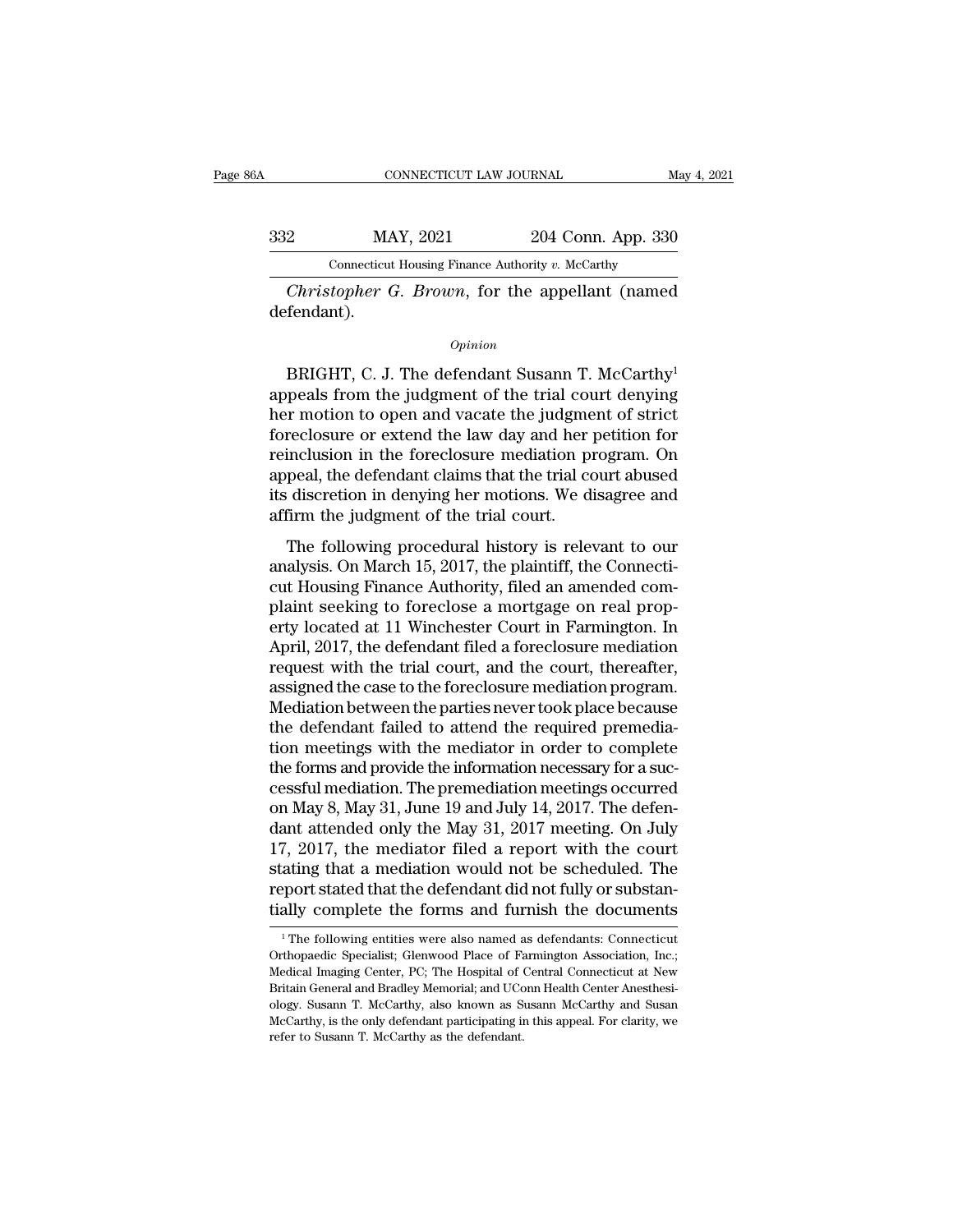| 21                                                   | CONNECTICUT LAW JOURNAL                           | Page 87A |
|------------------------------------------------------|---------------------------------------------------|----------|
| 204 Conn. App. 330                                   | MAY, 2021                                         | 333      |
|                                                      | Connecticut Housing Finance Authority v. McCarthy |          |
| that were requested by the plaintiff The report also |                                                   |          |

EXECTIVE DEAL THE REVIEW OF THE REVIEW ON THE REVIEW ON A SET ON A SET ONLY A SUPER CONNECTICUT LAW JOURNAL THAT A SUPER CONNECTION of the plaintiff. The report also provided that the plaintiff supplied the requested docum 204 Conn. App. 330 MAY, 2021 333<br>
Connecticut Housing Finance Authority v. McCarthy<br>
that were requested by the plaintiff. The report also<br>
provided that the plaintiff supplied the requested docu-<br>
mentation, forms, and in 204 Conn. App. 330 MAY, 2021 333<br>
Connecticut Housing Finance Authority v. McCarthy<br>
that were requested by the plaintiff. The report also<br>
provided that the plaintiff supplied the requested documentation, forms, and info 204 Conn. App. 330<br>
Connecticut Housin<br>
that were requested b<br>
provided that the plain<br>
mentation, forms, and<br>
to the defendant.<br>
On August 3, 2017, Connecticut Housing Finance Authority v. McCarthy<br>
at were requested by the plaintiff. The report also<br>
ovided that the plaintiff supplied the requested docu-<br>
entation, forms, and information to the mediator and<br>
the def that were requested by the plaintiff. The report also<br>provided that the plaintiff supplied the requested documentation, forms, and information to the mediator and<br>to the defendant.<br>On August 3, 2017, the plaintiff filed a

France Tequested by the plaint. The report association provided that the plaintiff supplied the requested documentation, forms, and information to the mediator and to the defendant.<br>On August 3, 2017, the plaintiff filed a provided that the plantiff supplied the requested doed<br>mentation, forms, and information to the mediator and<br>to the defendant.<br>On August 3, 2017, the plaintiff filed a motion for<br>judgment of strict foreclosure. On August 1 to the defendant.<br>
On August 3, 2017, the plaintiff filed a motion for<br>
judgment of strict foreclosure. On August 10, 2017, the<br>
court granted the plaintiff's motion for default against<br>
the defendant for failure to plead. On August 3, 2017, the plaintiff filed a motion for<br>judgment of strict foreclosure. On August 10, 2017, the<br>court granted the plaintiff's motion for default against<br>the defendant for failure to plead. On August 15, 2017,<br> On August 3, 2017, the plaintiff filed a motion for<br>judgment of strict foreclosure. On August 10, 2017, the<br>court granted the plaintiff's motion for default against<br>the defendant for failure to plead. On August 15, 2017,<br> judgment of strict foreclosure. On August 10, 2017, the<br>court granted the plaintiff's motion for default against<br>the defendant for failure to plead. On August 15, 2017,<br>the plaintiff filed an affidavit of debt stating that the defendant for failure to plead. On August 15, 2017,<br>the plaintiff filed an affidavit of debt stating that the<br>defendant was indebted to the plaintiff in the amount<br>of \$175,010.46. The debt included escrow advances of<br> the plaintiff filed an affidavit of debt stating that the defendant was indebted to the plaintiff in the amount of \$175,010.46. The debt included escrow advances of \$16,956.27. On August 21, 2017, the court,  $Pittman$ ,  $J$ , r defendant was indebted to the plaintiff in the amount<br>of \$175,010.46. The debt included escrow advances of<br>\$16,956.27. On August 21, 2017, the court, *Pittman*, *J.*,<br>rendered a judgment of strict foreclosure, determined<br>t of \$175,010.46. The debt included escrow advances of \$16,956.27. On August 21, 2017, the court, *Pittman*, *J*., rendered a judgment of strict foreclosure, determined the fair market value of the property to be \$145,000 an  $$16,956.27$ . On August 21, 2017,<br>rendered a judgment of strict fc<br>the fair market value of the prop<br>the debt owed to be  $$175,010.46$ , a<br>tain other fees and costs, and s<br>day for November 6, 2017. The de<br>from the court's ratered a jacquierit of strict forcerssare, determined<br>e fair market value of the property to be \$145,000 and<br>e debt owed to be \$175,010.46, awarded the plaintiff cer-<br>in other fees and costs, and set the defendant's law<br>y the debt owed to be \$175,010.46, awarded the plaintiff certain other fees and costs, and set the defendant's law day for November 6, 2017. The defendant did not appeal from the court's judgment.<br>On October 16, 2017, the d

tain other fees and costs, and set the defendant's law<br>day for November 6, 2017. The defendant did not appeal<br>from the court's judgment.<br>On October 16, 2017, the defendant filed a motion to<br>open the judgment and extend the day for November 6, 2017. The defendant did not appeal<br>from the court's judgment.<br>On October 16, 2017, the defendant filed a motion to<br>open the judgment and extend the law day on the basis<br>that her default on the mortgage put in the court's judgment.<br>
On October 16, 2017, the defendant filed a motion to<br>
open the judgment and extend the law day on the basis<br>
that her default on the mortgage was due to an increase<br>
in her mortgage payment th on october 16, 2017, the defendant filed a motion to<br>open the judgment and extend the law day on the basis<br>that her default on the mortgage was due to an increase<br>in her mortgage payment that arose in relation to a dis-<br>p On October 16, 2017, the defendant filed a motion to<br>open the judgment and extend the law day on the basis<br>that her default on the mortgage was due to an increase<br>in her mortgage payment that arose in relation to a dis-<br>p open the judgment and extend the law day on the basis<br>that her default on the mortgage was due to an increase<br>in her mortgage payment that arose in relation to a dis-<br>pute regarding the payment of condominium associa-<br>tion in her mortgage payment that arose in relation to a dis-<br>pute regarding the payment of condominium associa-<br>tion fees. The defendant's motion gave no indication<br>that she disputed the amount of the debt as found by<br>the cou pute regarding the payment of condominium association fees. The defendant's motion gave no indication<br>that she disputed the amount of the debt as found by<br>the court when it rendered judgment. The court,  $Dubay$ ,<br> $J$ ., grant tion fees. The defendant's motion gave no indication<br>that she disputed the amount of the debt as found by<br>the court when it rendered judgment. The court,  $Dubay$ ,<br> $J$ ., granted the defendant's motion and extended the<br>defend that she disputed the amount of the debt as found by<br>the court when it rendered judgment. The court,  $Dubay$ ,<br>J., granted the defendant's motion and extended the<br>defendant's law day to January 22, 2018. On October<br>17, 2017, the court when it rendered judgment. The court,  $Dubay$ ,  $J$ ., granted the defendant's motion and extended the defendant's law day to January 22, 2018. On October 17, 2017, the defendant filed a petition for reinclusion in fendant's law day to January 22, 2018. On October, 2017, the defendant filed a petition for reinclusion the foreclosure mediation program, seeking to moder the mortgage and retain the property. On October, 2017, the court 17, 2017, the defendant filed a petition for reinclusion<br>in the foreclosure mediation program, seeking to mod-<br>ify the mortgage and retain the property. On October<br>30, 2017, the court, *Dubay*, *J.*, granted the petition.

It, 2011, are determined a perform for remembership in the foreclosure mediation program, seeking to modify the mortgage and retain the property. On October 30, 2017, the court, *Dubay*, *J*., granted the petition.<br>On Nov ify the mortgage and retain the property. On October 30, 2017, the court, *Dubay*, *J*., granted the petition.<br>On November 14, 2017, the parties met with the fore-<br>closure mediator. The mediator filed a report with<br>the co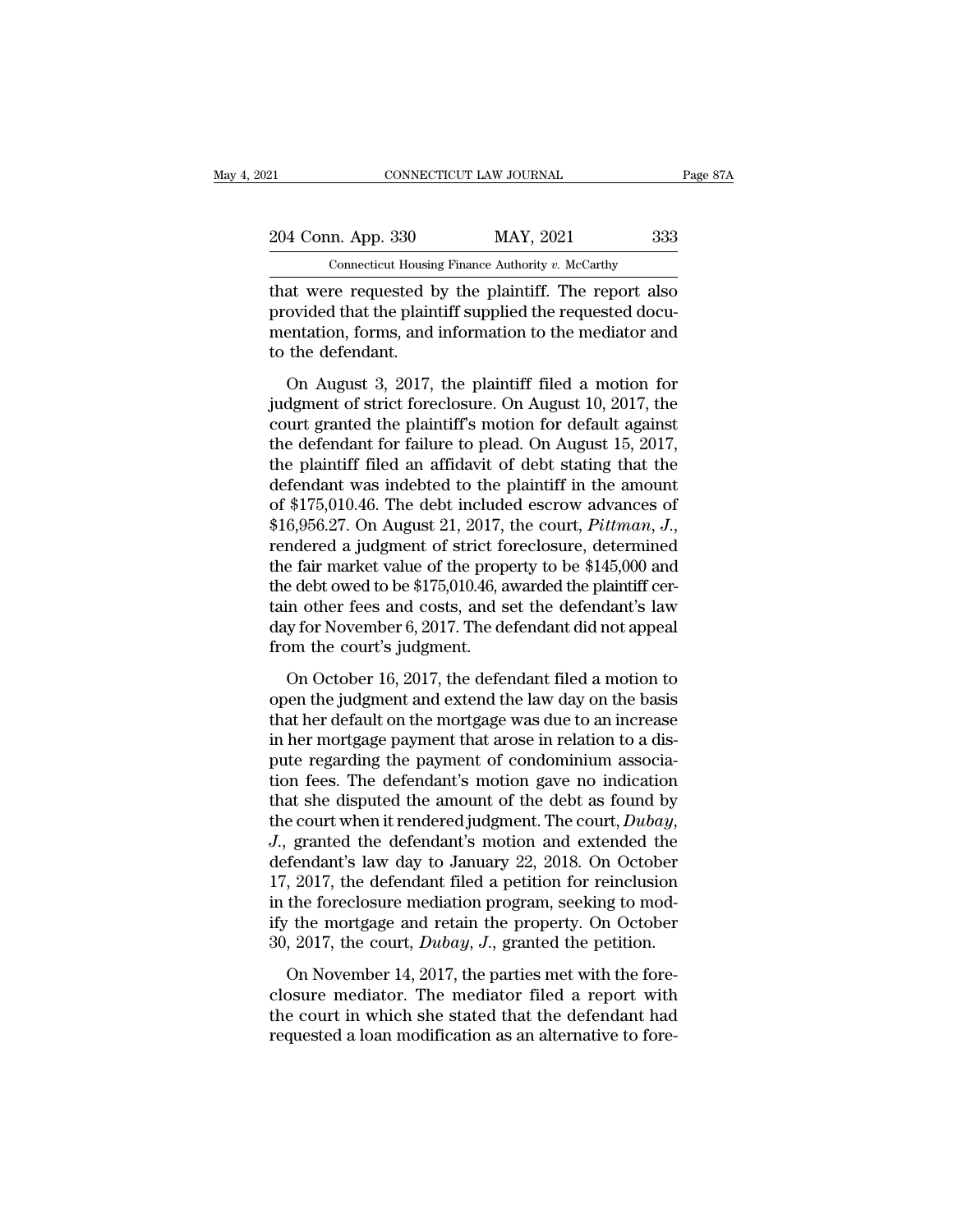# EXECUTE CONNECTICUT LAW JOURNAL May 4, 2021<br>334 MAY, 2021 204 Conn. App. 330<br>204 Connecticut Housing Finance Authority v. McCarthy CONNECTICUT LAW JOURNAL<br>MAY, 2021 204 Conn. App. 330<br>Connecticut Housing Finance Authority *v. McCarthy*<br>and that the parties would benefit from further

CONNECTICUT LAW JOURNAL May 4, 2021<br>
204 Conn. App. 330<br>
Connecticut Housing Finance Authority v. McCarthy<br>
Closure and that the parties would benefit from further<br>
mediation. The report also provided that the mediation<br>
s MAY, 2021 204 Conn. App. 330<br>
Connecticut Housing Finance Authority v. McCarthy<br>
Closure and that the parties would benefit from further<br>
mediation. The report also provided that the mediation<br>
session was not as productiv  $\begin{tabular}{ c c c c} \multicolumn{1}{c}{{\bf{MAY, 2021}}} & {\bf{204 Conn. App. 330}}\\ \hline \multicolumn{1}{c}{{\bf{Connecticut Housing Finance Authority $v. McCarthy}}} \\ \hline \multicolumn{1}{c}{{\bf{closure and that the parties would benefit from further} }}\\ \hline \multicolumn{1}{c}{{\bf{median in the report also provided that the mediator}}}\\ \hline \multicolumn{1}{c}{{\bf{Hul.} The report also provided that the mediator} }\\ \hline \multicolumn{1}{c}{{\bf{Hul.} The development of a model to consider a possi} }\\ \hline \multicolumn{1}{c}{{\bf{Hul.} The development$  $\frac{334}{204}$  MAY, 2021 204 Conn. App. 330<br>
Connecticut Housing Finance Authority v. McCarthy<br>
closure and that the parties would benefit from further<br>
mediation. The report also provided that the mediation<br>
session was n Connecticut Housing Finance Authority v. McCarthy<br>Closure and that the parties would benefit from further<br>mediation. The report also provided that the mediation<br>session was not as productive as it could have been<br>because t Connecticut Housing Finance Authority  $v$ . McCarthy<br>closure and that the parties would benefit from further<br>mediation. The report also provided that the mediation<br>session was not as productive as it could have been<br>becaus closure and that the parties would hediation. The report also provided<br>session was not as productive as<br>because the defendant had not pr<br>with all of the documents it needed<br>ble modification and the plaintiff<br>follow up with equation. The report also provided that the mediation<br>ssion was not as productive as it could have been<br>cause the defendant had not provided the plaintiff<br>th all of the documents it needed to consider a possi-<br>e-modificati session was not as productive as it could nave been<br>because the defendant had not provided the plaintiff<br>with all of the documents it needed to consider a possi-<br>ble modification and the plaintiff did not sufficiently<br>foll

because the detendant had not provided the plaintiff<br>with all of the documents it needed to consider a possi-<br>ble modification and the plaintiff did not sufficiently<br>follow up with the defendant.<br>On November 15, 2017, the with all of the documents it needed to consider a possible modification and the plaintiff did not sufficiently follow up with the defendant.<br>On November 15, 2017, the defendant filed a motion for modification of the mediat ble modification and the plaintiff did not sufollow up with the defendant.<br>
On November 15, 2017, the defendant filed<br>
for modification of the mediation period on<br>
that the plaintiff had failed to provide a d<br>
request to t On November 15, 2017, the defendant filed a motion<br>r modification of the mediation period on the basis<br>at the plaintiff had failed to provide a document<br>quest to the defendant in a timely fashion. The defen-<br>nt's motion w On November 15, 2017, the defendant filed a motion<br>for modification of the mediation period on the basis<br>that the plaintiff had failed to provide a document<br>request to the defendant in a timely fashion. The defen-<br>dant's

for modification of the mediation period on the basis<br>that the plaintiff had failed to provide a document<br>request to the defendant in a timely fashion. The defen-<br>dant's motion was granted by the court.<br>On December 21, 201 that the plaintiff had failed to provide a document<br>request to the defendant in a timely fashion. The defen-<br>dant's motion was granted by the court.<br>On December 21, 2017, the parties again met with<br>the mediator. The mediat request to the defendant in a timely fashion. The defendant's motion was granted by the court.<br>
On December 21, 2017, the parties again met with<br>
the mediator. The mediator filed a report with the court<br>
in which she state dent is motion was granted by the court.<br>
On December 21, 2017, the parties again met with<br>
the mediator. The mediator filed a report with the court<br>
in which she stated that the parties had engaged in<br>
conduct consistent On December 21, 2017, the parties again met with<br>the mediator. The mediator filed a report with the court<br>in which she stated that the parties had engaged in<br>conduct consistent with the objectives of the mediation<br>program the mediator. The mediator filed a report with the court<br>in which she stated that the parties had engaged in<br>conduct consistent with the objectives of the mediation<br>program and that the defendant had requested a loan<br>modif in which she stated that the parties had engaged in<br>conduct consistent with the objectives of the mediation<br>program and that the defendant had requested a loan<br>modification. The report provided that the plaintiff<br>denied th conduct consistent with the objectives of the mediation<br>program and that the defendant had requested a loan<br>modification. The report provided that the plaintiff<br>denied the defendant's request for a loan modification<br>becaus program and that the defendant had requested a loan<br>modification. The report provided that the plaintiff<br>denied the defendant's request for a loan modification<br>because the plaintiff did not believe that the property<br>was he modification. The report provided that the plaintiff<br>denied the defendant's request for a loan modification<br>because the plaintiff did not believe that the property<br>was her primary residence, and it indicated that the<br>medi denied the defendant's request for a loan modification<br>because the plaintiff did not believe that the property<br>was her primary residence, and it indicated that the<br>mediator was not aware of any material reason to dis-<br>agre because the plaintiff did not believe that the property<br>was her primary residence, and it indicated that the<br>mediator was not aware of any material reason to dis-<br>agree with this denial. The report further provided that,<br>i was her primary residence, and it indicated that the<br>mediator was not aware of any material reason to dis-<br>agree with this denial. The report further provided that,<br>if occupancy was proven, the defendant "would still<br>need mediator was not aware of any material reason to dis-<br>agree with this denial. The report further provided that,<br>if occupancy was proven, the defendant "would still<br>need to come up with [\$23,000] as . . . part of a modifi-<br> agree with this denial. The report further provided that<br>if occupancy was proven, the defendant "would still<br>need to come up with  $[23,000]$  as . . . part of a modification agreement." There is nothing in the mediator"<br>re occupancy was proven, the defendant would still<br>ed to come up with [\$23,000] as  $\dots$  part of a modifi-<br>tion agreement." There is nothing in the mediator's<br>port that suggests that the defendant disputed the<br>aintiff's claim motion agreement." There is nothing in the mediator's<br>report that suggests that the defendant disputed the<br>plaintiff's claim regarding the amount of money she<br>would need to raise to complete a modification.<br>On January 10,

cauon agreement." There is nothing in the mediator's<br>report that suggests that the defendant disputed the<br>plaintiff's claim regarding the amount of money she<br>would need to raise to complete a modification.<br>On January 10, 2 report that suggests that the detendant disputed the<br>plaintiff's claim regarding the amount of money she<br>would need to raise to complete a modification.<br>On January 10, 2018, the defendant filed a second<br>motion to open the plantiful secular regarding the amount of money she<br>would need to raise to complete a modification.<br>On January 10, 2018, the defendant filed a second<br>motion to open the judgment and extend the law day.<br>The defendant argued would need to raise to complete a modification.<br>On January 10, 2018, the defendant filed a second<br>motion to open the judgment and extend the law day.<br>The defendant argued that good cause existed to open<br>the judgment becaus On January 10, 2018, the defendant filed a second<br>motion to open the judgment and extend the law day.<br>The defendant argued that good cause existed to open<br>the judgment because the plaintiff had offered her a<br>three month tr motion to open the judgment and extend the law day.<br>The defendant argued that good cause existed to open<br>the judgment because the plaintiff had offered her a<br>three month trial payment plan toward a permanent<br>modification o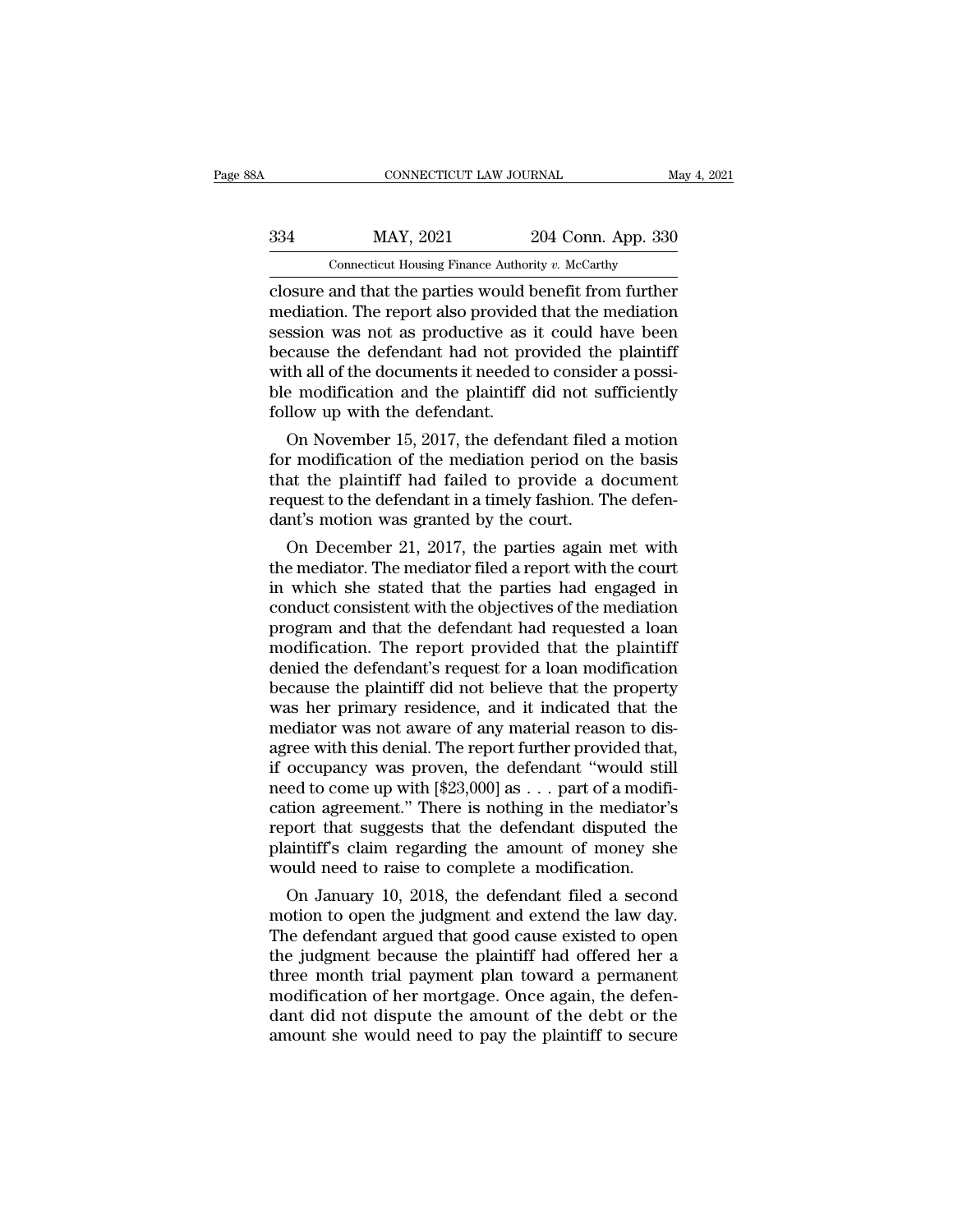EXECUTE 21 CONNECTICUT LAW JOURNAL Page 89A<br>204 Conn. App. 330 MAY, 2021 335<br>Connecticut Housing Finance Authority v. McCarthy CONNECTICUT LAW JOURNAL<br>
204 Conn. App. 330 MAY, 2021 335<br>
Connecticut Housing Finance Authority *v.* McCarthy<br>
a permanent modification. Instead, she represented in

EXECTIVE DURINAL Page 89A<br>
204 Conn. App. 330 MAY, 2021 335<br>
204 Connecticut Housing Finance Authority v. McCarthy<br>
201 Connecticut Housing Finance Authority v. McCarthy<br>
201 Dermanent modification. Instead, she represente 204 Conn. App. 330 MAY, 2021 335<br>
Connecticut Housing Finance Authority v. McCarthy<br>
a permanent modification. Instead, she represented in<br>
her motion that she "[anticipated] being able to comply<br>
with all the other requir 204 Conn. App. 330 MAY, 2021 335<br>
Connecticut Housing Finance Authority v. McCarthy<br>
a permanent modification. Instead, she represented in<br>
her motion that she "[anticipated] being able to comply<br>
with all the other requi 204 Conn. App. 330 MAY, 2021 335<br>
Connecticut Housing Finance Authority v. McCarthy<br>
a permanent modification. Instead, she represented in<br>
her motion that she "[anticipated] being able to comply<br>
with all the other requi Contain 1<sub>1</sub> Procedure 1.1111, 2011<br> *Dubayed a permanent modification.* Instead, she represented in<br>
her motion that she "[anticipated] being able to comply<br>
with all the other requirements needed to permanently<br>
modify t Connecticut Housin<br>
a permanent modificat<br>
her motion that she "[a<br>
with all the other requi<br>
modify the mortgage."<br>
Dubay, J., granted the<br>
for May 14, 2018.<br>
On February 5, 201 bermancin modification. Instead, site represented in<br>
Ir motion that she "[anticipated] being able to comply<br>
th all the other requirements needed to permanently<br>
odify the mortgage." On January 22, 2018, the court,<br> *thay* ref model and she funct-pated forms able to comply<br>with all the other requirements needed to permanently<br>modify the mortgage." On January 22, 2018, the court,<br> $Dubay$ , J., granted the motion and set a new law day<br>for May 14

which an the other requirements needed to permanently<br>modify the mortgage." On January 22, 2018, the court,<br>Dubay, J., granted the motion and set a new law day<br>for May 14, 2018.<br>On February 5, 2018, the mediator filed her modary are mortgage. On standary 22, 2010, the court,  $Dubay$ , J., granted the motion and set a new law day for May 14, 2018.<br>On February 5, 2018, the mediator filed her final report with the court in which she stated that  $Baway$ ,  $\sigma$ , granted are included and set a new haw day<br>for May 14, 2018.<br>On February 5, 2018, the mediator filed her final<br>report with the court in which she stated that the media-<br>tion was terminated because only one se On February 5, 2018, the mediator filed her final<br>port with the court in which she stated that the media-<br>on was terminated because only one session was<br>dered by the court and that, although the plaintiff<br>d agreed to a sec on February 9, 2010, the mediator fired for final<br>report with the court in which she stated that the media-<br>tion was terminated because only one session was<br>ordered by the court and that, although the plaintiff<br>had agreed

report what are court in which she stated that the media<br>tion was terminated because only one session was<br>ordered by the court and that, although the plaintiff<br>had agreed to a second session, the case did not settle.<br>On Ma from was commatted because only one session was<br>ordered by the court and that, although the plaintiff<br>had agreed to a second session, the case did not settle.<br>On May 2, 2018, the defendant filed a third motion<br>to open the ondered by the court and that, although the plainting<br>had agreed to a second session, the case did not settle.<br>On May 2, 2018, the defendant filed a third motion<br>to open the judgment and extend the law day. The defen-<br>dant In May 2, 2018, the defendant filed a third motion<br>to open the judgment and extend the law day. The defen-<br>dant argued that she had completed her three month<br>trial payment plan and stated that she needed to pay<br>only a lump On May 2, 2018, the defendant filed a third motion<br>to open the judgment and extend the law day. The defen-<br>dant argued that she had completed her three month<br>trial payment plan and stated that she needed to pay<br>only a lump to open the judgment and extend the law day. The defendant argued that she had completed her three month<br>trial payment plan and stated that she needed to pay<br>only a lump sum of approximately \$23,000 to the plain-<br>tiff's se dant argued that she had completed her three month<br>trial payment plan and stated that she needed to pay<br>only a lump sum of approximately \$23,000 to the plain-<br>tiff's servicer and certain other amounts required to<br>release trial payment plan and stated that she needed to pay<br>only a lump sum of approximately \$23,000 to the plain-<br>tiff's servicer and certain other amounts required to<br>release some minor judgment liens. The defendant argued<br>fur only a lump sum of approximately \$23,000 to the plain-<br>tiff's servicer and certain other amounts required to<br>release some minor judgment liens. The defendant argued<br>further that she wanted to examine the denial letter of<br>h tiff's servicer and certain other amounts requirelease some minor judgment liens. The defendant further that she wanted to examine the denial lever loan modification and submit an appeal, and requested an extension of the refluence that she wanted to examine the denial letter of<br>ther that she wanted to examine the denial letter of<br>r loan modification and submit an appeal, and she<br>quested an extension of the law day to do so. On May<br>, 2018, motion that the wanted to channic the definal retact of<br>her loan modification and submit an appeal, and she<br>requested an extension of the law day to do so. On May<br>14, 2018, the court, *Cobb*, *J.*, granted the motion and<br>s

requested an extension of the law day to do so. On May 14, 2018, the court, *Cobb*, *J*., granted the motion and set a new law day for September 10, 2018.<br>On August 29, 2018, the defendant filed her fourth motion to open 14, 2018, the court, *Cobb*, *J*., granted the motion and<br>set a new law day for September 10, 2018.<br>On August 29, 2018, the defendant filed her fourth<br>motion to open the judgment and extend the law day.<br>The defendant argu more and required an additional thirty to sixty<br>day to perfect and republement and extend the fourth<br>motion to open the judgment and extend the law day.<br>The defendant argued that she anticipated that she<br>would be receivin on August 29, 2018, the defendant filed her fourth<br>motion to open the judgment and extend the law day.<br>The defendant argued that she anticipated that she<br>would be receiving sufficient funds to reinstate the<br>mortgage and re On August 29, 2018, the defendant filed her fourth<br>motion to open the judgment and extend the law day.<br>The defendant argued that she anticipated that she<br>would be receiving sufficient funds to reinstate the<br>mortgage and re motion to open the judgment and extend the law day.<br>The defendant argued that she anticipated that she<br>would be receiving sufficient funds to reinstate the<br>mortgage and required an additional thirty to sixty<br>days to gain a The defendant argued that she anticipated that she<br>would be receiving sufficient funds to reinstate the<br>mortgage and required an additional thirty to sixty<br>days to gain access to the funds. The defendant also<br>requested, fo would be receiving sufficient funds to reinstate the<br>mortgage and required an additional thirty to sixty<br>days to gain access to the funds. The defendant also<br>requested, for the first time, a "more specific break-<br>down" of mortgage and required an additional thirty to sixty<br>days to gain access to the funds. The defendant also<br>requested, for the first time, a "more specific break-<br>down" of the reinstatement figures provided by the<br>plaintiff's days to gain access to the funds. The defendant also<br>requested, for the first time, a "more specific break-<br>down" of the reinstatement figures provided by the<br>plaintiff's servicer and stated that the additional time<br>was re requested, for the first time, a "more specific breadown" of the reinstatement figures provided by the plaintiff's servicer and stated that the additional tiwas required to ensure the accuracy of the figures.<br>September 10,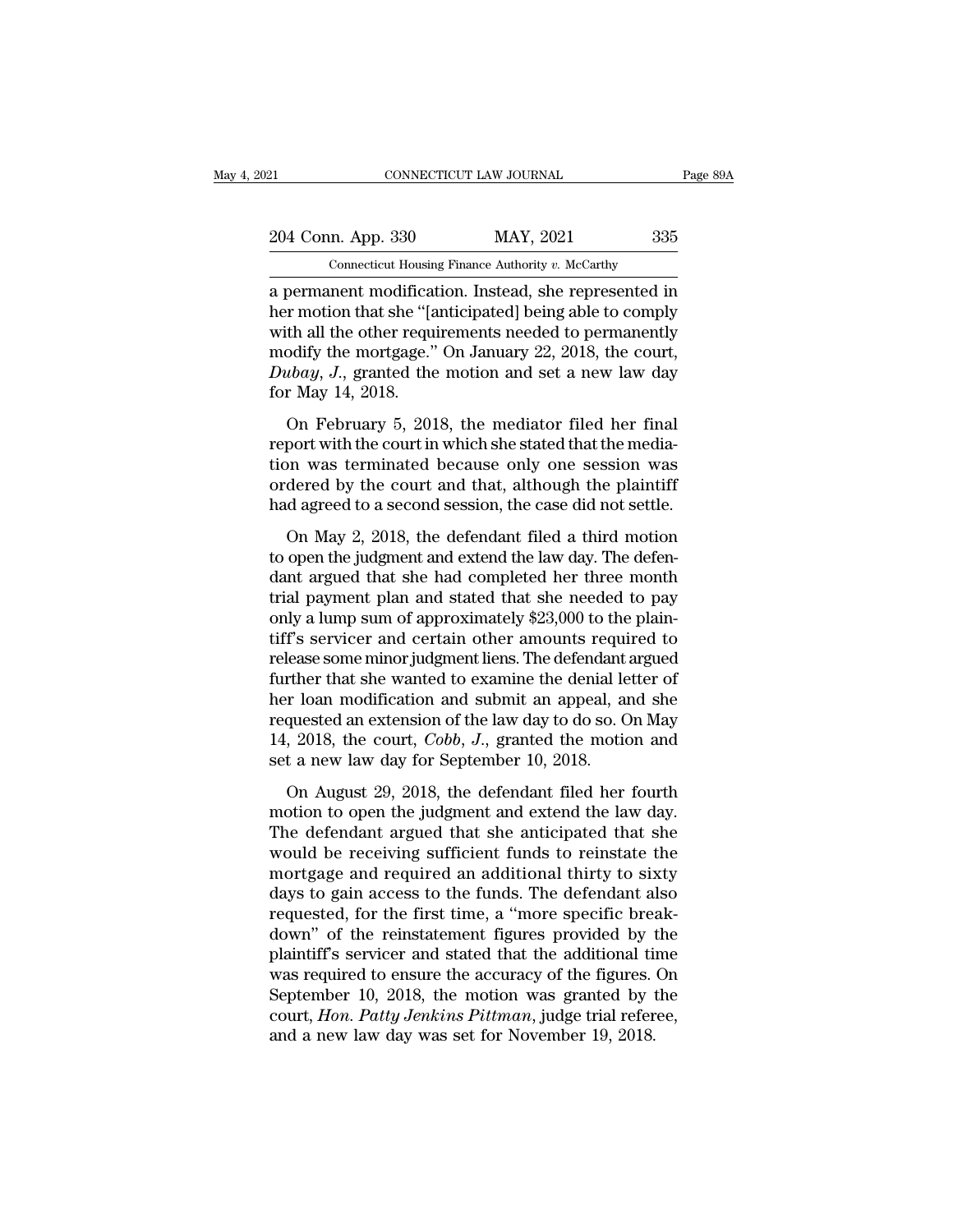| 0A  | CONNECTICUT LAW JOURNAL                           |                    | May 4, 2021 |
|-----|---------------------------------------------------|--------------------|-------------|
| 336 | MAY, 2021                                         | 204 Conn. App. 330 |             |
|     | Connecticut Housing Finance Authority v. McCarthy |                    |             |
|     | On November 7 2018 the defendant filed her fifth  |                    |             |

CONNECTICUT LAW JOURNAL May 4, 2021<br>
6 MAY, 2021 204 Conn. App. 330<br>
Connecticut Housing Finance Authority v. McCarthy<br>
On November 7, 2018, the defendant filed her fifth<br>
otion to open the judgment and extend the law day. MAY, 2021 204 Conn. App. 330<br>
Connecticut Housing Finance Authority v. McCarthy<br>
On November 7, 2018, the defendant filed her fifth<br>
motion to open the judgment and extend the law day.<br>
The defendant argued that the reinst  $\frac{\text{MAY, 2021}}{\text{Comecticut Housing Finance Authority } v. \text{ McCarthy}}$ <br>On November 7, 2018, the defendant filed her fifth<br>motion to open the judgment and extend the law day.<br>The defendant argued that the reinstatement figure she<br>had received from the plain  $\frac{\text{MAY, 2021}}{\text{Commetric}}$   $\frac{204 \text{ Conn. App. 330}}{\text{Commetric. How many}}$ <br>
On November 7, 2018, the defendant filed her fifth<br>
motion to open the judgment and extend the law day.<br>
The defendant argued that the reinstatement figure she<br>
had re Connecticut Housing Finance Authority v. McCarthy<br>
On November 7, 2018, the defendant filed her fifth<br>
motion to open the judgment and extend the law day.<br>
The defendant argued that the reinstatement figure she<br>
had recei Connected Housing Finance Authority v. McCartity<br>
On November 7, 2018, the defendant filed her fifth<br>
motion to open the judgment and extend the law day.<br>
The defendant argued that the reinstatement figure she<br>
had receiv On November 7, 2018, the defendant filed her fifth<br>motion to open the judgment and extend the law day.<br>The defendant argued that the reinstatement figure she<br>had received from the plaintiff included payments from<br>the plain motion to open the judgment and extend the law day.<br>The defendant argued that the reinstatement figure she<br>had received from the plaintiff included payments from<br>the plaintiff to her condominium association and that<br>she ha The defendant argued that the reinstatement figure she<br>had received from the plaintiff included payments from<br>the plaintiff to her condominium association and that<br>she had documentation showing that she had made the<br>paymen had received from the plaintiff included payments from<br>the plaintiff to her condominium association and that<br>she had documentation showing that she had made the<br>payments herself or that the plaintiff, in fact, had not<br>made the plaintiff to her condominium association and that<br>she had documentation showing that she had made the<br>payments herself or that the plaintiff, in fact, had not<br>made the payments. The defendant requested an exten-<br>sion she had documentation showing that she had made the payments herself or that the plaintiff, in fact, had not made the payments. The defendant requested an extension of the law day to discuss the discrepancies with the plai payments herself or that the plaintiff, in fact, had not<br>made the payments. The defendant requested an exten-<br>sion of the law day to discuss the discrepancies with<br>the plaintiff and to determine the actual reinstatement<br>fi made the payments. The defendant requested an extension of the law day to discuss the discrepancies with<br>the plaintiff and to determine the actual reinstatement<br>figure. The plaintiff objected to the motion arguing,<br>inter sion of the law day to discuss the discrepancies with<br>the plaintiff and to determine the actual reinstatement<br>figure. The plaintiff objected to the motion arguing,<br>inter alia, that the court, when it entered the judgment<br> the plaintiff and to determine the actual reinstatement<br>figure. The plaintiff objected to the motion arguing,<br>inter alia, that the court, when it entered the judgment<br>of strict foreclosure on August 21, 2017, determined th figure. The plaintiff objected to the motion arguiter alia, that the court, when it entered the judge of strict foreclosure on August 21, 2017, determined amount of the debt, which included the payments the defendant was strict foreclosure on August 21, 2017, determined the<br>nount of the debt, which included the payments that<br>e defendant was now questioning. The motion to open<br>e judgment was denied by the court,  $Dubay$ ,  $J$ ., but<br>new law da amount of the debt, which included the payments that<br>the defendant was now questioning. The motion to open<br>the judgment was denied by the court, *Dubay*, *J*., but<br>a new law day was set for January 22, 2019.<br>On January 22

the defendant was now questioning. The motion to open<br>the judgment was denied by the court,  $Dubay$ ,  $J$ ., but<br>a new law day was set for January 22, 2019.<br>On January 22, 2019, the defendant filed her sixth<br>motion to open th the judgment was denied by the court, *Dubay*, *J*., but<br>a new law day was set for January 22, 2019.<br>On January 22, 2019, the defendant filed her sixth<br>motion to open the judgment and extend the law day.<br>She argued that t a new law day was set for January 22, 2019.<br>
On January 22, 2019, the defendant filed her sixth<br>
motion to open the judgment and extend the law day.<br>
She argued that the escrow figures claimed by the plain-<br>
tiff were exc On January 22, 2019, the defendant filed her sixth<br>motion to open the judgment and extend the law day.<br>She argued that the escrow figures claimed by the plain-<br>tiff were excessive and that she was ready and willing<br>to mak On January 22, 2019, the defendant filed her sixth<br>motion to open the judgment and extend the law day.<br>She argued that the escrow figures claimed by the plain-<br>tiff were excessive and that she was ready and willing<br>to mak motion to open the judgment and extend the law day.<br>She argued that the escrow figures claimed by the plain-<br>tiff were excessive and that she was ready and willing<br>to make the reinstatement payment, but needed to make<br>sure She argued that the escrow<br>tiff were excessive and that<br>to make the reinstatement p<br>sure that the escrow amou<br>accurate. The motion to op<br>by the court,  $Dubay$ , J., bu<br>to February 25, 2019.<br>On February 19, 2019, the make the reinstatement payment, but needed to make<br>re that the escrow amount stated by the plaintiff was<br>curate. The motion to open the judgment was denied<br>the court,  $Dubay$ ,  $J$ ., but the law day was extended<br>February 25, sure that the escrow amount stated by the plaintiff was<br>accurate. The motion to open the judgment was denied<br>by the court,  $Dubay$ ,  $J$ ., but the law day was extended<br>to February 25, 2019.<br>On February 19, 2019, the defendan

accurate. The motion to open the judgment was denied<br>by the court,  $Dubay$ ,  $J$ ., but the law day was extended<br>to February 25, 2019.<br>On February 19, 2019, the defendant filed her seventh<br>motion to open the judgment. The def by the court, *Dubay*, *J*., but the law day was extended<br>to February 25, 2019.<br>On February 19, 2019, the defendant filed her seventh<br>motion to open the judgment. The defendant requested<br>that the court open and vacate the to February 25, 2019.<br>
On February 19, 2019, the defendant filed her seventh<br>
motion to open the judgment. The defendant requested<br>
that the court open and vacate the judgment or extend<br>
the law day because doing so would On February 19, 2019, the defendant filed her seventh<br>motion to open the judgment. The defendant requested<br>that the court open and vacate the judgment or extend<br>the law day because doing so would allow both parties<br>time to On February 19, 2019, the defendant filed her seventh<br>motion to open the judgment. The defendant requested<br>that the court open and vacate the judgment or extend<br>the law day because doing so would allow both parties<br>time to motion to open the judgment. The defendant requested<br>that the court open and vacate the judgment or extend<br>the law day because doing so would allow both parties<br>time to ensure the accuracy of the payment requested by<br>the p that the court open and vacate the judgment or extend<br>the law day because doing so would allow both parties<br>time to ensure the accuracy of the payment requested by<br>the plaintiff for the defendant to reinstate the mortgage. the law day because doing so would allow both parties<br>time to ensure the accuracy of the payment requested by<br>the plaintiff for the defendant to reinstate the mortgage.<br>The defendant argued that there was good cause to ope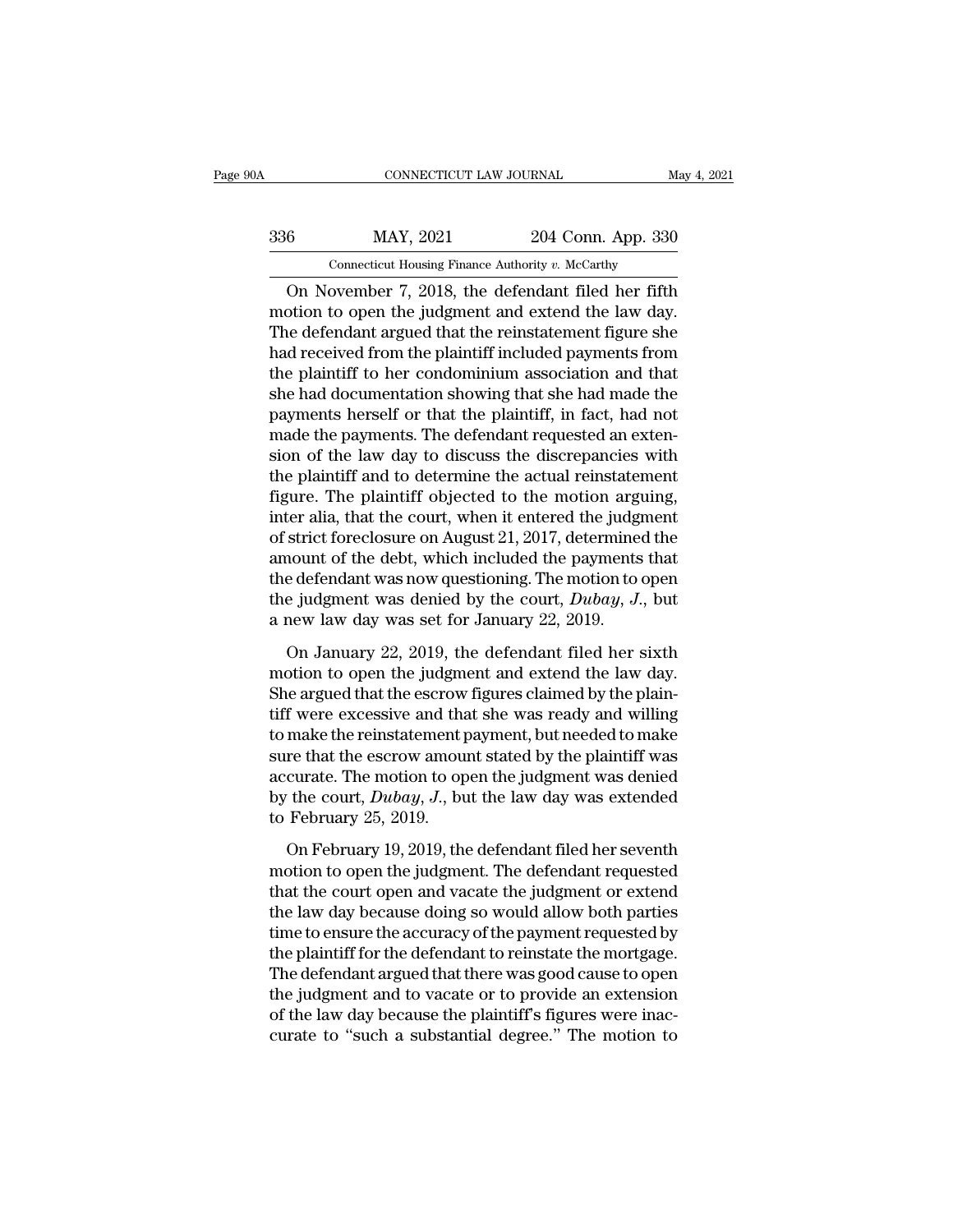| 21                 | CONNECTICUT LAW JOURNAL                                                                                            | Page 91A |
|--------------------|--------------------------------------------------------------------------------------------------------------------|----------|
| 204 Conn. App. 330 | MAY, 2021                                                                                                          | 337      |
|                    | Connecticut Housing Finance Authority v. McCarthy                                                                  |          |
|                    | open and vacate the judgment was denied by the court,<br>Dubay, J., but the law day was extended to April 8, 2019. |          |
|                    | On March 27, 2019, the defendant filed her eighth                                                                  |          |

4 Conn. App. 330 MAY, 2021 337<br>
Connecticut Housing Finance Authority v. McCarthy<br>
Jeen and vacate the judgment was denied by the court,<br>  $u b a y, J$ , but the law day was extended to April 8, 2019.<br>
On March 27, 2019, the de Connecticut Housing Finance Authority v. McCarthy<br>
open and vacate the judgment was denied by the court,<br>
Dubay, J., but the law day was extended to April 8, 2019.<br>
On March 27, 2019, the defendant filed her eighth<br>
motio Connecticut Housing Finance Authority v. McCarthy<br>
open and vacate the judgment was denied by the court,<br>  $Dubay, J.,$  but the law day was extended to April 8, 2019.<br>
On March 27, 2019, the defendant filed her eighth<br>
motion open and vacate the judgment was denied by the court,<br>  $Dubay, J$ ., but the law day was extended to April 8, 2019.<br>
On March 27, 2019, the defendant filed her eighth<br>
motion to open the judgment and her second petition<br>
for Dubay, J., but the law day was extended to April 8, 2019.<br>
On March 27, 2019, the defendant filed her eighth<br>
motion to open the judgment and her second petition<br>
for reinclusion in the foreclosure mediation program.<br>
The On March 27, 2019, the defendant filed her eighth<br>motion to open the judgment and her second petition<br>for reinclusion in the foreclosure mediation program.<br>The defendant requested that the court open and vacate<br>the judgmen On March 27, 2019, the defendant filed her eighth<br>motion to open the judgment and her second petition<br>for reinclusion in the foreclosure mediation program.<br>The defendant requested that the court open and vacate<br>the judgmen motion to open the judgment and her second petition<br>for reinclusion in the foreclosure mediation program.<br>The defendant requested that the court open and vacate<br>the judgment or extend the law day because the plain-<br>tiff's for reinclusion in the foreclosure mediation program.<br>The defendant requested that the court open and vacate<br>the judgment or extend the law day because the plain-<br>tiff's figures were "inaccurate to such a substantial<br>degre The defendant requested that the court open and vacate<br>the judgment or extend the law day because the plain-<br>tiff's figures were "inaccurate to such a substantial<br>degree, there is good cause to open the judgment and<br>to va the judgment or extend the law day because the plain-<br>tiff's figures were "inaccurate to such a substantial<br>degree, there is good cause to open the judgment and<br>to vacate or to provide an extension of the law day<br>and to o tiff's figures were "inaccurate to such a substantial<br>degree, there is good cause to open the judgment and<br>to vacate or to provide an extension of the law day<br>and to order mediation" and that "[t]he additional time<br>vacati degree, there is good cause to open the judgment and<br>to vacate or to provide an extension of the law day<br>and to order mediation" and that "[t]he additional time<br>vacating the judgment and not resetting the law day,<br>or enter to vacate or to provide an extension of the law day<br>and to order mediation" and that "[t]he additional time<br>vacating the judgment and not resetting the law day,<br>or entering an extended law day  $\dots$  will allow both<br>parties and to order mediation" and that "[t]he additional time<br>vacating the judgment and not resetting the law day,<br>or entering an extended law day  $\ldots$  will allow both<br>parties to participate in a mediation with accurate inforvacating the judgment and not resetting the law day,<br>or entering an extended law day  $\ldots$  will allow both<br>parties to participate in a mediation with accurate infor-<br>mation and payoff amounts, and ensure that whatever<br>amo or entering an extended law day  $\ldots$  will allow both<br>parties to participate in a mediation with accurate infor-<br>mation and payoff amounts, and ensure that whatever<br>amount is required to reinstate is the accurate reinstat parties to participate in a mediation with accurate information and payoff amounts, and ensure that whatever<br>amount is required to reinstate is the accurate reinstate-<br>ment amount." The defendant also contended that (1)<br>sh mation and payoff amounts, and ensure that whatever<br>amount is required to reinstate is the accurate reinstate-<br>ment amount." The defendant also contended that (1)<br>she consistently requested the documentation that formed<br>th amount is required to reinstate is the accurate reinstatement amount." The defendant also contended that (1) she consistently requested the documentation that formed the basis of the reinstatement amount and the plaintiff ment amount." The defendant also contended that (1)<br>she consistently requested the documentation that formed<br>the basis of the reinstatement amount and the plaintiff<br>had not provided the defendant with the requested doc-<br>um she consistently requested the documentation that formed<br>the basis of the reinstatement amount and the plaintiff<br>had not provided the defendant with the requested doc-<br>umentation, (2) the reinstatement amount was errone-<br> the basis of the reinstatement amount and the plaintiff<br>had not provided the defendant with the requested doc-<br>umentation, (2) the reinstatement amount was errone-<br>ous, (3) the plaintiff did not adjust its accounting prophad not provided the defendant with the requested doc-<br>umentation, (2) the reinstatement amount was errone-<br>ous, (3) the plaintiff did not adjust its accounting prop-<br>erly, (4) the plaintiff would be unjustly enriched if t umentation, (2) the reinstatement amount was errone-<br>ous, (3) the plaintiff did not adjust its accounting prop-<br>erly, (4) the plaintiff would be unjustly enriched if the<br>foreclosure proceeded because the defendant's propous, (3) the plaintiff did not adjust its accounting properly, (4) the plaintiff would be unjustly enriched if the foreclosure proceeded because the defendant's property would be foreclosed due to her nonpayment of an amou erly, (4) the plaintiff would be unjustly enriched if the<br>foreclosure proceeded because the defendant's prop-<br>erty would be foreclosed due to her nonpayment of an<br>amount that she does not owe, (5) the plaintiff had a<br>duty foreclosure proceeded because the defendant's property would be foreclosed due to her nonpayment of an amount that she does not owe, (5) the plaintiff had a duty to inform the court of the changes it made to the reinstatem erty would be foreclosed due to her nonpayment of an<br>amount that she does not owe, (5) the plaintiff had a<br>duty to inform the court of the changes it made to the<br>reinstatement amount following its discovery of the<br>overchar amount that she does not owe, (5) the plaintiff had a<br>duty to inform the court of the changes it made to the<br>reinstatement amount following its discovery of the<br>overcharge or its decision to reduce the amount due, (6)<br>the duty to inform the court of the changes it made to the<br>reinstatement amount following its discovery of the<br>overcharge or its decision to reduce the amount due, (6)<br>the plaintiff's practice of demanding additional money<br>aff reinstatement amount following its discovery of the<br>overcharge or its decision to reduce the amount due, (6)<br>the plaintiff's practice of demanding additional money<br>affected the mediation results, and (7) she has proven<br>her overcharge or its decision to reduce the amount due, (6)<br>the plaintiff's practice of demanding additional money<br>affected the mediation results, and (7) she has proven<br>her motivation to reinstate by consistently pursuing<br>cl the plaintiff's practice<br>affected the mediation<br>her motivation to reir<br>clarity regarding, and<br>ment amount, and by<br>funds to be held for th<br>reinstatement amount.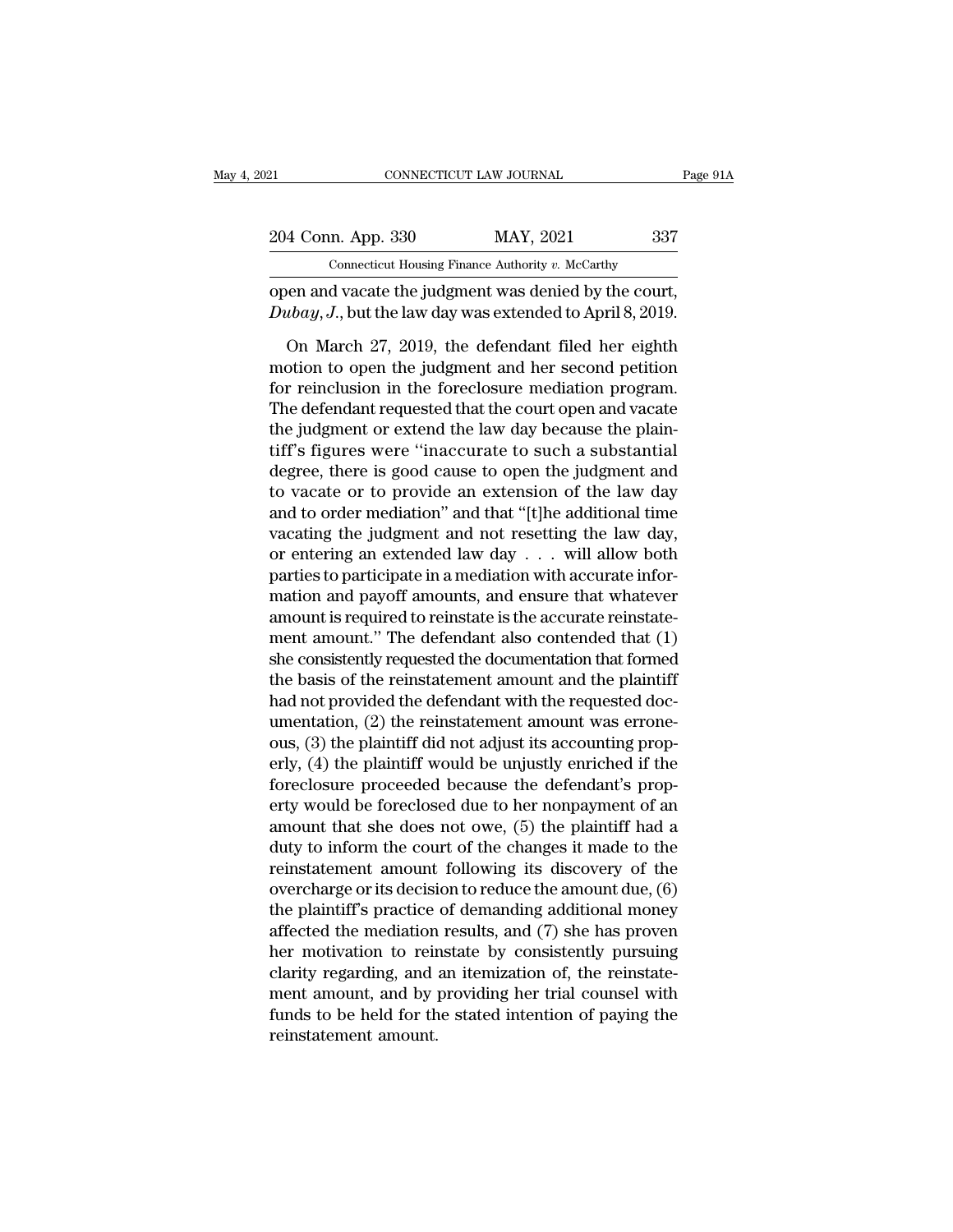# EXECUTE CONNECTICUT LAW JOURNAL May 4, 2021<br>338 MAY, 2021 204 Conn. App. 330<br>Connecticut Housing Finance Authority v. McCarthy CONNECTICUT LAW JOURNAL<br>MAY, 2021 204 Conn. App. 330<br>Connecticut Housing Finance Authority *v. McCarthy*<br>netition for reinclusion in the foreclosure medi

CONNECTICUT LAW JOURNAL<br>
IMAY, 2021 204 Conn. App. 330<br>
Connecticut Housing Finance Authority v. McCarthy<br>
In her petition for reinclusion in the foreclosure medi-<br>
ion program, the defendant argued that the parties<br>
and b MAY, 2021 204 Conn. App. 330<br>
Connecticut Housing Finance Authority v. McCarthy<br>
In her petition for reinclusion in the foreclosure mediation<br>
program, the defendant argued that the parties<br>
would benefit from the assistan  $\frac{\text{MAX, 2021}}{\text{Connecticut Housing Finance Authority } v. \text{ McCarthy}}$ <br>
In her petition for reinclusion in the foreclosure mediation program, the defendant argued that the parties<br>
would benefit from the assistance of the mediator in<br>
determining the proper  $\frac{338}{\text{R}}$  MAY, 2021 204 Conn. App. 330<br>
Connecticut Housing Finance Authority v. McCarthy<br>
In her petition for reinclusion in the foreclosure mediation program, the defendant argued that the parties<br>
would benefit fr  $\frac{p}{p}$  connecticut Housing Finance Authority v. McCarthy<br>
In her petition for reinclusion in the foreclosure medi-<br>
ation program, the defendant argued that the parties<br>
would benefit from the assistance of the mediato Connecticut Housing Finance Authority v. McCarthy<br>
In her petition for reinclusion in the foreclosure medi-<br>
ation program, the defendant argued that the parties<br>
would benefit from the assistance of the mediator in<br>
dete In her petition for reinclusion in the foreclosure mediation program, the defendant argued that the parties would benefit from the assistance of the mediator in determining the proper reinstatement figure due to "the [p]l ation program, t<br>would benefit fr<br>determining the µ<br>[p]laintiff's recen<br>ment and repre:<br>included amoun<br>paid . . . ."<br>On April 5, 2 build benefit from the assistance of the mediator in<br>termining the proper reinstatement figure due to "the<br>]laintiff's recent major adjustment to the reinstate-<br>ent and representations that prior reinstatements<br>cluded amo determining the proper reinstatement ingure due to the<br>
[p]laintiff's recent major adjustment to the reinstate-<br>
ment and representations that prior reinstatements<br>
included amounts that would be credited back once<br>
paid .

planturs recent major aquistment to the reinstatement and representations that prior reinstatements<br>included amounts that would be credited back once<br>paid  $\dots$ ."<br>On April 5, 2019, the plaintiff filed an objection<br>directed ment and representations that prior reinstatements<br>included amounts that would be credited back once<br>paid  $\ldots$ ."<br>On April 5, 2019, the plaintiff filed an objection<br>directed to both the defendant's motion to open the<br>judg mcluded amounts that would be credited back once<br>paid . . . ."<br>On April 5, 2019, the plaintiff filed an objection<br>directed to both the defendant's motion to open the<br>judgment and the petition for reinclusion in the forecl paid  $\ldots$ <br>On April 5, 2019, the plaintiff filed an objection<br>directed to both the defendant's motion to open the<br>judgment and the petition for reinclusion in the foreclo-<br>sure mediation program. In its objection, the pla On April 5, 2019, the plaintiff filed an objection<br>directed to both the defendant's motion to open the<br>judgment and the petition for reinclusion in the foreclo-<br>sure mediation program. In its objection, the plaintiff<br>noted directed to both the defendant's motion to open the<br>judgment and the petition for reinclusion in the foreclo-<br>sure mediation program. In its objection, the plaintiff<br>noted the defendant's multiple attempts to open the<br>judg judgment and the petition for reinclusion in the foreclosure mediation program. In its objection, the plaintiff<br>noted the defendant's multiple attempts to open the<br>judgment and either vacate the judgment or extend the<br>law sure mediation program. In its objection, the plaintiff<br>noted the defendant's multiple attempts to open the<br>judgment and either vacate the judgment or extend the<br>law day. The plaintiff contended that the defendant's<br>partic noted the defendant's multiple attempts to open the<br>judgment and either vacate the judgment or extend the<br>law day. The plaintiff contended that the defendant's<br>participation in the mediation program during the prior<br>years judgment and either vacate the judgment or extend the<br>law day. The plaintiff contended that the defendant's<br>participation in the mediation program during the prior<br>years was unproductive and fruitless. The plaintiff<br>argued law day. The plaintiff contended that the defendant's<br>participation in the mediation program during the prior<br>years was unproductive and fruitless. The plaintiff<br>argued further that the request for mediation was simply<br>an participation in the mediation program during the prior<br>years was unproductive and fruitless. The plaintiff<br>argued further that the request for mediation was simply<br>an attempt to delay the proceedings in the case. The<br>plai years was unproductive and fruitless. The plaintiff<br>argued further that the request for mediation was simply<br>an attempt to delay the proceedings in the case. The<br>plaintiff also contended that the issues raised in the<br>defen argued further that the request for mediation was simply<br>an attempt to delay the proceedings in the case. The<br>plaintiff also contended that the issues raised in the<br>defendant's motion to open the judgment were moot,<br>as the an attempt to delay the proceeding<br>plaintiff also contended that the<br>defendant's motion to open the ju<br>as the issues previously had been<br>on by the court when it rendered<br>21, 2017, and made a finding as t<br>debt owed by the d Fendant's motion to open the judgment were moot,<br>the issues previously had been addressed and ruled<br>to by the court when it rendered judgment on August<br>, 2017, and made a finding as to the amount of the<br>bt owed by the def derendant's motion to open the judgment were moot,<br>as the issues previously had been addressed and ruled<br>on by the court when it rendered judgment on August<br>21, 2017, and made a finding as to the amount of the<br>debt owed by

lowed.  $\frac{1}{2}$ , 2017, and made a finding as to the amount of the<br>bt owed by the defendant.<br>On April 8, 2019, the defendant's motion and petition<br>per denied by the court, *Dubay*, *J*. This appeal fol-<br>wed.<br>After filing her app

debt owed by the defendant.<br>
On April 8, 2019, the defendant's motion and petition<br>
were denied by the court,  $Dubay$ , J. This appeal fol-<br>
lowed.<br>
After filing her appeal, the defendant filed a motion<br>
for articulation, wh On April 8, 2019, the defendant's motion and petition<br>were denied by the court,  $Dubay$ ,  $J$ . This appeal fol-<br>lowed.<br>After filing her appeal, the defendant filed a motion<br>for articulation, which was granted by the court. I On April 8, 2019, the defendant s motion and petition<br>were denied by the court,  $Dubay$ , J. This appeal fol-<br>lowed.<br>After filing her appeal, the defendant filed a motion<br>for articulation, which was granted by the court. In were denied by the court,  $Duody$ ,  $J$ . This appeal followed.<br>
After filing her appeal, the defendant filed a motion<br>
for articulation, which was granted by the court. In its<br>
articulation, the court noted that the defendant ided in After filing her appeal, the defendant filed a motion<br>for articulation, which was granted by the court. In its<br>articulation, the court noted that the defendant had filed<br>several motions to open the judgment. Additi After filing her appeal, the defendant filed a motion<br>for articulation, which was granted by the court. In its<br>articulation, the court noted that the defendant had filed<br>several motions to open the judgment. Additionally, for articulation, which was granted by the court. In its<br>articulation, the court noted that the defendant had filed<br>several motions to open the judgment. Additionally, the<br>court stated that the motion to open and vacate th articulation, the court noted that the defendant had filed<br>several motions to open the judgment. Additionally, the<br>court stated that the motion to open and vacate the<br>judgment or extend the law day and the petition for<br>rei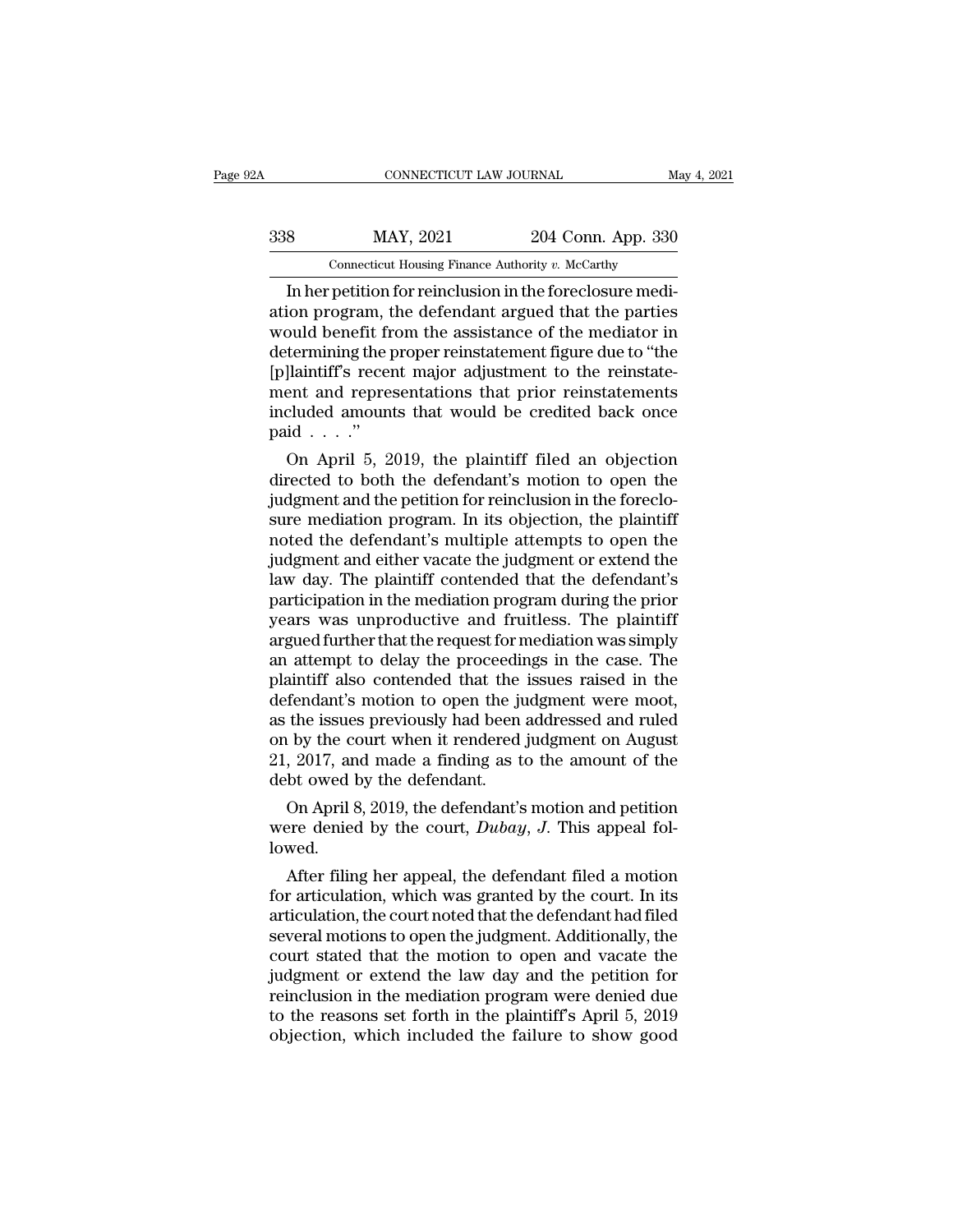21 CONNECTICUT LAW JOURNAL Page 93A<br>204 Conn. App. 330 MAY, 2021 339<br>Connecticut Housing Finance Authority v. McCarthy

CONNECTICUT LAW JOURNAL<br>
204 Conn. App. 330 MAY, 2021 339<br>
Connecticut Housing Finance Authority *v.* McCarthy<br>
cause as required and the court previously having made connectricut LAW JOURNAL Page 93A<br>
204 Conn. App. 330 MAY, 2021 339<br>
Connecticut Housing Finance Authority v. McCarthy<br>
cause as required and the court previously having made<br>
a finding of fact as to the amount of the debt 204 Conn. App. 330 MAY, 2021 339<br>
Connecticut Housing Finance Authority v. McCarthy<br>
cause as required and the court previously having made<br>
a finding of fact as to the amount of the debt owed<br>
without any timely objection 204 Conn. App. 330 MAY, 2021 339<br>
Connecticut Housing Finance Authority v. McCarthy<br>
cause as required and the court previously having made<br>
a finding of fact as to the amount of the debt owed<br>
without any timely objectio 204 Conn. App. 330 MAY, 2021 339<br>
Connecticut Housing Finance Authority v. McCarthy<br>
cause as required and the court previously having made<br>
a finding of fact as to the amount of the debt owed<br>
without any timely objection For a third thousing Finance Authority v. McCarthy<br>
cause as required and the court previously having n<br>
a finding of fact as to the amount of the debt of<br>
without any timely objection being filed by the defant. Lastly, th definding of fact as to the amount of the debt owed<br>thout any timely objection being filed by the defen-<br>nt. Lastly, the court stated that referral to mediation<br>r a third time "seemed assuredly fruitless."<br> $I$ <br>The defenda

I

a midnig of fact as to the amount of the debt owed<br>without any timely objection being filed by the defen-<br>dant. Lastly, the court stated that referral to mediation<br>for a third time "seemed assuredly fruitless."<br>I<br>The defen without any thiely objection being fied by the defendant. Lastly, the court stated that referral to mediation<br>for a third time "seemed assuredly fruitless."<br> $I$ <br>The defendant's first claim on appeal is that the court<br>abus dant. Lastly, the court stated that fererral to inediation<br>for a third time "seemed assuredly fruitless."<br>I<br>The defendant's first claim on appeal is that the court<br>abused its discretion in denying her motion to open<br>the j I<br>I<br>The defendant's first claim on appeal is that the court<br>abused its discretion in denying her motion to open<br>the judgment and vacate or extend the law day. The<br>defendant argues that there was good cause to open<br>the judg I<br>I The defendant's first claim on appeal is that the court<br>abused its discretion in denying her motion to open<br>the judgment and vacate or extend the law day. The<br>defendant argues that there was good cause to open<br>the judg The defendant's first claim on appeal is that the court<br>abused its discretion in denying her motion to open<br>the judgment and vacate or extend the law day. The<br>defendant argues that there was good cause to open<br>the judgmen abused its discretion in denying her motion to open<br>the judgment and vacate or extend the law day. The<br>defendant argues that there was good cause to open<br>the judgment because General Statutes § 49-15 provides<br>for modifying the judgment and vacat<br>defendant argues that t<br>the judgment because Ge<br>for modifying a judgme<br>come fairer to the partie<br>were present at the time<br>are not persuaded.<br>Section 49-15 (a) (1) fendant argues that there was good cause to open<br>e judgment because General Statutes  $\S$  49-15 provides<br>r modifying a judgment in order to achieve an out-<br>me fairer to the parties based on the conditions that<br>ere present the judgment because General Statutes  $\S$  49-15 provides<br>for modifying a judgment in order to achieve an out-<br>come fairer to the parties based on the conditions that<br>were present at the time the motion was decided. We<br>are

for modifying a judgment in order to achieve an outcome fairer to the parties based on the conditions that were present at the time the motion was decided. We are not persuaded.<br>Section 49-15 (a) (1) provides that "[a]ny come fairer to the parties based on the conditions that<br>were present at the time the motion was decided. We<br>are not persuaded.<br>Section 49-15 (a) (1) provides that "[a]ny judgment<br>foreclosing the title to real estate by str were present at the time the motion was decided. We<br>are not persuaded.<br>Section 49-15 (a) (1) provides that "[a]ny judgment<br>foreclosing the title to real estate by strict foreclosure<br>may, at the discretion of the court rend are not persuaded.<br>
Section 49-15 (a) (1) provides that "[a]ny judgment<br>
foreclosing the title to real estate by strict foreclosure<br>
may, at the discretion of the court rendering the judg-<br>
ment, upon the written motion of Section 49-15 (a) (1) provides that "[a]ny judgment<br>foreclosing the title to real estate by strict foreclosure<br>may, at the discretion of the court rendering the judg-<br>ment, upon the written motion of any person having<br>an foreclosing the title to real estate by strict foreclosure<br>may, at the discretion of the court rendering the judg-<br>ment, upon the written motion of any person having<br>an interest in the judgment and for cause shown, be<br>open may, at the discretion of the court rendering the judgment, upon the written motion of any person having<br>an interest in the judgment and for cause shown, be<br>opened and modified, notwithstanding the limitation<br>imposed by se ment, upon the written motion of any person having<br>an interest in the judgment and for cause shown, be<br>opened and modified, notwithstanding the limitation<br>imposed by section 52-212a, upon such terms as to<br>costs as the cour an interest in the judgment and for ca<br>opened and modified, notwithstanding<br>imposed by section 52-212a, upon suc<br>costs as the court deems reasonable, pre<br>judgment shall be opened after the titl<br>absolute in any encumbrance ened and modified, notwithstanding the limitation<br>posed by section 52-212a, upon such terms as to<br>sts as the court deems reasonable, provided no such<br>dgment shall be opened after the title has become<br>solute in any encumbra imposed by section 52-212a, upon such terms as to<br>costs as the court deems reasonable, provided no such<br>judgment shall be opened after the title has become<br>absolute in any encumbrancer except as provided in<br>subdivision (2

costs as the court deems reasonable, provided no such<br>judgment shall be opened after the title has become<br>absolute in any encumbrancer except as provided in<br>subdivision (2) of this subsection."<br>"Unlike General Statutes  $\S$ judgment shall be opened after the title has become<br>absolute in any encumbrancer except as provided in<br>subdivision (2) of this subsection."<br>"Unlike General Statutes  $\S 52-212$ , which provides<br>for opening default judgments absolute in any encumbrancer except as provided in<br>subdivision (2) of this subsection."<br>"Unlike General Statutes  $\S 52-212$ , which provides<br>for opening default judgments generally and requires a<br>defaulted defendant to sho subdivision (2) of this subsection."<br>
"Unlike General Statutes  $\S$  52-212, which provides<br>
for opening default judgments generally and requires a<br>
defaulted defendant to show that he had a good defense<br>
that he was preven "Unlike General Statutes  $\S$  52-212, which provides<br>for opening default judgments generally and requires a<br>defaulted defendant to show that he had a good defense<br>that he was prevented from making by mistake, acci-<br>dent or for opening default judgments generally and requires a<br>defaulted defendant to show that he had a good defense<br>that he was prevented from making by mistake, acci-<br>dent or other reasonable cause,  $\S$  49-15 prescribes only<br>f defaulted defendant to show that he had a good defense<br>that he was prevented from making by mistake, acci-<br>dent or other reasonable cause, § 49-15 prescribes only<br>four conditions for opening a judgment of strict fore-<br>clos that he was prevented from making by mistake, accident or other reasonable cause,  $\S$  49-15 prescribes only four conditions for opening a judgment of strict fore-<br>closure: (1) that the motion be in writing; (2) that the m dent or other reasonable cause,  $\S$  49-15 prescribes only<br>four conditions for opening a judgment of strict fore-<br>closure: (1) that the motion be in writing; (2) that the<br>movant be a person having an interest in the proper Four conditions for opening a judgment of strict fore-<br>closure: (1) that the motion be in writing; (2) that the<br>movant be a person having an interest in the property;<br>(3) that the motion be acted upon before an encum-<br>bra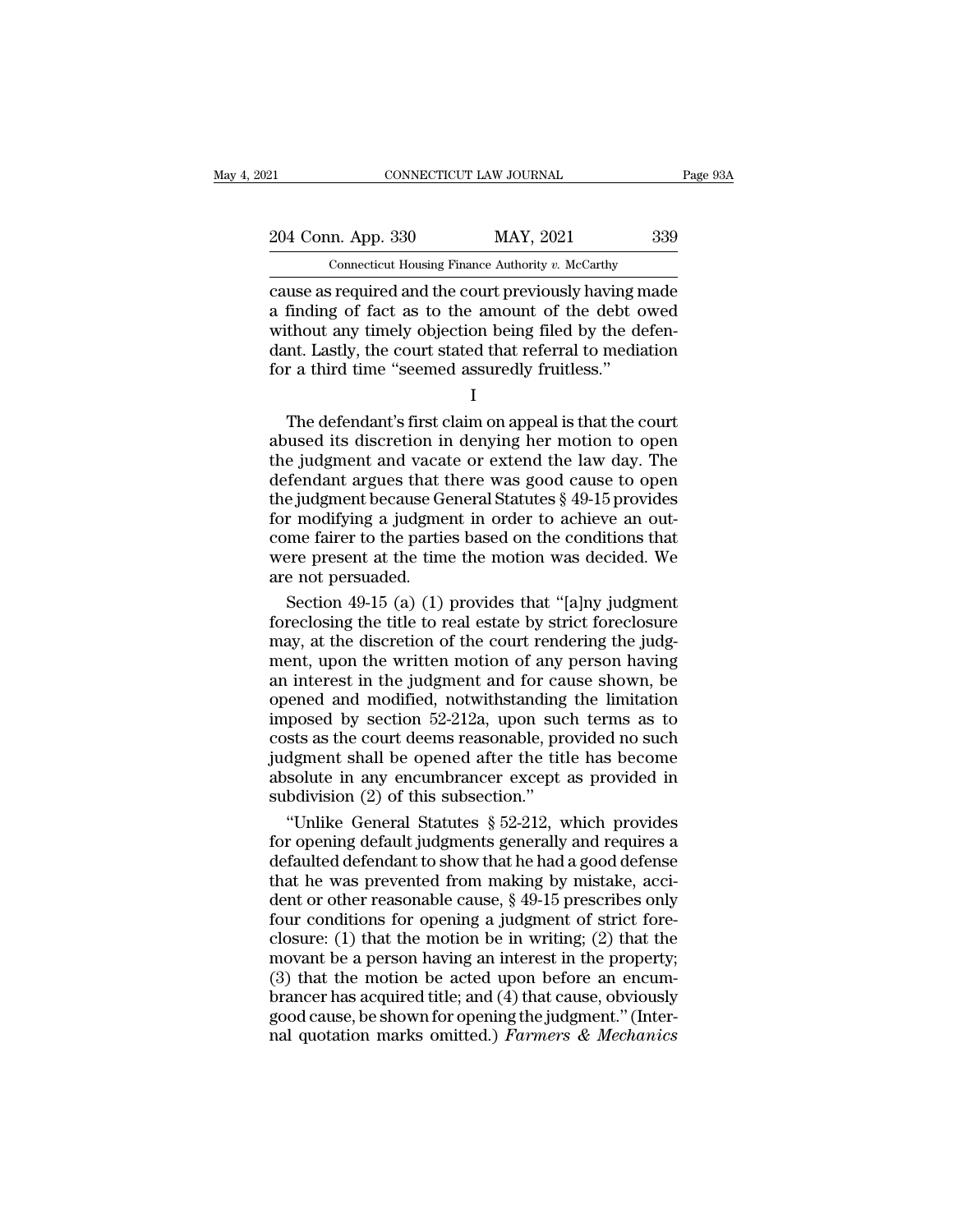|     | CONNECTICUT LAW JOURNAL                                |                    | May 4, 2021 |
|-----|--------------------------------------------------------|--------------------|-------------|
| 340 | MAY, 2021                                              | 204 Conn. App. 330 |             |
|     | Connecticut Housing Finance Authority v. McCarthy      |                    |             |
|     | <i>Savinas Bank y Sullivan</i> 216 Conn 341 352–53 579 |                    |             |

*Savings Bank* v. *Sullivan*, 216 Conn. 341, 352–53, 579<br> *Savings Bank* v. *Sullivan*, 216 Conn. 341, 352–53, 579<br>
A.2d 1054 (1990). MAY, 202<br>
Connecticut Housin<br>
Savings Bank v. Sullia<br>
A.2d 1054 (1990).<br>
In order to be entitl

In Order to be entitled to an opening of a judgment of the big is the control of the beam of the big of a judgment of a 49-15, the movant bears the burden of the big big is the overton of the distinct of the state of the c 340 MAY, 2021 204 Conn. App. 330<br>
Connecticut Housing Finance Authority v. McCarthy<br>
Savings Bank v. Sullivan, 216 Conn. 341, 352–53, 579<br>
A.2d 1054 (1990).<br>
In order to be entitled to an opening of a judgment<br>
pursuant t Connecticut Housing Finance Authority v. McCarthy<br>
Savings Bank v. Sullivan, 216 Conn. 341, 352–53, 579<br>
A.2d 1054 (1990).<br>
In order to be entitled to an opening of a judgment<br>
pursuant to § 49-15, the movant bears the bur *cut National Bank* v. *Sullivan*, 216 Conn. 341, 352–53, 579<br>
A.2d 1054 (1990).<br>
In order to be entitled to an opening of a judgment<br>
pursuant to § 49-15, the movant bears the burden of<br>
establishing the existence of good Savings Bank v. Sautoan, 210 Collit. 341, 352–55, 519<br>A.2d 1054 (1990).<br>In order to be entitled to an opening of a judgment<br>pursuant to § 49-15, the movant bears the burden of<br>establishing the existence of good cause. See Example 1990).<br>
In order to be entitled to an opening of a judgment<br>
pursuant to § 49-15, the movant bears the burden of<br>
establishing the existence of good cause. See *Connecti-*<br> *cut National Bank v. Zuckerman*, 29 Con In order to be entitled to an opening of a judgment<br>pursuant to § 49-15, the movant bears the burden of<br>establishing the existence of good cause. See *Connecti-*<br>*cut National Bank* v. Zuckerman, 29 Conn. App. 541,<br>546, 6 pursuant to § 49-15, the movant bears the burden of<br>establishing the existence of good cause. See *Connecti-*<br>*cut National Bank v. Zuckerman*, 29 Conn. App. 541,<br>546, 616 A.2d 814 (1992). "[G]ood cause for opening a<br>[jud establishing the existence of good cause. See *Connecticut National Bank* v. Zuckerman, 29 Conn. App. 541, 546, 616 A.2d 814 (1992). "[G]ood cause for opening a [judgment] pursuant to § 49-15 . . . . cannot rest entirely cut National Bank v. Zuckerman, 29 Conn. App. 541, 546, 616 A.2d 814 (1992). "[G]ood cause for opening a [judgment] pursuant to  $\S$  49-15 . . . . cannot rest entirely upon a showing that the original foreclosure judgment 546, 616 A.2d 814 (1992). "[G]ood cause for opening a<br>[judgment] pursuant to § 49-15 . . . cannot rest<br>entirely upon a showing that the original foreclosure<br>judgment was erroneous. Otherwise that statute would<br>serve merely [judgment] pursuant to  $\S$  49-15 . . . . canno entirely upon a showing that the original forec judgment was erroneous. Otherwise that statute serve merely as a device for extending the time to is from the judgment." (Inte they upon a showing that the original foreclosure<br>dgment was erroneous. Otherwise that statute would<br>rve merely as a device for extending the time to appeal<br>om the judgment." (Internal quotation marks omit-<br>d.) USAA Federa guagment was erroneous. Other wise that statute would<br>serve merely as a device for extending the time to appeal<br>from the judgment." (Internal quotation marks omit-<br>ted.) USAA Federal Savings Bank v. Gianetti, 197<br>Conn. Ap

serve merely as a device for extending the time to appear<br>from the judgment." (Internal quotation marks omit-<br>ted.) USAA Federal Savings Bank v. Gianetti, 197<br>Conn. App. 814, 820, 232 A.3d 1275 (2020).<br>"Our review of a tri from the judgment. (Internal quotation hiarks onlited.) USAA Federal Savings Bank v. Gianetti, 197<br>Conn. App. 814, 820, 232 A.3d 1275 (2020).<br>
"Our review of a trial court's denial of a motion to<br>
open a judgment of strict Conn. App. 814, 820, 232 A.3d 1275 (2020).<br>
"Our review of a trial court's denial of a motion to<br>
open a judgment of strict foreclosure, which was filed<br>
more than twenty days after notice of the underlying<br>
judgment, is Confl. App. 814, 820, 252 A.5d 1275 (2020).<br>
"Our review of a trial court's denial of a motion to<br>
open a judgment of strict foreclosure, which was filed<br>
more than twenty days after notice of the underlying<br>
judgment, is "Our review of a trial court's denial of a motion to<br>open a judgment of strict foreclosure, which was filed<br>more than twenty days after notice of the underlying<br>judgment, is narrow.<sup>2</sup> Generally, an appeal must be filed<br>w open a judgment of strict foreclosure, which was filed<br>more than twenty days after notice of the underlying<br>judgment, is narrow.<sup>2</sup> Generally, an appeal must be filed<br>within twenty days of the date notice of the judgment<br>o more than twenty days after notice of the underlying<br>judgment, is narrow.<sup>2</sup> Generally, an appeal must be filed<br>within twenty days of the date notice of the judgment<br>or decision is given. . . . . In the context of an appe judgment, is narrow.<sup>2</sup> Generally, an appeal must be filed<br>within twenty days of the date notice of the judgment<br>or decision is given. . . . . In the context of an appeal<br>from the denial of a motion to open judgment, [i]t within twenty days of the date notice of the judgment<br>or decision is given. . . . In the context of an appeal<br>from the denial of a motion to open judgment, [i]t is<br>well established in our jurisprudence that [w]here an<br>app or decision is given. . . . In the context of an appeal<br>from the denial of a motion to open judgment, [i]t is<br>well established in our jurisprudence that [w]here an<br>appeal has been taken from the denial of a motion to<br>open from the denial of a motion to open judgment, [i]t is<br>well established in our jurisprudence that [w]here an<br>appeal has been taken from the denial of a motion to<br>open, but the appeal period has run with respect to<br>the unde well established in our jurisprudence that [w]here an<br>appeal has been taken from the denial of a motion to<br>open, but the appeal period has run with respect to<br>the underlying judgment, [this court] ha[s] refused to<br>entertai appeal has been taken from the denial of a motion to<br>open, but the appeal period has run with respect to<br>the underlying judgment, [this court] ha[s] refused to<br>entertain issues relating to the merits of the underlying<br>case open, but the appeal period has run with respect to<br>the underlying judgment, [this court] ha[s] refused to<br>entertain issues relating to the merits of the underlying<br>case and ha[s] limited our consideration to whether the<br>d the underlying judgment, [this court] ha[s] refused to<br>entertain issues relating to the merits of the underlying<br>case and ha[s] limited our consideration to whether the<br>denial of the motion to open was proper. . . . When<br>a entertain issues relating to the merits of the underlying<br>case and ha[s] limited our consideration to whether the<br>denial of the motion to open was proper. . . . When<br>a motion to open is filed more than twenty days after<br>th case and ha[s] limited our consideration to whether the<br>denial of the motion to open was proper. . . . When<br>a motion to open is filed more than twenty days after<br>the judgment, the appeal from the denial of that motion<br>can denial of the motion to open was proper. . . . When<br>a motion to open is filed more than twenty days after<br>the judgment, the appeal from the denial of that motion<br>can test only whether the trial court abused its discre-<br>ti an test only whether the trial court abused its discre-<br>on in failing to open the judgment and not the propriety<br>f the merits of the underlying judgment. . . . Because<br>pening a judgment is a matter of discretion, the tria tion in failing to open the judgment and not the propriety<br>of the merits of the underlying judgment. . . . Because<br>opening a judgment is a matter of discretion, the trial<br> $\frac{2}{1}$  in this case, the judgment of strict for of the merits of the underlying judgment. . . . The opening a judgment is a matter of discretion, the  $\frac{1}{2}$  In this case, the judgment of strict foreclosure was rendered 21, 2017, and the defendant did not appeal from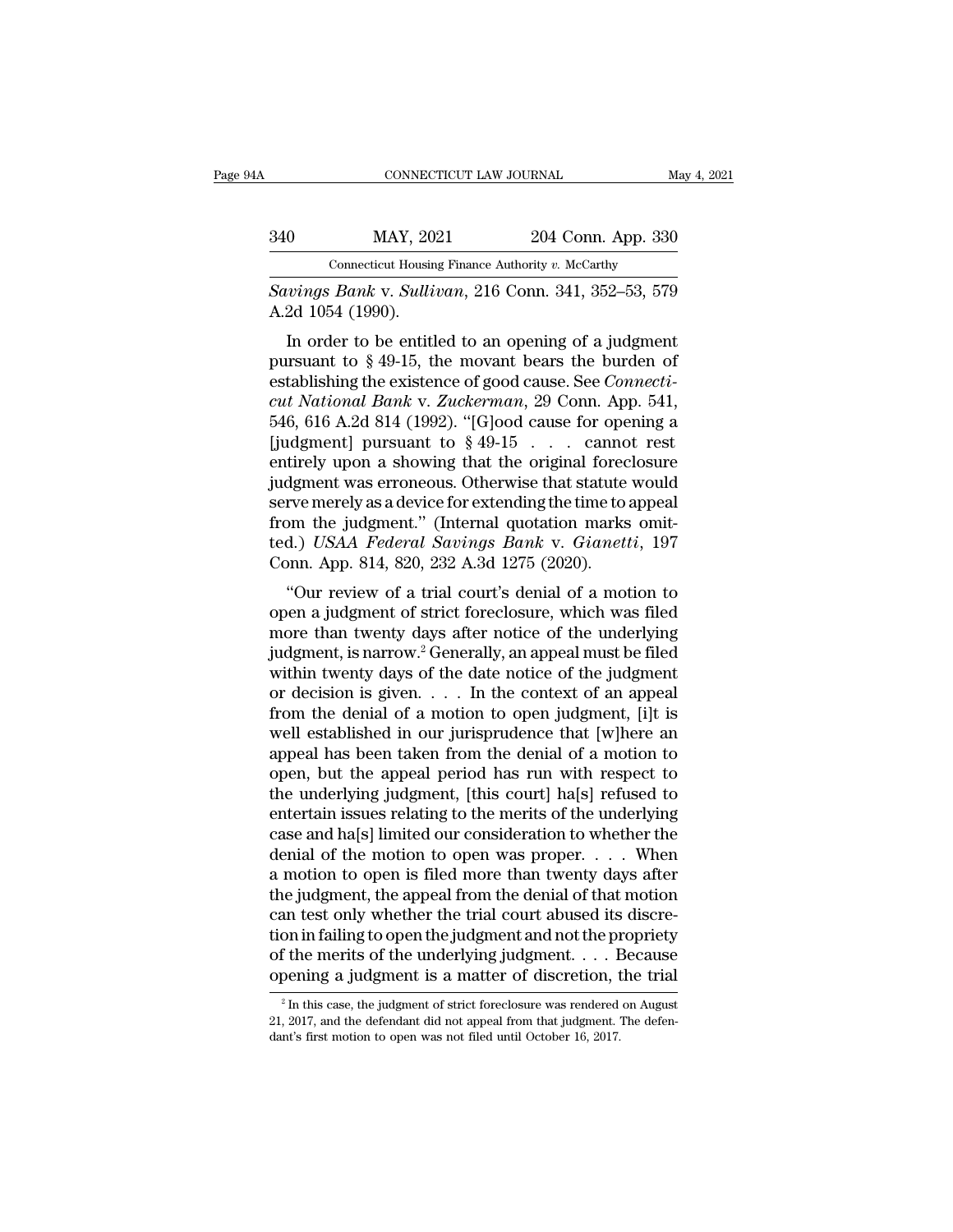21 CONNECTICUT LAW JOURNAL Page 95A<br>
204 Conn. App. 330 MAY, 2021 341<br>
Connecticut Housing Finance Authority v. McCarthy

CONNECTICUT LAW JOURNAL<br>
204 Conn. App. 330 MAY, 2021 341<br>
Connecticut Housing Finance Authority *v.* McCarthy<br>
court [is] not required to open the judgment to consider connecticut LAW JOURNAL Page 95A<br>
204 Conn. App. 330 MAY, 2021 341<br>
Connecticut Housing Finance Authority v. McCarthy<br>
court [is] not required to open the judgment to consider<br>
a claim not previously raised. The exercise o 204 Conn. App. 330 MAY, 2021 341<br>
Connecticut Housing Finance Authority v. McCarthy<br>
court [is] not required to open the judgment to consider<br>
a claim not previously raised. The exercise of equitable<br>
authority is vested i 204 Conn. App. 330 MAY, 2021 341<br>
Connecticut Housing Finance Authority v. McCarthy<br>
court [is] not required to open the judgment to consider<br>
a claim not previously raised. The exercise of equitable<br>
authority is vested 204 Conn. App. 330 MAY, 2021 341<br>
Connecticut Housing Finance Authority v. McCarthy<br>
court [is] not required to open the judgment to consider<br>
a claim not previously raised. The exercise of equitable<br>
authority is vested Connecticut Housing Finance Authority v. McCarthy<br>
court [is] not required to open the judgment to consider<br>
a claim not previously raised. The exercise of equitable<br>
authority is vested in the discretion of the trial cour Connecticut Housing Finance Authority v. McCarthy<br>
court [is] not required to open the judgment to consider<br>
a claim not previously raised. The exercise of equitable<br>
authority is vested in the discretion of the trial cour court [is] not required to open the judgment to consider<br>a claim not previously raised. The exercise of equitable<br>authority is vested in the discretion of the trial court and<br>is subject only to limited review on appeal." ( a claim not previously raised. The exercise of equitable<br>authority is vested in the discretion of the trial court and<br>is subject only to limited review on appeal." (Citation<br>omitted; footnote added; footnote omitted; inter authority is vested in the discretion of the trial court and<br>is subject only to limited review on appeal." (Citation<br>omitted; footnote added; footnote omitted; internal quo-<br>tation marks omitted.) *Bank of America*, *N.A.* is subject only to limited review on appeal." (Citation<br>omitted; footnote added; footnote omitted; internal quo-<br>tation marks omitted.) *Bank of America*, *N.A.* v. *Grog-*<br>ins, 189 Conn. App. 477, 483–84, 208 A.3d 662, c omitted; footnote added; footnote omitted; internal quotation marks omitted.) *Bank of America*, *N.A.* v. *Grogins*, 189 Conn. App. 477, 483–84, 208 A.3d 662, cert.<br>denied, 332 Conn. 902, 208 A.3d 659 (2019). Consequently tation marks omitted.) *Bank of America*, *N.A.* v. *Grogins*, 189 Conn. App. 477, 483–84, 208 A.3d 662, cert.<br>denied, 332 Conn. 902, 208 A.3d 659 (2019). Conse-<br>quently, "the action of the trial court will not be dis-<br>tur *ins*, 189 Conn. App. 477, 483–84, 208 A.3d 662, cert.<br>denied, 332 Conn. 902, 208 A.3d 659 (2019). Conse-<br>quently, "the action of the trial court will not be dis-<br>turbed on appeal unless it acted unreasonably and in<br>clear denied, 332 Conn. 902, 208 A.3d 659 (2019). Consequently, "the action of the trial court will not be disturbed on appeal unless it acted unreasonably and in clear abuse of its discretion." (Internal quotation marks omitted quently, "the action of the trial court will not be dis-<br>turbed on appeal unless it acted unreasonably and in<br>clear abuse of its discretion." (Internal quotation marks<br>omitted.) Walton v. New Hartford, 223 Conn. 155, 169,<br> turbed on appeal unless it acted unreasonably and in<br>clear abuse of its discretion." (Internal quotation marks<br>omitted.) Walton v. New Hartford, 223 Conn. 155, 169,<br>612 A.2d 1153 (1992). "In reviewing claims that the trial clear abuse of its discretion." (Internal quotation marks<br>
omitted.) Walton v. New Hartford, 223 Conn. 155, 169,<br>
612 A.2d 1153 (1992). "In reviewing claims that the trial<br>
court abused its discretion, great weight is giv omitted.) Walton v. New Hartford, 223 Conn. 155, 169, 612 A.2d 1153 (1992). "In reviewing claims that the trial court abused its discretion, great weight is given to the trial court's decision and every reasonable presumpt 612 A.2d 1153 (1992). "In reviewing claims that the trial court abused its discretion, great weight is given to the trial court's decision and every reasonable presumption is given in favor of its correctness. . . . We wil court abused its discretion, gre<br>trial court's decision and every<br>is given in favor of its correctn<br>the trial court's ruling only if<br>conclude as it did." (Internal q<br>Wells Fargo Bank, N.A. v. Rugg<br>485, 137 A.3d 878 (2016). given in favor of its correctness.  $\dots$  We will reverse<br>e trial court's ruling only if it could not reasonably<br>nclude as it did." (Internal quotation marks omitted.)<br>*ells Fargo Bank*, *N.A.* v. *Ruggiri*, 164 Conn. App. portent fraction of his correctness.  $\ldots$  we will reverse the trial court's ruling only if it could not reasonably conclude as it did." (Internal quotation marks omitted.) Wells Fargo Bank, N.A. v. Ruggiri, 164 Conn. App

state and courts range only in the codd not reasonably<br>conclude as it did." (Internal quotation marks omitted.)<br>Wells Fargo Bank, N.A. v. Ruggiri, 164 Conn. App. 479,<br>485, 137 A.3d 878 (2016).<br>The defendant asserts a varie Wells Fargo Bank, N.A. v. Ruggiri, 164 Conn. App. 479,<br>Wells Fargo Bank, N.A. v. Ruggiri, 164 Conn. App. 479,<br>485, 137 A.3d 878 (2016).<br>The defendant asserts a variety of arguments in sup-<br>port of her claim. The defendant mease Tango Bana, MTC Costair, 1916 Coluit, 1919, 110, 485, 137 A.3d 878 (2016).<br>The defendant asserts a variety of arguments in support of her claim. The defendant argues that the rein-<br>statement of the mortgage would avo The defendant asserts a variety of arguments in sup-<br>port of her claim. The defendant argues that the rein-<br>statement of the mortgage would avoid foreclosure<br>while making the lender whole for missed payments<br>and associated The defendant asserts a variety of arguments in support of her claim. The defendant argues that the reinstatement of the mortgage would avoid foreclosure while making the lender whole for missed payments and associated cos port of her claim. The defendant argues that the rein-<br>statement of the mortgage would avoid foreclosure<br>while making the lender whole for missed payments<br>and associated costs. She contends that the conditions<br>at the time statement of the mortgage would avoid foreclosure<br>while making the lender whole for missed payments<br>and associated costs. She contends that the conditions<br>at the time of the motion favored opening the judgment<br>because she while making the lender whole for missed payments<br>and associated costs. She contends that the conditions<br>at the time of the motion favored opening the judgment<br>because she had obtained the funds needed to reinstate<br>the mor and associated costs. She contends that the conditions<br>at the time of the motion favored opening the judgment<br>because she had obtained the funds needed to reinstate<br>the mortgage, and she further contends that she was<br>justi at the time of the motion favored opening the judgment<br>because she had obtained the funds needed to reinstate<br>the mortgage, and she further contends that she was<br>justified in questioning the plaintiff's reinstatement<br>quote because she had obtained the funds needed to reinstate<br>the mortgage, and she further contends that she was<br>justified in questioning the plaintiff's reinstatement<br>quote. The defendant also argues that the conditions<br>existin the mortgage, and she further contends that she was<br>justified in questioning the plaintiff's reinstatement<br>quote. The defendant also argues that the conditions<br>existing at the time of each of her eight motions were<br>dissimi justified in questioning the plaintiff's reinstatement<br>quote. The defendant also argues that the conditions<br>existing at the time of each of her eight motions were<br>dissimilar. She states that she moved to open the judg-<br>men quote. The defendant also argues that the conditions<br>existing at the time of each of her eight motions were<br>dissimilar. She states that she moved to open the judg-<br>ment for an eighth time because the plaintiff repeatedly<br>r existing at the time of each of her eight motions were<br>dissimilar. She states that she moved to open the judg-<br>ment for an eighth time because the plaintiff repeatedly<br>refused to provide documentation to explain its charge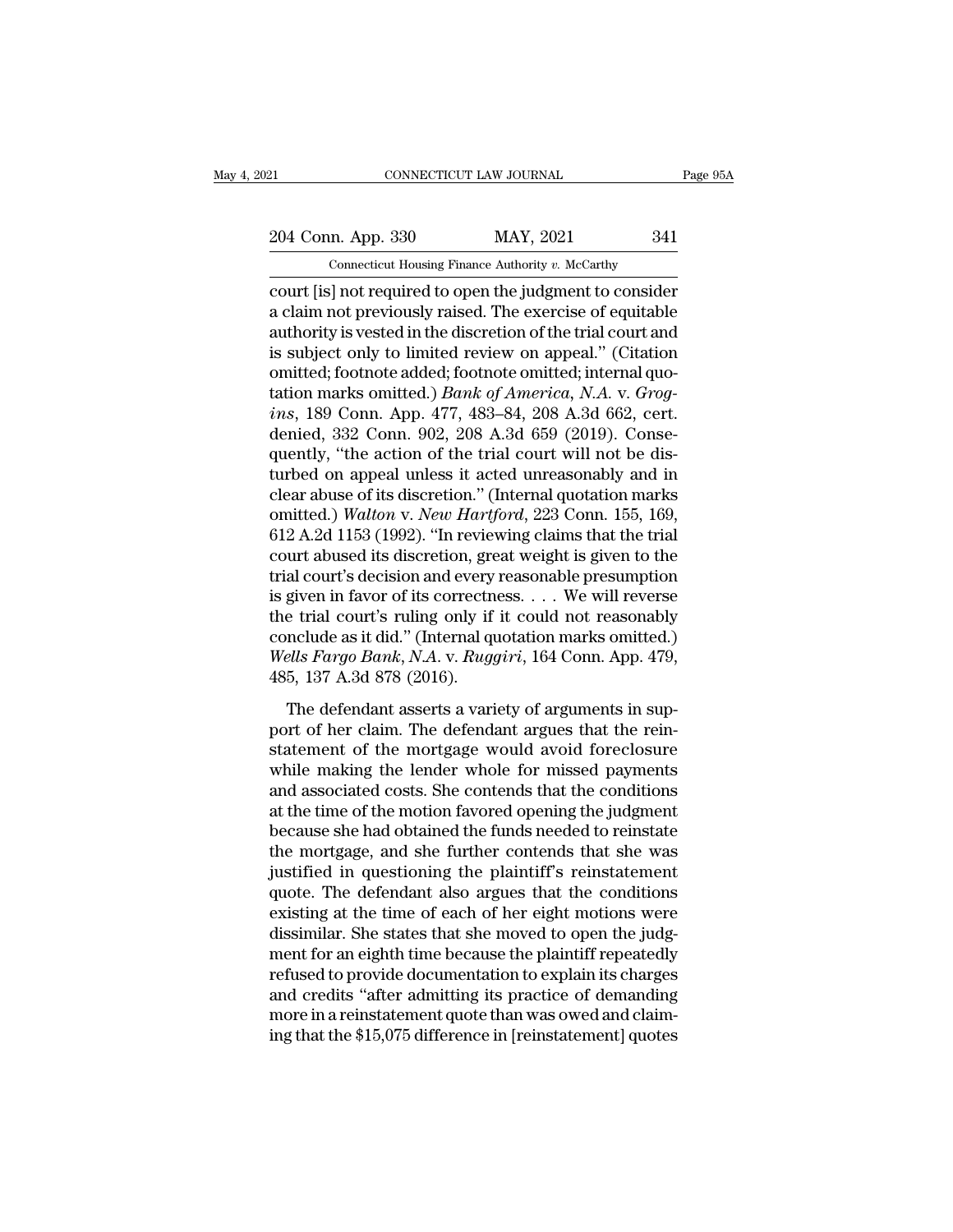| A                                                 | CONNECTICUT LAW JOURNAL |                    | May 4, 2021 |  |  |
|---------------------------------------------------|-------------------------|--------------------|-------------|--|--|
| 342                                               | MAY, 2021               | 204 Conn. App. 330 |             |  |  |
| Connecticut Housing Finance Authority v. McCarthy |                         |                    |             |  |  |

CONNECTICUT LAW JOURNAL<br>
CONNECTICUT LAW JOURNAL<br>
CONNECTICUT LAW JOURNAL<br>
CONNECTICUT 204 Conn. App. 330<br>
Connecticut Housing Finance Authority *v.* McCarthy<br>
Came from an extra suspense balance credit . . . . .''<br>
Last,  $\begin{array}{r} \text{MAX, } 2021 \\ \text{Connecticut Housing Finance Authority } v. \text{ McCarthy} \\ \text{came from an extra subsense balance credit . . . ." \\ \text{Last, the defendant argues that the law of the case doctrine did not preclude the court from departing from its finding of debt in its original judgment because the$  $\begin{array}{r} \text{MAY, 2021} \text{204 Conn. App. 330} \ \hline \text{Connecticut Housing Finance Authority } v. \text{ McCarthy} \ \text{came from an extra suspense balance credit . . . ."} \ \text{Last, the defendant argues that the law of the case doctrine did not preclude the court from departing from its finding of debt in its original judgment because the figures in the affidavit of debt underlying the debt find.} \end{array}$ 342 MAY, 2021 204 Conn. App. 330<br>
Connecticut Housing Finance Authority v. McCarthy<br>
came from an extra suspense balance credit . . . ."<br>
Last, the defendant argues that the law of the case<br>
doctrine did not preclude the Figure 1942<br>
For the affinite dependence  $\frac{204 \text{ Coth}}{n}$ . App. 550<br>
came from an extra suspense balance credit . . . . ."<br>
Last, the defendant argues that the law of the case<br>
doctrine did not preclude the court from de Connecticut Housing<br>
came from an extra sus<br>
Last, the defendant arg<br>
doctrine did not preclud<br>
its finding of debt in its<br>
figures in the affidavit o<br>
ing are erroneous.<br>
In response, the plair In the from an extra suspense balance credit  $\ldots$ ."<br>
In the defendant argues that the law of the case<br>
certrine did not preclude the court from departing from<br>
finding of debt in its original judgment because the<br>
gures Last, the defendant argues that the law of the case<br>doctrine did not preclude the court from departing from<br>its finding of debt in its original judgment because the<br>figures in the affidavit of debt underlying the debt find

doctrine did not preclude the court from departing from<br>its finding of debt in its original judgment because the<br>figures in the affidavit of debt underlying the debt find-<br>ing are erroneous.<br>In response, the plaintiff argu its finding of debt in its original judgment because the<br>figures in the affidavit of debt underlying the debt find-<br>ing are erroneous.<br>In response, the plaintiff argues that the court prop-<br>erly denied the defendant's moti figures in the affidavit of debt underlying the debt find-<br>ing are erroneous.<br>In response, the plaintiff argues that the court prop-<br>erly denied the defendant's motion to open the judg-<br>ment because the court considered th ing are erroneous.<br>In response, the plaintiff argues that the court prop-<br>erly denied the defendant's motion to open the judg-<br>ment because the court considered the finding of the<br>amount of the debt made when the court ren In response, the plaintiff argues that the court properly denied the defendant's motion to open the judgment because the court considered the finding of the amount of the debt made when the court rendered judgment on Augus erly denied the defendant's motion to open the judg-<br>erly denied the defendant's motion to open the judg-<br>ment because the court considered the finding of the<br>amount of the debt made when the court rendered<br>judgment on Aug Figures are because the court considered the finding of the<br>amount of the debt made when the court rendered<br>judgment on August 21, 2017, the defendant's noncom-<br>pliance with the terms of her loan modification, and<br>the expl never settled on a reinstate and the court rendered<br>judgment on August 21, 2017, the defendant's noncom-<br>pliance with the terms of her loan modification, and<br>the explanations for her delays, and it properly con-<br>cluded tha milled in the last 21, 2017, the defendant pliance with the terms of her loan modifit<br>pliance with the terms of her loan modifit<br>the explanations for her delays, and it pr<br>cluded that the defendant did not show the<br>good ca iance with the terms of her loan modification, and<br>e explanations for her delays, and it properly con-<br>uded that the defendant did not show the requisite<br>od cause. The plaintiff argues further that the parties<br>ver settled the explanations for her delays, and it properly concluded that the defendant did not show the requisite good cause. The plaintiff argues further that the parties never settled on a reinstatement figure and that opening th

cluded that the defendant did not show the requisite<br>good cause. The plaintiff argues further that the parties<br>never settled on a reinstatement figure and that opening<br>the judgment would have been futile.<br>On review, we con good cause. The plaintiff argues further that the parties<br>never settled on a reinstatement figure and that opening<br>the judgment would have been futile.<br>On review, we conclude that the court did not act<br>unreasonably and in never settled on a reinstatement figure and that opening<br>the judgment would have been futile.<br>On review, we conclude that the court did not act<br>unreasonably and in clear abuse of its discretion in deny-<br>ing the defendant's the judgment would have been futile.<br>
On review, we conclude that the court did not act<br>
unreasonably and in clear abuse of its discretion in deny-<br>
ing the defendant's motion to open. In the August 21,<br>
2017 judgment, the On review, we conclude that the court did not act<br>unreasonably and in clear abuse of its discretion in deny-<br>ing the defendant's motion to open. In the August 21,<br>2017 judgment, the trial court made a finding as to the<br>amo on review, we concease that the court and not amount in deny-<br>ing the defendant's motion to open. In the August 21,<br>2017 judgment, the trial court made a finding as to the<br>amount of debt, which the defendant did not challe and the defendant's motion to open. In the August 21,<br>2017 judgment, the trial court made a finding as to the<br>amount of debt, which the defendant did not challenge<br>on appeal or in her first four motions to open. Her claims exploration of the trial court made a finding as to the<br>amount of debt, which the defendant did not challenge<br>on appeal or in her first four motions to open. Her claims<br>that the trial court abused its discretion are premis Eventy Judgetten, we wish the defendant did not challenge<br>amount of debt, which the defendant did not challenge<br>on appeal or in her first four motions to open. Her claims<br>that the trial court abused its discretion are prem allo are a time are in the decoration of a time the decoration of appeal or in her first four motions to open. Her claims<br>that the trial court abused its discretion are premised<br>on her assertion that the court's finding as In the trial court abused its discretion are premised<br>on her assertion that the court's finding as to the amount<br>of the debt, made at the time it rendered judgment, was<br>erroneous. In essence, the defendant wants to use her on her assertion that the court's finding as to the amount<br>of the debt, made at the time it rendered judgment, was<br>erroneous. In essence, the defendant wants to use her<br>motion to open and her petition for reinclusion in l be debt, made at the time it rendered judgment, was<br>erroneous. In essence, the defendant wants to use her<br>motion to open and her petition for reinclusion in lieu<br>of a timely appeal to challenge the underlying judgment.<br>Thi or and deste, made at the antic to condected galgancia, was<br>erroneous. In essence, the defendant wants to use her<br>motion to open and her petition for reinclusion in lieu<br>of a timely appeal to challenge the underlying judgm *Gianetia, and a determinate walles to assume the motion to open and her petition for reinclusion in lieu* of a timely appeal to challenge the underlying judgment. This she cannot do. As noted previously in this opinion, a *N.A. N.A. N.A. N.A. N.A. N.A. N.A. N.A. N.A. N.A. N.A. N.A. N.A. N.A. N.A. N.A. N.A. N.A. N.A. N.A. N.A. N.A. N.A. N.A. N.A. N.A. N.A. N.A. N.A. N.A. N.A. N.A.* This she cannot do. As noted previously in this opinion,<br>This she cannot do. As noted previously in this opinion,<br>an appeal from the denial of a motion to open cannot<br>be used to challenge the propriety of the merits of the France of the first time derived providing in the open cannot<br>be used to challenge the propriety of the merits of the<br>underlying judgment. USAA Federal Savings Bank v.<br>Gianetti, supra, 197 Conn. App. 820; Bank of America,<br> an appear a challenge the propriety of the merits of the underlying judgment. USAA Federal Savings Bank v. Gianetti, supra, 197 Conn. App. 820; Bank of America, N.A. v. Grogins, supra, 189 Conn. App. 484. Consequently, the underlying judgmen<br>Gianetti, supra, 197<br>N.A. v. Grogins, supr<br>the court's denial of<br>lenged for the first<br>finding as to the am<br>abuse of discretion.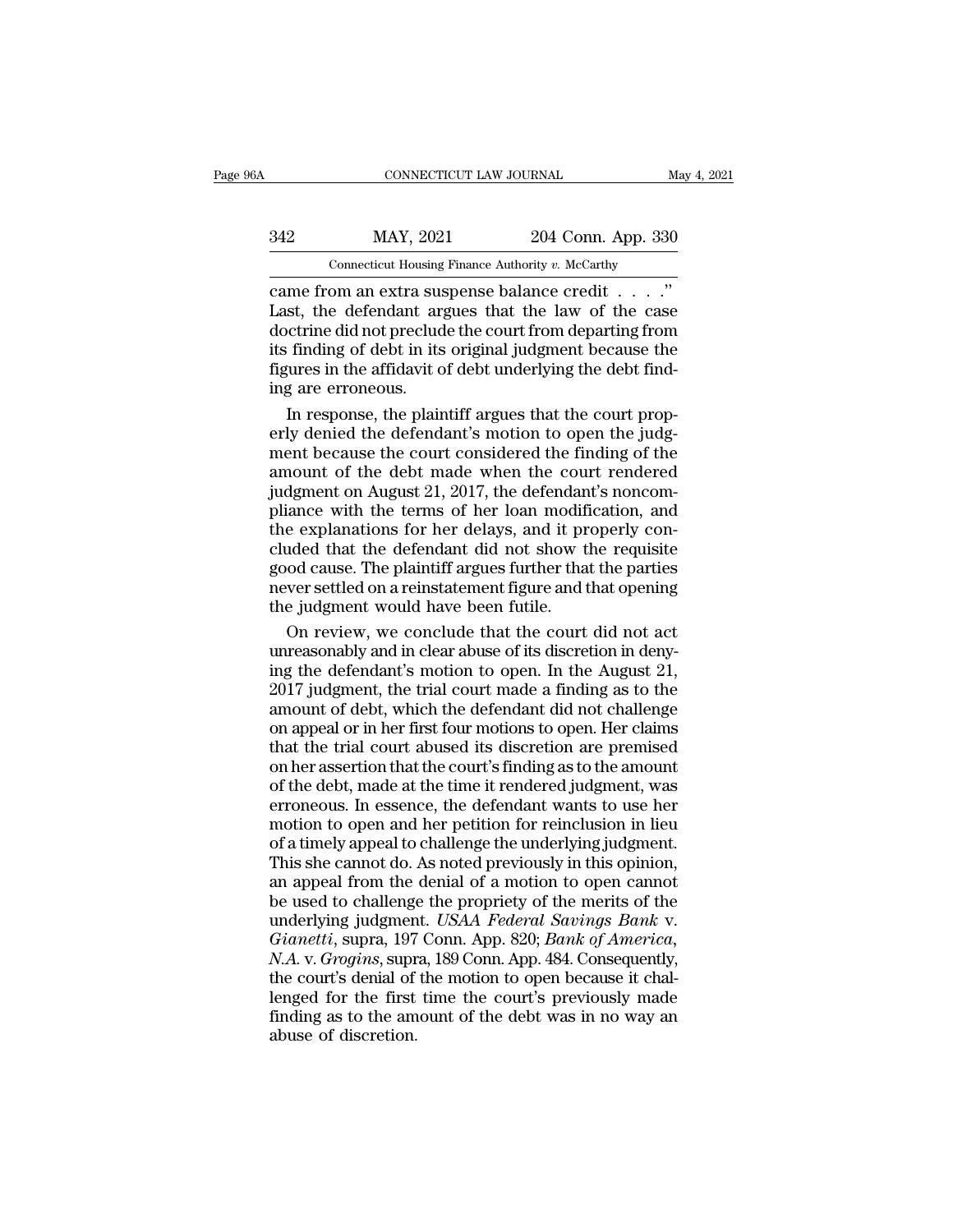EXECTIVE CONNECTICUT LAW JOURNAL Page 97A<br>204 Conn. App. 330 MAY, 2021 343<br>Connecticut Housing Finance Authority v. McCarthy

CONNECTICUT LAW JOURNAL<br>
204 Conn. App. 330 MAY, 2021 343<br>
Connecticut Housing Finance Authority *v.* McCarthy<br>
In addition, the court's denial of the last motion to CONNECTICUT LAW JOURNAL Page 97A<br>
4 Conn. App. 330 MAY, 2021 343<br>
Connecticut Housing Finance Authority v. McCarthy<br>
In addition, the court's denial of the last motion to<br>
en cannot be considered an abuse of discretion giv 204 Conn. App. 330 MAY, 2021 343<br>
Connecticut Housing Finance Authority v. McCarthy<br>
In addition, the court's denial of the last motion to<br>
open cannot be considered an abuse of discretion given<br>
the numerous opportunities 204 Conn. App. 330 MAY, 2021 343<br>
Connecticut Housing Finance Authority v. McCarthy<br>
In addition, the court's denial of the last motion to<br>
open cannot be considered an abuse of discretion given<br>
the numerous opportunitie 204 Conn. App. 330 MAY, 2021 343<br>
Connecticut Housing Finance Authority v. McCarthy<br>
In addition, the court's denial of the last motion to<br>
open cannot be considered an abuse of discretion given<br>
the numerous opportunitie Connecticut Housing Finance Authority v. McCarthy<br>
In addition, the court's denial of the last motion to<br>
open cannot be considered an abuse of discretion given<br>
the numerous opportunities, after the judgment of strict<br>
f Connecticut Housing Finance Authority v. McCarthy<br>In addition, the court's denial of the last motion to<br>open cannot be considered an abuse of discretion given<br>the numerous opportunities, after the judgment of strict<br>forec In addition, the court's denial of the last motion to<br>open cannot be considered an abuse of discretion given<br>the numerous opportunities, after the judgment of strict<br>foreclosure was rendered, that the defendant was given<br>t open cannot be considered an abuse of discretion given<br>the numerous opportunities, after the judgment of strict<br>foreclosure was rendered, that the defendant was given<br>to either complete a modification of the mortgage note<br> the numerous opportunities, after the judgment of strict<br>foreclosure was rendered, that the defendant was given<br>to either complete a modification of the mortgage note<br>or to reinstate the note. From October, 2017 to May,<br>20 foreclosure was rendered, that the defendant was given<br>to either complete a modification of the mortgage note<br>or to reinstate the note. From October, 2017 to May,<br>2018, the trial court granted three of the defendant's<br>moti to either complete a modification of the mortgage note<br>or to reinstate the note. From October, 2017 to May,<br>2018, the trial court granted three of the defendant's<br>motions to open the judgment on the basis of the defen-<br>dan or to reinstate the note. From October, 2017 to May, 2018, the trial court granted three of the defendant's motions to open the judgment on the basis of the defendant's contentions that she was seeking a modification of th 2018, the trial court granted three of the defendant's<br>motions to open the judgment on the basis of the defen-<br>dant's contentions that she was seeking a modification<br>of the mortgage note. In August, 2018, the defendant<br>fil motions to open the judgment on the basis of the defendant's contentions that she was seeking a modification<br>of the mortgage note. In August, 2018, the defendant<br>filed a fourth motion to open the judgment, which the<br>court dant's contentions that she was seeking a modification<br>of the mortgage note. In August, 2018, the defendant<br>filed a fourth motion to open the judgment, which the<br>court granted, contending that her prior loan modifica-<br>tion of the mortgage note. In August, 2018, the defendant<br>filed a fourth motion to open the judgment, which the<br>court granted, contending that her prior loan modifica-<br>tion efforts were unsuccessful because she did not have<br>the filed a fourth motion to open the judgment, which the<br>court granted, contending that her prior loan modifica-<br>tion efforts were unsuccessful because she did not have<br>the \$23,000 lump sum payment the plaintiff demanded,<br>she court granted, contending that her prior loan modification efforts were unsuccessful because she did not have<br>the \$23,000 lump sum payment the plaintiff demanded,<br>she would have such funds within thirty to sixty days,<br>and tion efforts were unsuccessful because she did not have<br>the \$23,000 lump sum payment the plaintiff demanded,<br>she would have such funds within thirty to sixty days,<br>and she was prepared to reinstate the mortgage once<br>she ob the \$23,000 lump sum payment the plaintiff demanded,<br>she would have such funds within thirty to sixty days,<br>and she was prepared to reinstate the mortgage once<br>she obtained such funds. In addition, although she noted<br>in h she would have such funds within thirty to sixty days,<br>and she was prepared to reinstate the mortgage once<br>she obtained such funds. In addition, although she noted<br>in her motion that she had requested from the plaintiff<br>"a and she was prepared to reinstate the mortgage<br>she obtained such funds. In addition, although she r<br>in her motion that she had requested from the pla<br>"a more specific breakdown of the reinstatemen<br>ures" to "ensure that no It was not until the defendant's fifth motion to open,<br>es<sup>3</sup> to "ensure that no overpayment will be made,"<br>e did not claim that the amount of the debt, as found<br>the court in August, 2017, was incorrect.<br>It was not until th filed on November 7, 2018, that the defendant asserted<br>that the debt, as found by the court in August, 2017, was incorrect.<br>It was not until the defendant's fifth motion to open,<br>filed on November 7, 2018, that the defenda

The estimate of the transaction of the surface of the estimate of the estimate of the debt, as found by the court in August, 2017, was incorrect.<br>It was not until the defendant's fifth motion to open, filed on November 7, she did not claim that the amount of the debt, as found<br>by the court in August, 2017, was incorrect.<br>It was not until the defendant's fifth motion to open,<br>filed on November 7, 2018, that the defendant asserted<br>that the es by the court in August, 2017, was incorrect.<br>It was not until the defendant's fifth motion to open,<br>filed on November 7, 2018, that the defendant asserted<br>that the escrow fees claimed by the plaintiff for condo-<br>minium as It was not until the defendant's fifth motion to open,<br>filed on November 7, 2018, that the defendant asserted<br>that the escrow fees claimed by the plaintiff for condo-<br>minium association fees it paid on behalf of the defen It was not until the defendant's fifth motion to open,<br>filed on November 7, 2018, that the defendant asserted<br>that the escrow fees claimed by the plaintiff for condo-<br>minium association fees it paid on behalf of the defenfiled on November 7, 2018, that the defendant asserted<br>that the escrow fees claimed by the plaintiff for condo-<br>minium association fees it paid on behalf of the defen-<br>dant were overstated.<sup>3</sup> The plaintiff objected to the ant were overstated." The plaintiff objected to the obtion, noting that the fees in question were paid by the plaintiff in 2011, and were part of the debt found by the court in the August 21, 2017 judgment. Consequently, motion, noting that the fees in question were paid by<br>the plaintiff in 2011, and were part of the debt found by<br>the court in the August 21, 2017 judgment. Consequently,<br><sup>3</sup>The defendant had asserted in her first motion to

the plaintiff in 2011, and were part of the debt found by<br>the court in the August 21, 2017 judgment. Consequently,<br> $^{\circ}$ The defendant had asserted in her first motion to open that good cause<br>existed to open the judgment the court in the August 21, 2017 judgment. Consequently,<br>
<sup>3</sup> The defendant had asserted in her first motion to open that good cause<br>
existed to open the judgment because her default was the result of an<br>
increase in her The COUTCIN THE AUGUST 21, 2017 JUDGETHETT. CONSEQUENTLY,<br>
<sup>3</sup> The defendant had asserted in her first motion to open that good cause<br>
existed to open the judgment because her default was the result of an<br>
increase in her <sup>3</sup> The defendant had asserted in her first motion to open that good cause existed to open the judgment because her default was the result of an increase in her mortgage payment that arose "due to [the plaintiff] having p existed to open the judgment because her default was the result of an increase in her mortgage payment that arose "due to [the plaintiff] having paid condominium association fees that had been disputed on and off over the existed to open the judgment because her default was the result of an increase in her mortgage payment that arose "due to [the plaintiff] having paid condominium association fees that had been disputed on and off over the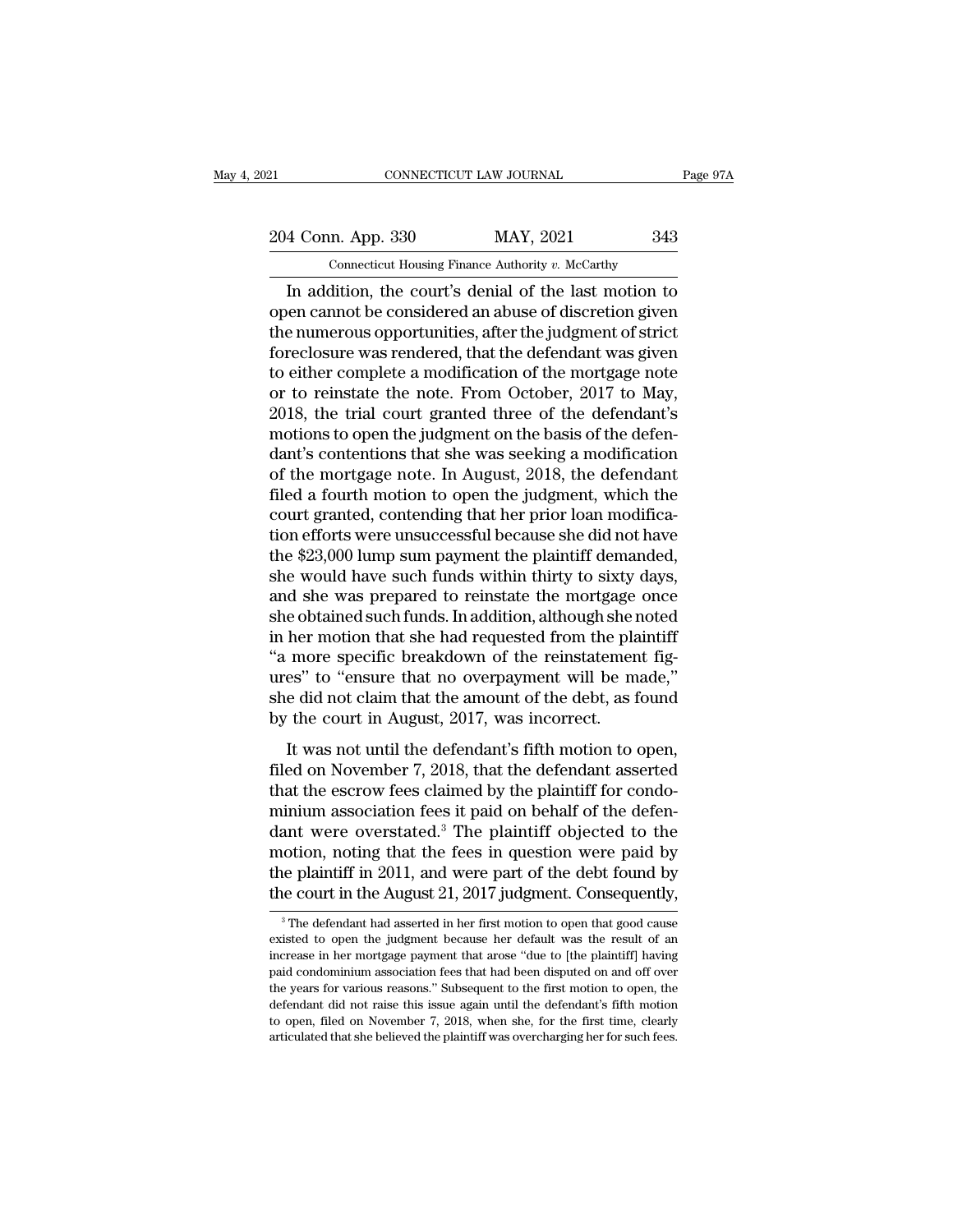# CONNECTICUT LAW JOURNAL May 4, 2021<br>344 MAY, 2021 204 Conn. App. 330<br>Connecticut Housing Finance Authority v. McCarthy CONNECTICUT LAW JOURNAL<br>MAY, 2021 204 Conn. App. 330<br>Connecticut Housing Finance Authority *v. McCarthy*<br>At iff argued that the defendant could no longer

TREE CONNECTICUT LAW JOURNAL May 4, 2021<br>
344 MAY, 2021 204 Conn. App. 330<br>
204 Conn. App. 330<br>
204 Conn. App. 330<br>
204 Conn. App. 330<br>
204 Conn. App. 330<br>
204 Conn. App. 330<br>
204 Conn. App. 330<br>
204 Conn. App. 330<br>
204 Co MAY, 2021 204 Conn. App. 330<br>
Connecticut Housing Finance Authority v. McCarthy<br>
the plaintiff argued that the defendant could no longer<br>
dispute the amount of such fees. The court denied the<br>
motion to open but, nonethele  $\frac{\text{MAY, 2021}}{\text{Connectedity in 204}}$  Conn. App. 330<br>  $\frac{\text{Connectedity of 204}}{\text{Generality of 204}}$ <br>  $\frac{\text{Conjecture of 204}}{\text{The plaintext of 204}}$ <br>  $\frac{\text{Conjecture of 204}}{\text{The equivalent of 204}}$ <br>  $\frac{\text{Conjecture of 204}}{\text{The number of 204}}$ <br>  $\frac{\text{Conjecture of 204}}{\text{The number of 204}}$ <br>  $\frac{\text{Conjecture of 204}}{\text{The number of 204}}$ <br>  $\frac{\$  $\frac{\text{MAY, 2021}}{\text{Connecticut Housing Finance Authority } v. \text{ McCarthy}}$ <br>
the plaintiff argued that the defendant could no longer<br>
dispute the amount of such fees. The court denied the<br>
motion to open but, nonetheless, extended the defen-<br>
dant's law day. The Connecticut Housing Finance Authority v. McCarthy<br>the plaintiff argued that the defendant could no longer<br>dispute the amount of such fees. The court denied the<br>motion to open but, nonetheless, extended the defen-<br>dant's l Connecticut Housing Finance Authority  $v$ . McCarthy<br>the plaintiff argued that the defendant could no longer<br>dispute the amount of such fees. The court denied the<br>motion to open but, nonetheless, extended the defen-<br>dant's the plaintiff argued that the defendant could no longer<br>dispute the amount of such fees. The court denied the<br>motion to open but, nonetheless, extended the defen-<br>dant's law day. The same result occurred with respect<br>to th dispute the amount of such fees. The court denied the motion to open but, nonetheless, extended the defendant's law day. The same result occurred with respect to the defendant's sixth and seventh motions to open; the motio motion to open but, nonetheless, extended the defen-<br>dant's law day. The same result occurred with respect<br>to the defendant's sixth and seventh motions to open;<br>the motions were denied, but the defendant's law day<br>was exte dant's law day. The same result occurred with respect<br>to the defendant's sixth and seventh motions to open;<br>the motions were denied, but the defendant's law day<br>was extended, giving her additional time to reinstate<br>the mor to the defendant's sixth and seventh motions to open;<br>the motions were denied, but the defendant's law day<br>was extended, giving her additional time to reinstate<br>the mortgage note. It was only in response to the defen-<br>dant the motions were denied, but the defendant's law day<br>was extended, giving her additional time to reinstate<br>the mortgage note. It was only in response to the defen-<br>dant's eighth motion to open, filed on March 27, 2019,<br>mor as extended, giving her additional time to reinstate<br>e mortgage note. It was only in response to the defen-<br>nt's eighth motion to open, filed on March 27, 2019,<br>ore than eighteen months after the court rendered<br>e judgment the mortgage note. It was only in response to the deten-<br>dant's eighth motion to open, filed on March 27, 2019,<br>more than eighteen months after the court rendered<br>the judgment of strict foreclosure, that the court denied<br>t

dant's eighth motion to open, tiled on March 27, 2019,<br>more than eighteen months after the court rendered<br>the judgment of strict foreclosure, that the court denied<br>the motion and did not extend the defendant's law day.<br>In more than eighteen months atter the court rendered<br>the judgment of strict foreclosure, that the court denied<br>the motion and did not extend the defendant's law day.<br>In light of the numerous opportunities that the court<br>gave the judgment of strict foreclosure, that the court denied<br>the motion and did not extend the defendant's law day.<br>In light of the numerous opportunities that the court<br>gave the defendant to resolve this matter postjudgment, the motion and did not extend the defendant's law day.<br>
In light of the numerous opportunities that the court<br>
gave the defendant to resolve this matter postjudgment,<br>
either by way of modification or reinstatement, and in In light of the numerous opportunities that the court<br>gave the defendant to resolve this matter postjudgment,<br>either by way of modification or reinstatement, and in<br>light of the fact that the only reason the defendant has<br> gave the defendant to resolve this matter postjudgment,<br>either by way of modification or reinstatement, and in<br>light of the fact that the only reason the defendant has<br>not reinstated the mortgage note is her desire to disp either by way of modification or reinstatement, i<br>light of the fact that the only reason the defendar<br>not reinstated the mortgage note is her desire to d<br>portions of the debt owed that were determined l<br>court when it rende The defendant's second claim on appear and the defendant's denial of the defendant's eighth motion<br>open constituted an abuse of discretion.<br>II<br>The defendant's second claim on appeal is that the<br>al court abused its discreti

II

For abused in the determined by the court when it rendered judgment, we cannot conclude<br>that the court's denial of the defendant's eighth motion<br>to open constituted an abuse of discretion.<br>II<br>The defendant's second claim o For reinclusion in the defendant's eighth motion<br>to open constituted an abuse of discretion.<br>II<br>The defendant's second claim on appeal is that the<br>trial court abused its discretion in denying her petition<br>for reinclusion i The defendant's second claim on appeal is that the<br>
The defendant's second claim on appeal is that the<br>
trial court abused its discretion in denying her petition<br>
for reinclusion in the foreclosure mediation program.<br>
The II<br>II<br>The defendant's second claim on appeal is that the<br>trial court abused its discretion in denying her petition<br>for reinclusion in the foreclosure mediation program.<br>The defendant contends that the parties were likely t II<br>The defendant's second claim on appeal is that the<br>trial court abused its discretion in denying her petition<br>for reinclusion in the foreclosure mediation program.<br>The defendant contends that the parties were likely to<br>b The defendant's second claim on appeal is that the<br>trial court abused its discretion in denying her petition<br>for reinclusion in the foreclosure mediation program.<br>The defendant contends that the parties were likely to<br>bene trial court abused its discretion in denying her petition<br>for reinclusion in the foreclosure mediation program.<br>The defendant contends that the parties were likely to<br>benefit from mediation because the only impediment<br>to r for reinclusion in the foreclosure mediation program.<br>The defendant contends that the parties were likely to<br>benefit from mediation because the only impediment<br>to reinstatement was an agreement on the reinstate-<br>ment amoun mediation. nefit from mediation because the only impediment<br>
reinstatement was an agreement on the reinstate-<br>
ent amount. In addition, the defendant argues that<br>
ere was a substantial change in circumstances because<br>
e obtained the to reinstatement was an agreement on the reinstatement amount. In addition, the defendant argues that<br>there was a substantial change in circumstances because<br>she obtained the funds to reinstate after the previous<br>mediation

ment amount. In addition, the detendant argues that<br>there was a substantial change in circumstances because<br>she obtained the funds to reinstate after the previous<br>mediation.<br>"This court reviews mortgage foreclosure appeals there was a substantial change in circumstances because<br>she obtained the funds to reinstate after the previous<br>mediation.<br>"This court reviews mortgage foreclosure appeals<br>under the abuse of discretion standard.... A forecl she obtained the funds to reinstate after the previous<br>mediation.<br>"This court reviews mortgage foreclosure appeals<br>under the abuse of discretion standard.... A foreclo-<br>sure action is an equitable proceeding.... The deter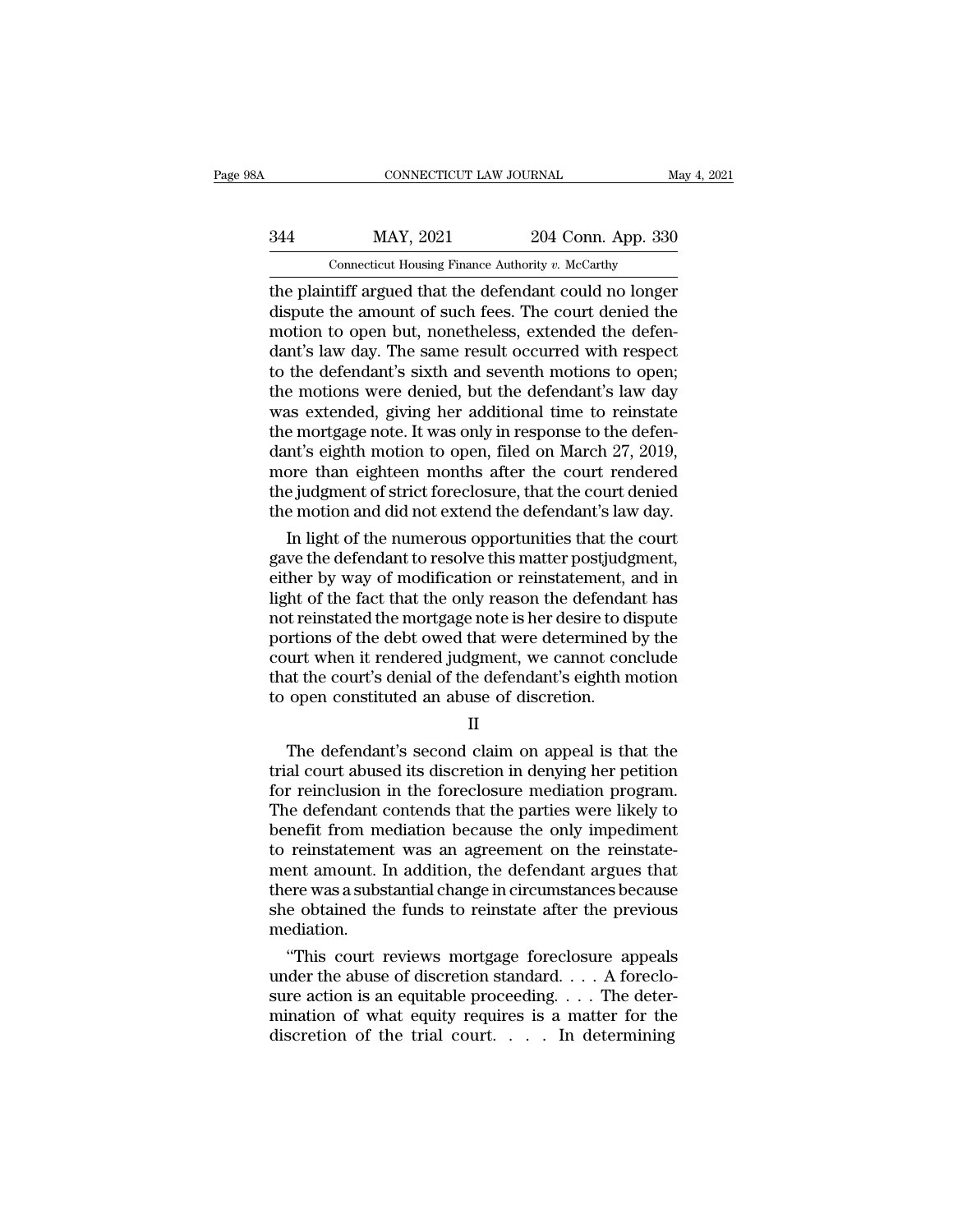21 CONNECTICUT LAW JOURNAL Page 99A<br>
204 Conn. App. 330 MAY, 2021 345<br>
Connecticut Housing Finance Authority v. McCarthy

CONNECTICUT LAW JOURNAL<br>
204 Conn. App. 330 MAY, 2021 345<br>
Connecticut Housing Finance Authority *v.* McCarthy<br>
whether the trial court has abused its discretion, we EXECUTE CONNECTICUT LAW JOURNAL Page 99A<br>
204 Conn. App. 330 MAY, 2021 345<br>
Connecticut Housing Finance Authority v. McCarthy<br>
whether the trial court has abused its discretion, we<br>
must make every reasonable presumption i 204 Conn. App. 330 MAY, 2021 345<br>
Connecticut Housing Finance Authority v. McCarthy<br>
whether the trial court has abused its discretion, we<br>
must make every reasonable presumption in favor of<br>
the correctness of its action 204 Conn. App. 330 MAY, 2021 345<br>
Connecticut Housing Finance Authority v. McCarthy<br>
whether the trial court has abused its discretion, we<br>
must make every reasonable presumption in favor of<br>
the correctness of its action 204 Conn. App. 330 MAY, 2021 345<br>
Connecticut Housing Finance Authority v. McCarthy<br>
whether the trial court has abused its discretion, we<br>
must make every reasonable presumption in favor of<br>
the correctness of its action Contain Experience Authority v. McCarthy<br>
whether the trial court has abused its discretion, we<br>
must make every reasonable presumption in favor of<br>
the correctness of its action.... Our review of a trial<br>
court's exercis Connecticut Housing Finance Authority v. McCarthy<br>whether the trial court has abused its discretion, we<br>must make every reasonable presumption in favor of<br>the correctness of its action.... Our review of a trial<br>court's ex whether the trial court has abused its discretion, we<br>must make every reasonable presumption in favor of<br>the correctness of its action.... Our review of a trial<br>court's exercise of the legal discretion vested in it is<br>lim must make every reasonable presumption in favor of<br>the correctness of its action. . . . Our review of a trial<br>court's exercise of the legal discretion vested in it is<br>limited to the questions of whether the trial court cor the correctness of its action. . . . Our review of a trial court's exercise of the legal discretion vested in it is limited to the questions of whether the trial court correctly applied the law and could reasonably have re court's exercise of the legal discretion vested in it is<br>limited to the questions of whether the trial court cor-<br>rectly applied the law and could reasonably have reached<br>the conclusion that it did." (Internal quotation m the divided to the questions of whether the trial court con-<br>ettly applied the law and could reasonably have reached<br>e conclusion that it did." (Internal quotation marks<br>nitted.) *Bayview Loan Servicing*, *LLC* v. *Park Ci* particular the conclusion that it did." (Internal quotation marks<br>
omitted.) *Bayview Loan Servicing, LLC* v. *Park City*<br> *Sports, LLC*, 180 Conn. App. 765, 780, 184 A.3d 1277,<br>
cert. denied, 330 Conn. 901, 192 A.3d 426

the conclusion that it did. (Internal quotation marks<br>
omitted.) *Bayview Loan Servicing*, *LLC* v. *Park City*<br> *Sports, LLC*, 180 Conn. App. 765, 780, 184 A.3d 1277,<br>
cert. denied, 330 Conn. 901, 192 A.3d 426 (2018).<br>
G Sports, LLC, 180 Conn. App. 765, 780, 184 A.3d 1277,<br>Sports, LLC, 180 Conn. App. 765, 780, 184 A.3d 1277,<br>cert. denied, 330 Conn. 901, 192 A.3d 426 (2018).<br>General Statutes § "9-31l (c) (5) provides in relevant<br>part that determining whether good cause exists, the court shall consider whether the parties are likely to benefit from modistion and in the case of a referral after prior modistion and in the case of a referral after prior modist cent. denied, 350 Conn. 301, 132 A.5d 420 (2016).<br>
General Statutes § "9-31*l* (c) (5) provides in relevant<br>
part that the court may refer a foreclosure action brought<br>
by a mortgagee to the foreclosure mediation program<br> General Statutes § "9-31 $l$  (c) (5) provides in relevant<br>part that the court may refer a foreclosure action brought<br>by a mortgagee to the foreclosure mediation program<br>at any time, for good cause shown  $\dots$ . When<br>determin part that the court may refer a foreclosure action brought<br>by a mortgagee to the foreclosure mediation program<br>at any time, for good cause shown  $\dots$ . When<br>determining whether good cause exists, the court shall<br>consider w by a mortgagee to the foreclosure mediation program<br>at any time, for good cause shown  $\ldots$ . When<br>determining whether good cause exists, the court shall<br>consider whether the parties are likely to benefit from<br>mediation an at any time, for good cause shown . . . . . When<br>determining whether good cause exists, the court shall<br>consider whether the parties are likely to benefit from<br>mediation and, in the case of a referral after prior<br>attempts determining whether good cause exists, the court shall consider whether the parties are likely to benefit from mediation and, in the case of a referral after prior attempts at mediation have been terminated, whether there consider whether the parties are likely to benefit from<br>mediation and, in the case of a referral after prior<br>attempts at mediation have been terminated, whether<br>there has been a material change in circumstances. There-<br>fo mediation and, in the case of a referral after prior<br>attempts at mediation have been terminated, whether<br>there has been a material change in circumstances. There-<br>fore, for a referral after prior attempts at mediation hav attempts at mediation have been terminated, whether<br>there has been a material change in circumstances. There-<br>fore, for a referral after prior attempts at mediation have<br>been terminated, showing good cause requires show-<br>i there has been a material change in circumstances. Therefore, for a referral after prior attempts at mediation have<br>been terminated, showing good cause requires show-<br>ing both that the parties are likely to benefit from me fore, for a referral after pri<br>been terminated, showing<br>ing both that the parties ar<br>tion and that a material o<br>occurred." (Internal quo<br>Bank, N.A. v. Morawska,<br>139 A.3d 747 (2016).<br>In the present case, the In the particle and that the particle show-<br>
I both that the parties are likely to benefit from media-<br>
In and that a material change in circumstances has<br>
ccurred." (Internal quotation marks omitted.) U.S.<br>
In k, N.A. v. mg both that the parties are intery to benefit from media-<br>tion and that a material change in circumstances has<br>occurred." (Internal quotation marks omitted.) U.S.<br>Bank, N.A. v. Morawska, 165 Conn. App. 421, 425–26,<br>139 A

for and that a material change in circumstances has<br>occurred." (Internal quotation marks omitted.) U.S.<br>Bank, N.A. v. Morawska, 165 Conn. App. 421, 425–26,<br>139 A.3d 747 (2016).<br>In the present case, the record shows that t becurred. (Internal quotation marks onlitted.) 0.5.<br> *Bank, N.A. v. Morawska*, 165 Conn. App. 421, 425–26,<br>
139 A.3d 747 (2016).<br>
In the present case, the record shows that the defen-<br>
dant was given two opportunities to Bank, *N.A. V. Mortwska*, 105 Collit. App. 421, 425–20,<br>139 A.3d 747 (2016).<br>In the present case, the record shows that the defen-<br>dant was given two opportunities to participate in the<br>foreclosure mediation program and t In the present case, the record shows that the defendant was given two opportunities to participate in the foreclosure mediation program and that those opportunities failed to yield a fruitful result. Furthermore, the pla In the present case, the record shows that the defen-<br>dant was given two opportunities to participate in the<br>foreclosure mediation program and that those opportu-<br>nities failed to yield a fruitful result. Furthermore, the<br> dant was given two opportunities to participate in the<br>foreclosure mediation program and that those opportu-<br>nities failed to yield a fruitful result. Furthermore, the<br>plaintiff made it clear to the court in its opposition foreclosure mediation program and that those opportunities failed to yield a fruitful result. Furthermore, the plaintiff made it clear to the court in its opposition to the petition for reinclusion that it would not engage mities failed to yield a fruitful result. Furthermore, the plaintiff made it clear to the court in its opposition to the petition for reinclusion that it would not engage in any further discussions regarding the amount due plaintiff made it clear to the court in its opposition to<br>the petition for reinclusion that it would not engage in<br>any further discussions regarding the amount due from<br>the defendant to reinstate the mortgage because that<br>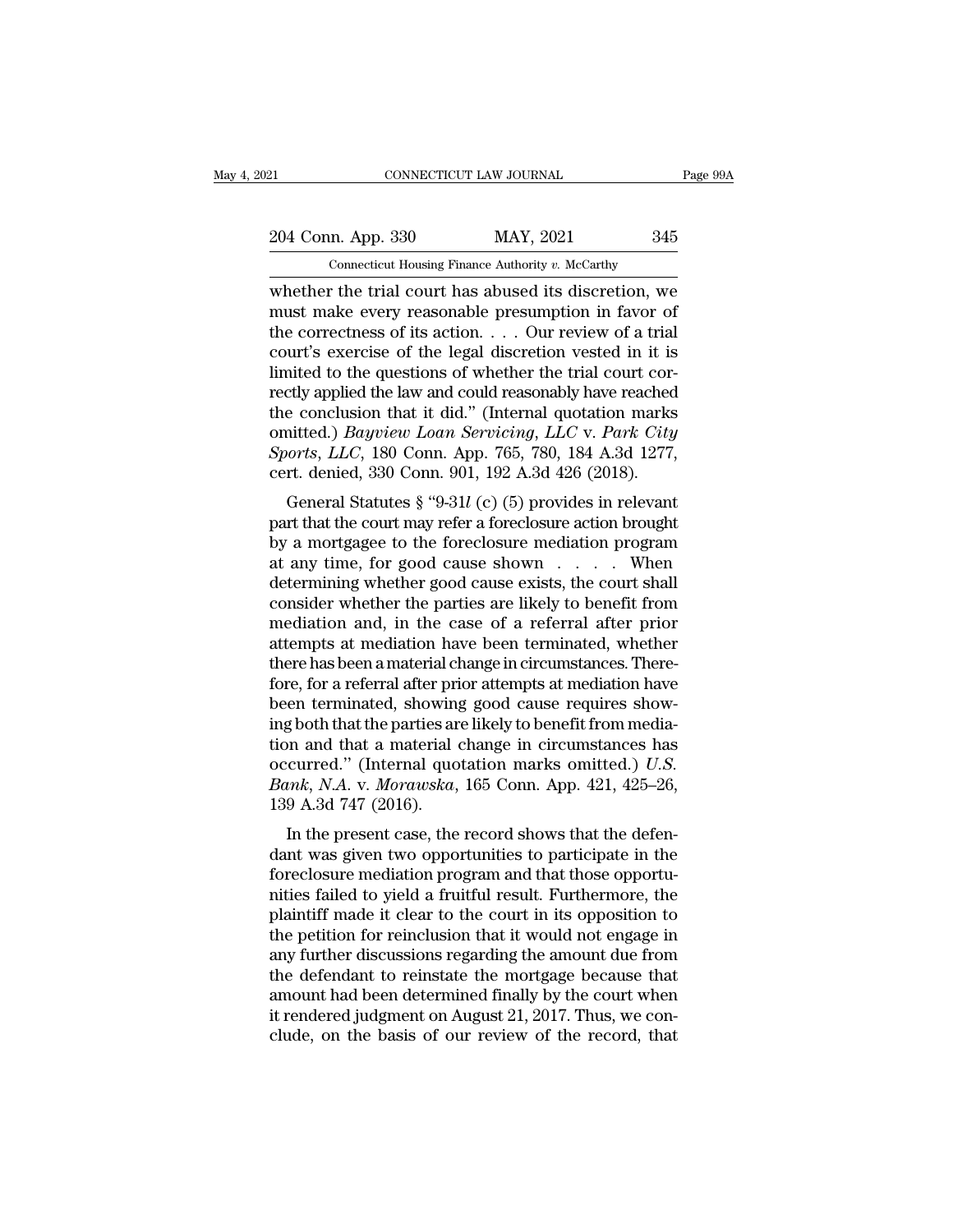# CONNECTICUT LAW JOURNAL May 4, 2021<br>346 MAY, 2021 204 Conn. App. 346<br>Lance W. v. Commissioner of Correction CONNECTICUT LAW JOURNAL<br>MAY, 2021 204 Conn. App.<br>Lance W. *v.* Commissioner of Correction<br>of acted well within its discretion in dem

CONNECTICUT LAW JOURNAL May 4, 2021<br>
346 MAY, 2021 204 Conn. App. 346<br>
Lance W. v. Commissioner of Correction<br>
the trial court acted well within its discretion in denying<br>
the petition for reinclusion on the ground that th MAY, 2021 204 Conn. App. 346<br>Lance W. v. Commissioner of Correction<br>the trial court acted well within its discretion in denying<br>the petition for reinclusion on the ground that the defen-<br>dant had not shown that the parties  $\begin{array}{lll} \text{MAY, 2021} & \text{204 Conn. App. 346} \\ \text{Lance W. v. Commissioner of Correction} \\ \text{the trial court acted well within its discretion in denying the pertinent for reinclusion on the ground that the defendant had not shown that the parties were likely to benefit from mediation.} \end{array}$ MAY, 2021<br>
Lance W. v. Con<br>
the trial court acted well<br>
the petition for reinclusid<br>
dant had not shown that<br>
fit from mediation.<br>
The judgment is affirm Lance W.  $v$ . Commissioner of Correction<br>
e trial court acted well within its discretion in denying<br>
e petition for reinclusion on the ground that the defen-<br>
nt had not shown that the parties were likely to bene-<br>
from m for the trial court acted well within its discretion in<br>the petition for reinclusion on the ground that the<br>dant had not shown that the parties were likely<br>fit from mediation.<br>The judgment is affirmed and the case is re<br>fo e petition for reinclusion on the ground that the dent had not shown that the parties were likely to be from mediation.<br>The judgment is affirmed and the case is remand r the purpose of setting new law days.<br>In this opinion

The judgment is affirmed and the case is remanded<br>or the purpose of setting new law days.<br>In this opinion the other judges concurred.<br>LANCE W. *v*. COMMISSIONER OF CORRECTION\*<br>(AC 39968)

## The case of the case<br>tting new law days.<br>other judges concu<br>MISSIONER OF CO.<br>(AC 39968)<br>Cradle and Suarez, Js. LANCE W.  $v$ . COMMISSIONER OF CORRECTION\*<br>(AC 39968)<br>Elgo, Cradle and Suarez, Js.

## *Syllabus*

(AC 39968)<br>Elgo, Cradle and Suarez, Js.<br>Syllabus<br>The petitioner, who previously had been convicted of several crimes, includ-<br>ing murder and arson in the first degree, filed a second petition for a Elgo, Cradle and Suarez, Js.<br>
Syllabus<br>
petitioner, who previously had been convicted of several crimes, includ-<br>
ing murder and arson in the first degree, filed a second petition for a<br>
writ of habeas corpus, claiming tha Elgo, Cradle and Suarez, Js.<br>
Syllabus<br>
petitioner, who previously had been convicted of several crimes, includ-<br>
ing murder and arson in the first degree, filed a second petition for a<br>
writ of habeas corpus, claiming tha *Syllabus*<br>petitioner, who previously had been convicted of several crimes, includ-<br>ing murder and arson in the first degree, filed a second petition for a<br>writ of habeas corpus, claiming that D, his first habeas appellate *Syllabus*<br>petitioner, who previously had been convicted of several crimes, includ-<br>ing murder and arson in the first degree, filed a second petition for a<br>writ of habeas corpus, claiming that D, his first habeas appellate petitioner, who previously had been convicted of several crimes, including murder and arson in the first degree, filed a second petition for a writ of habeas corpus, claiming that D, his first habeas appellate counsel, ren ing murder and arson in the first degree, filed a second petition for a writ of habeas corpus, claiming that D, his first habeas appellate counsel, rendered ineffective assistance in the petitioner's appeal to this court f writ of habeas corpus, claiming that D, his first habeas appellate counsel, rendered ineffective assistance in the petitioner's appeal to this court from the denial of his first habeas petition. A police investigator, M, h rendered ineffective assistance in the petitioner's appeal to this court<br>from the denial of his first habeas petition. A police investigator, M,<br>had determined that a fire at the petitioner's home, in which the victim<br>died from the denial of his first habeas petition. A police investigator, M, had determined that a fire at the petitioner's home, in which the victim died, had been intentionally set with an accelerant, and S, the state medical had determined that a fire at the petitioner's home, in which the victim died, had been intentionally set with an accelerant, and S, the state medical examiner who performed an autopsy on the victim, testified that, becaus died, had been intentionally set with an accelerant, and S, the state medical examiner who performed an autopsy on the victim, testified that, because of the lack of soot in the victim's bodily organs and low level of carb medical examiner who performed an autopsy on the victim, testified that, because of the lack of soot in the victim's bodily organs and low level of carbon monoxide in the victim's blood, she concluded that the victim had d that, because of the lack of soot in the victim's bodily organs and low<br>level of carbon monoxide in the victim's blood, she concluded that the<br>victim had died prior to the fire. The first habeas court, in denying<br>the first level of carbon monoxide in the victim's blood, she concluded that the victim had died prior to the fire. The first habeas court, in denying the first habeas petition, concluded, inter alia, that the petitioner had present victim had died prior to the fire. The first habeas court, in denying<br>the first habeas petition, concluded, inter alia, that the petitioner had<br>presented no newly discovered evidence that proved his claim of actual<br>innocen the first habeas petition, concluded, inter alia, that the petitioner had presented no newly discovered evidence that proved his claim of actual innocence and failed to establish that the scientific evidence admitted at hi presented no newly discovered evidence that proved his claim of actual innocence and failed to establish that the scientific evidence admitted at his criminal trial was false or invalid. The court also rejected the petitio innocence and failed to establish that the scientific evidence admitted at his criminal trial was false or invalid. The court also rejected the petitioner's assertions that his trial counsel, N, was ineffective in challeng at his criminal trial was false or invalid. The court also rejected the petitioner's assertions that his trial counsel, N, was ineffective in challenging the expert testimony of M and S and had a conflict of interest in re petitioner's assertions that his trial counsel, N, was ineffective in challenging the expert testimony of M and S and had a conflict of interest in representing the petitioner in a civil matter against his homeowners insur petitioner's assertions that his trial counsel, N, was ineffective in challenging the expert testimony of M and S and had a conflict of interest in representing the petitioner in a civil matter against his homeowners insur in representing the petitioner in a civil matter against his homeowners<br>insurer. On the petitioner's appeal to this court, D challenged only the<br>first habeas court's rejection of the petitioner's claims that N had a<br>confl Insurer. On the pethology is a count, D challenged only the<br>first habeas court's rejection of the petitioner's claims that N had a<br>conflict of interest and had inadequately cross-examined M and S as to<br>the cause of the vic inst nabeas courts rejection of the petitioner's crains that N had a<br>conflict of interest and had inadequately cross-examined M and S as to<br>the cause of the victim's death and the cause of the fire. This court<br>affirmed the

performance of the victim's death and the cause of the fire. This court<br>affirmed the judgment of the first habeas court. In his second petition<br>\* In accordance with our policy of protecting the privacy interests of the<br>vic  $*$  In accordance with our policy of protecting the privacy interests of the victims of the crime of risk of injury to a child, we decline to use the petitioner's full name or to identify the victims or others through who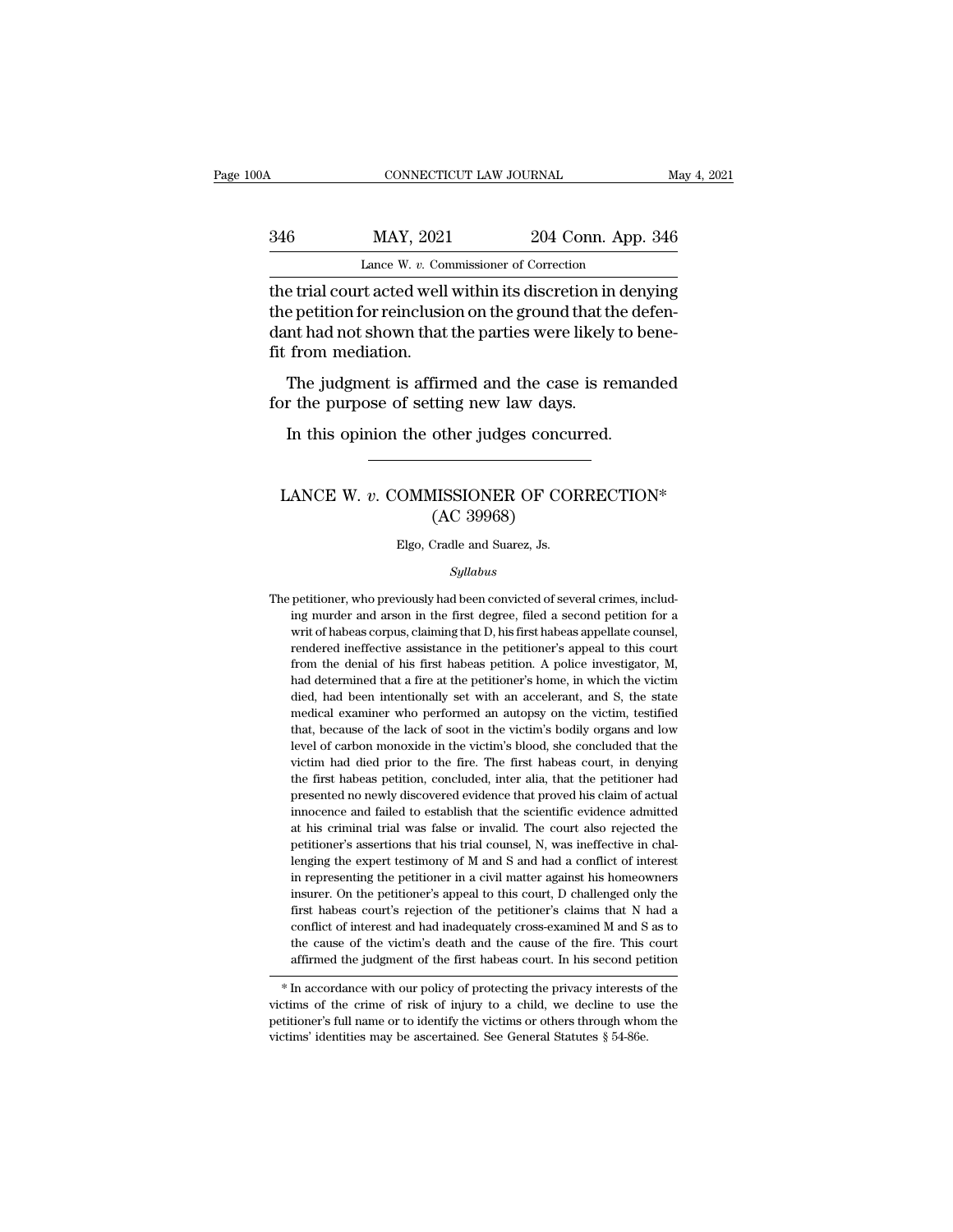# 21 CONNECTICUT LAW JOURNAL Page 101A<br>
204 Conn. App. 346 MAY, 2021 347<br>
Lance W. v. Commissioner of Correction Eq. 204 Conn. App. 346 MAY, 2021 2347<br>Example W. *v.* Commissioner of Correction<br>For a writ of habeas corpus, the petitioner alleged that D was ineffective

For a writ of habeas corpus, the petitioner alleged that D was ineffective<br>for a writ of habeas corpus, the petitioner alleged that D was ineffective<br>for having failed to challenge the first habeas court's rejection of his For Having failed to challenge the first habeas court's rejection<br>for a writ of habeas corpus, the petitioner alleged that D was ineffective<br>for having failed to challenge the first habeas court's rejection of his<br>claims t 1 Conn. App. 346 MAY, 2021 347<br>Lance W. v. Commissioner of Correction<br>for a writ of habeas corpus, the petitioner alleged that D was ineffective<br>for having failed to challenge the first habeas court's rejection of his<br>clai Figure 11<br>
Lance W.  $v$ . Commissioner of Correction<br>
for a writ of habeas corpus, the petitioner alleged that D was ineffective<br>
for having failed to challenge the first habeas court's rejection of his<br>
claims that he is a Lance W.  $v$ . Commissioner of Correction<br>for a writ of habeas corpus, the petitioner alleged that D was ineffective<br>for having failed to challenge the first habeas court's rejection of his<br>claims that he is actually innoc for a writ of habeas corpus, the petitioner alleged that D was ineffective<br>for having failed to challenge the first habeas court's rejection of his<br>claims that he is actually innocent, that his conviction was based on<br>scie for having failed to challenge the first habeas court's rejection of his claims that he is actually innocent, that his conviction was based on scientifically invalid evidence, and that N was ineffective in challenging cert claims that he is actually innocent, that his conviction was based on scientifically invalid evidence, and that N was ineffective in challenging certain expert testimony adduced by the state pertaining to fire science evid scientifically invalid evidence, and that N was ineffective in challenging<br>certain expert testimony adduced by the state pertaining to fire science<br>evidence and the cause of the victim's death. The second habeas court<br>reje evidence and the cause of the victim's death. The second habeas court<br>rejected the petitioner's claims that D had rendered ineffective assis-<br>tance and rendered judgment denying the petition for a writ of habeas<br>corpus. On rejected the petitioner's claims that D had rendered ineffective assistance and rendered judgment denying the petition for a writ of habeas corpus. On the granting of certification, the petitioner appealed to this court.

- tance and rendered judgment denying the petition for a writ of habeas corpus. On the granting of certification, the petitioner appealed to this court. *Held*:<br>he habeas court did not err in concluding that D's decision not corpus. On the granting of certification, the petitioner appealed to this court. *Held*:<br>he habeas court did not err in concluding that D's decision not to pursue<br>an actual innocence claim did not constitute ineffective as court. Held:<br>he habeas court did not err in concluding that D's decision not to pursue<br>an actual innocence claim did not constitute ineffective assistance, as<br>the petitioner did not present affirmative proof of his innocen the habeas court did not err in concluding that D's decision not to pursue<br>an actual innocence claim did not constitute ineffective assistance, as<br>the petitioner did not present affirmative proof of his innocence or<br>demons an actual innocence claim did not constitute ineffective assistance, as<br>the petitioner did not present affirmative proof of his innocence or<br>demonstrate that there was a reasonable probability that he would have<br>prevailed an actual innocence claim did not constitute ineffective assistance, as<br>the petitioner did not present affirmative proof of his innocence or<br>demonstrate that there was a reasonable probability that he would have<br>prevailed demonstrate that there was a reasonable probability that he would have<br>prevailed on an appeal from the first habeas court's denial of that claim;<br>the petitioner's assertion that he is actually innocent due to the unreliabi prevailed on an appeal from the first habeas court's denial of that claim;<br>the petitioner's assertion that he is actually innocent due to the unreliabil-<br>ity of the scientific evidence at his criminal trial was unpersuasiv the petitioner's assertion that he is actually innocent due to the unreliativ of the scientific evidence at his criminal trial was unpersuasive that unreliable evidence cannot logically constitute affirmative proor actual ity of the scientific evidence at his criminal trial was unpersuasive in that unreliable evidence cannot logically constitute affirmative proof of actual innocence, and, even if the petitioner had proven that the evidence that unreliable evidence cannot logically constitute affirmative proof of actual innocence, and, even if the petitioner had proven that the evidence was unreliable, such a determination, although it might undermine the jur
- actual innocence, and, even if the petitioner had proven that the evidence<br>was unreliable, such a determination, although it might undermine the<br>jury's guilty verdict, is not affirmative proof of his innocence.<br>he petition was unreliable, such a determination, although it might undermine the jury's guilty verdict, is not affirmative proof of his innocence.<br>he petitioner could not prevail on his claim that D rendered ineffective assistance in jury's guilty verdict, is not affirmative proof of his innocence.<br>he petitioner could not prevail on his claim that D rendered ineffective<br>assistance in having failed to challenge the first habeas court's rejection<br>of the the petitioner could not prevail on his claim that D rendered ineffective assistance in having failed to challenge the first habeas court's rejection of the petitioner's assertion that his right to due process was violated assistance in having failed to challenge the first habeas court's rejection<br>of the petitioner's assertion that his right to due process was violated<br>because his conviction was based on false and invalid scientific evidence of the petitioner's assertion that his right to due process was violated<br>because his conviction was based on false and invalid scientific evidence:<br>the evidence the petitioner presented to establish that there were alterna because his conviction was based on false and invalid scientific evidence:<br>the evidence the petitioner presented to establish that there were alterna-<br>tive explanations relative to the conclusions reached by M and S as to<br> the evidence the petitioner presented to establish that there were alternative explanations relative to the conclusions reached by M and S as to the cause of the fire and the victim's death fell short of proving that their tive explanations relative to the conclusions reached by M and S as to the cause of the fire and the victim's death fell short of proving that their conclusions were false or scientifically invalid, and the jury had been m the cause of the fire and the victim's death fell short of proving that their conclusions were false or scientifically invalid, and the jury had been made aware of, and presumably considered, the existence of alternative e their conclusions were false or scientifically invalid, and the jury had<br>been made aware of, and presumably considered, the existence of alter-<br>native explanations, the existence of which M and S acknowledged on<br>cross-exam been made aware of, and presumably considered, the existence of alternative explanations, the existence of which M and S acknowledged on cross-examination at the criminal trial; accordingly, this court was not left with a native explanations, the existence of which M and S acknowledged on cross-examination at the criminal trial; accordingly, this court was not left with a firm belief that the petitioner most likely would not have been convi cross-examination at the criminal trial; accordingly, this court was not<br>left with a firm belief that the petitioner most likely would not have<br>been convicted if the jury had been presented with additional competing<br>eviden left with a firm belief that the petitioner most likely would not have been convicted i<br>evidence such a<br>first habeas tria<br>fire and the victi<br>would have prev<br>cess claim.<br>he habeas court % evidence such as the opinions of expert witnesses he presented at the first habeas trial who disagreed with  $M$  and  $S$  as to the cause of the fire and the victim's death, and, thus, it was not likely that the petitione first habeas trial who disagreed with M and S as to the cause of the fire and the victim's death, and, thus, it was not likely that the petitioner would have prevailed on an appeal from the rejection of his due process cl
- fire and the victim's death, and, thus, it was not likely that the petitioner<br>would have prevailed on an appeal from the rejection of his due pro-<br>cess claim.<br>he habeas court properly concluded that D did not render ineffe would have prevailed on an appeal from the rejection of his due process claim.<br>he habeas court properly concluded that D did not render ineffective<br>assistance in deciding not to pursue the petitioner's claim that N was<br>ine cess claim.<br>he habeas court properly concluded that D did not render ineffective<br>assistance in deciding not to pursue the petitioner's claim that N was<br>ineffective in challenging the testimony of M and S that pertained to<br> he habeas court properly concluded that D did not render ineffective<br>assistance in deciding not to pursue the petitioner's claim that N was<br>ineffective in challenging the testimony of M and S that pertained to<br>the cause of assistance in deciding not to pursue the petitioner's claim that N was ineffective in challenging the testimony of M and S that pertained to the cause of the fire and the victim's death: the petitioner's contention that N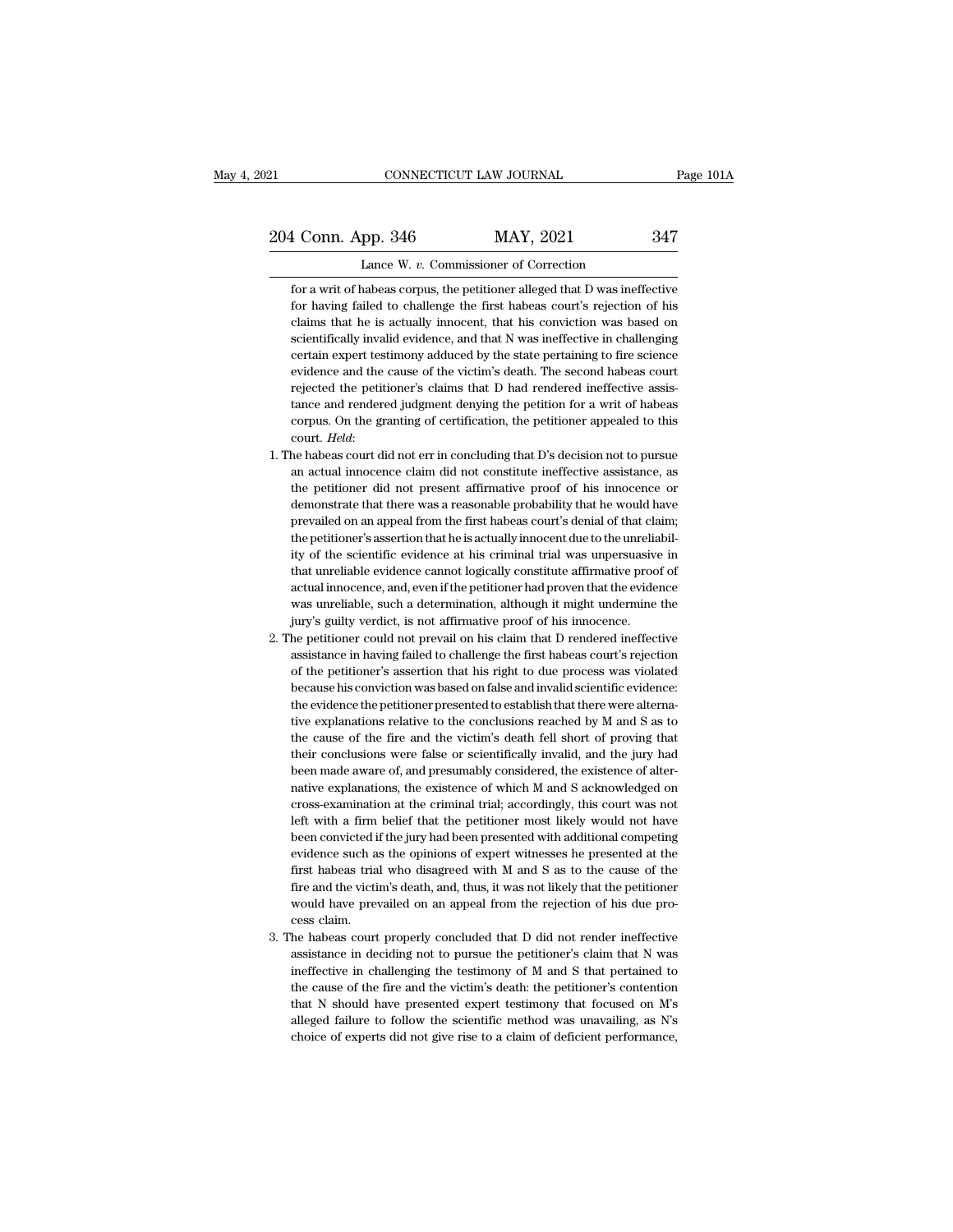# CONNECTICUT LAW JOURNAL May 4, 2021<br>348 MAY, 2021 204 Conn. App. 346<br>Lance W. v. Commissioner of Correction CONNECTICUT LAW JOURNAL<br>MAY, 2021 204 Conn. App.<br>Lance W. *v.* Commissioner of Correction<br>he essential steps in the scientific method, a finding b

M followed the essential steps in the scientific method, a finding by the first habeas court that the petitioner did not argue was clearly erroneous, MAY, 2021 204 Conn. App. 346<br>Lance W. v. Commissioner of Correction<br>M followed the essential steps in the scientific method, a finding by the<br>first habeas court that the petitioner did not argue was clearly erroneous,<br>and MAY, 2021 204 Conn. App. 346<br>Lance W. v. Commissioner of Correction<br>M followed the essential steps in the scientific method, a finding by the<br>first habeas court that the petitioner did not argue was clearly erroneous,<br>and THE TERRY ISLAL TRANSFORM TO LARGE MET A SURVEY THE MUSLEM MUSLEM IS A SERVICE THAT A A SURVEY TO A SURVEY TO A political was unnecessary for N to present expert testimony to refute M's the only possible source of a pour p Lance W.  $v$ . Commissioner of Correction<br>M followed the essential steps in the scientific method, a finding by the<br>first habeas court that the petitioner did not argue was clearly erroneous,<br>and it was unnecessary for N t M followed the essential steps in the scientific method, a finding by the first habeas court that the petitioner did not argue was clearly erroneous, and it was unnecessary for N to present expert testimony to refute M's pattern that did not involve accelerants; moreover, in claiming that New Scheme and it was unnecessary for N to present expert testimony to refute M's testimony that an accelerant was the only possible source of a pour pat mothemeters count that the perfective in antiotal gue was clearly choncous, and it was unnecessary for N to present expert testimony to refute M's testimony that an accelerant was the only possible source of a pour pattern diata to the sumecessary for the present eigent essaminary of retail in the station of the time operatern found on the floor of the home, M having conceded on cross-<br>examination that there were other reasonable explanation Ecsamony date an accordance of the home, M having conceded on cross-<br>examination that there were other reasonable explanations for the pour<br>pattern that did not involve accelerants; moreover, in claiming that N<br>was ineffec pattern found of alternoof of are flome, in having conceded on cross-<br>examination that there were other reasonable explanations for the pour<br>pattern that did not involve accelerants; moreover, in claiming that N<br>was ineffe shall make the monority of the beat in the matter were valued in the pattern that did not involve accelerants; moreover, in claiming that N was ineffective in failing to present evidence that undercut S's opinion as to the pattern that the first habeas trial in the first habeas ineffective in failing to present evidence that undercut S's opinion as to the time of the victim's death, the petitioner ignored the fact that N presented evidence o mas increasive in namig to present evidence that and and accred is is opinion as to the time of the victim's death, the petitioner ignored the fact that N presented evidence of that nature by way of requiring S to acknowle N presented evidence of that nature by way of requiring S to acknowledge having examined the body of another burn victim who did not have soot in her lungs or carbon monoxide in her blood, and the evidence the petitioner The petitioner failed to prove that he was preduring but a have soot in her lungs or carbon monoxide in her blood, and the evidence the petitioner presented at the first habeas trial did not undermine S's opinions any more the petitioner presented at the first habeas trial who did not native soot in her lungs or carbon monoxide in her blood, and the evidence the petitioner presented at the first habeas trial did not undermine S's opinions an soot in the range of canon monotate in the bood, and are crudence the petitioner presented at the first habeas trial did not undermine S's opinions any more than her own confession did; furthermore, even if N's challenge t and presented at alter instructed and and not antennance is opinions any more than her own confession did; furthermore, even if N's challenge to the testimony of M and S could be considered deficient, the petitioner failed Note that that D would have succeeded in demonstrating that N's challenge to the testimony of M and S could be considered deficient, the petitioner failed to prove that he was prejudiced, as N demonstrated through effecti the petitioner failed to prove that he was prejudiced, as N demonstrated through effective cross-examination that the conclusions of M and S were not beyond reproach, and, as the jury, faced with the concessions by M and % through effective cross-examination that the conclusions of M and S were not beyond reproach, and, as the jury, faced with the concessions by M and S, still found the petitioner guilty, it was not reasonably probable th were not beyond reproach, and, as the jury, faced with the concessions<br>by M and S, still found the petitioner guilty, it was not reasonably<br>probable that D would have succeeded in demonstrating that N's counsel<br>was consti

Argued January 4—officially released May 4, 2021<br>*Procedural History*<br>Amended petition for a writ of habeas corpus, by M and S, still found the petitioner guilty, it was not reasonably<br>probable that D would have succeeded in demonstrating that N's counsel<br>was constitutionally ineffective.<br>Argued January 4—officially released May 4, 2021 From the court of habeas constitutionally ineffective.<br>Argued January 4—officially released May 4, 2021<br>*Procedural History*<br>Amended petition for a writ of habeas corpus,<br>brought to the Superior Court in the judicial distr Argued January 4—officially released May 4, 2021<br> *Procedural History*<br>
Amended petition for a writ of habeas corpus,<br>
brought to the Superior Court in the judicial district of<br>
Tolland, where the court, *Sferrazza*, *J*., Frocedural History<br>
Procedural History<br>
Amended petition for a writ of habeas corpus,<br>
brought to the Superior Court in the judicial district of<br>
Tolland, where the court, *Sferrazza*, *J.*, granted in part<br>
the respondent *Procedural History*<br>Amended petition for a writ of habeas corpus,<br>brought to the Superior Court in the judicial district of<br>Tolland, where the court, *Sferrazza*, *J.*, granted in part<br>the respondent's motion to dismiss t Amended petition for a writ of habeas corpus,<br>brought to the Superior Court in the judicial district of<br>Tolland, where the court, *Sferrazza*, J., granted in part<br>the respondent's motion to dismiss the petition; there-<br>aft Tolland, where the court, *Sferrazza*, *J*., granted in part<br>the respondent's motion to dismiss the petition; there-<br>after, the matter was tried to the court, *Sferrazza*, *J*.;<br>judgment denying the petition, from which th *James A. Killen, senior assistant state's attorney, and David M Carlucci senior assistant* state's attorney, the whom, on the brief, were *Gail P. Hardy*, former atta's attorney, the whom, on the brief, were *Gail P. Hard* 

(petitioner).

with whom, on the granting of certification, appealed to this<br>court. *Affirmed.*<br>*Erica A. Barber*, assigned counsel, for the appellant<br>(petitioner).<br>*James A. Killen*, senior assistant state's attorney,<br>with whom, on the stately, on the granting of continuation, dippedicate of this<br>court. Affirmed.<br>Frica A. Barber, assigned counsel, for the appellant<br>(petitioner).<br>James A. Killen, senior assistant state's attorney,<br>with whom, on the brief, Frica A. Barber, assigned counsel, for the appella<br>(petitioner).<br>James A. Killen, senior assistant state's attorne<br>with whom, on the brief, were Gail P. Hardy, form<br>state's attorney, and David M. Carlucci, senior assista<br> *James A. Killen*, senior assistant state's attorney,<br>th whom, on the brief, were *Gail P. Hardy*, former<br>ate's attorney, and *David M. Carlucci*, senior assistant<br>ate's attorney, for the appellee (respondent).<br>*Opinion*<br>C with whom, on the brief, were *Gail P. Hardy*, former state's attorney, and *David M. Carlucci*, senior assistant state's attorney, for the appellee (respondent).<br>  $o$ <sub>*opinion*</sub> CRADLE, J. The petitioner, Lance W., appea

## *Opinion*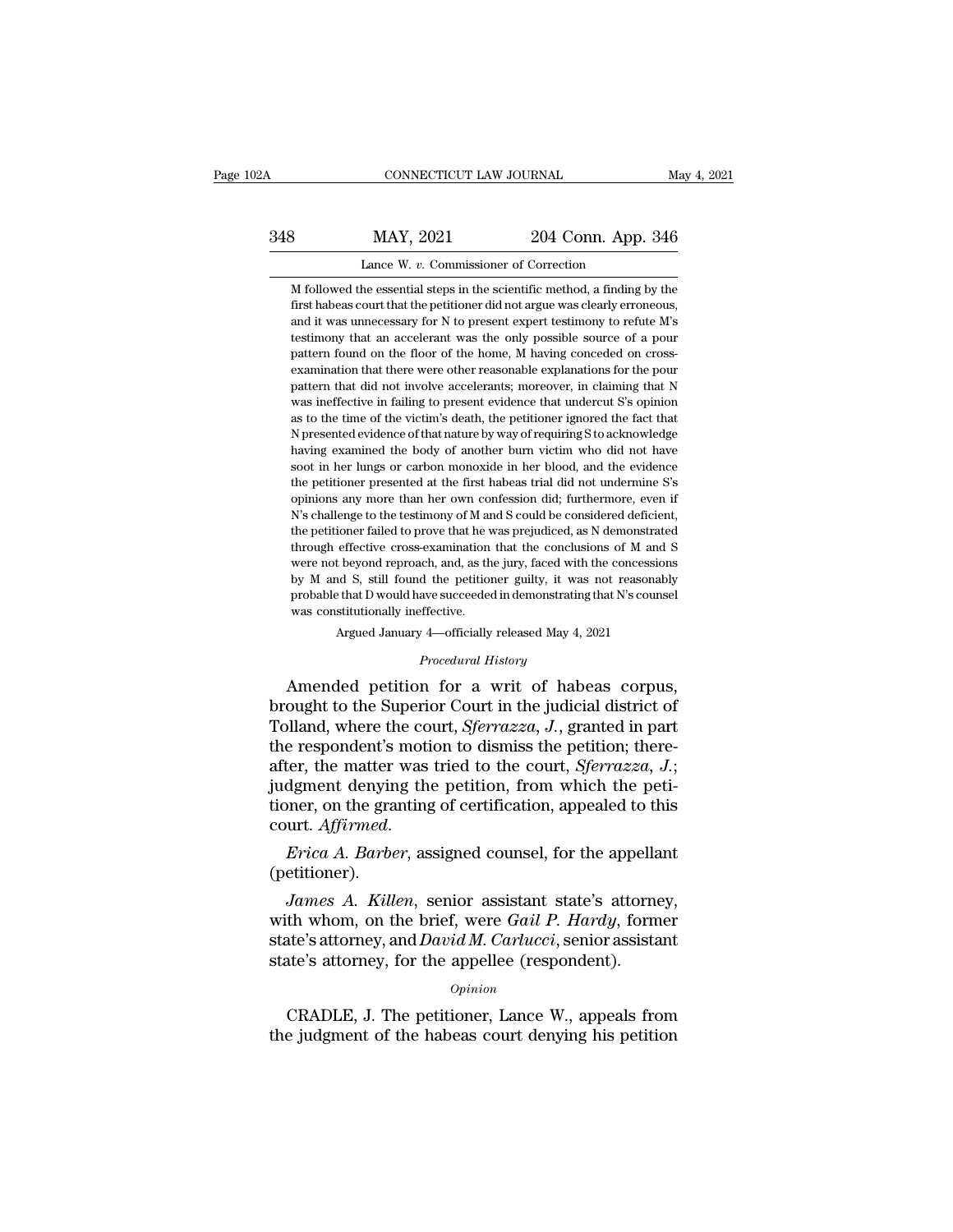21 CONNECTICUT LAW JOURNAL Page 103A<br>204 Conn. App. 346 MAY, 2021 349<br>Lance W. v. Commissioner of Correction CONNECTICUT LAW JOURNAL<br>
pp. 346 MAY, 2021<br>
Lance W. *v.* Commissioner of Correction<br>
f habeas corpus alleging ineffective as

For a writ of habeas corpus alleging ineffective assistance of his first habeas appellate counsel.<sup>1</sup> On appeal,<br>
the nettioner claims that the habeas corpus alleging ineffective assistance of his first habeas appellate co 204 Conn. App. 346 MAY, 2021 349<br>Lance W. v. Commissioner of Correction<br>for a writ of habeas corpus alleging ineffective assis-<br>tance of his first habeas appellate counsel.<sup>1</sup> On appeal,<br>the petitioner claims that the habe 204 Conn. App. 346 MAY, 2021 349<br>
Lance W. v. Commissioner of Correction<br>
for a writ of habeas corpus alleging ineffective assis-<br>
tance of his first habeas appellate counsel.<sup>1</sup> On appeal,<br>
the petitioner claims that the 204 Conn. App. 346 MAY, 2021 349<br>
Lance W. v. Commissioner of Correction<br>
for a writ of habeas corpus alleging ineffective assis-<br>
tance of his first habeas appellate counsel.<sup>1</sup> On appeal,<br>
the petitioner claims that the Lance W. v. Commissioner of Correction<br>
for a writ of habeas corpus alleging ineffective assis-<br>
tance of his first habeas appellate counsel.<sup>1</sup> On appeal,<br>
the petitioner claims that the habeas court erred in<br>
rejecting Lance w. v. Commissioner of Correction<br>for a writ of habeas corpus alleging ineffective assis-<br>tance of his first habeas appellate counsel.<sup>1</sup> On appeal,<br>the petitioner claims that the habeas court erred in<br>rejecting his for a writ of habeas corpus alleging ineffective assistance of his first habeas appellate counsel.<sup>1</sup> On appeal, the petitioner claims that the habeas court erred in rejecting his claim that his first habeas appellate cou tance of his first habeas appellate counsel.<sup>1</sup> On appeal,<br>the petitioner claims that the habeas court erred in<br>rejecting his claim that his first habeas appellate coun-<br>sel was ineffective in failing to challenge on appe the petitioner claims that the habeas court erred in rejecting his claim that his first habeas appellate counsel was ineffective in failing to challenge on appeal the first habeas court's rejection of his claims that (1) h rejecting his claim that his first habeas appellate counsel was ineffective in failing to challenge on appeal the first habeas court's rejection of his claims that (1) he is actually innocent of the crimes of which he was sel was ineffective in failing to challenge on appeal the<br>first habeas court's rejection of his claims that (1) he<br>is actually innocent of the crimes of which he was<br>convicted, (2) his constitutional right to due process<br>w first habeas court's rejection of his claims that (1) he<br>is actually innocent of the crimes of which he was<br>convicted, (2) his constitutional right to due process<br>was violated because his conviction was based on scien-<br>tif is actually innocent of the crimes of which he was<br>convicted, (2) his constitutional right to due process<br>was violated because his conviction was based on scien-<br>tifically invalid evidence, and (3) his trial counsel was<br>in convicted, (2) his constit<br>was violated because his c<br>tifically invalid evidence,<br>ineffective in challenging t<br>by the state pertaining to t<br>and the fire science evide<br>of the habeas court.<br>The following facts, as i The following facts, as recited by our Supreme Court<br>up invalid evidence, and (3) his trial counsel was<br>effective in challenging the expert testimony adduced<br>the state pertaining to the cause of the victim's death<br>d the fi ineffective in challenging the expert testimony adduced<br>by the state pertaining to the cause of the victim's death<br>and the fire science evidence. We affirm the judgment<br>of the habeas court.<br>The following facts, as recited

by the state pertaining to the cause of the victim's death<br>and the fire science evidence. We affirm the judgment<br>of the habeas court.<br>The following facts, as recited by our Supreme Court<br>in upholding this court's affirman the fire science evidence. We affirm the judgment<br>and the fire science evidence. We affirm the judgment<br>of the habeas court.<br>The following facts, as recited by our Supreme Court<br>in upholding this court's affirmance of the and the labeas court.<br>
The following facts, as recited by our Supreme Court<br>
in upholding this court's affirmance of the petitioner's<br>
conviction on direct appeal, are relevant to our resolu-<br>
tion of the petitioner's clai The following facts, as recited by our Supreme Court<br>in upholding this court's affirmance of the petitioner's<br>conviction on direct appeal, are relevant to our resolu-<br>tion of the petitioner's claims. "On November 19, 1994, The following facts, as recited by our Supreme Court<br>in upholding this court's affirmance of the petitioner's<br>conviction on direct appeal, are relevant to our resolu-<br>tion of the petitioner's claims. "On November 19, 1994, in upholding this court's affirmance of the petitioner's<br>conviction on direct appeal, are relevant to our resolu-<br>tion of the petitioner's claims. "On November 19, 1994,<br>at approximately 3:19 a.m., Ronald McClain and Sheil conviction on direct appeal, are relevant to our resolution of the petitioner's claims. "On November 19, 1994, at approximately 3:19 a.m., Ronald McClain and Sheila McClain, neighbors who lived across the street from the [ tion of the petitioner's claims. "On November 19, 1994,<br>at approximately 3:19 a.m., Ronald McClain and Sheila<br>McClain, neighbors who lived across the street from<br>the [petitioner on Hillside Avenue in Plymouth], awoke<br>to sc at approximately 3:19 a.m., Ronald McClain and Sheila<br>McClain, neighbors who lived across the street from<br>the [petitioner on Hillside Avenue in Plymouth], awoke<br>to screams from the [petitioner's] children. Ronald<br>McClain o McClain, neighbors who lived across the street from<br>the [petitioner on Hillside Avenue in Plymouth], awoke<br>to screams from the [petitioner's] children. Ronald<br>McClain observed an orange glow coming from the left<br>side of th the [petitioner on Hillside Avenue in Plymouth], awoke<br>to screams from the [petitioner's] children. Ronald<br>McClain observed an orange glow coming from the left<br>side of the [petitioner's] house. He also observed the<br>[petiti to screams from the [petitioner's] children. Ronald<br>McClain observed an orange glow coming from the left<br>side of the [petitioner's] house. He also observed the<br>[petitioner's] two children on the roof of the front porch,<br>a McClain observed an orange glow coming from the left<br>side of the [petitioner's] house. He also observed the<br>[petitioner's] two children on the roof of the front porch,<br>a ladder against the front porch and the [petitioner]<br> side of the [petitioner's] house. He also observed the<br>[petitioner's] two children on the roof of the front porch,<br>a ladder against the front porch and the [petitioner]<br>standing at the bottom of the ladder. [Ronald] McClai [petitioner's] two children on the roof of the front porch,<br>a ladder against the front porch and the [petitioner]<br>standing at the bottom of the ladder. [Ronald] McClain<br>called 911 and went downstairs to let the [petitioner a ladder against the front porch and the [petitioner]<br>standing at the bottom of the ladder. [Ronald] McClain<br>called 911 and went downstairs to let the [petitioner<br>and his children] into [McClain's] home. The children<br>were standing at the bottom of the ladder. [Ronald] McClain<br>called 911 and went downstairs to let the [petitioner<br>and his children] into [McClain's] home. The children<br>were screaming that their house was on fire and that<br>they c ere screaming that their nouse was on fire and that<br>hey could not find their mother [Wendy W.]. The [peti-<br>oner] stated that his wife was in the house, that he<br>puld not get her out and that he did not know if she<br><sup>1</sup> Altho they could not find their mother [Wendy W.]. The [petitioner] stated that his wife was in the house, that he could not get her out and that he did not know if she  $\frac{1}{1}$  Although the petitioner had filed additional pri

tioner] stated that his wife was in the house, that he could not get her out and that he did not know if she  $^{-1}$ Although the petitioner had filed additional prior habeas petitions, they have no bearing on the issues pre could not get her out and that he did not k<br>
<sup>1</sup> Although the petitioner had filed additional prior habeas<br>
have no bearing on the issues presented in this appeal. For e<br>
we therefore refer to the petition from which the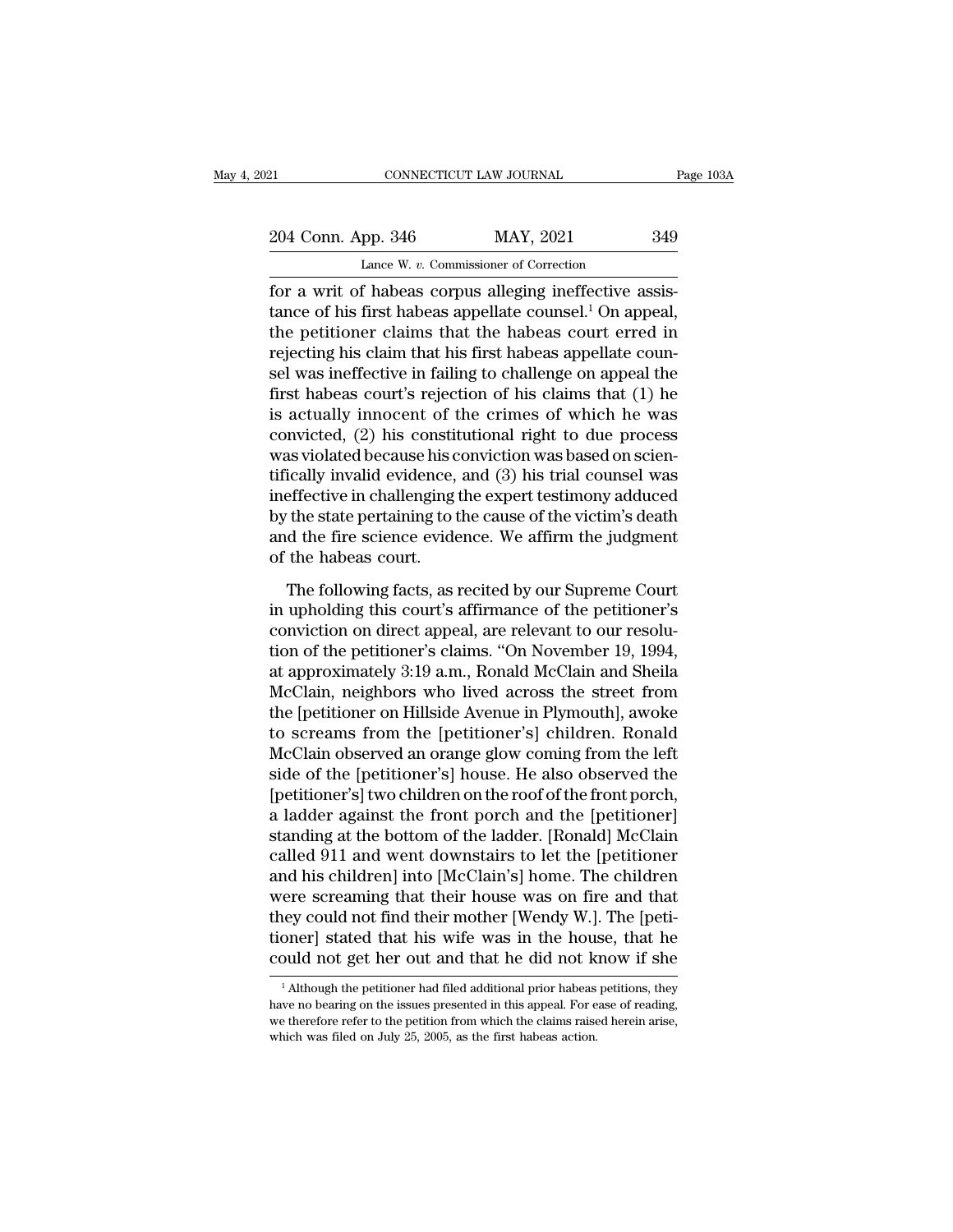# CONNECTICUT LAW JOURNAL May 4, 2021<br>350 MAY, 2021 204 Conn. App. 346<br>Lance W. v. Commissioner of Correction CONNECTICUT LAW JOURNAL<br>MAY, 2021 204 Conn. App.<br>Lance W. *v.* Commissioner of Correction<br>Dime The children remained at the McC

CONNECTICUT LAW JOURNAL May 4, 2021<br>
MAY, 2021 204 Conn. App. 346<br>
Lance W. v. Commissioner of Correction<br>
had come home. The children remained at the McClain<br>
home while the [petitioner] and Ronald McClain returned<br>
to th MAY, 2021 204 Conn. App. 346<br>Lance W. v. Commissioner of Correction<br>had come home. The children remained at the McClain<br>home while the [petitioner] and Ronald McClain returned<br>to the burning house. The [petitioner] again s  $\begin{tabular}{ c c c} \multicolumn{1}{c}{{\bf{MAY, 2021}}} & \multicolumn{1}{c}{{\bf{204 Conn. App. 346}}}\\ \hline \textbf{Lance W. }v.\textbf{ Commissioner of Correction} \\ \hline \textbf{had come home. The children remained at the McClain home while the [petitioner] and Ronald McClain returned to the burning house. The [petitioner] again stated that he did not know if his wife had come home that evening.} \end{tabular}$ he did not know if his wife had come home that evening. Lance W.  $v$ . Commissioner of Correction<br>
d come home. The children remained at the McClain<br>
ime while the [petitioner] and Ronald McClain returned<br>
the burning house. The [petitioner] again stated that<br>
did not know if h had come home. The children remained at the McClain<br>home while the [petitioner] and Ronald McClain returned<br>to the burning house. The [petitioner] again stated that<br>he did not know if his wife had come home that evening.<br>"

rad colle holle. The childrent remained at the McClain<br>home while the [petitioner] and Ronald McClain returned<br>to the burning house. The [petitioner] again stated that<br>he did not know if his wife had come home that evening From the while the [petitioner] and notial metallitied<br>to the burning house. The [petitioner] again stated that<br>he did not know if his wife had come home that evening.<br>"The firefighters arrived a few minutes later and<br>foun to the burning notse. The [petitioner] again stated that<br>he did not know if his wife had come home that evening.<br>"The firefighters arrived a few minutes later and<br>found the [petitioner] outside the house, confused and<br>atte if the did not know it its wife had come none that evening.<br>
"The firefighters arrived a few minutes later and<br>
found the [petitioner] outside the house, confused and<br>
attempting to put water on the fire with a garden hose "The firefighters arrived a few minutes later and<br>found the [petitioner] outside the house, confused and<br>attempting to put water on the fire with a garden hose.<br>The [petitioner] told the firefighters that he did not know<br>h found the [petitioner] outside the house, confused and<br>attempting to put water on the fire with a garden hose.<br>The [petitioner] told the firefighters that he did not know<br>his wife's whereabouts. Later, the [petitioner], wh attempting to put w<br>The [petitioner] told<br>his wife's whereabo<br>pointed to the den,<br>she's in here, she's<br>the [petitioner] wal<br>his wife's car.<br>"Firefighters ent Experimental the menginers that he did not know<br>
s wife's whereabouts. Later, the [petitioner], while he<br>
inted to the den, told fireman Frederick Telke, 'Yes,<br>
e's in here, she's in here.' When asked if he was sure,<br>
e [p den, told fireman Frederick Telke, 'Yes,<br>she's in here, she's in here.' When asked if he was sure,<br>the [petitioner] walked to the driveway and pointed to<br>his wife's car.<br>"Firefighters entered the home and approached the<br>de

pointed to the den, told infernal Prederick Terke, Tes,<br>she's in here, she's in here.' When asked if he was sure,<br>the [petitioner] walked to the driveway and pointed to<br>his wife's car.<br>"Firefighters entered the home and ap she s in here, she s in here. When asked it he was sure,<br>the [petitioner] walked to the driveway and pointed to<br>his wife's car.<br>"Firefighters entered the home and approached the<br>den, where the fire was concentrated, but we later founder and approached the discreeness wife's car.<br>
"Firefighters entered the home and approached the den, where the fire was concentrated, but were unable<br>
to remain due to the high temperatures, heavy smoke<br>
and un "Firefighters entered the home and approached the<br>den, where the fire was concentrated, but were unable<br>to remain due to the high temperatures, heavy smoke<br>and unstable floor. The body of the victim  $\dots$  was<br>later found i "Firefighters entered the home and approached the<br>den, where the fire was concentrated, but were unable<br>to remain due to the high temperatures, heavy smoke<br>and unstable floor. The body of the victim  $\dots$  was<br>later found i It, where the me was concentrated, but were unable<br>
remain due to the high temperatures, heavy smoke<br>
d unstable floor. The body of the victim . . . was<br>
ter found in this area. Firefighters also entered the<br>
cond floor of to remain the to the high temperatures, heavy showe<br>and unstable floor. The body of the victim . . . was<br>later found in this area. Firefighters also entered the<br>second floor of the house and found only smoke dam-<br>age. They

and distable hoof. The body of the victim  $\ldots$  was<br>later found in this area. Firefighters also entered the<br>second floor of the house and found only smoke dam-<br>age. They did not hear any smoke detector alarms.<br>"Several hou rater found in this area. Frienginers also entered the<br>second floor of the house and found only smoke dam-<br>age. They did not hear any smoke detector alarms.<br>"Several hours later, Officer Gerald Allain of the<br>Plymouth [P]ol second noor of the house and found only showe dam-<br>age. They did not hear any smoke detector alarms.<br>"Several hours later, Officer Gerald Allain of the<br>Plymouth [P]olice [D]epartment questioned the [peti-<br>tioner]. The [pet age. They did not hear any shoke detector alarms.<br>
"Several hours later, Officer Gerald Allain of the<br>
Plymouth [P]olice [D]epartment questioned the [peti-<br>
tioner]. The [petitioner] stated that the victim smoked<br>
cigarett Several hours fater, Officer Gerald Alliam of the<br>
symouth [P]olice [D]epartment questioned the [peti-<br>
ner]. The [petitioner] stated that the victim smoked<br>
garettes and that he recalled the smoke alarms going<br>
f. He stat Figure 1 Julie 1 place [D] epartment questioned the [peut-<br>tioner]. The [petitioner] stated that the victim smoked<br>cigarettes and that he recalled the smoke alarms going<br>off. He stated that the thick smoke forced him to h

toller]. The [petholer] stated that the victim shoked<br>cigarettes and that he recalled the smoke alarms going<br>off. He stated that the thick smoke forced him to his<br>knees [and that] he took the children to the porch roof.<br>"O rigareties and that he recanced the shloke atarins going<br>off. He stated that the thick smoke forced him to his<br>knees [and that] he took the children to the porch roof.<br>"On November 19, 1994, the [petitioner] gave a<br>signed, on: The stated that the thick shoke forced film to fits<br>knees [and that] he took the children to the porch roof.<br>"On November 19, 1994, the [petitioner] gave a<br>signed, written statement to the police. He indicated<br>that the whees [and that] he took the children to the porch roof.<br>
"On November 19, 1994, the [petitioner] gave a<br>
signed, written statement to the police. He indicated<br>
that the victim slept on the couch because their mar-<br>
riage "On November 19, 1994, the [petitioner] gave a<br>signed, written statement to the police. He indicated<br>that the victim slept on the couch because their mar-<br>riage was 'on the rocks.' That same day, the [petitioner]<br>told the signed, written statement to the police. He indicated<br>that the victim slept on the couch because their mar-<br>riage was 'on the rocks.' That same day, the [petitioner]<br>told the victim's uncle, James Castiola, that he knew<br>wh that the victim slept on the couch because their marriage was 'on the rocks.' That same day, the [petitioner] told the victim's uncle, James Castiola, that he knew what had happened. He stated that the victim had come home riage was 'on the rocks.' That same day, the [petitioner] told the victim's uncle, James Castiola, that he knew<br>what had happened. He stated that the victim had come<br>home, and had lain down on the couch, [near] approxi-<br>ma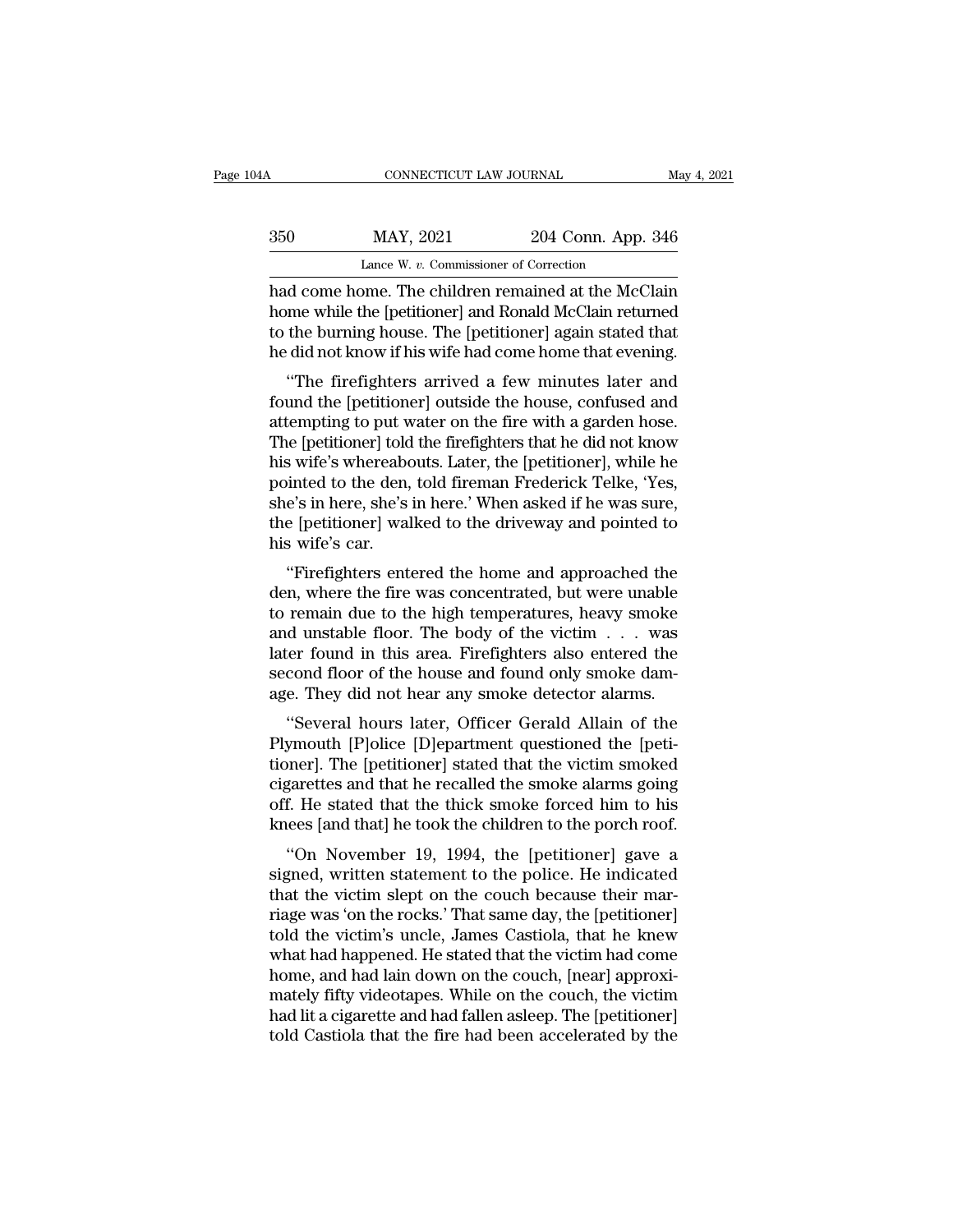| 12                 | CONNECTICUT LAW JOURNAL                            | Page 105A |
|--------------------|----------------------------------------------------|-----------|
| 204 Conn. App. 346 | MAY, 2021                                          | 351       |
|                    | Lance W. v. Commissioner of Correction             |           |
|                    | videotanes which cannot be put out when they catch |           |

CONNECTICUT LAW JOURNAL Page 105A<br>204 Conn. App. 346 MAY, 2021 351<br>Lance W. v. Commissioner of Correction<br>videotapes, which cannot be put out when they catch<br>fire. fire.

4 Conn. App. 346 MAY, 2021 351<br>
Lance W. v. Commissioner of Correction<br>
deotapes, which cannot be put out when they catch<br>
e.<br>
"State Trooper Kevin McGurk was assigned to deter-<br>
ine the cause and origin of the fire. He ex 204 Conn. App. 346 MAY, 2021 351<br>
Lance W. v. Commissioner of Correction<br>
videotapes, which cannot be put out when they catch<br>
fire.<br>
"State Trooper Kevin McGurk was assigned to deter-<br>
mine the cause and origin of the fi Lance W. v. Commissioner of Correction<br>
videotapes, which cannot be put out when they catch<br>
fire.<br>
"State Trooper Kevin McGurk was assigned to deter-<br>
mine the cause and origin of the fire. He examined the<br>
[petitioner's] videotapes, which cannot be put out when they catch<br>fire.<br>"State Trooper Kevin McGurk was assigned to deter-<br>mine the cause and origin of the fire. He examined the<br>[petitioner's] home the following morning and deter-<br>mined videotapes, which cannot be put out when they catch<br>fire.<br>"State Trooper Kevin McGurk was assigned to deter-<br>mine the cause and origin of the fire. He examined the<br>[petitioner's] home the following morning and deter-<br>mined "State Trooper Kevin McGurk was assigned to deter-<br>mine the cause and origin of the fire. He examined the<br>[petitioner's] home the following morning and deter-<br>mined that the fire originated in the den. McGurk dis-<br>covered "State Trooper Kevin McGurk was assigned to determine the cause and origin of the fire. He examined the [petitioner's] home the following morning and determined that the fire originated in the den. McGurk discovered a pour mine the cause and origin of the fire. He examined the [petitioner's] home the following morning and determined that the fire originated in the den. McGurk discovered a pour pattern [consisting of a line of holes] leading [petitioner's] home the following morning and deter-<br>mined that the fire originated in the den. McGurk dis-<br>covered a pour pattern [consisting of a line of holes]<br>leading up to the area of origin, which indicated that<br>an a mined that the fire originated in the den. McGurk discovered a pour pattern [consisting of a line of holes] leading up to the area of origin, which indicated that an accelerant had been used. On the basis of his observatio covered a pour pattern [consisting of a line of holes]<br>leading up to the area of origin, which indicated that<br>an accelerant had been used. On the basis of his obser-<br>vations, McGurk concluded that the fire had been inten-<br> leading up to the area of origin, which indicated that<br>an accelerant had been used. On the basis of his obser-<br>vations, McGurk concluded that the fire had been inten-<br>tionally set. Other officers executed a search warrant<br> an accelerant had been used. On the basis of his observations, McGurk concluded that the fire had been intentionally set. Other officers executed a search warrant on the [petitioner's] home and retrieved an empty bottle of vations, McGurk concluded that the fire had been intentionally set. Other officers executed a search warrant<br>on the [petitioner's] home and retrieved an empty bottle<br>of bleach from the basement and a can of acetone from<br>th tionally set. Other officers executed a search warrant<br>on the [petitioner's] home and retrieved an empty bottle<br>of bleach from the basement and a can of acetone from<br>the storage shed. Joseph Cristino, a forensic analysis<br>e on the [petitioner's] home and retrieved an empty bottle<br>of bleach from the basement and a can of acetone from<br>the storage shed. Joseph Cristino, a forensic analysis<br>engineer, examined the two smoke detectors retrieved<br>fro of bleach from the basement and a can of acetone from<br>the storage shed. Joseph Cristino, a forensic analysis<br>engineer, examined the two smoke detectors retrieved<br>from the [petitioner's] home. [Cristino found that it was<br>'h the storage shed. Joseph Cristino, a forensic analysis<br>engineer, examined the two smoke detectors retrieved<br>from the [petitioner's] home. [Cristino found that it was<br>'highly improbable' that the first floor smoke detector<br> engineer, examined the two sr<br>from the [petitioner's] home. [('highly improbable' that the fire<br>was working at the time of the<br>battery been connected to the<br>there was a high probability the at the time of the fire.]<br>"A not The interpretational point of the first floor smoke detector<br>
as working at the time of the fire and that, had the<br>
ttery been connected to the second floor detector,<br>
ere was a high probability that it would have worked<br> headwriting The partitional was a momber detector<br>was working at the time of the fire and that, had the<br>battery been connected to the second floor detector,<br>there was a high probability that it would have worked<br>at the tim

was working at the time of the fire and that, had the<br>battery been connected to the second floor detector,<br>there was a high probability that it would have worked<br>at the time of the fire.]<br>"A notebook also was seized from t battery been connected to the second hoor detector,<br>there was a high probability that it would have worked<br>at the time of the fire.]<br>"A notebook also was seized from the [petitioner's]<br>bedroom dresser. The parties stipulat there was a high probability that it would have worked<br>at the time of the fire.]<br>"A notebook also was seized from the [petitioner's]<br>bedroom dresser. The parties stipulated that the notes<br>contained therein were written in at the time of the fire.]<br>
"A notebook also was seized from the [petitioner's]<br>
bedroom dresser. The parties stipulated that the notes<br>
contained therein were written in the [petitioner's]<br>
handwriting. The [petitioner] wa "A notebook also was seized from the [petitioner's]<br>bedroom dresser. The parties stipulated that the notes<br>contained therein were written in the [petitioner's]<br>handwriting. The [petitioner] was a member of the fire<br>brigade bedroom dresser. The parties stipulated that the notes<br>contained therein were written in the [petitioner's]<br>handwriting. The [petitioner] was a member of the fire<br>brigade at work and had received training in chemical<br>fires contained therein were written in the [petitioner's]<br>handwriting. The [petitioner] was a member of the fire<br>brigade at work and had received training in chemical<br>fires and hazardous materials. The [petitioner] was<br>familiar handwriting. The [petitioner] was a member of the fire<br>brigade at work and had received training in chemical<br>fires and hazardous materials. The [petitioner] was<br>familiar with spontaneous combustion caused by the<br>combinatio brigade at work and had received training in chemical<br>fires and hazardous materials. The [petitioner] was<br>familiar with spontaneous combustion caused by the<br>combination of alkalies and acids. The [petitioner]<br>admitted writ fires and hazardous materials. The [petitioner] was<br>familiar with spontaneous combustion caused by the<br>combination of alkalies and acids. The [petitioner]<br>admitted writing various phrases in the notebook, such<br>as 'lock box familiar with spontaneous combustion caused by the<br>combination of alkalies and acids. The [petitioner]<br>admitted writing various phrases in the notebook, such<br>as 'lock box in shed,' 'tool box,' 'acetone,' 'alcohol<br>clorox,' combination of alkalies and acids. The [petitioner]<br>admitted writing various phrases in the notebook, such<br>as 'lock box in shed,' 'tool box,' 'acetone,' 'alcohol<br>clorox,' 'alm foil,' 'dry run,' 'rope kds drs,' 'straps,' 'p admitted writing various phrases in the notebook, such<br>as 'lock box in shed,' 'tool box,' 'acetone,' 'alcohol<br>clorox,' 'alm foil,' 'dry run,' 'rope kds drs,' 'straps,' 'pil-<br>low,' 'oil in can,' 'rid of stuff,' 'glvs,' 'hat as 'lock box in shed,' 'tool box,' 'acclorox,' 'alm foil,' 'dry run,' 'rope kds<br>low,' 'oil in can,' 'rid of stuff,' 'glvs,' 'l<br>and 'ldr.' The [petitioner] stated that the<br>could have been a camping list, but tha<br>why he wrot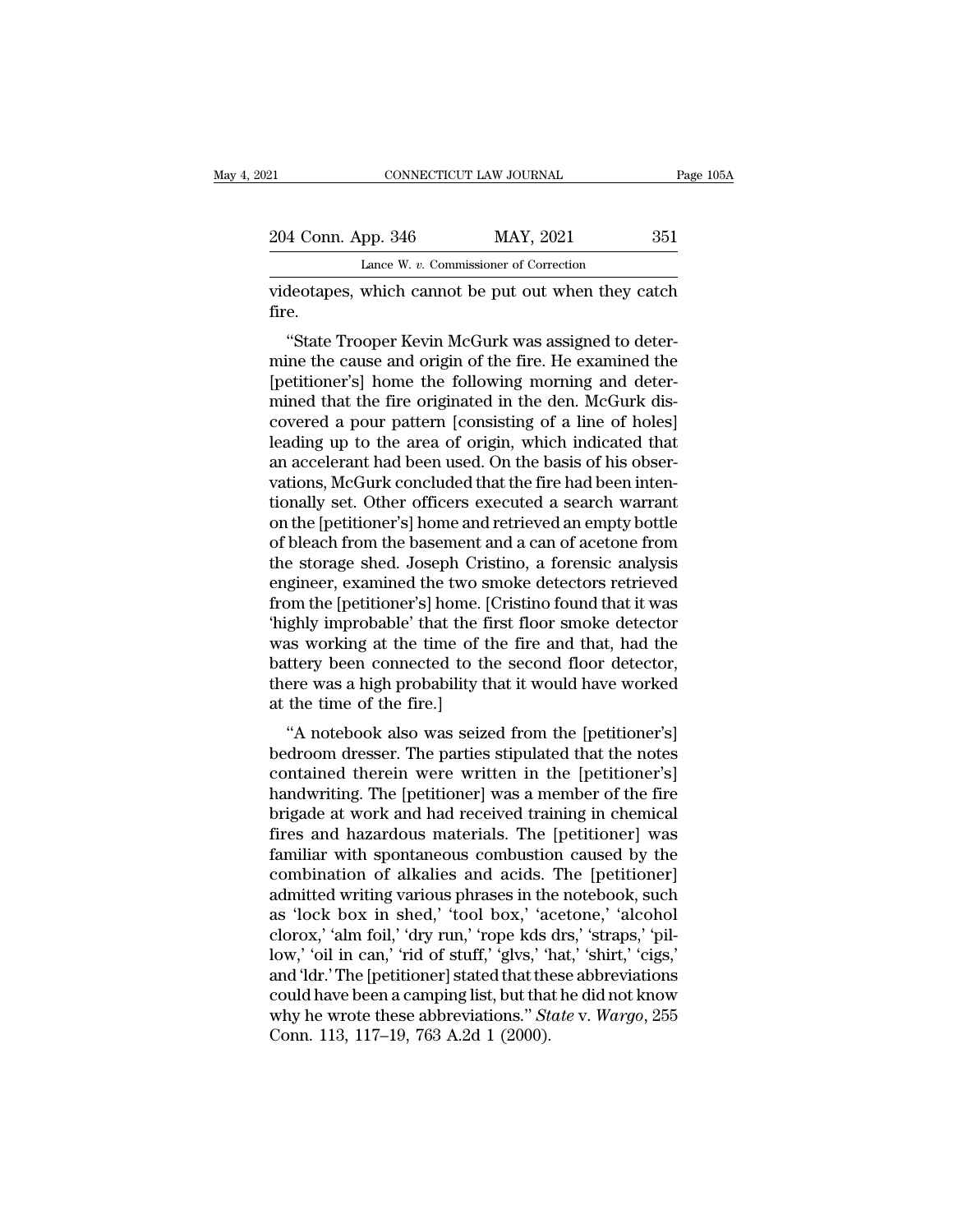| .06A | CONNECTICUT LAW JOURNAL                             |                    | May 4, 2021 |
|------|-----------------------------------------------------|--------------------|-------------|
| 352  | MAY, 2021                                           | 204 Conn. App. 346 |             |
|      | Lance W. v. Commissioner of Correction              |                    |             |
|      | "On direct examination [the state's associate medi- |                    |             |

CONNECTICUT LAW JOURNAL<br>
22 MAY, 2021 204 Conn. App. 346<br>
Lance W. v. Commissioner of Correction<br>
"On direct examination, [the state's associate medi-<br>
lexaminer, Malka] Shah testified about the results of Malkal 2021 204 Conn. App. 346<br>Lance W. v. Commissioner of Correction<br>"On direct examination, [the state's associate medical examiner, Malka] Shah testified about the results of<br>the autopsy that she had performed on the vi  $\frac{\text{max}}{\text{base } w.v. \text{ Commissioner of Correction}}$ <br>
"On direct examination, [the state's associate medical examiner, Malka] Shah testified about the results of the autopsy that she had performed on the victim. Shah explained that the victim's bo 352 MAY, 2021 204 Conn. App. 346<br>
Lance W.  $v$ . Commissioner of Correction<br>
"On direct examination, [the state's associate medical examiner, Malka] Shah testified about the results of<br>
the autopsy that she had performed o Lance W. v. Commissioner of Correction<br>
"On direct examination, [the state's associate medi-<br>
cal examiner, Malka] Shah testified about the results of<br>
the autopsy that she had performed on the victim. Shah<br>
explained that Lance W. v. Commissioner of Correction<br>
"On direct examination, [the state's associate medi-<br>
cal examiner, Malka] Shah testified about the results of<br>
the autopsy that she had performed on the victim. Shah<br>
explained that "On direct examination, [the state's associate medical examiner, Malka] Shah testified about the results of the autopsy that she had performed on the victim. Shah explained that the victim's body had been burned beyond rec cal examiner, Malka] Shah testified about the results of<br>the autopsy that she had performed on the victim. Shah<br>explained that the victim's body had been burned<br>beyond recognition, and that the victim could be identi-<br>fied the autopsy that she had performed on the victim. Shah, explained that the victim's body had been burned beyond recognition, and that the victim could be identified only by reference to her dental records. Shah further sta explained that the victim's body had been burned<br>beyond recognition, and that the victim could be identi-<br>fied only by reference to her dental records. Shah fur-<br>ther stated that the victim's body was so badly charred<br>that beyond recognition, and that the victim could be identi-<br>fied only by reference to her dental records. Shah fur-<br>ther stated that the victim's body was so badly charred<br>that she was unable to conduct an examination of the<br> fied only by reference to her dental records. Shah fur-<br>ther stated that the victim's body was so badly charred<br>that she was unable to conduct an examination of the<br>victim's skin. Shah, however, indicated that she was able ther stated that the victim's body was so badly charred<br>that she was unable to conduct an examination of the<br>victim's skin. Shah, however, indicated that she was able<br>to examine the victim's internal organs, including her<br> that she was unable to conduct an examination of the victim's skin. Shah, however, indicated that she was able to examine the victim's internal organs, including her lungs. Shah stated that, on the basis of her examination victim's skin. Shah, however, indicated that she was able<br>to examine the victim's internal organs, including her<br>lungs. Shah stated that, on the basis of her examination<br>of those organs, the victim 'definitely' had died pr to examine the victim's internal organs, including her<br>lungs. Shah stated that, on the basis of her examination<br>of those organs, the victim 'definitely' had died prior to<br>the fire." Id., 119–20. "Shah explained that the la lungs. Shah stated that, on the basis of her examination<br>of those organs, the victim 'definitely' had died prior to<br>the fire.'' Id., 119–20. ''Shah explained that the lack of<br>soot in the victim's lungs and larynx and on th of those organs, the victim 'definitely' had died prior to<br>the fire." Id., 119–20. "Shah explained that the lack of<br>soot in the victim's lungs and larynx and on the victim's<br>tongue, coupled with the low level of carbon mon the fire." Id., 119–20. "Shah explained that the lack of<br>soot in the victim's lungs and larynx and on the victim's<br>tongue, coupled with the low level of carbon monoxide<br>in her blood, led her to conclude that the victim 'wa soot in the victim's lungs and larynx and on the victim's<br>tongue, coupled with the low level of carbon monoxide<br>in her blood, led her to conclude that the victim 'was<br>definitely dead before the fire.' "Id., 120 n.7. "Moreo tongue, coupled with the low level of carbon monoxide<br>in her blood, led her to conclude that the victim 'was<br>definitely dead before the fire.' " Id., 120 n.7. "Moreover,<br>although Shah testified that she could not determine in her blood, led her to conclude that the victim 'was<br>definitely dead before the fire.' "Id., 120 n.7. "Moreover,<br>although Shah testified that she could not determine<br>either the cause of the victim's death or the manner Thutely dead before the fire. The rate of the could not determine<br>there the cause of the victim's death or the manner in<br>nich she had died, Shah's examination of the victim's<br>ternal organs revealed that the victim had not athough shart testined that she colld not determine<br>either the cause of the victim's death or the manner in<br>which she had died, Shah's examination of the victim's<br>internal organs revealed that the victim had not died<br>of n

which she had died, Shah's examination of the victim's<br>internal organs revealed that the victim had not died<br>of natural causes." Id., 120.<br>The petitioner was convicted of one count of murder<br>in violation of General Statut which she had died, shart's examination of the victim's<br>internal organs revealed that the victim had not died<br>of natural causes." Id., 120.<br>The petitioner was convicted of one count of murder<br>in violation of General Statu meernal organs revealed that the victim had not died<br>of natural causes." Id., 120.<br>The petitioner was convicted of one count of murder<br>in violation of General Statutes § 53-54a (a), two counts<br>of arson in the first degree The petitioner was convicted of one count of murder<br>in violation of General Statutes § 53-54a (a), two counts<br>of arson in the first degree in violation of General Stat-<br>utes § 53a-111 (1) and (4), one count of tampering w The petitioner was convicted of one count of murder<br>in violation of General Statutes § 53-54a (a), two counts<br>of arson in the first degree in violation of General Stat-<br>utes § 53a-111 (1) and (4), one count of tampering w in violation of General Statutes § 53-54a (a), two counts<br>of arson in the first degree in violation of General Stat-<br>utes § 53a-111 (1) and (4), one count of tampering with<br>physical evidence in violation of General Statut of arson in the first degre<br>utes § 53a-111 (1) and (4)<br>physical evidence in viola<br>155 (a) (1), and two cour<br>in violation of General St<br>As noted, his conviction v<br>our Supreme Court.<br>On July 25, 2005, the pet besizes a boat in violation of General Statutes § 53a-<br>5 (a) (1), and two counts of risk of injury to a child<br>violation of General Statutes (Rev. to 1993) § 53-21.<br>i noted, his conviction was affirmed by this court and<br>ir physical evidence in violation of General statutes y 35a-<br>155 (a) (1), and two counts of risk of injury to a child<br>in violation of General Statutes (Rev. to 1993) § 53-21.<br>As noted, his conviction was affirmed by this cou

following bases: (1) that he is actually innocent of the crimes of which was affirmed by this court and<br>our Supreme Court.<br>On July 25, 2005, the petitioner filed an action seeking<br>a writ of habeas corpus (first habeas act In violation of defieral statutes (nev. to 1995) y 35-21.<br>As noted, his conviction was affirmed by this court and<br>our Supreme Court.<br>On July 25, 2005, the petitioner filed an action seeking<br>a writ of habeas corpus (first h As noted, his conviction was antimed by this court and<br>our Supreme Court.<br>On July 25, 2005, the petitioner filed an action seeking<br>a writ of habeas corpus (first habeas action) on the<br>following bases: (1) that he is actual our supreme Court.<br>
On July 25, 2005, the petitioner filed an action seeking<br>
a writ of habeas corpus (first habeas action) on the<br>
following bases: (1) that he is actually innocent of the<br>
crimes of which he was convicted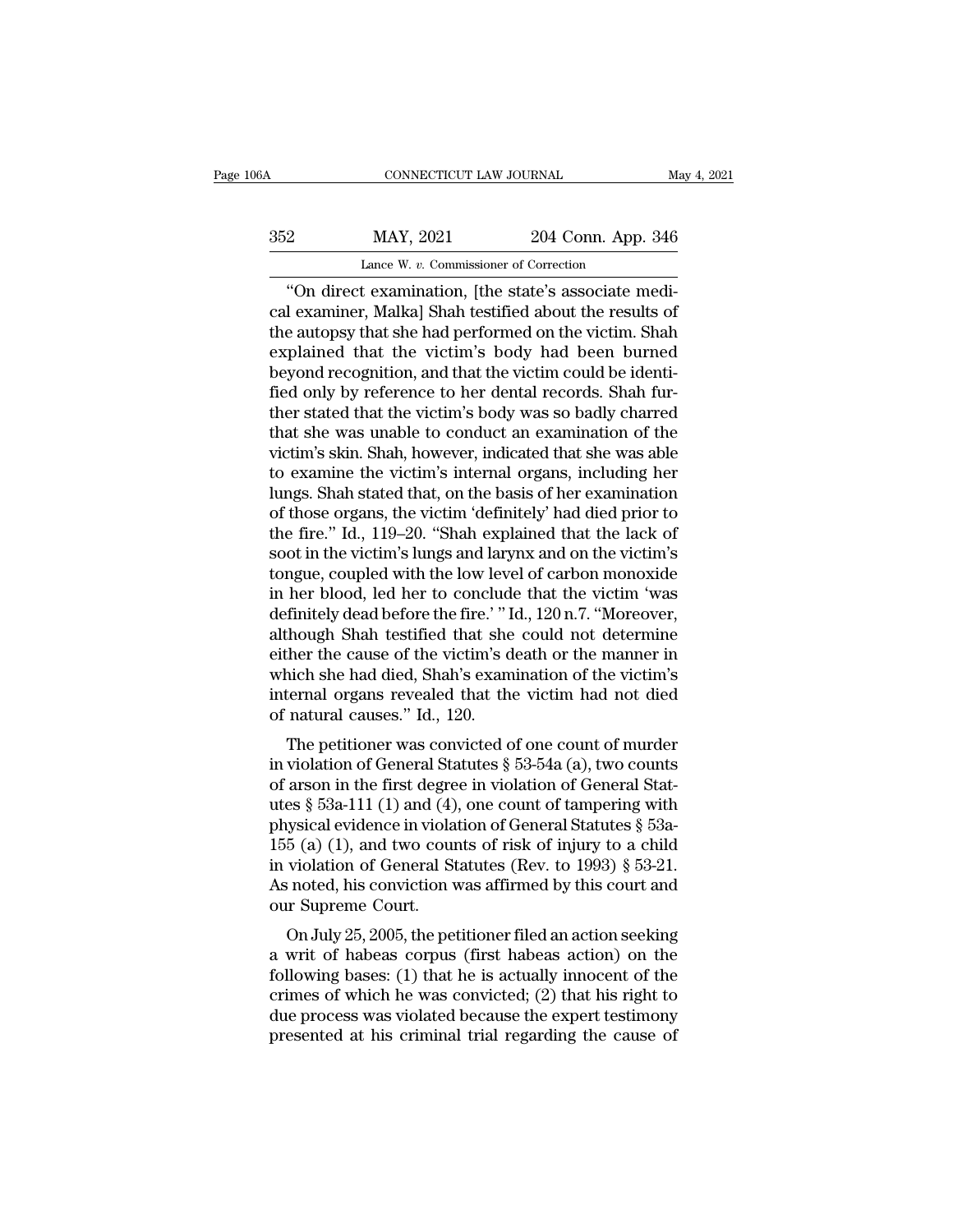21 CONNECTICUT LAW JOURNAL Page 107A<br>
204 Conn. App. 346 MAY, 2021 353<br>
Lance W. v. Commissioner of Correction CONNECTICUT LAW JOURNAL<br>pp. 346 MAY, 2021<br>Lance W. *v.* Commissioner of Correction<br>death and the cause and origin of the

CONNECTICUT LAW JOURNAL Page 107A<br>
204 Conn. App. 346 MAY, 2021 353<br>
Lance W. v. Commissioner of Correction<br>
the victim's death and the cause and origin of the fire<br>
was false and unreliable; (3) that his trial attorney pr 204 Conn. App. 346 MAY, 2021 353<br>Lance W. v. Commissioner of Correction<br>the victim's death and the cause and origin of the fire<br>was false and unreliable; (3) that his trial attorney pro-<br>vided ineffective assistance becaus 204 Conn. App. 346 MAY, 2021 353<br>
Lance W. v. Commissioner of Correction<br>
the victim's death and the cause and origin of the fire<br>
was false and unreliable; (3) that his trial attorney pro-<br>
vided ineffective assistance b 204 Conn. App. 346 MAY, 2021 353<br>
Lance W.  $v$ . Commissioner of Correction<br>
the victim's death and the cause and origin of the fire<br>
was false and unreliable; (3) that his trial attorney pro-<br>
vided ineffective assistance Lance W. v. Commissioner of Correction<br>the victim's death and the cause and origin of the fire<br>was false and unreliable; (3) that his trial attorney pro-<br>vided ineffective assistance because he had a conflict<br>of interest Lance W.  $v$ . Commissioner of Correction<br>the victim's death and the cause and origin of the fire<br>was false and unreliable; (3) that his trial attorney pro-<br>vided ineffective assistance because he had a conflict<br>of interes the victim's death and the cause and origin of the fire<br>was false and unreliable; (3) that his trial attorney pro-<br>vided ineffective assistance because he had a conflict<br>of interest in representing him in a civil contingen was false and unreliable; (3) that his trial attorney pro-<br>vided ineffective assistance because he had a conflict<br>of interest in representing him in a civil contingent fee<br>matter against his homeowners insurance carrier an vided ineffective assistance because he had a conflict<br>of interest in representing him in a civil contingent fee<br>matter against his homeowners insurance carrier and<br>in the criminal matter giving rise to the present habeas<br> of interest in repress<br>matter against his h<br>in the criminal matte<br>petition; and (4) tha<br>in his cross-examina<br>as to the cause of t<br>ence evidence.<br>Following a ten da factor against his homeowners insurance carrier and<br>the criminal matter giving rise to the present habeas<br>tition; and (4) that his trial attorney was ineffective<br>his cross-examination of the witnesses who testified<br>to the in the criminal matter giving rise to the present habeas<br>petition; and (4) that his trial attorney was ineffective<br>in his cross-examination of the witnesses who testified<br>as to the cause of the victim's death and the fire

petition; and (4) that his trial attorney was ineffective<br>in his cross-examination of the witnesses who testified<br>as to the cause of the victim's death and the fire sci-<br>ence evidence.<br>Following a ten day trial, the habeas in his cross-examination of the witnesses who testified<br>as to the cause of the victim's death and the fire sci-<br>ence evidence.<br>Following a ten day trial, the habeas court, *Schuman*,<br>J. (first habeas court), issued a memo as to the cause of the victim's death and the fire sci-<br>ence evidence.<br>Following a ten day trial, the habeas court, *Schuman*,<br>J. (first habeas court), issued a memorandum of deci-<br>sion dated January 20, 2011, in which it ence evidence.<br>Following a ten day trial, the habeas court,  $\mathcal{G}$ .<br> $\mathcal{J}$ . (first habeas court), issued a memorandur<br>sion dated January 20, 2011, in which it reject<br>of the petitioner's claims and denied his pet<br>habea Following a ten day trial, the habeas court, *Schuman*,<br>(first habeas court), issued a memorandum of deci-<br>on dated January 20, 2011, in which it rejected all four<br>the petitioner's claims and denied his petition. The<br>beas J. (first habeas court), issued a memorandum of decision dated January 20, 2011, in which it rejected all four<br>of the petitioner's claims and denied his petition. The<br>habeas court thereafter granted the petitioner's petiti

sion dated January 20, 2011, in which it rejected all four<br>of the petitioner's claims and denied his petition. The<br>habeas court thereafter granted the petitioner's petition<br>for certification to appeal to this court.<br>On app of the petitioner's claims and denied his petition. The<br>habeas court thereafter granted the petitioner's petition<br>for certification to appeal to this court.<br>On appeal, the petitioner, who was then represented<br>by Attorney C habeas court thereafter granted the petitioner's petition<br>for certification to appeal to this court.<br>On appeal, the petitioner, who was then represented<br>by Attorney Christopher Y. Duby, challenged only the<br>first habeas cou for certification to appeal to this court.<br>
On appeal, the petitioner, who was then represented<br>
by Attorney Christopher Y. Duby, challenged only the<br>
first habeas court's rulings that the petitioner's trial<br>
counsel had On appeal, the petitioner, who was then represented<br>by Attorney Christopher Y. Duby, challenged only the<br>first habeas court's rulings that the petitioner's trial<br>counsel had a conflict of interest and inadequately<br>cross-ex by Attorney Christopher Y. Duby, challenged only the<br>first habeas court's rulings that the petitioner's trial<br>counsel had a conflict of interest and inadequately<br>cross-examined the state's expert witnesses regarding<br>the ca first habeas court's rulings that the petitioner's trial<br>counsel had a conflict of interest and inadequately<br>cross-examined the state's expert witnesses regarding<br>the cause of the victim's death and the cause of the fire<br>i counsel had a conflict of interest and inadequately<br>cross-examined the state's expert witnesses regarding<br>the cause of the victim's death and the cause of the fire<br>in accordance with *State* v. *Porter*, 241 Conn. 57, 698<br> cross-examined the state's expert witnesses regarding<br>the cause of the victim's death and the cause of the fire<br>in accordance with *State* v. *Porter*, 241 Conn. 57, 698<br>A.2d 739 (1997), cert. denied, 523 U.S. 1058, 118 S. the cause of the victim's death and the cause of the fire<br>in accordance with *State* v. *Porter*, 241 Conn. 57, 698<br>A.2d 739 (1997), cert. denied, 523 U.S. 1058, 118 S. Ct.<br>1384, 140 L. Ed. 2d 645 (1998), which was decided in accordance with *State* v. *Porter*, 241 Conn. 57, 698<br>A.2d 739 (1997), cert. denied, 523 U.S. 1058, 118 S. Ct.<br>1384, 140 L. Ed. 2d 645 (1998), which was decided a few<br>months after the conclusion of the petitioner's cri A.2d 739 (1997), cert. denied, 523 U.S. 1058<br>1384, 140 L. Ed. 2d 645 (1998), which was dee<br>months after the conclusion of the petitione<br>trial. *Wargo* v. *Commissioner of Correction*<br>App. 695, 73 A.3d 821 (2013), appeal d 84, 140 L. Ed. 2d 645 (1998), which was decided a few<br>onths after the conclusion of the petitioner's criminal<br>al. *Wargo* v. *Commissioner of Correction*, 144 Conn.<br>pp. 695, 73 A.3d 821 (2013), appeal dismissed, 316<br>pnn. 1 months after the conclusion of the petitioner's criminal<br>trial. Wargo v. Commissioner of Correction, 144 Conn.<br>App. 695, 73 A.3d 821 (2013), appeal-dismissed, 316<br>Conn. 180, 112 A.3d 777 (2015). This court affirmed the<br>ju trial. *Wargo* v. *Commissioner of Correction*, 144 Conn.<br>App. 695, 73 A.3d 821 (2013), appeal dismissed, 316<br>Conn. 180, 112 A.3d 777 (2015). This court affirmed the<br>judgment of the first habeas court. Id.<br>The petitioner t

App. 695, 73 A.3d 821 (2013), appeal dismissed, 316<br>Conn. 180, 112 A.3d 777 (2015). This court affirmed the<br>judgment of the first habeas court. Id.<br>The petitioner thereafter filed the present habeas<br>action, alleging ineff The petitioner thereafter filed the present habeas<br>ction, alleging ineffective assistance of Duby in appeal-<br>g from the first habeas court's denial of his first habeas<br>etition.<sup>2</sup> Specifically, the petitioner claimed that action, alleging ineffective assistance of Duby in appealing from the first habeas court's denial of his first habeas petition.<sup>2</sup> Specifically, the petitioner claimed that Duby<sup>2</sup> The petitioner also alleged prosecutorial

ing from the first habeas court's denial of his first habeas<br>petition.<sup>2</sup> Specifically, the petitioner claimed that Duby<br><sup>a</sup>The petitioner also alleged prosecutorial misconduct, and ineffective<br>assistance of his trial coun petition.<sup>2</sup> Specifically, the petitioner claimed that Duby<br><sup>2</sup> The petitioner also alleged prosecutorial misconduct, and ineffective<br>assistance of his trial counsel, appellate counsel, and his first habeas counsel.<br>The h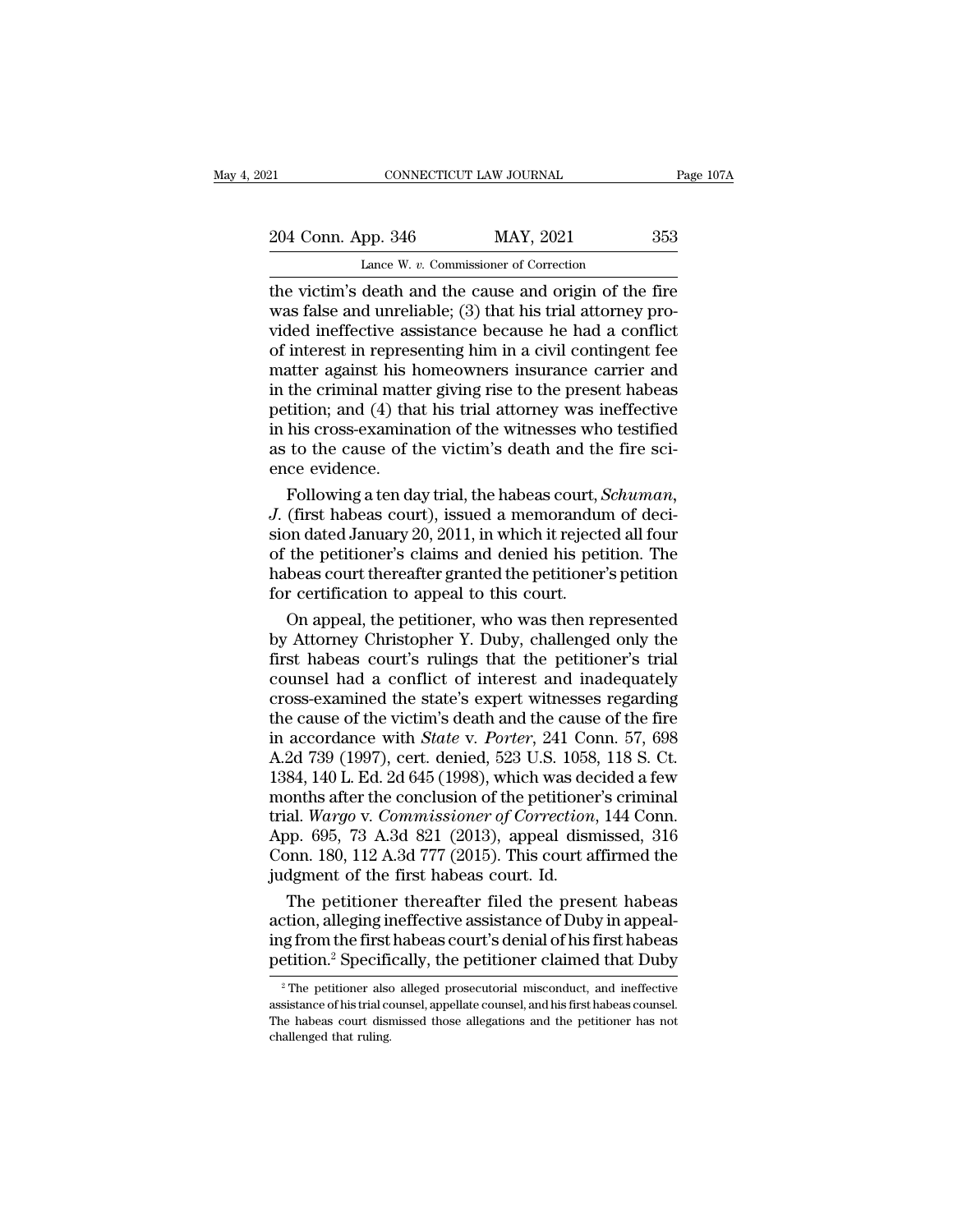# CONNECTICUT LAW JOURNAL May 4, 2021<br>354 MAY, 2021 204 Conn. App. 346<br>Lance W. v. Commissioner of Correction CONNECTICUT LAW JOURNAL<br>MAY, 2021 204 Conn. App.<br>Lance W. *v.* Commissioner of Correction<br>ive in failing to challenge the first hab

CONNECTICUT LAW JOURNAL May 4, 2021<br>
MAY, 2021 204 Conn. App. 346<br>
Lance W. v. Commissioner of Correction<br>
was ineffective in failing to challenge the first habeas<br>
court's rejection of his actual innocence and due pro-Example 204 Conn. App. 346<br>Lance W. v. Commissioner of Correction<br>was ineffective in failing to challenge the first habeas<br>court's rejection of his actual innocence and due pro-<br>cess claims. The petitioner further claimed 354 MAY, 2021 204 Conn. App. 346<br>
Lance W. v. Commissioner of Correction<br>
was ineffective in failing to challenge the first habeas<br>
court's rejection of his actual innocence and due pro-<br>
cess claims. The petitioner furth  $\frac{354}{\text{Lance W. } v. \text{ Commissioner of Correction}}$ <br>Lance W.  $v. \text{ Commissioner of Correction}}$ <br>was ineffective in failing to challenge the first habeas<br>court's rejection of his actual innocence and due pro-<br>cess claims. The petitioner further claimed that Duby was Lance W. v. Commissioner of Correction<br>was ineffective in failing to challenge the first habeas<br>court's rejection of his actual innocence and due pro-<br>cess claims. The petitioner further claimed that Duby was<br>ineffective i Lance W.  $v$ . Commissioner of Correction<br>was ineffective in failing to challenge the firs<br>court's rejection of his actual innocence and<br>cess claims. The petitioner further claimed that I<br>ineffective in failing to "adequat as menective in railing to challenge the first nabeas<br>surt's rejection of his actual innocence and due pro-<br>ss claims. The petitioner further claimed that Duby was<br>effective in failing to "adequately and effectively pres-<br> *J.*, issued a memorandum of decision, following an evi-dentrical pro-<br>*J.*, issued a memoral and the petitioner's right to [the] effectively present the claim that the petitioner's right to [the] effective assistance of t

cess claims. The petitioner further claimed that Duby was<br>ineffective in failing to "adequately and effectively pres-<br>ent the claim that the petitioner's right to [the] effective<br>assistance of trial counsel was violated."<br> meriective in railing to adequately and effectively present the claim that the petitioner's right to [the] effective<br>assistance of trial counsel was violated."<br>On November 17, 2016, the habeas court, *Sferrazza*,<br>J., issue ent the claim that the petitioner's right to [the] effective<br>assistance of trial counsel was violated."<br>On November 17, 2016, the habeas court, *Sferrazza*,<br>J., issued a memorandum of decision, following an evi-<br>dentiary h assistance or trial counsel was violated.<br>
On November 17, 2016, the habeas court, *Sferrazza*,<br>
J., issued a memorandum of decision, following an evi-<br>
dentiary hearing, concluding that the petitioner failed<br>
to prove tha On November 17, 2016, the habeas court, *Sferrazza*, J., issued a memorandum of decision, following an evidentiary hearing, concluding that the petitioner failed to prove that Duby's performance was deficient or that the p J., issued a memorandum of decision, followindentiary hearing, concluding that the petition to prove that Duby's performance was deficie the petitioner was thereby prejudiced. Accord habeas court denied the petition for a Thuary nearing, concluding that the petitioner railed<br>prove that Duby's performance was deficient or that<br>e petitioner was thereby prejudiced. Accordingly, the<br>beas court denied the petition for a writ of habeas<br>rpus. The to prove that Duby s performance was deficient or that<br>the petitioner was thereby prejudiced. Accordingly, the<br>habeas court denied the petition for a writ of habeas<br>corpus. The habeas court thereafter granted certifica-<br>ti

the petitioner was thereby prejudiced. Accordingly, the<br>habeas court denied the petition for a writ of habeas<br>corpus. The habeas court thereafter granted certifica-<br>tion to appeal and this appeal followed.<br>"Our standard of nabeas court denied the petition for a writ of nabeas<br>corpus. The habeas court thereafter granted certifica-<br>tion to appeal and this appeal followed.<br>"Our standard of review of a habeas court's judgment<br>on ineffective assi corpus. The nabeas court inereatter granted certification to appeal and this appeal followed.<br>
"Our standard of review of a habeas court's judgment<br>
on ineffective assistance of counsel claims is well set-<br>
tled. In a habe fraction to appear and this appear followed.<br>
"Our standard of review of a habeas court's judgment<br>
on ineffective assistance of counsel claims is well set-<br>
tled. In a habeas appeal, this court cannot disturb the<br>
underly "Our standard of review of a habeas court's judgment<br>on ineffective assistance of counsel claims is well set-<br>tled. In a habeas appeal, this court cannot disturb the<br>underlying facts found by the habeas court unless they<br> on ineffective assistance of counsel claims<br>tled. In a habeas appeal, this court cannot<br>underlying facts found by the habeas court<br>are clearly erroneous, but our review of  $\tau$ <br>facts as found by the habeas court constitut (a. in a nabeas appeal, this court cannot disturb the<br>derlying facts found by the habeas court unless they<br>e clearly erroneous, but our review of whether the<br>ts as found by the habeas court constituted a viola-<br>m of the pe underlying racts round by the nabeas court unless they<br>are clearly erroneous, but our review of whether the<br>facts as found by the habeas court constituted a viola-<br>tion of the petitioner's constitutional right to effectiv

are clearly erroneous, but our review of whether the<br>facts as found by the habeas court constituted a viola-<br>tion of the petitioner's constitutional right to effective<br>assistance of counsel is plenary....<br>"In *Strickland* racts as round by the nabeas court constituted a violation of the petitioner's constitutional right to effective assistance of counsel is plenary. . . .<br>
"In *Strickland* v. *Washington*, [466 U.S. 668, 687, 104<br>
S. Ct. 2 tion of the petitioner's constitutional right to effective<br>assistance of counsel is plenary. . . .<br>"In *Strickland* v. *Washington*, [466 U.S. 668, 687, 104<br>S. Ct. 2052, 80 L. Ed. 2d 674 (1984)], the United States<br>Supreme assistance or counser is pienary. . . .<br>
"In *Strickland v. Washington*, [466 U.S. 668, 687, 104<br>
S. Ct. 2052, 80 L. Ed. 2d 674 (1984)], the United States<br>
Supreme Court established that for a petitioner to pre-<br>
vail on "In *Strickland* v. *Washington*, [466 U.S. 668, 687, 104<br>S. Ct. 2052, 80 L. Ed. 2d 674 (1984)], the United States<br>Supreme Court established that for a petitioner to pre-<br>vail on a claim of ineffective assistance of couns S. Ct. 2052, 80 L. Ed. 2d 674 (1984)], the United States<br>Supreme Court established that for a petitioner to pre-<br>vail on a claim of ineffective assistance of counsel, he<br>must show that counsel's assistance was so defective Supreme Court established that for a petitioner to prevail on a claim of ineffective assistance of counsel, he<br>must show that counsel's assistance was so defective<br>as to require reversal of [the] conviction . . . . That<br>r vail on a claim of ineffective assistance of counsel, he<br>must show that counsel's assistance was so defective<br>as to require reversal of [the] conviction . . . . That<br>requires the petitioner to show (1) that counsel's perf must show that counsel's assistance was so defective<br>as to require reversal of [the] conviction . . . . That<br>requires the petitioner to show (1) that counsel's perfor-<br>mance was deficient and (2) that the deficient perfor as to require reversal of [the] conviction . . . . That<br>requires the petitioner to show (1) that counsel's perfor-<br>mance was deficient and (2) that the deficient perfor-<br>mance prejudiced the defense. . . . Unless a [petirequires the petitioner to show (1) that counsel's perfor-<br>mance was deficient and (2) that the deficient perfor-<br>mance prejudiced the defense. . . . Unless a [peti-<br>tioner] makes both showings, it cannot be said that<br>the mance was deficient and (2) that the deficient perfor-<br>mance prejudiced the defense. . . . Unless a [peti-<br>tioner] makes both showings, it cannot be said that<br>the conviction . . . resulted from a breakdown in the<br>adversar mance prejudiced the defense. . . . . Unless a [petitioner] makes both showings, it cannot be said that the conviction . . . resulted from a breakdown in the adversary process that renders the result unreliable. . . . Bec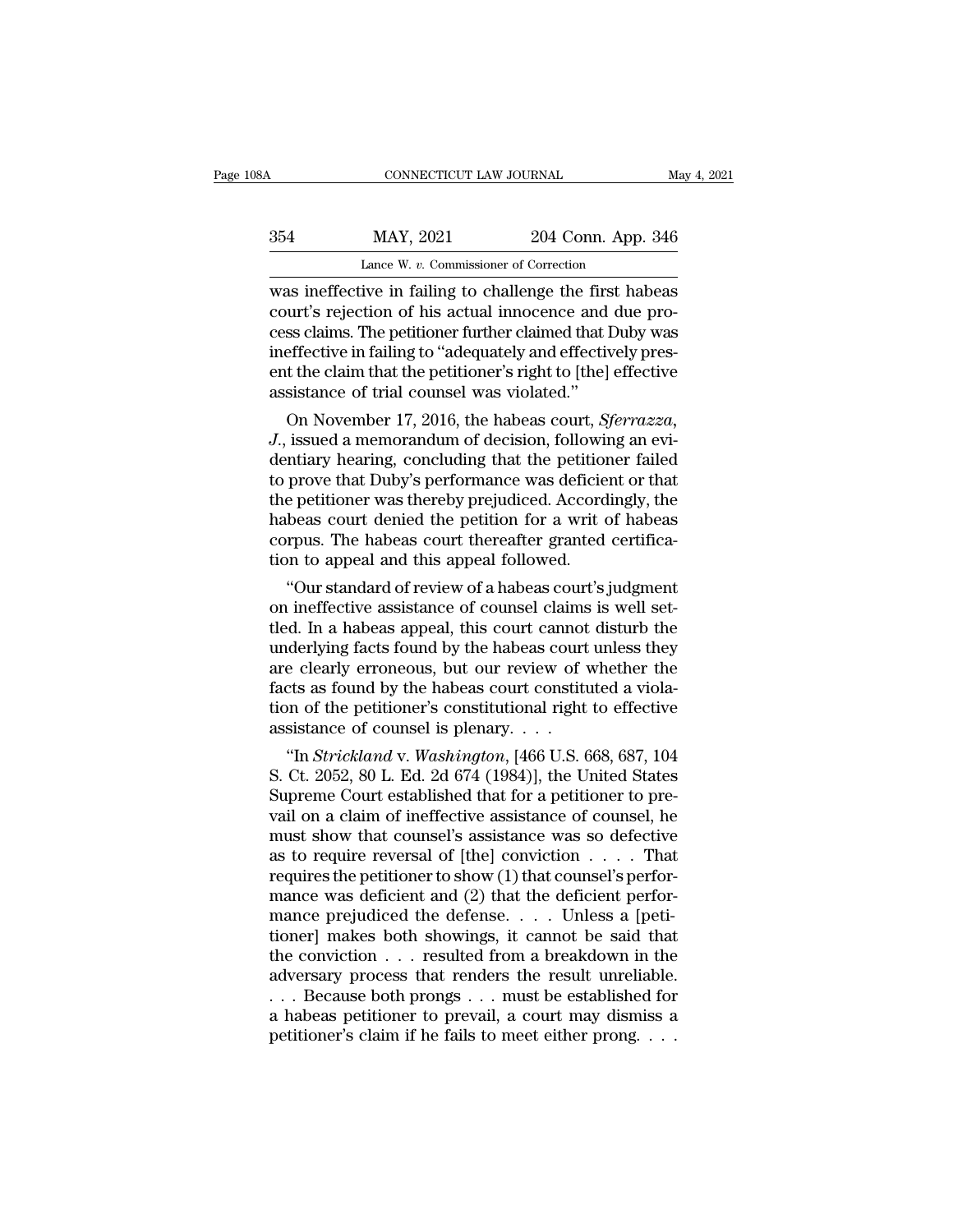21 CONNECTICUT LAW JOURNAL Page 109A<br>
204 Conn. App. 346 MAY, 2021 355<br>
Lance W. v. Commissioner of Correction CONNECTICUT LAW JOURNAL<br>
pp. 346 MAY, 2021<br>
Lance W. *v.* Commissioner of Correction<br> *v*. the performance props [of the *Strick]* 

CONNECTICUT LAW JOURNAL Page 109A<br>
4 Conn. App. 346 MAY, 2021 355<br>
Lance W. v. Commissioner of Correction<br>
"To satisfy the performance prong [of the *Strickland*<br>
st] the petitioner must demonstrate that his attorney's<br>
pr 204 Conn. App. 346 MAY, 2021 355<br>Lance W. v. Commissioner of Correction<br>"To satisfy the performance prong [of the *Strickland*<br>test] the petitioner must demonstrate that his attorney's<br>representation was not reasonably com 204 Conn. App. 346 MAY, 2021 355<br>
Lance W. v. Commissioner of Correction<br>
"To satisfy the performance prong [of the *Strickland*<br>
test] the petitioner must demonstrate that his attorney's<br>
representation was not reasonabl 204 Conn. App. 346 MAY, 2021 355<br>
Lance W. v. Commissioner of Correction<br>
"To satisfy the performance prong [of the *Strickland*<br>
test] the petitioner must demonstrate that his attorney's<br>
representation was not reasonabl Lance W. v. Commissioner of Correction<br>
"To satisfy the performance prong [of the *Strickland*<br>
test] the petitioner must demonstrate that his attorney's<br>
representation was not reasonably competent or within<br>
the range o Earte w. *v.* Commissioner or correction<br>
"To satisfy the performance prong [of the *Strickland*<br>
test] the petitioner must demonstrate that his attorney's<br>
representation was not reasonably competent or within<br>
the range "To satisfy the performance prong [of the *Strickland* test] the petitioner must demonstrate that his attorney's representation was not reasonably competent or within the range of competence displayed by lawyers with ordi test] the petitioner must demonstrate that his attorney's<br>representation was not reasonably competent or within<br>the range of competence displayed by lawyers with<br>ordinary training and skill in the criminal law. . . . [A]<br>c representation was not reasonably competent or within<br>the range of competence displayed by lawyers with<br>ordinary training and skill in the criminal law. . . . [A]<br>court must indulge a strong presumption that counsel's<br>cond the range of competence displayed by lawyers with<br>ordinary training and skill in the criminal law. . . . [A]<br>court must indulge a strong presumption that counsel's<br>conduct falls within the wide range of reasonable pro-<br>fe ordinary training and skill in the criminal law.  $\dots$  [A]<br>court must indulge a strong presumption that counsel's<br>conduct falls within the wide range of reasonable pro-<br>fessional assistance; that is, the [petitioner] must court must indulge a strong presumption that counsel's<br>conduct falls within the wide range of reasonable pro-<br>fessional assistance; that is, the [petitioner] must over-<br>come the presumption that, under the circumstances,<br>t conduct falls within the wide range of reasonable pro-<br>fessional assistance; that is, the [petitioner] must over-<br>come the presumption that, under the circumstances,<br>the challenged action might be considered sound trial<br>st ressional assistance; that is, the [petitioner] must over-<br>come the presumption that, under the circumstances,<br>the challenged action might be considered sound trial<br>strategy.... To satisfy the prejudice prong, a claim-<br>ant come the presumption that, under the circumstances,<br>the challenged action might be considered sound trial<br>strategy.... To satisfy the prejudice prong, a claim-<br>ant must demonstrate that there is a reasonable proba-<br>bility the challenged action might be considered sound trial<br>strategy. . . . To satisfy the prejudice prong, a claim-<br>ant must demonstrate that there is a reasonable proba-<br>bility that, but for counsel's unprofessional errors, th strategy. . . . . To satisfy the prejudice prong, a claim-<br>ant must demonstrate that there is a reasonable proba-<br>bility that, but for counsel's unprofessional errors, the<br>result of the proceeding would have been different ant must demonstrate that there is a reasonable probability that, but for counsel's unprofessional errors, the<br>result of the proceeding would have been different.<br>... A reasonable probability is a probability sufficient<br>to bility that, but for counsel's unprofessional errors, the<br>result of the proceeding would have been different.<br> $\ldots$  A reasonable probability is a probability sufficient<br>to undermine confidence in the outcome.  $\ldots$  In its result of the proceeding would have been different.<br>  $\ldots$  A reasonable probability is a probability sufficient<br>
to undermine confidence in the outcome.  $\ldots$  In its<br>
analysis, a reviewing court may look to the performanc *A* reasonable probability is a probability sufficient<br>to undermine confidence in the outcome. . . . In its<br>analysis, a reviewing court may look to the performance<br>prong or to the prejudice prong, and the petitioner's<br>fail to undermine confidence in the outcome.  $\dots$  . In its<br>analysis, a reviewing court may look to the performance<br>prong or to the prejudice prong, and the petitioner's<br>failure to prove either is fatal to a habeas petition."<br>( analysis, a reviewing court may look to the performance<br>prong or to the prejudice prong, and the petitioner's<br>failure to prove either is fatal to a habeas petition."<br>(Citations omitted; internal quotation marks omitted.)<br> prong or to the prejudice prong, and the petitioner's<br>failure to prove either is fatal to a habeas petition."<br>(Citations omitted; internal quotation marks omitted.)<br>Anderson v. Commissioner of Correction, 201 Conn.<br>App. 1, failure to prove either is fatal to a habeas petition."<br>(Citations omitted; internal quotation marks omitted.)<br>Anderson v. Commissioner of Correction, 201 Conn.<br>App. 1, 11–13, 242 A.3d 107, cert. denied, 335 Conn. 983,<br>242  $T_{\rm p}$ . 1, 11–15, 212 1.5d 101, een.: defined, 555 conn.: 555,<br>
2 A.3d 105 (2020). With these principles in mind, we<br>
rm to the petitioner's specific claims of ineffective<br>
sistance of his first habeas appellate counsel

I

 $\frac{1}{2}$  in the red 100 (2020). What are<br>term to the petitioner's specific claims of ineffective<br>assistance of his first habeas appellate counsel.<sup>3</sup><br>I<br>The petitioner first claims that the habeas court<br>improperly conclud assistance of his first habeas appellate counsel.<sup>3</sup><br>I<br>The petitioner first claims that the habeas court<br>improperly concluded that Duby did not render ineffec-<br>tive assistance by failing to challenge on appeal the first<br>ha I<br>I<br>The petitioner first claims that the habeas court<br>improperly concluded that Duby did not render ineffec-<br>tive assistance by failing to challenge on appeal the first<br>habeas court's rejection of his contention that he wa The petitioner first claims that the habeas court<br>improperly concluded that Duby did not render ineffec-<br>tive assistance by failing to challenge on appeal the first<br>habeas court's rejection of his contention that he was<br>improperly concluded that Duby did not render ineffective assistance by failing to challenge on appeal the first habeas court's rejection of his contention that he was  $\frac{1}{\pi}$ The transcripts of the petitioner's criminal

tive assistance by failing to challenge on appeal the first<br>habeas court's rejection of his contention that he was<br><sup>3</sup>The transcripts of the petitioner's criminal trial were not introduced into<br>evidence at the petitioner's habeas court's rejection of his contention that he was<br>
<sup>3</sup> The transcripts of the petitioner's criminal trial were not introduced into<br>
evidence at the petitioner's second habeas trial. He sought to rectify the<br>
record to relieved to the petitioner's criminal trial were not introduced into<br>avidence at the petitioner's second habeas trial. He sought to rectify the<br>record to include them, but that motion was denied. This court granted<br>review <sup>3</sup> The transcripts of the petitioner's criminal trial were not evidence at the petitioner's second habeas trial. He sough record to include them, but that motion was denied. This review of the denial of the petitioner's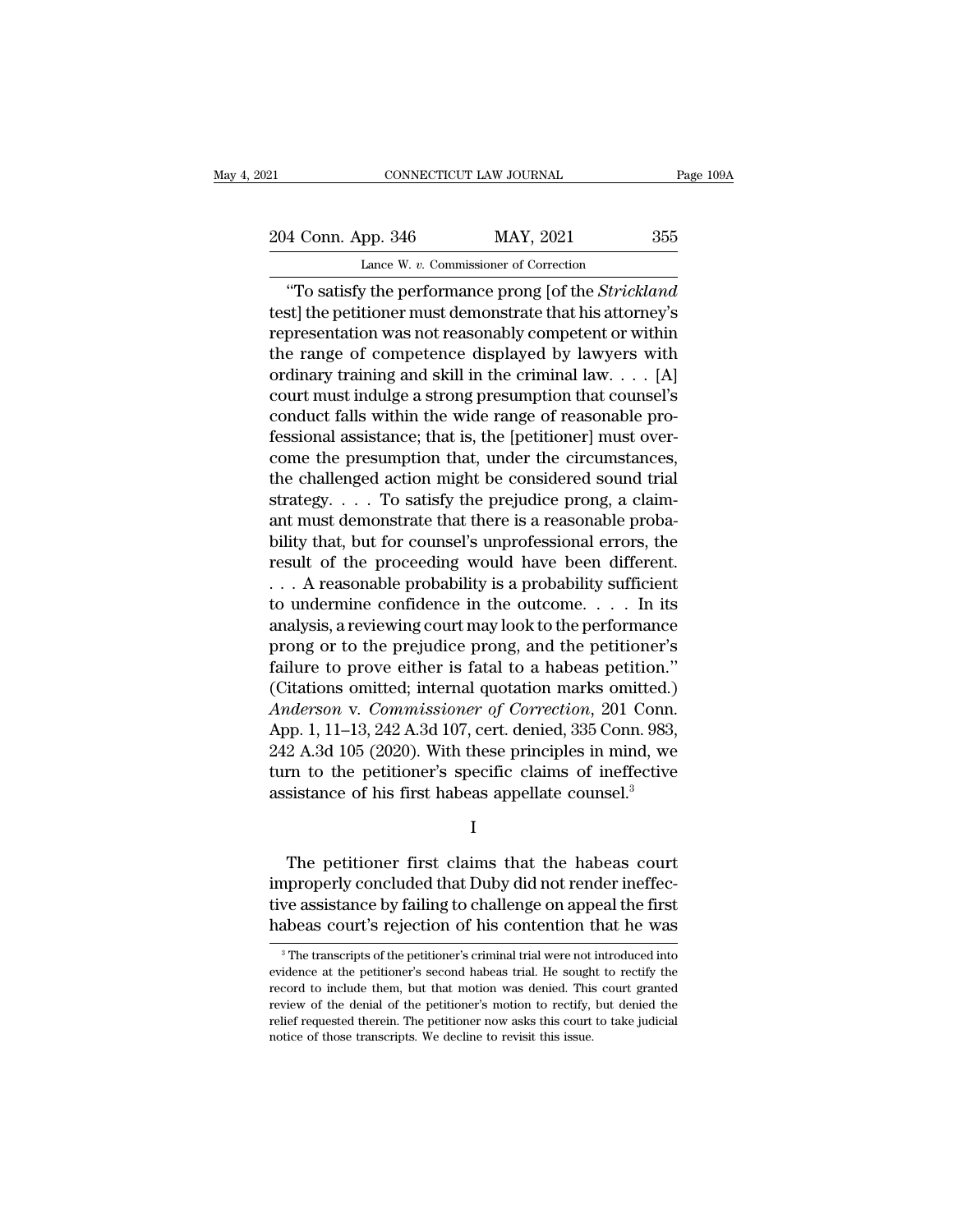| 10A | CONNECTICUT LAW JOURNAL                                                      |                    | May 4, 2021 |  |
|-----|------------------------------------------------------------------------------|--------------------|-------------|--|
| 356 | MAY, 2021                                                                    | 204 Conn. App. 346 |             |  |
|     | Lance W. $v$ . Commissioner of Correction                                    |                    |             |  |
|     | actually innocent of the crimes of which he was con-<br>victed. We disagree. |                    |             |  |
|     | "Habeas corpus relief in the form of a new trial on                          |                    |             |  |

 $\frac{\text{MAP, 2021}}{\text{Lance W. } v. \text{ Commissioner of Correction}}$ <br>
tually innocent of the crimes of which he was concreted. We disagree.<br>
"Habeas corpus relief in the form of a new trial on e basis of a claim of actual innocence requires that 356 MAY, 2021 204 Conn. App. 346<br>
Lance W. v. Commissioner of Correction<br>
actually innocent of the crimes of which he was convicted. We disagree.<br>
"Habeas corpus relief in the form of a new trial on<br>
the basis of a claim Lance W. v. Commissioner of Correction<br>
actually innocent of the crimes of which he was con-<br>
victed. We disagree.<br>
"Habeas corpus relief in the form of a new trial on<br>
the basis of a claim of actual innocence requires th actually innocent of the crimes of which he was convicted. We disagree.<br>
"Habeas corpus relief in the form of a new trial on<br>
the basis of a claim of actual innocence requires that<br>
the petitioner satisfy . . . two criteri actually innocent of the crimes of which he was convicted. We disagree.<br>
"Habeas corpus relief in the form of a new trial on<br>
the basis of a claim of actual innocence requires that<br>
the petitioner satisfy . . . two criteri victed. we disagree.<br>
"Habeas corpus relief in the form of a new trial on<br>
the basis of a claim of actual innocence requires that<br>
the petitioner satisfy  $\ldots$  two criteria  $\ldots$ . [T]<br>
petitioner [first] must establish by "Habeas corpus relief in the form of a new trial on<br>the basis of a claim of actual innocence requires that<br>the petitioner satisfy  $\dots$  two criteria  $\dots$ . [T]he<br>petitioner [first] must establish by clear and convincing<br>evi the basis of a claim of actual innocence requires that<br>the petitioner satisfy  $\ldots$  two criteria  $\ldots$ . [T]he<br>petitioner [first] must establish by clear and convincing<br>evidence that, taking into account all of the evidenc the petitioner satisfy  $\ldots$  two criteria  $\ldots$ . [T]he<br>petitioner [first] must establish by clear and convincing<br>evidence that, taking into account all of the evidence—<br>both the evidence adduced at the original criminal t petitioner [first] must establish by clear and convincing<br>evidence that, taking into account all of the evidence—<br>both the evidence adduced at the original criminal trial<br>and the evidence adduced at the habeas corpus trial evidence that, taking into account all of the evidence—<br>both the evidence adduced at the original criminal trial<br>and the evidence adduced at the habeas corpus trial—<br>he is actually innocent of the crime of which he stands<br> both the evidence adduced at the original criminal trial<br>and the evidence adduced at the habeas corpus trial—<br>he is actually innocent of the crime of which he stands<br>convicted. Second, the petitioner must also establish<br>th and the evidence ade<br>he is actually innoce<br>convicted. Second, 1<br>that, after considerin<br>ences drawn therefre<br>sonable fact finder<br>the crime. . . .<br>"As to the first <sub>l</sub> The first prong, the first prong of the first properties are the first proof of that evidence and the inferces drawn therefrom as the habeas court did, no rea-<br>nable fact finder would find the petitioner guilty of<br>e crime. convicted. Second, the petitioner must also establish<br>that, after considering all of that evidence and the infer-<br>ences drawn therefrom as the habeas court did, no rea-<br>sonable fact finder would find the petitioner guilty

that, after considering all of that evidence and the inter-<br>ences drawn therefrom as the habeas court did, no rea-<br>sonable fact finder would find the petitioner guilty of<br>the crime. . . .<br>"As to the first prong, [our Supr ences drawn therefrom as the habeas court did, no reasonable fact finder would find the petitioner guilty of<br>the crime....<br>"As to the first prong, [our Supreme Court has]<br>emphasized ... that the clear and convincing stansonable fact finder would find the petitioner guilty of<br>the crime. . . .<br>"As to the first prong, [our Supreme Court has]<br>emphasized . . . that the clear and convincing stan-<br>dard . . . is a very demanding standard and sho the crime. . . .<br>
"As to the first prong, [our Supreme Court has]<br>
emphasized . . . that the clear and convincing stan-<br>
dard . . . is a very demanding standard and should<br>
be understood as such, particularly when applied "As to the first prong, [our Supreme Court has]<br>emphasized . . . that the clear and convincing standard . . . is a very demanding standard and should<br>be understood as such, particularly when applied to a<br>habeas claim of a emphasized  $\ldots$  that the clear and convincing standard  $\ldots$  is a very demanding standard and should<br>be understood as such, particularly when applied to a<br>habeas claim of actual innocence, where the stakes are<br>so importa dard . . . is a very demanding standard and should<br>be understood as such, particularly when applied to a<br>habeas claim of actual innocence, where the stakes are<br>so important for both the petitioner and the state. . . .<br>[Tha be understood as such, particularly when applied to a<br>habeas claim of actual innocence, where the stakes are<br>so important for both the petitioner and the state. . . .<br>[That standard] should operate as a weighty caution<br>upo habeas claim of actual innocence, where the stakes are<br>so important for both the petitioner and the state. . . .<br>[That standard] should operate as a weighty caution<br>upon the minds of all judges, and it forbids relief when so import<br>
[That sta<br>
upon the<br>
ever the<br>
... [The<br>
truly pers<br>
...<br>
...<br>
... mat standard] should operate as a weighty caution<br>
on the minds of all judges, and it forbids relief when-<br>
er the evidence is loose, equivocal or contradictory.<br>
. [The standard requires] extraordinarily high and<br>
uly per

upon the minds of all judges, and it forbids relief when-<br>ever the evidence is loose, equivocal or contradictory.<br>
. . . [The standard requires] extraordinarily high and<br>
truly persuasive demonstration[s] of actual innocen ever the evidence is loose, equivocal or contradictory.<br>
. . . [The standard requires] extraordinarily high and<br>
truly persuasive demonstration[s] of actual innocence.<br>
. . .<br>
"Moreover, actual innocence [must be] demonst  $\cdots$  [The standard requires] extraordinarily high and<br>truly persuasive demonstration[s] of actual innocence.<br> $\cdots$ <br>"Moreover, actual innocence [must be] demonstrated<br>by *affirmative proof* that the petitioner did not com could not have committations of actual modernical modernical with "Moreover, actual innocence [must be] demonstrated by *affirmative proof* that the petitioner did not commit the crime . . . . Affirmative proof of actual "Moreover, actual innocence [must be] demonstrated<br>by *affirmative proof* that the petitioner did not commit<br>the crime.... Affirmative proof of actual innocence<br>is that which might tend to establish that the petitioner<br>co "Moreover, actual innocence [must be] demonstrated<br>by *affirmative proof* that the petitioner did not commit<br>the crime.... Affirmative proof of actual innocence<br>is that which might tend to establish that the petitioner<br>co by *affirmative proof* that the petitioner did not commit<br>the crime. . . . Affirmative proof of actual innocence<br>is that which might tend to establish that the petitioner<br>could not have committed the crime . . . that a th the crime. . . . Affirmative proof of actual innocence<br>is that which might tend to establish that the petitioner<br>could not have committed the crime . . . that a third<br>party committed the crime, or that no crime actually<br>o is that which might tend to establish that the petitioner<br>could not have committed the crime . . . that a third<br>party committed the crime, or that no crime actually<br>occurred. . . . Clear and convincing proof of actual<br>inn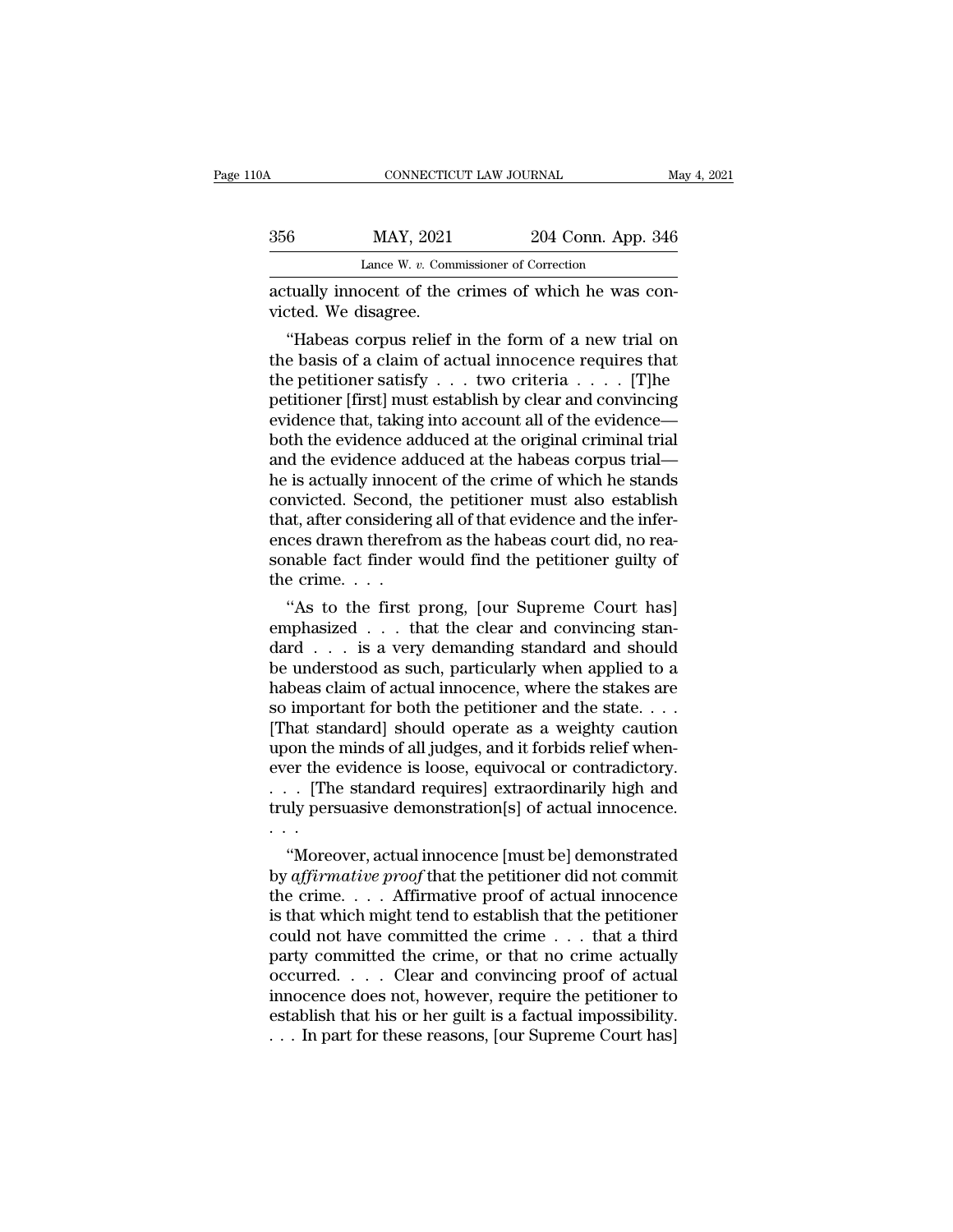21 CONNECTICUT LAW JOURNAL Page 111A<br>
204 Conn. App. 346 MAY, 2021 357<br>
Lance W. v. Commissioner of Correction CONNECTICUT LAW JOURNAL<br>
pp. 346 MAY, 2021<br>
Lance W. *v.* Commissioner of Correction<br>
that truly persuasive demonstrati

EXECTI SOMETHE END SURVEY TO PARE THE PARAL PAGE 1114<br>
204 Conn. App. 346 MAY, 2021 357<br>
Lance W. v. Commissioner of Correction<br>
emphasized . . . that truly persuasive demonstrations<br>
of actual innocence after conviction i 204 Conn. App. 346 MAY, 2021 357<br>Lance W. v. Commissioner of Correction<br>emphasized . . . that truly persuasive demonstrations<br>of actual innocence after conviction in a fair trial have<br>been, and are likely to remain, extrem 204 Conn. App. 346 MAY, 2021 357<br>
Lance W. v. Commissioner of Correction<br>
emphasized . . . that truly persuasive demonstrations<br>
of actual innocence after conviction in a fair trial have<br>
been, and are likely to remain, e 204 Conn. App. 346 MAY, 2021 357<br>
Lance W. v. Commissioner of Correction<br>
emphasized . . . that truly persuasive demonstrations<br>
of actual innocence after conviction in a fair trial have<br>
been, and are likely to remain, e Lance W. v. Commissioner of Correction<br>
emphasized . . . that truly persuasive demonstrations<br>
of actual innocence after conviction in a fair trial have<br>
been, and are likely to remain, extremely rare." (Cita-<br>
tions omitt Lance W. v. Commissioner of Correction<br>
emphasized . . . that truly persuasive demonstrations<br>
of actual innocence after conviction in a fair trial have<br>
been, and are likely to remain, extremely rare." (Cita-<br>
tions omitt representing a court in the first habeas court rejected the petition of the petition of the petition arks omitted; emphasis in original; internal quotation arks omitted.) *Bowens v. Commissioner of Correction*, 333 Conn. of actual innocence after conviction in a fair trial have<br>been, and are likely to remain, extremely rare." (Cita-<br>tions omitted; emphasis in original; internal quotation<br>marks omitted.) *Bowens* v. *Commissioner of Correc-*

been, and are likely to remain, extremely rare." (Citations omitted; emphasis in original; internal quotation marks omitted.) *Bowens v. Commissioner of Correction*, 333 Conn. 502, 518–19, 217 A.3d 609 (2019). The first ha tions omitted; emphasis in original; internal quotation<br>marks omitted.) *Bowens* v. *Commissioner of Correc-<br>tion*, 333 Conn. 502, 518–19, 217 A.3d 609 (2019).<br>The first habeas court rejected the petitioner's claim<br>of actu marks omitted.) *Bowens* v. *Commissioner of Correction*, 333 Conn. 502, 518–19, 217 A.3d 609 (2019).<br>
The first habeas court rejected the petitioner's claim<br>
of actual innocence with little discussion, concluding<br>
that "t tion, 333 Conn. 502, 518–19, 217 A.3d 609 (2019).<br>The first habeas court rejected the petitioner's claim<br>of actual innocence with little discussion, concluding<br>that "the petitioner offered no newly discovered evi-<br>dence, a The first habeas court rejected the petitioner's claim<br>of actual innocence with little discussion, concluding<br>that "the petitioner offered no newly discovered evi-<br>dence, as our case law defines that phrase." *Wargo v.*<br>*W* of actual innocence with little discussion, concluding<br>that "the petitioner offered no newly discovered evi-<br>dence, as our case law defines that phrase." Wargo v.<br>Warden, Superior Court, judicial district of Tolland,<br>Docke that "the petitioner offered no newly discovered evi-<br>dence, as our case law defines that phrase." Wargo v.<br>Warden, Superior Court, judicial district of Tolland,<br>Docket No. CV-05-4000584 (January 20, 2011) (*Schu-*<br>man, J. dence, as our case law defines that phrase." Wargo v.<br>Warden, Superior Court, judicial district of Tolland,<br>Docket No. CV-05-4000584 (January 20, 2011) (*Schuman, J.*). The first habeas court further held: "[T]he<br>petitione Warden, Superior Court, judicial district of Tolland,<br>Docket No. CV-05-4000584 (January 20, 2011) (*Schuman, J.*). The first habeas court further held: "[T]he<br>petitioner did not prove by clear and convincing evi-<br>dence tha Docket No. CV-05-4000584 (January 20, 2011) (*Schuman*, *J*.). The first habeas court further held: "[T]he petitioner did not prove by clear and convincing evidence that he is actually innocent. Even the petitioner's exper man,  $J$ .). The first habeas court further held: "[T]he petitioner did not prove by clear and convincing evidence that he is actually innocent. Even the petitioner's experts concluded that the cause of death and the cause titioner did not prove by clear and convincing evi-<br>nce that he is actually innocent. Even the petitioner's<br>perts concluded that the cause of death and the cause<br>the fire should remain undetermined. Thus, the evi-<br>nce is n dence that he is actually innocent. Even the petitioner's<br>experts concluded that the cause of death and the cause<br>of the fire should remain undetermined. Thus, the evi-<br>dence is not clear and convincing that the victim die

experts concluded that the cause of death and the cause<br>of the fire should remain undetermined. Thus, the evi-<br>dence is not clear and convincing that the victim died<br>on her own accord and that the fire was accidental." Id. of the fire should remain undetermined. Thus, the evidence is not clear and convincing that the victim died<br>on her own accord and that the fire was accidental." Id.<br>In the present action, the habeas court rejected the<br>peti dence is not clear and convincing that the victim died<br>on her own accord and that the fire was accidental." Id.<br>In the present action, the habeas court rejected the<br>petitioner's argument that Duby was ineffective in fail-<br> on her own accord and that the fire was accidental." Id.<br>In the present action, the habeas court rejected the<br>petitioner's argument that Duby was ineffective in fail-<br>ing to challenge the first habeas court's denial of his In the present action, the habeas cour<br>petitioner's argument that Duby was ine-<br>ing to challenge the first habeas court's<br>actual innocence claim. The habeas cou<br>the first habeas court's conclusion that<br>produced no newly di tutioner's argument that Duby was ineffective in fail-<br>g to challenge the first habeas court's denial of his<br>tual innocence claim. The habeas court agreed with<br>e first habeas court's conclusion that the petitioner<br>oduced n ing to challenge the first habeas court's denial of his<br>actual innocence claim. The habeas court agreed with<br>the first habeas court's conclusion that the petitioner<br>produced no newly discovered evidence that affirma-<br>tivel

actual innocence claim. The habeas court agreed with<br>the first habeas court's conclusion that the petitioner<br>produced no newly discovered evidence that affirma-<br>tively proved his actual innocence.<br>The petitioner now argues the first habeas court's conclusion that the petitioner<br>produced no newly discovered evidence that affirma-<br>tively proved his actual innocence.<br>The petitioner now argues that he "is actually inno-<br>cent due to the inherent produced no newly discovered evidence that affirmatively proved his actual innocence.<br>The petitioner now argues that he "is actually innocent due to the inherent unreliability of the scientific<br>evidence presented at [his] tively proved his actual innocence.<br>The petitioner now argues that he "is actually inno-<br>cent due to the inherent unreliability of the scientific<br>evidence presented at [his] criminal trial." The petition-<br>er's argument is vidence presented at [his] criminal trial." The petition-<br>
"'s argument is unpersuasive in that unreliable evi-<br>
ence cannot logically constitute affirmative proof of<br>
ttual innocence.<sup>4</sup> Moreover, even if the petitioner er's argument is unpersuasive in that unreliable evidence cannot logically constitute affirmative proof of actual innocence.<sup>4</sup> Moreover, even if the petitioner had<br><sup>4</sup> The petitioner also contends that the "expert testimo

dence cannot logically constitute affirmative proof of actual innocence.<sup>4</sup> Moreover, even if the petitioner had<br> $\overline{ }$ <sup>4</sup> The petitioner also contends that the "expert testimony leading to a criminal conviction later sh actual innocence.<sup>4</sup> Moreover, even if the petitioner had<br><sup>4</sup> The petitioner also contends that the "expert testimony leading to a<br>criminal conviction later shown to be unreliable under prevailing scientific<br>standards may actual Innocence. Moreover, even II the petitioner had<br>
<sup>4</sup> The petitioner also contends that the "expert testimony leading to a<br>
criminal conviction later shown to be unreliable under prevailing scientific<br>
standards may <sup>4</sup> The petitioner also contends<br>criminal conviction later shown<br>standards may qualify as 'newly of<br>Because we agree with the habes<br>petitioner failed to present affir<br>need not address this argument.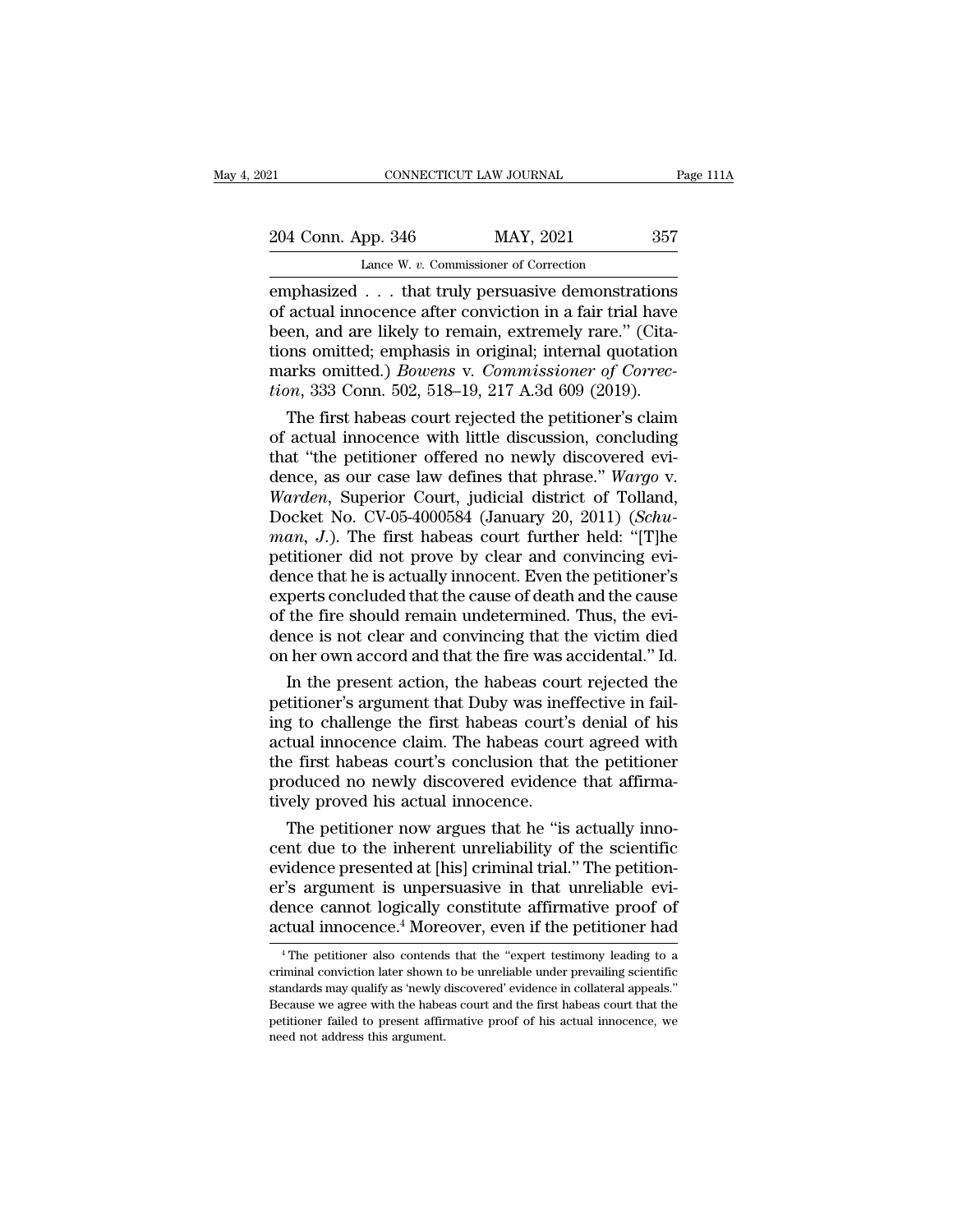| CONNECTICUT LAW JOURNAL<br>May 4, 2021               |
|------------------------------------------------------|
| 204 Conn. App. 346                                   |
| Lance W. v. Commissioner of Correction               |
| proven that the scientific evidence presented by the |

CONNECTICUT LAW JOURNAL May 4, 2021<br>
358 MAY, 2021 204 Conn. App. 346<br>
Lance W. v. Commissioner of Correction<br>
proven that the scientific evidence presented by the<br>
state at the underlying criminal trial was unreliable,<br>
s State Mark 2021 204 Conn. App. 346<br>Lance W. v. Commissioner of Correction<br>proven that the scientific evidence presented by the<br>state at the underlying criminal trial was unreliable,<br>such a determination might undermine the  $\frac{\text{max}}{\text{base W. v. Commissioner of Correction}}$ <br>
Lance W. v. Commissioner of Correction<br>
proven that the scientific evidence presented by the<br>
state at the underlying criminal trial was unreliable,<br>
such a determination might undermine the jury's 358 MAY, 2021 204 Conn. App. 346<br>
Lance W. v. Commissioner of Correction<br>
proven that the scientific evidence presented by the<br>
state at the underlying criminal trial was unreliable,<br>
such a determination might undermine Lance W. v. Commissioner of Correction<br>proven that the scientific evidence presented by the<br>state at the underlying criminal trial was unreliable,<br>such a determination might undermine the jury's guilty<br>verdict, but it is n proven that the scientific evidence presented by the<br>state at the underlying criminal trial was unreliable,<br>such a determination might undermine the jury's guilty<br>verdict, but it is not affirmative proof of the petitioner' state at the underlying criminal trial was unreliable,<br>such a determination might undermine the jury's guilty<br>verdict, but it is not affirmative proof of the petitioner's<br>innocence. See *Bowens* v. *Commissioner of Correct* verdict, but it is not affirmative proof of the petitioner's<br>innocence. See *Bowens* v. *Commissioner of Correction*,<br>supra, 333 Conn. 520 ("[s]imply casting doubt on the<br>reliability of a state's witness, even a star witne innocence. See *Bowens* v. *Commissioner of Correction*,<br>supra, 333 Conn. 520 ("[s]imply casting doubt on the<br>reliability of a state's witness, even a star witness, fails<br>to qualify as affirmative proof of innocence"); *Ho* supra, 333 Conn. 520 ("[s]imply casting doubt on the reliability of a state's witness, even a star witness, fails to qualify as affirmative proof of innocence"); *Horn v.* Commissioner of Correction, 321 Conn. 767, 803, 13 reliability of a state's witness, even a star witness, fails<br>to qualify as affirmative proof of innocence''); *Horn v.*<br>*Commissioner of Correction*, 321 Conn. 767, 803, 138<br>A.3d 908 (2016) (discrediting evidence on which to qualify as affirmative proof of innocence"); *Horn* v.<br>Commissioner of Correction, 321 Conn. 767, 803, 138<br>A.3d 908 (2016) (discrediting evidence on which convic-<br>tion rested does not revive presumption of innocence).<br>O Commissioner of Correction, 321 Conn. 767, 803, 138<br>A.3d 908 (2016) (discrediting evidence on which conviction<br>rested does not revive presumption of innocence).<br>On the basis of the foregoing, we agree that the peti-<br>tioner A.3d 908 (2016) (discrediting evidence on which conviction rested does not revive presumption of innocence).<br>On the basis of the foregoing, we agree that the petitioner failed to present proof that would tend to establish tion rested does not revive presumption of innocence).<br>On the basis of the foregoing, we agree that the petitioner failed to present proof that would tend to establish that he could not have committed the crime, a third<br>pa On the basis of the foregoing, we agree that the petitioner failed to present proof that would tend to establish that he could not have committed the crime, a third party committed the crime, or that no crime actually occu tioner failed to present proof that would tend to establish that he could not have committed the crime, a third<br>party committed the crime, or that no crime actually<br>occurred. Because the petitioner did not present affir-<br>m lish that he could not have committed the crime, a third<br>party committed the crime, or that no crime actually<br>occurred. Because the petitioner did not present affir-<br>mative proof of his innocence, he has failed to demon-<br>s party committed the crime, or that no crime actually<br>occurred. Because the petitioner did not present affir-<br>mative proof of his innocence, he has failed to demon-<br>strate that there was a reasonable probability that he<br>wou occurred. Because the petitioner did not present affirmative proof of his innocence, he has failed to demonstrate that there was a reasonable probability that he would have prevailed on an appeal from the first habeas cour mative proof of his innocence, he has failed to demonstrate that there was a reasonable probability that he would have prevailed on an appeal from the first habeas court's denial of his actual innocence claim. Accordingly, strate that there was a rea<br>would have prevailed on an<br>court's denial of his actua<br>ingly, the habeas court did<br>Duby's decision not to pur<br>innocence claim on appeal c<br>assistance of counsel. results are to the habeas court did not err in concluding that<br>the petitioner's actual<br>mocence claim on appeal did not constitute ineffective<br>sistance of counsel.<br>II<br>The petitioner next claims that Duby provided inef-<br>ctiv

II

Duby's decision not to pursue the petitioner's actual<br>innocence claim on appeal did not constitute ineffective<br>assistance of counsel.<br>II<br>The petitioner next claims that Duby provided inef-<br>fective assistance of counsel by innocence claim on appeal did not constitute ineffective<br>assistance of counsel.<br>II<br>The petitioner next claims that Duby provided inef-<br>fective assistance of counsel by failing to challenge<br>the first habeas court's rejectio assistance of counsel.<br>
II<br>
The petitioner next claims that Duby provided inef-<br>
fective assistance of counsel by failing to challenge<br>
the first habeas court's rejection of his claim that his<br>
constitutional right to due II<br>
The petitioner next claims that Duby provided inef-<br>
fective assistance of counsel by failing to challenge<br>
the first habeas court's rejection of his claim that his<br>
constitutional right to due process was violated bec II<br>The petitioner next claims that Duby provided inef-<br>fective assistance of counsel by failing to challenge<br>the first habeas court's rejection of his claim that his<br>constitutional right to due process was violated because The petitioner next claims that Duby provided ineffective assistance of counsel by failing to challenge<br>the first habeas court's rejection of his claim that his<br>constitutional right to due process was violated because<br>his fective assistance of counsel by failing to challenge<br>the first habeas court's rejection of his claim that his<br>constitutional right to due process was violated because<br>his conviction was based on false and scientifically<br>i the first habeas cou<br>constitutional right t<br>his conviction was<br>invalid evidence, sp<br>Shah and McGurk, po<br>death and the caus<br>not persuaded.<br>In *Horn* v. Comm Institutional right to due process was violated because<br>
In conviction was based on false and scientifically<br>
valid evidence, specifically, the expert testimony of<br>
ah and McGurk, pertaining to the cause of the victim's<br>
a ms conviction was based on faise and scientifically<br>invalid evidence, specifically, the expert testimony of<br>Shah and McGurk, pertaining to the cause of the victim's<br>death and the cause and origin of the fire. We are<br>not pe nivalled evidence, specifically, the expert testimony of<br>Shah and McGurk, pertaining to the cause of the victim's<br>death and the cause and origin of the fire. We are<br>not persuaded.<br>In *Horn* v. *Commissioner of Correction*,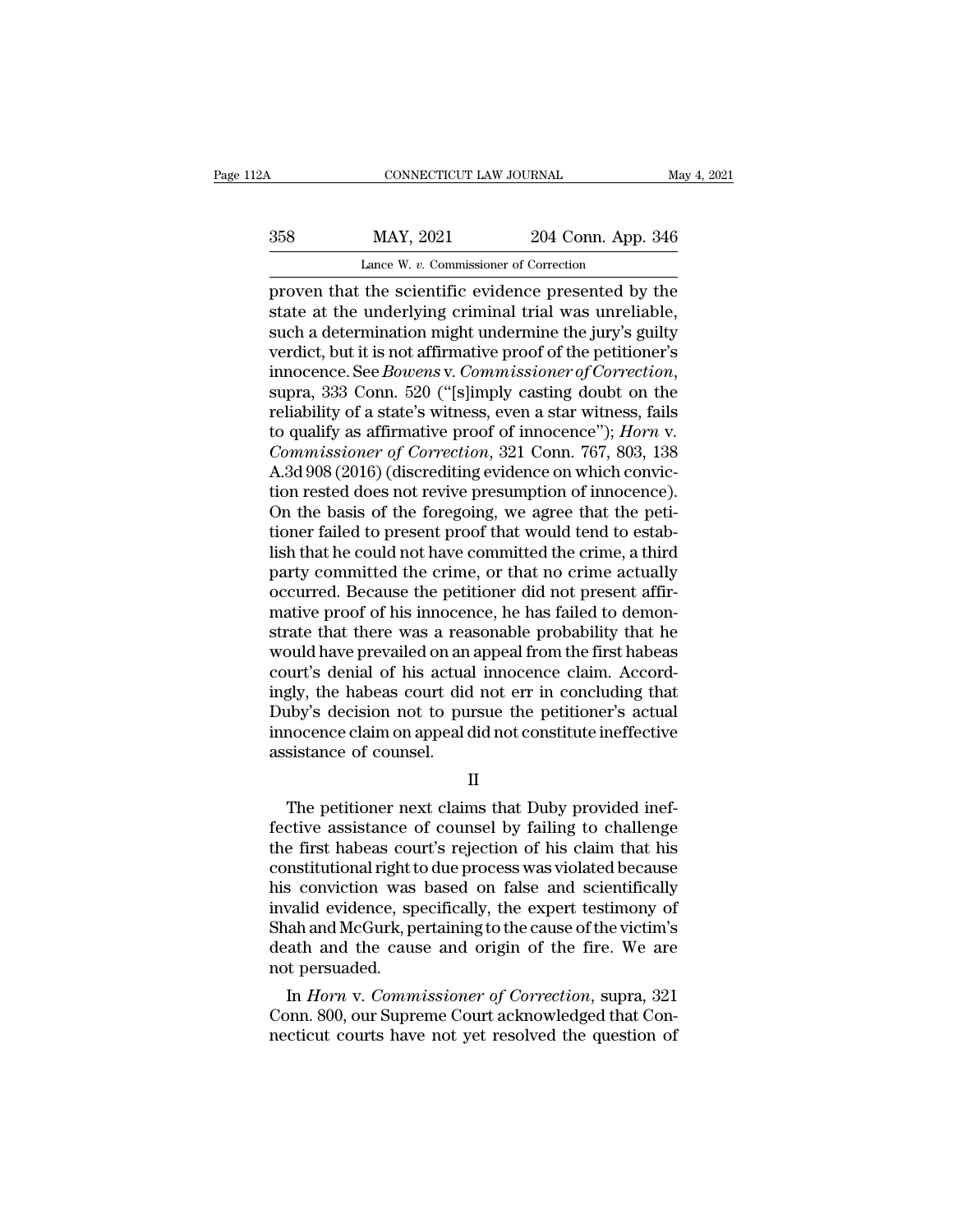21 CONNECTICUT LAW JOURNAL Page 113A<br>204 Conn. App. 346 MAY, 2021 359<br>Lance W. v. Commissioner of Correction CONNECTICUT LAW JOURNAL<br>
pp. 346 MAY, 2021<br>
Lance W. *v.* Commissioner of Correction<br>
Hate's unknowing use of allegedly f

CONNECTICUT LAW JOURNAL Page 113A<br>
204 Conn. App. 346 MAY, 2021 359<br>
Lance W. v. Commissioner of Correction<br>
whether the state's unknowing use of allegedly false<br>
evidence violates due process.<sup>5</sup> The court explained:<br>
"Al 204 Conn. App. 346 MAY, 2021 359<br>Lance W. v. Commissioner of Correction<br>whether the state's unknowing use of allegedly false<br>evidence violates due process.<sup>5</sup> The court explained:<br>"Although [a] majority of the federal circ 204 Conn. App. 346 MAY, 2021 359<br>
Lance W. v. Commissioner of Correction<br>
whether the state's unknowing use of allegedly false<br>
evidence violates due process.<sup>5</sup> The court explained:<br>
"Although [a] majority of the federal 204 Conn. App. 346 MAY, 2021 359<br>
Lance W. v. Commissioner of Correction<br>
whether the state's unknowing use of allegedly false<br>
evidence violates due process.<sup>5</sup> The court explained:<br>
"Although [a] majority of the federal Lance W. v. Commissioner of Correction<br>
whether the state's unknowing use of allegedly false<br>
evidence violates due process.<sup>5</sup> The court explained:<br>
"Although [a] majority of the federal circuit courts<br>
require a knowing Lance W.  $v$ . Commissioner of Correction<br>
whether the state's unknowing use of allegedly false<br>
evidence violates due process.<sup>5</sup> The court explained:<br>
"Although [a] majority of the federal circuit courts<br>
require a knowi whether the state's unknowing use of allegedly false<br>evidence violates due process.<sup>5</sup> The court explained:<br>"Although [a] majority of the federal circuit courts<br>require a knowing use of perjured testimony by the pros-<br>ecut evidence violates due process.<sup>5</sup> The court explained:<br>"Although [a] majority of the federal circuit courts<br>require a knowing use of perjured testimony by the pros-<br>ecution to find a violation of due process . . . the<br>Unit "Although [a] majority of the federal circuit courts<br>require a knowing use of perjured testimony by the pros-<br>ecution to find a violation of due process . . . the<br>United States Court of Appeals for the Second Circuit<br>has require a knowing use of perjured testimony by the prosecution to find a violation of due process . . . the United States Court of Appeals for the Second Circuit has held that, when false testimony is provided by a govern ecution to find a violation of due process . . . the<br>United States Court of Appeals for the Second Circuit<br>has held that, when false testimony is provided by a<br>government witness without the prosecution's knowl-<br>edge, due United States Court of Appeals for the Second Circuit<br>has held that, when false testimony is provided by a<br>government witness without the prosecution's knowl-<br>edge, due process is violated . . . if the testimony was<br>materi has held that, when false testimony is provided by a<br>government witness without the prosecution's knowl-<br>edge, due process is violated . . . if the testimony was<br>material and the court [is left] with a firm belief that<br>but government witness without the prosecution's knowledge, due process is violated . . . if the testimony was material and the court [is left] with a firm belief that but for the perjured testimony, the defendant would most l edge, due process is violated . . . if the testime material and the court [is left] with a firm be but for the perjured testimony, the defendan most likely not have been convicted. . . . . *O Duncan*, 333 F.3d 102, 108 ( In the court is fert] with a first befier that<br>it for the perjured testimony, the defendant would<br>ost likely not have been convicted. . . . Ortega v.<br>*macan*, 333 F.3d 102, 108 (2d Cir. 2003)." (Citation<br>initted; internal but for the perjured testmony, the defendant would<br>most likely not have been convicted. . . . Ortega v.<br>Duncan, 333 F.3d 102, 108 (2d Cir. 2003)." (Citation<br>omitted; internal quotation marks omitted.) *Horn* v.<br>Commissione

most intery not have been convicted.  $\therefore$   $\therefore$   $Orregd$  v.<br>Duncan, 333 F.3d 102, 108 (2d Cir. 2003)." (Citation<br>omitted; internal quotation marks omitted.) *Horn* v.<br>*Commissioner of Correction*, supra, 801.<br>In *Horn*, the *Duncan*, 355 F.3d 102, 108 (2d CIF. 2005). (Chation<br>
omitted; internal quotation marks omitted.) *Horn* v.<br> *Commissioner of Correction*, supra, 801.<br>
In *Horn*, the court expressly declined to adopt *Ortega*<br>
or otherwi ommissioner of Correction, supra, 801.<br>
In Horn, the court expressly declined to adopt Ortega<br>
or otherwise resolve the issue of whether an unknowing<br>
use of false evidence could furnish the basis for habeas<br>
relief, inste Commissioner of Correction, supra, 801.<br>In *Horn*, the court expressly declined to adopt Ortega<br>or otherwise resolve the issue of whether an unknowing<br>use of false evidence could furnish the basis for habeas<br>relief, instea In *Horn*, the court expressly declined to adopt  $Ortega$  or otherwise resolve the issue of whether an unknowing use of false evidence could furnish the basis for habeas relief, instead concluding that the petitioner had not or otherwise resolve the issue of whether an unknowing<br>use of false evidence could furnish the basis for habeas<br>relief, instead concluding that the petitioner had not<br>established conclusively that the witnesses had commituse of false evidence could furnish the basis for habeas<br>relief, instead concluding that the petitioner had not<br>established conclusively that the witnesses had commit-<br>ted perjury and that, even without the witnesses' tesrelief, instead concluding that the petitioner had not established conclusively that the witnesses had committed perjury and that, even without the witnesses' testimony, there was no reasonable probability that the petitio established conclusively that the verted perjury and that, even with<br>timony, there was no reasonable p<br>tioner would not have been co<br>Accordingly, the court conclude<br>had not been deprived of his cons<br>right to a fair trial. is perjury and that, even without the withesses tes-<br>nony, there was no reasonable probability that the peti-<br>ner would not have been convicted. Id., 801–802.<br>cordingly, the court concluded that the petitioner<br>d not been d timony, there was no reasonable probability that the petitioner<br>tioner would not have been convicted. Id., 801–802.<br>Accordingly, the court concluded that the petitioner<br>had not been deprived of his constitutional due proce

ble under would not have been convicted. Id., 801–802.<br>Accordingly, the court concluded that the petitioner<br>had not been deprived of his constitutional due process<br>right to a fair trial. Id., 802.<br>Similarly, the first habe Accordingly, the court concluded that the petitioner<br>had not been deprived of his constitutional due process<br>right to a fair trial. Id., 802.<br>Similarly, the first habeas court here concluded that,<br>even if the petitioner's right to a fair trial. Id., 802.<br>
similarly, the first habeas court here concluded that,<br>
even if the petitioner's due process claim was cogniza-<br>
ble under *Ortega*, he failed to prove that the evidence<br>
adduced at his cr right to a fair trial. Id., 802.<br>
Similarly, the first habeas court here concluded that,<br>
even if the petitioner's due process claim was cogniza-<br>
ble under *Ortega*, he failed to prove that the evidence<br>
adduced at his cr Similarly, the first habeas court here concluded that,<br>even if the petitioner's due process claim was cogniza-<br>ble under *Ortega*, he failed to prove that the evidence<br>adduced at his criminal trial was false or scientifica even if the petitioner's due process claim was cogniza-<br>ble under *Ortega*, he failed to prove that the evidence<br>adduced at his criminal trial was false or scientifically<br>invalid. The first habeas court reasoned: "[T]he pe ble under *Ortega*, he failed to prove that the evidence adduced at his criminal trial was false or scientifically invalid. The first habeas court reasoned: "[T]he petitioner does not present evidence of any materially fal oner does not present evidence of any materially false<br>stimony, such as a witness recanting on an issue of<br>ict. Rather, the petitioner presents only different<br>sperts who disagree with the experts who testified at<br> $\frac{5 \text{ The$ testimony, such as a witness recanting or<br>fact. Rather, the petitioner presents or<br>experts who disagree with the experts wh<br><sup>5</sup>The petitioner does not allege, nor was there any evide<br>knowingly presented or failed to correc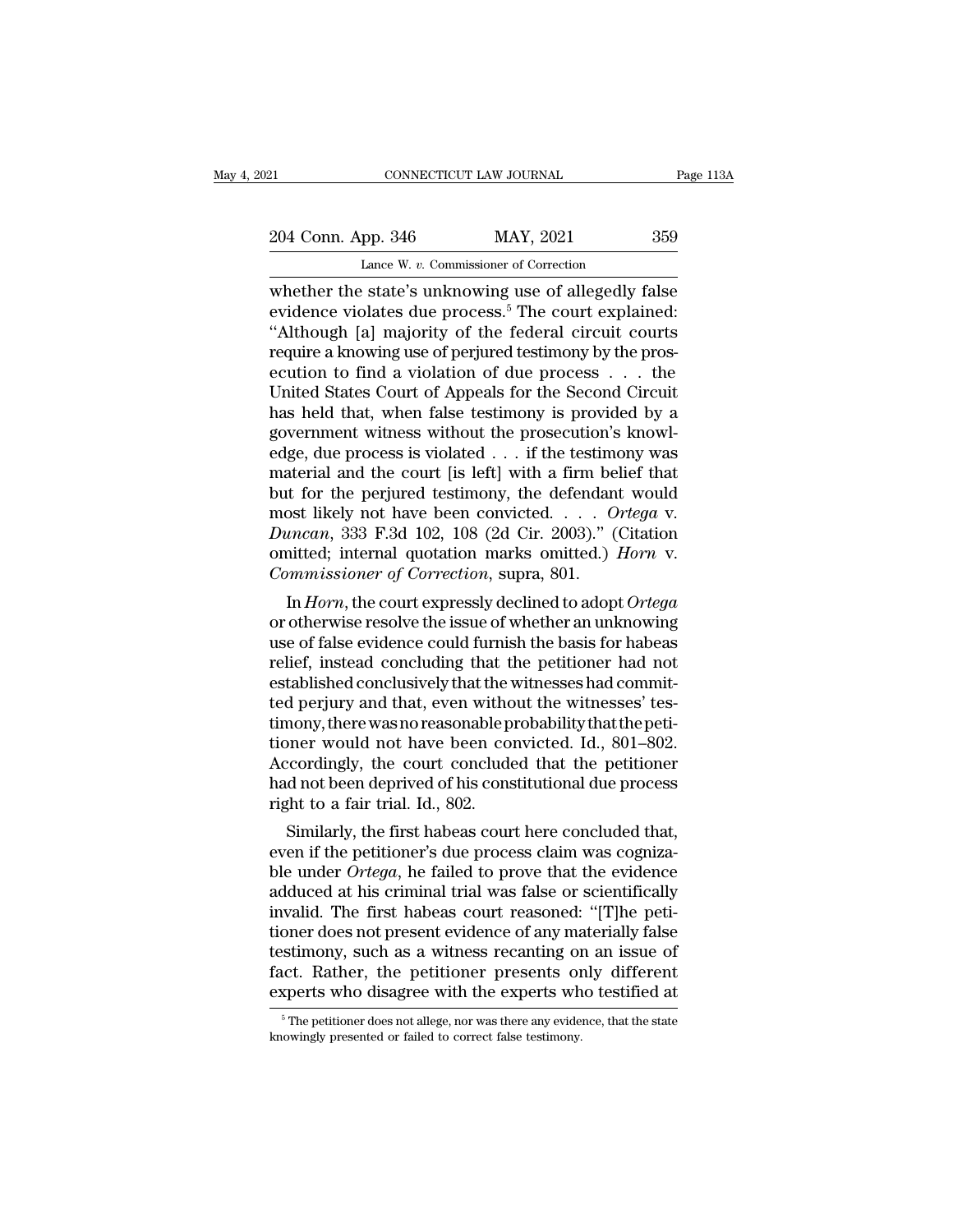| 14A | CONNECTICUT LAW JOURNAL                              |                    | May 4, 2021 |
|-----|------------------------------------------------------|--------------------|-------------|
| 360 | MAY, 2021                                            | 204 Conn. App. 346 |             |
|     | Lance W. v. Commissioner of Correction               |                    |             |
|     | the criminal trial on matters of oninion such as the |                    |             |

CONNECTICUT LAW JOURNAL May 4, 2021<br>
360 MAY, 2021 204 Conn. App. 346<br>
Lance W. v. Commissioner of Correction<br>
the criminal trial on matters of opinion, such as the<br>
cause of the fire and the cause of death. There is no<br>
r MAY, 2021 204 Conn. App. 346<br>Lance W. v. Commissioner of Correction<br>the criminal trial on matters of opinion, such as the<br>cause of the fire and the cause of death. There is no<br>reason or authority for granting habeas relief  $\frac{\text{MAY, 2021}}{\text{Lance W. } v. \text{ Commissioner of Correction}}$ <br>the criminal trial on matters of opinion, such as the cause of the fire and the cause of death. There is no reason or authority for granting habeas relief solely on that basis, lest hab 360 MAY, 2021 204 Conn. App. 346<br>
Lance W.  $v$ . Commissioner of Correction<br>
the criminal trial on matters of opinion, such as the<br>
cause of the fire and the cause of death. There is no<br>
reason or authority for granting ha Lance W. v. Commissioner of Correction<br>the criminal trial on matters of opinion, such as the<br>cause of the fire and the cause of death. There is no<br>reason or authority for granting habeas relief solely on<br>that basis, lest Lance W. *v.* Commissioner of Correction<br>the criminal trial on matters of opinion, such as the<br>cause of the fire and the cause of death. There is no<br>reason or authority for granting habeas relief solely on<br>that basis, lest CV-05-4000584. deciding that the peti-<br>asson or authority for granting habeas relief solely on<br>at basis, lest habeas become simply an opportunity<br>r a prisoner to retry his case using different experts."<br>argo v. Warden, supra, Superior Co

teason or authority for granting nabeas rener solety on<br>that basis, lest habeas become simply an opportunity<br>for a prisoner to retry his case using different experts."<br>*Wargo v. Warden*, supra, Superior Court, Docket No.<br>C to a prisoner to retry ins case using unferent experts.<br> *Wargo v. Warden*, supra, Superior Court, Docket No.<br>
CV-05-4000584.<br>
Even if we assume without deciding that the peti-<br>
tioner set forth a valid due process claim u Wargo v. Warden, supra, superior Court, Docket No.<br>CV-05-4000584.<br>Even if we assume without deciding that the peti-<br>tioner set forth a valid due process claim under *Ortega*,<br>we agree with the first habeas court's conclus Even if we assume without deciding that the petitioner set forth a valid due process claim under  $Ortega$ , we agree with the first habeas court's conclusion that the petitioner failed to establish that the scientific evidenc Even if we assume without deciding that the petitioner set forth a valid due process claim under  $Ortega$ , we agree with the first habeas court's conclusion that the petitioner failed to establish that the scientific evidenc tioner set forth a valid due process claim under *Ortega*,<br>we agree with the first habeas court's conclusion that<br>the petitioner failed to establish that the scientific<br>evidence admitted at his criminal trial was false or we agree with the first habeas court's conclusion that<br>the petitioner failed to establish that the scientific evi-<br>dence admitted at his criminal trial was false or scientifi-<br>cally invalid. The petitioner argues that he p the petitioner failed to establish that the scientific evidence admitted at his criminal trial was false or scientifically invalid. The petitioner argues that he presented evidence at his first habeas trial that "a forensi dence admitted at his criminal trial was false or scientifically invalid. The petitioner argues that he presented evidence at his first habeas trial that "a forensic pathologist cannot properly conclude that the absence of cally invalid. The petitioner argues that he presented<br>evidence at his first habeas trial that "a forensic patholo-<br>gist cannot properly conclude that the absence of soot<br>deposits in the throat or lungs, and the lack of el evidence at his first habeas trial that "a forensic pathologist cannot properly conclude that the absence of soot deposits in the throat or lungs, and the lack of elevated carbon monoxide levels in the blood, means that a gist cannot properly conclude that the absence of soot<br>deposits in the throat or lungs, and the lack of elevated<br>carbon monoxide levels in the blood, means that a vic-<br>tim was dead before a fire started." The petitioner fu deposits in the throat or lungs, and the lack of elevated<br>carbon monoxide levels in the blood, means that a vic-<br>tim was dead before a fire started." The petitioner fur-<br>ther contends that he presented evidence at his firs carbon monoxide levels in the blood, means that a victim was dead before a fire started." The petitioner further contends that he presented evidence at his first habeas trial "to establish that there was an alternative exp tim was dead before a fire started." The petitioner fur-<br>ther contends that he presented evidence at his first<br>habeas trial "to establish that there was an alternative<br>explanation for the straight line of holes" that was d ther contends that he presented evidence at his first<br>habeas trial "to establish that there was an alternative<br>explanation for the straight line of holes" that was dis-<br>covered in the room in which the victim's body was<br>fo habeas trial "to establish that there was an alternative<br>explanation for the straight line of holes" that was dis-<br>covered in the room in which the victim's body was<br>found. As described by the petitioner's expert in this<br>a explanation for the straight line of holes" that was discovered in the room in which the victim's body was found. As described by the petitioner's expert in this action, however, the evidence presented at his first habeas covered in the room in which the victim's body was<br>found. As described by the petitioner's expert in this<br>action, however, the evidence presented at his first<br>habeas trial established "alternate explanations" to the<br>conclu found. As described by the petitioner's expert in this<br>action, however, the evidence presented at his first<br>habeas trial established "alternate explanations" to the<br>conclusions reached by the state's experts in the peti-<br>t action, however, the evidence presented at his first<br>habeas trial established "alternate explanations" to the<br>conclusions reached by the state's experts in the peti-<br>tioner's underlying criminal trial. The existence of alt habeas trial established "alternate explanations" to the conclusions reached by the state's experts in the petitioner's underlying criminal trial. The existence of alternative explanations falls short of proving that the e conclusions reached by the state's experts in the petitioner's underlying criminal trial. The existence of alternative explanations falls short of proving that the expert opinions rendered by Shah and McGurk were false or tioner's underlying criminal trial. The existence of alternative explanations falls short of proving that the expert<br>opinions rendered by Shah and McGurk were false or<br>scientifically invalid. The first habeas court's concl native explanations falls short of proving that the expert<br>opinions rendered by Shah and McGurk were false or<br>scientifically invalid. The first habeas court's conclu-<br>sion that the evidence presented by the petitioner at h opinions rendered by Shah and McGurk were false or<br>scientifically invalid. The first habeas court's conclu-<br>sion that the evidence presented by the petitioner at his<br>first habeas trial amounted to differing expert opinions Moreover, both Shah and McGurk, on cross-examinative pertitioner at his st habeas trial amounted to differing expert opinions, rsus proof that the evidence was scientifically invalid, as therefore consistent with the exper sion that the evidence presented by the petitioner at his<br>first habeas trial amounted to differing expert opinions,<br>versus proof that the evidence was scientifically invalid,<br>was therefore consistent with the expert testim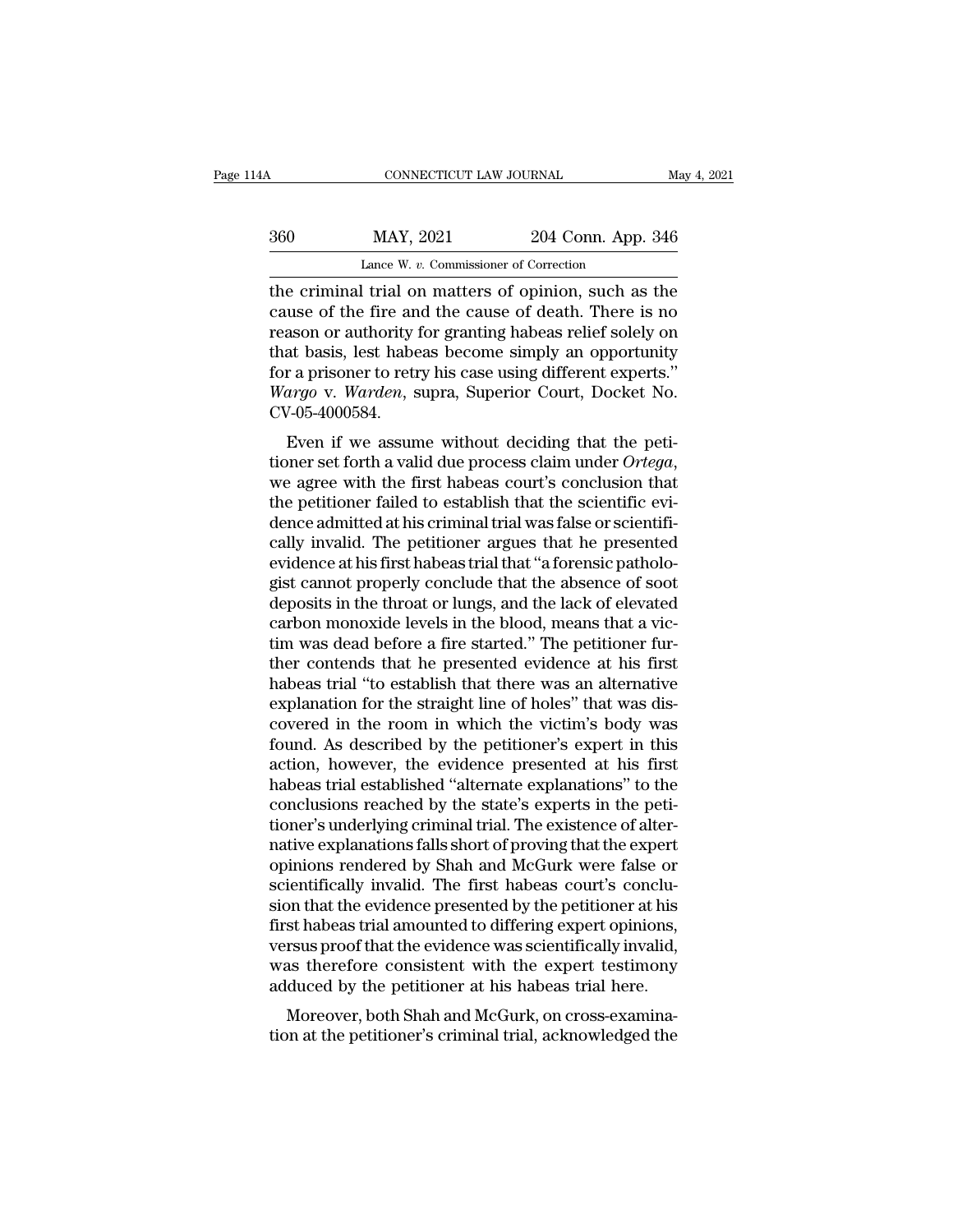Example 2014 Conn. App. 346 MAY, 2021 361<br>
Lance W. v. Commissioner of Correction<br>
existence of alternative explanations for their conclu-<br>
sions regarding the cause of the victim's death and the<br>
cause and origin of the f 204 Conn. App. 346 MAY, 2021 361<br>Lance W. v. Commissioner of Correction<br>existence of alternative explanations for their conclusions regarding the cause of the victim's death and the<br>cause and origin of the fire. As the pet 204 Conn. App. 346 MAY, 2021 361<br>
Lance W. v. Commissioner of Correction<br>
existence of alternative explanations for their conclusions regarding the cause of the victim's death and the<br>
cause and origin of the fire. As the 204 Conn. App. 346 MAY, 2021 361<br>
Lance W.  $v$ . Commissioner of Correction<br>
existence of alternative explanations for their conclu-<br>
sions regarding the cause of the victim's death and the<br>
cause and origin of the fire. A Lance W.  $v$ . Commissioner of Correction<br>existence of alternative explanations for their conclusions regarding the cause of the victim's death and the<br>cause and origin of the fire. As the petitioner aptly notes<br>in his bri Lance W. v. Commissioner of Correction<br>
existence of alternative explanations for their conclu-<br>
sions regarding the cause of the victim's death and the<br>
cause and origin of the fire. As the petitioner aptly notes<br>
in his existence of alternative explanations for their conclusions regarding the cause of the victim's death and the cause and origin of the fire. As the petitioner aptly notes in his brief to this court, Shah conceded at the pet sions regarding the cause of the victim's death and the cause and origin of the fire. As the petitioner aptly notes<br>in his brief to this court, Shah conceded at the petition-<br>er's criminal trial that she had performed an a cause and origin of the fire. As the petitioner aptly notes<br>in his brief to this court, Shah conceded at the petition-<br>er's criminal trial that she had performed an autopsy<br>on another burn victim on the same day as the aut in his brief to this court, Shah conceded at the petition-<br>er's criminal trial that she had performed an autopsy<br>on another burn victim on the same day as the autopsy<br>of the victim in this case and that the other victim al er's criminal trial that she had performed an autopsy<br>on another burn victim on the same day as the autopsy<br>of the victim in this case and that the other victim also<br>had no soot or carbon monoxide in her lungs. Similarly,<br> on another burn victim on the same day as the autopsy<br>of the victim in this case and that the other victim also<br>had no soot or carbon monoxide in her lungs. Similarly,<br>when he was cross-examined at the petitioner's crimina of the victim in this case and that the other victim also<br>had no soot or carbon monoxide in her lungs. Similarly,<br>when he was cross-examined at the petitioner's criminal<br>trial, McGurk acknowledged that there were "other<br>ex had no soot or carbon monoxide in her lungs. Similarly,<br>when he was cross-examined at the petitioner's criminal<br>trial, McGurk acknowledged that there were "other<br>explanations for the burn pattern other than the use of<br>an a McGurk. ally involve the basis of the basis of the foregoing, we agree with the first<br>basis of the conclusions reached by Shah and<br>cGurk.<br>On the basis of the foregoing, we agree with the first<br>beas court that the petitioner failed Expraindents for the bain pattern office that the disc of<br>an accelerant." Therefore, the jury was made aware of,<br>and presumably considered, the existence of alternative<br>explanations to the conclusions reached by Shah and<br>M

an accentrative. Therefore, are jury was hadded ware or,<br>and presumably considered, the existence of alternative<br>explanations to the conclusions reached by Shah and<br>McGurk.<br>On the basis of the foregoing, we agree with the explanations to the conclusions reached by Shah and<br>McGurk.<br>On the basis of the foregoing, we agree with the first<br>habeas court that the petitioner failed to prove that his<br>conviction was based on false or scientifically i McGurk.<br>
On the basis of the foregoing, we agree with the first<br>
habeas court that the petitioner failed to prove that his<br>
conviction was based on false or scientifically invalid<br>
evidence, and we are not left with a fir on the basis of the foregoing, we agree with the first<br>habeas court that the petitioner failed to prove that his<br>conviction was based on false or scientifically invalid<br>evidence, and we are not left with a firm belief that On the basis of the foregoing, we agree with the first<br>habeas court that the petitioner failed to prove that his<br>conviction was based on false or scientifically invalid<br>evidence, and we are not left with a firm belief that habeas court that the petitioner failed to prove that his conviction was based on false or scientifically invalid evidence, and we are not left with a firm belief that the petitioner would most likely not have been convict conviction was based on false or scientifically invalid<br>evidence, and we are not left with a firm belief that the<br>petitioner would most likely not have been convicted if<br>the jury had been presented with additional competin evidence, and we are not left with a firm belief that the<br>petitioner would most likely not have been convicted if<br>the jury had been presented with additional competing<br>evidence such as that adduced by the petitioner at his petitioner would most likely not have been convicted if<br>the jury had been presented with additional competing<br>evidence such as that adduced by the petitioner at his<br>first habeas trial. We therefore conclude that it is not<br> the jury had been presented with additional competing<br>evidence such as that adduced by the petitioner at his<br>first habeas trial. We therefore conclude that it is not<br>likely that the petitioner would have prevailed on an<br>ap evidence such as that adduced by the petitioner at his<br>first habeas trial. We therefore conclude that it is not<br>likely that the petitioner would have prevailed on an<br>appeal from the first habeas court's rejection of his du first habeas trial. We therefore conclude that it is not<br>likely that the petitioner would have prevailed on an<br>appeal from the first habeas court's rejection of his due<br>process claim and that the habeas court did not err i likely that the petitioner would have prevailed on<br>appeal from the first habeas court's rejection of his<br>process claim and that the habeas court did not en<br>holding that the petitioner failed to meet his burde<br>demonstrating lding that the petitioner failed to meet his burden of<br>monstrating that Duby's decision not to pursue that<br>im in his appeal from the first habeas court's decision<br>nstituted ineffective assistance of counsel.<br>III<br>Finally, t

# III

demonstrating that Duby's decision not to pursue that<br>claim in his appeal from the first habeas court's decision<br>constituted ineffective assistance of counsel.<br>III<br>Finally, the petitioner claims that Duby was ineffec-<br>tive claim in his appeal from the first habeas court's decision<br>constituted ineffective assistance of counsel.<br>III<br>Finally, the petitioner claims that Duby was ineffec-<br>tive in failing to pursue on appeal his claim that his<br>tri constituted ineffective assistance of counsel.<br>
III<br>
Finally, the petitioner claims that Duby was ineffec-<br>
tive in failing to pursue on appeal his claim that his<br>
trial counsel, M. Hatcher Norris, was ineffective in chal-III<br>Finally, the petitioner claims that Duby was ineffec-<br>tive in failing to pursue on appeal his claim that his<br>trial counsel, M. Hatcher Norris, was ineffective in chal-<br>lenging the expert testimony adduced by Shah and<br>M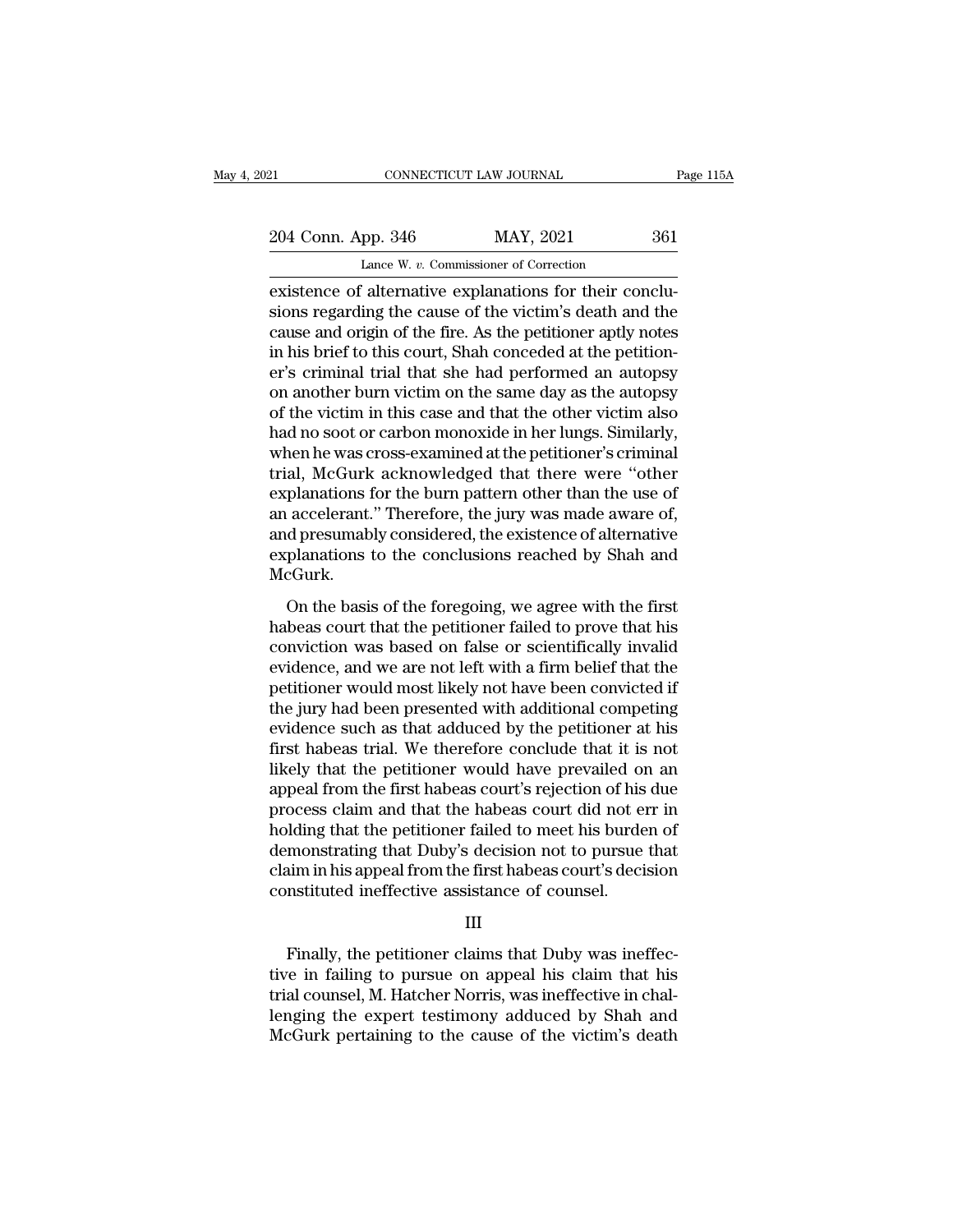CONNECTICUT LAW JOURNAL May 4, 2021<br>  $204$  Conn. App. 346<br>
Lance W. v. Commissioner of Correction<br>
and the cause of the fire.<sup>6</sup> The petitioner now argues<br>
that Duby should have challenged the first habeas court's<br>
reject MAY, 2021 204 Conn. App. 346<br>Lance W. v. Commissioner of Correction<br>and the cause of the fire.<sup>6</sup> The petitioner now argues<br>that Dubyshould have challenged the first habeas court's<br>rejection of his claim that Norris was in  $\frac{\text{B62}}{\text{Lance W. } v. \text{ Commissioner of Correction}}$ <br>
Lance W.  $v. \text{ Commissioner of Correction}}$ <br>
and the cause of the fire. <sup>6</sup> The petitioner now argues<br>
that Dubyshould have challenged the first habeas court's<br>
rejection of his claim that Norris was ineffect  $\begin{tabular}{ll} \multicolumn{1}{l}{{\bf \textbf{BAY, 2021}}} & \multicolumn{1}{l}{\bf \textbf{204 Conn. App. 346}}\\ \hline \hline \textbf{Lance W. } v. \textbf{ Commissioner of Correction} \\ \hline \textbf{and the cause of the fire.}^6 \textbf{The pertinent now argues that Duby should have challenged the first habeas court's rejection of his claim that Norris was ineffective in challenging Shah's testimony because "evidence undercutting Shah's claims concerning the time of death would have substantially weakened the state's case.} \end{tabular}$ Lance W. v. Commissioner of Correction<br>and the cause of the fire.<sup>6</sup> The petitioner now argues<br>that Duby should have challenged the first habeas court's<br>rejection of his claim that Norris was ineffective in chal-<br>lenging Lance W.  $v$ . Commissioner of Correction<br>and the cause of the fire.<sup>6</sup> The petitioner now argues<br>that Dubyshould have challenged the first habeas court's<br>rejection of his claim that Norris was ineffective in chal-<br>lenging and the cause of the fire.<sup>6</sup> The petitioner now argues<br>that Dubyshould have challenged the first habeas court's<br>rejection of his claim that Norris was ineffective in chal-<br>lenging Shah's testimony because "evidence underthat Duby should have challenged the first habeas court's<br>rejection of his claim that Norris was ineffective in chal-<br>lenging Shah's testimony because "evidence under-<br>cutting Shah's claims concerning the time of death<br>wou rejection of his claim that Norris was ineffective in challenging Shah's testimony because "evidence under-<br>cutting Shah's claims concerning the time of death<br>would have substantially weakened the state's case<br>against [him lenging Shah's testimony because "evidence under-<br>cutting Shah's claims concerning the time of death<br>would have substantially weakened the state's case<br>against [him]." As to McGurk, the petitioner argues that<br>Duby should h cutting Shah's claims concerning the time of death<br>would have substantially weakened the state's case<br>against [him]." As to McGurk, the petitioner argues that<br>Duby should have pursued on appeal his claim that Nor-<br>ris fail would have substantially weakened the state's case<br>against [him]." As to McGurk, the petitioner argues that<br>Duby should have pursued on appeal his claim that Nor-<br>ris failed to present evidence rebutting McGurk's opin-<br>ion against [him]." As to McGurk, the petitionen<br>Duby should have pursued on appeal his cla<br>ris failed to present evidence rebutting Mc<br>ion that the only possible source of the line<br>an ignitable liquid and that he should have<br> by should have pursued on appear his claim that No1-<br>
i failed to present evidence rebutting McGurk's opin-<br>
in that the only possible source of the line of holes was<br>
ignitable liquid and that he should have emphasized<br>
c ris raned to present evidence rebutting mcGurk's opin-<br>ion that the only possible source of the line of holes was<br>an ignitable liquid and that he should have emphasized<br>McGurk's failure to employ the scientific method when

for that the only possible source of the line of holes was<br>an ignitable liquid and that he should have emphasized<br>McGurk's failure to employ the scientific method when<br>he investigated the fire. We disagree.<br>We begin by not an ignitable induct and that he should have emphasized<br>McGurk's failure to employ the scientific method when<br>he investigated the fire. We disagree.<br>We begin by noting that "[a] claim such as [that raised<br>by the petitioner McGurk's failure to employ the scientific method when<br>he investigated the fire. We disagree.<br>We begin by noting that "[a] claim such as [that raised<br>by the petitioner here], which concerns the ambit of<br>cross-examination, f Me hegin by noting that "[a] claim such as [that raised<br>by the petitioner here], which concerns the ambit of<br>cross-examination, falls short of establishing deficient<br>performance.... An attorney's line of questioning on<br>exa We begin by noting that "[a] claim such as [that raised<br>by the petitioner here], which concerns the ambit of<br>cross-examination, falls short of establishing deficient<br>performance.... An attorney's line of questioning on<br>ex by the petitioner here], which concerns the ambit of<br>cross-examination, falls short of establishing deficient<br>performance.... An attorney's line of questioning on<br>examination of a witness clearly is tactical in nature.<br>[As cross-examination, falls short of establishing deficient<br>performance. . . . An attorney's line of questioning on<br>examination of a witness clearly is tactical in nature.<br>[As such, this] court will not, in hindsight, second performance.  $\ldots$  An attorney's line of questioning on examination of a witness clearly is tactical in nature.<br>[As such, this] court will not, in hindsight, second-guess counsel's trial strategy.  $\ldots$ . The fact that cou examination of a witness clearly is tactical in nature.<br>
[As such, this] court will not, in hindsight, second-guess<br>
counsel's trial strategy. . . . The fact that counsel argu-<br>
ably could have inquired more deeply into c [As such, this] court will not, in hindsight, second-guess<br>counsel's trial strategy. . . . The fact that counsel argu-<br>ably could have inquired more deeply into certain areas,<br>or failed to inquire at all into areas of clai counsel's trial strategy. . . . The fact that counsel arguably could have inquired more deeply into certain areas, or failed to inquire at all into areas of claimed importance, falls short of establishing deficient perform ably could have inquir<br>or failed to inquire at<br>tance, falls short of est<br>(Citation omitted; int<br>*Ruiz* v. *Commission*<br>847, 861, 227 A.3d 104<br>A.3d 729 (2020).<br>In assessing the po ranea to inquire at an into areas or claimed impor-<br>nce, falls short of establishing deficient performance."<br>itation omitted; internal quotation marks omitted.)<br> $uiz$  v. Commissioner of Correction, 195 Conn. App.<br>7, 861, 22 rance, rails short of establishing deficient performance.<br>
(Citation omitted; internal quotation marks omitted.)<br>
Ruiz v. Commissioner of Correction, 195 Conn. App.<br>
847, 861, 227 A.3d 1049, cert. denied, 335 Conn. 915, 22

(Chauon omitted; internal quotation marks omitted.)<br>
Ruiz v. Commissioner of Correction, 195 Conn. App.<br>
847, 861, 227 A.3d 1049, cert. denied, 335 Conn. 915, 229<br>
A.3d 729 (2020).<br>
In assessing the petitioner's claim that Example 19 Correction, 195 Conn. App.<br>847, 861, 227 A.3d 1049, cert. denied, 335 Conn. 915, 229<br>A.3d 729 (2020).<br>In assessing the petitioner's claim that Norris was<br>ineffective in challenging Shah's testimony, the first<br>ha In assessing the petitioner's claim that Norris was<br>eeffective in challenging Shah's testimony, the first<br>abeas court found, inter alia, that Norris "made the<br>ssential point that the absence of soot and carbon<br> $\frac{6}{6}$  A ineffective in challenging Shah's testimony, the first habeas court found, inter alia, that Norris "made the essential point that the absence of soot and carbon  $\frac{6}{\text{Although, as noted; see footnote 3 of this opinion; the transcripts of the petitioner's underlying criminal trial were not introduced as evidence before the habeas court in this matter, and are, therefore, not available for our$ 

habeas court found, inter alia, that Norris "made the essential point that the absence of soot and carbon  $\frac{1}{6}$  Although, as noted; see footnote 3 of this opinion; the transcripts of the petitioner's underlying crimin review, as noted; see footnote 3 of this opinion; the transcripts of the petitioner's underlying criminal trial were not introduced as evidence before the habeas court in this matter, and are, therefore, not available for ESSEIT CHAIL POINT LITE COURTED TO SOOT AND CATOON CONTROVER THE PRESENTED TO Although, as noted; see footnote 3 of this opinion; the transcripts of the petitioner's underlying criminal trial were not introduced as eviden  $^\circ$  Although, as noted; see footnote 3 of this opinion; the transcripts of the petitioner's underlying criminal trial were not introduced as evidence before the habeas court in this matter, and are, therefore, not availa petitioner's underlying criminal trial were not introduced as evidence before the habeas court in this matter, and are, therefore, not available for our review, we are able to assess the petitioner's claim from the recitat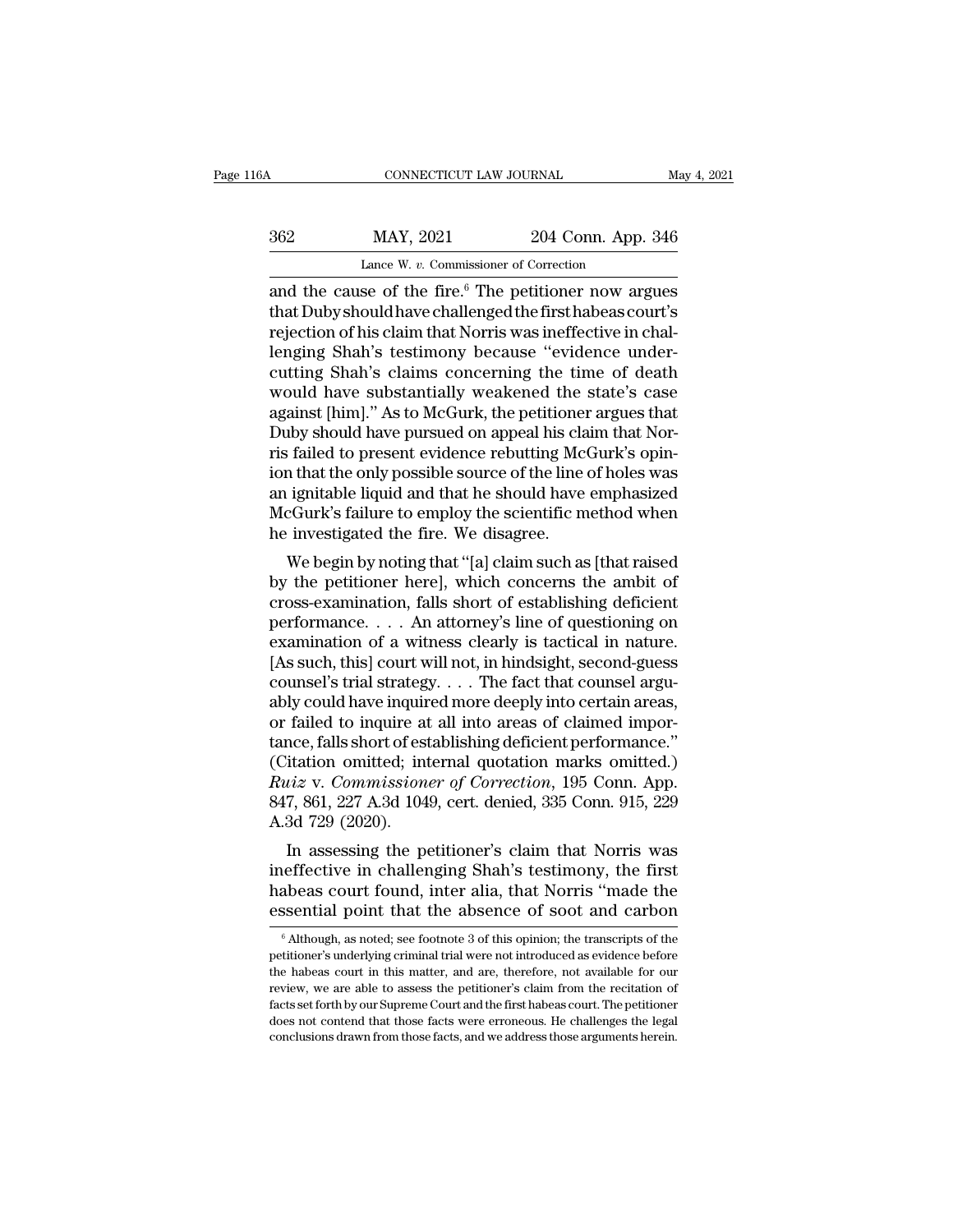21 CONNECTICUT LAW JOURNAL Page 117A<br>204 Conn. App. 346 MAY, 2021 363<br>Lance W. v. Commissioner of Correction

CONNECTICUT LAW JOURNAL<br>
pp. 346 MAY, 2021<br>
Lance W. *v.* Commissioner of Correction<br>
the victim's body did not necessarily in EXECTE AN SOURNAL Page 117A<br>
204 Conn. App. 346 MAY, 2021 363<br>
Lance W. v. Commissioner of Correction<br>
monoxide in the victim's body did not necessarily imply<br>
that the victim died before the fire. Norris emphasized<br>
this 204 Conn. App. 346 MAY, 2021 363<br>Lance W. v. Commissioner of Correction<br>monoxide in the victim's body did not necessarily imply<br>that the victim died before the fire. Norris emphasized<br>this point by eliciting the ironic fac 204 Conn. App. 346 MAY, 2021 363<br>
Lance W. v. Commissioner of Correction<br>
monoxide in the victim's body did not necessarily imply<br>
that the victim died before the fire. Norris emphasized<br>
this point by eliciting the ironi 204 Conn. App. 346 MAY, 2021 363<br>
Lance W.  $v$ . Commissioner of Correction<br>
monoxide in the victim's body did not necessarily imply<br>
that the victim died before the fire. Norris emphasized<br>
this point by eliciting the iro Lance W. v. Commissioner of Correction<br>
monoxide in the victim's body did not necessarily imply<br>
that the victim died before the fire. Norris emphasized<br>
this point by eliciting the ironic fact that, on the same<br>
day [tha Lance W. v. Commissioner of Correction<br>monoxide in the victim's body did not necessarily imply<br>that the victim died before the fire. Norris emphasized<br>this point by eliciting the ironic fact that, on the same<br>day [that Sha monoxide in the victim's body did not necessarily imply<br>that the victim died before the fire. Norris emphasized<br>this point by eliciting the ironic fact that, on the same<br>day [that Shah performed the autopsy in this case],<br> that the victim died before the fire. Norris emphasized<br>this point by eliciting the ironic fact that, on the same<br>day [that Shah performed the autopsy in this case],<br>Shah did an autopsy of another burn victim who died<br>with this point by eliciting the ironic fact that, on the same<br>day [that Shah performed the autopsy in this case],<br>Shah did an autopsy of another burn victim who died<br>with no soot or carbon monoxide in her lungs." (Foot-<br>note o day [that Shah performed the autopsy in this case],<br>Shah did an autopsy of another burn victim who died<br>with no soot or carbon monoxide in her lungs." (Foot-<br>note omitted.) *Wargo* v. *Warden*, supra, Superior Court,<br>Docke Shah did an autopsy of another burn victim who died<br>with no soot or carbon monoxide in her lungs." (Foot-<br>note omitted.) *Wargo* v. *Warden*, supra, Superior Court,<br>Docket No. CV-05-4000584. The first habeas court con-<br>clu with no soot or carbon monoxide in her lungs." (Foot-<br>note omitted.) Wargo v. Warden, supra, Superior Court,<br>Docket No. CV-05-4000584. The first habeas court con-<br>cluded: "There is no evidence . . . . that further ques-<br>ti note omitted.) Wargo v. Warden, supra, Superior Court, Docket No. CV-05-4000584. The first habeas court concluded: "There is no evidence  $\ldots$  that further questioning [of Shah] would have benefited the petitioner.<br>Even t Docket No. CV-05-4000584. The first habeas court concluded: "There is no evidence . . . that further questioning [of Shah] would have benefited the petitioner.<br>Even the petitioner's pathology expert at the [first] habeas t cluded: "There is no evidence . . . that further questioning [of Shah] would have benefited the petitioner.<br>Even the petitioner's pathology expert at the [first] habeas trial could not cite any discussion in the literature tioning [of Shah] would have benefited the petitioner.<br>Even the petitioner's pathology expert at the [first]<br>habeas trial could not cite any discussion in the liter-<br>ature of victims of flashover fires who had died with-<br>o Even the petitioner's pathology expert at the [first]<br>habeas trial could not cite any discussion in the liter-<br>ature of victims of flashover fires who had died with-<br>out soot or carbon monoxide in their body." Id. "Norris<br> habeas trial could not cite any discussion<br>ature of victims of flashover fires who ha<br>out soot or carbon monoxide in their body<br>had also prepared commendably for cro<br>tion by retaining his own pathologist as an e<br>tant, spea ure of victims of flashover fires who had died with-<br>it soot or carbon monoxide in their body." Id. "Norris<br>d also prepared commendably for cross-examina-<br>mby retaining his own pathologist as an expert consul-<br>nt, speaking out soot or carbon monoxide in their body." Id. "Norris<br>had also prepared commendably for cross-examina-<br>tion by retaining his own pathologist as an expert consul-<br>tant, speaking to another noted pathologist, and doing<br>res

had also prepared commendably for cross-examination by retaining his own pathologist as an expert consultant, speaking to another noted pathologist, and doing research and reading in the field." Id.<br>In arguing that Duby sh tion by retaining his own pathologist as an expert consul-<br>tant, speaking to another noted pathologist, and doing<br>research and reading in the field." Id.<br>In arguing that Duby should have pursued his claim<br>that Norris was i tant, speaking to another noted pathologist, and doing<br>research and reading in the field." Id.<br>In arguing that Duby should have pursued his claim<br>that Norris was ineffective in failing to present evidence<br>that undercut Sha research and reading in the field." Id.<br>In arguing that Duby should have pursued his claim<br>that Norris was ineffective in failing to present evidence<br>that undercut Shah's claims concerning the time of the<br>victim's death, t In arguing that Duby should have pursued his claim<br>that Norris was ineffective in failing to present evidence<br>that undercut Shah's claims concerning the time of the<br>victim's death, the petitioner ignores the fact that Norr that Norris was ineffective in failing to present evidence<br>that undercut Shah's claims concerning the time of the<br>victim's death, the petitioner ignores the fact that Norris<br>did present evidence of that nature by way of re that undercut Shah's claims concerning the time of the victim's death, the petitioner ignores the fact that Norris did present evidence of that nature by way of requiring Shah herself to acknowledge the fact that she had e victim's death, the petitioner ignores the fact that Norris<br>did present evidence of that nature by way of requiring<br>Shah herself to acknowledge the fact that she had exam-<br>ined the body of another burn victim who did not h did present evidence of that nature by way of requiring<br>Shah herself to acknowledge the fact that she had exam-<br>ined the body of another burn victim who did not have<br>soot in her lungs or carbon monoxide in her blood. As<br>th Shah herself to acknowledge the fact that she had examined the body of another burn victim who did not have<br>soot in her lungs or carbon monoxide in her blood. As<br>the first habeas court explained, the evidence that the<br>peti ined the body of another burn victim who did not have<br>soot in her lungs or carbon monoxide in her blood. As<br>the first habeas court explained, the evidence that the<br>petitioner presented at his first habeas trial did not<br>und soot in her lungs or carbon monoxide in her blood. As<br>the first habeas court explained, the evidence that the<br>petitioner presented at his first habeas trial did not<br>undermine Shah's opinions any more than her own con-<br>cess the first habeas court explained, the evid<br>petitioner presented at his first habeas<br>undermine Shah's opinions any more than<br>cession did. We therefore agree with the<br>court's conclusion that Norris did not rend<br>assistance of titioner presented at his first habeas trial did not<br>dermine Shah's opinions any more than her own con-<br>ssion did. We therefore agree with the first habeas<br>urt's conclusion that Norris did not render ineffective<br>sistance o undermine Shah's opinions any more than her own concession did. We therefore agree with the first habeas<br>court's conclusion that Norris did not render ineffective<br>assistance of counsel in his challenge to Shah's opinion<br>as

cession did. We therefore agree with the first habeas<br>court's conclusion that Norris did not render ineffective<br>assistance of counsel in his challenge to Shah's opinion<br>as to the time of the victim's death.<br>In rejecting th court's conclusion that Norris did not render ineffective<br>assistance of counsel in his challenge to Shah's opinion<br>as to the time of the victim's death.<br>In rejecting the petitioner's claim that Norris was<br>ineffective in hi assistance of counsel in his challenge to Shah's opinion<br>as to the time of the victim's death.<br>In rejecting the petitioner's claim that Norris was<br>ineffective in his challenge to McGurk's testimony, the<br>first habeas court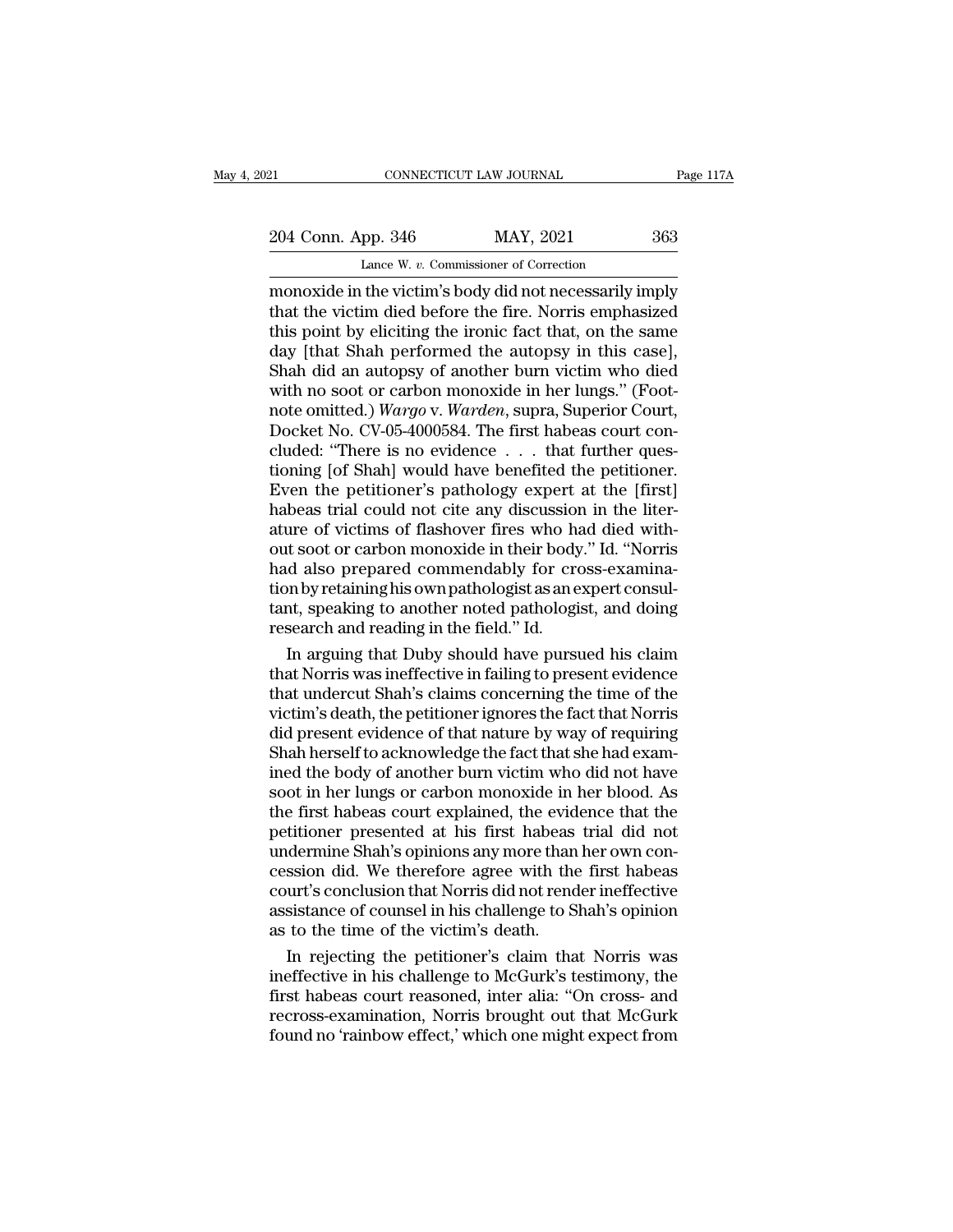CONNECTICUT LAW JOURNAL May 4, 2021<br>
364 MAY, 2021 204 Conn. App. 346<br>
Lance W. v. Commissioner of Correction<br>
the pouring of an ignitable liquid, that forensic tests<br>
revealed no evidence of accelerants in the floor or in MAY, 2021 204 Conn. App. 346<br>Lance W. v. Commissioner of Correction<br>the pouring of an ignitable liquid, that forensic tests<br>revealed no evidence of accelerants in the floor or in<br>the petitioner's clothing, that McGurk coul  $\frac{\text{MAX, 2021}}{\text{Lance W. } v. \text{ Commissioner of Correction}}$ <br>
Lance W.  $v. \text{ Commissioner of Correction}}$ <br>
the pouring of an ignitable liquid, that forensic tests<br>
revealed no evidence of accelerants in the floor or in<br>
the petitioner's clothing, that McGurk could not MAY, 2021 204 Conn. App. 346<br>
Lance W. v. Commissioner of Correction<br>
the pouring of an ignitable liquid, that forensic tests<br>
revealed no evidence of accelerants in the floor or in<br>
the petitioner's clothing, that McGurk Lance W. v. Commissioner of Correction<br>the pouring of an ignitable liquid, that forensic tests<br>revealed no evidence of accelerants in the floor or in<br>the petitioner's clothing, that McGurk could not say<br>what type of accele Lance W. v. Commissioner of Correction<br>the pouring of an ignitable liquid, that forensic tests<br>revealed no evidence of accelerants in the floor or in<br>the petitioner's clothing, that McGurk could not say<br>what type of accele the pouring of an ignitable liquid, that forensic tests<br>revealed no evidence of accelerants in the floor or in<br>the petitioner's clothing, that McGurk could not say<br>what type of accelerant was used, that there were expla-<br>n revealed no evidence of accelerants in the floor or in<br>the petitioner's clothing, that McGurk could not say<br>what type of accelerant was used, that there were expla-<br>nations for the pattern on the floor that did not involve the petitioner's clothing, that McGurk could not say<br>what type of accelerant was used, that there were expla-<br>nations for the pattern on the floor that did not involve<br>accelerants, and that McGurk turned the property back<br> what type of accelerant was used, that there were explanations for the pattern on the floor that did not involve accelerants, and that McGurk turned the property back to the petitioner after the fire, which he would not ha nations for the pattern on the floor that did not involve<br>accelerants, and that McGurk turned the property back<br>to the petitioner after the fire, which he would not have<br>done if he suspected arson at the time." Id. The fir accelerants, and that McGurk turned the property back<br>to the petitioner after the fire, which he would not have<br>done if he suspected arson at the time." Id. The first<br>habeas court further explained: "The petitioner pre-<br>se to the petitioner after the fire, which he would not have<br>done if he suspected arson at the time." Id. The first<br>habeas court further explained: "The petitioner pre-<br>sented the testimony of Christopher Wood as an exam-<br>ple done if he suspected arson at the time." Id. The first<br>habeas court further explained: "The petitioner pre-<br>sented the testimony of Christopher Wood as an exam-<br>ple of the type of expert testimony that Norris should<br>have p habeas court further explained: "The petitioner presented the testimony of Christopher Wood as an example of the type of expert testimony that Norris should have presented. Wood is a fire protection engineer who did prove sented the testimony of Christopher Wood as an example of the type of expert testimony that Norris should<br>have presented. Wood is a fire protection engineer who<br>did prove knowledgeable and articulate on the [witness]<br>stand ple of the type of expert testimony that Norris should<br>have presented. Wood is a fire protection engineer who<br>did prove knowledgeable and articulate on the [witness]<br>stand. Prior to his testimony, Wood had tested the<br>hypot have presented. Wood is a fire protection engineer who<br>did prove knowledgeable and articulate on the [witness]<br>stand. Prior to his testimony, Wood had tested the<br>hypothesis that an accidental fire that goes to flashover<br>co did prove knowledgeable and articulate on the [witness]<br>stand. Prior to his testimony, Wood had tested the<br>hypothesis that an accidental fire that goes to flashover<br>could produce a burn pattern similar to the line of holes stand. Prior to his testimony, Wood had tested the<br>hypothesis that an accidental fire that goes to flashover<br>could produce a burn pattern similar to the line of holes<br>in this case. Wood demonstrated that a similar burn<br>pat hypothesis that an accidental fire that goes to flashover<br>could produce a burn pattern similar to the line of holes<br>in this case. Wood demonstrated that a similar burn<br>pattern could occur as a result of, and directly over, could produce a burn pattern similar to the line of holes<br>in this case. Wood demonstrated that a similar burn<br>pattern could occur as a result of, and directly over, a<br>gap or seam in the carpet padding, which would leave<br>th in this case. Wood demonstrated that a similar burn<br>pattern could occur as a result of, and directly over, a<br>gap or seam in the carpet padding, which would leave<br>the floor with less protection. Norris, however, had no<br>obli pattern could occur as a result of, and direct gap or seam in the carpet padding, which we<br>the floor with less protection. Norris, howev<br>obligation to call an expert who would have co<br>similar experiment or who would have p p or seam in the carpet padding, which would leave<br>e floor with less protection. Norris, however, had no<br>ligation to call an expert who would have conducted a<br>milar experiment or who would have provided similar<br>stimony. Th the floor with less protection. Norris, however, had no<br>obligation to call an expert who would have conducted a<br>similar experiment or who would have provided similar<br>testimony. The choice of which expert to call is largely

obligation to call an expert who would have conducted a<br>similar experiment or who would have provided similar<br>testimony. The choice of which expert to call is largely<br>a matter of professional judgment." Id.<br>The petitioner similar experiment or who would nave provided similar<br>testimony. The choice of which expert to call is largely<br>a matter of professional judgment." Id.<br>The petitioner argues that Duby should have pursued<br>on appeal his claim testimony. The choice of which expert to call is largely<br>a matter of professional judgment." Id.<br>The petitioner argues that Duby should have pursued<br>on appeal his claim that Norris provided ineffective<br>assistance of counse a matter or proressional judgment." Id.<br>
The petitioner argues that Duby should have pursued<br>
on appeal his claim that Norris provided ineffective<br>
assistance of counsel when he failed to "challenge<br>
McGurk's testimony wit The petitioner argues that Duby should have pursued<br>on appeal his claim that Norris provided ineffective<br>assistance of counsel when he failed to "challenge<br>McGurk's testimony with scientific evidence flatly refut-<br>ing his on appeal his claim that Norris provided ineffective<br>assistance of counsel when he failed to "challenge<br>McGurk's testimony with scientific evidence flatly refut-<br>ing his claims" "that the only possible source of the<br>line o assistance of counsel when he failed to "challenge<br>McGurk's testimony with scientific evidence flatly refut-<br>ing his claims" "that the only possible source of the<br>line of holes was an ignitable liquid . . . ." He asserts<br>t McGurk's testimony with scientific evidence flatly refut-<br>ing his claims" "that the only possible source of the<br>line of holes was an ignitable liquid  $\ldots$ ." He asserts<br>that Norris should have focused on McGurk's alleged<br> ing his claims" "that the only possible source of the<br>line of holes was an ignitable liquid . . . ." He asserts<br>that Norris should have focused on McGurk's alleged<br>failure to employ the scientific method by presenting<br>the line of holes was an ignitable liquid  $\ldots$ ." He asserts<br>that Norris should have focused on McGurk's alleged<br>failure to employ the scientific method by presenting<br>the testimony of an expert such as Wood. "A trial attor-<br>n that Norris should have focused on McGurk's alleged<br>failure to employ the scientific method by presenting<br>the testimony of an expert such as Wood. "A trial attor-<br>ney is entitled to rely reasonably on the opinion of an<br>exp failure to employ the scientific method by presenting<br>the testimony of an expert such as Wood. "A trial attor-<br>ney is entitled to rely reasonably on the opinion of an<br>expert witness . . . and is not required to continue<br>se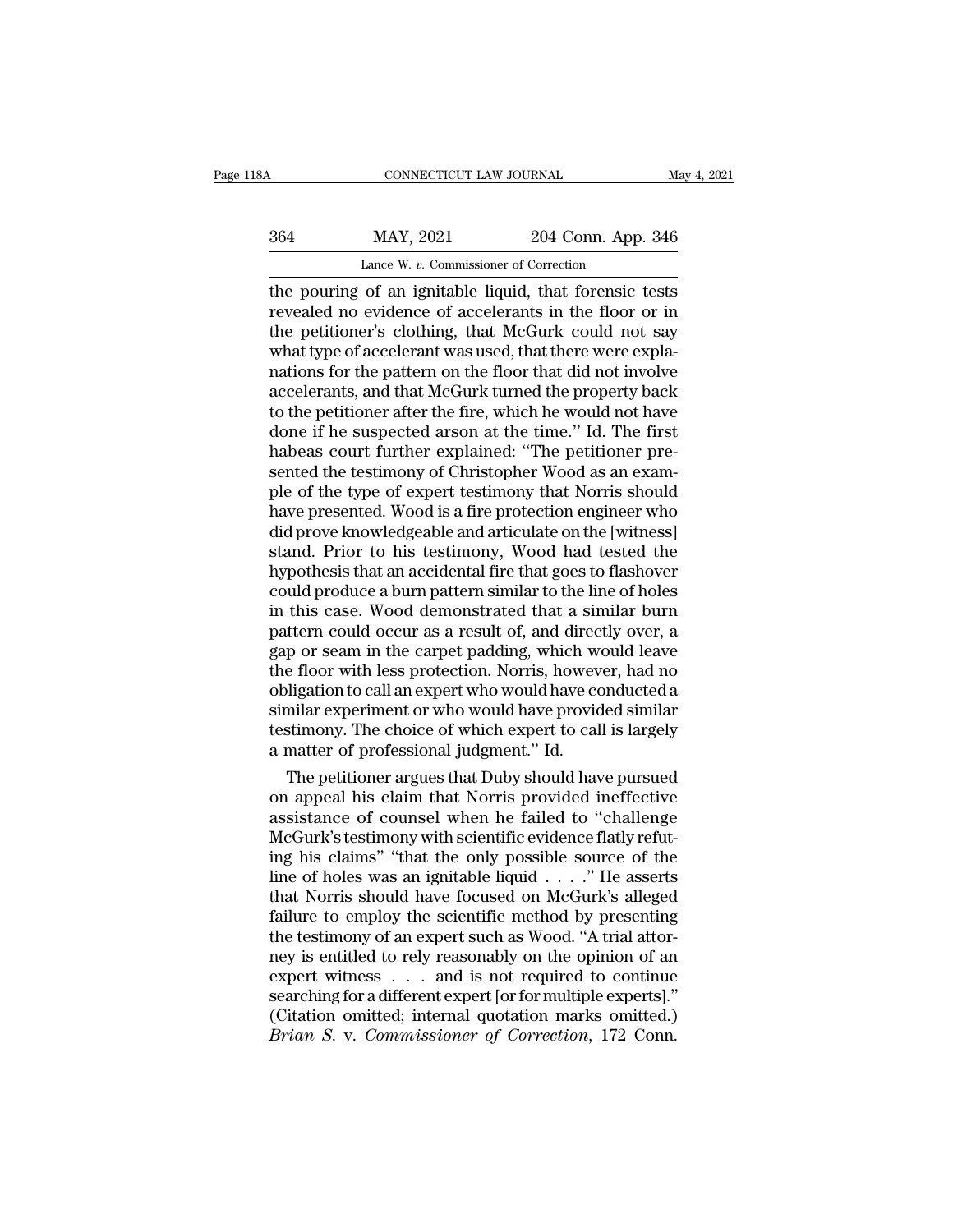# 21 CONNECTICUT LAW JOURNAL Page 119A<br>
204 Conn. App. 346 MAY, 2021 365<br>
Lance W. v. Commissioner of Correction CONNECTICUT LAW JOURNAL<br>
pp. 346 MAY, 2021<br>
Lance W. *v.* Commissioner of Correction<br>
2–43–160 A 3d 1110, cert, denied 326 Co

CONNECTICUT LAW JOURNAL Page 11<br>
204 Conn. App. 346 MAY, 2021 365<br>
Lance W. v. Commissioner of Correction<br>
App. 535, 542–43, 160 A.3d 1110, cert. denied, 326 Conn.<br>
904, 163 A.3d 1204 (2017). Thus, Norris' choice of expert 204 Conn. App. 346 MAY, 2021 365<br>Lance W. v. Commissioner of Correction<br>App. 535, 542–43, 160 A.3d 1110, cert. denied, 326 Conn.<br>904, 163 A.3d 1204 (2017). Thus, Norris' choice of experts<br>does not give rise to a claim of d 204 Conn. App. 346 MAY, 2021 365<br>
Lance W. v. Commissioner of Correction<br>
App. 535, 542–43, 160 A.3d 1110, cert. denied, 326 Conn.<br>
904, 163 A.3d 1204 (2017). Thus, Norris' choice of experts<br>
does not give rise to a claim 204 Conn. App. 346 MAY, 2021 365<br>
Lance W. v. Commissioner of Correction<br>
App. 535, 542–43, 160 A.3d 1110, cert. denied, 326 Conn.<br>
904, 163 A.3d 1204 (2017). Thus, Norris' choice of experts<br>
does not give rise to a claim Lance W. v. Commissioner of Correction<br>App. 535, 542–43, 160 A.3d 1110, cert. denied, 326 Conn.<br>904, 163 A.3d 1204 (2017). Thus, Norris' choice of experts<br>does not give rise to a claim of deficient performance.<br>Moreover, Lance W. v. Commissioner of Correction<br>App. 535, 542–43, 160 A.3d 1110, cert. denied, 326 Conn.<br>904, 163 A.3d 1204 (2017). Thus, Norris' choice of experts<br>does not give rise to a claim of deficient performance.<br>Moreover, App. 535, 542–43, 160 A.3d 1110, cert. denied, 326 Conn. 904, 163 A.3d 1204 (2017). Thus, Norris' choice of experts does not give rise to a claim of deficient performance. Moreover, the first habeas court found that "McGu 904, 163 A.3d 1204 (2017). Thus, Norris' choice of experts<br>does not give rise to a claim of deficient performance.<br>Moreover, the first habeas court found that "McGurk<br>did follow the essential steps in the scientific method does not give rise to a claim of deficient performance.<br>Moreover, the first habeas court found that "McGurk<br>did follow the essential steps in the scientific method.<br>In particular, McGurk used deductive reasoning in test-<br>i Moreover, the first habeas court found that "McGurk<br>did follow the essential steps in the scientific method.<br>In particular, McGurk used deductive reasoning in test-<br>ing his hypothesis that the fire was incendiary by elimidid follow the essential steps in the scientific meth<br>In particular, McGurk used deductive reasoning in t<br>ing his hypothesis that the fire was incendiary by el<br>nating all reasonable alternative explanations."<sup>7</sup> Wa<br>v. Ward particular, McGurk used deductive reasoning in test-<br>g his hypothesis that the fire was incendiary by elimi-<br>ting all reasonable alternative explanations."<sup>7</sup> Wargo<br>Warden, supra, Superior Court, Docket No. CV-05-<br>00584. T ing his hypothesis that the fire was incendiary by elmi-<br>nating all reasonable alternative explanations."<sup>7</sup> Wargo<br>v. Warden, supra, Superior Court, Docket No. CV-05-<br>4000584. The petitioner has not argued that the first<br>h

mating all reasonable alternative explanations.<sup>...</sup> *wargo*<br>v. *Warden*, supra, Superior Court, Docket No. CV-05-<br>4000584. The petitioner has not argued that the first<br>habeas court's finding was clearly erroneous.<br>The pet v. *warden*, supra, superior Court, Docket No. Cv-05-4000584. The petitioner has not argued that the first habeas court's finding was clearly erroneous.<br>The petitioner's argument is also unpersuasive in light of the fact t 4000584. The petitioner has not argued that the first<br>habeas court's finding was clearly erroneous.<br>The petitioner's argument is also unpersuasive in light<br>of the fact that Norris elicited from McGurk on cross-<br>examination rabeas court s imaing was clearly erroneous.<br>
The petitioner's argument is also unpersuasive in light<br>
of the fact that Norris elicited from McGurk on cross-<br>
examination a concession that there were explanations<br>
for the The petitioner's argument is also unpersuasive in light<br>of the fact that Norris elicited from McGurk on cross-<br>examination a concession that there were explanations<br>for the pattern on the floor that did not involve acceler of the fact that Norris e<br>examination a concessio<br>for the pattern on the flc<br>ants. It was therefore un<br>expert testimony to ref<br>that the only possible so<br>was an accelerant.<br>Even if Norris' challen ammation a concession that there were explanations<br>r the pattern on the floor that did not involve acceler-<br>ts. It was therefore unnecessary for Norris to present<br>pert testimony to refute McGurk's initial testimony<br>at the From the pattern on the floor that did not involve accelerants. It was therefore unnecessary for Norris to present expert testimony to refute McGurk's initial testimony that the only possible source of the pattern on the f ants. It was therefore unnecessary for Norris to present<br>expert testimony to refute McGurk's initial testimony<br>that the only possible source of the pattern on the floor<br>was an accelerant.<br>Even if Norris' challenge to the t

Even if Norris' challenge to the testimony of Shah and<br>
icGurk could be considered deficient, the petitioner<br>
iled to prove that he was thereby prejudiced. The<br>
<sup>7</sup> Specifically, the first habeas court found: "The petitio Even if Norris' challenge to the testimony of Shah and<br>McGurk could be considered deficient, the petitioner<br>failed to prove that he was thereby prejudiced. The<br> $\frac{1}{\pi}$  specifically, the first habeas court found: "The p

Event From Schancinge to the testantory of shart and McGurk could be considered deficient, the petitioner failed to prove that he was thereby prejudiced. The *specifically*, the first habeas court found: "The petitioner ha MCGUITK COUID De CONSIDETED deficient, the petitioner failed to prove that he was thereby prejudiced. The  $\frac{1}{\sqrt{2}}$  specifically, the first habeas court found: "The petitioner has pointed to no case law authority holdi failed to prove that he was thereby prejudiced. The  $\frac{1}{\sqrt{2}}$  specifically, the first habeas court found: "The petitioner has pointed to no case law authority holding that McGurk's methodology was not generally accepte <sup>7</sup> Specifically, the first habeas court found: "The petitioner has pointed to no case law authority holding that McGurk's methodology was not generally accepted in the scientific community. Cf. *State* v. *Sharp*, 395 N. <sup>7</sup> Specifically, the first habeas court found: "The petitioner has pointed to no case law authority holding that McGurk's methodology was not generally accepted in the scientific community. Cf. *State v. Sharp*, 395 N.J. no case law authority holding that McGurk's methodology was not generally accepted in the scientific community. Cf. *State v. Sharp*, 395 N.J. Super. 175, 180–82, 928 A.2d 165 (2006) (fire causation opinion based on proce accepted in the scientific community. Cf. *State* v. *Sharp*, 395 N.J. Super.<br>175, 180–82, 928 A.2d 165 (2006) (fire causation opinion based on process<br>of elimination technique admitted under [test in *Frye* v. *United Sta* 175, 180–82, 928 A.2d 165 (2006) (fire causation opinion based on process<br>of elimination technique admitted under [test in  $Frye$  v. United States, 293<br>F. 1013 (D.C. Cir. 1923)). The petitioner instead relies on the Nation of elimination technique admitted under [test in *Frye v. United States*, 293<br>F. 1013 (D.C. Cir. 1923)). The petitioner instead relies on the National Fire<br>Protection Association 921 Guide for Fire and Explosion Investigat F. 1013 (D.C. Cir. 1923)). The petitioner instead relies on the National Fire<br>Protection Association 921 Guide for Fire and Explosion Investigations (1995<br>Ed.) (NFPA 921), which provides that the scientific method is the s otection Association 921 Guide for Fire and Explosion Investigations (1995<br>
1.) (NFPA 921), which provides that the scientific method is the systematic<br>
proach recommended in fire investigations. The NFPA 921 then defines<br> Ed.) (NFPA 921), which provides that the scientific method is the systematic approach recommended in fire investigations. The NFPA 921 then defines the scientific method as containing six steps: recognizing the need for in

approach recommended in fire investigations. The NFPA 921 then defines<br>the scientific method as containing six steps: recognizing the need for investi-<br>gation, defining the problem, collecting data, analyzing the data, dev the scientific method as containing six steps: recognizing the need for investigation, defining the problem, collecting data, analyzing the data, developing a hypothesis, and testing the hypothesis through deductive reason gation, defining the problem, collecting data, analyzing the data, developing<br>a hypothesis, and testing the hypothesis through deductive reasoning. . . .<br>"The petitioner also supplies no authority that, to be admissible a hypothesis that the fire was incendiary by eliminating all reasonable alterna-"The petitioner also supplies no authority that, to be admissible at the time of trial, cause and origin testimony had to follow the scientific method outlined in the NFPA 921. In any case, the testimony recited [previousl time of trial, cause and origin testi<br>outlined in the NFPA 921. In any<br>establishes that McGurk did foll<br>method. In particular, McGurk u<br>hypothesis that the fire was incend<br>tive explanations." (Citation omit<br>Court, Docket N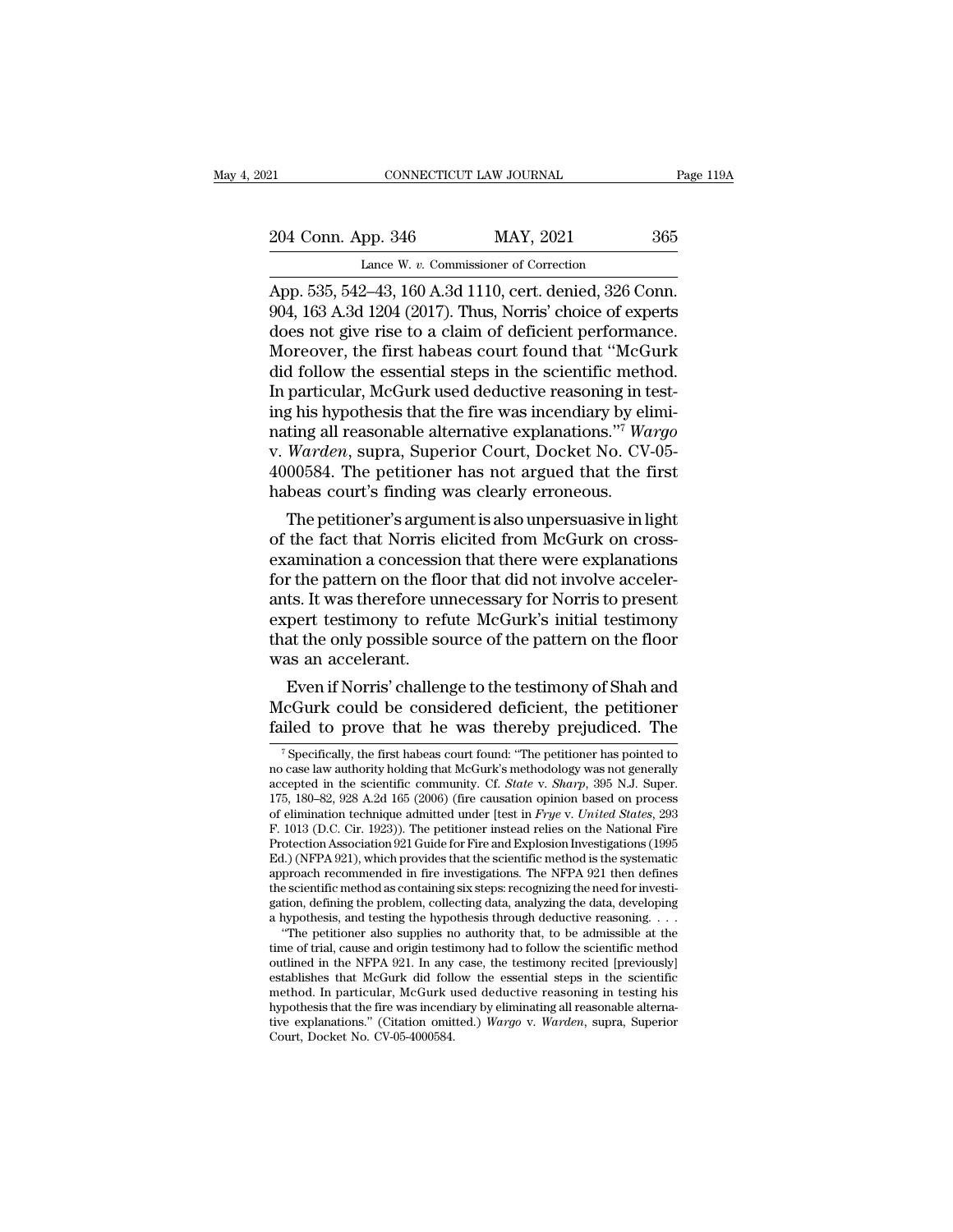| 20A | CONNECTICUT LAW JOURNAL     |                    | May 4, 2021 |
|-----|-----------------------------|--------------------|-------------|
| 366 | MAY, 2021                   | 204 Conn. App. 366 |             |
|     | Cunningham $v$ . Cunningham |                    |             |

connecticut LAW JOURNAL May 4, 2021<br>
366 MAY, 2021 204 Conn. App. 366<br>
Cunningham v. Cunningham<br>
petitioner argues that, "[h]ad the jury been made aware<br>
of this critical scientific evidence, there is a reasonable<br>
probabi  $\begin{array}{r} \text{MAX, } 2021 \\ \text{Cunningham } v. \text{ Cunningham} \\ \text{Definitioner argues that, "[h]ad the jury been made aware of this critical scientific evidence, there is a reasonable probability that the outcome of the trial would have been different "This argument is uncorqueive because.} \end{array}$  $\frac{366}{\text{Cunningham } v. \text{ Cunningham}}$  204 Conn. App. 366<br>  $\frac{\text{Cunningham}}{\text{I}}$ <br>
petitioner argues that, "[h]ad the jury been made aware<br>
of this critical scientific evidence, there is a reasonable<br>
probability that the outcome of the tri  $\frac{\text{MAX, 2021}}{\text{Cunningham } v. \text{ Cunningham}}$ <br>
petitioner argues that, "[h]ad the jury been made aware<br>
of this critical scientific evidence, there is a reasonable<br>
probability that the outcome of the trial would have<br>
been different." Cunningham v. Cunningham<br>
petitioner argues that, "[h]ad the jury been made aware<br>
of this critical scientific evidence, there is a reasonable<br>
probability that the outcome of the trial would have<br>
been different." This a Cunningham v. Cunningham<br>
petitioner argues that, "[h]ad the jury been made aware<br>
of this critical scientific evidence, there is a reasonable<br>
probability that the outcome of the trial would have<br>
been different." This a petitioner argues that, "[h]ad the jury been made aware<br>of this critical scientific evidence, there is a reasonable<br>probability that the outcome of the trial would have<br>been different." This argument is unpersuasive becaus of this critical scientific evidence, there is a reasonable<br>probability that the outcome of the trial would have<br>been different." This argument is unpersuasive because,<br>as noted herein, Norris was able to demonstrate throu probability that the outcome of the trial would have<br>been different." This argument is unpersuasive because,<br>as noted herein, Norris was able to demonstrate through<br>his effective cross-examination of Shah and McGurk<br>that t been different." This argument is unpersuasive because,<br>as noted herein, Norris was able to demonstrate through<br>his effective cross-examination of Shah and McGurk<br>that their conclusions were not beyond reproach. Shah<br>was f as noted herein, Norris was able to demonstrate through<br>his effective cross-examination of Shah and McGurk<br>that their conclusions were not beyond reproach. Shah<br>was forced to acknowledge before the jury that not all<br>victim his effective cross-examination of Shah and McGurk<br>that their conclusions were not beyond reproach. Shah<br>was forced to acknowledge before the jury that not all<br>victims who die in a fire have soot in their lungs and<br>carbon that their conclusions were not beyond reproach. Shah<br>was forced to acknowledge before the jury that not all<br>victims who die in a fire have soot in their lungs and<br>carbon monoxide in their blood. Similarly, McGurk<br>acknowle was forced to acknowledge before the jury that not all<br>victims who die in a fire have soot in their lungs and<br>carbon monoxide in their blood. Similarly, McGurk<br>acknowledged that there were reasonable explanations<br>for the c victims who die in a fire have soot in their lungs and<br>carbon monoxide in their blood. Similarly, McGurk<br>acknowledged that there were reasonable explanations<br>for the cause and origin of the fire that did not involve<br>accele carbon monoxide in their blood. Similarly, McGurk<br>acknowledged that there were reasonable explanations<br>for the cause and origin of the fire that did not involve<br>accelerants. Faced with those concessions by Shah and<br>McGurk, acknowledged that there were reasonable explanations<br>for the cause and origin of the fire that did not involve<br>accelerants. Faced with those concessions by Shah and<br>McGurk, the jury still found that the petitioner was<br>guil for the cause and origin of the fire that did not involve<br>accelerants. Faced with those concessions by Shah and<br>McGurk, the jury still found that the petitioner was<br>guilty beyond a reasonable doubt of the crimes with<br>which accelerants. Faced with those concessions by Shah and McGurk, the jury still found that the petitioner was guilty beyond a reasonable doubt of the crimes with which he had been charged. It is therefore not reasonably proba McGurk, the jury still found that the petitioner was<br>guilty beyond a reasonable doubt of the crimes with<br>which he had been charged. It is therefore not reason-<br>ably probable that Duby would have succeeded in dem-<br>onstratin guilty beyond a reasonable doubt of the crimes with<br>which he had been charged. It is therefore not reason-<br>ably probable that Duby would have succeeded in dem-<br>onstrating that Norris' counsel was constitutionally<br>ineffecti counsel. If probable that Duby Would has<br>strating that Norris' counsel<br>effective. Accordingly, the habea<br>uded that Duby's decision not<br>appeal did not constitute ine<br>unsel.<br>The judgment is affirmed.<br>In this opinion the other judge: Effective. Accordingly, the habeas court properly of uded that Duby's decision not to pursue this clare appeal did not constitute ineffective assistance unsel.<br>The judgment is affirmed.<br>In this opinion the other judges con

# ounsel.<br>
The judgment is affirmed.<br>
In this opinion the other judges concurred.<br>
MARY CUNNINGHAM *v.* GERARD CUNNINGHAM<br>
(AC 43297) firmed.<br>
other judges concu<br>
M v. GERARD CU<br>(AC 43297)<br>
., and Elgo and Cradle, Js. MARY CUNNINGHAM  $v$ . GERARD CUNNINGHAM<br>(AC 43297)<br>Bright, C. J., and Elgo and Cradle, Js.

## *Syllabus*

The plaintiff, whose marriage to the defendant previously had been dissolved, appealed to this court from the decision of the trial court granting  $(AC 43297)$ <br>Bright, C. J., and Elgo and Cradle, Js.<br>Syllabus<br>plaintiff, whose marriage to the defendant previously had been dis-<br>solved, appealed to this court from the decision of the trial court granting<br>the defendant's Bright, C. J., and Elgo and Cradle, Js.<br>Syllabus<br>plaintiff, whose marriage to the defendant previously had been dis-<br>solved, appealed to this court from the decision of the trial court granting<br>the defendant's motion for a Syllabus<br>Syllabus<br>plaintiff, whose marriage to the defendant previously had been dis-<br>solved, appealed to this court from the decision of the trial court granting<br>the defendant's motion for a domestic relations order relat tions from his pension plan. In the trial court's memorandum of decision dissolving the parties' marriage, the court ordered that the defendant's pension benefit held with his employer, D Co., be divided with the plaintiff plaintiff, whose marriage to the defendant previously had been dis-<br>solved, appealed to this court from the decision of the trial court granting<br>the defendant's motion for a domestic relations order relating to distribu-<br>t plantiff. Whose maringe to are defendant previously had been dis-<br>solved, appealed to this court from the decision of the trial court granting<br>the defendant's motion for a domestic relations order relating to distribu-<br>tio following the defendant's motion for a domestic relations order relating to distributions from his pension plan. In the trial court's memorandum of decision dissolving the parties' marriage, the court ordered that the defe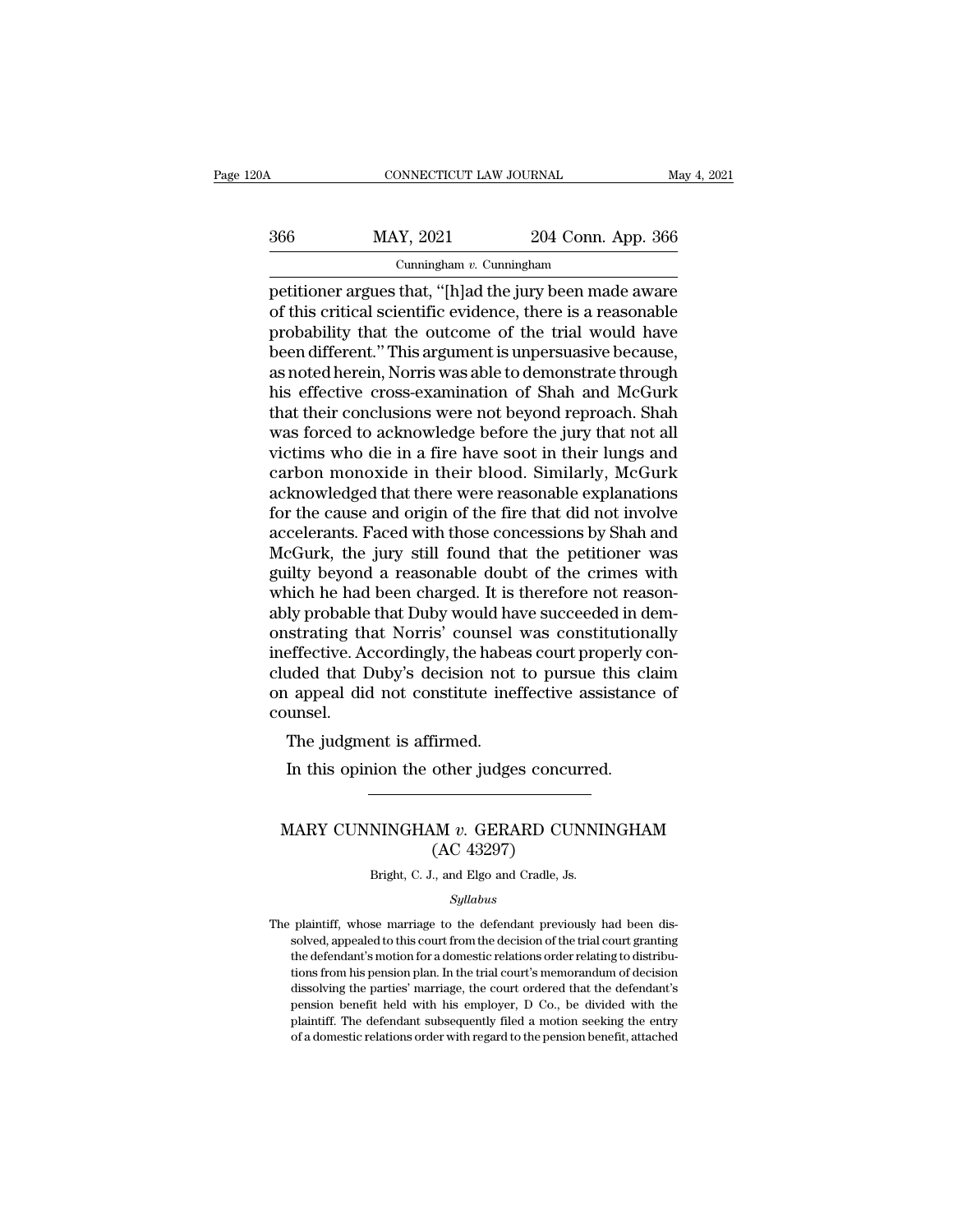### Cunningham *v.* Cunningham

1 Conn. App. 366 MAY, 2021 367<br>
Cunningham v. Cunningham<br>
to which was a proposed order and a schedule, the terms of which<br>
were agreed to by the parties, setting forth the plaintiff's share of the MAY, 2021 367<br>Cunningham v. Cunningham<br>to which was a proposed order and a schedule, the terms of which<br>were agreed to by the parties, setting forth the plaintiff's share of the<br>defendant's pension income as of the date of 1 Conn. App. 366 MAY, 2021 367<br>Cunningham v. Cunningham<br>to which was a proposed order and a schedule, the terms of which<br>were agreed to by the parties, setting forth the plaintiff's share of the<br>defendant's pension income Cunningham v. Cunningham<br>to which was a proposed order and a schedule, the terms of which<br>were agreed to by the parties, setting forth the plaintiff's share of the<br>defendant's pension income as of the date of dissolution. Cunningham  $v$ . Cunningham<br>to which was a proposed order and a schedule, the terms of which<br>were agreed to by the parties, setting forth the plaintiff's share of the<br>defendant's pension income as of the date of dissolutio were agreed to by the parties, setting forth the plaintiff's share of the defendant's pension income as of the date of dissolution. The court subsequently entered a domestic relations order that incorporated the language o defendant's pension income as of the date of dissolution. The court<br>defendant's pension income as of the date of dissolution. The court<br>subsequently entered a domestic relations order that incorporated the<br>language of the

- defendant's pension income as of the date of dissolution. The court subsequently entered a domestic relations order that incorporated the language of the defendant's proposed order, and the plaintiff's appeal followed. *H* language of the defendant's proposed order, and the plaintiff's appeal followed. *Held*:<br>he plaintiff's claim that the trial court improperly modified the property distribution set forth in the dissolution judgment by requ followed. *Held*:<br>followed. *Held*:<br>the plaintiff's claim that the trial court improperly modified the property<br>distribution set forth in the dissolution judgment by requiring her to<br>assign a portion of the joint survivor he plaintiff's claim that the trial court improperly modified the property distribution set forth in the dissolution judgment by requiring her to assign a portion of the joint survivor annuity to a third party was unavaili distribution set forth in the dissolution judgment by requiring her to assign a portion of the joint survivor annuity to a third party was unavailing: the court's order effectuated the dissolution judgment by ensuring that assign a portion of the joint survivor annuity to a third party was unavailing: the court's order effectuated the dissolution judgment by ensuring that any survivor benefit that the plaintiff received is based on the value ing: the court's order effectuated the dissolution judgment by ensuring<br>that any survivor benefit that the plaintiff received is based on the value<br>of the pension benefit as of the time that the dissolution judgment was<br>re that any survivor benefit that the plaintiff received is based on the value<br>of the pension benefit as of the time that the dissolution judgment was<br>rendered, which value was the basis of the parties' calculation of the<br>pla of the pension benefit as of the time that the dissolution judgment was<br>cendered, which value was the basis of the parties' calculation of the<br>plaintiff's annual pension benefit; thus, the order did not impermissibly<br>modif order constituted an impermissible modification of the dissolution of the plaintiff's annual pension benefit; thus, the order did not impermissibly modify the judgment, but merely protected its integrity and ensured that t
- plaintiff's annual pension benefit; thus, the order did not impermissibly modify the judgment, but merely protected its integrity and ensured that the plaintiff did not receive an unintended windfall.<br>The plaintiff could n modify the judgment, but merely protected its integrity and ensured that the plaintiff did not receive an unintended windfall.<br>The plaintiff could not prevail on her claim that the court's postjudgment<br>order constituted an that the plaintiff did not receive an unintended windfall.<br>that the plaintiff did not prevail on her claim that the court's postjudgment<br>order constituted an impermissible modification of the dissolution judg-<br>ment becaus are positive poster merely stated that the court's postjudgment order constituted an impermissible modification of the dissolution judgment because the order required the plaintiff to share in the cost of the joint survivo order constituted an impermissible modification of the dissolution judgement because the order required the plaintiff to share in the cost of the joint survivor annuity election: in the dissolution judgment, the court orde ment because the order required the plaintiff to share in the cost of the joint survivor annuity election: in the dissolution judgment, the court ordered the defendant to elect a 50 percent joint and survivor annuity, and proportion, the cost of the election of the annuity; the ordered the defendant to elect a 50 percent joint and survivor annuity, and the postjudgment order merely stated that the defendant had elected payment in the form bordered the defendant to elect a 50 percent joint and survivor annuity, and the postjudgment order merely stated that the defendant had elected payment in the form of a 50 percent joint and survivor annuity with the plain % ordered the defendant to elect a 50 percent joint and survivor annuity, and the postjudgment order merely stated that the defendant had elected payment in the form of a 50 percent joint and survivor annuity with the pla all provides the form of a 50 percent joint and survivor annuity with the plaintiff as the survivor annuitant and that both parties would share, in proportion, the cost of the election of that annuity; the order did nothin parties are survivor annuitant and that both parties would share, in proportion, the cost of the election of that annuity; the order did nothing more than confirm that the election of the annuity resulted in a cost to both
- persion the exist of the election of that annuity; the order did nothing<br>more than confirm that the election of the annuity resulted in a cost to<br>both parties in the form of a lesser current pension benefit.<br>The plaintiff' properation, continum that the election of the annuity resulted in a cost to both parties in the form of a lesser current pension benefit.<br>The plaintiff's claim that the trial court improperly ordered that both parties wou hoth parties in the form of a lesser current pension benefit.<br>
the plaintiff's claim that the trial court improperly ordered that both<br>
parties would share equally in any future reductions in the defendant's<br>
pension benef he plaintiff's claim that the trial court improperly ordered that both parties would share equally in any future reductions in the defendant's pension benefit that may result from decreased contributions to the pension pla parties would share equally in any future reductions in the defendant's pension benefit that may result from decreased contributions to the pension plan by D Co. was unavailing: the plaintiff could not prevail in her argum pension benefit that may result from decreased contributions to the pension plan by D Co. was unavailing: the plaintiff could not prevail in her argument that the issue of future reductions in the defendant's pension benef pension plan by D Co. was unavailing: the plaintiff could not prevail in<br>her argument that the issue of future reductions in the defendant's<br>pension benefit was not ripe for adjudication by the trial court because<br>the cour person parally that the issue of future reductions in the defendant's<br>pension benefit was not ripe for adjudication by the trial court because<br>the court's order merely clarified and effectuated the dissolution judg-<br>ment a pension benefit was not ripe for adjudication by the trial court because<br>the court's order merely clarified and effectuated the dissolution judg-<br>ment and, to the extent that the court rendered a judgment addressing<br>a pote person of the court's order merely clarified and effectuated the dissolution judgment and, to the extent that the court rendered a judgment addressing a potential future contingency, it did so when it rendered the dissolut ment and, to the extent that the court rendered a judgment addressing a potential future contingency, it did so when it rendered the dissolution judgment; moreover, the dissolution judgment provides that the parties are to as potential future contingency, it did so when it rendered the dissolution judgment; moreover, the dissolution judgment provides that the parties are to share equally in the pension benefits that were vested and accrued a and to clarify any ambiguity that might results of effective that the parties are to share equally in the pension benefits that were vested and accrued as of the date that the dissolution judgment was rendered, and the cou benefits that were vested and accrued as of the date that the pension benefits that were vested and accrued as of the date that the dissolution judgment was rendered, and the court's postjudgment order was consistent with as of the date that the dissolution judgment was rendered, and the court's postjudgment order was consistent with that judgment, which was entered in order to protect the integrity of its original judgment and to clarify a was externed in order was consistent with that judgment, which was entered in order to protect the integrity of its original judgment and to clarify any ambiguity that might result from D Co.'s reduction or termination of ers was entered in order to protect the integrity of its original judgment and to clarify any ambiguity that might result from D Co.'s reduction or termination of such benefits, and substantial deference was accorded to th and to clarify any ambiguity that might result from D Co.'s reduction<br>or termination of such benefits, and substantial deference was accorded<br>to the court's clarification of its own order, its interpretation of which<br>was n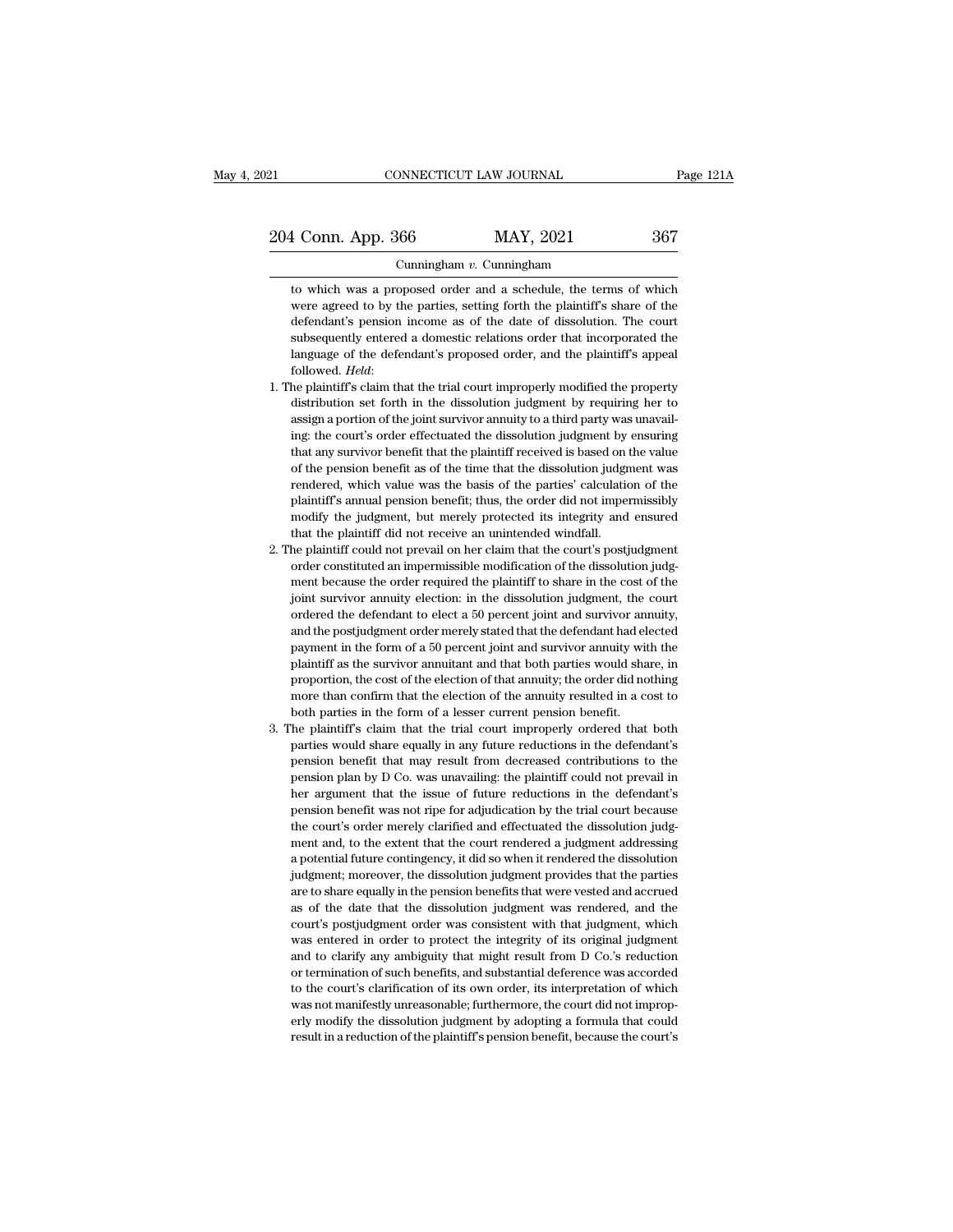# CONNECTICUT LAW JOURNAL May 4, 2021<br>368 MAY, 2021 204 Conn. App. 366<br>Cunningham v. Cunningham Cunningham *v.* Cunningham

MAY, 2021 204 Conn. App. 366<br>
Cunningham v. Cunningham<br>
order did no more than effectuate the dissolution judgment by clarifying<br>
that her share of the benefit was subject to reductions to the same MAY, 2021 204 Conn. App. 366<br>
Cunningham v. Cunningham<br>
order did no more than effectuate the dissolution judgment by clarifying<br>
that her share of the benefit was subject to reductions to the same<br>
extent that the defenda 368 MAY, 2021 204 Conn. App. 366<br>
Cunningham *v*. Cunningham<br>
order did no more than effectuate the dissolution judgment by clarifying<br>
that her share of the benefit was subject to reductions to the same<br>
extent that the Cunningham v. Cunningham<br>
er did no more than effectuate the dissolution judgment by clarifying<br>
t her share of the benefit was subject to reductions to the same<br>
ent that the defendant was affected.<br>
Argued November 19, 2 % that her share of the benefit was subject to reductions to the same extent that the defendant was affected.<br>Argued November 19, 2020—officially released May 4, 2021<br> $Procedural History$ 

order did no more than effectuate the dissolution judgment by clarifying<br>that her share of the benefit was subject to reductions to the same<br>extent that the defendant was affected.<br>Argued November 19, 2020—officially relea Action for the dissolution of a marriage, and for other relief, brought to the Superior Court in the judicial district of Stamford-Norwalk, where the court, *Shay*, *J*., rendered judgment dissolving the marriage and grant extent that the defendant was affected.<br>
Argued November 19, 2020—officially released May 4, 2021<br> *Procedural History*<br>
Action for the dissolution of a marriage, and for other<br>
relief, brought to the Superior Court in the *Procedural History*<br>Action for the dissolution of a marriage, and for other<br>relief, brought to the Superior Court in the judicial dis-<br>trict of Stamford-Norwalk, where the court, *Shay*, *J*.,<br>rendered judgment dissolving Action for the dissolution of a marriage, and for other<br>relief, brought to the Superior Court in the judicial dis-<br>trict of Stamford-Norwalk, where the court, *Shay*, *J*.,<br>rendered judgment dissolving the marriage and gra Action for the dissolution of a marriage, and for other<br>relief, brought to the Superior Court in the judicial dis-<br>trict of Stamford-Norwalk, where the court, *Shay*, *J*.,<br>rendered judgment dissolving the marriage and gr relief, brought to the Superior Court in the judicial district of Stamford-Norwalk, where the court, *Shay*, *J*.,<br>rendered judgment dissolving the marriage and granting<br>certain other relief, from which the plaintiff appea trict of Stamford-Norwalk, where the court, *Shay*, *J.*, rendered judgment dissolving the marriage and granting certain other relief, from which the plaintiff appealed to this court, *Gruendel*, *Bear* and *Flynn*, *Js.*, *Affirmed the inter tener, from which the plaintiff appeared* to this court, *Gruendel*, *Bear* and *Flynn*, *Js.*, which affirmed the trial court's judgment; thereafter, the court, *Shay*, *J.*, granted the defendant's mo Firmed the trial court's judgment; thereafter, the court,<br> *Tay, J.*, granted the defendant's motion for a domestic<br> *Tay, J.*, granted the plaintiff appealed to this court.<br> *Tirmed.*<br> *Joseph T. O'Connor*, for the appell

### *Opinion*

Firmed.<br>Joseph T. O'Connor, for the appellant (plaintiff).<br>Thomas M. Shanley, for the appellee (defendant).<br>opinion<br>BRIGHT, C. J. The plaintiff, Mary Cunningham,<br>peals from the judgment of the trial court granting<br>a motion Joseph T. O'Connor, for the appellant (plaintiff).<br>
Thomas M. Shanley, for the appellee (defendant).<br>
opinion<br>
BRIGHT, C. J. The plaintiff, Mary Cunningham,<br>
appeals from the judgment of the trial court granting<br>
the motio Thomas M. Shanley, for the appellee (defendant).<br>  $\frac{Opinion}{Opinion}$ <br>
BRIGHT, C. J. The plaintiff, Mary Cunningham,<br>
appeals from the judgment of the trial court granting<br>
the motion of the defendant, Gerard Cunningham, for<br>
a Thomas M. Shanley, for the appellee (defendant).<br>
opinion<br>
BRIGHT, C. J. The plaintiff, Mary Cunningham,<br>
appeals from the judgment of the trial court granting<br>
the motion of the defendant, Gerard Cunningham, for<br>
a domest **EXECUT CONTROV**<br> *Opinion*<br>
BRIGHT, C. J. The plaintiff, Mary Cunningham,<br>
appeals from the judgment of the trial court granting<br>
the motion of the defendant, Gerard Cunningham, for<br>
a domestic relations order relating to BRIGHT, C. J. The plaintiff, Mary Cunningham,<br>appeals from the judgment of the trial court granting<br>the motion of the defendant, Gerard Cunningham, for<br>a domestic relations order relating to distributions from<br>his pension BRIGHT, C. J. The plaintiff, Mary Cunningham,<br>appeals from the judgment of the trial court granting<br>the motion of the defendant, Gerard Cunningham, for<br>a domestic relations order relating to distributions from<br>his pension appeals from the judgment of the trial court granting<br>the motion of the defendant, Gerard Cunningham, for<br>a domestic relations order relating to distributions from<br>his pension plan. On appeal, the plaintiff claims that<br>the the motion of the defendant, Gerard Cunningham, for<br>a domestic relations order relating to distributions from<br>his pension plan. On appeal, the plaintiff claims that<br>the court improperly modified the property division set<br>f a domestic relations order relating to distributions from<br>his pension plan. On appeal, the plaintiff claims that<br>the court improperly modified the property division set<br>forth in the parties' 2011 dissolution judgment by (1 his pension plan. On appeal, the plaintiff claims that<br>the court improperly modified the property division set<br>forth in the parties' 2011 dissolution judgment by  $(1)$ <br>requiring the plaintiff, at the defendant's direction the court improperly modified the property division set<br>forth in the parties' 2011 dissolution judgment by  $(1)$ <br>requiring the plaintiff, at the defendant's direction, to<br>assign a portion of her 50 percent joint survivor forth in the parties' 2011 dissolution judgment by  $(1)$ <br>requiring the plaintiff, at the defendant's direction, to<br>assign a portion of her 50 percent joint survivor annuity<br>from the defendant's pension benefit to a third requiring the plaintiff, at the defendant's direction, to<br>assign a portion of her 50 percent joint survivor annuity<br>from the defendant's pension benefit to a third party,<br>(2) requiring the plaintiff to share in the cost of assign a portion of her 50 percent joint survivor annuity<br>from the defendant's pension benefit to a third party,<br>(2) requiring the plaintiff to share in the cost of the 50<br>percent joint survivor annuity election under the from the defendant's pension benefit to a third party,<br>(2) requiring the plaintiff to share in the cost of the 50<br>percent joint survivor annuity election under the pen-<br>sion plan, and (3) adopting a formula that could res (2) requiring the percent joint survey<br>ion plan, and (3) in an unjustified r<br>tion of the retire<br>the pension plan.<br>of the trial court.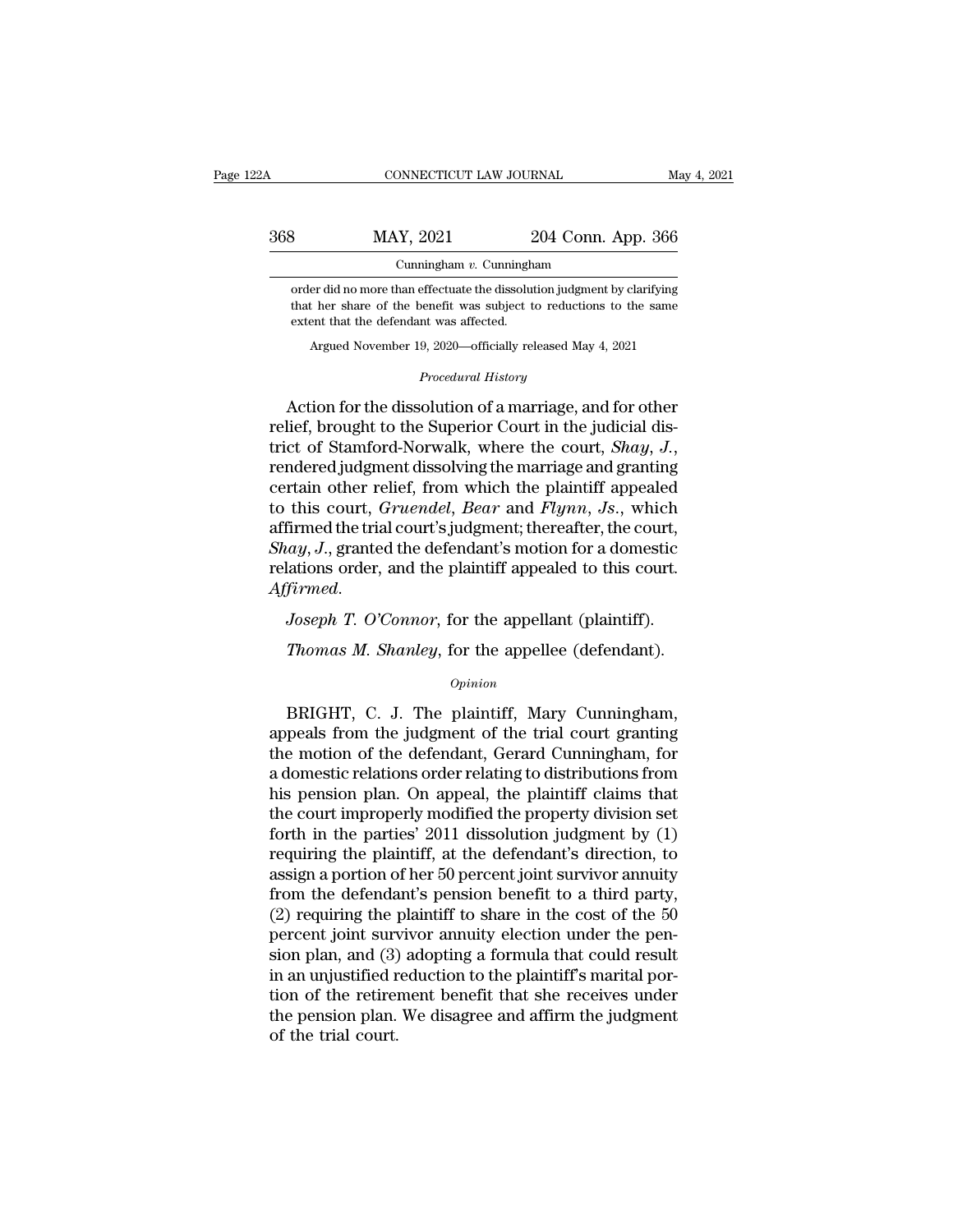## Cunningham *v.* Cunningham

CONNECTICUT LAW JOURNAL<br>
4 Conn. App. 366 MAY, 2021 369<br>
Cunningham v. Cunningham<br>
The following facts and procedural history are neces-<br>
try to our determination of the issues presented on<br>
The following facts and procedu  $\frac{204 \text{ Conn. App. 366}}{\text{Cumningham } v. \text{ Cunningham}}$ <br>The following facts and procedural history are necessary to our determination of the issues presented on appeal. On March 9, 2011, the trial court rendered a dissolution independent te 204 Conn. App. 366 MAY, 2021 369<br>
Cunningham v. Cunningham<br>
The following facts and procedural history are necessary to our determination of the issues presented on<br>
appeal. On March 9, 2011, the trial court rendered a di 204 Conn. App. 366 MAY, 2021 369<br>
Cunningham v. Cunningham<br>
The following facts and procedural history are necessary to our determination of the issues presented on<br>
appeal. On March 9, 2011, the trial court rendered a di Cunningham v. Cunningham<br>
The following facts and procedural history are necessary to our determination of the issues presented on<br>
appeal. On March 9, 2011, the trial court rendered a dissolution judgment, terminating th Cunningham v. Cunningham<br>
The following facts and procedural history are necessary to our determination of the issues presented on<br>
appeal. On March 9, 2011, the trial court rendered a dis-<br>
solution judgment, terminating The following facts and procedural history are necessary to our determination of the issues presented on<br>appeal. On March 9, 2011, the trial court rendered a dissolution judgment, terminating the parties' marriage. In<br>its sary to our determination of the issues presented on<br>appeal. On March 9, 2011, the trial court rendered a dis-<br>solution judgment, terminating the parties' marriage. In<br>its memorandum of decision, the court issued orders<br>re appeal. On March 9, 2011, the trial court rendered a dissolution judgment, terminating the parties' marriage. In<br>its memorandum of decision, the court issued orders<br>regarding the distribution of the nonqualified, non-<br>fund solution judgment, terminating the parties' marriage. In<br>its memorandum of decision, the court issued orders<br>regarding the distribution of the nonqualified, non-<br>funded pension plan benefit (pension benefit) provided<br>to th its memorandum of decision, the court issued orders<br>regarding the distribution of the nonqualified, non-<br>funded pension plan benefit (pension benefit) provided<br>to the defendant by his employer, Deloitte Consulting,<br>LLC (De regarding the distribution of the nonqualified, non-<br>funded pension plan benefit (pension benefit) provided<br>to the defendant by his employer, Deloitte Consulting,<br>LLC (Deloitte). In particular, the court ordered: "Effec-<br>t funded pension plan benefit (pension benefit) provided<br>to the defendant by his employer, Deloitte Consulting,<br>LLC (Deloitte). In particular, the court ordered: "Effec-<br>tive as of the date of this memorandum of decision,<br>th to the defendant by his employer, Deloitte Consulting,<br>LLC (Deloitte). In particular, the court ordered: "Effec-<br>tive as of the date of this memorandum of decision,<br>that portion of the [defendant's] Deloitte . . . [non]-<br>q LLC (Deloitte). In particular, the court ordered: "Effective as of the date of this memorandum of decision, that portion of the [defendant's] Deloitte . . . [non]-qualified, [non]funded [p]lan . . . through his employment tive as of the date of this memorandum of decision,<br>that portion of the [defendant's] Deloitte  $\ldots$  [non]-<br>qualified, [non]funded [p]lan  $\ldots$  through his employ-<br>ment and vested and accrued as of the date of this<br>memora that portion of the [defendant's] Deloitte . . . . [non]-<br>qualified, [non]funded [p]lan . . . through his employ-<br>ment and vested and accrued as of the date of this<br>memorandum of decision, net after an adjustment for<br>fede qualified, [non]funded [p]lan  $\ldots$  through his employ-<br>ment and vested and accrued as of the date of this<br>memorandum of decision, net after an adjustment for<br>federal and state taxes in the event that the [defendant]<br>incu ment and vested and accrued as of the date of this<br>memorandum of decision, net after an adjustment for<br>federal and state taxes in the event that the [defendant]<br>incurs any such tax on the portion distributed to the<br>[plain memorandum of decision, net after an adjustment for<br>federal and state taxes in the event that the [defendant]<br>incurs any such tax on the portion distributed to the<br>[plaintiff], shall be divided by means of [a] domestic<br>rel federal and state taxes in the event that the [defendant]<br>incurs any such tax on the portion distributed to the<br>[plaintiff], shall be divided by means of [a] domestic<br>relations order . . . which shall be prepared by the<br>[d incurs any such tax on the portion distributed to the [plaintiff], shall be divided by means of [a] domestic<br>relations order . . . which shall be prepared by the<br>[defendant's attorney] or at his direction, at his sole<br>expe [plaintiff], shall be divided by means of [a] domestic<br>relations order . . . which shall be prepared by the<br>[defendant's attorney] or at his direction, at his sole<br>expense, 50 percent to the [defendant] and 50 percent<br>to t relations order . . . which shall be prepared by the<br>[defendant's attorney] or at his direction, at his sole<br>expense, 50 percent to the [defendant] and 50 percent<br>to the [plaintiff]." (Emphasis omitted.) The court further<br> [defendant's attorney] or at his direction, at his sole expense, 50 percent to the [defendant] and 50 percent to the [plaintiff]." (Emphasis omitted.) The court further ordered: "Unless the parties shall otherwise agree, t expense, 50 percent to the [defendant] and 50 percent<br>to the [plaintiff]." (Emphasis omitted.) The court further<br>ordered: "Unless the parties shall otherwise agree, the<br>[defendant] shall elect a 50 percent joint and surviv to the [plaintiff]." (Emphasis omitted.) The court further<br>ordered: "Unless the parties shall otherwise agree, the<br>[defendant] shall elect a 50 percent joint and survivor<br>annuity, so called, and in the event that the [defe ordered: "Unless the parties shall otherwise agree, the<br>[defendant] shall elect a 50 percent joint and survivor<br>annuity, so called, and in the event that the [defendant]<br>shall predecease the [plaintiff] prior to drawing hi [defendant] shall elect a 50 percent joint and survivor<br>annuity, so called, and in the event that the [defendant]<br>shall predecease the [plaintiff] prior to drawing his pen-<br>sion [benefit], the [plaintiff] shall be entitled annuity, so called, and in the event that the [defendant]<br>shall predecease the [plaintiff] prior to drawing his pen-<br>sion [benefit], the [plaintiff] shall be entitled to 100<br>percent of that portion of the [pre]retirement b shall predecease the [plaintiff] prior to drawing his pension [benefit], the [plaintiff] shall be entitled to 100<br>percent of that portion of the [pre]retirement benefit<br>vested and accrued as of the date of this memorandum<br> sion [benefit], the [plaintiff] shall be entitled to 100<br>percent of that portion of the [pre]retirement benefit<br>vested and accrued as of the date of this memorandum<br>of decision. Any benefit vesting and accruing thereafter<br> percent of that portion of the [pre]retirement benefit<br>vested and accrued as of the date of this memorandum<br>of decision. Any benefit vesting and accruing thereafter<br>shall belong to the [defendant]. The foregoing notwith-<br>s vested and accrued as of the date of this memorandum<br>of decision. Any benefit vesting and accruing thereafter<br>shall belong to the [defendant]. The foregoing notwith-<br>standing, it is the intention of the court that for purp of decision. Any benefit vesting and accruing thereafter<br>shall belong to the [defendant]. The foregoing notwith-<br>standing, it is the intention of the court that for purposes<br>of calculating the coverture period for either t shall belong to the [defendant]. The foregoing notwith-<br>standing, it is the intention of the court that for purposes<br>of calculating the coverture period for either the retire-<br>ment or [pre]retirement benefit, that the nume standing, it is the intention of the court that for purposes<br>of calculating the coverture period for either the retire-<br>ment or [pre]retirement benefit, that the numerator of<br>the fraction shall be equal to the length of ti of calculating the coverture period for either the retirement or [pre]retirement benefit, that the numerator of the fraction shall be equal to the length of time in whole months, beginning with the first day of the month i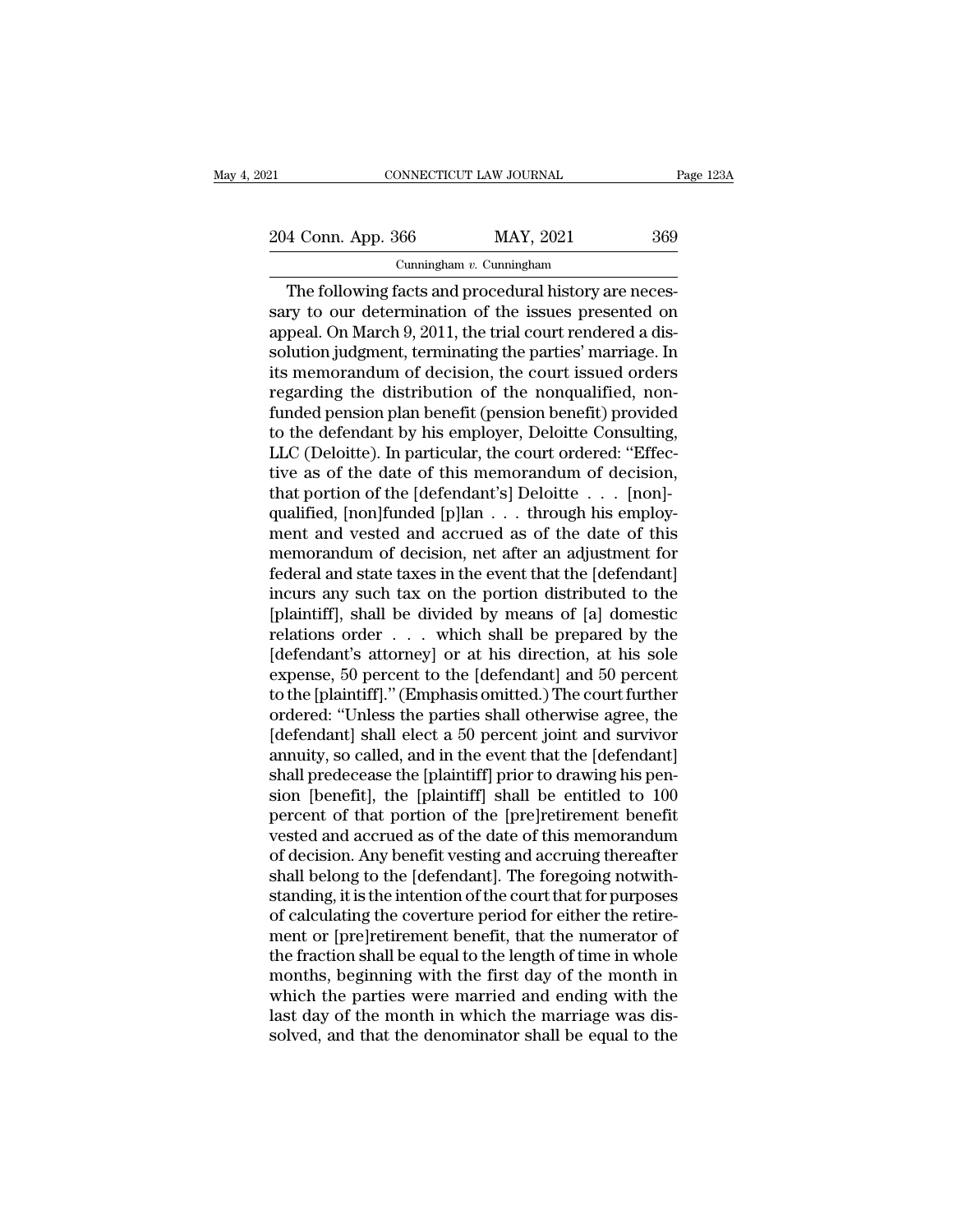# CONNECTICUT LAW JOURNAL May 4, 2021<br>370 MAY, 2021 204 Conn. App. 366<br>Cunningham v. Cunningham Cunningham *v.* Cunningham

CONNECTICUT LAW JOURNAL May 4, 202<br>
370 MAY, 2021 204 Conn. App. 366<br>
Cunningham v. Cunningham<br>
Length of time in whole months, beginning with the first<br>
day of the month in which the [defendant] commenced<br>
complexment wit  $\begin{array}{c} \text{MAX, } 2021 \\ \text{Cunningham } v. \text{ Cunningham} \\ \text{length of time in whole months, beginning with the first day of the month in which the [defendant] commented employment with Deloitte and ending with the last day of the month in which the married was dissolved.} \end{array}$  $\frac{\text{MAY, 2021}}{\text{Cunningham } v. \text{ Cunningham}}$ <br>
Length of time in whole months, beginning with the first<br>
day of the month in which the [defendant] commenced<br>
employment with Deloitte and ending with the last day<br>
of the month in which  $\frac{\text{MAY, 2021}}{\text{Cunningham } v. \text{ Cunningham}}$ <br>
Length of time in whole months, beginning with the first<br>
day of the month in which the [defendant] commenced<br>
employment with Deloitte and ending with the last day<br>
of the month in which Finally 1992 Columningham<br>
Cunningham v. Cunningham<br>
length of time in whole months, beginning with the first<br>
day of the month in which the [defendant] commenced<br>
employment with Deloitte and ending with the last day<br>
of Cunningham v. Cunningham<br>
length of time in whole months, beginning with the first<br>
day of the month in which the [defendant] commenced<br>
employment with Deloitte and ending with the last day<br>
of the month in which the mar length of time in whole months, beginning with the first<br>day of the month in which the [defendant] commenced<br>employment with Deloitte and ending with the last day<br>of the month in which the marriage was dissolved. The<br>[plai day of the month in which the [defendant] commenced<br>employment with Deloitte and ending with the last day<br>of the month in which the marriage was dissolved. The<br>[plaintiff] and her attorney shall be entitled to any and<br>all employment with Deloitte and ending with the last day<br>of the month in which the marriage was dissolved. The<br>[plaintiff] and her attorney shall be entitled to any and<br>all information regarding the [pension plan] necessary<br>f of the month in which the marriage was dissolved. The<br>[plaintiff] and her attorney shall be entitled to any and<br>all information regarding the [pension plan] necessary<br>for a review of the [domestic relations order]. The cou [plaintiff] and her attorney shall be entitled to any and<br>all information regarding the [pension plan] necessary<br>for a review of the [domestic relations order]. The court<br>shall retain jurisdiction to deal with any issues w all information regarding the [pension plan] necessary<br>for a review of the [domestic relations order]. The court<br>shall retain jurisdiction to deal with any issues which<br>may arise with regard to the preparation and filing o for a review of the [domestic relations order]. The court<br>shall retain jurisdiction to deal with any issues which<br>may arise with regard to the preparation and filing of<br>the [domestic relations order] and the division of th shall retain jurisdiction to deal with any issues which<br>may arise with regard to the preparation and filing of<br>the [domestic relations order] and the division of the<br>[pension benefit]." (Emphasis omitted.) In its memoran-<br> may arise with regard to the preparation and filing of<br>the [domestic relations order] and the division of the<br>[pension benefit]." (Emphasis omitted.) In its memoran-<br>dum of decision, the court also noted that "[n]either<br>pa the [domestic<br>[pension benef<br>dum of decisio<br>party offered a<br>retirement ben<br>posed distribut<br>it is paid."<br>The plaintiff Firston behempt. (Emphasis omitted.) in its intendent-<br>im of decision, the court also noted that "[n]either<br>rty offered any evidence as to the present value of this<br>tirement benefit, however, each has offered a pro-<br>seed d offered any evidence as to the present value of this<br>retirement benefit, however, each has offered a pro-<br>posed distribution of this marital asset, if, as and when<br>it is paid."<br>The plaintiff appealed from that judgment of

party offered any evidence as to the present value of this<br>retirement benefit, however, each has offered a pro-<br>posed distribution of this marital asset, if, as and when<br>it is paid."<br>The plaintiff appealed from that judgm Fetrient benefit, however, each has onered a proposed distribution of this marital asset, if, as and when<br>it is paid."<br>The plaintiff appealed from that judgment of dissolu-<br>tion, claiming, inter alia, that the trial court posed distribution of this matrix asset, if, as and when<br>it is paid."<br>The plaintiff appealed from that judgment of dissolu-<br>tion, claiming, inter alia, that the trial court abused its<br>discretion in the manner in which it d It is paid.<br>The plaintiff appealed from that judgment of dissol<br>tion, claiming, inter alia, that the trial court abused if<br>discretion in the manner in which it divided the pensic<br>benefit. See *Cunningham* v. *Cunningham*, The plannin appeared from that judgment of dissond-<br>
Scretion in the manner in which it divided the pension<br>
nefit. See *Cunningham* v. *Cunningham*, 140 Conn.<br>
pp. 676, 678, 59 A.3d 874 (2013). This court disagreed<br>
d aff tion, claiming, inter ana, that the that court abused its<br>discretion in the manner in which it divided the pension<br>benefit. See *Cunningham* v. *Cunningham*, 140 Conn.<br>App. 676, 678, 59 A.3d 874 (2013). This court disagree

discretion in the mail term which it divided the pension<br>benefit. See *Cunningham* v. *Cunningham*, 140 Conn.<br>App. 676, 678, 59 A.3d 874 (2013). This court disagreed<br>and affirmed the trial court's judgment. See id.<br>In Marc benefit. See Canningham v. Canningham, 140 Colui.<br>App. 676, 678, 59 A.3d 874 (2013). This court disagreed<br>and affirmed the trial court's judgment. See id.<br>In March, 2019, the defendant filed a motion seeking<br>the entry of a Expp. 070, 078, 39 A.3d 874 (2015). This court usagreed<br>and affirmed the trial court's judgment. See id.<br>In March, 2019, the defendant filed a motion seeking<br>the entry of a domestic relations order with regard to<br>the pens and antihied the trial court's judgment. See id.<br>
In March, 2019, the defendant filed a motion seeking<br>
the entry of a domestic relations order with regard to<br>
the pension benefit. The defendant attached to his motion<br>
a p In March, 2019, the defendant filed a motion seeking<br>the entry of a domestic relations order with regard to<br>the pension benefit. The defendant attached to his motion<br>a proposed order. Attached to the proposed order as<br>exhi the entry of a domestic relations order with regard to<br>the pension benefit. The defendant attached to his motion<br>a proposed order. Attached to the proposed order as<br>exhibit A was a schedule, the terms of which were<br>agreed the pension benefit. The defendant attached to his motion<br>a proposed order. Attached to the proposed order as<br>exhibit A was a schedule, the terms of which were<br>agreed to by the parties on the defendant's retirement<br>on June a proposed order. Attached to the proposed order as<br>exhibit A was a schedule, the terms of which were<br>agreed to by the parties on the defendant's retirement<br>on June 2, 2018, setting forth the plaintiff's share of the<br>defen exhibit A was a schedule, the terms of which were<br>agreed to by the parties on the defendant's retirement<br>on June 2, 2018, setting forth the plaintiff's share of the<br>defendant's pension benefit as of the date of dissolution agreed to by the parties on the defendant's retirement<br>on June 2, 2018, setting forth the plaintiff's share of the<br>defendant's pension benefit as of the date of dissolution.<br>According to exhibit A, after various deductions on June 2, 2018, setting forth the plaintiff's share of the<br>defendant's pension benefit as of the date of dissolution.<br>According to exhibit A, after various deductions, the<br>plaintiff was to receive 41 percent of the net pe defendant's pension benefit as of the date of dissolution.<br>According to exhibit A, after various deductions, the<br>plaintiff was to receive 41 percent of the net pension<br>benefit, based on the value of the pension benefit at<br> According to exhibit A, after various deductions, the plaintiff was to receive 41 percent of the net pension benefit, based on the value of the pension benefit at the time of dissolution, to be paid to the defendant, or \$8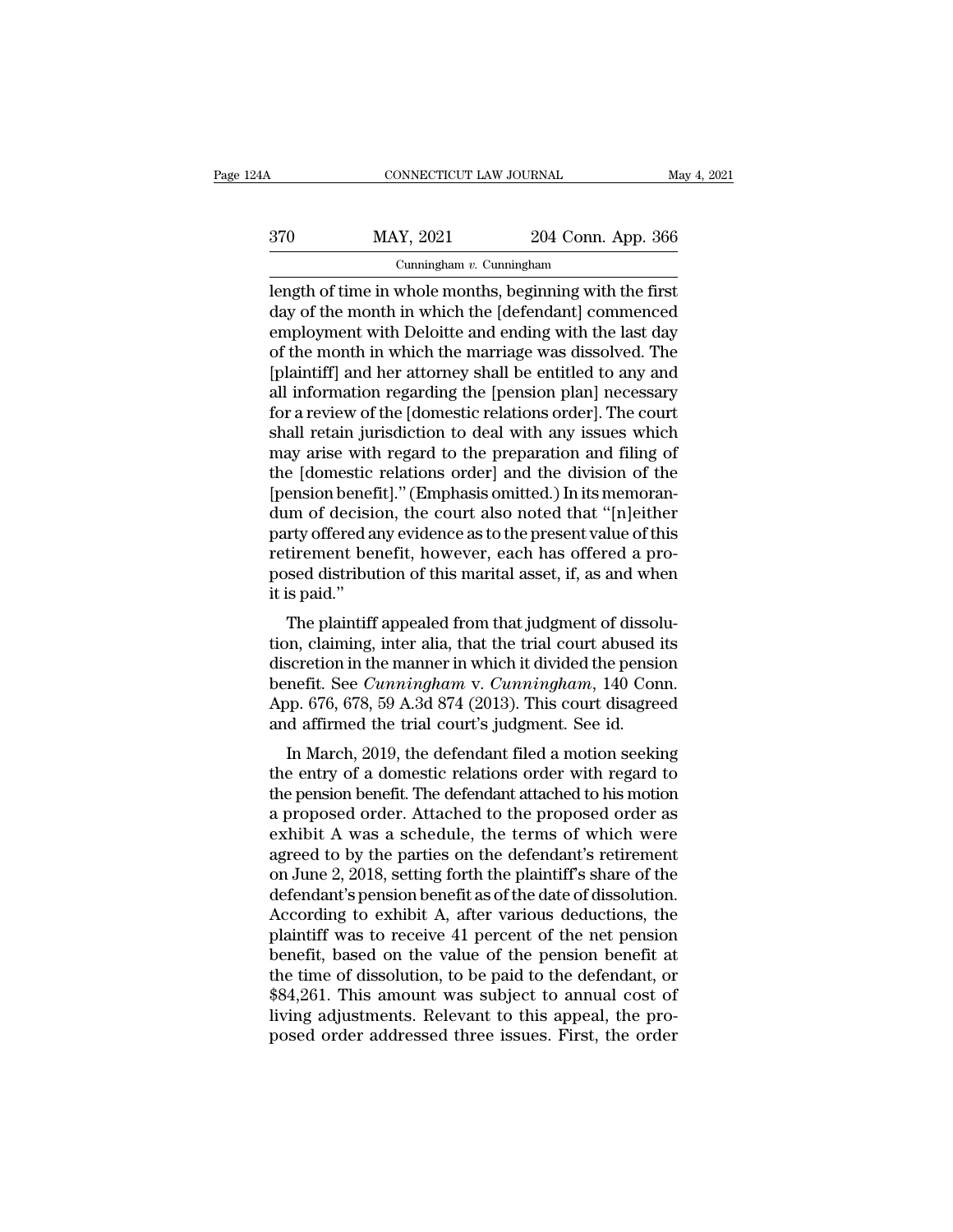21 CONNECTICUT LAW JOURNAL Page 125A<br>
204 Conn. App. 366 MAY, 2021 371<br>
Cunningham v. Cunningham

Cunningham *v.* Cunningham

EXECTE AN SOURNAL<br>
Provided that, if the defendant predeceased the plain-<br>
provided that, if the defendant predeceased the plain-<br>
tiff, the plaintiff's survivor benefit would be capped at<br>  $$84.261$  plus gost of living ad 204 Conn. App. 366 MAY, 2021 371<br>
Cunningham v. Cunningham<br>
provided that, if the defendant predeceased the plain-<br>
tiff, the plaintiff's survivor benefit would be capped at<br>
\$84,261 plus cost of living adjustments. Pursu 204 Conn. App. 366 MAY, 2021 371<br>
Cunningham v. Cunningham<br>
provided that, if the defendant predeceased the plain-<br>
tiff, the plaintiff's survivor benefit would be capped at<br>
\$84,261 plus cost of living adjustments. Pursu 204 Conn. App. 366 MAY, 2021 371<br>
Cunningham v. Cunningham<br>
provided that, if the defendant predeceased the plain-<br>
tiff, the plaintiff's survivor benefit would be capped at<br>
\$84,261 plus cost of living adjustments. Pursu Cunningham v. Cunningham<br>
provided that, if the defendant predeceased the plain-<br>
tiff, the plaintiff's survivor benefit would be capped at<br>
\$84,261 plus cost of living adjustments. Pursuant to the<br>
proposed order, any be Cunningham v. Cunningham<br>
provided that, if the defendant predeceased the plain-<br>
tiff, the plaintiff's survivor benefit would be capped at<br>  $$84,261$  plus cost of living adjustments. Pursuant to the<br>
proposed order, any provided that, if the defendant predeceased the plain-<br>tiff, the plaintiff's survivor benefit would be capped at<br>\$84,261 plus cost of living adjustments. Pursuant to the<br>proposed order, any benefit above that amount would<br> tiff, the plaintiff's survivor benefit would be capped at \$84,261 plus cost of living adjustments. Pursuant to the proposed order, any benefit above that amount would<br>be paid either by Deloitte or the plaintiff to "the acc \$84,261 plus cost of living adjustments. Pursuant to the proposed order, any benefit above that amount would<br>be paid either by Deloitte or the plaintiff to "the account<br>designated by the [defendant] at his discretion, befo proposed order, any benefit above that amount would<br>be paid either by Deloitte or the plaintiff to "the account<br>designated by the [defendant] at his discretion, before<br>his death or if not by the [defendant's] executor." Th be paid either by Deloitte or the plaintiff to "the account<br>designated by the [defendant] at his discretion, before<br>his death or if not by the [defendant's] executor." The<br>defendant requested this language because, althoug designated by the [defendant] at his discretion, before his death or if not by the [defendant's] executor." The defendant requested this language because, although the \$84,261 the plaintiff was to receive reflected the val his death or if not by the [defendant's] executor." The<br>defendant requested this language because, although<br>the \$84,261 the plaintiff was to receive reflected the<br>value of the plaintiff's survivor benefit based on the<br>valu defendant requested this language because, although<br>the \$84,261 the plaintiff was to receive reflected the<br>value of the plaintiff's survivor benefit based on the<br>value of the defendant's pension benefit on the date of<br>the the \$84,261 the plaintiff was to receive reflected the value of the plaintiff's survivor benefit based on the value of the defendant's pension benefit on the date of the marital dissolution in 2011, the defendant continued value of the plaintiff's survivor benefit based on the value of the defendant's pension benefit on the date of<br>the marital dissolution in 2011, the defendant contin-<br>ued to work at Deloitte for seven years postdissolution, value of the defendant's pension benefit on the date of<br>the marital dissolution in 2011, the defendant contin-<br>ued to work at Deloitte for seven years postdissolution,<br>thereby increasing the value of his pension benefit. T the marital dissolution in 2011, the defendant continued to work at Deloitte for seven years postdissolution,<br>thereby increasing the value of his pension benefit. The<br>defendant's proposed order would preclude the plain-<br>ti ued to work at Deloitte for seven years postdissolution,<br>thereby increasing the value of his pension benefit. The<br>defendant's proposed order would preclude the plain-<br>tiff from receiving a survivor's benefit based on the<br>i thereby increasing the value of his pension benefit. The<br>defendant's proposed order would preclude the plain-<br>tiff from receiving a survivor's benefit based on the<br>increased value postdissolution and would allow the<br>defend From receiving a survivor's benefit based on the<br>creased value postdissolution and would allow the<br>fendant to designate a third party to receive that<br>prima of the survivor benefit based on the postdissolu-<br>on increase in t and the defendant to designate a third party to receive that<br>defendant to designate a third party to receive that<br>portion of the survivor benefit based on the postdissolu-<br>tion increase in the value of the pension benefit.

Increased value postussolution and would allow the<br>defendant to designate a third party to receive that<br>portion of the survivor benefit based on the postdissolu-<br>tion increase in the value of the pension benefit.<br>Second, t defendant to designate a timulary to receive that<br>portion of the survivor benefit based on the postdissolu-<br>tion increase in the value of the pension benefit.<br>Second, the proposed order provided that the plaintiff<br>and the portion of the survivor benefit based on the posturisond-<br>tion increase in the value of the pension benefit.<br>Second, the proposed order provided that the plaintiff<br>and the defendant would share equally the cost of the<br>defe Second, the proposed order provided that the plaintiff<br>and the defendant would share equally the cost of the<br>defendant's selecting the survivor annuity option for<br>his pension benefit. The "cost" of the election simply<br>was Second, the proposed order provided that the plaintiff<br>and the defendant would share equally the cost of the<br>defendant's selecting the survivor annuity option for<br>his pension benefit. The "cost" of the election simply<br>was death. The presenting the survivor annuity option for<br>s pension benefit. The "cost" of the election simply<br>as that the defendant's pension benefit during his life<br>as reduced because a benefit would continue to be<br>id to the plaint Ins pension benefit. The "cost" of the efection simply<br>was that the defendant's pension benefit during his life<br>was reduced because a benefit would continue to be<br>paid to the plaintiff or other designee on the defendant's<br>

was that the defendant s pension benefit during his life<br>was reduced because a benefit would continue to be<br>paid to the plaintiff or other designee on the defendant's<br>death.<br>Third, the proposed order provided that the part was reduced because a benefit would continue to be<br>paid to the plaintiff or other designee on the defendant's<br>death.<br>Third, the proposed order provided that the parties<br>would share "equally in any future reductions implepaid to the plantiful of other designee on the detendant s<br>death.<br>Third, the proposed order provided that the parties<br>would share "equally in any future reductions imple-<br>mented by Deloitte . . . ." The defendant included Third, the proposed order provided that the parties<br>would share "equally in any future reductions imple-<br>mented by Deloitte  $\ldots$ ." The defendant included this<br>language because the pension plan was nonfunded, and,<br>as a re Third, the proposed order provided that the parties<br>would share "equally in any future reductions imple-<br>mented by Deloitte  $\ldots$ ." The defendant included this<br>language because the pension plan was nonfunded, and,<br>as a re would share "equally in any future reductions imple-<br>mented by Deloitte  $\ldots$ ." The defendant included this<br>language because the pension plan was nonfunded, and,<br>as a result, his pension benefit was tied to Deloitte's<br>eco mented by Deloitte  $\ldots$  ." The defendant included this language because the pension plan was nonfunded, and, as a result, his pension benefit was tied to Deloitte's economic performance. Thus, it was possible that, if De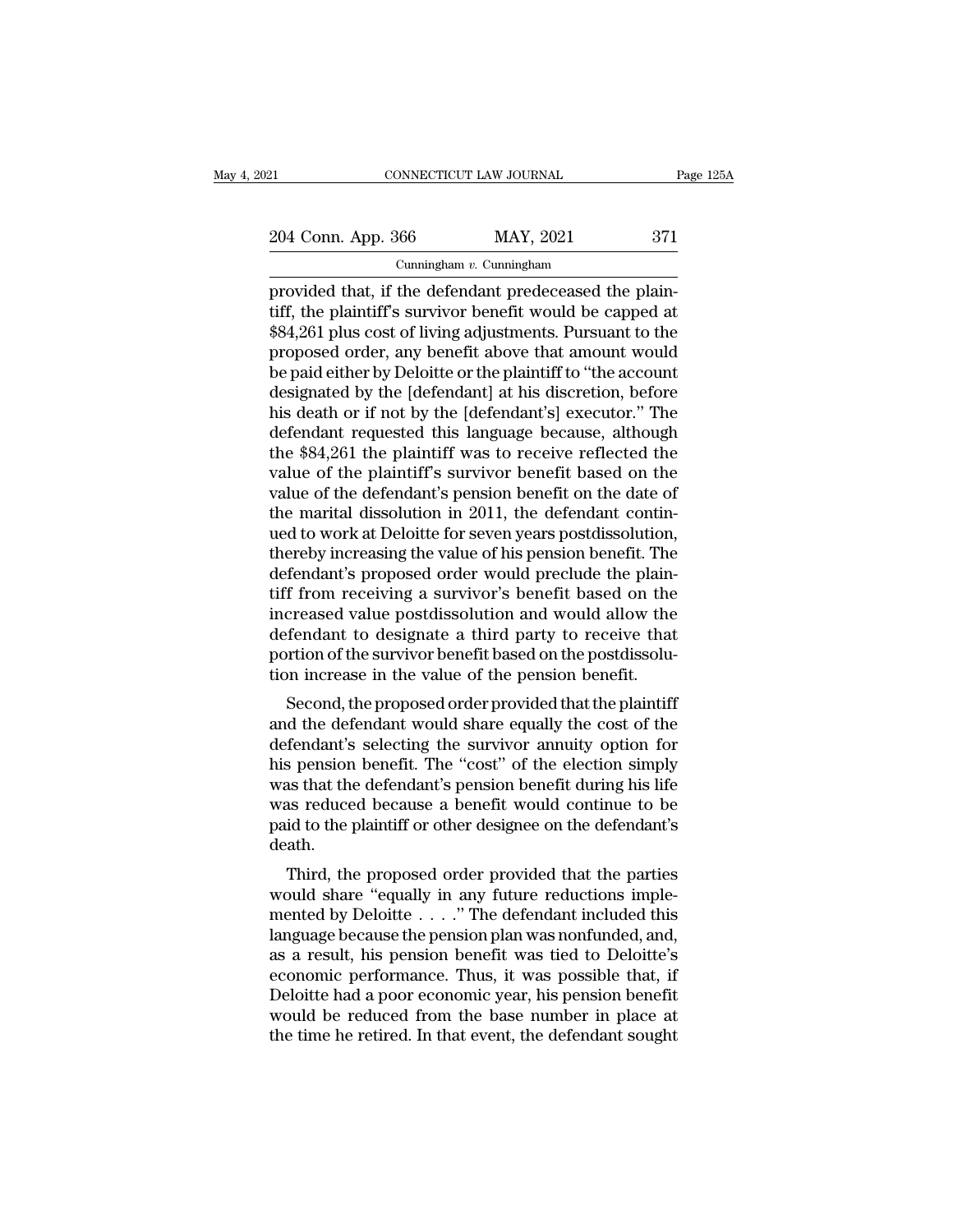| 26A | CONNECTICUT LAW JOURNAL                                                                                                                         |                    | May 4, 2021 |
|-----|-------------------------------------------------------------------------------------------------------------------------------------------------|--------------------|-------------|
| 372 | MAY, 2021                                                                                                                                       | 204 Conn. App. 366 |             |
|     | Cunningham $v$ . Cunningham                                                                                                                     |                    |             |
|     | in the proposed order that the plaintiff's share of the<br>pension benefit be reduced by the same percentage that<br>his share would he reduced |                    |             |

 $\frac{372}{204 \text{ Conn. App. 366}}$ <br>
Cunningham *v*. Cunningham<br>
in the proposed order that the plaintiff's share of the<br>
pension benefit be reduced by the same percentage that<br>
his share would be reduced.  $\begin{array}{c|c} \n 372 & \text{MAX, } 2021 \\ \n \text{Cunningham } v. \text{Cunnin} \\ \n \text{in the proposed order that the pl} \\ \n \text{pension benefit be reduced by the} \\ \n \text{his share would be reduced.} \\ \n \text{The plaintiff filed an objective} \n} \n\end{array}$ 2 MAY, 2021 204 Conn. App. 366<br>
cunningham *v*. Cunningham<br>
the proposed order that the plaintiff's share of the<br>
msion benefit be reduced by the same percentage that<br>
s share would be reduced.<br>
The plaintiff filed an obj

Cunningham  $v$ . Cunningham<br>
in the proposed order that the plaintiff's share of the<br>
pension benefit be reduced by the same percentage that<br>
his share would be reduced.<br>
The plaintiff filed an objection to the defendant's Cumingham *v*. Cumingham<br>
in the proposed order that the plaintiff's share of the<br>
pension benefit be reduced by the same percentage that<br>
his share would be reduced.<br>
The plaintiff filed an objection to the defendant's<br>
m in the proposed order that the plaintiff's share of the<br>pension benefit be reduced by the same percentage that<br>his share would be reduced.<br>The plaintiff filed an objection to the defendant's<br>motion on several grounds. As t pension benefit be reduced by the same percentage that<br>his share would be reduced.<br>The plaintiff filed an objection to the defendant's<br>motion on several grounds. As to the proposal that<br>capped the plaintiff's survivor bene his share would be reduced.<br>The plaintiff filed an objection to the defendant's<br>motion on several grounds. As to the proposal that<br>capped the plaintiff's survivor benefit at \$84,261, the<br>plaintiff argued that any such orde The plaintiff filed an objection to the defendant's<br>motion on several grounds. As to the proposal that<br>capped the plaintiff's survivor benefit at \$84,261, the<br>plaintiff argued that any such order would constitute<br>an imperm motion on several grounds. As to the proposal that<br>capped the plaintiff's survivor benefit at \$84,261, the<br>plaintiff argued that any such order would constitute<br>an impermissible modification of the court's property<br>distrib capped the plaintiff's survivor benefit at \$84,261, the<br>plaintiff argued that any such order would constitute<br>an impermissible modification of the court's property<br>distribution orders entered at the time of dissolution.<br>As Experiment and products and products an impermissible modification of the court's property distribution orders entered at the time of dissolution.<br>As to the proposal that the parties share equally the cost of the survivor Francian argued and any such start would be court's property<br>an impermissible modification of the court's property<br>distribution orders entered at the time of dissolution.<br>As to the proposal that the parties share equally t an impermissive insulted at the time of dissolution.<br>As to the proposal that the parties share equally the<br>cost of the survivor benefit election, the plaintiff argued<br>that the order would impose an obligation on her not<br>co As to the proposal that the parties share equally the<br>cost of the survivor benefit election, the plaintiff argued<br>that the order would impose an obligation on her not<br>contemplated by the court's dissolution judgment.<br>Final Fraction of the survivor benefit election, the plaintiff argued<br>that the order would impose an obligation on her not<br>contemplated by the court's dissolution judgment.<br>Finally, with respect to the defendant's proposed lan-<br> because the same of such a positive scheme in planting ages that the order would impose an obligation on her not contemplated by the court's dissolution judgment.<br>Finally, with respect to the defendant's proposed language and the burd mepbourt's dissolution judgment.<br>
Finally, with respect to the defendant's proposed language that the parties equally share the risk of a reduc-<br>
tion in the defendant's pension benefit, the plaintiff<br>
argued Einally, with respect to the defendant's proposed language that the parties equally share the risk of a reduction in the defendant's pension benefit, the plaintiff argued that the proposed order was speculative and unneces the defendant should be a finally share the risk of a reduction in the defendant's pension benefit, the plaintiff argued that the proposed order was speculative and unnecessary because there had been no such reduction and, dion in the defendant's pension benefit, the plaintiff<br>argued that the proposed order was speculative and<br>unnecessary because there had been no such reduction<br>and, if one were to occur, the proposed order improp-<br>erly appl reduction, in the streamants' perform scribing, and prairing argued that the proposed order was speculative and unnecessary because there had been no such reduction and, if one were to occur, the proposed order improperly anguard and the proposed state that special<br>unnecessary because there had been no such<br>and, if one were to occur, the proposed orde<br>erly applied such reduction evenly to both par<br>the defendant should bear the risk of any r d, if one were to occur, the proposed order improp-<br>ly applied such reduction evenly to both parties when<br>e defendant should bear the risk of any reduction so<br>ng as the value of his pension benefit, even after any<br>duction, erly applied such reduction evenly to both parties when<br>the defendant should bear the risk of any reduction so<br>long as the value of his pension benefit, even after any<br>reduction, is greater than the value of the benefit at

the defendant should bear the risk of any reduction so<br>long as the value of his pension benefit, even after any<br>reduction, is greater than the value of the benefit at the<br>time of the dissolution of the marriage.<br>The court long as the value of his pension benefit, even after any<br>reduction, is greater than the value of the benefit at the<br>time of the dissolution of the marriage.<br>The court conducted a hearing on the defendant's<br>motion on May 23 reduction, is greater than the value of the benefit at the<br>time of the dissolution of the marriage.<br>The court conducted a hearing on the defendant's<br>motion on May 23, 2019. After receiving additional briefs<br>from the partie time of the dissolution of the marriage.<br>The court conducted a hearing on the defendant's<br>motion on May 23, 2019. After receiving additional briefs<br>from the parties, the court ordered that the defendant<br>make certain change The court conducted a hearing on the defendant's<br>motion on May 23, 2019. After receiving additional briefs<br>from the parties, the court ordered that the defendant<br>make certain changes to his proposed domestic rela-<br>tions or subject of May 23, 2019. After receiving additional briefs<br>from the parties, the court ordered that the defendant<br>make certain changes to his proposed domestic rela-<br>tions order and resubmit it to the court for its signatu receiving as, and the court ordered that the defendant<br>from the parties, the court ordered that the defendant<br>make certain changes to his proposed domestic rela-<br>tions order and resubmit it to the court for its signature.<br> make certain changes to his proposed domestic relations order and resubmit it to the court for its signature.<br>None of the changes requested by the court related to the provisions proposed by the defendant that are the subj regarding the court of the court for its signature.<br>None of the changes requested by the court related to<br>the provisions proposed by the defendant that are the<br>subject of this appeal. On September 18, 2019, after<br>receiving porated the changes requested by the court related to<br>the provisions proposed by the defendant that are the<br>subject of this appeal. On September 18, 2019, after<br>receiving the revised proposed order from the defen-<br>dant, th The provisions proposed by the defendant that are the<br>subject of this appeal. On September 18, 2019, after<br>receiving the revised proposed order from the defen-<br>dant, the trial court entered a domestic relations order<br>regar exhibited to this appeal. On September 18, 2019, after<br>receiving the revised proposed order from the defen-<br>dant, the trial court entered a domestic relations order<br>regarding the pension benefit (2019 order), which incor-<br> From The Terror Conservative Technology<br>receiving the revised proposedant, the trial court entered<br>regarding the pension benefit<br>porated the language from<br>order. Incorporated into the<br>exhibit A that was attached to<br>order.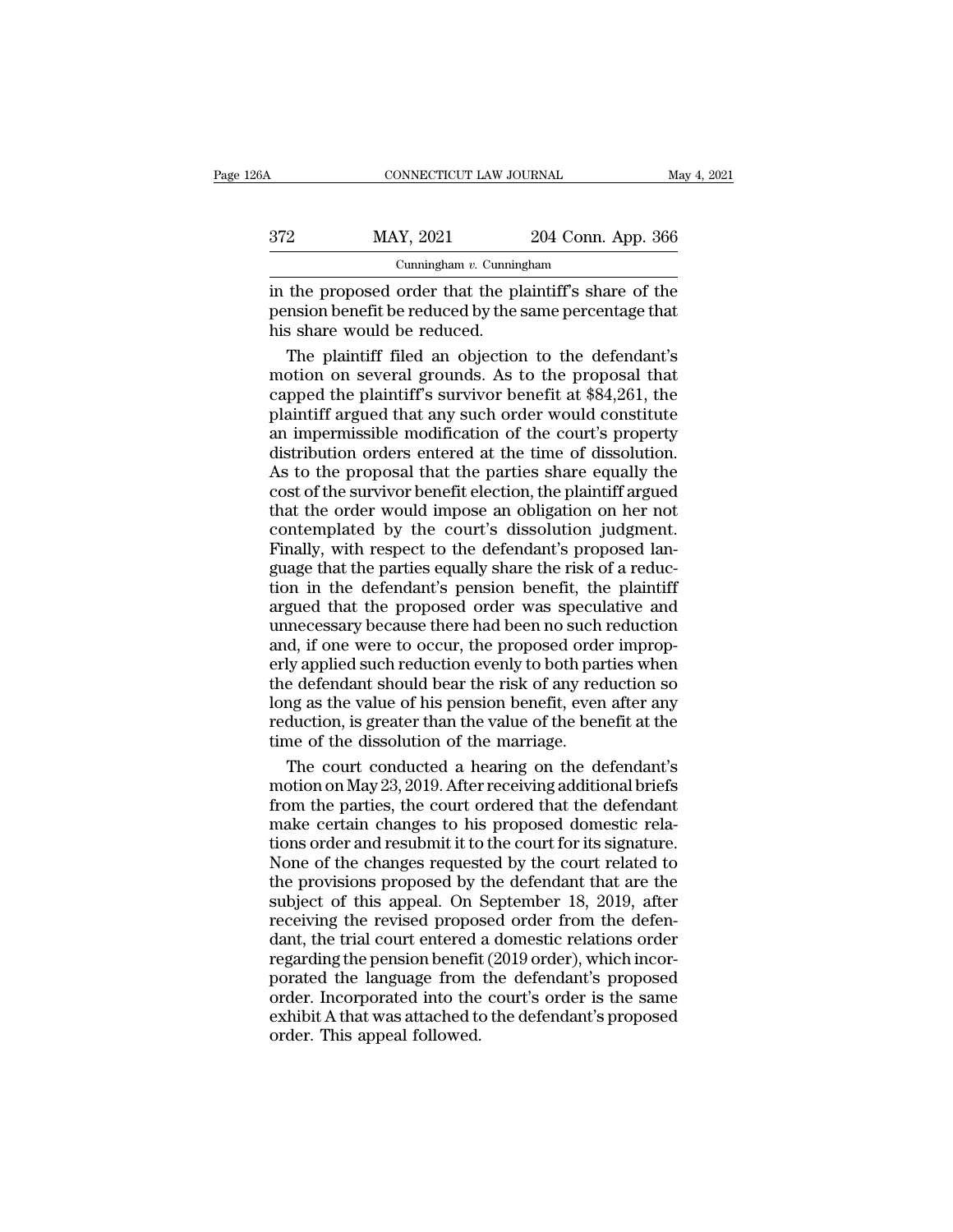| 021                | CONNECTICUT LAW JOURNAL     | Page 127A |
|--------------------|-----------------------------|-----------|
| 204 Conn. App. 366 | MAY, 2021                   | 373       |
|                    | Cunningham $v$ . Cunningham |           |
|                    |                             |           |

204 Conn. App. 366 MAY, 2021 373<br>
Cunningham *v*. Cunningham<br>
I<br>
The plaintiff first claims on appeal that the court<br>
improperly modified the property distribution set forth<br>
in the dissolution judgment by requiring her t 204 Conn. App. 366 MAY, 2021 373<br>
Cunningham v. Cunningham<br>
I<br>
The plaintiff first claims on appeal that the court<br>
improperly modified the property distribution set forth<br>
in the dissolution judgment by requiring her to Cunningham v. Cunningham<br>
I<br>
The plaintiff first claims on appeal that the court<br>
improperly modified the property distribution set forth<br>
in the dissolution judgment by requiring her to assign<br>
a portion of the 50 percen The plaintiff first claims on appeal that the court<br>improperly modified the property distribution set forth<br>in the dissolution judgment by requiring her to assign<br>a portion of the 50 percent joint survivor annuity to<br>a thi The plaintiff first claims on appeal that the court<br>improperly modified the property distribution set forth<br>in the dissolution judgment by requiring her to assign<br>a portion of the 50 percent joint survivor annuity to<br>a thi The plaintiff first claims on appeal that the court<br>improperly modified the property distribution set forth<br>in the dissolution judgment by requiring her to assign<br>a portion of the 50 percent joint survivor annuity to<br>a thi improperly modified the property distribution set forth<br>in the dissolution judgment by requiring her to assign<br>a portion of the 50 percent joint survivor annuity to<br>a third party, at the defendant's direction, where the<br>di in the dissolution judgment by requiring her to assign<br>a portion of the 50 percent joint survivor annuity to<br>a third party, at the defendant's direction, where the<br>dissolution judgment required the defendant simply to<br>nam a portion of the 50 percent joint survivor annuity to<br>a third party, at the defendant's direction, where the<br>dissolution judgment required the defendant simply to<br>name the plaintiff as beneficiary of a 50 percent joint<br>sur a third party, at the defendant's direction, where the<br>dissolution judgment required the defendant simply to<br>name the plaintiff as beneficiary of a 50 percent joint<br>survivor annuity. The defendant maintains that the 2019<br>o dissolution judgment required the defendant simply to<br>name the plaintiff as beneficiary of a 50 percent joint<br>survivor annuity. The defendant maintains that the 2019<br>order was not a modification of the property distribu-<br>t name the plaintiff as beneficiary of a 50 percent joint<br>survivor annuity. The defendant maintains that the 2019<br>order was not a modification of the property distribu-<br>tion orders entered as part of the dissolution judgment survivor annuity. The defendant maintains that the 2019<br>order was not a modification of the property distribu-<br>tion orders entered as part of the dissolution judgment,<br>but was, instead, necessary to effectuate the dissolut order was not a modification of the property distribution orders entered as part of the dissolution judgment,<br>but was, instead, necessary to effectuate the dissolution<br>judgment, to ensure that the plaintiff would receive h tion orders entered as part of the dissolution judgment,<br>but was, instead, necessary to effectuate the dissolution<br>judgment, to ensure that the plaintiff would receive her<br>share of the pension benefit, while also preventin but was, instead, neo<br>judgment, to ensure<br>share of the pension<br>from receiving bene<br>the dissolution judg<br>language of the dis<br>the defendant.<br>We begin with dependix to ensure that the plaintiff would receive her<br>are of the pension benefit, while also preventing her<br>om receiving benefits that accrued after the date of<br>e dissolution judgment, in accordance with the clear<br>nguage snare or the pension benefit, while also preventing her<br>from receiving benefits that accrued after the date of<br>the dissolution judgment, in accordance with the clear<br>language of the dissolution judgment. We agree with<br>the

rrom receiving benents that accrued after the date of<br>the dissolution judgment, in accordance with the clear<br>language of the dissolution judgment. We agree with<br>the defendant.<br>We begin with the relevant standard of review. In a guidal construction in accordance with the clear<br>language of the dissolution judgment. We agree with<br>the defendant.<br>We begin with the relevant standard of review.<br>"Because [t]he construction of a judgment is a questio ranguage or the dissolution judgment. We agree with<br>the defendant.<br>"Because [t]he construction of a judgment is a question<br>of law for the court . . . our review of the . . . claim<br>is plenary. As a general rule, judgments a the detendant.<br>
We begin with the relevant standard of review.<br>
"Because [t]he construction of a judgment is a question<br>
of law for the court . . . our review of the . . . claim<br>
is plenary. As a general rule, judgments a We begin with the relevant standard of review.<br>
"Because [t]he construction of a judgment is a question<br>
of law for the court . . . our review of the . . . claim<br>
is plenary. As a general rule, judgments are to be con-<br>
s "Because [t]he construction of a judgment is a question<br>of law for the court  $\dots$  our review of the  $\dots$  claim<br>is plenary. As a general rule, judgments are to be con-<br>strued in the same fashion as other written instrument % of law for the court  $\ldots$  our review of the  $\ldots$  claim<br>is plenary. As a general rule, judgments are to be con-<br>strued in the same fashion as other written instruments.<br> $\ldots$  The determinative factor is the intention o is plenary. As a general rule, judgments are to be construed in the same fashion as other written instruments.<br>
. . . . The determinative factor is the intention of the court as gathered from all parts of the judgment. . strued in the same fashion as other written instruments.<br>
. . . . The determinative factor is the intention of the<br>
court as gathered from all parts of the judgment. . . .<br>
The interpretation of a judgment may involve the Fig. 1. The determinative factor is the intention of the court as gathered from all parts of the judgment. . . . The interpretation of a judgment may involve the circumstances surrounding the making of the judgment.<br>. . . court as gathered from all parts of the judgment. . . . The interpretation of a judgment may involve the circumstances surrounding the making of the judgment.<br>. . . . Effect must be given to that which is clearly implied The interpretation of a judgment may involve the circumstances surrounding the making of the judgment.<br>
... Effect must be given to that which is clearly<br>
implied as well as to that which is expressed.... The<br>
judgment sho cumstances surrounding the making of the judgm . . . . Effect must be given to that which is clear inplied as well as to that which is expressed. . . . . judgment should admit of a consistent construction a whole." (Inter First must be given to that which is cearry<br>plied as well as to that which is expressed. . . . The<br>dgment should admit of a consistent construction as<br>whole." (Internal quotation marks omitted.) *Perry* v.<br>*rry*, 156 Conn mplied as well as to that which is expressed. . . . . The<br>judgment should admit of a consistent construction as<br>a whole." (Internal quotation marks omitted.) *Perry* v.<br>*Perry*, 156 Conn. App. 587, 593, 113 A.3d 132, cert.

quagment should admit of a consistent construction as<br>a whole." (Internal quotation marks omitted.) *Perry* v.<br>*Perry*, 156 Conn. App. 587, 593, 113 A.3d 132, cert.<br>denied, 317 Conn. 906, 114 A.3d 1220 (2015).<br>It is well e a whole. (Internal quotation marks omitted.) *Perry* v.<br>Perry, 156 Conn. App. 587, 593, 113 A.3d 132, cert.<br>denied, 317 Conn. 906, 114 A.3d 1220 (2015).<br>It is well established that pension benefits are a form<br>of property.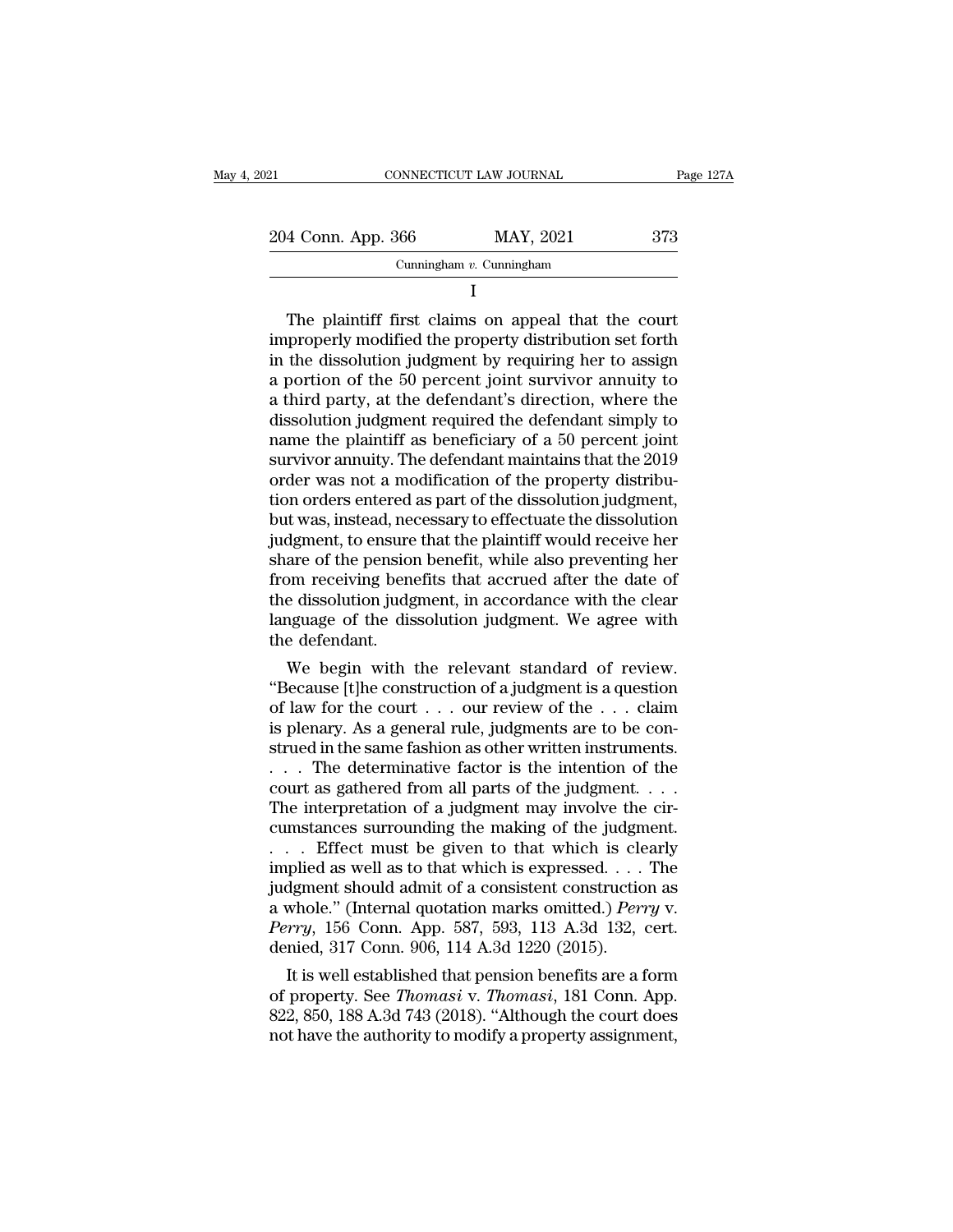|     | CONNECTICUT LAW JOURNAL     |                    | May 4, 2021 |
|-----|-----------------------------|--------------------|-------------|
|     |                             |                    |             |
| 374 | MAY, 2021                   | 204 Conn. App. 366 |             |
|     | Cunningham $v$ . Cunningham |                    |             |

# Cunningham *v.* Cunningham

CONNECTICUT LAW JOURNAL May 4, 2021<br>
374 MAY, 2021 204 Conn. App. 366<br>
Cunningham v. Cunningham<br>
a court, after distributing property, which includes<br>
assigning the debts and liabilities of the parties, does  $\frac{\text{MAX, 2021}}{\text{Cunningham } v \cdot \text{Cunningham}}$ <br>
a court, after distributing property, which includes<br>
assigning the debts and liabilities of the parties, does<br>
have the authority to issue postjudgment orders effectu-<br>
ating its judgmen 374 MAY, 2021 204 Conn. App. 366<br>
Cunningham v. Cunningham<br>
a court, after distributing property, which includes<br>
assigning the debts and liabilities of the parties, does<br>
have the authority to issue postjudgment orders e 374 MAY, 2021 204 Conn. App. 366<br>
Cunningham v. Cunningham<br>
a court, after distributing property, which includes<br>
assigning the debts and liabilities of the parties, does<br>
have the authority to issue postjudgment orders e Cunningham v. Cunningham<br>
Cunningham v. Cunningham<br>
a court, after distributing property, which includes<br>
assigning the debts and liabilities of the parties, does<br>
have the authority to issue postjudgment orders effectu-<br> Cunningham v. Cunningham<br>
a court, after distributing property, which includes<br>
assigning the debts and liabilities of the parties, does<br>
have the authority to issue postjudgment orders effectu-<br>
ating its judgment.... Wh a court, after distributing property, which includes<br>assigning the debts and liabilities of the parties, does<br>have the authority to issue postjudgment orders effectu-<br>ating its judgment. . . . Where a decision as to whethe assigning the debts and liabilities of the parties, does<br>have the authority to issue postjudgment orders effectu-<br>ating its judgment. . . . Where a decision as to whether<br>a court has subject matter jurisdiction is require have the authority to issue postjudgment orders effectuating its judgment. . . . Where a decision as to whether a court has subject matter jurisdiction is required, every presumption favoring jurisdiction should be indulg ating its judgment. . . . Where a decision as to whether<br>a court has subject matter jurisdiction is required, every<br>presumption favoring jurisdiction should be indulged.<br>. . . Thus, if the . . . motion . . . can fairly be court has subject matter jurisdiction is required, every<br>
esumption favoring jurisdiction should be indulged.<br>  $\therefore$  Thus, if the  $\dots$  motion  $\dots$  can fairly be con-<br>
rued as seeking an effectuation of the judgment rather presumption favoring jurisdiction should be indulged.<br>
. . . Thus, if the . . . motion . . . can fairly be construed as seeking an effectuation of the judgment rather<br>
than a modification of the terms of the property settl

... Thus, if the ... motion ... can fairly be construed as seeking an effectuation of the judgment rather than a modification of the terms of the property settlement, this court must favor that interpretation.... "[W]e ha strued as seeking an effectuation of the judgment rather<br>than a modification of the terms of the property settle-<br>ment, this court must favor that interpretation. . . .<br>"[W]e have recognized that it is within the equitabl omitted.) *<sup>O</sup>*'*Halpin* v. *<sup>O</sup>*'*Halpin*, 144 Conn. App. 671, ment, this court must favor that interpretation. . . . .<br>
"[W]e have recognized that it is within the equitable<br>
powers of the trial court to fashion whatever orders<br>
[are] required to protect the integrity of [its origin "[W]e have recogniz<br>powers of the trial co<br>[are] required to prote<br>judgment." (Citation or<br>omitted.)  $O'Halpin$  v.<br>677–78, 74 A.3d 465, c<br>A.3d 1180 (2013).<br>"A modification is [a] wers of the trial court to fashion whatever orders<br>
re] required to protect the integrity of [its original]<br>
dgment." (Citation omitted; internal quotation marks<br>
nitted.)  $O'Halpha'$  v.  $O'Halpha'$ ,  $144$  Conn. App. 671,<br>
7–78, 74 [are] required to protect the integrity of [its original]<br>judgment." (Citation omitted; internal quotation marks<br>omitted.) O'Halpin v. O'Halpin, 144 Conn. App. 671,<br>677–78, 74 A.3d 465, cert. denied, 310 Conn. 952, 81<br>A.3

judgment." (Citation omitted; internal quotation marks<br>omitted.) O'Halpin v. O'Halpin, 144 Conn. App. 671,<br>677–78, 74 A.3d 465, cert. denied, 310 Conn. 952, 81<br>A.3d 1180 (2013).<br>"A modification is [a] change; an alteratio omitted.) O'Halpin v. O'Halpin, 144 Conn. App. 671, 677–78, 74 A.3d 465, cert. denied, 310 Conn. 952, 81 A.3d 1180 (2013).<br>
"A modification is [a] change; an alteration or amendment which introduces new elements into the 677–78, 74 A.3d 465, cert. denied, 310 Conn. 952, 81<br>A.3d 1180 (2013).<br>"A modification is [a] change; an alteration or amend-<br>ment which introduces new elements into the details,<br>or cancels some of them, but leaves the ge A.3d 1180 (2013).<br>
"A modification is [a] change; an alteration or amend-<br>
ment which introduces new elements into the details,<br>
or cancels some of them, but leaves the general purpose<br>
and effect of the [subject matter] "A modification is [a] change; an alteration or amendment which introduces new elements into the details, or cancels some of them, but leaves the general purpose and effect of the [subject matter] intact. . . . In contras ment which introduces new elements into the details,<br>or cancels some of them, but leaves the general purpose<br>and effect of the [subject matter] intact. . . . In con-<br>trast, an order effectuating an existing judgment allows and effect of the [subject matter] intact. . . . . In contrast, an order effectuating an existing judgment allows<br>the court to protect the integrity of its original ruling<br>by ensuring the parties' timely compliance therew trast, an order effectuating an existing judgment allows<br>the court to protect the integrity of its original ruling<br>by ensuring the parties' timely compliance therewith."<br>(Internal quotation marks omitted.) *Morton v. Syria* the court to protect the integrity of its original ruling<br>by ensuring the parties' timely compliance therewith."<br>(Internal quotation marks omitted.) *Morton v. Syriac*,<br>196 Conn. App. 183, 199, 229 A.3d 1129, cert. denied by ensuring the parties' timely compliance therewith."<br>(Internal quotation marks omitted.) *Morton v. Syriac*,<br>196 Conn. App. 183, 199, 229 A.3d 1129, cert. denied,<br>335 Conn. 915, 229 A.3d 1045 (2020). "In order to deter-<br> (Internal quotation marks omitted.) *Morton v. Syriac*, 196 Conn. App. 183, 199, 229 A.3d 1129, cert. denied, 335 Conn. 915, 229 A.3d 1045 (2020). "In order to determine the practical effect of the court's order on the ori 196 Conn. App. 183, 199, 229 A.3d 1129, cert. denied, 335 Conn. 915, 229 A.3d 1045 (2020). "In order to determine the practical effect of the court's order on the original judgment, we must examine the terms of the origin 5 Conn. 915, 229 A.3d 1045 (2020). "In order to deter-<br>ine the practical effect of the court's order on the origi-<br>al judgment, we must examine the terms of the origi-<br>I judgment as well as the subsequent order." *Stechel* mine the practical effect of the court's order on the original judgment, we must examine the terms of the original judgment as well as the subsequent order." *Stechel* v. *Foster*, 125 Conn. App. 441, 447, 8 A.3d 545 (201

inal judgment, we must examine the terms of the original judgment as well as the subsequent order." *Stechel* v. *Foster*, 125 Conn. App. 441, 447, 8 A.3d 545 (2010), cert. denied, 300 Conn. 904, 12 A.3d 572 (2011). In it realistical as well as the subsequent order." *Stechel* v. *Foster*, 125 Conn. App. 441, 447, 8 A.3d 545 (2010), cert. denied, 300 Conn. 904, 12 A.3d 572 (2011). In its 2011 dissolution judgment, the court applied the pre In its 2011 dissolution judgment, the court applied<br>
e present division method of deferred distribution in<br>
determination of the percentage of the pension bene-<br>
to which each of the parties was entitled.<sup>1</sup> The court<br>
"U the present division method of deferred distribution in<br>its determination of the percentage of the pension bene-<br>fit to which each of the parties was entitled.<sup>1</sup> The court<br><sup>1</sup> "Under the present division method [of defer

<sup>&</sup>lt;sup>1</sup> "Under the present division method [of deferred distribution], the trial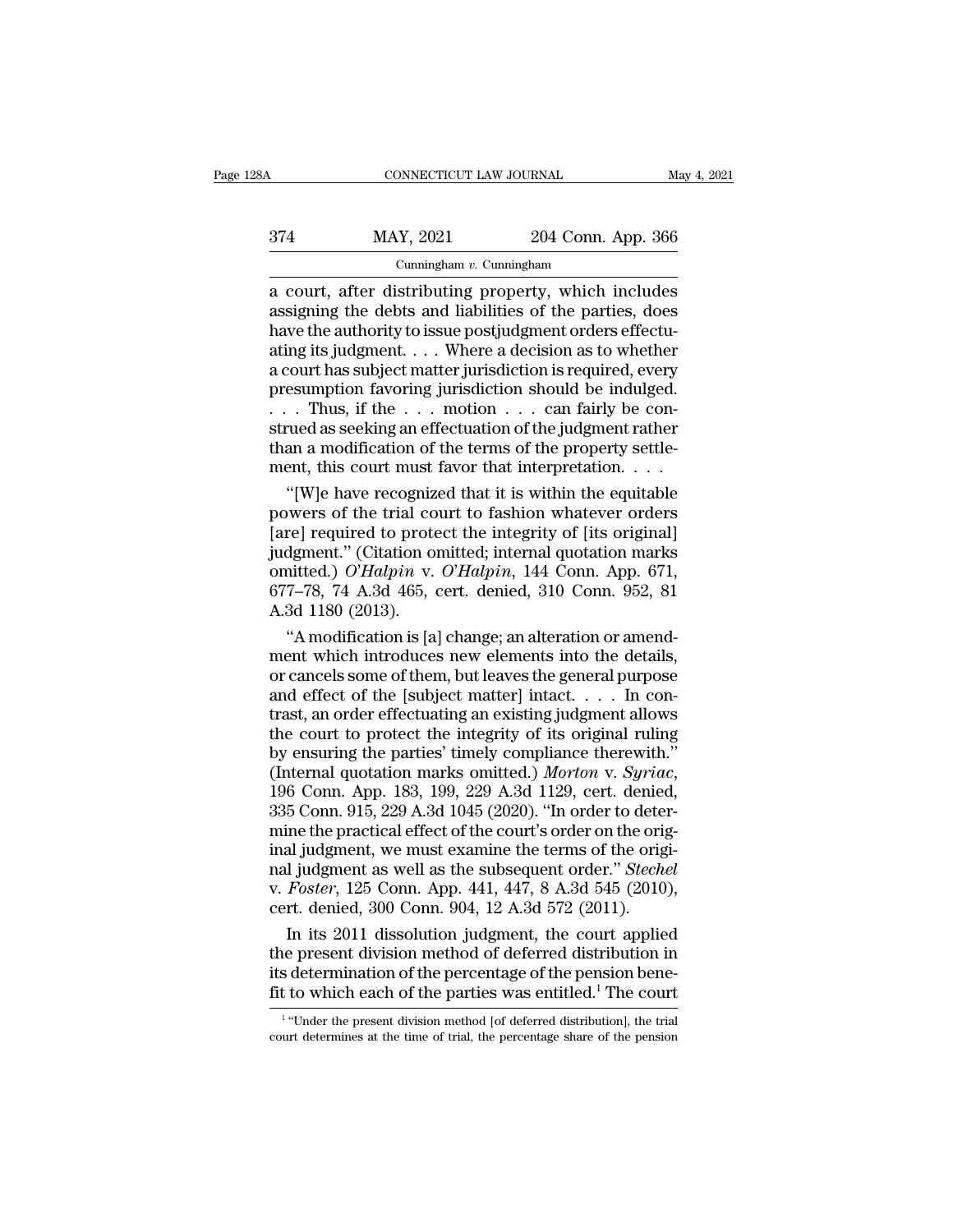21 CONNECTICUT LAW JOURNAL Page 129A<br>
204 Conn. App. 366 MAY, 2021 375<br>
Cunningham v. Cunningham

Cunningham *v.* Cunningham

ERECTIVE CONNECTICUT LAW JOURNAL Page 1294<br>
204 Conn. App. 366 MAY, 2021 375<br>
Cunningham v. Cunningham<br>
awarded 50 percent of the defendant's pension benefit<br>
to the defendant and 50 percent of the benefit to the 204 Conn. App. 366 MAY, 2021 375<br>
Cunningham v. Cunningham<br>
awarded 50 percent of the defendant's pension benefit<br>
to the defendant and 50 percent of the benefit to the<br>
plaintiff, subject to a coverture fraction formula 204 Conn. App. 366 MAY, 2021 375<br>
Cunningham v. Cunningham<br>
awarded 50 percent of the defendant's pension benefit<br>
to the defendant and 50 percent of the benefit to the<br>
plaintiff, subject to a coverture fraction formula 204 Conn. App. 366 MAY, 2021 375<br>
Cunningham v. Cunningham<br>
awarded 50 percent of the defendant's pension benefit<br>
to the defendant and 50 percent of the benefit to the<br>
plaintiff, subject to a coverture fraction formula Cunningham v. Cunningham<br>
awarded 50 percent of the defendant's pension benefit<br>
to the defendant and 50 percent of the benefit to the<br>
plaintiff, subject to a coverture fraction formula pro-<br>
vided by the court. The cour and a semanage of the defendant's pension benefit<br>to the defendant and 50 percent of the benefit to the<br>plaintiff, subject to a coverture fraction formula pro-<br>vided by the court. The court further ordered that "the<br>[defen awarded 50 percent of the defendant's pension benefit<br>to the defendant and 50 percent of the benefit to the<br>plaintiff, subject to a coverture fraction formula pro-<br>vided by the court. The court further ordered that "the<br>[d to the defendant and 50 percent of the benefit to the plaintiff, subject to a coverture fraction formula provided by the court. The court further ordered that "the [defendant] shall elect a 50 percent joint and survivor an plaintiff, subject to a coverture fraction formula pro-<br>vided by the court. The court further ordered that "the<br>[defendant] shall elect a 50 percent joint and survivor<br>annuity, so called, and in the event that the [defenda vided by the court. The court further ordered that "the<br>[defendant] shall elect a 50 percent joint and survivor<br>annuity, so called, and in the event that the [defendant]<br>shall predecease the [plaintiff] prior to drawing hi [defendant] shall elect a 50 percent joint and survivor<br>annuity, so called, and in the event that the [defendant]<br>shall predecease the [plaintiff] prior to drawing his pen-<br>sion, the [plaintiff] shall be entitled to 100 pe annuity, so called, and in the event that the [defendant]<br>shall predecease the [plaintiff] prior to drawing his pen-<br>sion, the [plaintiff] shall be entitled to 100 percent of<br>that portion of the [pre]retirement benefit ves shall predecease the [plaintif] prior to drawing his pension, the [plaintiff] shall be entitled to 100 percent of that portion of the [pre]retirement benefit vested and accrued as of the date of this memorandum of decision sion, the [plaintiff] shall be entitled to 100 percent of<br>that portion of the [pre]retirement benefit vested and<br>accrued as of the date of this memorandum of deci-<br>sion."<sup>2</sup> (Emphasis omitted.) The judgment further pro-<br>vi that portion of the [pre]retirement benefit vested and<br>accrued as of the date of this memorandum of deci-<br>sion."<sup>2</sup> (Emphasis omitted.) The judgment further pro-<br>vides that "[a]ny benefit vesting and accruing thereafter<br>s accrued as of the date of this memorandum of decision."<sup>2</sup> (Emphasis omitted.) The judgment further provides that "[a]ny benefit vesting and accruing thereafter shall belong to the [defendant]." The court retained jurisdic sion."<sup>2</sup> (Emphasis omitted.) The judgment further provides that "[a]ny benefit vesting and accruing thereafter shall belong to the [defendant]." The court retained jurisdiction to deal with any issues that may arise with vides that "[a]ny benefit vesting and accruing thereafter<br>shall belong to the [defendant]." The court retained juris-<br>diction to deal with any issues that may arise with regard<br>to the preparation and filing of the domesti shall belong to the [defendant]." The court retained jurisdiction to deal with any issues that may arise with regard<br>to the preparation and filing of the domestic relations<br>order and the division of the pension benefit. S diction to deal with any issues that may arise with regard<br>to the preparation and filing of the domestic relations<br>order and the division of the pension benefit. See *Cun-<br>ningham* v. *Cunningham*, supra, 140 Conn. App. 6 to the preparation and filing of the domestic relations<br>order and the division of the pension benefit. See *Cun-*<br> $ningham$  v. *Cunningham*, supra, 140 Conn. App. 686<br>("[the trial court], having determined the formula for<br>the order and the division of the pension benefit. See *Cunningham* v. *Cunningham*, supra, 140 Conn. App. 686 ("[the trial court], having determined the formula for the division of the assets received by the defendant pursua mingham v. Cunningham, supra, 140 Conn. App. 686<br>("[the trial court], having determined the formula for<br>the division of the assets received by the defendant<br>pursuant to the [pension plan], had discretion to retain<br>jurisdic ("[the trial court], having determined the formula for<br>the division of the assets received by the defendant<br>pursuant to the [pension plan], had discretion to retain<br>jurisdiction to effectuate its judgment by deal[ing] with the division of the as<br>pursuant to the [pensi-<br>jurisdiction to effectua<br>any issues which may<br>tion and filing of the [c<br>division of the [nonqu<br>marks omitted]).<br>benefits to which the nonempl any issues which may arise with regard to the preparation and filing of the [domestic relations order] and the division of the [nonqualified plan]" (internal quotation marks omitted)).<br>
benefits to which the nonemployee s division of the [nonqualified plan]" (internal quotation

division of the [nonqualified plan]" (internal quotation marks omitted)).<br>
benefits to which the nonemployee spouse is entitled. . . . In other words,<br>
the court will declare that, upon maturity, a fixed percentage of the delaying distribution of the pennemployee spouse is entitled. . . . In other words, the court will declare that, upon maturity, a fixed percentage of the pension be distributed to each spouse." (Internal quotation marks om benefits to which the nonemployee spouse is entitled. . . . In other words,<br>the court will declare that, upon maturity, a fixed percentage of the pension<br>be distributed to each spouse." (Internal quotation marks omitted.) the court will<br>be distribute<br>v. *Bender*, 25<br>delaying dist<br>parties' entar<br>Id., 759.<br><sup>2</sup> "If some  $\epsilon$ distributed to each spouse." (Internal quotation marks omitted.) *Bender*<br> *Bender*, 258 Conn. 733, 758, 785 A.2d 197 (2001). "One disadvantage of<br>
aying distribution of the pension benefits is the cost of prolonging the<br> by Render, 258 Conn. 733, 758, 785 A.2d 197 (2001). "One disadvantage of delaying distribution of the pension benefits is the cost of prolonging the parties' entanglement with each other." (Internal quotation marks omitted

nonowing distribution of the pension benefits is the cost of prolonging the delaying distribution of the pension benefits is the cost of prolonging the parties' entanglement with each other." (Internal quotation marks omit parties' entanglement with each other." (Internal quotation marks omitted.)<br>Id., 759.<br>
<sup>2</sup> "If some event, such as the death, resignation or dismissal of the owning<br>spouse, occurs so as to prevent the vesting of the pensi Id., 759.<br>
Id., 759.<br>
<sup>2</sup> "If some event, such as the death, resignation or dismissal of the owning<br>
spouse, occurs so as to prevent the vesting of the pension benefits, the<br>
nonowning spouse may lose his or her retirement <sup>2</sup> "If some event, such as the death, resignation or dismissal of the owning spouse, occurs so as to prevent the vesting of the pension benefits, the nonowning spouse may lose his or her retirement security. This risk wou nouse, occurs<br>nonowning spo<br>nonowning spo<br>of course, exis<br>risk, however,<br>provide survive<br>258 Conn. 760.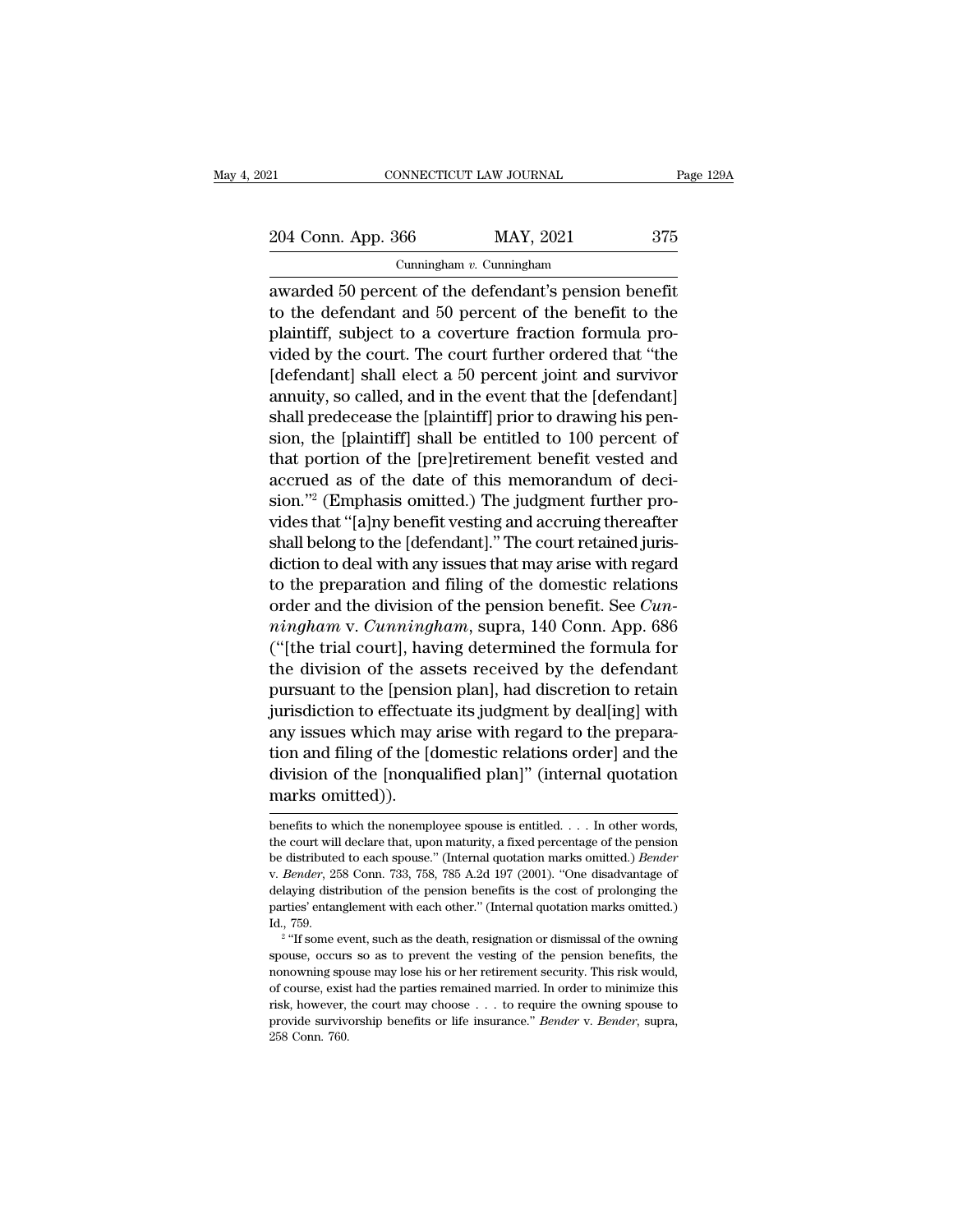| 30A | CONNECTICUT LAW JOURNAL     |                    | May 4, 2021 |
|-----|-----------------------------|--------------------|-------------|
| 376 | MAY, 2021                   | 204 Conn. App. 366 |             |
|     | Cunningham $v$ . Cunningham |                    |             |

CONNECTICUT LAW JOURNAL May 4, 2021<br> **It is undisputed that, because the pension plan was**<br> **It is undisputed that, because the pension plan was**<br> **It is undisputed that, because the pension plan was**<br> **It is undisputed th**  $\frac{\text{MAX, 2021}}{\text{Cunningham } v \cdot \text{Cunningham}}$ <br>It is undisputed that, because the pension plan was<br>a nonqualified, nonfunded plan, Deloitte has refused to<br>undertake the responsibility to pay the plaintiff her per-<br>centage of the nensio  $\frac{\text{MAX, } 2021}{\text{Cunningham } v. \text{ Cunningham}}$ <br>
It is undisputed that, because the pension plan was<br>
a nonqualified, nonfunded plan, Deloitte has refused to<br>
undertake the responsibility to pay the plaintiff her per-<br>
centage of the pe  $\frac{376}{204}$  MAY, 2021 204 Conn. App. 366<br>  $\frac{1}{204}$  Cunningham<br>
It is undisputed that, because the pension plan was<br>
a nonqualified, nonfunded plan, Deloitte has refused to<br>
undertake the responsibility to pay the pla Cunningham v. Cunningham<br>
It is undisputed that, because the pension plan was<br>
a nonqualified, nonfunded plan, Deloitte has refused to<br>
undertake the responsibility to pay the plaintiff her per-<br>
centage of the pension be Cunningham  $v$ . Cunningham<br>It is undisputed that, because the pension plan was<br>a nonqualified, nonfunded plan, Deloitte has refused to<br>undertake the responsibility to pay the plaintiff her per-<br>centage of the pension bene It is undisputed that, because the pension plan was<br>a nonqualified, nonfunded plan, Deloitte has refused to<br>undertake the responsibility to pay the plaintiff her per-<br>centage of the pension benefit directly. Consequently,<br> a nonqualified, nonfunded plan, Deloitte has refused to<br>undertake the responsibility to pay the plaintiff her per-<br>centage of the pension benefit directly. Consequently,<br>the defendant is required to make payments to the pl undertake the responsibility to pay the plaintiff her percentage of the pension benefit directly. Consequently,<br>the defendant is required to make payments to the plain-<br>tiff of her share of the pension benefit after the de centage of the pension benefit directly. Consequently,<br>the defendant is required to make payments to the plain-<br>tiff of her share of the pension benefit after the defen-<br>dant receives payments of the entire benefit from<br>De the defendant is required to make payments to the plaintiff of her share of the pension benefit after the defendant receives payments of the entire benefit from Deloitte. It also is undisputed that the defendant retired in tiff of her share of the pension benefit after the defendant receives payments of the entire benefit from Deloitte. It also is undisputed that the defendant retired in 2018, and began receiving benefits pursuant to the pen dant receives payments of the entire benefit from<br>Deloitte. It also is undisputed that the defendant retired<br>in 2018, and began receiving benefits pursuant to the<br>pension plan. Finally, it is undisputed that, at that time, Deloitte. It also is undisputed that the defendant retired<br>in 2018, and began receiving benefits pursuant to the<br>pension plan. Finally, it is undisputed that, at that time,<br>the parties agreed to the calculation of the plai in 2018, and began receiving benefits pursuant to the<br>pension plan. Finally, it is undisputed that, at that time,<br>the parties agreed to the calculation of the plaintiff's<br>share of the pension benefit and that agreement is pension plan. Finally, it is undisputed that, at that time,<br>the parties agreed to the calculation of the plaintiff's<br>share of the pension benefit and that agreement is set<br>forth in exhibit A to the 2019 order. As had been the parties agreed<br>share of the pensio<br>forth in exhibit A to<br>by the court, the do<br>survivor annuity an<br>to the plaintiff pur<br>and exhibit A.<br>At issue in this are of the pension benefit and that agreement is set<br>rth in exhibit A to the 2019 order. As had been ordered<br>the court, the defendant elected a 50 percent joint<br>rvivor annuity and has been making direct payments<br>the plaint Forth in exhibit A to the 2019 order. As had been ordered<br>by the court, the defendant elected a 50 percent joint<br>survivor annuity and has been making direct payments<br>to the plaintiff pursuant to the dissolution judgment<br>an

by the court, the detendant elected a 50 percent joint<br>survivor annuity and has been making direct payments<br>to the plaintiff pursuant to the dissolution judgment<br>and exhibit A.<br>At issue in this claim is paragraph 10 of the survivor annuity and has been making direct payments<br>to the plaintiff pursuant to the dissolution judgment<br>and exhibit A.<br>At issue in this claim is paragraph 10 of the 2019<br>order. It provides in relevant part: "If [the def to the plaintiff pursuant to the dissolution judgment<br>and exhibit A.<br>At issue in this claim is paragraph 10 of the 2019<br>order. It provides in relevant part: "If [the defendant]<br>is the first to die, [the plaintiff] will rec and exhibit A.<br>
At issue in this claim is paragraph 10 of the 2019<br>
order. It provides in relevant part: "If [the defendant]<br>
is the first to die, [the plaintiff] will receive both the<br>
marital and the [non]marital portion At issue in this claim is paragraph 10 of the 2019<br>order. It provides in relevant part: "If [the defendant]<br>is the first to die, [the plaintiff] will receive both the<br>marital and the [non]marital portions of the survivor<br>a order. It provides in relevant part: "If [the defendant]<br>is the first to die, [the plaintiff] will receive both the<br>marital and the [non]marital portions of the survivor<br>annuity benefit directly from the [pension plan]. Up is the first to die, [the plaintiff] will receive both the<br>marital and the [non]marital portions of the survivor<br>annuity benefit directly from the [pension plan]. Upon<br>the [defendant's] death, any and all joint survivor be marital and the [non]marital portions of the survivor<br>annuity benefit directly from the [pension plan]. Upon<br>the [defendant's] death, any and all joint survivor bene-<br>fits that exceed the monthly amount that was payable<br>to annuity benefit directly from the [pension plan]. Upon<br>the [defendant's] death, any and all joint survivor bene-<br>fits that exceed the monthly amount that was payable<br>to the [plaintiff] prior to the [defendant's] death, whi the [defendant's] death, any and all joint survivor bene-<br>fits that exceed the monthly amount that was payable<br>to the [plaintiff] prior to the [defendant's] death, which<br>amount represented the [plaintiff's] marital portion fits that exceed the monthly amount that was payable<br>to the [plaintiff] prior to the [defendant's] death, which<br>amount represented the [plaintiff's] marital portion of<br>the [pension plan] benefit, to the extent the said amo to the [plaintiff] prior to the [defendant's] death, which<br>amount represented the [plaintiff's] marital portion of<br>the [pension plan] benefit, to the extent the said amount<br>exceeds \$84,261 (including any [cost of living] a amount represented the [plaintiff's] marital portion of<br>the [pension plan] benefit, to the extent the said amount<br>exceeds \$84,261 (including any [cost of living] adjust-<br>ments), the said amount shall be subsequently paid b the [pension plan] benefit, to the extent the said amount<br>exceeds \$84,261 (including any [cost of living] adjust-<br>ments), the said amount shall be subsequently paid by<br>Deloitte to the account designated by the [defendant]<br> exceeds \$84,261 (including any [cost of living] adjust-<br>ments), the said amount shall be subsequently paid by<br>Deloitte to the account designated by the [defendant]<br>at his discretion, before his death or if not by the [defe ments), the said amount shall be subsequently paid by<br>Deloitte to the account designated by the [defendant]<br>at his discretion, before his death or if not by the [defen-<br>dant's] executor. To effectuate the foregoing, the [p Deloitte to the account designated by the [defendant]<br>at his discretion, before his death or if not by the [defen-<br>dant's] executor. To effectuate the foregoing, the [plain-<br>tiff] shall direct Deloitte to pay said excess a at his discretion, before his death or if not by the [defen-<br>dant's] executor. To effectuate the foregoing, the [plain-<br>tiff] shall direct Deloitte to pay said excess amount<br>directly to the said account providing the [defe dant's] executor. To effectuate the foregoing, the [plaintiff] shall direct Deloitte to pay said excess amount directly to the said account providing the [defendant's] executor copies of the forms for approval ten . . . da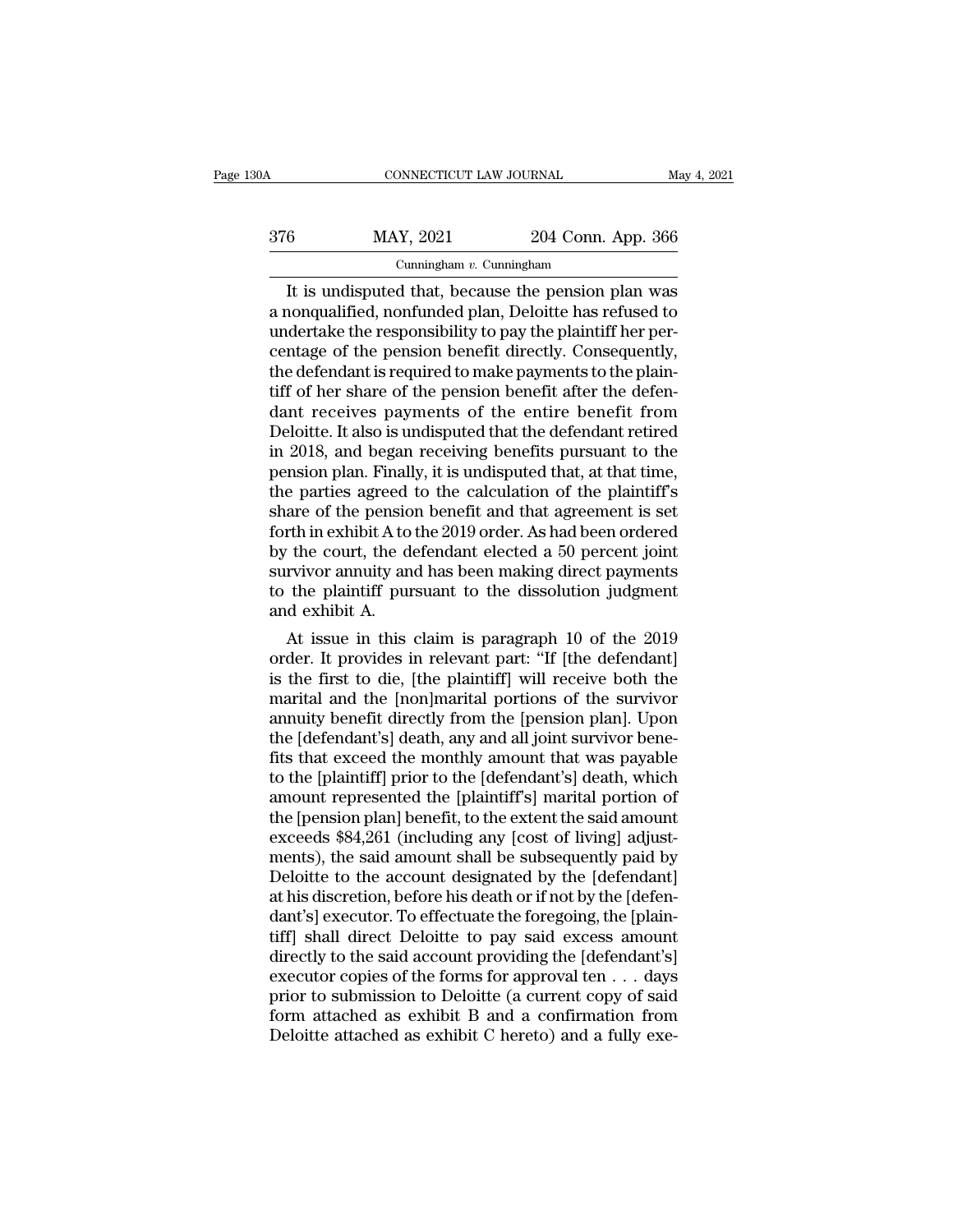| 21                 | CONNECTICUT LAW JOURNAL     | Page 131A |
|--------------------|-----------------------------|-----------|
| 204 Conn. App. 366 | MAY, 2021                   | 377       |
|                    | Cunningham $v$ . Cunningham |           |

CONNECTICUT LAW JOURNAL Page 131A<br>
204 Conn. App. 366 MAY, 2021 377<br>
Cunningham v. Cunningham<br>
cuted copy. [The defendant's estate] shall be deemed<br>
a third-party beneficiary to this agreement. Only if<br>
Deleitte will not s 204 Conn. App. 366 MAY, 2021 377<br>
Cunningham v. Cunningham<br>
Cuted copy. [The defendant's estate] shall be deemed<br>
a third-party beneficiary to this agreement. Only if<br>
Deloitte will not subsequently make direct payments,<br> 204 Conn. App. 366 MAY, 2021 377<br>
Cunningham v. Cunningham<br>
cuted copy. [The defendant's estate] shall be deemed<br>
a third-party beneficiary to this agreement. Only if<br>
Deloitte will not subsequently make direct payments,<br> 204 Conn. App. 366 MAY, 2021 377<br>
Cunningham v. Cunningham<br>
cuted copy. [The defendant's estate] shall be deemed<br>
a third-party beneficiary to this agreement. Only if<br>
Deloitte will not subsequently make direct payments,<br> Cunningham v. Cunningham<br>
Cunningham v. Cunningham<br>
a third-party beneficiary to this agreement. Only if<br>
Deloitte will not subsequently make direct payments,<br>
[the plaintiff] shall make payments to the said account<br>
withi Example and the commission of commission of the deemed<br>third-party beneficiary to this agreement. Only if<br>eloitte will not subsequently make direct payments,<br>ne plaintiff] shall make payments to the said account<br>thin ten . cuted copy. [The defendant's estate] shall be deemed<br>a third-party beneficiary to this agreement. Only if<br>Deloitte will not subsequently make direct payments,<br>(the plaintiff] shall make payments to the said account<br>within

a third-party beneficiary to this agreement. Only if<br>Deloitte will not subsequently make direct payments,<br>[the plaintiff] shall make payments to the said account<br>within ten  $\ldots$  days of receiving said payments."<br>The plai Deloitte will not subsequently make direct payments,<br>
[the plaintiff] shall make payments to the said account<br>
within ten  $\ldots$  days of receiving said payments."<br>
The plaintiff argues that paragraph 10 modifies the<br>
prope [the plaintiff] shall make payments to the said account<br>within ten  $\ldots$  days of receiving said payments."<br>The plaintiff argues that paragraph 10 modifies the<br>property distribution in the dissolution judgment<br>because it e within ten . . . days of receiving said payments."<br>The plaintiff argues that paragraph 10 modifies the<br>property distribution in the dissolution judgment<br>because it eliminates her right under the judgment to<br>receive 100 per The plaintiff argues that paragraph 10 modifies the<br>property distribution in the dissolution judgment<br>because it eliminates her right under the judgment to<br>receive 100 percent of the survivor annuity to be paid<br>on the defe property distribution in the dissolution judgment<br>because it eliminates her right under the judgment to<br>receive 100 percent of the survivor annuity to be paid<br>on the defendant's death and, instead, caps her survivor<br>benefi because it eliminates her right under the judgment to<br>receive 100 percent of the survivor annuity to be paid<br>on the defendant's death and, instead, caps her survivor<br>benefit at \$84,261, plus cost of living adjustments. The receive 100 percent of the survivor annuity to be paid<br>on the defendant's death and, instead, caps her survivor<br>benefit at \$84,261, plus cost of living adjustments. The<br>defendant agrees that paragraph 10 has the effect of<br> on the defendant's death and, instead, caps her survivor<br>benefit at \$84,261, plus cost of living adjustments. The<br>defendant agrees that paragraph 10 has the effect of<br>limiting the survivor benefit that the plaintiff will<br>r benefit at \$84,261, plus cost of living adjustments. The<br>defendant agrees that paragraph 10 has the effect of<br>limiting the survivor benefit that the plaintiff will<br>receive to less than 100 percent of the survivor benefit<br>t defendant agrees that paragraph 10 has the effect of<br>limiting the survivor benefit that the plaintiff will<br>receive to less than 100 percent of the survivor benefit<br>that Deloitte would pay on the defendant's death. The<br>defe limiting the survivor b<br>receive to less than 100 p<br>that Deloitte would pay<br>defendant argues that su<br>the dissolution judgment<br>ment, and in no way mo<br>with the defendant.<br>As this court noted in i ceive to less than 100 percent of the survivor benefit<br>at Deloitte would pay on the defendant's death. The<br>fendant argues that such a result is consistent with<br>e dissolution judgment, merely effectuates the judg-<br>ent, and that Deloitte would pay on the defendant's death. The<br>defendant argues that such a result is consistent with<br>the dissolution judgment, merely effectuates the judg-<br>ment, and in no way modifies the judgment. We agree<br>with

defendant argues that such a result is consistent with<br>the dissolution judgment, merely effectuates the judgment, and in no way modifies the judgment. We agree<br>with the defendant.<br>As this court noted in its decision on th the dissolution judgment, merely effectuates the judgment, and in no way modifies the judgment. We agree<br>with the defendant.<br>As this court noted in its decision on the defendant's<br>appeal from the dissolution judgment: "The ment, and in no way modifies the judgment. We agree<br>with the defendant.<br>As this court noted in its decision on the defendant's<br>appeal from the dissolution judgment: "The parties do<br>not dispute that . . . the plaintiff will with the defendant.<br>
As this court noted in its decision on the defendant's<br>
appeal from the dissolution judgment: "The parties do<br>
not dispute that . . . the plaintiff will receive 41 per-<br>
cent of the defendant's [pensio As this court noted in its decision on the defendant's<br>appeal from the dissolution judgment: "The parties do<br>not dispute that  $\ldots$  the plaintiff will receive 41 per-<br>cent of the defendant's [pension benefit] *valued as o* appeal from the dissolution judgment: "The parties do<br>not dispute that  $\ldots$  the plaintiff will receive 41 per-<br>cent of the defendant's [pension benefit] *valued as of*<br>the date of the dissolution of the marriage." (Empha not dispute that . . . the plaintiff will receive 41 percent of the defendant's [pension benefit] *valued as of* the date of the dissolution of the marriage." (Emphasis added.) *Cunningham* v. *Cunningham*, supra, 140 Conn cent of the defendant's [pension benefit] *valued as of*<br>the date of the dissolution of the marriage." (Emphasis<br>added.) *Cunningham* v. *Cunningham*, supra, 140 Conn.<br>App. 685. Furthermore, the dissolution judgment explic the date of the dissolution of the marriage." (Emphasis added.) *Cunningham* v. *Cunningham*, supra, 140 Conn.<br>App. 685. Furthermore, the dissolution judgment explicitly provides that "[a]ny benefit vesting and accruing<br>[a added.) *Cunningham* v. *Cunningham*, supra, 140 Conn.<br>App. 685. Furthermore, the dissolution judgment explicitly provides that "[a]ny benefit vesting and accruing<br>[after the date of dissolution] shall belong to the [defe App. 685. Furthermore, the dissolution judgment explicitly provides that "[a]ny benefit vesting and accruing<br>[after the date of dissolution] shall belong to the [defen-<br>dant]." Paragraph 10 of the 2019 order effectuates th itly provides that "[a]ny benefit vesting and accruing<br>[after the date of dissolution] shall belong to the [defen-<br>dant]." Paragraph 10 of the 2019 order effectuates the<br>dissolution judgment by ensuring that any survivor b [after the date of dissolution] shall belong to the [defen-<br>dant]." Paragraph 10 of the 2019 order effectuates the<br>dissolution judgment by ensuring that any survivor ben-<br>efit that the plaintiff receives is based on the va dant]." Paragraph 10 of the 2019 order effectuates the dissolution judgment by ensuring that any survivor benefit that the plaintiff receives is based on the value of the pension benefit at the time of the dissolution judg dissolution judgment by ensuring that any survivor benefit that the plaintiff receives is based on the value of the pension benefit at the time of the dissolution judgment, which is reflected in exhibit A and is the basis efit that the plaintiff receives is based on the value of<br>the pension benefit at the time of the dissolution<br>judgment, which is reflected in exhibit A and is the<br>basis for the parties' calculation of the plaintiff's annual the pension benefit at the time of the dissolution<br>judgment, which is reflected in exhibit A and is the<br>basis for the parties' calculation of the plaintiff's annual<br>\$84,261 pension benefit. Because the defendant contin-<br>ue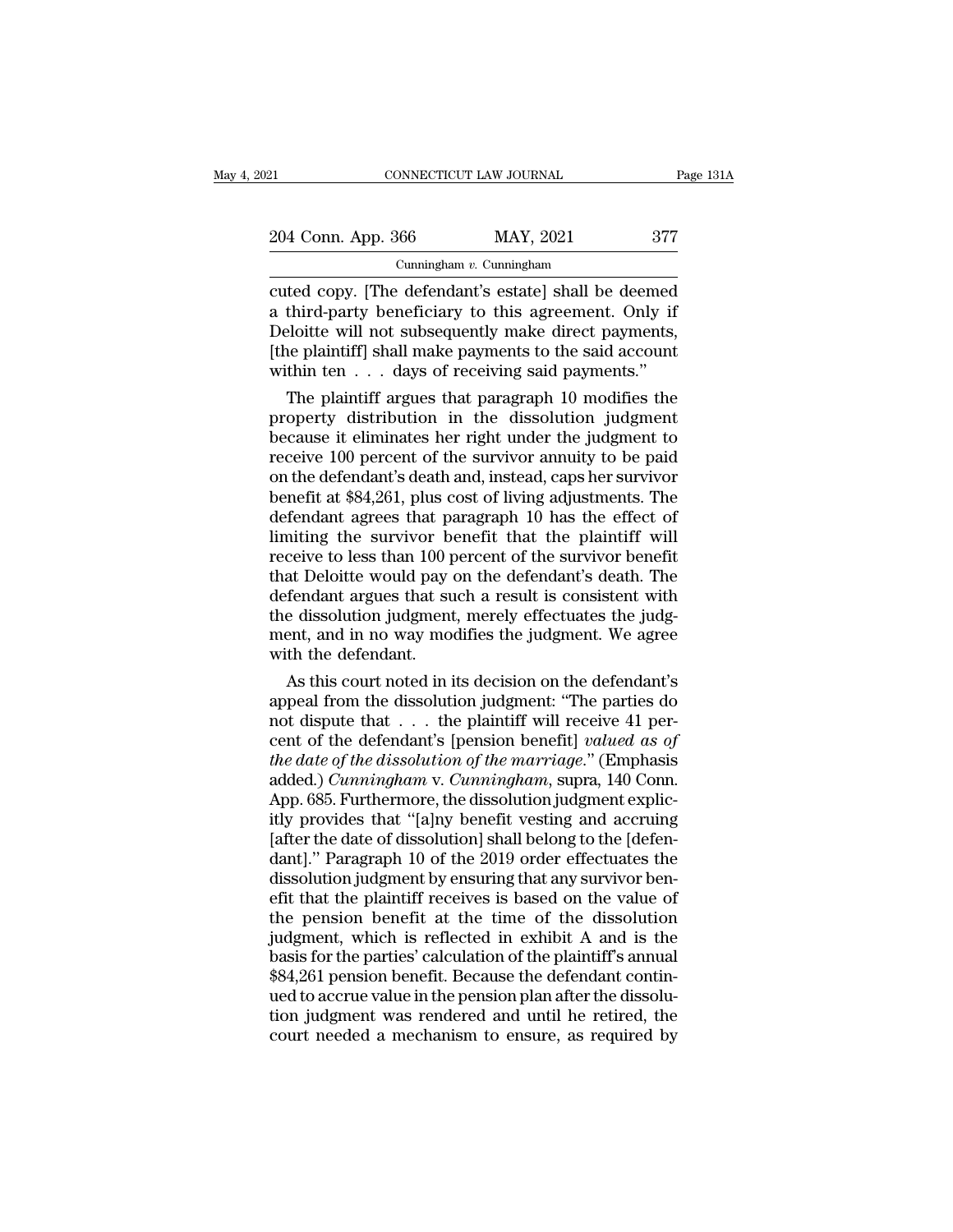CONNECTICUT LAW JOURNAL May 4, 2021<br>378 MAY, 2021 204 Conn. App. 366<br>Cunningham v. Cunningham

# Cunningham *v.* Cunningham

CONNECTICUT LAW JOURNAL May 4, 2021<br>  $204$  Conn. App. 366<br>
Cunningham v. Cunningham<br>
the dissolution judgment, that the increased value of the pension benefit that accrued and vested after the date  $\begin{array}{r} \text{MAX, } 2021 \\ \text{Cunningham } v. \text{ Cunningham} \\ \text{The dissolution judgment, that the increased value of the pension benefit that accrued and tested after the date of the dissolution judgment "belong[ed] to the defendant" In fact, at the hearing on the defendant's motion.} \end{array}$ 378 MAY, 2021 204 Conn. App. 366<br>
Cunningham v. Cunningham<br>
the dissolution judgment, that the increased value of the<br>
pension benefit that accrued and vested after the date<br>
of the dissolution judgment "belong[ed] to the  $\frac{378}{204}$  MAY, 2021 204 Conn. App. 366<br>  $\frac{1}{204}$  Cunningham<br>
the dissolution judgment, that the increased value of the<br>
pension benefit that accrued and vested after the date<br>
of the dissolution judgment "belong[ed Cunningham v. Cunningham<br>
Cunningham v. Cunningham<br>
the dissolution judgment, that the increased value of the<br>
pension benefit that accrued and vested after the date<br>
of the dissolution judgment "belong[ed] to the defen-<br> Cunningham  $v$ . Cunningham<br>the dissolution judgment, that the increased value of the<br>pension benefit that accrued and vested after the date<br>of the dissolution judgment "belong[ed] to the defen-<br>dant." In fact, at the hear the dissolution judgment, that the increased value of the<br>pension benefit that accrued and vested after the date<br>of the dissolution judgment "belong[ed] to the defen-<br>dant." In fact, at the hearing on the defendant's motio pension benefit that accrued and vested after the date<br>of the dissolution judgment "belong[ed] to the defen-<br>dant." In fact, at the hearing on the defendant's motion,<br>the court, in stating its intention to enter an order s of the dissolution judgment "belong[ed] to the defendant." In fact, at the hearing on the defendant's motion, the court, in stating its intention to enter an order substantially as submitted by the defendant, indicated tha dant." In fact, at the hearing on the defendant's motion,<br>the court, in stating its intention to enter an order sub-<br>stantially as submitted by the defendant, indicated that,<br>without paragraph 10, if the defendant predecea the court, in stating its intention to enter an order substantially as submitted by the defendant, indicated that, without paragraph 10, if the defendant predeceased the plaintiff, the plaintiff "may get the entire [survi stantially as submitted by the defendant, indicated that,<br>without paragraph 10, if the defendant predeceased the<br>plaintiff, the plaintiff "may get the entire [survivor bene-<br>fit] as . . . the alternate payee. But that clea without paragraph 10, if the defendant predeceased the<br>plaintiff, the plaintiff "may get the entire [survivor bene-<br>fit] as . . . the alternate payee. But that clearly is not<br>what the court intended." Furthermore, the cour plaintiff, the plaintiff "may get the entire [survivor bene-<br>fit] as . . . the alternate payee. But that clearly is not<br>what the court intended." Furthermore, the court antici-<br>pated at the time that it rendered the disso fit] as . . . the alternate payee. But that clearly is not what the court intended." Furthermore, the court antici-<br>pated at the time that it rendered the dissolution judg-<br>ment that an order like the 2019 order might be what the court intended." Furthermore, the court antici-<br>pated at the time that it rendered the dissolution judg-<br>ment that an order like the 2019 order might be neces-<br>sary by stating in the judgment that the court retai pated at the time that it rendered the dissolution jument that an order like the 2019 order might be neesary by stating in the judgment that the court retail jurisdiction "to deal with any issues which may a with regard to ent that an order like the 2019 order might be neces-<br>ry by stating in the judgment that the court retained<br>risdiction "to deal with any issues which may arise<br>th regard to . . . the division of the [pension bene-<br>]." Para sary by stating in the judgment that the court retained<br>jurisdiction "to deal with any issues which may arise<br>with regard to  $\ldots$  the division of the [pension bene-<br>fit]." Paragraph 10 of the 2019 order is entirely consi

jurisdiction "to deal with any issues which may arise<br>with regard to . . . the division of the [pension bene-<br>fit]." Paragraph 10 of the 2019 order is entirely consis-<br>tent with the court's retention of jurisdiction.<br>Viewi with regard to . . . the division of the [pension bene-<br>fit]." Paragraph 10 of the 2019 order is entirely consis-<br>tent with the court's retention of jurisdiction.<br>Viewing paragraph 10 of the 2019 order in conjunction<br>with fit]." Paragraph 10 of the 2019 order is entirely consistent with the court's retention of jurisdiction.<br>Viewing paragraph 10 of the 2019 order in conjunction<br>with the dissolution judgment, we conclude that para-<br>graph 10 tent with the court's retention of jurisdiction.<br>Viewing paragraph 10 of the 2019 order in conjunction<br>with the dissolution judgment, we conclude that para-<br>graph 10 does not modify the dissolution judgment,<br>but merely pro merit. Experience of the integrity of that judgment and<br>sures that the plaintiff does not receive an unintended<br>ndfall.<sup>3</sup> Accordingly, the plaintiff's claim is without<br>erit.<br>Next, the plaintiff claims that the 2019 order constibut inerely protects the integrity of that judgment and<br>ensures that the plaintiff does not receive an unintended<br>windfall.<sup>3</sup> Accordingly, the plaintiff's claim is without<br>merit.<br>II<br>Next, the plaintiff claims that the 201

II

the plant of the plaintiff's claim is without<br>the merit.<br> $II$ <br>Next, the plaintiff claims that the 2019 order constitutes an impermissible modification of the 2011 dissolu-<br>tion judgment because the order requires the plain  $\,$  Next, the plaintiff claims that the 2019 order consti-<br>tes an impermissible modification of the 2011 dissolu-<br>on judgment because the order requires the plaintiff<br> $\,$ <sup>3</sup> When it entered the 2019 order, the court als Next, the plaintiff claims that the 2019 order constitutes an impermissible modification of the 2011 dissolution judgment because the order requires the plaintiff  $\frac{3}{8}$  When it entered the 2019 order, the court also w tion judgment because the order requires the plaintiff

tutes an impermissible modification of the 2011 dissolution judgment because the order requires the plaintiff  $\frac{3}{8}$  When it entered the 2019 order, the court also was concerned with the defendant realizing an unintende tion judgment because the order requires the plaintiff  $\frac{3}{4}$  When it entered the 2019 order, the court also was concerned with the defendant realizing an unintended windfall if the plaintiff were to predecease the def <sup>3</sup> When it entered the 2019 order, the court also was concerned with the defendant realizing an unintended windfall if the plaintiff were to predecease the defendant. Consequently, paragraph 11 was included in the order. <sup>9</sup> When it entered the 2019 order, the court also was concerned with the defendant realizing an unintended windfall if the plaintiff were to predecease the defendant. Consequently, paragraph 11 was included in the order. the defendant. Consequently, paragraph 11 was included in the order. Paragraph 11 provides: "Death of Alternate Payee: If [the plaintiff] is the first to die, her marital share of the [pension plan] benefit shall revert t graph 11 provides: "Death of Alternate Payee: If [the plaintiff] is the first to die, her marital share of the [pension plan] benefit shall revert to the [defendant] and shall be paid by [the defendant] to an account desi graph 11 provides: "Death of Alternate Payee: If [the plaintiff] is the first to die, her marital share of the [pension plan] benefit shall revert to the [defendant] and shall be paid by [the defendant] to an account desig [defendant] and shall be paid by [the defendant] to an account designated by [the plaintiff] at her discretion, before her death or if not then paid to the executor of the estate of [the plaintiff] within ten  $\ldots$  days o the executor of the estate of [the plaintiff] within ten  $\dots$  days of receipt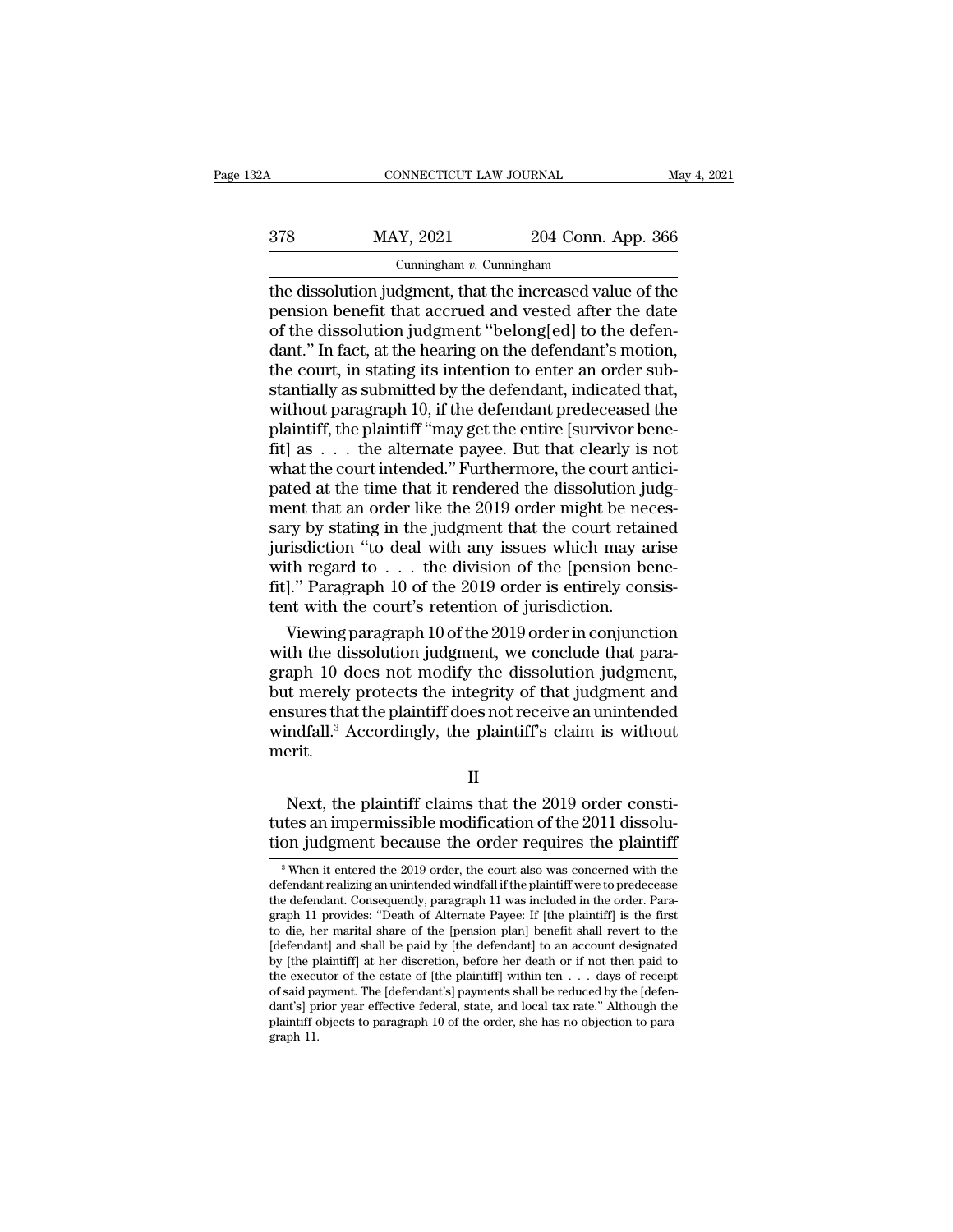| )21                                                                                                                                                                          | CONNECTICUT LAW JOURNAL     | Page 133A |
|------------------------------------------------------------------------------------------------------------------------------------------------------------------------------|-----------------------------|-----------|
|                                                                                                                                                                              |                             |           |
| 204 Conn. App. 366                                                                                                                                                           | MAY, 2021                   | 379       |
|                                                                                                                                                                              | Cunningham $v$ . Cunningham |           |
| to share in the cost of the 50 percent joint survivor<br>annuity election. We are not persuaded.                                                                             |                             |           |
| As set forth in part I of this opinion, because the<br>construction of a judgment is a question of law for the<br>court, our review of the plaintiff's claim is plenary. See |                             |           |

204 Conn. App. 366 MAY, 2021 379<br>
Cunningham *v*. Cunningham<br>
to share in the cost of the 50 percent joint survivor<br>
annuity election. We are not persuaded.<br>
As set forth in part I of this opinion, because the<br>
constructi Cunningham v. Cunningham<br>to share in the cost of the 50 percent joint survivor<br>annuity election. We are not persuaded.<br>As set forth in part I of this opinion, because the<br>construction of a judgment is a question of law fo *Perry* v. *Perry*, suppraction. We are not persuaded.<br>
As set forth in part I of this opinion, becau construction of a judgment is a question of law if court, our review of the plaintiff's claim is plenated *Perry* v. *Pe* share in the cost of the 30 percent joint survivor<br>nuity election. We are not persuaded.<br>As set forth in part I of this opinion, because the<br>nstruction of a judgment is a question of law for the<br>urt, our review of the plai dantary electron. We are not persuaded.<br>
As set forth in part I of this opinion, because the<br>
construction of a judgment is a question of law for the<br>
court, our review of the plaintiff's claim is plenary. See<br> *Perry v. P* 

As set forth in part I of this opinion, because the<br>construction of a judgment is a question of law for the<br>court, our review of the plaintiff's claim is plenary. See<br>*Perry* v. *Perry*, supra, 156 Conn. App. 593.<br>Paragra construction of a judgment is a question of law for the<br>court, our review of the plaintiff's claim is plenary. See<br>*Perry* v. *Perry*, supra, 156 Conn. App. 593.<br>Paragraph 9 of the 2019 order provides: "The [defen-<br>dant] e court, our review of the plaintiff's claim is plenary. See<br>Perry v. Perry, supra, 156 Conn. App. 593.<br>Paragraph 9 of the 2019 order provides: "The [defen-<br>dant] elected payment in the form of a 50 percent joint<br>and survivo Perry v. Perry, supra, 156 Conn. App. 593.<br>Paragraph 9 of the 2019 order provides: "The [defen-<br>dant] elected payment in the form of a 50 percent joint<br>and survivor annuity with the [plaintiff] as the survivor<br>annuitant, a Paragraph 9 of the 2019 order provides: "The [defen-<br>dant] elected payment in the form of a 50 percent joint<br>and survivor annuity with the [plaintiff] as the survivor<br>annuitant, as ordered. The [plaintiff] shall proportion dant] elected payment in the form of a 50 percent joint<br>and survivor annuity with the [plaintiff] as the survivor<br>annuitant, as ordered. The [plaintiff] shall proportion-<br>ately share the cost of the 50 percent joint and su and survivor annuity with the [plaintiff] as the survivor<br>annuitant, as ordered. The [plaintiff] shall proportion-<br>ately share the cost of the 50 percent joint and survivor<br>annuity. The [defendant] has commenced benefit pa annuitant, as ordered. The [plaintiff] shall proportion-<br>ately share the cost of the 50 percent joint and survivor<br>annuity. The [defendant] has commenced benefit pay-<br>ments at the earliest date permitted by the [pension<br>pl ately share the cost of the 50 percent joint and survivor<br>annuity. The [defendant] has commenced benefit pay-<br>ments at the earliest date permitted by the [pension<br>plan]." At oral argument before this court, the defen-<br>dant annuity. The [defendant] has commenced benefit payments at the earliest date permitted by the [pension plan]." At oral argument before this court, the defendant's counsel stated that the referenced costs at issue in the se ments at the earliest date permitted by the [pension<br>plan]." At oral argument before this court, the defen-<br>dant's counsel stated that the referenced costs at issue<br>in the second claim are solely the reduced current<br>monthl plan]." At oral argument before this court, the defendant's counsel stated that the referenced costs at issue<br>in the second claim are solely the reduced current<br>monthly retirement benefits that the parties receive as<br>a res dant's counsel stated that the referenced costs at issue<br>in the second claim are solely the reduced current<br>monthly retirement benefits that the parties receive as<br>a result of the election of the 50 percent future joint<br>su in the second claim are solely the reduced current<br>monthly retirement benefits that the parties receive as<br>a result of the election of the 50 percent future joint<br>survivor annuity. In essence, the parties are paying for<br>th monthly retirement benefits that the parties receive as<br>a result of the election of the 50 percent future joint<br>survivor annuity. In essence, the parties are paying for<br>the cost of the survivor annuity by receiving a lesse a result of the election of the 50 percent future joint<br>survivor annuity. In essence, the parties are paying for<br>the cost of the survivor annuity by receiving a lesser<br>benefit during the defendant's lifetime. This court as survivor annuity. In essence, the parties are paying for<br>the cost of the survivor annuity by receiving a lesser<br>benefit during the defendant's lifetime. This court asked<br>the plaintiff's counsel at oral argument whether he<br> the cost of the survivor annuity by receiving a lesser<br>benefit during the defendant's lifetime. This court asked<br>the plaintiff's counsel at oral argument whether he<br>accepted the representation of the defendant's counsel<br>th benefit during the defendant's lifetime. This court asked<br>the plaintiff's counsel at oral argument whether he<br>accepted the representation of the defendant's counsel<br>that the defendant is not seeking any additional costs<br>t the plaintiff's counsel at oral argument whether he accepted the representation of the defendant's counsel that the defendant is not seeking any additional costs that previously have not been incorporated into the court's accepted the representation of the defendant's counsel<br>that the defendant is not seeking any additional costs<br>that previously have not been incorporated into the<br>court's orders. The plaintiff's counsel stated that he<br>perc that the defendant is not seeking any a<br>that previously have not been incorpo<br>court's orders. The plaintiff's counsel<br>perceived the representation to be a judi<br>and that this court can "take that out or le<br>The plaintiff has at previously have not been incorporated into the<br>urt's orders. The plaintiff's counsel stated that he<br>rceived the representation to be a judicial admission<br>d that this court can "take that out or leave it in . . . ."<br>ne p court's orders. The plaintiff's counsel stated that he<br>perceived the representation to be a judicial admission<br>and that this court can "take that out or leave it in  $\dots$ ."<br>The plaintiff has identified no other "costs" ass

perceived the representation to be a judicial admission<br>and that this court can "take that out or leave it in  $\dots$ ".<br>The plaintiff has identified no other "costs" associated<br>with the survivor annuity election.<br>In the diss and that this court can "take that out or leave it in  $\dots$ "."<br>The plaintiff has identified no other "costs" associated<br>with the survivor annuity election.<br>In the dissolution judgment, the court ordered the<br>defendant to el The plaintiff has identified no other "costs" associated<br>with the survivor annuity election.<br>In the dissolution judgment, the court ordered the<br>defendant to elect a 50 percent joint and survivor annuity.<br>Paragraph 9 of the with the survivor annuity election.<br>In the dissolution judgment, the court ordered the<br>defendant to elect a 50 percent joint and survivor annuity.<br>Paragraph 9 of the 2019 order merely states that<br>the defendant elected paym In the dissolution judgment, the court ordered the<br>defendant to elect a 50 percent joint and survivor annuity.<br>Paragraph 9 of the 2019 order merely states that<br>the defendant elected payment in the form of a 50 per-<br>cent jo defendant to elect a 50 percent joint and survivor annuity. Paragraph 9 of the 2019 order merely states that the defendant elected payment in the form of a 50 percent joint and survivor annuity with the plaintiff as the su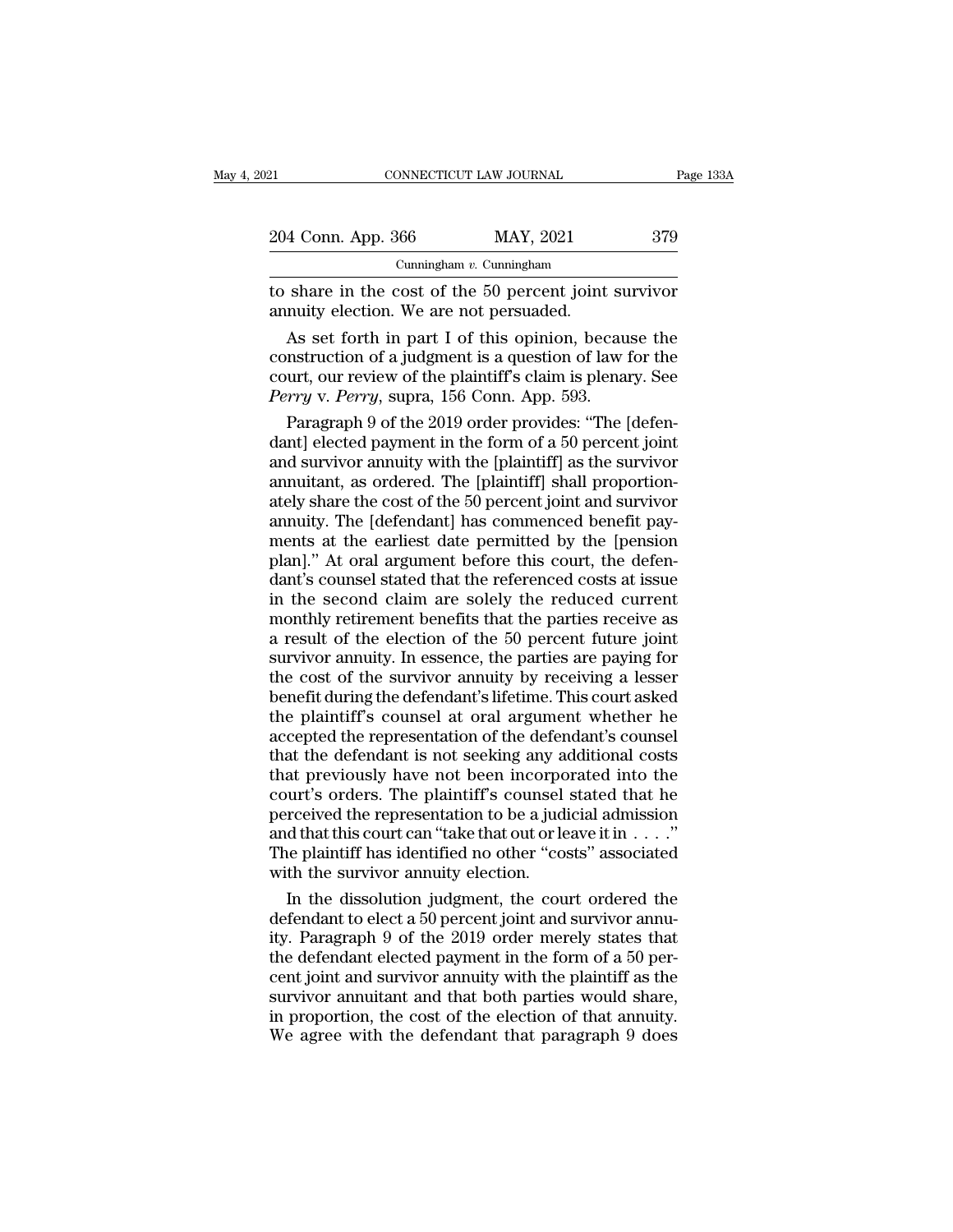|     | CONNECTICUT LAW JOURNAL     |                    | May 4, 2021 |
|-----|-----------------------------|--------------------|-------------|
| 380 | MAY, 2021                   | 204 Conn. App. 366 |             |
|     | Cunningham $v$ . Cunningham |                    |             |

CONNECTICUT LAW JOURNAL<br>
204 Conn. App. 366<br>
Cunningham v. Cunningham<br>
nothing more than confirm that the election of the sur-<br>
vivor annuity resulted in a "cost" to both parties in the<br>
form of a losser current popsion bo  $\begin{array}{r} \text{380} & \text{MAX, } 2021 & 204 \text{ Conn. App. } 366 \\ \text{Curningham } v. \text{ Cunningham} \\ \text{nothing more than confirm that the election of the survey} \\ \text{204 Cont. App. } 366 \text{ arbitrary} \\ \text{205 Find the cost of the study of the body.} \\ \text{206 Find the cost of the body.} \\ \text{207 Find the cost of the body.} \\ \text{208 Find the cost of the body.} \\ \text{209 Find the cost of the body.} \\ \text{200 Find the cost of the body.} \\ \text{201 Find the cost of the body.} \\ \text{201 Find the cost of the body.} \\$  $\frac{\text{MAY, 2021}}{\text{Cunningham } v. \text{ Cunningham}}$ <br>
cunningham v. Cunningham<br>
nothing more than confirm that the election of the survivor annuity resulted in a "cost" to both parties in the<br>
form of a lesser current pension benefit. Accord  $\frac{380}{\text{Cunningham } v. \text{ Cunningham}}$ <br>Cunningham *v.* Cunningham<br>nothing more than confirm that the election of the sur-<br>vivor annuity resulted in a "cost" to both parties in the<br>form of a lesser current pension benefit. Accordingl Cunningham v. Cunningham<br>
Cunningham v. Cunningham<br>
nothing more than confirm that the election of the survivor annuity resulted in a "cost" to both parties in the<br>
form of a lesser current pension benefit. Accordingly, we Frame and the plaintiff claims that the court in the plaintiff claims that the order does not constitute an imper-<br>issible modification of the dissolution judgment.<br>III<br>Last, the plaintiff claims that the court improperly<br>

| . . |
|-----|
|-----|

form of a lesser current pension benefit. Accordingly, we<br>conclude that the order does not constitute an imper-<br>missible modification of the dissolution judgment.<br>III<br>Last, the plaintiff claims that the court improperly<br>or conclude that the order does not constitute an imper-<br>missible modification of the dissolution judgment.<br> $\quad$  III<br>Last, the plaintiff claims that the court improperly<br>ordered that both parties share equally in any future<br> missible modification of the dissolution judgment.<br>
III<br>
Last, the plaintiff claims that the court improperly<br>
ordered that both parties share equally in any future<br>
reductions in the defendant's pension benefit that may<br>  $\frac{1}{2}$  and  $\frac{1}{2}$  and  $\frac{1}{2}$  and  $\frac{1}{2}$  and  $\frac{1}{2}$  and  $\frac{1}{2}$  and  $\frac{1}{2}$  and  $\frac{1}{2}$  and  $\frac{1}{2}$  and  $\frac{1}{2}$  and  $\frac{1}{2}$  and  $\frac{1}{2}$  and  $\frac{1}{2}$  and  $\frac{1}{2}$  and  $\frac{1}{2}$  and  $\frac{1}{2}$  a III<br>Last, the plaintiff claims that the court improperly<br>ordered that both parties share equally in any future<br>reductions in the defendant's pension benefit that may<br>result from decreased contributions to the pension plan<br> Last, the plaintiff claims that the court improperly<br>ordered that both parties share equally in any future<br>reductions in the defendant's pension benefit that may<br>result from decreased contributions to the pension plan<br>by ordered that both parties share equally in any future<br>reductions in the defendant's pension benefit that may<br>result from decreased contributions to the pension plan<br>by Deloitte. At issue is the following language from the<br> reductions in the defendant's pension benefit that may<br>result from decreased contributions to the pension plan<br>by Deloitte. At issue is the following language from the<br>2019 order: "In accordance with Deloitte's calculation result from decreased contributions to the pension plan<br>by Deloitte. At issue is the following language from the<br>2019 order: "In accordance with Deloitte's calculation<br>as set forth in exhibit A and confirmed in exhibit C,<br> by Deloitte. At issue is the following language from the 2019 order: "In accordance with Deloitte's calculation<br>as set forth in exhibit A and confirmed in exhibit C,<br>attached hereto, the [plaintiff] shall receive an annual 2019 order: "In accordance with Deloitte's calculation<br>as set forth in exhibit A and confirmed in exhibit C,<br>attached hereto, the [plaintiff] shall receive an annual<br>pretax payment in the amount of \$84,261 (or \$7021.75<br>mon as set forth in exhibit A and confirmed in exhibit C,<br>attached hereto, the [plaintiff] shall receive an annual<br>pretax payment in the amount of \$84,261 (or \$7021.75<br>monthly), and said amount shall be reduced by federal,<br>sta attached hereto, the [plaintiff] shall receive an annual<br>pretax payment in the amount of \$84,261 (or \$7021.75<br>monthly), and said amount shall be reduced by federal,<br>state and local taxes paid by the [defendant] if, as and<br> pretax payment in the amount of \$84,261 (or \$7021.75<br>monthly), and said amount shall be reduced by federal,<br>state and local taxes paid by the [defendant] if, as and<br>when the [defendant] receives payments from Deloitte.<br>As monthly), and said amount shall be reduced by federal,<br>state and local taxes paid by the [defendant] if, as and<br>when the [defendant] receives payments from Deloitte.<br>As a [non]qualified, [non]funded benefit each party<br>shar state and local taxes paid by the [defendant] if, as and<br>when the [defendant] receives payments from Deloitte.<br>As a [non]qualified, [non]funded benefit each party<br>shares equally in any future reductions implemented<br>by Delo when the [defendant] receives payments from Deloitte.<br>As a [non]qualified, [non]funded benefit each party<br>shares equally in any future reductions implemented<br>by Deloitte (i.e., a 2 percent reduction by Deloitte in<br>any year As a [non]qualified, [non]funded benefit each party<br>shares equally in any future reductions implemented<br>by Deloitte (i.e., a 2 percent reduction by Deloitte in<br>any year reduces both [parties'] benefits by 2 percent)."<br>(Em shares equally in any future reductions implemented<br>by Deloitte (i.e., a 2 percent reduction by Deloitte in<br>any year reduces both [parties'] benefits by 2 percent)."<br>(Emphasis omitted.) The defendant argued before the<br>cour by Deloitte (i.e., a 2 percent reduction by Deloitte in<br>any year reduces both [parties'] benefits by 2 percent)."<br>(Emphasis omitted.) The defendant argued before the<br>court that, because Deloitte refused to make any pay-<br>me any year reduces both [parties'] benefits by 2 percent)."<br>(Emphasis omitted.) The defendant argued before the<br>court that, because Deloitte refused to make any pay-<br>ments directly to the plaintiff, such language was<br>require (Emphasis omitted.) The de<br>court that, because Deloitte<br>ments directly to the plai<br>required in the 2019 order to<br>would be obligated to pay tl<br>the pension benefit if the p.<br>Deloitte were reduced.<br>The plaintiff makes sever Figure 1.1 and the plaintiff, such language was<br>quired in the 2019 order *to clarify* what the defendant<br>puld be obligated to pay the plaintiff as her share of<br>e pension benefit if the payments he received from<br>eloitte wer ments directly to the plaintiff, such language was<br>required in the 2019 order *to clarify* what the defendant<br>would be obligated to pay the plaintiff as her share of<br>the pension benefit if the payments he received from<br>De

required in the 2019 order *to clartyy* what the defendant<br>
would be obligated to pay the plaintiff as her share of<br>
the pension benefit if the payments he received from<br>
Deloitte were reduced.<br>
The plaintiff makes several would be obigated to pay the plaintiff as her snare of<br>the pension benefit if the payments he received from<br>Deloitte were reduced.<br>The plaintiff makes several arguments in response.<br>The plaintiff first contends that the is the pension benefit if the payments he received from<br>Deloitte were reduced.<br>The plaintiff makes several arguments in response.<br>The plaintiff first contends that the issue of what the<br>defendant's obligation might be if Delo Defolute were reduced.<br>The plaintiff makes several arguments in response.<br>The plaintiff first contends that the issue of what the<br>defendant's obligation might be if Deloitte reduces<br>future payments to the pension plan was The plaintiff makes several arguments in response.<br>The plaintiff first contends that the issue of what the<br>defendant's obligation might be if Deloitte reduces<br>future payments to the pension plan was not ripe for<br>adjudicati The plaintiff first contends that the issue of what the defendant's obligation might be if Deloitte reduces future payments to the pension plan was not ripe for adjudication. Second, the plaintiff contends that the court e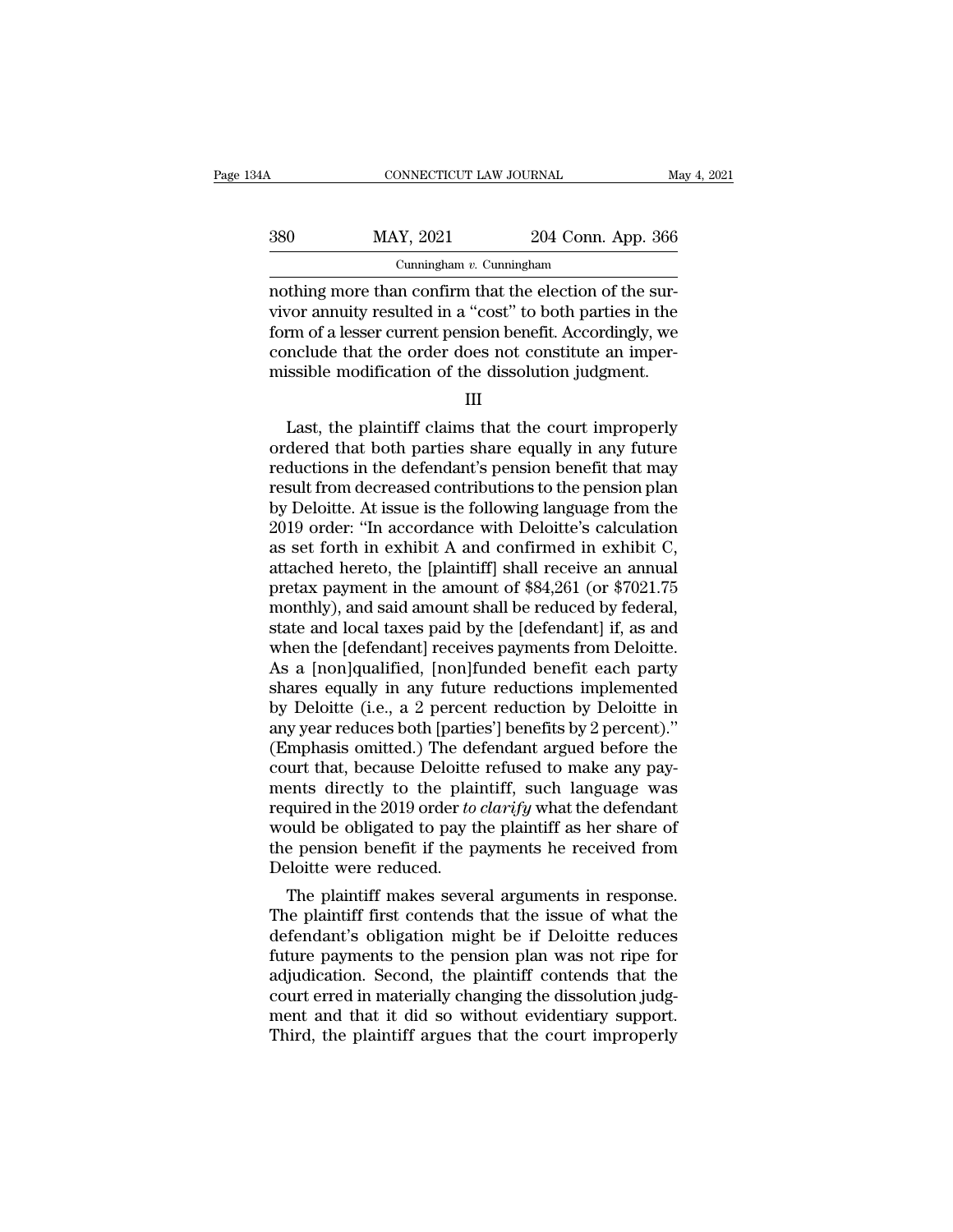| 21                 | CONNECTICUT LAW JOURNAL     | Page 135A |
|--------------------|-----------------------------|-----------|
| 204 Conn. App. 366 | MAY, 2021                   | 381       |
|                    | Cunningham $v$ . Cunningham |           |

Eq. 204 Conn. App. 366 MAY, 2021 Bage 135A<br>
204 Conn. App. 366 MAY, 2021 381<br>
Cunningham v. Cunningham<br>
implemented a formula that would unjustifiably reduce<br>
the plaintiff's marital portion of the benefit. We are not<br>
pe 204 Conn. App. 366 MAY, 2021 381<br>
Cunningham v. Cunningham<br>
implemented a formula that would unjustifiably reduce<br>
the plaintiff's marital portion of the benefit. We are not<br>
persuaded by any of these arguments. 204 Conn. App. 366 MAY, 2021<br>
Cunningham v. Cunningham<br>
implemented a formula that would unjustifiat<br>
the plaintiff's marital portion of the benefit.<br>
persuaded by any of these arguments.<br>
A Cunningham  $v$ . Cunningham<br>
uplemented a formula that would unjustifiably reduce<br>
e plaintiff's marital portion of the benefit. We are not<br>
rsuaded by any of these arguments.<br>
A<br>
We first address the plaintiff's contentio

A

implemented a formula that would unjustifiably reduce<br>the plaintiff's marital portion of the benefit. We are not<br>persuaded by any of these arguments.<br>A<br>We first address the plaintiff's contention that, because<br>the possibil miplemented a formula that would urjustinably reduce<br>the plaintiff's marital portion of the benefit. We are not<br>persuaded by any of these arguments.<br>A<br>We first address the plaintiff's contention that, because<br>the possibili Interpretation of these arguments.<br>
A<br>
We first address the plaintiff's contention that, because<br>
the possibility that Deloitte might someday reduce its<br>
payments under the pension plan is hypothetical, the<br>
issue was not A<br>
We first address the plaintiff's contention that, because<br>
the possibility that Deloitte might someday reduce its<br>
payments under the pension plan is hypothetical, the<br>
issue was not ripe for adjudication by the court. A<br>We first address the plaintiff's contention that, because<br>the possibility that Deloitte might someday reduce its<br>payments under the pension plan is hypothetical, the<br>issue was not ripe for adjudication by the court. "[J] We first address the plaintiff's contention that, because<br>the possibility that Deloitte might someday reduce its<br>payments under the pension plan is hypothetical, the<br>issue was not ripe for adjudication by the court. "[J]u the possibility that Deloitte might someday reduce its<br>payments under the pension plan is hypothetical, the<br>issue was not ripe for adjudication by the court. "[J]usti-<br>ciability comprises several related doctrines, namely, For Fourtain, the Footnote or Bension plan is hypothetical, the issue was not ripe for adjudication by the court. "[J]usticiability comprises several related doctrines, namely, standing, ripeness, mootness and the politica *Committee of Inquiry*, 271 Conn. 540, 569, 858 A.2d 709 (2004). "The problem is best several related doctrines, namely, standing, ripeness, mootness and the political question doctrine, that implicate a court's subject ma ciability comprises several related doctrines, namely,<br>standing, ripeness, mootness and the political question<br>doctrine, that implicate a court's subject matter jurisdic-<br>tion and its competency to adjudicate a particular standing, ripeness, mootness and the political question<br>doctrine, that implicate a court's subject matter jurisdic-<br>tion and its competency to adjudicate a particular mat-<br>ter." (Footnote omitted.) *Office of the Governor* doctrine, that implicate a court's subject matter jurisdiction and its competency to adjudicate a particular matter." (Footnote omitted.) Office of the Governor v. Select Committee of Inquiry, 271 Conn. 540, 569, 858 A.2d tion and its competency to adjudicate a particular matter." (Footnote omitted.) *Office of the Governor v. Select*<br>*Committee of Inquiry*, 271 Conn. 540, 569, 858 A.2d 709<br>(2004). "The problem is best seen in a twofold as ter." (Footnote omitted.) *Office of the Governor* v. *Select*<br>Committee of Inquiry, 271 Conn. 540, 569, 858 A.2d 709<br>(2004). "The problem is best seen in a twofold aspect,<br>requiring [the court] to evaluate both the fitne Committee of Inquiry, 271 Conn. 540, 569, 858 A.2d 709 (2004). "The problem is best seen in a twofold aspect, requiring [the court] to evaluate both the fitness of the issues for judicial decision and the hardship to the (2004). "The problem is best seen in a twofold aspect, requiring [the court] to evaluate both the fitness of the issues for judicial decision and the hardship to the parties of withholding court consideration.  $\ldots$  [W]e requiring [the court] to evaluate both the fitness of the issues for judicial decision and the hardship to the parties of withholding court consideration. . . . [W]e will decide a case only when it presents a live controve issues for judicial decision and<br>ties of withholding court cons<br>decide a case only when it pre<br>which can be resolved by relief<br>power to grant." (Internal quota<br>cier v. Sunnydale Developers,<br>865, 856 A.2d 416 (2004).<br>"Justi is of withholding court consideration. . . . . [W]e will<br>
cide a case only when it presents a live controversy<br>
nich can be resolved by relief that is within the court's<br>
wer to grant." (Internal quotation marks omitted.) decide a case only when it presents a live controversy<br>which can be resolved by relief that is within the court's<br>power to grant." (Internal quotation marks omitted.) For-<br>cier v. Sunnydale Developers, LLC, 84 Conn. App.

which can be resolved by relief that is within the court's<br>power to grant." (Internal quotation marks omitted.) For-<br>cier v. Sunnydale Developers, LLC, 84 Conn. App. 858,<br>865, 856 A.2d 416 (2004).<br>"Justiciability requires power to grant." (Internal quotation marks omitted.) For-<br>
cier v. Sunnydale Developers, LLC, 84 Conn. App. 858,<br>
865, 856 A.2d 416 (2004).<br>
"Justiciability requires (1) that there be an actual con-<br>
troversy between or a cier v. Sunnydale Developers, LLC, 84 Conn. App. 858,<br>865, 856 A.2d 416 (2004).<br>
"Justiciability requires (1) that there be an actual con-<br>
troversy between or among the parties to the dispute<br>
. . . . (2) that the intere 865, 856 A.2d 416 (2004).<br>
"Justiciability requires (1) that there be an actual controversy between or among the parties to the dispute<br>  $\ldots$  (2) that the interests of the parties be adverse . . .<br>
(3) that the matter in "Justiciability requires (1) that there be an actual controversy between or among the parties to the dispute ... (2) that the interests of the parties be adverse ... (3) that the matter in controversy be capable of being troversy between the two sets of the radjudicated leftermination relief to the control.) Id. "[T] he ration of the ration of the ration of the ration of the ration of the ration of the ration of the ration of the ration o . (2) that the interests of the parties be adverse . . .<br>) that the matter in controversy be capable of being<br>ijudicated by judicial power . . . and (4) that the<br>termination of the controversy will result in practical<br>lie (3) that the matter in controversy be capable of being<br>adjudicated by judicial power  $\dots$  and (4) that the<br>determination of the controversy will result in practical<br>relief to the complainant." (Internal quotation marks om

adjudicated by judicial power . . . and (4) that the<br>determination of the controversy will result in practical<br>relief to the complainant." (Internal quotation marks omit-<br>ted.) Id.<br>"[T]he rationale behind the ripeness requ determination of the controversy will result in practical<br>relief to the complainant." (Internal quotation marks omit-<br>ted.) Id.<br>"[T]he rationale behind the ripeness requirement is<br>to prevent the courts, through avoidance o relief to the complainant." (Internal quotation marks omitted.) Id.<br>
"[T]he rationale behind the ripeness requirement is<br>
to prevent the courts, through avoidance of premature<br>
adjudication, from entangling themselves in a ted.) Id.<br>
"[T]he rationale behind the ripeness requirement is<br>
to prevent the courts, through avoidance of premature<br>
adjudication, from entangling themselves in abstract<br>
disagreements . . . [and we therefore] must be sa "[T]<br/>he rationale behind the ripeness requirement is to prevent the courts, through avoidance of premature adjudication, from entangling themselves in abstract disagreements  $\dots$  [and we therefore] must be satisfied t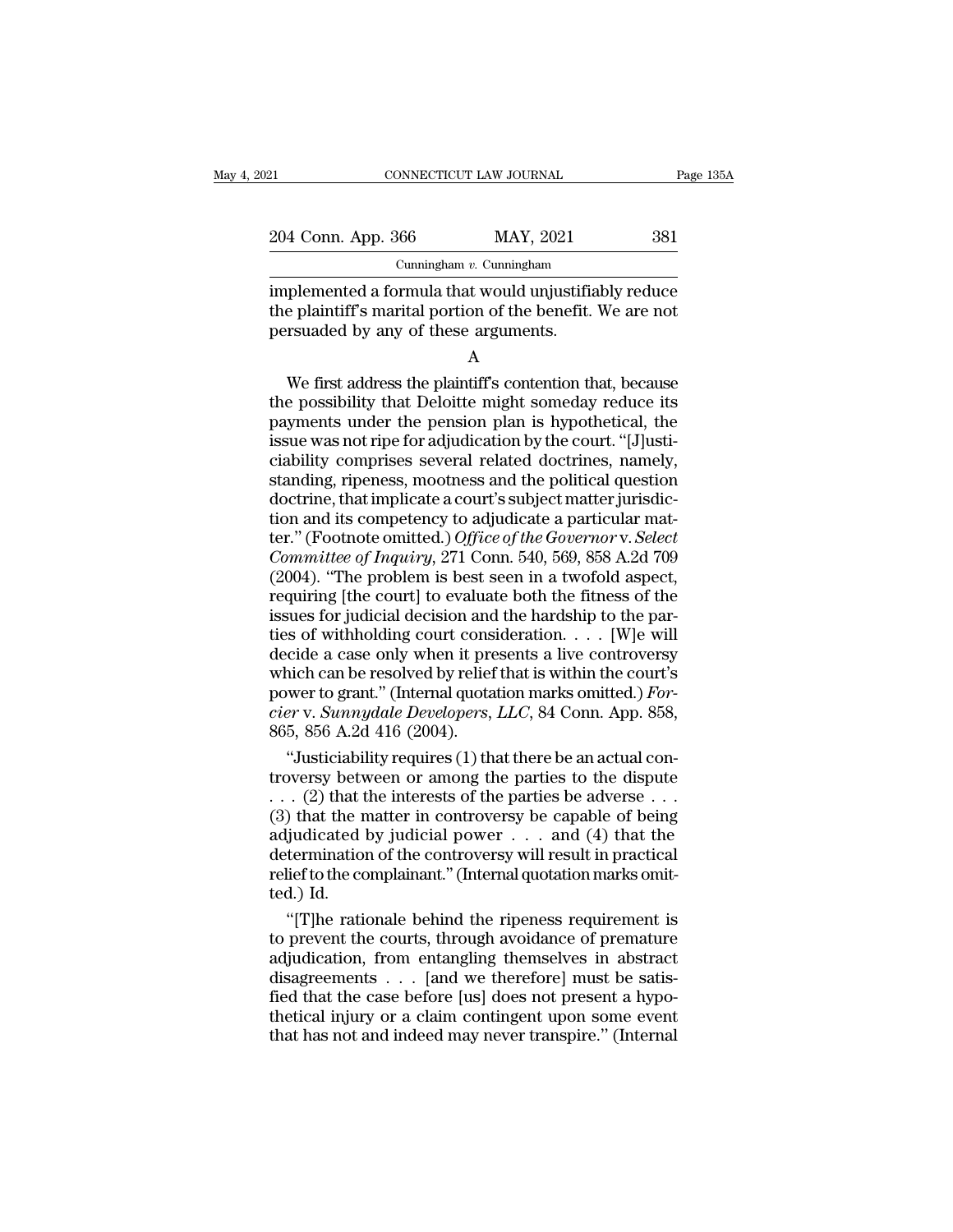| iΑ  | CONNECTICUT LAW JOURNAL     |                    | May 4, 2021 |
|-----|-----------------------------|--------------------|-------------|
| 382 | MAY, 2021                   | 204 Conn. App. 366 |             |
|     | Cunningham $v$ . Cunningham |                    |             |

CONNECTICUT LAW JOURNAL<br>
May 4, 2021<br>
MAY, 2021 204 Conn. App. 366<br>
Cunningham v. Cunningham<br>
quotation marks omitted.) *Countrywide Home Loans*<br>
Servicing, L.P. v. Peterson, 171 Conn. App. 842, 847, 158<br>
A 3d 405 (2017) " *Servicing, L.P. v. Peterson, 171 Conn. App. 366*<br>*Cunningham v. Cunningham*<br>*Servicing, L.P. v. Peterson, 171 Conn. App. 842, 847, 158*<br>*A.3d 405 (2017).* "The difference between an abstract question and a case or controv  $\begin{array}{r} \text{MAX, 2021} \text{204 Conn. App. 366} \\ \text{Cuningham } v. \text{ Cuningham} \\ \text{quotation marks omitted.) } \text{Countrywide Home Loans} \\ \text{Servicing, L.P. v. Peterson, 171 Conn. App. 842, 847, 158} \\ \text{A.3d 405 (2017). "The difference between an abstract question and a case or controversy is one of degree . . .} \\ \text{and is not discontiniable by any precise test." (Internal quo) \\ \end{array}$ 382 MAY, 2021 204 Conn. App. 366<br>
Cunningham v. Cunningham<br>
quotation marks omitted.) *Countrywide Home Loans*<br> *Servicing*, *L.P.* v. *Peterson*, 171 Conn. App. 842, 847, 158<br>
A.3d 405 (2017). "The difference between an Cunningham v. Cunningham<br>
quotation marks omitted.) Countrywide Home Loans<br>
Servicing, L.P. v. Peterson, 171 Conn. App. 842, 847, 158<br>
A.3d 405 (2017). "The difference between an abstract<br>
question and a case or controver Cunningham v. Cunningham<br>quotation marks omitted.) *Countrywide Home Loans*<br>Servicing, L.P. v. Peterson, 171 Conn. App. 842, 847, 158<br>A.3d 405 (2017). "The difference between an abstract<br>question and a case or controversy quotation marks omitted.) *Countrywide Home Loans*<br>*Servicing, L.P. v. Peterson,* 171 Conn. App. 842, 847, 158<br>A.3d 405 (2017). "The difference between an abstract<br>question and a case or controversy is one of degree . . .<br> Servicing, L.P. v. Peterson, 171 Conn. App. 842, 847, 158<br>A.3d 405 (2017). "The difference between an abstract<br>question and a case or controversy is one of degree . . .<br>and is not discernible by any precise test." (Interna A.3d 405 (2017). "The difference between an abstract<br>question and a case or controversy is one of degree  $\dots$ <br>and is not discernible by any precise test." (Internal quo-<br>tation marks omitted.) *Babbitt* v. *United Farm Wo* question and a case or controversy is one of degree . . .<br>and is not discernible by any precise test." (Internal quo-<br>tation marks omitted.) *Babbitt* v. *United Farm Workers*<br>National Union, 442 U.S. 289, 297, 99 S. Ct. 2 and is not discernible by any precise testation marks omitted.) *Babbitt* v. United National Union, 442 U.S. 289, 297, 99<br>*L.* Ed. 2d 895 (1979). Because an issue repolity raises a question of law, our app<br>plenary. See Off Mondell Marks omitted.) Baboutt V. United Farm Workers<br>titional Union, 442 U.S. 289, 297, 99 S. Ct. 2301, 60<br>Ed. 2d 895 (1979). Because an issue regarding justicia-<br>lity raises a question of law, our appellate review is<br>en Mational Union, 442 U.S. 289, 297, 99 S. Ut. 2301, 60<br>L. Ed. 2d 895 (1979). Because an issue regarding justicia-<br>bility raises a question of law, our appellate review is<br>plenary. See Office of the Governor v. Select Commi

L. Ed. 2d 895 (1979). Because an issue regarding justicia-<br>bility raises a question of law, our appellate review is<br>plenary. See *Office of the Governor* v. *Select Committee*<br>of *Inquiry*, supra, 271 Conn. 569.<br>We are no buity raises a question of law, our appellate review is<br>plenary. See *Office of the Governor* v. *Select Committee*<br>of *Inquiry*, supra, 271 Conn. 569.<br>We are not persuaded by the plaintiff's ripeness argu-<br>ment because it plenary. See *Office of the Governor v. Setect Committee*<br>of *Inquiry*, supra, 271 Conn. 569.<br>We are not persuaded by the plaintiff's ripeness argu-<br>ment because it is founded on an incorrect premise.<br>The plaintiff assumes of *Inquiry*, supra, 271 Conn. 569.<br>We are not persuaded by the plaintiff's ripeness argument because it is founded on an incorrect premise.<br>The plaintiff assumes that the language in the 2019<br>order providing that the par We are not persuaded by the plaintiff's ripeness argument because it is founded on an incorrect premise.<br>The plaintiff assumes that the language in the 2019<br>order providing that the parties would share equally<br>the impact o ment because it is founded on an incorrect premise.<br>The plaintiff assumes that the language in the 2019<br>order providing that the parties would share equally<br>the impact of any reductions in Deloitte's contributions<br>to the p The plaintiff assumes that the language in the 2019<br>order providing that the parties would share equally<br>the impact of any reductions in Deloitte's contributions<br>to the pension plan constitutes a new order of the court<br>or order providing that the parties would share equally<br>the impact of any reductions in Deloitte's contributions<br>to the pension plan constitutes a new order of the court<br>or an impermissible modification of the dissolution<br>jud the impact of any reductions in Deloitte's contributions<br>to the pension plan constitutes a new order of the court<br>or an impermissible modification of the dissolution<br>judgment. For the reasons set forth in parts III B and<br>C to the pension plan constitutes a new order of the court<br>or an impermissible modification of the dissolution<br>judgment. For the reasons set forth in parts III B and<br>C of this opinion, we conclude that it is neither. The<br>cou or an impermissible modification of the dissolution<br>judgment. For the reasons set forth in parts III B and<br>C of this opinion, we conclude that it is neither. The<br>court's order merely clarifies and effectuates the dis-<br>solu judgment. For the reasons set forth in parts III B and<br>C of this opinion, we conclude that it is neither. The<br>court's order merely clarifies and effectuates the dis-<br>solution judgment. Thus, to the extent that the court<br>re C of this opinion, we conclude that it is neither. The court's order merely clarifies and effectuates the dissolution judgment. Thus, to the extent that the court rendered a judgment addressing a potential future contingen court's order merely clarifies and effectuates the dissolution judgment. Thus, to the extent that the court<br>rendered a judgment addressing a potential future con-<br>tingency, it did so when it rendered the dissolution<br>judgme solution judgment. Thus, to the extent that the court<br>rendered a judgment addressing a potential future con-<br>tingency, it did so when it rendered the dissolution<br>judgment in 2011. Furthermore, the plaintiff concedes<br>in her rendered a judgment addressing a potential future contingency, it did so when it rendered the dissolution<br>judgment in 2011. Furthermore, the plaintiff concedes<br>in her principal brief that "[i]t was known at the [dissolu-<br>t tingency, it did so when it rendered the dissolution<br>judgment in 2011. Furthermore, the plaintiff concedes<br>in her principal brief that "[i]t was known at the [dissolu-<br>tion] trial, that there was/is a possibility that the judgment in 2011. Furthermore, the plaintiff concedes<br>in her principal brief that "[i]t was known at the [dissolu-<br>tion] trial, that there was/is a possibility that the [pen-<br>sion plan] benefit could be reduced in the futu in her principal brief that "[i]t was known at the [dissolution] trial, that there was/is a possibility that the [pension plan] benefit could be reduced in the future based upon certain limitations under the [plan]." Conse tion] trial, that there was/is a possibility that the [pension plan] benefit could be reduced in the future based<br>upon certain limitations under the [plan]." Conse-<br>quently, when the court ordered, as part of the dissolu-<br> sion plan] benefit could be reduced in the future based<br>upon certain limitations under the [plan]." Conse-<br>quently, when the court ordered, as part of the dissolu-<br>tion judgment, that the parties would share equally in<br>the upon certain limitations under the [plan]." Consequently, when the court ordered, as part of the dissolution judgment, that the parties would share equally in the defendant's pension benefit, the plaintiff understood that quently, when the court ordered, as part of the dissolution judgment, that the parties would share equally in<br>the defendant's pension benefit, the plaintiff under-<br>stood that there was a possibility that her share could<br>be tion judgment, that the parties would share equally in<br>the defendant's pension benefit, the plaintiff under-<br>stood that there was a possibility that her share could<br>be negatively impacted by a reduction in Deloitte's<br>contr the defendant's pension benefit, the plaintiff understood that there was a possibility that her share could<br>be negatively impacted by a reduction in Deloitte's<br>contributions. In fact, she agrees that at some level of<br>reduc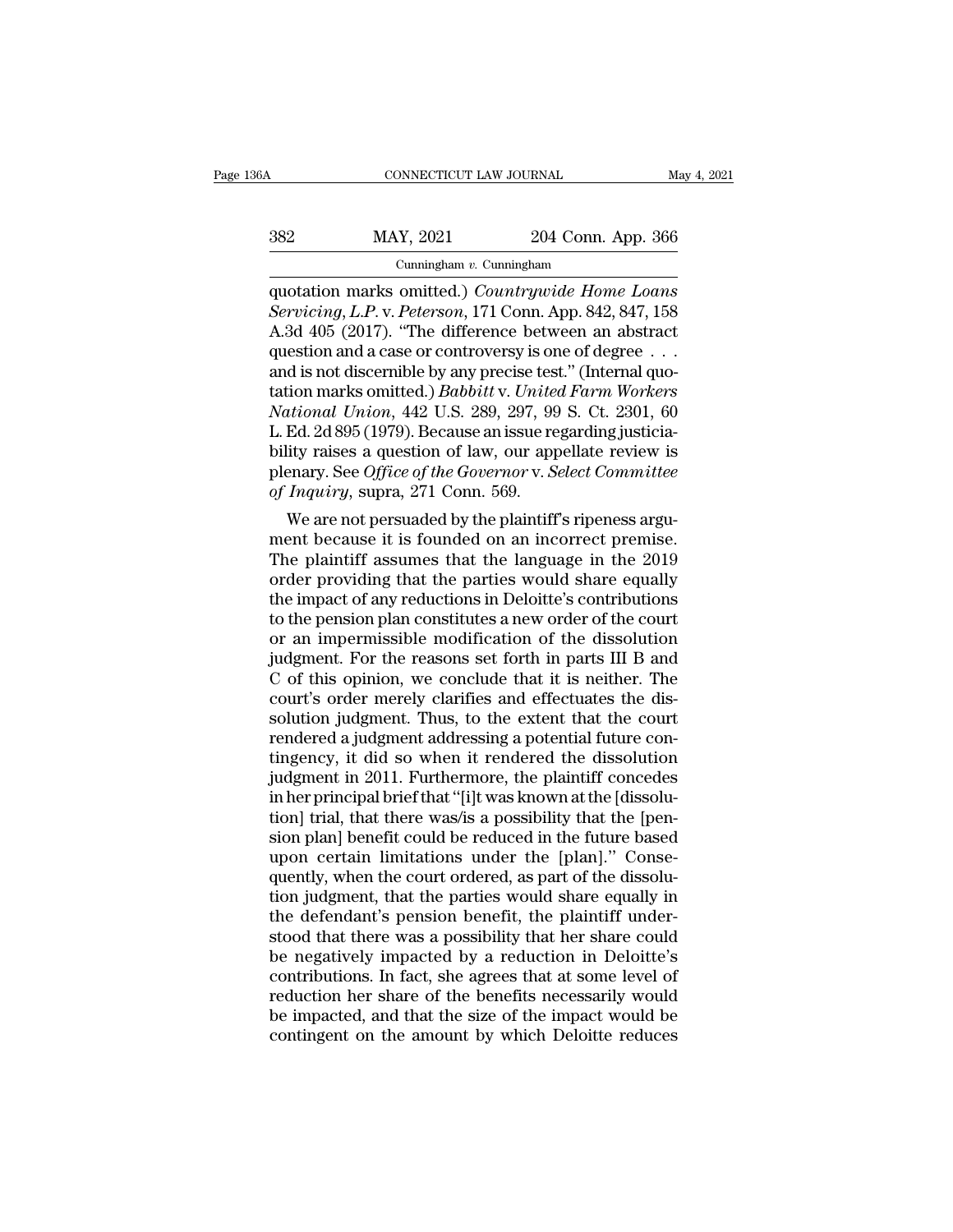| 21                 | CONNECTICUT LAW JOURNAL     | Page 137A |
|--------------------|-----------------------------|-----------|
| 204 Conn. App. 366 | MAY, 2021                   | 383       |
|                    | Cunningham $v$ . Cunningham |           |

EXECTE EXECT CONNECTICUT LAW JOURNAL<br>
204 Conn. App. 366 MAY, 2021 383<br>
Cunningham v. Cunningham<br>
its contribution. For example, if Deloitte ceased pay-<br>
ments to the pension plan completely and the defen-<br>
dant's ponsion 204 Conn. App. 366 MAY, 2021 383<br>
Cunningham v. Cunningham<br>
its contribution. For example, if Deloitte ceased pay-<br>
ments to the pension plan completely and the defen-<br>
dant's pension benefit was reduced to zero, the plai 204 Conn. App. 366 MAY, 2021 383<br>
Cunningham v. Cunningham<br>
its contribution. For example, if Deloitte ceased pay-<br>
ments to the pension plan completely and the defen-<br>
dant's pension benefit was reduced to zero, the plai 204 Conn. App. 366 MAY, 2021 383<br>
Cunningham *v.* Cunningham<br>
its contribution. For example, if Deloitte ceased pay-<br>
ments to the pension plan completely and the defen-<br>
dant's pension benefit was reduced to zero, the pl Cunningham v. Cunningham<br>
The plantiff doesn's contribution. For example, if Deloitte ceased pay-<br>
ments to the pension plan completely and the defen-<br>
dant's pension benefit was reduced to zero, the plain-<br>
tiff's share Cunningham  $v$ . Cunningham<br>its contribution. For example, if Deloitte ceased pay-<br>ments to the pension plan completely and the defen-<br>dant's pension benefit was reduced to zero, the plain-<br>tiff's share of the benefit woul its contribution. For example, if Deloitte ceased pay-<br>ments to the pension plan completely and the defen-<br>dant's pension benefit was reduced to zero, the plain-<br>tiff's share of the benefit would also be reduced to zero.<br>T ments to the pension plan completely and the defen-<br>dant's pension benefit was reduced to zero, the plain-<br>tiff's share of the benefit would also be reduced to zero.<br>The plaintiff does not argue that it was error for the<br>c dant's pension benefit was reduced to zero, the plain-<br>tiff's share of the benefit would also be reduced to zero.<br>The plaintiff does not argue that it was error for the<br>court at the time of the dissolution to render a judg tiff's share of the benefit would also be reduced to zero.<br>The plaintiff does not argue that it was error for the<br>court at the time of the dissolution to render a judgment<br>that included such a contingency. Nor would such a The plaintiff does not argue that it was error for the court at the time of the dissolution to render a judgment that included such a contingency. Nor would such an argument have any merit. The circumstances in this case a court at the time of the dissolution to render a judgment<br>that included such a contingency. Nor would such an<br>argument have any merit. The circumstances in this<br>case are akin to a court ordering, at the time of dissolu-<br>ti that included such a contingency. Nor would such an argument have any merit. The circumstances in this case are akin to a court ordering, at the time of dissolution, that the parties sell the marital home and evenly split argument have any merit. The circumstances in this<br>case are akin to a court ordering, at the time of dissolu-<br>tion, that the parties sell the marital home and evenly<br>split the proceeds of the sale, and then issuing a clari case are akin to a court ordering, at the time of dissolution, that the parties sell the marital home and evenly split the proceeds of the sale, and then issuing a clarifying order that the parties are also to share equall tion, that the parties sell the marital home and evenly<br>split the proceeds of the sale, and then issuing a clarify-<br>ing order that the parties are also to share equally in<br>the costs of selling the home. It cannot reasonabl split the proceeds of the sale, and then issuing a clarifying order that the parties are also to share equally in the costs of selling the home. It cannot reasonably be argued that, because the sales price of a property or ing order that the parties are also to share equally in<br>the costs of selling the home. It cannot reasonably be<br>argued that, because the sales price of a property or<br>its closing costs are unknown at the time of the judg-<br>me the costs of selling<br>argued that, becausits closing costs are<br>ment, the court wo<br>a clarifying order be<br>is true in this case.<br>without merit. From the court would be without jurisdiction to issue<br>that, the court would be without jurisdiction to issue<br>clarifying order because the issue is unripe. The same<br>true in this case. The plaintiff's ripeness argument is<br>th

B

order that both parties are in this case. The plaintiff's ripeness argument is<br>in the same is true in this case. The plaintiff's ripeness argument is<br>without merit.<br>B<br>As to the merits of the plaintiff's challenge to the co the definitions in the plaintiff's ripeness argument is<br>
is true in this case. The plaintiff's ripeness argument is<br>
Without merit.<br>
B<br>
As to the merits of the plaintiff's challenge to the court's<br>
order that both parties From decreased contributions to the pension plan by<br>Detections in the defendant's pension plan by<br>Deloitte, the plaintiff schallenge to the court's<br>perfections in the defendant's pension benefit that may result<br>from decrea B<br>
B<br>
As to the merits of the plaintiff's challenge to the court's<br>
order that both parties share equally in any future reduc-<br>
tions in the defendant's pension benefit that may result<br>
from decreased contributions to the B<br>As to the merits of the plaintiff's challenge to the court's<br>order that both parties share equally in any future reduc-<br>tions in the defendant's pension benefit that may result<br>from decreased contributions to the pension As to the merits of the plaintiff's challenge to the court's<br>order that both parties share equally in any future reduc-<br>tions in the defendant's pension benefit that may result<br>from decreased contributions to the pension p order that both parties share equally in any future reductions in the defendant's pension benefit that may result<br>from decreased contributions to the pension plan by<br>Deloitte, the plaintiff first posits that, "[b]y simply<br> tions in the defendant's pension benefit that may result<br>from decreased contributions to the pension plan by<br>Deloitte, the plaintiff first posits that, "[b]y simply<br>adopting the defendant's request, without offer or<br>inquir from decreased contributions to the pension plan by<br>Deloitte, the plaintiff first posits that, "[b]y simply<br>adopting the defendant's request, without offer or<br>inquiry into the defendant's current [pension plan] bene-<br>fits, Deloitte, the plaintiff first posits that, "[b]y simply<br>adopting the defendant's request, without offer or<br>inquiry into the defendant's current [pension plan] bene-<br>fits, the trial court made a material change to the judgadopting the defendant's request, without offer or<br>inquiry into the defendant's current [pension plan] bene-<br>fits, the trial court made a material change to the judg-<br>ment . . . . " The plaintiff provides no analysis in su inquiry into the defendant's current [pension plan] bene-<br>fits, the trial court made a material change to the judg-<br>ment  $\ldots$ ." The plaintiff provides no analysis in sup-<br>port of this assertion, but merely cites to two S fits, the trial court made a material change to the judgment  $\ldots$ ." The plaintiff provides no analysis in support of this assertion, but merely cites to two Supreme Court cases and to two cases from this court. The plain ment . . . ." The plaintiff provides no analysis in support of this assertion, but merely cites to two Supreme<br>Court cases and to two cases from this court. The plain-<br>tiff then concludes her "argument" by stating: "This<br>e port of this assertion, but merely cites to two Supreme<br>Court cases and to two cases from this court. The plain-<br>tiff then concludes her "argument" by stating: "This<br>error is compounded by the fact that the court made<br>such Court cases and to two cases from this court. The plain-<br>tiff then concludes her "argument" by stating: "This<br>error is compounded by the fact that the court made<br>such orders without evidence as to the amount of the<br>defenda tiff then concludes her "argument" by stating: "This<br>error is compounded by the fact that the court made<br>such orders without evidence as to the amount of the<br>defendant's current [pension plan] benefit. Orders<br>entered witho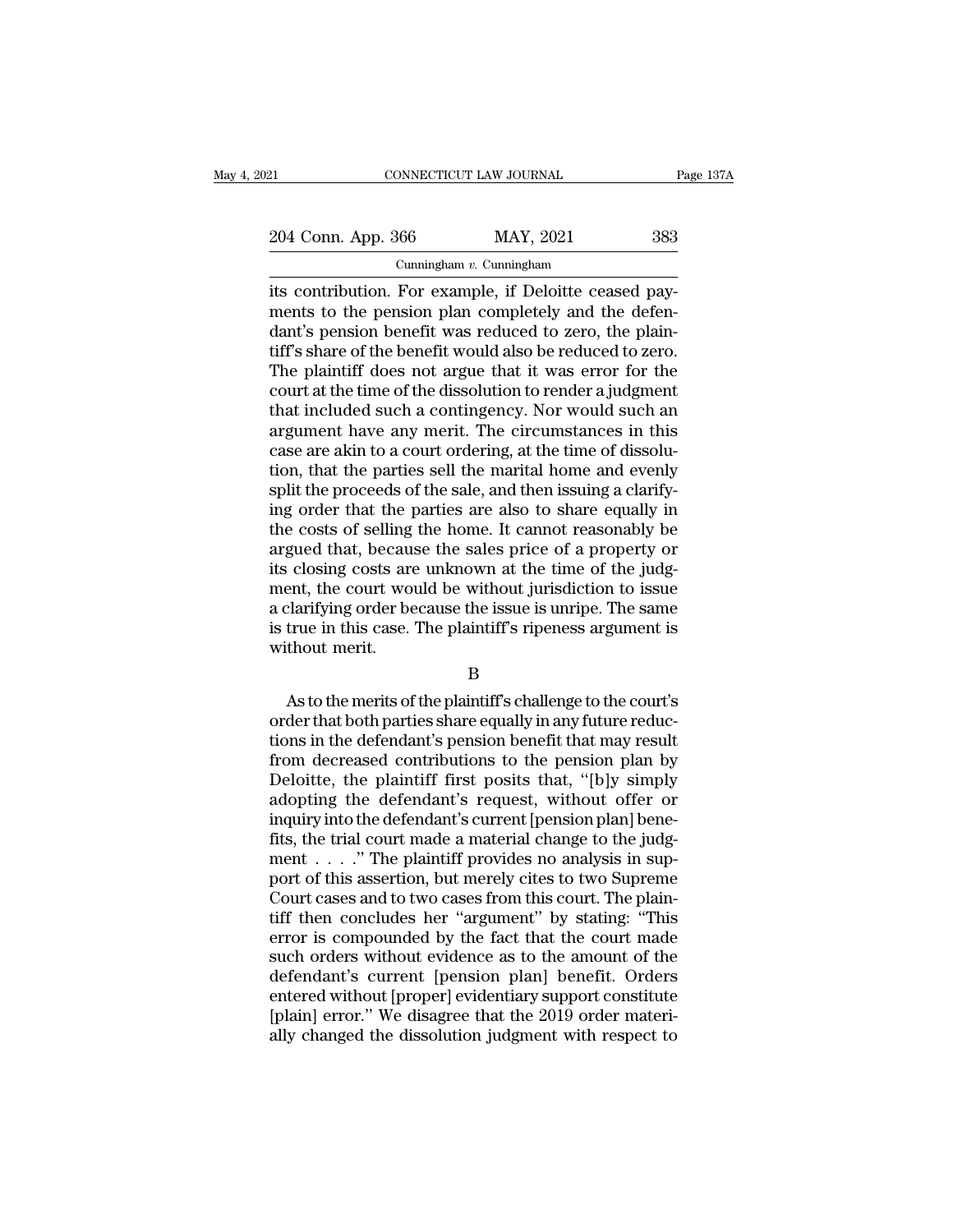| 88A | CONNECTICUT LAW JOURNAL                                                             |                    | May 4, 2021 |
|-----|-------------------------------------------------------------------------------------|--------------------|-------------|
| 384 | MAY, 2021                                                                           | 204 Conn. App. 366 |             |
|     | Cunningham $v$ . Cunningham                                                         |                    |             |
|     | how the parties share the defendant's retirement benefit<br>under the pension plan. |                    |             |
|     | "It is well settled that [c] ourts have continuing juris-                           |                    |             |

 $\frac{1}{204}$  MAY, 2021 204 Conn. App. 366<br>
Cunningham *v*. Cunningham<br>
w the parties share the defendant's retirement benefit<br>
der the pension plan.<br>
"It is well settled that [c]ourts have continuing juris-<br>
ction . . . to 384 MAY, 2021 204 Conn. App. 366<br>
Cunningham v. Cunningham<br>
how the parties share the defendant's retirement benefit<br>
under the pension plan.<br>
"It is well settled that [c]ourts have continuing juris-<br>
diction . . . to fas Cunningham v. Cunningham<br>
how the parties share the defendant's retirement benefit<br>
under the pension plan.<br>
"It is well settled that [c]ourts have continuing juris-<br>
diction . . . to fashion a remedy appropriate to the<br> how the parties share the defendant's retirement benefit<br>
under the pension plan.<br>
"It is well settled that [c]ourts have continuing juris-<br>
diction . . . to fashion a remedy appropriate to the<br>
vindication of a prior . . the parties share the defendant s retirement benefit<br>under the pension plan.<br>"It is well settled that [c]ourts have continuing juris-<br>diction  $\dots$  to fashion a remedy appropriate to the<br>vindication of a prior  $\dots$  judgmen under the pension plan.<br>
"It is well settled that [c]ourts have continuing juris-<br>
diction  $\ldots$  to fashion a remedy appropriate to the<br>
vindication of a prior  $\ldots$  judgment  $\ldots$  pursuant to<br>
[their] inherent powers  $\ld$ "It is well settled that [c]ourts have continuing juris-<br>diction  $\ldots$  to fashion a remedy appropriate to the<br>vindication of a prior  $\ldots$  judgment  $\ldots$  pursuant to<br>[their] inherent powers  $\ldots$ . When an ambiguity in<br>the diction . . . to fashion a remedy appropriate to the vindication of a prior . . . judgment . . . pursuant to [their] inherent powers . . . . When an ambiguity in the language of a prior judgment has arisen as a result of p vindication of a prior  $\dots$  judgment  $\dots$  pursuant to<br>[their] inherent powers  $\dots$ . When an ambiguity in<br>the language of a prior judgment has arisen as a result<br>of postjudgment events, therefore, a trial court may, at<br>any [their] inherent powers . . . . . When an ambiguity in<br>the language of a prior judgment has arisen as a result<br>of postjudgment events, therefore, a trial court may, at<br>any time, exercise its continuing jurisdiction to eff the language of a prior judgment has arisen as a result<br>of postjudgment events, therefore, a trial court may, at<br>any time, exercise its continuing jurisdiction to effec-<br>tuate its prior [judgment] . . . by interpreting [th % ambiguous judgment and entering orders to effectuate<br>the judgment as interpreted . . . . ." (Internal quotation<br>marks omitted.) *Dicker* v. *Dicker*, 189 Conn. App. 247,<br>260, 207 A.3d 525 (2019).<br>"Although a trial court y time, exercise its continuing jurisdiction to effect<br>ate its prior [judgment]  $\ldots$  by interpreting [the]<br>abiguous judgment and entering orders to effectuate<br>e judgment as interpreted  $\ldots$ ." (Internal quotation<br>arks om tuate its prior [Judgment]  $\ldots$  by interpreting [the]<br>ambiguous judgment and entering orders to effectuate<br>the judgment as interpreted  $\ldots$ ." (Internal quotation<br>marks omitted.) *Dicker* v. *Dicker*, 189 Conn. App. 247,

amolguous judgment and entering orders to effectuate<br>the judgment as interpreted . . . ." (Internal quotation<br>marks omitted.) *Dicker* v. *Dicker*, 189 Conn. App. 247,<br>260, 207 A.3d 525 (2019).<br>"Although a trial court may the judgment as interpreted . . . . (internal quotation<br>marks omitted.) *Dicker* v. *Dicker*, 189 Conn. App. 247,<br>260, 207 A.3d 525 (2019).<br>"Although a trial court may interpret an ambiguous<br>judgment, this court has empha marks omitted.) *Dicker* v. *Dicker*, 189 Conn. App. 247, 260, 207 A.3d 525 (2019).<br>
"Although a trial court may interpret an ambiguous judgment, this court has emphasized that a motion for clarification may not . . . be 260, 207 A.3d 525 (2019).<br>
"Although a trial court may interpret an ambiguous<br>
judgment, this court has emphasized that a motion for<br>
clarification may not  $\dots$  be used to modify or to alter<br>
the substantive terms of a pr "Although a trial court may interpret an ambiguous<br>judgment, this court has emphasized that a motion for<br>clarification may not . . . be used to modify or to alter<br>the substantive terms of a prior judgment . . . and we<br>loo % judgment, this court has clarification may not  $\dots$  the substantive terms of a look to the substance of the rather than the form to deproperly characterized as a modification.  $\dots$  "In order to determine  $\alpha$ <sup>'</sup><br>In order to determine whether a motion when the substantive terms of a prior judgment  $\dots$  and we<br>ok to the substance of the relief sought by the motion<br>ther than the form to determine whether a motion is<br>operly c the substantive terms of a prior judgment  $\ldots$  and we<br>look to the substance of the relief sought by the motion<br>rather than the form to determine whether a motion is<br>properly characterized as one seeking a clarification o

look to the substance of the relief sought by the motion<br>rather than the form to determine whether a motion is<br>properly characterized as one seeking a clarification or<br>a modification. . . .<br>"In order to determine whether rather than the form to determine whether a motion is<br>properly characterized as one seeking a clarification or<br>a modification. . . .<br>"In order to determine whether the trial court prop-<br>erly clarified ambiguity in the judg properly characterized as one seeking a clarification or<br>a modification. . . .<br>"In order to determine whether the trial court prop-<br>erly clarified ambiguity in the judgment or impermissi-<br>bly modified or altered the substa a modification. . . .<br>
"In order to determine whether the trial court prop-<br>
erly clarified ambiguity in the judgment or impermissi-<br>
bly modified or altered the substantive terms of the<br>
judgment, we must first construe t "In order to determine whether the trial court properly clarified ambiguity in the judgment or impermissi-<br>bly modified or altered the substantive terms of the<br>judgment, we must first construe the trial court's judgment. erly clarified ambiguity in the judgment or impermissi-<br>bly modified or altered the substantive terms of the<br>judgment, we must first construe the trial court's judg-<br>ment. It is well established that the construction of a<br> bly modified or altered the substantive terms of the judgment, we must first construe the trial court's judg-<br>ment. It is well established that the construction of a judgment presents a question of law over which we<br>exerci judgment, we must first construe the trial court's judgment. It is well established that the construction of a<br>judgment presents a question of law over which we<br>exercise plenary review. . . . In construing a trial<br>court's ment. It is well established that the construction of a<br>judgment presents a question of law over which we<br>exercise plenary review. . . . In construing a trial<br>court's judgment, [t]he determinative factor is the inten-<br>tio judgment presents a question of law over which we<br>exercise plenary review. . . . In construing a trial<br>court's judgment, [t]he determinative factor is the inten-<br>tion of the court as gathered from all parts of the judg-<br>m exercise plenary review. . . . In construing a trial<br>court's judgment, [t]he determinative factor is the inten-<br>tion of the court as gathered from all parts of the judg-<br>ment. . . . The interpretation of a judgment may<br>in court's judgment, [t]he determinative factor is the intention of the court as gathered from all parts of the judgment. . . . The interpretation of a judgment may involve the circumstances surrounding the making of the jud tion of the court as gathered from all parts of the judgement. . . . The interpretation of a judgment may involve the circumstances surrounding the making of the judgment. . . . Effect must be given to that which is clear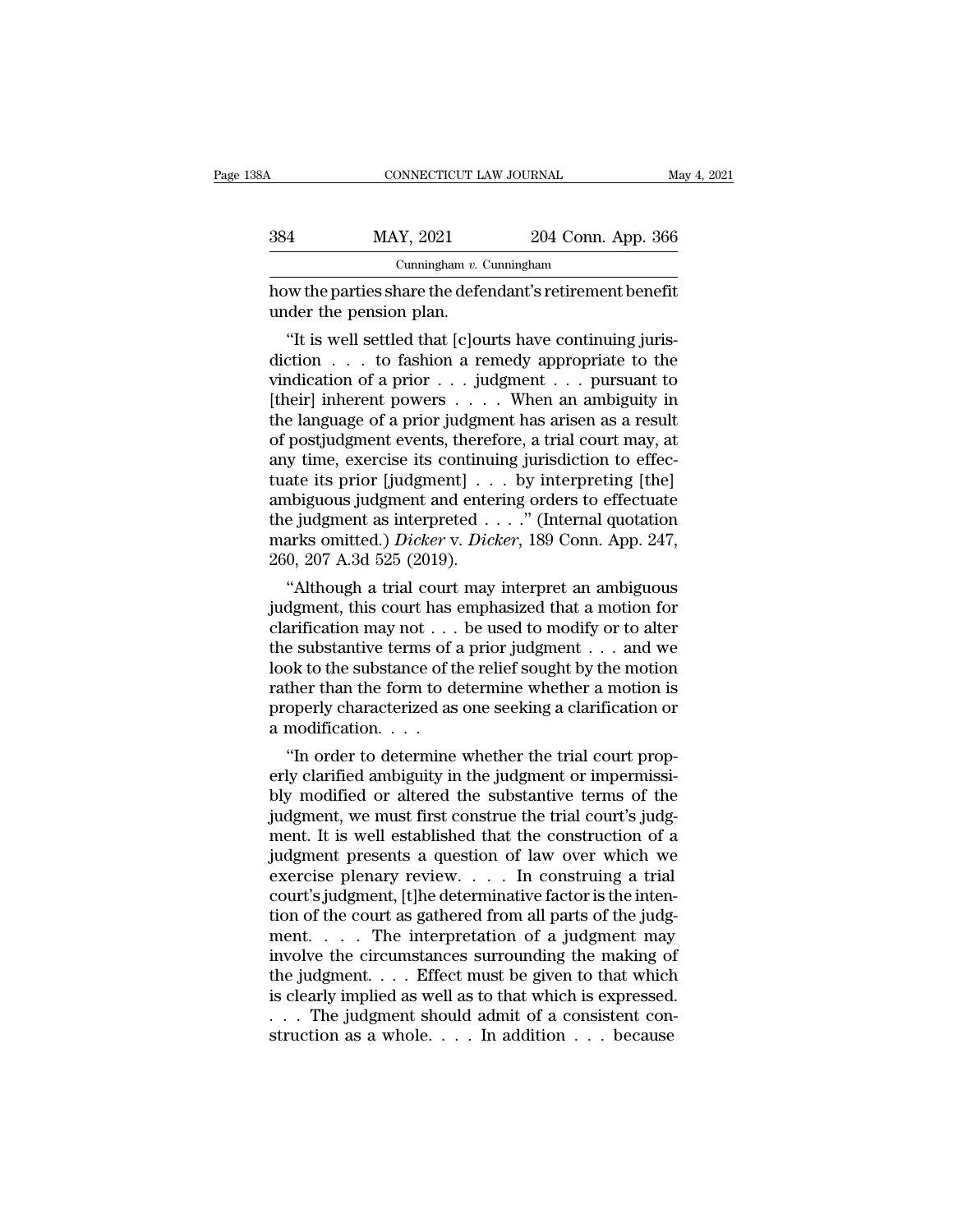21 CONNECTICUT LAW JOURNAL Page 139A<br>204 Conn. App. 366 MAY, 2021 385<br>Cunningham v. Cunningham

Cunningham *v.* Cunningham

EXECTE THE TRIAL TERRATE TELEVIDE THE TRIAL TERRATE ON THE TRIAL SET ON A Cunningham  $v$ . Cunningham<br>
The trial judge who issues the order that is the subject<br>
of subsequent clarification is familiar with the entire<br>
The 204 Conn. App. 366 MAY, 2021 385<br>
Cunningham v. Cunningham<br>
the trial judge who issues the order that is the subject<br>
of subsequent clarification is familiar with the entire<br>
record and, of course, with the order itself, 204 Conn. App. 366 MAY, 2021 385<br>
Cunningham v. Cunningham<br>
the trial judge who issues the order that is the subject<br>
of subsequent clarification is familiar with the entire<br>
record and, of course, with the order itself, 204 Conn. App. 366 MAY, 2021 385<br>
Cunningham v. Cunningham<br>
the trial judge who issues the order that is the subject<br>
of subsequent clarification is familiar with the entire<br>
record and, of course, with the order itself, For the trial judge who issues the order that is the subject<br>of subsequent clarification is familiar with the entire<br>record and, of course, with the order itself, that judge is<br>in the best position to clarify any ambiguit Cunningham v. Cunningham<br>the trial judge who issues the order that is the subject<br>of subsequent clarification is familiar with the entire<br>record and, of course, with the order itself, that judge is<br>in the best position to the trial judge who issues the order that is the subject<br>of subsequent clarification is familiar with the entire<br>record and, of course, with the order itself, that judge is<br>in the best position to clarify any ambiguity in of subsequent clarification is familiar with the entire<br>record and, of course, with the order itself, that judge is<br>in the best position to clarify any ambiguity in the order.<br>For that reason, substantial deference is acc record and, of course, with the order itself, that judge is<br>in the best position to clarify any ambiguity in the order.<br>For that reason, substantial deference is accorded to a<br>court's interpretation of its own order....Ac in the best position to clarify any ambiguity in the order.<br>For that reason, substantial deference is accorded to a<br>court's interpretation of its own order.... Accord-<br>ingly, we will not disturb a trial court's clarificati urt's interpretation of its own order. . . . Accord-<br>gly, we will not disturb a trial court's clarification of<br>ambiguity in its own order unless the court's inter-<br>etation of that order is manifestly unreasonable."<br>ternal ingly, we will not disturb a trial court's clarification of<br>an ambiguity in its own order unless the court's inter-<br>pretation of that order is manifestly unreasonable."<br>(Internal quotation marks omitted.) *Lawrence* v. *C* 

an ambiguity in its own order unless the court's inter-<br>pretation of that order is manifestly unreasonable."<br>(Internal quotation marks omitted.)  $Lawrence$  v.  $Cords$ ,<br>159 Conn. App. 194, 198–99, 122 A.3d 713 (2015).<br>The dissoluti pretation of that order is manifestly unreasonable."<br>(Internal quotation marks omitted.) *Lawrence* v. *Cords*,<br>159 Conn. App. 194, 198–99, 122 A.3d 713 (2015).<br>The dissolution judgment in the present case provides<br>that th (Internal quotation marks omitted.) *Lawrence* v. *Cords*,<br>159 Conn. App. 194, 198–99, 122 A.3d 713 (2015).<br>The dissolution judgment in the present case provides<br>that the parties are to share equally the value of the<br>pens 159 Conn. App. 194, 198–99, 122 A.3d 713 (2015).<br>
The dissolution judgment in the present case provides<br>
that the parties are to share equally the value of the<br>
pension benefit that was vested and accrued as of the<br>
date The dissolution judgment in the present case provides<br>that the parties are to share equally the value of the<br>pension benefit that was vested and accrued as of the<br>date of the dissolution judgment. In order to protect<br>the i that the parties are to share equally the value of the pension benefit that was vested and accrued as of the date of the dissolution judgment. In order to protect the integrity of its original judgment and to clarify any a pension benefit that was vested and accrued as of the<br>date of the dissolution judgment. In order to protect<br>the integrity of its original judgment and to clarify any<br>ambiguity that may result from Deloitte's reduction or<br>t date of the dissolution judgment. In order to protect<br>the integrity of its original judgment and to clarify any<br>ambiguity that may result from Deloitte's reduction or<br>termination of such benefit, the court ordered that bot the integrity of its original judgment and to clarify any<br>ambiguity that may result from Deloitte's reduction or<br>termination of such benefit, the court ordered that both<br>parties share equally in any future reductions imple ambiguity that may result from Deloitte's reduction or<br>termination of such benefit, the court ordered that both<br>parties share equally in any future reductions imple-<br>mented by Deloitte. The provision in the court's 2019<br>or parties share equally in any future reductions implemented by Deloitte. The provision in the court's 2019<br>order is consistent with its dissolution judgment. Fur-<br>thermore, substantial deference is accorded to the<br>court's c mented by Deloitte. The provision in the court's 2019<br>order is consistent with its dissolution judgment. Fur-<br>thermore, substantial deference is accorded to the<br>court's clarification of its own order. The court, *Shay*,<br>J. order is consistent with its dissolution judgment. Fur-<br>thermore, substantial deference is accorded to the<br>court's clarification of its own order. The court, *Shay*,<br>J., effectuated and implemented its own order to clarify thermore, substantial deference is accorded to the<br>court's clarification of its own order. The court, *Shay*,<br>J., effectuated and implemented its own order to clarify<br>any ambiguity that might result in the event that Deloi court's clarification of its own order. The court, *Shay*,<br>J., effectuated and implemented its own order to clarify<br>any ambiguity that might result in the event that Deloitte<br>reduces or terminates its payments under the pe  $J$ , effectuated and implemented<br>any ambiguity that might result in<br>reduces or terminates its payme<br>plan by requiring that both parti<br>reduction in said scenario. Acc<br>that the court's interpretation of<br>manifestly unreasona plan by requiring that both parties share equally in any<br>reduction in said scenario. Accordingly, we conclude<br>that the court's interpretation of its own order was not<br>manifestly unreasonable.<sup>4</sup><br>We further reject the plain reduction in said scenario. Accordingly, we conclude<br>that the court's interpretation of its own order was not<br>manifestly unreasonable.<sup>4</sup><br><sup>4</sup> We further reject the plaintiff's plain error argument. First, the plaintiff<br>fai

reduction in state sechario. The cordingly, we conclude that the court's interpretation of its own order was not manifestly unreasonable.<sup>4</sup><br><sup>4</sup> We further reject the plaintiff's plain error argument. First, the plaintiff that the COUT S Interpretation of its own order was not<br>manifestly unreasonable.<sup>4</sup><br> $\frac{4}{100}$  we further reject the plaintiff's plain error argument. First, the plaintiff<br>fails to explain why the court would need to tak manifestly unreasonable.<sup>4</sup><br>
<sup>4</sup> We further reject the plaintiff's plain error argument. First, the plaintiff<br>
fails to explain why the court would need to take evidence before issuing<br>
a clarifying order. Second, "[t]he <sup>4</sup> We further reject the plaintiff's plain error argument. First, the plaintiff fails to explain why the court would need to take evidence before issuing a clarifying order. Second, "[t]he plain error doctrine is reserve <sup>4</sup> We further reject the plaintiff's plain error argument. First, the plaintiff fails to explain why the court would need to take evidence before issuing a clarifying order. Second, "[t]he plain error doctrine is reserve fails to explain why the court would need to take evidence before issuing<br>a clarifying order. Second, "[t]he plain error doctrine is reserved for truly<br>extraordinary situations [in which] the existence of the error is so o a clarifying order. Second, "[t]he plain error doctrine is reserved for truly extraordinary situations [in which] the existence of the error is so obvious that it affects the fairness and integrity of and public confidence extraordinary situations [in which] the existence of the error is so obvious<br>that it affects the fairness and integrity of and public confidence in the<br>judicial proceedings. . . . [I]n addition to examining the patent nat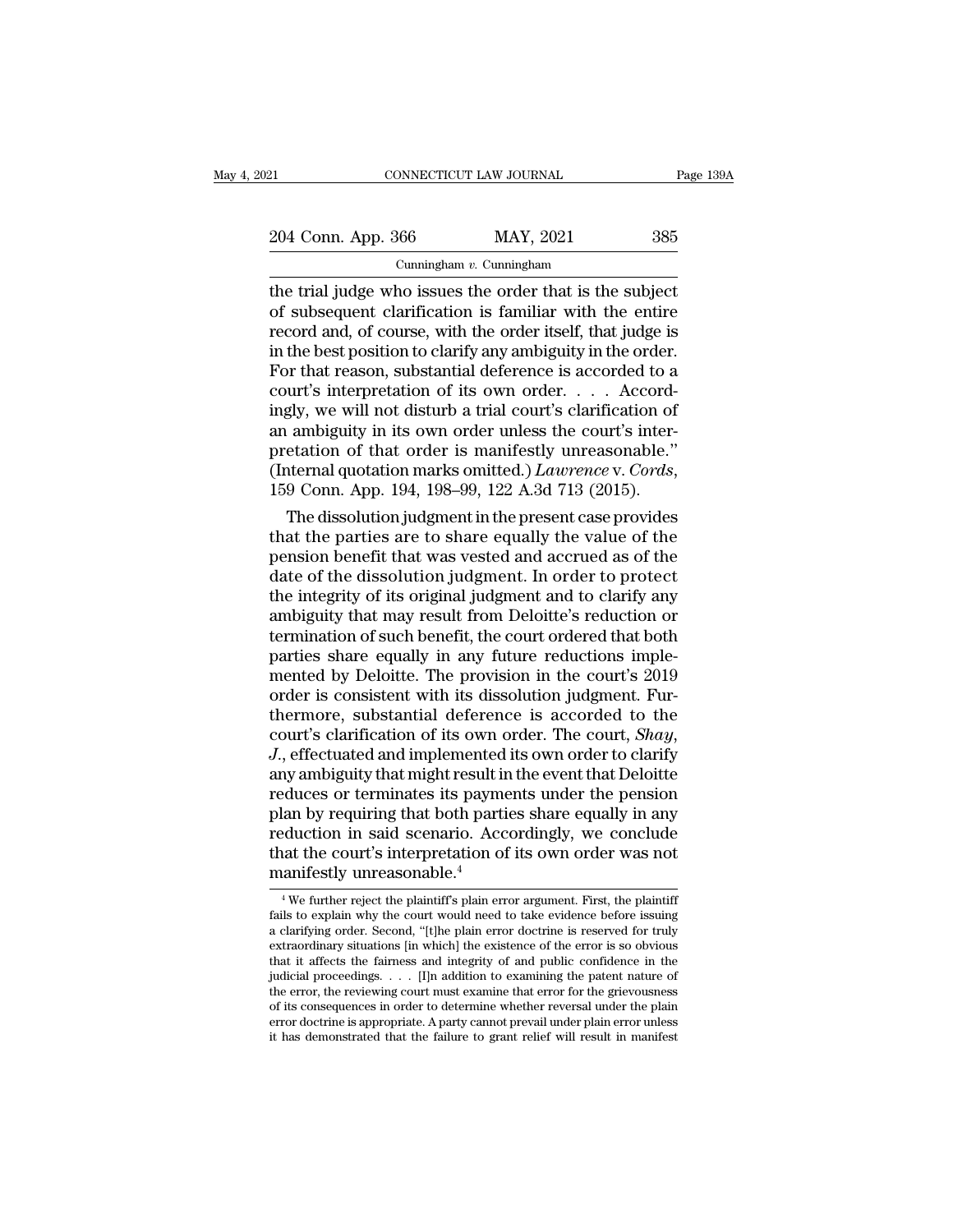| 140A | CONNECTICUT LAW JOURNAL     |                    | May 4, 2021 |
|------|-----------------------------|--------------------|-------------|
| 386  | MAY, 2021                   | 204 Conn. App. 366 |             |
|      | Cunningham $v$ . Cunningham |                    |             |
|      | €                           |                    |             |

386 MAY, 2021 204 Conn. App. 366<br>
Cunningham v. Cunningham<br>
C<br>
The plaintiff's last contention is related to her second<br>
argument. She argues that the court improperly modi-<br>
fied the dissolution judgment by adopting a fo  $f_{\text{MAY}}$ , 2021 204 Conn. App. 366<br>  $f_{\text{Cunningham}}$   $v_{\text{Cunningham}}$ <br>  $\text{C}$ <br>
The plaintiff's last contention is related to her second<br>
argument. She argues that the court improperly modi-<br>
fied the dissolution judgment by adopt Cunningham  $v$ . Cunningham<br>
C<br>
The plaintiff's last contention is related to her second<br>
argument. She argues that the court improperly modi-<br>
fied the dissolution judgment by adopting a formula<br>
that could result in a re C<br>
The plaintiff's last contention is related to her second<br>
argument. She argues that the court improperly modi-<br>
fied the dissolution judgment by adopting a formula<br>
that could result in a reduction of her pension benefi The plaintiff's last contention is related to her second<br>argument. She argues that the court improperly modi-<br>fied the dissolution judgment by adopting a formula<br>that could result in a reduction of her pension benefit<br>und The plaintiff's last contention is related to her second<br>argument. She argues that the court improperly modi-<br>fied the dissolution judgment by adopting a formula<br>that could result in a reduction of her pension benefit<br>unde argument. She argues that the court improperly modified the dissolution judgment by adopting a formula<br>that could result in a reduction of her pension benefit<br>under circumstances in which any reduction to the total<br>benefit fied the dissolution judgment by adopting a formula<br>that could result in a reduction of her pension benefit<br>under circumstances in which any reduction to the total<br>benefit received by the defendant should, according<br>to the that could result in a reduction of her pension benefit<br>under circumstances in which any reduction to the total<br>benefit received by the defendant should, according<br>to the plaintiff, be borne entirely by him. The plaintiff<br> under circumstances in which any reduction to the total<br>benefit received by the defendant should, according<br>to the plaintiff, be borne entirely by him. The plaintiff<br>concedes that the parties agreed in exhibit A that the<br>m benefit received by the defendant should, according<br>to the plaintiff, be borne entirely by him. The plaintiff<br>concedes that the parties agreed in exhibit A that the<br>marital portion of the pension benefit on the date of<br>the to the plaintiff, be borne entirely by him. The plaintiff<br>concedes that the parties agreed in exhibit A that the<br>marital portion of the pension benefit on the date of<br>the dissolution judgment was expected to be \$276,230.<br> concedes that the parties agreed in exhibit A that the<br>marital portion of the pension benefit on the date of<br>the dissolution judgment was expected to be \$276,230.<br>The plaintiff argues that her portion of the benefit is<br>cal marital portion of the pension benefit on the date of<br>the dissolution judgment was expected to be \$276,230.<br>The plaintiff argues that her portion of the benefit is<br>calculated on the basis of that amount. Thus, the plain-<br>t the dissolution judgment was expected to be \$276,230.<br>The plaintiff argues that her portion of the benefit is<br>calculated on the basis of that amount. Thus, the plain-<br>tiff contends that, if, as a result of reduced contribu The plaintiff argues that her portion of the benefit is<br>calculated on the basis of that amount. Thus, the plain-<br>tiff contends that, if, as a result of reduced contributions<br>from Deloitte, the defendant's gross pension ben calculated on the basis of that amount. Thus, the plain-<br>tiff contends that, if, as a result of reduced contributions<br>from Deloitte, the defendant's gross pension benefit<br>reaches \$276,230 or less, then and only then would tiff contends that, if, as a result of reduced contributions<br>from Deloitte, the defendant's gross pension benefit<br>reaches \$276,230 or less, then and only then would the<br>plaintiff's share of the benefit be reduced in propor from Deloitte, the defendant's gross pension benefit<br>reaches \$276,230 or less, then and only then would the<br>plaintiff's share of the benefit be reduced in proportion<br>with the defendant's share of the benefit. The plaintiff reaches \$276,230 or less, then and only then would the plaintiff's share of the benefit be reduced in proportion with the defendant's share of the benefit. The plaintiff argues, however, that because the defendant's gross plaintiff's share of the benefit be reduced in proportion<br>with the defendant's share of the benefit. The plaintiff<br>argues, however, that because the defendant's gross<br>pension benefit has continued to grow postjudgment,<br>any with the defendant's share of the benefit. The plaintiff<br>argues, however, that because the defendant's gross<br>pension benefit has continued to grow postjudgment,<br>any reduction in the pension benefit that leaves the<br>defendan argues, however, that because the defendant's gross<br>pension benefit has continued to grow postjudgment,<br>any reduction in the pension benefit that leaves the<br>defendant with at least \$276,230 is the defendant's bur-<br>den alon pension benefit has continued to grow postjudgment,<br>any reduction in the pension benefit that leaves the<br>defendant with at least \$276,230 is the defendant's bur-<br>den alone. In contrast, the defendant contends that the<br>plai any reduction in the pension benefit that leaves the<br>defendant with at least \$276,230 is the defendant's bur-<br>den alone. In contrast, the defendant contends that the<br>plaintiff is not entitled to a set amount that is reduce defendant with at least \$276,230 is the defendant's burden alone. In contrast, the defendant contends that the plaintiff is not entitled to a set amount that is reduced only if Deloitte reduces the benefit to an amount les den alone. In contrast, the defendant contends that the plaintiff is not entitled to a set amount that is reduced<br>only if Deloitte reduces the benefit to an amount less<br>than \$276,230. According to the defendant, the plainplaintiff is not entitled to a set amount that is reduced<br>only if Deloitte reduces the benefit to an amount less<br>than \$276,230. According to the defendant, the plain-<br>tiff's approach would disproportionally and artificiall only if Deloitte reduces the benefit to an amount less<br>than \$276,230. According to the defendant, the plain-<br>tiff's approach would disproportionally and artificially<br>place the impact of any contribution reduction on the<br>p place the impact of any contribution reduction on the postjudgment portion of the pension benefit, when in fact, any such reduction would decrease the defendant's benefit as a whole. The defendant argues that if the injus postjudgment portion of the pension benefit, when in fact, any such reduction would decrease the defendant's benefit as a whole. The defendant argues that if the injustice. . . . An appellant cannot prevail . . . unless he

fact, any such reduction would decrease the defendant's benefit as a whole. The defendant argues that if the injustice.... An appellant cannot prevail ... unless he demonstrates that the claimed error is *both* so clear Fact, any such reduction would decrease the defendant is<br>benefit as a whole. The defendant argues that if the<br>injustice.... An appellant cannot prevail ... unless he demonstrates<br>that the claimed error is *both* so clear a **benefit as a whole. The defendant argues that if the**<br>injustice. . . . An appellant cannot prevail . . . unless he demonstrates<br>that the claimed error is *both* so clear and so harmful that a failure to<br>reverse the judgm injustice. . . . An appellant cannot prevail . . . unless he demonstrates that the claimed error is *both* so clear *and* so harmful that a failure to reverse the judgment would result in manifest injustice." (Citation om injustice. . . . An appellant cannot prevail . . . unless he demonstrates<br>that the claimed error is *both* so clear *and* so harmful that a failure to<br>reverse the judgment would result in manifest injustice." (Citation om emphasis in original; internal quotation marks omitted.) State v. Cane, 193 Conn. App. 95, 126, 218 A.3d 1073, cert. denied, 334 Conn. 901, 219 A.3d 798 (2019). In the present case, the plaintiff has not demonstrated that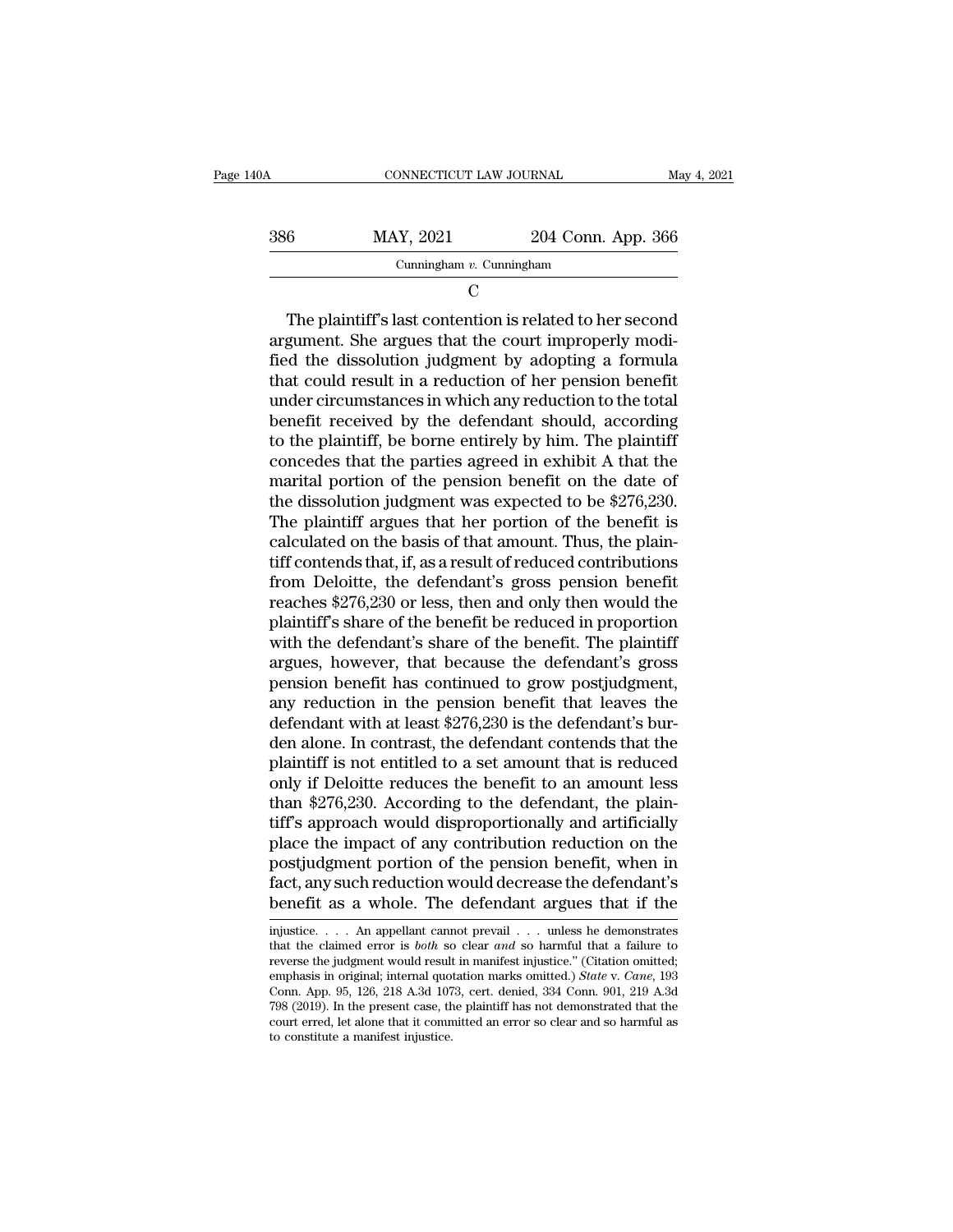| )21                                                                                                                                                                      | CONNECTICUT LAW JOURNAL     | Page 141A |
|--------------------------------------------------------------------------------------------------------------------------------------------------------------------------|-----------------------------|-----------|
| 204 Conn. App. 366                                                                                                                                                       | MAY, 2021                   | 387       |
|                                                                                                                                                                          | Cunningham $v$ . Cunningham |           |
| entire benefit is reduced, then each constituent part of<br>the benefit is also reduced by a proportionate amount.<br>Consequently according to the defendant consistent |                             |           |

204 Conn. App. 366 MAY, 2021 387<br>
Cunningham v. Cunningham<br>
entire benefit is reduced, then each constituent part of<br>
the benefit is also reduced by a proportionate amount.<br>
Consequently, according to the defendant, consis 204 Conn. App. 366 MAY, 2021 387<br>
Cunningham v. Cunningham<br>
entire benefit is reduced, then each constituent part of<br>
the benefit is also reduced by a proportionate amount.<br>
Consequently, according to the defendant, consi 204 Conn. App. 366 MAY, 2021 387<br>
Cunningham v. Cunningham<br>
entire benefit is reduced, then each constituent part of<br>
the benefit is also reduced by a proportionate amount.<br>
Consequently, according to the defendant, consi Cunningham v. Cunningham<br>
entire benefit is reduced, then each constituent part of<br>
the benefit is also reduced by a proportionate amount.<br>
Consequently, according to the defendant, consistent<br>
with the dissolution judgme Cunningham  $v$ . Cunningham<br>
entire benefit is reduced, then each constituent part of<br>
the benefit is also reduced by a proportionate amount.<br>
Consequently, according to the defendant, consistent<br>
with the dissolution judg defendant. e benefit is also reduced by a proportionate amount.<br>
Insequently, according to the defendant, consistent<br>
th the dissolution judgment, the 2019 order ensures<br>
at the parties share equally the defendant's pension<br>
nefit as Consequently, according to the detendant, consistent<br>with the dissolution judgment, the 2019 order ensures<br>that the parties share equally the defendant's pension<br>benefit as of the date of dissolution. We agree with the<br>de

with the alssolution judgment, the 2019 order ensures<br>that the parties share equally the defendant's pension<br>benefit as of the date of dissolution. We agree with the<br>defendant.<br>As set forth in parts I and II of this opinio that the parties share equally the defendable benefit as of the date of dissolution. We allefendant.<br>As set forth in parts I and II of this opir<br>the construction of a judgment is a questi<br>the court, our review of this clai The dissolution is a given that the dissolution.<br>
As set forth in parts I and II of this opinion, because<br>
e construction of a judgment is a question of law for<br>
e court, our review of this claim is plenary. See *Perry<br>
Pe* As set forth in parts I and II of this opinion, because<br>the construction of a judgment is a question of law for<br>the court, our review of this claim is plenary. See *Perry*<br>v. *Perry*, supra, 156 Conn. App. 593.<br>The dissol

As set forth in parts I and II of this opinion, because<br>the construction of a judgment is a question of law for<br>the court, our review of this claim is plenary. See *Perry*<br>v. *Perry*, supra, 156 Conn. App. 593.<br>The dissolu the construction of a judgment is a question of law for<br>the court, our review of this claim is plenary. See *Perry*<br>v. *Perry*, supra, 156 Conn. App. 593.<br>The dissolution judgment clearly provides that the<br>parties are to s the court, our review of this claim is plenary. See *Perry*<br>v. *Perry*, supra, 156 Conn. App. 593.<br>The dissolution judgment clearly provides that the<br>parties are to share equally in the defendant's benefits<br>under the pensi v. Perry, supra, 156 Conn. App. 593.<br>The dissolution judgment clearly provides that the<br>parties are to share equally in the defendant's benefits<br>under the pension plan. This includes not only the<br>amount based on the value The dissolution judgment clearly provides that the<br>parties are to share equally in the defendant's benefits<br>under the pension plan. This includes not only the<br>amount based on the value of the defendant's benefit<br>at the tim parties are to share equally in the defendant's benefits<br>under the pension plan. This includes not only the<br>amount based on the value of the defendant's benefit<br>at the time of the dissolution judgment, but also to<br>adjustme under the pension plan. This includes not only the<br>amount based on the value of the defendant's benefit<br>at the time of the dissolution judgment, but also to<br>adjustments to that value, for example, upward cost of<br>living adj amount based on the value of the defendant's benefit<br>at the time of the dissolution judgment, but also to<br>adjustments to that value, for example, upward cost of<br>living adjustments. Similarly, the plaintiff's share of the<br>b at the time of the dissolution judgment, but also to<br>adjustments to that value, for example, upward cost of<br>living adjustments. Similarly, the plaintiff's share of the<br>benefit is subject to deductions for federal, state an adjustments to that value, for example, upward cost of<br>living adjustments. Similarly, the plaintiff's share of the<br>benefit is subject to deductions for federal, state and<br>local taxes. Those taxes can change over time, whic living adjustments. Similarly, the plaintiff's share of the benefit is subject to deductions for federal, state and local taxes. Those taxes can change over time, which may result in the plaintiff receiving a larger or sma benefit is subject to deductions for federal, state and<br>local taxes. Those taxes can change over time, which<br>may result in the plaintiff receiving a larger or smaller<br>net distribution. Nevertheless, the plaintiff does not<br> local taxes. Those taxes can change over time, which<br>may result in the plaintiff receiving a larger or smaller<br>net distribution. Nevertheless, the plaintiff does not<br>claim that she is entitled to have her net benefit calcu may result in the plaintiff receiving a larger or smaller<br>net distribution. Nevertheless, the plaintiff does not<br>claim that she is entitled to have her net benefit calcu-<br>lated based on the tax rates in effect at the time net distribution. Nevertheless, the plaintiff does not<br>claim that she is entitled to have her net benefit calcu-<br>lated based on the tax rates in effect at the time of dis-<br>solution. Changes to the defendant's total pension claim that she is entitled to have her net benefit calculated based on the tax rates in effect at the time of dissolution. Changes to the defendant's total pension benefit, and, hence, to the plaintiff's share of the benef lated based on the tax rates in effect at the time of dissolution. Changes to the defendant's total pension benefit, and, hence, to the plaintiff's share of the benefit, due to a funding reduction by Deloitte are no differ solution. Changes to the defendant's total pension bene-<br>fit, and, hence, to the plaintiff's share of the benefit,<br>due to a funding reduction by Deloitte are no different.<br>The 2019 order does no more than effectuate the di fit, and, hence, to the plaintiff's share of the benefit,<br>due to a funding reduction by Deloitte are no different.<br>The 2019 order does no more than effectuate the disso-<br>lution judgment by clarifying that the plaintiff's s due to a funding reduction by Deloitte are no different.<br>The 2019 order does no more than effectuate the disso-<br>lution judgment by clarifying that the plaintiff's share<br>of the benefit is subject to such reductions to the s The 2019 order does no more than effectuate the dissolution judgment by clarifying that the plaintiff's share of the benefit is subject to such reductions to the same extent that the defendant is affected. For the reasons lution judgment by clarif<br>of the benefit is subject to<br>extent that the defendant<br>set forth in part III B of thi<br>deference to Judge Shay<br>order and conclude that hi<br>festly unreasonable.<br>The judgment is affirm the benefit is subject to such reflect that the defendant is affect forth in part III B of this opiniof ference to Judge Shay's interprence to Judge Shay's interprence and conclude that his interprently unreasonable.<br>The j In this opinion is already in the determinant is directed. To the<br>Interference to Judge Shay's interpretation of<br>der and conclude that his interpretation was istly unreasonable.<br>The judgment is affirmed.<br>In this opinion th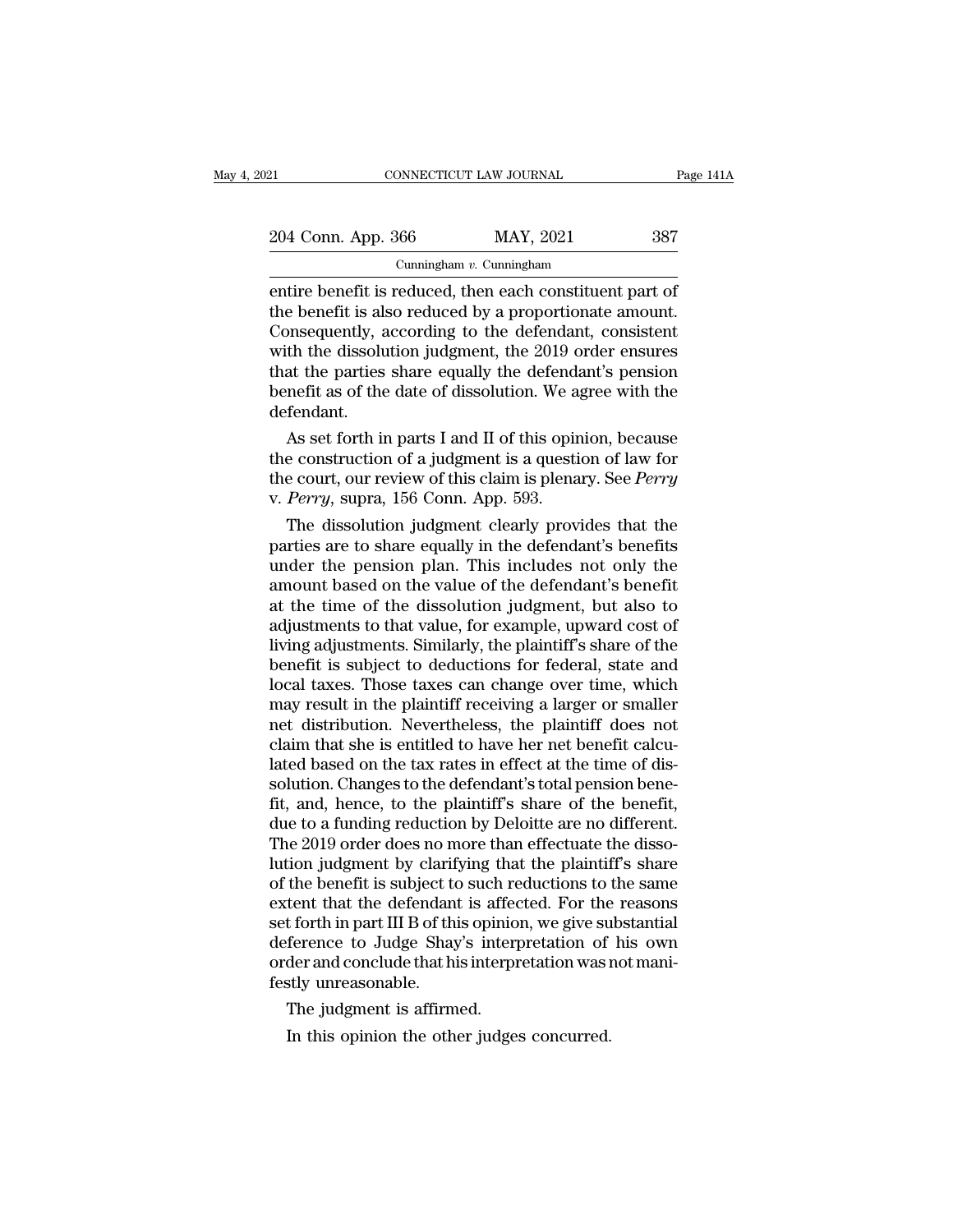$\begin{tabular}{lll} \multicolumn{2}{l}{{\text{CONNECTICUT LAW JOURNAL}}} & \multicolumn{2}{l}{May\ 4,\ 2021} \\ \hline & \multicolumn{2}{l}{\text{May 4, 2021}} & \multicolumn{2}{l}{204}\text{ Conn. App. 388} \\ & \multicolumn{2}{l}{\text{State $v$. Luciano}} & \end{tabular}$ 

State *v.* Luciano

# MAY, 2021 204 Conn. App. 3<br>
State *v.* Luciano<br>
STATE OF CONNECTICUT *v.*<br>
ZAIRE RAULIN LUCIANO MAY, 2021 204 Conn. App. 388<br>
State v. Luciano<br>
TATE OF CONNECTICUT v.<br>
ZAIRE RAULIN LUCIANO (AC 42263)  $\frac{204 \text{ C}}{204 \text{ C}}$ <br>
State v. Luciano<br>
F CONNECTICUT<br>
RAULIN LUCIANO<br>
(AC 42263)<br>
and Alvord and Prescott, . STATE OF CONNECTICUT  $v$ .<br>
ZAIRE RAULIN LUCIANO<br>
(AC 42263)<br>
Bright, C. J., and Alvord and Prescott, Js.<br>
Syllabus

### *Syllabus*

- CATIVE RAULIN LOUTAING<br>  $(AC 42263)$ <br>
Bright, C. J., and Alvord and Prescott, Js.<br>
Syllabus<br>
Convicted of the crimes of assault in the second degree and conspiracy to<br>
commit assault in the first degree in connection with  $(AC 42263)$ <br>Bright, C. J., and Alvord and Prescott, Js.<br>Syllabus<br>victed of the crimes of assault in the second degree and conspiracy to<br>commit assault in the first degree in connection with a fight at a bar,<br>the defendant Bright, C. J., and Alvord and Prescott, Js.<br>
Syllabus<br>
victed of the crimes of assault in the second degree and conspiracy to<br>
commit assault in the first degree in connection with a fight at a bar,<br>
the defendant appealed and the second degree and conspiracy to<br>significant assault in the second degree and conspiracy to<br>commit assault in the first degree in connection with a fight at a bar,<br>the defendant appealed to this court. One victim of  $Syllabus$ <br>wicted of the crimes of assault in the second degree and conspiracy to<br>commit assault in the first degree in connection with a fight at a bar,<br>the defendant appealed to this court. One victim of the fight, C, suffe victed of the crimes of assault in the second degree and conspiracy to commit assault in the first degree in connection with a fight at a bar, the defendant appealed to this court. One victim of the fight, C, suffered a he Freedom of the crimes of assault in the second degree and complete of commit assault in the first degree in connection with a fight at a bar, the defendant appealed to this court. One victim of the fight, C, suffered a he identify discussed in the most digree in connection with a right at bat, the defendant appealed to this court. One victim of the fight, C, suffered a head wound as a result of being punched, and the other victim, T, was s a head wound as a result of being punched, and the other victim, T, was struck by a bat and suffered, inter alia, a fractured ankle. Although there was evidence that the defendant exchanged punches with C, no evidence was There was evidence that the defendant exchanged punches with C, no<br>evidence was presented that the defendant wielded the bat or as to the<br>identity of the person who did. The defendant claimed, inter alia, that<br>the evidenc
- and the vidence was presented that the defendant wielded the bat or as to the identity of the person who did. The defendant claimed, inter alia, that the evidence was insufficient to support his conviction. *Held*: the evi between that a relationship existed between the defendant and the evidence was insufficient to support his conviction. *Held*: the evidence adduced at trial was insufficient to support the defendant's conviction of conspir netatively of are person who unately the evidence was insufficient to support his conviction. *Held*:<br>the evidence adduced at trial was insufficient to support the defendant's<br>conviction of conspiracy to commit assault in the evidence was insulficent to support its conviction. Treat.<br>
he evidence adduced at trial was insufficient to support the defendant's<br>
conviction of conspiracy to commit assault in the first degree: there<br>
was no eviden had entered and that was insulfuent to support the deretaints conviction of conspiracy to commit assault in the first degree: there was no evidence presented or any reasonable inference that could have been drawn that a re impermissible conjecture; moreover, the brief nature of the incident supported the open drawn that a relationship existed between the defendant and the unidentified person who wielded the bat or that they engaged in any co was no evidence presented or any reasonable interested that colled have been drawn that a relationship existed between the defendant and the unidentified person who wielded the bat or that they engaged in any coordinated a be different mannifold person who wielded the bat or that they engaged in any coordinated action, and an inference by the jury that the defendant had entered into an agreement with that person would be based on impermissib matchmed person who wielded are sub-<br>coordinated action, and an inference by the jury that the defendant<br>had entered into an agreement with that person would be based on<br>impermissible conjecture; moreover, the brief nature bad entered into an agreement with that person would be based on impermissible conjecture; moreover, the brief nature of the incident supported the conclusion that, even if the defendant saw the individual with the bat whi the bat wielding individual, and, accordingly, a judgment of acquittal of the model is upported the conclusion that, even if the defendant saw the individual with the bat while he continued to exchange punches with C for a % supported the conclusion that, even if the defendant saw the individual<br>with the bat while he continued to exchange punches with  $C$  for a short<br>period of time, there could not have been an inference that his continued<br> 2. There was insufficient evidence presented at trial to establish that C's injuries were caused by means of a dangerous instrument, as C did injuries were caused by means of a dangerous instrument, as C did  $\alpha$ . in the stable interest of the containing particles with the bat wind of the participation in the fight supported an inference of an agreement with the bat wielding individual, and, accordingly, a judgment of acquittal of t
- participation in the fight supported an inference and its continued<br>participation in the fight supported an inference of an agreement with<br>the bat wielding individual, and, accordingly, a judgment of acquittal of<br>that crim punched and interface of an agreement with<br>the bat wielding individual, and, accordingly, a judgment of acquittal of<br>that crime was directed.<br>here was insufficient evidence presented at trial to establish that C's<br>injuries that crime was directed.<br>here was insufficient evidence presented at trial to establish that C's<br>injuries were caused by means of a dangerous instrument, as C did<br>not testify and the evidence established only that the defe rata crine was an<br>here was insufficient<br>injuries were cause<br>not testify and the<br>exchanged punche<br>and, accordingly, a<br>was directed.<br>Argued Fel were caused by means of a dangerous instrument, as C diffy and the evidence established only that the defendant has<br>ged punches with C and C was later transported to a hospital cordingly, a judgment of acquittal of assaul % not testify and the evidence established only that the defendant had exchanged punches with C and C was later transported to a hospital, and, accordingly, a judgment of acquittal of assault in the second degree was dire not testify and the evidence established only that the defendant had<br>exchanged punches with C and C was later transported to a hospital,<br>and, accordingly, a judgment of acquittal of assault in the second degree<br>was directe

exchanged punches with C and C was later transported to a hospital,<br>and, accordingly, a judgment of acquittal of assault in the second degree<br>was directed.<br>Argued February 4—officially released May 4, 2021<br>*Procedural Hist* second degree, and conspiracy to commit assault in the second degree, and conspiracy to commit assault in the first degree, brought to the Superior Court in the judicial district of Now Havon and tried to the jury before Argued February 4—officially released May 4, 2021<br> *Procedural History*<br> **Amended information charging the defendant with**<br>
the crimes of assault in the first degree, assault in the<br>
second degree, and conspiracy to commit Procedural History<br>Amended information charging the defendant with<br>the crimes of assault in the first degree, assault in the<br>second degree, and conspiracy to commit assault in the<br>first degree, brought to the Superior Cour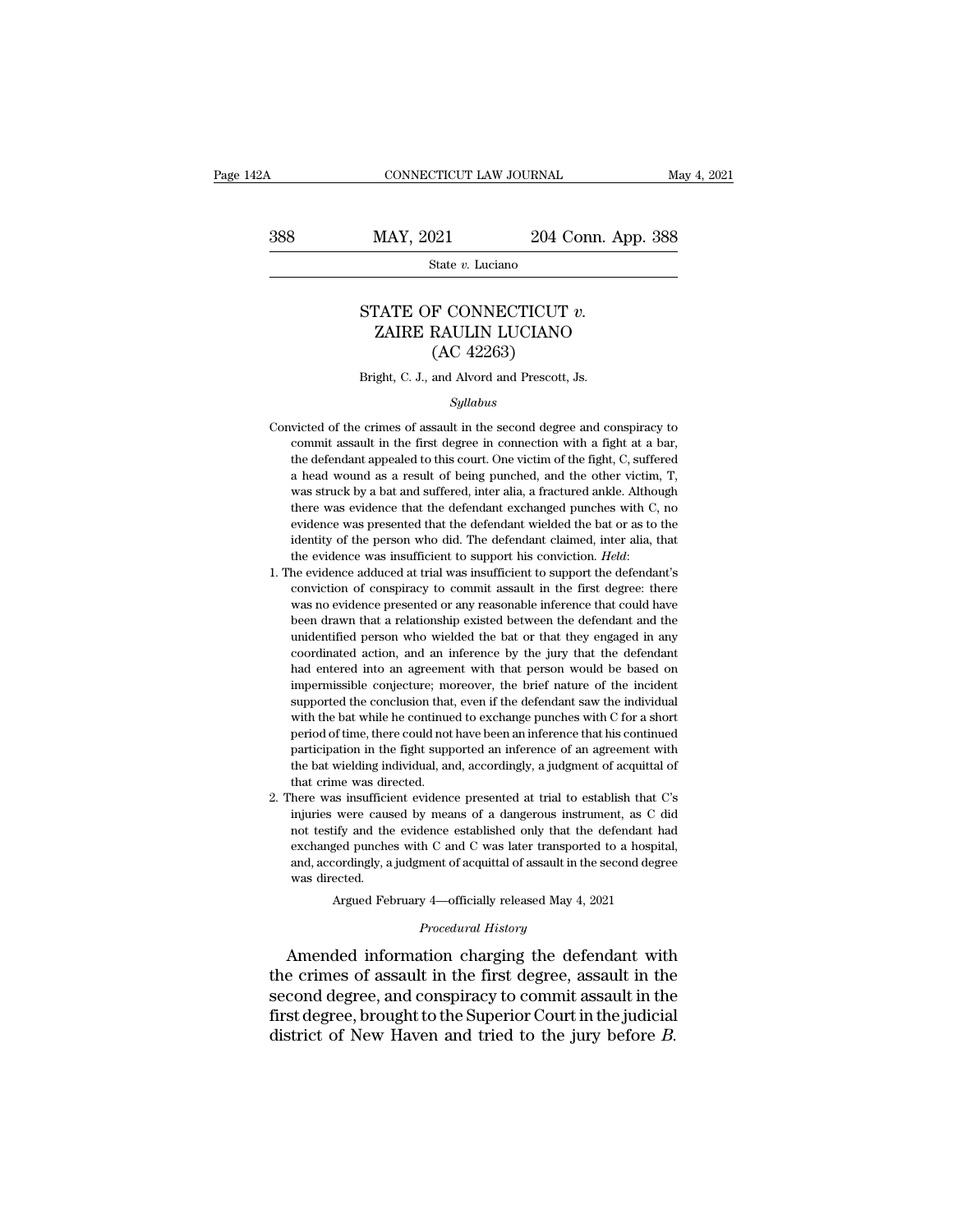| 21                 | CONNECTICUT LAW JOURNAL |           | Page 143A |
|--------------------|-------------------------|-----------|-----------|
|                    |                         |           |           |
| 204 Conn. App. 388 |                         | MAY, 2021 | 389       |
|                    | State v. Luciano        |           |           |

*Fischer, J.*; thereafter, the court denied the defendant's<br> *Fischer, J.*; thereafter, the court denied the defendant's<br> *Fischer, J.*; thereafter, the court denied the defendant's<br>
motion for a judgment of acquittal; ver 204 Conn. App. 388 MAY, 2021 389<br>
State v. Luciano<br>
Fischer, J.; thereafter, the court denied the defendant's<br>
motion for a judgment of acquittal; verdict and judgment<br>
of guilty of the crimes of assault in the second deg 204 Conn. App. 388 MAY, 2021 389<br>
State v. Luciano<br>
Fischer, J.; thereafter, the court denied the defendant's<br>
motion for a judgment of acquittal; verdict and judgment<br>
of guilty of the crimes of assault in the second deg 204 Conn. App. 388 MAY, 2021 389<br>  $\frac{\text{State } v. \text{ Luciano}}{\text{State } v. \text{ Luciano}}$ <br>
Fischer, J.; thereafter, the court denied the defendant's<br>
motion for a judgment of acquittal; verdict and judgment<br>
of guilty of the crimes of assault in State v. Luciano<br>Fischer, J.; thereafter, the court denied the defendant's<br>motion for a judgment of acquittal; verdict and judgment<br>of guilty of the crimes of assault in the second degree<br>and conspiracy to commit assault Fischer,  $J$ .; thereafter, the court denied the defendant's<br>motion for a judgment of acquittal; verdict and judgment<br>of guilty of the crimes of assault in the second degree<br>and conspiracy to commit assault in the first de Fischer, J.; thereafter, the court denied the defendant's<br>motion for a judgment of acquittal; verdict and judgment<br>of guilty of the crimes of assault in the second degree<br>and conspiracy to commit assault in the first degre *Rocco A. Chiarenza*, assistant state's attorney and Seth *P. Garbarchy* and the defendant's motions r a new trial and to vacate the conviction, and the defen-<br>*Rocco A. Barber*, for the appellant (defendant).<br>*Rocco A. Ch* 

subsequently, the court denied the defendant's motions<br>for a new trial and to vacate the conviction, and the defen-<br>dant appealed to this court. *Reversed*; judgment directed.<br>*Frica A. Barber*, for the appellant (defendan for a new trial and to vacate the conviction, and the defen-<br>dant appealed to this court. *Reversed*; *judgment directed.*<br>*Frica A. Barber*, for the appellant (defendant).<br>*Rocco A. Chiarenza*, assistant state's attorney, dant appealed to this court. *Reversed*; *ju*<br>*Erica A. Barber*, for the appellant (*Rocco A. Chiarenza*, assistant state'<br>whom, on the brief, were *Patrick J.*<br>attorney, and *Seth R. Garbarsky*, senior<br>attorney, for the a Rocco A. Chiarenza, assistant state's attorney, with<br>nom, on the brief, were *Patrick J. Griffin*, state's<br>torney, and *Seth R. Garbarsky*, senior assistant state's<br>formey, for the appellee (state).<br>*Opinion*<br>ALVORD, J. Th

## *Opinion*

whom, on the brief, were *Patrick J. Griffin*, state's<br>attorney, and *Seth R. Garbarsky*, senior assistant state's<br>attorney, for the appellee (state).<br> $o_{pinion}$ <br>ALVORD, J. The defendant, Zaire Raulin Luciano,<br>appeals from t attorney, and *Seth R. Garbarsky*, senior assistant state's<br>attorney, for the appellee (state).<br> $\frac{opinion}{opinon}$ <br>ALVORD, J. The defendant, Zaire Raulin Luciano,<br>appeals from the judgment of conviction, rendered after<br>a jury attorney, for the appellee (state).<br>  $\qquad$   $\qquad$   $\qquad$   $\qquad$   $\qquad$   $\qquad$   $\qquad$   $\qquad$   $\qquad$   $\qquad$   $\qquad$   $\qquad$   $\qquad$   $\qquad$   $\qquad$   $\qquad$   $\qquad$   $\qquad$   $\qquad$   $\qquad$   $\qquad$   $\qquad$   $\qquad$   $\qquad$   $\qquad$   $\qquad$   $\qquad$   $\qquad$   $\qquad$   $\qquad$   $\qquad$ opinion<br>
commission appeals from the judgment of conviction, rendered after<br>
a jury trial, of one count of assault in the second degree<br>
in violation of General Statutes § 53a-60 (a) (2), and one<br>
count of conspiracy to c ALVORD, J. The defendant, Zaire Raulin Luciano,<br>appeals from the judgment of conviction, rendered after<br>a jury trial, of one count of assault in the second degree<br>in violation of General Statutes §§ 53a-60 (a) (2), and on ALVORD, J. The defendant, Zaire Raulin Luciano,<br>appeals from the judgment of conviction, rendered after<br>a jury trial, of one count of assault in the second degree<br>in violation of General Statutes § 53a-60 (a) (2), and one appeals from the judgment of conviction, rendered after<br>a jury trial, of one count of assault in the second degree<br>in violation of General Statutes § 53a-60 (a) (2), and one<br>count of conspiracy to commit assault in the fi a jury trial, of one count of assault in the second degree<br>in violation of General Statutes § 53a-60 (a) (2), and one<br>count of conspiracy to commit assault in the first degree<br>in violation of General Statutes §§ 53a-48 (a in violation of General Statutes § 53a-60 (a) (2), and one<br>count of conspiracy to commit assault in the first degree<br>in violation of General Statutes §§ 53a-48 (a) and 53a-<br>59 (a) (1).<sup>1</sup> On appeal, the defendant claims t count of conspiracy to commit assault in the first degree<br>in violation of General Statutes §§ 53a-48 (a) and 53a-<br>59 (a)  $(1).^1$  On appeal, the defendant claims that the<br>evidence was insufficient to support  $(1)$  his conv in violation of General Statutes<br>59 (a)  $(1)$ .<sup>1</sup> On appeal, the deferevidence was insufficient to suppof conspiracy to commit assault in the trial court.<br>(2) his conviction of assault in the agree with the defendant and, % of conspiracy to commit assault in the first degree and (2) his conviction of assault in the second degree.<sup>2</sup> We agree with the defendant and, accordingly, reverse the judgment of the trial court.<br>
<sup>1</sup>The defendant als (2) his conviction of assault in the second degree.<sup>2</sup> We agree with the defendant and, accordingly, reverse the judgment of the trial court.<br>
<sup>1</sup>The defendant also was charged with one count of assault in the first degre

agree with the defendant and, accordingly, reverse the judgment of the trial court.<br>
<sup>1</sup>The defendant also was charged with one count of assault in the first degree in violation of § 53a-59 (a) (1). The jury found him not

The defendant also was charged with one count of assault in the first<br>degree in violation of  $\S$  53a-59 (a) (1). The jury found him not guilty of<br>that charge.<br><sup>2</sup> The defendant also raises on appeal a claim of instruction degree in violation of  $\S$  53a-59 (a) (1). The jury found him not guilty of that charge.<br>
<sup>2</sup> The defendant also raises on appeal a claim of instructional error. Specifically, he claims that the court, in charging the jur degree in violation of  $\S$  53a-59 (a) (1). The jury found him not guilty of that charge.<br><sup>2</sup> The defendant also raises on appeal a claim of instructional error. Specifically, he claims that the court, in charging the jury that charge.<br>
<sup>2</sup> The defendant also raises on appeal a claim of instructional error. Specifically, he claims that the court, in charging the jury, "improperly omitted the scienter requirement that the defendant intended <sup>2</sup> The defendant also raises on appeal a claim of instructional error. Specifically, he claims that the court, in charging the jury, "improperly omitted the scienter requirement that the defendant intended that a dangerou cally, he claims that the court, in charging the jury, "improperly omitted the scienter requirement that the defendant intended that a dangerous instrument be used to carry out the assault" and maintains that the omission the scienter requirement that the defendant intended that a dangerous instru-"diluted the state's burden of proof [and] deprived the defendant of due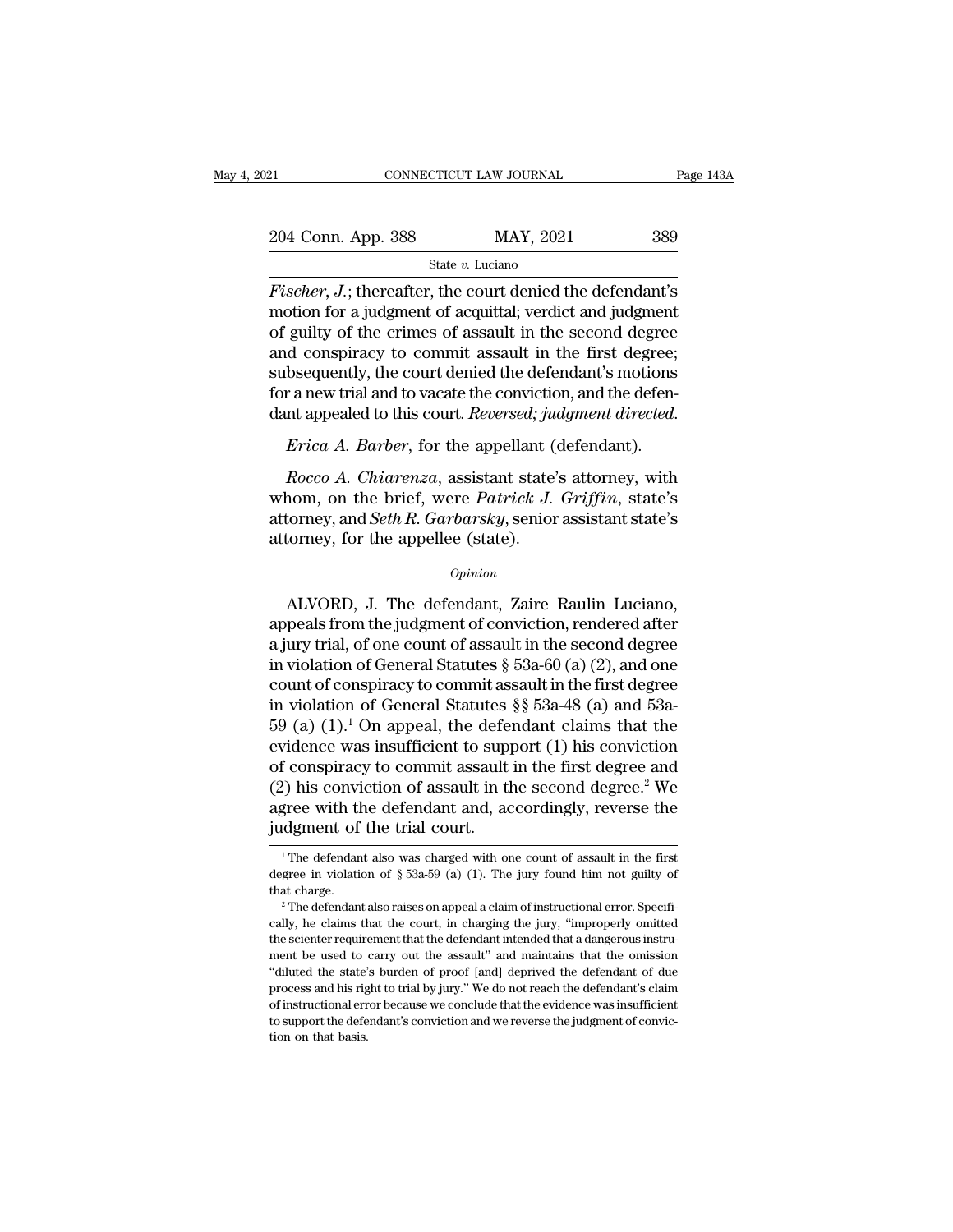| 44 A | CONNECTICUT LAW JOURNAL |                    | May 4, 2021 |
|------|-------------------------|--------------------|-------------|
| 390  | MAY, 2021               | 204 Conn. App. 388 |             |
|      | State v. Luciano        |                    |             |

CONNECTICUT LAW JOURNAL May 4, 2021<br>  $\begin{array}{r}\n 0 \text{ MAY, } 2021 \text{ Z04 Conn. App. 388}\n \hline\n \text{State } v. \text{ Luciano}\n \end{array}$ <br>
The jury was presented with evidence of the following<br>
cts. On the evening of April 22, 2016, Jason Torello  $\begin{array}{r} \text{MAX, 2021} \\ \text{State } v. \text{ Luciano} \end{array}$ <br>
The jury was presented with evidence of the following<br>
facts. On the evening of April 22, 2016, Jason Torello<br>
was having a few beers at home in North Branford. He<br>
had recently le  $\frac{\text{MAX, 2021}}{\text{State } v. \text{ Luciano}}$ <br>
State  $v. \text{ Luciano}}$ <br>
The jury was presented with evidence of the following<br>
facts. On the evening of April 22, 2016, Jason Torello<br>
was having a few beers at home in North Branford. He<br>
had rece  $\frac{\text{MAX, 2021}}{\text{State } v. \text{ Luciano}}$ <br>
The jury was presented with evidence of the following<br>
facts. On the evening of April 22, 2016, Jason Torello<br>
was having a few beers at home in North Branford. He<br>
had recently lost someone The jury was presented with evidence of the following<br>facts. On the evening of April 22, 2016, Jason Torello<br>was having a few beers at home in North Branford. He<br>had recently lost someone close to him and was "sort of<br>a h State v. Luciano<br>
The jury was presented with evidence of the following<br>
facts. On the evening of April 22, 2016, Jason Torello<br>
was having a few beers at home in North Branford. He<br>
had recently lost someone close to him The jury was presented with evidence of the following<br>facts. On the evening of April 22, 2016, Jason Torello<br>was having a few beers at home in North Branford. He<br>had recently lost someone close to him and was "sort of<br>a ho facts. On the evening of April 22, 2016, Jason Torello<br>was having a few beers at home in North Branford. He<br>had recently lost someone close to him and was "sort of<br>a homebody." Torello's good friend, Edward Corradino,<br>call was having a few beers at home in North Branford. He<br>had recently lost someone close to him and was "sort of<br>a homebody." Torello's good friend, Edward Corradino,<br>called to ask if he wanted to go out. Although Torello<br>decl had recently lost someone close to him and was "sort of<br>a homebody." Torello's good friend, Edward Corradino,<br>called to ask if he wanted to go out. Although Torello<br>declined, Corradino stopped by his house and con-<br>vinced a homebody." Torello's good friend, Edward Corradino,<br>called to ask if he wanted to go out. Although Torello<br>declined, Corradino stopped by his house and con-<br>vinced him to go to Bar 80 (bar), which was approxi-<br>mately a m called to ask if he wanted to go out. Although Torello<br>declined, Corradino stopped by his house and con-<br>vinced him to go to Bar 80 (bar), which was approxi-<br>mately a mile from Torello's house. They arrived at the<br>bar arou declined, Corradino stopped by his house and convinced him to go to Bar 80 (bar), which was approximately a mile from Torello's house. They arrived at the bar around 9 p.m. and went inside. The bar was fairly empty. They s vinced him to go to Bar 80 (bar), which was approximately a mile from Torello's house. They arrived at the bar around 9 p.m. and went inside. The bar was fairly empty. They sat at a table, and Torello had four to eight bee mately a mile from Torello's house. They arrived at<br>bar around 9 p.m. and went inside. The bar was fa<br>empty. They sat at a table, and Torello had four<br>eight beers. Torello also had taken Xanax, which w<br>prescribed to him fo Transmith a p.m. and went inside. The bar was fairly<br>apty. They sat at a table, and Torello had four to<br>ght beers. Torello also had taken Xanax, which was-<br>escribed to him for anxiety, and had snorted one line<br>cocaine, and entpty. They sat at a table, and Toreho had four to<br>eight beers. Torello also had taken Xanax, which was-<br>prescribed to him for anxiety, and had snorted one line<br>of cocaine, and he described himself as intoxicated.<br>Corradi

eignt beers. Torello also had taken Aanax, which was-<br>prescribed to him for anxiety, and had snorted one line<br>of cocaine, and he described himself as intoxicated.<br>Corradino also was drinking and using drugs.<br>Outside the fr prescribed to film for anxiety, and had shorted one line<br>of cocaine, and he described himself as intoxicated.<br>Corradino also was drinking and using drugs.<br>Outside the front entrance to the bar, a large group<br>of "Hispanic, or cocaine, and ne described filmself as intoxicated.<br>Corradino also was drinking and using drugs.<br>Outside the front entrance to the bar, a large group<br>of "Hispanic, Latino looking" men were standing around<br>and smoking cig Corradino also was drinking and using drugs.<br>
Outside the front entrance to the bar, a large group<br>
of "Hispanic, Latino looking" men were standing around<br>
and smoking cigarettes. Corradino and Torello went<br>
outside in fro Outside the front entrance to the bar, a large group<br>of "Hispanic, Latino looking" men were standing around<br>and smoking cigarettes. Corradino and Torello went<br>outside in front of the bar to smoke cigarettes two or<br>three ti of "Hispanic, Latino looking" men were standing around<br>and smoking cigarettes. Corradino and Torello went<br>outside in front of the bar to smoke cigarettes two or<br>three times throughout the night. At around 10 p.m.,<br>Torello and smoking cigarettes. Corradino and Torello went<br>outside in front of the bar to smoke cigarettes two or<br>three times throughout the night. At around 10 p.m.,<br>Torello and Corradino were outside smoking cigarettes<br>when Rob outside in front of the bar to smoke cigarettes two or<br>three times throughout the night. At around 10 p.m.,<br>Torello and Corradino were outside smoking cigarettes<br>when Rob Burgos,<sup>3</sup> who knew Torello but had not seen<br>him in three times throughout<br>Torello and Corradino v<br>when Rob Burgos,<sup>3</sup> who<br>him in a long time, reint<br>small talk for less than<br>back inside the bar an<br>the group of men.<br>Sometime after midni Freilo and Corradino were outside shloking cigareties<br>hen Rob Burgos,<sup>3</sup> who knew Torello but had not seen<br>m in a long time, reintroduced himself. The two made<br>hall talk for less than a minute before Torello went<br>ck inside when Kob Burgos," who khew Toreho but had hot seen<br>him in a long time, reintroduced himself. The two made<br>small talk for less than a minute before Torello went<br>back inside the bar and Burgos walked back toward<br>the group of

min in a long lime, reintroduced nimseli. The two made<br>small talk for less than a minute before Torello went<br>back inside the bar and Burgos walked back toward<br>the group of men.<br>Sometime after midnight, Torello and Corradin small talk for less than a minute before Torello went<br>back inside the bar and Burgos walked back toward<br>the group of men.<br>Sometime after midnight, Torello and Corradino went<br>outside to smoke another cigarette. Someone from back inside the bar and Burgos walked back toward<br>the group of men.<br>Sometime after midnight, Torello and Corradino went<br>outside to smoke another cigarette. Someone from the<br>same group of men present earlier told Torello th the group of ment.<br>
Sometime after midnight, Torello and Corradino went<br>
outside to smoke another cigarette. Someone from the<br>
same group of men present earlier told Torello that he<br>
could not smoke in front of the bar and Sometime after midnight, Torello and Corradino went<br>outside to smoke another cigarette. Someone from the<br>same group of men present earlier told Torello that he<br>could not smoke in front of the bar and that he had to<br>go arou outside to smoke another cigarette. Someone from the<br>same group of men present earlier told Torello that he<br>could not smoke in front of the bar and that he had to<br>go around the back of the building by the dumpster.<br>Torello same group of men present earlier told Torello that he could not smoke in front of the bar and that he had to go around the back of the building by the dumpster.<br>Torello responded by saying "that sounds pretty weird" that orello responded by saying "that sounds pretty weird"<br>nat there is a group of people smoking but he cannot<br>moke his cigarette. Then he said, "Anybody planning<br>o do anything?" According to Torello, "things kind of<br><sup>3</sup> Burgo that there is a group of people smoking but he smoke his cigarette. Then he said, "Anybody p to do anything?" According to Torello, "things aburgos" last name is spelled both "Bergos" and "Burgos" throut transcripts. Throu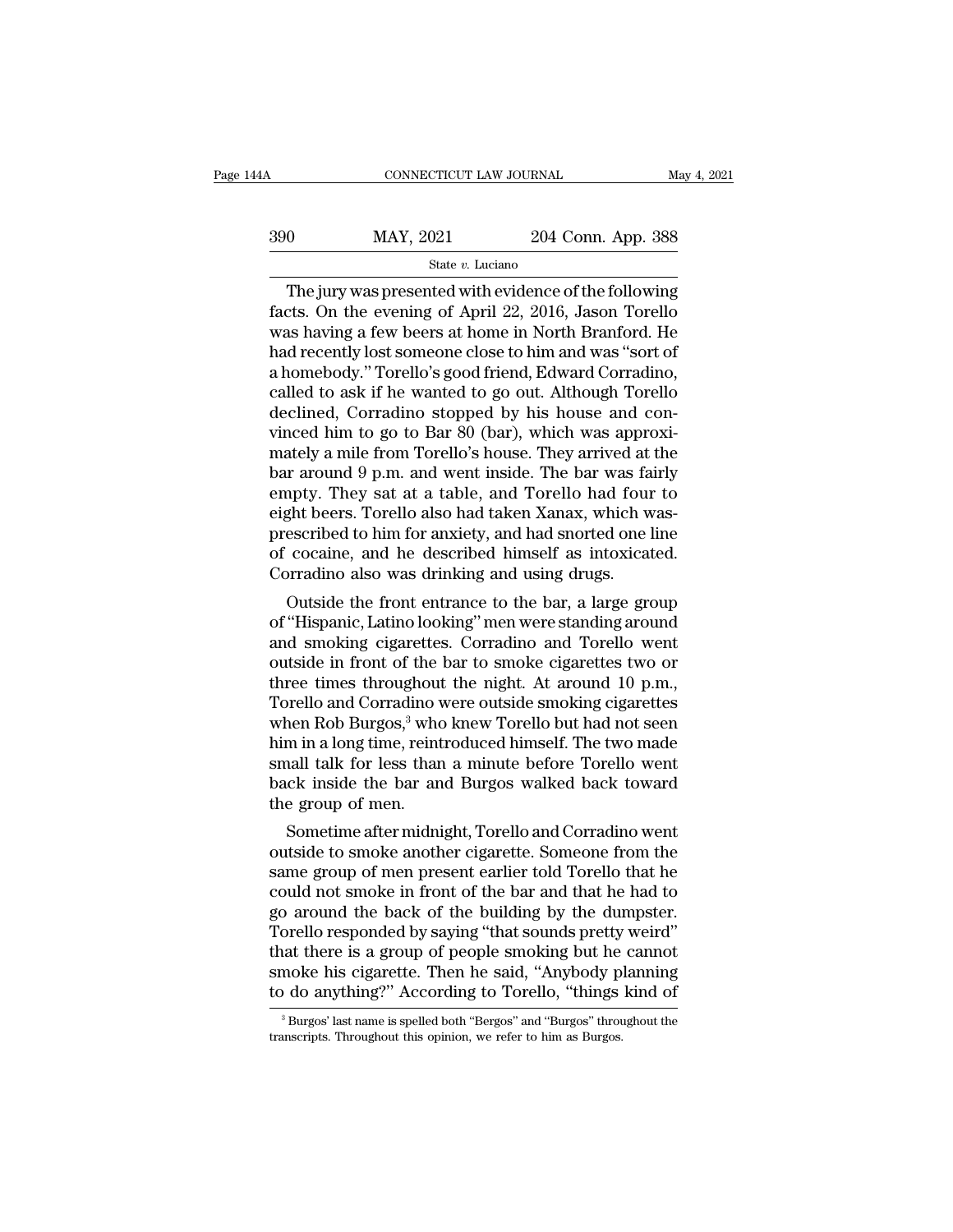| 21                 | CONNECTICUT LAW JOURNAL |           | Page 145A |
|--------------------|-------------------------|-----------|-----------|
|                    |                         |           |           |
| 204 Conn. App. 388 |                         | MAY, 2021 | 391       |
|                    | State $v$ . Luciano     |           |           |

EXECTE EXECT POINT CONNECTICUT LAW JOURNAL Page 145A<br>
204 Conn. App. 388 MAY, 2021 391<br>
State v. Luciano<br>
hit the fan'' at that point. Torello used his cell phone<br>
to call his father to come help him.<sup>4</sup> While Torello was 204 Conn. App. 388 MAY, 2021 391<br>
State v. Luciano<br>
hit the fan" at that point. Torello used his cell phone<br>
to call his father to come help him.<sup>4</sup> While Torello was<br>
still holding his cell phone, a stocky Hispanic man w 204 Conn. App. 388 MAY, 2021 391<br>
State v. Luciano<br>
hit the fan" at that point. Torello used his cell phone<br>
to call his father to come help him.<sup>4</sup> While Torello was<br>
still holding his cell phone, a stocky Hispanic man w 204 Conn. App. 388 MAY, 2021 391<br>
State v. Luciano<br>
hit the fan" at that point. Torello used his cell phone<br>
to call his father to come help him.<sup>4</sup> While Torello was<br>
still holding his cell phone, a stocky Hispanic man w State v. Luciano<br>
State v. Luciano<br>
hit the fan" at that point. Torello used his cell phone<br>
to call his father to come help him.<sup>4</sup> While Torello was<br>
still holding his cell phone, a stocky Hispanic man with<br>
"lighter ski State v. Luciano<br>hit the fan" at that point. Torello used his cell phone<br>to call his father to come help him.<sup>4</sup> While Torello was<br>still holding his cell phone, a stocky Hispanic man with<br>"lighter skin" and "short hair" wa hit the fan" at that point. Torello us<br>to call his father to come help him.<sup>4</sup><br>still holding his cell phone, a stocky l<br>"lighter skin" and "short hair" walke<br>started flying," and Torello and the man<br>Torello could not make can fils father to come help film. While Toreho was<br>Il holding his cell phone, a stocky Hispanic man with<br>ghter skin" and "short hair" walked up to him. "Fists<br>arted flying," and Torello and the man exchanged blows.<br>rello sun notaing his cen phone, a stocky rispanic mant with<br>"lighter skin" and "short hair" walked up to him. "Fists<br>started flying," and Torello and the man exchanged blows.<br>Torello could not make much of a fist because he sti

in the head with a ''bat, something metal.' The two had not been fighting for very long when<br>another individual came from Torello's left and hit him<br>in the head with a "bat, something metal." Torello did<br>not get a good loo started hying, and foreho and the mail exchanged blows.<br>Torello could not make much of a fist because he still<br>had his cell phone in his hand.<br>The two had not been fighting for very long when<br>another individual came from T Foreho could hot hake hitch of a fist because he sim<br>had his cell phone in his hand.<br>The two had not been fighting for very long when<br>another individual came from Torello's left and hit him<br>in the head with a "bat, somethi The two had not been fighting for very long when<br>another individual came from Torello's left and hit him<br>in the head with a "bat, something metal." Torello did<br>not get a good look at the bat, and testified that "it<br>could h The two had not been fighting for very long when<br>another individual came from Torello's left and hit him<br>in the head with a "bat, something metal." Torello did<br>not get a good look at the bat, and testified that "it<br>could h another individual came from Torello's left and hit him<br>in the head with a "bat, something metal." Torello did<br>not get a good look at the bat, and testified that "it<br>could have been a pipe, one of the extendo baton<br>things. in the head with a "bat, something metal." Torello did<br>not get a good look at the bat, and testified that "it<br>could have been a pipe, one of the extendo baton<br>things." Torello tried to grab it but it slid out of his<br>grasp, not get a good look at the bat, and testified tha<br>could have been a pipe, one of the extendo bathings." Torello tried to grab it but it slid out of<br>grasp, and the next swing hit Torello in the head. To<br>lost consciousness f und nave been a pipe, one of the extendo baton<br>ings." Torello tried to grab it but it slid out of his<br>asp, and the next swing hit Torello in the head. Torello<br>st consciousness for about thirty seconds and fell to<br>e ground. things. Toreho thed to grap it but it sind out of fils<br>grasp, and the next swing hit Torello in the head. Torello<br>lost consciousness for about thirty seconds and fell to<br>the ground. More than one person continued to beat<br>T

grasp, and the next swing int Toreno in the nead. Toreno<br>lost consciousness for about thirty seconds and fell to<br>the ground. More than one person continued to beat<br>Torello with "bat hits, kicks, [and] punches."<br>Meanwhile, fost conscrousness for about thirty seconds and fell to<br>the ground. More than one person continued to beat<br>Torello with "bat hits, kicks, [and] punches."<br>Meanwhile, the defendant had squared up with Corra-<br>dino, and the tw the ground. More than one person continued to beat.<br>Torello with "bat hits, kicks, [and] punches."<br>Meanwhile, the defendant had squared up with Corra-<br>dino, and the two exchanged punches. Out of Torello's<br>peripheral vision Torello with bat hus, kicks, [and] punches.<br>
Meanwhile, the defendant had squared up with Corra-<br>
dino, and the two exchanged punches. Out of Torello's<br>
peripheral vision, he could see the defendant "in [Corra-<br>
dino's] fa Meanwhile, the defendant had squared up with Corra-<br>dino, and the two exchanged punches. Out of Torello's<br>peripheral vision, he could see the defendant "in [Corra-<br>dino's] face." At some point, Corradino fell on top of<br>Tor dino, and the two exchanged punches. Out of Torello's<br>peripheral vision, he could see the defendant "in [Corra-<br>dino's] face." At some point, Corradino fell on top of<br>Torello. Torello never saw the defendant with a bat. At peripheral vision, he could see the defendant "in [Corradino's] face." At some point, Corradino fell on top of<br>Torello. Torello never saw the defendant with a bat. At<br>some point, the group of men took off. Torello saw a<br>fe dino's] face." At some point, Corradino fell on top of<br>Torello. Torello never saw the defendant with a bat. At<br>some point, the group of men took off. Torello saw a<br>few of them leaving in a black BMW, and he believed<br>that h Torello. Torello never saw the defendant with a bat. At<br>some point, the group of men took off. Torello saw a<br>few of them leaving in a black BMW, and he believed<br>that he saw the defendant and Burgos leave together in<br>a red some point, the group of men took off. Torello saw a few of them leaving in a black BMW, and he believed that he saw the defendant and Burgos leave together in a red Corvette.<sup>5</sup> Torello, however, was unsure whether Burgo W of them leaving in a black BMW, and he believed<br>at he saw the defendant and Burgos leave together in<br>red Corvette.<sup>5</sup> Torello, however, was unsure whether<br>urgos was involved in the fight or whether he was<br>esent with the that he saw the defendant and Burgos leave together in<br>a red Corvette.<sup>5</sup> Torello, however, was unsure whether<br>Burgos was involved in the fight or whether he was<br>present with the group of Hispanic men outside the bar<br>just

a rea Corvette." Toreho, however, was unsure whether<br>Burgos was involved in the fight or whether he was<br>present with the group of Hispanic men outside the bar<br>just before the fight started.<br>Edwin Serrano, a friend of the d Burgos was involved in the light or whether he was<br>present with the group of Hispanic men outside the bar<br>just before the fight started.<br>Edwin Serrano, a friend of the defendant's father,<br>who had known the defendant for se Edwin Serrano, a friend of the defendant's father,<br>ho had known the defendant for seven years, testified<br>trial to other events leading up to the fight. According<br>Serrano, he arrived at the bar at the same time as<br><sup>4</sup> Torel

at trial to other events leading up to the fight. According<br>to Serrano, he arrived at the bar at the same time as<br><sup>4</sup> Torello had a pistol in the car but he never retrieved it.<br><sup>5</sup> Surveillance video from a nearby business at trial to other events leading up to the fight. According<br>to Serrano, he arrived at the bar at the same time as<br> $\frac{1}{100}$  and a pistol in the car but he never retrieved it.<br> $\frac{1}{100}$  Surveillance video from a nearby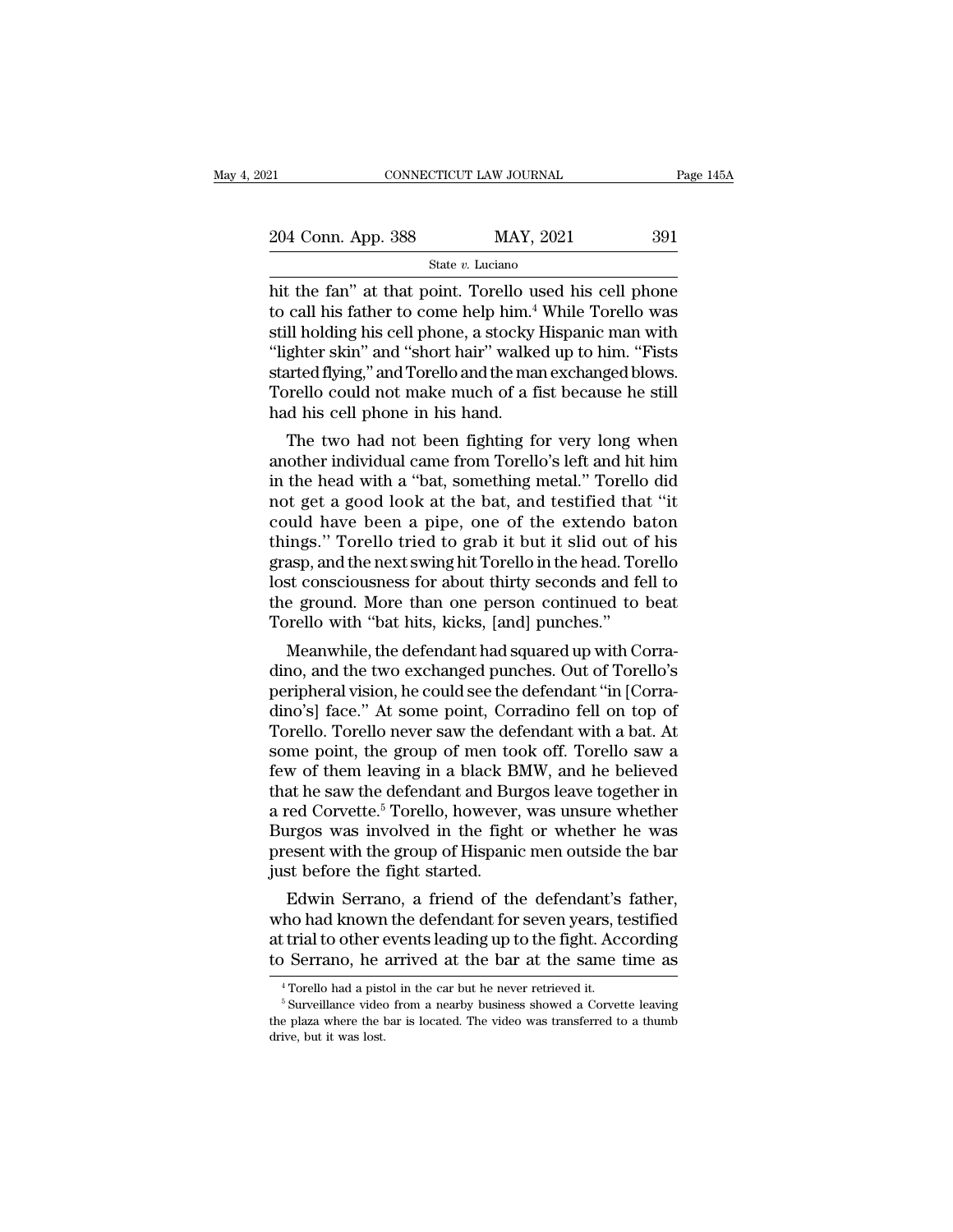| 46A | CONNECTICUT LAW JOURNAL |                    | May 4, 2021 |
|-----|-------------------------|--------------------|-------------|
| 392 | MAY, 2021               | 204 Conn. App. 388 |             |
|     | State v. Luciano        |                    |             |

the defendant. Later in the evening, Serrano was outside<br>  $\frac{1}{2}$  and  $\frac{1}{2}$  and  $\frac{1}{2}$  and  $\frac{1}{2}$  and  $\frac{1}{2}$  are  $v$ . Luciano<br>  $\frac{1}{2}$  are defendant. Later in the evening, Serrano was outside<br>  $\frac{1}{2}$  s  $\begin{array}{r} \text{392} & \text{MAX, } 2021 & 204 \text{ Conn. App. 388} \\ \text{State } v. \text{ Luciano} \end{array}$ <br>the defendant. Later in the evening, Serrano was outside smoking a cigarette with the defendant when he saw three white men around twenty-five or twenty-sev  $\frac{\text{MAX, 2021}}{\text{State } v. \text{ Luciano}}$ <br>  $\frac{\text{State } v. \text{ Luciano}}{\text{the defendant.} \text{ Later in the evening, Serrano was outside}}$ <br>
smoking a cigarette with the defendant when he saw<br>
three white men around twenty-five or twenty-seven<br>
years old walk into the bar. One of the men a  $\frac{\text{max}}{\text{State } v. \text{ Luciano}}$ <br>  $\frac{\text{State } v. \text{ Luciano}}{\text{State } v. \text{ Luciano}}$ <br>
the defendant. Later in the evening, Serrano was outside<br>
smoking a cigarette with the defendant when he saw<br>
three white men around twenty-five or twenty-seven<br>
yea State v. Luciano<br>
State v. Luciano<br>
the defendant. Later in the evening, Serrano was outside<br>
smoking a cigarette with the defendant when he saw<br>
three white men around twenty-five or twenty-seven<br>
years old walk into the state v. Luciano<br>the defendant. Later in the evening, Serrano was outside<br>smoking a cigarette with the defendant when he saw<br>three white men around twenty-five or twenty-seven<br>years old walk into the bar. One of the men a the defendant. Later in the evening, Serrano was outside<br>smoking a cigarette with the defendant when he saw<br>three white men around twenty-five or twenty-seven<br>years old walk into the bar. One of the men appeared<br>intoxicate smoking a cigarette with the defendant when he saw<br>three white men around twenty-five or twenty-seven<br>years old walk into the bar. One of the men appeared<br>intoxicated and said "something racist against [His-<br>panic] people. three white men around twenty-five or twenty-seven<br>years old walk into the bar. One of the men appeared<br>intoxicated and said "something racist against [His-<br>panic] people." The comment was not directed at any-<br>one in parti years old walk into the bar. One of the men appeared<br>intoxicated and said "something racist against [His-<br>panic] people." The comment was not directed at any-<br>one in particular. About twenty minutes later, Serrano<br>was outs intoxicated and said "something racist against [Hispanic] people." The comment was not directed at any-<br>one in particular. About twenty minutes later, Serrano<br>was outside with the defendant smoking another ciga-<br>rette when panic] people." The comment was not directed at any-<br>one in particular. About twenty minutes later, Serrano<br>was outside with the defendant smoking another ciga-<br>rette when he saw the man who he thought had made the<br>racist one in particular. About twenty minutes later, Serrano was outside with the defendant smoking another cigarette when he saw the man who he thought had made the racist comment come outside. Serrano then saw three other men, was outside with the defendant smoking another cigarette when he saw the man who he thought had made the racist comment come outside. Serrano then saw three other men, one of whom had a bat, approach from Serrano's left. S rette when he saw the man who he thought had made the<br>racist comment come outside. Serrano then saw three<br>other men, one of whom had a bat, approach from Ser-<br>rano's left. Serrano was not able to describe the men<br>because i racist comment come outside. Serrano then saw thre<br>other men, one of whom had a bat, approach from Ser<br>rano's left. Serrano was not able to describe the me<br>because it "happened so fast." According to Serrano<br>the defendant mer men, one or whom had a bat, approach from ser-<br>no's left. Serrano was not able to describe the men<br>cause it "happened so fast." According to Serrano,<br>e defendant put his hands up and said, "Whoa, whoa,<br>noa, whoa." Serr rano's left. Serrano was not able to describe the men<br>because it "happened so fast." According to Serrano,<br>the defendant put his hands up and said, "Whoa, whoa,<br>whoa, whoa." Serrano went back into the bar and did<br>not see t

because it "nappened so rast." According to Serrano,<br>the defendant put his hands up and said, "Whoa, whoa,<br>whoa, whoa." Serrano went back into the bar and did<br>not see the fight. The defendant stayed outside.<br>Kelsey Henning the defendant put his hands up and said, "Whoa, whoa,<br>whoa, whoa." Serrano went back into the bar and did<br>not see the fight. The defendant stayed outside.<br>Kelsey Henninger was inside the bar when the fight<br>broke out. Henni whoa, whoa." Serrano went back into the bar and did<br>not see the fight. The defendant stayed outside.<br>Kelsey Henninger was inside the bar when the fight<br>broke out. Henninger had dated Burgos but the two<br>were on "a break," a not see the right. The defendant stayed outside.<br>Kelsey Henninger was inside the bar when the fight<br>broke out. Henninger had dated Burgos but the two<br>were on "a break," and she did not know that he was<br>going to be at the b Kelsey Henninger was inside the bar when the fight<br>broke out. Henninger had dated Burgos but the two<br>were on "a break," and she did not know that he was<br>going to be at the bar that night. Henninger knew the<br>defendant throu broke out. Henninger had dated Burgos bu<br>were on "a break," and she did not know th<br>going to be at the bar that night. Henninger<br>defendant through Burgos, and she knew To<br>middle school. At some point during the eve<br>ninger Fre on "a break," and she did not know that he was<br>ing to be at the bar that night. Henninger knew the<br>fendant through Burgos, and she knew Torello from<br>iddle school. At some point during the evening, Hen-<br>nger saw Burgos going to be at the bar that night. Henninger knew the<br>defendant through Burgos, and she knew Torello from<br>middle school. At some point during the evening, Hen-<br>ninger saw Burgos and the defendant with a group of<br>people tha

derendant through Burgos, and she knew Torello from<br>middle school. At some point during the evening, Hen-<br>ninger saw Burgos and the defendant with a group of<br>people that she had never seen before.<br>Through the bar window, H minger saw Burgos and the defendant with a group of<br>people that she had never seen before.<br>Through the bar window, Henninger saw people run-<br>ning outside and "a lot of chaos." She went outside and<br>saw Torello on the ground minger saw Burgos and the defendant with a group of<br>people that she had never seen before.<br>Through the bar window, Henninger saw people run-<br>ning outside and "a lot of chaos." She went outside and<br>saw Torello on the ground people that she had never seen before.<br>
Through the bar window, Henninger saw people run-<br>
ning outside and "a lot of chaos." She went outside and<br>
saw. Torello on the ground and vehicles leaving the<br>
parking lot. Henninge Through the bar window, Henninger saw people run-<br>ning outside and "a lot of chaos." She went outside and<br>saw Torello on the ground and vehicles leaving the<br>parking lot. Henninger testified that she then went back<br>inside ning outside and "a lot of chaos." She went outside and<br>saw Torello on the ground and vehicles leaving the<br>parking lot. Henninger testified that she then went back<br>inside and met Burgos as he was coming in from the<br>back do saw Torello on the ground and vehicles left parking lot. Henninger testified that she then inside and met Burgos as he was coming in back door of the bar. According to Henning told her that there was "a fight." Henninger t rking lot. Henninger testified that she then went back<br>side and met Burgos as he was coming in from the<br>ck door of the bar. According to Henninger, Burgos<br>ld her that there was "a fight." Henninger never saw<br>e defendant a mside and met Burgos as he was coming in from the<br>back door of the bar. According to Henninger, Burgos<br>told her that there was "a fight." Henninger never saw<br>the defendant after the fight. Henninger testified that<br>she and

For the determinant and the Henri Christian Henri Christian Conflicts of the North Branford Police<br>epartment was at a gas station 100 to 200 yards away<br> $\frac{1}{6}$  Henninger's testimony conflicts with Torello's testimony th She and Burgos left the bar to<br>Officer Henry Browne of the<br>Department was at a gas statice<br> $\frac{1}{100}$ <br>Henninger's testimony conflicts with The saw Burgos leave with the defendant.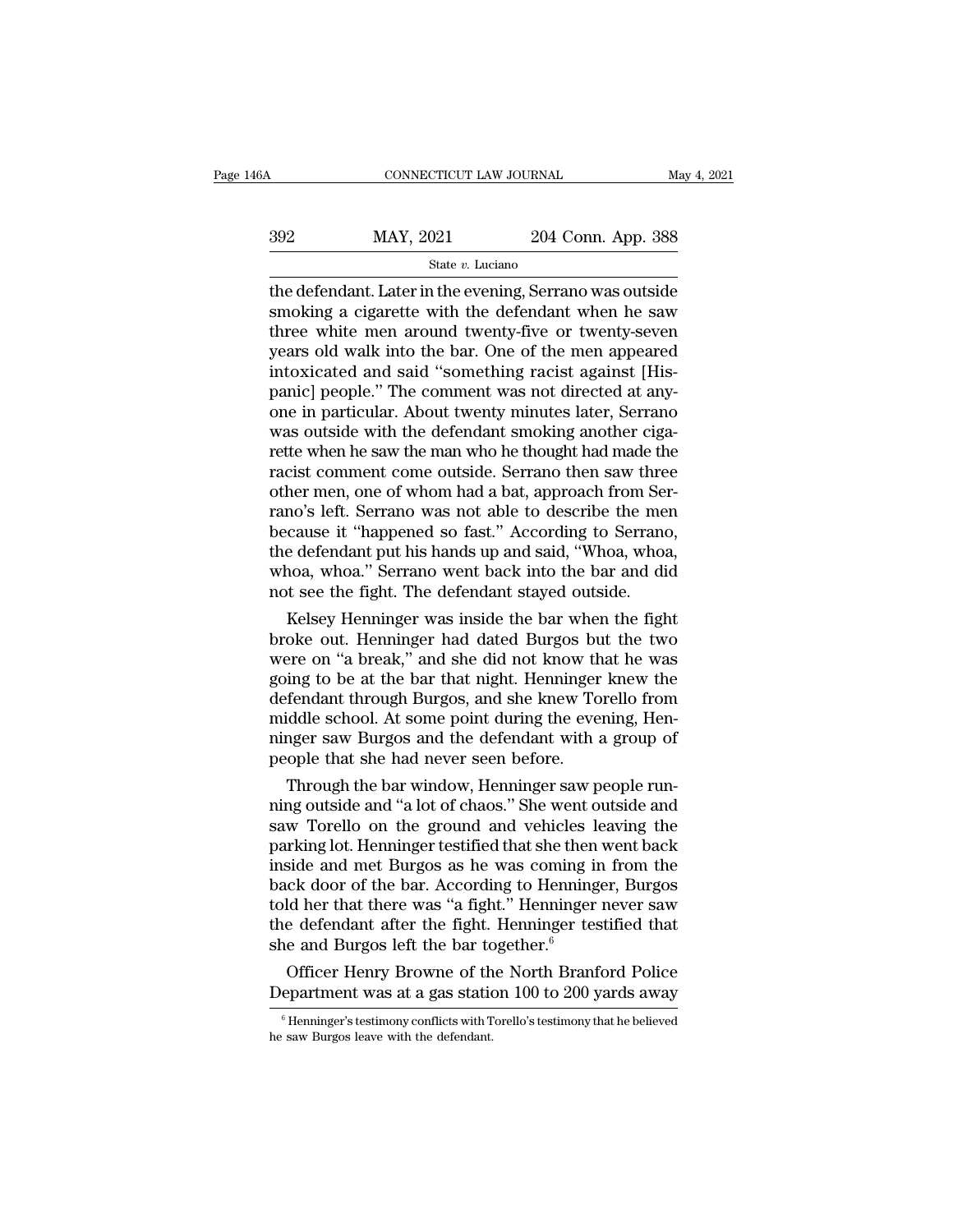| 21                 | CONNECTICUT LAW JOURNAL | Page 147A |
|--------------------|-------------------------|-----------|
| 204 Conn. App. 388 | MAY, 2021               | 393       |
|                    | State v. Luciano        |           |

From the scene when he was dispatched to the bar for<br>
the value of the scene when he was dispatched to the bar for<br>
the scene when he was dispatched to the bar for<br>
the scene when he was dispatched to the bar for<br>
the val 204 Conn. App. 388 MAY, 2021 393<br>
State v. Luciano<br>
from the scene when he was dispatched to the bar for<br>
an "active fight."<sup>7</sup> He responded within seconds and saw<br>
two vehicles leaving the property as he arrived.<sup>8</sup> A<br>
w 204 Conn. App. 388 MAY, 2021 393<br>
State v. Luciano<br>
from the scene when he was dispatched to the bar for<br>
an "active fight."<sup>7</sup> He responded within seconds and saw<br>
two vehicles leaving the property as he arrived.<sup>8</sup> A<br>
w 204 Conn. App. 388 MAY, 2021 393<br>
State v. Luciano<br>
from the scene when he was dispatched to the bar for<br>
an "active fight."<sup>7</sup> He responded within seconds and saw<br>
two vehicles leaving the property as he arrived.<sup>8</sup> A<br>
w State v. Luciano<br>
State v. Luciano<br>
from the scene when he was dispatched to the bar for<br>
an "active fight."<sup>7</sup> He responded within seconds and saw<br>
two vehicles leaving the property as he arrived.<sup>8</sup> A<br>
woman yelled to O state  $v$ . Luciano<br>from the scene when he was dispatched to the bar for<br>an "active fight."<sup>7</sup> He responded within seconds and saw<br>two vehicles leaving the property as he arrived.<sup>8</sup> A<br>woman yelled to Officer Browne for he from the scene when he was dispatched to the bar for<br>an "active fight."<sup>7</sup> He responded within seconds and saw<br>two vehicles leaving the property as he arrived.<sup>8</sup> A<br>woman yelled to Officer Browne for help, and he found<br>Cor an "active fight."<sup>7</sup> He responded within seconds and saw<br>two vehicles leaving the property as he arrived.<sup>8</sup> A<br>woman yelled to Officer Browne for help, and he found<br>Corradino and Torello, both of whom were injured and<br>app two vehicles leaving the property as he arrived.<sup>8</sup> A<br>woman yelled to Officer Browne for help, and he found<br>Corradino and Torello, both of whom were injured and<br>appeared to be in shock but were able to answer ques-<br>tions. woman yelled to Officer Browne for help, and he found<br>Corradino and Torello, both of whom were injured and<br>appeared to be in shock but were able to answer ques-<br>tions. Corradino was bleeding from a wound on his head<br>and wa Corradino and Torello, both of whom were injured and<br>appeared to be in shock but were able to answer ques-<br>tions. Corradino was bleeding from a wound on his head<br>and was "pacing around." He told Officer Browne that<br>he was appeared to be in shock but were able to answer questions. Corradino was bleeding from a wound on his head<br>and was "pacing around." He told Officer Browne that<br>he was hit in the head. Torello was lying on the ground<br>and ha tions. Corradino was bleeding from a wound on his head<br>and was "pacing around." He told Officer Browne that<br>he was hit in the head. Torello was lying on the ground<br>and had sustained an injury to his leg. Torello and Corraand was "pacing around." He told Officer Browne that<br>he was hit in the head. Torello was lying on the ground<br>and had sustained an injury to his leg. Torello and Corra-<br>dino told Officer Browne that they could not identify<br> he was hit in the head. Torello was lying on the ground<br>and had sustained an injury to his leg. Torello and Corra-<br>dino told Officer Browne that they could not identify<br>who had assaulted them. By this time, Torello's fathe To told Officer Browne that they could not identify<br>no had assaulted them. By this time, Torello's father<br>d arrived and was trying to render aid to him. Para-<br>edics also arrived and began attending to Torello and<br>paradino who had assaulted them. By this time, Torello's father<br>had arrived and was trying to render aid to him. Para-<br>medics also arrived and began attending to Torello and<br>Corradino. Officer Browne spoke with people at the bar.<sup></sup>

had arrived and was trying to render aid to him. Para-<br>medics also arrived and began attending to Torello and<br>Corradino. Officer Browne spoke with people at the bar.<sup>9</sup><br>Torello was taken to Yale New Haven Hospital (hospimedics also arrived and began attending to Torello and<br>Corradino. Officer Browne spoke with people at the bar.<sup>9</sup><br>Torello was taken to Yale New Haven Hospital (hospi-<br>tal), where he underwent surgery for a fractured ankle. corradino.<br>Corradino.<br>tal), where<br>He told th<br>whether he<br>on it.<br>Sean Ar Torello was taken to Yale New Haven Hospital (hospi-<br>), where he underwent surgery for a fractured ankle.<sup>10</sup><br>e told the treating physician that he did not know<br>nether he had been struck in the ankle or had fallen<br>it.<br>Sean In the detective bureau, and his colleague, Detective Robert Deko, both of the North Branford Police Department had a more than the detective bureau, and his colleague, Detective Robert Deko, both of the North Branford Pol

He told the treating physician that he did not know<br>whether he had been struck in the ankle or had fallen<br>on it.<br>Sean Anderson, an acting lieutenant and sergeant<br>in the detective bureau, and his colleague, Detective<br>Robert whether he had been struck in the ankle or had fallen<br>on it.<br>Sean Anderson, an acting lieutenant and sergeant<br>in the detective bureau, and his colleague, Detective<br>Robert Deko, both of the North Branford Police Depart-<br>me on it.<br>Sean Anderson, an acting lieutenant and sergeant<br>in the detective bureau, and his colleague, Detective<br>Robert Deko, both of the North Branford Police Depart-<br>ment, began investigating the fight a few days after it<br>h Sean Anderson, an acting lieutenant and sergeant<br>in the detective bureau, and his colleague, Detective<br>Robert Deko, both of the North Branford Police Depart-<br>ment, began investigating the fight a few days after it<br>happene From France Depart-<br>ent, began investigating the fight a few days after it<br>appened. They located the red Corvette that had been<br>een leaving the bar,<sup>11</sup> obtained a search and seizure<br> $\frac{1}{7}$  The recording of the 911 cal ment, began investigating the fight a few days after it<br>happened. They located the red Corvette that had been<br>seen leaving the bar,<sup>11</sup> obtained a search and seizure<br><sup>7</sup>The recording of the 911 call reporting the fight no

Seen leaving the bar,<sup>11</sup> obtained a search and seizure<br>
<sup>7</sup> The recording of the 911 call reporting the fight no longer existed at the<br>
<sup>8</sup> Officer Browne was not close enough to identify the two vehicles leaving<br>
the pr diazepine, and alcohol in Torello's system. Xanax is a common prescription<br>form of a benzone was not close enough to identify the two vehicles leaving<br>the property.<br><sup>10</sup> Tests conducted at the hospital revealed the presenc For a benzon of a benzo diazepine.<br>
<sup>16</sup> Officer Browne did not take any photographs of the scene.<br>
<sup>10</sup> Tests conducted at the hospital revealed the presence of cocaine, benzo-<br>
<sup>10</sup> Tests conducted at the hospital revea

<sup>&</sup>lt;sup>9</sup> Officer Browne did not take any photographs of the scene.<br><sup>10</sup> Tests conducted at the hospital revealed the presence of cocaine, benzo-<br>diazepine, and alcohol in Torello's system. Xanax is a common prescription<br>form o <sup>10</sup> Tests conducted at the hospital revealed the presence of cocaine, benzo-<br>diazepine, and alcohol in Torello's system. Xanax is a common prescription<br>form of a benzodiazepine.<br><sup>11</sup> Officer Browne had received informati a<br>diazepine, and<br>form of a benz<br><sup>11</sup> Officer Br<br>Corvette had<br>determine the<br>dant's mother.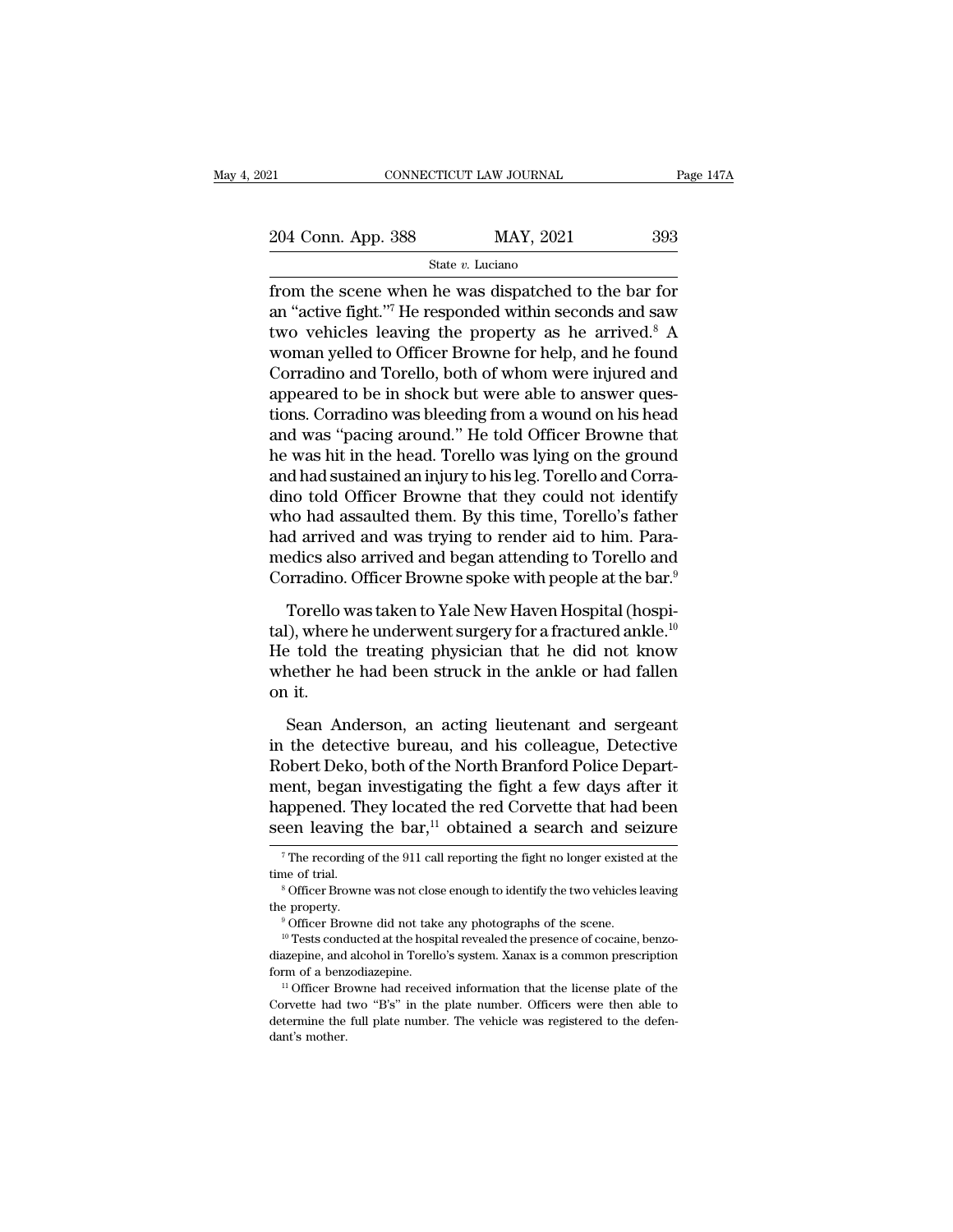### State *v.* Luciano

CONNECTICUT LAW JOURNAL<br>  $\begin{array}{r} \text{MAY, 2021} \\ \text{State } v. \text{ Luciano} \end{array}$ <br>  $\begin{array}{r} \text{State } v. \text{ Luciano} \\ \text{Warrant, and had it to  
the police Station. Detec-  
tive Nieves of the New Haven Police Department pro-  
cessed the Corvette Nieves seized from inside the Cor \frac{394}{\text{Mat }v. \text{ Luciano}}$ <br>  $\frac{\text{Star } v. \text{ Luciano}}{\text{Warrant}, \text{and had it to the police station. Detec-  
itive Nieves of the New Haven Police Department processed the Corvette. Nieves seized from inside the Cor-  
vette a white polo shirt with a diagonal stripe, a pair$ 394 MAY, 2021 204 Conn. App. 388<br>  $\frac{\text{State } v. \text{ Luciano}}{\text{water } v. \text{ Luciano}}$ <br>
warrant, and had it towed to the police station. Detective Nieves of the New Haven Police Department processed the Corvette. Nieves seized from inside the 394 MAY, 2021 204 Conn. App. 388<br>
state v. Luciano<br>
warrant, and had it towed to the police station. Detec-<br>
tive Nieves of the New Haven Police Department pro-<br>
cessed the Corvette. Nieves seized from inside the Cor-<br>
ve Solution 2011<br>
State v. Luciano<br>
State v. Luciano<br>
Warrant, and had it towed to the police station. Detec-<br>
tive Nieves of the New Haven Police Department pro-<br>
cessed the Corvette. Nieves seized from inside the Cor-<br>
vet State v. Luciano<br>
warrant, and had it towed to the police station. Detec-<br>
tive Nieves of the New Haven Police Department pro-<br>
cessed the Corvette. Nieves seized from inside the Cor-<br>
vette a white polo shirt with a diag warrant, and had it towed to the police station. Detective Nieves of the New Haven Police Department processed the Corvette. Nieves seized from inside the Corvette a white polo shirt with a diagonal stripe, a pair of jeans tive Nieves of the New Haven Police Department processed the Corvette. Nieves seized from inside the Corvette a white polo shirt with a diagonal stripe, a pair of jeans, a Walgreen's receipt,<sup>12</sup> and a bank statement in th cessed the Corvette. Nieves seized from inside the Corvette a white polo shirt with a diagonal stripe, a pair<br>of jeans, a Walgreen's receipt,<sup>12</sup> and a bank statement<br>in the defendant's name. Both the shirt and jeans had<br>b vette a white polo shirt with a diagonal stripe, a pair<br>of jeans, a Walgreen's receipt,<sup>12</sup> and a bank statement<br>in the defendant's name. Both the shirt and jeans had<br>brown stains on them, and presumptive tests revealed<br>th of jeans, a Walgreen's receipt,<sup>12</sup> and a bank statement<br>in the defendant's name. Both the shirt and jeans had<br>brown stains on them, and presumptive tests revealed<br>the presence of blood. A presumptive test on the driver's in the defendant's name. Both the shirt and jeans had<br>brown stains on them, and presumptive tests revealed<br>the presence of blood. A presumptive test on the driver's<br>side headrest also revealed the presence of blood.<br>Nieves brown stains on them, and presumptive tests revealed<br>the presence of blood. A presumptive test on the driver's<br>side headrest also revealed the presence of blood.<br>Nieves took swabs from various areas of the vehicle,<br>and the the presence of blood. A presumptive test on the driver's<br>side headrest also revealed the presence of blood.<br>Nieves took swabs from various areas of the vehicle,<br>and the clothing and swabs were sent to a laboratory<br>run by side headrest also revealed the presence of blood.<br>Nieves took swabs from various areas of the vehicle,<br>and the clothing and swabs were sent to a laboratory<br>run by the division of scientific services of the Depart-<br>ment of Nieves took swabs fro<br>and the clothing and s<br>run by the division of s<br>ment of Emergency Ser<br>oratory) to be analyze<br>the defendant, Torello<br>to the laboratory.<br>Michael Bourke, a D d the clothing and swabs were sent to a laboratory<br>in by the division of scientific services of the Depart-<br>ent of Emergency Services and Public Protection (lab-<br>atory) to be analyzed for DNA. Buccal swabs from<br>e defendant run by the division of scientific services of the Department of Emergency Services and Public Protection (laboratory) to be analyzed for DNA. Buccal swabs from the defendant, Torello, and Corradino also were sent to the la

ment of Emergency Services and Public Protection (laboratory) to be analyzed for DNA. Buccal swabs from<br>the defendant, Torello, and Corradino also were sent<br>to the laboratory.<br>Michael Bourke, a DNA analyst with the laborat oratory) to be analyzed for DNA. Buccal swabs from<br>the defendant, Torello, and Corradino also were sent<br>to the laboratory.<br>Michael Bourke, a DNA analyst with the laboratory,<br>performed an analysis of and made comparisons<br>be the defendant, Torello, and Corradino also were sent<br>to the laboratory.<br>Michael Bourke, a DNA analyst with the laboratory,<br>performed an analysis of and made comparisons<br>between the DNA profiles generated from the buccal<br>sw to the laboratory.<br>
Michael Bourke, a DNA analyst with the laboratory,<br>
performed an analysis of and made comparisons<br>
between the DNA profiles generated from the buccal<br>
swabs and the DNA profiles derived from the clothin Michael Bourke, a DNA analyst with the laboratory,<br>performed an analysis of and made comparisons<br>between the DNA profiles generated from the buccal<br>swabs and the DNA profiles derived from the clothing<br>and car swabs and pre interior beams, a bird analysis with and two states,<br>performed an analysis of and made comparisons<br>between the DNA profiles generated from the buccal<br>swabs and the DNA profiles derived from the clothing<br>and car swabs and p between the DNA profiles generated from the buccal<br>swabs and the DNA profiles derived from the clothing<br>and car swabs and prepared a report of his findings.<br>With respect to the clothing, the defendant was included<br>as a con swabs and the DNA profiles derived from the bothing<br>swabs and the DNA profiles derived from the clothing<br>and car swabs and prepared a report of his findings.<br>With respect to the clothing, the defendant was included<br>as a co shirts and carry provides and the state of the state of the state and carry said prepared a report of his findings.<br>With respect to the clothing, the defendant was included<br>as a contributor to the DNA profile generated fro with respect to the clothing, the defendant was included<br>as a contributor to the DNA profile generated from the<br>interior of the shirt collar and the stain on the jeans,<br>and Torello and Corradino were eliminated as contribu where of the DNA profile generation<br>as a contributor to the DNA profile generat<br>interior of the shirt collar and the stain of<br>and Torello and Corradino were eliminated<br>tors to both profiles. With respect to the s<br>shirt, Co terior of the shirt collar and the stain on the jeans,<br>d Torello and Corradino were eliminated as contribu-<br>rs to both profiles. With respect to the stain on the<br>irt, Corradino was included as a contributor, Torello<br>as eli and Torello and Corradino were eliminated as contribu-<br>tors to both profiles. With respect to the stain on the<br>shirt, Corradino was included as a contributor, Torello<br>was eliminated as a contributor, and the comparison<br>wit

tors to both profiles. With respect to the stain on the shirt, Corradino was included as a contributor, Torello was eliminated as a contributor, and the comparison with the defendant was inconclusive.<br>Both Corradino and th shirt, Corradino was included as a contributor, Torello<br>was eliminated as a contributor, and the comparison<br>with the defendant was inconclusive.<br>Both Corradino and the defendant were included as<br>contributors to the genetic was eliminated as a contributor, and the comparison<br>with the defendant was inconclusive.<br>Both Corradino and the defendant were included as<br>contributors to the genetic profiles generated from<br>swabs taken from the gear shift with the defendant was inconclusive.<br>Both Corradino and the defendant were included as<br>contributors to the genetic profiles generated from<br>swabs taken from the gear shift and driver's side head-<br>rests of the Corvette, and wabs taken from the gear shift and driver's side headests of the Corvette, and Torello was eliminated as a contributor to both. Corradino was included as a contibutor to the genetic profile generated from a swab<br><sup>12</sup> The W rests of the Corvette, and Torello was eliminated as a contributor to both. Corradino was included as a contributor to the genetic profile generated from a swab  $\frac{12}{12}$  The Walgreens receipt was timestamped about six tributor to the genetic profile generated from a swab

a contributor to both. Corradino was included as a contributor to the genetic profile generated from a swab  $\frac{12}{12}$  The Walgreens receipt was timestamped about six hours before the fight. The police seized surveillanc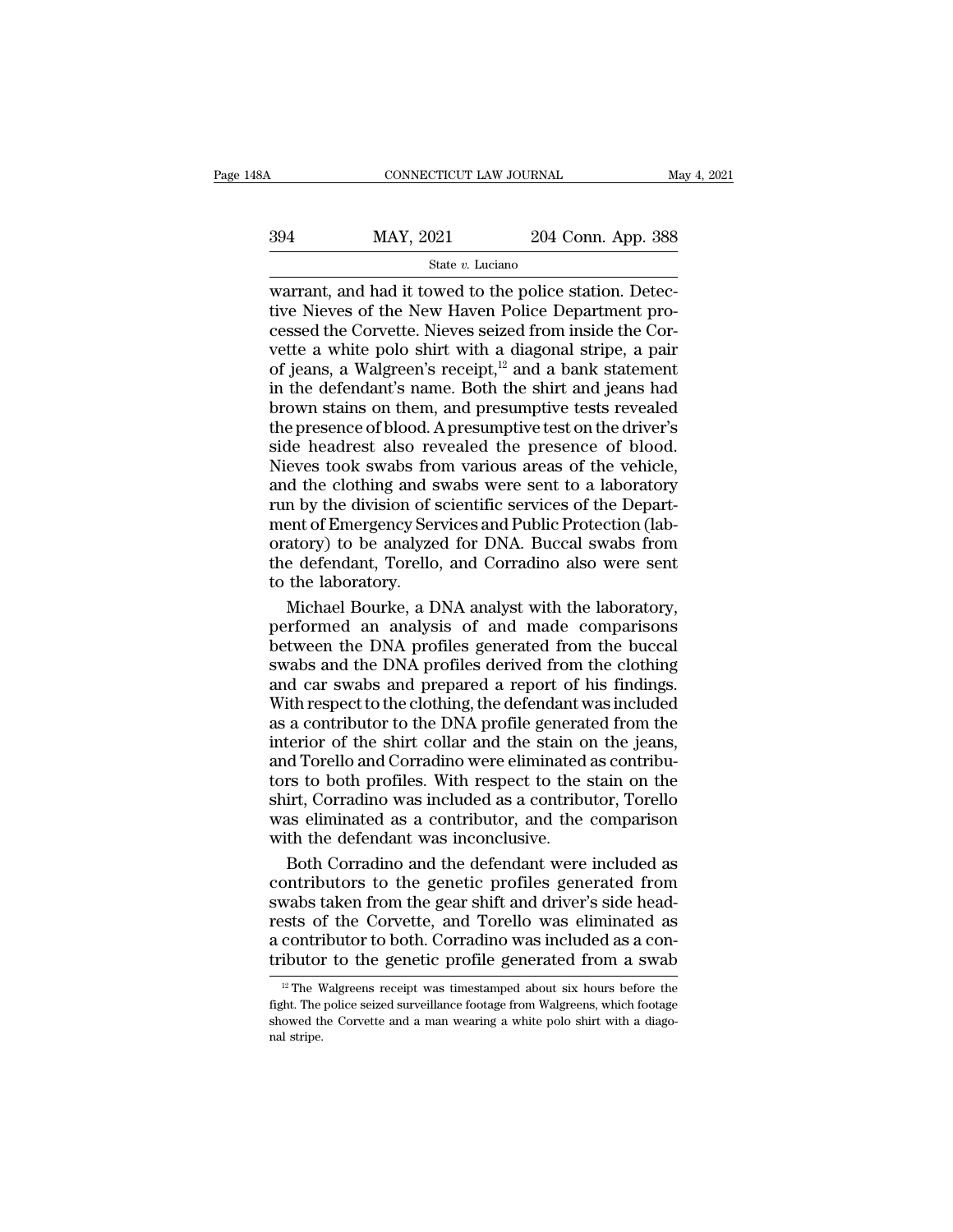| 21                                                                                                | CONNECTICUT LAW JOURNAL |                                                   | Page 149A |
|---------------------------------------------------------------------------------------------------|-------------------------|---------------------------------------------------|-----------|
| 204 Conn. App. 388                                                                                |                         | MAY, 2021                                         | 395       |
|                                                                                                   | State $v$ . Luciano     |                                                   |           |
| taken from the passenger side armrest, while both Tore-<br>llo and the defendant were eliminated. |                         |                                                   |           |
|                                                                                                   |                         | About two weeks after the fight, Corradino showed |           |

4 Conn. App. 388 MAY, 2021 395<br>
State v. Luciano<br>
ken from the passenger side armrest, while both Tore-<br>
and the defendant were eliminated.<br>
About two weeks after the fight, Corradino showed<br>
prello a photograph of the de 204 Conn. App. 388 MAY, 2021 395<br>
State v. Luciano<br>
Taken from the passenger side armrest, while both Torello and the defendant were eliminated.<br>
About two weeks after the fight, Corradino showed<br>
Torello a photograph of State v. Luciano<br>
taken from the passenger side armrest, while both Tore-<br>
Ilo and the defendant were eliminated.<br>
About two weeks after the fight, Corradino showed<br>
Torello a photograph of the defendant, and Torello iden Taken from the passenger side armrest, while both Tore-<br>llo and the defendant were eliminated.<br>About two weeks after the fight, Corradino showed<br>Torello a photograph of the defendant, and Torello iden-<br>tified the defendant taken from the passenger side armrest, while both Tore-<br>llo and the defendant were eliminated.<br>About two weeks after the fight, Corradino showed<br>Torello a photograph of the defendant, and Torello iden-<br>tified the defendan 110 and the detendant were eliminated.<br>
About two weeks after the fight, Corradino showed<br>
Torello a photograph of the defendant, and Torello identified the defendant<sup>13</sup> as one of the men who had been<br>
involved in the fi About two weeks after the fight, Corradino showed<br>Torello a photograph of the defendant, and Torello iden-<br>tified the defendant<sup>13</sup> as one of the men who had been<br>involved in the fight.<sup>14</sup> In discussions with the police, Torello a photograph of the defendant, and Torello identified the defendant<sup>13</sup> as one of the men who had been<br>involved in the fight.<sup>14</sup> In discussions with the police,<br>Torello shared this information. The defendant was<br> tified the defendant<sup>13</sup> as one of the men who had been<br>involved in the fight.<sup>14</sup> In discussions with the police,<br>Torello shared this information. The defendant was<br>arrested and charged by way of an amended long form<br>inf involved in the fight.<sup>14</sup> In discussions with the police,<br>Torello shared this information. The defendant was<br>arrested and charged by way of an amended long form<br>information dated July 27, 2018. The first count alleged<br>as Torello shared this information. The defendant was<br>arrested and charged by way of an amended long form<br>information dated July 27, 2018. The first count alleged<br>assault in the first degree of Torello in violation of<br>Genera arrested and charged by way of an amended long form<br>information dated July 27, 2018. The first count alleged<br>assault in the first degree of Torello in violation of<br>General Statutes §§ 53a-8 and 53a-59 (a) (1). The second<br> information dated July 27, 2018. The first count alleged<br>assault in the first degree of Torello in violation of<br>General Statutes §§ 53a-8 and 53a-59 (a) (1). The second<br>count alleged assault in the second degree of Corrad sault in the first degree of Torello in violation of<br>eneral Statutes §§ 53a-8 and 53a-59 (a) (1). The second<br>unt alleged assault in the second degree of Corradino<br>violation of §§ 53a-8 and 53a-60 (a) (2), and the third<br>un General Statutes §§ 53a-8 and 53a-59 (a) (1). The second<br>count alleged assault in the second degree of Corradino<br>in violation of §§ 53a-8 and 53a-60 (a) (2), and the third<br>count alleged conspiracy to commit assault in the

count alleged assault in the second degree of Corradino<br>in violation of §§ 53a-8 and 53a-60 (a) (2), and the third<br>count alleged conspiracy to commit assault in the first<br>degree in violation of §§ 53a-48 (a) and 53a-59 (a In violation of §§ 53a-8 and 53a-60 (a) (2), and the third<br>count alleged conspiracy to commit assault in the first<br>degree in violation of §§ 53a-48 (a) and 53a-59 (a) (1).<br>A trial was held in July and August, 2018. The st count alleged conspiracy to commit assault in the first<br>degree in violation of §§ 53a-48 (a) and 53a-59 (a) (1).<br>A trial was held in July and August, 2018. The state<br>presented the testimony of Torello, Officer Browne,<br>Lieu degree in violation of §§ 53a-48 (a) and 53a-59 (a) (1).<br>A trial was held in July and August, 2018. The state<br>presented the testimony of Torello, Officer Browne,<br>Lieutenant Anderson, Henninger, Detective Nieves,<br>Adrienne S A trial was held in July and August, 2018. The state<br>presented the testimony of Torello, Officer Browne,<br>Lieutenant Anderson, Henninger, Detective Nieves,<br>Adrienne Socci,<sup>15</sup> and Bourke. The defendant presented<br>the testimo presented the testimony of Torello, Officer Browne,<br>Lieutenant Anderson, Henninger, Detective Nieves,<br>Adrienne Socci,<sup>15</sup> and Bourke. The defendant presented<br>the testimony of Serrano. Neither Corradino nor Burgos,<br>testifie Lieutenant Anderson, Henninger, Detective Nieves,<br>Adrienne Socci,<sup>15</sup> and Bourke. The defendant presented<br>the testimony of Serrano. Neither Corradino nor Burgos<br>testified at trial. The state issued a subpoena to Burgos,<br>an Adrienne Socci,  $^{15}$  and Bourke. The defendant presented<br>the testimony of Serrano. Neither Corradino nor Burgos<br>testified at trial. The state issued a subpoena to Burgos,<br>and, although he appeared on the date requested, the testimony of Serrano. Neither Corradino nor Burgos<br>testified at trial. The state issued a subpoena to Burgos,<br>and, although he appeared on the date requested, he<br>failed to return the next day as instructed. The court<br>i testified at trial. The state issued a subpoena to Burgos,<br>and, although he appeared on the date requested, he<br>failed to return the next day as instructed. The court<br>issued a capias for Burgos' arrest. When he had not<br>been and, although he appeared on the date requested, he failed to return the next day as instructed. The court issued a capias for Burgos' arrest. When he had not been located the following day, the state rested its case-<br>in-c failed to return the next day as instructed. The court<br>issued a capias for Burgos' arrest. When he had not<br>been located the following day, the state rested its case-<br>in-chief. That same day, the court put on the record th 1-chief. That same day, the court put on the record the atte's intention to proceed under a theory of *Pinker-*<br>  $n^{16}$  liability, rather than pursuing a theory of accesso-<br>
al liability, as to counts one and two. After state's intention to proceed under a theory of *Pinker-*<br>ton<sup>16</sup> liability, rather than pursuing a theory of accesso-<br>rial liability, as to counts one and two. After the parties<br> $\frac{18}{18}$  The police did not take any wri

massing, taking a dicory of accessor<br>in the parties<br> $\frac{13}{13}$  The police did not take any written statements from Torello or Corradino<br>during their investigation.<br><sup>14</sup> Torello subsequently filed a civil action against t

<sup>&</sup>lt;sup>13</sup> The police did not take any written statements from Torello or Corradino during their investigation.<br><sup>14</sup> Torello subsequently filed a civil action against the defendant, seeking money damages.<br><sup>15</sup> Socci is an ortho <sup>14</sup> Torello subsequently filed a civil action against the defendant, seeking<br>money damages.<br><sup>15</sup> Socci is an orthopedic surgeon, who performed surgeries on Torello's<br>ankle following the fight.<br><sup>16</sup> "In *Pinkerton* v. *Un* money damages.<br>
<sup>15</sup> Socci is an orthopedic surgeon, who performed surgeries on Torello's ankle following the fight.<br>
<sup>16</sup> "In *Pinkerton v. United States*, [328 U.S. 640, 647–48, 66 S. Ct. 1180, 90 L. Ed. 1489 (1946)], t <sup>15</sup> Socci is an orthopedic surgeon, who performed surgeries on Torello's<br><sup>16</sup> Socci is an orthopedic surgeon, who performed surgeries on Torello's<br><sup>16</sup> "In *Pinkerton* v. *United States*, [328 U.S. 640, 647–48, 66 S. Ct.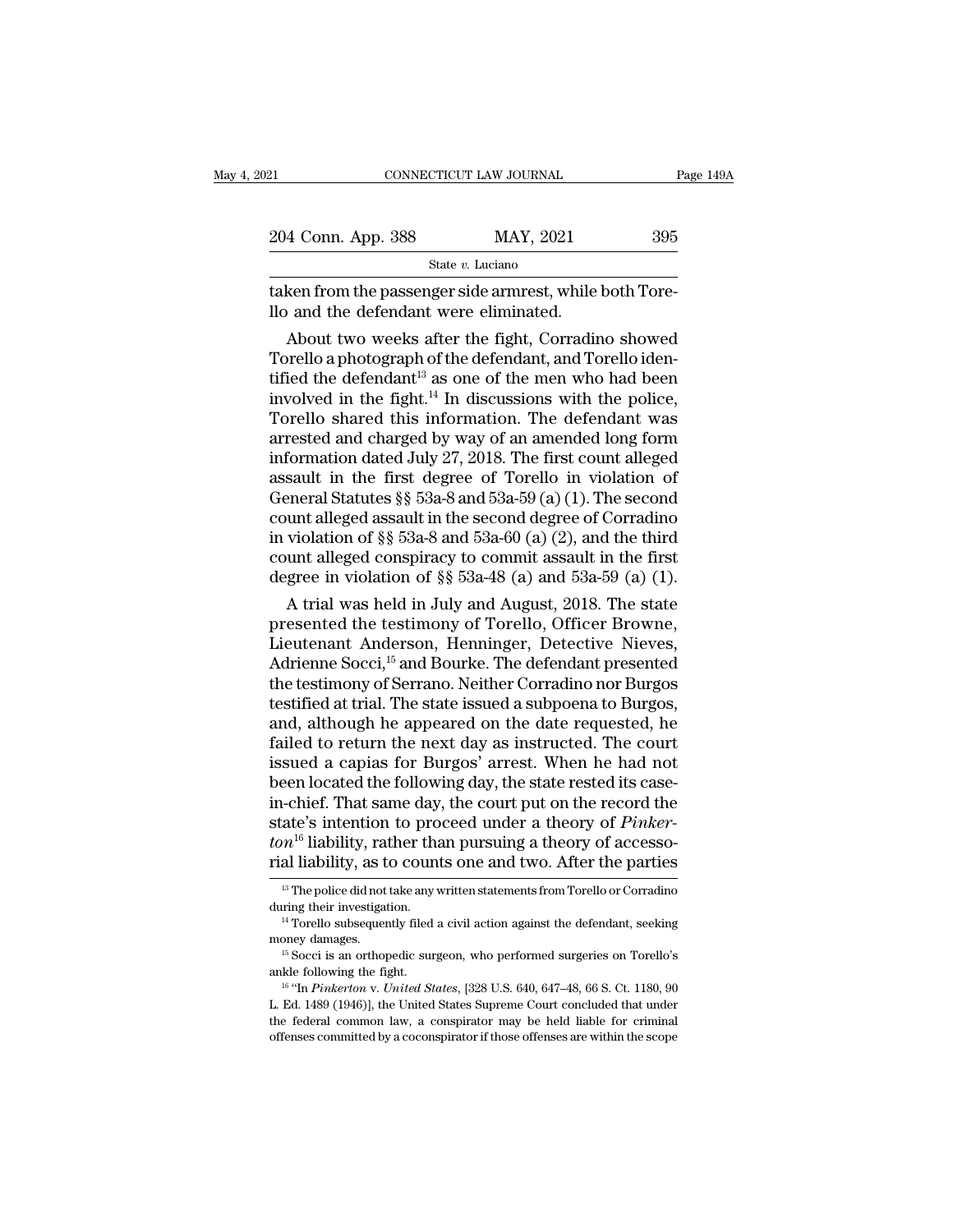$\begin{array}{r|l} \text{CONNECTICUT LAW JOURNAL} & \text{May 4, 2021} \\ \hline \text{396} & \text{MAX, 2021} & \text{204 Conn. App. 388} \\ & \text{State $v$. Luciano} & \end{array}$ 

State *v.* Luciano

CONNECTICUT LAW JOURNAL May 4, 2<br>  $\frac{396}{\text{Mate }v}$ . Luciano<br>
informed the court that they had no further evidence,<br>
the trial court denied the defendant's motion for a judg-<br>
ment of acquittal  $\begin{array}{r} \n 396 \quad \text{MAT, } 2021 \quad \text{204 Conn. App. } 388 \\
 \hline \n 388 \quad \text{State } v. \text{ Luciano} \\
 \n 56 \quad \text{Informed the court that they had no further evidence, the trial court denied the defendant's motion for a judgment of acquittal.\n\end{array}$ MAY, 2023<br>
ment of acquittal.<br>
The jury found the dependency of acquittal.  $\frac{\text{MAX, 2021}}{\text{State } v. \text{ Luciano}}$ <br>  $\frac{\text{State } v. \text{ Luciano}}{\text{formed the court that they had no further evidence,}}$ <br>  $\frac{\text{total court denied the defendant's motion for a judgment of acquital.}}{\text{The jury found the defendant not guilty of the assault Torello, count one, but found the defendant guilty counts two and three. Thereafter the court sentence.}$ 

State v. Luciano<br>
informed the court that they had no further evidence,<br>
the trial court denied the defendant's motion for a judg-<br>
ment of acquittal.<br>
The jury found the defendant not guilty of the assault<br>
of Torello, c state v. Luclaho<br>
informed the court that they had no further evidence,<br>
the trial court denied the defendant's motion for a judg-<br>
ment of acquittal.<br>
The jury found the defendant not guilty of the assault<br>
of Torello, c informed the court that they had no further evidence,<br>the trial court denied the defendant's motion for a judg-<br>ment of acquittal.<br>The jury found the defendant not guilty of the assault<br>of Torello, count one, but found the the trial court denied the defendant's motion for a judgment of acquittal.<br>The jury found the defendant not guilty of the assault<br>of Torello, count one, but found the defendant guilty<br>of counts two and three. Thereafter, t ment of acquittal.<br>The jury found the defendant not guilty of the assault<br>of Torello, count one, but found the defendant guilty<br>of counts two and three. Thereafter, the court sentenced<br>the defendant to eight years of incar The jury found the cof Torello, count one<br>of Counts two and thre<br>the defendant to eightion suspended after f<br>of probation, on each<br>appeal followed.<br>Before turning to the Torello, count one, but found the defendant guilty<br>counts two and three. Thereafter, the court sentenced<br>e defendant to eight years of incarceration, execu-<br>on suspended after five years, followed by three years<br>probation, of counts two and three. Thereafter, the court sentenced<br>the defendant to eight years of incarceration, execu-<br>tion suspended after five years, followed by three years<br>of probation, on each count, to run concurrently. This

the defendant to eight years of incarceration, execution suspended after five years, followed by three years<br>of probation, on each count, to run concurrently. This<br>appeal followed.<br>Before turning to the defendant's claims tion suspended after five years, followed by three years<br>of probation, on each count, to run concurrently. This<br>appeal followed.<br>Before turning to the defendant's claims on appeal,<br>we set forth the well established princi of probation, on each count, to run concurrently. This<br>appeal followed.<br>Before turning to the defendant's claims on appeal,<br>we set forth the well established principles that guide<br>our review. "[A] defendant who asserts an appeal followed.<br>
Before turning to the defendant's claims on appeal,<br>
we set forth the well established principles that guide<br>
our review. "[A] defendant who asserts an insufficiency<br>
of the evidence claim bears an arduou Before turning to the defendant's claims on appeal,<br>we set forth the well established principles that guide<br>our review. "[A] defendant who asserts an insufficiency<br>of the evidence claim bears an arduous burden....<br>[F] or we set forth the well established principles that guide<br>our review. "[A] defendant who asserts an insufficiency<br>of the evidence claim bears an arduous burden....<br>[F] or the purposes of sufficiency review ... we<br>review the our review. "[A] defendant who asserts an insufficiency<br>of the evidence claim bears an arduous burden....<br>[F] or the purposes of sufficiency review ... we<br>review the sufficiency of the evidence as the case was<br>tried .... reviewing a sufficiency of the evidence claim, we apply [F] or the purposes of sufficiency review  $\ldots$  we review the sufficiency of the evidence as the case was tried  $\ldots$ . [A] claim of insufficiency of the evidence must be tested by reviewing no less than, and no more than, light most favorable to sufficiency of the evidence as the case was<br>tried . . . . [A] claim of insufficiency of the evidence<br>must be tested by reviewing no less than, and no more<br>than, the evidence introduced at trial. . tried  $\ldots$  [A] claim of insufficiency of the evidence<br>must be tested by reviewing no less than, and no more<br>than, the evidence introduced at trial.  $\ldots$  In<br>reviewing a sufficiency of the evidence claim, we apply<br>a two p must be tested by reviewing no less than, and no more<br>than, the evidence introduced at trial. . . . . In<br>reviewing a sufficiency of the evidence claim, we apply<br>a two part test. First, we construe the evidence in the<br>light than, the evidence introduced at trial.  $\ldots$  In<br>reviewing a sufficiency of the evidence claim, we apply<br>a two part test. First, we construe the evidence in the<br>light most favorable to sustaining the verdict. Second,<br>we d reviewing a sufficiency of the evidence claim, we apply<br>a two part test. First, we construe the evidence in the<br>light most favorable to sustaining the verdict. Second,<br>we determine whether upon the facts so construed and<br>t a two part test. First, we construe the evidence in the light most favorable to sustaining the verdict. Second, we determine whether upon the facts so construed and the inferences reasonably drawn therefrom the [jury] rea light most favorable to sustaining the verdict. Second, we determine whether upon the facts so construed and the inferences reasonably drawn therefrom the [jury] reasonably could have concluded that the cumulative force o we determine whether upon the facts so const<br>the inferences reasonably drawn therefrom t<br>reasonably could have concluded that the cu<br>force of the evidence established guilt beyond:<br>able doubt . . . . This court cannot subs Examply drawn therefrom the [jury]<br>
asonably could have concluded that the cumulative<br>
rce of the evidence established guilt beyond a reason-<br>
le doubt . . . . This court cannot substitute its own<br>
dgment for that of the reasonably could have concluded that the cumulative<br>force of the evidence established guilt beyond a reason-<br>able doubt  $\dots$ . This court cannot substitute its own<br>judgment for that of the jury if there is sufficient evi-<br> force of the evidence established guilt beyond a reason-<br>able doubt . . . . This court cannot substitute its own<br>judgment for that of the jury if there is sufficient evi-<br>dence to support the jury's verdict. . . .<br>"[T]he

The jury must find every element proven beyond<br>a reasonable doubt in order to find the defendant guilty<br>of the charged offense, [but] each of the basic and<br>of the conspiracy, are in furtherance of it, and are reasonably f "[T]he jury must find every element proven beyond<br>a reasonable doubt in order to find the defendant guilty<br>of the charged offense, [but] each of the basic and<br>of the conspiracy, are in furtherance of it, and are reasonabl

a reasonable doubt in order to find the defendant guilty<br>of the charged offense, [but] each of the basic and<br>of the conspiracy, are in furtherance of it, and are reasonably foreseeable<br>as a necessary or natural consequenc of the charged offense, [but] each of the basic and<br>of the conspiracy, are in furtherance of it, and are reasonably foreseeable<br>as a necessary or natural consequence of the conspiracy.... We note that<br>our Supreme Court fir (1993). The Charged Offense, policy each of the basic and<br>of the conspiracy, are in furtherance of it, and are reasonably foreseeable<br>as a necessary or natural consequence of the conspiracy. . . . We note that<br>our Supreme of the conspiracy, are in furtherance of it, and are reasonably foreseeable as a necessary or natural consequence of the conspiracy. . . . We note that our Supreme Court first recognized the *Pinkerton* theory of liability or as a necessary or natural<br>as a necessary or natural<br>our Supreme Court first<br>matter of state law in *St*<br>(1993)." (Citation omitted<br>*Deusen*, 160 Conn. App. 8<br>903, 127 A.3d 187 (2015).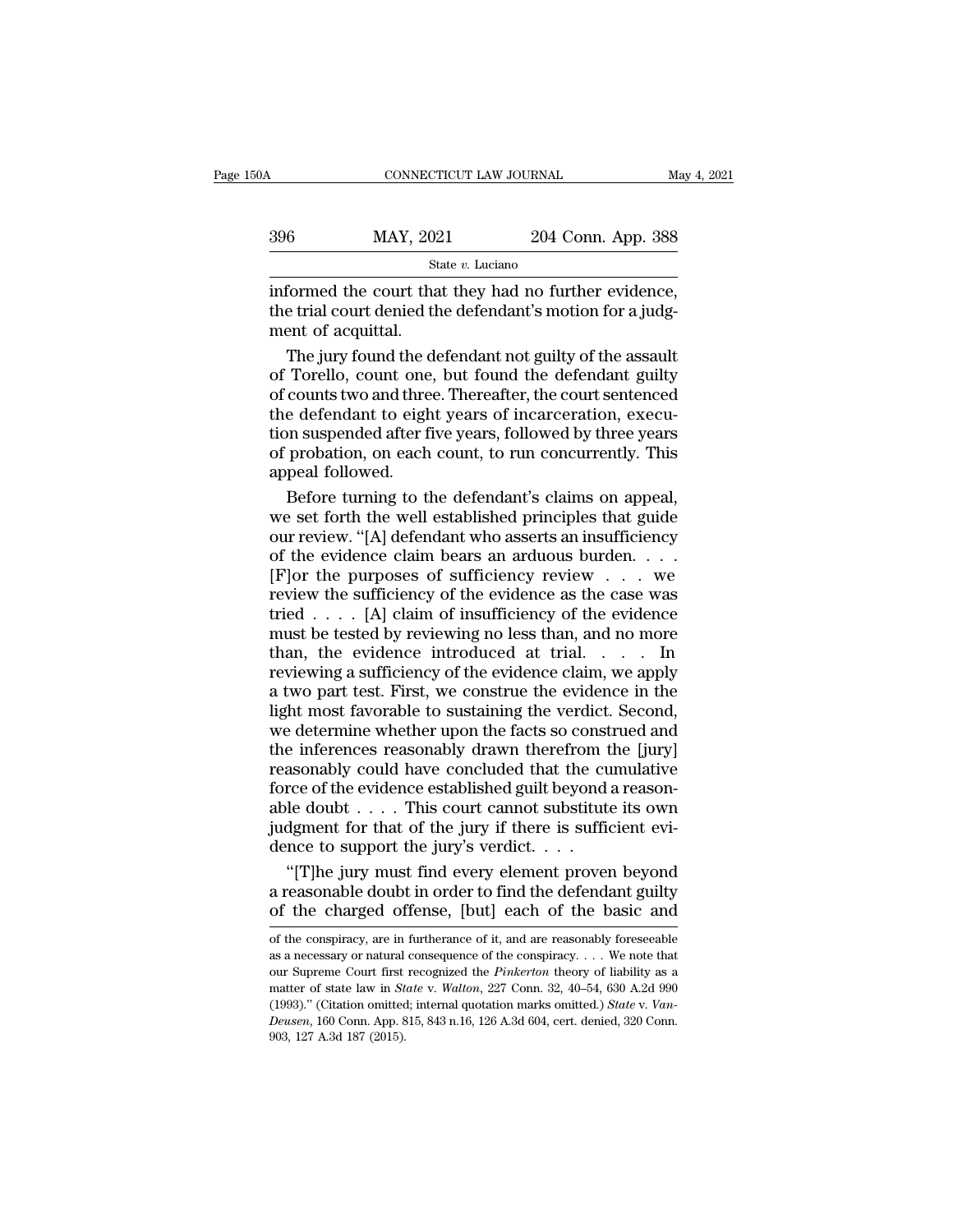21 CONNECTICUT LAW JOURNAL Page 151A<br>
204 Conn. App. 388 MAY, 2021 397<br>
State v. Luciano

State *v.* Luciano

EXECT 21 CONNECTICUT LAW JOURNAL Page 151/2<br>
204 Conn. App. 388 MAY, 2021 397<br>
State v. Luciano<br>
inferred facts underlying those conclusions need not<br>
be proved beyond a reasonable doubt. . . . If it is reasonable and logi 204 Conn. App. 388 MAY, 2021 397<br>
State v. Luciano<br>
inferred facts underlying those conclusions need not<br>
be proved beyond a reasonable doubt. . . . If it is rea-<br>
sonable and logical for the jury to conclude that a basic 204 Conn. App. 388 MAY, 2021 397<br>
State v. Luciano<br>
inferred facts underlying those conclusions need not<br>
be proved beyond a reasonable doubt. . . . If it is reasonable and logical for the jury to conclude that a basic<br>
f 204 Conn. App. 388 MAY, 2021 397<br>
State v. Luciano<br>
inferred facts underlying those conclusions need not<br>
be proved beyond a reasonable doubt. . . . If it is reasonable and logical for the jury to conclude that a basic<br>
f State v. Luciano<br>
State v. Luciano<br>
inferred facts underlying those conclusions need not<br>
be proved beyond a reasonable doubt.... If it is reasonable and logical for the jury to conclude that a basic<br>
fact or an inferred State v. Luciano<br>
inferred facts underlying those conclusions need not<br>
be proved beyond a reasonable doubt. . . . If it is rea-<br>
sonable and logical for the jury to conclude that a basic<br>
fact or an inferred fact is true inferred facts underlying those conclusions need not<br>be proved beyond a reasonable doubt. . . . If it is rea-<br>sonable and logical for the jury to conclude that a basic<br>fact or an inferred fact is true, the jury is permitt be proved beyond a reasonable doubt. . . . If it is reasonable and logical for the jury to conclude that a basic<br>fact or an inferred fact is true, the jury is permitted to<br>consider the fact proven and may consider it in co sonable and logical for the jury to conc<br>fact or an inferred fact is true, the jury<br>consider the fact proven and may cons<br>nation with other proven facts in deter<br>the cumulative effect of all the evident<br>defendant guilty of ct or an inferred fact is true, the jury is permitted to<br>
msider the fact proven and may consider it in combi-<br>
tion with other proven facts in determining whether<br>
e cumulative effect of all the evidence proves the<br>
fenda consider the fact proven and may consider it in combi-<br>nation with other proven facts in determining whether<br>the cumulative effect of all the evidence proves the<br>defendant guilty of all the elements of the crime charged<br>b

mation with other proven facts in determining whether<br>the cumulative effect of all the evidence proves the<br>defendant guilty of all the elements of the crime charged<br>beyond a reasonable doubt. . . .<br>"Moreover, it does not the cumulative effect of all the evidence proves the<br>defendant guilty of all the elements of the crime charged<br>beyond a reasonable doubt. . . .<br>"Moreover, it does not diminish the probative force<br>of the evidence that it c defendant guilty of all the elements of the crime charged<br>beyond a reasonable doubt. . . .<br>"Moreover, it does not diminish the probative force<br>of the evidence that it consists, in whole or in part, of<br>evidence that is cir beyond a reasonable doubt. . . .<br>
"Moreover, it does not diminish the probative force<br>
of the evidence that it consists, in whole or in part, of<br>
evidence that is circumstantial rather than direct. . . .<br>
It is not one fa "Moreover, it does not diminish the probative force<br>of the evidence that it consists, in whole or in part, of<br>evidence that is circumstantial rather than direct.  $\dots$ <br>It is not one fact  $\dots$  but the cumulative impact of<br>a % of the evidence that it consists, in whole or in part, of<br>evidence that is circumstantial rather than direct. . . .<br>It is not one fact . . . but the cumulative impact of<br>a multitude of facts which establishes guilt in a evidence that is circumstantial rather than direct. . . . .<br>It is not one fact . . . but the cumulative impact of<br>a multitude of facts which establishes guilt in a case<br>involving substantial circumstantial evidence. . . . It is not one fact . . . but the cumulative impact of<br>a multitude of facts which establishes guilt in a case<br>involving substantial circumstantial evidence. . . . In<br>evaluating evidence, the [jury] is not required to accept a multitude of facts which establishes guilt in a case<br>involving substantial circumstantial evidence. . . . In<br>evaluating evidence, the [jury] is not required to accept<br>as dispositive those inferences that are consistent involving substantial circumstantial evidence. . . . In<br>evaluating evidence, the [jury] is not required to accept<br>as dispositive those inferences that are consistent with<br>the defendant's innocence. . . . The [jury] may dr evaluating evidence, the [jury] is not required to accept<br>as dispositive those inferences that are consistent with<br>the defendant's innocence. . . . The [jury] may draw<br>whatever inferences from the evidence or facts estab-<br> as dispositive those inferences that are consistent with<br>the defendant's innocence. . . . The [jury] may draw<br>whatever inferences from the evidence or facts estab-<br>lished by the evidence [that] it deems to be reasonable<br>a the defendant's innocence<br>whatever inferences from<br>lished by the evidence [th<br>and logical." (Citations<br>marks omitted.) *State* v.<br>815, 822–23, 126 A.3d 604<br>127 A.3d 187 (2015).<br>"When we infer, we der natever inferences from the evidence or facts estab-<br>
hed by the evidence [that] it deems to be reasonable<br>
d logical." (Citations omitted; internal quotation<br>
arks omitted.) *State* v. *VanDeusen*, 160 Conn. App.<br>
5, 822– fished by the evidence [that] it deems to be reasonable<br>and logical." (Citations omitted; internal quotation<br>marks omitted.) *State* v. *VanDeusen*, 160 Conn. App.<br>815, 822–23, 126 A.3d 604, cert. denied, 320 Conn. 903,<br>1

and logical." (Citations omitted; internal quotation<br>marks omitted.) *State* v. *VanDeusen*, 160 Conn. App.<br>815, 822–23, 126 A.3d 604, cert. denied, 320 Conn. 903,<br>127 A.3d 187 (2015).<br>"When we infer, we derive a conclusio marks omitted.) *State v. VanDeusen*, 160 Conn. App.<br>815, 822–23, 126 A.3d 604, cert. denied, 320 Conn. 903,<br>127 A.3d 187 (2015).<br>"When we infer, we derive a conclusion from proven<br>facts because such considerations as expe 815, 822–23, 126 A.3d 604, cert. denied, 320 Conn. 903,<br>127 A.3d 187 (2015).<br>"When we infer, we derive a conclusion from proven<br>facts because such considerations as experience, or<br>history, or science have demonstrated that 127 A.3d 187 (2015).<br>
"When we infer, we derive a conclusion from proven<br>
facts because such considerations as experience, or<br>
history, or science have demonstrated that there is a<br>
likely correlation between those facts a "When we infer, we derive a conclusion from proven<br>facts because such considerations as experience, or<br>history, or science have demonstrated that there is a<br>likely correlation between those facts and the conclu-<br>sion. If t facts because such considerations as experience, or<br>history, or science have demonstrated that there is a<br>likely correlation between those facts and the conclu-<br>sion. If that correlation is sufficiently compelling, the<br>inf history, or science have demonstrated that there is a likely correlation between those facts and the conclusion. If that correlation is sufficiently compelling, the inference is reasonable. But if the correlation between t likely correlation between those facts and the conclusion. If that correlation is sufficiently compelling, the inference is reasonable. But if the correlation between the facts and the conclusion is slight, or if a differe sion. If that correlation is sufficiently compelling, the inference is reasonable. But if the correlation between the facts and the conclusion is slight, or if a different conclusion is more closely correlated with the fa inference is reasonable. But if the correlation between<br>the facts and the conclusion is slight, or if a different<br>conclusion is more closely correlated with the facts<br>than the chosen conclusion, the inference is less reathe facts and the conclusion is slight, or if a different<br>conclusion is more closely correlated with the facts<br>than the chosen conclusion, the inference is less rea-<br>sonable. At some point, the link between the facts and<br>t conclusion is more closely correlated with the fact<br>than the chosen conclusion, the inference is less r<br>sonable. At some point, the link between the facts a<br>the conclusion becomes so tenuous that we call it sp<br>ulation. Whe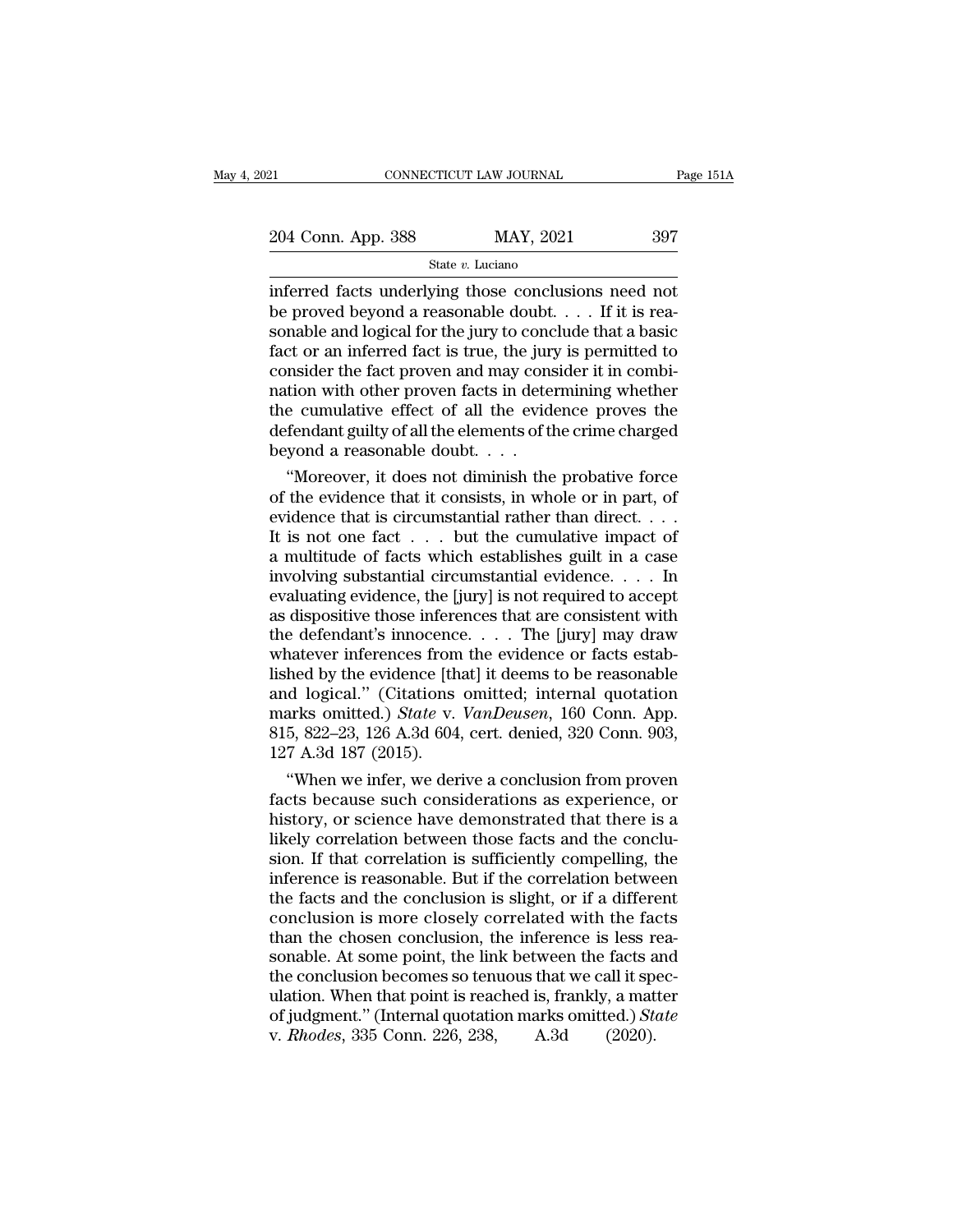### $\begin{tabular}{lllllll} \multicolumn{2}{l}{{\bf CONNECTICUT LAW JOURNAL}} & \multicolumn{2}{l}{{\bf May 4, 2021}}\\ \hline & \multicolumn{2}{l}{{\bf MAY, 2021}} & \multicolumn{2}{l}{{\bf 204 Conn. App. 388}}\\ & & \multicolumn{2}{l}{{\bf MAY, 2021}} & \multicolumn{2}{l}{{\bf 204 Conn. App. 388}}\\ \hline & & {\bf State}\ v. \ Luciano & \multicolumn{2}{l}{{\bf Step 1}} & \multicolumn{2}{l}{{\bf Type 2}}\\ \hline \end{tabular}$ State *v.* Luciano

CONNECTICUT LAW JOURNAL May 4, 2021<br>
8 MAY, 2021 204 Conn. App. 388<br>
State v. Luciano<br>
"Finally, on appeal, we do not ask whether there is<br>
reasonable view of the evidence that would support<br>
reasonable hypothosis of innoc  $\frac{398}{\text{State } v. \text{ Luciano}}$ <br>  $\frac{\text{State } v. \text{ Luciano}}{\text{Finally, on appeal, we do not ask whether there is a reasonable view of the evidence that would support a reasonable hypothesis of innocence. We ask, instead, whether there is a reasonable view of the evidence that$ 398 MAY, 2021 204 Conn. App. 388<br>  $\frac{\text{State } v. \text{ Luciano}}{\text{Finally, on appeal, we do not ask whether there is a reasonable view of the evidence that would support a reasonable hypothesis of innocence. We ask, instead, whether there is a reasonable view of the evidence that supports the jury's wordict of a!ty? (Iptornal question).$ 398 MAY, 2021 204 Conn. App. 388<br>  $\frac{\text{State } v. \text{ Luciano}}{\text{First } v. \text{ Luciano}}$ <br>
"Finally, on appeal, we do not ask whether there is<br>
a reasonable view of the evidence that would support<br>
a reasonable hypothesis of innocence. We ask, in Suppose the finally, on appeal, we do not ask whether there is<br>a reasonable view of the evidence that would support<br>a reasonable hypothesis of innocence. We ask, instead,<br>whether there is a reasonable view of the evidence <sup>State *v*. *Luciano*<br>
"Finally, on appeal, we do not ask whether there is<br>
a reasonable view of the evidence that would support<br>
a reasonable hypothesis of innocence. We ask, instead,<br>
whether there is a reasonable view o</sup> "Finally, on<br>a reasonable v<br>a reasonable h<br>whether there<br>supports the ju<br>marks omitted<br>App. 823. Example Hypericals of interestion to dist, instead,<br>
nether there is a reasonable view of the evidence that<br>
pports the jury's verdict of guilty." (Internal quotation<br>
arks omitted.) *State* v. *VanDeusen*, supra, 160 Conn

I

supports the jury's verdict of guilty." (Internal quotation<br>marks omitted.) *State* v. *VanDeusen*, supra, 160 Conn.<br>App. 823.<br>I<br>The defendant's first claim on appeal is that there<br>was insufficient evidence to support his Exapports and Jarly 5 vertice of gainty. (Internal quotation marks omitted.) State v. VanDeusen, supra, 160 Conn.<br>App. 823.<br>I<br>The defendant's first claim on appeal is that there<br>was insufficient evidence to support his con App. 823.<br>
The defendant's first claim<br>
was insufficient evidence to sue<br>
conspiracy to commit assault<br>
agree with the defendant.<br>
Pursuant to  $\S$  53a-48 (a), "[a] I<br>
The defendant's first claim on appeal is that there<br>
is insufficient evidence to support his conviction of<br>
nspiracy to commit assault in the first degree. We<br>
ree with the defendant.<br>
Pursuant to § 53a-48 (a), "[a] per The defendant's first claim on appeal is that there<br>was insufficient evidence to support his conviction of<br>conspiracy to commit assault in the first degree. We<br>agree with the defendant.<br>Pursuant to  $\S$  53a-48 (a), "[a] pe

The detendant's first claim on appeal is that there<br>was insufficient evidence to support his conviction of<br>conspiracy to commit assault in the first degree. We<br>agree with the defendant.<br>Pursuant to  $\S 53a-48$  (a), "[a] pe was insufficient evidence to support his conviction of<br>conspiracy to commit assault in the first degree. We<br>agree with the defendant.<br>Pursuant to  $\S$  53a-48 (a), "[a] person is guilty of con-<br>spiracy when, with intent tha conspiracy to commit assault in the first degree. We<br>agree with the defendant.<br>Pursuant to  $\S$  53a-48 (a), "[a] person is guilty of con-<br>spiracy when, with intent that conduct constituting a<br>crime be performed, he agrees agree with the defendant.<br>
Pursuant to  $\S$  53a-48 (a), "[a] person is guilty of conspiracy when, with intent that conduct constituting a<br>
crime be performed, he agrees with one or more persons<br>
to engage in or cause the p Pursuant to § 53a-48 (a), "[a] person is guilty of conspiracy when, with intent that conduct constituting a crime be performed, he agrees with one or more persons to engage in or cause the performance of such conduct, and spiracy when, with intent that conduct constituting a<br>crime be performed, he agrees with one or more persons<br>to engage in or cause the performance of such conduct,<br>and any one of them commits an overt act in pursuance<br>of s crime be performed, he agrees with one or more persons<br>to engage in or cause the performance of such conduct,<br>and any one of them commits an overt act in pursuance<br>of such conspiracy." "Conspiracy is a specific intent<br>crim to engage in or cause the performance of such conduct,<br>and any one of them commits an overt act in pursuance<br>of such conspiracy." "Conspiracy is a specific intent<br>crime, with the intent divided into two elements: (a)<br>the i and any one of them commits an overt act in pursuance<br>of such conspiracy." "Conspiracy is a specific intent<br>crime, with the intent divided into two elements: (a)<br>the intent to agree or conspire and (b) the intent to<br>commi of such conspiracy." "Conspiracy is a specific intent<br>crime, with the intent divided into two elements: (a)<br>the intent to agree or conspire and (b) the intent to<br>commit the offense which is the object of the conspir-<br>acy. crime, with the intent divided into two elements: (a)<br>the intent to agree or conspire and (b) the intent to<br>commit the offense which is the object of the conspir-<br>acy. . . . Thus, [p]roof of a conspiracy to commit a<br>speci the intent to agree or conspire and (b) the intent to<br>commit the offense which is the object of the conspir-<br>acy. . . . . Thus, [p]roof of a conspiracy to commit a<br>specific offense requires proof that the conspirators<br>int commit the offense which is the object of the conspiracy. . . . Thus, [p]roof of a conspiracy to commit a specific offense requires proof that the conspirators intended to bring about the elements of the conspired offense acy.... Thus, [p]roof of a conspiracy to commit a<br>specific offense requires proof that the conspirators<br>intended to bring about the elements of the conspired<br>offense." (Internal quotation marks omitted.) *State* v.<br>*Allan* specific offense requires proof that the conspirators<br>intended to bring about the elements of the conspired<br>offense." (Internal quotation marks omitted.) *State* v.<br>*Allan*, 311 Conn. 1, 12, 83 A.3d 326 (2014). Pursuant t intended to bring about the elements of the conspired<br>offense." (Internal quotation marks omitted.) *State* v.<br>*Allan*, 311 Conn. 1, 12, 83 A.3d 326 (2014). Pursuant to<br>§ 53a-59 (a) (1): "A person is guilty of assault in % offense." (Internal quotation marks omitted.)  $\Delta$  *Allan*, 311 Conn. 1, 12, 83 A.3d 326 (2014). Purses § 53a-59 (a) (1): "A person is guilty of assault first degree when  $\dots$  With intent to cause s physical injury to a *lan*, 311 Conn. 1, 12, 83 A.3d 326 (2014). Pursuant to<br>
53a-59 (a) (1): "A person is guilty of assault in the<br>
st degree when  $\dots$  With intent to cause serious<br>
ysical injury to another person, he causes such injury<br>
suc  $\S$  53a-59 (a) (1): "A person is guilty of assault in the<br>first degree when  $\dots$  With intent to cause serious<br>physical injury to another person, he causes such injury<br>to such person or to a third person by means of a dead

first degree when  $\dots$  With intent to cause serious<br>physical injury to another person, he causes such injury<br>to such person or to a third person by means of a deadly<br>weapon or a dangerous instrument  $\dots$ ."<br>"To obtain a co physical injury to another person, he causes such injury<br>to such person or to a third person by means of a deadly<br>weapon or a dangerous instrument . . . ."<br>"To obtain a conviction for conspiracy to commit<br>assault in the f to such person or to a third person by means of a deadly<br>weapon or a dangerous instrument . . . ."<br>"To obtain a conviction for conspiracy to commit<br>assault in the first degree in violation of §§ 53a-48 (a)<br>and 53a-59 (a) weapon or a dangerous instrument  $\ldots$ ."<br>
"To obtain a conviction for conspiracy to commit<br>
assault in the first degree in violation of §§ 53a-48 (a)<br>
and 53a-59 (a) (1), as charged, the state bore the burden<br>
of proving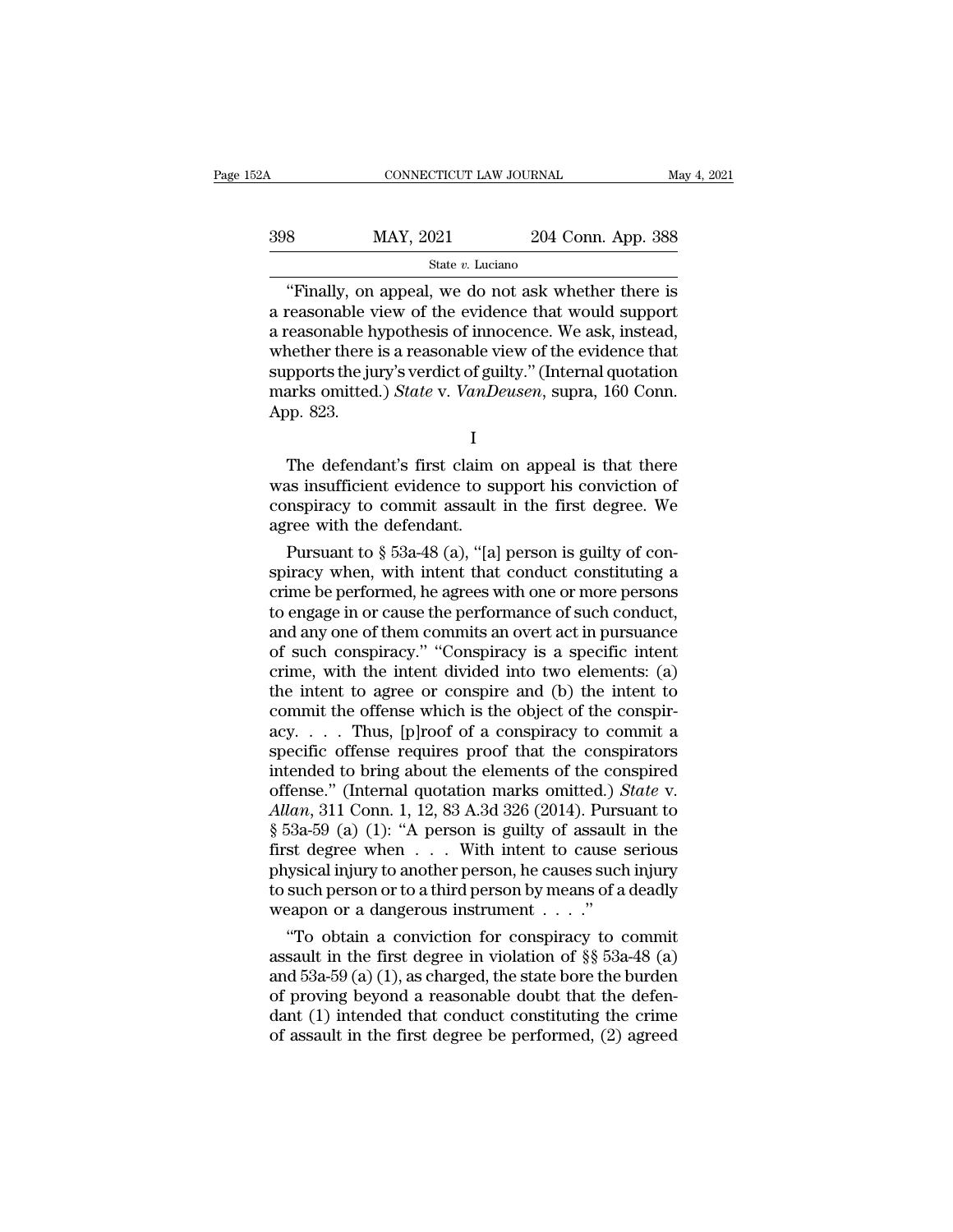State *v.* Luciano

EXECTE CONNECTICUT LAW JOURNAL Page 153A<br>
204 Conn. App. 388 MAY, 2021 399<br>
State v. Luciano<br>
with one or more persons to engage in or cause the<br>
performance of such conduct and (3) that any one of<br>
these persons committe 204 Conn. App. 388 MAY, 2021 399<br>
State v. Luciano<br>
with one or more persons to engage in or cause the<br>
performance of such conduct and (3) that any one of<br>
those persons committed an overt act in pursuance of<br>
such consp 204 Conn. App. 388 MAY, 2021 399<br>
State v. Luciano<br>
with one or more persons to engage in or cause the<br>
performance of such conduct and (3) that any one of<br>
those persons committed an overt act in pursuance of<br>
such consp Such conspiracy.<sup>388</sup> MAY, 2021 399<br>
State *v*. *Luciano*<br>
with one or more persons to engage in or cause the<br>
performance of such conduct and (3) that any one of<br>
those persons committed an overt act in pursuance of<br>
such State v. Luciano<br>
State v. Luciano<br>
with one or more persons to engage in or cause the<br>
performance of such conduct and (3) that any one of<br>
those persons committed an overt act in pursuance of<br>
such conspiracy." *State* State v. Luciano<br>
with one or more persons to engage in or cause the<br>
performance of such conduct and (3) that any one of<br>
those persons committed an overt act in pursuance of<br>
such conspiracy." State v. Wells, 100 Conn. with one or more persons to engage in or cause the<br>performance of such conduct and  $(3)$  that any one of<br>those persons committed an overt act in pursuance of<br>such conspiracy." *State* v. *Wells*, 100 Conn. App. 337,<br>347, performance of such conduct and (3) that any one of<br>those persons committed an overt act in pursuance of<br>such conspiracy." *State* v. *Wells*, 100 Conn. App. 337,<br>347, 917 A.2d 1008, cert. denied, 282 Conn. 919, 925<br>A.2d 1 those persons committed an overt act in pursuance of<br>such conspiracy." *State* v. *Wells*, 100 Conn. App. 337,<br>347, 917 A.2d 1008, cert. denied, 282 Conn. 919, 925<br>A.2d 1102 (2007). "[W]hile the state must prove an agree-<br> such conspiracy." *State* v. *Wells*, 100 Conn. App. 337, 347, 917 A.2d 1008, cert. denied, 282 Conn. 919, 925<br>A.2d 1102 (2007). "[W]hile the state must prove an agreement [to commit assault with a dangerous weapon], the e 347, 917 A.2d 1008, cert. denied, 282 Conn. 919, 925<br>A.2d 1102 (2007). "[W]hile the state must prove an agreement [to commit assault with a dangerous weapon],<br>the existence of a formal agreement between the con-<br>spirators A.2d 1102 (2007). "[W]hile the state must prove an agreement [to commit assault with a dangerous weapon],<br>the existence of a formal agreement between the con-<br>spirators need not be proved because [i]t is only in rare<br>inst ment [to commit assault with a dangerous weapon],<br>the existence of a formal agreement between the con-<br>spirators need not be proved because [i]t is only in rare<br>instances that conspiracy may be established by proof<br>of an e the existence of a formal agreement between the conspirators need not be proved because [i]t is only in rare<br>instances that conspiracy may be established by proof<br>of an express agreement to unite to accomplish an<br>unlawful spirators need not be proved because [i]t is only in rare<br>instances that conspiracy may be established by proof<br>of an express agreement to unite to accomplish an<br>unlawful purpose. . . . [T]he requisite agreement or<br>confed instances that conspiracy may be established by proof<br>of an express agreement to unite to accomplish an<br>unlawful purpose. . . . [T]he requisite agreement or<br>confederation may be inferred from proof of the sepa-<br>rate acts of an express agreement to unite to accomplish an<br>unlawful purpose. . . . [T]he requisite agreement or<br>confederation may be inferred from proof of the sepa-<br>rate acts of the individuals accused as coconspirators<br>and from unlawful purpose. . . . . [T]he requisite agreement or confederation may be inferred from proof of the separate acts of the individuals accused as coconspirators and from the circumstances surrounding the commission of th confederation may be inferred from proof of the separate acts of the individuals accused as coconspirators<br>and from the circumstances surrounding the commission of these acts. . . . Further, [c]onspiracy can sel-<br>dom be p rate acts of the individuals accused as coconspirators<br>and from the circumstances surrounding the commis-<br>sion of these acts. . . . Further, [c]onspiracy can sel-<br>dom be proved by direct evidence. It may be inferred<br>from and from the circumstances surrounding the commission of these acts. . . . Further, [c]onspiracy can sel-<br>dom be proved by direct evidence. It may be inferred<br>from the activities of the accused persons. . . . A con-<br>spira sion of these acts. . . . . From the proved by direct from the activities of the spiracy can be formed [h period  $\,\dots\,$  ." (Citation marks omitted.) *State* v. 966 A.2d 699 (2009). On appeal, the defends In be proved by direct evidence. It may be interfed<br>om the activities of the accused persons.... A con-<br>iracy can be formed [however] in a very short time<br>riod ....." (Citation omitted; internal quotation<br>arks omitted.) Fraction of the accused persons.  $\ldots$  A conspiracy can be formed [however] in a very short time<br>period  $\ldots$ ." (Citation omitted; internal quotation<br>marks omitted.) *State* v. *Millan*, 290 Conn. 816, 826,<br>966 A.2d 699 (

spiracy can be formed [nowever] in a very short time<br>period . . . ." (Citation omitted; internal quotation<br>marks omitted.) *State* v. *Millan*, 290 Conn. 816, 826,<br>966 A.2d 699 (2009).<br>On appeal, the defendant argues that period  $\therefore$  (Chation omitted, internal quotation<br>marks omitted.) *State* v. *Millan*, 290 Conn. 816, 826,<br>966 A.2d 699 (2009).<br>On appeal, the defendant argues that "there is no<br>evidence, nor any reasonable inference that marks omitted.) *State V. Muturi*, 250 Comit. 510, 620, 966 A.2d 699 (2009).<br>
On appeal, the defendant argues that "there is no<br>
evidence, nor any reasonable inference that can be<br>
drawn, that the defendant knew the unide of anotation appeal, the defendant argues that "there is no<br>evidence, nor any reasonable inference that can be<br>drawn, that the defendant knew the unidentified person<br>wielding a bat, much less that he entered into an agree On appeal, the defendant argues that "there is no<br>evidence, nor any reasonable inference that can be<br>drawn, that the defendant knew the unidentified person<br>wielding a bat, much less that he entered into an agree-<br>ment with evidence, nor any reasonable inference that can be<br>drawn, that the defendant knew the unidentified person<br>wielding a bat, much less that he entered into an agree-<br>ment with that person to cause serious physical injury<br>to a drawn, that the defendant knew the unidentified person<br>wielding a bat, much less that he entered into an agree-<br>ment with that person to cause serious physical injury<br>to another person." He further maintains that "the eviwielding a bat, much less that he entered into an agreement with that person to cause serious physical injury<br>to another person." He further maintains that "the evidence, viewed in the light most favorable to the state,<br>su ment with that person to cause serious physical injury<br>to another person." He further maintains that "the evi-<br>dence, viewed in the light most favorable to the state,<br>suggests that the defendant may have exchanged<br>punches to another person." He further maintains that "tidence, viewed in the light most favorable to the suggests that the defendant may have exch punches with Corradino, and Corradino's blood the defendant's clothing and in his rice, viewed in the light most favorable to the state,<br>ggests that the defendant may have exchanged<br>inches with Corradino, and Corradino's blood was on<br>e defendant's clothing and in his vehicle. A spontane-<br>is response to suggests that the defendant may have exchanged<br>punches with Corradino, and Corradino's blood was on<br>the defendant's clothing and in his vehicle. A spontane-<br>ous response to violence coupled with mere presence<br>does not supp punches with Corradino, and Corradino's blood was on<br>the defendant's clothing and in his vehicle. A spontane-<br>ous response to violence coupled with mere presence<br>does not support a conspiracy conviction."<br>The state respond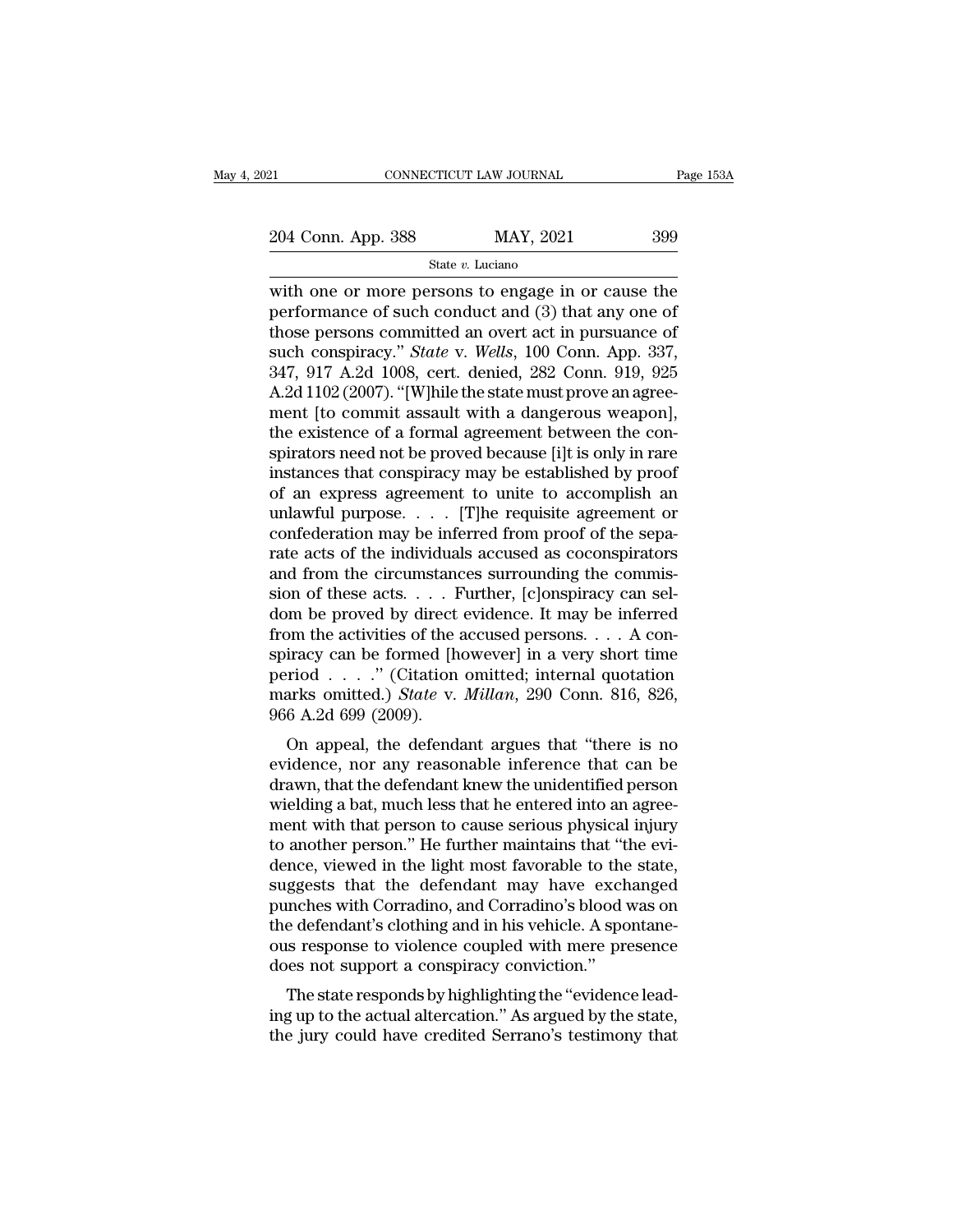# CONNECTICUT LAW JOURNAL May 4, 2021<br>
400 MAY, 2021 204 Conn. App. 388<br>
5tate v. Luciano

### State *v.* Luciano

CONNECTICUT LAW JOURNAL May 4, 2021<br>
MAY, 2021 204 Conn. App. 388<br>
State v. Luciano<br>
the defendant heard Torello say "something racist<br>
against [Hispanic] people." The state continues: "As a<br>
Hispanic man bimself, it could  $\begin{array}{r} \hline \text{MAX, } 2021 \text{ } \text{ } \text{ } 204 \text{ Conn. App. 388} \\ \hline \text{State } v. \text{ Luciano} \\ \hline \text{the defendant heard Torello say "something racist against [Hispanic] people." The state continues: "As a Hispanic man himself, it could be inferred that this made the defendant energy. In addition, a rational tirier.} \end{array}$  $\frac{\text{MAX, 2021}}{\text{State } v. \text{ Luciano}}$ <br>
State v. Luciano<br>
the defendant heard Torello say "something racist<br>
against [Hispanic] people." The state continues: "As a<br>
Hispanic man himself, it could be inferred that this<br>
made the de  $\frac{\text{MAX, 2021}}{\text{State } v. \text{ Luciano}}$ <br>  $\frac{\text{State } v. \text{ Luciano}}{\text{the defendant heard Torello say "something racist}}$ <br>
against [Hispanic] people." The state continues: "As a<br>
Hispanic man himself, it could be inferred that this<br>
made the defendant angry. In addition, a ratio State v. Luciano<br>
State v. Luciano<br>
the defendant heard Torello say "something racist<br>
against [Hispanic] people." The state continues: "As a<br>
Hispanic man himself, it could be inferred that this<br>
made the defendant angry State v. Luciano<br>
the defendant heard Torello say "something racist<br>
against [Hispanic] people." The state continues: "As a<br>
Hispanic man himself, it could be inferred that this<br>
made the defendant angry. In addition, a r the defendant heard Torello say "something racist<br>against [Hispanic] people." The state continues: "As a<br>Hispanic man himself, it could be inferred that this<br>made the defendant angry. In addition, a rational trier<br>of fact against [Hispanic] people." The state continues: "As a<br>Hispanic man himself, it could be inferred that this<br>made the defendant angry. In addition, a rational trier<br>of fact could have credited those portions of Torel-<br>lo's Hispanic man himself, it could be inferred that this<br>made the defendant angry. In addition, a rational trier<br>of fact could have credited those portions of Torel-<br>lo's testimony that placed Burgos and the defendant<br>together made the defendant angry. In addition, a rational trier<br>of fact could have credited those portions of Torel-<br>lo's testimony that placed Burgos and the defendant<br>together, along with a group of other, older, Hispanic<br>lookin of fact could have credited those portions of Torel-<br>lo's testimony that placed Burgos and the defendant<br>together, along with a group of other, older, Hispanic<br>looking men."<sup>17</sup> The state recounts the evidence that,<br>just p lo's testimony that placed Burgos and the defendant<br>together, along with a group of other, older, Hispanic<br>looking men."<sup>17</sup> The state recounts the evidence that,<br>just prior to the fight, an individual from the group of<br>Hi together, along with a group of other, older, Hispanic<br>looking men."<sup>17</sup> The state recounts the evidence that,<br>just prior to the fight, an individual from the group of<br>Hispanic men told Torello that he could not smoke in<br>f looking men."<sup>17</sup> The state recounts the evidence that, just prior to the fight, an individual from the group of Hispanic men told Torello that he could not smoke in front of the bar, and that Torello responded by asking just prior to the fight, an individual from the group of<br>Hispanic men told Torello that he could not smoke in<br>front of the bar, and that Torello responded by asking<br>if anyone was "planning to do anything?" As argued by<br>the Hispanic men told Torello that he could not smoke in<br>front of the bar, and that Torello responded by asking<br>if anyone was "planning to do anything?" As argued by<br>the state, the defendant and his "compatriots" then<br>attacked front of the bar, and that Torello responded by asking<br>if anyone was "planning to do anything?" As argued by<br>the state, the defendant and his "compatriots" then<br>attacked Torello and Corradino. The state further<br>responds th if anyone was "planning to do anything?" As argued by<br>the state, the defendant and his "compatriots" then<br>attacked Torello and Corradino. The state further<br>responds that, "given the fact that this group of men<br>was at a bar the state, the defendant and his "compatriots" then<br>attacked Torello and Corradino. The state further<br>responds that, "given the fact that this group of men<br>was at a bar, it is reasonable to infer that they did not<br>carry th attacked Torello and Corradino. The state further<br>responds that, "given the fact that this group of men<br>was at a bar, it is reasonable to infer that they did not<br>carry the bat into the bar with them and, therefore,<br>the def responds that, "given the fact that this group of men<br>was at a bar, it is reasonable to infer that they did not<br>carry the bat into the bar with them and, therefore,<br>the defendant's cohort had retrieved the weapon in<br>antici was at a bar, it is reasonable to infer that they did not<br>carry the bat into the bar with them and, therefore,<br>the defendant's cohort had retrieved the weapon in<br>anticipation of starting a fight with Torello, in retaliatio carry the bat into the bar with them and, therefore,<br>the defendant's cohort had retrieved the weapon in<br>anticipation of starting a fight with Torello, in retaliation<br>for Torello's previous racist comment." The state con-<br>t the defendant's cohort had retrieved the weapon in<br>anticipation of starting a fight with Torello, in retaliation<br>for Torello's previous racist comment." The state con-<br>tends that "based on the concerted, simultaneous attac advance.'' r Torello's previous racist comment." The state con-<br>nds that "based on the concerted, simultaneous attack<br>Corradino and Torello by the defendant and his<br>horts, it was reasonable to infer that the defendant<br>d his companion tends that "based on the concerted, simultaneous attack<br>of Corradino and Torello by the defendant and his<br>cohorts, it was reasonable to infer that the defendant<br>and his companions had planned out the attack in<br>advance."<br>Th

of Corradino and Torello by the defendant and his<br>cohorts, it was reasonable to infer that the defendant<br>and his companions had planned out the attack in<br>advance."<br>The state's version of events, however, relies on a<br>chain cohorts, it was reasonable to infer that the defendant<br>and his companions had planned out the attack in<br>advance."<br>The state's version of events, however, relies on a<br>chain of inferences too tenuous to be reasonably drawn.<br> and his companions had planned out the attack in<br>advance."<br>The state's version of events, however, relies on a<br>chain of inferences too tenuous to be reasonably drawn.<br>There was no evidence presented or any reasonable<br>infer advance."<br>
The state's version of events, however, relies on a<br>
chain of inferences too tenuous to be reasonably drawn.<br>
There was no evidence presented or any reasonable<br>
inference that could be drawn that there existed a The state's version of events, however, relies on a<br>chain of inferences too tenuous to be reasonably drawn.<br>There was no evidence presented or any reasonable<br>inference that could be drawn that there existed a rela-<br>tionsh chain of inferences too tenuous to be reasonably drawn.<br>There was no evidence presented or any reasonable<br>inference that could be drawn that there existed a rela-<br>tionship between the defendant and the unidentified<br>individ There was no evidence presented or any reasonable<br>
inference that could be drawn that there existed a rela-<br>
tionship between the defendant and the unidentified<br>
individual with the bat. Thus, the jury would have been<br>
req inference that could be drawn that there existed a rela-<br>tionship between the defendant and the unidentified<br>individual with the bat. Thus, the jury would have been<br>required to resort to speculation to infer (1) that the<br>u tionship between the defendant and the unidentified<br>individual with the bat. Thus, the jury would have been<br>required to resort to speculation to infer (1) that the<br>unidentified individual with the bat was the defendant's<br>" individual with the bat. Thus, the jury would have been<br>required to resort to speculation to infer (1) that the<br>unidentified individual with the bat was the defendant's<br>"compatriot" or "cohort," and (2) that the attack wa "concerted." The only evidence in the record with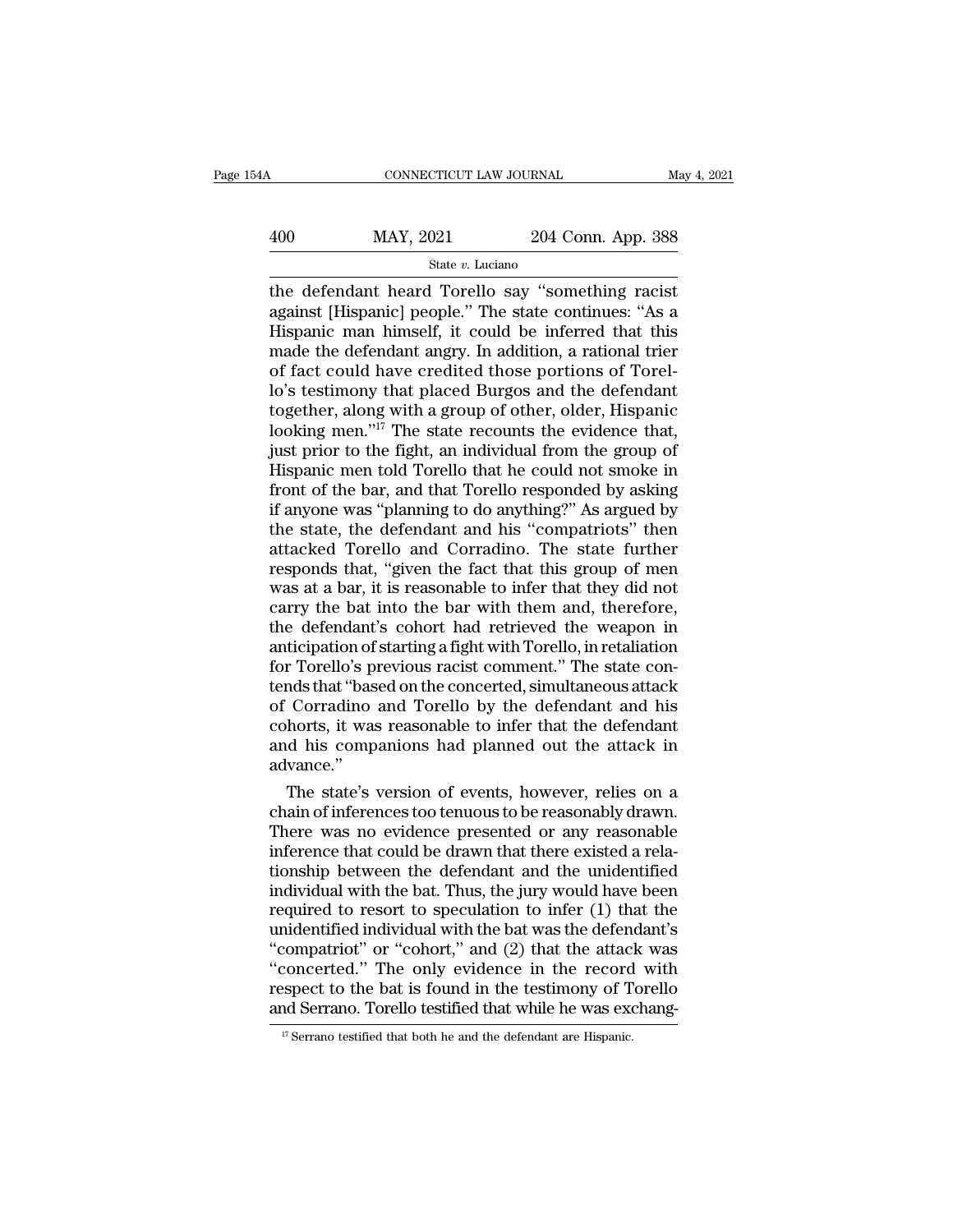| 21                 | CONNECTICUT LAW JOURNAL |           | Page 155A |
|--------------------|-------------------------|-----------|-----------|
|                    |                         |           |           |
| 204 Conn. App. 388 |                         | MAY, 2021 | 401       |
|                    | State $v$ . Luciano     |           |           |

EXECT 21 CONNECTICUT LAW JOURNAL Page 155A<br>
204 Conn. App. 388 MAY, 2021 401<br>
State v. Luciano<br>
ing blows with the unidentified man who had walked<br>
up to him, another individual coming "somewhere from<br>
[his] left" bit him 204 Conn. App. 388 MAY, 2021 401<br>State v. Luciano<br>ing blows with the unidentified man who had walked<br>up to him, another individual coming "somewhere from<br>[his] left" hit him in the head with the bat. ing blows with the unidentified man who had walked<br>up to him, another individual coming "somewhere from<br>[his] left" hit him in the head with the bat.<br>We cannot find support for the state's representation<br>in its appellate b 4 Conn. App. 388 MAY, 2021 401<br>
State v. Luciano<br>
State v. Luciano<br>
State v. Luciano<br>
to him, another individual coming "somewhere from<br>
is] left" hit him in the head with the bat.<br>
We cannot find support for the state's

State v. Luciano<br>
ing blows with the unidentified man who had walked<br>
up to him, another individual coming "somewhere from<br>
[his] left" hit him in the head with the bat.<br>
We cannot find support for the state's representat state *v*. Lucture<br>
ing blows with the unidentified man who had walked<br>
up to him, another individual coming "somewhere from<br>
[his] left" hit him in the head with the bat.<br>
We cannot find support for the state's representa ing blows with the unidentified man who had walked<br>up to him, another individual coming "somewhere from<br>[his] left" hit him in the head with the bat.<br>We cannot find support for the state's representation<br>in its appellate b up to him, another individual coming "somewhere from<br>[his] left" hit him in the head with the bat.<br>We cannot find support for the state's representation<br>in its appellate brief, without record citation, that "the<br>defendant' [his] left" hit him in the head with the bat.<br>We cannot find support for the state's representation<br>in its appellate brief, without record citation, that "the<br>defendant's own witness, Serrano, *testified that the*<br>defendan We cannot find support for the state's representation<br>in its appellate brief, without record citation, that "the<br>defendant's own witness, Serrano, *testified that the*<br>defendant saw the bat prior to the actual assault."<br>(E in its appellate brief, without record citation, that "the defendant's own witness, Serrano, *testified that the defendant saw the bat* prior to the actual assault." (Emphasis added.) Because Serrano's testimony is the onl defendant's own witness, Serrano, *testified that the*<br>defendant saw the bat prior to the actual assault."<br>(Emphasis added.) Because Serrano's testimony is the<br>only evidence from which the jury could have inferred<br>that the defendant saw the bat prior to the actual assault."<br>(Emphasis added.) Because Serrano's testimony is the<br>only evidence from which the jury could have inferred<br>that the defendant saw the bat, we review it in some<br>detail. In (Emphasis added.) Because Serrano's testimony is the<br>only evidence from which the jury could have inferred<br>that the defendant saw the bat, we review it in some<br>detail. In addition to Serrano's testimony regarding the<br>racis only evidence from which the jury could have inferred<br>that the defendant saw the bat, we review it in some<br>detail. In addition to Serrano's testimony regarding the<br>racist comment and the individual who he thought had<br>made that the defendant saw the bat, we review it in some<br>detail. In addition to Serrano's testimony regarding the<br>racist comment and the individual who he thought had<br>made such comment come outside the bar, Serrano<br>testified t detail. In addition to Serrano's testimony regarding the racist comment and the individual who he thought had made such comment come outside the bar, Serrano testified to the following regarding the bat: "[A]ll I remember racist comment and the individual who he thought had<br>made such comment come outside the bar, Serrano<br>testified to the following regarding the bat: "[A]ll I<br>remember is three guys coming from this side, basically<br>one guy wi made such comment come outside the bar, Serrano<br>testified to the following regarding the bat: "[A]ll I<br>remember is three guys coming from this side, basically<br>one guy with the bat—with a bat started and [the defen-<br>dant] c testified to the following regarding the bat: "[A]ll I<br>remember is three guys coming from this side, basically<br>one guy with the bat—with a bat started and [the defen-<br>dant] came and said, Whoa, Whoa, Whoa, Whoa''; that<br>the remember is three guys coming from this side, basically<br>one guy with the bat—with a bat started and [the defen-<br>dant] came and said, Whoa, Whoa, Whoa, Whoa"; that<br>the defendant was standing "right next to" Serrano; and<br>tha one guy with the bat—with a bat started and [the defendant] came and said, Whoa, Whoa, Whoa, Whoa"; that the defendant was standing "right next to" Serrano; and that the defendant "tried to like break it up and say, whoa, one guy with the bat—with a bat started and [the defendant] came and said, Whoa, Whoa, Whoa, Whoa"; that the defendant was standing "right next to" Serrano; and that the defendant "tried to like break it up and say, whoa, the defendant was standing "right next to" Serrano; and<br>that the defendant "tried to like break it up and say,<br>whoa, whoa." On cross-examination, Serrano further<br>testified: "Me and [the defendant] was talking, and then<br>we that the defendant "tried to like break it up and say,<br>whoa, whoa." On cross-examination, Serrano further<br>testified: "Me and [the defendant] was talking, and then<br>we just seen one gentleman come out, come outside,<br>went thi whoa, whoa." On cross-examination, Serrano further<br>testified: "Me and [the defendant] was talking, and then<br>we just seen one gentleman come out, come outside,<br>went this way—went this way. That's when three gentle-<br>man cam testified: "Me and [the defendant] was talking, and then<br>we just seen one gentleman come out, come outside,<br>went this way—went this way. That's when three gentle-<br>man came with a bat. They came with a bat and started<br>hitti we just seen one gentleman come out, come outside,<br>went this way—went this way. That's when three gentle-<br>man came with a bat. They came with a bat and started<br>hitting that—the gentleman that went that way . . . .<br>And [the went this way—went this way. That's when three gentle-<br>man came with a bat. They came with a bat and started<br>hitting that—the gentleman that went that way  $\ldots$ .<br>And [the defendant] said, whoa, whoa, whoa, whoa."<br>Serrano man came with a bat. They came with a bat and started<br>hitting that—the gentleman that went that way  $\dots$ .<br>And [the defendant] said, whoa, whoa, whoa, whoa."<br>Serrano testified that the three men with the bat were<br>"[b]asica hitting that—the gentleman that went that way  $\ldots$ .<br>And [the defendant] said, whoa, whoa, whoa, whoa."<br>Serrano testified that the three men with the bat were<br>"[b]asically like walking real fast," and that "it happened<br>so And [the defendant] said, whoa, whoa, whoa<br>Serrano testified that the three men with tifely<br>so fast" that he did not know what the men<br>He further testified that the defendant did<br>the three guys with the bat, but stood wh<br>a rrano testified that the three men with the bat were<br>plasically like walking real fast," and that "it happened<br>fast" that he did not know what the men looked like.<br>e further testified that the defendant did not walk to<br>e t "[b]asically like walking real fast," a<br>so fast" that he did not know what t<br>He further testified that the defend<br>the three guys with the bat, but s<br>and said, "Whoa, whoa, whoa, who<br>On redirect, the following colloqu<br>defen Tast "that he did not know what the hier hooked like."<br>
E further testified that the defendant did not walk to<br>
d said, "Whoa, whoa, whoa, whoa."<br>
On redirect, the following colloquy occurred between<br>
fense counsel and Ser

The further testined that the defendant did not wark to<br>the three guys with the bat, but stood where he was<br>and said, "Whoa, whoa, whoa, whoa."<br>On redirect, the following colloquy occurred between<br>defense counsel and Serra die three guys with the bat, but stood where he was<br>and said, "Whoa, whoa, whoa, whoa."<br>On redirect, the following colloquy occurred between<br>defense counsel and Serrano:<br>"Q. [H]ow long did this entire event take place when On redir<br>fense co<br>"Q. [H]c<br>u were c<br>ercatior<br>"A. Yes.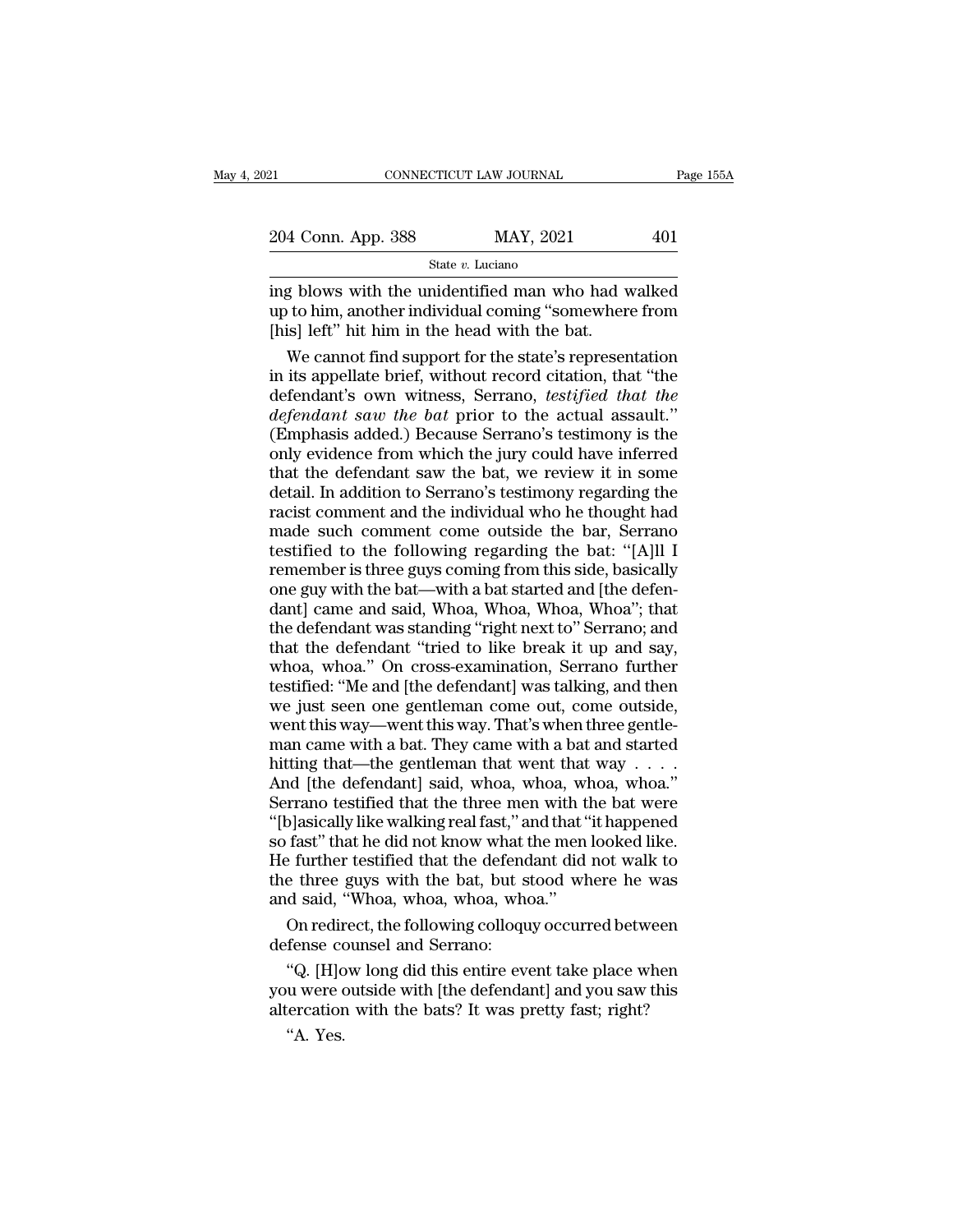| ŝΑ  | CONNECTICUT LAW JOURNAL |                    | May 4, 2021 |
|-----|-------------------------|--------------------|-------------|
| 402 | MAY, 2021               | 204 Conn. App. 388 |             |
|     | State v. Luciano        |                    |             |

CONNECTICUT LAW JOURNAL May 4, 2021<br>
201 Conn. App. 388<br>
5tate v. Luciano<br>
"Q. Okay. And how far was [the defendant] from the<br>
rson who was being assaulted, when you testified he<br>
d his bands up saying no. no. no. 2  $\begin{array}{r} \text{MAX, } 2021 \\ \text{State } v. \text{ Luciano} \end{array}$ <br>  $\begin{array}{r} \text{State } v. \text{ Luciano} \end{array}$ <br>
"Q. Okay. And how far was [the defendant] from the person who was being assaulted, when you testified he had his hands up saying, no, no, no?  $\begin{array}{r} \text{402}\qquad \text{MAX, } 2021\qquad \text{204 Conn.} \ \text{State } v \text{. Luciano} \ \hline \text{``Q. Okay. And how far was [the defendant] person who was being assaulted, when you tes had his hands up saying, no, no, no?} \ \text{``A. Basically like where you at.} \end{array}$ 22 MAY, 2021 204<br>
State v. Luciano<br>
"Q. Okay. And how far was [the deferm rson who was being assaulted, when d his hands up saying, no, no, no?<br>
"A. Basically like where you at.<br>
"Q. The distance from me to you? State v. Luciano<br>
"Q. Okay. And how far was [the defendant]<br>
rson who was being assaulted, when you tes<br>
d his hands up saying, no, no, no?<br>
"A. Basically like where you at.<br>
"Q. The distance from me to you?<br>"A. Um-hm. "Q. Okay. And how far was [the defendant] from the<br>person who was being assaulted, when you testified he<br>had his hands up saying, no, no, no?<br>"A. Basically like where you at.<br>"Q. The distance from me to you?<br>"A. Um-hm.<br>"Q

The Mass being assaured, when you assumed he<br>d his hands up saying, no, no, no?<br>"A. Basically like where you at.<br>"Q. The distance from me to you?<br>"A. Um-hm.<br>"Q. Okay. And that was [the defendant's] distance<br>bm the person w "A. Basically like where you at.<br>"Q. The distance from me to you?<br>"A. Um-hm.<br>"Q. Okay. And that was [the defendant's] difrom the person with the bat; correct?<br>"A. Actually, he was like—he had his hands i "Q. The distance from me to you?"<br>
"A. Um-hm."<br>
Q. Okay. And that was [the defendant's]<br>
from the person with the bat; correct?<br>
"A. Actually, he was like—he had his hand<br>
the guy with the bat was like over here.<br>"Q. Behin "A. Um-hm.<br>"Q. Okay. And that was<br>om the person with the ba<br>"A. Actually, he was like-<br>e guy with the bat was lik<br>"Q. Behind him?<br>"A. Yeah.<sup>18</sup>

"A. Baskeary me where you all."<br>"Q. The distance from me to you?<br>"A. Um-hm."<br>Q. Okay. And that was [the defendant's] distance<br>pm the person with the bat; correct?<br>"A. Actually, he was like—he had his hands up and<br>e guy wit "Q. Okay. And the person wi<br>"A. Actually, he<br>"Q. Behind him?"<br>"Q. Behind him?"<br>"A. Yeah.<sup>18</sup> "A. Actually, he was like—he had<br>e guy with the bat was like over l<br>"Q. Behind him?<br>"A. Yeah.<sup>18</sup><br>"Q. And so—<br>"A. And that's when I went—that's

T. Tectually, he was like the had his hands up and<br>e guy with the bat was like over here.<br>"Q. Behind him?<br>"A. And so—<br>"A. And that's when I went—that's when I went inside<br>e bar. "Q. Behind"<br>"A. Yeah.<sup>18</sup><br>"A. And sc<br>"A. And thathe bar.<br>"Q. Okay.

"A. Yeah.<sup>18</sup><br>"Q. And so—<br>"A. And that's when I went—that's when I went inside<br>e bar.<br>"Q. Okay. And when you had testified—When [the<br>osecutor] was asking you about witnessing the event<br>at evoning with [the defondant] betwe "A. Yeah."<br>
"Q. And so—<br>
"A. And that's when I went—that's when I went inside<br>
the bar.<br>
"Q. Okay. And when you had testified—When [the<br>
prosecutor] was asking you about witnessing the event<br>
that evening with [the defenda "Q. And so—<br>"A. And that's when I went—that's when I went inside<br>the bar.<br>"Q. Okay. And when you had testified—When [the<br>prosecutor] was asking you about witnessing the event<br>that evening with [the defendant] between the p "A. And that's when I went—that's when I went inside<br>the bar.<br>"Q. Okay. And when you had testified—When [the<br>prosecutor] was asking you about witnessing the event<br>that evening with [the defendant] between the person<br>being A. And that s when I went—that s where<br>the bar.<br>"Q. Okay. And when you had testifie<br>prosecutor] was asking you about witnes<br>that evening with [the defendant] betwe<br>being struck, how far away was he fro<br>being struck? [The d "Q. Okay. And when you had testified—When<br>osecutor] was asking you about witnessing the e<br>at evening with [the defendant] between the pe<br>ing struck, how far away was he from the pe<br>ing struck? [The defendant]?<br>"A. Like he osecutor] was asking you about witnessing th<br>at evening with [the defendant] between the<br>ing struck, how far away was he from the<br>ing struck? [The defendant]?<br>"A. Like he would—Like—<br>"Q. It happened pretty quick; right?<br>"A at evening with [the defendant] b<br>
ing struck, how far away was h<br>
ing struck? [The defendant]?<br>
"A. Like he would—Like—<br>"Q. It happened pretty quick; rigl<br>"A. It was—It was like that.<br>"Q. Okay. Very quick; correct? the struck? [The defendant]?<br>
"A. Like he would—Like—<br>
"Q. It happened pretty quick; right?<br>
"A. It was—It was like that.<br>
"Q. Okay. Very quick; correct?<br>
"A. Um-hm.

<sup>&</sup>quot;A. Like he woul<br>"Q. It happened<br>"A. It was—It wa"<br>"Q. Okay. Very q<br>"A. Um-hm. "A. It was—It was like that.<br>
"Q. Okay. Very quick; correct?<br>
"A. Um-hm.<br>  $\frac{18 \text{ In its appellate brief, the state represents the distance between the  
fendant and the three men with the bat to be approximately ten feet. In$ "Q. Okay. Very quick; correct?<br>"A. Um-hm.<br><sup>18</sup> In its appellate brief, the state represents the distance between the defendant and the three men with the bat to be approximately ten feet. In support of this distance, the s "Q. Okay. Very quick; correct?<br>
"A. Um-hm.<br>
<sup>18</sup> In its appellate brief, the state represents the distance between the defendant and the three men with the bat to be approximately ten feet. In support of this distance, the "A. Um-hm.<br>  $\frac{18 \text{ In its appellate brief, the state represents the distance between the  
defendant and the three men with the bat to be approximately ten feet. In  
support of this distance, the state represents that "Serrano referred to the  
distance between the defendant and the man with the bat by referencing  
the distance between the witness box and defense course!." It further notes$ A. UIII-IIII.<br>
<sup>18</sup> In its appellate brief, the state represents the distance between the defendant and the three men with the bat to be approximately ten feet. In support of this distance, the state represents that "Serr <sup>18</sup> In its appellate brief, the state represents the distance between the defendant and the three men with the bat to be approximately ten feet. In support of this distance, the state represents that "Serrano referred to defendant and the three men with the bat to be approximately ten feet. In support of this distance, the state represents that "Serrano referred to the distance between the defendant and the man with the bat by referencing defendant and the three men with the bat to be approximately ten feet. In support of this distance, the state represents that "Serrano referred to the distance between the defendant and the man with the bat by referencing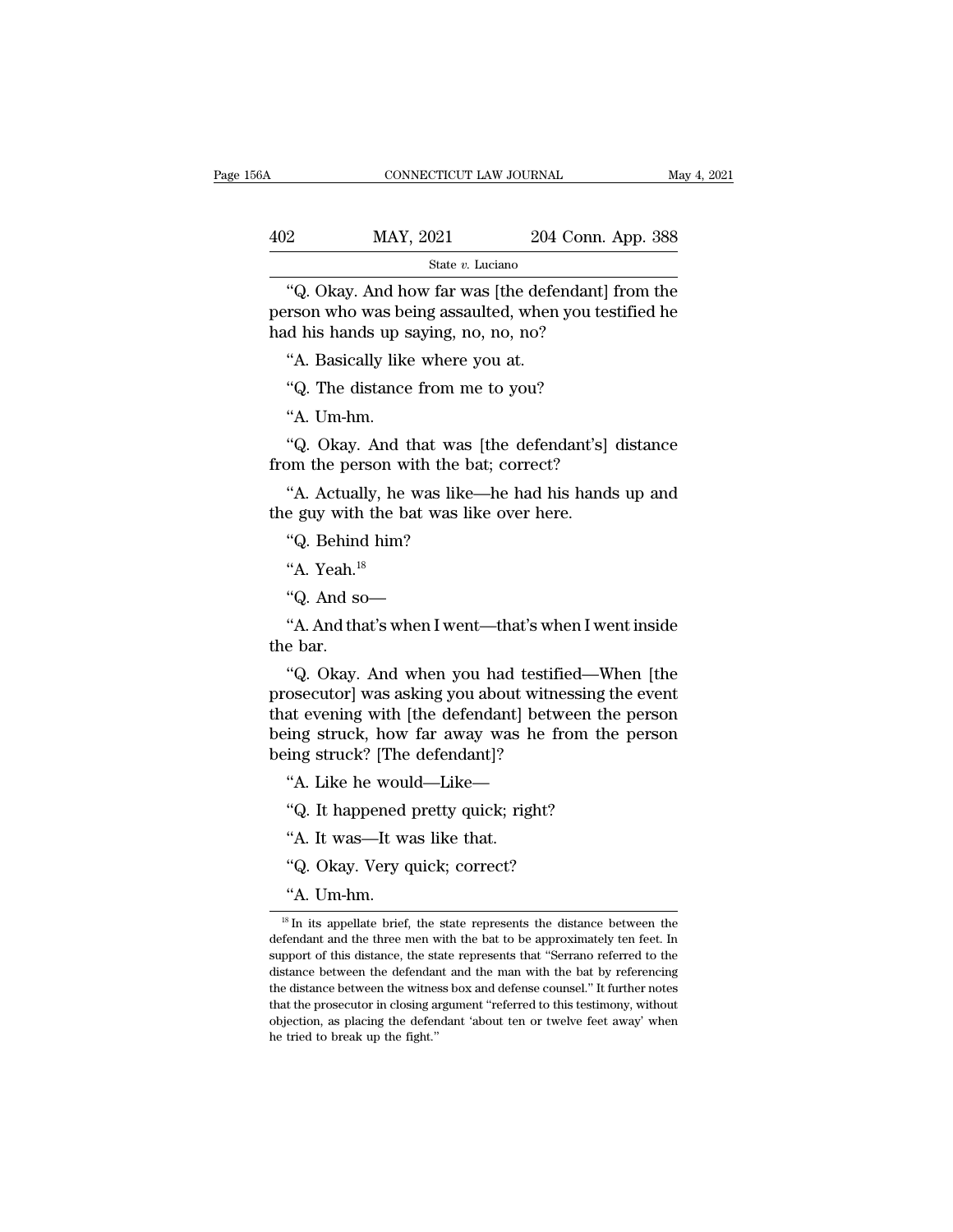| 21                 | CONNECTICUT LAW JOURNAL                           | Page 157A |
|--------------------|---------------------------------------------------|-----------|
| 204 Conn. App. 388 | MAY, 2021                                         | 403       |
|                    | State $v$ . Luciano                               |           |
|                    | "Q. Okay. Thank you." (Footnote added.)           |           |
|                    | We note that Serrano's account of the evening was |           |

4 Conn. App. 388 MAY, 2021 403<br>
State v. Luciano<br>
"Q. Okay. Thank you." (Footnote added.)<br>
We note that Serrano's account of the evening was<br>
the internally inconsistent and conflicted with other<br>
idonce in the case. He f 204 Conn. App. 388 MAY, 2021 403<br>
State v. Luciano<br>
"Q. Okay. Thank you." (Footnote added.)<br>
We note that Serrano's account of the evening was<br>
both internally inconsistent and conflicted with other<br>
evidence in the case. 204 Conn. App. 388 MAY, 2021 403<br>
State v. Luciano<br>
"Q. Okay. Thank you." (Footnote added.)<br>
We note that Serrano's account of the evening was<br>
both internally inconsistent and conflicted with other<br>
evidence in the case. State  $v$ . Luciano<br>
"Q. Okay. Thank you." (Footnote added.)<br>
We note that Serrano's account of the evening was<br>
both internally inconsistent and conflicted with other<br>
evidence in the case. He first testified that he did "Q. Okay. Thank you." (Footnote added.)<br>We note that Serrano's account of the evening was<br>both internally inconsistent and conflicted with other<br>evidence in the case. He first testified that he did not<br>speak to the defenda Q. Okay. Thank you. (Foothote added.)<br>We note that Serrano's account of the evening was<br>both internally inconsistent and conflicted with other<br>evidence in the case. He first testified that he did not<br>speak to the defendant We note that Serrano's account of the evening was<br>both internally inconsistent and conflicted with other<br>evidence in the case. He first testified that he did not<br>speak to the defendant on the evening of the fight but<br>later both internally inconsistent and conflicted with other<br>evidence in the case. He first testified that he did not<br>speak to the defendant on the evening of the fight but<br>later testified that he both spoke with and played pool evidence in the case. He first testified that he did not<br>speak to the defendant on the evening of the fight but<br>later testified that he both spoke with and played pool<br>with the defendant. He testified that, after the defen eak to the defendant on the evening of the light but<br>ter testified that he both spoke with and played pool<br>th the defendant. He testified that, after the defendant<br>id, "Whoa, whoa, whoa, whoa," the defendant went<br>ight back rater testined that he both spoke with and played pool<br>with the defendant. He testified that, after the defendant<br>said, "Whoa, whoa, whoa, whoa," the defendant went<br>"right back in the bar" but later testified that the defe

with the defendant. He testified that, after the defendant<br>said, "Whoa, whoa, whoa, whoa," the defendant went<br>"right back in the bar" but later testified that the defen-<br>dant remained outside when he went back into the bar said, whoa, whoa, whoa, whoa, the defendant went<br>"right back in the bar" but later testified that the defen-<br>dant remained outside when he went back into the bar.<br>Lastly, and most importantly, although Serrano testi-<br>fied right back in the bad<br>dant remained outs:<br>Lastly, and most if<br>ied that "the three<br>started hitting that—<br>he later acknowled<br>hit with a bat.<br>The following exc Lastly, and most importantly, although Serrano testi-<br>d that "the three gentlemen came with a bat and<br>arted hitting that—the gentleman that went that way,"<br>later acknowledged that he did not see anyone get<br>t with a bat.<br>Th Lastly, and most importion<br>fied that "the three ger<br>started hitting that—the<br>he later acknowledged t<br>hit with a bat.<br>The following exchang<br>cutor and Serrano:<br>"Q. And so these th: arted hitting that—the gentleman that went that way,"<br>
' later acknowledged that he did not see anyone get<br>
t with a bat.<br>
The following exchange occurred between the prose-<br>
tor and Serrano:<br>
"Q. And so these three guys, he later acknowled<br>hit with a bat.<br>The following exc<br>cutor and Serrano:<br>"Q. And so thes<br>bat; right?"<br>"A. Um-hm.

t with a bat.<br>The following exetor and Serrano:<br>"Q. And so thes<br>t; right?<br>"A. Um-hm.<br>"Q. And were the

The following exchange occurred between the prosetor and Serrano:<br>
"Q. And so these three guys, one of them had a<br>
t; right?<br>
"A. Um-hm.<br>
"Q. And were they saying something, are they excited<br>
out something? cutor and Serrano:<br>
"Q. And so these three<br>
bat; right?<br>
"A. Um-hm.<br>
"Q. And were they saying<br>
about something?<br>
"A. They just came, they

"Q. And so these three guys, one of them had a<br>t; right?<br>"A. Um-hm.<br>"Q. And were they saying something, are they excited<br>out something?<br>"A. They just came, they was like—and the accident<br>te happened so fast, that I looked, bat; right?<br>
"A. Um-hm.<br>
"Q. And were they saying something, are they excited<br>
about something?<br>
"A. They just came, they was like—and the accident<br>
like happened so fast, that I looked, and I was like, Oh,<br>
and then I wen "A. Um-hm.<br>"Q. And were they saying s<br>about something?<br>"A. They just came, they w<br>like happened so fast, that I l<br>and then I went inside.<br>"Q. Yeah. Right. You didr "Q. And were they saying something, are they excited<br>out something?<br>"A. They just came, they was like—and the accident<br>te happened so fast, that I looked, and I was like, Oh,<br>d then I went inside.<br>"Q. Yeah. Right. You didn about something?<br>
"A. They just cam<br>
like happened so fas<br>
and then I went insi<br>
"Q. Yeah. Right. '<br>
that; right?<br>"A. No. "A. They just<br>"e happened"<br>d then I wer<br>"Q. Yeah. Ri<br>at; right?"<br>A. No.

and then I went inside.<br>
"Q. Yeah. Right. You didn't want to be at<br>
that; right?<br>
"A. No.<br>
"Q. No. And so these three guys with the<br>
started hitting this other guy; right?<br>
"A. I guess.

the happened so fast, that I looked, and I was like, Oh, d then I went inside.<br>
"Q. Yeah. Right. You didn't want to be around for at; right?<br>
"A. No.<br>
"Q. No. And so these three guys with the bat, they arted hitting this o "Q. Yeah. Right.<br>at; right?<br>"A. No.<br>"Q. No. And so<br>arted hitting this<br>"A. I guess.<br>"Q. So you don't 4. No.<br>"Q. No. And so these three guys with<br>arted hitting this other guy; right?<br>"A. I guess.<br>"Q. So you don't even know?<br>"A. (Laughs.) "Q. No. And<br>"Q. No. And<br>arted hitting t<br>"A. I guess.<br>"Q. So you de"A. (Laughs.)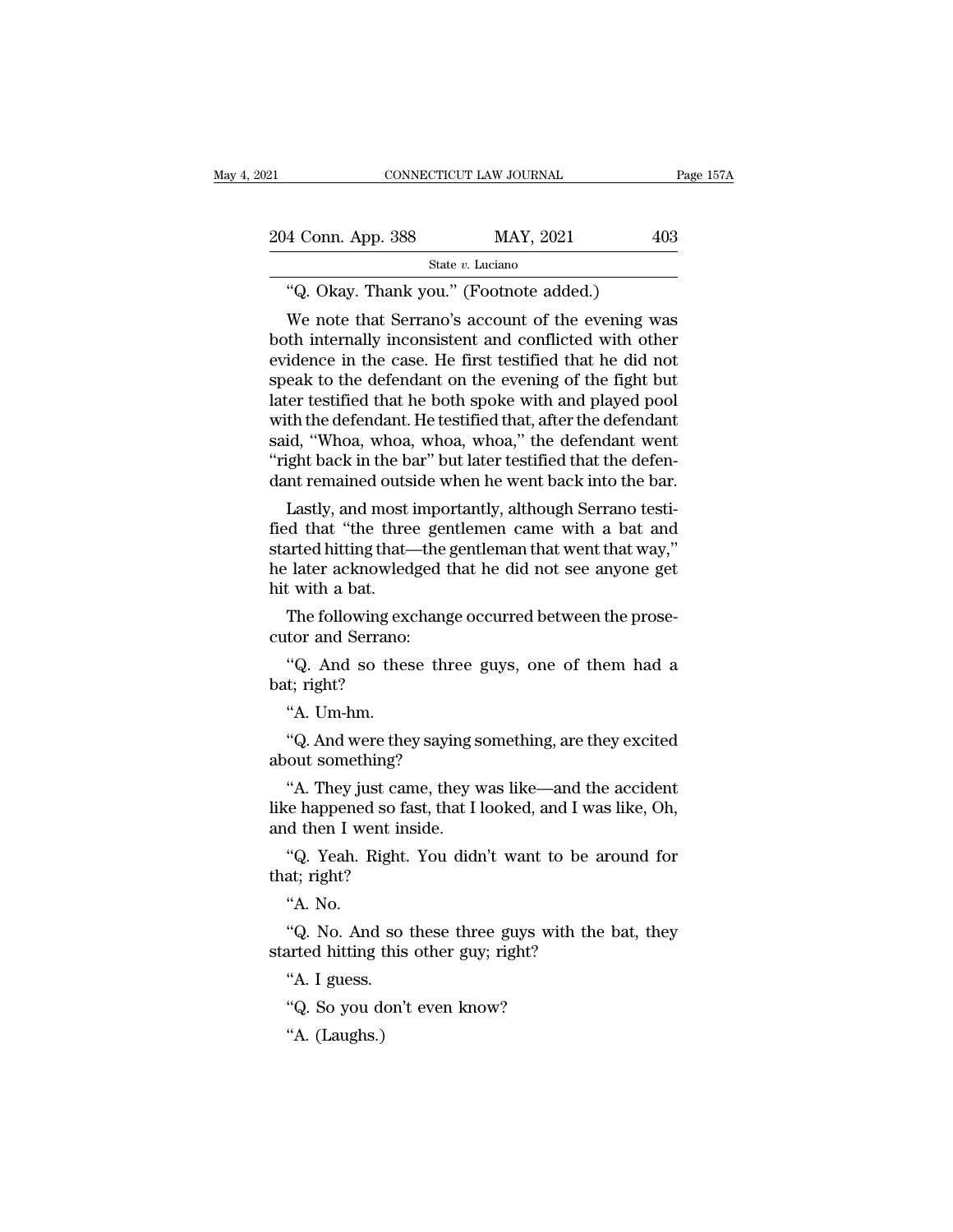|     | CONNECTICUT LAW JOURNAL                                   |                    | May 4, 2021 |
|-----|-----------------------------------------------------------|--------------------|-------------|
|     |                                                           |                    |             |
| 404 | MAY, 2021                                                 | 204 Conn. App. 388 |             |
|     | State $v$ . Luciano                                       |                    |             |
|     | "Q. You didn't see the guy?                               |                    |             |
|     | "A. Yeah.                                                 |                    |             |
|     | "Q. All right. You have to just say no if you don't mind. |                    |             |
|     | "A. Yeah.                                                 |                    |             |

"<br>"Q. You didn't"<br>A. Yeah.<br>"Q. All right. Yo "Q. You didn't see the guy?<br>"A. Yeah.<br>"Q. All right. You have to just say no if you don't mind.<br>"A. Yeah.<br>"Q. All right. Thank you. And so you see three guys<br>th a bat and you go I don't want any part of this, you "Q. You didn't see the guy?<br>"A. Yeah.<br>"Q. All right. You have to just say no if you don't mind.<br>"A. Yeah.<br>"Q. All right. Thank you. And so you see three guys<br>with a bat and you go I don't want any part of this, you<br>go back "A. Yeah.<br>"Q. All right. You have to just:<br>"A. Yeah.<br>"Q. All right. Thank you. An<br>with a bat and you go I don't w<br>go back inside; right?<br>"A. Yes." ("Q. All right. Y<br>
"A. Yeah.<br>
"Q. All right.<br>
th a bat and y<br>
back inside;<br>"A. Yes."<br>
We recognize "A. Yeah.<br>"Q. All right. Thank you. And so you see three guys<br>th a bat and you go I don't want any part of this, you<br>back inside; right?<br>"A. Yes."<br>We recognize that a jury may "credit part of a witness'<br>stimony and . . . r

"Q. All right. Thank you. And so you see three guys<br>with a bat and you go I don't want any part of this, you<br>go back inside; right?<br>"A. Yes."<br>We recognize that a jury may "credit part of a witness"<br>testimony and . . . reje We have a bot and you go I don't want any part of this, you<br>go back inside; right?<br>"A. Yes."<br>We recognize that a jury may "credit part of a witness"<br>testimony and . . . reject other parts." (Internal quota-<br>tion marks omit 249–50. Serrano's testimony places the defendant rise of and suggests that a jury may "credit part of a witness"<br>testimony and  $\ldots$  reject other parts." (Internal quotation marks omitted.) *State v. Rhodes*, supra, 335 C "A. Yes."<br>
We recognize that a jury may "credit part of a witness"<br>
testimony and  $\ldots$  reject other parts." (Internal quota-<br>
tion marks omitted.) *State* v. *Rhodes*, supra, 335 Conn.<br>
249–50. Serrano's testimony places "A. Yes."<br>We recognize that a jury may "credit part of a witness"<br>testimony and . . . reject other parts." (Internal quota-<br>tion marks omitted.) *State* v. *Rhodes*, supra, 335 Conn.<br>249–50. Serrano's testimony places the We recognize that a jury may "credit part of a witness"<br>testimony and . . . reject other parts." (Internal quota-<br>tion marks omitted.) *State* v. *Rhodes*, supra, 335 Conn.<br>249–50. Serrano's testimony places the defendant testimony and . . . reject other parts." (Internal quotation marks omitted.) *State* v. *Rhodes*, supra, 335 Conn. 249–50. Serrano's testimony places the defendant in close proximity to the individual with the bat and sugg tion marks omitted.) *State* v. *Rhodes*, supra, 335 Conn.<br>249–50. Serrano's testimony places the defendant in<br>close proximity to the individual with the bat and sug-<br>gests that the defendant tried to break up the fight by 249–50. Serrano's testimony places the defendant in close proximity to the individual with the bat and suggests that the defendant tried to break up the fight by saying, "Whoa, whoa, whoa, whoa," but Serrano never specific close proximity to the individual with the bat and suggests that the defendant tried to break up the fight by<br>saying, "Whoa, whoa, whoa, whoa," but Serrano never<br>specifically testified that the defendant saw the bat.<br>Even gests that the defendant tried to break up the fight by<br>saying, "Whoa, whoa, whoa, whoa," but Serrano never<br>specifically testified that the defendant saw the bat.<br>Even if the jury reasonably could infer that the defen-<br>dan saying, "Whoa, whoa, whoa, whoa," but Serrano never<br>specifically testified that the defendant saw the bat.<br>Even if the jury reasonably could infer that the defen-<br>dant saw the bat, on the basis of Serrano's testimony,<br>any specifically testified that the defendant saw the bat.<br>Even if the jury reasonably could infer that the defendant saw the bat, on the basis of Serrano's testimony,<br>any further inference that the defendant had entered<br>into Even if the jury reasonably could infer that the defendant saw the bat, on the basis of Serrano's testimony, any further inference that the defendant had entered into an agreement with that unidentified individual impermis In the bat, on the basis of Serrano's testimony,<br>y further inference that the defendant had entered<br>to an agreement with that unidentified individual<br>permissibly would be based on "possibilities, surmise<br>conjecture." (Inte any further interence that the defendant had entered<br>into an agreement with that unidentified individual<br>impermissibly would be based on "possibilities, surmise<br>or conjecture." (Internal quotation marks omitted.)<br>*State* v

into an agreement with that unidentified individual<br>impermissibly would be based on "possibilities, surmise<br>or conjecture." (Internal quotation marks omitted.)<br>State v. Green, 261 Conn. 653, 668, 804 A.2d 810 (2002).<br>The d Impermissibly would be based on "possibilities, surmise<br>or conjecture." (Internal quotation marks omitted.)<br>*State* v. *Green*, 261 Conn. 653, 668, 804 A.2d 810 (2002).<br>The defendant relies on two cases from our appellate<br> or conjecture." (Internal quotation marks omitted.)<br>
State v. Green, 261 Conn. 653, 668, 804 A.2d 810 (2002).<br>
The defendant relies on two cases from our appellate<br>
courts in support of his contention that the cumulative<br> State v. Green, 261 Conn. 653, 668, 804 A.2d 810 (2002).<br>
The defendant relies on two cases from our appellate<br>
courts in support of his contention that the cumulative<br>
force of the evidence is insufficient to establish hi The defendant relies on two cases from our appellate<br>courts in support of his contention that the cumulative<br>force of the evidence is insufficient to establish his guilt.<br>In *Green*, our Supreme Court affirmed the judgment force of the evidence is insufficient to establish his guilt.<br>In *Green*, our Supreme Court affirmed the judgment<br>of the Appellate Court setting aside the defendant's<br>conviction of conspiracy to commit murder on the<br>ground In *Green*, our Supreme Court affirmed the judgment<br>of the Appellate Court setting aside the defendant's<br>conviction of conspiracy to commit murder on the<br>ground of insufficient evidence. Id., 655–57. In *Green*,<br>several me of the Appellate Court setting aside the defendant's<br>conviction of conspiracy to commit murder on the<br>ground of insufficient evidence. Id., 655–57. In *Green*,<br>several members of a gang, carrying handguns, went<br>to a housin conviction of conspiracy to commit murder on the<br>ground of insufficient evidence. Id., 655–57. In *Green*,<br>several members of a gang, carrying handguns, went<br>to a housing complex to settle a dispute with the defen-<br>dant. I ground of insufficient evidence. Id., 655–57. In *Green*, several members of a gang, carrying handguns, went to a housing complex to settle a dispute with the defendant. Id., 658. The gang members approached the housing co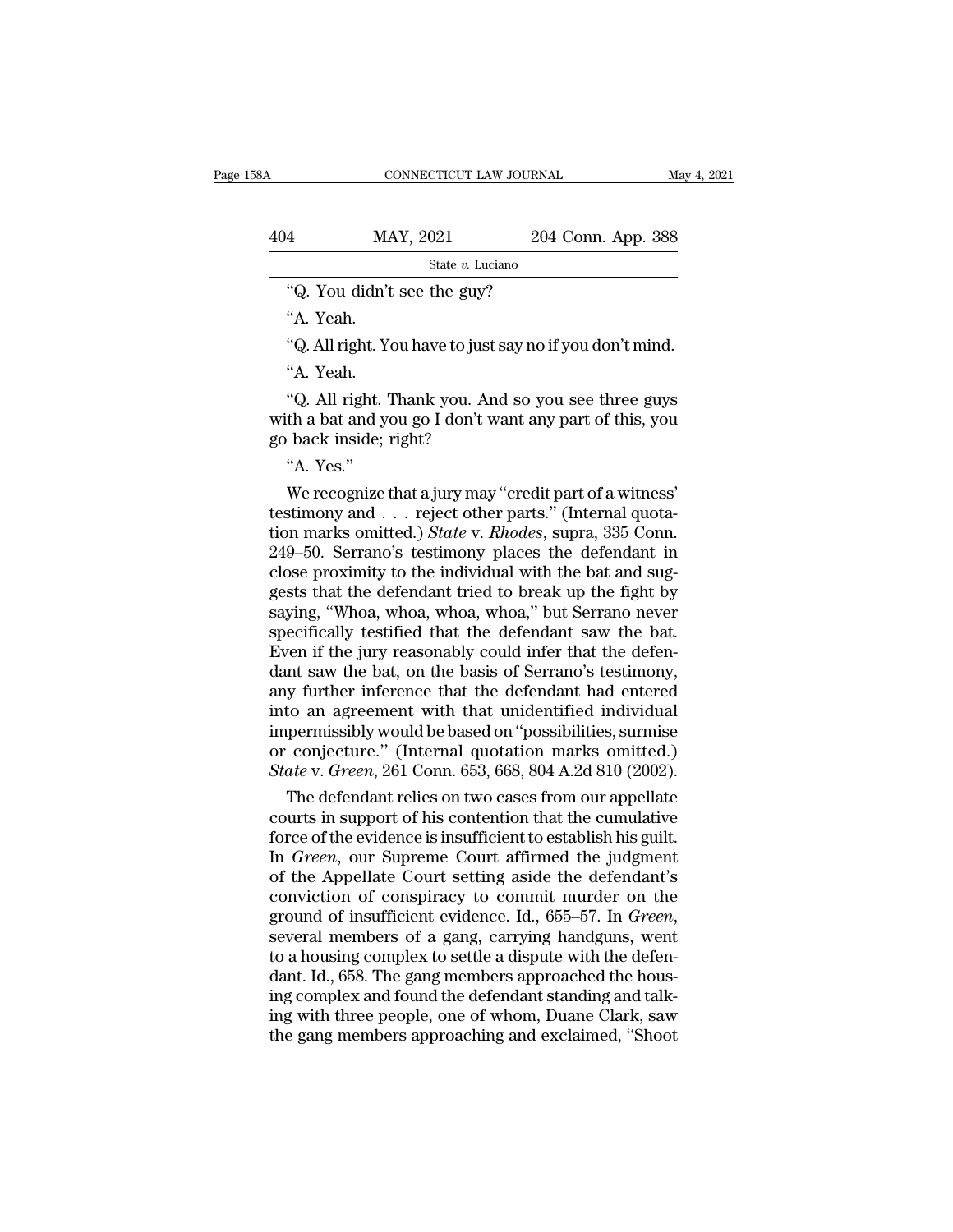State *v.* Luciano

EXECT MOTHER MAY MOURNAL Page 159A<br>
204 Conn. App. 388 MAY, 2021 405<br>
5 State v. Luciano<br>
the motherfucker.'' Id. A gunfight ensued, during which<br>
one of the gang members, Tyrese Jenkins, was fatally<br>
wounded Id. A witness  $\frac{204 \text{ Conn. App. 388}}{\text{State } v. \text{ Luciano}}$  MAY, 2021 405<br>the motherfucker." Id. A gunfight ensued, during which<br>one of the gang members, Tyrese Jenkins, was fatally<br>wounded. Id. A witness to the gunfight testified that he<br>saw the 204 Conn. App. 388 MAY, 2021 405<br>
State v. Luciano<br>
the motherfucker." Id. A gunfight ensued, during which<br>
one of the gang members, Tyrese Jenkins, was fatally<br>
wounded. Id. A witness to the gunfight testified that he<br>
s 204 Conn. App. 388 MAY, 2021 405<br>
State v. Luciano<br>
the motherfucker." Id. A gunfight ensued, during which<br>
one of the gang members, Tyrese Jenkins, was fatally<br>
wounded. Id. A witness to the gunfight testified that he<br>
s State v. Luciano<br>
State v. Luciano<br>
the motherfucker." Id. A gunfight ensued, during which<br>
one of the gang members, Tyrese Jenkins, was fatally<br>
wounded. Id. A witness to the gunfight testified that he<br>
saw the defendant state *v*. Luciano<br>the motherfucker." Id. A gunfight ensued, during which<br>one of the gang members, Tyrese Jenkins, was fatally<br>wounded. Id. A witness to the gunfight testified that he<br>saw the defendant shoot Jenkins. Id. T the motherfucker." Id. A gunfight ensued, during which<br>one of the gang members, Tyrese Jenkins, was fatally<br>wounded. Id. A witness to the gunfight testified that he<br>saw the defendant shoot Jenkins. Id. The defendant and<br>Cl one of the gang members, Tyrese Jenkins, was fatally<br>wounded. Id. A witness to the gunfight testified that he<br>saw the defendant shoot Jenkins. Id. The defendant and<br>Clark were tried together, and the jury found Clark<br>guilt wounded. Id. A witness to the gunfight testified that he<br>saw the defendant shoot Jenkins. Id. The defendant and<br>Clark were tried together, and the jury found Clark<br>guilty of criminal possession of a pistol or revolver but<br> saw the defendant shoot Jenkins. Id. The defendant and<br>Clark were tried together, and the jury found Clark<br>guilty of criminal possession of a pistol or revolver but<br>not guilty of murder and conspiracy to commit murder.<br>Id. Clark were tried together, and the jury found Clark<br>guilty of criminal possession of a pistol or revolver but<br>not guilty of murder and conspiracy to commit murder.<br>Id., 659. The jury found the defendant guilty of murder<br>as guilty of criminal possession of a pistol or revolver but<br>not guilty of murder and conspiracy to commit murder.<br>Id., 659. The jury found the defendant guilty of murder<br>as an accessory, conspiracy to commit murder, and<br>crim not guilty of murder and conspiracy to commit murder.<br>Id., 659. The jury found the defendant guilty of murder<br>as an accessory, conspiracy to commit murder, and<br>criminal possession of a pistol or revolver. Id., 655. On<br>appe Id., 659. The jury found the defendant guilty of murder<br>as an accessory, conspiracy to commit murder, and<br>criminal possession of a pistol or revolver. Id., 655. On<br>appeal, the defendant claimed, inter alia, that there was<br> as an accessory, conspiracy to commit murder, and<br>criminal possession of a pistol or revolver. Id., 655. On<br>appeal, the defendant claimed, inter alia, that there was<br>insufficient evidence to support his conviction of con-<br> criminal possession<br>appeal, the defendar<br>insufficient evidence<br>spiracy to commit n<br>v. *Green*, 62 Conn. *1*<br>as did our Supreme<br>261 Conn. 673.<br>Our Supreme Co peal, the detendant claimed, inter alia, that there was<br>sufficient evidence to support his conviction of con-<br>iracy to commit murder. This court agreed; see *State*<br>Green, 62 Conn. App. 217, 224, 774 A.2d 157 (2001);<br>did o msufficient evidence to support his conviction of con-<br>spiracy to commit murder. This court agreed; see *State*<br>v. *Green*, 62 Conn. App. 217, 224, 774 A.2d 157 (2001);<br>as did our Supreme Court. See *State* v. *Green*, sup

spiracy to commit murder. This court agreed; see *State* v. *Green*, 62 Conn. App. 217, 224, 774 A.2d 157 (2001); as did our Supreme Court. See *State* v. *Green*, supra, 261 Conn. 673. Our Supreme Court first recognized v. Green, 62 Conn. App. 217, 224, 774 A.2d 157 (2001);<br>as did our Supreme Court. See *State* v. *Green*, supra,<br>261 Conn. 673.<br>Our Supreme Court first recognized that the jury<br>"could not have found that the defendant cons as did our Supreme Court. See *State* v. *Green*, supra, 261 Conn. 673.<br>
Our Supreme Court first recognized that the jury<br>
"could not have found that the defendant conspired<br>
with Clark to commit murder because Clark was 261 Conn. 673.<br>
Our Supreme Court first recognized that the jury<br>
"could not have found that the defendant conspired<br>
with Clark to commit murder because Clark was acquit-<br>
ted of conspiracy to commit murder by the same j Our Supreme Court first recognized that the jury<br>
"could not have found that the defendant conspired<br>
with Clark to commit murder because Clark was acquit-<br>
ted of conspiracy to commit murder by the same jury<br>
that convict "could not have found that the defendant conspired<br>with Clark to commit murder because Clark was acquit-<br>ted of conspiracy to commit murder by the same jury<br>that convicted the defendant of that offense." $^{19}$  Id., 670.<br>T with Clark to commit murder because Clark was acquit-<br>ted of conspiracy to commit murder by the same jury<br>that convicted the defendant of that offense."<sup>19</sup> Id., 670.<br>The court then reviewed the evidence to determine<br>wheth ted of conspiracy to commit murder by the same jury<br>that convicted the defendant of that offense."<sup>19</sup> Id., 670.<br>The court then reviewed the evidence to determine<br>whether the jury reasonably could have found that the<br>defen that convicted the defendant of that offense."<sup>19</sup> Id., 670.<br>The court then reviewed the evidence to determine<br>whether the jury reasonably could have found that the<br>defendant conspired with the other two people with<br>whom h The court then reviewed the evidence to determine<br>whether the jury reasonably could have found that the<br>defendant conspired with the other two people with<br>whom he was standing and talking, Bobby Cook and<br>Ryan Baldwin. Id., whether the jury reasonably could have found that the<br>defendant conspired with the other two people with<br>whom he was standing and talking, Bobby Cook and<br>Ryan Baldwin. Id., 671. The court found the record devoid<br>of any evi defendant conspired with the other two people with<br>whom he was standing and talking, Bobby Cook and<br>Ryan Baldwin. Id., 671. The court found the record devoid<br>of any evidence of a "prearranged plan to kill Jenkins,"<br>noting whom he was standing and talking, Bobby Cook and<br>Ryan Baldwin. Id., 671. The court found the record devoid<br>of any evidence of a "prearranged plan to kill Jenkins,"<br>noting that there was no evidence to establish that Cook<br>o oting that there was no evidence to establish that Cook<br>r Baldwin knew about any dispute between Jenkins'<br>ang and the defendant. Id. The court further deter-<br>ined that the evidence was insufficient to establish<br><sup>19</sup> We dis or Baldwin knew about any dispute between Jenkins'<br>gang and the defendant. Id. The court further deter-<br>mined that the evidence was insufficient to establish<br><sup>19</sup> We disagree with the state's contention that the unique cir

gang and the defendant. Id. The court further deter-<br>mined that the evidence was insufficient to establish<br> $\frac{19}{19}$  We disagree with the state's contention that the unique circumstances<br>of *Green* renders it wholly ina mined that the evidence was insufficient to establish<br>
<sup>19</sup> We disagree with the state's contention that the unique circumstances<br>
of *Green* renders it wholly inapplicable. Although our Supreme Court con-<br>
cluded that th Trutted trial the evidence was insufficient to establish<br>
<sup>19</sup> We disagree with the state's contention that the unique circumstances<br>
of *Green* renders it wholly inapplicable. Although our Supreme Court con-<br>
cluded that of *Green* renders it wholly inapplicable. Although our Supreme Court concluded that the jury necessarily must have rejected the state's claim that the defendant had conspired with Clark to kill the victim, our Supreme Co of *Green* renders it wholly inapplicable. Although our Supreme Court concluded that the jury necessarily must have rejected the state's claim that the defendant had conspired with Clark to kill the victim, our Supreme Cou cluded that the jury necessarily must have rejected the state's claim that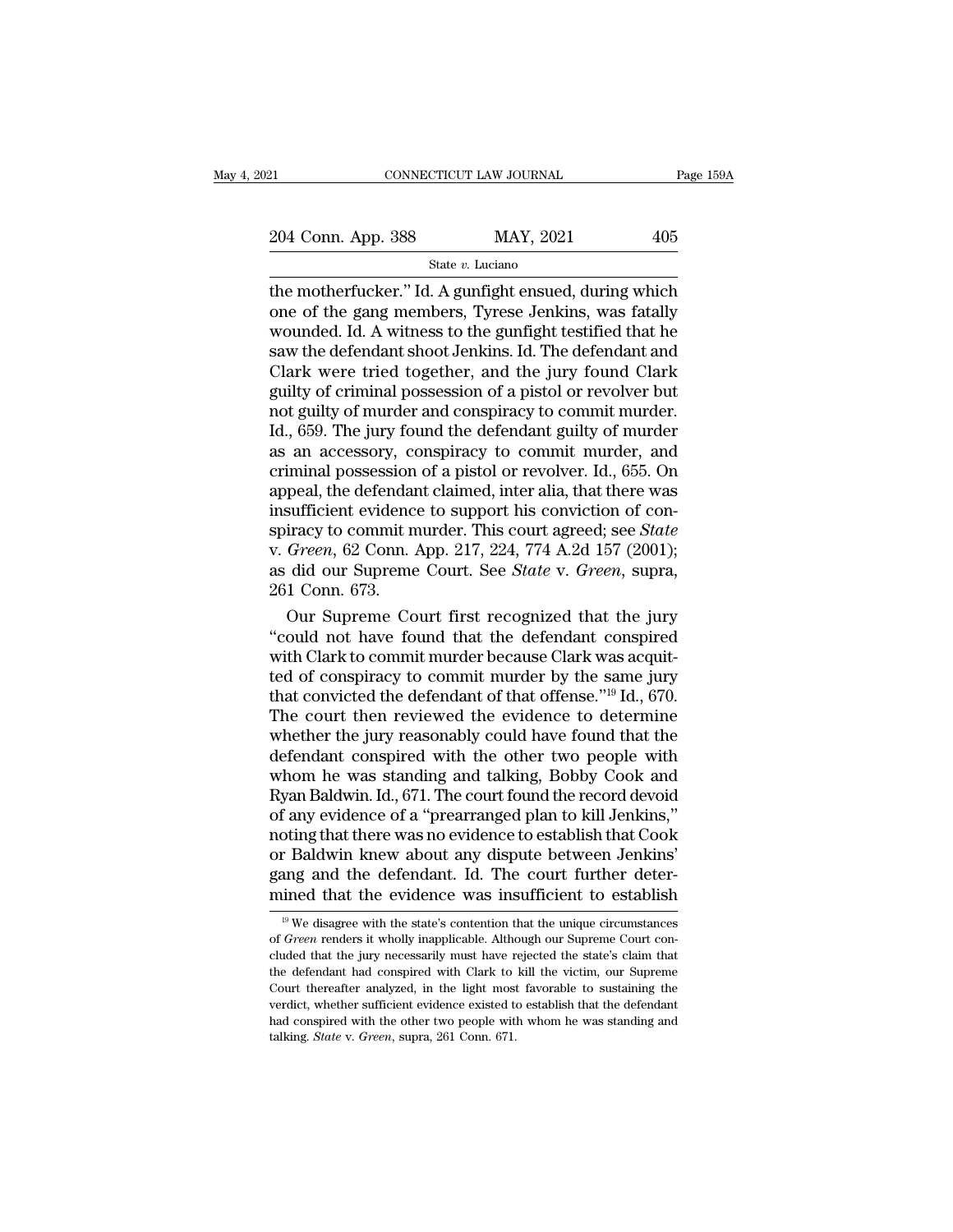| 30A | CONNECTICUT LAW JOURNAL |                    | May 4, 2021 |
|-----|-------------------------|--------------------|-------------|
| 406 | MAY, 2021               | 204 Conn. App. 388 |             |
|     | State $v$ . Luciano     |                    |             |

CONNECTICUT LAW JOURNAL May 4, 2021<br>
MAY, 2021 204 Conn. App. 388<br>
State v. Luciano<br>
that the defendant and Cook or Baldwin had agreed to<br>
kill Jenkins upon Jenkins' arrival to the housing com-<br>
rlox Id. The court explaine  $\begin{array}{ll} \text{MAX, } 2021 & 204 \text{ Conn. App. } 388 \\ \text{State } v. \text{ Luciano} \end{array}$ <br>
that the defendant and Cook or Baldwin had agreed to kill Jenkins upon Jenkins' arrival to the housing complex. Id. The court explained that the evidence at trial  $\frac{\text{MAX, } 2021}{\text{State } v. \text{ Luciano}}$ <br>  $\frac{\text{State } v. \text{ Luciano}}{\text{that the defendant and Cook or Baldwin had agreed to kill Jenkins upon Jenkins' arrival to the housing complex. Id. The court explained that the evidence at trial had established only "that the defendant, Cook and Baldwin simultaneously reached for their guns.$  $\frac{\text{MAX, 2021}}{\text{State } v. \text{ Luciano}}$ <br>  $\frac{\text{State } v. \text{ Luciano}}{\text{that the defendant and Cook or Baldwin had agreed to kill Jenkins upon Jenkins' arrival to the housing complex. Id. The court explained that the evidence at trial had established only "that the defendant, Cook and Baldwin simultaneously reached for their guns, apparently in response to Clark's statement 'shoot the math.$  $\begin{array}{l} \hline \text{State } v. \text{ Luciano} \end{array}$ State v. Luciano<br>
that the defendant and Cook or Baldwin had agreed to<br>
kill Jenkins upon Jenkins' arrival to the housing com-<br>
plex. Id. The court explained that the evidence at trial<br>
had state v. Luciano<br>that the defendant and Cook or Baldwin had agreed to<br>kill Jenkins upon Jenkins' arrival to the housing com-<br>plex. Id. The court explained that the evidence at trial<br>had established only "that the defendan that the defendant and Cook or Baldwin had agreed to<br>kill Jenkins upon Jenkins' arrival to the housing com-<br>plex. Id. The court explained that the evidence at trial<br>had established only "that the defendant, Cook and<br>Baldwi kill Jenkins upon Jenkins' arrival to the housing complex. Id. The court explained that the evidence at trial<br>had established only "that the defendant, Cook and<br>Baldwin simultaneously reached for their guns, appar-<br>ently i plex. Id. The court explained that the evidence at trial<br>had established only "that the defendant, Cook and<br>Baldwin simultaneously reached for their guns, appar-<br>ently in response to Clark's statement, 'shoot the moth-<br>erf had established only "that the defendant, Cook and<br>Baldwin simultaneously reached for their guns, appar-<br>ently in response to Clark's statement, 'shoot the moth-<br>erfucker,' when Jenkins and his cohorts approached<br>while wie Baldwin simultaneously reached for their guns, apparently in response to Clark's statement, 'shoot the motherfucker,' when Jenkins and his cohorts approached while wielding their guns." Id. Recognizing that "[a] conspiracy ently in response to Clark's statement, 'shoot the motherfucker,' when Jenkins and his cohorts approached<br>while wielding their guns." Id. Recognizing that "[a] con-<br>spiracy can be formed in a very short time period," the<br>c erfucker,' when Jenkins and his cohorts approached<br>while wielding their guns." Id. Recognizing that "[a] con-<br>spiracy can be formed in a very short time period," the<br>court stated that the evidence arguably could support<br>a while wielding their guns." Id. Recognizing that "[a] conspiracy can be formed in a very short time period," the court stated that the evidence arguably could support a finding that the defendant had agreed with Clark to s spiracy can be formed in a very short time period," the court stated that the evidence arguably could support a finding that the defendant had agreed with Clark to shoot Jenkins, but, because the jury found Clark not guilt court stated that the evidence arguably c<br>a finding that the defendant had agreed v<br>shoot Jenkins, but, because the jury four<br>guilty of the charge of conspiracy to con<br>that finding compelled the conclusion that<br>rejected th In any that the defendant had agreed with Clark to<br>coot Jenkins, but, because the jury found Clark not<br>ilty of the charge of conspiracy to commit murder,<br>at finding compelled the conclusion that the jury had<br>jected the sta shoot Jenkins, but, because the jury found Clark not<br>guilty of the charge of conspiracy to commit murder,<br>that finding compelled the conclusion that the jury had<br>rejected the state's claim that the defendant had con-<br>spire

guilty of the charge of conspiracy to commit murder,<br>that finding compelled the conclusion that the jury had<br>rejected the state's claim that the defendant had con-<br>spired with Clark to kill Jenkins. Id.<br>In *Green*, the sta that finding compelled the conclusion that the jury had<br>rejected the state's claim that the defendant had con-<br>spired with Clark to kill Jenkins. Id.<br>In *Green*, the state argued that the defendant and his<br>companions were rejected the state's claim that the defendant had conspired with Clark to kill Jenkins. Id.<br>
In *Green*, the state argued that the defendant and his<br>
companions were members of a gang and, thus, the<br>
jury reasonably could spired with Clark to Kill Jenkins. Id.<br>
In *Green*, the state argued that the defendant and his<br>
companions were members of a gang and, thus, the<br>
jury reasonably could have inferred that Cook and Bal-<br>
dwin, as members o In *Green*, the state argued that the defendant and his companions were members of a gang and, thus, the jury reasonably could have inferred that Cook and Bal-<br>dwin, as members of the same gang as the defendant, knew of th companions were members of a gang and, thus, the<br>jury reasonably could have inferred that Cook and Bal-<br>dwin, as members of the same gang as the defendant,<br>knew of the dispute between the defendant's alleged<br>gang and Jenki jury reasonably could have inferred that Cook and Baldwin, as members of the same gang as the defendant, knew of the dispute between the defendant's alleged gang and Jenkins' gang, and that Cook, Baldwin, and the defendant dwin, as members of the same gang as the defendant,<br>knew of the dispute between the defendant's alleged<br>gang and Jenkins' gang, and that Cook, Baldwin, and<br>the defendant had agreed to kill Jenkins and his fellow<br>gang membe knew of the dispute between the defendant's alleged<br>gang and Jenkins' gang, and that Cook, Baldwin, and<br>the defendant had agreed to kill Jenkins and his fellow<br>gang members. Id., 672. The court rejected that argu-<br>ment, st gang and Jenkins' gang, and that Cook, Baldwin, and<br>the defendant had agreed to kill Jenkins and his fellow<br>gang members. Id., 672. The court rejected that argu-<br>ment, stating that the only evidence as to the relation-<br>shi the defendant had agreed to kill Jenkins and his fellow<br>gang members. Id., 672. The court rejected that argu-<br>ment, stating that the only evidence as to the relation-<br>ship among Cook, Baldwin, and the defendant sug-<br>gested gang members. Id., 672. The court rejected that argument, stating that the only evidence as to the relationship among Cook, Baldwin, and the defendant suggested that they "were friends who associated with each other" in th ment, stating that the only evidence as to the relationship among Cook, Baldwin, and the defendant suggested that they "were friends who associated with each other" in the housing complex. Id. The court summarized the evid ship among Cook, Baldwin, and the defendant suggested that they "were friends who associated with each other" in the housing complex. Id. The court summarized the evidence in support of an inference that the defendant cons gested that they "were friends who associated with each<br>other" in the housing complex. Id. The court summa-<br>rized the evidence in support of an inference that the<br>defendant conspired with Cook or Baldwin as follows:<br>"(1) t other" in the housing complex. Id. The court summa-<br>rized the evidence in support of an inference that the<br>defendant conspired with Cook or Baldwin as follows:<br>"(1) the defendant, Cook and Baldwin were friends; (2)<br>the def rized the evidence in support of an inference that the<br>defendant conspired with Cook or Baldwin as follows:<br>"(1) the defendant, Cook and Baldwin were friends; (2)<br>the defendant may have had a dispute with certain<br>members o defendant conspired with Cook or Baldwin as follows:<br>"(1) the defendant, Cook and Baldwin were friends; (2)<br>the defendant may have had a dispute with certain<br>members of [Jenkins'] gang, including Jenkins; and (3)<br>the defen "(1) the defendant, Cook and Baldwin were friends; (2) the defendant may have had a dispute with certain members of [Jenkins'] gang, including Jenkins; and (3) the defendant, Cook and Baldwin simultaneously drew their gun the defendant may have had a dispute with certain<br>members of [Jenkins'] gang, including Jenkins; and (3)<br>the defendant, Cook and Baldwin simultaneously drew<br>their guns and started shooting as Jenkins and his fellow<br>gang me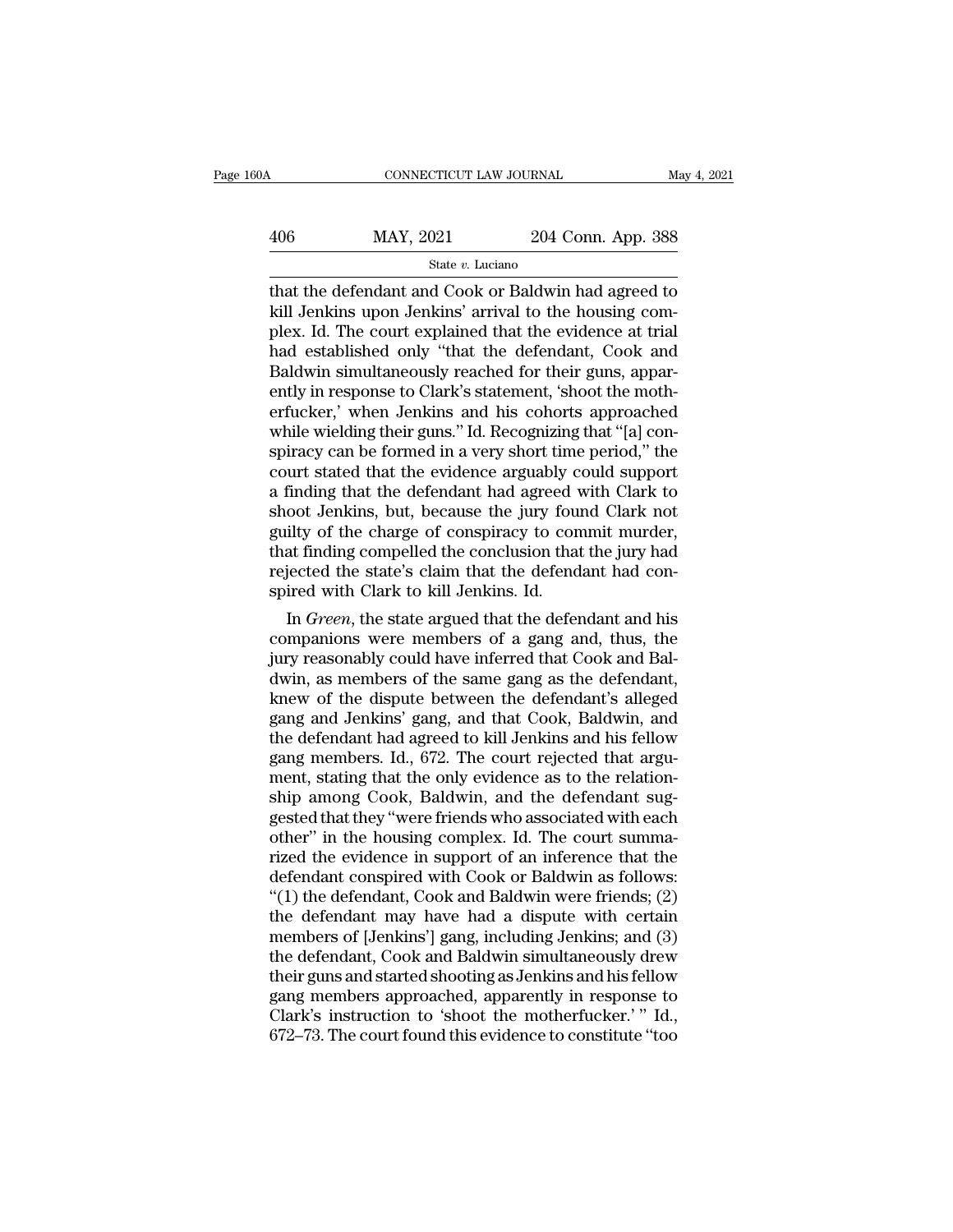| 21                 | CONNECTICUT LAW JOURNAL |           | Page 161A |  |
|--------------------|-------------------------|-----------|-----------|--|
|                    |                         |           |           |  |
| 204 Conn. App. 388 |                         | MAY, 2021 | 407       |  |
|                    | State $v$ . Luciano     |           |           |  |

EREA FRIEND CONNECTICUT LAW JOURNAL Page 161/<br>
204 Conn. App. 388 MAY, 2021 407<br>
State v. Luciano<br>
Weak a foundation upon which to base an inference of<br>
an agreement, however swiftly formed, to kill Jenkins." 204 Conn. App. 388 MAY, 2021 407<br>
State v. Luciano<br>
weak a foundation upon which to base an inference of<br>
an agreement, however swiftly formed, to kill Jenkins."<br>
Id., 673. 204 Conn. Ap<br>
weak a found<br>
an agreement<br>
Id., 673.<br>
The defend 4 Conn. App. 388 MAY, 2021 407<br>
State *v*. *Luciano*<br>
Eak a foundation upon which to base an inference of<br>
agreement, however swiftly formed, to kill Jenkins."<br>
573.<br>
The defendant also relies on *State* v. *Smith*, 36 Con

State v. Luciano<br>
Weak a foundation upon which to base an inference of<br>
an agreement, however swiftly formed, to kill Jenkins."<br>
Id., 673.<br>
The defendant also relies on *State* v. *Smith*, 36 Conn.<br>
App. 483, 651 A.2d 744 weak a foundation upon which to base an inference of<br>an agreement, however swiftly formed, to kill Jenkins."<br>Id., 673.<br>The defendant also relies on *State* v. *Smith*, 36 Conn.<br>App. 483, 651 A.2d 744 (1994), cert. denied, weak a foundation upon which to base an inference of<br>an agreement, however swiftly formed, to kill Jenkins."<br>Id., 673.<br>The defendant also relies on *State* v. *Smith*, 36 Conn.<br>App. 483, 651 A.2d 744 (1994), cert. denied, an agreement, however swiftly formed, to kill Jenkins."<br>Id., 673.<br>The defendant also relies on *State* v. *Smith*, 36 Conn.<br>App. 483, 651 A.2d 744 (1994), cert. denied, 233 Conn.<br>910, 659 A.2d 184 (1995), in which this cou 1d., 673.<br>The defendant also relies on *State* v. *Smith*, 36 Conn.<br>App. 483, 651 A.2d 744 (1994), cert. denied, 233 Conn.<br>910, 659 A.2d 184 (1995), in which this court reversed<br>the defendant's conviction of conspiracy to The defendant also relies on *State* v. *Smith*, 36 Conn.<br>App. 483, 651 A.2d 744 (1994), cert. denied, 233 Conn.<br>910, 659 A.2d 184 (1995), in which this court reversed<br>the defendant's conviction of conspiracy to commit<br>ass App. 483, 651 A.2d 744 (1994), cert. denied, 233 Conn.<br>910, 659 A.2d 184 (1995), in which this court reversed<br>the defendant's conviction of conspiracy to commit<br>assault in the first degree. Id., 484. In *Smith*, the victim 910, 659 A.2d 184 (1995), in which this court reversed<br>the defendant's conviction of conspiracy to commit<br>assault in the first degree. Id., 484. In *Smith*, the victim,<br>Walter Traynham, and his two friends confronted Harthe defendant's conviction of conspiracy to commit<br>assault in the first degree. Id., 484. In *Smith*, the victim,<br>Walter Traynham, and his two friends confronted Har-<br>old Smith regarding a motor vehicle accident and shootassault in the first degree. Id., 484. In *Smith*, the victim,<br>Walter Traynham, and his two friends confronted Har-<br>old Smith regarding a motor vehicle accident and shoot-<br>ing that occurred two weeks earlier. Id. Harold Sm Walter Traynham, and his two friends confronted Harold Smith regarding a motor vehicle accident and shooting that occurred two weeks earlier. Id. Harold Smith also had two friends with him at the time of the confrontation, old Smith regarding a motor vehicle accident and shooting that occurred two weeks earlier. Id. Harold Smith also had two friends with him at the time of the confrontation, and the confrontation escalated and one of Traynha ing that occurred two weeks earlier. Id. Harold Smith<br>also had two friends with him at the time of the confron-<br>tation, and the confrontation escalated and one of<br>Traynham's friends punched Harold Smith in the face.<br>Id. Ha also had two friends with him at the time of the confrontation, and the confrontation escalated and one of Traynham's friends punched Harold Smith in the face.<br>Id. Harold Smith went into a nearby store and returned with th tation, and the confrontation escalated and one of<br>Traynham's friends punched Harold Smith in the face.<br>Id. Harold Smith went into a nearby store and returned<br>with the defendant. Id., 484–85. After Traynham's group<br>left an Traynham's friends punched Harold Smith in the face.<br>Id. Harold Smith went into a nearby store and returned<br>with the defendant. Id., 484–85. After Traynham's group<br>left and walked up the street, the Smith group, which<br>incl Id. Harold Smith went into a nearby store and returned<br>with the defendant. Id., 484–85. After Traynham's group<br>left and walked up the street, the Smith group, which<br>included the defendant, followed them into a conve-<br>nienc with the defendant. Id., 484–85. After Traynham's group<br>left and walked up the street, the Smith group, which<br>included the defendant, followed them into a conve-<br>nience store. Id., 485. There was neither a discussion<br>among left and walked up the street, the Smith group, which<br>included the defendant, followed them into a conve-<br>nience store. Id., 485. There was neither a discussion<br>among the members of the Smith group nor any visible<br>weapons included the defendant, followed them into a conve-<br>nience store. Id., 485. There was neither a discussion<br>among the members of the Smith group nor any visible<br>weapons while they were walking. Id. When the defen-<br>dant ente nience store. Id., 485. There was neither a discussion<br>among the members of the Smith group nor any visible<br>weapons while they were walking. Id. When the defen-<br>dant entered the store, he and Traynham began fighting.<br>Id. A among the members of the Smith group nor any visible<br>weapons while they were walking. Id. When the defen-<br>dant entered the store, he and Traynham began fighting.<br>Id. A member of the Smith group shouted, "Shoot him,<br>shoot h weapons while they were walking. Id. When the defen-<br>dant entered the store, he and Traynham began fighting.<br>Id. A member of the Smith group shouted, "Shoot him,<br>shoot him," pulled a gun, and began shooting at two<br>members dant entered the store, he and Traynham began fighting.<br>Id. A member of the Smith group shouted, "Shoot him,<br>shoot him," pulled a gun, and began shooting at two<br>members of Traynham's group. (Internal quotation<br>marks omitte Id. A member of the Smith group shouted, "Shoot him,<br>shoot him," pulled a gun, and began shooting at two<br>members of Traynham's group. (Internal quotation<br>marks omitted.) Id. At this point, the defendant drew<br>a revolver and shoot him," pulled a gun, and began shooting at two<br>members of Traynham's group. (Internal quotation<br>marks omitted.) Id. At this point, the defendant drew<br>a revolver and shot Traynham. Id. Noting that the defen-<br>dant was n members of Traynham's group. (Internal quotation<br>marks omitted.) Id. At this point, the defendant drew<br>a revolver and shot Traynham. Id. Noting that the defen-<br>dant was not present at the initial altercation and the<br>lack o marks omitted.) Id. At this point, the defendant drew<br>a revolver and shot Traynham. Id. Noting that the defen-<br>dant was not present at the initial altercation and the<br>lack of any evidence suggesting that the defendant knew a revolver and shot Traynham. Id. Noting that the defendant was not present at the initial altercation and the lack of any evidence suggesting that the defendant knew that any other person in the Smith group had a gun and dant was not present at the initial altercation and the lack of any evidence suggesting that the defendant knew that any other person in the Smith group had a gun and intended to use it to cause serious physical injury to lack of any evidence suggesting that the d<br>that any other person in the Smith group<br>intended to use it to cause serious phy<br>Traynham, this court found the evidence<br>support an inference that the defendan<br>an agreement with a as any other person in the Smith group had a gun and<br>tended to use it to cause serious physical injury to<br>aynham, this court found the evidence insufficient to<br>pport an inference that the defendant entered into<br>agreement w intended to use it to cause serious physical injury to<br>Traynham, this court found the evidence insufficient to<br>support an inference that the defendant entered into<br>an agreement with anyone to commit the crime of<br>assault in Traynham, this court found the evidence insufficient to<br>support an inference that the defendant entered into<br>an agreement with anyone to commit the crime of<br>assault in the first degree. Id., 487.<br>As in *Smith* and *Green*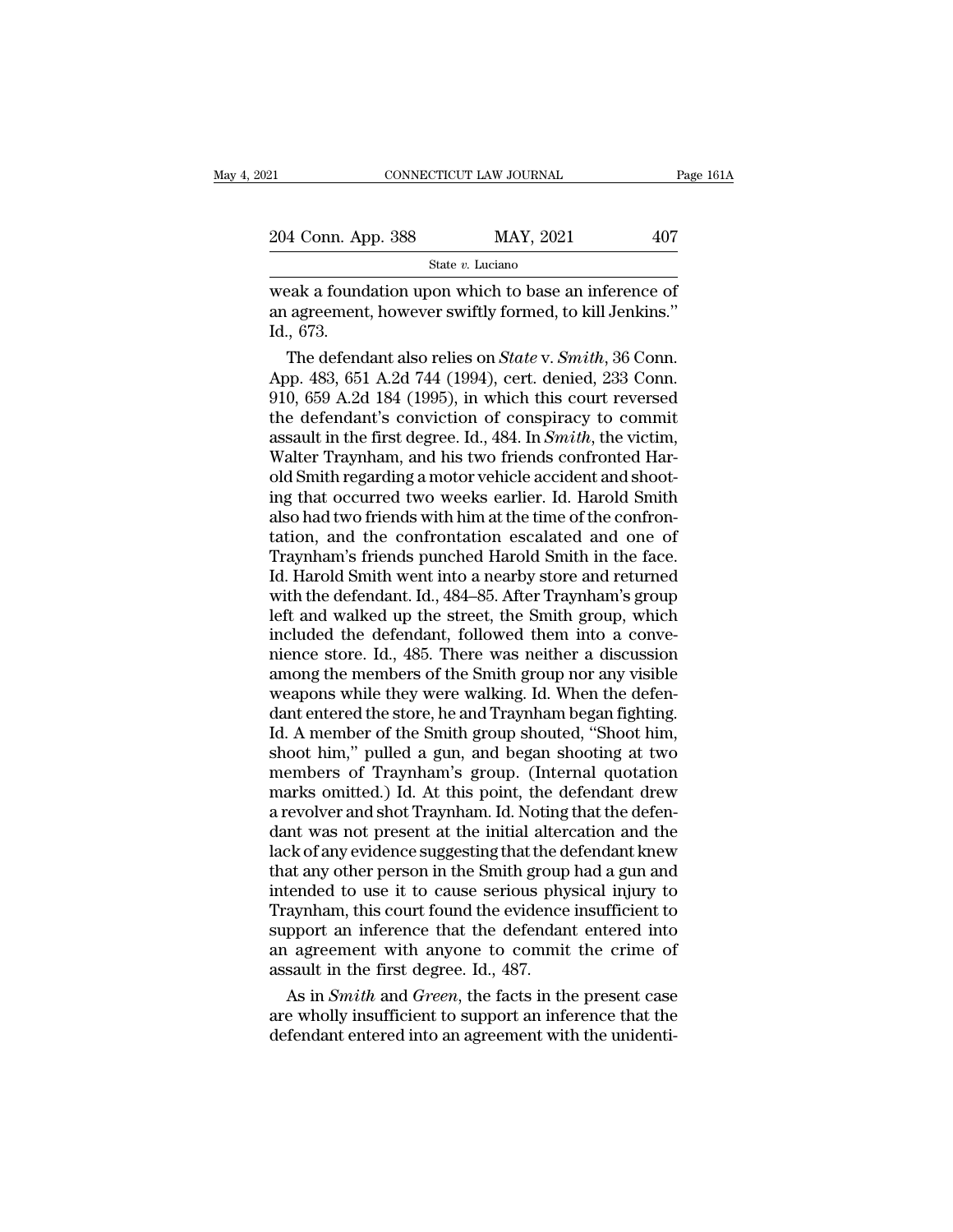# CONNECTICUT LAW JOURNAL May 4, 2021<br>408 MAY, 2021 204 Conn. App. 388<br>5tate v. Luciano

### State *v.* Luciano

Fig. 2021 CONNECTICUT LAW JOURNAL May 4, 2021<br>  $\frac{408}{\text{State } v. \text{ Luciano}}$  State v. Luciano<br>  $\frac{60}{\text{State } v. \text{ Luciano}}$  and  $\frac{1}{\text{State } v. \text{ Luciano}}$  and  $\frac{1}{\text{State } v. \text{ Luciano}}$  and  $\frac{1}{\text{State } v. \text{ Luciano}}$  and  $\frac{1}{\text{State } v. \text{ Luciano}}$  and  $\frac{1}{\$  $\begin{array}{r} \text{MAX, } 2021 \\ \text{State } v. \text{ Luciano} \\ \text{fied individual with the bat to commit the crime of assault in the first degree. We note that the facts in Smith, in which the defendant not only knew his alleged coconsivators, but also walked with them down the$ *State v.* Luciano<br> *State v.* Luciano<br> *State v.* Luciano<br> **State v.** Luciano<br> **State v.** Luciano<br> **State v.** Luciano<br> **State v.** Luciano<br> **State Commit the crime of**<br> **State in Smith**, in which the defendant not only kn  $\frac{\text{MAX}}{\text{State } v. \text{ Luciano}}$ <br>  $\frac{\text{State } v. \text{ Luciano}}{\text{State } v. \text{ Luciano}}$ <br>
fied individual with the bat to commit the crime of<br>
assault in the first degree. We note that the facts in<br>  $Smith$ , in which the defendant not only knew his alleged<br>
c For  $\frac{1}{201}$  and  $\frac{1}{201}$  and  $\frac{1}{201}$  and  $\frac{1}{201}$  and  $\frac{1}{201}$  and  $\frac{1}{201}$  and  $\frac{1}{201}$  and  $\frac{1}{201}$  and  $\frac{1}{201}$  and  $\frac{1}{201}$  and  $\frac{1}{201}$  and  $\frac{1}{201}$  and  $\frac{1}{201}$  and  $\frac{1}{201$ *State v. Luciano*<br> *Green*, *Green*, *Green*, *Green*, *Green*, *Green*, *Green*, *in* which the defendant not only knew his alleged<br> *Green*, *in* which the defendant not only knew his alleged<br>
coconspirators but also wa fied individual with the bat to commit the crime of<br>assault in the first degree. We note that the facts in<br>*Smith*, in which the defendant not only knew his alleged<br>coconspirators but also walked with them down the<br>road to assault in the first degree. We note that the facts in *Smith*, in which the defendant not only knew his alleged coconspirators but also walked with them down the road to follow the victim into a store, and those in *Green* Smith, in which the defendant not only knew his alleged<br>coconspirators but also walked with them down the<br>road to follow the victim into a store, and those in<br>*Green*, in which the defendant's alleged coconspirators<br>were evinced. ad to follow the victim into a store, and those in<br>*een*, in which the defendant's alleged coconspirators<br>ere friends of his, are even stronger than the facts of<br>e present case, in which no relationship between the<br>fendant Green, in which the defendant's alleged coconspirators<br>were friends of his, are even stronger than the facts of<br>the present case, in which no relationship between the<br>defendant and the unidentified bat wielding person was

were friends of his, are even stronger than the facts of<br>the present case, in which no relationship between the<br>defendant and the unidentified bat wielding person was<br>evinced.<br>The state argues that the evidence supported the present case, in which no relationship between the<br>defendant and the unidentified bat wielding person was<br>evinced.<br>The state argues that the evidence supported a con-<br>clusion that the defendant "knew of the bat's exist defendant and the unidentified bat wielding person was<br>evinced.<br>The state argues that the evidence supported a con-<br>clusion that the defendant "knew of the bat's existence<br>during the course of the assault and continued to evinced.<br>
The state argues that the evidence supported a conclusion that the defendant "knew of the bat's existence<br>
during the course of the assault and continued to partici-<br>
pate." Citing *State* v. *VanDeusen*, supra, The state argues that the evidence supported a conclusion that the defendant "knew of the bat's existence during the course of the assault and continued to participate." Citing *State* v. *VanDeusen*, supra, 160 Conn. App. clusion that the defendant "knew of the bat's existence<br>during the course of the assault and continued to partici-<br>pate." Citing *State* v. *VanDeusen*, supra, 160 Conn. App.<br>826–27, the state argues that the jury reasonab during the course of the assault and continued to partici-<br>pate." Citing *State* v. *VanDeusen*, supra, 160 Conn. App.<br>826–27, the state argues that the jury reasonably could<br>have inferred that, having seen the bat "in his pate." Citing *State* v. *VanDeusen*, supra, 160 Conn. App.<br>826–27, the state argues that the jury reasonably could<br>have inferred that, having seen the bat "in his cohort's<br>possession," the defendant must have realized tha  $826-27$ , the state argues that the jury reasonably could<br>have inferred that, having seen the bat "in his cohort's<br>possession," the defendant must have realized that he<br>intended to use it against the victims. As argued by have inferred that, having seen the bat "in his cohort's<br>possession," the defendant must have realized that he<br>intended to use it against the victims. As argued by the<br>state, the defendant's "subsequent participation in th possession," the defendant mus<br>intended to use it against the vic<br>state, the defendant's "subseque<br>group assault fully supported ar<br>the requisite intent to agree w<br>person to bring about all the ele<br>first degree." We disagr tended to use it against the victims. As argued by the<br>ate, the defendant's "subsequent participation in the<br>oup assault fully supported an inference that he had<br>e requisite intent to agree with at least one other<br>rson to state, the defendant's "subsequent participation in the<br>group assault fully supported an inference that he had<br>the requisite intent to agree with at least one other<br>person to bring about all the elements of assault in the<br>

group assault fully supported an inference that he had<br>the requisite intent to agree with at least one other<br>person to bring about all the elements of assault in the<br>first degree." We disagree.<br>In *VanDeusen*, the defendan person to bring about all the elements of assault in the<br>first degree." We disagree.<br>In *VanDeusen*, the defendant led her acquaintance,<br>Charles Knowles, who was armed with a handgun, to the<br>victim's house to fight the vic first degree." We disagree.<br>
In *VanDeusen*, the defendant led her acquaintance,<br>
Charles Knowles, who was armed with a handgun, to the<br>
victim's house to fight the victim. *State* v. *VanDeusen*,<br>
supra, 160 Conn. App. 81 In *VanDeusen*, the defendant led her acquaintance,<br>Charles Knowles, who was armed with a handgun, to the<br>victim's house to fight the victim. *State* v. *VanDeusen*,<br>supra, 160 Conn. App. 819–20. The defendant saw that<br>Kno Charles Knowles, who was armed with a handgun, to the victim's house to fight the victim. *State* v. *VanDeusen*, supra, 160 Conn. App. 819–20. The defendant saw that Knowles was armed. Id., 820. Upon arriving at the victi victim's house to fight the victim. *State* v. *VanDeusen*,<br>supra, 160 Conn. App. 819–20. The defendant saw that<br>Knowles was armed. Id., 820. Upon arriving at the vic-<br>tim's house, the defendant called the victim and asked supra, 160 Conn. App. 819–20. The defendant saw that<br>Knowles was armed. Id., 820. Upon arriving at the victim's house, the defendant called the victim and asked<br>her to come outside. Id. When the victim refused to<br>come outs Knowles was armed. Id., 820. Upon arriving at the victim's house, the defendant called the victim and asked<br>her to come outside. Id. When the victim refused to<br>come outside, Knowles fired his handgun at the house.<br>Id. One tim's house, the defendant called the victim and asked<br>her to come outside. Id. When the victim refused to<br>come outside, Knowles fired his handgun at the house.<br>Id. One of the bullets pierced the front door window<br>and lodg her to come outside. Id. When the victim refused to come outside, Knowles fired his handgun at the house.<br>Id. One of the bullets pierced the front door window<br>and lodged in an interior wall. Id. The defendant was<br>convicted come outside, Knowles fired his handgun at the house.<br>Id. One of the bullets pierced the front door window<br>and lodged in an interior wall. Id. The defendant was<br>convicted of conspiracy to commit assault in the first<br>degree Id. One of the bullets pierced the front door window<br>and lodged in an interior wall. Id. The defendant was<br>convicted of conspiracy to commit assault in the first<br>degree, attempt to commit assault in the first degree<br>as an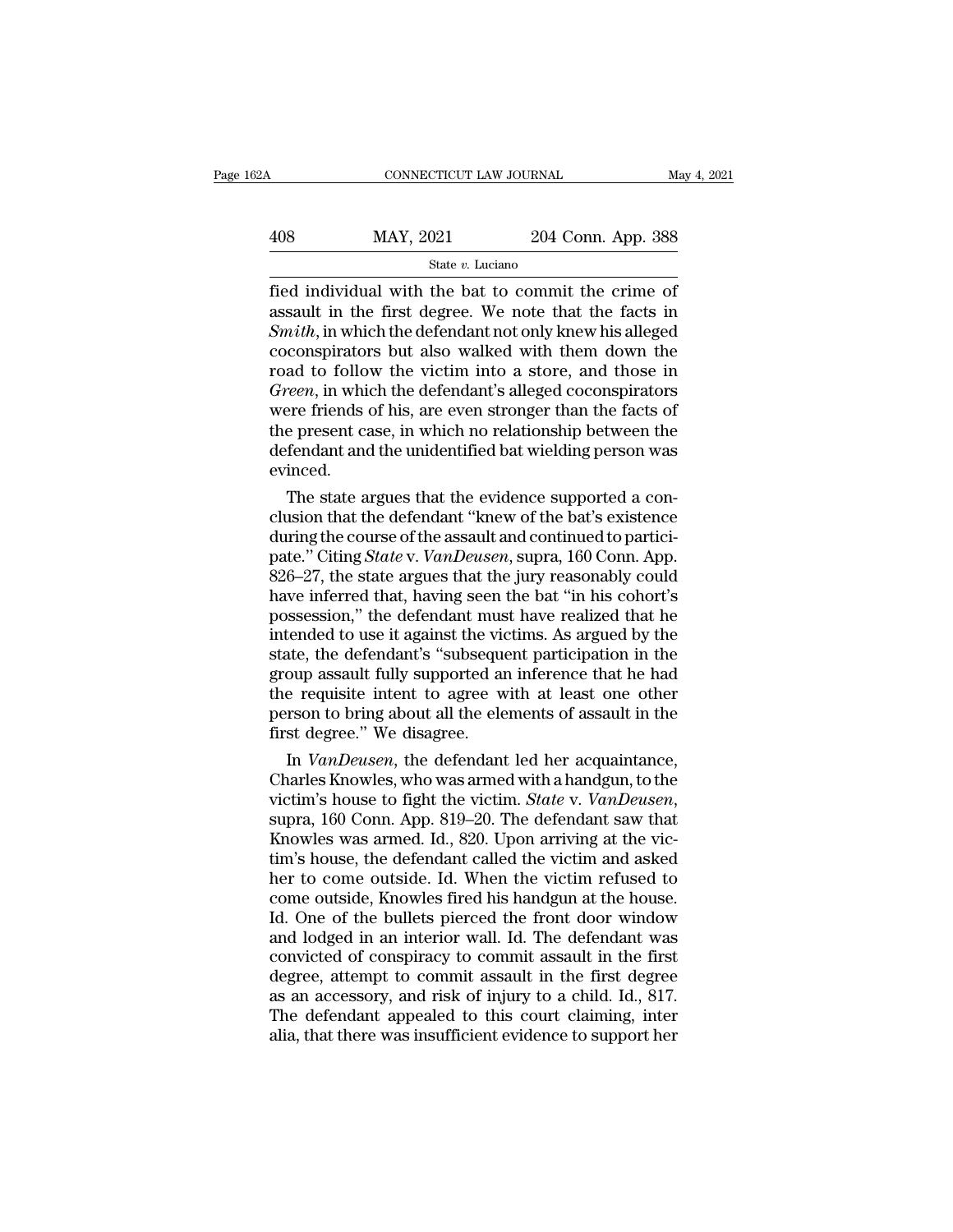21 CONNECTICUT LAW JOURNAL Page 163A<br>
204 Conn. App. 388 MAY, 2021 409<br>
State v. Luciano

State *v.* Luciano

conviction. In the same of the same of the same of the same of the state  $v$ . Luciano<br>  $\frac{1}{204}$  Conviction. Id., 823–24. With respect to her claim that<br>
there was insufficient evidence to prove that she had the<br>
requis 204 Conn. App. 388 MAY, 2021 409<br>
State v. Luciano<br>
conviction. Id., 823–24. With respect to her claim that<br>
there was insufficient evidence to prove that she had the<br>
requisite intent that she or another participant caus 204 Conn. App. 388 MAY, 2021 409<br>
State v. Luciano<br>
conviction. Id., 823–24. With respect to her claim that<br>
there was insufficient evidence to prove that she had the<br>
requisite intent that she or another participant caus 204 Conn. App. 388 MAY, 2021 409<br>
State v. Luciano<br>
conviction. Id., 823–24. With respect to her claim that<br>
there was insufficient evidence to prove that she had the<br>
requisite intent that she or another participant caus State v. Luciano<br>
State v. Luciano<br>
conviction. Id., 823–24. With respect to her claim that<br>
there was insufficient evidence to prove that she had the<br>
requisite intent that she or another participant caused<br>
serious phys state v. Luciano<br>
state v. Luciano<br>
conviction. Id., 823–24. With respect to her claim that<br>
there was insufficient evidence to prove that she had the<br>
requisite intent that she or another person, this court<br>
referenced t conviction. Id., 823–24. With respect to her claim that<br>there was insufficient evidence to prove that she had the<br>requisite intent that she or another participant caused<br>serious physical injury to another person, this cour there was insufficient evidence to prove that she had the requisite intent that she or another participant caused serious physical injury to another person, this court referenced testimony that the defendant admitted that requisite intent that she or another participant caused<br>serious physical injury to another person, this court<br>referenced testimony that the defendant admitted that<br>she had seen the gun behind Knowles' belt buckle and,<br>furt serious physical injury to another person, this court<br>referenced testimony that the defendant admitted that<br>she had seen the gun behind Knowles' belt buckle and,<br>further, that she had seen him transfer it to his lap on<br>th referenced testimony that the defendant admitted that<br>
she had seen the gun behind Knowles' belt buckle and,<br>
further, that she had seen him transfer it to his lap on<br> *the way* to the victim's house. Id., 826. Despite kno she had seen the gun behind Knowles' belt buckle and,<br>further, that she had seen him transfer it to his lap on<br>*the way* to the victim's house. Id., 826. Despite knowl-<br>edge that he was armed with the gun, the defendant<br>l further, that she had seen him transfer it to his lap on<br>the way to the victim's house. Id., 826. Despite knowl-<br>edge that he was armed with the gun, the defendant<br>led Knowles to the house and then called the victim<br>"in a the way to the victim's house. Id., 826. Despite knowledge that he was armed with the gun, the defendant led Knowles to the house and then called the victim "in an attempt to lure her" outside. (Internal quotation marks om edge that he was armed with the gun, the defendant<br>led Knowles to the house and then called the victim<br>"in an attempt to lure her" outside. (Internal quotation<br>marks omitted.) Id., 827. The defendant later fled the<br>scene w led Knowles to the house and then called the victim<br>"in an attempt to lure her" outside. (Internal quotation<br>marks omitted.) Id., 827. The defendant later fled the<br>scene with Knowles, helped him dispose of the gun,<br>and lie "in an attempt to lure her" outside. (Internal quotation marks omitted.) Id., 827. The defendant later fled the scene with Knowles, helped him dispose of the gun, and lied to the police about her involvement. Id., 827–28. arks onlined.) Id.,  $\delta 2t$ . The defendant later fied the ene with Knowles, helped him dispose of the gun, d lied to the police about her involvement. Id., 827–28.<br>
1 the basis of this evidence, this court determined at t scene with Khowes, helped film dispose of the gant,<br>and lied to the police about her involvement. Id., 827–28.<br>On the basis of this evidence, this court determined<br>that the jury could have reasonably inferred that the<br>defe

and hed to the police about her involvement.  $a_1, a_2, a_3$ .<br>On the basis of this evidence, this court determined<br>that the jury could have reasonably inferred that the<br>defendant possessed the requisite intent. Id., 828.<br>In on the basis of this evidence, this court determined<br>that the jury could have reasonably inferred that the<br>defendant possessed the requisite intent. Id., 828.<br>In contrast with *VanDeusen*, in which the defendant<br>knew that that the jury collid have reasonably interfed that the<br>defendant possessed the requisite intent. Id., 828.<br>In contrast with  $VanDeusen$ , in which the defendant<br>knew that her acquaintance was armed with a handgun<br>and continued In contrast with *VanDeusen*, in which the defendant<br>knew that her acquaintance was armed with a handgun<br>and continued to lead him to the victim's house, there<br>was no evidence in the present case of any relationship<br>betwee In contrast with *VanDeusen*, in which the defendant<br>knew that her acquaintance was armed with a handgun<br>and continued to lead him to the victim's house, there<br>was no evidence in the present case of any relationship<br>betwee knew that her acquaintance was armed with a handgun<br>and continued to lead him to the victim's house, there<br>was no evidence in the present case of any relationship<br>between the defendant and the unidentified individual<br>with and continued to lead him to the victim's house, there was no evidence in the present case of any relationship<br>between the defendant and the unidentified individual<br>with the bat. In the present case, accepting the state's<br> was no evidence in the present case of any relationship<br>between the defendant and the unidentified individual<br>with the bat. In the present case, accepting the state's<br>position that the jury reasonably could infer that the<br> between the defendant and the unidentified individual<br>with the bat. In the present case, accepting the state's<br>position that the jury reasonably could infer that the<br>defendant saw the unidentified individual with the bat,<br> with the bat. In the present case, accepting the state's<br>position that the jury reasonably could infer that the<br>defendant saw the unidentified individual with the bat,<br>and nonetheless continued to exchange punches with<br>Cor position that the jury reasonably could infer that the defendant saw the unidentified individual with the bat, and nonetheless continued to exchange punches with Corradino, would not support a further inference that the de defendant saw the unidentified individual with the bat,<br>and nonetheless continued to exchange punches with<br>Corradino, would not support a further inference that<br>the defendant had the requisite intent to agree with at<br>least and nonetheless continued to exchange punches with<br>Corradino, would not support a further inference that<br>the defendant had the requisite intent to agree with at<br>least one other person to bring about all of the elements<br>of ment. e detendant had the requisite intent to agree with at<br>ast one other person to bring about all of the elements<br>assault in the first degree. That is, the lack of any<br>idence of a relationship between the defendant and<br>e unide supports one other person to oring about an or the elements<br>of assault in the first degree. That is, the lack of any<br>evidence of a relationship between the defendant and<br>the unidentified individual is fatal to the state's

or assaut in the first degree. That is, the fack of any<br>evidence of a relationship between the defendant and<br>the unidentified individual is fatal to the state's argu-<br>ment.<br>Moreover, the brief nature of the incident furthe evidence of a relationship between the defendant and<br>the unidentified individual is fatal to the state's argu-<br>ment.<br>Moreover, the brief nature of the incident further<br>supports our conclusion that, even were the jury to<br>in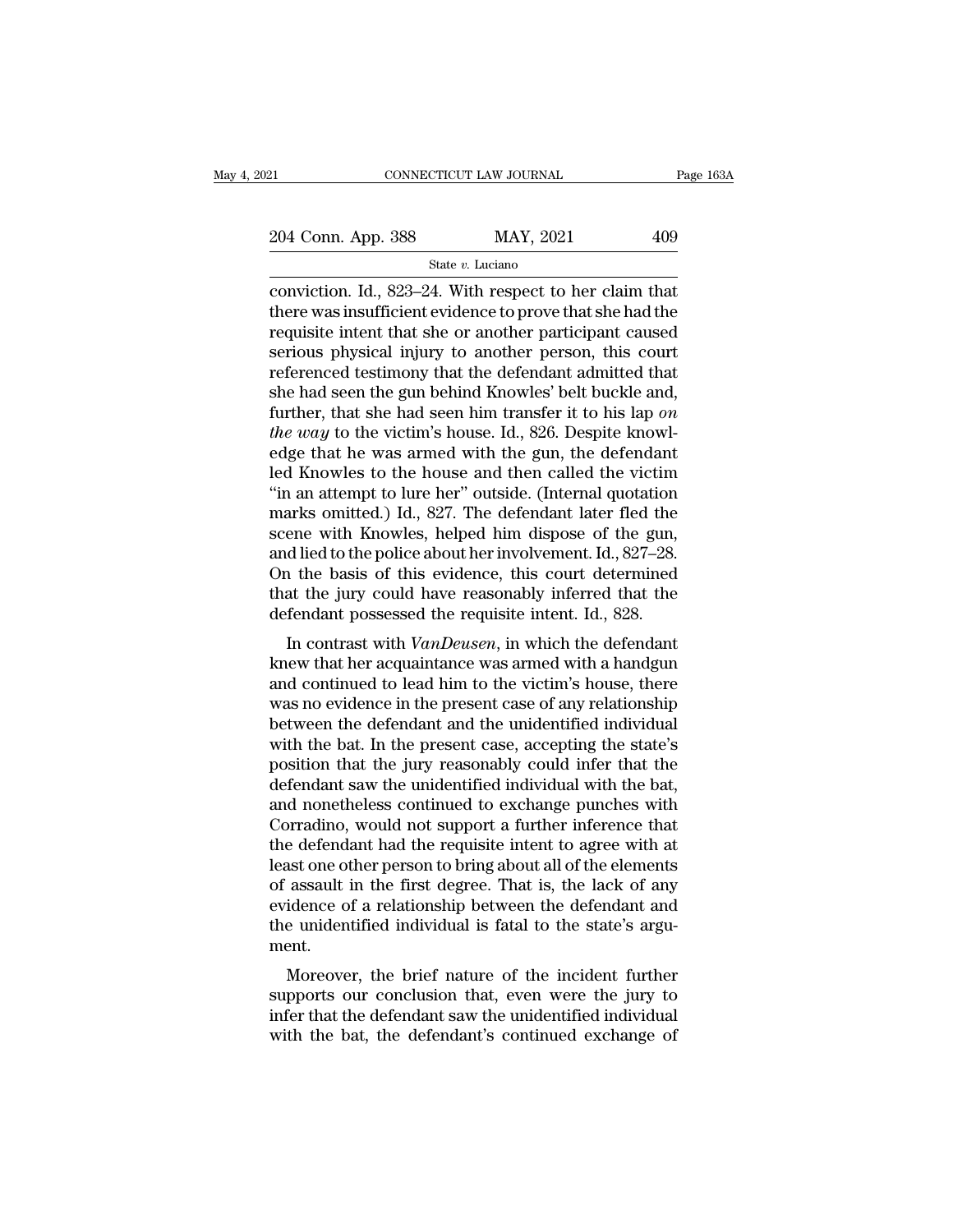### $\begin{array}{lll}\n & \text{COMNECTICUT LAW JOURNAL} \qquad \text{May 4, 2021} \\
 & \text{MAX, 2021} & \text{204 Conn. App. 388} \\
 & \text{State $v$. Luciano}\n\end{array}$ State *v.* Luciano

cONNECTICUT LAW JOURNAL May 4, 2021<br>
MAY, 2021 204 Conn. App. 388<br>
State v. Luciano<br>
punches with Corradino for a short period of time does<br>
not support the inference of an agreement. First, we<br>
note that according to Toro  $\begin{array}{r} \hline \text{MAX, } 2021 \text{ } \text{204 Conn. App. 388} \\ \text{State } v. \text{ Luciano} \\ \text{punches with Corradino for a short period of time does not support the inference of an agreement. First, we note that, according to Torello's testimony, he already was exchanging numbers with an unidentified man.} \end{array}$  $\frac{\text{MAX, } 2021}{\text{State } v. \text{ Luciano}}$ <br>  $\frac{\text{State } v. \text{ Luciano}}{\text{punches with Corradio for a short period of time does}}$ <br>
not support the inference of an agreement. First, we<br>
note that, according to Torello's testimony, he already<br>
was exchanging punches with an unidentified  $\frac{\text{MAX, 2021}}{\text{State } v. \text{ Luciano}}$ <br>  $\frac{\text{State } v. \text{ Luciano}}{\text{punches with Corradio for a short period of time does}}$ <br>
not support the inference of an agreement. First, we<br>
note that, according to Torello's testimony, he already<br>
was exchanging punches with an unidentified State v. Luciano<br>
State v. Luciano<br>
punches with Corradino for a short period of time does<br>
not support the inference of an agreement. First, we<br>
note that, according to Torello's testimony, he already<br>
was exchanging pun State v. Luciano<br>punches with Corradino for a short period of time does<br>not support the inference of an agreement. First, we<br>note that, according to Torello's testimony, he already<br>was exchanging punches with an unidentifi punches with Corradino for a short period of time does<br>not support the inference of an agreement. First, we<br>note that, according to Torello's testimony, he already<br>was exchanging punches with an unidentified man<br>when the i not support the inference of an agreement. First, we<br>note that, according to Torello's testimony, he already<br>was exchanging punches with an unidentified man<br>when the individual approached and hit him with the<br>bat. Moreover note that, according to Torello's testimony, he already<br>was exchanging punches with an unidentified man<br>when the individual approached and hit him with the<br>bat. Moreover, Serrano was not even able to describe the<br>men with was exchanging punches with an unidentified man<br>when the individual approached and hit him with the<br>bat. Moreover, Serrano was not even able to describe the<br>men with the bat because "it happened so fast." Lastly,<br>through t bat. Moreover, Serrano was not even able to describe the<br>men with the bat because "it happened so fast." Lastly,<br>through the bar window, Henninger saw people running<br>outside and "a lot of chaos." Although a conspiracy can<br> men with the bat because "it happened so fast." Lastly,<br>through the bar window, Henninger saw people running<br>outside and "a lot of chaos." Although a conspiracy can<br>be formed in a very short time period; see *State v. Mill* through the bar window, Henninger saw people running<br>outside and "a lot of chaos." Although a conspiracy can<br>be formed in a very short time period; see *State* v. *Millan*,<br>supra, 290 Conn. 826; the brief nature of the inc outside and "a lot of chaos." Although a conspiracy can<br>be formed in a very short time period; see *State* v. *Millan*,<br>supra, 290 Conn. 826; the brief nature of the incident<br>in the present case when considered together w be formed in a very short time period; see *State* v. *Millan*, supra, 290 Conn. 826; the brief nature of the incident in the present case when considered together with the lack of any evidence of a prior relationship betw supra, 290 Conn. 826; the brief nature of<br>in the present case when considered toge<br>lack of any evidence of a prior relations<br>the defendant and the unidentified indivio<br>bat, renders the link between the continu<br>tion in the the present case when considered together with the<br>ck of any evidence of a prior relationship between<br>e defendant and the unidentified individual with the<br>t, renders the link between the continued participa-<br>in in the figh fack of any evidence of a prior relationship between<br>the defendant and the unidentified individual with the<br>bat, renders the link between the continued participa-<br>tion in the fight following perception of the bat and the<br>i

the defendant and the undentified individual with the<br>bat, renders the link between the continued participa-<br>tion in the fight following perception of the bat and the<br>inference of agreement too tenuous.<br>We are mindful tha bat, renders the link between the continued participation in the fight following perception of the bat and the inference of agreement too tenuous.<br>We are mindful that "the requisite agreement or confederation may be infer tion in the fight following perception of the bat and the<br>
inference of agreement too tenuous.<br>
We are mindful that "the requisite agreement or con-<br>
federation may be inferred from proof of the separate<br>
acts of the indiv merence of agreement too tenuous.<br>
We are mindful that "the requisite agreement or con-<br>
federation may be inferred from proof of the separate<br>
acts of the individuals accused as coconspirators and<br>
from the circumstances We are mindful that "the requisite agreement or con-<br>federation may be inferred from proof of the separate<br>acts of the individuals accused as coconspirators and<br>from the circumstances surrounding the commission<br>of these ac federation may be inferred from proof of the separate<br>acts of the individuals accused as coconspirators and<br>from the circumstances surrounding the commission<br>of these acts." *State* v. *Crosswell*, 223 Conn. 243, 256,<br>612 acts of the individuals accused as coconspirators and<br>from the circumstances surrounding the commission<br>of these acts." *State* v. *Crosswell*, 223 Conn. 243, 256,<br>612 A.2d 1174 (1992). Our appellate courts have upheld<br>con from the circumstances surrounding the commission<br>of these acts." *State* v. *Crosswell*, 223 Conn. 243, 256,<br>612 A.2d 1174 (1992). Our appellate courts have upheld<br>convictions for conspiracy when the state presented<br>evide of these acts." *State* v. *Crosswell*, 223 Conn. 243, 256, 612 A.2d 1174 (1992). Our appellate courts have upheld convictions for conspiracy when the state presented evidence that the coconspirators acted in concert. See 612 A.2d 1174 (1992). Our appellate courts have upheld<br>convictions for conspiracy when the state presented<br>evidence that the coconspirators acted in concert. See<br>id. (defendant stood by silently when gun was displayed<br>in convictions for conspiracy when the state presented<br>evidence that the coconspirators acted in concert. See<br>id. (defendant stood by silently when gun was displayed<br>in order to gain entry and then used to intimidate occu-<br>pa evidence that the coconspirators acted in concert. See<br>id. (defendant stood by silently when gun was displayed<br>in order to gain entry and then used to intimidate occu-<br>pants of premises is evidence from which jury might<br>re id. (defendant stood by silently when gun was displayed<br>in order to gain entry and then used to intimidate occu-<br>pants of premises is evidence from which jury might<br>reasonably have inferred defendant's acquiescence in<br>this in order to gain entry and then used to intimidate occupants of premises is evidence from which jury might reasonably have inferred defendant's acquiescence in this enlarged criminal enterprise); *State* v. *Faust*, 161 Co pants of premises is evidence from which jury might<br>reasonably have inferred defendant's acquiescence in<br>this enlarged criminal enterprise); *State v. Faust*, 161<br>Conn. App. 149, 168 and n.4, 127 A.3d 1028 (2015) (evi-<br>den reasonably have inferred defendant's acquiescence in<br>this enlarged criminal enterprise); *State* v. *Faust*, 161<br>Conn. App. 149, 168 and n.4, 127 A.3d 1028 (2015) (evi-<br>dence sufficient to infer agreement to commit robbery this enlarged criminal enterprise); *State v. Faust*, 161<br>Conn. App. 149, 168 and n.4, 127 A.3d 1028 (2015) (evi-<br>dence sufficient to infer agreement to commit robbery<br>when two men acted in concert and engaged in coordi-<br> Conn. App. 149, 168 and n.4, 127 A.3d 1028 (2015) (evidence sufficient to infer agreement to commit robbery<br>when two men acted in concert and engaged in coordinated robbery, whereby first man had gun and stayed<br>with victim dence sufficient to infer agreement to commit robbery<br>when two men acted in concert and engaged in coordi-<br>nated robbery, whereby first man had gun and stayed<br>with victims, while second man moved throughout other<br>rooms in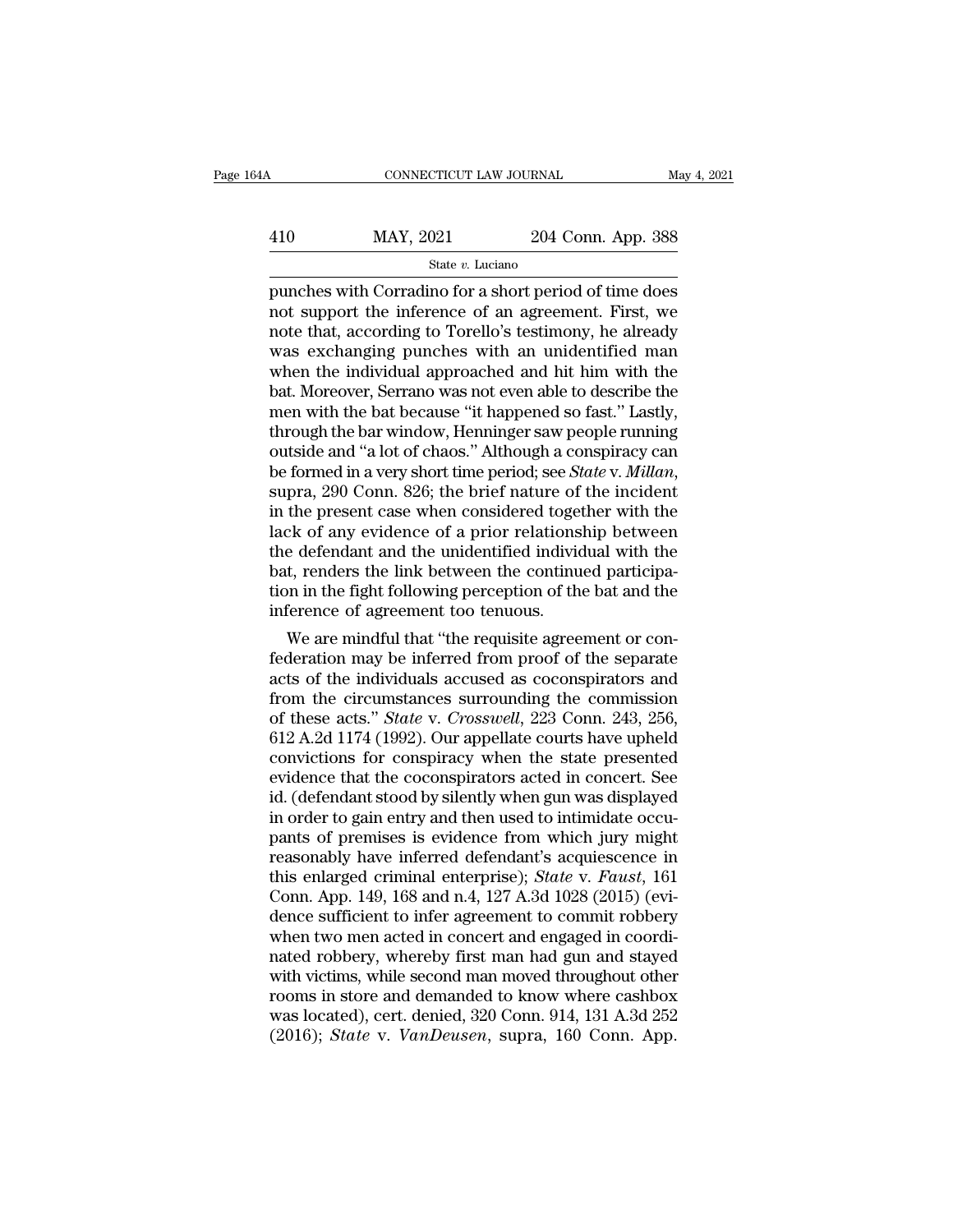21 CONNECTICUT LAW JOURNAL Page 165A<br>
204 Conn. App. 388 MAY, 2021 411<br>
State v. Luciano

State *v.* Luciano

EREA CONNECTICUT LAW JOURNAL Page 165A<br>
204 Conn. App. 388 MAY, 2021 411<br>
826–27 (with knowledge that coconspirator had weapon<br>
"at the ready," defendant continued guiding coconspirator to victim's bouse and called victim <sup>204</sup> Conn. App. 388 MAY, 2021 411<br>
<sup>State v.</sup> Luciano<br>
826–27 (with knowledge that coconspirator had weapon<br>
"at the ready," defendant continued guiding coconspir-<br>
ator to victim's house and called victim in attempt to<br> 204 Conn. App. 388 MAY, 2021 411<br>
State v. Luciano<br>
826–27 (with knowledge that coconspirator had weapon<br>
"at the ready," defendant continued guiding coconspirator to victim's house and called victim in attempt to<br>
lure h 204 Conn. App. 388 MAY, 2021 411<br>
State *v*. *Luciano*<br>
S26–27 (with knowledge that coconspirator had weapon<br>
"at the ready," defendant continued guiding coconspir-<br>
ator to victim's house and called victim in attempt to<br> Since 1 Boldar  $\frac{1}{2}$  and  $\frac{1}{2}$  and  $\frac{1}{2}$  and  $\frac{1}{2}$  and  $\frac{1}{2}$  are  $\frac{1}{2}$  a. Luciano<br>
"at the ready," defendant continued guiding coconspir-<br>
ator to victim's house and called victim in attempt to<br>
lu state v. Luciano<br>
826–27 (with knowledge that coconspirator had weapon<br>
"at the ready," defendant continued guiding coconspir-<br>
ator to victim's house and called victim in attempt to<br>
lure her outside); *State* v. *Elsey* 826–27 (with knowledge that coconspirator had weapon<br>"at the ready," defendant continued guiding coconspirator to victim's house and called victim in attempt to<br>lure her outside); *State* v. *Elsey*, 81 Conn. App. 738, 74 " at the ready," defendant continued guiding coconspirator to victim's house and called victim in attempt to lure her outside); *State* v. *Elsey*, 81 Conn. App. 738, 747, 841 A.2d 714 (jury could have based at least part ator to victim's house and called victim in attempt to<br>lure her outside); *State* v. *Elsey*, 81 Conn. App. 738, 747,<br>841 A.2d 714 (jury could have based at least part of its<br>decision regarding conspiracy charges on defend lure her outside); *State* v. *Els*<br>841 A.2d 714 (jury could have<br>decision regarding conspira<br>decision to come to scene of<br>stay at scene while crimes<br>scene with coconspirators),<br>852 A.2d 733 (2004).<sup>20</sup><br>In the present case I A.2d 714 (jury could have based at least part of its<br>cision regarding conspiracy charges on defendant's<br>cision to come to scene of crime with coconspirators,<br>ay at scene while crimes were committed and leave<br>ene with co decision regarding conspiracy charges on detendant's<br>decision to come to scene of crime with coconspirators,<br>stay at scene while crimes were committed and leave<br>scene with coconspirators), cert. denied, 269 Conn. 901,<br>852

decision to come to scene of crime with coconspirators,<br>stay at scene while crimes were committed and leave<br>scene with coconspirators), cert. denied, 269 Conn. 901,<br>852 A.2d 733 (2004).<sup>20</sup><br>In the present case, we conclud stay at scene while crimes were committed and leave<br>scene with coconspirators), cert. denied, 269 Conn. 901,<br>852 A.2d 733 (2004).<sup>20</sup><br>In the present case, we conclude that the jury could<br>not reasonably infer the requisite scene with coconspirators), cert. denied, 269 Conn. 901,<br>852 A.2d 733 (2004).<sup>20</sup><br>In the present case, we conclude that the jury could<br>not reasonably infer the requisite agreement from the<br>proof of the separate acts of th  $852$  A.2d  $733$  ( $2004$ ).<sup>20</sup><br>In the present case, we conclude that the jury could<br>not reasonably infer the requisite agreement from the<br>proof of the separate acts of the defendant and the uniden-<br>tified individual with In the present case, we conclude that the jury could<br>not reasonably infer the requisite agreement from the<br>proof of the separate acts of the defendant and the uniden-<br>tified individual with the bat or from the circumstance not reasonably infer the requisite agreement from the<br>proof of the separate acts of the defendant and the uniden-<br>tified individual with the bat or from the circumstances<br>surrounding the commission of these acts. Here, the proof of the separate acts of the defendant and the unidentified individual with the bat or from the circumstances<br>surrounding the commission of these acts. Here, there<br>was no evidence presented that the defendant and the<br> tified individual with the bat or from the circumstances<br>surrounding the commission of these acts. Here, there<br>was no evidence presented that the defendant and the<br>unidentified individual with the bat engaged in any coor-<br> surrounding the commission of these acts. Here, there was no evidence presented that the defendant and the unidentified individual with the bat engaged in any coordinated action or had any relationship whatsoever. Even in was no evidence presented that the defendant and the unidentified individual with the bat engaged in any coordinated action or had any relationship whatsoever.<br>Even in the light most favorable to the state, the cumulative ven in the light most favorable to the state, the cumula-<br>ve weight of the evidence suggested only that, while<br>ne defendant exchanged punches with Corradino, an<br>indentified individual beat Torello with a bat, not that<br> $\frac{$ tive weight of the evidence suggested only that, while<br>the defendant exchanged punches with Corradino, an<br>unidentified individual beat Torello with a bat, not that<br> $\frac{20 \text{ T}}{100 \text{ N}}$  The state also points to the defenda

the defendant exchanged punches with Corradino, an unidentified individual beat Torello with a bat, not that  $\frac{20 \text{ T}}{20 \text{ T}}$  The state also points to the defendant's "flight from the scene with one of his compatriots and calcridatic commit assault in the defendant's "flight from the scene with<br>a particular association of the defendant's "flight from the scene with<br>one of his compatriots, both of whom tracked Corradino's blood into the<br> one of his compatriots, both of whom tracked Corradino's blood into the defendant's Corvette," as supportive of the conclusion that they had conspired to commit assault in the first degree. Although the jury was permitted <sup>20</sup> The state also points to the defendant's "flight from the scene with one of his compatriots, both of whom tracked Corradino's blood into the defendant's Corvette," as supportive of the conclusion that they had conspi one of his compatriots, both of whom tracked Corradino's blood into the defendant's Corvette," as supportive of the conclusion that they had conspired to commit assault in the first degree. Although the jury was permitted defendant's Corvette," as supportive of the conclusion that they had conspired to commit assault in the first degree. Although the jury was permitted to consider whether the defendant's flight from the bar reflected consci spired to commit assault in the first degree. Although the jury was permitted to consider whether the defendant's flight from the bar reflected consciousness of guilt, the evidence regarding the defendant's leaving the ba to consider whether the defendant's flight from the bar reflected conscious-<br>ness of guilt, the evidence regarding the defendant's leaving the bar, even<br>when considered together with the other evidence presented during tri ness of guilt, the evidence regarding the defendant's leaving the bar, even<br>when considered together with the other evidence presented during trial,<br>was too weak a foundation to permit an inference of an agreement. There<br>w when considered together with the other evidence presented during trial, was too weak a foundation to permit an inference of an agreement. There was no evidence presented that the passenger in the defendant's car was the was too weak a foundation to permit an inference of an agreement. There was no evidence presented that the passenger in the defendant's car was the unidentified individual with the bat. Cf. *State* v. *Young*, 157 Conn. Ap was no evidence presented that the passenger in the defendant's car was<br>the unidentified individual with the bat. Cf. *State* v. *Young*, 157 Conn. App.<br>544, 553, 117 A.3d 944 (sufficient evidence to establish conspiracy school), the unidentified individual with the bat. Cf. *State* v. *Young*, 157 Conn. App. 644, 553, 117 A.3d 944 (sufficient evidence to establish conspiracy when defendant and coconspirator arrived at scene of shooting to 544, 553, 117 A.3d 944 (sufficient evidence to establish conspiracy when defendant and coconspirator arrived at scene of shooting together, fired weapons simultaneously in same direction, fled scene together, disposed of For the defendant and coconspirator arrived at scene of shooting together, fired weapons simultaneously in same direction, fled scene together, disposed of weapons beneath porch of nearby building, and attempted to hide in weapons simultaneously in same direction, fled scene together, disposed of weapons beneath porch of nearby building, and attempted to hide in school), cert. denied, 317 Conn. 922, 118 A.3d 549 (2015). Moreover, Torello tes of weapons beneath porch of nearby building, and attempted to hide in school), cert. denied, 317 Conn. 922, 118 A.3d 549 (2015). Moreover, Torello testified that he thought he saw Burgos leave with the defendant. However,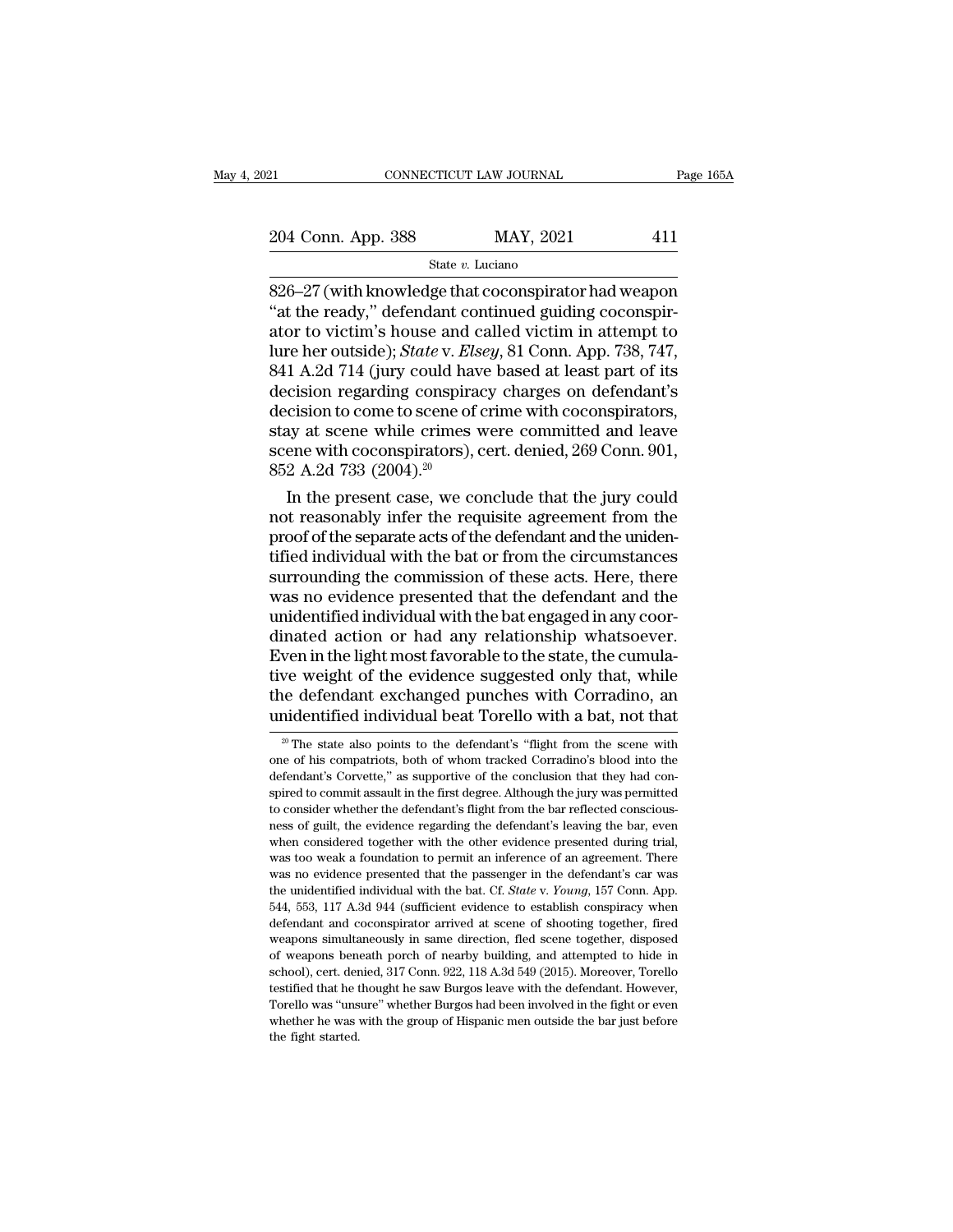<sup>412</sup> MAY, 2021 204 Conn. App. 388 State *v.* Luciano

CONNECTICUT LAW JOURNAL May 4, 2<br>
MAY, 2021 204 Conn. App. 388<br>
State v. Luciano<br>
the two did so pursuant to a mutual plan. Accordingly,<br>
the jury would have been required to resort to specula-<br>
tion to infor the existence  $\begin{array}{r} \text{MAX, } 2021 \\ \text{State } v. \text{ Luciano} \end{array}$ <br>
the two did so pursuant to a mutual plan. Accordingly, the jury would have been required to resort to speculation to infer the existence of an agreement.  $\frac{\text{MAX, } 2021}{\text{State } v. \text{ Luciano}}$ <br>  $\frac{\text{State } v. \text{ Luciano}}{\text{the two did so pursuit to a mutual plan. According to the jury would have been required to resort to spe}$ <br>
the jury would have been required to resort to spection to infer the existence of an agreement.<br>
On the basis of the foregoing, we conclude tha MAY, 2021 204 Conn. App. 388<br>
State v. Luciano<br>
E two did so pursuant to a mutual plan. Accordingly,<br>
e jury would have been required to resort to specula-<br>
on the basis of the foregoing, we conclude that the<br>
idence addu

State  $v$ . Luciano<br>the two did so pursuant to a mutual plan. Accordingly,<br>the jury would have been required to resort to specula-<br>tion to infer the existence of an agreement.<br>On the basis of the foregoing, we conclude tha the two did so pursuant to a mutual plan. Accordingly, the jury would have been required to resort to speculation to infer the existence of an agreement.<br>On the basis of the foregoing, we conclude that the evidence adduced the jury would have been required the jury would have been required tion to infer the existence of an On the basis of the foregoing evidence adduced at trial was the defendant's conviction of assault in the first degree. On the basis of the foregoing, we conclude that the<br>idence adduced at trial was insufficient to support<br>e defendant's conviction of conspiracy to commit<br>sault in the first degree.<br>II<br>The defendant's second claim on appeal

II

evidence adduced at trial was insufficient to support<br>the defendant's conviction of conspiracy to commit<br>assault in the first degree.<br>II<br>The defendant's second claim on appeal is that there<br>is insufficient evidence to sust the defendant's conviction of conspiracy to commit<br>assault in the first degree.<br>He argues, inter alia, that there<br>is insufficient evidence to sustain his conviction for<br>assault in the second degree. He argues, inter alia, II<br>II<br>In the first degree.<br>II<br>The defendant's second claim on appeal is that there<br>is insufficient evidence to sustain his conviction for<br>assault in the second degree. He argues, inter alia, that<br>even "assuming arguendo th II<br>
The defendant's second claim on appeal is that there<br>
is insufficient evidence to sustain his conviction for<br>
assault in the second degree. He argues, inter alia, that<br>
even "assuming arguendo that an agreement with a The defendant's second claim on appeal is that there<br>is insufficient evidence to sustain his conviction for<br>assault in the second degree. He argues, inter alia, that<br>even "assuming arguendo that an agreement with a still<br>a The defendant's second claim on appeal is that there<br>is insufficient evidence to sustain his conviction for<br>assault in the second degree. He argues, inter alia, that<br>even "assuming arguendo that an agreement with a still<br> is insufficient evidence to sustain his conviction for<br>assault in the second degree. He argues, inter alia, that<br>even "assuming arguendo that an agreement with a still<br>as yet unidentified third party can be shown, the stat assault in the second degree. He argues, inter alia, that<br>even "assuming arguendo that an agreement with a still<br>as yet unidentified third party can be shown, the state<br>presented no evidence that said individual caused phy even "assuming arguendo that an agreement with a still<br>as yet unidentified third party can be shown, the state<br>presented no evidence that said individual caused physi-<br>cal injury to Corradino with a dangerous instrument."<sup></sup> The defendant was charged in count two with assault<br>the sesented no evidence that said individual caused physi-<br>l injury to Corradino with a dangerous instrument."<sup>21</sup><br>he state agrees with the defendant and acknowledges<br>at resented to chactice and salar matricial calls a physical injury to Corradino with a dangerous instrument."<sup>21</sup><br>The state agrees with the defendant and acknowledges<br>that the defendant's conviction of assault in the second<br>

The state agrees with the defendant and acknowledges<br>that the defendant's conviction of assault in the second<br>degree should be reversed. We agree with the parties.<br>The defendant was charged in count two with assault<br>in th The state agrees what are determined and definitive<br>degree should be reversed. We agree with the parties.<br>The defendant was charged in count two with assault<br>in the second degree as to Corradino, which required<br>proof beyo The defendant is convicted of assault in the second<br>degree should be reversed. We agree with the parties.<br>The defendant was charged in count two with assault<br>in the second degree as to Corradino, which required<br>proof beyo The defendant was charged in count two with assault<br>in the second degree as to Corradino, which required<br>proof beyond a reasonable doubt that Corradino's injur-<br>ies were caused by a dangerous instrument. See General<br>Statu The defendant was charged in count two with assault<br>in the second degree as to Corradino, which required<br>proof beyond a reasonable doubt that Corradino's injur-<br>ies were caused by a dangerous instrument. See General<br>Statu in the second degree as to Corradino, which required<br>proof beyond a reasonable doubt that Corradino's injur-<br>ies were caused by a dangerous instrument. See General<br>Statutes § 53a-60 (a) (2) ("[a] person is guilty of assau tatutes  $\S$  53a-60 (a) (2) ("[a] person is guilty of assault<br>i the second degree when  $\ldots$  with intent to cause<br>hysical injury to another person, the actor causes such<br>jury to such person or to a third person by means of in the second degree when  $\ldots$  with intent to cause physical injury to another person, the actor causes such injury to such person or to a third person by means of  $\frac{2!}{\sqrt{2}}$  The defendant also argues that because the

physical injury to another person, the actor causes such<br>injury to such person or to a third person by means of<br><sup>21</sup> The defendant also argues that because there was insufficient evidence<br>to support his conviction of consp injury to such person or to a third person by means of  $\frac{2!}{2!}$  The defendant also argues that because there was insufficient evidence to support his conviction of conspiracy to commit assault in the first degree, the <sup>21</sup> The defendant also argues that because there was insufficient evidence to support his conviction of conspiracy to commit assault in the first degree, the defendant's conviction of assault in the second degree cannot <sup>21</sup> The defendant also argues that because there was insufficient evidence to support his conviction of conspiracy to commit assault in the first degree, the defendant's conviction of assault in the second degree cannot to support his conviction of conspiracy to commit assault in the first degree, the defendant's conviction of assault in the second degree cannot be sustained as a matter of law. Noting that the state charged him with assau the defendant's conviction of assault in the second degree cannot be sustained as a matter of law. Noting that the state charged him with assault in the second degree pursuant to a theory of conspiratorial liability under tained as a matter of law. Noting that the state charged him with assault<br>in the second degree pursuant to a theory of conspiratorial liability under<br>the *Pinkerton* doctrine, the defendant maintains that the jury first w in the second degree pursuant to a theory of conspiratorial liability under the Pinkerton doctrine, the defendant maintains that the jury first would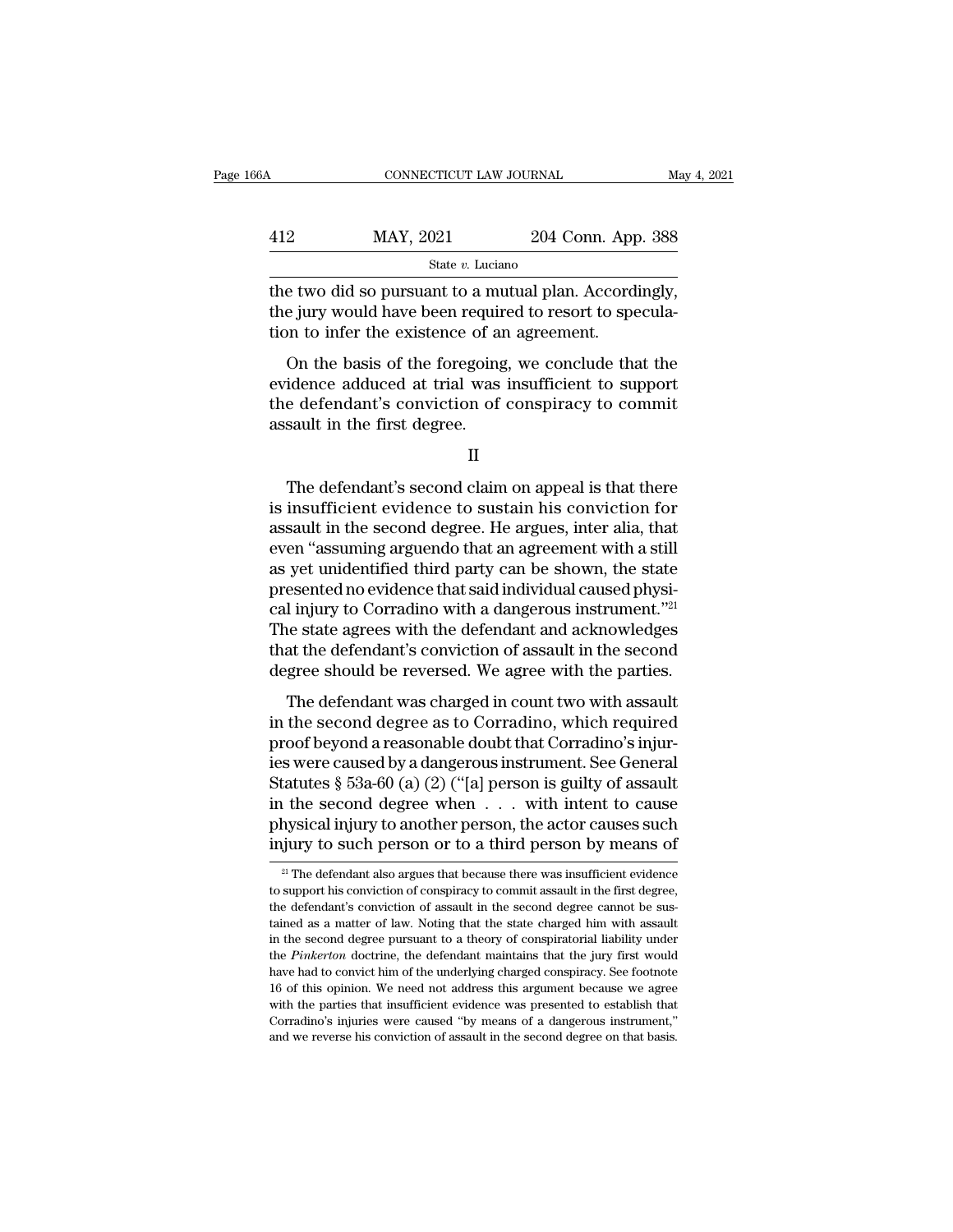21 CONNECTICUT LAW JOURNAL Page 167A<br>
204 Conn. App. 388 MAY, 2021 413<br>
State v. Luciano

State *v.* Luciano

EREA CONNECTICUT LAW JOURNAL Page 167A<br>
204 Conn. App. 388 MAY, 2021 413<br>
State v. Luciano<br>
a deadly weapon or a dangerous instrument other than<br>
by means of the discharge of a firearm''). As the state 204 Conn. App. 388 MAY, 2021 413<br>
State v. Luciano<br>
a deadly weapon or a dangerous instrument other than<br>
by means of the discharge of a firearm''). As the state<br>
acknowledges, no such evidence was presented. Corra-<br>
dino 204 Conn. App. 388 MAY, 2021 413<br>
State v. Luciano<br>
a deadly weapon or a dangerous instrument other than<br>
by means of the discharge of a firearm''). As the state<br>
acknowledges, no such evidence was presented. Corra-<br>
dino 204 Conn. App. 388 MAY, 2021 413<br>  $\frac{364}{100}$  State v. Luciano<br>
a deadly weapon or a dangerous instrument other than<br>
by means of the discharge of a firearm''). As the state<br>
acknowledges, no such evidence was presented State v. Luciano<br>
a deadly weapon or a dangerous instrument other than<br>
by means of the discharge of a firearm"). As the state<br>
acknowledges, no such evidence was presented. Corra-<br>
dino did not testify at trial. Torello state  $v$ . Luctano<br>
a deadly weapon or a dangerous instrument other than<br>
by means of the discharge of a firearm"). As the state<br>
acknowledges, no such evidence was presented. Corra-<br>
dino did not testify at trial. Torell a deadly weapon or a dangerous instrument other than<br>by means of the discharge of a firearm"). As the state<br>acknowledges, no such evidence was presented. Corra-<br>dino did not testify at trial. Torello testified that the def by means of the discharge of a firearm"). As the state<br>acknowledges, no such evidence was presented. Corra-<br>dino did not testify at trial. Torello testified that the defen-<br>dant squared up with Corradino, and the two excha acknowledges, no such evidence was presented. Corradino did not testify at trial. Torello testified that the defendant squared up with Corradino, and the two exchanged punches. He further testified that Corradino had falle dino did not testify at trial. Torello testified that the defendant squared up with Corradino, and the two exchanged<br>punches. He further testified that Corradino had fallen<br>on top of him at some point. Officer Browne testi dant squared up with Corradino, and the two exchanged<br>punches. He further testified that Corradino had fallen<br>on top of him at some point. Officer Browne testified<br>that upon his arrival at the scene, he encountered Corra-<br> punches. He further testified that Corradino had fallen<br>on top of him at some point. Officer Browne testified<br>that upon his arrival at the scene, he encountered Corra-<br>dino, who was bleeding from his head. Officer Browne<br>t on top of him at some point. Officer Browne testified<br>that upon his arrival at the scene, he encountered Corra-<br>dino, who was bleeding from his head. Officer Browne<br>testified that Corradino told him that he was "hit in the that upon his arrival at the scene, he encountered Corradino, who was bleeding from his head. Officer Browne<br>testified that Corradino told him that he was "hit in the<br>head," and a photograph was entered into evidence<br>depic dino, who was bleeding from his head. Officer Browne<br>testified that Corradino told him that he was "hit in the<br>head," and a photograph was entered into evidence<br>depicting Corradino's head injury. Officer Browne addi-<br>tiona testified that Corradino told him that he was "hit in the<br>head," and a photograph was entered into evidence<br>depicting Corradino's head injury. Officer Browne addi-<br>tionally testified that both Torello and Corradino were<br>tr head," and a photograph was entered into evidence<br>depicting Corradino's head injury. Officer Browne addi-<br>tionally testified that both Torello and Corradino were<br>transported to the hospital. On this record, we agree<br>with depicting Corradino's head injury. Officer Browne additionally testified that both Torello and Corradino were transported to the hospital. On this record, we agree with the parties that insufficient evidence was presented tionally testified that both Torello and Corradino were<br>transported to the hospital. On this record, we agree<br>with the parties that insufficient evidence was pre-<br>sented to establish that Corradino's injuries were caused<br> th the parties that insufficient evidence was pre-<br>the the parties that insufficient evidence was pre-<br>nted to establish that Corradino's injuries were caused<br>y means of a dangerous instrument" and, therefore,<br>e defendant where the bestablish that Corradino's injuries were caused to establish that Corradino's injuries were caused.<br>"By means of a dangerous instrument" and, therefore the defendant's conviction of assault in the second degrad y means of a dangerous instrument" and, theretered effendant's conviction of assault in the second degater  $\S$  53a-60 (a) (2) should be reversed.<sup>22</sup><br>The judgment is reversed and the case is remanth direction to render ju

The judgment is reversed and the case is remanded<br>with direction to render judgment of acquittal.<br>In this opinion the other judges concurred.<br> $\frac{2}{\pi}$ The state argues that the proper remedy should be a remand with<br>direc with direction to render judgment of acquittal.<br>
In this opinion the other judges concurred.<br>
<sup>22</sup> The state argues that the proper remedy should be a remand with direction to modify the defendant's conviction to reflect direction to modify the defendant's conviction to reflect the lesser included offense of assault in the third degree in violation of General Statutes § 53a-61 (a) (1). The state acknowledges, however, that this court's re In this opinion the other judges concurred.<br><sup>22</sup> The state argues that the proper remedy should be a remand with direction to modify the defendant's conviction to reflect the lesser included offense of assault in the thir <sup>22</sup> The state argues that the proper remedy should be a remand with direction to modify the defendant's conviction to reflect the lesser included offense of assault in the third degree in violation of General Statutes § 5 <sup>22</sup> The state argues that the proper remedy should be a remand with direction to modify the defendant's conviction to reflect the lesser included offense of assault in the third degree in violation of General Statutes  $\S$ direction to modify the defendant's conviction to reflect the lesser included offense of assault in the third degree in violation of General Statutes § 53a-61 (a) (1). The state acknowledges, however, that this court's re a model of the state is controlled by our Superbuck in the third degree in violation of General Statutes § 53a-61 (a) (1). The state acknowledges, however, that this court's remand order is controlled by our Supreme Court 61 (a) (1). The state acknowledges, however, that this court's remand order is controlled by our Supreme Court's decisions in *State v. Petion*, 332 Conn. 472, 499–507, 211 A.3d 991 (2019), and *State v. LaFleur*, 307 Con is controlled by our Supreme Court's decisions in *State v. Petion*, 332 Conn. 472, 499-507, 211 A.3d 991 (2019), and *State v. LaFleur*, 307 Conn. 115, 140-42, 51 A.3d 1048 (2012), pursuant to which the state is not enti 472, 499–507, 211 A.3d 991 (2019), and *State* v. *LaFleur*, 307 Conn. 115, 140–42, 51 A.3d 1048 (2012), pursuant to which the state is not entitled to a modification of the judgment to reflect a conviction of the highest 140–42, 51 A.3d 1048 (2012), pursuant to which the state is not entitled to a modification of the judgment to reflect a conviction of the highest lesser included offense supported by the evidence when, as here, the jury w a modification of the judgment to reflect a conviction of the highest lesser included offense supported by the evidence when, as here, the jury was not instructed on such lesser included offense. The state raises the argu instructed on such lesser included offense. The state raises the argument that " $LaFleur$ , and by extension *Petion*, were wrongly decided for preservation purposes." To the extent that the state urges this court, in some for instructed on such lesser included offense. The state raises the argument that "*LaFleur*, and by extension *Petion*, were wrongly decided for preservation purposes." To the extent that the state urges this court, in some purposes." To the extent that the state urges this court, in some form, to question the correctness of those rulings, we observe, as the state recognizes, that as an intermediate court of appeals, we are unable to overrul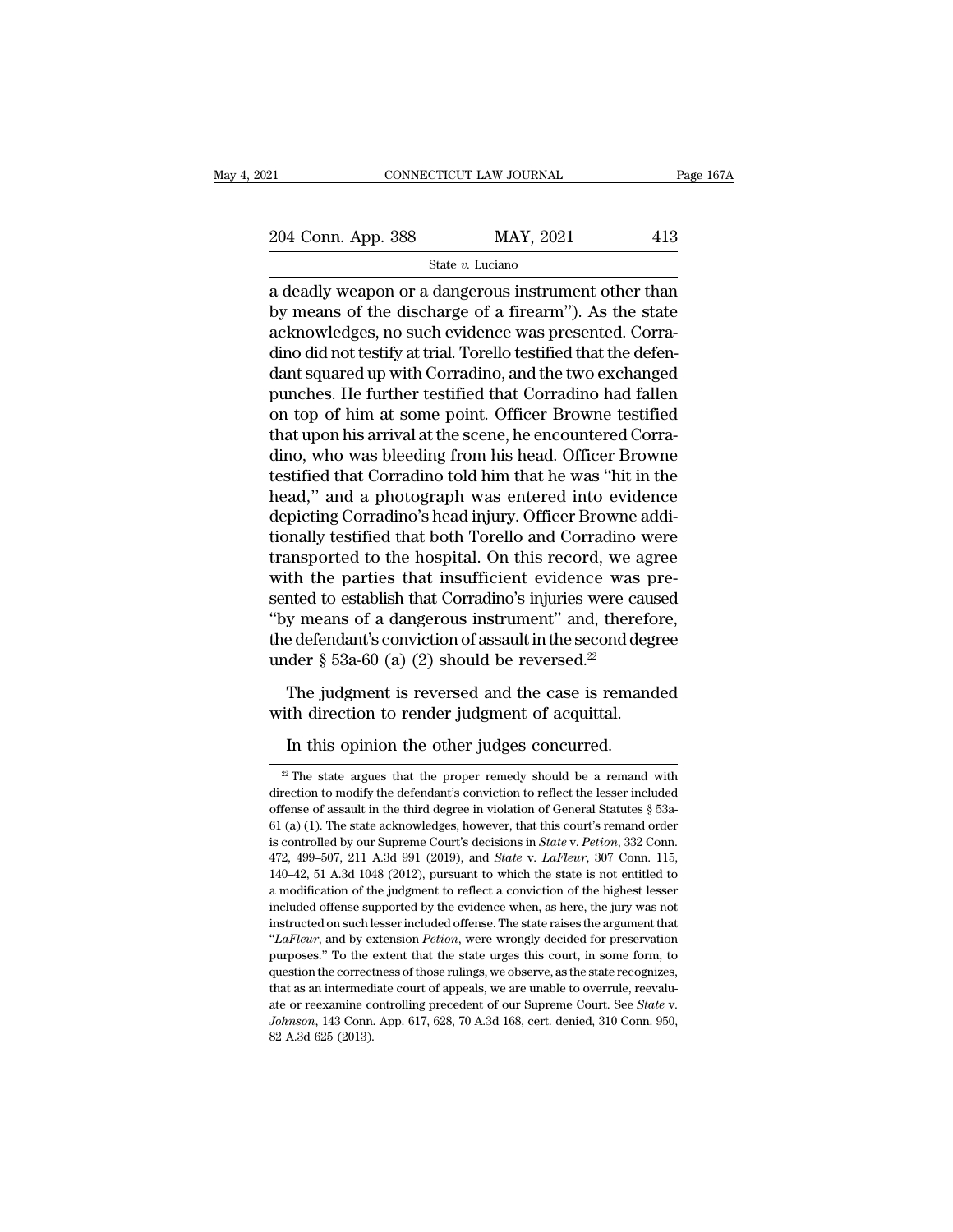### MAY, 2021 204 Conn. App. 414<br>Elder *v.* 21st Century Media Newspaper, LLC<br>JOSEPH S. ELDER *v.* 21ST CENTURY MEDIA<br>NEWSPAPER, LLC, ET AL. MAY, 2021 204 Conn.<br>
204 Conn.<br>
205 Century Media Newspaper, LLC<br>
3. ELDER v. 21ST CENTURY ME<br>
NEWSPAPER, LLC, ET AL.<br>
(AC 42779) 204 Contury Media Newspaper,<br>
R v. 21ST CENTUR<br>
APER, LLC, ET AL.<br>
(AC 42779)<br>
, and Alvord and Bellis, Js JOSEPH S. ELDER  $v$ . 21ST CENTURY MEDIA<br>NEWSPAPER, LLC, ET AL.<br>(AC 42779)<br>Bright, C. J., and Alvord and Bellis, Js.

### *Syllabus*

 $(AC 42779)$ <br>Bright, C. J., and Alvord and Bellis, Js.<br> $Syllabus$ <br>The plaintiff attorney sought damages from the defendant reporter, K, and<br>the defendant publishers for, inter alia, defamation in connection with Bright, C. J., and Alvord and Bellis, Js.<br>
Syllabus<br>
plaintiff attorney sought damages from the defendant reporter, K, and<br>
the defendant publishers for, inter alia, defamation in connection with<br>
an article written by K a Bright, C. J., and Alvord and Bellis, Js.<br>
Syllabus<br>
plaintiff attorney sought damages from the defendant reporter, K, and<br>
the defendant publishers for, inter alia, defamation in connection with<br>
an article written by K a The plaintiff attorney sought damages from the defendant reporter, K, and the defendant publishers for, inter alia, defamation in connection with an article written by K and articles published by the publishers. The artic Sytuabus<br>
plaintiff attorney sought damages from the defendant reporter, K, and<br>
the defendant publishers for, inter alia, defamation in connection with<br>
an article written by K and articles published by the publishers. Th plaintiff attorney sought damages from the defendant reporter, K, and<br>the defendant publishers for, inter alia, defamation in connection with<br>an article written by K and articles published by the publishers. The<br>articles c plane defendant publishers for, inter alia, defamation in connection with an article written by K and articles published by the publishers. The articles concerned a Superior Court decision that resulted in the plaintiff's an article written by K and articles published by the publishers. The articles concerned a Superior Court decision that resulted in the plaintiff's one year suspension from the practice of law for a violation of the Rules articles concerned a Superior Court decision that resulted in the plain-<br>tiff's one year suspension from the practice of law for a violation of<br>the Rules of Professional Conduct. The defendants filed motions for<br>summary ju tiff's one year suspension from the practice of law for a violation of the Rules of Professional Conduct. The defendants filed motions for summary judgment claiming that, as a matter of law, the published matter was not ac the Rules of Professional Conduct. The defendants filed motions for summary judgment claiming that, as a matter of law, the published matter was not actionable because the plaintiff's claims were barred by the fair report summary judgment claiming that, as a matter of law, the published matter was not actionable because the plaintiff's claims were barred by the fair report privilege, which applies to the publication of defamatory matter in matter was not actionable because the plaintiff's claims were barred by the fair report privilege, which applies to the publication of defamatory matter in an accurate report of an official action or proceeding. The trial in favor of the defendants: this court defendants in the dair report privilege, which applies to the publication of defamatory matter in an accurate report of an official action or proceeding. The trial court granted the d matter in an accurate report of an official action or proceeding. The<br>trial court granted the defendants' motions for summary judgment and<br>rendered judgment thereon, from which the plaintiff appealed to this<br>court. *Held* Final court granted the defendants' motions for summary judgment and rendered judgment thereon, from which the plaintiff appealed to this court. *Held* that the trial court properly rendered summary judgment in favor of t rendered judgment thereon, from which the plaintiff' appealed to this court. *Held* that the trial court properly rendered summary judgment in favor of the defendants: this court declined to address the plaintiff's unprese court. Held that the trial court properly rendered summary judgment<br>in favor of the defendants: this court declined to address the plaintiff's<br>unpreserved claim that the evidence supporting the defendants' motions<br>was insu in favor of the defendants: this court declined to address the plaintiff's unpreserved claim that the evidence supporting the defendants' motions was insufficient because it was improperly authenticated, as that claim was m are unpreserved claim that the evidence supporting the defendants' motions was insufficient because it was improperly authenticated, as that claim was not raised before the trial court; moreover, the plaintiff's claim th was insufficient because it was improperly authenticated, as that claim<br>was not raised before the trial court; moreover, the plaintiff's claim that<br>the defendants failed to submit proof of their reliance on a government<br>do was not raised before the trial court; moreover, the plaintiff's claim that the defendants failed to submit proof of their reliance on a government document as the source of the articles was unavailing because the defendan The defendants failed to submit proof of their reliance on a government document as the source of the articles was unavailing because the defendants were not required to submit such proof to avail themselves of the fair re document as the source of the articles was unavailing because the defendants were not required to submit such proof to avail themselves of the fair report privilege and the articles were protected by that privilege because defendants were not required to submit such proof to avail themselves of the fair report privilege and the articles were protected by that privilege because they conveyed substantially fair, true and accurate accounts of a the fair report privilege and the articles were protected by that privilege because they conveyed substantially fair, true and accurate accounts of an official action or proceeding, as they contained language that was subs the cause they conveyed substantially fair, true and accurate accounts of an official action or proceeding, as they contained language that was substantially similar to that of the court decision, the defendants were not r of an official action or proceeding, as they contained language that was substantially similar to that of the court decision, the defendants were not required to conduct an impartial investigation as to the underlying fac substantially similar to that of the court decision, the defendants were<br>not required to conduct an impartial investigation as to the underlying<br>facts of that decision, and their omission of facts that might have placed<br>th not required to conduct an impartial investigation as to the underlying facts of that decision, and their omission of facts that might have placed the plaintiff under less harsh public scrutiny and the inclusion of a quota facts of that decision, and their omission of facts that might have placed<br>the plaintiff under less harsh public scrutiny and the inclusion of a<br>quotation that was not attributed to a government document or proceed-<br>ing di the plaintiff under less harsh public scrutiny and the inclusion of a quotation that was not attributed to a government document or proceeding did not render the articles substantially inaccurate; furthermore, the plaintif quotation that was not attributed to a government document or proceeding did not render the articles substantially inaccurate; furthermore, the plaintiff's claims of malice failed as a matter of law because the defendants ing did not render the articles substantially inaccurate; furthermore, the plaintiff's claims of malice failed as a matter of law because the defendants were not required to submit evidence to rebut his claims of malice be plaintiff's claims of malice failed as a matter of law because the defendants were not required to submit evidence to rebut his claims of malice because the articles were fair and accurate abridgments of the court decision plaintiff's claims of malice failed as a matter of law because the defendants were not required to submit evidence to rebut his claims of malice because the articles were fair and accurate abridgments of the court decision

Argued January 13—officially released May 4, 2021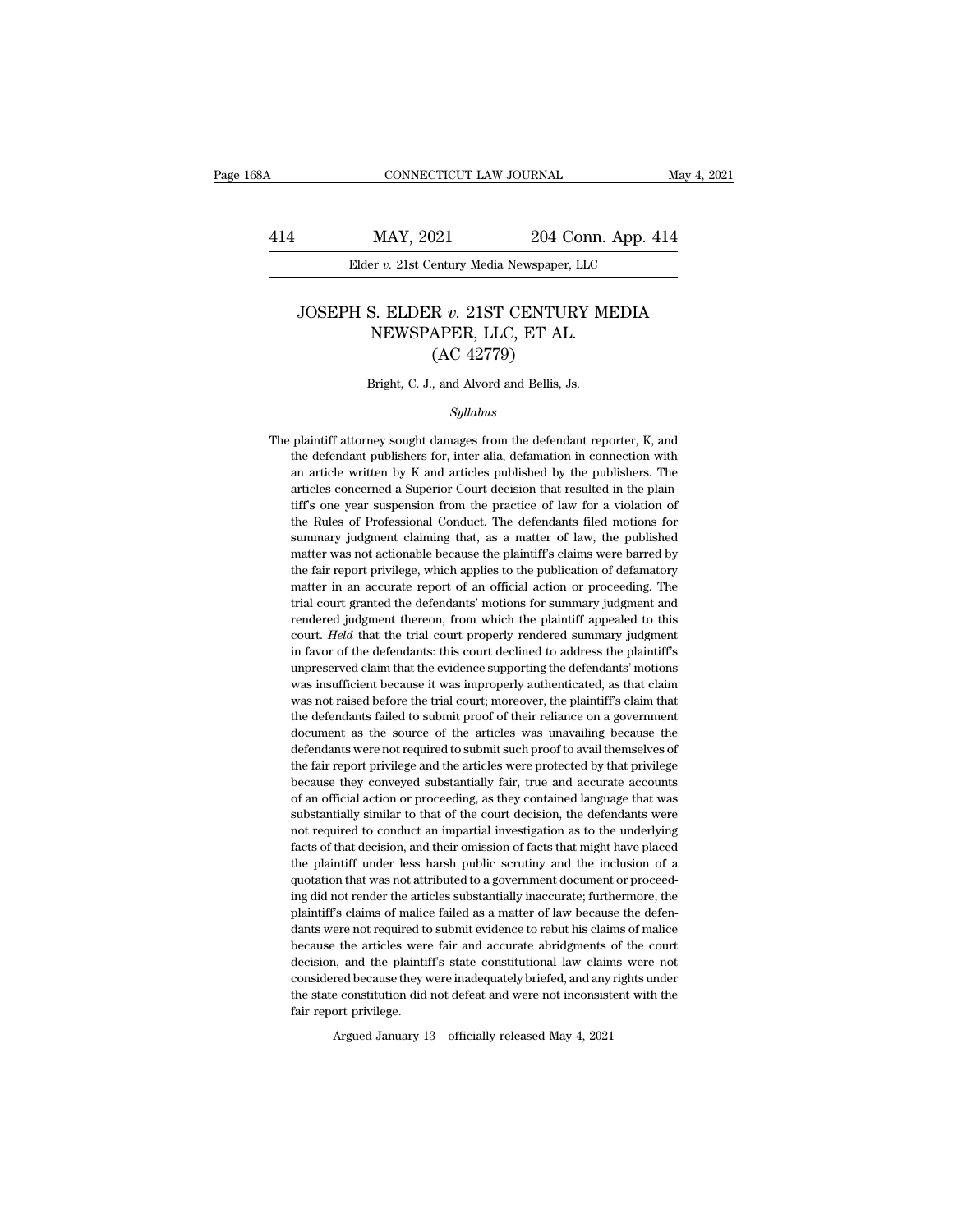*Procedural History*<br>*Procedural History*<br>*Procedural History*<br>*Procedural History*<br>*Procedural History*<br>*Procedural History* 4 Conn. App. 414 MAY, 2021 415<br>
Elder v. 21st Century Media Newspaper, LLC<br>
Procedural History<br>
Action to recover damages for, inter alia, defamation,<br>
d for other relief, brought to the Superior Court in<br>
a judicial dist 204 Conn. App. 414 MAY, 2021 415<br>
Elder v. 21st Century Media Newspaper, LLC<br>
Procedural History<br>
Action to recover damages for, inter alia, defamation,<br>
and for other relief, brought to the Superior Court in<br>
the judicia 204 Conn. App. 414 MAY, 2021 415<br>
Elder v. 21st Century Media Newspaper, LLC<br> *Procedural History*<br>
Action to recover damages for, inter alia, defamation,<br>
and for other relief, brought to the Superior Court in<br>
the judici *Elder v. 21st Century Media Newspaper, LLC*<br>*Procedural History*<br>*Action to recover damages for, inter alia, defamation,*<br>and for other relief, brought to the Superior Court in<br>the judicial district of Hartford, where the But the state chainly shead Newspaper, 2008<br>Procedural History<br>Action to recover damages for, inter alia, defamation,<br>and for other relief, brought to the Superior Court in<br>the judicial district of Hartford, where the cour *Procedural History*<br>Action to recover damages for, inter alia, defamation,<br>and for other relief, brought to the Superior Court in<br>the judicial district of Hartford, where the court, *Noble,*<br>J., granted the motions for su and for other relief, brought to the Superior Court in<br>the judicial district of Hartford, where the court, *Noble*,<br>*J.*, granted the motions for summary judgment filed<br>by the named defendant et al., and rendered judgment<br> *We state the motions for summary juggment med*<br>the named defendant et al., and rendered judgment<br>ereon, from which the plaintiff appealed to this court.<br>*Firmed.*<br>*Joseph S. Elder*, self-represented, the appellant<br>laintif *is* the named definant et al., and rendered judgment<br>thereon, from which the plaintiff appealed to this court.<br>*Affirmed.*<br>*Joseph S. Elder*, self-represented, the appellant<br>(plaintiff).<br>*William S. Fish, Jr.*, with whom

(plaintiff).

*Firmed.*<br> *Joseph S. Elder*, self-represented, the appellant<br>
laintiff).<br> *William S. Fish, Jr.*, with whom was *Alexa T. Mill-*<br> *ger*, for the appellees (named defendant et al.).<br> *Christopher M. Wasil*, with whom, on t *Joseph S. Elder*, self-represented, the appellant (plaintiff).<br>William S. Fish, Jr., with whom was Alexa T. Millinger, for the appellees (named defendant et al.).<br>Christopher M. Wasil, with whom, on the brief, was Michael (plaintiff).<br>
(plaintiff).<br>
William S. Fissinger, for the app<br>
Christopher M.<br>
Michael D. Blanci<br>
Radio, Inc.). ger, for the appellees (named defendant et al.).<br>
Christopher M. Wasil, with whom, on the brief, was<br>
ichael D. Blanchard, for the appellee (defendant CBS<br>
udio, Inc.).<br>
opinion<br>
BELLIS, J. The issue in this case is the ex

### *Opinion*

Christopher M. Wasil, with whom, on the brief, was<br>
Michael D. Blanchard, for the appellee (defendant CBS<br>
Radio, Inc.).<br>
Opinion<br>
BELLIS, J. The issue in this case is the extent to which<br>
reporters and news publishers are Christopher M. Wasti, with whold, of the brief, was<br>Michael D. Blanchard, for the appellee (defendant CBS<br>Radio, Inc.).<br>Opinion<br>BELLIS, J. The issue in this case is the extent to which<br>reporters and news publishers are pro sion that described the outcome of disciplinary proopinion<br>
opinion<br>
BELLIS, J. The issue in this case is the extent to which<br>
reporters and news publishers are protected from civil<br>
liability for defamation when reporting on a court deci-<br>
sion that described the outcome  $o$ <sub>pinion</sub><br>BELLIS, J. The issue in this case is the extent to which<br>reporters and news publishers are protected from civil<br>liability for defamation when reporting on a court deci-<br>sion that described the outcome of disci BELLIS, J. The issue in this case is the extent to which<br>reporters and news publishers are protected from civil<br>liability for defamation when reporting on a court deci-<br>sion that described the outcome of disciplinary pro-<br> reporters and news publishers are protected from civil<br>liability for defamation when reporting on a court deci-<br>sion that described the outcome of disciplinary pro-<br>ceedings against an attorney and the basis for those proliability for defamation when reporting on a court decision that described the outcome of disciplinary proceedings against an attorney and the basis for those proceedings. The plaintiff, Joseph S. Elder, appeals from the s sion that described the outcome of disciplinary proceedings against an attorney and the basis for those proceedings. The plaintiff, Joseph S. Elder, appeals from the summary judgment rendered by the trial court in favor of ceedings against an attorney and the basis for those proceedings. The plaintiff, Joseph S. Elder, appeals from<br>the summary judgment rendered by the trial court in<br>favor of the defendants 21st Century Media Newspaper,<br>LLC; wor of the defendants 21st Century Media Newspaper,<br>LC; 21st Century Media, LLC; CBS Radio, Inc., as suc-<br>essor in interest to CBS Corporation; Matthew Kauff-<br>an; and The Hearst Corporation (defendants)<sup>1</sup> on the<br><sup>1</sup>Hearst LLC; 21st Century Media, LLC; CBS Radio, Inc., as successor in interest to CBS Corporation; Matthew Kauff-<br>man; and The Hearst Corporation (defendants)<sup>1</sup> on the<br><sup>1</sup> Hearst Media Services Connecticut, LLC, was incorrectly

cessor in interest to CBS Corporation; Matthew Kauff-<br>man; and The Hearst Corporation (defendants)<sup>1</sup> on the<br><sup>1</sup>Hearst Media Services Connecticut, LLC, was incorrectly named in the<br>complaint as "The Hearst Corporation" an cessor in interest to CBS Corporation; Matthew Kaull-<br>man; and The Hearst Corporation (defendants)<sup>1</sup> on the<br><sup>1</sup> Hearst Media Services Connecticut, LLC, was incorrectly named in the<br>complaint as "The Hearst Corporation" an man; and The Hearst Corporation (defendants)<sup>1</sup> on the<br><sup>1</sup> Hearst Media Services Connecticut, LLC, was incorrectly named in the<br>complaint as "The Hearst Corporation" and will be referred to herein as<br>such. The Hearst Corpo <sup>1</sup> Hearst Media Services Connecticut, LLC, was incorrectly named in the complaint as "The Hearst Corporation" and will be referred to herein as such. The Hearst Corporation is the current publisher of several Connecticut <sup>1</sup> Hearst Media Services Connecticut, LLC, was incorrectly named in the complaint as "The Hearst Corporation" and will be referred to herein as such. The Hearst Corporation is the current publisher of several Connecticut complaint as "The Hearst Corporation" and will be referred to herein as<br>such. The Hearst Corporation is the current publisher of several Connecticut<br>newspapers, including The Middletown Press, New Haven Register, The<br>(Torr such. The Hearst Corporation is the current publisher of several Connecticut<br>newspapers, including The Middletown Press, New Haven Register, The<br>(Torrington) Register Citizen, and The (Norwalk) Hour. The first three news-<br> newspapers, including The<br>(Torrington) Register Citize<br>papers previously were put<br>which is owned by 21st Cen<br>acquired the assets of 21st<br>was at all relevant times e<br>a party to this appeal.<br>We note that counsel has orrington) Register Citizen, and The (Norwalk) Hour. The first three news-<br>pers previously were published by 21st Century Media Newspaper, LLC,<br>nich is owned by 21st Century Media, LLC, before The Hearst Corporation<br>quired papers previously were published by 21st Century Media Newspaper, LLC, which is owned by 21st Century Media, LLC, before The Hearst Corporation acquired the assets of 21st Century Media, LLC, in June, 2017. Kauffman was at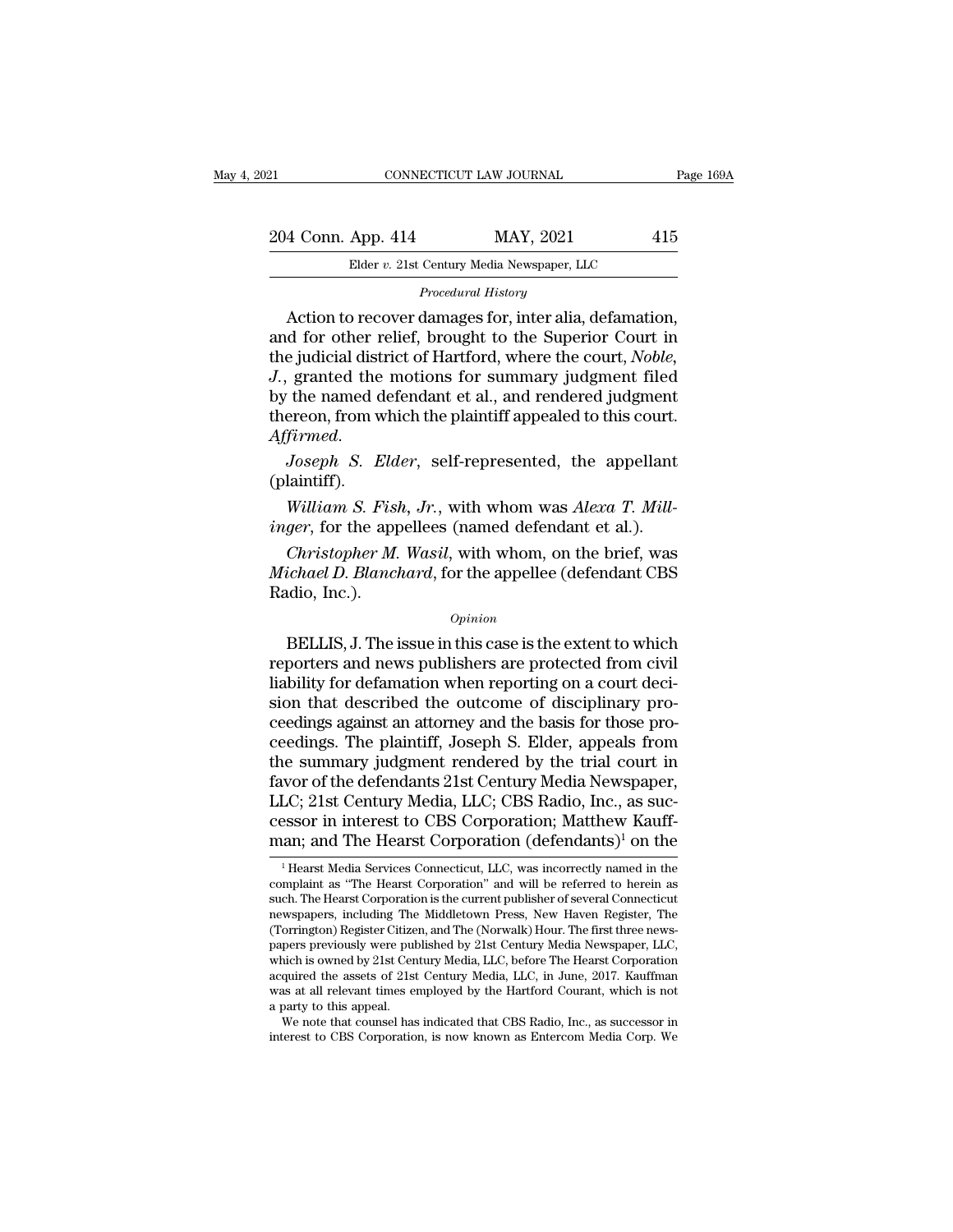|                    | May 4, 2021                                                                                                                           |
|--------------------|---------------------------------------------------------------------------------------------------------------------------------------|
| 204 Conn. App. 414 |                                                                                                                                       |
|                    |                                                                                                                                       |
|                    | CONNECTICUT LAW JOURNAL<br>Elder v. 21st Century Media Newspaper, LLC<br>hasis of the fair report privilege. On appeal, the plaintiff |

 $\begin{array}{ll}\n & \text{COMRECTICUT LAW JOURNAL} & \text{May 4, 202} \\
 \hline\n 416 & \text{MAX, } 2021 & 204 & \text{Conn. App. 414} \\
 \hline\n \text{Elder } v. \text{ 21st Century Media Newspaper, LLC} \\
 \text{basis of the fair report, the original, the plaintiff claims that (1) the evidence supporting the defendants' motions for summary, judgment was insufficient. (2) the\n\end{array}$  $\frac{\text{MAY, 2021}}{\text{Elder } v. \text{ 21st Century Media Newspaper, LLC}}$ <br>
basis of the fair report privilege. On appeal, the plaintiff<br>
claims that (1) the evidence supporting the defendants'<br>
motions for summary judgment was insufficient, (2) the<br>
defen  $\frac{\text{MAP, 2021}}{\text{Elder } v. 2 \text{1st Century Media Newspaper, LLC}}$ <br>
basis of the fair report privilege. On appeal, the plaintiff<br>
claims that (1) the evidence supporting the defendants'<br>
motions for summary judgment was insufficient, (2) the<br>
defend  $\frac{\text{MAY, 2021}}{\text{Elder } v. \text{ 21st Century Media Newspaper, LLC}}$ <br>
basis of the fair report privilege. On appeal, the plaintiff<br>
claims that (1) the evidence supporting the defendants'<br>
motions for summary judgment was insufficient, (2) the<br>
defen Elder v. 21st Century Media Newspaper, LLC<br>
basis of the fair report privilege. On appeal, the plaintiff<br>
claims that (1) the evidence supporting the defendants'<br>
motions for summary judgment was insufficient, (2) the<br>
de Elder v. 21st Century Media Newspaper, LLC<br>
basis of the fair report privilege. On appeal, the plaintiff<br>
claims that (1) the evidence supporting the defendants'<br>
motions for summary judgment was insufficient, (2) the<br>
de basis of the fair report privilege. On appeal, the plaintiff<br>claims that (1) the evidence supporting the defendants'<br>motions for summary judgment was insufficient, (2) the<br>defendants failed to demonstrate actual reliance o claims that (1) the evidence supporting the defendants'<br>motions for summary judgment was insufficient, (2) the<br>defendants failed to demonstrate actual reliance on a<br>government document or proceeding, (3) the court<br>erred by motions for summary judgment was insufficient,  $(2)$  the<br>defendants failed to demonstrate actual reliance on a<br>government document or proceeding,  $(3)$  the court<br>erred by finding that the defendants' publications were<br>fai defendants failed to demonstrate actual reliance on a<br>government document or proceeding, (3) the court<br>erred by finding that the defendants' publications were<br>fair and accurate accounts of the government document<br>on which government document or proceeding, (3) the court<br>erred by finding that the defendants' publications were<br>fair and accurate accounts of the government document<br>on which they claimed to have relied, (4) the defendants<br>did no erred by finding that the defendants' publications were<br>fair and accurate accounts of the government document<br>on which they claimed to have relied, (4) the defendants<br>did not rebut his claims of malice, which entitled him<br> fair and accurate accounts of the government document<br>on which they claimed to have relied,  $(4)$  the defendants<br>did not rebut his claims of malice, which entitled him<br>to a trial on the merits of those claims, and  $(5)$  h on which they claimed to have relied,  $(4)$  the defendants<br>did not rebut his claims of malice, which entitled him<br>to a trial on the merits of those claims, and  $(5)$  his right<br>under article first, § 10, of the Connecticut did not rebut his clain<br>to a trial on the merits<br>under article first, § 10<br>to redress for injuries<br>a trial by jury on that c<br>lege. We disagree and, of<br>the trial court.<br>The following facts a trial on the merits of those claims, and  $(5)$  his right<br>der article first,  $\S$  10, of the Connecticut constitution<br>redress for injuries to his reputation and his right to<br>rial by jury on that claim, defeat the fair rep under article first, § 10, of the Connecticut constitution<br>to redress for injuries to his reputation and his right to<br>a trial by jury on that claim, defeat the fair report privi-<br>lege. We disagree and, accordingly, affirm

to redress for injuries to his reputation and his right to<br>a trial by jury on that claim, defeat the fair report privi-<br>lege. We disagree and, accordingly, affirm the judgment<br>of the trial court.<br>The following facts and pr a trial by jury on that claim, defeat the fair report privi-<br>lege. We disagree and, accordingly, affirm the judgment<br>of the trial court.<br>The following facts and procedural history are rele-<br>vant to the plaintiff's claims o lege. We disagree and, accordingly, affirm the judgment<br>of the trial court.<br>The following facts and procedural history are rele-<br>vant to the plaintiff's claims on appeal. The plaintiff is<br>an attorney licensed to practice l of the trial court.<br>The following facts and procedural history are relevant to the plaintiff's claims on appeal. The plaintiff is<br>an attorney licensed to practice law in Connecticut.<br>On March 2, 2015, the Office of Discipl The following facts and procedural history are relevant to the plaintiff's claims on appeal. The plaintiff is<br>an attorney licensed to practice law in Connecticut.<br>On March 2, 2015, the Office of Disciplinary Counsel<br>commen vant to the plaintiff's claims on appeal. The plaintiff is<br>an attorney licensed to practice law in Connecticut.<br>On March 2, 2015, the Office of Disciplinary Counsel<br>commenced an action in the Superior Court against<br>the pla an attorney licensed to practice law in Connecticut.<br>On March 2, 2015, the Office of Disciplinary Counsel<br>commenced an action in the Superior Court against<br>the plaintiff (disciplinary action) alleging violations of<br>several On March 2, 2015, the Office of Disciplinary Counsel<br>commenced an action in the Superior Court against<br>the plaintiff (disciplinary action) alleging violations of<br>several provisions of the Rules of Professional Conduct.<br>The commenced an action in the Superior Court against<br>the plaintiff (disciplinary action) alleging violations of<br>several provisions of the Rules of Professional Conduct.<br>The disciplinary action arose from two phone calls<br>made the plaintiff (disciplinary action) alleging violations of<br>several provisions of the Rules of Professional Conduct.<br>The disciplinary action arose from two phone calls<br>made in 2004, during which, according to the Office of<br> several provisions of the Rules of Professional Conduct.<br>The disciplinary action arose from two phone calls<br>made in 2004, during which, according to the Office of<br>Disciplinary Counsel, the plaintiff misrepresented his<br>iden Disciplinary Counsel, the plaintiff misrepresented his<br>identity to an individual he later discovered to be a<br>police officer conducting an investigation regarding cer-<br>tain legal advice that the plaintiff allegedly had give identity to an individual he later discovered to be a<br>police officer conducting an investigation regarding cer-<br>tain legal advice that the plaintiff allegedly had given<br>refer herein to that entity as CBS Radio, Inc., as th

police officer conducting an investigation regarding certain legal advice that the plaintiff allegedly had given<br>refer herein to that entity as CBS Radio, Inc., as that was the name of the<br>entity at the time it filed its m Different Conducting an investigation regarding cer-<br>in legal advice that the plaintiff allegedly had given<br>fer herein to that entity as CBS Radio, Inc., as that was the name of the<br>tity at the time it filed its motion for

tain legal advice that the plaintiff allegedly had given<br>refer herein to that entity as CBS Radio, Inc., as that was the name of the<br>entity at the time it filed its motion for summary judgment and the court<br>rendered its de refer herein to that entity as CBS Radio, Inc., as that was the name of the entity at the time it filed its motion for summary judgment and the court rendered its decision thereon.<br>The defendant The Sun Publishing Company refer nerem to that entity as CBS Radio, Inc., as that was the name of the entity at the time it filed its motion for summary judgment and the court rendered its decision thereon.<br>The defendant The Sun Publishing Company d The defendant The Sun Publishing Company did not file a motion for summary judgment and is not involved in this appeal. The defendant The Day Publishing Company filed a separate motion for summary judgment on April 2, 2019 rendered its decision thereon.<br>
The defendant The Sun Publishing Company did not file a motion for<br>
summary judgment and is not involved in this appeal. The defendant The<br>
Day Publishing Company filed a separate motion for The detendant The Sun Publishing Company did not file a motion for<br>summary judgment and is not involved in this appeal. The defendant The<br>Day Publishing Company filed a separate motion for summary judgment on<br>April 2, 2019 summary judgment and is not involved in this appeal. The detendant The Day Publishing Company filed a separate motion for summary judgment on April 2, 2019, which was granted on November 26, 2019. The plaintiff has not tak Day Publishing Company filed a separate motion for summary judgment on<br>April 2, 2019, which was granted on November 26, 2019. The plaintiff has<br>not taken an appeal of that summary judgment decision. The defendant<br>Wesley Sp not taken an appeal of that summary judgment decision. The defendant Wesley Spears filed a separate motion for summary judgment on February 17, 2021, which has not yet been ruled on, and he is not involved in this appeal.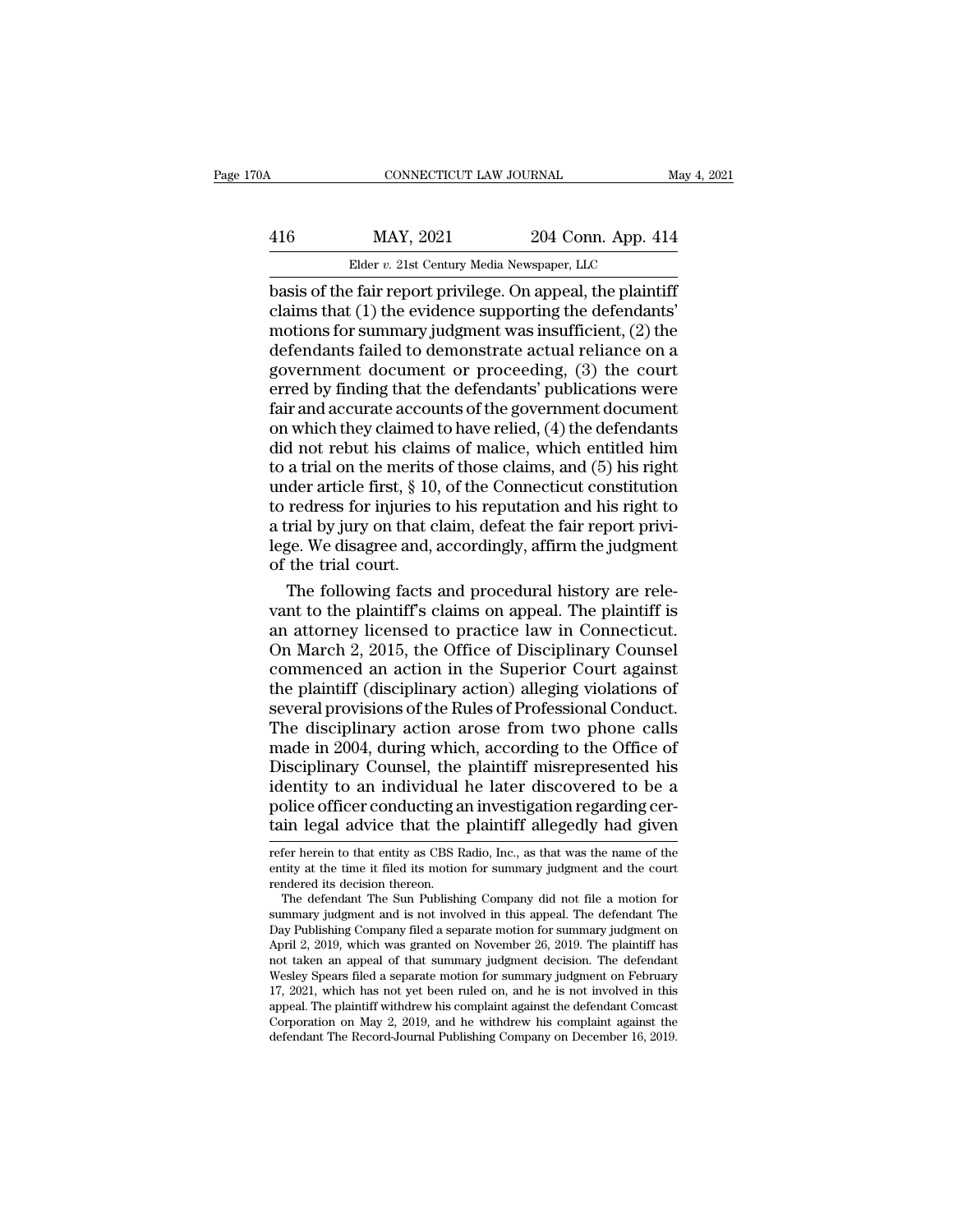## 21 CONNECTICUT LAW JOURNAL Page 171A<br>204 Conn. App. 414 MAY, 2021 417<br>Elder v. 21st Century Media Newspaper, LLC CONNECTICUT LAW JOURNAL<br>
App. 414 MAY, 2021 41<br>
Elder *v.* 21st Century Media Newspaper, LLC<br>
who was a suspect in a separate investigation

EXECTIVE CONNECTICUT LAW JOURNAL Page 171A<br>
204 Conn. App. 414 MAY, 2021 417<br>
Elder v. 21st Century Media Newspaper, LLC<br>
to a client, who was a suspect in a separate investigation<br>
(suspect). See *Disciplinary Counsel* v. 204 Conn. App. 414 MAY, 2021 417<br>Elder v. 21st Century Media Newspaper, LLC<br>to a client, who was a suspect in a separate investigation<br>(suspect). See *Disciplinary Counsel* v. *Elder*, Superior<br>Court, judicial district of 204 Conn. App. 414 MAY, 2021 417<br>Elder v. 21st Century Media Newspaper, LLC<br>to a client, who was a suspect in a separate investigation<br>(suspect). See *Disciplinary Counsel* v. *Elder*, Superior<br>Court, judicial district of 204 Conn. App. 414 MAY, 2021 417<br>
Elder v. 21st Century Media Newspaper, LLC<br>
to a client, who was a suspect in a separate investigation<br>
(suspect). See *Disciplinary Counsel* v. *Elder*, Superior<br>
Court, judicial distric Elder v. 21st Century Media Newspaper, LLC<br>to a client, who was a suspect in a separate investigation<br>(suspect). See *Disciplinary Counsel* v. *Elder*, Superior<br>Court, judicial district of Hartford, Docket No. CV-15-<br>60576 Elder v. 21st Century Media Newspaper, LLC<br>to a client, who was a suspect in a separate investigation<br>(suspect). See *Disciplinary Counsel* v. *Elder*, Superior<br>Court, judicial district of Hartford, Docket No. CV-15-<br>6057 to a client, who was a suspect in a separate investigation<br>(suspect). See *Disciplinary Counsel* v. *Elder*, Superior<br>Court, judicial district of Hartford, Docket No. CV-15-<br>6057682-S (July 29, 2015), rev'd, 325 Conn. 378, (suspect). See *Disciplinary Counsel* v. *Elder*, Superior Court, judicial district of Hartford, Docket No. CV-15-6057682-S (July 29, 2015), rev'd, 325 Conn. 378, 159 A.3d 220 (2017). The court, *Robaina*, *J.*, found by Court, judicial district of Hartford, Docket No. CV-15-6057682-S (July 29, 2015), rev'd, 325 Conn. 378, 159 A.3d<br>220 (2017). The court, *Robaina*, J., found by clear and<br>convincing evidence that the plaintiff had misrepre-6057682-S (July 29, 2015), rev'd, 325 Conn. 378, 159 A.3d<br>220 (2017). The court, *Robaina*, *J*., found by clear and<br>convincing evidence that the plaintiff had misrepre-<br>sented himself to that police officer by claiming t  $220$  ( $2017$ ). The court, *Robaina*, *J*., found by clear and convincing evidence that the plaintiff had misrepresented himself to that police officer by claiming to be Wesley Spears, another Connecticut attorney, in vio convincing evidence that the plaint<br>sented himself to that police officer<br>Wesley Spears, another Connecticut<br>lation of rule 4.1 of the Rules of Profe<br>Accordingly, the court rendered judg<br>the plaintiff from the practice of nted nimself to that police officer by claiming to be<br>esley Spears, another Connecticut attorney, in vio-<br>ion of rule 4.1 of the Rules of Professional Conduct.<br>coordingly, the court rendered judgment suspending<br>e plaintiff Wesley Spears, another Connecticut attorney, in vio-<br>lation of rule 4.1 of the Rules of Professional Conduct.<br>Accordingly, the court rendered judgment suspending<br>the plaintiff from the practice of law for a period of<br>one y

lation of rule 4.1 of the Kules of Professional Conduct.<br>Accordingly, the court rendered judgment suspending<br>the plaintiff from the practice of law for a period of<br>one year (suspension decision).<br>On August 1, 2015, the Har Accordingly, the court rendered judgment suspending<br>the plaintiff from the practice of law for a period of<br>one year (suspension decision).<br>On August 1, 2015, the Hartford Courant published<br>an article titled, "Attorney Susp the plaintiff from the practice of law for a period of<br>one year (suspension decision).<br>On August 1, 2015, the Hartford Courant published<br>an article titled, "Attorney Suspended for a Year," Hartford<br>Courant, August 1, 2015, one year (suspension decision).<br>
On August 1, 2015, the Hartford Courant published<br>
an article titled, "Attorney Suspended for a Year." M.<br>
Kauffman, "Attorney Suspended for a Year," Hartford<br>
Courant, August 1, 2015, p. B On August 1, 2015, the Hartford Courant published<br>an article titled, "Attorney Suspended for a Year." M.<br>Kauffman, "Attorney Suspended for a Year," Hartford<br>Courant, August 1, 2015, p. B1. That article was written<br>by Kauff an article titled, "Attorney Suspended for a Year." M.<br>Kauffman, "Attorney Suspended for a Year," Hartford<br>Courant, August 1, 2015, p. B1. That article was written<br>by Kauffman, and it summarized the suspension deci-<br>sion. Kauffman, "Attorney Suspended for a Year," Hartford<br>Courant, August 1, 2015, p. B1. That article was written<br>by Kauffman, and it summarized the suspension deci-<br>sion. The opening paragraph read, "Joseph Elder, a<br>Hartford a Courant, August 1, 2015, p. B1. That article was written<br>by Kauffman, and it summarized the suspension deci-<br>sion. The opening paragraph read, "Joseph Elder, a<br>Hartford attorney who impersonated a fellow lawyer<br>11 years ag by Kauffman, and it summarized the suspension decision. The opening paragraph read, "Joseph Elder, a Hartford attorney who impersonated a fellow lawyer 11 years ago, spawning a long-running feud between the pair, will be b sion. The opening paragraph read, "Joseph Elder, a<br>Hartford attorney who impersonated a fellow lawyer<br>11 years ago, spawning a long-running feud between<br>the pair, will be barred from practicing law for a year,<br>a Superior C Hartford attorney who impersonated a fellow lawyer<br>11 years ago, spawning a long-running feud between<br>the pair, will be barred from practicing law for a year,<br>a Superior Court judge has ruled." Shortly thereafter,<br>The Midd years ago, spawning a long-running feud between<br>e pair, will be barred from practicing law for a year,<br>Superior Court judge has ruled." Shortly thereafter,<br>ne Middletown Press, New Haven Register, The Regis-<br>r Citizen, and the pair, will be barred from practicing law for a year,<br>a Superior Court judge has ruled." Shortly thereafter,<br>The Middletown Press, New Haven Register, The Regis-<br>ter Citizen, and The Hour all published similar articles

a Superior Court judge has ruled." Shortly thereafter,<br>The Middletown Press, New Haven Register, The Register Citizen, and The Hour all published similar articles<br>(2015 articles) reporting on the suspension decision.<sup>2</sup><br>O The Middletown Press, New Haven Register, The Register Citizen, and The Hour all published similar articles (2015 articles) reporting on the suspension decision.<sup>2</sup> On May 2, 2017, nearly two years after the publication of ter Citizen, and The Hour all published similar articles<br>
(2015 articles) reporting on the suspension decision.<sup>2</sup><br>
On May 2, 2017, nearly two years after the publication<br>
of the 2015 articles, our Supreme Court reversed t (2015 articles) reporting on the suspension decision.<sup>2</sup><br>On May 2, 2017, nearly two years after the publication<br>of the 2015 articles, our Supreme Court reversed the<br>suspension decision on statute of limitations grounds.<br>S On May 2, 2017, nearly two years after the publication<br>of the 2015 articles, our Supreme Court reversed the<br>suspension decision on statute of limitations grounds.<br>See *Disciplinary Counsel* v. *Elder*, 325 Conn. 378, 393,<br> of the 2015 articles, our Supreme Court reversed the<br>suspension decision on statute of limitations grounds.<br>See *Disciplinary Counsel* v. *Elder*, 325 Conn. 378, 393,<br>159 A.3d 220 (2017). Kauffman wrote an additional artisuspension decision on statute of limitations grounds.<br>See *Disciplinary Counsel* v. *Elder*, 325 Conn. 378, 393, 159 A.3d 220 (2017). Kauffman wrote an additional article detailing the Supreme Court's decision. M. Kauffma e detailing the Supreme Court's decision. M. Kauff-<br>an, "Attorney's Suspension Overturned," Hartford<br>ourant, April 27, 2017, p. B4. In August 2017, the plain-<br>ff commenced the present action by way of a nineteen<br><sup>2</sup> See "H man, "Attorney's Suspension Overturned," Hartford<br>Courant, April 27, 2017, p. B4. In August 2017, the plain-<br>tiff commenced the present action by way of a nineteen<br><sup>2</sup> See "Hartford Lawyer Suspended for Impersonating Fello tiff commenced the present action by way of a nineteen

Courant, April 27, 2017, p. B4. In August 2017, the plain-<br>tiff commenced the present action by way of a nineteen<br> $\frac{1}{2}$ See "Hartford Lawyer Suspended for Impersonating Fellow Lawyer,"<br>The Middletown Press, August 3, 2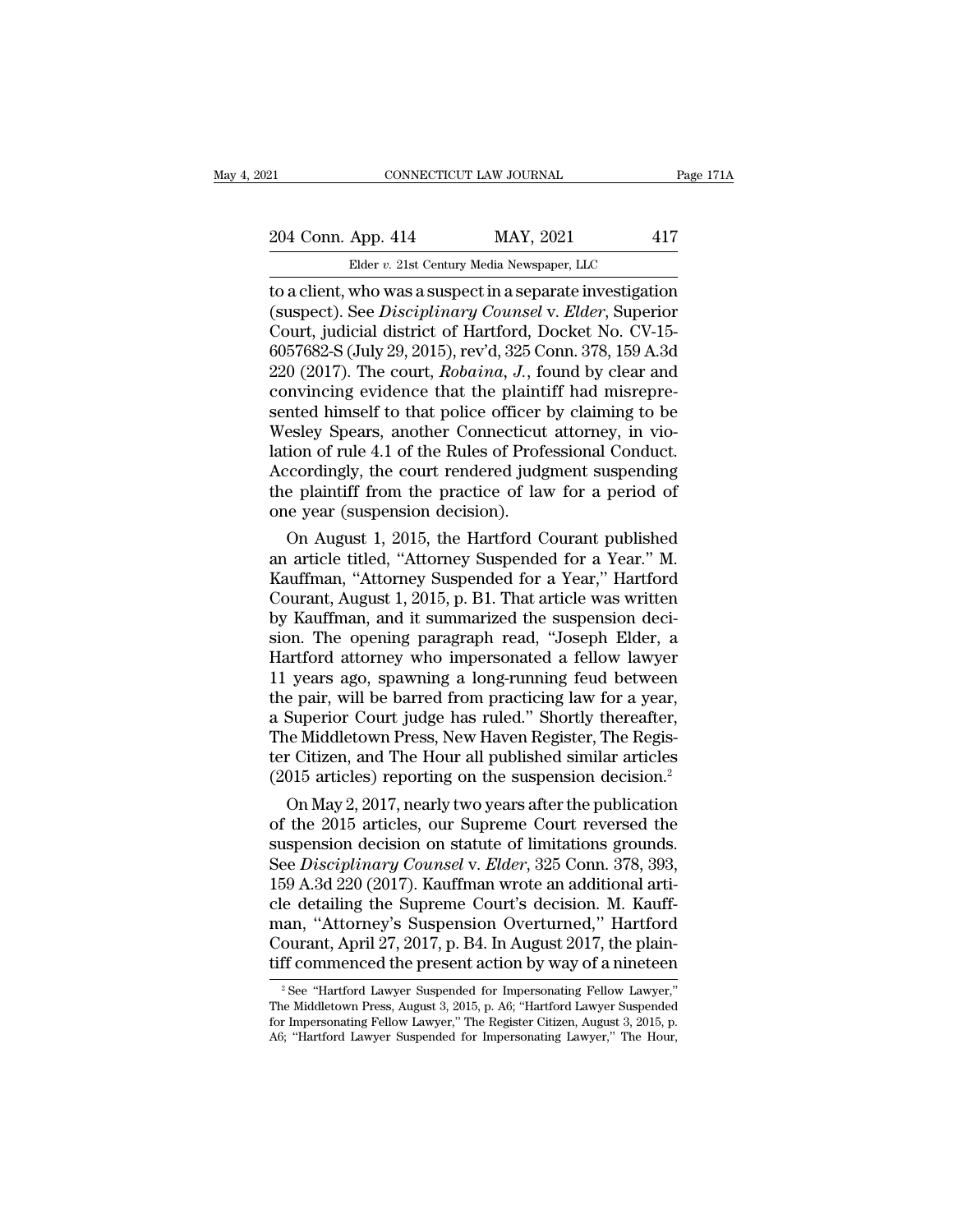# CONNECTICUT LAW JOURNAL May 4, 2021<br>418 MAY, 2021 204 Conn. App. 414<br>Elder v. 21st Century Media Newspaper, LLC

Elder *v.* 21st Century Media Newspaper, LLC<br>
Plaint dated July 27 2017 against ten defen connecticut LAW JOURNAL<br>
MAY, 2021 204 Conn. App. 414<br>
Elder v. 21st Century Media Newspaper, LLC<br>
count complaint dated July 27, 2017, against ten defen-<br>
dants claiming that they defamed him by publishing<br>
the 2015 extic MAY, 2021 204 Conn. App. 414<br>Elder v. 21st Century Media Newspaper, LLC<br>Count complaint dated July 27, 2017, against ten defen-<br>dants claiming that they defamed him by publishing<br>the 2015 articles.<sup>3</sup> Specifically, the pla 418 MAY, 2021 204 Conn. App. 414<br>Elder v. 21st Century Media Newspaper, LLC<br>count complaint dated July 27, 2017, against ten defen-<br>dants claiming that they defamed him by publishing<br>the 2015 articles.<sup>3</sup> Specifically, th  $\frac{\text{MAY, 2021}}{\text{Elder } v. 21 \text{st Century Media Newspaper, LLC}}$ <br>
count complaint dated July 27, 2017, against ten defendants claiming that they defamed him by publishing<br>
the 2015 articles.<sup>3</sup> Specifically, the plaintiff argued that<br>
the 2015 a Elder v. 21st Century Media Newspaper, LLC<br>
count complaint dated July 27, 2017, against ten defen-<br>
dants claiming that they defamed him by publishing<br>
the 2015 articles.<sup>3</sup> Specifically, the plaintiff argued that<br>
the 20 Elder v. 21st Century Media Newspaper, LLC<br>
count complaint dated July 27, 2017, against ten defen-<br>
dants claiming that they defamed him by publishing<br>
the 2015 articles.<sup>3</sup> Specifically, the plaintiff argued that<br>
the 2 count complaint dated July 27, 2017, against ten defendants claiming that they defamed him by publishing<br>the 2015 articles.<sup>3</sup> Specifically, the plaintiff argued that<br>the 2015 articles' use of the word "impersonating" to<br>d dants claiming that they defamed him by publishing<br>the 2015 articles.<sup>3</sup> Specifically, the plaintiff argued that<br>the 2015 articles' use of the word "impersonating" to<br>describe his actions was "false, misleading and defamathe 2015 articles.<sup>3</sup> Specifically, the plaintiff argued that<br>the 2015 articles' use of the word "impersonating" to<br>describe his actions was "false, misleading and defama-<br>tory," and that the 2015 articles failed to "menti the 2015 articles' use of the word "impersonating" to<br>describe his actions was "false, misleading and defama-<br>tory," and that the 2015 articles failed to "mention that<br>the caller intentionally lied about his identity and t describe his actions was "false, misleading and defama-<br>tory," and that the 2015 articles failed to "mention that<br>the caller intentionally lied about his identity and that<br>he was posing as a drug dealing criminal defendant tory," and that the 2015 articles failed to "mention that<br>the caller intentionally lied about his identity and that<br>he was posing as a drug dealing criminal defendant,<br>never identifying himself as an investigating police the caller intentionally lied about his identity and that<br>he was posing as a drug dealing criminal defendant,<br>never identifying himself as an investigating police offi-<br>cer," which, the plaintiff argued, "painted an incom he was posing as a drug dealing criminal defendant,<br>never identifying himself as an investigating police offi-<br>cer," which, the plaintiff argued, "painted an incomplete<br>and misleading account of the incident . . . . ." The never identifying himself as an investigating police officer," which, the plaintiff argued, "painted an incomplete<br>and misleading account of the incident . . . . ." The<br>plaintiff claimed that he "sustained damages, and con cer," which, the plaintiff argued, "painted an incomplete<br>and misleading account of the incident  $\dots$ ." The<br>plaintiff claimed that he "sustained damages, and con-<br>tinues to sustain damages, on account of said publica-<br>tio and misleading account of the incident  $\ldots$  . . ." The plaintiff claimed that he "sustained damages, and continues to sustain damages, on account of said publications." The plaintiff filed an amended complaint dated Sept plaintiff claimed that he "sustained damages, and continues to sustain damages, on account of said publications." The plaintiff filed an amended complaint dated September 27, 2017, in which he brought counts against each d tinues to sustain damages, on account of said publications." The plaintiff filed an amended complaint dated<br>September 27, 2017, in which he brought counts against<br>each defendant for defamation and false light invasion<br>of p tions." The plaintiff filed an amended complaint dated<br>September 27, 2017, in which he brought counts against<br>each defendant for defamation and false light invasion<br>of privacy. The counts alleged that (1) the defendants<br>pu September 27, 2017, in which he brought counts againeach defendant for defamation and false light invasion of privacy. The counts alleged that (1) the defendant published substantially similar defamatory statemers in the 2 on detendant for detaination and taise light invasion<br>privacy. The counts alleged that (1) the defendants<br>blished substantially similar defamatory statements<br>the 2015 articles when reporting on the disciplinary<br>tions and t or privacy. The counts aneged that (1) the defendants<br>published substantially similar defamatory statements<br>in the 2015 articles when reporting on the disciplinary<br>actions and the suspension decision and (2) the 2015<br>arti

published substantially similar defainatory statements<br>in the 2015 articles when reporting on the disciplinary<br>actions and the suspension decision and (2) the 2015<br>articles constituted an invasion of his privacy.<br>On Februa m the 2015 articles when reporting on the disciplinary<br>actions and the suspension decision and (2) the 2015<br>articles constituted an invasion of his privacy.<br>On February 23, 2018, the defendants filed answers<br>and simultaneo sustained an invasion decision and  $(2)$  the 2015<br>articles constituted an invasion of his privacy.<br>On February 23, 2018, the defendants filed answers<br>and simultaneous motions for summary judgment. In<br>their answers, the de articles constituted an invasion of his privacy.<br>
On February 23, 2018, the defendants filed answers<br>
and simultaneous motions for summary judgment. In<br>
their answers, the defendants admitted that they had<br>
published the 2 On February 23, 2018, the defendants filed answers<br>and simultaneous motions for summary judgment. In<br>their answers, the defendants admitted that they had<br>published the 2015 articles but denied that the plaintiff<br>sustained and simultaneous motions for summary judgment. In<br>their answers, the defendants admitted that they had<br>published the 2015 articles but denied that the plaintiff<br>sustained damages. They also asserted numerous spe-<br>cial defe their answers, the defendants admitted that they had<br>published the 2015 articles but denied that the plaintiff<br>sustained damages. They also asserted numerous spe-<br>cial defenses, including the fair report privilege. Their<br>m published the 2015 articles but denied that the plaintiff<br>sustained damages. They also asserted numerous spe-<br>cial defenses, including the fair report privilege. Their<br>motions for summary judgment focused on that privi-<br>le sustained damages. They also asserted numerous special defenses, including the fair report privilege. Their motions for summary judgment focused on that privilege as a bar to the plaintiff's claims. On February 14, 2019, t cial defenses, including the fair report privilege. Their<br>motions for summary judgment focused on that privi-<br>lege as a bar to the plaintiff's claims. On February 14,<br>2019, the trial court rendered summary judgment as to<br>a motions for summary judgment focused on that privi-<br>lege as a bar to the plaintiff's claims. On February 14,<br>2019, the trial court rendered summary judgment as to<br>all the defendants in this appeal. The trial court agreed<br>w all the defendants in this appeal. The trial court agreed<br>with the defendants that the fair report privilege barred<br>the plaintiff's claims because the defendants fairly and<br>accurately reported on the suspension decision. with the defendants that the fair report privilege barred<br>the plaintiff's claims because the defendants fairly and<br>accurately reported on the suspension decision. On<br>August 2, 2015, p. 2; "Connecticut Lawyer Suspended for

accurately reported on the suspension decision. On<br>August 2, 2015, p. 2; "Connecticut Lawyer Suspended for Impersonating<br>Colleague," New Haven Register, August 1, 2015.<br><sup>3</sup> The plaintiff did not allege that Kauffman's arti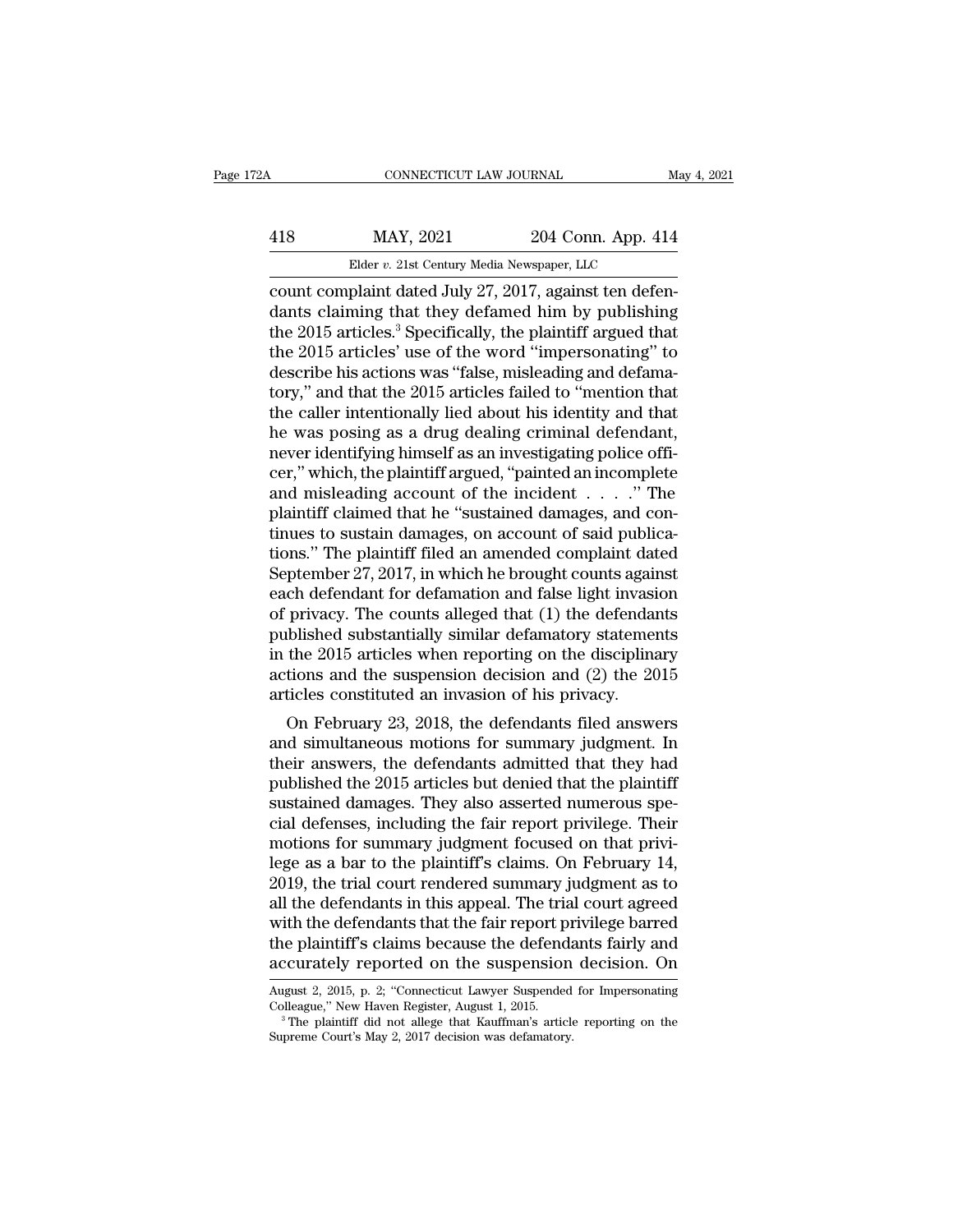| 21                                                     | CONNECTICUT LAW JOURNAL                    | Page 173A |
|--------------------------------------------------------|--------------------------------------------|-----------|
|                                                        |                                            |           |
| 204 Conn. App. 414                                     | MAY, 2021                                  | 419       |
|                                                        | Elder v. 21st Century Media Newspaper, LLC |           |
| March 6, 2019, before filing this anneal the plaintiff |                                            |           |

EXECTIVE CONNECTICUT LAW JOURNAL Page 1731<br>
204 Conn. App. 414 MAY, 2021 419<br>
Elder v. 21st Century Media Newspaper, LLC<br>
March 6, 2019, before filing this appeal, the plaintiff<br>
sought to reargue and for reconsideration o 204 Conn. App. 414 MAY, 2021 419<br>Elder v. 21st Century Media Newspaper, LLC<br>March 6, 2019, before filing this appeal, the plaintiff<br>sought to reargue and for reconsideration of the sum-<br>mary judgment decision. The grounds 204 Conn. App. 414 MAY, 2021 419<br>
Elder v. 21st Century Media Newspaper, LLC<br>
March 6, 2019, before filing this appeal, the plaintiff<br>
sought to reargue and for reconsideration of the sum-<br>
mary judgment decision. The gro 204 Conn. App. 414 MAY, 2021 419<br>Elder v. 21st Century Media Newspaper, LLC<br>March 6, 2019, before filing this appeal, the plaintiff<br>sought to reargue and for reconsideration of the sum-<br>mary judgment decision. The grounds Elder v. 21st Century Media Newspaper, LLC<br>March 6, 2019, before filing this appeal, the plaintiff<br>sought to reargue and for reconsideration of the sum-<br>mary judgment decision. The grounds for reconsidera-<br>tion were that Elder v. 21st Century Media Newspaper, LLC<br>
March 6, 2019, before filing this appeal, the plaintiff<br>
sought to reargue and for reconsideration of the sum-<br>
mary judgment decision. The grounds for reconsidera-<br>
tion were t March 6, 2019, before filing this appeal, the plaintiff<br>sought to reargue and for reconsideration of the sum-<br>mary judgment decision. The grounds for reconsidera-<br>tion were that (1) the defendants had to prove reliance<br>on sought to reargue and for reconsideration of the summary judgment decision. The grounds for reconsideration were that (1) the defendants had to prove reliance<br>on a government source for the fair report privilege to<br>apply a mary judgment decision. The grounds for reconsideration were that (1) the defendants had to prove reliance<br>on a government source for the fair report privilege to<br>apply and (2) the plaintiff's right of redress for injuries tion were that (1) the defendants had to prov<br>on a government source for the fair report p<br>apply and (2) the plaintiff's right of redress f<br>to his reputation, guaranteed by article firs<br>the Connecticut constitution, supers For a government source for the fair report privilege to<br>ply and (2) the plaintiff's right of redress for injuries<br>his reputation, guaranteed by article first,  $\S$  10, of<br>e Connecticut constitution, superseded the fair re apply and (2) the plaintiff stright of redress for injuries<br>to his reputation, guaranteed by article first, § 10, of<br>the Connecticut constitution, superseded the fair report<br>privilege. The court denied the motion to rearg

to his reputation, guaranteed by article first, § 10, of<br>the Connecticut constitution, superseded the fair report<br>privilege. The court denied the motion to reargue and<br>for reconsideration on March 20, 2019.<br>On April 7, 201 the Connecticut constitution, superseded the fair report<br>privilege. The court denied the motion to reargue and<br>for reconsideration on March 20, 2019.<br>On April 7, 2019, the plaintiff appealed from the sum-<br>mary judgment dec privilege. The court denied the motion to reargue and<br>for reconsideration on March 20, 2019.<br>On April 7, 2019, the plaintiff appealed from the sum-<br>mary judgment decision. On June 28, 2019, the plaintiff<br>filed a motion see for reconstaeration on march 20, 2019.<br>
On April 7, 2019, the plaintiff appealed from the summary judgment decision. On June 28, 2019, the plaintiff<br>
filed a motion seeking an articulation of the court's<br>
alleged failure t On April 7, 2019, the plaintiff appealed from the summary judgment decision. On June 28, 2019, the plaintiff<br>filed a motion seeking an articulation of the court's<br>alleged failure to address his argument that his right to<br>r mary judgment decision. On June 28, 2019, the plaintiff<br>filed a motion seeking an articulation of the court's<br>alleged failure to address his argument that his right to<br>remedy injury to his reputation under the Connecticut<br> filed a motion seeking an articulation of the court's<br>alleged failure to address his argument that his right to<br>remedy injury to his reputation under the Connecticut<br>constitution, including his right to a jury trial on suc alleged failure to address his argument that his right to<br>remedy injury to his reputation under the Connecticut<br>constitution, including his right to a jury trial on such<br>a claim, was superior to the fair report privilege. remedy injury to his reputation under the Connecticut<br>constitution, including his right to a jury trial on such<br>a claim, was superior to the fair report privilege. On<br>October 17, 2019, the court provided an articulation o constitution, including his right to a jury trial on such<br>a claim, was superior to the fair report privilege. On<br>October 17, 2019, the court provided an articulation of<br>its summary judgment decision. In the articulation, a claim, was superior to the fair report privilege. On<br>October 17, 2019, the court provided an articulation of<br>its summary judgment decision. In the articulation, the<br>court explained that the plaintiff's state constitution October 17, 2019, the court provided an articulation of<br>its summary judgment decision. In the articulation, the<br>court explained that the plaintiff's state constitutional<br>claims had been inadequately briefed because, among<br> necessary. the plantiff claims that the evidence supporting the factors<br>thined in *State* v. *Geisler*, 222 Conn. 672, 685, 610<br>2d 1225 (1992). Additional facts will be set forth as<br>cessary.<br>I<br>The plaintiff claims that the evidence s

I

outlined in *State* v. *Geisler*, 222 Conn. 672, 685, 610<br>A.2d 1225 (1992). Additional facts will be set forth as<br>necessary.<br>I<br>The plaintiff claims that the evidence supporting the<br>defendants' motions for summary judgment  $\rm A.2d\ 1225\ (1992).$  Additional facts will be set forth as<br>necessary.<br> $\rm I$ <br>The plaintiff claims that the evidence supporting the<br>defendants' motions for summary judgment was insuffi-<br>cient because it was improperly auth I<br>
The plaintiff claims that the evidence supporting the<br>
defendants' motions for summary judgment was insuffi-<br>
cient because it was improperly authenticated. Specifi-<br>
cally, he argues that the defendants "failed to subm I<br>
The plaintiff claims that the evidence supporting the<br>
defendants' motions for summary judgment was insuffi-<br>
cient because it was improperly authenticated. Specifi-<br>
cally, he argues that the defendants "failed to subm I<br>The plaintiff claims that the evidence supporting the<br>defendants' motions for summary judgment was insuffi-<br>cient because it was improperly authenticated. Specifi-<br>cally, he argues that the defendants "failed to submit<br>s The plaintiff claims that the evidence supporting the<br>defendants' motions for summary judgment was insuffi-<br>cient because it was improperly authenticated. Specifi-<br>cally, he argues that the defendants "failed to submit<br>sup defendants' motions for summary judgment was insufficient because it was improperly authenticated. Specifically, he argues that the defendants "failed to submit supporting proof of required facts by means of affidavits bas cient because it was improperly authenticated. Specifically, he argues that the defendants "failed to submit<br>supporting proof of required facts by means of affidavits<br>based on personal knowledge, certified transcripts of<br>t cally, he argues that the defendants "failed to submit<br>supporting proof of required facts by means of affidavits<br>based on personal knowledge, certified transcripts of<br>testimony under oath, or any other proof in a form<br>rend supporting proof of required facts by means of affidavits<br>based on personal knowledge, certified transcripts of<br>testimony under oath, or any other proof in a form<br>rendering it admissible at trial to show that there was<br>no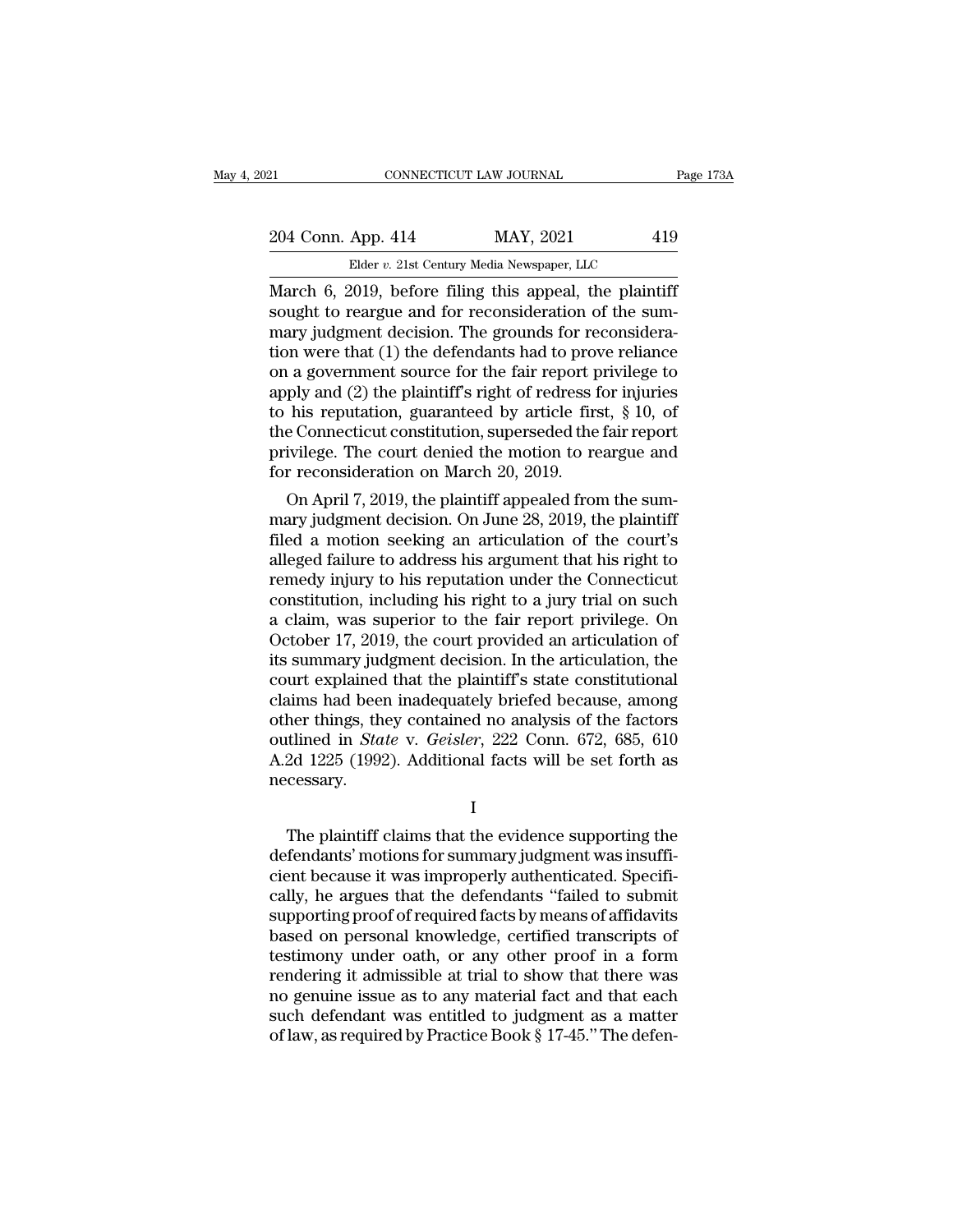## CONNECTICUT LAW JOURNAL May 4, 2021<br>
420 MAY, 2021 204 Conn. App. 414<br>
Elder v. 21st Century Media Newspaper, LLC CONNECTICUT LAW JOURNAL<br>MAY, 2021 204 Conn. App. 414<br>Elder *v.* 21st Century Media Newspaper, LLC<br>e that the plaintiff never raised such an argu

CONNECTICUT LAW JOURNAL<br>
420 MAY, 2021 204 Conn. App. 414<br>
Elder v. 21st Century Media Newspaper, LLC<br>
dants argue that the plaintiff never raised such an argu-<br>
ment before the trial court and, therefore, that it was MAY, 2021 204 Conn. App. 414<br>Elder v. 21st Century Media Newspaper, LLC<br>dants argue that the plaintiff never raised such an argu-<br>ment before the trial court and, therefore, that it was<br>not preserved properly for our revie  $\frac{\text{HAY, 2021}}{\text{Euler } v. 21 \text{st Century Media Newspaper, LLC}}$ <br>dants argue that the plaintiff never raised such an argument before the trial court and, therefore, that it was<br>not preserved properly for our review. We agree with<br>the defendants.  $\begin{array}{ll} \text{MAX, 2} \\ \text{Elder } v. \text{ 21st} \\ \text{dants argue that the }\text{I} \\ \text{ment before the tria} \\ \text{not preserved propee} \\ \text{the defendants.} \\ \text{Our review of a tria} \end{array}$ Elder v. 21st Century Media Newspaper, LLC<br>
Ints argue that the plaintiff never raised such an argu-<br>
ent before the trial court and, therefore, that it was<br>
t preserved properly for our review. We agree with<br>
e defendants For summary instanting the plaintiff never raised such an argument before the trial court and, therefore, that it was<br>not preserved properly for our review. We agree with<br>the defendants.<br>Our review of a trial court's decis

dants argue that the plaintiff never raised such an argument before the trial court and, therefore, that it was<br>not preserved properly for our review. We agree with<br>the defendants.<br>Our review of a trial court's decision to ment before the trial court and, therefore, that it was<br>not preserved properly for our review. We agree with<br>the defendants.<br>Our review of a trial court's decision to grant a motion<br>for summary judgment is well settled. "S not preserved properly for our review. We agree with<br>the defendants.<br>Our review of a trial court's decision to grant a motion<br>for summary judgment is well settled. "Summary judg-<br>ment shall be rendered forthwith if the ple the defendants.<br>
Our review of a trial court's decision to grant a motion<br>
for summary judgment is well settled. "Summary judg-<br>
ment shall be rendered forthwith if the pleadings, affida-<br>
vits and any other proof submitte Our review of a trial court's decision to grant a motion<br>for summary judgment is well settled. "Summary judg-<br>ment shall be rendered forthwith if the pleadings, affida-<br>vits and any other proof submitted show that there is for summary judgment is well settled. "Summary judgment shall be rendered forthwith if the pleadings, affidavits and any other proof submitted show that there is<br>no genuine issue as to any material fact and that the<br>movin ment shall be rendered forthwith if the pleadings, affidavits and any other proof submitted show that there is<br>no genuine issue as to any material fact and that the<br>moving party is entitled to judgment as a matter of law.<br> vits and any other proof submitted show that there is<br>no genuine issue as to any material fact and that the<br>moving party is entitled to judgment as a matter of law.<br> $\dots$  In deciding a motion for summary judgment, the<br>tria no genuine issue as to any material fact and that the<br>moving party is entitled to judgment as a matter of law.<br>... In deciding a motion for summary judgment, the<br>trial court must view the evidence in the light most<br>favora moving party is entitled to judgment as a matter of law.<br>  $\dots$  In deciding a motion for summary judgment, the<br>
trial court must view the evidence in the light most<br>
favorable to the nonmoving party.  $\dots$  Although the<br>
par ... In deciding a motion for summary judgment, the<br>trial court must view the evidence in the light most<br>favorable to the nonmoving party.... Although the<br>party seeking summary judgment has the burden of<br>showing the nonexi trial court must view the evidence in the light most<br>favorable to the nonmoving party.... Although the<br>party seeking summary judgment has the burden of<br>showing the nonexistence of any material fact ... a<br>party opposing su favorable to the nonmoving party. . . . . Although the party seeking summary judgment has the burden of showing the nonexistence of any material fact . . . a party opposing summary judgment must substantiate its adverse c party seeking summary judgment has the burden of showing the nonexistence of any material fact . . . a<br>party opposing summary judgment must substantiate<br>its adverse claim by showing that there is a genuine<br>issue of materi showing the nonexistence of any material fact  $\dots$  a<br>party opposing summary judgment must substantiate<br>its adverse claim by showing that there is a genuine<br>issue of material fact together with the evidence disclos-<br>ing th party opposing summary judgment must substantiate<br>its adverse claim by showing that there is a genuine<br>issue of material fact together with the evidence disclos-<br>ing the existence of such an issue.  $\dots$  It is not enough,<br> The state of material fact together with the evidence disclosing the existence of such an issue.  $\dots$  It is not enough, however, for the opposing party merely to assert the existence of such a disputed issue. Mere asserti issue of material fact together with the evidence disclosing the existence of such an issue.  $\dots$  It is not enough, however, for the opposing party merely to assert the existence of such a disputed issue. Mere assertions ing the existence of such an issue.... It is not enough,<br>however, for the opposing party merely to assert the<br>existence of such a disputed issue. Mere assertions of<br>fact ... are insufficient to establish the existence of<br> however, for the opposing party merely to assert the<br>existence of such a disputed issue. Mere assertions of<br>fact . . . are insufficient to establish the existence of<br>a material fact and, therefore, cannot refute evidence<br>p existence of such a disputed issue. Mere assertions of<br>fact . . . are insufficient to establish the existence of<br>a material fact and, therefore, cannot refute evidence<br>properly presented to the court [in support of a moti fact . . . are insufficient to establish the existence of<br>a material fact and, therefore, cannot refute evidence<br>properly presented to the court [in support of a motion<br>for summary judgment]." (Citation omitted; internal<br> a material fact and, therefore, cannot refute evidence<br>properly presented to the court [in support of a motion<br>for summary judgment]." (Citation omitted; internal<br>quotation marks omitted.) *Home Ins. Co.* v. *Aetna*<br> $Life & Cas$ properly presented to the court [in support of a motion<br>for summary judgment]." (Citation omitted; internal<br>quotation marks omitted.) *Home Ins. Co.* v. *Aetna<br>Life & Casualty Co.*, 235 Conn. 185, 202, 663 A.2d 1001<br>(1995) For summary judgment]." (Citation omitted; internal quotation marks omitted.) *Home Ins. Co. v. Aetna Life & Casualty Co.*, 235 Conn. 185, 202, 663 A.2d 1001 (1995). "Our review of the trial court's decision to grant [a] fe & Casualty Co., 235 Conn. 185, 202, 663 A.2d 1001<br>fe & Casualty Co., 235 Conn. 185, 202, 663 A.2d 1001<br>995). "Our review of the trial court's decision to grant<br>| motion for summary judgment is plenary." (Internal<br>otati Life & Casualty Co., 235 Conn. 185, 202, 663 A.2d 1001<br>(1995). "Our review of the trial court's decision to grant<br>[a] motion for summary judgment is plenary." (Internal<br>quotation marks omitted.) *Barry v. Quality Steel Pr* 

(1995). "Our review of the trial court's decision to grant<br>[a] motion for summary judgment is plenary." (Internal<br>quotation marks omitted.) *Barry* v. *Quality Steel Prod-<br>ucts, Inc.*, 263 Conn. 424, 450, 820 A.2d 258 (20 [a] motion for summary judgment is plenary." (Internal<br>quotation marks omitted.) *Barry* v. *Quality Steel Prod-<br>ucts, Inc.*, 263 Conn. 424, 450, 820 A.2d 258 (2003).<br>The record reflects that the plaintiff did not object<br> quotation marks omitted.) *Barry* v. *Quality Steel Prod-<br>ucts, Inc., 263 Conn. 424, 450, 820 A.2d 258 (2003).*<br>The record reflects that the plaintiff did not object<br>to any of the evidence offered by the defendants in<br>sup ucts, Inc., 263 Conn. 424, 450, 820 A.2d 258 (2003).<br>The record reflects that the plaintiff did not object<br>to any of the evidence offered by the defendants in<br>support of their motions for summary judgment on the<br>ground tha The record reflects that the plaintiff did not object<br>to any of the evidence offered by the defendants in<br>support of their motions for summary judgment on the<br>ground that such evidence would be inadmissible at<br>trial. Altho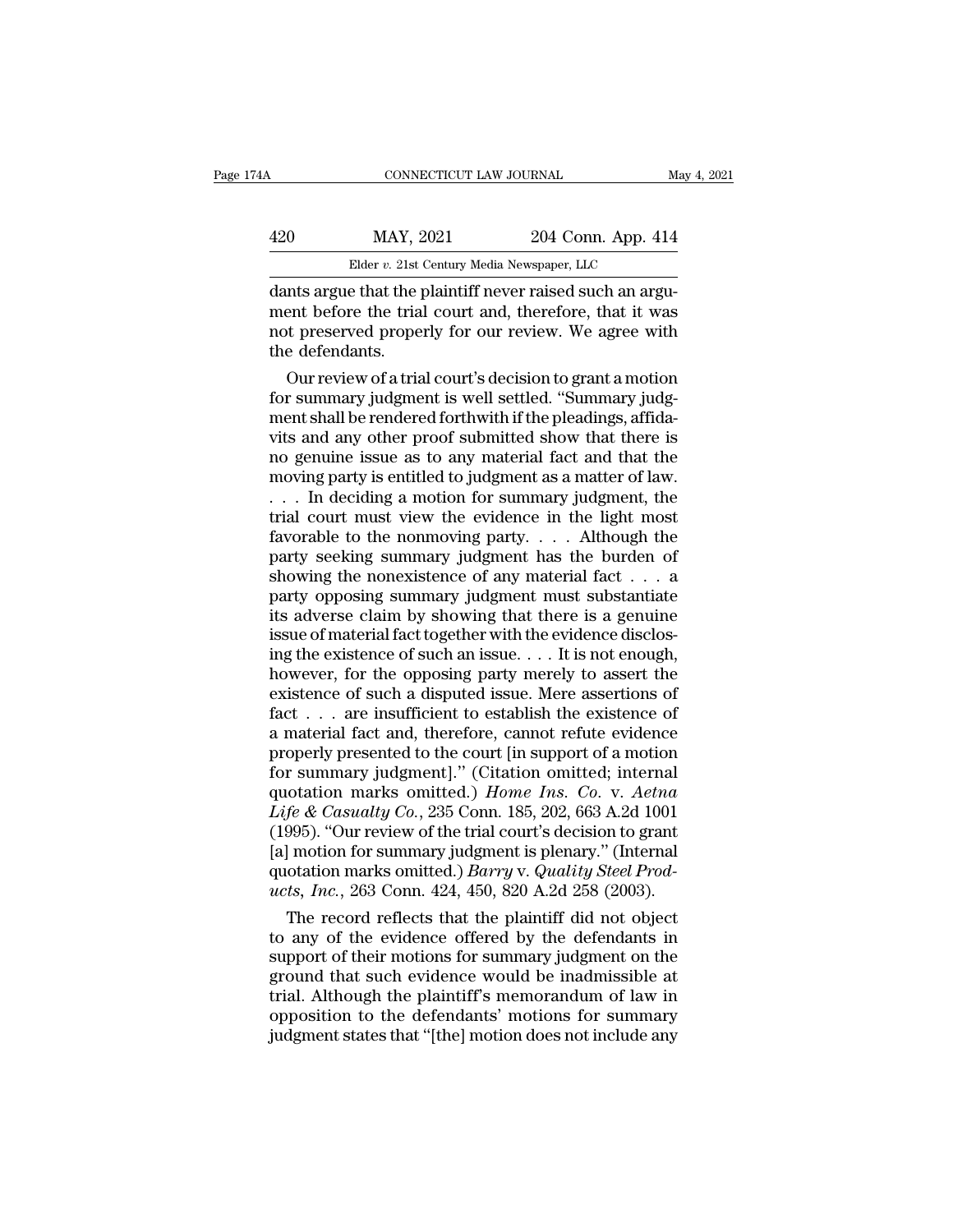## 21 CONNECTICUT LAW JOURNAL Page 175A<br>204 Conn. App. 414 MAY, 2021 421<br>Elder v. 21st Century Media Newspaper, LLC CONNECTICUT LAW JOURNAL<br>
App. 414 MAY, 2021 42<br>
Elder *v.* 21st Century Media Newspaper, LLC<br>
ting any author's or reporter's reliance upon

EXECTIVE CONNECTICUT LAW JOURNAL Page 175A<br>
204 Conn. App. 414 MAY, 2021 421<br>
Elder v. 21st Century Media Newspaper, LLC<br>
affidavit citing any author's or reporter's reliance upon<br>
[the suspension decision] or any other go 204 Conn. App. 414 MAY, 2021 421<br>Elder v. 21st Century Media Newspaper, LLC<br>affidavit citing any author's or reporter's reliance upon<br>[the suspension decision] or any other government doc-<br>ument," and that "[the] motion do 204 Conn. App. 414 MAY, 2021 421<br>
Elder v. 21st Century Media Newspaper, LLC<br>
affidavit citing any author's or reporter's reliance upon<br>
[the suspension decision] or any other government doc-<br>
ument," and that "[the] moti 204 Conn. App. 414 MAY, 2021 421<br>
Elder v. 21st Century Media Newspaper, LLC<br>
affidavit citing any author's or reporter's reliance upon<br>
[the suspension decision] or any other government doc-<br>
ument," and that "[the] moti Elder v. 21st Century Media Newspaper, LLC<br>
affidavit citing any author's or reporter's reliance upon<br>
[the suspension decision] or any other government doc-<br>
ument," and that "[the] motion does not include any<br>
supporting Elder v. 21st Century Media Newspaper, LLC<br>affidavit citing any author's or reporter's reliance upon<br>[the suspension decision] or any other government doc-<br>ument," and that "[the] motion does not include any<br>supporting aff affidavit citing any author's or reporter's reliance upon<br>[the suspension decision] or any other government doc-<br>ument," and that "[the] motion does not include any<br>supporting affidavit attaching [the defendants'] written<br> [the suspension decision] or any other government doc-<br>ument," and that "[the] motion does not include any<br>supporting affidavit attaching [the defendants'] written<br>notes, records and/or drafts demonstrating their reliance<br> ument," and that "[the] motion does not include any<br>supporting affidavit attaching [the defendants'] written<br>notes, records and/or drafts demonstrating their reliance<br>upon any government record or proceeding regarding<br>the supporting affidavit attaching [the cords, records and/or drafts demons<br>upon any government record or pr<br>the preparation of the subject artic<br>other reference or argument with re<br>tication issue that now makes up :<br>the plain tes, records and/or draits demonstrating their renance<br>on any government record or proceeding regarding<br>e preparation of the subject articles," it contains no<br>her reference or argument with respect to the authen-<br>ation iss upon any government record or proceeding regarding<br>the preparation of the subject articles," it contains no<br>other reference or argument with respect to the authen-<br>tication issue that now makes up an entire section of<br>the

the preparation of the subject articles, it contains no<br>other reference or argument with respect to the authen-<br>tication issue that now makes up an entire section of<br>the plaintiff's brief on appeal.<br>"Our appellate courts, other reference or argument with respect to the auther-<br>tication issue that now makes up an entire section of<br>the plaintiff's brief on appeal.<br>"Our appellate courts, as a general practice, will not<br>review claims made for tication issue that now makes up an entire section of<br>the plaintiff's brief on appeal.<br>"Our appellate courts, as a general practice, will not<br>review claims made for the first time on appeal." (Inter-<br>nal quotation marks o the plaintiff s brief on appear.<br>
"Our appellate courts, as a general practice, will not<br>
review claims made for the first time on appeal." (Inter-<br>
nal quotation marks omitted.)  $Guzman$  v.  $Yeroz$ , 167<br>
Conn. App. 420, 426, "Our appellate courts, as a general practice, will not<br>review claims made for the first time on appeal." (Inter-<br>nal quotation marks omitted.)  $Guzman$  v.  $Yeroz$ , 167<br>Conn. App. 420, 426, 143 A.3d 661, cert. denied, 323<br>Conn. review claims made for the first time on appeal." (Internal quotation marks omitted.)  $Guzman$  v. Yeroz, 167 Conn. App. 420, 426, 143 A.3d 661, cert. denied, 323 Conn. 923, 150 A.3d 1152 (2016). We repeatedly have held that nal quotation marks omitted.) *Guzman* v. *Yeroz*, 167<br>Conn. App. 420, 426, 143 A.3d 661, cert. denied, 323<br>Conn. 923, 150 A.3d 1152 (2016). We repeatedly have<br>held that "[a] party cannot present a case to the trial<br>court Conn. App. 420, 426, 143 A.3d 661, cert. denied, 323<br>Conn. 923, 150 A.3d 1152 (2016). We repeatedly have<br>held that "[a] party cannot present a case to the trial<br>court on one theory and then seek appellate relief on<br>a diff Conn. 923, 150 A.3d 1152 (2016). We repeatedly have<br>held that "[a] party cannot present a case to the trial<br>court on one theory and then seek appellate relief on<br>a different one . . . . " (Internal quotation marks omit-<br>t held that "[a] party cannot present a case to the trial<br>court on one theory and then seek appellate relief on<br>a different one . . . ." (Internal quotation marks omit-<br>ted.) *Council* v. *Commissioner of Correction*, 286 C court on one theory and then seek appellate relief on<br>a different one . . . ." (Internal quotation marks omit-<br>ted.) *Council* v. *Commissioner of Correction*, 286 Conn.<br>477, 498, 944 A.2d 340 (2008). "[A]n appellate cour a different one . . . ." (Internal quotation marks omitted.) *Council* v. *Commissioner of Correction*, 286 Conn. 477, 498, 944 A.2d 340 (2008). "[A]n appellate court is under no obligation to consider a claim that is not ted.) *Council* v. *Commissioner of Correction*, 286 Conn.<br>477, 498, 944 A.2d 340 (2008). "[A]n appellate court is<br>under no obligation to consider a claim that is not<br>distinctly raised at the trial level. . . . [B]ecause o 477, 498, 944 A.2d 340 (2008). "[A]n appellate court is<br>
under no obligation to consider a claim that is not<br>
distinctly raised at the trial level. . . . [B]ecause our<br>
review is limited to matters in the record, we [also] under no obligation to consider a claim that is not distinctly raised at the trial level. . . . [B]ecause our review is limited to matters in the record, we [also] will not address issues not decided by the trial court." distinctly raised at the trial level. . . . . [B]ecareview is limited to matters in the record, we [and address issues not decided by the trial courtions omitted; internal quotation marks omitted ham v. Karl & Gelb, P.C., by point of the plaintiff next claims that the trial court erred in anting the motions for summary judgment because<br>that the trial court erred in anting the motions for summary judgment because ham v. Karl & Gelb, P.C., 252 Conn. 153, 170–71, 745<br>A.2d 178 (2000); see also Practice Book § 60-5. Accordingly, we decline to address this claim.<sup>4</sup><br>II<br>The plaintiff next claims that the trial court erred in<br>granting th

### II

II<br>The plaintiff next claims that the trial court erred in<br>canting the motions for summary judgment because<br><sup>4</sup>In any event, we fail to see the import of the plaintiff's claim in light of<br>e defense relied on by the defenda II<br>The plaintiff next claims that the trial court erred in<br>granting the motions for summary judgment because<br><sup>4</sup> In any event, we fail to see the import of the plaintiff's claim in light of<br>the defense relied on by the def The plaintiff next claims that the trial court erred in granting the motions for summary judgment because  $\frac{4 \text{ In any event, we fail to see the import of the plaintiff's claim in light of the defense relied on by the defendants in their summary judgment motions. As set forth more fully in this opinion, the fair report private requires a comparison of the statements at issue with the decision or proceeding on the same dataset.$ The plaintiff flext claims that the trial court erred in<br>granting the motions for summary judgment because<br> $\frac{4 \text{ In any event, we fail to see the import of the plaintexts claim in light of the defense relied on by the defendants in their summary judgment motions. As set forth more fully in this opinion, the fair report, the given the statements of the statements at issue with the decision or proceeding on which those statements report. There is no dispute over the statements at the other hand, the statement is a specific result.$ granting the motions for summary judgment because<br>  $\frac{4 \text{ In any event, we fail to see the import of the plaintiff's claim in light of the defense relied on by the defendants in their summary judgment motions. As set forth more fully in this opinion, the fair report the prize requires a comparison of the statements at issue with the decision or proceeding on which those statements report. There is no dispute over the statements at issue; they are the published articles that are the basis of the plaintiff's$ <sup>4</sup> In any event, we fail to see the import of the plaintiff's claim in light of the defense relied on by the defendants in their summary judgment motions. As set forth more fully in this opinion, the fair report privileg <sup>4</sup> In any event, we fail to see the import of the plaintiff's claim in light of the defense relied on by the defendants in their summary judgment motions. As set forth more fully in this opinion, the fair report privileg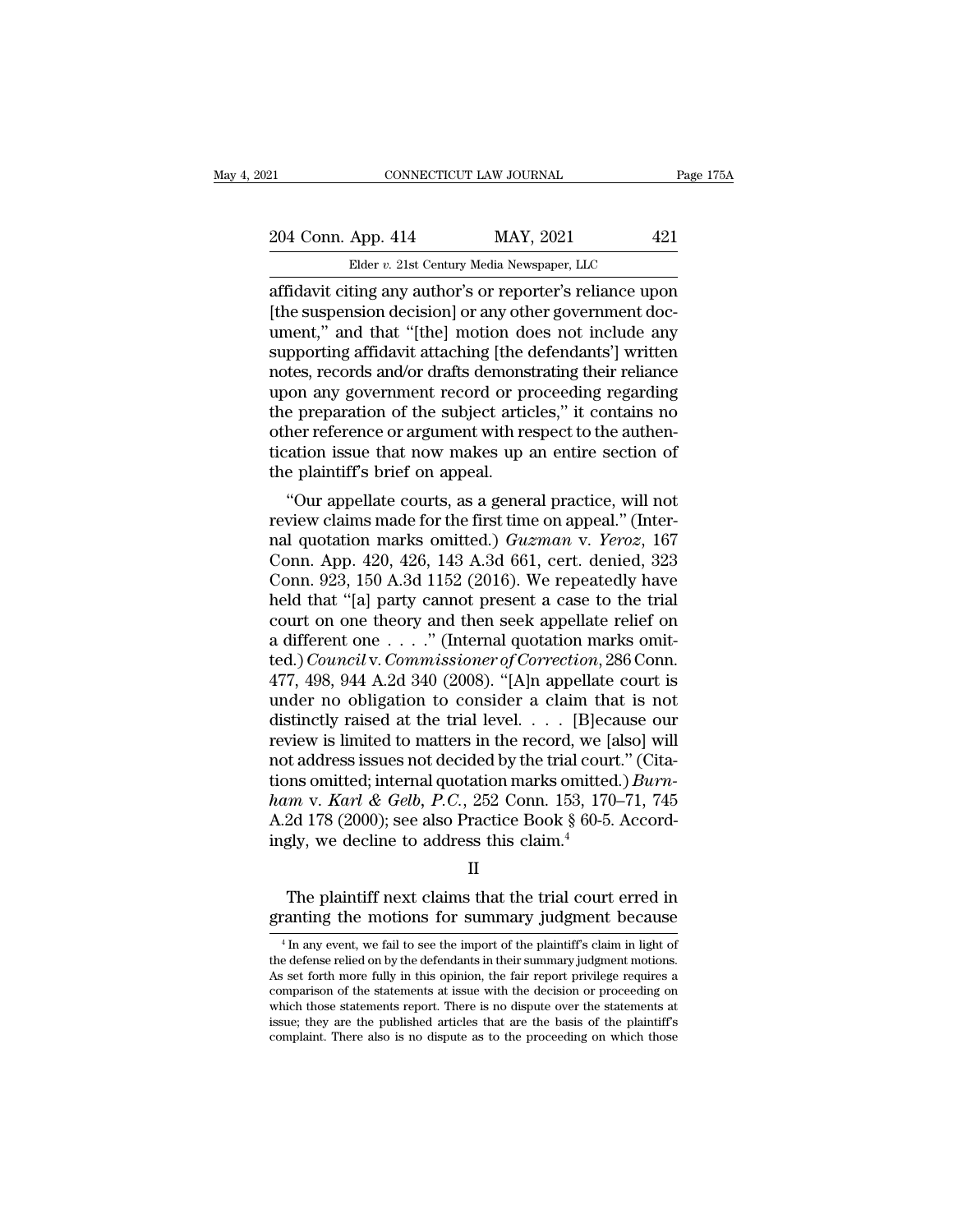|           |                    | May 4, 2021                                                                                                                     |
|-----------|--------------------|---------------------------------------------------------------------------------------------------------------------------------|
| MAY, 2021 | 204 Conn. App. 414 |                                                                                                                                 |
|           |                    |                                                                                                                                 |
|           |                    | CONNECTICUT LAW JOURNAL<br>Elder v. 21st Century Media Newspaper, LLC<br>the defendants did "not [submit] any proof of reliance |

CONNECTICUT LAW JOURNAL May 4, 2021<br>
422 MAY, 2021 204 Conn. App. 414<br>
Elder v. 21st Century Media Newspaper, LLC<br>
the defendants did "not [submit] any proof of reliance<br>
on a government document as the source of the com-<br> MAY, 2021 204 Conn. App. 414<br>Elder v. 21st Century Media Newspaper, LLC<br>the defendants did "not [submit] any proof of reliance<br>on a government document as the source of the com-<br>plained of publications." He argues that "[t  $\frac{422}{\text{Elder } v. 21 \text{st Century Media Newspaper, LLC}}$ <br>
Elder v. 21st Century Media Newspaper, LLC<br>
the defendants did "not [submit] any proof of reliance<br>
on a government document as the source of the com-<br>
plained of publications." He argue  $\frac{422}{\text{Elder } v. 21 \times \text{Century Media Newspaper, LLC}}$ <br>
Elder  $v. 21 \times \text{Century Media Newspaper, LLC}$ <br>
the defendants did "not [submit] any proof of reliance<br>
on a government document as the source of the com-<br>
plained of publications." He argues that "[t]he na Elder v. 21st Century Media Newspaper, LLC<br>
the defendants did "not [submit] any proof of reliance<br>
on a government document as the source of the com-<br>
plained of publications." He argues that "[t]he naked asser-<br>
tions o Elder v. 21st Century Media Newspaper, LLC<br>the defendants did "not [submit] any proof of reliance<br>on a government document as the source of the com-<br>plained of publications." He argues that "[t]he naked asser-<br>tions of fa the defendants did "not [submit] any proof of reliance<br>on a government document as the source of the com-<br>plained of publications." He argues that "[t]he naked asser-<br>tions of fair report privilege without any factual veri on a government document as the source of the complained of publications." He argues that "[t]he naked assertions of fair report privilege without any factual verification that the authors of the complained of defamatory a agree. in that the authors of the complained of defamatory<br>in that the authors of the complained of defamatory<br>ticles relied upon any government document, let<br>one [the suspension decision], are legally insufficient<br>support the mo tion that the authors of the complained of defamatory<br>articles relied upon any government document, let<br>alone [the suspension decision], are legally insufficient<br>to support the motions for summary judgment." We dis-<br>agree.

articles relied upon any government document, let<br>alone [the suspension decision], are legally insufficient<br>to support the motions for summary judgment." We dis-<br>agree.<br>The fair report privilege is well established. "The<br>p alone [the suspension decision], are legally insufficient<br>to support the motions for summary judgment." We dis-<br>agree.<br>The fair report privilege is well established. "The<br>publication of defamatory matter concerning another to support the motions for summary judgment." We disagree.<br>
The fair report privilege is well established. "The<br>
publication of defamatory matter concerning another<br>
in a report of an official action or proceeding or of a<br> agree.<br>
The fair report privilege is well established. "The<br>
publication of defamatory matter concerning another<br>
in a report of an official action or proceeding or of a<br>
meeting open to the public that deals with a matter The fair report privilege is well established. "The<br>publication of defamatory matter concerning another<br>in a report of an official action or proceeding or of a<br>meeting open to the public that deals with a matter of<br>public publication of defamatory matter concerning another<br>in a report of an official action or proceeding or of a<br>meeting open to the public that deals with a matter of<br>public concern is privileged if the report is accurate<br>and in a report of an official action or proceeding or of a<br>meeting open to the public that deals with a matter of<br>public concern is privileged if the report is accurate<br>and complete or a fair abridgement of the occurrence<br>re meeting open to the public that deals with a matter of<br>public concern is privileged if the report is accurate<br>and complete or a fair abridgement of the occurrence<br>reported." 3 Restatement (Second), Torts, Report of<br>Officia public concern is privileged if the report is accurate<br>and complete or a fair abridgement of the occurrence<br>reported." 3 Restatement (Second), Torts, Report of<br>Official Proceeding or Public Meeting § 611, p. 297<br>(1977). "I and complete or a fair abridgement of the occurrence<br>reported." 3 Restatement (Second), Torts, Report of<br>Official Proceeding or Public Meeting § 611, p. 297<br>(1977). "If the report is accurate or a fair abridgment<br>of the p reported." 3 Restatement (Second), Torts, Report of<br>Official Proceeding or Public Meeting § 611, p. 297<br>(1977). "If the report is accurate or a fair abridgment<br>of the proceeding, an action cannot constitutionally be<br>mainta Official Proceeding or Public Meeting  $\S 611$ , p. 297<br>(1977). "If the report is accurate or a fair abridgment<br>of the proceeding, an action cannot constitutionally be<br>maintained for defamation. . . . The privilege exists<br>e (1977). "If the report is accurate or a fair abridgment<br>of the proceeding, an action cannot constitutionally be<br>maintained for defamation. . . . . The privilege exists<br>even though the publisher himself does not believe th of the proceeding, an action cannot constitutionally be<br>maintained for defamation. . . . The privilege exists<br>even though the publisher himself does not believe the<br>defamatory words he reports to be true, and even when<br>he maintained for defamation..... The privilege exists<br>even though the publisher himself does not believe the<br>defamatory words he reports to be true, and even when<br>he knows them to be false and even if they are libel<br>per se. even though the publisher himself does not believe the<br>defamatory words he reports to be true, and even when<br>he knows them to be false and even if they are libel<br>per se. Abuse of the privilege takes place, therefore,<br>when defamatory words he reports to be true, and even when<br>he knows them to be false and even if they are libel<br>per se. Abuse of the privilege takes place, therefore,<br>when the publisher does not give a fair and accurate<br>report he knows them to be false and even if they are libel<br>per se. Abuse of the privilege takes place, therefore,<br>when the publisher does not give a fair and accurate<br>report of the proceeding." (Citation omitted.) *Burton*<br>v. Am per se. Abuse of the privilege takes place, therefore, when the publisher does not give a fair and accurate report of the proceeding." (Citation omitted.) *Burton* v. *American Lawyer Media*, *Inc.*, 83 Conn. App. 134, 13 when the publisher does not give a fair and accurate<br>report of the proceeding." (Citation omitted.) *Burton*<br>v. *American Lawyer Media, Inc.*, 83 Conn. App. 134,<br>138, 847 A.2d 1115, cert. denied, 270 Conn. 914, 853<br>A.2d 52

v. *American Lawyer Media, Inc.*, 83 Conn. App. 134,<br>138, 847 A.2d 1115, cert. denied, 270 Conn. 914, 853<br>A.2d 526 (2004); see also 3 Restatement (Second), supra,<br>§ 611, comment (a), p. 298.<br>The plaintiff cites only *Bufal* 138, 847 A.2d 1115, cert. denied, 270 Conn. 914, 853<br>A.2d 526 (2004); see also 3 Restatement (Second), supra,<br>§ 611, comment (a), p. 298.<br>The plaintiff cites only *Bufalino* v. Associated Press,<br>692 F.2d 266 (2d Cir. 1982 A.2d 526 (2004); see also 3 Restatement (Second), supra,<br>§ 611, comment (a), p. 298.<br>The plaintiff cites only *Bufalino* v. Associated Press,<br>692 F.2d 266 (2d Cir. 1982), cert. denied, 462 U.S. 1111,<br>103 S. Ct. 2463, 77 L. § 611, comment (a), p. 298.<br>The plaintiff cites only *Bufalino* v. Associated Press, 692 F.2d 266 (2d Cir. 1982), cert. denied, 462 U.S. 1111, 103 S. Ct. 2463, 77 L. Ed. 2d 1340 (1983), as support for this claim. In that c 103 S. Ct. 2463, 77 L. Ed. 2d 1340 (1983), as support<br>for this claim. In that case, the United States Court of<br>Appeals for the Second Circuit reviewed a Pennsylvania<br>ruling in which the trial court held that the fair repor for this claim. In that case, the United States Cour<br>Appeals for the Second Circuit reviewed a Pennsylv<br>ruling in which the trial court held that the fair re<br>articles report; it was the disciplinary hearing before Judge Ro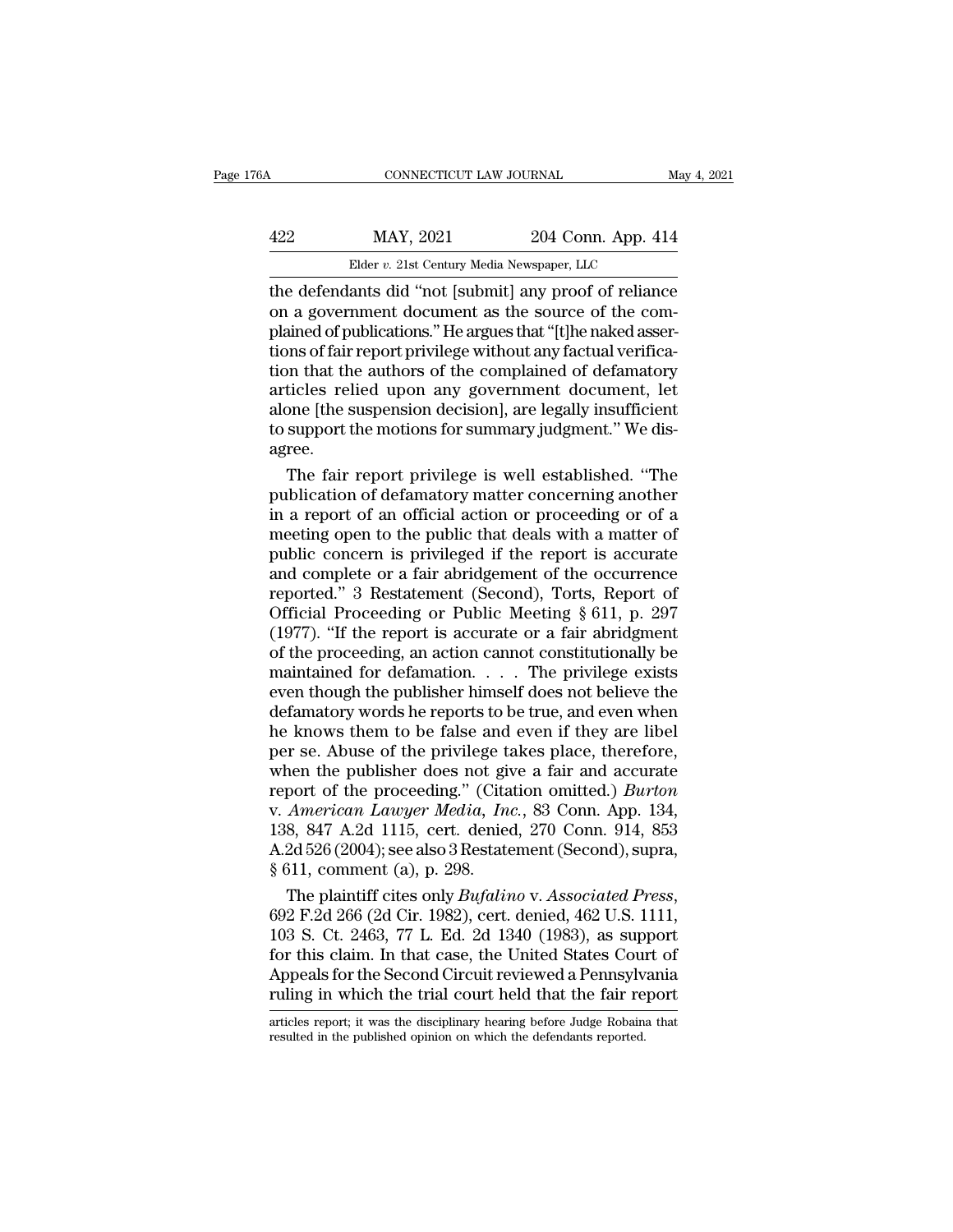CONNECTICUT LAW JOURNAL<br>
App. 414 MAY, 2021 42;<br>
Elder *v.* 21st Century Media Newspaper, LLC<br>
pplied to insulate the media defendant from Page 177A<br>
204 Conn. App. 414 MAY, 2021 423<br>
Elder v. 21st Century Media Newspaper, LLC<br>
privilege applied to insulate the media defendant from<br>
liability for alleged defamatory statements. The defen-204 Conn. App. 414 MAY, 2021 423<br>Elder v. 21st Century Media Newspaper, LLC<br>privilege applied to insulate the media defendant from<br>liability for alleged defamatory statements. The defen-<br>dant had published in certain Penns 204 Conn. App. 414 MAY, 2021 423<br>
Elder v. 21st Century Media Newspaper, LLC<br>
privilege applied to insulate the media defendant from<br>
liability for alleged defamatory statements. The defen-<br>
dant had published in certain 204 Conn. App. 414 MAY, 2021 423<br>
Elder v. 21st Century Media Newspaper, LLC<br>
privilege applied to insulate the media defendant from<br>
liability for alleged defamatory statements. The defen-<br>
dant had published in certain Elder v. 21st Century Media Newspaper, LLC<br>
privilege applied to insulate the media defendant from<br>
liability for alleged defamatory statements. The defen-<br>
dant had published in certain Pennsylvania newspapers<br>
two report Ender b. 21st Century media Newspaper, ELC<br>
privilege applied to insulate the media defendant from<br>
liability for alleged defamatory statements. The defen-<br>
dant had published in certain Pennsylvania newspapers<br>
two repor privilege applied to insulate the media defendant from<br>liability for alleged defamatory statements. The defen-<br>dant had published in certain Pennsylvania newspapers<br>two reports that identified the plaintiff as a person wit liability for alleged defamatory statements. The defen-<br>dant had published in certain Pennsylvania newspapers<br>two reports that identified the plaintiff as a person with<br>"alleged mob ties." (Internal quotation marks omitted dant had published in certain Pennsylvania newspapers<br>two reports that identified the plaintiff as a person with<br>"alleged mob ties." (Internal quotation marks omitted.)<br>Id., 270. The defendant in that case offered on appea two reports that identified the plaintiff as a person with<br>
"alleged mob ties." (Internal quotation marks omitted.)<br>
Id., 270. The defendant in that case offered on appeal<br>
"a number of . . . official records which, it [ar "alleged mob ties." (Internal quotation marks omitted.)<br>Id., 270. The defendant in that case offered on appeal<br>"a number of . . . official records which, it [argued]<br>. . . establish financial, family, and social ties betwe Id., 270. The defendant in that case offered on appeal<br>"a number of . . . official records which, it [argued]<br>. . . establish financial, family, and social ties between<br>[the plaintiff] and persons identified by state and f "a number of  $\ldots$  official records which, it [argued]<br> $\ldots$  establish financial, family, and social ties between<br>[the plaintiff] and persons identified by state and federal<br>officials as participants in organized crime." ... establish financial, family, and social ties between<br>[the plaintiff] and persons identified by state and federal<br>officials as participants in organized crime." Id. Those<br>records, however, were not before the trial judg [the plaintiff] and persons identified by state and federal<br>officials as participants in organized crime." Id. Those<br>records, however, were not before the trial judge, and<br>the Second Circuit held that, "[e]ven were we to a officials as participants in organized crime." Id. Those<br>records, however, were not before the trial judge, and<br>the Second Circuit held that, "[e]ven were we to accept<br>the accuracy of these additional records, it is appare records, however, were not before the trial judge, and<br>the Second Circuit held that, "[e]ven were we to accept<br>the accuracy of these additional records, it is apparent<br>that [the defendant] did not rely upon them in prepara the Second Circuit held that, "[e]ven were we to accept<br>the accuracy of these additional records, it is apparent<br>that [the defendant] did not rely upon them in preparation<br>its reports, but instead discovered them in prepar the accuracy of these additional records, it is apparent<br>that [the defendant] did not rely upon them in preparing<br>its reports, but instead discovered them in preparation<br>for the present litigation. We believe that the lack that [the defendant] did not rely upon them in preparing<br>its reports, but instead discovered them in preparation<br>for the present litigation. We believe that the lack of<br>reliance is dispositive of the issue of [fair report] *Bufalino* stark in the lack of the interest that the lack of the interest in stark contrast of [fair report] privi-<br>ge." Id., 270. "We thus conclude that [the defendant]<br>not entitled to summary judgment on the basis of<br>co reliance is dispositive of the issue of [fair report] privi-<br>lege." Id., 270. "We thus conclude that [the defendant]<br>is not entitled to summary judgment on the basis of<br>records upon which it did not actually rely." Id., 27

lege." Id., 270. "We thus conclude that [the defendant]<br>is not entitled to summary judgment on the basis of<br>records upon which it did not actually rely." Id., 271.<br>*Bufalino* stands in stark contrast to the facts of the<br>pr is not entitled to summary judgment on the basis of<br>records upon which it did not actually rely." Id., 271.<br>*Bufalino* stands in stark contrast to the facts of the<br>present case and lends the plaintiff no support. Here,<br>the records upon which it did not actually rely." Id., 271.<br> *Bufalino* stands in stark contrast to the facts of the<br>
present case and lends the plaintiff no support. Here,<br>
the defendants are not relying on any materials to s Bufalino stands in stark contrast to the facts of the<br>present case and lends the plaintiff no support. Here,<br>the defendants are not relying on any materials to sup-<br>port their defense other than the 2015 articles and the<br>s *Bufalino* stands in stark contrast to the facts of the present case and lends the plaintiff no support. Here, the defendants are not relying on any materials to support their defense other than the 2015 articles and the s present case and lends the plaintiff no support. Here,<br>the defendants are not relying on any materials to sup-<br>port their defense other than the 2015 articles and the<br>suspension decision, all of which were before the trial the defendants are not relying on any materials to support their defense other than the 2015 articles and the suspension decision, all of which were before the trial court, which held that "[a]ll of the newspaper articles port their defense other than the 2015 articles and the<br>suspension decision, all of which were before the trial<br>court, which held that "[a]ll of the newspaper articles<br>may clearly be understood as reporting on a court deci suspension decision, all of which were before the trial<br>court, which held that "[a]ll of the newspaper articles<br>may clearly be understood as reporting on a court deci-<br>sion. Moreover, the plaintiff cites no authority for t court, which held that "[a]II of the newspaper articles<br>may clearly be understood as reporting on a court deci-<br>sion. Moreover, the plaintiff cites no authority for the<br>proposition that the defendants are obliged to submit may clearly be understood as reporting on a court decision. Moreover, the plaintiff cites no authority for the<br>proposition that the defendants are obliged to submit<br>proof of reliance on a government source in order to<br>avai sion. Moreover, the plaintiff cites no authority for the<br>proposition that the defendants are obliged to submit<br>proof of reliance on a government source in order to<br>avail themselves of the fair report privilege." No such<br>re proposition that the defendants are obliged to submit<br>proof of reliance on a government source in order to<br>avail themselves of the fair report privilege." No such<br>requirement exists under the facts of this case, where<br>the fails.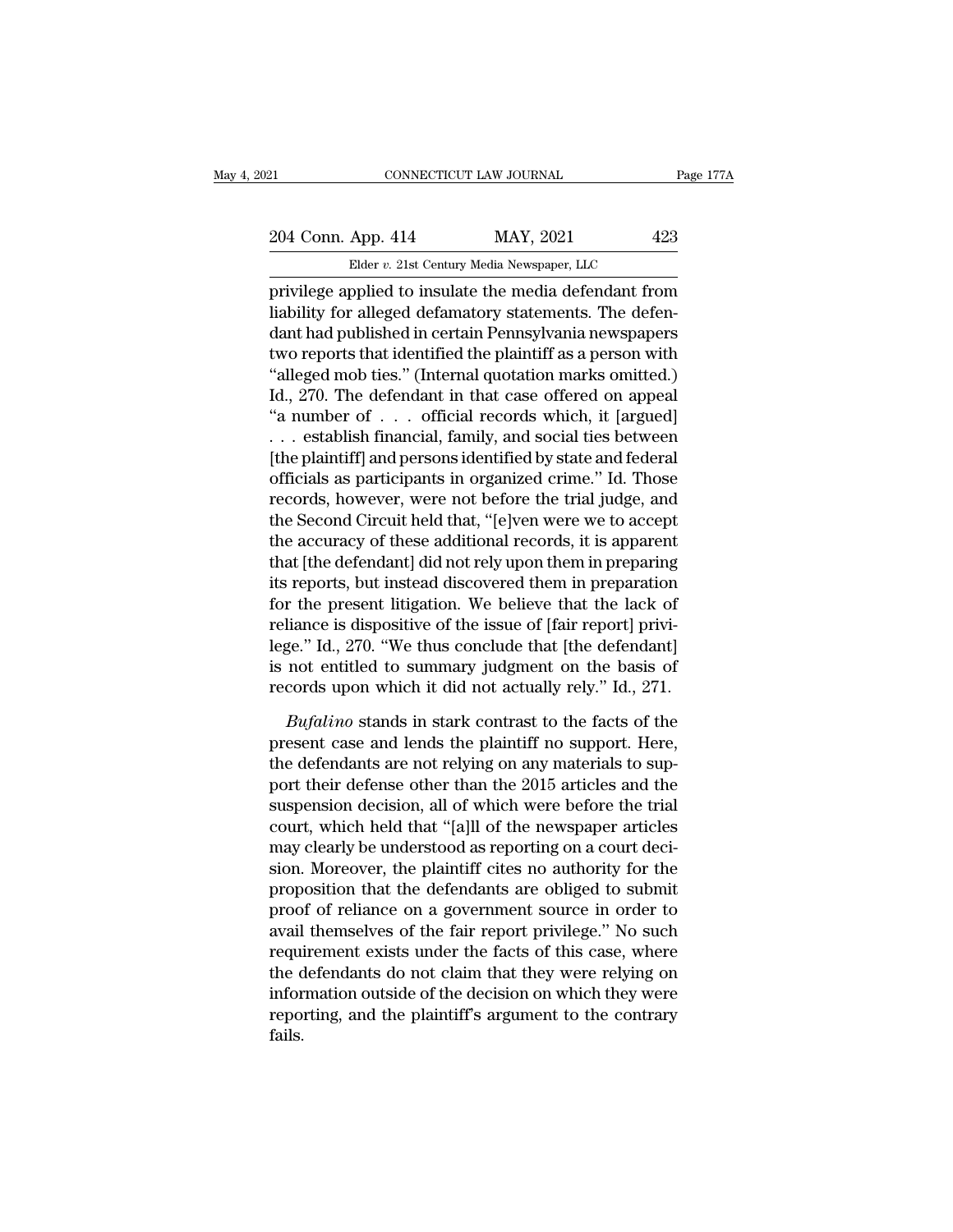| 78A | CONNECTICUT LAW JOURNAL                    |                    | May 4, 2021 |
|-----|--------------------------------------------|--------------------|-------------|
| 424 | MAY, 2021                                  | 204 Conn. App. 414 |             |
|     | Elder v. 21st Century Media Newspaper, LLC |                    |             |
|     | Ш                                          |                    |             |

### III

 $\frac{424}{\text{Elder } v. 21 \text{st } \text{Century Media Newspaper, LLC}}$ <br>  $\frac{114}{\text{III}}$ <br>
The plaintiff next claims that the court erred in granting the motions for summary judgment on the basis of the fair report privilege because the 2015 articles were n  $\begin{array}{r} \text{424}\qquad \text{MAX, } 2021 \qquad \text{204 Conn. App. 414}\ \text{Elder } v. \text{ 21st Century Media Newspaper, LLC} \qquad \qquad \text{III} \end{array}$ <br>
The plaintiff next claims that the court erred in granting the motions for summary judgment on the basis of the fair report privilege Elder v. 21st Century Media Newspaper, LLC<br>
III<br>
The plaintiff next claims that the court erred in grant-<br>
ing the motions for summary judgment on the basis of<br>
the fair report privilege because the 2015 articles were<br>
not ment of the plaintiff next claims that the couring the motions for summary judgment<br>the fair report privilege because the 2 not "fair and accurate accounts of the g<br>ment relied upon." We disagree.<br>"[T]he fair reporting pri The plaintiff next claims that the court erred in grant-<br>g the motions for summary judgment on the basis of<br>e fair report privilege because the 2015 articles were<br>t"fair and accurate accounts of the government docu-<br>ent re The plaintiff next claims that the court erred in grant-<br>ing the motions for summary judgment on the basis of<br>the fair report privilege because the 2015 articles were<br>not "fair and accurate accounts of the government docu-

ing the motions for summary judgment on the basis of<br>the fair report privilege because the 2015 articles were<br>not "fair and accurate accounts of the government docu-<br>ment relied upon." We disagree.<br>"[T]he fair reporting pr the fair report privilege because the 2015 articles were<br>not "fair and accurate accounts of the government docu-<br>ment relied upon." We disagree.<br>"[T]he fair reporting privilege requires the report to<br>be accurate. It is not not "fair and accurate accounts of the government document relied upon." We disagree.<br>
"[T]he fair reporting privilege requires the report to<br>
be accurate. It is not necessary that it be exact in every<br>
immaterial detail o ment relied upon." We disagree.<br>
"[T]he fair reporting privilege requires the report to<br>
be accurate. It is not necessary that it be exact in every<br>
immaterial detail or that it conform to that precision<br>
demanded in techn "[T]he fair reporting privilege requires the report to<br>be accurate. It is not necessary that it be exact in every<br>immaterial detail or that it conform to that precision<br>demanded in technical or scientific reporting. It is be accurate. It is not necessary that it be exact in every<br>immaterial detail or that it conform to that precision<br>demanded in technical or scientific reporting. It is<br>enough that it conveys to the persons who read it a<br>su immaterial detail or that it conform to that precision<br>demanded in technical or scientific reporting. It is<br>enough that it conveys to the persons who read it a<br>substantially correct account of the proceedings, not to the<br>o demanded in technical or scientific reporting. It is<br>enough that it conveys to the persons who read it a<br>substantially correct account of the proceedings . . . .<br>The accuracy required is to the proceedings, not to the<br>obje enough that it conveys to the persons who read it a<br>substantially correct account of the proceedings . . . .<br>The accuracy required is to the proceedings, not to the<br>objective truth of the [alleged] defamatory charges."<br>(C substantially correct account of the proceedings . . . . . The accuracy required is to the proceedings, not to the objective truth of the [alleged] defamatory charges."<br>(Citations omitted; internal quotation marks omitted The accuracy required is to the proceedings, not to the objective truth of the [alleged] defamatory charges."<br>(Citations omitted; internal quotation marks omitted.)<br> $Burton$  v. American Lawyer Media, Inc., supra, 83<br>Conn. App objective truth of the [alleged] defamatory charges."<br>(Citations omitted; internal quotation marks omitted.)<br> *Burton* v. *American Lawyer Media, Inc.*, supra, 83<br>
Conn. App. 140. Further, the fair report privilege afford (Citations omitted; internal quotation marks omitted.)<br> *Burton v. American Lawyer Media, Inc.*, supra, 83<br>
Conn. App. 140. Further, the fair report privilege affords<br>
leeway to "an author who attempts to recount and popu Burton v. American Lawyer Media, Inc., supra, 83<br>Conn. App. 140. Further, the fair report privilege affords<br>leeway to "an author who attempts to recount and popu-<br>larize an  $\dots$  event.  $\dots$  The author's job is not sim-<br>pl Conn. App. 140. Further, the fair report privilege affords<br>leeway to "an author who attempts to recount and popularize an  $\dots$  event.  $\dots$  The author's job is not sim-<br>ply to copy statements verbatim, but to interpret and leeway to "an author who attempts to recount and popularize an  $\dots$  event.  $\dots$  The author's job is not simply to copy statements verbatim, but to interpret and rework them into the whole.  $\dots$  A fussy insistence upon lit larize an  $\ldots$  event  $\ldots$ . The author's job is not simply to copy statements verbatim, but to interpret and rework them into the whole.  $\ldots$  A fussy insistence upon literal accuracy would condemn the press to an arid, ply to copy statements verbatim, but to interpret and<br>rework them into the whole. . . . A fussy insistence<br>upon literal accuracy would condemn the press to an<br>arid, desiccated recital of bare facts." (Internal quota-<br>tion rework them into the whole. . . . A fussy insistence<br>upon literal accuracy would condemn the press to an<br>arid, desiccated recital of bare facts." (Internal quota-<br>tion marks omitted.) Id., 140–41. As the trial court in<br>th upon literal accuracy would condemn the press to an<br>arid, desiccated recital of bare facts." (Internal quota-<br>tion marks omitted.) Id., 140–41. As the trial court in<br>the present case noted, "[t]he author of a news article<br> arid, desiccated recital of bare facts." (Internal quotation marks omitted.) Id., 140–41. As the trial court in the present case noted, "[t]he author of a news article reporting on a judicial decision has no duty to condu tion marks omitted.) Id., 140–41. As the trial court in<br>the present case noted, "[t]he author of a news article<br>reporting on a judicial decision has no duty to conduct<br>an impartial investigation of the underlying facts of the present case noted, "[t]he author of a news article<br>reporting on a judicial decision has no duty to conduct<br>an impartial investigation of the underlying facts of the<br>case"—"[t]he only question is whether the news artic reporting on a judicial decision has no duty to conduct<br>an impartial investigation of the underlying facts of the<br>case"—"[t]he only question is whether the news article<br>represents a substantially accurate report of the cou an impartial investigation of the underlying facts of the<br>case"—"[t]he only question is whether the news article<br>represents a substantially accurate report of the court<br>decision upon which it is reporting." See also *Burto* case"— "[t]he only question is whether the news article<br>represents a substantially accurate report of the court<br>decision upon which it is reporting." See also *Burton*<br>v. American Lawyer Media, Inc., supra, 141–42. Addi-<br>t represents a<br>decision upo<br>v. American<br>tionally, "the<br>a newspaper<br>an issue of lav<br>Id., 138.<br>Much of th cision upon which it is reporting." See also *Burton*<br>American Lawyer Media, Inc., supra, 141–42. Addi-<br>mally, "the determination of whether the contents of<br>newspaper article are privileged as fair reporting is<br>issue of la v. American Lawyer Media, Inc., supra, 141–42. Additionally, "the determination of whether the contents of a newspaper article are privileged as fair reporting is an issue of law" over which we exercise plenary review.<br>Id. tionally, "the determination of whether the contents of<br>a newspaper article are privileged as fair reporting is<br>an issue of law" over which we exercise plenary review.<br>Id., 138.<br>Much of the plaintiff's claim concerns the 2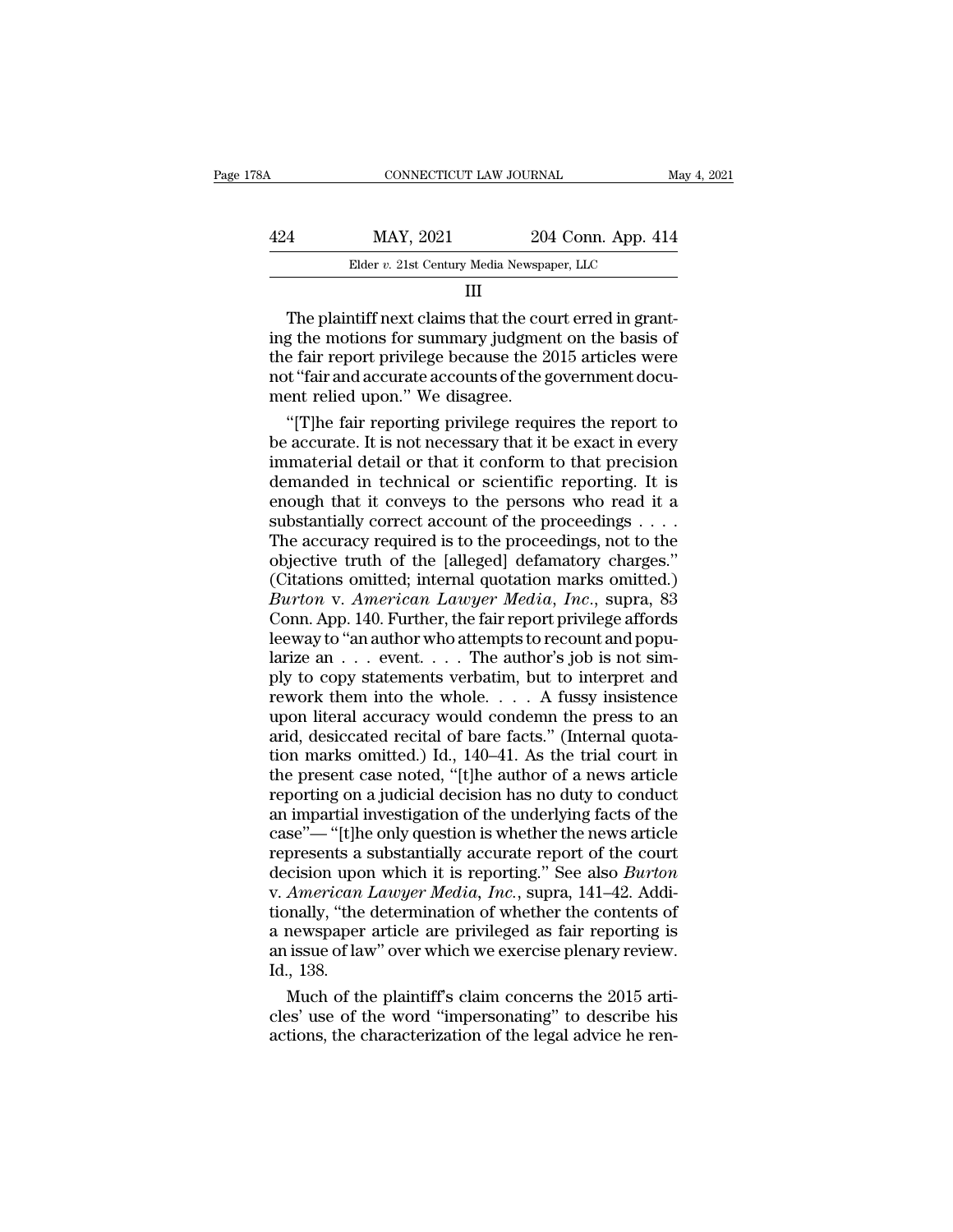Example 2014 Conn. App. 414 MAY, 2021 Page 17<br>
204 Conn. App. 414 MAY, 2021 425<br>
Elder v. 21st Century Media Newspaper, LLC<br>
dered that formed the basis of the police investigation,<br>
and certain alleged omissions regarding 204 Conn. App. 414 MAY, 2021 425<br>Elder v. 21st Century Media Newspaper, LLC<br>dered that formed the basis of the police investigation,<br>and certain alleged omissions regarding that investiga-<br>tion. He argues that the suspensi 204 Conn. App. 414 MAY, 2021 425<br>
Elder v. 21st Century Media Newspaper, LLC<br>
dered that formed the basis of the police investigation,<br>
and certain alleged omissions regarding that investiga-<br>
tion. He argues that the sus 204 Conn. App. 414 MAY, 2021 425<br>
Elder v. 21st Century Media Newspaper, LLC<br>
dered that formed the basis of the police investigation,<br>
and certain alleged omissions regarding that investiga-<br>
tion. He argues that the sus Elder v. 21st Century Media Newspaper, LLC<br>
dered that formed the basis of the police investigation,<br>
and certain alleged omissions regarding that investiga-<br>
tion. He argues that the suspension decision "claimed<br>
to be t Elder v. 21st Century Media Newspaper, LLC<br>dered that formed the basis of the police investigation,<br>and certain alleged omissions regarding that investiga-<br>tion. He argues that the suspension decision "claimed<br>to be the s dered that formed the basis of the police investigation,<br>and certain alleged omissions regarding that investiga-<br>tion. He argues that the suspension decision "claimed<br>to be the source of the claimed fair report privilege<br>d and certain alleged omissions regarding that investigation. He argues that the suspension decision "claimed<br>to be the source of the claimed fair report privilege<br>does not include . . . any finding that the plaintiff was<br>gu tion. He argues that the suspension decision "claimed<br>to be the source of the claimed fair report privilege<br>does not include  $\ldots$  any finding that the plaintiff was<br>guilty of impersonation," and that "the defendants' ref to be the source of the claimed fair report privilege<br>does not include  $\ldots$  any finding that the plaintiff was<br>guilty of impersonation," and that "the defendants' ref-<br>erences in their complained of publications to 'impe does not include  $\ldots$  any finding that the plaintiff was guilty of impersonation," and that "the defendants' references in their complained of publications to 'impersonation' and the plaintiff's alleged rendition of lega guilty of impersonation," and that "the defendants' revences in their complained of publications to 'impersonation' and the plaintiff's alleged rendition of legadvice 'to ignore the police,' together with their knowing omi ences in their complained or publications to imper-<br>nation' and the plaintiff's alleged rendition of legal<br>vice 'to ignore the police,' together with their know-<br>g omission of the fact of the police officer's deceptive<br>stu sonation and the plaintiff's alleged rendition of legal<br>advice 'to ignore the police,' together with their know-<br>ing omission of the fact of the police officer's deceptive<br>posturing as a criminal defendant, negate the appl

advice to ignore the police, together with their knowing omission of the fact of the police officer's deceptive<br>posturing as a criminal defendant, negate the application of the conditional privilege of fair report."<br>Having Ing omission of the fact of the police officers acceptive<br>posturing as a criminal defendant, negate the applica-<br>tion of the conditional privilege of fair report."<br>Having compared the 2015 articles to the suspension<br>decisi posturing as a criminal detendant, negate the application of the conditional privilege of fair report."<br>Having compared the 2015 articles to the suspension<br>decision, we conclude that none of the plaintiff's allega-<br>tions i tion of the conditional privilege of fair report."<br>
Having compared the 2015 articles to the suspension<br>
decision, we conclude that none of the plaintiff's allega-<br>
tions is sufficient to defeat the fair report privilege.<br> Having compared the 2015 articles to the suspension<br>decision, we conclude that none of the plaintiff's allega-<br>tions is sufficient to defeat the fair report privilege.<br>First, the 2015 articles contained substantially simil decision, we conclude that none of the plaintiff's allegations is sufficient to defeat the fair report privilege.<br>First, the 2015 articles contained substantially similar<br>language with respect to impersonation—Kauffman's<br>a tions is sufficient to defeat the fair report privilege.<br>First, the 2015 articles contained substantially similar<br>language with respect to impersonation—Kauffman's<br>article in the Hartford Courant read "Joseph Elder, a<br>Hart First, the 2015 articles contained substantially similar<br>language with respect to impersonation—Kauffman's<br>article in the Hartford Courant read "Joseph Elder, a<br>Hartford attorney who impersonated a fellow lawyer<br>11 years a language with respect to impersonation—Kauffman's<br>article in the Hartford Courant read "Joseph Elder, a<br>Hartford attorney who impersonated a fellow lawyer<br>11 years ago, spawning a long-running feud between<br>the pair, will b article in the Hartford Courant read "Joseph Elder, a<br>Hartford attorney who impersonated a fellow lawyer<br>11 years ago, spawning a long-running feud between<br>the pair, will be barred from practicing law for a year,<br>a Superio Hartford attorney who impersonated a fellow lawyer<br>11 years ago, spawning a long-running feud between<br>the pair, will be barred from practicing law for a year,<br>a Superior Court judge has ruled"; M. Kauffman, supra,<br>"Attorne 11 years ago, spawning a long-running feud between<br>the pair, will be barred from practicing law for a year,<br>a Superior Court judge has ruled"; M. Kauffman, supra,<br>"Attorney Suspended for a Year," Hartford Courant,<br>p. B1; a the pair, will be barred from practicing law for a year,<br>a Superior Court judge has ruled"; M. Kauffman, supra,<br>"Attorney Suspended for a Year," Hartford Courant,<br>p. B1; and the other 2015 articles reported that "[a]<br>Conne a Superior Court judge has ruled"; M. Kauffman, supra,<br>"Attorney Suspended for a Year," Hartford Courant,<br>p. B1; and the other 2015 articles reported that "[a]<br>Connecticut judge has suspended a Hartford attorney<br>for impers "Attorney Suspended for a Year," Hartford Courant,<br>p. B1; and the other 2015 articles reported that "[a]<br>Connecticut judge has suspended a Hartford attorney<br>for impersonating a fellow lawyer 11 years ago." See<br>footnote 2 p. B1; and the other 2015 articles reported that "[a]<br>Connecticut judge has suspended a Hartford attorney<br>for impersonating a fellow lawyer 11 years ago." See<br>footnote 2 of this opinion. In comparison, the suspen-<br>sion dec Connecticut judge has suspended a Hartford attorney<br>for impersonating a fellow lawyer 11 years ago." See<br>footnote 2 of this opinion. In comparison, the suspen-<br>sion decision provides that the police officer "spoke to<br>[the for impersonating a fellow lawyer 11 years ago." See<br>footnote 2 of this opinion. In comparison, the suspension decision provides that the police officer "spoke to<br>[the plaintiff] who again misidentified himself as Attor-<br> footnote 2 of this opinion. In comparison, the suspension decision provides that the police officer "spoke to [the plaintiff] who again misidentified himself as Attorney Spears" and that "[t]he court finds that [the plain sion decision provides that the police officer "spoke to<br>[the plaintiff] who again misidentified himself as Attor-<br>ney Spears" and that "[t]he court finds that [the plaintiff]<br>violated rule 4.1 [of the Rules of Profession [the plaintiff] who again misidentified himself as Attor-<br>ney Spears" and that "[t]he court finds that [the plaintiff]<br>violated rule 4.1 [of the Rules of Professional Conduct]<br>by misrepresenting himself to a third person . ney Spears" and that "[t]he court finds that [the plaintiff]<br>violated rule 4.1 [of the Rules of Professional Conduct]<br>by misrepresenting himself to a third person . . . . In<br>addition, the court finds that he failed to corr violated rule 4.1 [of the Rules of Professional Conduct]<br>by misrepresenting himself to a third person . . . . In<br>addition, the court finds that he failed to correct the<br>misrepresentation at any time," and that when the off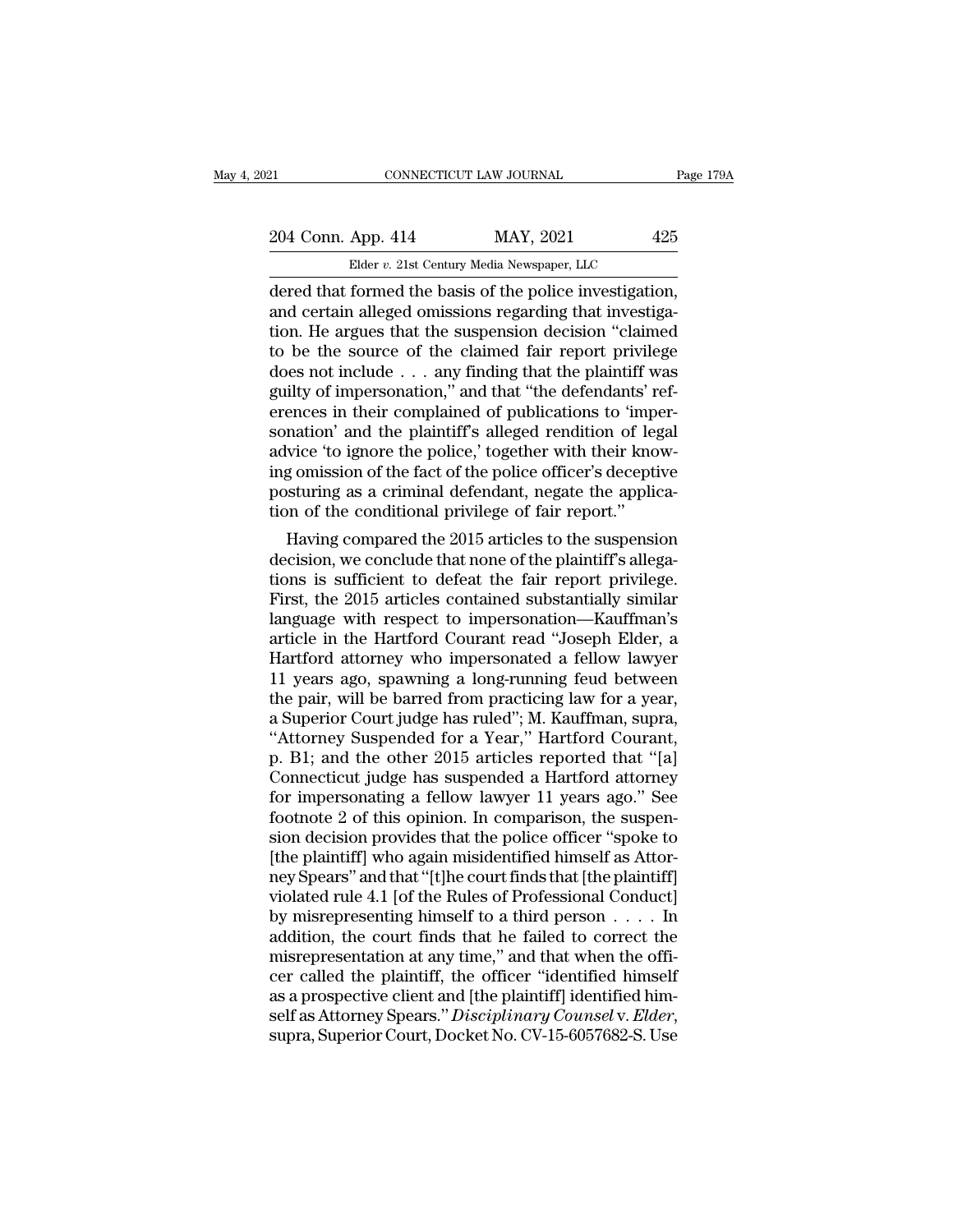## CONNECTICUT LAW JOURNAL May 4, 2021<br>426 MAY, 2021 204 Conn. App. 414<br>Elder v. 21st Century Media Newspaper, LLC CONNECTICUT LAW JOURNAL<br>MAY, 2021 204 Conn. App. 414<br>Elder *v.* 21st Century Media Newspaper, LLC<br>d "impersonating" in the news articles accu

CONNECTICUT LAW JOURNAL<br>
MAY, 2021 204 Conn. App. 414<br>
Elder v. 21st Century Media Newspaper, LLC<br>
of the word "impersonating" in the news articles accu-<br>
rately describes the conduct detailed in the suspension<br>
docision MAY, 2021 204 Conn. App. 414<br>Elder v. 21st Century Media Newspaper, LLC<br>of the word "impersonating" in the news articles accurately describes the conduct detailed in the suspension<br>decision. decision.  $\frac{\text{MAY, 2021}}{\text{Elder } v. 21 \text{st Century Media Newspaper, LLC}}$ <br>
the word "impersonating" in the news articles accuracy describes the conduct detailed in the suspension<br>
cision.<br>
Second, although the 2015 articles omit the court's<br>
ding that whe

Elder v. 21st Century Media Newspaper, LLC<br>
of the word "impersonating" in the news articles accurately describes the conduct detailed in the suspension<br>
decision.<br>
Second, although the 2015 articles omit the court's<br>
fin of the word "impersonating" in the news articles accurately describes the conduct detailed in the suspension<br>decision.<br>Second, although the 2015 articles omit the court's<br>finding that when the plaintiff was first called by or the word impersonating in the news articles accurately describes the conduct detailed in the suspension<br>decision.<br>Second, although the 2015 articles omit the court's<br>finding that when the plaintiff was first called by t rately describes the conduct detailed in the suspension<br>decision.<br>Second, although the 2015 articles omit the court's<br>finding that when the plaintiff was first called by the<br>police officer, that officer identified himself decision.<br>
Second, although the 2015 articles omit the court's<br>
finding that when the plaintiff was first called by the<br>
police officer, that officer identified himself not as a<br>
police officer but as a prospective client, Second, although the 2015 articles omit the court's<br>finding that when the plaintiff was first called by the<br>police officer, that officer identified himself not as a<br>police officer but as a prospective client, "[a]s long<br>as finding that when the plaintiff was first called by the<br>police officer, that officer identified himself not as a<br>police officer but as a prospective client, "[a]s long<br>as the matter published is substantially true, [a medi police officer, that officer identified himself not as a police officer but as a prospective client, "[a]s long as the matter published is substantially true, [a media defendant is] constitutionally protected from liabilit police officer but as a prospective client, "[a]s long<br>as the matter published is substantially true, [a media<br>defendant is] constitutionally protected from liability<br>for a false light invasion of privacy, regardless of it as the matter published is substantially true, [a media<br>defendant is] constitutionally protected from liability<br>for a false light invasion of privacy, regardless of its<br>decision to omit facts that may place the plaintiff u defendant is] constitutionally protected from liability<br>for a false light invasion of privacy, regardless of its<br>decision to omit facts that may place the plaintiff under<br>less harsh public scrutiny." *Goodrich* v. *Waterbu* for a false light invasion of  $\eta$ <br>decision to omit facts that may<br>less harsh public scrutiny." *Goodican-American*, *Inc.*, 188 Cor<br>(1982). The statement that the<br>for "impersonating" Spears with<br>with that detail omitted. cision to omit racts that may place the plaintiff under<br>is harsh public scrutiny." *Goodrich* v. *Waterbury Repub-<br>can-American, Inc.*, 188 Conn. 107, 132, 448 A.2d 1317<br>982). The statement that the plaintiff was suspended designation and the plaintiff). Goodrich v. Waterbury Republican-American, Inc., 188 Conn. 107, 132, 448 A.2d 1317<br>(1982). The statement that the plaintiff was suspended<br>for "impersonating" Spears was substantially true ev

*lican-American, Inc.*, 188 Conn. 107, 132, 448 A.2d 1317<br>(1982). The statement that the plaintiff was suspended<br>for "impersonating" Spears was substantially true even<br>with that detail omitted.<br>Additionally, we agree with (1982). The statement that the plaintiff was suspended<br>for "impersonating" Spears was substantially true even<br>with that detail omitted.<br>Additionally, we agree with the trial court that the<br>2015 articles do not "[advance] for impersonating Spears was substantially true even<br>with that detail omitted.<br>Additionally, we agree with the trial court that the<br>2015 articles do not "[advance] the proposition that [the<br>plaintiff] had advised the [susp Multimally, we agree with the trial court that the<br>
2015 articles do not "[advance] the proposition that [the<br>
plaintiff] had advised the [suspect] to ignore the police<br>  $\ldots$  ." (Internal quotation marks omitted.) Instea Additionally, we agree with the trial court that the 2015 articles do not "[advance] the proposition that [the plaintiff] had advised the [suspect] to ignore the police  $\ldots$  ." (Internal quotation marks omitted.) Instead 2015 articles do not "[advance] the proposition that [the plaintiff] had advised the [suspect] to ignore the police  $\ldots$  ." (Internal quotation marks omitted.) Instead, as the court noted, they accurately reported that t plaintiff] had advised the [suspect] to ignore the police  $\ldots$  ." (Internal quotation marks omitted.) Instead, as<br>the court noted, they accurately reported that the *offi-*<br>*cer* was "intent on finding out who had advise ...." (Internal quotation marks omitted.) Instead, as<br>the court noted, they accurately reported that the *offi-*<br>*cer* was "intent on finding out who had advised the<br>[suspect] to ignore the police," that the suspect had<br>" the court noted, they accurately reported that the *offi*-<br> *cer* was "intent on finding out who had advised the<br>
[suspect] to ignore the police," that the suspect had<br>
"entered the home based upon what he claimed to be<br> cer was "intent on finding out who had advised the [suspect] to ignore the police," that the suspect had "entered the home based upon what he claimed to be the advice of his counsel," and that the police officer "then atte [suspect] to ignore the police," that the suspect had<br>"entered the home based upon what he claimed to be<br>the advice of his counsel," and that the police officer<br>"then attempted to find out the name of the attorney<br>that had "entered the home based upon what he claimed to be<br>the advice of his counsel," and that the police officer<br>"then attempted to find out the name of the attorney<br>that had given [the suspect] the advice to enter the<br>property the advice of his counsel," and that the police officer<br>"then attempted to find out the name of the attorney<br>that had given [the suspect] the advice to enter the<br>property under the belief that the attorney had commit-<br>ted "then attempted to find out the name of the attorney<br>that had given [the suspect] the advice to enter the<br>property under the belief that the attorney had commit-<br>ted an offense and that he had violated ethical canons."<br>(Em that had given [the sproperty under the be<br>ted an offense and that<br>(Emphasis omitted; in<br>Those statements are<br>rate, and, accordingl;<br>report privilege.<br>Finally, the plaintiff operty under the belief that the attorney had commut-<br>d an offense and that he had violated ethical canons."<br>mphasis omitted; internal quotation marks omitted.)<br>ose statements are substantially fair, true, and accu-<br>te, an ted an oriense and that he had violated ethical canons.<br>
(Emphasis omitted; internal quotation marks omitted.)<br>
Those statements are substantially fair, true, and accurate, and, accordingly, they are protected by the fair<br>

(Empnasis omitted; internal quotation marks omitted.)<br>Those statements are substantially fair, true, and accurate, and, accordingly, they are protected by the fair<br>report privilege.<br>Finally, the plaintiff argues that a quo Those statements are substantially fair, true, and accurate, and, accordingly, they are protected by the fair<br>report privilege.<br>Finally, the plaintiff argues that a quotation attributed<br>to Spears that "every judge, appella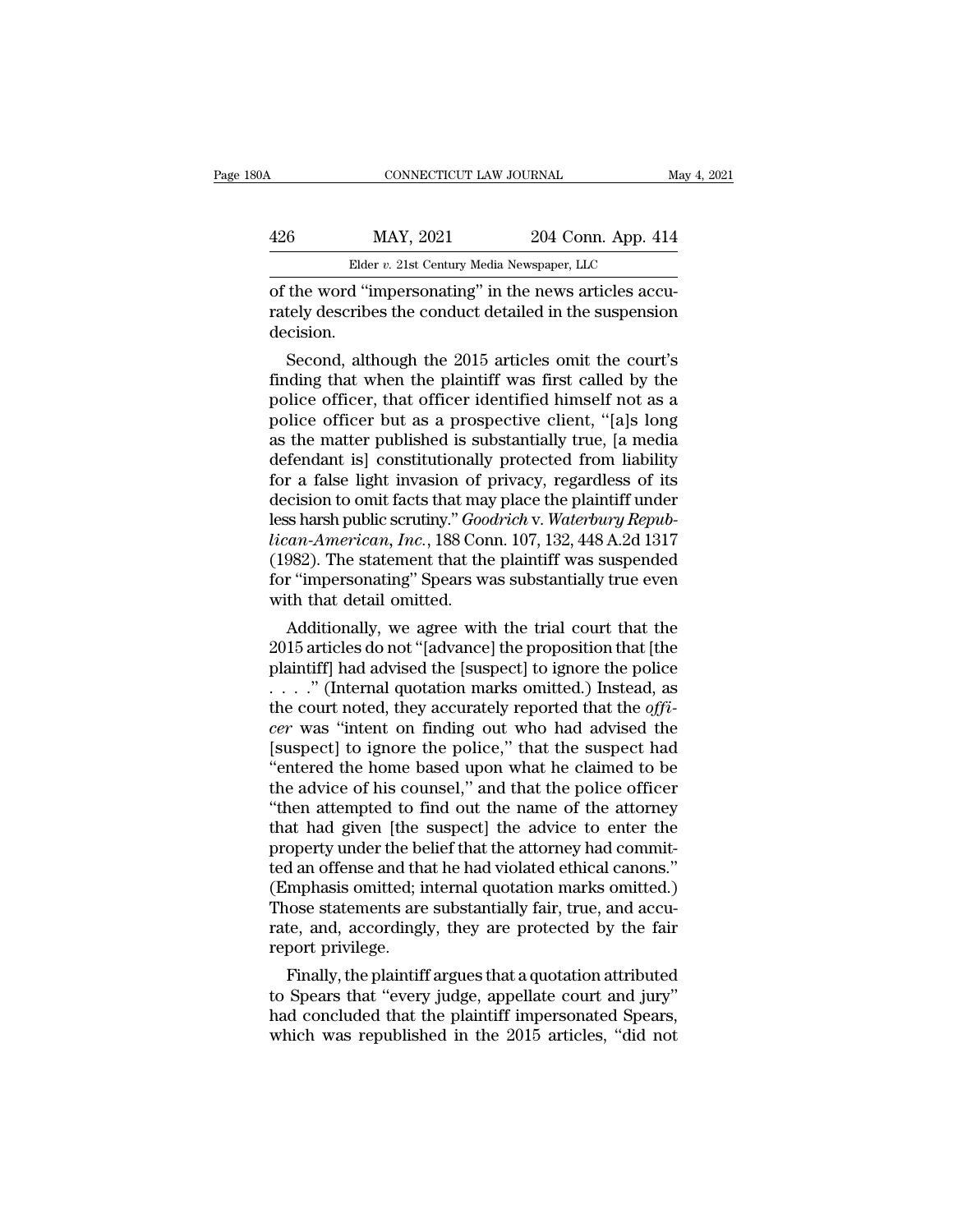## 21 CONNECTICUT LAW JOURNAL Page 181A<br>
204 Conn. App. 414 MAY, 2021 427<br>
Elder v. 21st Century Media Newspaper, LLC Elder *v.* 21st Century Media Newspaper, LLC<br>
1987 – 21st Century Media Newspaper, LLC<br>
1988 – 21st Century Media Newspaper, LLC<br>
1989 – 2000 – 2000 Media Newspaper, LLC

come from any government document or proceeding''<br>
and, therefore, is unprotected by the fair report privi-<br>
come from any government document or proceeding''<br>
and, therefore, is unprotected by the fair report privi-<br>
logo 204 Conn. App. 414 MAY, 2021 427<br>
Elder v. 21st Century Media Newspaper, LLC<br>
come from any government document or proceeding"<br>
and, therefore, is unprotected by the fair report privi-<br>
lege.<sup>5</sup> (Internal quotation marks o 204 Conn. App. 414 MAY, 2021 427<br>
Elder v. 21st Century Media Newspaper, LLC<br>
come from any government document or proceeding"<br>
and, therefore, is unprotected by the fair report privi-<br>
lege.<sup>5</sup> (Internal quotation marks 204 Conn. App. 414 MAY, 2021 427<br>Elder v. 21st Century Media Newspaper, LLC<br>come from any government document or proceeding"<br>and, therefore, is unprotected by the fair report privi-<br>lege.<sup>5</sup> (Internal quotation marks omit Elder v. 21st Century Media Newspaper, LLC<br>
come from any government document or proceeding"<br>
and, therefore, is unprotected by the fair report privi-<br>
lege.<sup>5</sup> (Internal quotation marks omitted.) Although<br>
Spears' quote w Elder v. 21st Century Media Newspaper, LLC<br>
come from any government document or proceeding"<br>
and, therefore, is unprotected by the fair report privi-<br>
lege.<sup>5</sup> (Internal quotation marks omitted.) Although<br>
Spears' quote w and, therefore, is unprotected by the fair report privi-<br>lege.<sup>5</sup> (Internal quotation marks omitted.) Although<br>Spears' quote was not in the suspension decision, that<br>deviation has little effect on our analysis. As our Supr lege.<sup>5</sup> (Internal quotation marks omitted.) Although<br>Spears' quote was not in the suspension decision, that<br>deviation has little effect on our analysis. As our Supreme<br>Court stated in *Strada* v. *Connecticut Newspapers*, Spears' quote was not in the suspension decision, that<br>deviation has little effect on our analysis. As our Supreme<br>Court stated in *Strada* v. *Connecticut Newspapers, Inc.*,<br>193 Conn. 313, 320, 477 A.2d 1005 (1984), "[a] deviation has little effect on our analysis. As our Supreme<br>Court stated in *Strada* v. *Connecticut Newspapers, Inc.*,<br>193 Conn. 313, 320, 477 A.2d 1005 (1984), "[a]ny devia-<br>tions from or embellishments upon the informat Court stated in *Strada* v. *Connecticut Newspapers, Inc.*, 193 Conn. 313, 320, 477 A.2d 1005 (1984), "[a]ny deviations from or embellishments upon the information obtained from the primary sources relied upon were minisc 193 Conn. 313, 320, 477 A.2d 1005 (1984), "[a]ny deviations from or embellishments upon the information obtained from the primary sources relied upon were miniscule and can be attributed to the leeway afforded an author w tions from or embellishments upon the information<br>obtained from the primary sources relied upon were<br>miniscule and can be attributed to the leeway afforded<br>an author who attempts to recount and popularize an<br>... event." (I % obtained from the primary sources relied upon were<br>miniscule and can be attributed to the leeway afforded<br>an author who attempts to recount and popularize an<br> $\dots$  event." (Internal quotation marks omitted.) In light<br>of miniscule and can be attributed to the leeway afforded<br>an author who attempts to recount and popularize an<br> $\dots$  event." (Internal quotation marks omitted.) In light<br>of our determination that use of the word "impersonat-<br>i an author who attempts to recount and popularize an<br>  $\ldots$  event." (Internal quotation marks omitted.) In light<br>
of our determination that use of the word "impersonat-<br>
ing" accurately described the plaintiff's conduct as would remove that we of the word "impersonating" accurately described the plaintiff's conduct as<br>detailed in the suspension decision, we are not per-<br>suaded that the quotation attributed to Spears renders<br>the 2015 articles of our determination that use of the word "impersonating" accurately described the plaintiff's conduct as<br>detailed in the suspension decision, we are not per-<br>suaded that the quotation attributed to Spears renders<br>the 2015 ing" accurately described the plaintiff's conduct as<br>detailed in the suspension decision, we are not per-<br>suaded that the quotation attributed to Spears renders<br>the 2015 articles substantially inaccurate such that it<br>would detailed in the suspension decision, we are not per-<br>suaded that the quotation attributed to Spears renders<br>the 2015 articles substantially inaccurate such that it<br>would remove them from the umbrella of the fair report<br>pri suaded that the quotation attributed to Spears reform the 2015 articles substantially inaccurate such would remove them from the umbrella of the fair privilege. The pertinent issue in this case is withe 2015 articles repre ivilege. The pertinent issue in this case is whether<br>
e 2015 articles represented a substantially accurate<br>
count of the judicial decision. Because we conclude<br>
at they did, the plaintiff's argument fails.<br>
IV<br>
The plainti

IV

the 2015 articles represented a substantially accurate<br>account of the judicial decision. Because we conclude<br>that they did, the plaintiff's argument fails.<br>IV<br>The plaintiff's next claim is that the court erred in<br>granting account of the judicial decision. Because we conclude<br>that they did, the plaintiff's argument fails.<br>IV<br>The plaintiff's next claim is that the court erred in<br>granting the motions for summary judgment because<br>the defendants The plaintiff's next claim is that the court erred in canting the motions for summary judgment because in edefendants did not submit "any evidence to rebut  $\frac{5}{5}$  With respect to CBS Radio, Inc., this claim is not prop The plaintiff's next claim is that the court erred in granting the motions for summary judgment because<br>the defendants did not submit "any evidence to rebut<br><sup>5</sup> With respect to CBS Radio, Inc., this claim is not properly p

granting the motions for summary judgment because<br>the defendants did not submit "any evidence to rebut<br><sup>5</sup> With respect to CBS Radio, Inc., this claim is not properly preserved. The<br>quotation attributed to Spears was not s the defendants did not submit "any evidence to rebut  $\frac{1}{100}$  is with respect to CBS Radio, Inc., this claim is not properly preserved. The quotation attributed to Spears was not specifically alleged in the plaintiff's the defendants did not submit "any evidence to rebut<br>
<sup>5</sup> With respect to CBS Radio, Inc., this claim is not properly preserved. The<br>
quotation attributed to Spears was not specifically alleged in the plaintiff's<br>
complain  $^5$  With respect to CBS Radio, Inc., this claim is not properly preserved. The quotation attributed to Spears was not specifically alleged in the plaintiff's complaint as a defamatory statement as to any defendant but Sp <sup>9</sup> With respect to CBS Radio, Inc., this claim is not properly preserved. The quotation attributed to Spears was not specifically alleged in the plaintiff's complaint as a defamatory statement as to any defendant but Spea quotation attributed to Spears was not specifically alleged in the plaintiff's<br>complaint as a defamatory statement as to any defendant but Spears, and<br>it was not addressed by the trial court. The plaintiff did, however, in complaint as a defamatory statement as to any defendant but Spears, and<br>it was not addressed by the trial court. The plaintiff did, however, in his<br>memoranda in opposition to the motions for summary judgment filed by<br>Kauff memoranda in opposition to the motions for summary judgment filed by Kauffman, 21st Century Media Newspaper, LLC, 21st Century Media, LLC, and The Hearst Corporation, argue that the quotation attributed to Spears was not f memoranda in opposition to the motions for summary judgment filed by Kauffman, 21st Century Media Newspaper, LLC, 21st Century Media, LLC, and The Hearst Corporation, argue that the quotation attributed to Spears was not f Kautiman, 21st Century Media Newspaper, LLC, 21st Century Media, LLC, and The Hearst Corporation, argue that the quotation attributed to Spears was not from a government document or proceeding and that "there [is] no fair and The Hearst Corporation, argue that the quotation attributed to Spea<br>was not from a government document or proceeding and that "there [i<br>no fair report privilege for a reporter's non-government sources." No sua<br>argument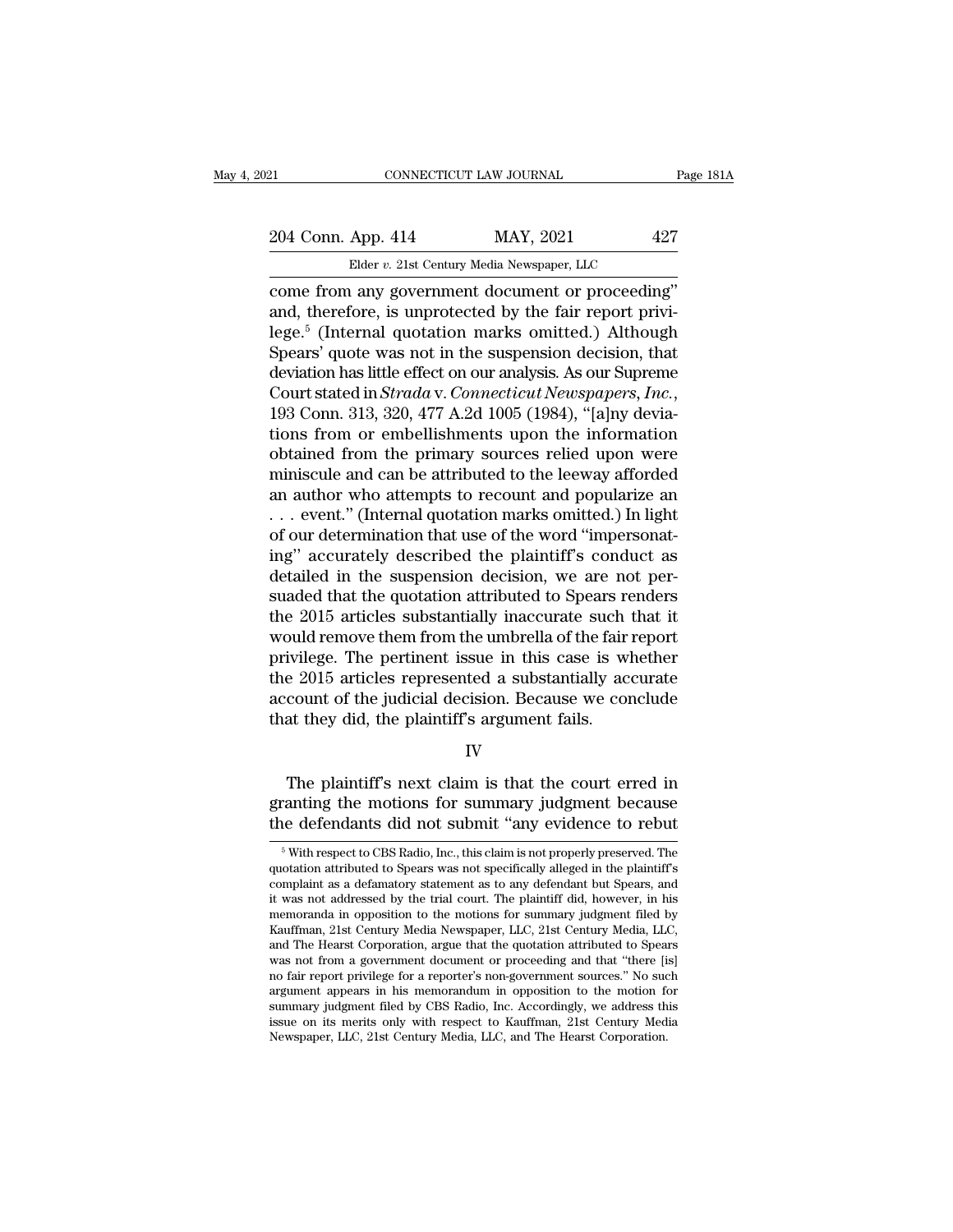| 82A | CONNECTICUT LAW JOURNAL                                 |                    | May 4, 2021 |
|-----|---------------------------------------------------------|--------------------|-------------|
| 428 | MAY, 2021                                               | 204 Conn. App. 414 |             |
|     | Elder v. 21st Century Media Newspaper, LLC              |                    |             |
|     | the plaintiff's claims of malice" and the plaintiff was |                    |             |

CONNECTICUT LAW JOURNAL May 4, 2021<br>
428 MAY, 2021 204 Conn. App. 414<br>
Elder v. 21st Century Media Newspaper, LLC<br>
the plaintiff's claims of malice'' and the plaintiff was<br>
"entitled, in any event, to a trial on the merits MAY, 2021 204 Conn. App. 414<br>
Elder v. 21st Century Media Newspaper, LLC<br>
the plaintiff's claims of malice'' and the plaintiff was<br>
"entitled, in any event, to a trial on the merits as to his<br>
claims of malice." We disagre claims of malice.'' We disagree.  $\frac{\text{MAP}}{\text{Elder } v. 21 \text{st Century Media Newspaper, LLC}}$ <br>
Elder *v.* 21st Century Media Newspaper, LLC<br>
e plaintiff's claims of malice'' and the plaintiff was<br>
matitled, in any event, to a trial on the merits as to his<br>
stated that<br>
in its memor

Elder v. 21st Century Media Newspaper, LLC<br>
the plaintiff's claims of malice" and the plaintiff was<br>
"entitled, in any event, to a trial on the merits as to his<br>
claims of malice." We disagree.<br>
In its memorandum of decis The plaintiff's claims of malice" and the plaintiff was<br>
"entitled, in any event, to a trial on the merits as to his<br>
claims of malice." We disagree.<br>
In its memorandum of decision, the court stated that<br>
"[t]he argument t the plaintiff's claims of malice" and the plaintiff was<br>
"entitled, in any event, to a trial on the merits as to his<br>
claims of malice." We disagree.<br>
In its memorandum of decision, the court stated that<br>
"[t]he argument t "entitled, in any event, to a trial on the merits as to his<br>claims of malice." We disagree.<br>In its memorandum of decision, the court stated that<br>"[t]he argument that malice defeats the fair report privi-<br>lege is . . . una claims of malice." We disagree.<br>
In its memorandum of decision, the court stated that<br>
"[t]he argument that malice defeats the fair report privi-<br>
lege is  $\dots$  unavailing, as it relies on the proposition<br>
that the [2015] In its memorandum of decision, the court stated that "[t]he argument that malice defeats the fair report privi-<br>lege is  $\dots$  unavailing, as it relies on the proposition<br>that the [2015] articles are not fair and accurate r "[t]he argument that malice defeats the fair report privi-<br>lege is  $\dots$  unavailing, as it relies on the proposition<br>that the [2015] articles are not fair and accurate rendi-<br>tions of the [suspension decision]. The court h lege is . . . . unavailing, as it relies on the proposition<br>that the [2015] articles are not fair and accurate rendi-<br>tions of the [suspension decision]. The court has found<br>to the contrary." In *Burton*, this court state that the [2015] articles are not fair and accurate rendi-<br>tions of the [suspension decision]. The court has found<br>to the contrary." In *Burton*, this court stated that, "[i]f<br>the report is accurate or a fair abridgment of tions of the [suspension decision]. The court has found<br>to the contrary." In *Burton*, this court stated that, "[i]f<br>the report is accurate or a fair abridgment of the pro-<br>ceeding, an action cannot constitutionally be ma to the contrary." In *Burton*, this court stated that, "[i]f<br>the report is accurate or a fair abridgment of the pro-<br>ceeding, an action cannot constitutionally be main-<br>tained for defamation. . . . The privilege exists ev the report is accurate or a fair abridgment of the proceeding, an action cannot constitutionally be maintained for defamation. . . . The privilege exists even though the publisher himself does not believe the defamatory w ceeding, an action cannot constitutionally be maintained for defamation. . . . The privilege exists even<br>though the publisher himself does not believe the<br>defamatory words he reports to be true, and even when<br>he knows the tained for defamation. . . . The privilege exists even<br>though the publisher himself does not believe the<br>defamatory words he reports to be true, and even when<br>he knows them to be false and even if they are libel<br>per se. Ab though the publisher himself does not believe the<br>defamatory words he reports to be true, and even when<br>he knows them to be false and even if they are libel<br>per se. Abuse of the privilege takes place, therefore,<br>when the p defamatory words he reports to be true, and even when<br>he knows them to be false and even if they are libel<br>per se. Abuse of the privilege takes place, therefore,<br>when the publisher does not give a fair and accurate<br>report he knows them to be false and even if they are libel<br>per se. Abuse of the privilege takes place, therefore,<br>when the publisher does not give a fair and accurate<br>report of the proceeding." (Citation omitted.) *Burton*<br>v. Am per se. Abuse of the privilege takes place, therefore,<br>when the publisher does not give a fair and accurate<br>report of the proceeding." (Citation omitted.) *Burton*<br>v. American Lawyer Media, Inc., supra, 83 Conn. App.<br>138. when the publisher does not give a fair and accurate<br>report of the proceeding." (Citation omitted.) *Burton*<br>v. American Lawyer Media, Inc., supra, 83 Conn. App.<br>138. Because we hold that the 2015 articles were fair<br>and ac report of the proceeding." (Citation omitted.) *Burton* v. American Lawyer Media, Inc., supra, 83 Conn. App. 138. Because we hold that the 2015 articles were fair and accurate abridgements of the suspension decision, the p v. American Lawyer Media,<br>138. Because we hold that<br>and accurate abridgements of<br>the plaintiff's claim of malic<br>Accordingly, the defendants<br>the plaintiff's claim, and the<br>to a trial on its merits. Finally, the plaintiff argues that the court erred in<br>the defendants were not required to rebut<br>a trial on its merits.<br>We finally, the plaintiff argues that the court erred in<br>anting the motions for summary judgment in fav

V

Frankling Scham of maked ranging at a maked of law.<br>Accordingly, the defendants were not required to rebut<br>the plaintiff's claim, and the plaintiff was not entitled<br>to a trial on its merits.<br>V<br>Finally, the plaintiff argues recordingly, are defendants were not required to restar<br>the plaintiff's claim, and the plaintiff was not entitled<br>to a trial on its merits.<br>V<br>Finally, the plaintiff argues that the court erred in<br>granting the motions for s In the plant of state, and the plant of was not entried<br>to a trial on its merits.<br>V<br>Finally, the plaintiff argues that the court erred in<br>granting the motions for summary judgment in favor<br>of the defendants because "such s V<br>
Finally, the plaintiff argues that the court erred in<br>
granting the motions for summary judgment in favor<br>
of the defendants because "such summary adjudication<br>
[constituted] a violation of his state constitutional rig Finally, the plaintiff argues that the court erred in granting the motions for summary judgment in favor of the defendants because "such summary adjudication [constituted] a violation of his state constitutional right of Finally, the plaintiff argues that the court erred in granting the motions for summary judgment in favor of the defendants because "such summary adjudication [constituted] a violation of his state constitutional right of granting the motions for summary judgment in favor<br>of the defendants because "such summary adjudication<br>[constituted] a violation of his state constitutional right<br>of redress for injuries to his reputation guaranteed by<br>ar disagree. onstituted] a violation of his state constitutional right<br>redress for injuries to his reputation guaranteed by<br>ticle first, § 10, of the constitution of  $\dots$  Connecti-<br>t, and of his right to a trial by jury on his claims<br> of redress for myuries to his reputation guaranteed by article first, § 10, of the constitution of  $\ldots$  Connecticut, and of his right to a trial by jury on his claims for redress for injuries to his reputation  $\ldots$  ." W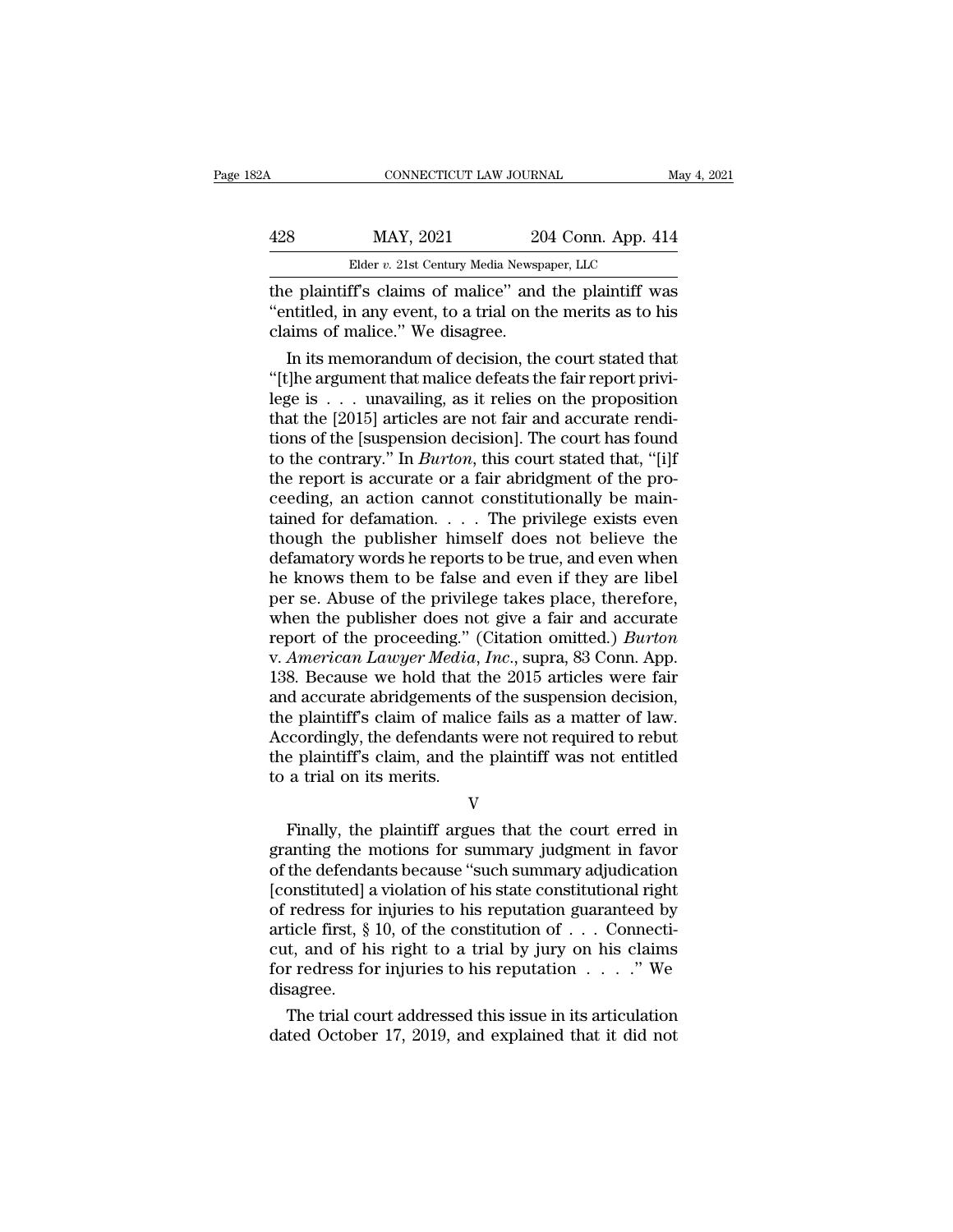# 21 CONNECTICUT LAW JOURNAL Page 183A<br>204 Conn. App. 414 MAY, 2021 429<br>Elder v. 21st Century Media Newspaper, LLC CONNECTICUT LAW JOURNAL<br>
App. 414 MAY, 2021 429<br>
Elder *v.* 21st Century Media Newspaper, LLC<br>
ne plaintiff's state constitutional law claims

consider the plaintiff's state constitutional law claims<br>
because they were inadequately briefed. Specifically,<br>
the court stated that "It lhe Inlaintiff's provides the identi-204 Conn. App. 414 MAY, 2021 429<br>Elder v. 21st Century Media Newspaper, LLC<br>consider the plaintiff's state constitutional law claims<br>because they were inadequately briefed. Specifically,<br>the court stated that "[t]he [plai 204 Conn. App. 414 MAY, 2021 429<br>
Elder v. 21st Century Media Newspaper, LLC<br>
consider the plaintiff's state constitutional law claims<br>
because they were inadequately briefed. Specifically,<br>
the court stated that "[t]he [ 204 Conn. App. 414 MAY, 2021 429<br>
Elder v. 21st Century Media Newspaper, LLC<br>
consider the plaintiff's state constitutional law claims<br>
because they were inadequately briefed. Specifically,<br>
the court stated that "[t]he [ Elder v. 21st Century Media Newspaper, LLC<br>
consider the plaintiff's state constitutional law claims<br>
because they were inadequately briefed. Specifically,<br>
the court stated that "[t]he [plaintiff] provides the identi-<br>
c Elder v. 21st Century Media Newspaper, LLC<br>
consider the plaintiff's state constitutional law claims<br>
because they were inadequately briefed. Specifically,<br>
the court stated that "[t]he [plaintiff] provides the identi-<br>
c consider the plaintiff's state constitutional law claims<br>because they were inadequately briefed. Specifically,<br>the court stated that "[t]he [plaintiff] provides the identi-<br>cal argument regarding article first, § 10, in th because they were inadequately briefed. Specifically,<br>the court stated that "[t]he [plaintiff] provides the identi-<br>cal argument regarding article first,  $\S$  10, in the various<br>opposition memoranda to the defendants' moti the court stated that "[t]he [plaintiff] provides the identi-<br>cal argument regarding article first, § 10, in the various<br>opposition memoranda to the defendants' motions for<br>summary judgment that include a history of § 10 a cal argument regarding article first,  $\S$  10, in the various<br>opposition memoranda to the defendants' motions for<br>summary judgment that include a history of  $\S$  10 and<br>other sections of article first of the constitution of opposition memoranda to the defendants' motions for summary judgment that include a history of  $\S$  10 and other sections of article first of the constitution of Connecticut, a discussion of commentary related to the impor Funnmary judgment that include a history of  $\S$  10 and<br>other sections of article first of the constitution of Con-<br>necticut, a discussion of commentary related to the<br>importance of reputation and honor, a reference to the other sections of article first of the constitution of Connecticut, a discussion of commentary related to the<br>importance of reputation and honor, a reference to the<br>English common-law practice of conducting jury trials<br>in necticut, a discussion of commentary related to the<br>importance of reputation and honor, a reference to the<br>English common-law practice of conducting jury trials<br>in libel cases and a discussion of the importance of<br>redress importance of reputation and honor, a reference to the English common-law practice of conducting jury trials<br>in libel cases and a discussion of the importance of<br>redress for injury to reputation. What the plaintiff did<br>not English common-law practice of conducting jury trials<br>in libel cases and a discussion of the importance of<br>redress for injury to reputation. What the plaintiff did<br>not do in his various memoranda was to provide the<br>court in libel cases and a discussion of the importance of<br>redress for injury to reputation. What the plaintiff did<br>not do in his various memoranda was to provide the<br>court with an identification of the precise contours of<br>the redress for injury to reputation. What the plaintiff did<br>not do in his various memoranda was to provide the<br>court with an identification of the precise contours of<br>the protection afforded by article first,  $\S$  10. Neither not do in his various memoranda was to provide the<br>court with an identification of the precise contours of<br>the protection afforded by article first,  $\S$  10. Neither did<br>the plaintiff offer any analysis of how to address t court with an identification of the precise contours of<br>the protection afforded by article first, § 10. Neither did<br>the plaintiff offer any analysis of how to address tension<br>between the article first, § 10 right to a rem the protection afforded by article first,  $\S$  10. Neither did<br>the plaintiff offer any analysis of how to address tension<br>between the article first,  $\S$  10 right to a remedy by due<br>course of law for injury to reputation an the plaintiff offer any analysis of how to address tension<br>between the article first, § 10 right to a remedy by due<br>course of law for injury to reputation and the fair<br>reporting privilege. While any analysis of the competi between the article first, § 10 right to a remedy by due<br>course of law for injury to reputation and the fair<br>reporting privilege. While any analysis of the competing<br>weight to be provided to the article first, § 10 remedy<br> course of law for injury to reputation and the fair<br>reporting privilege. While any analysis of the competing<br>weight to be provided to the article first,  $\S$  10 remedy<br>by due course of law and the fair reporting privilege<br> reporting privilege. While any analysis of the competing<br>weight to be provided to the article first,  $\S$  10 remedy<br>by due course of law and the fair reporting privilege<br>requires discussion of the nature and source of the<br> weight to be provided to the article first, § 10 remedy<br>by due course of law and the fair reporting privilege<br>requires discussion of the nature and source of the<br>privilege, none was provided by the [plaintiff]." Addi-<br>tion by due course of law and the fair reporting privilege<br>requires discussion of the nature and source of the<br>privilege, none was provided by the [plaintiff]." Addi-<br>tionally, the court noted that "the [plaintiff's] memo-<br>ran requires discussion of the nature and source of the<br>privilege, none was provided by the [plaintiff]." Addi-<br>tionally, the court noted that "the [plaintiff's] memo-<br>randa are also bereft of any mention of the factors<br>artic privilege, none was provided by the [plaintiff]." Additionally, the court noted that "the [plaintiff's] memoranda are also bereft of any mention of the factors articulated in *State* v. *Geisler*, [supra, 222 Conn. 685]<sup>6</sup> tionally, the court noted that "the [plaintiff's] memoranda are also bereft of any mention of the factors articulated in *State* v. *Geisler*, [supra, 222 Conn. 685]<sup>6</sup> that must be applied to analyze Connecticut constitu nda are also bereft of any mention of the factors<br>ticulated in *State* v. *Geisler*, [supra, 222 Conn. 685]<sup>6</sup><br>at must be applied to analyze Connecticut constitu-<br>nnal claims and which permit a reasoned and princi-<br>ed con articulated in *State* v. *Geisler*, [supra, 222 Conn. 685]<sup>6</sup><br>that must be applied to analyze Connecticut constitu-<br>tional claims and which permit a reasoned and princi-<br>pled consideration of the meaning and contours of that must be applied to analyze Connecticut constitu-<br>tional claims and which permit a reasoned and princi-<br>pled consideration of the meaning and contours of arti-<br>cle first, § 10." (Footnote added; footnote omitted.)<br>The

e first, § 10.<sup>7</sup> (Footnote added; footnote omitted.)<br>The plaintiff's state constitutional claim on appeal is<br>rtually identical to his arguments in previous memo-<br>and that were before the trial court. He provides no<br><sup>6</sup>The The plaintiff's state constitutional claim on appeal is<br>virtually identical to his arguments in previous memo-<br>randa that were before the trial court. He provides no<br> $\frac{1}{\pi}$  The six *Geisler* factors are: "(1) the text

Fire praintern 9 state constructional claim on appear is<br>virtually identical to his arguments in previous memo-<br>randa that were before the trial court. He provides no<br><sup>6</sup>The six *Geisler* factors are: "(1) the text of the randa that were before the trial court. He provides no<br>  $\overline{ }$ <sup>6</sup>The six *Geisler* factors are: "(1) the text of the operative constitutional<br>
provisions; (2) related Connecticut precedents; (3) persuasive relevant fed-<br> randa that were before the trial court. He provides no<br>
<sup>6</sup> The six *Geisler* factors are: "(1) the text of the operative constitutional<br>
provisions; (2) related Connecticut precedents; (3) persuasive relevant fed-<br>
eral <sup>6</sup> The six *Geisler* factors are: "(1) the text of the operative constitutional provisions; (2) related Connecticut precedents; (3) persuasive relevant federal precedents; (4) persuasive precedents of other state courts; The six *Geister* factor provisions; (2) related C<br>eral precedents; (4) persi<br>insights into the intent of<br>understandings of applic<br>wise described, relevant<br>547, 4 A.3d 1176 (2010).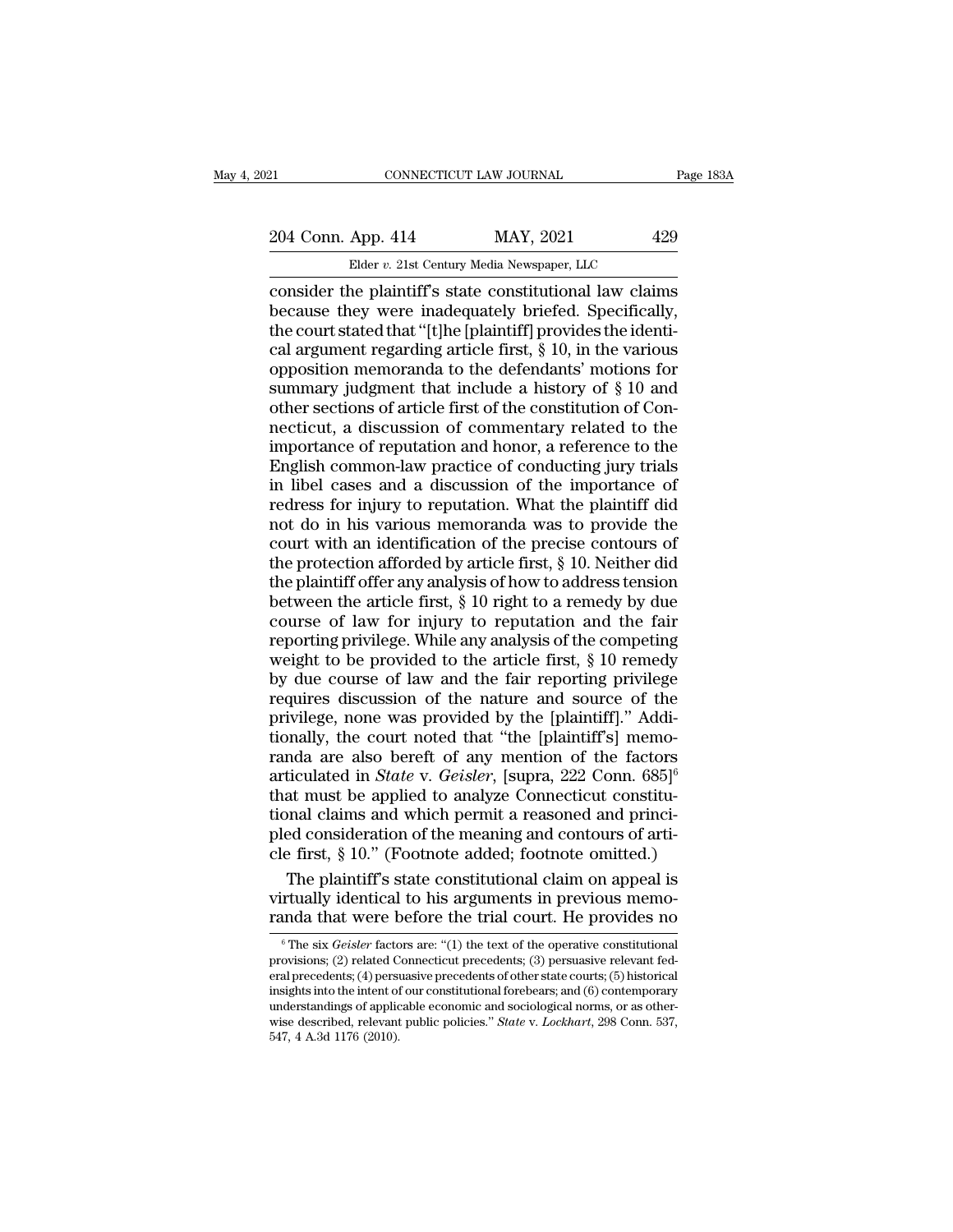# CONNECTICUT LAW JOURNAL May 4, 2021<br>
430 MAY, 2021 204 Conn. App. 414<br>
Elder v. 21st Century Media Newspaper, LLC

CONNECTICUT LAW JOURNAL<br>
MAY, 2021 204 Conn. App. 414<br>
Elder *v.* 21st Century Media Newspaper, LLC<br>
f the nature and source of the fair repor CONNECTICUT LAW JOURNAL May 4, 202<br>
430 MAY, 2021 204 Conn. App. 414<br>
Elder v. 21st Century Media Newspaper, LLC<br>
analysis of the nature and source of the fair report<br>
privilege, which the trial court correctly noted would MAY, 2021 204 Conn. App. 414<br>Elder v. 21st Century Media Newspaper, LLC<br>analysis of the nature and source of the fair report<br>privilege, which the trial court correctly noted would<br>be required for us to construe this claim.  $\begin{array}{ll}\n & \text{MAX, } 2021 \quad \text{204 Conn. App. 414}\n \hline\n & \text{Elder } v. \text{ 21st Century Media Newspaper, LLC}\n \end{array}$ <br>
analysis of the nature and source of the fair report<br>
privilege, which the trial court correctly noted would<br>
be required for us to construe this  $\frac{130}{204 \text{ Com. App. 414}}$ <br>Elder v. 21st Century Media Newspaper, LLC<br>analysis of the nature and source of the fair report<br>privilege, which the trial court correctly noted would<br>be required for us to construe this claim. We Elder v. 21st Century Media Newspaper, LLC<br>
analysis of the nature and source of the fair report<br>
privilege, which the trial court correctly noted would<br>
be required for us to construe this claim. We disagree,<br>
however, w Elder *v.* 21st Century Media Newspaper, LLC<br>analysis of the nature and source of the fair report<br>privilege, which the trial court correctly noted would<br>be required for us to construe this claim. We disagree,<br>however, with analysis of the nature and source of the fair report<br>privilege, which the trial court correctly noted would<br>be required for us to construe this claim. We disagree,<br>however, with the trial court's statement that "failure<br>to privilege, which the trial court correctly noted would<br>be required for us to construe this claim. We disagree,<br>however, with the trial court's statement that "failure<br>to provide an analysis of the constitution of Connectic be required for us to construe this claim. We disagree,<br>however, with the trial court's statement that "failure<br>to provide an analysis of the constitution of Connecticut<br>under *Geisler* renders such claims unreviewable" in however, with the trial court's statement that "failure<br>to provide an analysis of the constitution of Connecticut<br>under *Geisler* renders such claims unreviewable" in<br>this context. *Geisler* analysis is indeed required wh to provide an analysis of the constitution of Connecticut<br>under *Geisler* renders such claims unreviewable" in<br>this context. *Geisler* analysis is indeed required when<br>a litigant claims that our state constitution affords under *Geisler* renders such claims unreviewable" in<br>this context. *Geisler* analysis is indeed required when<br>a litigant claims that our state constitution affords<br>broader protection than the United States constitution,<sup>7</sup> this context. *Geisler* analysis is indeed required when<br>a litigant claims that our state constitution affords<br>broader protection than the United States constitution,<sup>7</sup><br>but such analysis is not required when the provision a litigant claims that our state constitution affords<br>broader protection than the United States constitution,<sup>7</sup><br>but such analysis is not required when the provision of<br>the state constitution invoked has no federal analog. broader protection than the United States constitution,<sup>7</sup><br>but such analysis is not required when the provision of<br>the state constitution invoked has no federal analog.<br>In those cases, as in the present case, a party does but such analysis is not required when the provision of<br>the state constitution invoked has no federal analog.<br>In those cases, as in the present case, a party does not<br>necessarily need to conduct a *Geisler* analysis to sta The state constitution invoked.<br>In those cases, as in the present<br>necessarily need to conduct a G<br>a legally sufficient claim under<br>Regardless, however, the trial<br>rectly that the plaintiff's state<br>were inadequately briefed. those cases, as in the present case, a party does not<br>cessarily need to conduct a *Geisler* analysis to state<br>legally sufficient claim under our state constitution.<br>gardless, however, the trial court concluded cor-<br>ctly th necessarily need to conduct a *Geisler* analysis to state<br>a legally sufficient claim under our state constitution.<br>Regardless, however, the trial court concluded cor-<br>rectly that the plaintiff's state constitutional claims

a legally sufficient claim under our state constitution.<br>Regardless, however, the trial court concluded correctly that the plaintiff's state constitutional claims<br>were inadequately briefed.<br>Moreover, we are not persuaded b Regardless, however, the trial court concluded correctly that the plaintiff's state constitutional claims<br>were inadequately briefed.<br>Moreover, we are not persuaded by the plaintiff's<br>claim that his "state constitutional r rectly that the plaintiff's state constitutional claims<br>were inadequately briefed.<br>Moreover, we are not persuaded by the plaintiff's<br>claim that his "state constitutional right of redress for<br>injuries to his reputation guar were inadequately briefed.<br>
Moreover, we are not persuaded by the plaintiff's<br>
claim that his "state constitutional right of redress for<br>
injuries to his reputation guaranteed by article first,<br>
§ 10, of the constitution Moreover, we are not persuaded by the plaintiff's<br>claim that his "state constitutional right of redress for<br>injuries to his reputation guaranteed by article first,<br>§ 10, of the constitution of . . . Connecticut trumped<br>the claim that his "state constitutional right of redress for<br>injuries to his reputation guaranteed by article first,<br> $\S$  10, of the constitution of  $\ldots$  Connecticut trumped<br>the later developed judicially created common-law injuries to his reputation guaranteed by article first,<br>
§ 10, of the constitution of  $\ldots$  Connecticut trumped<br>
the later developed judicially created common-law fair<br>
report privilege." We are guided in our analysis by is 10, of the constitution of . . . Connecticut trumped<br>the later developed judicially created common-law fair<br>report privilege." We are guided in our analysis by the<br>*Geisler* factors, which, although not required to con *Connection Comment* Commentation for *Commentation comment* the later developed judicially created common-law fair report privilege." We are guided in our analysis by the *Geisler* factors, which, although not required to *incertially strated conduct and take terroriginal* report privilege." We are guided in our analysis by the *Geisler* factors, which, although not required to construe this claim, are "useful in analyzing the scope of a ri *Geisler factors,*<br> *Geisler factors,*<br>
strue this claim,<br>
a right guarante<br>
no federal analo,<br> *Connecticut Coding, Inc.* v. *Rel*<br>
206 (2010).<br>
Article first, § rue this claim, are "useful in analyzing the scope of<br>right guaranteed by the state constitution that has<br>federal analog." (Internal quotation marks omitted.)<br>*mnecticut Coalition for Justice in Education Fund-*<br> $g$ , *Inc.* a right guaranteed by the state constitution that has<br>no federal analog." (Internal quotation marks omitted.)<br>*Connecticut Coalition for Justice in Education Fund-*<br>ing, *Inc.* v. *Rell*, 295 Conn. 240, 272 n.26, 990 A.2d

*ug*, *Inc.* v. *Rett*, 295 Conn. 240, 272 n.26, 990 A.2d<br>06 (2010).<br>Article first, § 10, of our state constitution provides:<br>All courts shall be open, and every person, for an injury<br><sup>7</sup>See, e.g., *State* v. *Allan*, 131 206 (2010).<br>
Article first, § 10, of our state constitution provides:<br>
"All courts shall be open, and every person, for an injury<br>
<sup>7</sup> See, e.g., *State v. Allan*, 131 Conn. App. 433, 435 n.2, 27 A.3d 19 (2011)<br>
(claim of Article first, § 10, of our state constitution provides:<br>
"All courts shall be open, and every person, for an injury<br>
<sup>7</sup> See, e.g., *State* v. *Allan*, 131 Conn. App. 433, 435 n.2, 27 A.3d 19 (2011)<br>
(claim of violation o Article Hrst, § 10, 01 our state constitution provides:<br>
"All courts shall be open, and every person, for an injury<br>
<sup>7</sup> See, e.g., *State* v. *Allan*, 131 Conn. App. 433, 435 n.2, 27 A.3d 19 (2011)<br>
(claim of violation of "All courts shall be open, and every person, for an injury<br>
<sup>7</sup> See, e.g., *State v. Allan*, 131 Conn. App. 433, 435 n.2, 27 A.3d 19 (2011)<br>
(claim of violation of rights under article first, § 8, of state constitution no <sup>7</sup> See, e.g., *State v. Allan*, 131 Conn. App. 433, 435 n.2, 27 A.3d 19 (2011) (claim of violation of rights under article first, § 8, of state constitution not reviewed due to failure to provide analysis required by *Ge* see, e.g., *State v. Attan*, 131 Conn. App. 433, 435 n.2, 27 A.3d 19 (2011)<br>(claim of violation of rights under article first, § 8, of state constitution not<br>reviewed due to failure to provide analysis required by *Geisle* (claim of violation of rights under article first, § 8, of state constitution not reviewed due to failure to provide analysis required by *Geisler*), aff'd, 311 Conn. 1, 83 A.3d 326 (2014); *State* v. *Knight*, 125 Conn.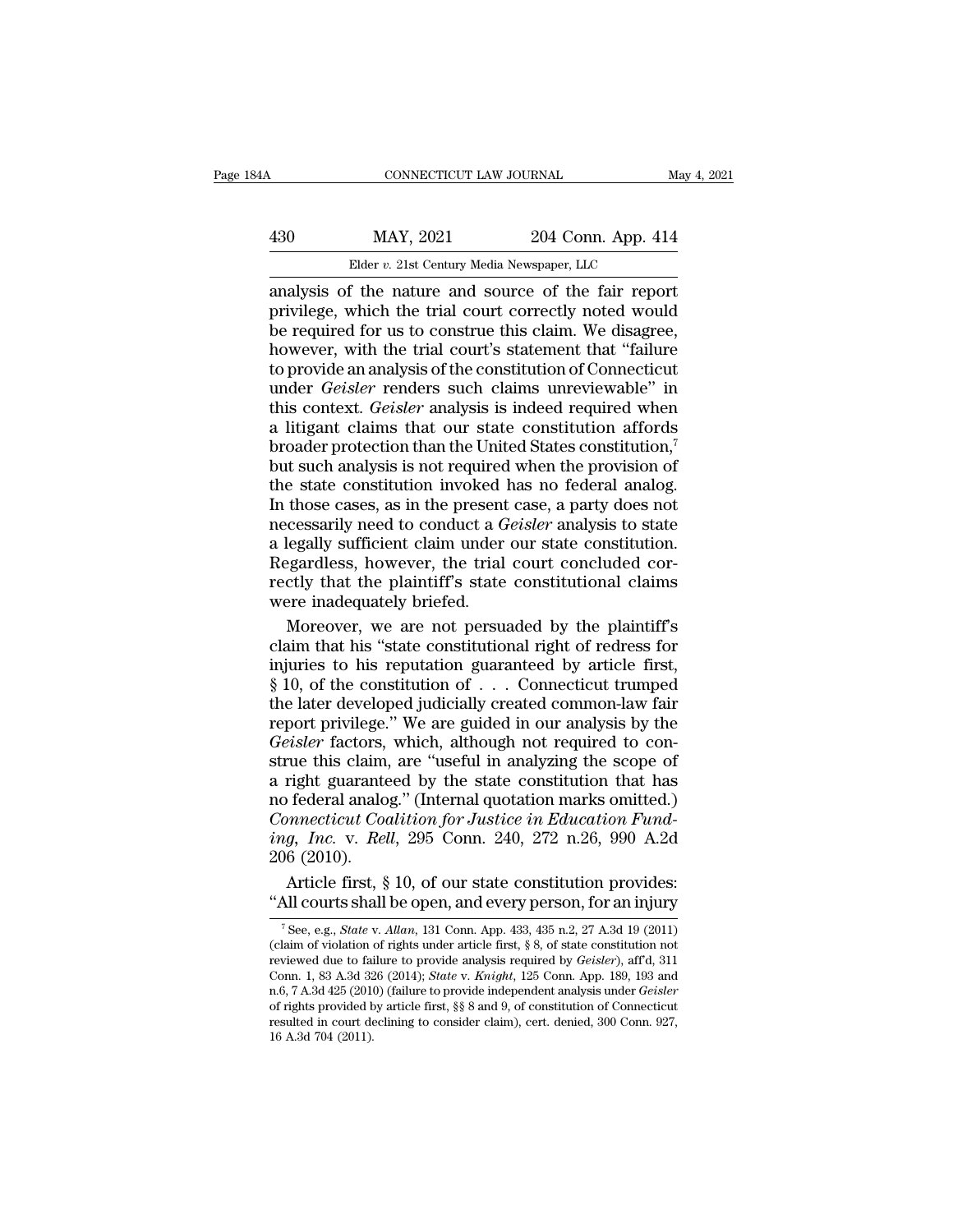CONNECTICUT LAW JOURNAL Page 18<br>
204 Conn. App. 414 MAY, 2021 431<br>
Elder v. 21st Century Media Newspaper, LLC<br>
done to him in his person, property or reputation, shall<br>
have remedy by due course of law, and right and justi 204 Conn. App. 414 MAY, 2021 431<br>Elder v. 21st Century Media Newspaper, LLC<br>done to him in his person, property or reputation, shall<br>have remedy by due course of law, and right and justice<br>administered without sale, denial 204 Conn. App. 414 MAY, 2021 431<br>
Elder v. 21st Century Media Newspaper, LLC<br>
done to him in his person, property or reputation, shall<br>
have remedy by due course of law, and right and justice<br>
administered without sale, d 204 Conn. App. 414 MAY, 2021 431<br>
Elder v. 21st Century Media Newspaper, LLC<br>
done to him in his person, property or reputation, shall<br>
have remedy by due course of law, and right and justice<br>
administered without sale, d Elder v. 21st Century Media Newspaper, LLC<br>
done to him in his person, property or reputation, shall<br>
have remedy by due course of law, and right and justice<br>
administered without sale, denial or delay." The plaintiff<br>
cla Elder v. 21st Century Media Newspaper, LLC<br>
done to him in his person, property or reputation, shall<br>
have remedy by due course of law, and right and justice<br>
administered without sale, denial or delay." The plaintiff<br>
cl done to him in his person, property or reputation, shall<br>have remedy by due course of law, and right and justice<br>administered without sale, denial or delay." The plaintiff<br>claims that "[t]he Connecticut constitution does n have remedy by due course of law, and right and justice<br>administered without sale, denial or delay." The plaintiff<br>claims that "[t]he Connecticut constitution does not<br>provide that only 'some' injuries to reputation are su administered without sale, denial or delay." The plaintiff<br>claims that "[t]he Connecticut constitution does not<br>provide that only 'some' injuries to reputation are sub-<br>ject to redress in our courts. It does not provide an claims that "[t]he Connecticut constitution does not<br>provide that only 'some' injuries to reputation are sub-<br>ject to redress in our courts. It does not provide an<br>exception [that] allows defamers to publish libelous<br>repor provide that only 'some' injuries to reputation are sub-<br>ject to redress in our courts. It does not provide an<br>exception [that] allows defamers to publish libelous<br>reports without consequence so long as they cloak their<br>de is ject to redress in our courts. It does not provide an exception [that] allows defamers to publish libelous<br>reports without consequence so long as they cloak their<br>deeds with an assertion that their source is a govern-<br>m exception [that] allows defamers to publish libelous<br>reports without consequence so long as they cloak their<br>deeds with an assertion that their source is a govern-<br>ment document or official." Although it is true that the<br>f reports without consequence so long as they cloak their<br>deeds with an assertion that their source is a govern-<br>ment document or official." Although it is true that the<br>fair report privilege is not written into the Connecti deeds with an assertion that their source is a government document or official." Although it is true that the<br>fair report privilege is not written into the Connecticut<br>constitution, the text of article first, § 10, does no ment document or official." Although it is true that the<br>fair report privilege is not written into the Connecticut<br>constitution, the text of article first, § 10, does not sup-<br>port the plaintiff's argument. The crux of thi fair report privilege is not written into the Connecticut<br>constitution, the text of article first,  $\S$  10, does not sup-<br>port the plaintiff's argument. The crux of this issue<br>is that the 2015 articles were a substantially constitution, the text of article first, § 10, does not support the plaintiff's argument. The crux of this issue<br>is that the 2015 articles were a substantially fair and<br>accurate rendition of the suspension decision, which<br> port the plaintiff's argument. The crux of this issue<br>is that the 2015 articles were a substantially fair and<br>accurate rendition of the suspension decision, which<br>was a matter of public record. The 2015 articles may<br>well h is that the 2015 articles were a substantially fair and accurate rendition of the suspension decision, which was a matter of public record. The 2015 articles may well have caused the plaintiff injury to his reputation in accurate rendition of the suspension decision, which<br>was a matter of public record. The 2015 articles may<br>well have caused the plaintiff injury to his reputation<br>in the lay sense, but they did so by accurately and fairly<br> was a matter of public record. The 2015 articles may<br>well have caused the plaintiff injury to his reputation<br>in the lay sense, but they did so by accurately and fairly<br>reporting on a matter of public record. Therefore, the well have caused the plaintiff injury to his reputation<br>in the lay sense, but they did so by accurately and fairly<br>reporting on a matter of public record. Therefore, there<br>was no legally cognizable injury to the plaintiff in the lay sense, but they did so by accurately and fairly<br>reporting on a matter of public record. Therefore, there<br>was no legally cognizable injury to the plaintiff's reputa-<br>tion that would implicate the text of article reporting on a matter of public record. Therefore, there was no legally cognizable injury to the plaintiff's reputation that would implicate the text of article first, § 10, of our state constitution. "The existence of a 137. In that would implicate the text of article first,  $\S$  10,<br>our state constitution. "The existence of a *false* and<br>famatory statement is a prerequisite to a party's pre-<br>iling in a case for libel." (Emphasis added.) *Burt* of our state constitution. "The existence of a *false* and<br>defamatory statement is a prerequisite to a party's pre-<br>vailing in a case for libel." (Emphasis added.) *Burton*<br>v. American Lawyer Media, Inc., supra, 83 Conn. A

defamatory statement is a prerequisite to a party's prevailing in a case for libel." (Emphasis added.) *Burton* v. American Lawyer Media, Inc., supra, 83 Conn. App. 137.<br>With respect to Connecticut history, we are not pers vailing in a case for libel." (Emphasis added.) *Burton*<br>v. American Lawyer Media, Inc., supra, 83 Conn. App.<br>137.<br>With respect to Connecticut history, we are not per-<br>suaded that the plaintiff's references to commentators v. American Lawyer Media, Inc., supra, 83 Conn. App.<br>137.<br>With respect to Connecticut history, we are not per-<br>suaded that the plaintiff's references to commentators<br>on the Connecticut constitution provide any relevant<br>his 137.<br>With respect to Connecticut history, we are not per-<br>suaded that the plaintiff's references to commentators<br>on the Connecticut constitution provide any relevant<br>historical insight into the intent of our constitutional With respect to Connecticut history, we are not per-<br>suaded that the plaintiff's references to commentators<br>on the Connecticut constitution provide any relevant<br>historical insight into the intent of our constitutional<br>fore suaded that the plaintiff's references to commentators<br>on the Connecticut constitution provide any relevant<br>historical insight into the intent of our constitutional<br>forebears regarding application of the fair report privion the Connecticut constitution provide any relevant<br>historical insight into the intent of our constitutional<br>forebears regarding application of the fair report privi-<br>lege under these circumstances. Additionally, with<br>res historical insight into the intent of our constitutional<br>forebears regarding application of the fair report privi-<br>lege under these circumstances. Additionally, with<br>respect to Connecticut precedent, the plaintiff acknowlforebears regarding application of the fair report privi-<br>lege under these circumstances. Additionally, with<br>respect to Connecticut precedent, the plaintiff acknowl-<br>edges that the fair report privilege is a common-law<br>pri lege under these circumstances. Additionally, with<br>respect to Connecticut precedent, the plaintiff acknowl-<br>edges that the fair report privilege is a common-law<br>privilege, but, as the trial court noted, he "did not bring<br>t respect to Connecticut precedent, the plaintiff acknowledges that the fair report privilege is a common-law privilege, but, as the trial court noted, he "did not bring to the court's attention any appellate decision that a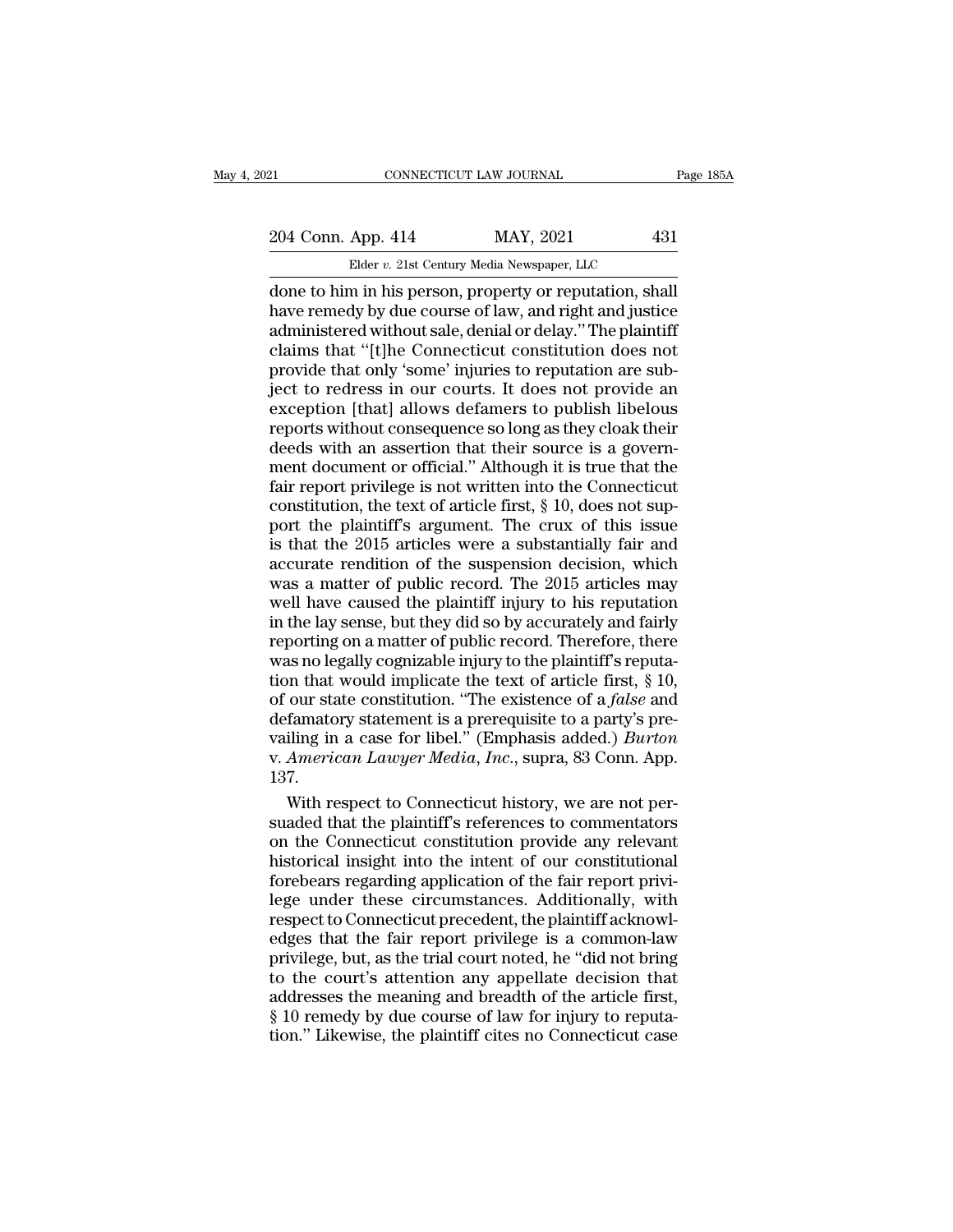| 86A | CONNECTICUT LAW JOURNAL                    |                    | May 4, 2021 |
|-----|--------------------------------------------|--------------------|-------------|
|     |                                            |                    |             |
| 432 | MAY, 2021                                  | 204 Conn. App. 414 |             |
|     | Elder v. 21st Century Media Newspaper, LLC |                    |             |

CONNECTICUT LAW JOURNAL May 4, 2021<br>
MAY, 2021 204 Conn. App. 414<br>
Elder v. 21st Century Media Newspaper, LLC<br>
Law that supports his claim that the protection of article<br>
first, § 10, "trumps" the fair report privilege. Th MAY, 2021 204 Conn. App. 414<br>Elder v. 21st Century Media Newspaper, LLC<br>Law that supports his claim that the protection of article<br>first, § 10, "trumps" the fair report privilege. The plain-<br>tiff similarly cites no persuas  $\frac{\text{MAX, 2021}}{\text{Elder } v. 21 \text{st Century Media Newspaper, LLC}}$ <br>
Law that supports his claim that the protection of article<br>
first, § 10, "trumps" the fair report privilege. The plain-<br>
tiff similarly cites no persuasive federal or sister state<br> 432 MAY, 2021 204 Conn. App. 414<br>Elder v. 21st Century Media Newspaper, LLC<br>Law that supports his claim that the protection of article<br>first, § 10, "trumps" the fair report privilege. The plain-<br>tiff similarly cites no pe  $\begin{tabular}{l|c} \hline \textbf{Elder } v. 21s \\ \hline \textbf{law that supports h} \\ \hline \textbf{first, $ $10$, "trumps'} \\ \textbf{diff similarly cities } \textbf{in} \\ \textbf{authority that wou \\ \textbf{into question.} \\ \textbf{Finally, with resp} \end{tabular}$ Finally, it is claim that the protection of article<br>st,  $\S$  10, "trumps" the fair report privilege. The plain-<br>f similarly cites no persuasive federal or sister state<br>thority that would call the validity of the privilege<br> law that supports his claim that the protection of article<br>first, § 10, "trumps" the fair report privilege. The plain-<br>tiff similarly cites no persuasive federal or sister state<br>authority that would call the validity of th

first, § 10, "trumps" the fair report privilege. The plain-<br>tiff similarly cites no persuasive federal or sister state<br>authority that would call the validity of the privilege<br>into question.<br>Finally, with respect to public tiff similarly cites no persuasive federal or sister state<br>authority that would call the validity of the privilege<br>into question.<br>Finally, with respect to public policy, it is well estab-<br>lished that the basis of the fair authority that would call the validity of the privilege<br>into question.<br>'' Finally, with respect to public policy, it is well estab-<br>lished that the basis of the fair report privilege is "the<br>public's interest . . . in havi into question.<br> *Finally, with respect to public policy, it is well established that the basis of the fair report privilege is "the public's interest . . . in having information made available to it as to what occurs in of* Finally, with respect to public policy, it is well established that the basis of the fair report privilege is "the public's interest  $\ldots$  in having information made available to it as to what occurs in official proceedin lished that the basis of the fair report privilege is "the public's interest . . . in having information made available to it as to what occurs in official proceedings and public meetings." (Internal quotation marks omitt public's interest . . . in having information made available to it as to what occurs in official proceedings and public meetings." (Internal quotation marks omitted.)<br>Burton v. American Lawyer Media, Inc., supra, 83<br>Conn. able to it as to what occurs in official proceedings and<br>public meetings." (Internal quotation marks omitted.)<br>*Burton v. American Lawyer Media, Inc.*, supra, 83<br>Conn. App. 138; see also 3 Restatement (Second), supra,<br> $\S$ public meetings." (Internal quotation marks omitted.)<br>Burton v. American Lawyer Media, Inc., supra, 83<br>Conn. App. 138; see also 3 Restatement (Second), supra,<br>§ 611, comment (a), p. 297. The plaintiff counters that<br>"the ge Burton v. American Lawyer Media, Inc., supra, 83<br>Conn. App. 138; see also 3 Restatement (Second), supra,<br>§ 611, comment (a), p. 297. The plaintiff counters that<br>"the general public's need for the public media (e.g.,<br>newspa Conn. App. 138; see also 3 Restatement (Second), supra, § 611, comment (a), p. 297. The plaintiff counters that "the general public's need for the public media (e.g., newspapers, television news, radio reports) to be its s  $\S$  611, comment (a), p. 297. The plaintiff counters that<br>
"the general public's need for the public media (e.g.,<br>
newspapers, television news, radio reports) to be its<br>
source of information as to government activities a "the general public's need for the public media (e.g., newspapers, television news, radio reports) to be its source of information as to government activities as the foundational justification for the fair report privilege newspapers, television news, radio reports) to be its<br>source of information as to government activities as<br>the foundational justification for the fair report privilege<br>clearly has eroded substantially since the privilege w source of information as to government activities as<br>the foundational justification for the fair report privilege<br>clearly has eroded substantially since the privilege was<br>initially promoted. There are now literally million the foundational justification for the fair report privilege<br>clearly has eroded substantially since the privilege was<br>initially promoted. There are now literally millions of<br>news sources available to individuals via the In clearly has eroded substantially since the privilege was<br>initially promoted. There are now literally millions of<br>news sources available to individuals via the Internet.<br>. . . The public no longer depends upon [public media initially promoted. There are now literally millions of<br>news sources available to individuals via the Internet.<br>. . . The public no longer depends upon [public media],<br>nor can it claim its public service role as being the news sources available to individuals via the Internet.<br>
... The public no longer depends upon [public media],<br>
nor can it claim its public service role as being the eyes<br>
and ears of citizens absent from public proceeding ... The public no longer depends upon [public media], nor can it claim its public service role as being the eyes and ears of citizens absent from public proceedings."<br>The plaintiff provides no citation to any authority sub nor can it claim its public service role as being the eyes<br>and ears of citizens absent from public proceedings."<br>The plaintiff provides no citation to any authority sub-<br>stantiating those claims, nor does he provide analys and ears of citizens absent from public proceedings."<br>The plaintiff provides no citation to any authority substantiating those claims, nor does he provide analysis<br>with respect to why the widespread availability of news<br>so The plaintiff provides no citation to any authority substantiating those claims, nor does he provide analysis<br>with respect to why the widespread availability of news<br>sources would support his suggested application of arti stantiating those claims, nor does he provide analysis<br>with respect to why the widespread availability of news<br>sources would support his suggested application of arti-<br>cle first, § 10, of the state constitution to defeat t with respect to why the widespread availability of news<br>sources would support his suggested application of arti-<br>cle first,  $\S$  10, of the state constitution to defeat the fair<br>report privilege. There is simply nothing th sources would support his suggested app<br>cle first,  $\S$  10, of the state constitution to<br>report privilege. There is simply nothing<br>the plaintiff's assertion that the fair rep<br>inconsistent with article first,  $\S$  10, of our e first, § 10, of the state constitution port privilege. There is simply replaint<br>if if a ssertion that the factor is affinited. Such that the factor<br>sistent with article first, § 10, on. The trial court properly rendent<br>i port privilege. There is simply nothing that supple<br>e plaintiff's assertion that the fair report privileg<br>consistent with article first, § 10, of our state const<br>on. The trial court properly rendered summary ju<br>ent in favo

<sup>8</sup> Additionally, summary judgment does not violate a party's constitutional<br>  $\frac{1}{8}$  Additionally, summary judgment does not violate a party's constitutional<br>  $\frac{1}{8}$  Additionally, summary judgment does not violate a p The judgment is affirmed.<br>
In this opinion the other judges concurred.<br>
<sup>8</sup> Additionally, summary judgment does not violate a party's constitutional<br>
right to a jury trial where no facts are in dispute. See *Ocwen Federal FRE Judgment is affirmed.*<br> *FSB* v. *Charles*, 95 Conn. App. 315, 330, 898 A.2d 197 ("T]he plaintiff . . .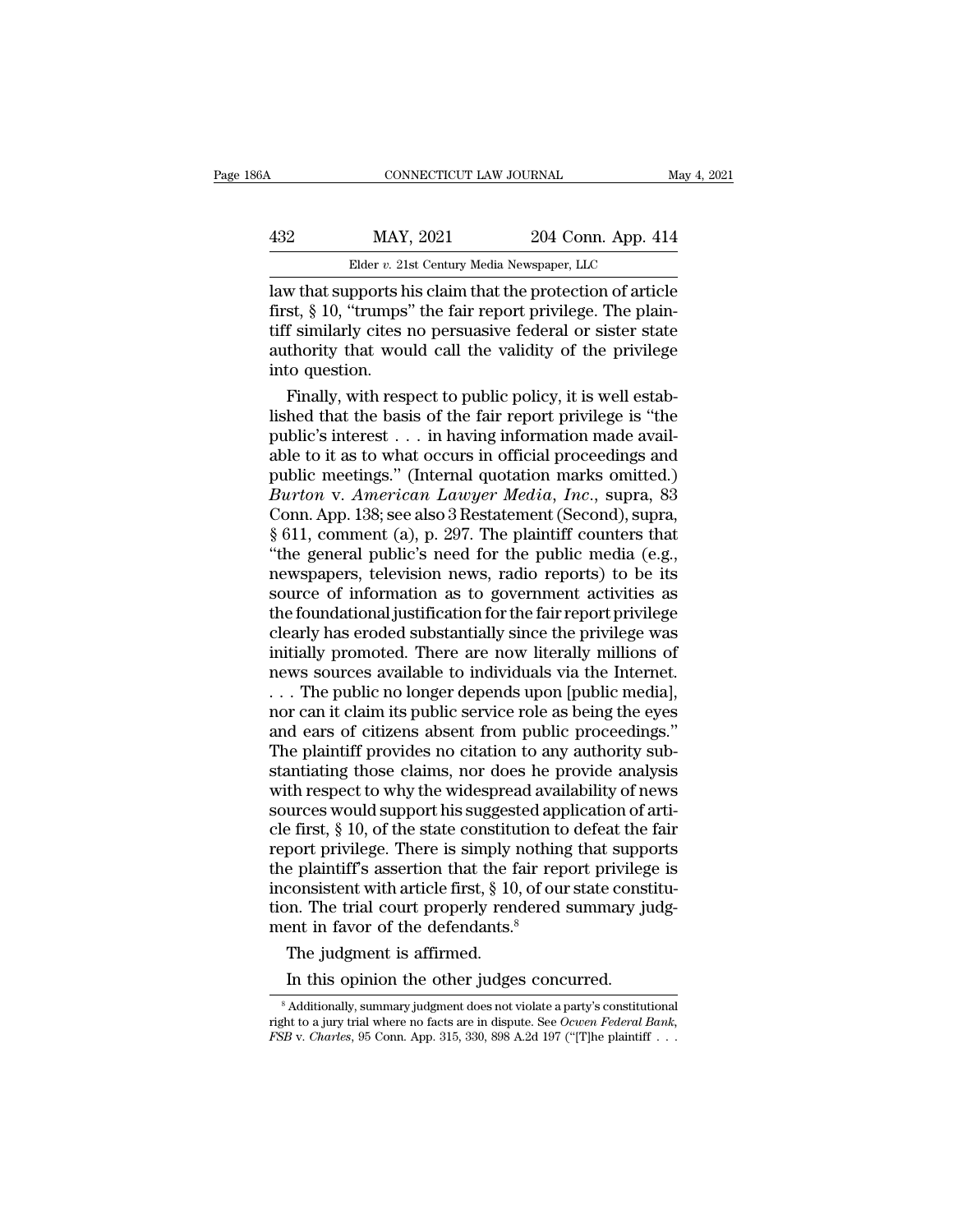EXECTIVE CONNECTICUT LAW JOURNAL Page 187A<br>204 Conn. App. 433 MAY, 2021 433<br>First Niagara Bank, N.A. v. Pouncey

First Niagara Bank, N.A. *v.* Pouncey

### Exp. 433<br>
First Niagara Bank, N.A. *v.* Pouncey<br>
FIRST NIAGARA BANK, N.A. *v.* RAYMOND C.<br>
POUNCEY ET AL. MAY, 2021<br>
Niagara Bank, N.A. v. Pouncey<br>
RA BANK, N.A. v. RAYI<br>
POUNCEY ET AL.<br>
(AC 43459) MAY, 2021<br>
Tan Bank, N.A. v. Pouncey<br>
BANK, N.A. v. RAY<br>
UNCEY ET AL.<br>
(AC 43459)<br>
L. and Alvord and Elgo, Js. FIRST NIAGARA BANK, N.A. v. RAYMOND C.<br>POUNCEY ET AL.<br>(AC 43459)<br>Bright, C. J. and Alvord and Elgo, Js.

### *Syllabus*

( $\rm AC$  43459)<br>Bright, C. J. and Alvord and Elgo, Js.<br> $Syllabus$ <br>F Co. sought to foreclose a mortgage on certain real property owned by<br>the defendants. The substitute plaintiff, K Co., filed a motion for a Bright, C. J. and Alvord and Elgo, Js.<br>Syllabus<br>o. sought to foreclose a mortgage on certain real property owned by<br>the defendants. The substitute plaintiff, K Co., filed a motion for a<br>judgment of strict foreclosure and t Bright, C. J. and Alvord and Elgo, Js.<br>Syllabus<br>o. sought to foreclose a mortgage on certain real property owned by<br>the defendants. The substitute plaintiff, K Co., filed a motion for a<br>judgment of strict foreclosure and t *Syllabus*<br>
o. sought to foreclose a mortgage on certain real property owned by<br>
the defendants. The substitute plaintiff, K Co., filed a motion for a<br>
judgment of strict foreclosure and the defendants filed an amended<br>
an Syllabus<br>
for summary in the defendants. The substitute plaintiff, K Co., filed a motion for a<br>
judgment of strict foreclosure and the defendants filed an amended<br>
answer with seven special defenses. Thereafter, K Co. file o. sought to foreclose a mortgage on certain real property owned by<br>the defendants. The substitute plaintiff, K Co., filed a motion for a<br>judgment of strict foreclosure and the defendants filed an amended<br>answer with seven of the defendants. The substitute plaintiff, K Co., filed a motion for a judgment of strict foreclosure and the defendants filed an amended answer with seven special defenses. Thereafter, K Co. filed a motion for summary j in the requested relief. The defendants also filed an amended answer with seven special defenses. Thereafter, K Co. filed a motion for summary judgment as to liability, which the court granted. The defendants then filed a summary intervalses are special defenses. Thereafter, K Co. filed a motion for summary judgment as to liability, which the court granted. The defendants then filed a motion to reargue and reconsider the granting of the mot for summary judgment as to liability, which the court granted. The defendants then filed a motion to reargue and reconsider the granting of the motion for summary judgment, which the court granted but denied the requested defendants then filed a motion to reargue and reconsider the granting<br>of the motion for summary judgment, which the court granted but denied<br>the requested relief. The defendants also filed a motion to open the<br>summary judg of the motion for summary judgment, which the court granted but denied<br>the requested relief. The defendants also filed a motion to open the<br>summary judgment, which the court denied. The defendants then filed<br>a motion to re the requested relief. The defendants also filed a motion to open the summary judgment, which the court denied. The defendants then filed a motion to reargue and reconsider the court's denial of their motion to open the su a motion to reargue and reconsider the court's denial of their motion<br>to open the summary judgment on the ground that the court had failed<br>to consider our Supreme Court's holding in *U.S. Bank National Assn.*<br>v. *Blowers* to open the summary judgment on the ground that the court had failed<br>to consider our Supreme Court's holding in  $U.S. Bank National Assn$ .<br>v. Blowers (332 Conn. 656), which the court denied. Subsequently, the<br>court rendered a judgment of to consider our Supreme Court's holding in *U.S. Bank National Assn.*<br>v. *Blowers* (332 Conn. 656), which the court denied. Subsequently, the<br>court rendered a judgment of strict foreclosure, from which the defen-<br>dants app v. *Blowers* (332 Conn. 656), which the court denied. Subsequently, the court rendered a judgment of strict foreclosure, from which the defendants appealed to this court. *Held* that the trial court did not abuse its discr review of the parties' evidentiary submissions, not on a conclusion that the parties' evidentiary submission in denying the defendants' motion to reargue and reconsider the court's denial of their motion to open the summar dants appealed to this court. *Held* that the trial court did not abuse its discretion in denying the defendants' motion to reargue and reconsider the court's denial of their motion to open the summary judgment as to liabi discretion in denying the defendants' motion to reargue and reconsider<br>the court's denial of their motion to open the summary judgment as to<br>liability; the record showed that the trial court based its orders on a<br>review of the court's denial of their motion to open the summary judgment as to liability; the record showed that the trial court based its orders on a review of the parties' evidentiary submissions, not on a conclusion that the spe review of the parties' evidentiary submissions, not on a conclusion<br>that the special defenses as pleaded were legally insufficient and, thus,<br>contrary to the defendants' contention, our Supreme Court's decision<br>in *Blowers* First that the special defenses as pleaded were legally insufficient and, thus, contrary to the defendants' contention, our Supreme Court's decision in *Blowers* was inapplicable to the circumstances of the present case, a contrary to the defendants' contention, our Supreme Court's decision<br>in *Blowers* was inapplicable to the circumstances of the present case,<br>as *Blowers* involved the trial court's ruling on a motion to strike that<br>the def in *Blowers* was inapplicable to the circumstances of the present case, as *Blowers* involved the trial court's ruling on a motion to strike that the defendant's special defenses and counterclaims, as pleaded, were legally as *Blowers* involved the trial court's ruling on a motion to strike that the defendant's special defenses and counterclaims, as pleaded, were legally deficient and whether the special defenses related to the enforcement o the defendant's special defenses and counterclaims, as pleaded, were legally deficient and whether the special defenses related to the enforcement of the note and mortgage, whereas in the present case, the court made no re reconsider. ment of the note and mortgage, whereas in the present case, the court<br>made no reference whatsoever to the relationship of the defendants'<br>special defenses to the making, validity or enforcement of the note<br>or mortgage when special defenses to the making, validity or enforcement of the note<br>or mortgage when it denied the defendants' motion to reargue and<br>reconsider.<br>Argued February 16—officially released May 4, 2021<br>met the heavy burden and s

or mortgage when it denied the defendants' motion to reargue and<br>reconsider.<br>Argued February 16—officially released May 4, 2021<br>met the heavy burden and strict standard of demonstrating its entitlement<br>to summary judgment reconsider.<br>Argued February 16—officially released May 4, 2021<br>met the heavy burden and strict standard of demonstrating its entitlement<br>to summary judgment and therefore eliminated the delay and expense of a<br>trial where t Argued February 16—officially released May 4, 2021<br>
met the heavy burden and strict standard of demonstrating its entitlement<br>
to summary judgment and therefore eliminated the delay and expense of a<br>
trial where there was Argued February 16—officially released May 4, 2021<br>met the heavy burden and strict standard of demonstrating its entitlement<br>to summary judgment and therefore eliminated the delay and expense of a<br>trial where there was no (2006).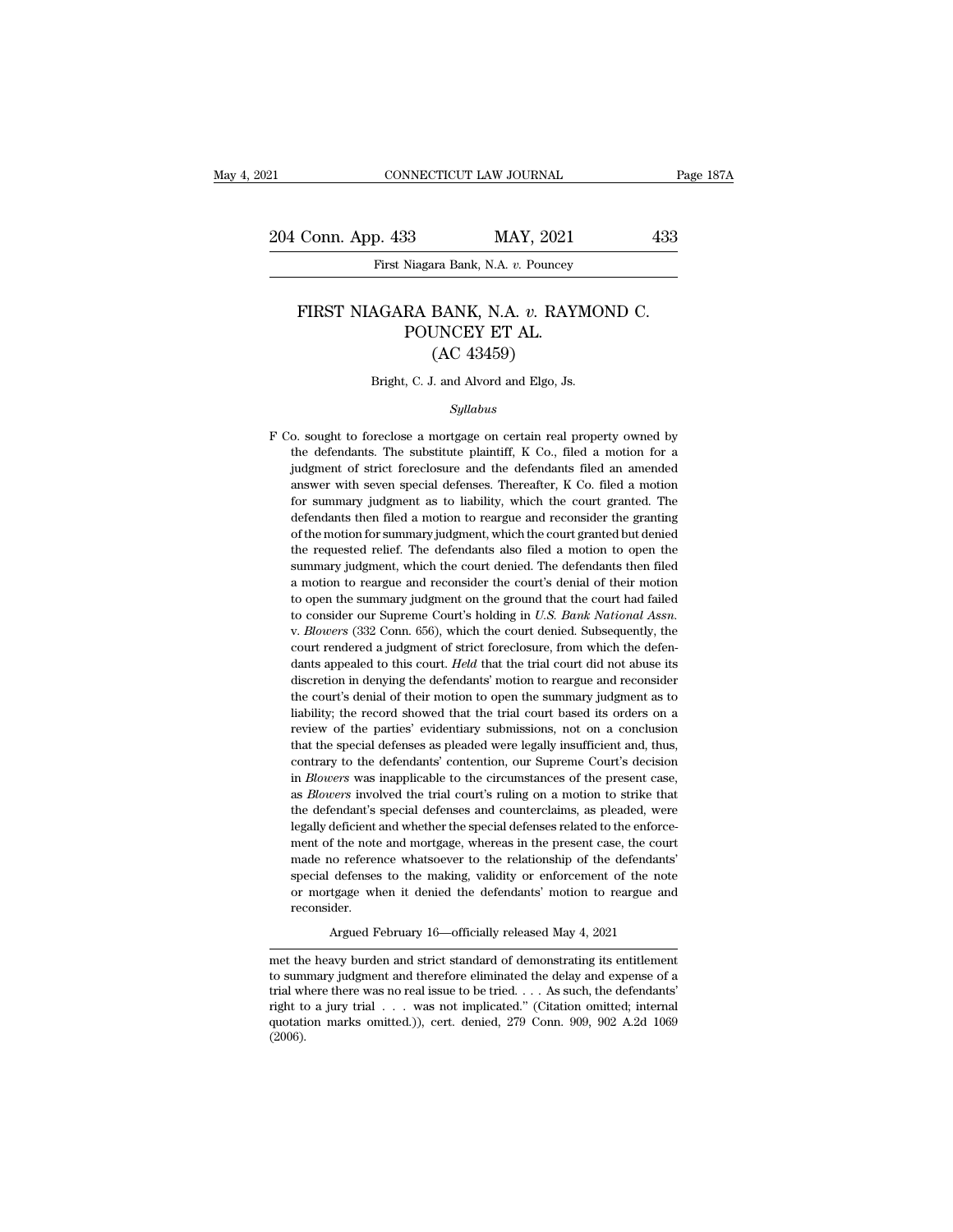|     | CONNECTICUT LAW JOURNAL                             |                    | May 4, 2021 |
|-----|-----------------------------------------------------|--------------------|-------------|
| 434 | MAY, 2021                                           | 204 Conn. App. 433 |             |
|     | First Niagara Bank, N.A. v. Pouncey                 |                    |             |
|     | Procedural History                                  |                    |             |
|     | Letian to faracless a mortgage on cortain real prop |                    |             |

MAY, 2021 204 Conn. App. 433<br>
First Niagara Bank, N.A. v. Pouncey<br>
Procedural History<br>
Action to foreclose a mortgage on certain real prop-<br>
ty owned by the named defendant et al., and for other<br>
Night to the Superior Cour MAY, 2021 204 Conn. App. 433<br>
First Niagara Bank, N.A. v. Pouncey<br>
Procedural History<br>
Action to foreclose a mortgage on certain real property<br>
owned by the named defendant et al., and for other<br>
relief, brought to the Sup MAY, 2021 204 Conn. App. 433<br>
First Niagara Bank, N.A. v. Pouncey<br>
Procedural History<br>
Action to foreclose a mortgage on certain real prop-<br>
erty owned by the named defendant et al., and for other<br>
relief, brought to the S First Niagara Bank, N.A. v. Pouncey<br>
Procedural History<br>
Action to foreclose a mortgage on certain real prop-<br>
erty owned by the named defendant et al., and for other<br>
relief, brought to the Superior Court in the judicial Procedural History<br>Action to foreclose a mortgage on certain real prop-<br>erty owned by the named defendant et al., and for other<br>relief, brought to the Superior Court in the judicial dis-<br>trict of Middlesex, where KeyBank, *J. Locedard History*<br>Action to foreclose a mortgage on certain real prop-<br>erty owned by the named defendant et al., and for other<br>relief, brought to the Superior Court in the judicial dis-<br>trict of Middlesex, where KeyBan Action to foreclose a mortgage on certain real property owned by the named defendant et al., and for other relief, brought to the Superior Court in the judicial district of Middlesex, where KeyBank, N.A., was substituted a erty owned by the named defendant et al., and for other<br>relief, brought to the Superior Court in the judicial dis-<br>trict of Middlesex, where KeyBank, N.A., was substi-<br>tuted as the plaintiff; thereafter, the court, *Domnar* relief, brought to the Superior Court in the judicial district of Middlesex, where KeyBank, N.A., was substituted as the plaintiff; thereafter, the court, *Domnarski*, J., granted the substitute plaintiff's motion for summ trict of Middlesex, where KeyBank, N.A., was substituted as the plaintiff; thereafter, the court, *Domnarski*, *J.*, granted the substitute plaintiff's motion for summary judgment as to liability; subsequently, the court d tuted as the plaintiff; thereafter, the court, *Domnarski*, *J.*, granted the substitute plaintiff's motion for summary judgment as to liability; subsequently, the court denied the motion to open filed by the named defenda J., granted the substitute plaintiff's motion for summary<br>judgment as to liability; subsequently, the court denied<br>the motion to open filed by the named defendant et al.;<br>thereafter, the court denied the motion to reargue judgment as to liability; subsequently, the court denied<br>the motion to open filed by the named defendant et al.;<br>thereafter, the court denied the motion to reargue and<br>reconsider filed by the named defendant et al.; subserecenter, the correct<br>reconsider filed<br>quently, the cour<br>of strict foreclos<br>et al. appealed to<br>John R. Willia<br>dant et al.).<br>*Christopher J.* ently, the court, *Domnarski*, *J.*, rendered a judgment<br>strict foreclosure, from which the named defendant<br>al. appealed to this court. Affirmed.<br>*John R. Williams*, for the appellants (named defen-<br>nt et al.).<br>*Christophe* 

plaintiff).

### *Opinion*

France Channel (named actor)<br>
In et al.).<br>
Christopher J. Picard, for the appellee (substitute<br>
aintiff).<br>  $\frac{1}{2}$ <br>  $\frac{1}{2}$ <br>
BRIGHT, C. J. The defendants Raymond C. Pouncey,<br>
so known as Raymond C. Pouncey, Sr., and Me Christopher J. Picard, for the appellee (substitute<br>plaintiff).<br> $\qquad$ <br> $\qquad$   $\qquad$   $\qquad$   $\qquad$   $\qquad$   $\qquad$   $\qquad$   $\qquad$   $\qquad$   $\qquad$   $\qquad$   $\qquad$   $\qquad$   $\qquad$   $\qquad$   $\qquad$   $\qquad$   $\qquad$   $\qquad$   $\qquad$   $\qquad$   $\qquad$   $\qquad$   $\qquad$   $\qquad$  Christopher J. Picard, for the appellee (substitute<br>plaintiff).<br> $\frac{opinion}{D}$ <br>BRIGHT, C. J. The defendants Raymond C. Pouncey,<br>also known as Raymond C. Pouncey, Sr., and Melissa<br>Pouncey,<sup>1</sup> appeal from the judgment of strict opinion<br>
opinion<br>
BRIGHT, C. J. The defendants Raymond C. Pouncey,<br>
also known as Raymond C. Pouncey, Sr., and Melissa<br>
Pouncey,<sup>1</sup> appeal from the judgment of strict foreclo-<br>
sure rendered by the trial court in favor of *Opinion*<br>BRIGHT, C. J. The defendants Raymond C. Pouncey,<br>also known as Raymond C. Pouncey, Sr., and Melissa<br>Pouncey,<sup>1</sup> appeal from the judgment of strict foreclo-<br>sure rendered by the trial court in favor of the substi BRIGHT, C. J. The defendants Raymond C. Pouncey,<br>also known as Raymond C. Pouncey, Sr., and Melissa<br>Pouncey,<sup>1</sup> appeal from the judgment of strict foreclo-<br>sure rendered by the trial court in favor of the substitute<br>plaint *BRIGHT*, C. J. The defendants Raymond C. Pouncey,<br>also known as Raymond C. Pouncey, Sr., and Melissa<br>Pouncey,<sup>1</sup> appeal from the judgment of strict foreclo-<br>sure rendered by the trial court in favor of the substitute<br>plai also known as Raymond C. Pouncey, Sr., and Melissa<br>Pouncey,<sup>1</sup> appeal from the judgment of strict foreclo-<br>sure rendered by the trial court in favor of the substitute<br>plaintiff, KeyBank, N.A. On appeal, the defendants cla Pouncey,<sup>1</sup> appeal from the judgment of strict foreclosure rendered by the trial court in favor of the substitute plaintiff, KeyBank, N.A. On appeal, the defendants claim that, in light of our Supreme Court's holding in aat, in light of our Supreme Court's holding in  $U.S.$ <br>ank National Assn. v. Blowers, 332 Conn. 656, 212<br>.3d 226 (2019), the court erred in denying the defen-<br>ants' motion to reargue and reconsider the court's<br> $^1$ The foll Bank National Assn. v. Blowers, 332 Conn. 656, 212<br>A.3d 226 (2019), the court erred in denying the defen-<br>dants' motion to reargue and reconsider the court's<br><sup>1</sup>The following entities were also named as defendants: First N

A.3d 226 (2019), the court erred in denying the defendants' motion to reargue and reconsider the court's<br><sup>1</sup>The following entities were also named as defendants: First Niagara<br>Bank, National Association, formerly known as First Niagara Bank, National Association, formerly known as NewAlliance Bank, State of Connecticut, Department of Revenue Services; and Midland Funding, LLC. First Niagara Bank, National Association, formerly known as NewA The following entities were also named as defendants: First Niagara<br>Bank, National Association, formerly known as NewAlliance Bank; State of<br>Connecticut, Department of Revenue Services; and Midland Funding, LLC.<br>First Niag <sup>1</sup> The following entities were also named as defendants: First Niagara Bank, National Association, formerly known as NewAlliance Bank; State of Connecticut, Department of Revenue Services; and Midland Funding, LLC. First <sup>1</sup> The following entities were also named as defendants: First Niagara Bank, National Association, formerly known as NewAlliance Bank; State of Connecticut, Department of Revenue Services; and Midland Funding, LLC. First First Niagara Bank, National Association, formerly known as NewAlliance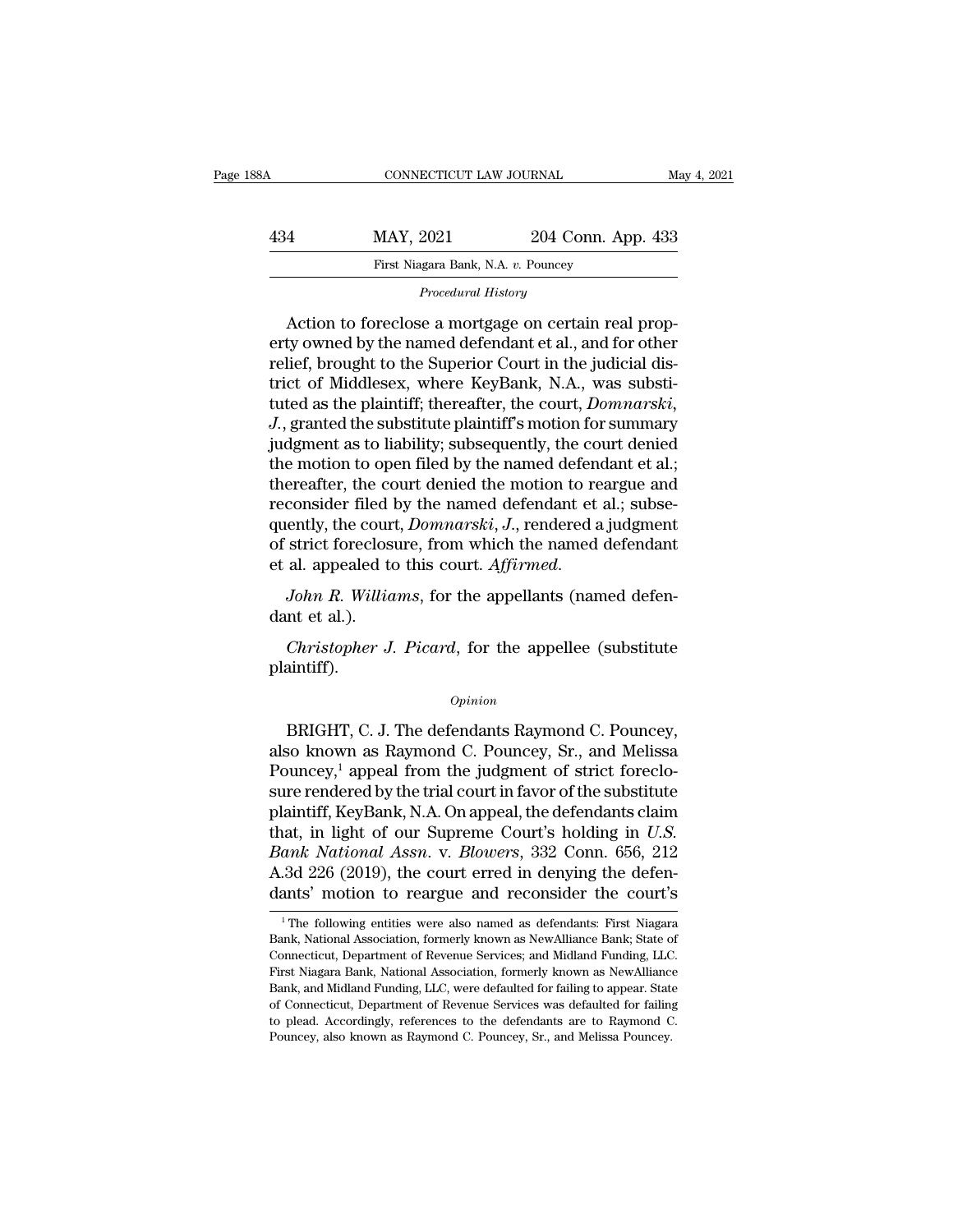| 21                                                                                                                        | CONNECTICUT LAW JOURNAL             | Page 189A |
|---------------------------------------------------------------------------------------------------------------------------|-------------------------------------|-----------|
|                                                                                                                           |                                     |           |
| 204 Conn. App. 433                                                                                                        | MAY, 2021                           | 435       |
|                                                                                                                           | First Niagara Bank, N.A. v. Pouncey |           |
| order denying the defendants' motion to open summary<br>judgment. <sup>2</sup> We affirm the judgment of the trial court. |                                     |           |
| The record reveals the following facts and procedural                                                                     |                                     |           |
| history. On July 10, 2007, the defendant Raymond C.                                                                       |                                     |           |
| Downsey executed an ediversible rate note in the original                                                                 |                                     |           |

204 Conn. App. 433 MAY, 2021<br>
First Niagara Bank, N.A. v. Pouncey<br>
order denying the defendants' motion to open summary<br>
judgment.<sup>2</sup> We affirm the judgment of the trial court.<br>
The record reveals the following facts and First Niagara Bank, N.A. v. Pouncey<br>
order denying the defendants' motion to open summary<br>
judgment.<sup>2</sup> We affirm the judgment of the trial court.<br>
The record reveals the following facts and procedural<br>
history. On July 10 order denying the defendants' motion to open summary<br>judgment.<sup>2</sup> We affirm the judgment of the trial court.<br>The record reveals the following facts and procedural<br>history. On July 10, 2007, the defendant Raymond C.<br>Pouncey judgment.<sup>2</sup> We affirm the judgment of the trial court.<br>The record reveals the following facts and procedural<br>history. On July 10, 2007, the defendant Raymond C.<br>Pouncey executed an adjustable rate note in the original<br>pr The record reveals the following facts and procedural<br>history. On July 10, 2007, the defendant Raymond C.<br>Pouncey executed an adjustable rate note in the original<br>principal amount of \$455,000 to NewAlliance Bank. The<br>note The record reveals the following facts and procedural<br>history. On July 10, 2007, the defendant Raymond C.<br>Pouncey executed an adjustable rate note in the original<br>principal amount of \$455,000 to NewAlliance Bank. The<br>note history. On July 10, 2007, the defendant Raymond C.<br>Pouncey executed an adjustable rate note in the original<br>principal amount of \$455,000 to NewAlliance Bank. The<br>note is secured by a mortgage on real property located<br>at 1 Pouncey executed an adjustable rate note in the original<br>principal amount of \$455,000 to NewAlliance Bank. The<br>note is secured by a mortgage on real property located<br>at 11 Sherwood Forest Lane, Lot 5, in Killingworth. In<br>2 principal amount of \$455,000 to NewAlliance Bank. The<br>note is secured by a mortgage on real property located<br>at 11 Sherwood Forest Lane, Lot 5, in Killingworth. In<br>2011, NewAlliance Bank merged with and into First<br>Niagara note is secured by a mo<br>at 11 Sherwood Forest<br>2011, NewAlliance Ban<br>Niagara Bank, N.A. (Fir<br>note and mortgage wer<br>tion agreement entered<br>and First Niagara.<br>In a letter dated Marc 11 sherwood 1 stess Earte, Esse 9, It Hamily World: It<br>11, NewAlliance Bank merged with and into First<br>agara Bank, N.A. (First Niagara). On May 1, 2013, the<br>te and mortgage were modified by a loan modifica-<br>on agreement en EUT, NUMTHARRY DAIN INCREAST WITH AND THE NIAGRAY NIAGRAY NIAGRAY NIAGRANDING and mortgage were modified by a loan modification agreement entered into between the defendants and First Niagara.<br>In a letter dated March 24, 2

Finagura Bank, Finit (First Finagura). On half 1, 2010, are<br>note and mortgage were modified by a loan modifica-<br>tion agreement entered into between the defendants<br>and First Niagara.<br>In a letter dated March 24, 2015, First fraction agreement entered into between the defendants<br>and First Niagara.<br>In a letter dated March 24, 2015, First Niagara notified<br>the defendants in accordance with the terms of the note<br>and the mortgage that they were in and First Niagara.<br>
In a letter dated March 24, 2015, First Niagara notified<br>
the defendants in accordance with the terms of the note<br>
and the mortgage that they were in default and that the<br>
failure to cure the default co In a letter dated March 24, 2015, First Niagara notified<br>the defendants in accordance with the terms of the note<br>and the mortgage that they were in default and that the<br>failure to cure the default could result in the acce In a letter dated March 24, 2015, First Niagara notified<br>the defendants in accordance with the terms of the note<br>and the mortgage that they were in default and that the<br>failure to cure the default could result in the acce the defendants in accordance with the terms of the note<br>and the mortgage that they were in default and that the<br>failure to cure the default could result in the acceler-<br>ation of the debt. The defendants failed to cure the<br> and the mortgage that they were in default and that the failure to cure the default could result in the acceleration of the debt. The defendants failed to cure the default following the issuance of the March 24, 2015 lette failure to cure the default could result in the acceleration of the debt. The defendants failed to cure the default following the issuance of the March 24, 2015 letter. Thereafter, First Niagara accelerated the debt and c tter. Thereafter, First Niagara accelerated the debt<br>nd commenced the present action. In 2016, First Niag-<br>ra merged into KeyBank, N.A. Thereafter, KeyBank,<br>A., was substituted as the plaintiff in this action.<br><sup>2</sup> The defe and commenced the present action. In 2016, First Niag-<br>ara merged into KeyBank, N.A. Thereafter, KeyBank,<br>N.A., was substituted as the plaintiff in this action.<br> $\frac{1}{2}$ The defendants also claim that the counterclain str

ara merged into KeyBank, N.A. Thereafter, KeyBank, N.A., was substituted as the plaintiff in this action.<br> $\frac{1}{2}$ The defendants also claim that the court erred in striking their counterclaim. The record reflects that th M.A., was substituted as the plaintiff in this action.<br>
<sup>2</sup> The defendants also claim that the court erred in striking their counter-<br>
claim. The record reflects that the plaintiff moved to strike the counterclaim<br>
as unt The motion to strike for that the court erred in striking their counter-<br>claim. The record reflects that the plaintiff moved to strike the counterclaim<br>as untimely because it was filed after the court had granted summary <sup>2</sup> The defendants also claim that the court erred in striking their counterclaim. The record reflects that the plaintiff moved to strike the counterclaim as untimely because it was filed after the court had granted summa claim. The record reflects that the plaintiff moved to strike the counterclaim as untimely because it was filed after the court had granted summary judgment as to liability on the plaintiff's complaint, and that the court as untimely because it was filed after the court had granted summary judgment as to liability on the plaintiff's complaint, and that the court granted the motion to strike for that reason. The defendants' counsel conceded ment as to liability on the plaintiff's complaint, and that the court granted the motion to strike for that reason. The defendants' counsel conceded at oral argument before this court that the counterclaim was untimely. Fu the motion to strike for that reason. The defendants' counsel conceded at oral argument before this court that the counterclaim was untimely. Furthermore, the defendants do not even mention, let alone address, in their bri at oral argument before this court that the counterclaim was untimely.<br>Furthermore, the defendants do not even mention, let alone address, in<br>their briefs the plaintiff's motion to strike, the court's ruling or the basis<br>f Furthermore, the defendants do not even mention, let alone address, in<br>their briefs the plaintiff's motion to strike, the court's ruling or the basis<br>for the ruling. Accordingly, the defendants' claim regarding the motion *Bank*, *N.A.* v. *Tarzia*, 186 Conn. App. 800, 813–14, 201 A.3d 511 (2019) (claim deemed abandoned use to more about 3 claim regarding the motion to strike their counterclaim is deemed abandoned. See *Sturman v. Socha*, 1 for the ruling. Accordingly, the defendants' claim regarding the motion to strike their counterclaim is deemed abandoned. See *Sturman v. Socha*, 191 Conn. 1, 3 n.2, 463 A.2d 527 (1983) (issue raised in preliminary stateme Extrike their counterclaim is deemed abandoned. See *Sturman* v. *Socha*, 191 Conn. 1, 3 n.2, 463 A.2d 527 (1983) (issue raised in preliminary statement of issues but not pursued in brief deemed abandoned); see also *Well* strike their counterclaim is deemed abandoned. See *Sturman v. Socha*, 191 Conn. 1, 3 n.2, 463 A.2d 527 (1983) (issue raised in preliminary statement of issues but not pursued in brief deemed abandoned); see also *Wells F*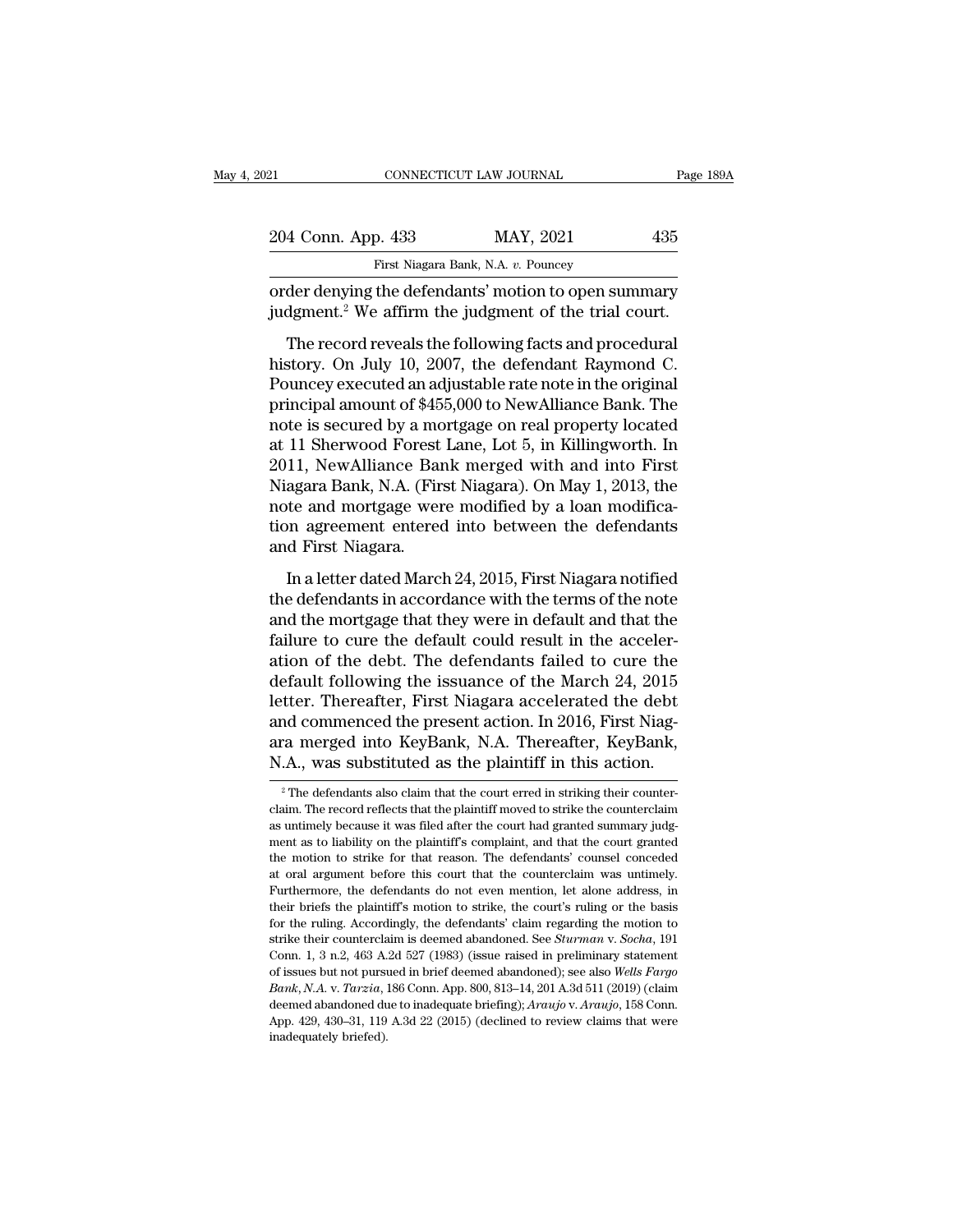| 190A | CONNECTICUT LAW JOURNAL             |                                                                                                                                                                   | May 4, 2021 |
|------|-------------------------------------|-------------------------------------------------------------------------------------------------------------------------------------------------------------------|-------------|
| 436  | MAY, 2021                           | 204 Conn. App. 433                                                                                                                                                |             |
|      | First Niagara Bank, N.A. v. Pouncey |                                                                                                                                                                   |             |
|      |                                     | On March 16, 2017, the plaintiff filed a motion for<br>a judgment of strict foreclosure. On March 29, 2017,<br>the defendants filed an amonded answer and special |             |

MAY, 2021 204 Conn. App. 433<br>
First Niagara Bank, N.A. v. Pouncey<br>
On March 16, 2017, the plaintiff filed a motion for<br>
a judgment of strict foreclosure. On March 29, 2017,<br>
the defendants filed an amended answer and speci  $\frac{\text{MAX, } 2021}{\text{First Niagara Bank, N.A. } v. \text{ Pounces}}$ <br>On March 16, 2017, the plaintiff filed a motion for<br>a judgment of strict foreclosure. On March 29, 2017,<br>the defendants filed an amended answer and special<br>defenses. The defendants p MAY, 2021 204 Conn. App. 433<br>
First Niagara Bank, N.A. v. Pouncey<br>
On March 16, 2017, the plaintiff filed a motion for<br>
a judgment of strict foreclosure. On March 29, 2017,<br>
the defendants filed an amended answer and speci First Niagara Bank, N.A. v. Pouncey<br>
On March 16, 2017, the plaintiff filed a motion for<br>
a judgment of strict foreclosure. On March 29, 2017,<br>
the defendants filed an amended answer and special<br>
defenses. The defendants p First Niagara Bank, N.A. v. Pouncey<br>
On March 16, 2017, the plaintiff filed a motion for<br>
a judgment of strict foreclosure. On March 29, 2017,<br>
the defendants filed an amended answer and special<br>
defenses. The defendants p On March 16, 2017, the plaintiff filed a motion for<br>a judgment of strict foreclosure. On March 29, 2017,<br>the defendants filed an amended answer and special<br>defenses. The defendants pleaded seven special defenses<br>alleging e ligence. e defendants filed an amended answer and special<br>fenses. The defendants pleaded seven special defenses<br>eging estoppel, promissory estoppel, equitable estop-<br>l, unclean hands, violation of the covenant of good<br>th and fair d defenses. The defendants pleaded seven special defenses<br>alleging estoppel, promissory estoppel, equitable estop-<br>pel, unclean hands, violation of the covenant of good<br>faith and fair dealing, unconscionability, and gross ne

alleging estoppel, promissory estoppel, equitable estop-<br>pel, unclean hands, violation of the covenant of good<br>faith and fair dealing, unconscionability, and gross neg-<br>ligence.<br>On July 5, 2018, the plaintiff filed a motio pel, unclean hands, violation of the covenant of good<br>faith and fair dealing, unconscionability, and gross neg-<br>ligence.<br>On July 5, 2018, the plaintiff filed a motion for sum-<br>mary judgment as to liability on the allegatio faith and fair dealing, unconscionability, and gross neg-<br>ligence.<br>On July 5, 2018, the plaintiff filed a motion for sum-<br>mary judgment as to liability on the allegations of the<br>complaint. In support of the motion for summ ligence.<br>
On July 5, 2018, the plaintiff filed a motion for summary judgment as to liability on the allegations of the<br>
complaint. In support of the motion for summary judgment, the plaintiff attached an affidavit attested On July 5, 2018, the plaintiff filed a motion for summary judgment as to liability on the allegations of the complaint. In support of the motion for summary judgment, the plaintiff attached an affidavit attested to by Iren mary judgment as to liability on the allegations of the complaint. In support of the motion for summary judgment, the plaintiff attached an affidavit attested to by Irena Karovski, a banking officer for the plaintiff, aver complaint. In support of the motion for summary judgment, the plaintiff attached an affidavit attested to by<br>Irena Karovski, a banking officer for the plaintiff, aver-<br>ring that the defendants were in default under the loa ment, the plaintiff attached an affidavit attested to by<br>Irena Karovski, a banking officer for the plaintiff, aver-<br>ring that the defendants were in default under the loan<br>documents for failure to make payments as required Irena Karovski, a banking officer for the plaintiff, aver-<br>ring that the defendants were in default under the loan<br>documents for failure to make payments as required<br>by the terms of the note and the mortgage and confirm-<br>i ring that the defendants were in default under the loan<br>documents for failure to make payments as required<br>by the terms of the note and the mortgage and confirm-<br>ing the plaintiff's possession of the note at issue. The<br>pla documents for failure to make payments as required<br>by the terms of the note and the mortgage and confirm-<br>ing the plaintiff's possession of the note at issue. The<br>plaintiff attached a copy of the note and the mortgage,<br>the by the terms of the note and the mortgage and confirming the plaintiff's possession of the note at issue. The plaintiff attached a copy of the note and the mortgage, the loan modification agreement, the March 24, 2015 dema ing the plaintiff's possession of the note at issue. The plaintiff attached a copy of the note and the mortgage, the loan modification agreement, the March 24, 2015 demand letter, and an emergency mortgage assistance payme plaintiff attached a copy of the note and the mortg<br>the loan modification agreement, the March 24, 2<br>demand letter, and an emergency mortgage assists<br>payment letter. The defendants did not file any opp<br>tion to the plaintif e loan modification agreement, the March 24, 2015<br>mand letter, and an emergency mortgage assistance<br>yment letter. The defendants did not file any opposi-<br>in to the plaintiff's motion for summary judgment. On<br>tober 15, 2018 demand letter, and an emergency mortgage assistance<br>payment letter. The defendants did not file any opposi-<br>tion to the plaintiff's motion for summary judgment. On<br>October 15, 2018, the trial court granted the plaintiff's<br>

payment letter. The defendants did not file any opposition to the plaintiff's motion for summary judgment. On<br>October 15, 2018, the trial court granted the plaintiff's<br>motion for summary judgment as to liability.<br>On Octobe tion to the plaintiff's motion for summary judgment. On<br>October 15, 2018, the trial court granted the plaintiff's<br>motion for summary judgment as to liability.<br>On October 16, 2018, the defendants filed a motion<br>for permissi October 15, 2018, the trial court granted the plaintiff's<br>motion for summary judgment as to liability.<br>On October 16, 2018, the defendants filed a motion<br>for permission to file a late affidavit in opposition to<br>the plainti motion for summary judgment as to liability.<br>
On October 16, 2018, the defendants filed a motion<br>
for permission to file a late affidavit in opposition to<br>
the plaintiff's motion for summary judgment. Attached<br>
to that mot On October 16, 2018, the defendants filed a motion<br>for permission to file a late affidavit in opposition to<br>the plaintiff's motion for summary judgment. Attached<br>to that motion were affidavits of both defendants. On<br>Octobe for permission to file a late affidavit in opposition to<br>the plaintiff's motion for summary judgment. Attached<br>to that motion were affidavits of both defendants. On<br>October 22, 2018, the defendants filed a motion to rear-<br> the plaintiff's motion for summary judgment. Attached<br>to that motion were affidavits of both defendants. On<br>October 22, 2018, the defendants filed a motion to rear-<br>gue and reconsider the court's granting of the plaintiff' to that motion were affidavits of both defendants. On October 22, 2018, the defendants filed a motion to reargue and reconsider the court's granting of the plaintiff's motion for summary judgment on the ground that their oction for summary judgment on the ground that their<br>pecial defenses established genuine issues of material<br>ccts. The defendants submitted no affidavits or other<br>pocuments in support of their motion.<sup>3</sup> On October 29,<br> $\frac$ special defenses established genuine issues of material facts. The defendants submitted no affidavits or other documents in support of their motion.<sup>3</sup> On October 29, <sup>3</sup> On October 25, 2018, the defendants submitted an ex

**Facts. The defendants submitted no affidavits or other documents in support of their motion.<sup>3</sup> On October 29,<br><sup>3</sup>On October 25, 2018, the defendants submitted an exhibit in support of their October 22, 2018 motion to rea** documents in support of their motion.<sup>3</sup> On October 29,<br><sup>3</sup> On October 25, 2018, the defendants submitted an exhibit in support of their October 22, 2018 motion to reargue. The exhibit is a copy of *Midland Funding, LLC*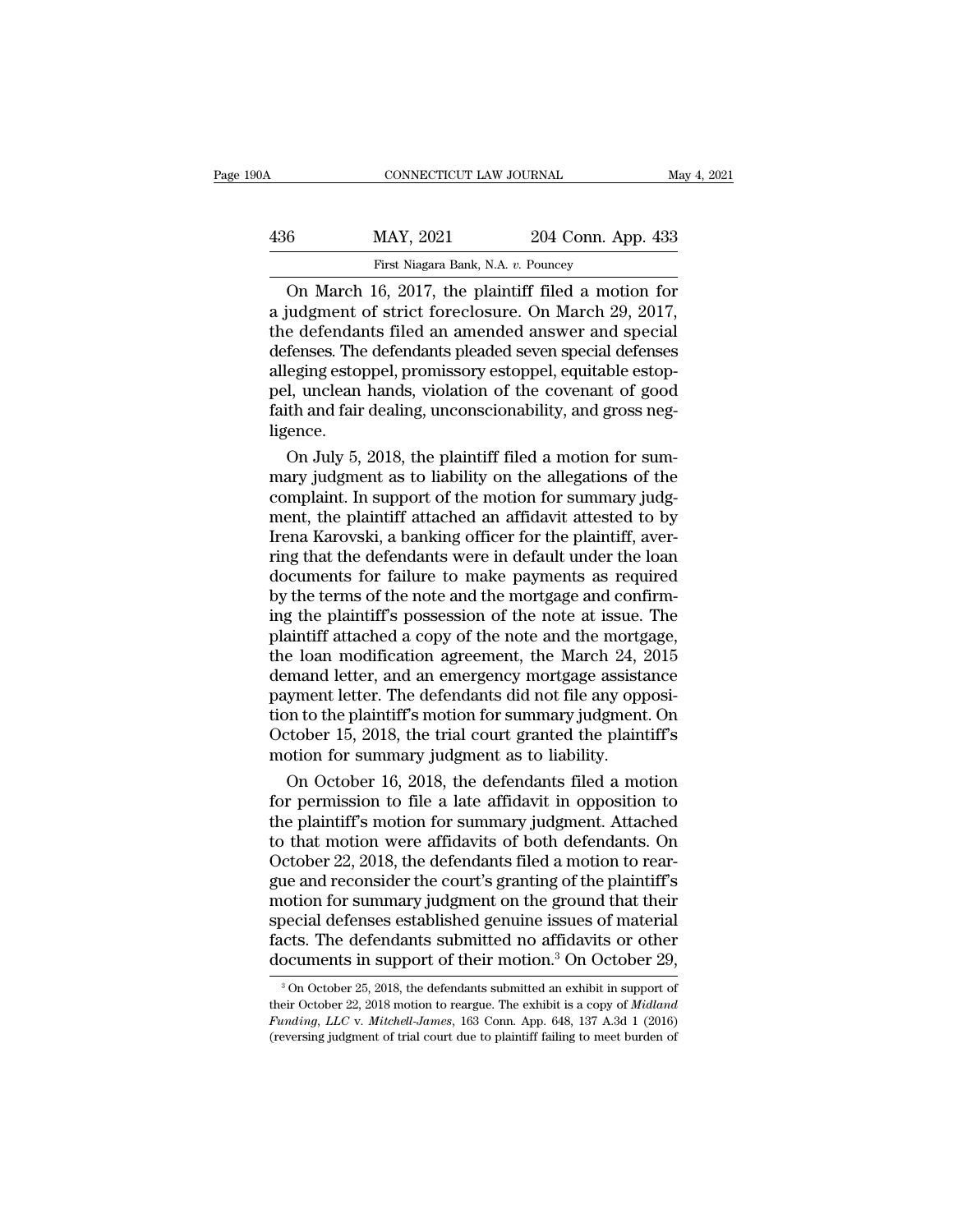# 21 CONNECTICUT LAW JOURNAL Page 191A<br>204 Conn. App. 433 MAY, 2021 437<br>First Niagara Bank, N.A. v. Pouncey FIRST CONNECTICUT LAW JOURNAL<br>P. 433 MAY, 2021<br>First Niagara Bank, N.A. *v.* Pouncey<br>COUT deferred action on the defer

2018, the trial court deferred action on the defendants'<br>
2018, the trial court deferred action on the defendants'<br>
2018, the trial court deferred action on the defendants'<br>
2018, the trial court deferred action on the def 204 Conn. App. 433 MAY, 2021 437<br>
First Niagara Bank, N.A. v. Pouncey<br>
2018, the trial court deferred action on the defendants'<br>
motion for permission to file a late affidavit in opposi-<br>
tion to the plaintiff's motion for 204 Conn. App. 433 MAY, 2021 437<br>
First Niagara Bank, N.A. v. Pouncey<br>
2018, the trial court deferred action on the defendants'<br>
motion for permission to file a late affidavit in opposi-<br>
tion to the plaintiff's motion fo 204 Conn. App. 433 MAY, 2021 437<br>
First Niagara Bank, N.A. v. Pouncey<br>
2018, the trial court deferred action on the defendants'<br>
motion for permission to file a late affidavit in opposi-<br>
tion to the plaintiff's motion for First Niagara Bank, N.A. v. Pouncey<br>2018, the trial court deferred action on the defendants'<br>motion for permission to file a late affidavit in opposi-<br>tion to the plaintiff's motion for summary judgment<br>pending the outcom First Niagara Bank, N.A. v. Pouncey<br>2018, the trial court deferred action on the defendants'<br>motion for permission to file a late affidavit in opposi-<br>tion to the plaintiff's motion for summary judgment<br>pending the outcome 2018, the trial court deferred action on the defendants'<br>motion for permission to file a late affidavit in opposi-<br>tion to the plaintiff's motion for summary judgment<br>pending the outcome of the October 22, 2018 motion<br>to r motion for permission to file a late affidavit in opposition to the plaintiff's motion for summary judgment<br>pending the outcome of the October 22, 2018 motion<br>to reargue. On November 16, 2018, the court granted<br>the defenda tion to the plaintiff's motion for summary judgment<br>pending the outcome of the October 22, 2018 motion<br>to reargue. On November 16, 2018, the court granted<br>the defendants' motion to reargue and reconsider, but<br>denied the re pending the outcome of the October 22, 2018 motion<br>to reargue. On November 16, 2018, the court granted<br>the defendants' motion to reargue and reconsider, but<br>denied the requested relief. In its November 16, 2018<br>order, the to reargue. On November 16, 2018, the court granted<br>the defendants' motion to reargue and reconsider, but<br>denied the requested relief. In its November 16, 2018<br>order, the court first noted that "[the defendants<br>acknowledge the defendants' motion to reargue and reconsider, but<br>denied the requested relief. In its November 16, 2018<br>order, the court first noted that "[the defendants<br>acknowledge] that there was no objection to the motion<br>for summ denied the requested relief. In its November 16, 2018<br>order, the court first noted that "[the defendants<br>acknowledge] that there was no objection to the motion<br>for summary judgment before the court when the<br>motion was deci order, the court first noted that "[the defendants<br>acknowledge] that there was no objection to the motion<br>for summary judgment before the court when the<br>motion was decided; however, [the defendants main-<br>tain] that, on its acknowledge] that there was no objection to the motion<br>for summary judgment before the court when the<br>motion was decided; however, [the defendants main-<br>tain] that, on its face, the plaintiff's motion was insuffi-<br>cient to for summary judgment before the court when the<br>motion was decided; however, [the defendants main-<br>tain] that, on its face, the plaintiff's motion was insuffi-<br>cient to establish the absence of a genuine issue of<br>fact as to motion was decided; however, [the defendants maintain] that, on its face, the plaintiff's motion was insufficient to establish the absence of a genuine issue of fact as to the plaintiff's right to foreclose the subject mor tain] that, on its face, the plaintiff's motion was insufficient to establish the absence of a genuine issue of fact as to the plaintiff's right to foreclose the subject mortgage." The court then stated: "The court has rev cient to establish the absence of a genuine issue of<br>fact as to the plaintiff's right to foreclose the subject<br>mortgage." The court then stated: "The court has<br>reviewed the allegations of the complaint, the affidavit<br>in su fact as to the plaintiff's right to foreclose the subject<br>mortgage." The court then stated: "The court has<br>reviewed the allegations of the complaint, the affidavit<br>in support of summary judgment, and [the defendants']<br>spec mortgage." The court then stated: "The court has<br>reviewed the allegations of the complaint, the affidavit<br>in support of summary judgment, and [the defendants']<br>special defenses. The plaintiff's memorandum and sup-<br>porting reviewed the allegations of the complaint, the affidavit<br>in support of summary judgment, and [the defendants']<br>special defenses. The plaintiff's memorandum and sup-<br>porting documents establish that there is no genuine<br>issu in support of summary judgment, and [the defendants']<br>special defenses. The plaintiff's memorandum and sup-<br>porting documents establish that there is no genuine<br>issue of material fact regarding the plaintiff's right to<br>for special defenses. The plaintiff's memorandum and sup-<br>porting documents establish that there is no genuine<br>issue of material fact regarding the plaintiff's right to<br>foreclose the subject mortgage. The allegations of the<br>[s porting documents establish that there is no genuine<br>issue of material fact regarding the plaintiff's right to<br>foreclose the subject mortgage. The allegations of the<br>[special defenses] are not legally sufficient. [The defe issue of material fact regarding the plaintiff's right to<br>foreclose the subject mortgage. The allegations of the<br>[special defenses] are not legally sufficient. [The defen-<br>dants allege] that there was a mortgage modificati foreclose the subject mortgage. The allegations of the<br>[special defenses] are not legally sufficient. [The defen-<br>dants allege] that there was a mortgage modification<br>agreement entered into in February and April of 2013,<br>h [special defenses] are not legally sufficient. [The defendants allege] that there was a mortgage modification<br>agreement entered into in February and April of 2013,<br>however, the plaintiff's affidavit states that payments<br>h dants allege] that there was a mortgage modification<br>agreement entered into in February and April of 2013,<br>however, the plaintiff's affidavit states that payments<br>have not been made on the mortgage since June 1,<br>2014. [Th agreement entered into in February and April of 2013,<br>however, the plaintiff's affidavit states that payments<br>have not been made on the mortgage since June 1,<br>2014. [The defendants have] failed to sufficiently allege<br>decei however, the plaintiff's affidave not been made on the 1<br>2014. [The defendants have] failed deceitful or unfair practices or<br>the filing of a foreclosure actic<br>avoided. See  $U.S. Bank, N.A. v.$ <br>727, 196 A.3d 328 (2018)."<br>Subsequen we not been made on the mortgage since June 1,<br>14. [The defendants have] failed to sufficiently allege<br>ceitful or unfair practices on the plaintiff that led to<br>6 filing of a foreclosure action that could have been<br>oided. 2014. [The defendants have] failed to sufficiently allege<br>deceitful or unfair practices on the plaintiff that led to<br>the filing of a foreclosure action that could have been<br>avoided. See *U.S. Bank*, *N.A.* v. *Eichten*, 1

deceitful or unfair practices on the plaintiff that led to<br>the filing of a foreclosure action that could have been<br>avoided. See *U.S. Bank*, *N.A.* v. *Eichten*, 184 Conn. App.<br>727, 196 A.3d 328 (2018)."<br>Subsequent to the the filing of a foreclosure action that could have been<br>avoided. See *U.S. Bank*, *N.A.* v*. Eichten*, 184 Conn. App.<br>727, 196 A.3d 328 (2018)."<br>Subsequent to the defendants' filing of their October<br>22, 2018 motion to rear avoided. See *U.S. Bank*, *N.A.* v. *Eichten*, 184 Conn. App.<br>727, 196 A.3d 328 (2018)."<br>Subsequent to the defendants' filing of their October<br>22, 2018 motion to reargue and reconsider, but prior to<br>the court's ruling on 22, 2018 motion to reargue and reconsider, but prior to<br>the court's ruling on the October 22, 2018 motion, the<br>defendants, on November 5, 2018, filed a motion to open<br>the summary judgment as to liability. On November 6,<br>es the court's ruling on the October 22, 2<br>defendants, on November 5, 2018, filed at<br>the summary judgment as to liability.<br>establishing absence of genuine issue of material fa<br>for claim of ownership of defendant's alleged deb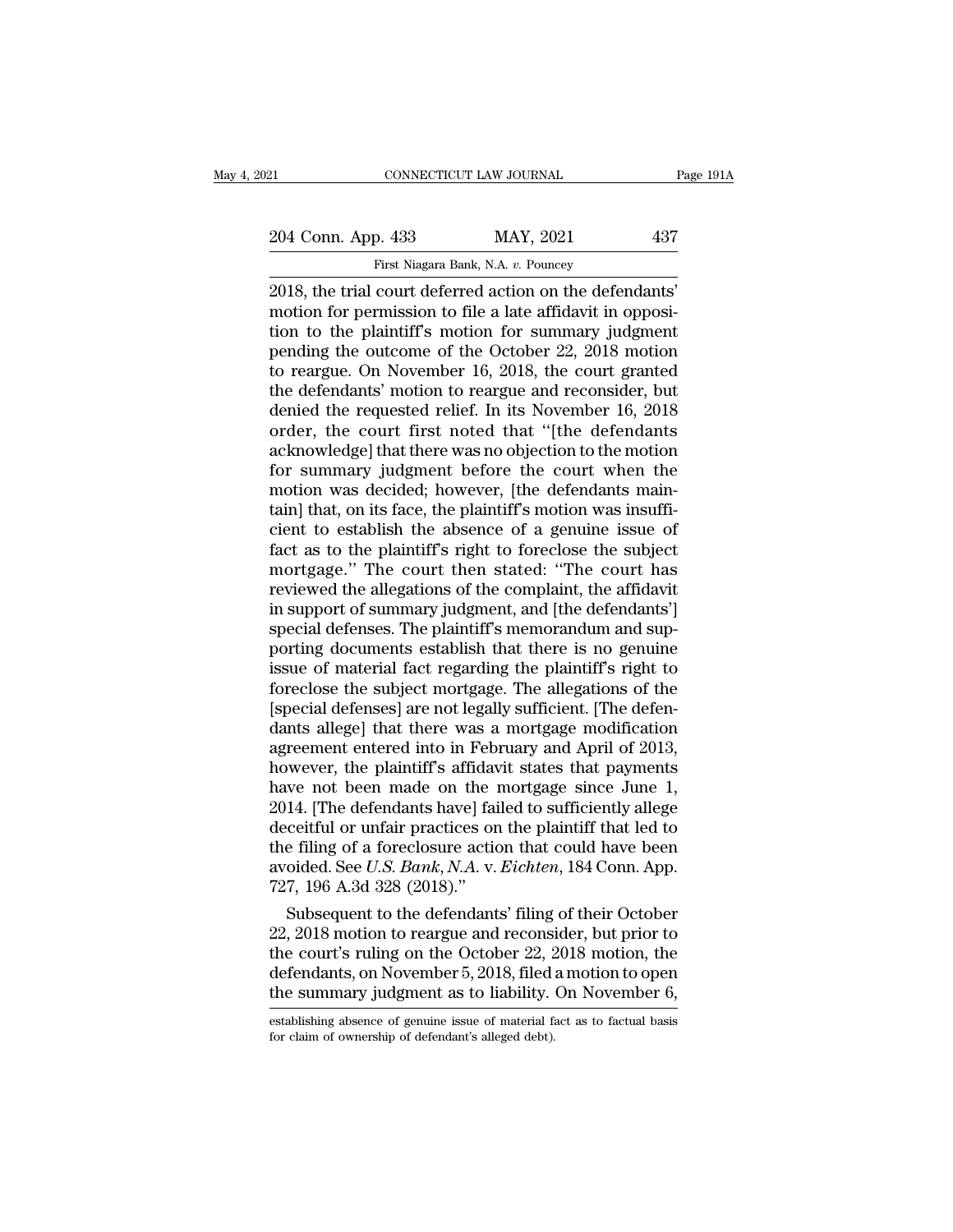| 12A | CONNECTICUT LAW JOURNAL                                |                    | May 4, 2021 |
|-----|--------------------------------------------------------|--------------------|-------------|
| 438 | MAY, 2021                                              | 204 Conn. App. 433 |             |
|     | First Niagara Bank, N.A. v. Pouncey                    |                    |             |
|     | 2018 the defendants filed a revised motion to open the |                    |             |

2021 CONNECTICUT LAW JOURNAL May 4, 2021<br>
2018, the defendants filed a revised motion to open the<br>
2018, the defendants filed a revised motion to open the<br>
2018 step of their<br>
2018 for a revised motion open the motion of t MAY, 2021 204 Conn. App. 433<br>
First Niagara Bank, N.A. v. Pouncey<br>
2018, the defendants filed a revised motion to open the<br>
summary judgment and an affidavit in support of their<br>
motion.<sup>4</sup> On November 14, 2018, the defend MAY, 2021 204 Conn. App. 433<br>
First Niagara Bank, N.A. v. Pouncey<br>
2018, the defendants filed a revised motion to open the<br>
summary judgment and an affidavit in support of their<br>
motion.<sup>4</sup> On November 14, 2018, the defen  $\frac{\text{MAX}}{\text{First Niagara Bank, N.A. } v. \text{ Pounces}}$ <br>
First Niagara Bank, N.A.  $v. \text{ Pounces}}$ <br>
2018, the defendants filed a revised motion to open the<br>
summary judgment and an affidavit in support of their<br>
motion.<sup>4</sup> On November 14, 2018, the de First Niagara Bank, N.A. v. Pouncey<br>2018, the defendants filed a revised motion to open the<br>summary judgment and an affidavit in support of their<br>motion.<sup>4</sup> On November 14, 2018, the defendants filed a<br>second revised moti First Niagara Bank, N.A. v. Pouncey<br>2018, the defendants filed a revised motion to open the<br>summary judgment and an affidavit in support of their<br>motion.<sup>4</sup> On November 14, 2018, the defendants filed a<br>second revised motio 2018, the defendants filed a revised motion to open the summary judgment and an affidavit in support of their motion.<sup>4</sup> On November 14, 2018, the defendants filed a second revised motion to open the summary judgment as to summary judgment and an affidavit in support of their<br>motion.<sup>4</sup> On November 14, 2018, the defendants filed a<br>second revised motion to open the summary judgment<br>as to liability (motion to open). In their memorandum<br>in supp motion.<sup>4</sup> On November 14, 2018, the defendants filed a<br>second revised motion to open the summary judgment<br>as to liability (motion to open). In their memorandum<br>in support of the motion to open, the defendants argued<br>that second revised motion to open the summary judgment<br>as to liability (motion to open). In their memorandum<br>in support of the motion to open, the defendants argued<br>that their amended answer and special defenses, request<br>for a as to liability (motion to open). In their memorandum<br>in support of the motion to open, the defendants argued<br>that their amended answer and special defenses, request<br>for admission, and a discovery dispute with the plaintif in support of the motion to open, the defendants argued<br>that their amended answer and special defenses, request<br>for admission, and a discovery dispute with the plaintiff<br>raised genuine issues of material facts. In particul that their amended answer and special defenses, request<br>for admission, and a discovery dispute with the plaintiff<br>raised genuine issues of material facts. In particular,<br>the defendants claimed that there was evidence that<br> for admission, and a discovery dispute with the plaintiff<br>raised genuine issues of material facts. In particular,<br>the defendants claimed that there was evidence that<br>the plaintiff misapplied their payments after the 2013<br>m raised genuine issues of material facts. In particular,<br>the defendants claimed that there was evidence that<br>the plaintiff misapplied their payments after the 2013<br>modification, that they had not defaulted on the note,<br>and the defendants claimed that there was evidence that<br>the plaintiff misapplied their payments after the 2013<br>modification, that they had not defaulted on the note,<br>and that they did not receive the notice of default. After<br>c the plaintiff misapplied their payments after the 2013<br>modification, that they had not defaulted on the note,<br>and that they did not receive the notice of default. After<br>conducting a hearing on the defendants' revised motio modification, that they had not defaulted on the note,<br>and that they did not receive the notice of default. After<br>conducting a hearing on the defendants' revised motion<br>on July 8, 2019, the court issued an order on July 16 and that they did not receive the notice of default. After<br>conducting a hearing on the defendants' revised motion<br>on July 8, 2019, the court issued an order on July 16,<br>2019, requesting further arguments and/or submissions conducting a hearing on the defendants' revised motion<br>on July 8, 2019, the court issued an order on July 16,<br>2019, requesting further arguments and/or submissions<br>regarding the defendants' motion to open and informed<br>the on July 8, 2019, the court issued an order on July 16,<br>2019, requesting further arguments and/or submissions<br>regarding the defendants' motion to open and informed<br>the parties that the matter would be scheduled for the<br>Augu 2019, requesting further arguments and/or submissions<br>regarding the defendants' motion to open and informed<br>the parties that the matter would be scheduled for the<br>August 12, 2019 foreclosure short calendar. After receiv-<br>i regarding the defendants' motion to open and informed<br>the parties that the matter would be scheduled for the<br>August 12, 2019 foreclosure short calendar. After receiv-<br>ing additional evidentiary submissions from the parties the parties that the matter would be scheduled for the<br>August 12, 2019 foreclosure short calendar. After receiv-<br>ing additional evidentiary submissions from the parties,<br>the court denied the defendants' motion to open on<br>A August 12, 2019 foreclosure short calendar. After receiving additional evidentiary submissions from the parties, the court denied the defendants' motion to open on August 20, 2019. In its ruling, the court stated that it h ing additional evidentiary submissions from the parties,<br>the court denied the defendants' motion to open on<br>August 20, 2019. In its ruling, the court stated that it<br>had considered the submissions of the parties, the pro-<br>c the court denied the defendants' motion to open on<br>August 20, 2019. In its ruling, the court stated that it<br>had considered the submissions of the parties, the pro-<br>cedural history of the case, the determinations made<br>when August 20, 2019. In its ruling, the court stated that it<br>had considered the submissions of the parties, the pro-<br>cedural history of the case, the determinations made<br>when summary judgment as to liability was rendered<br>as we had considered the submissions of the parties, the procedural history of the case, the determinations made<br>when summary judgment as to liability was rendered<br>as well as those made in the ruling on the defendants'<br>October 2 cedural history of the case, the determinations made<br>when summary judgment as to liability was rendered<br>as well as those made in the ruling on the defendants'<br>October 22, 2018 motion to reargue. The court con-<br>cluded that when summary judgment as to liability was rendered<br>as well as those made in the ruling on the defendants'<br>October 22, 2018 motion to reargue. The court con-<br>cluded that the defendants did not show reasonable<br>cause to open as well as those made in the ruling on the defendants'<br>October 22, 2018 motion to reargue. The court con-<br>cluded that the defendants did not show reasonable<br>cause to open the summary judgment as to liability.<br>Furthermore, October 22, 2018 motion to reargue. The court concluded that the defendants did not show reasonable cause to open the summary judgment as to liability. Furthermore, the court noted that the plaintiff's supplemental affida urthermore, the court noted that the plaintiff's supple-<br>ental affidavit in support of its motion for summary<br>dgment satisfactorily explained the purported issues<br>at were the basis for the defendants' motion to open.<sup>5</sup><br><sup>4</sup> mental affidavit in support of its motion for summary<br>judgment satisfactorily explained the purported issues<br>that were the basis for the defendants' motion to open.<sup>5</sup><br><sup>4</sup>On November 6, 2018, the defendants filed identical

judgment satisfactorily explained the purported issues<br>that were the basis for the defendants' motion to open.<sup>5</sup><br><sup>4</sup>On November 6, 2018, the defendants filed identical evidentiary submis-<br>sions, which the defendants ident that were the basis for the defendants' motion to open.<sup>5</sup><br> $^{4}$  On November 6, 2018, the defendants filed identical evidentiary submis-<br>sions, which the defendants identified separately as "additional affidavit in<br>opposi  $^4$  On November 6, 2018, the defendants filed identical evidentiary submissions, which the defendants identified separately as "additional affidavit in opposition to motion for summary judgment" and "affidavit in support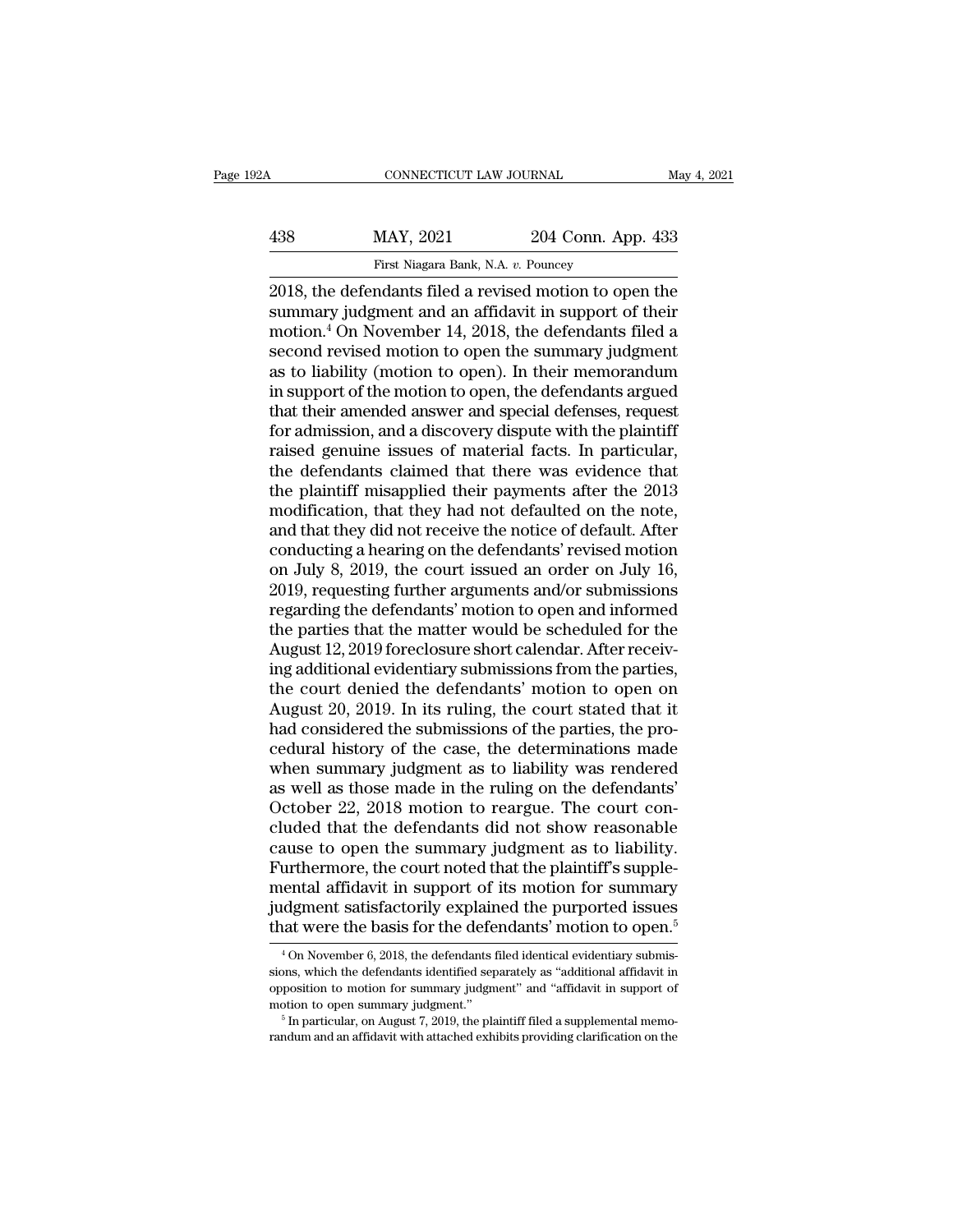| 21                 | CONNECTICUT LAW JOURNAL                             | Page 193A |
|--------------------|-----------------------------------------------------|-----------|
| 204 Conn. App. 433 | MAY, 2021                                           | 439       |
|                    | First Niagara Bank, N.A. v. Pouncey                 |           |
|                    | On Sentember 9, 2019, the defendants filed a motion |           |

CONNECTICUT LAW JOURNAL Page 193A<br>
4 Conn. App. 433 MAY, 2021 439<br>
First Niagara Bank, N.A. v. Pouncey<br>
On September 9, 2019, the defendants filed a motion<br>
reargue and reconsider the court's denial of their<br>
point to open 204 Conn. App. 433 MAY, 2021 439<br>
First Niagara Bank, N.A. v. Pouncey<br>
On September 9, 2019, the defendants filed a motion<br>
to reargue and reconsider the court's denial of their<br>
motion to open the summary judgment on the 204 Conn. App. 433 MAY, 2021 439<br>
First Niagara Bank, N.A. v. Pouncey<br>
On September 9, 2019, the defendants filed a motion<br>
to reargue and reconsider the court's denial of their<br>
motion to open the summary judgment on the 204 Conn. App. 433 MAY, 2021 439<br>
First Niagara Bank, N.A. v. Pouncey<br>
On September 9, 2019, the defendants filed a motion<br>
to reargue and reconsider the court's denial of their<br>
motion to open the summary judgment on the First Niagara Bank, N.A. v. Pouncey<br>
On September 9, 2019, the defendants filed a motion<br>
to reargue and reconsider the court's denial of their<br>
motion to open the summary judgment on the ground<br>
that the court had failed First Niagara Bank, N.A. v. Pouncey<br> **Dn September 9, 2019, the defendants filed a motion**<br>
to reargue and reconsider the court's denial of their<br>
motion to open the summary judgment on the ground<br>
that the court had faile On September 9, 2019, the defendants filed a motion<br>to reargue and reconsider the court's denial of their<br>motion to open the summary judgment on the ground<br>that the court had failed to consider our Supreme<br>Court's holding to reargue and reconsider the court's denial of their<br>motion to open the summary judgment on the ground<br>that the court had failed to consider our Supreme<br>Court's holding in *Blowers*. The defendants argued that<br>*Blowers* r motion to open the summary judgment on the ground<br>that the court had failed to consider our Supreme<br>Court's holding in *Blowers*. The defendants argued that<br>*Blowers* reversed the doctrine that the trial court had<br>applied that the court had failed to consider our Supreme<br>Court's holding in *Blowers*. The defendants argued that<br>*Blowers* reversed the doctrine that the trial court had<br>applied in "ignoring" the defendants' special defenses<br>an Court's holding in *Blowers*. The defendants argued that *Blowers* reversed the doctrine that the trial court had applied in "ignoring" the defendants' special defenses and granting the plaintiff's motion for summary judgm *Blowers* reversed the doctrine that the trial court had<br>applied in "ignoring" the defendants' special defenses<br>and granting the plaintiff's motion for summary judg-<br>ment as to liability. The defendants contended that the<br> applied in "ignoring" the defendants' special defenses<br>and granting the plaintiff's motion for summary judg-<br>ment as to liability. The defendants contended that the<br>court should have considered the defendants' allega-<br>tion and granting the plaintiff's motion for summary judgment as to liability. The defendants contended that the court should have considered the defendants' allegations of, "[postorigination] of the loan, actions by the plaint ment as to liability. The defendants contended that the<br>court should have considered the defendants' allega-<br>tions of, "[postorigination] of the loan, actions by the<br>plaintiff in their special defenses as sufficient facts court should have considered the defendants' allegations of, "[postorigination] of the loan, actions by the plaintiff in their special defenses as sufficient facts to deny summary judgment and at the very least to open aft tions of, "[postorigination] of the loan, actions by the plaintiff in their special defenses as sufficient facts to deny summary judgment and at the very least to open after the [*Blowers* opinion]."<sup>6</sup> On September 10, 2 annum in their special defenses as sumcient racts to<br>ny summary judgment and at the very least to open<br>ter the [*Blowers* opinion]."<sup>6</sup> On September 10, 2019,<br>e court denied the defendants' motion to reargue and<br>consider. deny summary judgment and at the very least to open<br>after the [*Blowers* opinion]."<sup>6</sup> On September 10, 2019,<br>the court denied the defendants' motion to reargue and<br>reconsider. On September 16, 2019, the court rendered<br>a j

anter the *phowers* ophthon]. <sup>5</sup> On September 10, 2019,<br>the court denied the defendants' motion to reargue and<br>reconsider. On September 16, 2019, the court rendered<br>a judgment of strict foreclosure. This appeal followed.<br> the court denied the defendants motion to reargue and<br>reconsider. On September 16, 2019, the court rendered<br>a judgment of strict foreclosure. This appeal followed.<br>On appeal, the defendants claim that the court erred<br>in de reconsider. On september 10, 2019, the court rendered<br>a judgment of strict foreclosure. This appeal followed.<br>On appeal, the defendants claim that the court erred<br>in denying their September 9, 2019 motion to reargue<br>and re a judgment of strict foreclosure. This appeal followed.<br>On appeal, the defendants claim that the court erred<br>in denying their September 9, 2019 motion to reargue<br>and reconsider because our Supreme Court's holding<br>in *Blowe* On appeal, the defendants claim that the court erred<br>in denying their September 9, 2019 motion to reargue<br>and reconsider because our Supreme Court's holding<br>in *Blowers* "dramatically reshaped the law" regarding<br>the legal in denying their September 9, 2019 motion to reargue<br>and reconsider because our Supreme Court's holding<br>in *Blowers* "dramatically reshaped the law" regarding<br>the legal sufficiency of special defenses in a foreclosure<br>acti and reconsider because our Supreme Court's holding<br>in *Blowers* "dramatically reshaped the law" regarding<br>the legal sufficiency of special defenses in a foreclosure<br>action. According to the defendants, the court's conclu-<br> in *Blowers* "dramatically reshaped the law" regarding<br>the legal sufficiency of special defenses in a foreclosure<br>action. According to the defendants, the court's conclu-<br>sion that the defendants' allegations in their spec the legal sufficiency of special defenses in a foreclosure action. According to the defendants, the court's conclusion that the defendants' allegations in their special defenses were not legally sufficient is no longer cor action. According to the defendants, the court's conclusion that the defendants' allegations in their special<br>defenses were not legally sufficient is no longer correct<br>in light of *Blowers*. The defendants argue that there in light of *Blowers*. The defendants argue that there is<br>no meaningful difference between the present case and<br>*Blowers*. The defendants contend that their special<br>defenses, like those in *Blowers*, are legally sufficient no meaningful difference between the present case and *Blowers*. The defendants contend that their special defenses, like those in *Blowers*, are legally sufficient purported misapplication of funds. The plaintiff submitte

Blowers. The defendants contend that their special defenses, like those in *Blowers*, are legally sufficient purported misapplication of funds. The plaintiff submitted a supplemental affidavit wherein Irena Karovski attest Blowers. The defendants contend that their special defenses, like those in *Blowers*, are legally sufficient purported misapplication of funds. The plaintiff submitted a supplemental affidavit wherein Irena Karovski attest purported misapplication of funds. The plaintiff submitted a supplemental affidavit wherein Irena Karovski attested that the defendants did have an escrow overage totaling \$4413.41 on April 30, 2015. On April 30, 2015, th purported misapplication of funds. The plaintiff submitted a supplemental affidavit wherein Irena Karovski attested that the defendants did have an escrow overage totaling \$4413.41 on April 30, 2015. On April 30, 2015, th escrow overage totaling \$4413.41 on April 30, 2015. On April 30, 2015, the loan was due for May 1, 2014. The overage was applied to the loan on April 30, 2015, bringing the loan due date to June 1, 2014. The loan was neve loan was due for May 1, 2014. The overage was applied to the loan on April 30, 2015, bringing the loan due date to June 1, 2014. The loan was never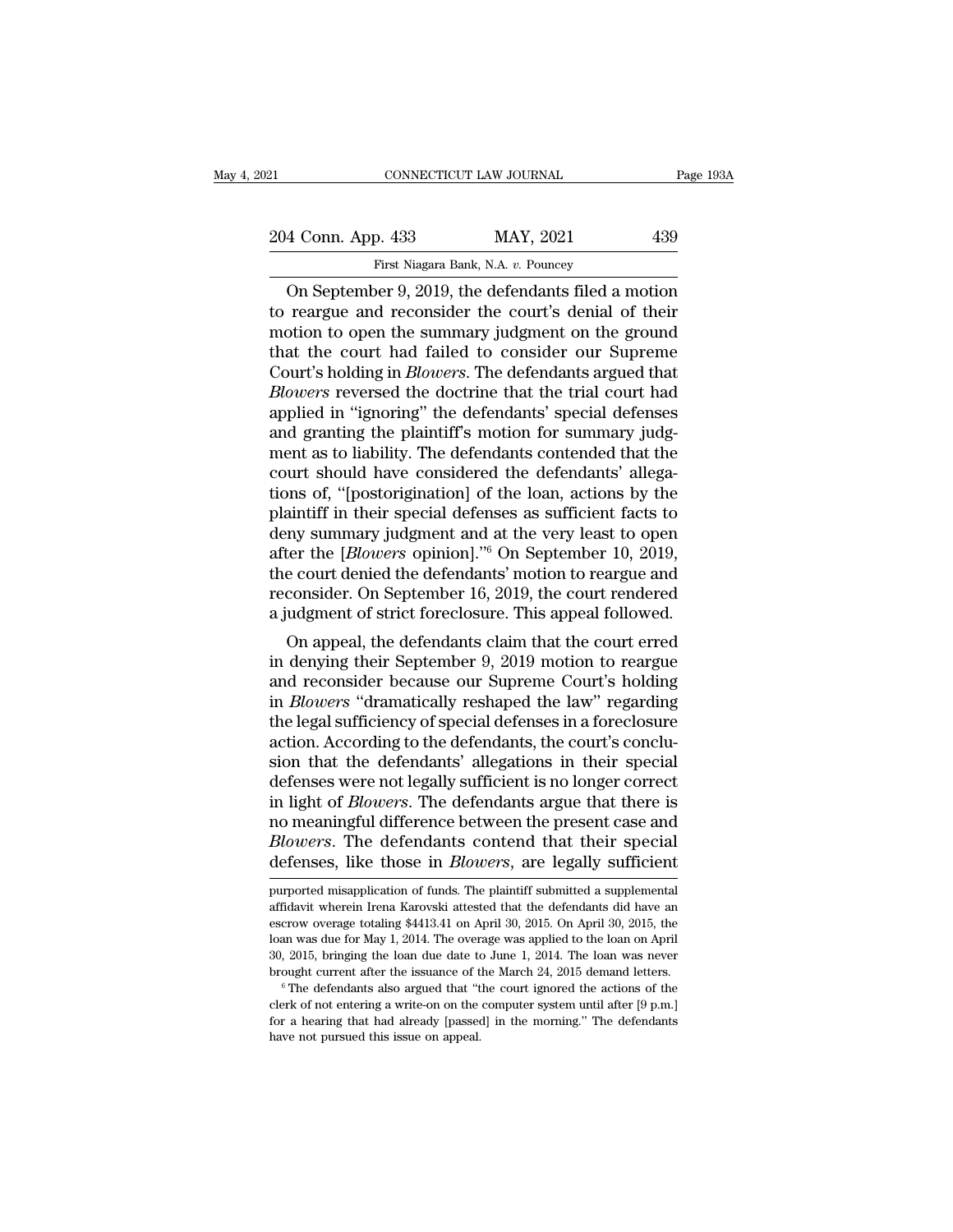| 94 A | CONNECTICUT LAW JOURNAL                                                                   |                    | May 4, 2021 |
|------|-------------------------------------------------------------------------------------------|--------------------|-------------|
| 440  | MAY, 2021                                                                                 | 204 Conn. App. 433 |             |
|      | First Niagara Bank, N.A. v. Pouncey                                                       |                    |             |
|      | because the special defenses were directed to the<br>enforcement of the note or mortgage. |                    |             |
|      | We first address our standard of review. The defen-                                       |                    |             |

 $\frac{\text{MAX, 2021}}{\text{First Niagara Bank, N.A. } v. \text{ Pounce} \cdot \text{Pounce}}$ <br>
Cause the special defenses were directed to the forcement of the note or mortgage.<br>
We first address our standard of review. The defen-<br>
nts argue that our review of the cour  $\frac{\text{MAX, } 2021}{\text{First Niagara Bank, N.A. } v. \text{ Pounces}}$ <br>
because the special defenses were directed to the<br>
enforcement of the note or mortgage.<br>
We first address our standard of review. The defen-<br>
dants argue that our review of the cour First Niagara Bank, N.A. v. Pouncey<br>because the special defenses were directed to the<br>enforcement of the note or mortgage.<br>We first address our standard of review. The defen-<br>dants argue that our review of the court's deni because the special defenses were directed to the<br>enforcement of the note or mortgage.<br>We first address our standard of review. The defen-<br>dants argue that our review of the court's denial of their<br>motion to reargue and re because the special defenses were directed to the<br>enforcement of the note or mortgage.<br>We first address our standard of review. The defen-<br>dants argue that our review of the court's denial of their<br>motion to reargue and re We first address our standard of review. The defendants argue that our review of the court's denial of their motion to reargue and reconsider the court's denial of their motion to open is de novo because they are challengi We first address our standard of review. The defendants argue that our review of the court's denial of their motion to reargue and reconsider the court's denial of their motion to open is de novo because they are challengi dants argue that our review of the court's denial of their<br>motion to reargue and reconsider the court's denial<br>of their motion to open is de novo because they are chal-<br>lenging on appeal the court's erroneous application o motion to reargue and reconsider the court's denial<br>of their motion to open is de novo because they are chal-<br>lenging on appeal the court's erroneous application of<br>our Supreme Court's decision in *Blowers* to the legal<br>su The includion to open is de novo because they are changing on appeal the court's erroneous application of the special defenses. The plaintiff argues at our review is limited to determining whether the urt abused its discre renging on appear the court's efforeous application or<br>our Supreme Court's decision in *Blowers* to the legal<br>sufficiency of their special defenses. The plaintiff argues<br>that our review is limited to determining whether th

our supreme Court's decision in *Blowers* to the legal<br>sufficiency of their special defenses. The plaintiff argues<br>that our review is limited to determining whether the<br>court abused its discretion. We agree with the plaint sumclency of their special defenses. The plantificant agues<br>that our review is limited to determining whether the<br>court abused its discretion. We agree with the plaintiff.<br>"[I]n reviewing a court's ruling on a motion to o diat our review is influed to determining whether the<br>court abused its discretion. We agree with the plaintiff.<br>"[I]n reviewing a court's ruling on a motion to open,<br>reargue, vacate or reconsider, we ask only whether the<br> "[I]n reviewing a court's ruling on a motion to open,<br>""[I]n reviewing a court's ruling on a motion to open,<br>reargue, vacate or reconsider, we ask only whether the<br>court acted unreasonably or in clear abuse of its discre-"[I]n reviewing a court's ruling on a motion to open,<br>reargue, vacate or reconsider, we ask only whether the<br>court acted unreasonably or in clear abuse of its discre-<br>tion. . . . . When reviewing a decision for an abuse o reargue, vacate or reconsider, we ask only whether the<br>court acted unreasonably or in clear abuse of its discre-<br>tion.... When reviewing a decision for an abuse of<br>discretion, every reasonable presumption should be<br>given court acted unreasonably or in clear abuse of its discretion. . . . When reviewing a decision for an abuse of discretion, every reasonable presumption should be given in favor of its correctness. . . . As with any discret tion. . . . When reviewing a decision for an abuse of discretion, every reasonable presumption should be given in favor of its correctness. . . . As with any discretionary action of the trial court . . . the ultimate [que discretion, every reasonable presumption should be<br>given in favor of its correctness. . . . As with any dis-<br>cretionary action of the trial court . . . the ultimate<br>[question for appellate review] is whether the trial cou given in favor of its correctness. . . . As with any discretionary action of the trial court . . . the ultimate [question for appellate review] is whether the trial court could have reasonably concluded as it did. . . . [ cretionary action of the trial court  $\dots$  the ultimate<br>[question for appellate review] is whether the trial court<br>could have reasonably concluded as it did.  $\dots$  [T]he<br>purpose of a reargument is  $\dots$  to demonstrate to the [question for appellate review] is whether the trial court<br>.could have reasonably concluded as it did. . . . [T]he<br>purpose of a reargument is . . . to demonstrate to the<br>court that there is some decision or some principle could have reasonably concluded as it did. . . . [T]he<br>purpose of a reargument is . . . to demonstrate to the<br>court that there is some decision or some principle of<br>law which would have a controlling effect, and which<br>has purpose of a reargument is . . . to demonstrate to the<br>court that there is some decision or some principle of<br>law which would have a controlling effect, and which<br>has been overlooked, or that there has been a misappre-<br>he court that there is some decision or some principle of<br>law which would have a controlling effect, and which<br>has been overlooked, or that there has been a misappre-<br>hension of facts. . . . It also may be used to address<br> $\d$ law which would have a controlling effect, and which<br>has been overlooked, or that there has been a misappre-<br>hension of facts. . . . It also may be used to address<br>. . . claims of law that the [movant] claimed were not<br>ad has been overlooked, or that there has been a misapprehension of facts. . . . It also may be used to address<br>
. . . claims of law that the [movant] claimed were not<br>
addressed by the court. . . . [A] motion to reargue<br>
[ho ... claims of law that the [movant] claimed were not addressed by the court.... [A] motion to reargue [however] is not to be used as an opportunity to have a second bite of the apple ....." (Internal quotation marks omitt addressed by the court. . . . [A] motion to reargue<br>[however] is not to be used as an opportunity to have<br>a second bite of the apple . . . ." (Internal quotation<br>marks omitted.) *Wachovia Mortgage, FSB* v. *Toczek*,<br>196 C [however] is not to be used as an opportunity to have<br>a second bite of the apple  $\ldots$ ." (Internal quotation<br>marks omitted.) *Wachovia Mortgage, FSB* v. *Toczek*,<br>196 Conn. App. 1, 12, 229 A.3d 730, cert. denied, 335<br>Conn a second bite of the apple  $\ldots$ ." (Internal quotation marks omitted.) Wachovia Mortgage, FSB v. Toczek, 196 Conn. App. 1, 12, 229 A.3d 730, cert. denied, 335 Conn. 964, 240 A.3d 282 (2020). Because we conclude that *Blow* marks omitted.) *Wachovia Mortgage, FSB* v. *Toczek*, 196 Conn. App. 1, 12, 229 A.3d 730, cert. denied, 335 Conn. 964, 240 A.3d 282 (2020). Because we conclude that *Blowers* is inapplicable to the circumstances of the pre 196 Conn. App. 1, 12, 229 A.3d 730, ce Conn. 964, 240 A.3d 282 (2020). Becaus that *Blowers* is inapplicable to the circure present case, and because the record do the defendants' claim that the court ign nale of *Blowers*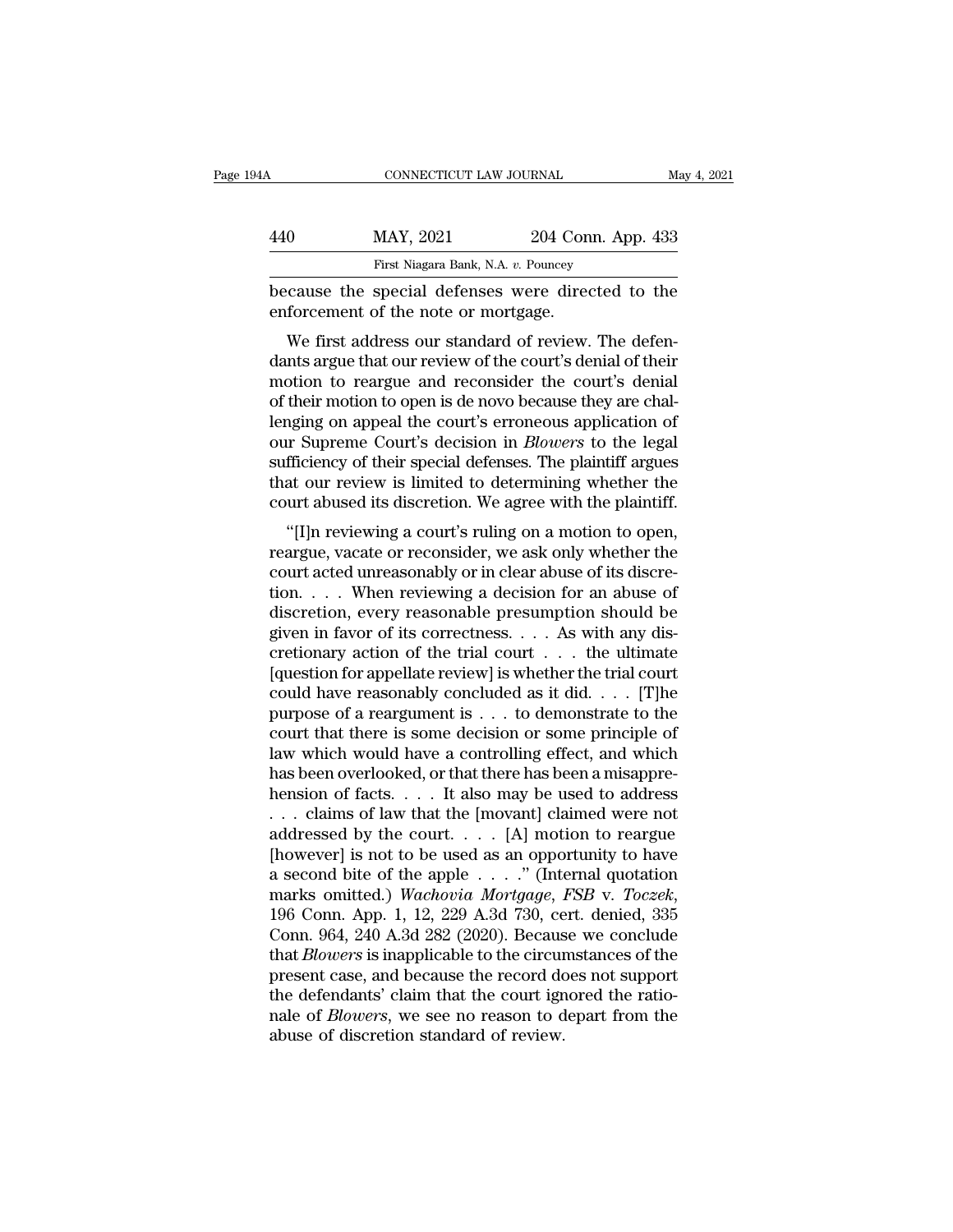| 21                                                    | CONNECTICUT LAW JOURNAL             | Page 195A |
|-------------------------------------------------------|-------------------------------------|-----------|
| 204 Conn. App. 433                                    | MAY, 2021                           | 441       |
|                                                       | First Niagara Bank, N.A. v. Pouncey |           |
| Relying on <i>Rlowers</i> the defendants contend that |                                     |           |

CONNECTICUT LAW JOURNAL Page 1954<br>
4 Conn. App. 433 MAY, 2021 441<br>
First Niagara Bank, N.A. v. Pouncey<br>
Relying on *Blowers*, the defendants contend that<br>
cause their special defenses allege that the plaintiff 204 Conn. App. 433 MAY, 2021 441<br>
First Niagara Bank, N.A. v. Pouncey<br>
Relying on *Blowers*, the defendants contend that<br>
because their special defenses allege that the plaintiff<br>
engaged "in a pattern of misrepresentation 204 Conn. App. 433 MAY, 2021 441<br>
First Niagara Bank, N.A. v. Pouncey<br>
Relying on *Blowers*, the defendants contend that<br>
because their special defenses allege that the plaintiff<br>
engaged "in a pattern of misrepresentatio 204 Conn. App. 433 MAY, 2021 441<br>
First Niagara Bank, N.A. v. Pouncey<br>
Relying on *Blowers*, the defendants contend that<br>
because their special defenses allege that the plaintiff<br>
engaged "in a pattern of misrepresentation First Niagara Bank, N.A. v. Pouncey<br>
Relying on *Blowers*, the defendants contend that<br>
because their special defenses allege that the plaintiff<br>
engaged "in a pattern of misrepresentation and delay in<br>
postdefault loan mo FITST Niagara Bank, N.A. v. Pouncey<br>
Relying on *Blowers*, the defendants contend that<br>
because their special defenses allege that the plaintiff<br>
engaged "in a pattern of misrepresentation and delay in<br>
postdefault loan mo Relying on *Blowers*, the defendants contend that<br>because their special defenses allege that the plaintiff<br>engaged "in a pattern of misrepresentation and delay in<br>postdefault loan modification negotiations before and<br>after because their special defenses allegengaged "in a pattern of misrepreser<br>postdefault loan modification negot<br>after initiating the foreclosure actic<br>to the [defendants'] debt and frustrati<br>ability to avoid foreclosure," the gaged in a pattern of instepresentation and detay in<br>stdefault loan modification negotiations before and<br>ter initiating the foreclosure action—thereby adding<br>the [defendants'] debt and frustrating the [defendants']<br>ility t postuerant foat modification negotiations before and<br>after initiating the foreclosure action—thereby adding<br>to the [defendants'] debt and frustrating the [defendants']<br>ability to avoid foreclosure," the defendants' special

atter initiating the foreclosure action—thereby adding<br>to the [defendants'] debt and frustrating the [defendants']<br>ability to avoid foreclosure," the defendants' special<br>defenses are legally sufficient.<br>Because the defenda to the [defendants] debt and frustrating the [defendants]<br>ability to avoid foreclosure," the defendants' special<br>defenses are legally sufficient.<br>Because the defendants rely exclusively on what they<br>claim was the court's f Example 19 avoid foreclosure, the defendants special<br>defenses are legally sufficient.<br>Because the defendants rely exclusively on what they<br>claim was the court's failure to apply correctly the<br>Supreme Court's holding in *Bl* derenses are regany sunnerm.<br>
Because the defendants rely exclusively on what they<br>
claim was the court's failure to apply correctly the<br>
Supreme Court's holding in *Blowers*, we briefly discuss<br>
the facts, procedural hist Because the defendants rely exclusively on what they<br>claim was the court's failure to apply correctly the<br>Supreme Court's holding in *Blowers*, we briefly discuss<br>the facts, procedural history, and holding of that case.<br>In claim was the court's failure to apply correctly the<br>Supreme Court's holding in *Blowers*, we briefly discuss<br>the facts, procedural history, and holding of that case.<br>In *Blowers*, our Supreme Court addressed the question<br> Supreme Court's holding in *Blowers*, we briefly discuss<br>the facts, procedural history, and holding of that case.<br>In *Blowers*, our Supreme Court addressed the question<br>of whether this court erred in affirming the judgment the facts, procedural history, and holding of that case.<br>In *Blowers*, our Supreme Court addressed the question<br>of whether this court erred in affirming the judgment<br>of the trial court, which was based, in part, on the cou In *Blowers*, our Supreme Court addressed the question<br>of whether this court erred in affirming the judgment<br>of the trial court, which was based, in part, on the court's<br>granting of a *motion to strike* the defendant's spe of whether this court erred in affirming the judgment<br>of the trial court, which was based, in part, on the court's<br>granting of a *motion to strike* the defendant's special<br>defenses and counterclaims, in which the defendant % of the trial court, which was based, in part, on the court's<br>granting of a *motion to strike* the defendant's special<br>defenses and counterclaims, in which the defendant<br>alleged that the plaintiff "mortgagee engaged in a granting of a *motion to strike* the defendant's special<br>defenses and counterclaims, in which the defendant<br>alleged that the plaintiff "mortgagee engaged in a pat-<br>tern of misrepresentation and delay in postdefault loan<br>m defenses and counterclaims, in which the defendant alleged that the plaintiff "mortgagee engaged in a pattern of misrepresentation and delay in postdefault loan modification negotiations before and after initiating the for alleged that the plaintiff "mortgagee engaged in a pattern of misrepresentation and delay in postdefault loan<br>modification negotiations before and after initiating the<br>foreclosure action—thereby adding to the mortgagor's<br>d tern of misrepresentation and delay in postdefault loan<br>modification negotiations before and after initiating the<br>foreclosure action—thereby adding to the mortgagor's<br>debt and frustrating the mortgagor's ability to avoid<br>f modification negotiations before and after initiating the<br>foreclosure action—thereby adding to the mortgagor's<br>debt and frustrating the mortgagor's ability to avoid<br>foreclosure  $\ldots$ ." U.S. Bank National Assn. v. Blow-<br>er foreclosure action—thereby adding to the mortgagor's<br>debt and frustrating the mortgagor's ability to avoid<br>foreclosure . . . . ." U.S. Bank National Assn. v. Blow-<br>ers, supra, 332 Conn. 658. The mortgagor's principal<br>clai debt and frustrating the mortgagor's ability to avoid<br>foreclosure . . . ." U.S. Bank National Assn. v. Blow-<br>ers, supra, 332 Conn. 658. The mortgagor's principal<br>claim was that this court and the trial court "incorrectly<br> foreclosure . . . . ." U.S. Bank National Assn. v. Blow-<br>ers, supra, 332 Conn. 658. The mortgagor's principal<br>claim was that this court and the trial court "incorrectly<br>concluded that such allegations cannot establish lega 658. Finally was that this court and the that court incorrectly<br>ncluded that such allegations cannot establish legally<br>fficient special defenses or counterclaims because<br>e misconduct alleged did not relate to the making,<br>idity concluded that such alregations cannot establish regary<br>sufficient special defenses or counterclaims because<br>the misconduct alleged did not relate to the making,<br>validity or enforcement of the note or mortgage." Id.,<br>658.<br>

sumcrent special defenses or counterclaints because<br>the misconduct alleged did not relate to the making,<br>validity or enforcement of the note or mortgage." Id.,<br>658.<br>Prior to addressing the merits of the defendant's<br>claim, the misconduct aneged did not felate to the making,<br>validity or enforcement of the note or mortgage." Id.,<br>658.<br>Prior to addressing the merits of the defendant's<br>claim, the Supreme Court noted that the trial court<br>conclude but for the requisite direct connect conditions.<br>
Frior to addressing the merits of the defendant's<br>
claim, the Supreme Court noted that the trial court<br>
concluded that the allegations in support of at least<br>
two of the sp Prior to addressing the merits of the defendant's<br>claim, the Supreme Court noted that the trial court<br>concluded that the allegations in support of at least<br>two of the special defenses "were legally sufficient,<br>but for the Prior to addressing the merits of the defendant's<br>claim, the Supreme Court noted that the trial court<br>concluded that the allegations in support of at least<br>two of the special defenses "were legally sufficient,<br>but for the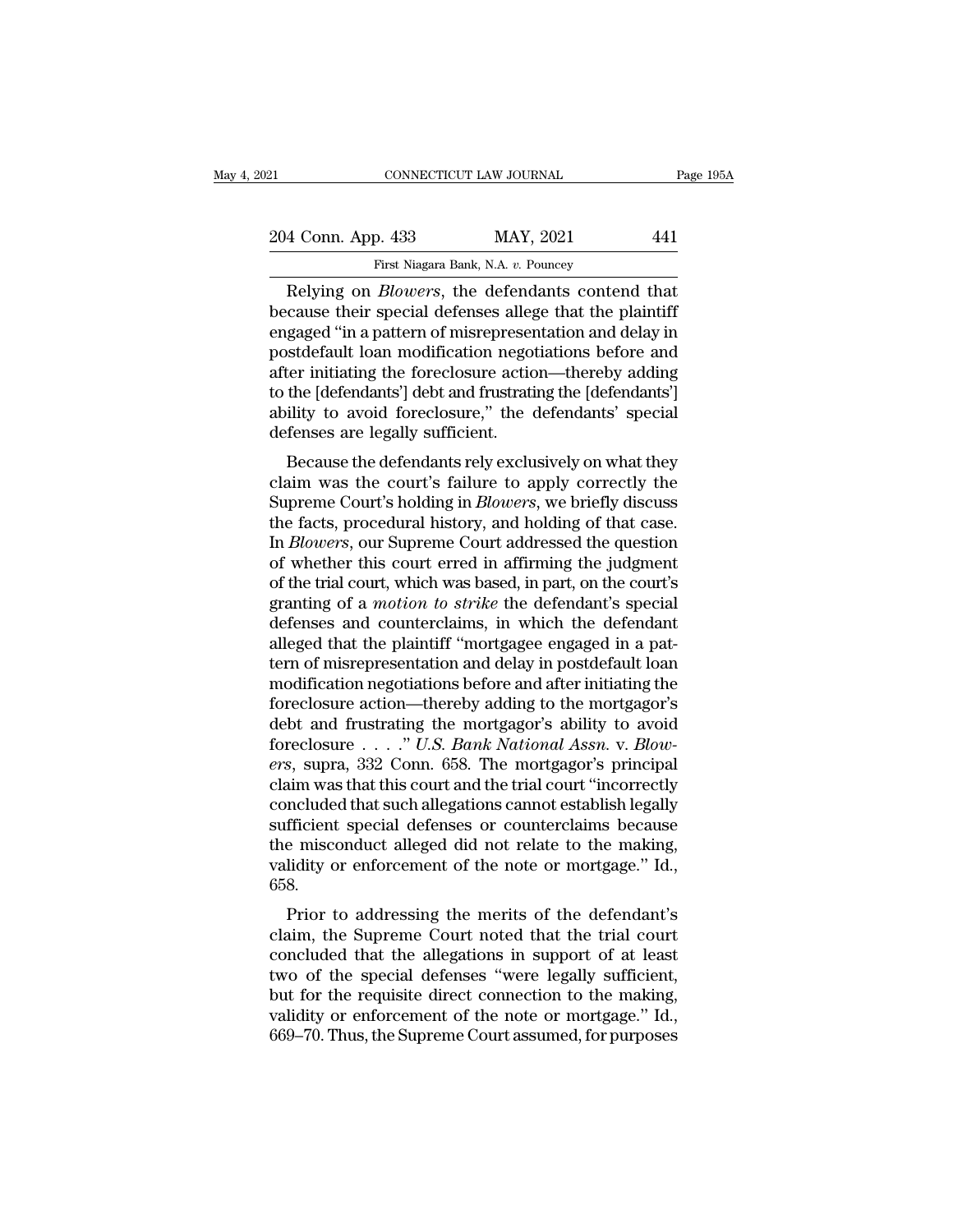# CONNECTICUT LAW JOURNAL May 4, 2021<br>442 MAY, 2021 204 Conn. App. 433<br>First Niagara Bank, N.A. v. Pouncey EXERICUT LAW JOURNAL<br>MAY, 2021 204 Conn. Ap<br>First Niagara Bank, N.A. *v.* Pouncey<br>that the special defenses otherwise

CONNECTICUT LAW JOURNAL May 4, 2021<br>
MAY, 2021 204 Conn. App. 433<br>
First Niagara Bank, N.A. v. Pouncey<br>
of its opinion, that the special defenses otherwise would<br>
have been legally sufficient, and limited its review to<br>
th MAY, 2021 204 Conn. App. 433<br>
First Niagara Bank, N.A. v. Pouncey<br>
of its opinion, that the special defenses otherwise would<br>
have been legally sufficient, and limited its review to<br>
the question of whether the allegations  $\frac{\text{MAX, 2021}}{\text{First Niagara Bank, N.A. } v. \text{ Pounces}}$ <br>
of its opinion, that the special defenses otherwise would<br>
have been legally sufficient, and limited its review to<br>
the question of whether the allegations bore a sufficient<br>
connect MAY, 2021 204 Conn. App. 433<br>
First Niagara Bank, N.A. v. Pouncey<br>
of its opinion, that the special defenses otherwise would<br>
have been legally sufficient, and limited its review to<br>
the question of whether the allegations The same of its opinion,<br>
have been le<br>
the question of<br>
connection to<br>
Id., 670.<br>
The court The court did not abandon the "making, valid its review to<br>equestion of whether the allegations bore a sufficient<br>nnection to enforcement of the note or mortgage.<sup>7</sup><br>., 670.<br>The court did not abandon the "making, validity, of its opinion, that the special defenses otherwise would<br>have been legally sufficient, and limited its review to<br>the question of whether the allegations bore a sufficient<br>connection to enforcement of the note or mortgage.

have been legally sufficient, and limited its review to<br>the question of whether the allegations bore a sufficient<br>connection to enforcement of the note or mortgage.<sup>7</sup><br>Id., 670.<br>The court did not abandon the "making, valid the question of whether the allegations bore a sufficient<br>connection to enforcement of the note or mortgage.<sup>7</sup><br>Id., 670.<br>The court did not abandon the "making, validity, or<br>enforcement" test as an appropriate method for t connection to enforcement of the note or mortgage.'<br>Id., 670.<br>The court did not abandon the "making, validity, or<br>enforcement" test as an appropriate method for trial<br>courts in foreclosure actions to determine whether spe-Id., 670.<br>The court did not abandon the "making, validity, or<br>enforcement" test as an appropriate method for trial<br>courts in foreclosure actions to determine whether spe-<br>cial defenses and counterclaims bear a sufficient r The court did not abandon the "making, validity, or<br>enforcement" test as an appropriate method for trial<br>courts in foreclosure actions to determine whether spe-<br>cial defenses and counterclaims bear a sufficient rela-<br>tions enforcement" test as an appropriate method for trial<br>courts in foreclosure actions to determine whether spe-<br>cial defenses and counterclaims bear a sufficient rela-<br>tionship to the allegations of the complaint to be legall courts in foreclosure actions to determine whether special defenses and counterclaims bear a sufficient relationship to the allegations of the complaint to be legally sufficient. Instead, it interpreted the test "as nothin cial defenses and counterclaims bear a sufficient rela-<br>tionship to the allegations of the complaint to be legally<br>sufficient. Instead, it interpreted the test "as nothing<br>more than a practical application of the standard tionship to the allegations of the complaint to be legally<br>sufficient. Instead, it interpreted the test "as nothing<br>more than a practical application of the standard rules<br>of practice that apply to all civil actions to th sufficient. Instead, it interpreted the test "as nothing<br>more than a practical application of the standard rules<br>of practice that apply to all civil actions to the specific<br>context of foreclosure actions." Id., 667. The co more than a practical application of the standard rules<br>of practice that apply to all civil actions to the specific<br>context of foreclosure actions." Id., 667. The court then<br>provided a definition of the enforcement element of practice that apply to all civil actions to the specific<br>context of foreclosure actions." Id., 667. The court then<br>provided a definition of the enforcement element of the<br>test and concluded that the trial court and thi context of foreclosure actions." Id., 667. The court then<br>provided a definition of the enforcement element of the<br>test and concluded that the trial court and this court<br>applied a too narrow interpretation of the term to t provided a definition of the enforcement element of the<br>test and concluded that the trial court and this court<br>applied a too narrow interpretation of the term to the<br>defendants' allegations. Id., 670–76. In doing so, the<br>c test and concluded that the trial court and this court<br>applied a too narrow interpretation of the term to the<br>defendants' allegations. Id., 670–76. In doing so, the<br>court noted that it took a similar view of what equitable applied a too narrow interpretation of the term to the<br>defendants' allegations. Id., 670–76. In doing so, the<br>court noted that it took a similar view of what equitable<br>defenses relate to enforcement of the note or mortgage defendants' allegations. Id., 670–76. In doing so, the<br>court noted that it took a similar view of what equitable<br>defenses relate to enforcement of the note or mortgage<br>in *Thompson v. Orcutt*, 257 Conn. 301, 318, 777 A.2d<br> court noted that it took a similar view of what equitable<br>defenses relate to enforcement of the note or mortgage<br>in *Thompson v. Orcutt*, 257 Conn. 301, 318, 777 A.2d<br>670 (2001). U.S. Bank National Assn. v. Blowers, supra, defenses relate to enforcement of the note or mortgage<br>in *Thompson v. Orcutt*, 257 Conn. 301, 318, 777 A.2d<br>670 (2001). *U.S. Bank National Assn. v. Blowers*, supra,<br>332 Conn. 671–72, 675. Thus, contrary to the defendants in *Thompson v. Orcutt,* 257 Conn. 301, 318, 777 A.2d<br>670 (2001). *U.S. Bank National Assn. v. Blowers*, supra,<br>332 Conn. 671–72, 675. Thus, contrary to the defendants'<br>claim that the Supreme Court in *Blowers* "dramatical 332 Conn. 671–72, 675. Thus, contrary to the defendants'<br>claim that the Supreme Court in *Blowers* "dramatically<br>reshaped the law," the court only clarified how the "mak-<br>ing, validity, or enforcement" test should be appl

claim that the Supreme Court in *Blowers* "dramatically<br>reshaped the law," the court only clarified how the "mak-<br>ing, validity, or enforcement" test should be applied,<br>consistent with its earlier decision in *Thompson*.<br> reshaped the law," the court only clarified how the "making, validity, or enforcement" test should be applied,<br>consistent with its earlier decision in *Thompson*.<br>Ultimately, the court concluded that "allegations that<br>the ing, validity, or enforcement" test should be applied,<br>consistent with its earlier decision in *Thompson*.<br>Ultimately, the court concluded that "allegations that<br>the mortgagee has engaged in conduct that wrongly<br>and substa consistent with its earlier decision in *Thompson*.<br>Ultimately, the court concluded that "allegations that<br>the mortgagee has engaged in conduct that wrongly<br>and substantially increased the mortgagor's overall<br>indebtedness Ultimately, the court concluded that "allegations that<br>the mortgagee has engaged in conduct that wrongly<br>and substantially increased the mortgagor's overall<br>indebtedness, caused the mortgagor to incur costs that<br>impeded t indebtedness, caused the mortgagor to incur costs that<br>
impeded the mortgagor from curing the default, or<br>
reneged upon modifications are the types of misconduct<br>
that are directly and inseparably connected  $\dots$  to<br>
<sup>7</sup> B that are directly and inseparably connected  $\ldots$  to

impeded the mortgagor from curing the default, or reneged upon modifications are the types of misconduct that are directly and inseparably connected  $\ldots$  to  $\frac{1}{\sqrt{2}}$  Because the defendant's special defenses and count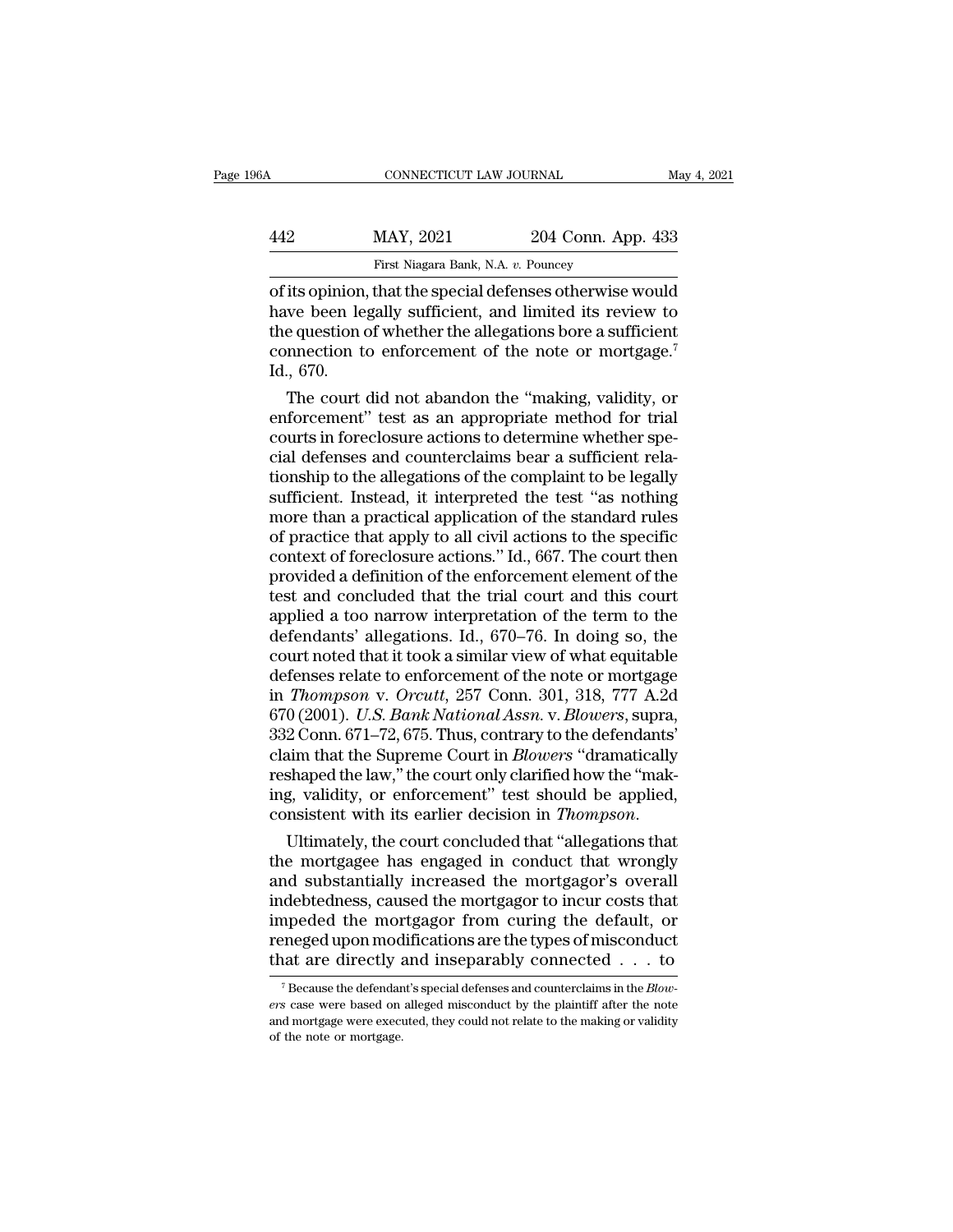| 21                 | CONNECTICUT LAW JOURNAL                                | Page 197A |
|--------------------|--------------------------------------------------------|-----------|
| 204 Conn. App. 433 | MAY, 2021                                              | 443       |
|                    | First Niagara Bank, N.A. v. Pouncey                    |           |
|                    | enforcement of the note and mortgage " (Citation omit- |           |

enforcement of the note and mortgage." (Citation omitted; internal quotation marks omitted.) Id., 675. The<br>
enforcement of the note and mortgage." (Citation omitted; internal quotation marks omitted.) Id., 675. The court h 204 Conn. App. 433 MAY, 2021 443<br>
First Niagara Bank, N.A. v. Pouncey<br>
enforcement of the note and mortgage." (Citation omit-<br>
ted; internal quotation marks omitted.) Id., 675. The<br>
court held that such allegations provide 204 Conn. App. 433 MAY, 2021 443<br>
First Niagara Bank, N.A. v. Pouncey<br>
enforcement of the note and mortgage." (Citation omit-<br>
ted; internal quotation marks omitted.) Id., 675. The<br>
court held that such allegations provid 204 Conn. App. 433 MAY, 2021 443<br>
First Niagara Bank, N.A. v. Pouncey<br>
enforcement of the note and mortgage." (Citation omit-<br>
ted; internal quotation marks omitted.) Id., 675. The<br>
court held that such allegations provide First Niagara Bank, N.A. v. Pouncey<br>
enforcement of the note and mortgage." (Citation omit-<br>
ted; internal quotation marks omitted.) Id., 675. The<br>
court held that such allegations provide a legally suffi-<br>
cient basis for First Niagara Bank, N.A. v. Pouncey<br>
enforcement of the note and mortgage." (Citation omit-<br>
ted; internal quotation marks omitted.) Id., 675. The<br>
court held that such allegations provide a legally suffi-<br>
cient basis fo enforcement of the note and mortgage." (Citation omit-<br>ted; internal quotation marks omitted.) Id., 675. The<br>court held that such allegations provide a legally suffi-<br>cient basis for special defenses in a foreclosure actio ted; internal quotation marks omitted.) Id., court held that such allegations provide a leg<br>cient basis for special defenses in a foreclost<br>Id., 676. Accordingly, that court reversed the<br>of this court with direction to rev urt neid that such allegations provide a legally sum-<br>ent basis for special defenses in a foreclosure action.<br>., 676. Accordingly, that court reversed the judgment<br>this court with direction to reverse the judgment of<br>rict cient basis for special defenses in a foreclosure action.<br>Id., 676. Accordingly, that court reversed the judgment of<br>strict foreclosure and to remand the case to the trial<br>court for further proceedings.<sup>8</sup> Id., 678.<br>The de

Id., 676. Accordingly, that court reversed the judgment<br>of this court with direction to reverse the judgment of<br>strict foreclosure and to remand the case to the trial<br>court for further proceedings.<sup>8</sup> Id., 678.<br>The defenda or this court with direction to reverse the judgment of<br>strict foreclosure and to remand the case to the trial<br>court for further proceedings.<sup>8</sup> Id., 678.<br>The defendants' reliance on *Blowers* and their percep-<br>tion that t strict foreclosure and to remand the case to the trial<br>court for further proceedings.<sup>8</sup> Id., 678.<br>The defendants' reliance on *Blowers* and their percep-<br>tion that the court did not properly consider the Supreme<br>Court's r court for further proceedings.<sup>8</sup> Id., 678.<br>The defendants' reliance on *Blowers* and their perception that the court did not properly consider the Supreme<br>Court's reasoning in that case are without merit for a num-<br>ber of The defendants' reliance on *Blowers* and their perception that the court did not properly consider the Supreme<br>Court's reasoning in that case are without merit for a num-<br>ber of reasons. First, *Blowers* involved the tria tion that the court did not properly consider the Supreme<br>Court's reasoning in that case are without merit for a num-<br>ber of reasons. First, *Blowers* involved the trial court's<br>ruling, on a motion to strike, that the spec Court's reasoning in that case are without merit for a num-<br>ber of reasons. First, *Blowers* involved the trial court's<br>ruling, on a motion to strike, that the special defenses<br>and counterclaims, as pleaded, were legally d ber of reasons. First, *Blowers* involved the trial court's ruling, on a motion to strike, that the special defenses and counterclaims, as *pleaded*, were legally deficient. In the present case, the court rejected the defe ruling, on a motion to strike, that the special defenses<br>and counterclaims, as pleaded, were legally deficient.<br>In the present case, the court rejected the defendants'<br>special defenses when it ruled on the plaintiff's moti and counterclaims, *as pleaded*, were legally deficient.<br>In the present case, the court rejected the defendants'<br>special defenses when it ruled on the plaintiff's motion<br>for summary judgment, which involved the question of In the present case, the court rejected the defendants'<br>special defenses when it ruled on the plaintiff's motion<br>for summary judgment, which involved the question of<br>whether the defendants had presented sufficient evi-<br>den special defenses when it ruled on the plaintiff's motion<br>for summary judgment, which involved the question of<br>whether the defendants had presented sufficient evi-<br>dence to create a genuine issue of material fact as to the<br> for summary judgment, which involved the question of<br>whether the defendants had presented sufficient evi-<br>dence to create a genuine issue of material fact as to the<br>viability of their special defenses. The defendants argue whether the defendants had presented sufficient evi-<br>dence to create a genuine issue of material fact as to the<br>viability of their special defenses. The defendants argue<br>that the procedural difference between this case and dence to create a genuine issue of material<br>viability of their special defenses. The defe<br>that the procedural difference between<br>*Blowers* is unimportant because the court<br>case did not base its decision on facts<br>rejected t Ability of their special defenses. The defendants argue<br>at the procedural difference between this case and<br>owers is unimportant because the court in the present<br>se did not base its decision on facts but, instead,<br>jected th that the procedural difference between this case and<br>*Blowers* is unimportant because the court in the present<br>case did not base its decision on facts but, instead,<br>rejected the defendants' special defenses as legally<br>insu

*Blowers* is unimportant because the court in the present<br>case did not base its decision on facts but, instead,<br>rejected the defendants' special defenses as legally<br>insufficient. This simply is not true.<br>In the present cas case and not base its decision on facts but, instead,<br>rejected the defendants' special defenses as legally<br>insufficient. This simply is not true.<br>In the present case, before ruling on the defendants'<br>November 14, 2018 moti rejected the derendants' special derenses as legally<br>insufficient. This simply is not true.<br>In the present case, before ruling on the defendants'<br>November 14, 2018 motion to open, the court gave the<br>parties "the opportunit receiving a fidavits of the court concluded that the<br>absolution of the consideration of the consideration<br>farties "the opportunity to submit further affidavits<br>[and/or] evidence on the issues related to the defen-<br>dants' m In the present case, before ruling on the defendants'<br>November 14, 2018 motion to open, the court gave the<br>parties "the opportunity to submit further affidavits<br>[and/or] evidence on the issues related to the defen-<br>dants' November 14, 2018 motion to open, the court gave the parties "the opportunity to submit further affidavits [and/or] evidence on the issues related to the defendants' motion to open the judgment as to liability." After rec ants' motion to open the judgment as to liability." After<br>eceiving and considering the parties' submissions,<br>cluding affidavits of the defendants and multiple<br>khibits attached thereto, the court concluded that the<br><sup>8</sup> Alth receiving and considering the parties' submissions,<br>including affidavits of the defendants and multiple<br>exhibits attached thereto, the court concluded that the<br><sup>8</sup> Although the court concluded that the defendant's allegati

including affidavits of the defendants and multiple exhibits attached thereto, the court concluded that the  $*$  Although the court concluded that the defendant's allegations "in toto" were legally sufficient, it "[express exhibits attached thereto, the court concluded that the same exhibits attached thereto, the court concluded that the sale at the same of the note or mortgage." *U.S. Bank National Assn.* v. *Blowers*, supra, 332 Conn. 676. were legally sufficient, it "[expressed] no opinion as to whether all of the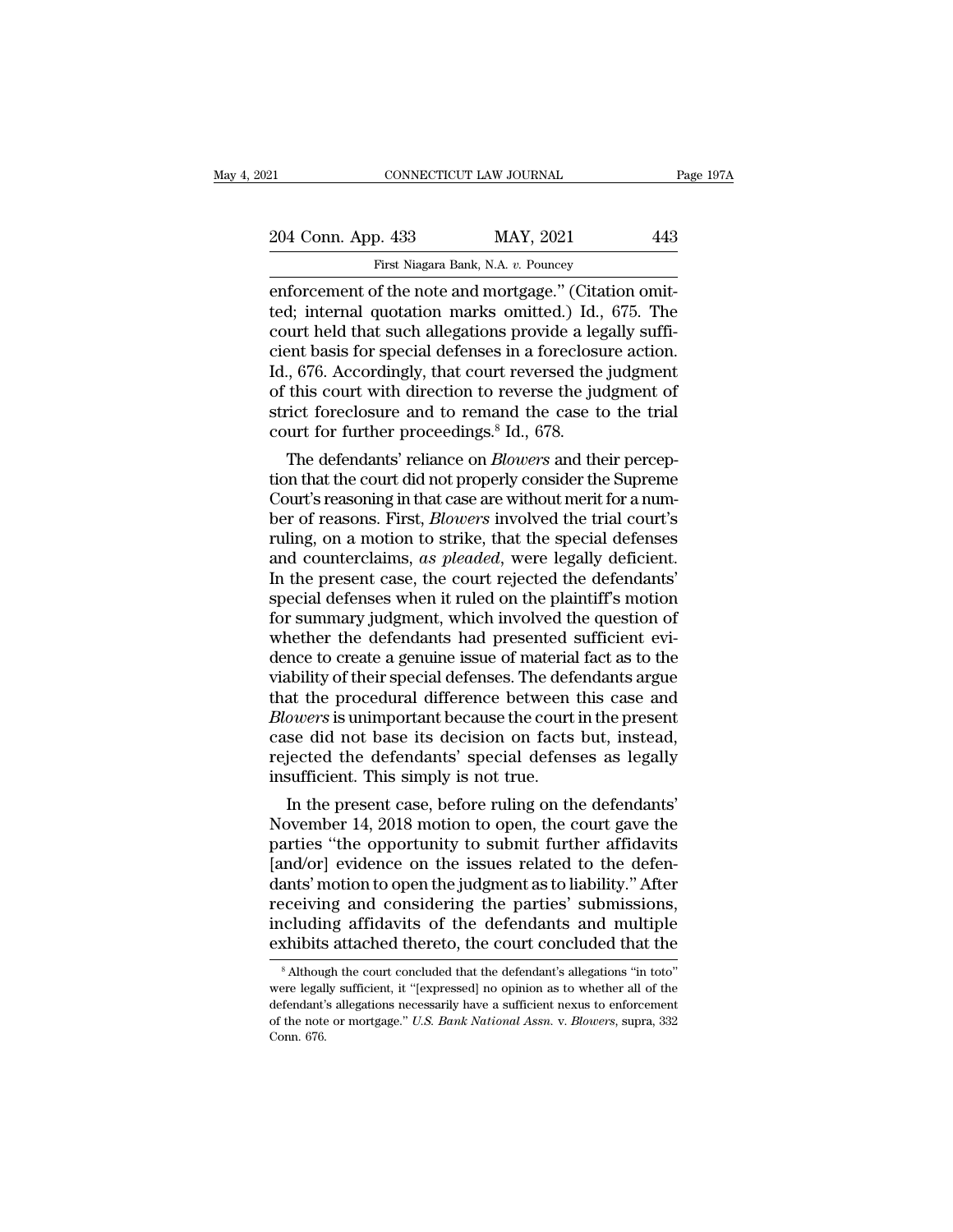# CONNECTICUT LAW JOURNAL May 4, 2021<br>444 MAY, 2021 204 Conn. App. 433<br>First Niagara Bank, N.A. v. Pouncey FIRST CONNECTICUT LAW JOURNAL<br>MAY, 2021 204 Conn. Applies 204 Conn. Applies 204 Conn. Applies 204 Conn. Applies 2018<br>In the Shown reasonable cause to

CONNECTICUT LAW JOURNAL May 4, 2021<br>
MAY, 2021 204 Conn. App. 433<br>
First Niagara Bank, N.A. v. Pouncey<br>
defendants had "not shown reasonable cause to open<br>
the judgment as to liability entered on October 15, 2018"<br>
and had MAY, 2021 204 Conn. App. 433<br>
First Niagara Bank, N.A. v. Pouncey<br>
defendants had "not shown reasonable cause to open<br>
the judgment as to liability entered on October 15, 2018"<br>
and had "failed to persuade the court that i  $\frac{\text{MAX, } 2021}{\text{First Niagara Bank, N.A. } v. \text{ Pounces}}$ <br>
defendants had "not shown reasonable cause to open<br>
the judgment as to liability entered on October 15, 2018"<br>
and had "failed to persuade the court that it should<br>
exercise its equ MAY, 2021 204 Conn. App. 433<br>
First Niagara Bank, N.A. v. Pouncey<br>
defendants had "not shown reasonable cause to open<br>
the judgment as to liability entered on October 15, 2018"<br>
and had "failed to persuade the court that i First Niagara Bank, N<br>First Niagara Bank, N<br>defendants had "not shown r<br>the judgment as to liability ent<br>and had "failed to persuade<br>exercise its equitable discreti-<br>judgment as to liability."<br>Although when it denied tl Fendants had "not shown reasonable cause to open<br>e judgment as to liability entered on October 15, 2018"<br>d had "failed to persuade the court that it should<br>ercise its equitable discretion to open or vacate that<br>dgment as t defendants had "not shown reasonable cause to open<br>the judgment as to liability entered on October 15, 2018"<br>and had "failed to persuade the court that it should<br>exercise its equitable discretion to open or vacate that<br>jud

the judgment as to liability entered on October 15, 2018"<br>and had "failed to persuade the court that it should<br>exercise its equitable discretion to open or vacate that<br>judgment as to liability."<br>Although when it denied the and had "failed to persuade the court that it should<br>exercise its equitable discretion to open or vacate that<br>judgment as to liability."<br>Although when it denied the defendants' motion to<br>reargue and reconsider the court's exercise its equitable discretion to open or vacate that<br>judgment as to liability."<br>Although when it denied the defendants' motion to<br>reargue and reconsider the court's ruling granting sum-<br>mary judgment as to liability th judgment as to liability."<br>Although when it denied the defendants' motion to<br>reargue and reconsider the court's ruling granting sum-<br>mary judgment as to liability the court stated that "[t]he<br>allegations of the [special de Although when it denied the defendants' motion to<br>reargue and reconsider the court's ruling granting sum-<br>mary judgment as to liability the court stated that "[t]he<br>allegations of the [special defenses] are not legally suf reargue and reconsider the court's ruling granting summary judgment as to liability the court stated that "[t]he allegations of the [special defenses] are not legally sufficient," there is no question that in connection wi mary judgment as to liability the court stated that "[t]he<br>allegations of the [special defenses] are not legally suf-<br>ficient," there is no question that in connection with<br>the defendants' motion to open, the court request allegations of the [special defenses] are not legally suf-<br>ficient," there is no question that in connection with<br>the defendants' motion to open, the court requested<br>evidentiary submissions from the parties, the defen-<br>dan ficient," there is no question that in connection with<br>the defendants' motion to open, the court requested<br>evidentiary submissions from the parties, the defen-<br>dants submitted evidence in response, and the court<br>found that the defendants' motion to open, the court requested<br>evidentiary submissions from the parties, the defen-<br>dants submitted evidence in response, and the court<br>found that the submissions did not warrant the opening<br>of the sum evidentiary submissions from the parties, the defen-<br>dants submitted evidence in response, and the court<br>found that the submissions did not warrant the opening<br>of the summary judgment as to liability. Significantly,<br>on app dants submitted evidence in response, and the court<br>found that the submissions did not warrant the opening<br>of the summary judgment as to liability. Significantly,<br>on appeal, the defendants do not challenge the court's<br>anal found that the submissions did not warrant the opening<br>of the summary judgment as to liability. Significantly,<br>on appeal, the defendants do not challenge the court's<br>analysis of the parties' evidentiary submissions related of the summary judgment as to liability. Significantly,<br>on appeal, the defendants do not challenge the court's<br>analysis of the parties' evidentiary submissions related<br>to the motion to open. Consequently, the manner in<br>whi analysis of the parties' evidentiary submissions related<br>to the motion to open. Consequently, the manner in<br>which the court disposed of the defendants' special<br>defenses and the record on appeal are completely differ-<br>ent f to the motion to open. Consequently, the manner in<br>which the court disposed of the defendants' special<br>defenses and the record on appeal are completely differ-<br>ent from the procedural posture and record in *Blowers*.<br>The f which the court disposed of the defend<br>defenses and the record on appeal are coment from the procedural posture and recor<br>The fact that the court rejected the deferent in their September 9, 2019 motion for<br>that *Blowers* r fenses and the record on appeal are completely differ-<br>t from the procedural posture and record in *Blowers*.<br>le fact that the court rejected the defendants' argu-<br>ent in their September 9, 2019 motion for reargument<br>at *B* ent from the procedural posture and record in *Blowers*.<br>The fact that the court rejected the defendants' argument<br>in their September 9, 2019 motion for reargument<br>that *Blowers* required that the motion to open be<br>granted

The fact that the court rejected the defendants' argument in their September 9, 2019 motion for reargument<br>that *Blowers* required that the motion to open be<br>granted, therefore, is not surprising.<br>Second, to the extent it ment in their September 9, 2019 motion for reargument<br>that *Blowers* required that the motion to open be<br>granted, therefore, is not surprising.<br>Second, to the extent it can be argued that the court,<br>when ruling on the moti that *Blowers* required that the motion to open be<br>granted, therefore, is not surprising.<br>Second, to the extent it can be argued that the court,<br>when ruling on the motion to open, relied on an earlier<br>conclusion that the a granted, therefore, is not surprising.<br>
Second, to the extent it can be argued that the court,<br>
when ruling on the motion to open, relied on an earlier<br>
conclusion that the allegations of the special defenses<br>
as pleaded w Second, to the extent it can be argued that the court,<br>when ruling on the motion to open, relied on an earlier<br>conclusion that the allegations of the special defenses<br>as pleaded were legally insufficient, such a conclusion when ruling on the motion to open, relied on an earlier<br>conclusion that the allegations of the special defenses<br>as pleaded were legally insufficient, such a conclusion<br>differs from the trial court's conclusion in *Blowers* conclusion that the allegations of the special defenses<br>as pleaded were legally insufficient, such a conclusion<br>differs from the trial court's conclusion in *Blowers* that<br>the allegations of the defendant's special defense as pleaded were legally insufficient, such a conclusion<br>differs from the trial court's conclusion in *Blowers* that<br>the allegations of the defendant's special defenses and<br>counterclaims were legally deficient. Unlike in th differs from the trial court's conclusion in *Blowers* that<br>the allegations of the defendant's special defenses and<br>counterclaims were legally deficient. Unlike in the pres-<br>ent case, the trial court in *Blowers* concluded the allegations of the defendant's special defenses and<br>counterclaims were legally deficient. Unlike in the pres-<br>ent case, the trial court in *Blowers* concluded that at<br>least two of the special defenses at issue were leg counterclaims were legally deficient. Unlike in the present case, the trial court in *Blowers* concluded that at least two of the special defenses at issue were legally sufficient, but for the requisite direct connection t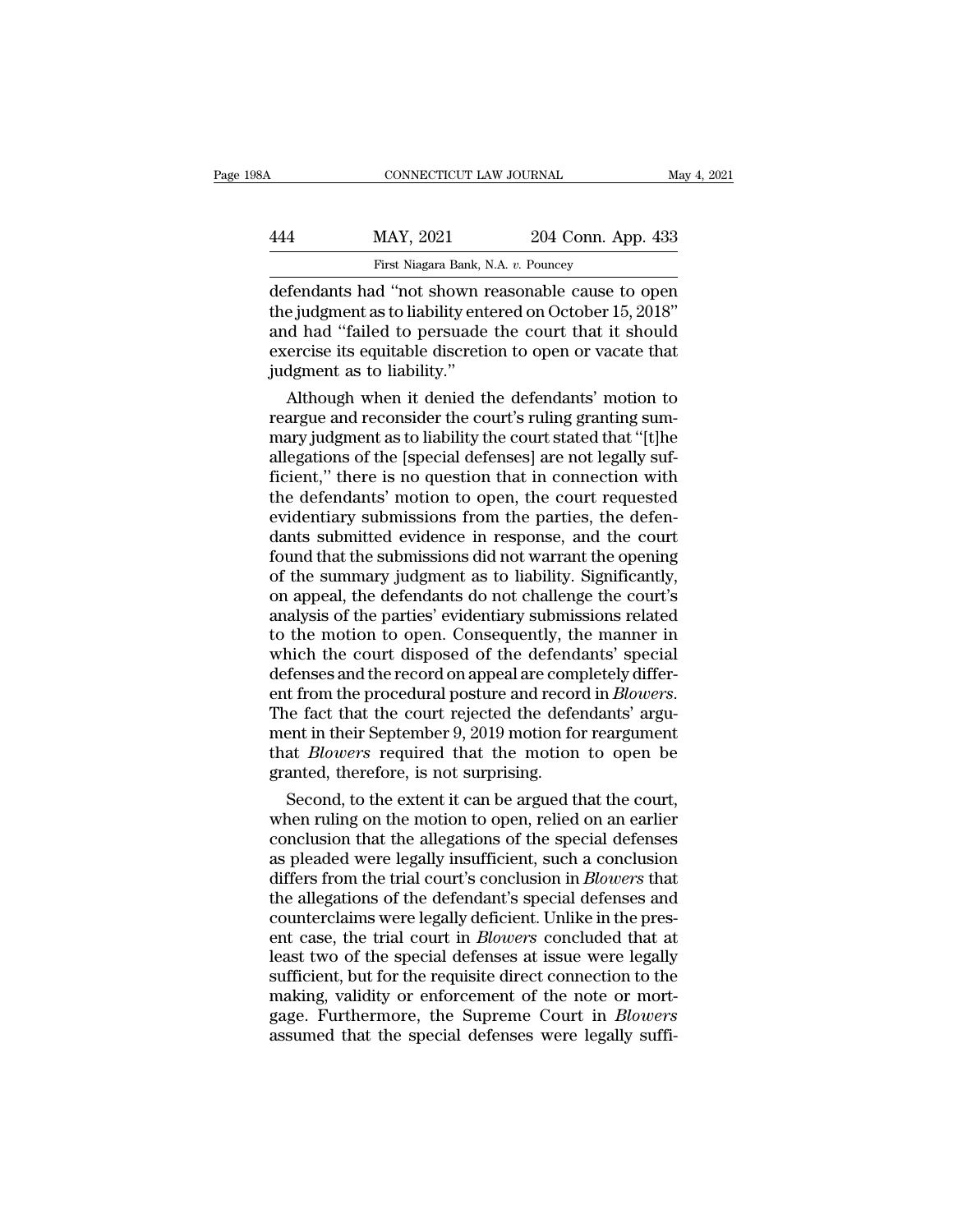| 12                 | CONNECTICUT LAW JOURNAL                                | Page 199A |
|--------------------|--------------------------------------------------------|-----------|
| 204 Conn. App. 433 | MAY, 2021                                              | 445       |
|                    | First Niagara Bank, N.A. v. Pouncey                    |           |
|                    | cient but for the question of whether they were suffi- |           |

connectricut LAW JOURNAL<br>
204 Conn. App. 433 MAY, 2021 445<br>
First Niagara Bank, N.A. v. Pouncey<br>
cient, but for the question of whether they were suffi-<br>
ciently related to enforcement of the note or mortgage.<br>
Thus the so 204 Conn. App. 433 MAY, 2021 445<br>
First Niagara Bank, N.A. v. Pouncey<br>
cient, but for the question of whether they were suffi-<br>
ciently related to enforcement of the note or mortgage.<br>
Thus, the sole issue in *Blowers* was 204 Conn. App. 433 MAY, 2021 445<br>First Niagara Bank, N.A. v. Pouncey<br>cient, but for the question of whether they were suffi-<br>ciently related to enforcement of the note or mortgage.<br>Thus, the sole issue in *Blowers* was whe 204 Conn. App. 433 MAY, 2021 445<br>First Niagara Bank, N.A. v. Pouncey<br>cient, but for the question of whether they were suffi-<br>ciently related to enforcement of the note or mortgage.<br>Thus, the sole issue in *Blowers* was whe First Niagara Ban<br>
cient, but for the question<br>
ciently related to enforcemently related to enforcement<br>
Thus, the sole issue in *Blow*<br>
defenses and counterclaim<br>
the note or mortgage.<br>
By contrast, in the prese ent, but for the question of whether they were suffi-<br>ently related to enforcement of the note or mortgage.<br>uus, the sole issue in *Blowers* was whether the special<br>fenses and counterclaims related to enforcement of<br>e note referrit, but for the question of whether they were sum-<br>ciently related to enforcement of the note or mortgage.<br>Thus, the sole issue in *Blowers* was whether the special<br>defenses and counterclaims related to enforcement o

defenses and counterclaims related to enforcement of the mote of mortgage.<br>Thus, the sole issue in *Blowers* was whether the special<br>defenses and counterclaims related to enforcement of<br>the note or mortgage.<br>By contrast, i Thus, the sole issue in *Blowers* was whether the special<br>defenses and counterclaims related to enforcement of<br>the note or mortgage.<br>By contrast, in the present case, the court made no<br>reference whatsoever to the relations deferises and countercraints related to enforcement of<br>the note or mortgage.<br>By contrast, in the present case, the court made no<br>reference whatsoever to the relationship of the defen-<br>dants' special defenses to the making, derive of mortgage.<br>By contrast, in the present case, the court made no<br>reference whatsoever to the relationship of the defen-<br>dants' special defenses to the making, validity or enforce-<br>ment of the note or mortgage, when By contrast, in the present case, the court made no<br>reference whatsoever to the relationship of the defen-<br>dants' special defenses to the making, validity or enforce-<br>ment of the note or mortgage, when it denied the defenreference whatsoever to the relationship of the defendants' special defenses to the making, validity or enforcement of the note or mortgage, when it denied the defendants' motions to reargue and reconsider. When it denied dants' special defenses to the making, validity or enforcement of the note or mortgage, when it denied the defendants' motions to reargue and reconsider. When it denied the first motion to reargue and reconsider it merely ment of the note or mortgage, when it denied the defendants' motions to reargue and reconsider. When it denied the first motion to reargue and reconsider it merely stated that the defendants' allegations were not legally s dants' motions to reargue and reconsider. When it<br>denied the first motion to reargue and reconsider it<br>merely stated that the defendants' allegations were not<br>legally sufficient. As previously noted in this opinion,<br>the co denied the first motion to reargue and reconsider it<br>merely stated that the defendants' allegations were not<br>legally sufficient. As previously noted in this opinion,<br>the court made this determination in the context of a<br>mo merely stated that the defendants' allegations were not<br>legally sufficient. As previously noted in this opinion,<br>the court made this determination in the context of a<br>motion for summary judgment, not a motion to strike.<br>Fu legally sufficient. As previously noted in this opinion,<br>the court made this determination in the context of a<br>motion for summary judgment, not a motion to strike.<br>Furthermore, when the court denied the motion to<br>open, whi the court made this determination in the context of a<br>motion for summary judgment, not a motion to strike.<br>Furthermore, when the court denied the motion to<br>open, which was the subject of the motion for reargu-<br>ment at issu motion for summary judgment, not a motion to strike.<br>Furthermore, when the court denied the motion to<br>open, which was the subject of the motion for reargu-<br>ment at issue in this appeal, it made no reference at<br>all to the l submissions. Figure 1. Which was the subject of the hotion for rearguent at issue in this appeal, it made no reference at<br>to the legal sufficiency of the defendants' special<br>fenses. Instead, as previously noted in this opinion,<br>denied ment at issue in this appeat, it made no reference at<br>all to the legal sufficiency of the defendants' special<br>defenses. Instead, as previously noted in this opinion,<br>it denied the motion based on the parties' evidentiary<br>s

an to the legal sufficiently of the defendants' special<br>defenses. Instead, as previously noted in this opinion,<br>it denied the motion based on the parties' evidentiary<br>submissions.<br>In sum, the record does not show that the defenses. Instead, as previously noted in this opinion,<br>it denied the motion based on the parties' evidentiary<br>submissions.<br>In sum, the record does not show that the trial court<br>concluded, in contrast with *Blowers*, that submissions.<br>
In sum, the record does not show that the trial court<br>
concluded, in contrast with *Blowers*, that the defen-<br>
dants' special defenses were legally sufficient, but for<br>
the requisite direct connection to the In sum, the record does not show that the trial court<br>concluded, in contrast with *Blowers*, that the defen-<br>dants' special defenses were legally sufficient, but for<br>the requisite direct connection to the making, validity In sum, the record does not show that the trial court<br>concluded, in contrast with *Blowers*, that the defen-<br>dants' special defenses were legally sufficient, but for<br>the requisite direct connection to the making, validity<br> concluded, in contrast with *Blowers*, that the defendants' special defenses were legally sufficient, but for the requisite direct connection to the making, validity or enforcement of the note or mortgage. Instead, the rec dants' special defenses were legally sufficient, but for<br>the requisite direct connection to the making, validity<br>or enforcement of the note or mortgage. Instead, the<br>record shows that the trial court based its November<br>16, the requisite direct connection to the making, validity<br>or enforcement of the note or mortgage. Instead, the<br>record shows that the trial court based its November<br>16, 2018 and August 20, 2019 orders on its review of<br>the par or enforcement of the note or mortgage. Instead, the record shows that the trial court based its November 16, 2018 and August 20, 2019 orders on its review of the parties' evidentiary submissions and not on a conclusion th record shows that the trial court based its November 16, 2018 and August 20, 2019 orders on its review of the parties' evidentiary submissions and not on a conclusion that the special defenses as pleaded were legally insuf 16, 2018 and August 20, 2019 orders on its review of<br>the parties' evidentiary submissions and not on a con-<br>clusion that the special defenses as pleaded were legally<br>insufficient. Consequently, on the basis of our review<br> the parties' evidentiary submissions and not on a conclusion that the special defenses as pleaded were legally insufficient. Consequently, on the basis of our review of the record and our Supreme Court's holding in *Blower* clusion that the special defenses as pleaded vinsufficient. Consequently, on the basis of of the record and our Supreme Court's holdiers, we conclude that the trial court did not discretion in denying the defendants' motio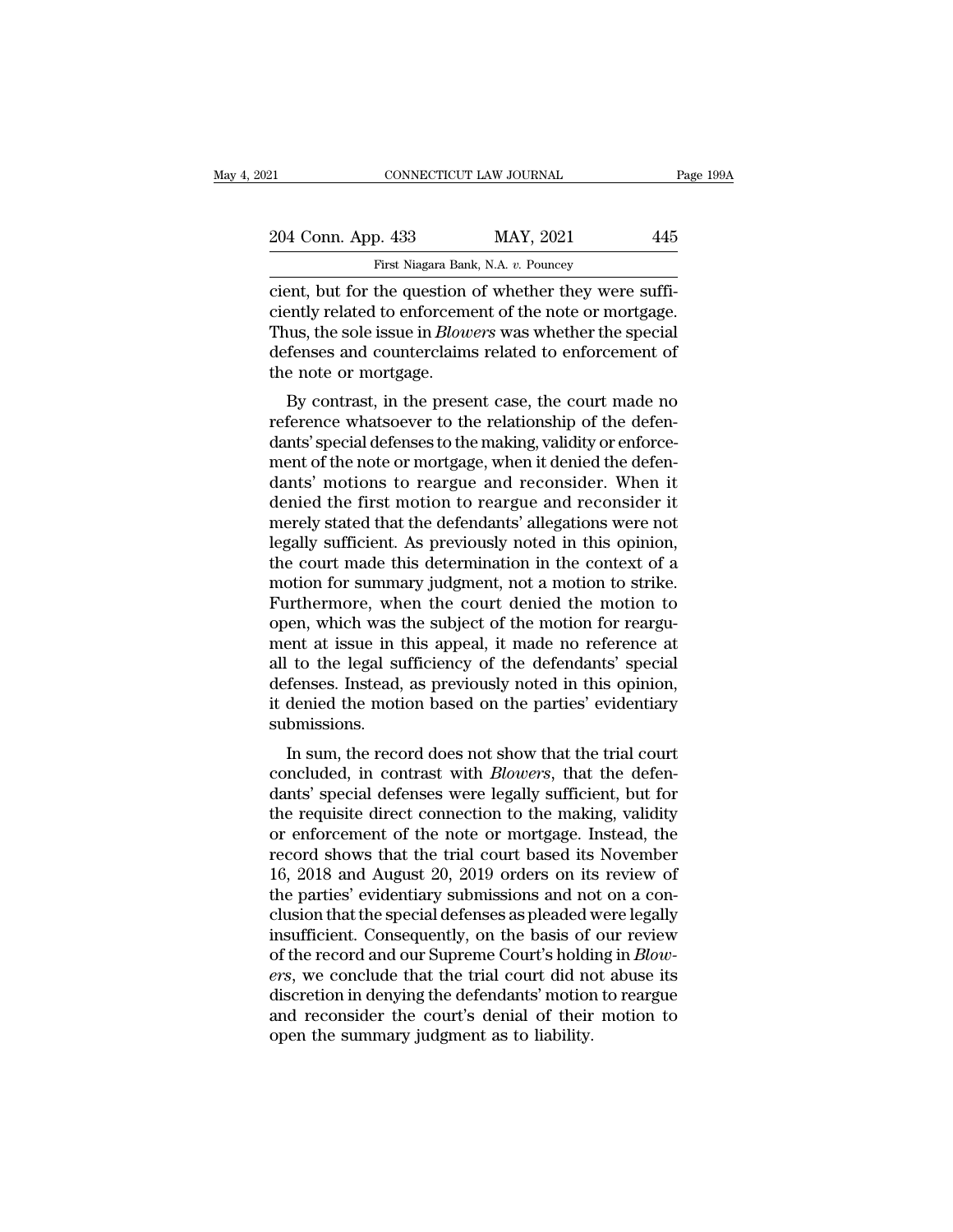### CONNECTICUT LAW JOURNAL May 4, 2021<br>446 MAY, 2021 204 Conn. App. 446<br>5tate v. Boyd State *v.* Boyd CONNECTICUT LAW JOURNAL May 4, 2021<br>
6 MAY, 2021 204 Conn. App. 446<br>
State v. Boyd<br>
The judgment is affirmed and the case is remanded<br>
r the purpose of setting new law days. 446 MAY, 2021 204 Conn. 4<br>
State v. Boyd<br>
The judgment is affirmed and the case is refor the purpose of setting new law days.<br>
In this opinion the other judges concurred.  $\frac{\text{MAX, 2021}}{\text{State } v. \text{ Boyd}}$ <br>The judgment is affirmed and the case is remand the purpose of setting new law days.<br>In this opinion the other judges concurred.

Ne judgment is affirmed and the case is remanded<br>the purpose of setting new law days.<br>this opinion the other judges concurred.<br>STATE OF CONNECTICUT *v.* JAMAR BOYD<br>(AC 43082)

### Inned and the case<br>tting new law days.<br>other judges concu<br>NECTICUT v. JAMA<br>(AC 43082)<br>Prescott and Cradle, Js.\* STATE OF CONNECTICUT  $v$ . JAMAR BOYD<br>(AC 43082)<br>Lavine, Prescott and Cradle, Js.\*

### *Syllabus*

The defendant, who had been previously convicted, on a plea of guilty, of<br>assault in the first degree, appealed to this court from the judgment of  $(AC 45002)$ <br>Lavine, Prescott and Cradle, Js.\*<br>Syllabus<br>defendant, who had been previously convicted, on a plea of guilty, of<br>assault in the first degree, appealed to this court from the judgment of<br>the trial court denying Lavine, Prescott and Cradle, Js.\*<br>Syllabus<br>defendant, who had been previously convicted, on a plea of guilty, of<br>assault in the first degree, appealed to this court from the judgment of<br>the trial court denying in part and Syllabus<br>defendant, who had been previously convicted, on a plea of guilty, of<br>assault in the first degree, appealed to this court from the judgment of<br>the trial court denying in part and dismissing in part his motion to<br>c *Syllabus*<br>defendant, who had been previously convicted, on a plea of guilty, of<br>assault in the first degree, appealed to this court from the judgment of<br>the trial court denying in part and dismissing in part his motion to defendant, who had been previously convicted, on a plea of guilty, of<br>assault in the first degree, appealed to this court from the judgment of<br>the trial court denying in part and dismissing in part his motion to<br>correct an assault in the first degree, appealed to this court from the judgment of the trial court denying in part and dismissing in part his motion to correct an illegal sentence. The defendant claimed that the trial court improper the trial court denying in part and dismissing in part his motion to correct an illegal sentence. The defendant claimed that the trial court improperly denied that portion of his motion in which he alleged that the sentenc correct an illegal sentence. The defendant claimed that the trial court<br>improperly denied that portion of his motion in which he alleged that<br>the sentencing court had imposed his sentence in an illegal manner by<br>relying on improperly denied that portion of his motion in which he alleged that the sentencing court had imposed his sentence in an illegal manner by relying on inaccurate information. *Held* that the defendant could not prevail on methe sentence in an illegal manner by<br>the sentencing court had imposed his sentence in an illegal manner by<br>relying on inaccurate information. *Held* that the defendant could not<br>prevail on his claim asserted as a matter relying on inaccurate information. *Held* that the defendant could not prevail on his claim asserted as a matter of law as the motion failed to advance a colorable claim that invoked the jurisdiction of the court; rather t entifying on macculate merited as a matter of law as the motion failed to advance a colorable claim that invoked the jurisdiction of the court; rather than truly attacking the legality of the sentencing proceedings or the provided a colorable claim that invoked the jurisdiction of the court;<br>rather than truly attacking the legality of the sentencing proceedings<br>or the sentence itself, the defendant instead challenged the continued<br>validity rather than truly attacking the legality of the sentencing proceedings<br>or the sentence itself, the defendant instead challenged the continued<br>validity of his choice to plead to reduced charges under the doctrine<br>enunciated For the sentence itself, the defendant instead challenged the continued validity of his choice to plead to reduced charges under the doctrine enunciated in *North Carolina* v. *Alford* (400 U.S. 25), and, in order for the validity of his choice to plead to reduced charges under the doctrine<br>enunciated in *North Carolina* v. *Alford* (400 U.S. 25), and, in order for<br>the court to have granted the defendant the relief he requested in his<br>moti remunciated in *North Carolina* v. *Alford* (400 U.S. 25), and, in order for the court to have granted the defendant the relief he requested in his motion, it would have been required to open the judgment of conviction an the court to have granted the defendant the relief he requested in his motion, it would have been required to open the judgment of conviction and vacate the plea agreement that was the actual basis of the challenged senten motion, it would have been required to open the judgment of conviction and vacate the plea agreement that was the actual basis of the challenged sentence, and, because the court lacked any authority to do so as part of the and vacate the plea agreement that was the actual basis of the challenged sentence, and, because the court lacked any authority to do so as part of the limited jurisdiction afforded under a motion to correct an illegal sen sentence, and, because the court lacked any authority to do so as part of the limited jurisdiction afforded under a motion to correct an illegal sentence, the motion, correctly construed, was nothing more than a collateral of the limited jurisdiction afforded under a motion to correct an illegal<br>sentence, the motion, correctly construed, was nothing more than a<br>collateral attack on the plea underlying the defendant's conviction;<br>accordingly, sentence, the motion, correctly construed, was nothing more than a collateral attack on the plea underlying the defendant's conviction; accordingly, this court concluded that the claim was properly rejected by the trial co collateral attack on the ple<br>accordingly, this court concl<br>by the trial court but that the<br>respect to this portion of the<br>remanded with direction to r<br>the defendant's motion.<br>Argued November 10, 202 ordingly, this court concluded that the claim was properly rejected<br>the trial court but that the form of the judgment was improper with<br>bect to this portion of the defendant's motion, and the case was<br>anaded with direction of the defendant's motion, and<br> *Procedural History*<br> *Procedural History*<br> **Procedural History**<br> **Procedural History** by the trial court but that the form of the judgment was improper with<br>respect to this portion of the defendant's motion, and the case was<br>remanded with direction to render judgment dismissing that portion of<br>the defendant remanded with direction to render judgment dismissing that portion of<br>the defendant's motion.<br>Argued November 10, 2020—officially released May 4, 2021<br>*Procedural History*<br>Substitute information charging the defendant with

Frocedural History<br>Substitute information charging the defendant with<br>vo counts each of the crimes of assault in the first<br>\*The listing of judges reflects their seniority status on this court as of<br>e date of oral argument. Substitute inform<br>two counts each of<br> $*$  The listing of judges r<br>the date of oral argument.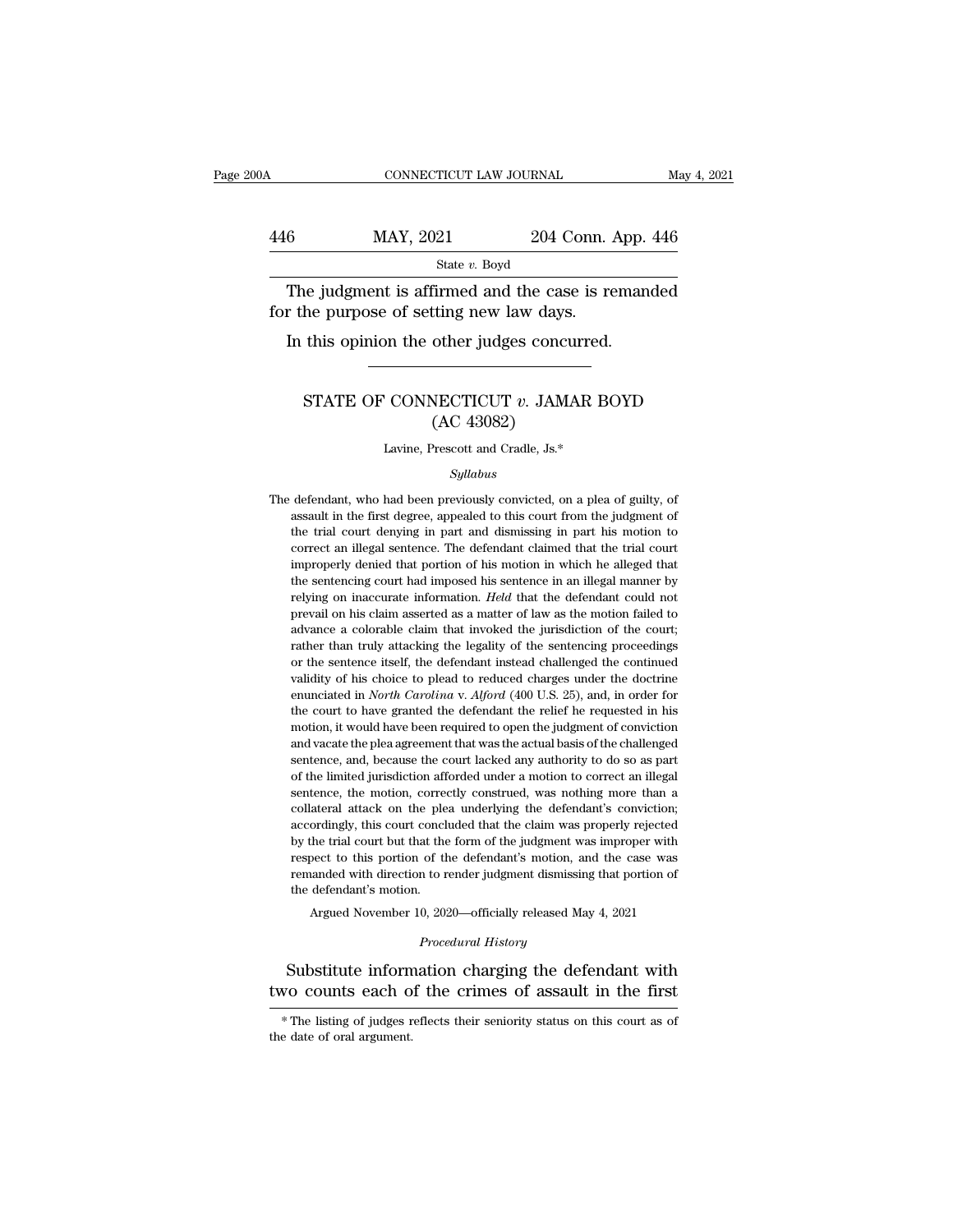| 21                 | CONNECTICUT LAW JOURNAL | Page 201A |
|--------------------|-------------------------|-----------|
| 204 Conn. App. 446 | MAY, 2021               | 447       |
|                    | State $v$ . Boyd        |           |

 $\begin{array}{|l|l|} \hline \text{1} & \text{CONPECTICUT LAW JOURNAL} & \text{Page 201A} \ \hline \end{array}$ <br>  $\begin{array}{|l|l|} \hline \text{204 Conn. App. 446} & \text{MAX, 2021} & \text{447} \ \hline \text{State } v. \text{ Boyd} \ \hline \text{degree and robberg in the first degree, and with one} \text{count each of the crimes of larceny in the second degree} \text{and carrying a pixel without a permit brought to the} \end{array}$ 204 Conn. App. 446 MAY, 2021 447<br>State v. Boyd<br>degree and robbery in the first degree, and with one<br>count each of the crimes of larceny in the second degree<br>and carrying a pistol without a permit, brought to the<br>Superior 204 Conn. App. 446 MAY, 2021 447<br>
State v. Boyd<br>
degree and robbery in the first degree, and with one<br>
count each of the crimes of larceny in the second degree<br>
and carrying a pistol without a permit, brought to the<br>
Supe 204 Conn. App. 446 MAY, 2021 447<br>
State v. Boyd<br>
degree and robbery in the first degree, and with one<br>
count each of the crimes of larceny in the second degree<br>
and carrying a pistol without a permit, brought to the<br>
Supe State *v*. Boyd<br>
degree and robbery in the first degree, and with one<br>
count each of the crimes of larceny in the second degree<br>
and carrying a pistol without a permit, brought to the<br>
Superior Court in the judicial distri <sup>state v. Boyd</sup><br>degree and robbery in the first degree, and with one<br>count each of the crimes of larceny in the second degree<br>and carrying a pistol without a permit, brought to the<br>Superior Court in the judicial district o degree and robbery in the first degree, and with one<br>count each of the crimes of larceny in the second degree<br>and carrying a pistol without a permit, brought to the<br>Superior Court in the judicial district of New Haven,<br>whe count each of the crimes of larceny in the second degree<br>and carrying a pistol without a permit, brought to the<br>Superior Court in the judicial district of New Haven,<br>where the defendant was presented to the court,  $Dami-$ <br>an and carrying a pistol without a permit, brought to the Superior Court in the judicial district of New Haven, where the defendant was presented to the court,  $Dami$ .<br>ani,  $J$ ., on a plea of guilty to one count of assault in Superior Court in the judicial district of New Haven,<br>where the defendant was presented to the court,  $Dami$ .<br> $ani$ ,  $J$ ., on a plea of guilty to one count of assault in the<br>first degree; judgment of guilty in accordance with where the defendant was presented to the court, *Damiani*, *J*., on a plea of guilty to one count of assault in the first degree; judgment of guilty in accordance with the plea; thereafter, the court, *Clifford*, *J.*, den max degree, judgment<br>plea; thereafter, the c<br>and dismissed in part t<br>an illegal sentence, an<br>court. *Reversed in pa*<br>*Robert T. Rimmer*,<br>lant (defendant).<br>*Ana L. McMonigle*, *A* dismissed in part the defendant's motion to correct<br> *Ana L. Reversed in part; judgment directed.*<br> *Ana L. McMonigle*, special deputy assistant state's<br> *Ana L. McMonigle*, special deputy assistant state's<br> *Ana L. Mc* 

an illegal sentence, and the defendant appealed to this<br>
court. *Reversed in part; judgment directed.*<br> *Robert T. Rimmer*, assigned counsel, for the appel-<br>
lant (defendant).<br> *Ana L. McMonigle*, special deputy assistant resourt. *Reversed in part; judgment directed.*<br> *Robert T. Rimmer,* assigned counsel, for the appellant (defendant).<br> *Ana L. McMonigle*, special deputy assistant state's attorney, with whom, on the brief, were *Patrick J* Robert T. Rimmer, assigned counsel, for the about (defendant).<br>Ana L. McMonigle, special deputy assistant attorney, with whom, on the brief, were *Patric* fin, state's attorney, and *Sean McGuinness*, state's attorney, for Ana L. McMonigle, special deputy assistant state's<br>torney, with whom, on the brief, were *Patrick J. Grif-*<br>i, state's attorney, and *Sean McGuinness*, assistant<br>te's attorney, for the appellee (state).<br>Opinion<br>PRESCOTT, J

### *Opinion*

attorney, with whom, on the brief, were *Patrick J. Grif-*<br> *fin*, state's attorney, and *Sean McGuinness*, assistant<br>
state's attorney, for the appellee (state).<br> *Opinion*<br>
PRESCOTT, J. The defendant, Jamar Boyd, appeals fin, state's attorney, and *Sean McGuinness*, assistant<br>state's attorney, for the appellee (state).<br> $opinion$ <br> $PRESCOTT$ , J. The defendant, Jamar Boyd, appeals<br>from the judgment of the trial court denying in part and<br>dismissing in state's attorney, for the appellee (state).<br>
opinion<br>
PRESCOTT, J. The defendant, Jamar Boyd, appeals<br>
from the judgment of the trial court denying in part and<br>
dismissing in part his amended motion to correct an<br>
illegal opinion<br>
opinion<br>
PRESCOTT, J. The defendant, Jamar Boyd, appeals<br>
from the judgment of the trial court denying in part and<br>
dismissing in part his amended motion to correct an<br>
illegal sentence. Specifically, the defendan FRESCOTT, J. The defendant, Jamar Boyd, appeals<br>from the judgment of the trial court denying in part and<br>dismissing in part his amended motion to correct an<br>illegal sentence. Specifically, the defendant claims on<br>appeal t PRESCOTT, J. The defendant, Jamar Boyd, appeals<br>from the judgment of the trial court denying in part and<br>dismissing in part his amended motion to correct an<br>illegal sentence. Specifically, the defendant claims on<br>appeal t from the judgment of the trial court denying in part and<br>dismissing in part his amended motion to correct an<br>illegal sentence. Specifically, the defendant claims on<br>appeal that the court improperly denied that portion of<br>h dismissing in part his amended motion to correct an<br>illegal sentence. Specifically, the defendant claims on<br>appeal that the court improperly denied that portion of<br>his motion in which he alleged that the sentencing court<br>h is motion in which he alleged that the sentencing court<br>ad imposed his sentence in an illegal manner by relying<br>in inaccurate information.<sup>1</sup> We conclude that only the<br>prm of the judgment was improper with respect to<br><sup>1</sup>Th had imposed his sentence in an illegal manner by relying<br>on inaccurate information.<sup>1</sup> We conclude that only the<br>form of the judgment was improper with respect to<br> $\frac{1}{1}$  The defendant does not challenge on appeal the c

on inaccurate information.<sup>1</sup> We conclude that only the form of the judgment was improper with respect to  $\frac{1}{1}$  The defendant does not challenge on appeal the court's dismissal for lack of subject matter jurisdiction form of the judgment was improper with respect to<br>
<sup>1</sup>The defendant does not challenge on appeal the court's dismissal for<br>
lack of subject matter jurisdiction that portion of his motion arguing that<br>
the sentencing court <sup>1</sup> The defendant does not challenge on appeal the court's dismissal for lack of subject matter jurisdiction that portion of his motion arguing that the sentencing court had failed to account for his youth as a mitigating <sup>1</sup> The defendant does not challenge on appeal the court's dismissal for lack of subject matter jurisdiction that portion of his motion arguing that the sentencing court had failed to account for his youth as a mitigating the sentencing court had failed to account for his youth as a mitigating factor in light of our Supreme Court's decision in *State* v. *Williams-Bey*, 333 Conn. 468, 473–77, 215 A.3d 711 (2019). The defendant also does not factor in light of our Supreme Court's decision in *State* v. *Williams-Bey*, 333 Conn. 468, 473–77, 215 A.3d 711 (2019). The defendant also does not challenge the court's denial of that portion of his motion arguing that 333 Conn. 468, 473–77, 215 A.3d 711 (2019). The defendant also does not challenge the court's denial of that portion of his motion arguing that the sentencing court violated his right to allocution, conceding that the tra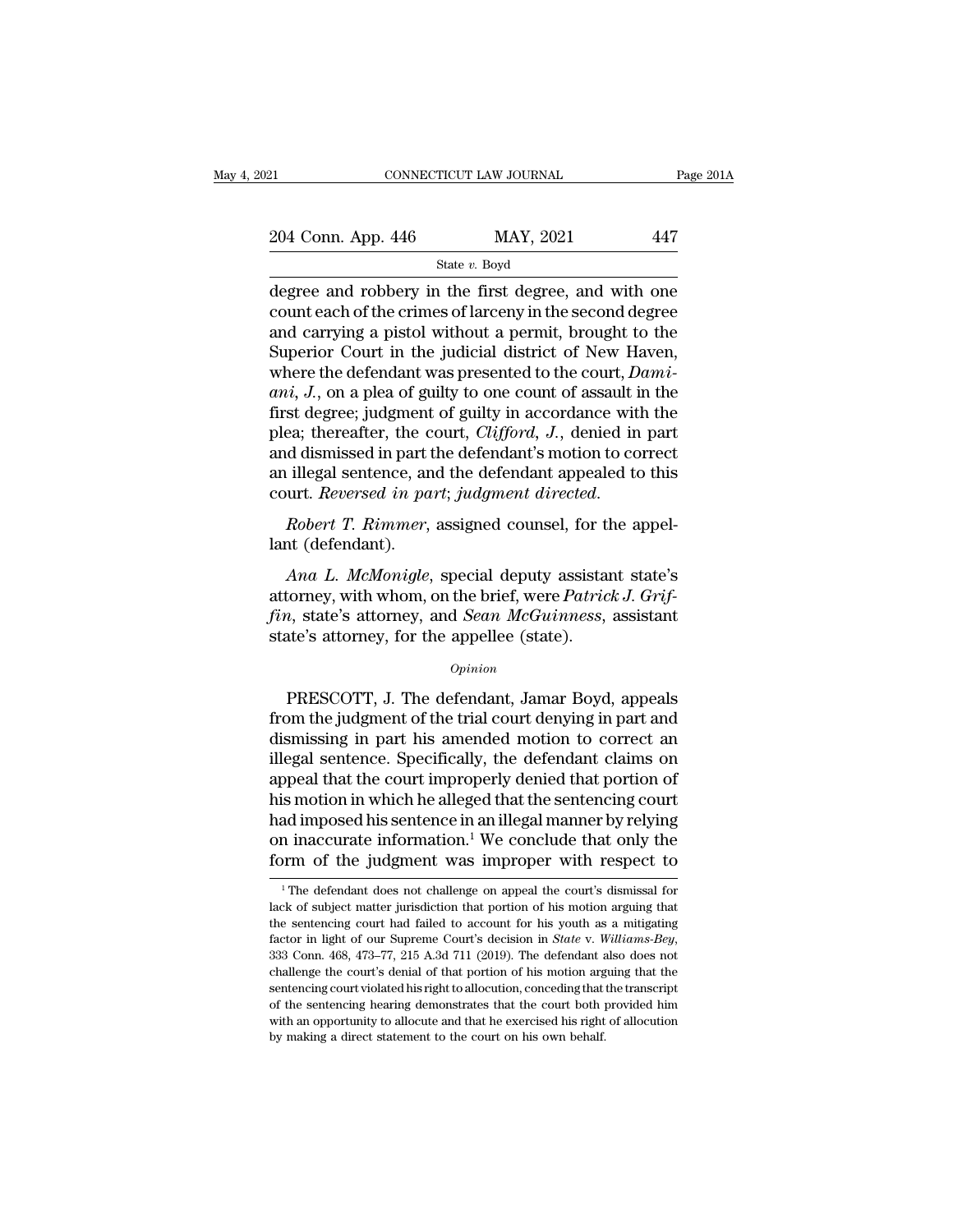|     | CONNECTICUT LAW JOURNAL |                    | May 4, 2021 |
|-----|-------------------------|--------------------|-------------|
| 448 | MAY, 2021               | 204 Conn. App. 446 |             |
|     | State $v$ . Boyd        |                    |             |

CONNECTICUT LAW JOURNAL May 4, 2021<br>  $\begin{array}{r}\n 448 \text{ MAY}, 2021 \text{ Z04 Conn. App. 446}\n \hline\n \text{State } v. \text{ Boyd}\n \end{array}$ <br>
this portion of the defendant's motion. Accordingly, we<br>
reverse the judgment in part and remand the case with<br>
directio  $\begin{array}{r} \hline \text{MAX, 2021} \text{204 Conn. App. 446} \text{State } v. \text{ Boyd} \ \hline \text{this portion of the defendant's motion. Accordingly, we reverse the judgment in part and remain the case with direction to render a judgment dismissing this portion of the defendant's motion to correct an illegal sentence.} \end{array}$  $\frac{\text{MAX, 2021}}{\text{State } v. \text{ Boyd}}$ <br>  $\frac{\text{State } v. \text{ Boyd}}{\text{this portion of the defendant's motion. Accordingly, we}}$ <br>
reverse the judgment in part and remand the case with<br>
direction to render a judgment dismissing this portion<br>
of the defendant's motion to correct an illegal  $\frac{\text{MAX, } 2021}{\text{State } v.$  Boyd<br>
State  $v.$  Boyd<br>
this portion of the defendant's motion. Accordingly, we<br>
reverse the judgment in part and remand the case with<br>
direction to render a judgment dismissing this portion<br>
of the State v. Boyd<br>
State v. Boyd<br>
This portion of the defendant's motion. Accordingly, we<br>
reverse the judgment in part and remand the case with<br>
direction to render a judgment dismissing this portion<br>
of the defendant's moti  $\frac{1}{2}$ <br>is portion of the defendant's motion. Accordingly, we<br>verse the judgment in part and remand the case with<br>rection to render a judgment dismissing this portion<br>the defendant's motion to correct an illegal sentenc this portion of the defendant's motion. Accordingly, we<br>reverse the judgment in part and remand the case with<br>direction to render a judgment dismissing this portion<br>of the defendant's motion to correct an illegal sentence

reverse the judgment in part and remand the case with<br>direction to render a judgment dismissing this portion<br>of the defendant's motion to correct an illegal sentence.<br>We affirm the judgment of the court in all other respec direction to render a judgment dismissing this portion<br>of the defendant's motion to correct an illegal sentence.<br>We affirm the judgment of the court in all other respects.<br>The record reveals the following facts and proced % of the defendant's motion to correct an illegal sentence.<br>We affirm the judgment of the court in all other respects.<br>The record reveals the following facts and procedural<br>history. In 2005, following an armed robbery and We affirm the judgment of the court in all other respects.<br>
The record reveals the following facts and procedural<br>
history. In 2005, following an armed robbery and shoot-<br>
ing, the defendant was charged with assault in th The record reveals the following facts and procedural<br>history. In 2005, following an armed robbery and shoot-<br>ing, the defendant was charged with assault in the first<br>degree in violation of General Statutes  $\S$  53a-59 (a) history. In 2005, following an armed robbery and shooting, the defendant was charged with assault in the first degree in violation of General Statutes § 53a-59 (a) (1) and (5), robbery in the first degree in violation of ing, the defendant was charged with assault in the first<br>degree in violation of General Statutes § 53a-59 (a) (1)<br>and (5), robbery in the first degree in violation of Gen-<br>eral Statutes § 53a-134 (a) (2) and (4), larceny ing, the dividuation of General Statutes § 53a-59 (a) (1)<br>degree in violation of General Statutes § 53a-59 (a) (1)<br>and (5), robbery in the first degree in violation of Gen-<br>eral Statutes § 53a-134 (a) (2) and (4), larceny and (5), robbery in the first degree in violation of General Statutes § 53a-134 (a) (2) and (4), larceny in the second degree in violation of General Statutes (Rev. to 2005) § 53a-123, and carrying a pistol without a perm and (e), resears 53a-134 (a) (2) and (4), larceny in the<br>second degree in violation of General Statutes (Rev. to<br>2005) § 53a-123, and carrying a pistol without a permit<br>in violation of General Statutes § 29-35. The defend second degree in violation of General Statutes (Rev. to 2005) § 53a-123, and carrying a pistol without a permit in violation of General Statutes § 29-35. The defendant initially entered pleas of not guilty to these charge 2005) § 53a-123, and carrying a pistol without a permit<br>in violation of General Statutes § 29-35. The defendant<br>initially entered pleas of not guilty to these charges. In<br>two other files, the defendant faced additional ch violation of General Statutes § 29-35. The defendant<br>itially entered pleas of not guilty to these charges. In<br>ro other files, the defendant faced additional charges<br>sexual assault in the second degree in violation of<br>pene initially entered pleas of not guilty to these charges. In<br>two other files, the defendant faced additional charges<br>of sexual assault in the second degree in violation of<br>General Statutes (Rev. to 2005) § 53a-71 (a) (1) an

two other files, the defendant faced additional charges<br>of sexual assault in the second degree in violation of<br>General Statutes (Rev. to 2005) § 53a-71 (a) (1) and a<br>violation of probation. See General Statutes § 53a-32.<br>O of sexual assault in the second degree in violation of General Statutes (Rev. to 2005) § 53a-71 (a) (1) and a violation of probation. See General Statutes § 53a-32.<br>On February 24, 2006, three days prior to the start of j General Statutes (Rev. to 2005) § 53a-71 (a) (1) and a violation of probation. See General Statutes § 53a-32.<br>On February 24, 2006, three days prior to the start of jury selection in the armed robbery file, the defendant violation of probation. See General Statutes  $\S$  53a-32.<br>On February 24, 2006, three days prior to the start<br>of jury selection in the armed robbery file, the defendant<br>appeared before the court, *Damiani*, *J*., in order On February 24, 2006, three days prior to the start<br>of jury selection in the armed robbery file, the defendant<br>appeared before the court,  $Damiani$ ,  $J$ ., in order to<br>change his pleas and accept a long-standing plea agree-<br>me of jury selection in the armed robbery file, the defendant<br>appeared before the court, *Damiani*, *J*., in order to<br>change his pleas and accept a long-standing plea agree-<br>ment offered by the state that resolved all three along the count. Damiani, J., in order to change his pleas and accept a long-standing plea agreement offered by the state that resolved all three of his pending files. At the start of the hearing, the defendant informed t wherear a state and accept a long-standing plea agreement offered by the state that resolved all three of his pending files. At the start of the hearing, the defendant informed the court that he wanted it to appoint him ne Example the proton prototom generating producting the ment offered by the state that resolved all three of his pending files. At the start of the hearing, the defendant informed the court that he wanted it to appoint him n next, officially the start of the hearing, the defendant<br>informed the court that he wanted it to appoint him<br>new counsel. According to the defendant, he was not<br>getting along with his public defender and was unhappy<br>with h informed the court that he wanted it to appoint him<br>new counsel. According to the defendant, he was not<br>getting along with his public defender and was unhappy<br>with how the public defender was handling the case.<br>Among numer mew counsel. According to the defendant, he was not<br>getting along with his public defender and was unhappy<br>with how the public defender was handling the case.<br>Among numerous complaints, he asserted that his attor-<br>ney had For the public defender and was unhappy<br>getting along with his public defender and was unhappy<br>with how the public defender was handling the case.<br>Among numerous complaints, he asserted that his attor-<br>ney had failed to ob with how the public defender was handling the case.<br>Among numerous complaints, he asserted that his attor-<br>ney had failed to obtain a copy of a taped statement<br>purportedly made by Thomas Lopes, a witness to the<br>shooting. T Among numerous complaints, he asserted that his attor-<br>hey had failed to obtain a copy of a taped statement<br>purportedly made by Thomas Lopes, a witness to the<br>shooting. The court informed the defendant that no taped<br>statem interignative as complaints), the associated that the attempt<br>mey had failed to obtain a copy of a taped statement<br>purportedly made by Thomas Lopes, a witness to the<br>shooting. The court informed the defendant that no taped Fig. That Tally made by Thomas Lopes, a witness to the shooting. The court informed the defendant that no taped statement by Lopes existed. The prosecutor confirmed the court's observation on the record, indicating that th Furnitum The court informed the defendant that no taped<br>statement by Lopes existed. The prosecutor confirmed<br>the court's observation on the record, indicating that<br>the police had interviewed Lopes twice but that those<br>inte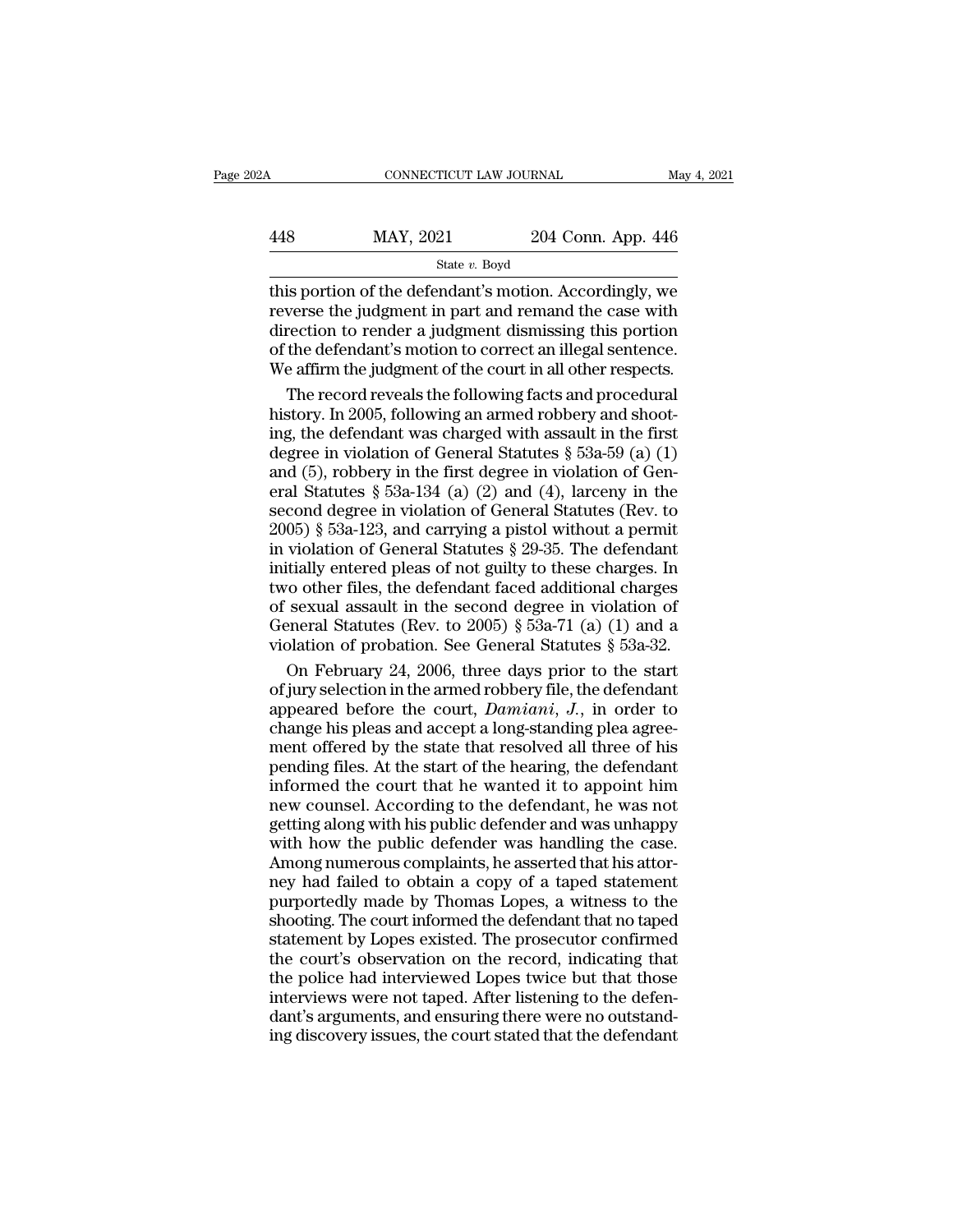| 21                 | CONNECTICUT LAW JOURNAL | Page 203A |  |
|--------------------|-------------------------|-----------|--|
|                    |                         |           |  |
| 204 Conn. App. 446 | MAY, 2021               | 449       |  |
|                    | State $v$ . Boyd        |           |  |

EXECT 21 CONNECTICUT LAW JOURNAL Page 203A<br>
204 Conn. App. 446 MAY, 2021 449<br>
State v. Boyd<br>
had given it no valid reason to remove his attorney and<br>
that the defendant could either accept the state's plea<br>
deal which the 204 Conn. App. 446 MAY, 2021 449<br>State v. Boyd<br>had given it no valid reason to remove his attorney and<br>that the defendant could either accept the state's plea<br>deal, which the state had held open for months, or pro-<br>ceed t 204 Conn. App. 446 MAY, 2021 449<br>
State v. Boyd<br>
had given it no valid reason to remove his attorney and<br>
that the defendant could either accept the state's plea<br>
deal, which the state had held open for months, or pro-<br>
c 204 Conn. App. 446 MAY, 2021 449<br>
State v. Boyd<br>
had given it no valid reason to remove his attorney and<br>
that the defendant could either accept the state's plea<br>
deal, which the state had held open for months, or pro-<br>
c State v. Boyd<br>
State v. Boyd<br>
had given it no valid reason to remove his attorney and<br>
that the defendant could either accept the state's plea<br>
deal, which the state had held open for months, or pro-<br>
ceed to trial the fo State  $v$ . Boyd<br>had given it no valid reason to remove his attorney and<br>that the defendant could either accept the state's plea<br>deal, which the state had held open for months, or pro-<br>ceed to trial the following week. The had given it no valid reason to remove his attorney and<br>that the defendant could either accept the state's plea<br>deal, which the state had held open for months, or pro-<br>ceed to trial the following week. The public defender<br> that the defendant could either accept the state's pleadeal, which the state had held open for months, or proceed to trial the following week. The public defender indicated that, given the defendant's stated belief that hi deal, which the s<br>ceed to trial the<br>indicated that, gi<br>his case had been<br>gated, he would :<br>plea agreement and<br>that advice.<br>Under the term ed to trial the following week. The public defender<br>dicated that, given the defendant's stated belief that<br>s case had been mishandled and not adequately investi-<br>ted, he would advise the defendant not to accept the<br>ea agre indicated that, given the defendant's stated belief that<br>his case had been mishandled and not adequately investigated, he would advise the defendant not to accept the<br>plea agreement and to go to trial. The defendant rejec

his case had been mishandled and not adequately investigated, he would advise the defendant not to accept the<br>plea agreement and to go to trial. The defendant rejected<br>that advice.<br>Under the terms of the plea agreement, wh gated, he would advise the defendant not to accept the<br>plea agreement and to go to trial. The defendant rejected<br>that advice.<br>Under the terms of the plea agreement, which were<br>stated on the record by the court, the defenda plea agreement and to go to trial. The defendant rejected<br>that advice.<br>Under the terms of the plea agreement, which were<br>stated on the record by the court, the defendant agreed<br>to plead guilty under the *Alford* doctrine<sup>2</sup> that advice.<br>
Under the terms of the plea agreement, which were<br>
stated on the record by the court, the defendant agreed<br>
to plead guilty under the  $Alford$  doctrine<sup>2</sup> to one count<br>
of assault in the first degree in the arme Under the terms of the plea agreement, which were<br>stated on the record by the court, the defendant agreed<br>to plead guilty under the  $Alford$  doctrine<sup>2</sup> to one count<br>of assault in the first degree in the armed robbery file<br>an stated on the record by the court, the defendant agreed<br>to plead guilty under the *Alford* doctrine<sup>2</sup> to one count<br>of assault in the first degree in the armed robbery file<br>and one count of risk of injury to a child under to plead guilty under the  $Alford$  doctrine<sup>2</sup> to one count<br>of assault in the first degree in the armed robbery file<br>and one count of risk of injury to a child under a sepa-<br>rate docket number in exchange for a definite sente sion giving the first degree in the armed robbery file<br>of assault in the first degree in the armed robbery file<br>and one count of risk of injury to a child under a sepa-<br>rate docket number in exchange for a definite sentenc or assaure in the risk of injury to a child under a separate docket number in exchange for a definite sentence of twenty years, five of which were mandatory, and no probation.<sup>3</sup> The state agreed that it would nolle the re and she set in the strip of a galaxy of a stand didner a separate docket number in exchange for a definite sentence of twenty years, five of which were mandatory, and no probation.<sup>3</sup> The state agreed that it would nolle t The sentence is in the sentence of twenty years, five of which were mandatory, and no<br>probation.<sup>3</sup> The state agreed that it would nolle the<br>remaining charges. The agreement contained no provi-<br>sion giving the defendant th regarding of the state agreed that it would nolle the<br>probation.<sup>3</sup> The state agreed that it would nolle the<br>remaining charges. The agreement contained no provi-<br>sion giving the defendant the right to argue for less<br>than t remaining charges. The agreement contained no provision giving the defendant the right to argue for less<br>than the agreed upon twenty years of incarceration or<br>otherwise giving the sentencing court discretion as to<br>the sent Formality of the defendant the right to argue for less<br>than the agreed upon twenty years of incarceration or<br>otherwise giving the sentencing court discretion as to<br>the sentence it imposed. After canvassing the defendant<br>re Form and the agreed upon twenty years of incarceration or<br>otherwise giving the sentencing court discretion as to<br>the sentence it imposed. After canvassing the defendant<br>regarding both his understanding of the plea agreemen and the served epert energy, years of included attachment of the sentence it imposed. After canvassing the defendant regarding both his understanding of the plea agreement and the voluntariness of his plea, the court accep Final and the sentence it imposed. After canvassing the defendant<br>regarding both his understanding of the plea agreement<br>and the voluntariness of his plea, the court accepted<br>the defendant's plea and scheduled a sentencing definite to the school of the plea agreement<br>regarding both his understanding of the plea agreement<br>and the voluntariness of his plea, the court accepted<br>the defendant's plea and scheduled a sentencing hearing<br>for April 28 Figure and the voluntariness of his plea, the court accepted<br>the defendant's plea and scheduled a sentencing hearing<br>for April 28, 2006. At the sentencing hearing, the court,<br>after hearing from the attorneys, a family memb and the defendant's plea and scheduled a sentencing hearing<br>for April 28, 2006. At the sentencing hearing, the court,<br>after hearing from the attorneys, a family member of<br>the shooting victim, and the defendant, sentenced t for April 28, 2006. At the sentencing hearing, the court,<br>after hearing from the attorneys, a family member of<br>the shooting victim, and the defendant, sentenced the<br>defendant to the agreed upon effective sentence of<br>twent defendant to the agreed upon effective sentence of<br>twenty years of incarceration. Because the parties had<br>agreed to a sentence with definite terms, the court effec-<br>tively had no sentencing discretion other than to reject<br> twenty years of incarceration. Because the parties had agreed to a sentence with definite terms, the court effectively had no sentencing discretion other than to reject  $\frac{1}{2}$  See *North Carolina* v. *Alford*, 400 U.S.

for the assault charge, five years of which was a mandatory minimum, and a concurrent five year sentence on the risk of injury charge. With respectively had no sentence was comprised of a twenty year sentence of imprisonme EVETY Had To Settlent file anscere to the rital to reflect<br>
<sup>2</sup> See *North Carolina* v. *Alford*, 400 U.S. 25, 37, 91 S. Ct. 160, 27 L. Ed. 2d<br>
162 (1970).<br>
<sup>3</sup> The sentence was comprised of a twenty year sentence of impr <sup>2</sup> See *North Carolina* v. *Alford*, 400 U.S. 25, 37, 91 S. Ct. 160, 27 L. Ed. 2d 162 (1970).<br><sup>3</sup> The sentence was comprised of a twenty year sentence of imprisonment for the assault charge, five years of which was a man 162 (1970).<br>
<sup>3</sup> The sentence was comprised of a twenty year sentence of imprisonment<br>
for the assault charge, five years of which was a mandatory minimum, and<br>
a concurrent five year sentence on the risk of injury charge <sup>3</sup> The sent<br><sup>3</sup> The sent<br>for the assa<br>a concurrer<br>to the proba<br>the remaind<br>ing hearing.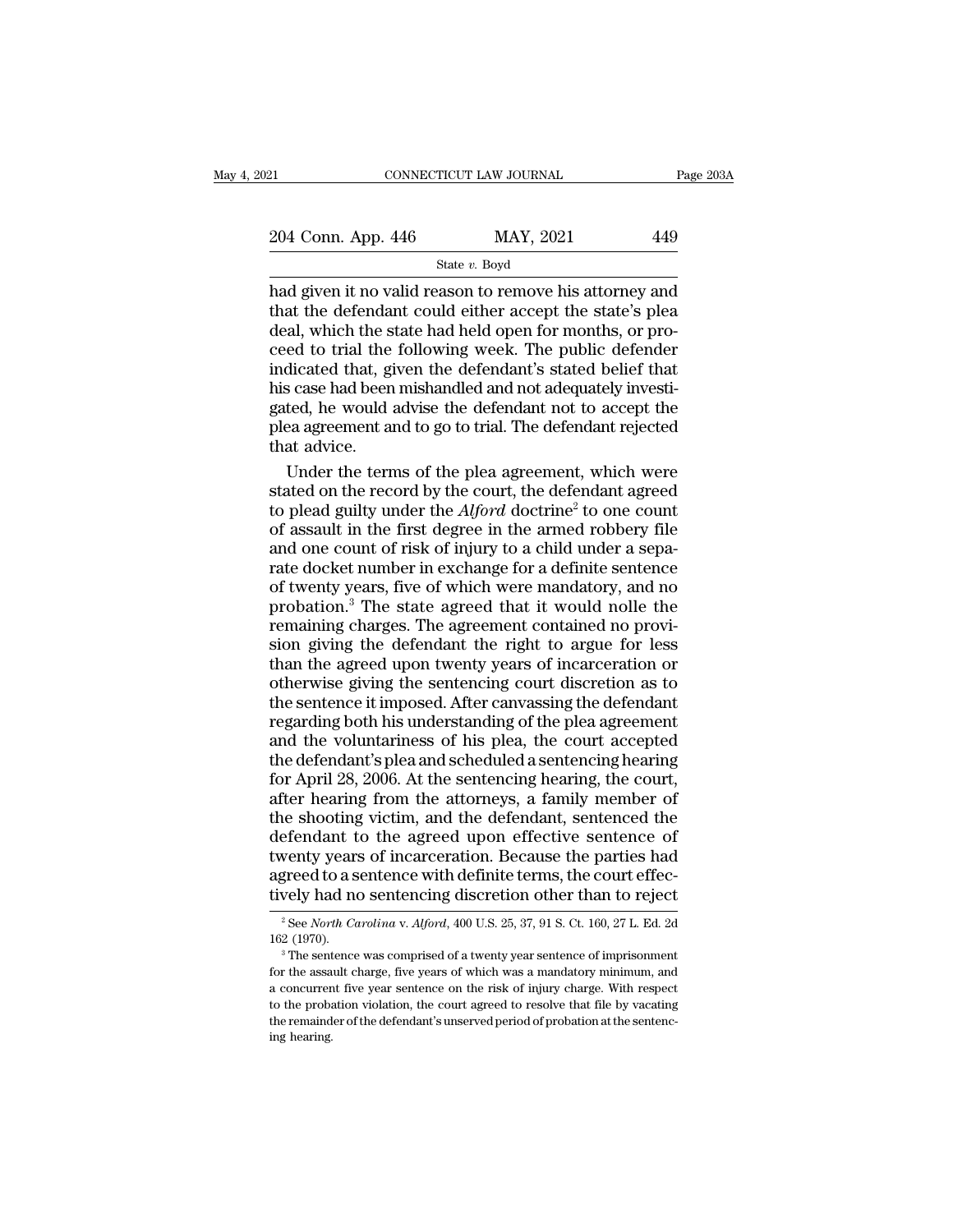|     | CONNECTICUT LAW JOURNAL |                    | May 4, 2021 |
|-----|-------------------------|--------------------|-------------|
|     |                         |                    |             |
| 450 | MAY, 2021               | 204 Conn. App. 446 |             |
|     | State $v$ . Boyd        |                    |             |

the entire plea agreement. The court did not discuss the<br>discuss for the defendant's plea when it imposed<br>the courtons of the defendant's plea when it imposed<br>the contons of the defendant's plea when it imposed  $\begin{array}{r} \text{MAX, } 2021 \\ \text{State } v. \text{ Boyd} \end{array}$ <br>
the entire plea agreement. The court did not discuss the factual basis for the defendant's plea when it imposed the sentence. MAY<br>
the entire plea agree<br>
factual basis for the<br>
the sentence.<br>
Sometime after  $\frac{\text{MAY, } 2021}{\text{State } v.$  Boyd<br>
e entire plea agreement. The court did not discuss the<br>
ctual basis for the defendant's plea when it imposed<br>
e sentence.<br>
Sometime after sentencing, the defendant learned<br>
at Lopes, in fact

State v. Boyd<br>the entire plea agreement. The court did not discuss the<br>factual basis for the defendant's plea when it imposed<br>the sentence.<br>Sometime after sentencing, the defendant learned<br>that Lopes, in fact, had given a the entire plea agreement. The court did not discuss the factual basis for the defendant's plea when it imposed<br>the sentence.<br>Sometime after sentencing, the defendant learned<br>that Lopes, in fact, had given a taped statemen The gravament of the defendant's plea when it imposed<br>the sentence.<br>Sometime after sentencing, the defendant learned<br>that Lopes, in fact, had given a taped statement, and<br>the defendant obtained a transcript of that stateme defendant some for the defendant speed when a tappessed<br>the sentence.<br>Sometime after sentencing, the defendant learned<br>that Lopes, in fact, had given a taped statement, and<br>the defendant obtained a transcript of that state Sometime after sentencing, the defendant learned<br>that Lopes, in fact, had given a taped statement, and<br>the defendant obtained a transcript of that statement.<br>The gravamen of Lopes' statement was that he saw the<br>defendant t Sometime after sentencing, the defendant learned<br>that Lopes, in fact, had given a taped statement, and<br>the defendant obtained a transcript of that statement.<br>The gravamen of Lopes' statement was that he saw the<br>defendant t that Lopes, in fact, had given a taped statement, and<br>the defendant obtained a transcript of that statement.<br>The gravamen of Lopes' statement was that he saw the<br>defendant take something from the victim, which led<br>to an ar the defendant obtained a transcript of that statement.<br>The gravamen of Lopes' statement was that he saw the<br>defendant take something from the victim, which led<br>to an argument between the victim and the defendant.<br>When the The gravamen of Lopes' statement was that he saw the<br>defendant take something from the victim, which led<br>to an argument between the victim and the defendant.<br>When the victim attempted to run away, the defendant<br>chased afte defendant take something from the victim, which led<br>to an argument between the victim and the defendant.<br>When the victim attempted to run away, the defendant<br>chased after the victim, eventually shooting the victim<br>in the c and a game the victim and a diverted and and a diverted and a medicinal and a diverted and a seed after the victim, eventually shooting the victim the chest. The taped statement sets forth facts that guably differ in minor then are viesni assempted to rain away, the derentiant<br>chased after the victim, eventually shooting the victim<br>in the chest. The taped statement sets forth facts that<br>arguably differ in minor respects from the factual basi

Find the chest. The taped statement sets forth facts that<br>arguably differ in minor respects from the factual basis<br>provided by the state during the court's plea canvass.<br>On December 13, 2017, the defendant filed a motion<br>t manner. The defect statement sets form facts that<br>arguably differ in minor respects from the factual basis<br>provided by the state during the court's plea canvass.<br>On December 13, 2017, the defendant filed a motion<br>to correc claim in relation of the state during the court's plea canvass.<br>
On December 13, 2017, the defendant filed a motion<br>
to correct an illegal sentence in which he argued that<br>
his sentence was illegal and/or imposed in an ill In December 13, 2017, the defendant filed a motion<br>to correct an illegal sentence in which he argued that<br>his sentence was illegal and/or imposed in an illegal<br>manner. The defendant later amended his motion to<br>claim in rel On December 13, 2017, the defendant filed a motion<br>to correct an illegal sentence in which he argued that<br>his sentence was illegal and/or imposed in an illegal<br>manner. The defendant later amended his motion to<br>claim in rel to correct an illegal sentence in which he argued that<br>his sentence was illegal and/or imposed in an illegal<br>manner. The defendant later amended his motion to<br>claim in relevant part that his "sentence was imposed<br>in an ill his sentence was illegal and/or imposed in an illegal<br>manner. The defendant later amended his motion to<br>claim in relevant part that his "sentence was imposed<br>in an illegal manner because [he] was denied [his] right<br>to be s manner. The defendant later amended his motion to<br>claim in relevant part that his "sentence was imposed<br>in an illegal manner because [he] was denied [his] right<br>to be sentenced by a judge relying on accurate informa-<br>tion claim in relevant part that his "sentence was imposed<br>in an illegal manner because [he] was denied [his] right<br>to be sentenced by a judge relying on accurate informa-<br>tion and/or considerations solely within the record."<br>S in an illegal manner because [he] was denied [his] right<br>to be sentenced by a judge relying on accurate informa-<br>tion and/or considerations solely within the record."<br>Specifically, the defendant argued that portions of<br>Lop to be sentenced by a judge relying on accurate information and/or considerations solely within the record."<br>Specifically, the defendant argued that portions of<br>Lopes' taped statement reasonably could be construed<br>as lessen tion and/or considerations solely within the record."<br>Specifically, the defendant argued that portions of<br>Lopes' taped statement reasonably could be construed<br>as lessening his culpability, the court had accepted his<br>plea w Specifically, the defendant argued that portions of<br>Lopes' taped statement reasonably could be construed<br>as lessening his culpability, the court had accepted his<br>plea with the erroneous belief that no taped statement<br>exist Lopes' taped statement reasonably could be construed<br>as lessening his culpability, the court had accepted his<br>plea with the erroneous belief that no taped statement<br>existed, and, because the sentencing court presumably<br>rel information.''<sup>4</sup> relied on this inaccurate information as stated on the<br>record at the plea hearing, the defendant was denied<br>"his right to be sentenced by a judge relying on accurate<br>information."<sup>4</sup><br>"The court initially appointed counsel

<sup>&</sup>quot;his right to be sentenced by a judge relying on accurate information."<sup>4</sup><br> $\overline{ }$ " The court initially appointed counsel for the defendant pursuant to *State* v. *Casiano*, 282 Conn. 614, 922 A.2d 1065 (2007). Prior to c information."<sup>4</sup><br> $\frac{4}{1}$  The court initially appointed counsel for the defendant pursuant to *State*<br>v. *Casiano*, 282 Conn. 614, 922 A.2d 1065 (2007). Prior to counsel making<br>the requisite "sound basis" determination; The court initially appointed counsel for the defendant pursuant to *State* v. *Casiano*, 282 Conn. 614, 922 A.2d 1065 (2007). Prior to counsel making the requisite "sound basis" determination; see id., 627; the defendant <sup>4</sup> The court initially a<br>v. *Casiano*, 282 Conn.<br>the requisite "sound ba<br>to proceed as a self-rep<br>sion to withdraw. The<br>procedures on appeal.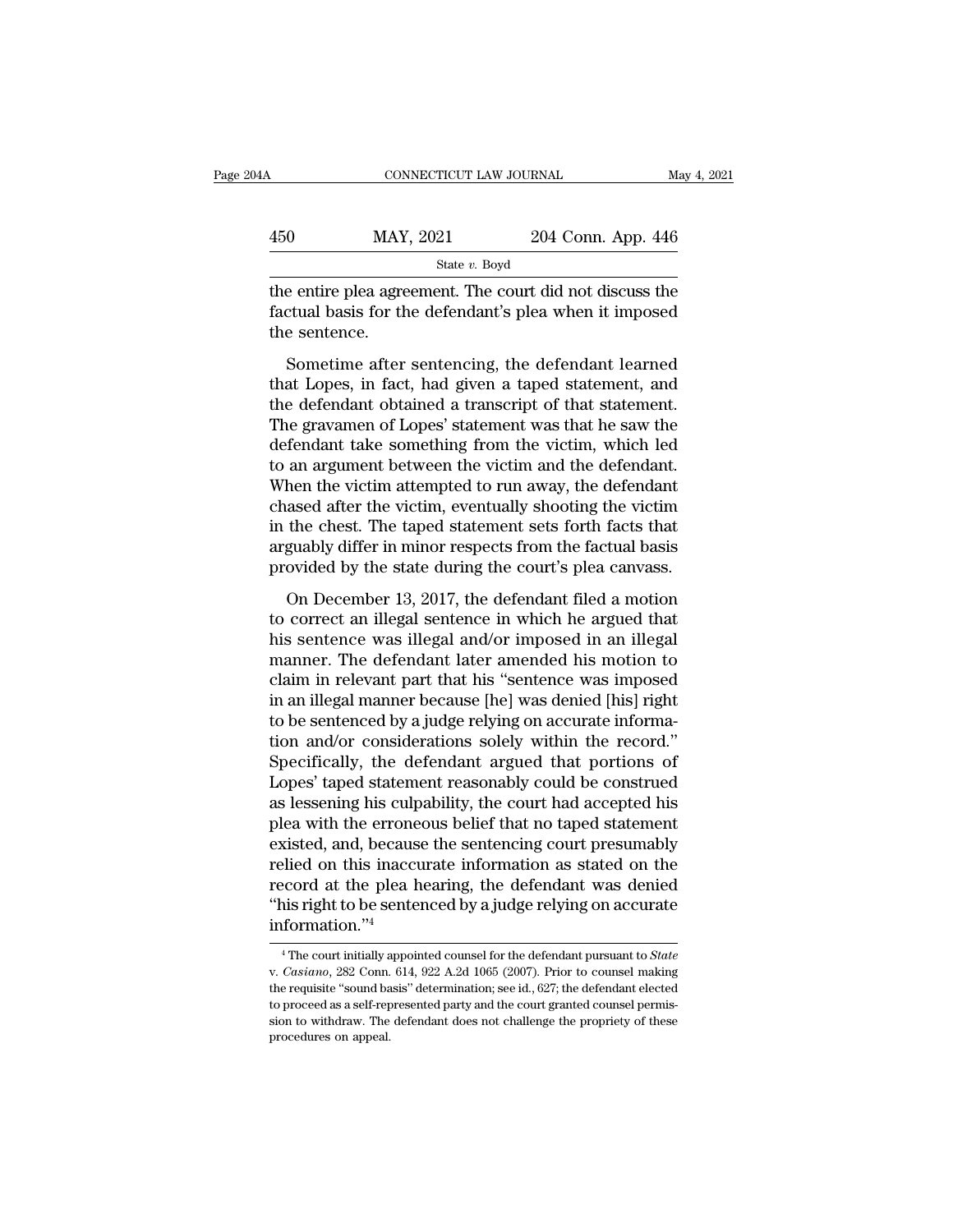| 21                 | CONNECTICUT LAW JOURNAL | Page 205A |
|--------------------|-------------------------|-----------|
| 204 Conn. App. 446 | MAY, 2021               | 451       |
|                    | State $v$ . Boyd        |           |

 $\begin{array}{r|l}\n\text{COMNETICUT LAW JOURNAL} & \text{Page 20} \\
\hline\n\text{4 Conn. App. 446} & \text{MAY, 2021} & \text{451} \\
\hline\n\text{State } v. \text{ Boyd} \\
\hline\n\text{At the hearing on the motion to correct an illegal} \\
\text{intence, the defendant argued with respect to this} \\
\text{sim that be believed portions of Jones' statement}\n\end{array}$ 204 Conn. App. 446 MAY, 2021 451<br>
State v. Boyd<br>
At the hearing on the motion to correct an illegal<br>
sentence, the defendant argued with respect to this<br>
claim that he believed portions of Lopes' statement<br>
tonded to prov 204 Conn. App. 446 MAY, 2021 451<br>
State v. Boyd<br>
At the hearing on the motion to correct an illegal<br>
sentence, the defendant argued with respect to this<br>
claim that he believed portions of Lopes' statement<br>
tended to prov 204 Conn. App. 446 MAY, 2021 451<br>
State v. Boyd<br>
At the hearing on the motion to correct an illegal<br>
sentence, the defendant argued with respect to this<br>
claim that he believed portions of Lopes' statement<br>
tended to prov State v. Boyd<br>
At the hearing on the motion to correct an illegal<br>
sentence, the defendant argued with respect to this<br>
claim that he believed portions of Lopes' statement<br>
tended to prove that he never had the intent to State v. Boyd<br>At the hearing on the motion to correct an illegal<br>sentence, the defendant argued with respect to this<br>claim that he believed portions of Lopes' statement<br>tended to prove that he never had the intent to seri At the hearing on the motion to correct an illegal<br>sentence, the defendant argued with respect to this<br>claim that he believed portions of Lopes' statement<br>tended to prove that he never had the intent to seriously<br>injure t sentence, the defendant argued with respect to this<br>claim that he believed portions of Lopes' statement<br>tended to prove that he never had the intent to seriously<br>injure the victim,<sup>5</sup> and that he would have pleaded guilty and that he beneved portions of hopes statement<br>inded to prove that he never had the intent to seriously<br>iure the victim,<sup>5</sup> and that he would have pleaded guilty<br>ly to a lesser crime and received a lesser sentence.<br>e als injure the victim,<sup>5</sup> and that he would have pleaded guilty<br>only to a lesser crime and received a lesser sentence.<br>He also argued that the state's failure to disclose the<br>taped statement amounted to a *Brady* violation.<sup>6</sup>

be dismissed for lack of subject matter jurisdiction<br>be discovered a lesser sentence.<br>He also argued that the state's failure to disclose the<br>taped statement amounted to a *Brady* violation.<sup>6</sup><br>The state took the position because the defendant the state's failure to disclose the taped statement amounted to a *Brady* violation.<sup>6</sup><br>The state took the position that this aspect of the defendant's motion to correct an illegal sentence should<br>be The also algeed that the state's familie to disclose the<br>taped statement amounted to a *Brady* violation.<sup>6</sup><br>The state took the position that this aspect of the<br>defendant's motion to correct an illegal sentence should<br>be The state took the position that this aspect of the<br>defendant's motion to correct an illegal sentence should<br>be dismissed for lack of subject matter jurisdiction<br>because the defendant was seeking to attack the judg-<br>ment The state took the position that this aspect of the<br>defendant's motion to correct an illegal sentence should<br>be dismissed for lack of subject matter jurisdiction<br>because the defendant was seeking to attack the judg-<br>ment defendant's motion to correct an illegal sentence should<br>be dismissed for lack of subject matter jurisdiction<br>because the defendant was seeking to attack the judg-<br>ment of conviction, claiming "he has reduced culpabil-<br>ity be dismissed for lack of subject matter jurisdiction<br>because the defendant was seeking to attack the judg-<br>ment of conviction, claiming "he has reduced culpabil-<br>ity based on this alleged new favorable information<br> $\ldots$ ." because the defendant was seeking to attack the judgment of conviction, claiming "he has reduced culpability based on this alleged new favorable information  $\ldots$ ..." The state further argued that, even if the court deter ment of conviction, claiming "he has reduced culpability based on this alleged new favorable information  $\ldots$ ..." The state further argued that, even if the court determined that it had jurisdiction over the motion, it f ity based on this alleged new favorable information<br>  $\ldots$  ." The state further argued that, even if the court<br>
determined that it had jurisdiction over the motion, it<br>
failed on its merits because "there is no evidence t ...." The state further argued that, even if the court<br>determined that it had jurisdiction over the motion, it<br>failed on its merits because "there is no evidence that<br>[the sentencing court] relied in any substantial way o into.'' The separation of the state of the state of the state of the sentencing court] relied in any substantial way on<br>e prosecutor's particular recitation of the facts" and,<br>gardless, the sentence imposed "was an agreed upon<br>spo Fine schicheng court<sub>1</sub> renea in any substantial way on<br>the prosecutor's particular recitation of the facts" and,<br>regardless, the sentence imposed "was an agreed upon<br>disposition that the defendant himself agreed to enter<br>

the prosecutor's particular rechainor of the facts and,<br>regardless, the sentence imposed "was an agreed upon<br>disposition that the defendant himself agreed to enter<br>into."<br>With respect to the jurisdictional question, the co tegaturess, the sentence imposed was an agreed upon<br>disposition that the defendant himself agreed to enter<br>into."<br>With respect to the jurisdictional question, the court,<br>*Clifford*, J., concluded that it had jurisdiction b the sentencing must be a given that the sentencing with respect to the jurisdictional question, the court, *Clifford*, *J*., concluded that it had jurisdiction because the defendant's motion was predicated on a claim that With respect to the jurisdictional question, the court,<br>Clifford, J., concluded that it had jurisdiction because<br>the defendant's motion was predicated on a claim that<br>the sentencing court had relied on inaccurate informa-<br> With respect to the jurisdictional question, the court,<br>Clifford, J., concluded that it had jurisdiction because<br>the defendant's motion was predicated on a claim that<br>the sentencing court had relied on inaccurate informa-<br> Frame on a the sentencing hearing. Regarding the merits,<br>ne court first explained that, to prevail on a motion to<br>prrect an illegal sentence on the basis of a sentencing<br> $\frac{5}{n}$ The defendant's position, as he explained tion at the sentencing hearing. Regarding the merits,<br>the court first explained that, to prevail on a motion to<br>correct an illegal sentence on the basis of a sentencing<br> $\frac{1}{\pi}$  The defendant's position, as he explained

the court first explained that, to prevail on a motion to correct an illegal sentence on the basis of a sentencing  $\frac{1}{\pi}$ . The defendant's position, as he explained at the hearing on the motion to correct, was that Lo correct an illegal sentence on the basis of a sentencing<br>  $\overline{ }$ <sup>5</sup> The defendant's position, as he explained at the hearing on the motion<br>
to correct, was that Lopes had indicated in his statement that the victim<br>
and t <sup>5</sup> The defendant's position, as he explained at the hearing on the motion to correct, was that Lopes had indicated in his statement that the victim and the defendant had engaged in an argument, and that it was during thi <sup>5</sup> The defendant's position, as he explained at the hearing on the motion to correct, was that Lopes had indicated in his statement that the victim and the defendant had engaged in an argument, and that it was during thi the correct, was that Lopes had indicated in his statement that the victim and the defendant had engaged in an argument, and that it was during this fight that the firearm went off. The defendant explained further: "It was fight that the firearm went off. The defendant explained further: "It wasn't my intent to run up to the victim to just shoot him, which I'm standing right now convicted under and there's also evidence within [Lopes' state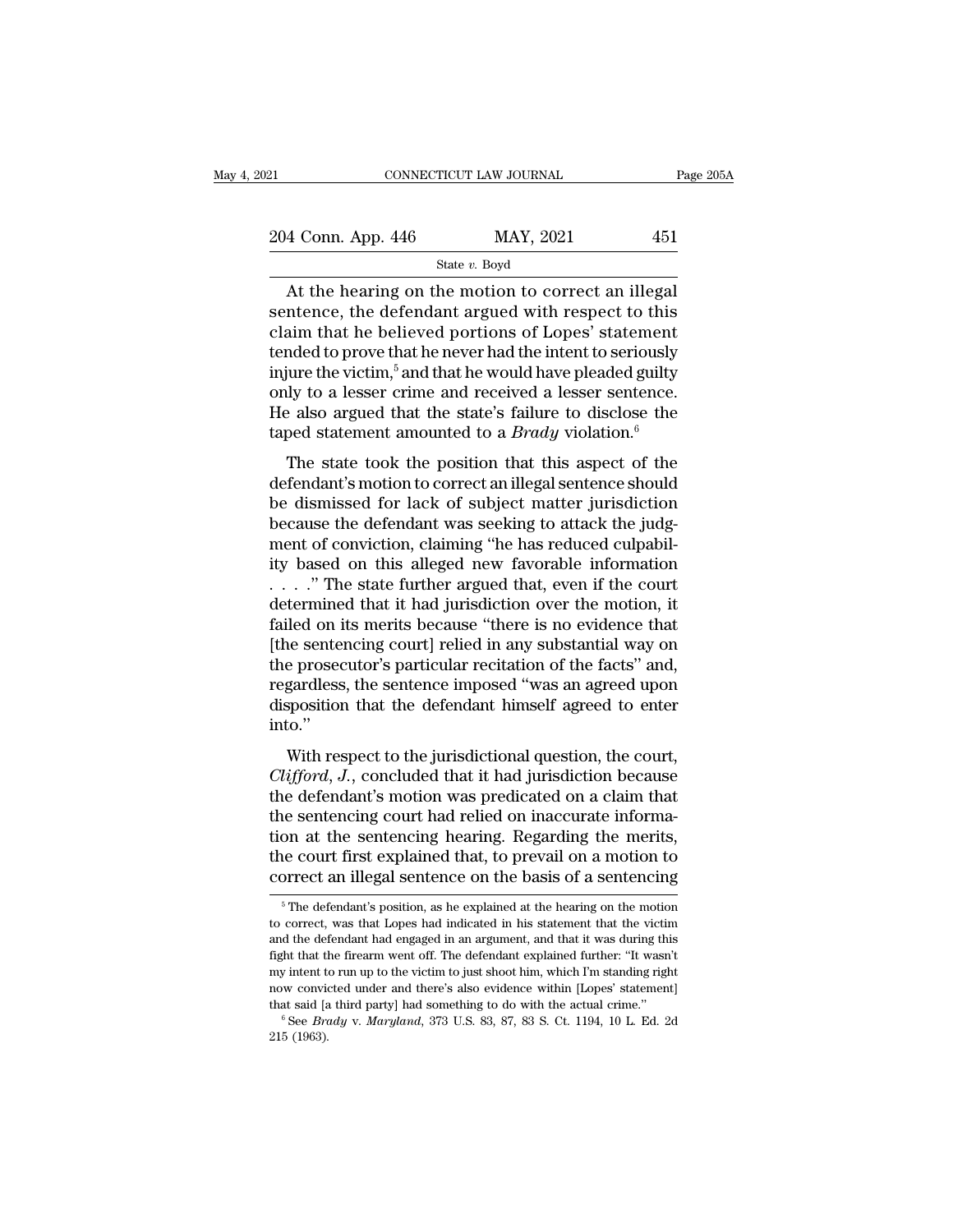CONNECTICUT LAW JOURNAL May 4, 2021<br>452 MAY, 2021 204 Conn. App. 446<br>52 MAY, 2021 204 Conn. App. 446 State *v.* Boyd

CONNECTICUT LAW JOURNAL May 4, 2021<br>  $\begin{array}{r}\n 452 \text{ MAY}, 2021 \text{ Z04 Conn. App. 446}\n \hline\n \text{State } v. \text{ Boyd}\n \end{array}$ <br>
court's alleged reliance on inaccurate information, the<br>
defendant, in addition to showing that some information provide  $\begin{array}{r} \text{452} & \text{MAX, } 2021 & 204 \text{ Conn. App. 446} \\ \text{State } v. \text{ Boyd} \\ \text{court's alleged reliance on inaccurate information, the defendant, in addition to showing that some information provided to the court by the state or defense causal was in fact inaccurate had to show that the sen \frac{\text{MAX, } 2021}{\text{State } v. \text{ Boyd}}$ <br>  $\frac{\text{State } v. \text{ Boyd}}{\text{court's alleged reliance on inaccurate information, the}\end{equation}$ <br>  $\frac{\text{defendant, in addition to showing that some information provided to the court by the state or defense count-  
self was, in fact, inaccurate, had to show that the sentening court explicitly referred to the inaccurate.}$  $\frac{\text{MAX, 2021}}{\text{State } v. \text{ Boyd}}$ <br>  $\frac{\text{State } v. \text{ Boyd}}{\text{court's alleged reliance on inaccurate information, the}$ <br>
defendant, in addition to showing that some information provided to the court by the state or defense counsel was, in fact, inaccurate, had to show that the sent State v. Boyd<br>
State v. Boyd<br>
Court's alleged reliance on inaccurate information, the<br>
defendant, in addition to showing that some informa-<br>
state or defense coun-<br>
sel was, in fact, inaccurate, had to show that the sen-<br> State  $v$ . Boyd<br>
court's alleged reliance on inaccurate information, the<br>
defendant, in addition to showing that some informa-<br>
tion provided to the court by the state or defense coun-<br>
sel was, in fact, inaccurate, had t court's alleged reliance on inaccurate information defendant, in addition to showing that so<br>tion provided to the court by the state or d<br>sel was, in fact, inaccurate, had to show<br>tencing court explicitly referred to the<br>i fendant, in addition to showing that some informa-<br>on provided to the court by the state or defense coun-<br>l was, in fact, inaccurate, had to show that the sen-<br>ncing court explicitly referred to the inaccurate<br>formation, g tion provided to the court by the state or defense counsel was, in fact, inaccurate, had to show that the sentencing court explicitly referred to the inaccurate information, gave specific attention to it, and relied on it

sel was, in fact, inaccurate, had to show that the sentencing court explicitly referred to the inaccurate information, gave specific attention to it, and relied on it in reaching the imposed sentence.<br>In ruling against the tencing court explicitly referred to the inaccurate<br>information, gave specific attention to it, and relied on<br>it in reaching the imposed sentence.<br>In ruling against the defendant, the court first noted<br>that the sentence th information, gave specific attention to it, and relied on<br>it in reaching the imposed sentence.<br>In ruling against the defendant, the court first noted<br>that the sentence the defendant received was not the<br>result of "a wide o it in reaching the imposed sentence.<br>
In ruling against the defendant, the court first noted<br>
that the sentence the defendant received was not the<br>
result of "a wide open sentencing" but, rather, reflected<br>
the definite se In ruling against the defendant, the court first noted<br>that the sentence the defendant received was not the<br>result of "a wide open sentencing" but, rather, reflected<br>the definite sentence agreed to by the state and the<br>def that the sentence the defendant received was not the<br>result of "a wide open sentencing" but, rather, reflected<br>the definite sentence agreed to by the state and the<br>defendant in the plea agreement. The court also dis-<br>agree result of "a wide open sentencing" but, rather, reflected<br>the definite sentence agreed to by the state and the<br>defendant in the plea agreement. The court also dis-<br>agreed with the defendant's characterization of the<br>import the definite sentence agreed to by the state and the defendant in the plea agreement. The court also disagreed with the defendant's characterization of the import of the Lopes statement or that its discovery after the fact defendant in the plea agreement. The court also dis-<br>agreed with the defendant's characterization of the<br>import of the Lopes statement or that its discovery after<br>the fact helped the defendant to establish that he was<br>sent agreed with the defendant's characterization of the<br>import of the Lopes statement or that its discovery after<br>the fact helped the defendant to establish that he was<br>sentenced on the basis of any inaccurate information.<br>Th import of the Lopes statement or that its discovery after<br>the fact helped the defendant to establish that he was<br>sentenced on the basis of any inaccurate information.<br>The court stated: "First of all, [the sentencing court the fact helped the defendant to establish that he was<br>sentenced on the basis of any inaccurate information.<br>The court stated: "First of all, [the sentencing court]<br>hardly said anything when [it] imposed the sentence.<br>[It sentenced on the basis of any inaccurate information.<br>The court stated: "First of all, [the sentencing court]<br>hardly said anything when [it] imposed the sentence.<br>[It] didn't give any specific attention to the state's fact The court stated: "First of all, [the sentencing court]<br>hardly said anything when [it] imposed the sentence.<br>[It] didn't give any specific attention to the state's facts<br>at all. . . . [It] didn't talk about . . . a witnes hardly said anything when [it] imposed the sentence.<br>[It] didn't give any specific attention to the state's facts<br>at all. . . . [It] didn't talk about . . . a witness's poten-<br>tial statement, what the victim might have sa [It] didn't give any specific attention to the state's facts<br>at all. . . . [It] didn't talk about . . . a witness's poten-<br>tial statement, what the victim might have said, nothing.<br>. . . I know that you plead[ed] to this at all. . . . [It] didn't talk about . . . a witness's potential statement, what the victim might have said, nothing.<br>
. . . I know that you plead[ed] to this under the *Alford* doctrine; that you agreed to this particula tial statement, what the victim might have said, nothing.<br>  $\ldots$  I know that you plead[ed] to this under the *Alford*<br>
doctrine; that you agreed to this particular sentence.<br>
So  $\ldots$  I think you're attacking the whole fa ... I know that you plead[ed] to this under the *Alford* doctrine; that you agreed to this particular sentence.<br>So ... I think you're attacking the whole fairness of the procedure. I really don't think you're attacking wh doctrine; that you agreed to this particular sentence.<br>So . . . I think you're attacking the whole fairness of<br>the procedure. I really don't think you're attacking<br>whether the sentence was imposed in an illegal manner<br>or t So . . . I think you're attacking the whole fairness of<br>the procedure. I really don't think you're attacking<br>whether the sentence was imposed in an illegal manner<br>or that it's inaccurate. I think you're trying to attack<br>th the procedure. I really don't think you're attace whether the sentence was imposed in an illegal ma<br>or that it's inaccurate. I think you're trying to at<br>the underlying facts but they were not inaccurate t<br>that the [sentenc nether the sentence was imposed in an illegal manner<br>that it's inaccurate. I think you're trying to attack<br>e underlying facts but they were not inaccurate facts<br>at the [sentencing court] relied upon at all in the<br>hibits th or that it's inaccurate. I think you're trying to attack<br>the underlying facts but they were not inaccurate facts<br>that the [sentencing court] relied upon at all in the<br>exhibits that you've shown me. So on that basis, I'm<br>de

the underlying facts but they were not inaccurate facts<br>that the [sentencing court] relied upon at all in the<br>exhibits that you've shown me. So on that basis, I'm<br>denying your motion." This appeal followed.<br>The sole claim that the [sentencing court] relied upon at all in the<br>exhibits that you've shown me. So on that basis, I'm<br>denying your motion." This appeal followed.<br>The sole claim raised by the defendant on appeal is<br>that the court impr exhibits that you've shown me. So on that basis, I'm<br>denying your motion." This appeal followed.<br>The sole claim raised by the defendant on appeal is<br>that the court improperly denied that portion of his<br>motion to correct an denying your motion." This appeal followed.<br>The sole claim raised by the defendant on appeal is<br>that the court improperly denied that portion of his<br>motion to correct an illegal sentence in which he<br>asserted that the sente The sole claim raised by the defendant on appeal is<br>that the court improperly denied that portion of his<br>motion to correct an illegal sentence in which he<br>asserted that the sentencing court had relied upon inac-<br>curate inf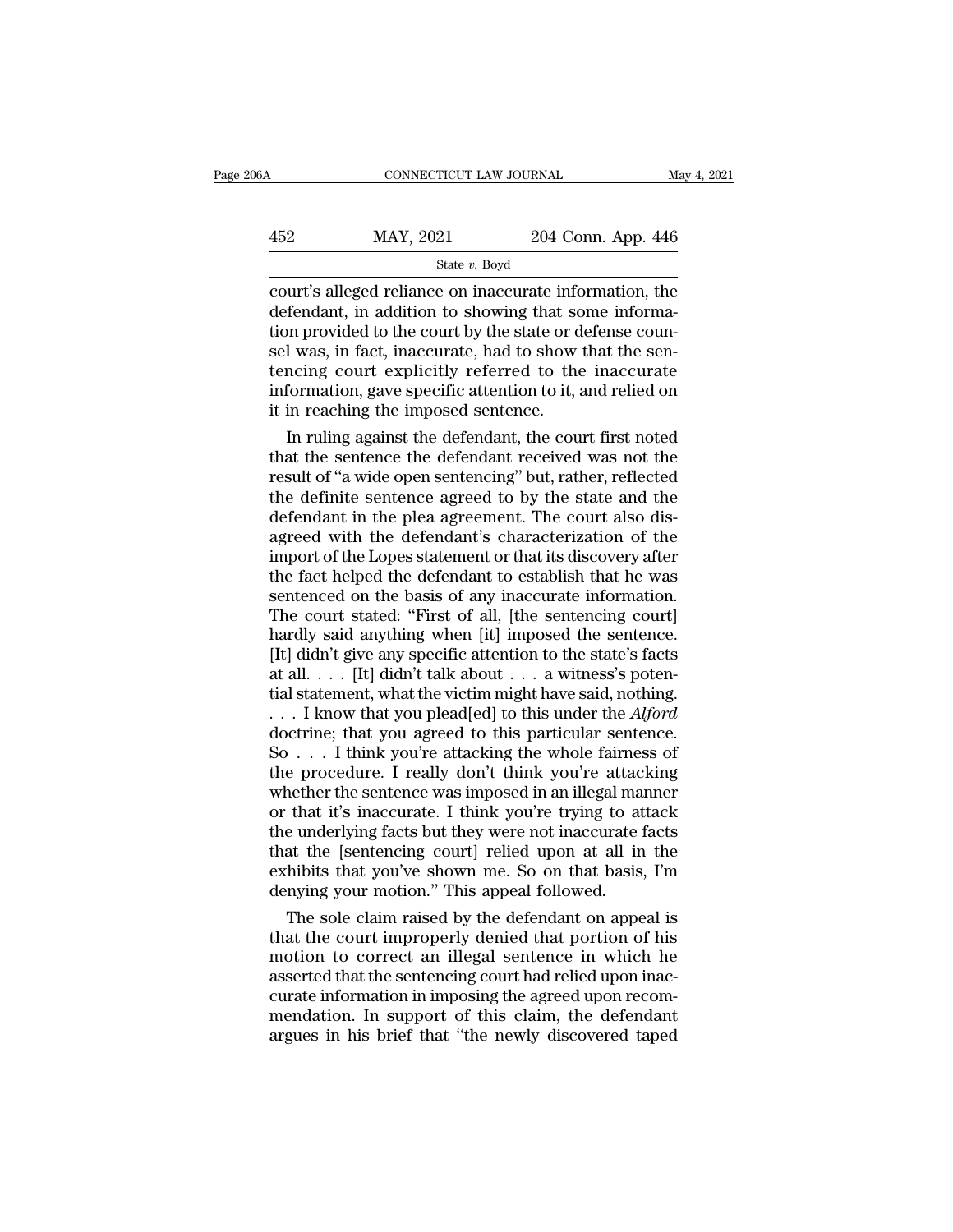| 21                 | CONNECTICUT LAW JOURNAL | Page 207A |
|--------------------|-------------------------|-----------|
| 204 Conn. App. 446 | MAY, 2021               | 453       |
|                    | State $v$ . Boyd        |           |

ERECTIVE CONNECTICUT LAW JOURNAL Page 2074<br>
204 Conn. App. 446 MAY, 2021 453<br>
State v. Boyd<br>
Statement of [Lopes] demonstrated reckless conduct<br>
rather than intentional conduct . . . [and], therefore,<br>
that ithe defendant 204 Conn. App. 446 MAY, 2021 453<br>
State v. Boyd<br>
statement of [Lopes] demonstrated reckless conduct<br>
rather than intentional conduct . . . [and], therefore,<br>
that [the defendant] should not have received a twenty<br>
year so 204 Conn. App. 446 MAY, 2021 453<br>
State v. Boyd<br>
statement of [Lopes] demonstrated reckless conduct<br>
rather than intentional conduct . . . [and], therefore,<br>
that [the defendant] should not have received a twenty<br>
year se 204 Conn. App. 446 MAY, 2021 453<br>
State v. Boyd<br>
statement of [Lopes] demonstrated reckless conduct<br>
rather than intentional conduct . . . [and], therefore,<br>
that [the defendant] should not have received a twenty<br>
year se State v. Boyd<br>
State v. Boyd<br>
Statement of [Lopes] demonstrated reckless conduct<br>
rather than intentional conduct . . . [and], therefore,<br>
that [the defendant] should not have received a twenty<br>
year sentence . . . . ." ( statement of [Lopes] demonstrated reckless conduct<br>rather than intentional conduct  $\dots$  [and], therefore,<br>that [the defendant] should not have received a twenty<br>year sentence  $\dots$ ." (Citation omitted.) We conclude<br>that th statement of [Lopes] demonstrated reckless conduct<br>rather than intentional conduct  $\ldots$  [and], therefore,<br>that [the defendant] should not have received a twenty<br>year sentence  $\ldots$ ..." (Citation omitted.) We conclude<br>tha rather than intentional conduct  $\ldots$  [and], therefore,<br>that [the defendant] should not have received a twenty<br>year sentence  $\ldots$ ..." (Citation omitted.) We conclude<br>that the substance of the defendant's claim does not<br>a that [the defendant] should not have received a twenty<br>year sentence  $\ldots$  ." (Citation omitted.) We conclude<br>that the substance of the defendant's claim does not<br>attack the manner in which the sentence was imposed<br>but is year sentence  $\ldots$  ." (Citation omitted.) We conclude that the substance of the defendant's claim does not attack the manner in which the sentence was imposed but is, in fact, a collateral attack on his plea, which falls that the substance of the de<br>attack the manner in which tl<br>but is, in fact, a collateral a<br>falls outside the postsentence<br>Accordingly, we conclude tha<br>rejected by the court but that<br>rendered was incorrect.<br>"The Superior Co ack the manner in which the sentence was imposed<br>tt is, in fact, a collateral attack on his plea, which<br>lls outside the postsentence jurisdiction of the court.<br>coordingly, we conclude that the claim was properly<br>jected by but is, in fact, a conateral attack on his piea, which<br>falls outside the postsentence jurisdiction of the court.<br>Accordingly, we conclude that the claim was properly<br>rejected by the court but that the form of the judgment<br>

Frame of the possession of the court.<br>Accordingly, we conclude that the claim was properly<br>rejected by the court but that the form of the judgment<br>rendered was incorrect.<br>"The Superior Court is a constitutional court of g Accordingly, we conclude that the claim was properly<br>rejected by the court but that the form of the judgment<br>rendered was incorrect.<br>"The Superior Court is a constitutional court of gen-<br>eral jurisdiction.... In the absenc rejected by the court but that the form of the judgment<br>rendered was incorrect.<br>"The Superior Court is a constitutional court of gen-<br>eral jurisdiction.... In the absence of statutory or<br>constitutional provisions, the limi "The Superior Court is a constitutional court of general jurisdiction. . . . . In the absence of statutory or constitutional provisions, the limits of its jurisdiction are delineated by the common law. . . . Under the com "The Superior Court is a constitutional court of general jurisdiction. . . . . In the absence of statutory or constitutional provisions, the limits of its jurisdiction are delineated by the common law. . . . Under the com eral jurisdiction. . . . . In the absence of statutory or constitutional provisions, the limits of its jurisdiction<br>are delineated by the common law. . . . Under the<br>common law, a trial court's jurisdiction over a crimina constitutional provisions, the limits of its jurisdiction<br>are delineated by the common law. . . . Under the<br>common law, a trial court's jurisdiction over a criminal<br>case terminates once the defendant has begun serving<br>his are delineated by the common law. . . . Under the common law, a trial court's jurisdiction over a criminal case terminates once the defendant has begun serving his or her sentence. . . . An exception to this general princ common law, a trial court's jurisdiction over a criminal<br>case terminates once the defendant has begun serving<br>his or her sentence. . . . An exception to this general<br>principle exists, however, that permits a trial court t case terminates once the defendant has begun serving<br>his or her sentence. . . . An exception to this general<br>principle exists, however, that permits a trial court to<br>retain jurisdiction to correct an illegal sentence. . . his or her sentence. . . . An exception to this general<br>principle exists, however, that permits a trial court to<br>retain jurisdiction to correct an illegal sentence. . . . .<br>This exception is recognized in Practice Book § 4 principle exists, however, that permits a trial court to<br>retain jurisdiction to correct an illegal sentence. . . . This exception is recognized in Practice Book § 43-22,<br>which provides that [t]he judicial authority may at ner. is exception is recognized in 1 ractice book § 45-22,<br>nich provides that [t]he judicial authority may at any<br>me correct an illegal sentence or other illegal disposi-<br>m, or it may correct a sentence imposed in an illegal<br>na which provides that [t]he judicial additionly hay at any<br>time correct an illegal sentence or other illegal disposi-<br>tion, or it may correct a sentence imposed in an illegal<br>manner.<br>"[A]n illegal sentence is essentially one

a defendant's right against double jeopardy, is ambiguated in the second in the second in the second manner.<br>"[A]n illegal sentence is essentially one which either exceeds the relevant statutory maximum limits, violates<br>a outing one of a sentence imposed in an illegal manner.<br>
"[A]n illegal sentence is essentially one which either<br>
exceeds the relevant statutory maximum limits, violates<br>
a defendant's right against double jeopardy, is ambig manner or any other usposition made in an inegar man-<br>ner.<br>"[A]n illegal sentence is essentially one which either<br>exceeds the relevant statutory maximum limits, violates<br>a defendant's right against double jeopardy, is ambi "[A]n illegal sentence is essentially one which either<br>exceeds the relevant statutory maximum limits, violates<br>a defendant's right against double jeopardy, is ambigu-<br>ous, or is internally contradictory. By contrast . . .<br> "[A]n illegal sentence is essentially one which either<br>exceeds the relevant statutory maximum limits, violates<br>a defendant's right against double jeopardy, is ambigu-<br>ous, or is internally contradictory. By contrast  $\ldots$ exceeds the relevant statutory maximum limits, violates<br>a defendant's right against double jeopardy, is ambiguous, or is internally contradictory. By contrast . . .<br>[s]entences imposed in an illegal manner have been<br>define a defendant's right against double jeopardy, is ambiguous, or is internally contradictory. By contrast . . .<br>[s]entences imposed in an illegal manner have been<br>defined as being within the relevant statutory limits but<br> $\dots$ ous, or is internally contradictory. By contrast  $\ldots$  [s]entences imposed in an illegal manner have been defined as being within the relevant statutory limits but  $\ldots$  imposed in a way which violates [a] defendant's rig [s]entences imposed in an illegal manner have been<br>defined as being within the relevant statutory limits but<br>... imposed in a way which violates [a] defendant's<br>right ... to be addressed personally at sentencing and<br>to spe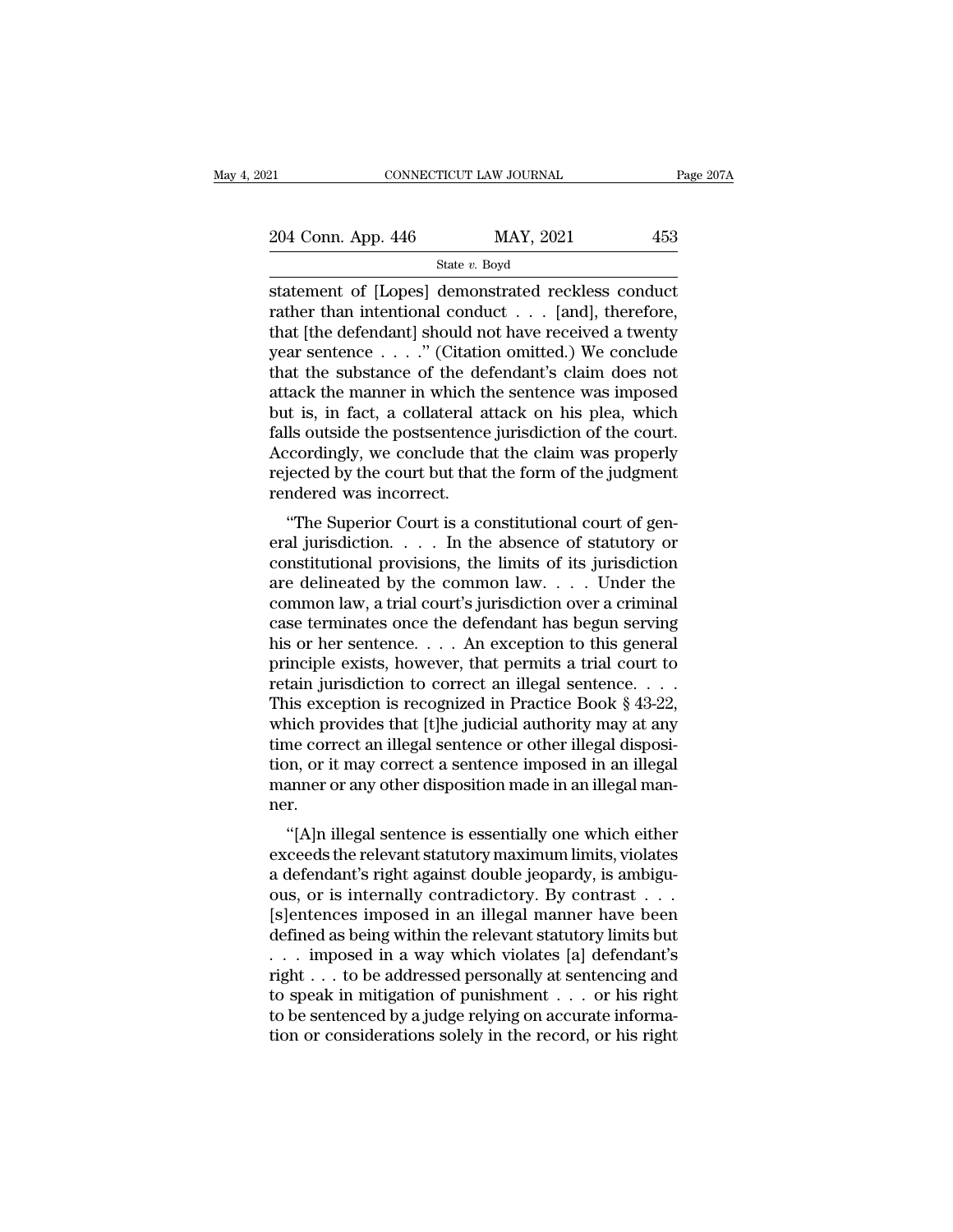| 8Α  | CONNECTICUT LAW JOURNAL |                    | May 4, 2021 |
|-----|-------------------------|--------------------|-------------|
| 454 | MAY, 2021               | 204 Conn. App. 446 |             |
|     | State v. Boyd           |                    |             |

CONNECTICUT LAW JOURNAL May 4, 2021<br>  $\begin{array}{r}\n 454 \text{ MAY}, 2021 \text{ Z04 Conn. App. 446}\n \hline\n \text{State } v. \text{ Boyd}\n \end{array}$ <br>
that the government keep its plea agreement promises<br>
.... These definitions are not exhaustive, however,<br>
and the param 454 MAY, 2021 204 Conn. App. 446<br>  $\frac{\text{State } v. \text{ Boyd}}{\text{State } v. \text{ Boyd}}$ <br>
that the government keep its plea agreement promises<br>
.... These definitions are not exhaustive, however,<br>
and the parameters of an invalid sentence will evo 454 MAY, 2021 204 Conn. App. 446<br>  $\frac{\text{State } v. \text{ Boyd}}{\text{that the government keep its pla agreement promises}}$ <br>  $\dots$  These definitions are not exhaustive, however,<br>
and the parameters of an invalid sentence will evolve<br>  $\dots$  as additional rights and procedures affectin 454 MAY, 2021 204 Conn. App. 446<br>
State v. Boyd<br>
that the government keep its plea agreement promises<br>  $\dots$  These definitions are not exhaustive, however,<br>
and the parameters of an invalid sentence will evolve<br>  $\dots$  as ad State v. Boyd<br>
State v. Boyd<br>
that the government keep its plea agreement promises<br>  $\ldots$ . These definitions are not exhaustive, however,<br>
and the parameters of an invalid sentence will evolve<br>  $\ldots$  as additional rights that the governm<br>
.... These def<br>
and the paramet<br>
... as additiona<br>
tencing are subs<br>
federal law.<br>
"Thus, to invo at the government keep its plea agreement promises<br>
. These definitions are not exhaustive, however,<br>
d the parameters of an invalid sentence will evolve<br>
. as additional rights and procedures affecting sen-<br>
noing are sub correct an illegal sentence is illegal sentence will evolve<br>that is and the parameters of an invalid sentence will evolve<br>correct an additional rights and procedures affecting sen-<br>tencing are subsequently recognized unde

and the parameters of an invalid sentence will evolve<br>  $\ldots$  as additional rights and procedures affecting sen-<br>
tencing are subsequently recognized under state and<br>
federal law.<br>
"Thus, to invoke the jurisdiction of a tr ... as additional rights and procedures affecting sentencing are subsequently recognized under state and federal law.<br>"Thus, to invoke the jurisdiction of a trial court to correct an illegal sentence, a defendant must alle common law. . . . Determining whether a defendant federal law.<br>
"Thus, to invoke the jurisdiction of a trial court to<br>
correct an illegal sentence, a defendant must allege<br>
that his or her sentence is illegal, or has been illegally<br>
imposed, for one of the reasons recogni "Thus, to invoke the jurisdiction of a trial court to correct an illegal sentence, a defendant must allege that his or her sentence is illegal, or has been illegally imposed, for one of the reasons recognized under our co correct an illegal sentence, a defendant must allege<br>that his or her sentence is illegal, or has been illegally<br>imposed, for one of the reasons recognized under our<br>common law. . . . Determining whether a defendant<br>has sat that his or her sentence is illegal, or has been illegally<br>imposed, for one of the reasons recognized under our<br>common law.... Determining whether a defendant<br>has satisfied this jurisdictional threshold presents a<br>question posed, for one of the reasons recognized under our<br>mmon law.... Determining whether a defendant<br>is satisfied this jurisdictional threshold presents a<br>estion of law over which our review is plenary." (Cita-<br>ms omitted; inte common law.... Determining whether a defendant<br>has satisfied this jurisdictional threshold presents a<br>question of law over which our review is plenary." (Cita-<br>tions omitted; internal quotation marks omitted.) *State*<br>v.

has satisfied this jurisdictional threshold presents a<br>question of law over which our review is plenary." (Cita-<br>tions omitted; internal quotation marks omitted.) State<br>v. Cruz, 155 Conn. App. 644, 648–50, 110 A.3d 527 (2 question of law over which our review is plenary." (Citations omitted; internal quotation marks omitted.) State<br>v. Cruz, 155 Conn. App. 644, 648–50, 110 A.3d 527 (2015).<br>In State v. Casiano, 122 Conn. App. 61, 68, 998 A.2 tions omitted; internal quotation marks omitted.) State<br>v. Cruz, 155 Conn. App. 644, 648–50, 110 A.3d 527 (2015).<br>In State v. Casiano, 122 Conn. App. 61, 68, 998 A.2d<br>792, cert. denied, 298 Conn. 931, 5 A.3d 491 (2010), t v. Cruz, 155 Conn. App. 644, 648–50, 110 A.3d 527 (2015).<br>
In *State* v. *Casiano*, 122 Conn. App. 61, 68, 998 A.2d<br>
792, cert. denied, 298 Conn. 931, 5 A.3d 491 (2010), this<br>
court held that the trial court did not have In *State* v. *Casiano*, 122 Conn. App. 61, 68, 998 A.2d 792, cert. denied, 298 Conn. 931, 5 A.3d 491 (2010), this court held that the trial court did not have jurisdiction over a motion to correct an illegal sentence file 792, cert. denied, 298 Conn. 931, 5  $\overline{A}.\overline{3}d$  491 (2010), this court held that the trial court did not have jurisdiction over a motion to correct an illegal sentence filed by the defendant because the defendant chal court held that the trial court did not have jurisdiction<br>over a motion to correct an illegal sentence filed by<br>the defendant because the defendant challenged the<br>validity of his guilty plea on the ground that trial counse over a motion to correct an illegal sentence filed by<br>the defendant because the defendant challenged the<br>validity of his guilty plea on the ground that trial counsel<br>had given erroneous advice prior to entry of the plea.<br>T the defendant because the defendant challenged the validity of his guilty plea on the ground that trial counsel<br>had given erroneous advice prior to entry of the plea.<br>This court explained: "In order for the court to have<br>j validity of his guilty plea on the ground that trial counsel<br>had given erroneous advice prior to entry of the plea.<br>This court explained: "In order for the court to have<br>jurisdiction over a motion to correct an illegal sen had given erroneous advice prior to entry of the plea.<br>This court explained: "In order for the court to have<br>jurisdiction over a motion to correct an illegal sentence<br>after the sentence has been executed, the sentencing<br>p This court explained: "In order for the court to have<br>jurisdiction over a motion to correct an illegal sentence<br>after the sentence has been executed, the sentencing<br>proceeding, and not the [proceedings] leading to the<br>con jurisdiction over a motion to correct an illegal sentence<br>after the sentence has been executed, the sentencing<br>proceeding, and not the [proceedings] leading to the<br>conviction, must be the subject of the attack. . . . The<br> factor the sentence has been executed, the sentencing<br>proceeding, and not the [proceedings] leading to the<br>conviction, must be the subject of the attack.... The<br>defendant's claim does not attack the validity of the<br>senten proceeding, and not the [proceedings] leading to the conviction, must be the subject of the attack. . . . The defendant's claim does not attack the validity of the sentence. Instead, it pertains to . . . alleged flaws in conviction, must be the subject of the attack. . . . The<br>defendant's claim does not attack the validity of the<br>sentence. Instead, it pertains to . . . alleged flaws in<br>the court's acceptance of the plea. As such, it does n defendant's claim does not attack the validity of the<br>sentence. Instead, it pertains to . . . alleged flaws in<br>the court's acceptance of the plea. As such, it does not<br>fit within any of the four categories of claims recogn sentence. Instead, it pertains to . . . . alleged flaws in<br>the court's acceptance of the plea. As such, it does not<br>fit within any of the four categories of claims recognized<br>under Practice Book § 43-22." (Citation omitted the court's acceptance of the plea. As such, it does not<br>fit within any of the four categories of claims recognized<br>under Practice Book § 43-22." (Citation omitted; inter-<br>nal quotation marks omitted.) Id.; see also *State* fit within any of the four categories of claims recognized<br>under Practice Book § 43-22." (Citation omitted; inter-<br>nal quotation marks omitted.) Id.; see also *State* v.<br>*Monge*, 165 Conn. App. 36, 43–44, 138 A.3d 450 (rel under Practice Book § 43-22." (Citation omi<br>nal quotation marks omitted.) Id.; see als<br>*Monge*, 165 Conn. App. 36, 43–44, 138 A.3d 4<br>on *Casiano* in holding that motion seeking<br>pleas and to open judgments of conviction f<br>c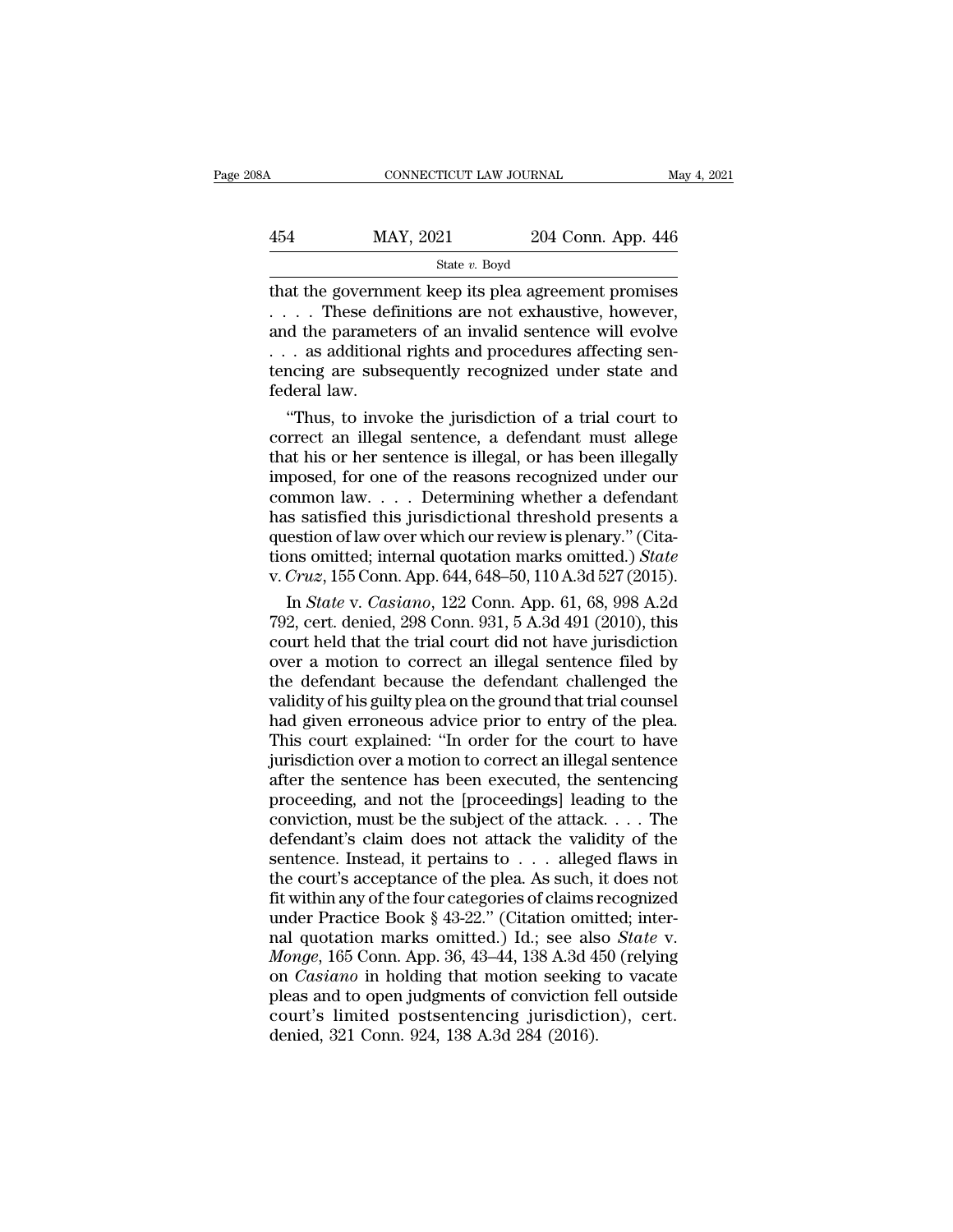21 CONNECTICUT LAW JOURNAL Page 209A<br>
204 Conn. App. 446 MAY, 2021 455<br>
State v. Boyd

State *v.* Boyd

 $\begin{array}{r|l} \hline \text{COMNETICUT LAW JOURNAL} \ \text{Page 20:} \ \end{array}$ <br>  $\begin{array}{r|l} \hline \text{4 Conn. App. 446} \ \text{State $v$. Boyd} \ \hline \text{In the present case, the motion to correct an illegal} \ \end{array}$ <br>  $\begin{array}{r|l} \hline \text{Intercept case, the motion to correct an illegal} \ \end{array} \ \text{Integrating the sentencing proceed} \ \end{array}$ 204 Conn. App. 446 MAY, 2021 455<br>
State v. Boyd<br>
In the present case, the motion to correct an illegal<br>
sentence nominally challenges the sentencing proceed-<br>
ings by asserting that the sentencing court had relied<br>
on ina 204 Conn. App. 446 MAY, 2021 455<br>
State v. Boyd<br>
In the present case, the motion to correct an illegal<br>
sentence nominally challenges the sentencing proceed-<br>
ings by asserting that the sentencing court had relied<br>
on ina 204 Conn. App. 446 MAY, 2021 455<br>
State v. Boyd<br>
In the present case, the motion to correct an illegal<br>
sentence nominally challenges the sentencing proceed-<br>
ings by asserting that the sentencing court had relied<br>
on ina The countries of the defendant's motion to correct an illegal<br>sentence nominally challenges the sentencing proceed-<br>ings by asserting that the sentencing court had relied<br>on inaccurate information at the time of sentencin state  $v$ . Boyd<br>In the present case, the motion to correct an illegal<br>sentence nominally challenges the sentencing proceed-<br>ings by asserting that the sentencing court had relied<br>on inaccurate information at the time of s In the present case, the motion to correct an illegal<br>sentence nominally challenges the sentencing proceed-<br>ings by asserting that the sentencing court had relied<br>on inaccurate information at the time of sentencing.<br>The co sentence nominally challenges the sentencing proceed-<br>ings by asserting that the sentencing court had relied<br>on inaccurate information at the time of sentencing.<br>The court denied the defendant's motion to correct an<br>illega ings by asserting that the sentencing court had relied<br>on inaccurate information at the time of sentencing.<br>The court denied the defendant's motion to correct an<br>illegal sentence, concluding that although the motion<br>invoke on inaccurate information at the time of sentencing.<br>The court denied the defendant's motion to correct an<br>illegal sentence, concluding that although the motion<br>invoked the jurisdiction of the court because it facially<br>cha The court denied the defendant's motion to correct an illegal sentence, concluding that although the motion invoked the jurisdiction of the court because it facially challenged the manner in which his sentence was imposed illegal sentence, concluding that although the motion<br>invoked the jurisdiction of the court because it facially<br>challenged the manner in which his sentence was imposed,<br>he failed to meet his burden of demonstrating that th invoked the jurisdiction of the court because it facially<br>challenged the manner in which his sentence was imposed,<br>he failed to meet his burden of demonstrating that the<br>court had relied on any inaccurate information in se challenged the manner in which his sentence was imposed,<br>he failed to meet his burden of demonstrating that the<br>court had relied on any inaccurate information in sen-<br>tencing the defendant in accordance with the definite<br>t he failed to meet his burden of demonstrating that the court had relied on any inaccurate information in sentencing the defendant in accordance with the definite terms agreed to pursuant to the plea agreement. See *State v* court had relied on any inaccurate information in sentencing the defendant in accordance with the definite<br>terms agreed to pursuant to the plea agreement. See<br>State v. Martin M., 143 Conn. App. 140, 145, 70 A.3d 135,<br>cert. tencing the defendant in accordance with the definite<br>terms agreed to pursuant to the plea agreement. See<br>*State* v. *Martin M.*, 143 Conn. App. 140, 145, 70 A.3d 135,<br>cert. denied, 309 Conn. 919, 70 A.3d 41 (2013). Nevert terms agreed to pursuant to the plea agreement. See<br>State v. Martin M., 143 Conn. App. 140, 145, 70 A.3d 135,<br>cert. denied, 309 Conn. 919, 70 A.3d 41 (2013). Neverthe-<br>less, in ruling on the defendant's motion, the court a State v. Martin M., 143 Conn. App. 140, 145, 70 .<br>cert. denied, 309 Conn. 919, 70 A.3d 41 (2013). N<br>less, in ruling on the defendant's motion, the co<br>made the following observation, which appears<br>mine its finding of juris rt. denied, 309 Conn. 919, 70 A.3d 41 (2013). Neverthess, in ruling on the defendant's motion, the court also<br>ade the following observation, which appears to under-<br>ine its finding of jurisdiction: "I really don't think<br>u' less, in ruling on the detendant's motion, the court also<br>made the following observation, which appears to under-<br>mine its finding of jurisdiction: "I really don't think<br>you're attacking whether the sentence was imposed in

made the following observation, which appears to under-<br>mine its finding of jurisdiction: "I really don't think<br>you're attacking whether the sentence was imposed in<br>an illegal manner or that it's inaccurate."<br>"[F]or the tr mine its finding of jurisdiction: "I really don't think<br>you're attacking whether the sentence was imposed in<br>an illegal manner or that it's inaccurate."<br>"[F]or the trial court to have jurisdiction over a defen-<br>dant's moti you're attacking whether the sentence was imposed in<br>an illegal manner or that it's inaccurate."<br>"[F]or the trial court to have jurisdiction over a defen-<br>dant's motion to correct a sentence that was imposed<br>in an illegal an illegal manner or that it's inaccurate."<br>
"[F]or the trial court to have jurisdiction over a defendant's motion to correct a sentence that was imposed<br>
in an illegal manner, the defendant must put forth a<br>
colorable cla "[F] or the trial court to have jurisdiction over a defendant's motion to correct a sentence that was imposed<br>in an illegal manner, the defendant must put forth a<br>colorable claim that his sentence, in fact, was imposed<br>in dant's motion to correct a sentence that was imposed<br>in an illegal manner, the defendant must put forth a<br>colorable claim that his sentence, in fact, was imposed<br>in an illegal manner. A colorable claim is [a] claim that<br>is in an illegal manner, the defendant must put forth a<br>colorable claim that his sentence, in fact, was imposed<br>in an illegal manner. A colorable claim is [a] claim that<br>is legitimate and that may reasonably be asserted, give colorable claim that his sentence, in fact, was imposed<br>in an illegal manner. A colorable claim is [a] claim that<br>is legitimate and that may reasonably be asserted, given<br>the facts presented and the current law (or a reaso in an illegal manner. A colorable claim is [a] claim that<br>is legitimate and that may reasonably be asserted, given<br>the facts presented and the current law (or a reasonable<br>and logical extension or modification of the curr is legitimate and that may reasonably be asserted, given<br>the facts presented and the current law (or a reasonable<br>and logical extension or modification of the current<br>law). . . . For jurisdictional purposes, to establish the facts presented and the current law (or a reasonable<br>and logical extension or modification of the current<br>law). . . . For jurisdictional purposes, to establish a<br>colorable claim, a party must demonstrate that there<br>is and logical extension or modification of the current<br>law). . . . For jurisdictional purposes, to establish a<br>colorable claim, a party must demonstrate that there<br>is a possibility, rather than a certainty, that a factual<br>b law). . . . For jurisdictional purposes, to establish a colorable claim, a party must demonstrate that there is a possibility, rather than a certainty, that a factual basis necessary to establish jurisdiction exists . . . colorable claim, a party must demonstrate that there<br>is a possibility, rather than a certainty, that a factual<br>basis necessary to establish jurisdiction exists . . . ."<br>(Citation omitted; internal quotation marks omitted. is a possibility, rather than a certainty, that a factual<br>basis necessary to establish jurisdiction exists . . . ."<br>(Citation omitted; internal quotation marks omitted.)<br>State v. Jason B., 176 Conn. App. 236, 244–45, 170 basis necessary to establish jurisdiction exists . . . ."<br>(Citation omitted; internal quotation marks omitted.)<br> $State$  v. Jason B., 176 Conn. App. 236, 244–45, 170 A.3d<br>139 (2017). "For a claim to be colorable, the defendant (Citation omitted; internal quotation marks omitted.)<br> *State* v. *Jason B.*, 176 Conn. App. 236, 244–45, 170 A.3d<br>
139 (2017). "For a claim to be colorable, the defendant<br>
need not convince the trial court that he necessa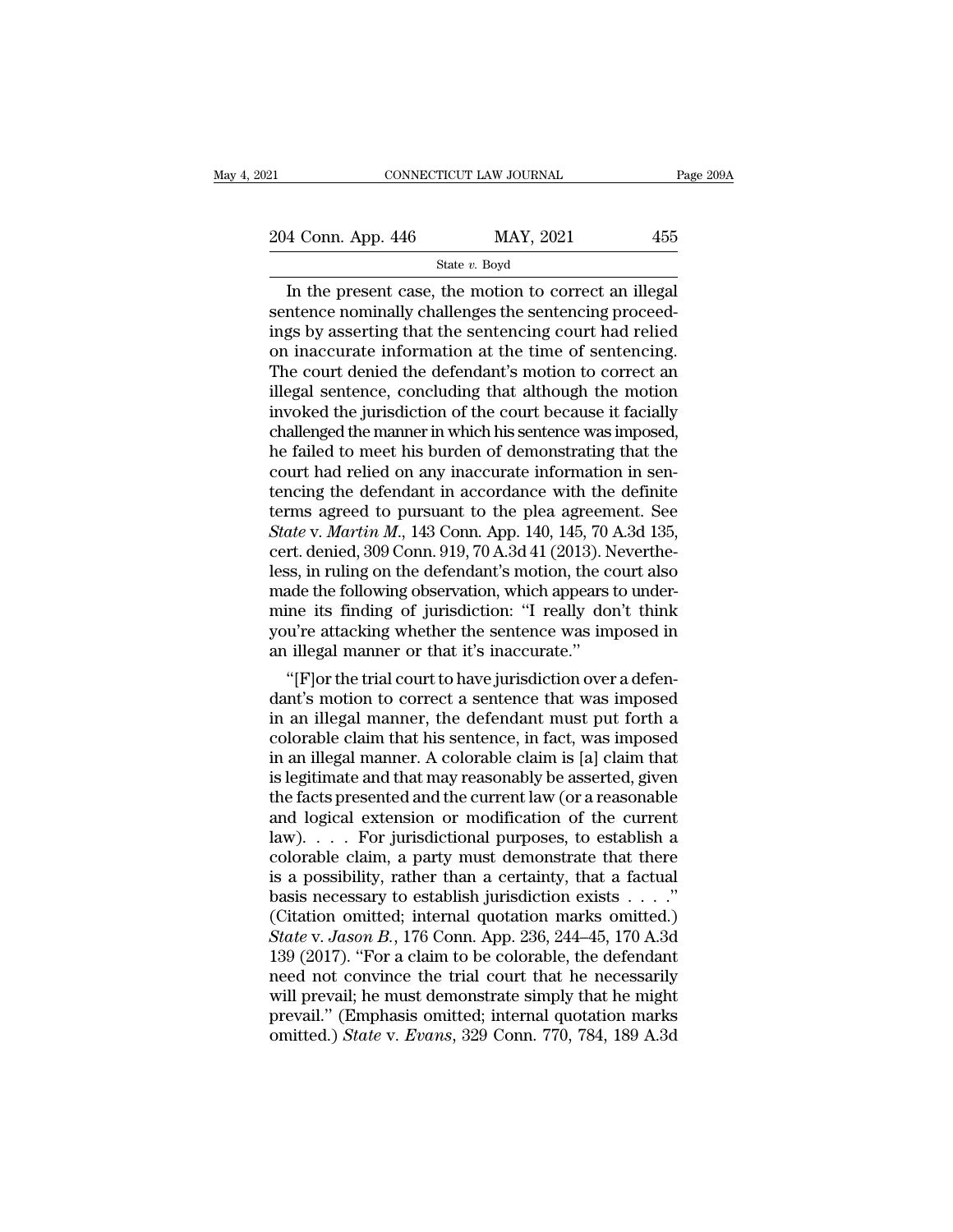| ۱A  | CONNECTICUT LAW JOURNAL                                 |      | May 4, 2021        |
|-----|---------------------------------------------------------|------|--------------------|
| 456 | MAY, 2021                                               |      | 204 Conn. App. 446 |
|     | State $v$ . Boyd                                        |      |                    |
|     | 1184 (2018), cert. denied,<br>203 L. Ed. 2d 425 (2019). | U.S. | , 139 S. Ct. 1304, |

456 MAY, 2021 204 Conn. App. 446<br>  $\frac{\text{State } v. \text{ Boyd}}{1184 \text{ (2018), cert. denied, U.S. }, 139 \text{ S. Ct. } 1304, 203 \text{ L. Ed. } 2d \text{ 425 (2019).}$ Having thoroughly reviewed the record in this case, we conclude that, under the circumstances, the de State v. Boyd<br>
1184 (2018), cert. denied, U.S. , 139 S. Ct. 1304,<br>
203 L. Ed. 2d 425 (2019).<br>
Having thoroughly reviewed the record in this case,<br>
we conclude that, under the circumstances, the defen-<br>
dant could not prev 1184 (2018), cert. denied, U.S. , 139 S. Ct. 1304, 203 L. Ed. 2d 425 (2019).<br>
Having thoroughly reviewed the record in this case, we conclude that, under the circumstances, the defendant could not prevail on the claim ass 1134 (2013), cert. defined,  $\sigma$  0.5.  $\sigma$ , 159 5. 0t. 1504, 203 L. Ed. 2d 425 (2019).<br>Having thoroughly reviewed the record in this case, we conclude that, under the circumstances, the defendant could not prevail on the Having thoroughly reviewed the record in this case,<br>we conclude that, under the circumstances, the defen-<br>dant could not prevail on the claim asserted as a matter<br>of law and, therefore, the motion failed to advance a col-Having thoroughly reviewed the record in this case,<br>we conclude that, under the circumstances, the defen-<br>dant could not prevail on the claim asserted as a matter<br>of law and, therefore, the motion failed to advance a col-<br> we conclude that, under the circumstances, the defendant could not prevail on the claim asserted as a matter of law and, therefore, the motion failed to advance a colorable claim that invoked the jurisdiction of the court dant could not prevail on the claim asserted as a matter<br>of law and, therefore, the motion failed to advance a col-<br>orable claim that invoked the jurisdiction of the court.<br>Rather than truly attacking the legality of the s of law and, therefore, the motion failed to advance a colorable claim that invoked the jurisdiction of the court.<br>Rather than truly attacking the legality of the sentencing proceedings or the sentence itself, the defendant orable claim that invoked the jurisdiction of the court.<br>Rather than truly attacking the legality of the sentenc-<br>ing proceedings or the sentence itself, the defendant<br>instead challenges the continued validity of his choi Rather than truly attacking the legality of the sentenc-<br>ing proceedings or the sentence itself, the defendant<br>instead challenges the continued validity of his choice<br>to plead to reduced charges under the  $Alford$  doctrine.<br>B ing proceedings or the sentence itself, the defendant<br>instead challenges the continued validity of his choice<br>to plead to reduced charges under the *Alford* doctrine.<br>By electing to accept the proffered plea deal, the defe instead challenges the continued validity of his choice<br>to plead to reduced charges under the *Alford* doctrine.<br>By electing to accept the proffered plea deal, the defen-<br>dant received the benefit of a definite twenty year to plead to reduced charges under the *Alford* doctrine.<br>By electing to accept the proffered plea deal, the defen-<br>dant received the benefit of a definite twenty year sen-<br>tence with no probation and avoided the real risk By electing to accept the proffered plea deal, the defendant received the benefit of a definite twenty year sentence with no probation and avoided the real risk posed by going to trial on all charges, including those nolle dant received the benefit of a definite twenty year<br>tence with no probation and avoided the real risk p<br>by going to trial on all charges, including those no<br>by the state, and thus potentially facing a far more<br>stantial sen Frequence with no probation and avoided the real risk posed<br>Frequence if to trial on all charges, including those nolled<br>the state, and thus potentially facing a far more sub-<br>antial sentence if found guilty of all charges by going to that on an charges, including those noiled<br>by the state, and thus potentially facing a far more sub-<br>stantial sentence if found guilty of all charges, includ-<br>ing potentially having to register as a sex offende

by the state, and thus potentially facing a far into e substantial sentence if found guilty of all charges, including potentially having to register as a sex offender if the state prevailed on the sexual assault charge.<br>
H stantial sentence in found guiny of an charges, includ-<br>ing potentially having to register as a sex offender if the<br>state prevailed on the sexual assault charge.<br>Here, in order for the court to have granted the defen-<br>dant ing potentially having to register as a sex ofielder if the<br>state prevailed on the sexual assault charge.<br>Here, in order for the court to have granted the defen-<br>dant the relief he requested in his motion—a term of<br>incarce state prevalled on the sexual assault charge.<br>
Here, in order for the court to have granted the defendant the relief he requested in his motion—a term of<br>
incarceration of less than twenty years—the court<br>
would have been Here, in order for the court to have granted the defendant the relief he requested in his motion—a term of incarceration of less than twenty years—the court would have been required to do more than simply grant a new sente dant the relief he requested in his motion—a term of<br>incarceration of less than twenty years—the court<br>would have been required to do more than simply grant<br>a new sentencing hearing. Rather, because the sentence<br>imposed wa incarceration of less than twenty years—the court<br>would have been required to do more than simply grant<br>a new sentencing hearing. Rather, because the sentence<br>imposed was the result of a plea agreement in which<br>the defenda would have been required to do more than simply grant<br>a new sentencing hearing. Rather, because the sentence<br>imposed was the result of a plea agreement in which<br>the defendant agreed to accept a definite sentence of<br>twenty a new sentencing hearing. Rather, because the sentence<br>imposed was the result of a plea agreement in which<br>the defendant agreed to accept a definite sentence of<br>twenty years and the state agreed to nolle a substantial<br>numb imposed was the result of a plea agreement in which<br>the defendant agreed to accept a definite sentence of<br>twenty years and the state agreed to nolle a substantial<br>number of other charges, the only way the court could<br>have the defendant agreed to accept a definite sentence of<br>twenty years and the state agreed to nolle a substantial<br>number of other charges, the only way the court could<br>have granted the defendant any practical relief on his<br>mo twenty years and the state agreed to nolle a substantial<br>number of other charges, the only way the court could<br>have granted the defendant any practical relief on his<br>motion to correct an illegal sentence was by opening the number of other charges, the only way the court could<br>have granted the defendant any practical relief on his<br>motion to correct an illegal sentence was by opening the<br>judgment of conviction and vacating the plea agreement<br>t have granted the defendant any practical relief on his<br>motion to correct an illegal sentence was by opening the<br>judgment of conviction and vacating the plea agreement<br>that was the actual basis of the challenged sentence.<br>B motion to correct an illegal sentence was by opening the<br>judgment of conviction and vacating the plea agreement<br>that was the actual basis of the challenged sentence.<br>Because the court lacked any authority to do so as part<br> judgment of conviction and vacating the plea agreement<br>that was the actual basis of the challenged sentence.<br>Because the court lacked any authority to do so as part<br>of the limited jurisdiction afforded under a motion to<br>co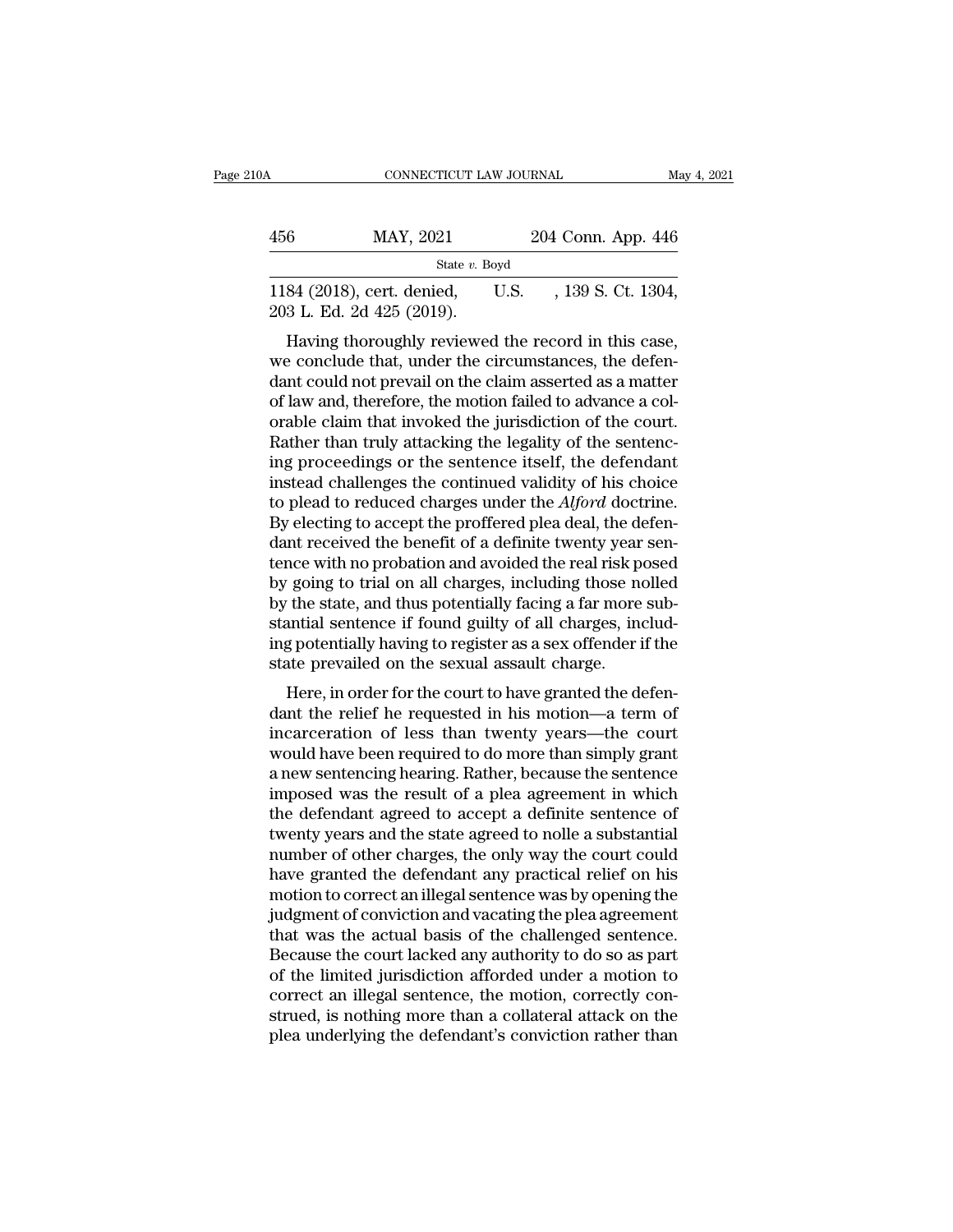# 21 CONNECTICUT LAW JOURNAL Page 211A<br>
204 Conn. App. 457 MAY, 2021 457<br>
Nandabalan v. Commissioner of Motor Vehicles CONNECTICUT LAW JOURNAL<br>
App. 457 MAY, 2021<br>
Nandabalan *v.* Commissioner of Motor Vehicles<br>
Ilenge to the legality of the sentence impos

ERECTIVE CONNECTICUT LAW JOURNAL Page 211A<br>
204 Conn. App. 457 MAY, 2021 457<br>
Nandabalan v. Commissioner of Motor Vehicles<br>
a true challenge to the legality of the sentence imposed<br>
or to the sentencing proceedings. As suc 204 Conn. App. 457 MAY, 2021 457<br>
Nandabalan v. Commissioner of Motor Vehicles<br>
a true challenge to the legality of the sentence imposed<br>
or to the sentencing proceedings. As such, despite any<br>
perceived superficial facial 204 Conn. App. 457 MAY, 2021 457<br>
Nandabalan v. Commissioner of Motor Vehicles<br>
a true challenge to the legality of the sentence imposed<br>
or to the sentencing proceedings. As such, despite any<br>
perceived superficial facia 204 Conn. App. 457 MAY, 2021 457<br>
Nandabalan v. Commissioner of Motor Vehicles<br>
a true challenge to the legality of the sentence imposed<br>
or to the sentencing proceedings. As such, despite any<br>
perceived superficial facia Nandabalan v. Commissioner of Motor Vehicles<br>a true challenge to the legality of the sentence imposed<br>or to the sentencing proceedings. As such, despite any<br>perceived superficial facial validity, the motion failed<br>to state Nandabalan v. Commissioner of Motor Vehicles<br>a true challenge to the legality of the sentence imposed<br>or to the sentencing proceedings. As such, despite any<br>perceived superficial facial validity, the motion failed<br>to state The channelige to the leganty of the sentence imposed<br>to the sentencing proceedings. As such, despite any<br>rceived superficial facial validity, the motion failed<br>state a colorable claim that his sentence was imposed<br>an ille or to the sentencing proceedings. As such, despite any<br>perceived superficial facial validity, the motion failed<br>to state a colorable claim that his sentence was imposed<br>in an illegal manner, and the court should have dis-<br>

perceived superficial factar validity, the motion falled<br>to state a colorable claim that his sentence was imposed<br>in an illegal manner, and the court should have dis-<br>missed, rather than denied, the defendant's motion.<br>The to state a colorable claim that his sentence was imposed<br>in an illegal manner, and the court should have dis-<br>missed, rather than denied, the defendant's motion.<br>The form of the judgment is improper, the judgment<br>is revers missed, rather than denied, the defendant's motion.<br>The form of the judgment is improper, the judgment<br>is reversed only with respect to the trial court's denial of<br>that portion of the motion to correct an illegal sentence<br> missed, rather than defied, the defendant's motion.<br>The form of the judgment is improper, the judgment<br>is reversed only with respect to the trial court's denial of<br>that portion of the motion to correct an illegal sentence<br> The form of the judgment is improper, the judgment<br>is reversed only with respect to the trial court's denial of<br>that portion of the motion to correct an illegal sentence<br>claiming that the sentence was imposed in an illegal is reversed only with respect to the trial court's denial of<br>that portion of the motion to correct an illegal sentence<br>claiming that the sentence was imposed in an illegal<br>manner due to the sentencing court's alleged relia that portion of the motion to correct an illegal sentence<br>claiming that the sentence was imposed in an illegal<br>manner due to the sentencing court's alleged reliance<br>on inaccurate information, and the case is remanded<br>with  $\frac{1}{100}$  and the sentence was imposed in an imaginary and the sentencing court's alleged reliation in accurate information, and the case is remant the direction to render judgment dismissing that  $\frac{1}{100}$  and one of referred to Fender Judgment ushinssing that point<br>of the defendant's motion to correct an illegal sen-<br>ie; the judgment is affirmed in all other respects.<br>this opinion the other judges concurred.<br>WIRSHAN NANDABALAN *v*. CO

### Mannet is affirmed in all other respected.<br>
The other judges concurred.<br>
MANDABALAN v. COMMISSIONER<br>
OF MOTOR VEHICLES<br>
(AC 43691) other judges concu<br>
other judges concu<br>
ABALAN v. COMMI<br>
OTOR VEHICLES<br>
(AC 43691)<br>
and Cradle and Suarez, J. KIRSHAN NANDABALAN  $v$ . COMMISSIONER<br>OF MOTOR VEHICLES<br>(AC 43691)<br>Bright, C. J., and Cradle and Suarez, Js.

### *Syllabus*

The plaintiff, c. J., and Cradle and Suarez, Js.<br>Syllabus<br>The plaintiff, who had been charged with the crime of operating a motor<br>vehicle while under the influence of intoxicating liquor, appealed to the (AC 40091)<br>Bright, C. J., and Cradle and Suarez, Js.<br>Syllabus<br>plaintiff, who had been charged with the crime of operating a motor<br>vehicle while under the influence of intoxicating liquor, appealed to the<br>trial court from t Bright, C. J., and Cradle and Suarez, Js.<br>
Syllabus<br>
plaintiff, who had been charged with the crime of operating a motor<br>
vehicle while under the influence of intoxicating liquor, appealed to the<br>
trial court from the deci Syllabus<br>
Syllabus<br>
plaintiff, who had been charged with the crime of operating a motor<br>
vehicle while under the influence of intoxicating liquor, appealed to the<br>
trial court from the decision of the defendant Commissione  $Sylabus$ <br>plaintiff, who had been charged with the crime of operating a motor<br>vehicle while under the influence of intoxicating liquor, appealed to the<br>trial court from the decision of the defendant Commissioner of Motor<br>Veh plaintiff, who had been charged with the crime of operating a motor<br>vehicle while under the influence of intoxicating liquor, appealed to the<br>trial court from the decision of the defendant Commissioner of Motor<br>Vehicles su vehicle while under the influence of intoxicating liquor, appealed to the trial court from the decision of the defendant Commissioner of Motor Vehicles suspending his motor vehicle operator's license for forty-five days an trial court from the decision of the defendant Commissioner of Motor<br>Vehicles suspending his motor vehicle operator's license for forty-five<br>days and requiring the use of an ignition interlock device in his motor<br>vehicle Vehicles suspending his motor vehicle operator's license for forty-five days and requiring the use of an ignition interlock device in his motor vehicle for one year, pursuant to statute (§ 14-227b), for his refusal to subm days and requiring the use of an ignition interlock device in his motor vehicle for one year, pursuant to statute  $(\S 14-227b)$ , for his refusal to submit to a breath test to determine his blood alcohol content. The trial wehicle for one year, pursuant to statute (§ 14-227b), for his refusal to submit to a breath test to determine his blood alcohol content. The trial court rendered judgment dismissing the plaintiff's appeal, from which the submit to a breath test to determine his blood alcohol content. The trial court rendered judgment dismissing the plaintiff's appeal, from which the plaintiff appealed to this court. *Held* that the judgment of the trial c court rendered judgment dismissing the plaintiff's appeal, from which<br>the plaintiff appealed to this court. Held that the judgment of the trial<br>court dismissing the plaintiff's appeal was affirmed; the trial court did<br>not the plaintiff appealed to this court. *Held* that the judgment of the trial court dismissing the plaintiff's appeal was affirmed; the trial court did not err in concluding that the administrative record contained substant court dismissing the plaintiff's appeal was affirmed; the trial court did<br>not err in concluding that the administrative record contained substantial<br>evidence to support the hearing officer's finding that the plaintiff know evidence to support the hearing officer's finding that the plaintiff know-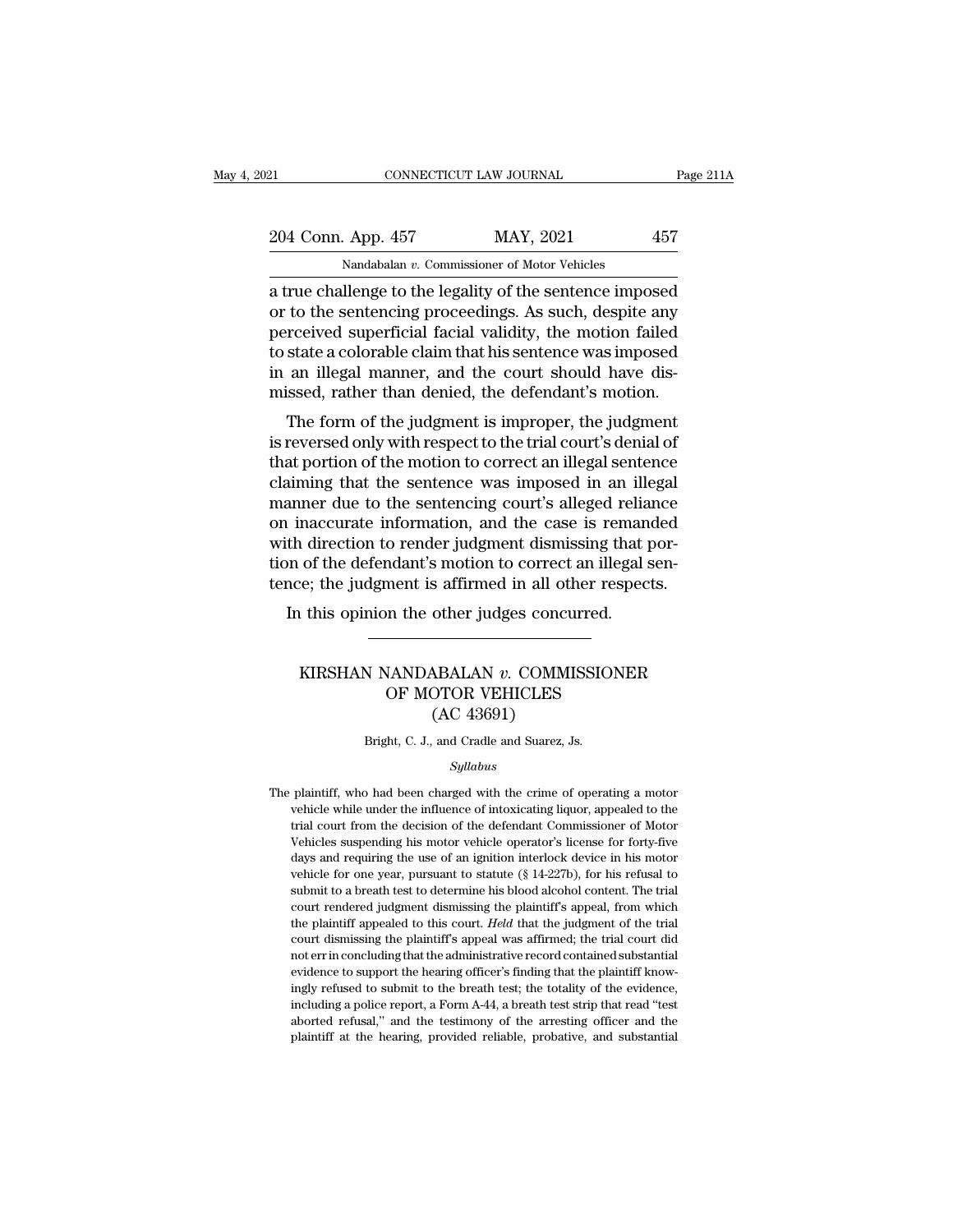# CONNECTICUT LAW JOURNAL May 4, 2021<br>458 MAY, 2021 204 Conn. App. 457<br>Nandabalan v. Commissioner of Motor Vehicles CONNECTICUT LAW JOURNAL<br>MAY, 2021 204 Conn. App. 4<br>Nandabalan *v.* Commissioner of Motor Vehicles<br>that the plaintiff refused to submit to a breath test; more

MAY, 2021 204 Conn. App. 457<br>
Nandabalan v. Commissioner of Motor Vehicles<br>
evidence that the plaintiff refused to submit to a breath test; moreover,<br>
although the officer did not provide a narrative to describe the plaint  $\frac{\text{MAX}}{\text{Nandabalan } v}$ . Commissioner of Motor Vehicles<br>evidence that the plaintiff refused to submit to a breath test; moreover,<br>although the officer did not provide a narrative to describe the plaintiff's<br>words or actions t MAY, 2021 204 Conn. App. 457<br>Nandabalan v. Commissioner of Motor Vehicles<br>evidence that the plaintiff refused to submit to a breath test; moreover,<br>although the officer did not provide a narrative to describe the plaintiff Nandabalan  $v$ . Commissioner of Motor Vehicles<br>evidence that the plaintiff refused to submit to a breath test; moreover,<br>although the officer did not provide a narrative to describe the plaintiff's<br>words or actions that c Nandabalan  $v$ . Commissioner of Motor<br>evidence that the plaintiff refused to submit to a lathough the officer did not provide a narrative to<br>words or actions that constituted a refusal, as re<br>the officer's testimony at th % although the officer did not provide a narrative to describe the plaintiff's words or actions that constituted a refusal, as required by Form A-44, the officer's testimony at the hearing about the plaintiff's express ve although the olicer did not provide a narrative to describe the plantili s<br>words or actions that constituted a refusal, as required by Form A-44,<br>the officer's testimony at the hearing about the plaintiff's express verbal<br>

Argued January 11—officially released May 4, 2021<br>*Procedural History*<br>Appeal from the decision of the defendant suspending the officer's testimony at the hearing about the plaintiff's express verbal<br>refusal cured any defects in the Form A-44.<br>Argued January 11—officially released May 4, 2021<br>*Procedural History*<br>Appeal from the decision of the refusal cured any defects in the Form A-44.<br>
Argued January 11—officially released May 4, 2021<br>
Procedural History<br>
Appeal from the decision of the defendant suspending<br>
the plaintiff's motor vehicle operator's license, br Argued January 11—officially released May 4, 2021<br> *Procedural History*<br> **Appeal from the decision of the defendant suspending**<br>
the plaintiff's motor vehicle operator's license, brought<br>
to the Superior Court in the judic Procedural History<br>Appeal from the decision of the defendant suspending<br>the plaintiff's motor vehicle operator's license, brought<br>to the Superior Court in the judicial district of New<br>Britain and tried to the court, *Corda* Froceaural History<br>the plaintiff's motor vehicle operator's license, brought<br>to the Superior Court in the judicial district of New<br>Britain and tried to the court, *Cordani*, *J*.; judgment<br>dismissing the appeal, from which *Cordani, J.*; judgment<br>
smissing the appeal, from which the plaintiff appealed<br>
this court. *Affirmed.*<br> *Devin W. Janosov*, with whom was *Donald A. Papcsy*,<br>
r the appellant (plaintiff).<br> *Christine Jean-Louis*, assista

dismissing the appeal, from which the plaintiff appealed<br>to this court. *Affirmed.*<br>Devin W. Janosov, with whom was Donald A. Papcsy,<br>for the appellant (plaintiff).<br>Christine Jean-Louis, assistant attorney general,<br>with wh to this court. *Affirmed.*<br>
Devin W. Janosov, with whom was Donald A. Papcsy,<br>
for the appellant (plaintiff).<br>
Christine Jean-Louis, assistant attorney general,<br>
with whom were Eileen Meskill, assistant attorney general<br>
a Devin W. Janosov, with whom wifor the appellant (plaintiff).<br>
Christine Jean-Louis, assistan<br>
with whom were Eileen Meskill, as<br>
eral and, on the brief, William Tor<br>
for the appellee (defendant).<br>
opinion *Christine Jean-Louis,* assistant attorney general,<br>th whom were *Eileen Meskill*, assistant attorney gen-<br>al and, on the brief, *William Tong*, attorney general,<br>r the appellee (defendant).<br>*Opinion*<br>SUAREZ, J. The plaint

### *Opinion*

with whom were *Eileen Meskill*, assistant attorney general<br>
eral and, on the brief, *William Tong*, attorney general,<br>
for the appellee (defendant).<br> *Opinion*<br>
SUAREZ, J. The plaintiff, Kirshan Nandabalan,<br>
appeals from eral and, on the brief, *William Tong*, attorney general,<br>for the appellee (defendant).<br>*Opinion*<br>SUAREZ, J. The plaintiff, Kirshan Nandabalan,<br>appeals from the judgment of the trial court dismissing<br>his appeal from the de opinion<br>
suare appellee (defendant).<br>
SUAREZ, J. The plaintiff, Kirshan Nandabalan,<br>
appeals from the judgment of the trial court dismissing<br>
his appeal from the decision of the defendant, the Com-<br>
missioner of Motor Vehi **SUAREZ, J. The plaintiff, Kirshan Nandabalan,**<br>appeals from the judgment of the trial court dismissing<br>his appeal from the decision of the defendant, the Com-<br>missioner of Motor Vehicles, ordering a forty-five day<br>suspens  $\sigma_{\text{prmon}}$ <br>SUAREZ, J. The plaintiff, Kirshan Nandabalan,<br>appeals from the judgment of the trial court dismissing<br>his appeal from the decision of the defendant, the Com-<br>missioner of Motor Vehicles, ordering a forty-five SUAREZ, J. The plaintiff, Kirshan Nandabalan,<br>appeals from the judgment of the trial court dismissing<br>his appeal from the decision of the defendant, the Com-<br>missioner of Motor Vehicles, ordering a forty-five day<br>suspensio appeals from the judgment of the trial court dismissing<br>his appeal from the decision of the defendant, the Com-<br>missioner of Motor Vehicles, ordering a forty-five day<br>suspension of his license to operate a motor vehicle an his appeal from the decision of the defendant, the Commissioner of Motor Vehicles, ordering a forty-five day suspension of his license to operate a motor vehicle and requiring him to employ an ignition interlock device, pu missioner of Motor Vehicles, ordering a forty-five day<br>suspension of his license to operate a motor vehicle and<br>requiring him to employ an ignition interlock device,<br>pursuant to General Statutes § 14-227b, for his refusal suspension of his license to operate a motor vehicle and<br>requiring him to employ an ignition interlock device,<br>pursuant to General Statutes § 14-227b, for his refusal<br>to submit to a chemical alcohol test. The plaintiff cla requiring him to employ an ignition interlock device,<br>pursuant to General Statutes § 14-227b, for his refusal<br>to submit to a chemical alcohol test. The plaintiff claims<br>that the court erred in concluding that the administr pursuant to General Statutes § 14-227b, for his refusal<br>to submit to a chemical alcohol test. The plaintiff claims<br>that the court erred in concluding that the administra-<br>tive record contained substantial evidence to supp we record contained substantial evidence to support<br>
ie hearing officer's finding that he knowingly refused<br>
is submit to the chemical alcohol test.<sup>1</sup> We disagree<br>
and affirm the judgment of the trial court.<br>
<sup>1</sup>In his p the hearing officer's finding that he knowingly refused<br>to submit to the chemical alcohol test.<sup>1</sup> We disagree<br>and affirm the judgment of the trial court.<br> $\frac{1}{1}$  In his principal brief to this court, the plaintiff rais

to submit to the chemical alcohol test.<sup>1</sup> We disagre and affirm the judgment of the trial court.<br> $\frac{1}{1}$  In his principal brief to this court, the plaintiff raises three issues, all which are related to his alleged ref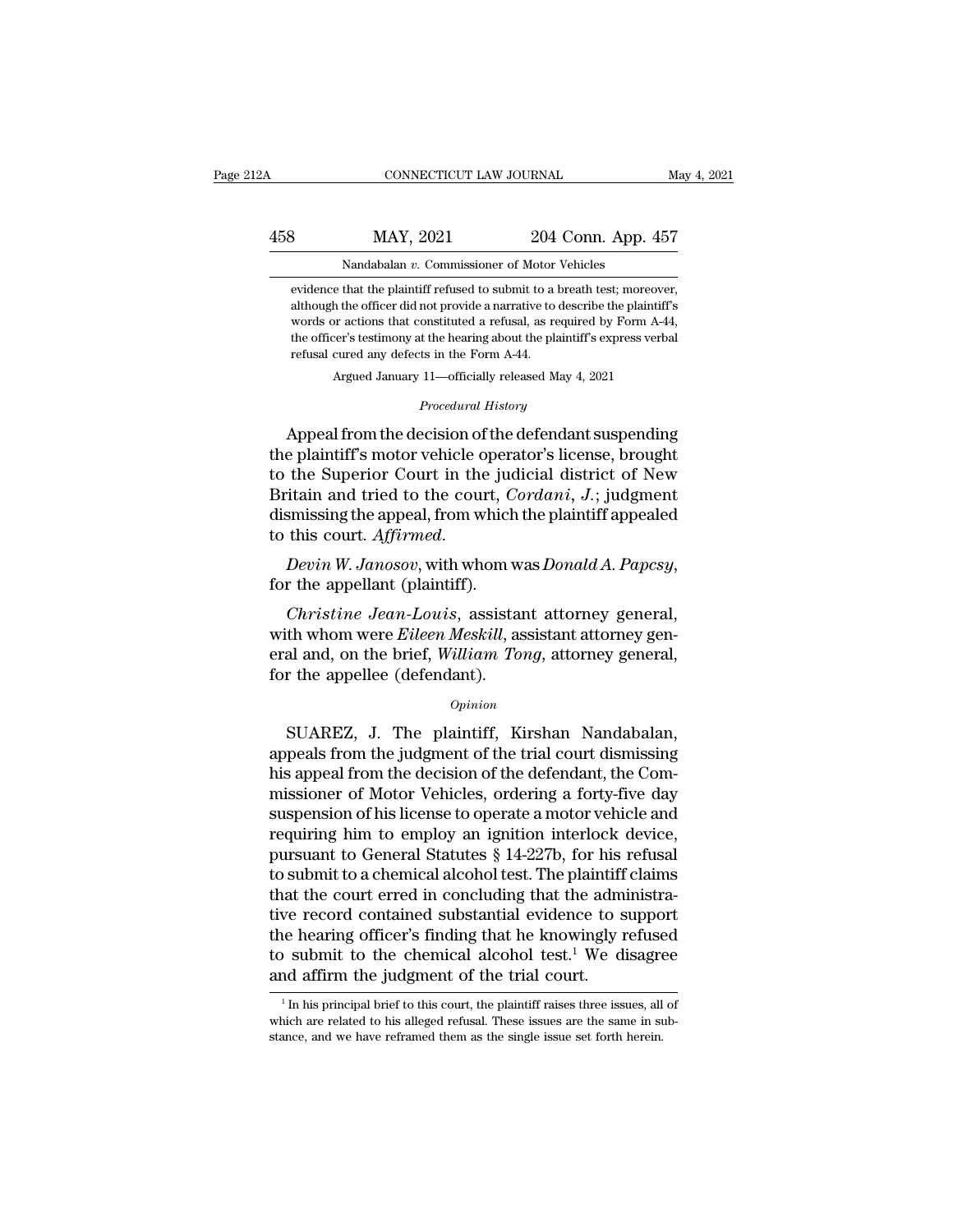# 21 CONNECTICUT LAW JOURNAL Page 213A<br>204 Conn. App. 457 MAY, 2021 459<br>Nandabalan v. Commissioner of Motor Vehicles CONNECTICUT LAW JOURNAL<br>
App. 457 MAY, 2021<br>
Nandabalan *v.* Commissioner of Motor Vehicles<br>
Iowing facts and procedural history are re

CONNECTICUT LAW JOURNAL<br>
4 Conn. App. 457 MAY, 2021 459<br>
Nandabalan v. Commissioner of Motor Vehicles<br>
The following facts and procedural history are rele-<br>
nt to this appeal. We begin by restating the trial court's<br>
citat 204 Conn. App. 457 MAY, 2021 459<br>Nandabalan v. Commissioner of Motor Vehicles<br>The following facts and procedural history are rele-<br>vant to this appeal. We begin by restating the trial court's<br>recitation of the facts surrou 204 Conn. App. 457 MAY, 2021 459<br>
Nandabalan v. Commissioner of Motor Vehicles<br>
The following facts and procedural history are relevant to this appeal. We begin by restating the trial court's<br>
recitation of the facts surr 204 Conn. App. 457 MAY, 2021 459<br>
Nandabalan v. Commissioner of Motor Vehicles<br>
The following facts and procedural history are relevant to this appeal. We begin by restating the trial court's<br>
recitation of the facts surr Nandabalan v. Commissioner of Motor Vehicles<br>The following facts and procedural history are rele-<br>vant to this appeal. We begin by restating the trial court's<br>recitation of the facts surrounding the suspension of<br>the plai Nandabalan v. Commissioner of Motor Vehicles<br>
The following facts and procedural history are rele-<br>
vant to this appeal. We begin by restating the trial court's<br>
recitation of the facts surrounding the suspension of<br>
the The following facts and procedural history are relevant to this appeal. We begin by restating the trial court's<br>recitation of the facts surrounding the suspension of<br>the plaintiff's license. "On May 7, 2019, Officer [Dimit vant to this appeal. We begin by restating the trial court's<br>recitation of the facts surrounding the suspension of<br>the plaintiff's license. "On May 7, 2019, Officer [Dimitar]<br>Sadiev of the Guilford Police Department was di recitation of the facts surrounding the suspension of<br>the plaintiff's license. "On May 7, 2019, Officer [Dimitar]<br>Sadiev of the Guilford Police Department was dis-<br>patched in response to a 911 call indicating that a red<br>Po the plaintiff's license. "On May 7, 2019, Officer [Dimitar]<br>Sadiev of the Guilford Police Department was dis-<br>patched in response to a 911 call indicating that a red<br>Porsche with a specified license plate was operating<br>err Sadiev of the Guilford Police Department was dis-<br>patched in response to a 911 call indicating that a red<br>Porsche with a specified license plate was operating<br>erratically.<sup>2</sup> Officer Sadiev located the Porsche, noticed<br>tha patched in response to a 911 call indicating that a red<br>Porsche with a specified license plate was operating<br>erratically.<sup>2</sup> Officer Sadiev located the Porsche, noticed<br>that it was driving about [fifteen miles per hour] in Porsche with a specified license plate was operating<br>erratically.<sup>2</sup> Officer Sadiev located the Porsche, noticed<br>that it was driving about [fifteen miles per hour] in a<br>[thirty mile per hour] zone and pulled it over. As he erratically.<sup>2</sup> Officer Sadiev located the Porsche, noticed<br>that it was driving about [fifteen miles per hour] in a<br>[thirty mile per hour] zone and pulled it over. As he<br>approached the operator, later identified as the pla that it was driving about [fifteen miles per hour] in a<br>[thirty mile per hour] zone and pulled it over. As he<br>approached the operator, later identified as the plaintiff,<br>the officer detected the odor of alcohol. Upon ques-[thirty mile per hour] zone and pulled it over. As he<br>approached the operator, later identified as the plaintiff,<br>the officer detected the odor of alcohol. Upon ques-<br>tioning, the plaintiff informed Officer Sadiev that he<br> approached the operator, later identified as the plaintiff,<br>the officer detected the odor of alcohol. Upon ques-<br>tioning, the plaintiff informed Officer Sadiev that he<br>was coming from KC's Pub and that he had consumed<br>a gl the officer detected the odor of alcohol. Upon questioning, the plaintiff informed Officer Sadiev that he was coming from KC's Pub and that he had consumed a glass of wine.<sup>3</sup> Officer Sadiev noticed that the plaintiff spok tioning, the plaintiff informed Officer Sadiev that he<br>was coming from KC's Pub and that he had consumed<br>a glass of wine.<sup>3</sup> Officer Sadiev noticed that the plaintiff<br>spoke slowly and slurred his words. Sergeant [Martina]<br> was coming from<br>a glass of wine.<sup>3</sup> C<br>spoke slowly and<br>Jakober and Offi<br>plaintiff had som<br>alphabet and cou<br>exit his car.<br>"Officer Sadie he slowly and slurred his words. Sergeant [Martina]<br>
oke slowly and slurred his words. Sergeant [Martina]<br>
kober and Officer Potter then arrived to assist. The<br>
aintiff had some difficulty in reciting portions of the<br>
bhab Jakober and Officer Potter then arrived to assist. The<br>plaintiff had some difficulty in reciting portions of the<br>alphabet and counting [backward] and was asked to<br>exit his car.<br>"Officer Sadiev then administered standard fi

plaintiff had some difficulty in reciting portions of the<br>alphabet and counting [backward] and was asked to<br>exit his car.<br>"Officer Sadiev then administered standard field<br>sobriety tests to the plaintiff. The plaintiff fai plantar had solid dinetally in rectaing portions of the<br>alphabet and counting [backward] and was asked to<br>exit his car.<br>"Officer Sadiev then administered standard field<br>sobriety tests to the plaintiff. The plaintiff faile exit his car.<br>
"Officer Sadiev then administered standard field<br>
sobriety tests to the plaintiff. The plaintiff failed some<br>
of the standard field sobriety tests and was placed under<br>
arrest at approximately 10:20 p.m. The "Officer Sadiev then administered standard field<br>sobriety tests to the plaintiff. The plaintiff failed some<br>of the standard field sobriety tests and was placed under<br>arrest at approximately 10:20 p.m. The plaintiff was<br>th "Officer Sadiev then administered standard field<br>sobriety tests to the plaintiff. The plaintiff failed some<br>of the standard field sobriety tests and was placed under<br>arrest at approximately 10:20 p.m. The plaintiff was<br>th sobriety tests to the plaintiff. The plaintiff failed some<br>of the standard field sobriety tests and was placed under<br>arrest at approximately  $10:20$  p.m. The plaintiff was<br>then transported to Guilford police headquarters. of the standard field sobriety tests and was placed under<br>arrest at approximately 10:20 p.m. The plaintiff was<br>then transported to Guilford police headquarters. At<br>approximately 10:54 p.m., the plaintiff was read his<br>right arrest at approximately 10:20 p.m. The plaintiff was<br>then transported to Guilford police headquarters. At<br>approximately 10:54 p.m., the plaintiff was read his<br>rights and signed a form indicating that he understood<br>them. Th then transported to Guilford police headquarters. At approximately 10:54 p.m., the plaintiff was read his rights and signed a form indicating that he understood them. The plaintiff was read the Implied Consent Advisory an m. The plaintiff was read the Implied Consent Adviesty and allowed to contact an attorney at 11:13 p.m.<br>
e plaintiff made a call. At 11:23 p.m. the plaintiff was<br>
ad the Test Consent Form but refused to consent to<br>
"The 91 sory and allowed to contact an attorney at  $11:13$  p.m.<br>The plaintiff made a call. At  $11:23$  p.m. the plaintiff was<br>read the Test Consent Form but refused to consent to<br> $\frac{1}{2}$  "The 911 caller reported that the red Por

 $2$  "Tho ( The plaintiff made a call. At  $11:23$  p.m. the plaintiff was<br>read the Test Consent Form but refused to consent to<br> $\frac{2}{10}$  "The 911 caller reported that the red Porsche was traveling on the wrong<br>side of the road and ne The plant of the standard reduced that the reduced to consent to read the Test Consent Form but refused to consent to  $\frac{1}{2}$  "The 911 caller reported that the red Porsche was traveling on the wrong side of the road and The caller noted that the red Porsche was traveling on the video of the road and nearly collided with the caller's car head-on. The further reported that she observed the Porsche repeatedly crossing double yellow line and "The 911 caller reported that the red Porsche was traveling on the wrong<br>e of the road and nearly collided with the caller's car head-on. The caller<br>ther reported that she observed the Porsche repeatedly crossing the<br>ble y side of the road and nearly collided with the caller's car head-on. The caller further reported that she observed the Porsche repeatedly crossing the double yellow line and driving on the grassy shoulder of the road. Last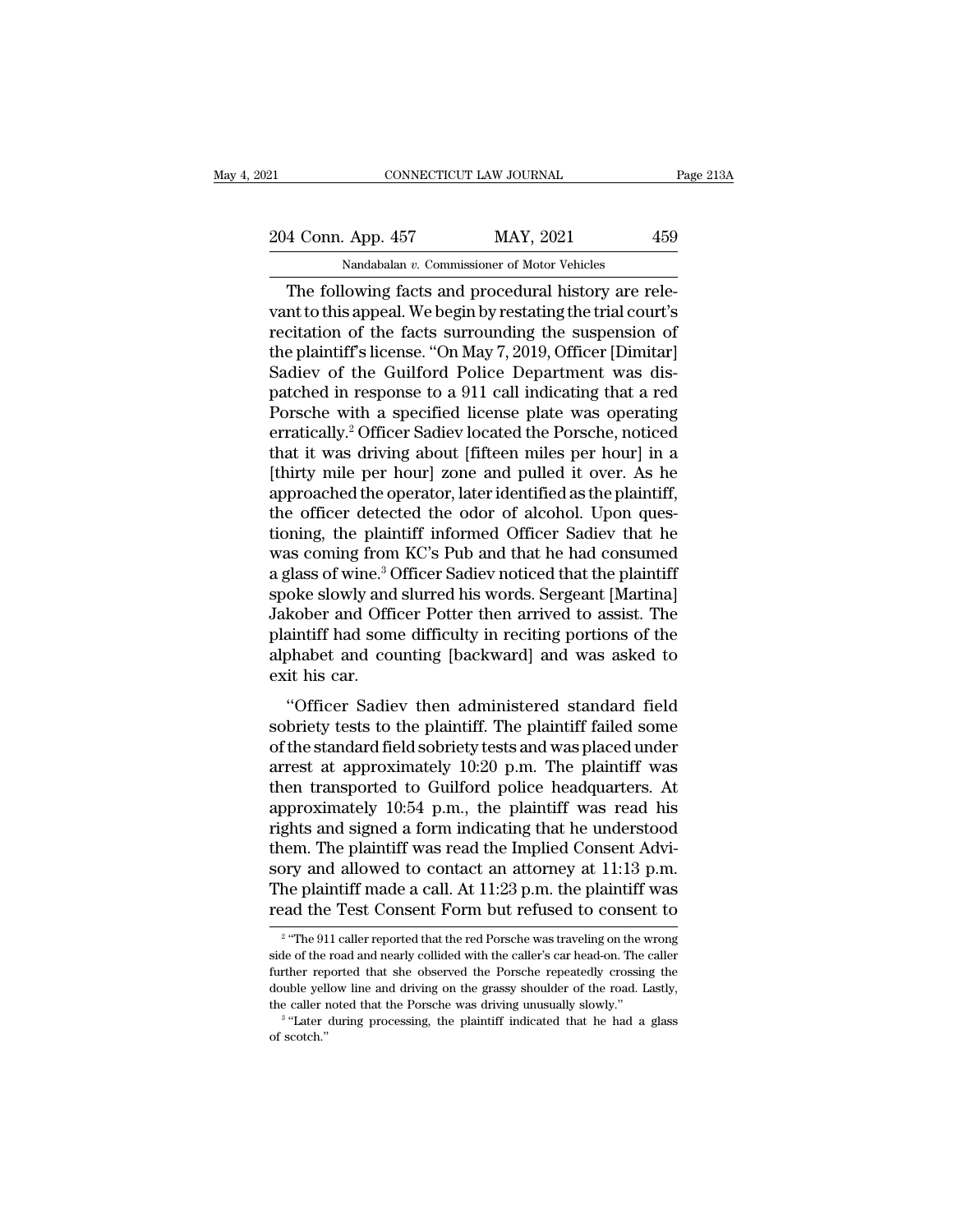# CONNECTICUT LAW JOURNAL May 4, 2021<br>460 MAY, 2021 204 Conn. App. 457<br>Nandabalan v. Commissioner of Motor Vehicles CONNECTICUT LAW JOURNAL<br>MAY, 2021 204 Conn. App. 4<br>Nandabalan *v.* Commissioner of Motor Vehicles<br>Nuzer test. The plaintiff was again read

CONNECTICUT LAW JOURNAL May 4, 2021<br>
460 MAY, 2021 204 Conn. App. 457<br>
Nandabalan v. Commissioner of Motor Vehicles<br>
a Breathalyzer test. The plaintiff was again read the<br>
Test Consent Form and again refused to consent to MAY, 2021 204 Conn. App. 457<br>
Mandabalan v. Commissioner of Motor Vehicles<br>
a Breathalyzer test. The plaintiff was again read the<br>
Test Consent Form and again refused to consent to the<br>
test." (Footnotes in original.)  $\frac{\text{MAX, } 2021}{\text{Nandabalan } v. \text{ Commissioner of Moto}}$ <br>
a Breathalyzer test. The plaintiff wa<br>
Test Consent Form and again refused<br>
test.'' (Footnotes in original.)<br>
On Mav 22, 2019, the defendant set Nandabalan v. Commissioner of Motor Vehicles<br>
Breathalyzer test. The plaintiff was again read the<br>
set Consent Form and again refused to consent to the<br>
st." (Footnotes in original.)<br>
On May 22, 2019, the defendant sent a

Nandabalan v. Commissioner of Motor Vehicles<br>
a Breathalyzer test. The plaintiff was again read the<br>
Test Consent Form and again refused to consent to the<br>
test." (Footnotes in original.)<br>
On May 22, 2019, the defendant s a Breathalyzer test. The plaintiff was again read the<br>Test Consent Form and again refused to consent to the<br>test." (Footnotes in original.)<br>On May 22, 2019, the defendant sent a notice to the<br>plaintiff to inform him of th Test Consent Form and again refused to consent to the<br>test." (Footnotes in original.)<br>On May 22, 2019, the defendant sent a notice to the<br>plaintiff to inform him of the suspension of his license<br>pursuant to § 14-227b.<sup>4</sup> test." (Footnotes in original.)<br>
On May 22, 2019, the defendant sent a notice to the<br>
plaintiff to inform him of the suspension of his license<br>
pursuant to § 14-227b.<sup>4</sup> On June 7, 2019, pursuant to<br>
subsection (g) of § 1 plaintiff to inform him of the suspension of his license<br>pursuant to § 14-227b.<sup>4</sup> On June 7, 2019, pursuant to<br>subsection (g) of § 14-227b, an administrative hearing<br>was held before a hearing officer to determine if the<br> pursuant to § 14-227b.<sup>4</sup> On June 7, 2019, pursuant to<br>subsection (g) of § 14-227b, an administrative hearing<br>was held before a hearing officer to determine if the<br> $\frac{4}{1}$  General Statutes § 14-227b provides in relevant

such person's consent to a chemical analysis of such person's blood, breath<br>or urine and, if such person is a minor, such person's parent or parents or<br>guardian shall also be deemed to have given their consent.<br>"(b) If an or urine and, if such person is a minor, such person's parent or parents or guardian shall also be deemed to have given their consent.<br>
"(b) If any such person, having been placed under arrest for a violation of section 14 of section 14-227a or 14-227m or subdivision (1) or (2) of subsection (a) of section 14-227n, and thereafter, after being apprised of such person's constitutional rights, having been requested to submit to a blood, breath "(b) If any such person, having been placed under arrest for a violation of section 14-227a or 14-227m or subdivision (1) or (2) of subsection (a) of section 14-227n, and thereafter, after being apprised of such person's of section 14-227a or 14-227m or subdivision (1) or (2) of subsection (a) of section 14-227a or 14-227m or subdivision (1) or (2) of subsection (a) of section 14-227n, and thereafter, after being apprised of such person's of section 14-227n, and thereafter, after being apprised of such person's constitutional rights, having been requested to submit to a blood, breath or urine test at the option of the police officer, having been afforded a constitutional rights, having been requested to submit to a blood, breath or<br>constitutional rights, having been requested to submit to a blood, breath or<br>urine test at the option of the police officer, having been afforded urine test at the option of the police officer, having been afforded a reasonable opportunity to telephone an attorney prior to the performance of such test and having been informed that such person's license or nonreside able opportunity to telephone an attorney prior to the performance of such test and having been informed that such person's license or nonresident operating privilege may be suspended in accordance with the provisions of these the matrix and having been informed that such person's license or nonresident operating privilege may be suspended in accordance with the provisions of this section if such person refuses to submit to such test  $\ldots$ operating privilege may be suspended in accordance with the provisions of this section if such person refuses to submit to such test . . . and that evidence of any such refusal shall be admissible in accordance with subse this section if such person refuses to submit to such test . . . and that evidence of any such refusal shall be admissible in accordance with subsection (e) of section 14-227a and may be used against such person in any cr evidence of any such refusal shall be admissible in accordance with subsection (e) of section 14-227a and may be used against such person in any criminal prosecution, refuses to submit to the designated test, the test sha tion (e) of section 14-227a and may be used against such person in any criminal prosecution, refuses to submit to the designated test, the test shall not be given . . . . The police officer shall make a notation upon the  $\mu$  is a prosecution, refuses to submit to the designated test, the test shall in<br>the given . . . . The police officer shall make a notation upon the records<br>the police department that such officer informed the person th not be given . . . . The police officer shall make a notation upon the records of the police department that such officer informed the person that such person's license or nonresident operating privilege may be suspended i

shall immediately revoke and take possession of the motor vehicle operator's license or nonresident operating privilege may be suspended if such person refused to submit to such test  $\dots$  "(c) If the person arrested refus license . . . . The police officer shall prepare a report of the incident and Fraction person refused to submit to such test  $\dots$ . The such person refused to submit to such test  $\dots$  the such test or analysis  $\dots$  the police officer, acting on behalf of the Commissioner of Motor Vehicles, shall imm "(c) If the person arrested refuses to submit to such test or analysis  $\ldots$  "(c) If the person arrested refuses to submit to such test or analysis  $\ldots$  the police officer, acting on behalf of the Commissioner of Motor V the police officer, acting on behalf of the Commissioner of Motor Vehicles, shall immediately revoke and take possession of the motor vehicle operator's license . . . . The police officer shall prepare a report of the inc shall immediately revoke and take possession of the motor vehicle operator's license . . . . The police officer shall prepare a report of the incident and shall mail or otherwise transmit in accordance with this subsectio Framework of the police officer shall prepare a report of the incident and shall mail or otherwise transmit in accordance with this subsection the report and a copy of the results of any chemical test or analysis to the D shall mail or otherwise transmit in accordance with this subsection the report and a copy of the results of any chemical test or analysis to the Department of Motor Vehicles within three business days. . . . If the person shall mail or otherwise transmit in accordance with this subsection the report and a copy of the results of any chemical test or analysis to the Department of Motor Vehicles within three business days. . . . If the person Department of Motor Vehicles within three business days. . . . If the person arrested refused to submit to such test or analysis, the report shall be endorsed by a third person who witnessed such refusal. The report shall are sted refused to submit to such test or analysis, the report shall be endorsed by a third person who witnessed such refusal. The report shall set forth the grounds for the officer's belief that there was probable cause endorsed by a third person who witnessed such refusal. The report shall set forth the grounds for the officer's belief that there was probable cause to arrest such person for a violation of section 14-227a or 14-227m or s

subsection (g) of § 14-227b, an administrative hearing<br>was held before a hearing officer to determine if the<br> $\frac{4}{3}$  feneral Statutes § 14-227b provides in relevant part: "(a) Any person<br>who operates a motor vehicle in was held before a hearing officer to determine if the  $\frac{1}{4}$  General Statutes § 14-227b provides in relevant part: "(a) Any person who operates a motor vehicle in this state shall be deemed to have given such person's or urine and, if such person is a minor, such person's parent or parents or guardian shall also be deemed to have given their consent.<br>"(b) If any such person, having been placed under arrest for a violation <sup>4</sup> General Statutes § 14-227b provides in relevant part: "(a) Any person,<br>no operates a motor vehicle in this state shall be deemed to have given<br>ch person's consent to a chemical analysis of such person's blood, breath<br> who operates a motor vehicle in this state shall be deemed to have given<br>such person's consent to a chemical analysis of such person's blood, breath<br>or urine and, if such person is a minor, such person's parent or parents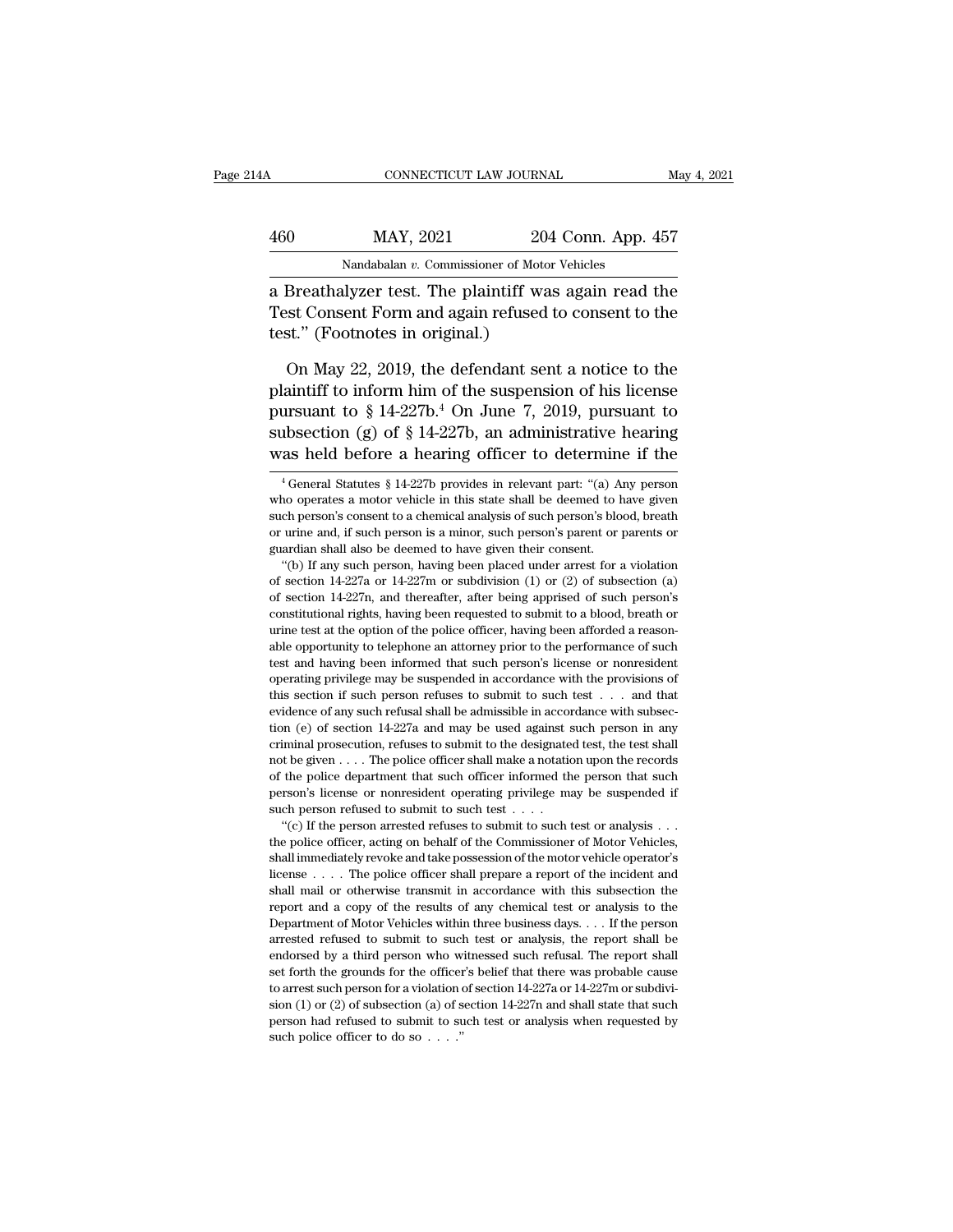# 21 CONNECTICUT LAW JOURNAL Page 215A<br>
204 Conn. App. 457 MAY, 2021 461<br>
Nandabalan v. Commissioner of Motor Vehicles CONNECTICUT LAW JOURNAL<br>
App. 457 MAY, 2021<br>
Nandabalan *v.* Commissioner of Motor Vehicles<br>
license should be suspended for refusal c

ERECTIVE CONNECTICUT LAW JOURNAL Page 215A<br>
204 Conn. App. 457 MAY, 2021 461<br>
Nandabalan v. Commissioner of Motor Vehicles<br>
plaintiff's license should be suspended for refusal of a<br>
chemical alcohol test. At the hearing, O 204 Conn. App. 457 MAY, 2021 461<br>
Nandabalan v. Commissioner of Motor Vehicles<br>
plaintiff's license should be suspended for refusal of a<br>
chemical alcohol test. At the hearing, Officer Sadiev<br>
and the plaintiff testified a 204 Conn. App. 457 MAY, 2021 461<br>
Nandabalan v. Commissioner of Motor Vehicles<br>
plaintiff's license should be suspended for refusal of a<br>
chemical alcohol test. At the hearing, Officer Sadiev<br>
and the plaintiff testified 204 Conn. App. 457 MAY, 2021 461<br>
Nandabalan v. Commissioner of Motor Vehicles<br>
plaintiff's license should be suspended for refusal of a<br>
chemical alcohol test. At the hearing, Officer Sadiev<br>
and the plaintiff testified Nandabalan v. Commissioner of Motor Vehicles<br>plaintiff's license should be suspended for refusal of a<br>chemical alcohol test. At the hearing, Officer Sadiev<br>and the plaintiff testified about the plaintiff's arrest and<br>his Nandabalan v. Commissioner of Motor Venicles<br>plaintiff's license should be suspended for refusal of a<br>chemical alcohol test. At the hearing, Officer Sadiev<br>and the plaintiff testified about the plaintiff's arrest and<br>his plaintiff's license should be suspended for refusal of a<br>chemical alcohol test. At the hearing, Officer Sadiev<br>and the plaintiff testified about the plaintiff's arrest and<br>his alleged refusal to take the breath test. A cop chemical alcohol test. At the hearing, Officer Sadiev<br>and the plaintiff testified about the plaintiff's arrest and<br>his alleged refusal to take the breath test. A copy of<br>Form A-44<sup>5</sup> with its attachments was admitted into and the plaintiff testified about the plaintiff's arrest and<br>his alleged refusal to take the breath test. A copy of<br>Form A-44<sup>5</sup> with its attachments was admitted into evi-<br>dence. The plaintiff maintained that he did not r his alleged refusal to take the breath test. A copy of<br>Form A-44<sup>5</sup> with its attachments was admitted into evi-<br>dence. The plaintiff maintained that he did not refuse<br>to take the breath test. In support thereof, he relied<br> Form A-44<sup>5</sup> with its attachments was admitted into evidence. The plaintiff maintained that he did not refuse<br>to take the breath test. In support thereof, he relied<br>upon Officer Sadiev's failure to document on the A-44<br>fo dence. The plaintiff maintained that he did not refuse<br>to take the breath test. In support thereof, he relied<br>upon Officer Sadiev's failure to document on the A-44<br>form the exact language he used when he asked the<br>plaintif to take the breath test. In support thereof, he relied<br>upon Officer Sadiev's failure to document on the A-44<br>form the exact language he used when he asked the<br>plaintiff to submit to a chemical alcohol test, along with<br>Offi upon Officer Sadiev's failure to document on the A-44<br>form the exact language he used when he asked the<br>plaintiff to submit to a chemical alcohol test, along with<br>Officer Sadiev's hearing testimony that he "[did not]<br>remem form the exact language he used when he asked the plaintiff to submit to a chemical alcohol test, along with Officer Sadiev's hearing testimony that he "[did not] remember the specific words that [he] used" to make this r plaintiff to submit to a chemical alcohol test, along with<br>Officer Sadiev's hearing testimony that he "[did not]<br>remember the specific words that [he] used" to make<br>this request. Officer Sadiev testified at the hearing th Incer Saulev's hearing testimoly that he<sup>ri</sup> (uid not]<br>
imember the specific words that [he] used" to make<br>
is request. Officer Sadiev testified at the hearing that,<br>
hough he could not remember what he asked the<br>
aintiff, Fementioer the specific words that [He] used to flake<br>this request. Officer Sadiev testified at the hearing that,<br>although he could not remember what he asked the<br>plaintiff, the plaintiff "said no to [his] request for a

dus request. Officer sadiev testified at the flearing that,<br>although he could not remember what he asked the<br>plaintiff, the plaintiff "said no to [his] request for a . . .<br>breath sample . . . ."<br>On June 13, 2019, the hear attributiff, the plaint iff "said no to [his] request for a  $\dots$ <br>breath sample  $\dots$ ."<br>On June 13, 2019, the hearing officer issued a decision<br>with the following findings of fact and conclusions of<br>law: "(1) The police off plantiff, the plantiff said no to [ins] request for  $a \dots$ <br>breath sample  $\dots$ ."<br>On June 13, 2019, the hearing officer issued a decision<br>with the following findings of fact and conclusions of<br>law: "(1) The police officer ha On June 13, 2019, the hearing officer issued a decision<br>with the following findings of fact and conclusions of<br>law: "(1) The police officer had probable cause to arrest<br>the [plaintiff] for a violation specified in [§] 14-On June 13, 2019, the hearing officer issued a decision<br>with the following findings of fact and conclusions of<br>law: "(1) The police officer had probable cause to arrest<br>the [plaintiff] for a violation specified in [§] 14with the following findings of fact and conclusions of<br>law: "(1) The police officer had probable cause to arrest<br>the [plaintiff] for a violation specified in [§] 14-227b<br> $\ldots$  (2) The [plaintiff] was placed under arrest. law: "(1) The police officer had probable cause to arrest<br>the [plaintiff] for a violation specified in [§] 14-227b<br>.... (2) The [plaintiff] was placed under arrest. (3)<br>The [plaintiff] refused to submit to such test or an the [plaintiff] for a violation specified in [§] 14-227b<br>
. . . . . (2) The [plaintiff] was placed under arrest. (3)<br>
The [plaintiff] refused to submit to such test or analysis.<br>
(4) [The plaintiff] was not under [twenty-. . . . . (2) The [plaintiff] was placed under arrest. (3)<br>The [plaintiff] refused to submit to such test or analysis.<br>(4) [The plaintiff] was operating the motor vehicle. (5)<br>[The plaintiff] was not under [twenty-one] ye The [plaintiff] refused to submit to such test or analysis.<br>
(4) [The plaintiff] was operating the motor vehicle. (5)<br>
[The plaintiff] was not under [twenty-one] years of age."<br>
The hearing officer also made the following (4) [The plaintiff] was operating the motor vehicle. (5)<br>[The plaintiff] was not under [twenty-one] years of age."<br>The hearing officer also made the following subordinate<br>finding: "Based upon sworn, credible testimony of [The plaintiff] was not under [twenty-one] years of age."<br>The hearing officer also made the following subordinate<br>finding: "Based upon sworn, credible testimony of . . .<br>Officer Sadiev and testimony of [the plaintiff], it The hearing officer also made the following subordinate<br>finding: "Based upon sworn, credible testimony of  $\dots$ <br>Officer Sadiev and testimony of [the plaintiff], it is found<br>that there was a refusal to participate in testin finding: "Based upon sworn, credible testimony of . . . Officer Sadiev and testimony of [the plaintiff], it is found that there was a refusal to participate in testing." On the basis of these facts, the hearing officer or ie basis of these facts, the hearing officer ordered that<br>the plaintiff's license be suspended for forty-five days<br>and that an ignition interlock device be installed and<br>aintained in the plaintiff's vehicle for one year.<br><sup></sup> the plaintiff's license be suspended for forty-five days<br>and that an ignition interlock device be installed and<br>maintained in the plaintiff's vehicle for one year.<br><sup>5</sup>This form is entitled: "Officer's OUI Arrest and Alcoho

and that an ignition interlock device be installed and<br>maintained in the plaintiff's vehicle for one year.<br><sup>5</sup>This form is entitled: "Officer's OUI Arrest and Alcohol Test Refusal or<br>Failure Report." "The A-44 form is used maintained in the plaintiff's vehicle for one year.<br>
<sup>5</sup> This form is entitled: "Officer's OUI Arrest and Alcohol Test Refusal or Failure Report." "The A-44 form is used by the police to report an arrest related to operati <sup>5</sup> This form is entitled: "Officer's OUI Arrest and Alcohol Test Refusal or Failure Report." "The A-44 form is used by the police to report an arrest related to operating a motor vehicle under the influence and the result <sup>5</sup> This form<br>Failure Reperented to open<br>related to open<br>w. *Commiss*<br>1279 (2001).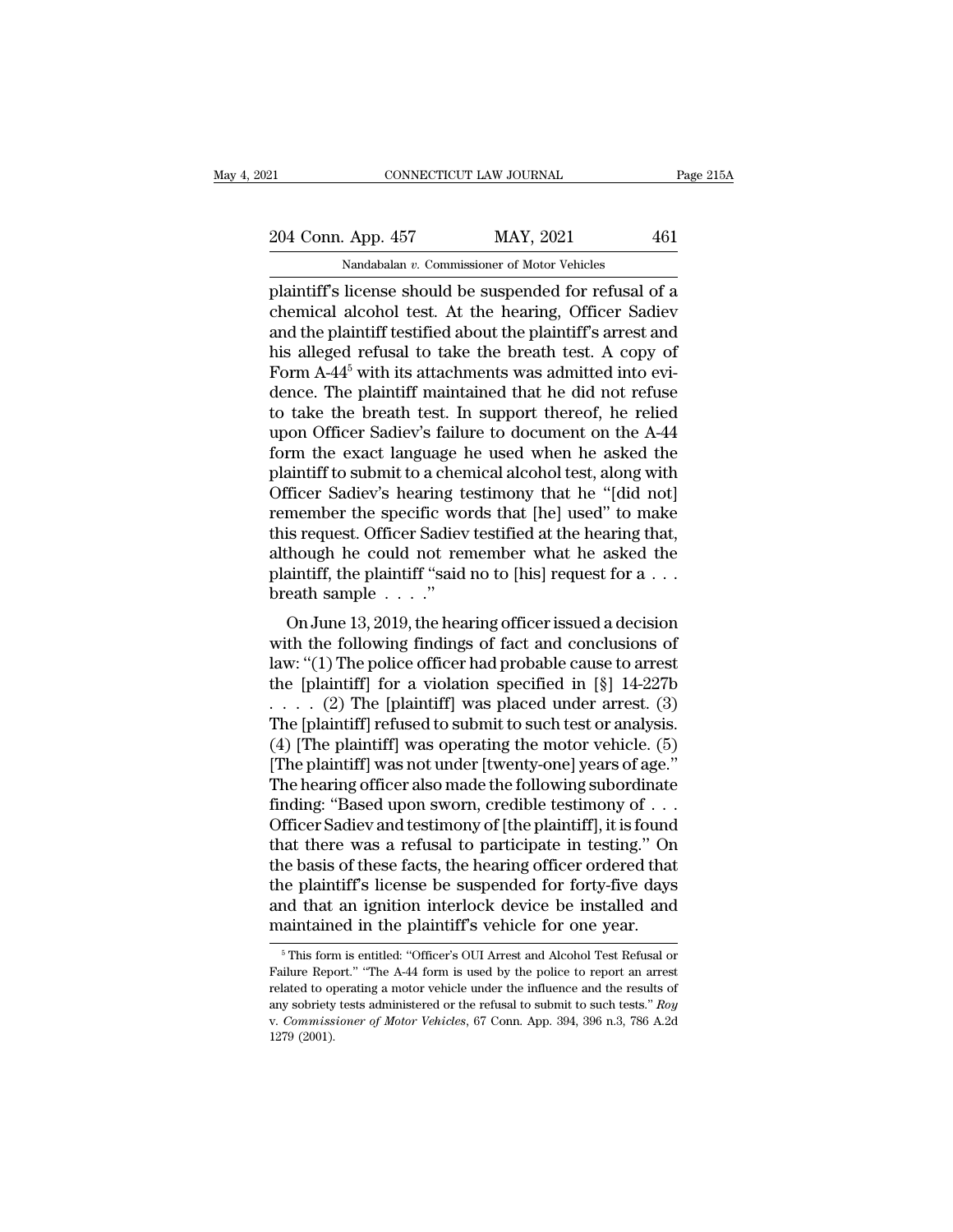| 16A | CONNECTICUT LAW JOURNAL                            |                    | May 4, 2021 |
|-----|----------------------------------------------------|--------------------|-------------|
| 462 | MAY, 2021                                          | 204 Conn. App. 457 |             |
|     | Nandabalan v. Commissioner of Motor Vehicles       |                    |             |
|     | On August 6, 2019, the plaintiff appealed from the |                    |             |

CONNECTICUT LAW JOURNAL May 4, 2021<br>
2014 Conn. App. 457<br>
Nandabalan v. Commissioner of Motor Vehicles<br>
On August 6, 2019, the plaintiff appealed from the<br>
aring officer's decision to the Superior Court pursu-<br>
t to Genera MAY, 2021 204 Conn. App. 457<br>
Mandabalan v. Commissioner of Motor Vehicles<br>
On August 6, 2019, the plaintiff appealed from the<br>
hearing officer's decision to the Superior Court pursu-<br>
ant to General Statutes § 4-183.<sup>6</sup> I 462 MAY, 2021 204 Conn. App. 457<br>
Nandabalan v. Commissioner of Motor Vehicles<br>
On August 6, 2019, the plaintiff appealed from the<br>
hearing officer's decision to the Superior Court pursu-<br>
ant to General Statutes § 4-183.  $\frac{\text{MAX, 2021}}{\text{Nandabalan } v. \text{ Commissioner of Motor Vehicles}}$ <br>On August 6, 2019, the plaintiff appealed from the hearing officer's decision to the Superior Court pursu-<br>ant to General Statutes § 4-183.<sup>6</sup> In the complaint, the plaintiff alleged, Nandabalan v. Commissioner of Motor Vehicles<br>
On August 6, 2019, the plaintiff appealed from the<br>
hearing officer's decision to the Superior Court pursu-<br>
ant to General Statutes  $\S 4$ -183.<sup>6</sup> In the complaint, the<br>
plain Nandabalan v. Commissioner of Motor Vehicles<br>
On August 6, 2019, the plaintiff appealed from the<br>
hearing officer's decision to the Superior Court pursu-<br>
ant to General Statutes  $\S 4$ -183.<sup>6</sup> In the complaint, the<br>
plain On August 6, 2019, the plaintiff appealed from the<br>hearing officer's decision to the Superior Court pursu-<br>ant to General Statutes  $\S 4$ -183.<sup>6</sup> In the complaint, the<br>plaintiff alleged, among other things, that the decisi hearing officer's decision to the Superior Court pursu-<br>ant to General Statutes  $\S 4$ -183.<sup>6</sup> In the complaint, the<br>plaintiff alleged, among other things, that the decision<br>was "clearly erroneous in light of the reliable, ant to General Statutes  $\S 4$ -183.<sup>6</sup> In the complaint, the plaintiff alleged, among other things, that the decision was "clearly erroneous in light of the reliable, probative, and substantial evidence produced at the hea plaintiff alleged, among other things, that the decision was "clearly erroneous in light of the reliable, probative, and substantial evidence produced at the hearing" and that "the hearing officer abused his discretion in was "clearly erroneous in light of the reliable, probative,<br>and substantial evidence produced at the hearing" and<br>that "the hearing officer abused his discretion in finding<br>that  $\dots$  the state submitted 'substantial evide and substantial evidence produced at the hearing" and<br>that "the hearing officer abused his discretion in finding<br>that . . . the state submitted 'substantial evidence' of<br>[the plaintiff's] refusal to take a [chemical alcoh that "the hearing officer abused his discretion in finding<br>that  $\ldots$  the state submitted 'substantial evidence' of<br>[the plaintiff's] refusal to take a [chemical alcohol] test<br> $\ldots$  ." This decision, the plaintiff alleged that  $\ldots$  the state submitted 'substantial evidence' of [the plaintiff's] refusal to take a [chemical alcohol] test  $\ldots$  ." This decision, the plaintiff alleged, was "arbitrary and capricious," "[constituted] an abuse o e plaintif s] refusal to take a [chemical alcohol] test<br>
. . ." This decision, the plaintiff alleged, was "arbi-<br>
ary and capricious," "[constituted] an abuse of discre-<br>
in," and "was clearly an unwarranted exercise of di  $\ldots$  and capricious," "[constituted] an abuse of discretion," and "was clearly an unwarranted exercise of discretion." Both parties submitted briefs and a hearing was held before the trial court on December 2, 2019.<br>On D

trary and capricious, [consultured] an abuse of discretion," and "was clearly an unwarranted exercise of discretion." Both parties submitted briefs and a hearing was held before the trial court on December 2, 2019.<br>On Dece tion, and was clearly an unwarranted exercise of discretion." Both parties submitted briefs and a hearing was held before the trial court on December 2, 2019.<br>On December 3, 2019, the court rendered judgment dismissing the cretion. Both parties submitted priers and a nearing<br>was held before the trial court on December 2, 2019.<br>On December 3, 2019, the court rendered judgment<br>dismissing the appeal and issued a memorandum of<br>decision. After se was neid before the trial court on December 2, 2019.<br>
On December 3, 2019, the court rendered judgment<br>
dismissing the appeal and issued a memorandum of<br>
decision. After setting forth its findings, the court con-<br>
cluded t On December 3, 2019, the court rendered judgment<br>dismissing the appeal and issued a memorandum of<br>decision. After setting forth its findings, the court con-<br>cluded that "the record contain[ed] substantial evi-<br>dence to sup dismissing the appeal and issued a memorandum of<br>decision. After setting forth its findings, the court con-<br>cluded that "the record contain[ed] substantial evi-<br>dence to support the hearing officer's finding that the<br>plain decision. After setting forth its findings, the court concluded that "the record contain[ed] substantial evidence to support the hearing officer's finding that the plaintiff knowingly refused the test," and that "the heari cluded that "the record contain[ed] substantial evi-<br>dence to support the hearing officer's finding that the<br>plaintiff knowingly refused the test," and that "the hear-<br>ing officer's decision was not clearly erroneous, arbi dence to support the hearing officer's finding that the plaintiff knowingly refused the test," and that "the hearing officer's decision was not clearly erroneous, arbitrary and capricious, or an abuse of discretion in vie ary and capricious, or an abuse of discretion in view<br>f the reliable, probative and substantial evidence on<br>ne whole record." The court pointed to three pieces<br>f evidence in the record that supported the hearing<br> $\frac{6}{6}$ of the reliable, probative and substantial evidence on<br>the whole record." The court pointed to three pieces<br>of evidence in the record that supported the hearing<br> $\frac{6}{6}$  General Statutes § 4-183 (j) provides in relevant

the whole record." The court pointed to three pieces<br>of evidence in the record that supported the hearing<br> $\frac{6}{6}$  General Statutes  $\frac{6}{9}$  4-183 (j) provides in relevant part: "The court shall<br>not substitute its judgm of evidence in the record that supported the hearing<br>  $\frac{1}{6}$  General Statutes § 4-183 (j) provides in relevant part: "The court shall<br>
not substitute its judgment for that of the agency as to the weight of the<br>
evidenc The vidence in the record that supported the hearing<br>  $\frac{1}{6}$  General Statutes § 4-183 (j) provides in relevant part: "The court shall<br>
not substitute its judgment for that of the agency as to the weight of the<br>
evidenc <sup>6</sup> General Statutes § 4-183 (j) provides in relevant part: "The court shall not substitute its judgment for that of the agency as to the weight of the evidence on questions of fact. The court shall affirm the decision of not substitute its judgment for that of the agency as to the weight of the evidence on questions of fact. The court shall affirm the decision of the agency unless the court finds that substantial rights of the person appe evidence on questions of fact. The court shall affirm the decision of the agency unless the court finds that substantial rights of the person appealing have been prejudiced because the administrative findings, inferences, *errories* when the court finds that substantial rights of the person appealing have been prejudiced because the administrative findings, inferences, conclusions, or decisions are: (1) In violation of constitutional or sta *the been prejudiced because the administrative findings, inferences, conclusions, or decisions are: (1) In violation of constitutional or statutory provisions; (2) in excess of the statutory authority of the agency; (3) m* clusions, or decisions are: (1) In violation of constitutional or statuory<br>provisions; (2) in excess of the statuory authority of the agency; (3) made<br>upon unlawful procedure; (4) affected by other error of law; (5) *clea* provisions; (2) in excess of the statutory authority of the agency; (3) made upon unlawful procedure; (4) affected by other error of law; (5) *clearly erroneous in view of the reliable, probative, and substantial evidence* upon unlawful procedure; (4) affected by other error of law; (5) *clearly* erroneous in view of the reliable, probative, and substantial evidence on the whole record; or (6) arbitrary or capricious or characterized by abu from eous in view of the reliable, probative, and substantial evidence on<br>the whole record; or (6) arbitrary or capricious or characterized by abuse<br>of discretion or clearly unwarranted exercise of discretion. If the court the whole record; or  $(6)$  arbitrary or capricious or characterized by abuse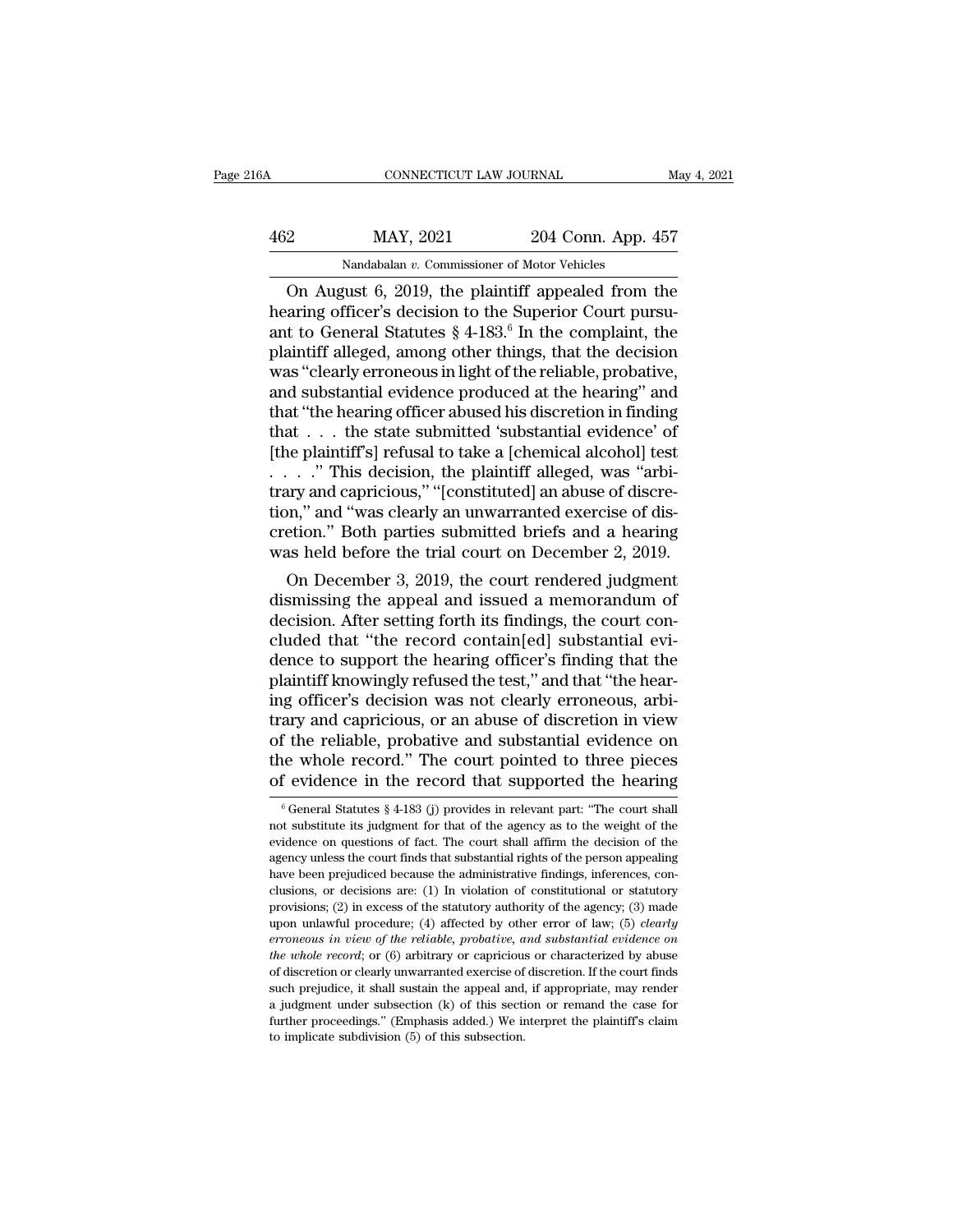CONNECTICUT LAW JOURNAL<br>
204 Conn. App. 457 MAY, 2021 463<br>
Nandabalan v. Commissioner of Motor Vehicles<br>
officer's finding: "(1) the A-44 report and its attach-<br>
ments; (2) Officer Sadiev's hearing testimony; and (3)<br>
the 204 Conn. App. 457 MAY, 2021 463<br>
Nandabalan v. Commissioner of Motor Vehicles<br>
officer's finding: "(1) the A-44 report and its attach-<br>
ments; (2) Officer Sadiev's hearing testimony; and (3)<br>
the plaintiff's hearing testi 204 Conn. App. 457 MAY, 2021 463<br>
Nandabalan v. Commissioner of Motor Vehicles<br>
officer's finding: "(1) the A-44 report and its attach-<br>
ments; (2) Officer Sadiev's hearing testimony; and (3)<br>
the plaintiff's hearing test 204 Conn. App. 457 MAY, 2021 463<br>
Nandabalan v. Commissioner of Motor Vehicles<br>
officer's finding: "(1) the A-44 report and its attach-<br>
ments; (2) Officer Sadiev's hearing testimony; and (3)<br>
the plaintiff's hearing test Nandabalan v. Commissioner of Motor Vehicles<br>
officer's finding: "(1) the A-44 report and its attach-<br>
ments; (2) Officer Sadiev's hearing testimony; and (3)<br>
the plaintiff's hearing testimony." The court stated that,<br>
"g Nandabalan v. Commissioner of Motor Venicles<br>
officer's finding: "(1) the A-44 report and its attach-<br>
ments; (2) Officer Sadiev's hearing testimony; and (3)<br>
the plaintiff's hearing testimony." The court stated that,<br>
"g officer's finding: "(1) the A-44 report and its attachments; (2) Officer Sadiev's hearing testimony; and (3) the plaintiff's hearing testimony." The court stated that, "given the reports, the testimony of Officer Sadiev a ments; (2) Officer Sadiev's hearing testimony; and (3)<br>the plaintiff's hearing testimony." The court stated that,<br>"given the reports, the testimony of Officer Sadiev and<br>the testimony of the plaintiff himself, it is clear refused.''<sup>7</sup> Even the reports, the testhinony of Officer Sadiev and<br>
de testimony of the plaintiff himself, it is clear that (1)<br>
e plaintiff was requested by the officers to take the<br>
st; (2) the plaintiff understood that the officer the estimony of the plaintiff minisen, it is clear that  $(1)$ <br>the plaintiff was requested by the officers to take the<br>test; (2) the plaintiff understood that the officers were<br>requesting that he take the test; and (3) tha

the plant was requested by the officers to take the<br>test; (2) the plaintiff understood that the officers were<br>requesting that he take the test; and (3) that the plaintiff<br>refused."<br>Lastly, the court determined that "the p best, (2) the plaintiff understood that the officers were<br>requesting that he take the test; and (3) that the plaintiff<br>refused."<br>Lastly, the court determined that "the plaintiff . . .<br>failed to establish on appeal that th the agency; (3) matrice and substantial and<br>refused."<sup>7</sup><br>Lastly, the court determined that "the plaintiff . . . .<br>failed to establish on appeal that the [defendant's] deci-<br>sion was (1) in violation of constitutional or s Lastly, the court determined that "the plaintiff  $\dots$  failed to establish on appeal that the [defendant's] decision was (1) in violation of constitutional or statutory provisions; (2) in excess of the statutory authority Lastly, the court determined that "the plaintiff....<br>failed to establish on appeal that the [defendant's] deci-<br>sion was (1) in violation of constitutional or statutory<br>provisions; (2) in excess of the statutory authority failed to establish on appeal that the [defendant's] decision was (1) in violation of constitutional or statutory<br>provisions; (2) in excess of the statutory authority of<br>the agency; (3) made upon unlawful procedure; (4)<br>af sion was (1) in violation of constitutional or statutory<br>provisions; (2) in excess of the statutory authority of<br>the agency; (3) made upon unlawful procedure; (4)<br>affected by other error of law; (5) *clearly erroneous in* provisions; (2) in excess of the statutory authority of<br>the agency; (3) made upon unlawful procedure; (4)<br>affected by other error of law; (5) *clearly erroneous in*<br>view of the reliable, probative, and substantial evi-<br>den the agency; (3) made upon unlawful procedure; (4) affected by other error of law; (5) *clearly erroneous in view of the reliable, probative, and substantial evidence on the whole record*; or (6) arbitrary or capricious affected by other error of law; (5) *clearly view of the reliable, probative, and su dence on the whole record*; or (6) arbitrary or characterized by abuse of discretion or ranted exercise of discretion." (Emphasi appe Figure 1.1 and Substitute ever-<br> *nce on the whole record*; or (6) arbitrary or capricious<br>
characterized by abuse of discretion or clearly unwar-<br>
anted exercise of discretion." (Emphasis added.) This<br>
peal followed. Addi mete on the university, or (b) arbitrary or capricious<br>or characterized by abuse of discretion or clearly unwar-<br>ranted exercise of discretion." (Emphasis added.) This<br>appeal followed. Additional facts and procedural his-<br>

or characterized by abuse or discretion or clearly diwar-<br>ranted exercise of discretion." (Emphasis added.) This<br>appeal followed. Additional facts and procedural his-<br>tory will be set forth as necessary.<br>On appeal, the pla France exercise of discretion. (Emphasis added.) This<br>appeal followed. Additional facts and procedural his-<br>tory will be set forth as necessary.<br>On appeal, the plaintiff claims that the court erred<br>in concluding that the a appear followed: Additional facts a<br>tory will be set forth as necessary.<br>On appeal, the plaintiff claims tl<br>in concluding that the administrativ<br>substantial evidence to support th<br>finding that he knowingly refused to<br>ical On appeal, the plaintiff claims that the court erred<br>concluding that the administrative record contained<br>bstantial evidence to support the hearing officer's<br>ding that he knowingly refused to submit to the chem-<br>al alcohol On appear, the plantific transis that the court effect<br>in concluding that the administrative record contained<br>substantial evidence to support the hearing officer's<br>finding that he knowingly refused to submit to the chem-<br>i

In concluding that the administrative record contained<br>substantial evidence to support the hearing officer's<br>finding that he knowingly refused to submit to the chem-<br>ical alcohol test. We disagree.<br>We begin by setting for substantial evidence to support the hearing officer s<br>finding that he knowingly refused to submit to the chemical alcohol test. We disagree.<br>We begin by setting forth the standard of review.<br>"The determination of whether al alcohol test. We disagree.<br>
We begin by setting forth the standard of review.<br>
The determination of whether the plaintiff's actions<br>
mstituted a refusal to submit to a Breathalyzer test is<br>
question of fact for the hear We begin by setting forth the standard of review.<br>
"The determination of whether the plaintiff's actions<br>
constituted a refusal to submit to a Breathalyzer test is<br>
a question of fact for the hearing officer to resolve.<br>
. We begin by setting form the standard of fevrew.<br>
"The determination of whether the plaintiff's actions<br>
constituted a refusal to submit to a Breathalyzer test is<br>
a question of fact for the hearing officer to resolve....

"In an administrative appeal, the plaintiff bears the urden of proving that the commissioner's decision to uspend a motor vehicle operating privilege was clearly  $\frac{1}{7}$  The trial court noted: "The plaintiff's own testi "In an administrative appeal, the plaintiff bears the burden of proving that the commissioner's decision to suspend a motor vehicle operating privilege was clearly  $\frac{1}{\pi}$ . The trial court noted: "The plaintiff's own t

burden of proving that the communisy<br>suspend a motor vehicle operating  $\frac{1}{\sqrt{2}}$ .<br>The trial court noted: "The plaintiff's own<br>understood the officers wanted him to take communicated his consent to take the test."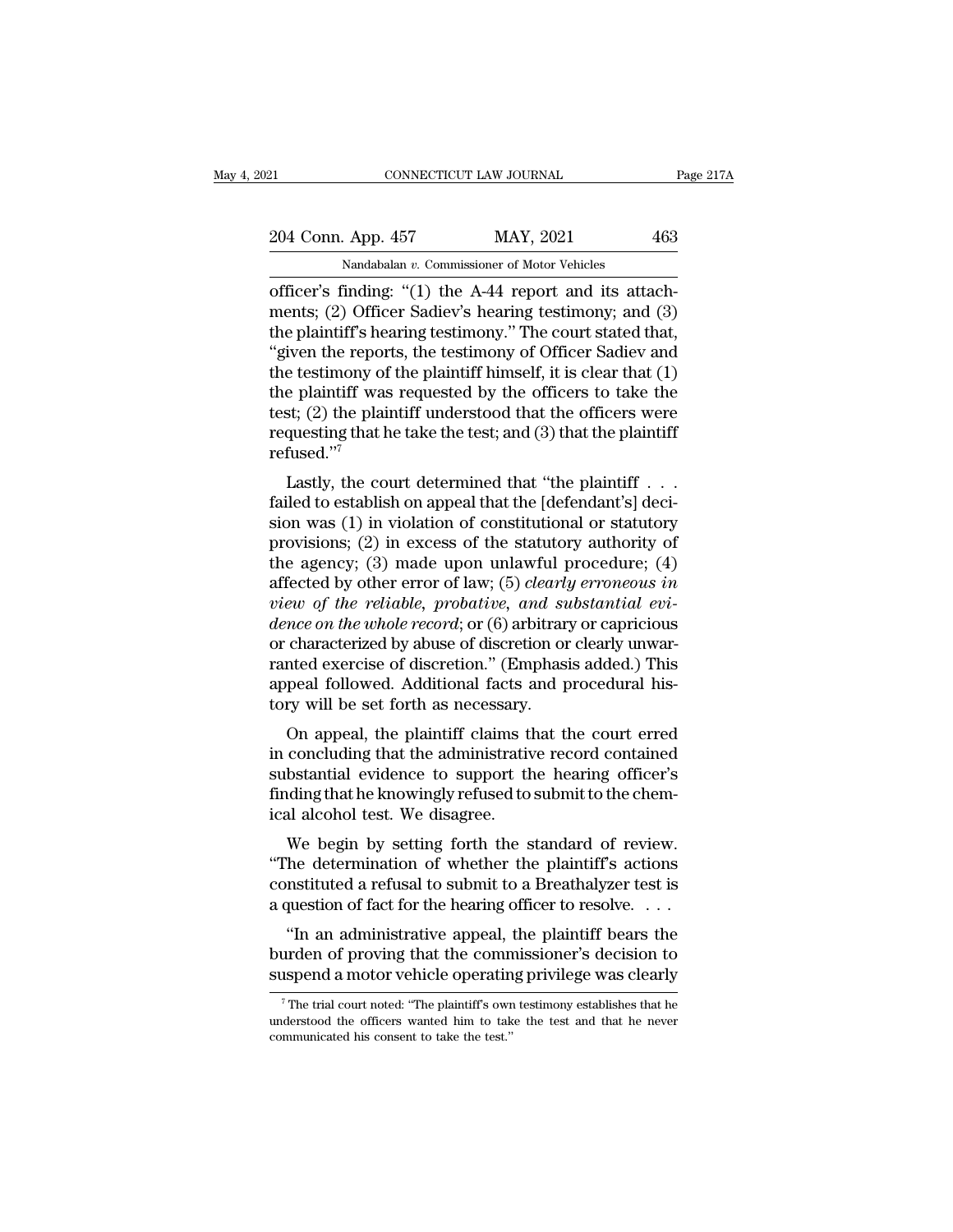# CONNECTICUT LAW JOURNAL May 4, 2021<br>464 MAY, 2021 204 Conn. App. 457<br>Nandabalan v. Commissioner of Motor Vehicles CONNECTICUT LAW JOURNAL<br>MAY, 2021 204 Conn. App. 4<br>Nandabalan *v.* Commissioner of Motor Vehicles<br>in view of the reliable probative and subst

ERREY CONNECTICUT LAW JOURNAL<br>
MAY, 2021 204 Conn. App. 457<br>
Nandabalan v. Commissioner of Motor Vehicles<br>
ERREY CONNECTION CONTROL CONTROL CONTROL CONTROL CONTROL CONTROL CONTROL CONTROL CONTROL CONTROL CONTROL CONTROL CO MAY, 2021 204 Conn. App. 457<br>
Mandabalan v. Commissioner of Motor Vehicles<br>
erroneous in view of the reliable, probative and substantial evidence on the whole record. . . . Judicial review<br>
of an administrative agency deci  $\frac{\text{MAX, 2021}}{\text{Nandabalan } v. \text{ Commissioner of Motor Vehicles}}$ <br>
erroneous in view of the reliable, probative and substantial evidence on the whole record. . . . Judicial review of an administrative agency decision requires a court to determine whe  $\frac{\text{MAX, 2021}}{\text{Nandabalan } v. \text{ Commissioner of Motor Vehicles}}$ <br>
erroneous in view of the reliable, probative and substantial evidence on the whole record. . . . Judicial review<br>
of an administrative agency decision requires a court<br>
to determine w Nandabalan v. Commissioner of Motor Vehicles<br>
erroneous in view of the reliable, probative and substan-<br>
tial evidence on the whole record.... Judicial review<br>
of an administrative agency decision requires a court<br>
to det Nandabalan v. Commissioner of Motor Vehicles<br>
erroneous in view of the reliable, probative and substan-<br>
tial evidence on the whole record. . . . Judicial review<br>
of an administrative agency decision requires a court<br>
to erroneous in view of the reliable, probative and substantial evidence on the whole record. . . . Judicial review of an administrative agency decision requires a court to determine whether there is substantial evidence in tial evidence on the whole record.  $\dots$  Judicial review<br>of an administrative agency decision requires a court<br>to determine whether there is substantial evidence in<br>the administrative record to support the agency's find-<br>i of an administrative agency decision requires a court<br>to determine whether there is substantial evidence in<br>the administrative record to support the agency's find-<br>ings of basic fact and whether the conclusions drawn<br>from to determine whether there is substantial evidence in<br>the administrative record to support the agency's find-<br>ings of basic fact and whether the conclusions drawn<br>from those facts are reasonable. . . . Substantial evi-<br>de the administrative record to support the agency's findings of basic fact and whether the conclusions drawn<br>from those facts are reasonable. . . . Substantial evidence exists if the administrative record affords a sub-<br>sta ings of basic fact and whether the conclusions drawn<br>from those facts are reasonable. . . . Substantial evi-<br>dence exists if the administrative record affords a sub-<br>stantial basis of fact from which the fact in issue can from those facts are reasonable. . . . Substantial evidence exists if the administrative record affords a substantial basis of fact from which the fact in issue can<br>be reasonably inferred. . . . The evidence must be subst dence exists if the administrative record affords a substantial basis of fact from which the fact in issue can<br>be reasonably inferred. . . . The evidence must be sub-<br>stantial enough to justify, if the trial were to a jur stantial basis of fact from which the fact in issue can<br>be reasonably inferred. . . . The evidence must be sub-<br>stantial enough to justify, if the trial were to a jury, a<br>refusal to direct a verdict when the conclusion so be reasonably inferred. . . . The evidence must be substantial enough to justify, if the trial were to a jury, a refusal to direct a verdict when the conclusion sought to be drawn from it is one of fact for the jury. . . stantial enough to justify, if the trial were to a jury, a<br>refusal to direct a verdict when the conclusion sought<br>to be drawn from it is one of fact for the jury. . . . . [I]f<br>the administrative record provides substantia refusal to direct a verdict when the conclusion sought<br>to be drawn from it is one of fact for the jury. . . . [I]f<br>the administrative record provides substantial evidence<br>upon which the hearing officer could reasonably ha to be drawn from it is one of fact for the jury. . . . [I]f<br>the administrative record provides substantial evidence<br>upon which the hearing officer could reasonably have<br>based his finding . . . the decision must be upheld. the administrative record provides substantial evidence<br>upon which the hearing officer could reasonably have<br>based his finding . . . the decision must be upheld.<br>. . . The obvious corollary to the substantial evidence<br>rule upon which the hearing officer could reasonably have<br>based his finding . . . the decision must be upheld.<br>. . . The obvious corollary to the substantial evidence<br>rule is that a court may not affirm a decision if the<br>eviden based his finding . . . the decision must be upheld.<br>... The obvious corollary to the substantial evidence<br>rule is that a court may not affirm a decision if the<br>evidence in the record does not support it." (Citation<br>omitt ... The obvious corollary to<br>rule is that a court may not<br>evidence in the record does n<br>omitted; internal quotation ma<br>v. Commissioner of Motor V<br>472, 476–77, 172 A.3d 864 (2017<br>997, 175 A.3d 564 (2018).<br>"Neither this cour idence in the record does not support it." (Citation<br>
inted; internal quotation marks omitted.) *Fernschild*<br> *Commissioner of Motor Vehicles*, 177 Conn. App.<br>
2, 476–77, 172 A.3d 864 (2017), cert. denied, 327 Conn.<br>
7, 17 evidence in the record does not support it. (Citation<br>omitted; internal quotation marks omitted.) *Fernschild*<br>v. *Commissioner of Motor Vehicles*, 177 Conn. App.<br>472, 476–77, 172 A.3d 864 (2017), cert. denied, 327 Conn.<br>9

ontitied, internal quotation marks ontitied.) *Fernsthittel*<br>v. *Commissioner of Motor Vehicles*, 177 Conn. App.<br>472, 476–77, 172 A.3d 864 (2017), cert. denied, 327 Conn.<br>997, 175 A.3d 564 (2018).<br>"Neither this court nor t v. Commissioner of motor ventures, 177 Collii. App.<br>472, 476–77, 172 A.3d 864 (2017), cert. denied, 327 Conn.<br>997, 175 A.3d 564 (2018).<br>"Neither this court nor the trial court may retry the<br>case or substitute its own judg  $\frac{472}{472,470-11}$ ,  $\frac{172}{430,004}$  (2017), cert. defined, 327 Collit.<br>997, 175 A.3d 564 (2018).<br>"Neither this court nor the trial court may retry the<br>case or substitute its own judgment for that of the admin-<br>istrati "Neither this court nor the trial court may retry the<br>case or substitute its own judgment for that of the admin-<br>istrative agency on the weight of the evidence or ques-<br>tions of fact.... Our ultimate duty is to determine, "Neither this court nor the trial court may retry the case or substitute its own judgment for that of the administrative agency on the weight of the evidence or questions of fact. . . . Our ultimate duty is to determine, case or substitute its own judgment for that of the administrative agency on the weight of the evidence or questions of fact. . . . Our ultimate duty is to determine, in view of all of the evidence, whether the agency, in istrative agency on the weight of the evidence or questions of fact. . . . Our ultimate duty is to determine, in view of all of the evidence, whether the agency, in issuing its order, acted unreasonably, arbitrarily, illeg This of fact.  $\ldots$  Our unfinate duty is to determine,<br>
view of all of the evidence, whether the agency, in<br>
suing its order, acted unreasonably, arbitrarily, ille-<br>
lly or in abuse of its discretion." (Internal quotation In view of an of the evidence, whether the agency, in<br>issuing its order, acted unreasonably, arbitrarily, ille-<br>gally or in abuse of its discretion." (Internal quotation<br>marks omitted.) Ives v. Commissioner of Motor Vehi-<br>

is difficulties (and all the breath of means of Motor Vehicles, 192 Conn. App. 587, 595, 218 A.3d 72 (2019).<br>
"[D] ifficulties [are] inherent in ascertaining when a<br>
person is 'refusing' to submit to the breath test. 'Refu gany of in abuse of its uiscretion. (Internal quotation marks omitted.) *Ives v. Commissioner of Motor Vehicles*, 192 Conn. App. 587, 595, 218 A.3d 72 (2019). "[D]ifficulties [are] inherent in ascertaining when a person is des, 192 Conn. App. 587, 595, 218 A.3d 72 (2019).<br>
"[D]ifficulties [are] inherent in ascertaining when a<br>
person is 'refusing' to submit to the breath test. 'Refusal'<br>
is difficult to measure objectively because it is broa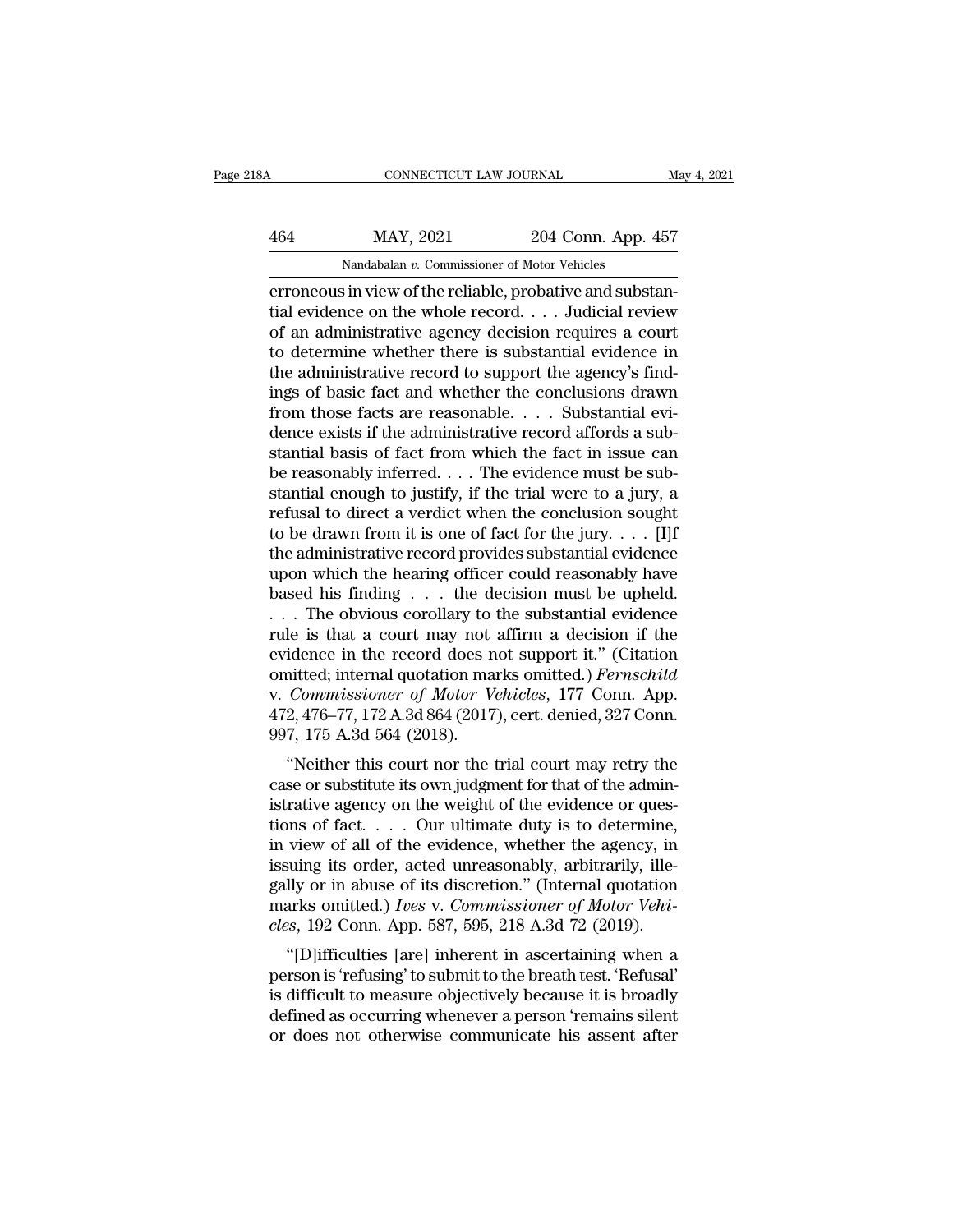| 21                 | CONNECTICUT LAW JOURNAL                              | Page 219A |
|--------------------|------------------------------------------------------|-----------|
| 204 Conn. App. 457 | MAY, 2021                                            | 465       |
|                    | Nandabalan v. Commissioner of Motor Vehicles         |           |
|                    | heing requested to take a blood breath or urine test |           |

ERECTIVE REVIEW OF THE PAGE 219.<br>
204 Conn. App. 457 MAY, 2021 465<br>
Nandabalan v. Commissioner of Motor Vehicles<br>
being requested to take a blood, breath or urine test<br>
under circumstances where a response may reasonably<br> 204 Conn. App. 457 MAY, 2021 465<br>
Nandabalan v. Commissioner of Motor Vehicles<br>
being requested to take a blood, breath or urine test<br>
under circumstances where a response may reasonably<br>
be expected.' Regs., Conn. State A 204 Conn. App. 457 MAY, 2021 465<br>
Nandabalan v. Commissioner of Motor Vehicles<br>
being requested to take a blood, breath or urine test<br>
under circumstances where a response may reasonably<br>
be expected.' Regs., Conn. State 204 Conn. App. 457 MAY, 2021 465<br>
Nandabalan v. Commissioner of Motor Vehicles<br>
being requested to take a blood, breath or urine test<br>
under circumstances where a response may reasonably<br>
be expected.' Regs., Conn. State Nandabalan v. Commissioner of Motor Vehicles<br>
being requested to take a blood, breath or urine test<br>
under circumstances where a response may reasonably<br>
be expected.' Regs., Conn. State Agencies § 14-227b-5.<br>
... Refusal Nandabalan v. Commissioner of Motor Vehicles<br>
being requested to take a blood, breath or urine test<br>
under circumstances where a response may reasonably<br>
be expected.' Regs., Conn. State Agencies § 14-227b-5.<br>
. . . Refus being requested to take a blood, breath or urine test<br>under circumstances where a response may reasonably<br>be expected.' Regs., Conn. State Agencies § 14-227b-5.<br>... Refusal to submit to a blood alcohol test may be<br>establis under circumstances where a response may rease<br>be expected.' Regs., Conn. State Agencies § 14-2<br>... Refusal to submit to a blood alcohol test n<br>established by one's actions or by verbally expr<br>one's unwillingness." (Citati Expected. Regs., Conn. State Agencies  $\S$  14-2270-5.<br>
Refusal to submit to a blood alcohol test may be<br>
tablished by one's actions or by verbally expressing<br>
ie's unwillingness." (Citation omitted; internal quota-<br>
por ma The following to submit to a blood alcohol test may be established by one's actions or by verbally expressing<br>one's unwillingness." (Citation omitted; internal quotation marks omitted.) *Fernschild* v. *Commissioner of*<br>

established by one's actions or by verbally expressing<br>one's unwillingness." (Citation omitted; internal quota-<br>tion marks omitted.) *Fernschild* v. *Commissioner of*<br>*Motor Vehicles*, supra, 177 Conn. App. 477.<br>In the pre one's unwillingness." (Citation omitted; internal quotation marks omitted.) *Fernschild* v. *Commissioner of*<br> *Motor Vehicles*, supra, 177 Conn. App. 477.<br>
In the present case, the hearing officer considered<br>
the followin tion marks omitted.) *Fernschud* v. Commissioner of<br>Motor Vehicles, supra, 177 Conn. App. 477.<br>In the present case, the hearing officer considered<br>the following evidence relevant to the issue of refusal.<br>First, a police r Motor Vencles, supra, 177 Conn. App. 477.<br>
In the present case, the hearing officer considered<br>
the following evidence relevant to the issue of refusal.<br>
First, a police report prepared by Officer Sadiev states:<br>
"[The pl In the present case, the hearing officer considered<br>the following evidence relevant to the issue of refusal.<br>First, a police report prepared by Officer Sadiev states:<br>"[The plaintiff] refused to the two breath tests<sup>8</sup> wh the following evidence relevant to the issue of refusal.<br>First, a police report prepared by Officer Sadiev states:<br>"[The plaintiff] refused to the two breath tests<sup>8</sup> which<br>were requested at 2323 hours. Sergeant Jakober . First, a police report prepared by Officer Sadiev states:<br>"[The plaintiff] refused to the two breath tests<sup>8</sup> which<br>were requested at 2323 hours. Sergeant Jakober . . .<br>asked if he would consent to the breath tests to whi "[The plaintiff] refused to the two breath tests<sup>8</sup> which<br>were requested at 2323 hours. Sergeant Jakober . . .<br>asked if he would consent to the breath tests to which<br>[he] declined once again." (Footnote added.) Second,<br>se were requested at 2323 hours. Sergeant Jakober . . . .<br>asked if he would consent to the breath tests to which<br>[he] declined once again." (Footnote added.) Second,<br>section F<sup>0</sup> of the A-44 form completed by Officer Sadiev<br> asked if he would consent to the breath tests to which<br>[he] declined once again." (Footnote added.) Second,<br>section  $\mathbf{F}^0$  of the A-44 form completed by Officer Sadiev<br>on May 8, 2019, indicates that Officer Sadiev twi [he] declined once again." (Footnote added.) Second,<br>section  $F^0$  of the A-44 form completed by Officer Sadiev<br>on May 8, 2019, indicates that Officer Sadiev twice asked<br>to administer a breath test to the plaintiff, and t section  $F^0$  of the A-44 form completed by Officer Sadiev<br>on May 8, 2019, indicates that Officer Sadiev twice asked<br>to administer a breath test to the plaintiff, and that the<br>plaintiff refused both requests. Section  $H^{1$ on May 8, 2019, indicates that Officer Sadiev twice asked<br>to administer a breath test to the plaintiff, and that the<br>plaintiff refused both requests. Section  $H^{10}$  of the form<br>indicates that the plaintiff's refusal was to administer a breath test to the plaintiff, and that the plaintiff refused both requests. Section  $H^{10}$  of the form indicates that the plaintiff's refusal was verbal. In this section, Officer Sadiev gave the following plaintiff refused both requests. Section  $H^{10}$  of the form<br>indicates that the plaintiff's refusal was verbal. In this<br>section, Officer Sadiev gave the following narrative<br>description of the plaintiff's refusal: "The ope indicates that the plaintiff's refusal was verbal. In this section, Officer Sadiev gave the following narrative description of the plaintiff's refusal: "The operator named above refused to submit to such test or analysis w amed above refused to submit to such test or analysis<br>then requested to do so. The refusal occurred in my<br>resence and my endorsement appears below." Sargent<br>akober also signed the A-44 form as a witness to the<br><sup>8</sup>In light when requested to do so. The refusal occurred in my<br>presence and my endorsement appears below." Sargent<br>Jakober also signed the A-44 form as a witness to the<br><sup>8</sup>In light of Officer Sadiev's testimony, it is reasonable to i

presence and my endorsement appears below." Sargent Jakober also signed the A-44 form as a witness to the  $\frac{1}{\pi}$  in light of Officer Sadiev's testimony, it is reasonable to interpret this portion of his report to state

FOR ALL THE BOXEM SIGNED THE A-44 IOTHT AS A WILHESS TO THE  $\frac{1}{8}$  In light of Officer Sadiev's testimony, it is reasonable to interpret this portion of his report to state that the plaintiff was asked and refused to s <sup>8</sup> In light of Officer Sadiev's testimony, it is reasonable to interpret this portion of his report to state that the plaintiff was asked and refused to submit to a breath test twice.<br><sup>9</sup> Section F is entitled "Chemical portion of his report to state that the plaintiff was asked and refused to submit to a breath test twice.<br>
<sup>9</sup> Section F is entitled "Chemical Alcohol Test Data." In this section, there are boxes for an officer to indicate submit to a breath test twice.<br>
<sup>9</sup> Section F is entitled "Chemical Alcohol Test Data." In this section, there are boxes for an officer to indicate the type of test selected, the dates and times that the first and second t are boxes for an officer to indicate the type of test selected, the dates and times that the first and second tests were offered, and the result of each test. In the present case, Officer Saidev wrote "refused" for the res

dentities that the first and second tests were offered, and the result of each test. In the present case, Officer Saidev wrote "refused" for the result of each test.<br><sup>10</sup> Section H is entitled "Chemical Alcohol Test Refusa thest. In the present case, Officer Saidev wrote "refused" for the result of each test.<br>
<sup>10</sup> Section H is entitled "Chemical Alcohol Test Refusal" and must be completed when an operator refuses testing. An officer must in A second officer must provide his or here is that a second of test.<br>
<sup>10</sup> Section H is entitled "Chemical Alcohol Test Refusal" and must be completed when an operator refuses testing. An officer must indicate whether the each test.<br>
<sup>10</sup> Section H is entitled "Chemical Alcohol Test Refusal" and must be completed when an operator refuses testing. An officer must indicate whether the test refusal was verbal or through conduct and "[u]se [a]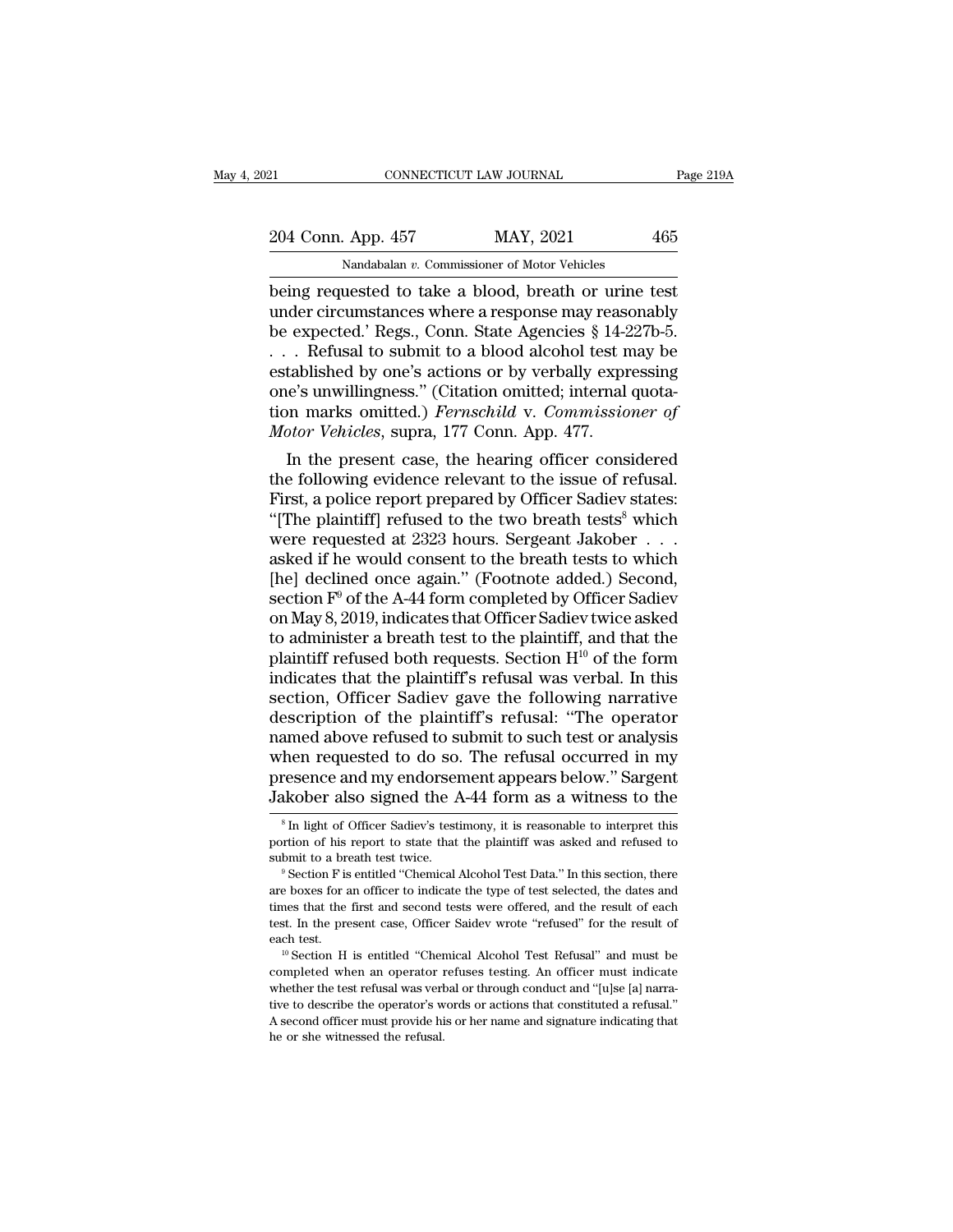| '0A | CONNECTICUT LAW JOURNAL                                             |                    | May 4, 2021 |
|-----|---------------------------------------------------------------------|--------------------|-------------|
| 466 | MAY, 2021                                                           | 204 Conn. App. 457 |             |
|     | Nandabalan v. Commissioner of Motor Vehicles                        |                    |             |
|     | refusal <sup>11</sup> Third a Breathalyzer test strip was imprinted |                    |             |

CONNECTICUT LAW JOURNAL May 4, 2021<br>
MAY, 2021 204 Conn. App. 457<br>
Nandabalan v. Commissioner of Motor Vehicles<br>
refusal.<sup>11</sup> Third, a Breathalyzer test strip was imprinted<br>
with the phrase "test aborted refusal." Fourth, MAY, 2021 204 Conn. App. 457<br>
Mandabalan v. Commissioner of Motor Vehicles<br>
Tefusal.<sup>11</sup> Third, a Breathalyzer test strip was imprinted<br>
with the phrase "test aborted refusal." Fourth, Officer<br>
Sadiev and the plaintiff tes  $\frac{\text{MAX, } 2021}{\text{Nandabalan } v. \text{ Commissioner of Motor Vehicles}}$ <br>
Third, a Breathalyzer test strip was imprinted with the phrase "test aborted refusal." Fourth, Officer Sadiev and the plaintiff testified under oath at the hear-<br>
ing and were cross- $\frac{\text{MAX, 2021}}{\text{Nandabalan } v. \text{ Commissioner of Motor Vehicles}}$ <br>
refusal.<sup>11</sup> Third, a Breathalyzer test strip was imprinted<br>
with the phrase "test aborted refusal." Fourth, Officer<br>
Sadiev and the plaintiff testified under oath at the hear-<br>
ing a Nandabalan v. Commissioner of Motor Vehicles<br>
refusal.<sup>11</sup> Third, a Breathalyzer test strip was imprinted<br>
with the phrase "test aborted refusal." Fourth, Officer<br>
Sadiev and the plaintiff testified under oath at the hear Nandabalan v. Commissioner of Motor Vehicles<br>
refusal.<sup>11</sup> Third, a Breathalyzer test strip was imprinted<br>
with the phrase "test aborted refusal." Fourth, Officer<br>
Sadiev and the plaintiff testified under oath at the hear refusal.<sup>11</sup> Third, a Breathalyzer test strip was imprinted<br>with the phrase "test aborted refusal." Fourth, Officer<br>Sadiev and the plaintiff testified under oath at the hear-<br>ing and were cross-examined. Officer Sadiev tes with the phrase "test aborted refusal." Fourth, Officer<br>Sadiev and the plaintiff testified under oath at the hear-<br>ing and were cross-examined. Officer Sadiev testified<br>that the plaintiff "said no to [his] request for a Br Sadiev and the plaintiff testified under oath at the hear-<br>ing and were cross-examined. Officer Sadiev testified<br>that the plaintiff "said no to [his] request for a Breatha-<br>lyzer, breath sample  $\ldots$ ." Officer Sadiev then ing and were cross-examined. Officer Sadiev testified<br>that the plaintiff "said no to [his] request for a Breatha-<br>lyzer, breath sample  $\ldots$ ." Officer Sadiev then testi-<br>fied, however, that he "[did not] remember the spec that the plaintiff "said no to [his] request for a Breatha-<br>lyzer, breath sample  $\ldots$  " Officer Sadiev then testi-<br>fied, however, that he "[did not] remember the specific<br>words that [he] used" to ask the plaintiff to tak lyzer, breath sample . . . ." Officer Sadiev then testi-<br>fied, however, that he "[did not] remember the specific<br>words that [he] used" to ask the plaintiff to take the<br>test. The plaintiff testified that he did not recall w fied, however, that he "[did not] remember the specific<br>words that [he] used" to ask the plaintiff to take the<br>test. The plaintiff testified that he did not recall what he<br>said when Officer Sadiev asked him to take the bre words that [he] used" to ask the plaintiff to take the<br>test. The plaintiff testified that he did not recall what he<br>said when Officer Sadiev asked him to take the breath<br>test. When asked whether, at any point, he communi-<br> colloquy.<sup>12</sup> It. When asked whether, at any point, he communited to Officer Sadiev that he would take the breath st, he responded: "I don't [think] so." The plaintiff's unsel interjected on multiple occasions during this lloquy.<sup>12</sup><br>Th cated to Officer Sadiev that he would take the breath<br>test, he responded: "I don't [think] so." The plaintiff's<br>counsel interjected on multiple occasions during this<br>colloquy.<sup>12</sup><br>The plaintiff argues that this evidence wa

eated to Officer Sadev that it would take the breath<br>test, he responded: "I don't [think] so." The plaintiff's<br>counsel interjected on multiple occasions during this<br>colloquy.<sup>12</sup><br>The plaintiff argues that this evidence was counsel interjected on multiple occasions during this colloquy.<sup>12</sup><br>The plaintiff argues that this evidence was not suffi-<br>cient to support the hearing officer's conclusion that<br>he expressly refused to take the breath tes The plaintiff argues that this evidence was not sufficient to support the hearing officer's conclusion that he expressly refused to take the breath test. Specifically, he asserts that Officer Sadiev's narrative descriptio cient to support the hearing officer's conclusion that<br>he expressly refused to take the breath test. Specifically,<br>he asserts that Officer Sadiev's narrative description in<br> $\frac{11}{11}$  At the administrative hearing, the pl

he expressly refused to take the breath test. Specifically,<br>
he asserts that Officer Sadiev's narrative description in<br>
<sup>11</sup>At the administrative hearing, the plaintiff's counsel asked Officer<br>
Sadiev: "And the refusal was The asserts that Officer Sadiev's narrative description in<br>
<sup>11</sup> At the administrative hearing, the plaintiff's counsel asked Officer<br>
Sadiev: "And the refusal wasn't witnessed by a Sergeant Jakober; is that<br>
correct?" Off The asserts that Officer Sadiev S harrative description in<br>
<sup>11</sup> At the administrative hearing, the plaintiff's counsel asked Officer<br>
Sadiev: "And the refusal wasn't witnessed by a Sergeant Jakober; is that<br>
correct?" Off <sup>11</sup> At the administrative hearing, the plaintiff's counsel asked Officer Sadiev: "And the refusal wasn't witnessed by a Sergeant Jakober; is that correct?" Officer Sadiev responded: "Yes, sir." Shortly after, the plainti Sadiev: "And the refusal wasn't witnessed by a Sergeant Jakober; is that correct?" Officer Sadiev responded: "Yes, sir." Shortly after, the plaintiff's counsel asked: "[Y]our testimony . . . is that you in some way request scorrect?" Officer Sadiev responded: "Yes, sir." Shortly after, the plaintiff's counsel asked: "[Y]our testimony . . . is that you in some way requested that [the plaintiff] do a test, the Breathalyzer or otherwise, and h counsel asked: "[Y]our testimony  $\ldots$  is that you in some way requested that [the plaintiff] do a test, the Breathalyzer or otherwise, and he said no; is that correct?" Officer Sadiev responded: "And someone asked him if counsel asked: "[Y]<br>our testimony . . . is that you in some way requested that [the plaintiff] do a test, the Breath<br>alyzer or otherwise, and he said no; is that correct?" Officer Sadiev responded: "And some<br>one asked him as the basis of this evidence, it is reasonable to interpret that correct?" Officer Sadiev responded: "And someone asked him if he build do it. He said, no. And Sergeant Jakober also asked him." Additionally, e police repo such that Sergeant Jakober signed the A-44 form as a witness to the refusal because the police report stated "Sergeant Jakober  $\ldots$  asked if [the plaintiff] would consent to the breath tests to which [he] declined once a

the police report stated "Sergeant Jakober  $\ldots$  asked if [the plaintiff] would consent to the breath tests to which [he] declined once again. The refusal was witnessed by Sergeant Jakober."<br>On the basis of this evidence, consent to the breath tests to which [he] declined once again. The refusal<br>was witnessed by Sergeant Jakober."<br>On the basis of this evidence, it is reasonable to interpret the evidence<br>such that Sergeant Jakober signed th On the basis of this evidence, it is reasonable to interpret the evidence such that Sergeant Jakober signed the A-44 form as a witness to the refusal because she asked the plaintiff to take the breath test for a third tim

such that Sergeant Jakober signed the A-44 form as a witness to the refusal<br>because she asked the plaintiff to take the breath test for a third time and,<br>thus, witnessed this refusal.<br> $^{12}$  At one point during the admini because she asked the plaintiff to take the breath test for a third time and, thus, witnessed this refusal. <sup>12</sup> At one point during the administrative hearing, the defendant's counsel asked the plaintiff: "So isn't it tr thus, witnessed this refusal.<br>
<sup>12</sup> At one point during the administrative hearing, the defendant's counsel asked the plaintiff: "So isn't it true that when asked to take a breath test you said, no?" The plaintiff's couns <sup>11</sup>. <sup>12</sup> At one point during the administrative hearing, the defendant's counsel asked the plaintiff: "So isn't it true that when asked to take a breath test you said, no?" The plaintiff's counsel objected to this quest interrupted, stating: ''So isn't it true that when asked to take a breath test<br>you said, no?'' The plaintiff's counsel objected to this question and interjected<br>when the defendant's counsel attempted to repeat the question you said, no?" The plaintiff's counsel objected to this question and interjected when the defendant's counsel attempted to repeat the question. The plaintiff then answered: "I don't recall probably what I said. But I do r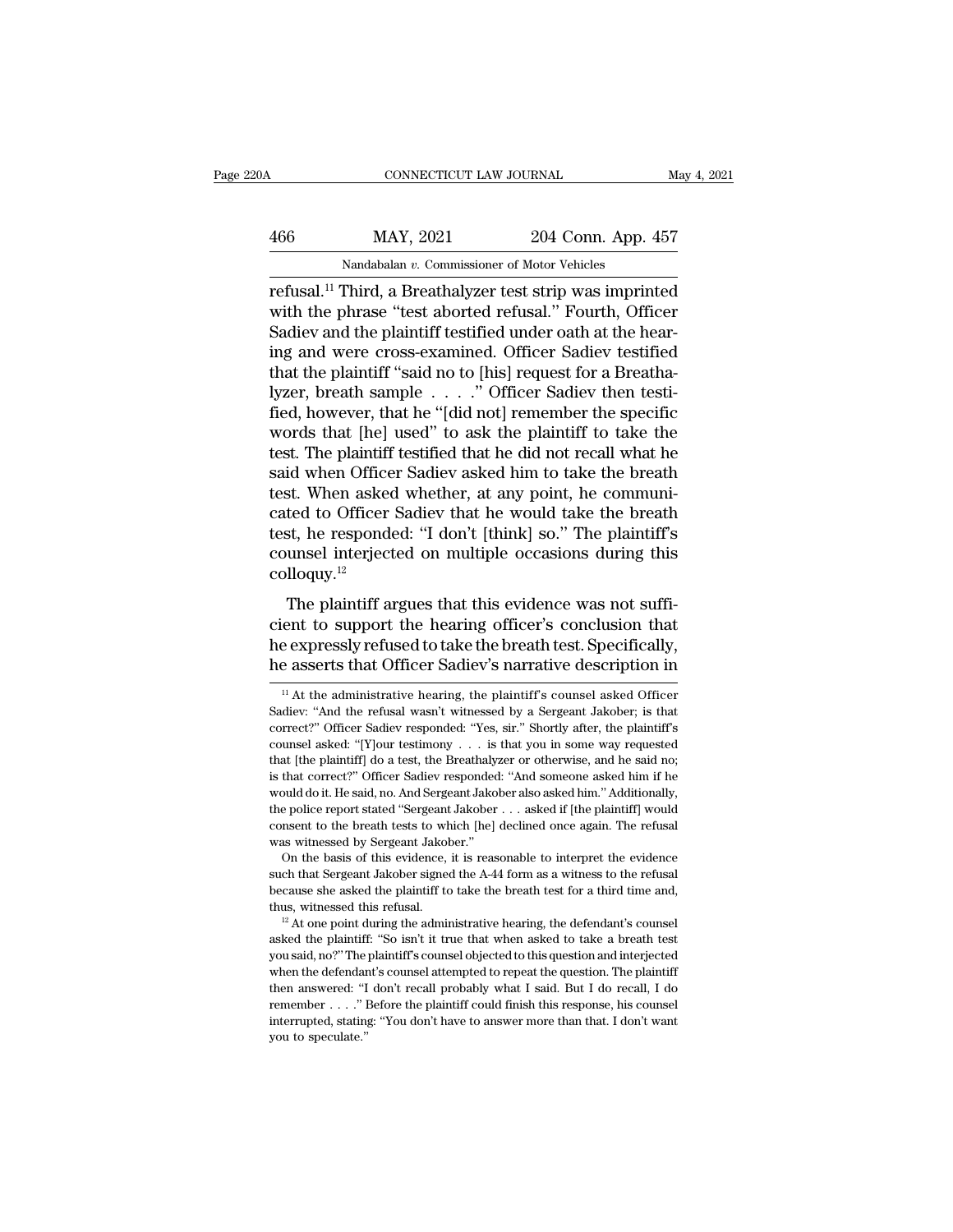# 21 CONNECTICUT LAW JOURNAL Page 221A<br>
204 Conn. App. 457 MAY, 2021 467<br>
Nandabalan v. Commissioner of Motor Vehicles Example 2014 Conn. App. 457 MAY, 2021 467<br>Nandabalan *v*. Commissioner of Motor Vehicles<br>Section H of the A-44 form contains only a conclusory

ERECT CONNECTICUT LAW JOURNAL Page 221A<br>
204 Conn. App. 457 MAY, 2021 467<br>
Nandabalan v. Commissioner of Motor Vehicles<br>
Section H of the A-44 form contains only a conclusory<br>
statement that the plaintiff expressly refused 204 Conn. App. 457 MAY, 2021 467<br>Nandabalan v. Commissioner of Motor Vehicles<br>section H of the A-44 form contains only a conclusory<br>statement that the plaintiff expressly refused the test,<br>but does not contain facts to sup  $\frac{204 \text{ Conn. App. 457}}{\text{Nandabalan } v. \text{ Commissioner of Motor Vehicles}}$ <br>
section H of the A-44 form contains only a conclusory<br>
statement that the plaintiff expressly refused the test,<br>
but does not contain facts to support this conclusion.<br>
He furthe 204 Conn. App. 457 MAY, 2021 467<br>
Mandabalan v. Commissioner of Motor Vehicles<br>
section H of the A-44 form contains only a conclusory<br>
statement that the plaintiff expressly refused the test,<br>
but does not contain facts t Nandabalan v. Commissioner of Motor Vehicles<br>
section H of the A-44 form contains only a conclusory<br>
statement that the plaintiff expressly refused the test,<br>
but does not contain facts to support this conclusion.<br>
He furt Nandabalan  $v$ . Commissioner of Motor Venicles<br>section H of the A-44 form contains only a conclusory<br>statement that the plaintiff expressly refused the test,<br>but does not contain facts to support this conclusion.<br>He furth Etion IT of the A-44 form contains only a conclusiory<br>atement that the plaintiff expressly refused the test,<br>it does not contain facts to support this conclusion.<br>Paint argues that Officer Sadiev's testimony before<br>e heari statement that the plaintin expressly refused the test,<br>but does not contain facts to support this conclusion.<br>He further argues that Officer Sadiev's testimony before<br>the hearing officer "did not go far enough to correct<br>

but does not contain racts to support this conclusion.<br>He further argues that Officer Sadiev's testimony before<br>the volume of errors" with the narrative description.<br>The plaintiff principally relies on *Fernschild* v. Com-The further argues that Officer Sadiev s testimoly before<br>the hearing officer "did not go far enough to correct<br>the volume of errors" with the narrative description.<br>The plaintiff principally relies on *Fernschild* v. Comthe volume of errors" with the narrative description.<br>The plaintiff principally relies on *Fernschild* v. Com-<br>missioner of Motor Vehicles, supra, 177 Conn. App. 472,<br>arguing that the present case is factually similar, and The plaintiff principally relies on *Fernschild v. Commissioner of Motor Vehicles*, supra, 177 Conn. App. 472, arguing that the present case is factually similar, and, thus, we should reverse the judgment for lack of evide The plaintiff principally relies on *Fernschild* v. Commissioner of Motor Vehicles, supra, 177 Conn. App. 472, arguing that the present case is factually similar, and, thus, we should reverse the judgment for lack of evide missioner of Motor Vehicles, supra, 177 Conn. App. 472, arguing that the present case is factually similar, and, thus, we should reverse the judgment for lack of evidence of refusal. In *Fernschild*, a police officer comp arguing that the present case is factually similar, and,<br>thus, we should reverse the judgment for lack of evi-<br>dence of refusal. In *Fernschild*, a police officer com-<br>pleted an A-44 form, on which the box "test refusal"<br> thus, we should reverse the judgment for lack of evidence of refusal. In *Fernschild*, a police officer completed an A-44 form, on which the box "test refusal" was checked. Id., 478. A witnessing officer attested to a pri dence of refusal. In *Fernschild*, a police officer completed an A-44 form, on which the box "test refusal" was checked. Id., 478. A witnessing officer attested to a printed statement on the form stating: "[T]he operator pleted an A-44 form, on which the box "test refusal"<br>was checked. Id., 478. A witnessing officer attested to<br>a printed statement on the form stating: "[T]he operator<br>named above refused to submit to [a breath] test . . .<br>w was checked. Id., 478. A witnessing officer attested to<br>a printed statement on the form stating: "[T]he operator<br>named above refused to submit to [a breath] test  $\dots$ <br>when requested to do so  $\dots$ . [T]he refusal occurred<br>i a printed statement on the form stating: "[T]he operator<br>named above refused to submit to [a breath] test  $\dots$ <br>when requested to do so  $\dots$ . [T]he refusal occurred<br>in my presence and my endorsement appears below<br> $\dots$ ." Id named above refused to submit to [a breath] test  $\ldots$  when requested to do so  $\ldots$  . [T]he refusal occurred in my presence and my endorsement appears below  $\ldots$  ." Id. The hearing officer found that the A-44 form, a Br when requested to do so  $\dots$ . [T]he refusal occurred<br>in my presence and my endorsement appears below<br> $\dots$ ." Id. The hearing officer found that the A-44 form,<br>a Breathalyzer test strip with the words "test aborted<br>refusal, In the plane of the main of the plane of the A-44 form,<br>Breathalyzer test strip with the words "test aborted<br>fusal," and a case incident report in which the police<br>ficer stated that the plaintiff "refused to submit to<br>e br argued that the record contained only mere conclusions of refusal," and a case incident report in which the police officer stated that the plaintiff "refused to submit to the breath test," supported a finding of refusal.

a breathayzer test strip with the words lest aborted<br>refusal," and a case incident report in which the police<br>officer stated that the plaintiff "refused to submit to<br>the breath test," supported a finding of refusal. Id.<br>On plantiff' in the plaintiff' in the police officer stated that the plaintiff ''refused to submit to the breath test,'' supported a finding of refusal. Id.<br>
On appeal to this court, the plaintiff in *Fernschild*<br>
argued that of the breath test," supported a finding of refusal. Id.<br>
On appeal to this court, the plaintiff in *Fernschild*<br>
argued that "the record contained only mere conclu-<br>
sions of refusal without any underlying facts as to the refused to this court, the plaintiff in *Fernschild*<br>argued that "the record contained only mere conclu-<br>sions of refusal without any underlying facts as to the<br>plaintiff's verbal expressions or conduct supporting the<br>conc On appeal to this court, the plaintiff in *Fernschild*<br>argued that "the record contained only mere conclu-<br>sions of refusal without any underlying facts as to the<br>plaintiff's verbal expressions or conduct supporting the<br>c argued that "the record contained only mere conclusions of refusal without any underlying facts as to the plaintiff's verbal expressions or conduct supporting the conclusion of the hearing officer that the plaintiff had re sions of refusal without any underlying facts as to the plaintiff's verbal expressions or conduct supporting the conclusion of the hearing officer that the plaintiff had refused to submit to the Breathalyzer test." Id., 4 plaintiff's verbal expressions or conduct supporting the conclusion of the hearing officer that the plaintiff had<br>refused to submit to the Breathalyzer test." Id., 477–78.<br>This court agreed, stating: "The evidence before t conclusion of the hearing officer that the plaintiff had<br>refused to submit to the Breathalyzer test." Id., 477–78.<br>This court agreed, stating: "The evidence before the<br>hearing officer  $\dots$  was  $\dots$  bereft of underlying fa refused to submit to the Breathalyzer test." Id., 477–78.<br>This court agreed, stating: "The evidence before the<br>hearing officer  $\dots$  was  $\dots$  bereft of underlying fac-<br>tual information. It included only conclusions by [the This court agreed, stating: "The evidence before the<br>hearing officer  $\ldots$  was  $\ldots$  bereft of underlying fac-<br>tual information. It included only conclusions by [the<br>police officers] that the plaintiff refused the breath hearing officer  $\dots$  was  $\dots$  bereft of underlying factual information. It included only conclusions by [the police officers] that the plaintiff refused the breath test. The record contains no description, however brief, tual information. It included only conclusions by [the police officers] that the plaintiff refused the breath test. The record contains no description, however brief, of the behavior, conduct or words of the plaintiff that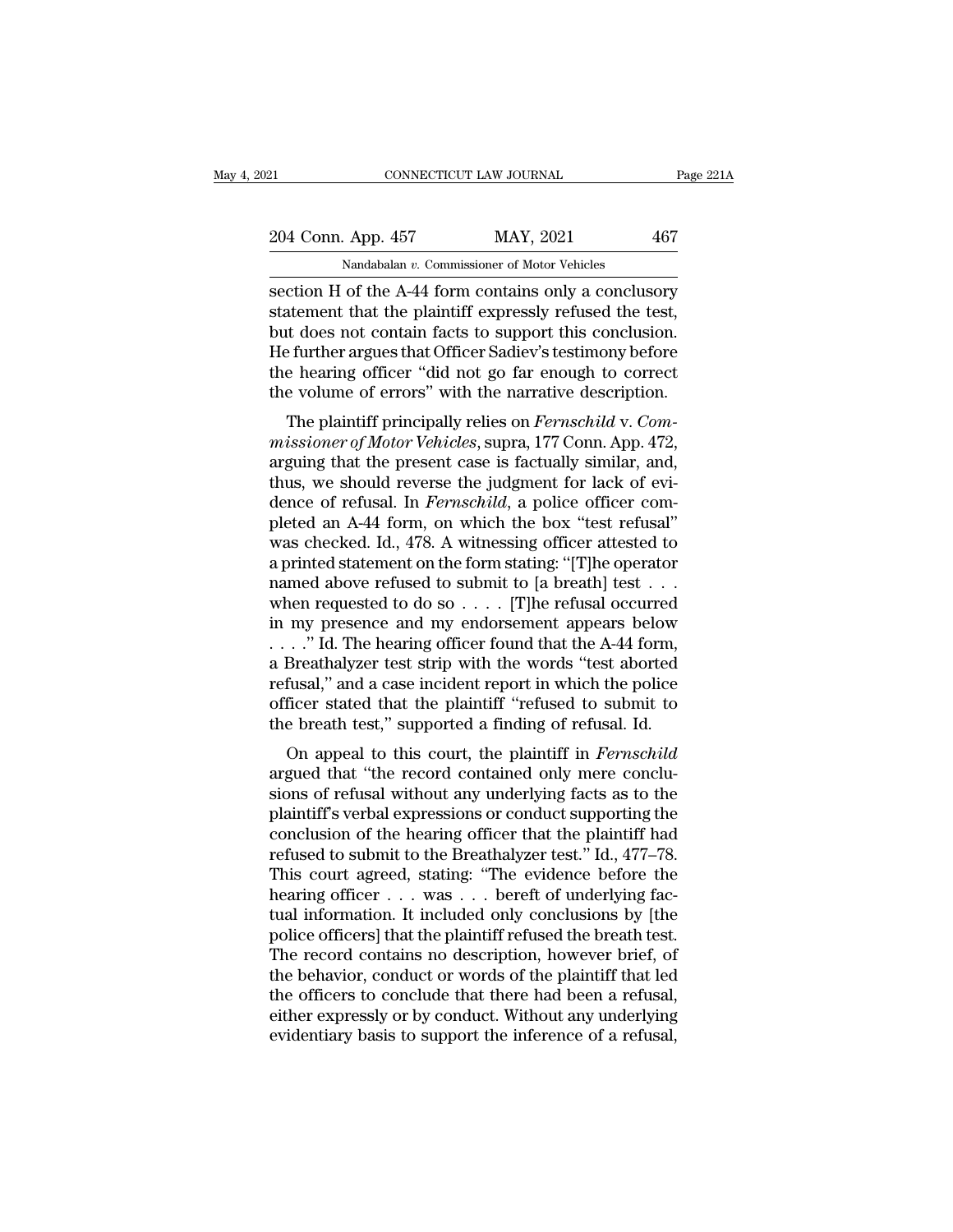|           | May 4, 2021                                                                                                                                             |
|-----------|---------------------------------------------------------------------------------------------------------------------------------------------------------|
| MAY, 2021 |                                                                                                                                                         |
|           |                                                                                                                                                         |
|           | CONNECTICUT LAW JOURNAL<br>204 Conn. App. 457<br>Nandabalan v. Commissioner of Motor Vehicles<br>we are constrained to conclude that there was not sub- |

CONNECTICUT LAW JOURNAL<br>
MAS MAY, 2021 204 Conn. App. 457<br>
Nandabalan v. Commissioner of Motor Vehicles<br>
We are constrained to conclude that there was not sub-<br>
stantial evidence in the record to support the determina-<br>
ti  $\begin{array}{lll} \text{468} & \text{MAX, } 2021 & \text{204 Conn. App. 457} \ \text{Nandabalan } v. & \text{Commissioner of Motor Vehicles} \ \text{we are constrained to conclude that there was not substantial evidence in the record to support the determination of the hearing officer that there had been a refusal.} \ \text{76.} & \text{77.} \ \text{78.} & \text{79.} \ \text{79.} & \text{70.} \ \text{70.} & \text{71.} \ \text{71.} & \text{72.} \ \text{73.} & \text{74.} \ \text{74.} & \text{75.} \ \text{75.$  $\frac{\text{MAX, 2021}}{\text{Nandabalan } v. \text{ Commissioner of Motor Vehicles}}$ <br>we are constrained to conclude that there was not substantial evidence in the record to support the determination of the hearing officer that there had been a refusal.''<br>(Footnote omit  $\frac{\text{MAX, 2021}}{\text{Nandabalan } v. \text{ Commissioner of}}$ <br>we are constrained to conclude the stantial evidence in the record to such to fthe hearing officer that then<br>(Footnote omitted.) Id., 479.<br>In the present case, the plaintiff Nandabalan v. Commissioner of Motor Vehicles<br>
2 are constrained to conclude that there was not sub-<br>
antial evidence in the record to support the determina-<br>
2 no of the hearing officer that there had been a refusal.<br>
2 no we are constrained to conclude that there was not substantial evidence in the record to support the determination of the hearing officer that there had been a refusal."<br>(Footnote omitted.) Id., 479.<br>In the present case, th

The actual evidence in the record to support the determination of the hearing officer that there had been a refusal."<br>
(Footnote omitted.) Id., 479.<br>
In the present case, the plaintiff raised a similar argument before the France is the plaintiff of the plaintiff in the present case, the plaintiff raised a similar argument before the trial court. The court rejected it, stating:<br>"Given the actual hearing testimony of Officer Sadiev and the p (Footnote omitted.) Id., 479.<br>
In the present case, the plaintiff raised a similar argument before the trial court. The court rejected it, stating:<br>
"Given the actual hearing testimony of Officer Sadiev<br>
and the plaintiff In the present case, the plaintiff raised a similar argument before the trial court. The court rejected it, stating:<br>
"Given the actual hearing testimony of Officer Sadiev<br>
and the plaintiff himself, this matter is clearly In the present case, the plaintiff raised a similar argument before the trial court. The court rejected it, stating:<br>
"Given the actual hearing testimony of Officer Sadiev<br>
and the plaintiff himself, this matter is clearl ment before the trial court. The court rejected it, stating:<br>
"Given the actual hearing testimony of Officer Sadiev<br>
and the plaintiff himself, this matter is clearly distinguished from the plaintiff's interpretations of<br> "Given the actual hearing testimony of Officer Sadiev<br>and the plaintiff himself, this matter is clearly distinguished from the plaintiff's interpretations of<br>*Fernschild* v. *Commissioner of Motor Vehicles*, [supra,<br>177 C and the plaintiff himself, this matter is clearly distinguished from the plaintiff's interpretations of *Fernschild* v. *Commissioner of Motor Vehicles*, [supra, 177 Conn. App. 472] . . . . The refusal of the plaintiff he guished from the plaintiff's interpretations of *Fernschild* v. *Commissioner of Motor Vehicles*, [supra, 177 Conn. App. 472]  $\ldots$ . The refusal of the plaintiff here was confirmed as factually found by the hearing office *Fernschild v. Commissioner of Motor Vehicles*, [supra, 177 Conn. App. 472]  $\ldots$ . The refusal of the plaintiff here was confirmed as factually found by the hearing officer, by the live hearing testimony of the arresting guishable from *Fernschild* for reasons similar to those

Fraction was continuous and the plantiff himself. As noted, the finding of a refusal is a finding of fact."<sup>13</sup> (Citation omitted.)<br>The defendant argues that the present case is distinguishable from *Fernschild* for reaso pointing the *Adams* of the Indian of a refusal is a finding of fact."<sup>13</sup> (Citation omitted.)<br>The defendant argues that the present case is distinguishable from *Fernschild* for reasons similar to those<br>articulated by the The defendant argues that the present case is distinguishable from *Fernschild* for reasons similar to those<br>articulated by the trial court. In addition, the defendant<br>points to *Adams* v. *Commissioner of Motor Vehicles*, The defendant argues that the present case is distinguishable from *Fernschild* for reasons similar to those articulated by the trial court. In addition, the defendant points to *Adams v. Commissioner of Motor Vehicles*, S guishable from *Fernschild* for reasons similar to those<br>articulated by the trial court. In addition, the defendant<br>points to Adams v. Commissioner of Motor Vehicles,<br>Superior Court, judicial district of New Britain, Docke articulated by the trial court. In addition, the defendant<br>points to Adams v. Commissioner of Motor Vehicles,<br>Superior Court, judicial district of New Britain, Docket<br>No. CV-16-6033742-S (March 7, 2017) (reprinted at 182<br>C points to *Adams* v. *Commissioner of Motor Vehicles*,<br>Superior Court, judicial district of New Britain, Docket<br>No. CV-16-6033742-S (March 7, 2017) (reprinted at 182<br>Conn. App. 169, 189 A.3d 633), aff'd, 182 Conn. App.<br>165 Superior Court, judicial district of New Britain, Docket<br>No. CV-16-6033742-S (March 7, 2017) (reprinted at 182<br>Conn. App. 169, 189 A.3d 633), aff'd, 182 Conn. App.<br>165, 189 A.3d 629, cert. denied, 330 Conn. 940, 195 A.3d<br>1 No. CV-16-6033742-S (March 7, 2017) (reprinted at 182<br>Conn. App. 169, 189 A.3d 633), aff<sup>7</sup>d, 182 Conn. App.<br>165, 189 A.3d 629, cert. denied, 330 Conn. 940, 195 A.3d<br>1134 (2018), which, the defendant contends, is factually Conn. App. 169, 189 A.3d 633), aff'd, 182 Conn. App. 165, 189 A.3d 629, cert. denied, 330 Conn. 940, 195 A.3d 1134 (2018), which, the defendant contends, is factually similar to the present case because it involves an expr 165, 189 A.3d 629, cert. denied, 330 Conn. 940, 195 A.3d<br>1134 (2018), which, the defendant contends, is factually<br>similar to the present case because it involves an<br>express refusal. The defendant further contends that<br>*Ada* words.'' *dams* is distinguishable from *Fernschild* "because<br>*ernschild* concerned a refusal that left open for inter-<br>retation whether it occurred by behavior, conduct or<br>ords."<br><sup>13</sup> The trial court stated: "In this regard, the h Fernschild concerned a refusal that left open for inter-<br>pretation whether it occurred by behavior, conduct or<br>words."<br><sup>13</sup> The trial court stated: "In this regard, the hearing officer made a specific<br>subsidiary finding, n

pretation whether it occurred by behavior, conduct or words."<br>
<sup>13</sup> The trial court stated: "In this regard, the hearing officer made a specific subsidiary finding, noting: 'Based upon sworn, credible testimony of . . . Of mords."<br>
<sup>13</sup> The trial court stated: "In this regard, the hearing officer made a specific<br>
subsidiary finding, noting: 'Based upon sworn, credible testimony of . . .<br>
Officer Sadiev and testimony of [the plaintiff], it is wortus.<br>
<sup>13</sup> The trial court stated: "In this regard, the hearing officer made a specific<br>
subsidiary finding, noting: 'Based upon sworn, credible testimony of  $\ldots$ <br>
Officer Sadiev and testimony of [the plaintiff], it i <sup>13</sup> The trial court stated: "In this regard, the hearing officer made a specific subsidiary finding, noting: 'Based upon sworn, credible testimony of  $\ldots$  Officer Sadiev and testimony of [the plaintiff], it is found tha subsidiary finding, noting: 'Based upon sworn, credible testimony of  $\ldots$  Officer Sadiev and testimony of [the plaintiff], it is found that there was a refusal to participate in testing.' As the finder of fact, the heari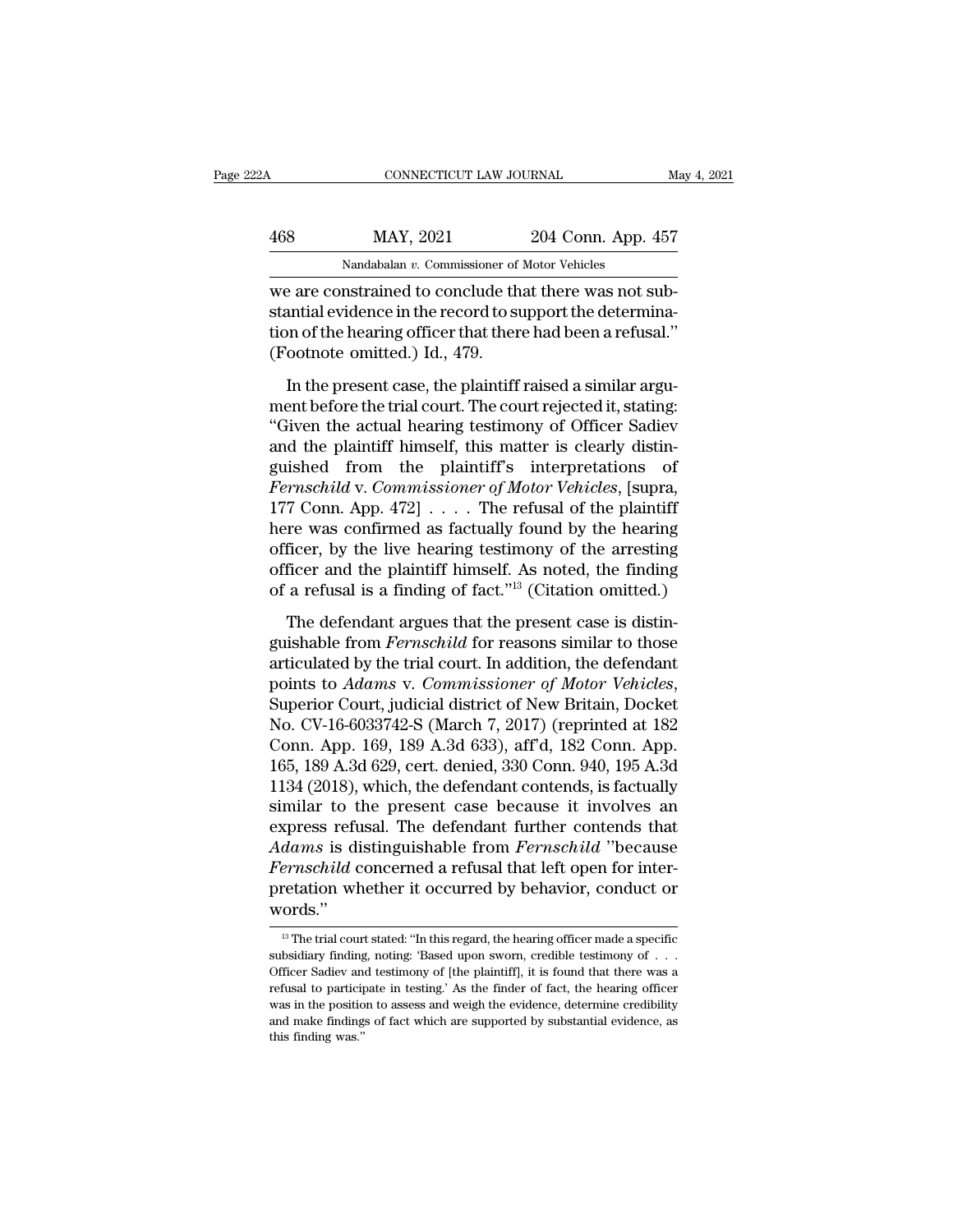21 CONNECTICUT LAW JOURNAL Page 223A<br>
204 Conn. App. 457 MAY, 2021 469<br>
Nandabalan v. Commissioner of Motor Vehicles

CONNECTICUT LAW JOURNAL<br>
App. 457 MAY, 2021<br>
Nandabalan *v.* Commissioner of Motor Vehicles<br>
ans the plaintiff who was arrested for one

CONNECTICUT LAW JOURNAL<br>
4 Conn. App. 457 MAY, 2021 469<br>
<sup>Nandabalan v. Commissioner of Motor Vehicles<br>
In *Adams*, the plaintiff, who was arrested for operat-<br>
g a vehicle under the influence of drugs or alcohol,<br>
pimed t</sup> 204 Conn. App. 457 MAY, 2021 469<br>
Nandabalan v. Commissioner of Motor Vehicles<br>
In *Adams*, the plaintiff, who was arrested for operating a vehicle under the influence of drugs or alcohol,<br>
claimed that there was insuffic 204 Conn. App. 457 MAY, 2021 469<br>
Nandabalan v. Commissioner of Motor Vehicles<br>
In *Adams*, the plaintiff, who was arrested for operat-<br>
ing a vehicle under the influence of drugs or alcohol,<br>
claimed that there was insuf 204 Conn. App. 457 MAY, 2021 469<br>
Nandabalan v. Commissioner of Motor Vehicles<br>
In *Adams*, the plaintiff, who was arrested for operat-<br>
ing a vehicle under the influence of drugs or alcohol,<br>
claimed that there was insuff Nandabalan v. Commissioner of Motor Vehicles<br>
In *Adams*, the plaintiff, who was arrested for operat-<br>
ing a vehicle under the influence of drugs or alcohol,<br>
claimed that there was insufficient evidence to support<br>
a find Nandabalan v. Commissioner of Motor Vehicles<br>In *Adams*, the plaintiff, who was arrested for operat-<br>ing a vehicle under the influence of drugs or alcohol,<br>claimed that there was insufficient evidence to support<br>a finding In *Adams*, the plaintiff, who was arrested for operating a vehicle under the influence of drugs or alcohol, claimed that there was insufficient evidence to support a finding that he refused to submit to a urine test. *Ada* ing a vehicle under the influence of drugs or alcohol,<br>claimed that there was insufficient evidence to support<br>a finding that he refused to submit to a urine test. Adams<br>v. Commissioner of Motor Vehicles, supra, Superior<br>C claimed that there was insufficient evidence to support<br>a finding that he refused to submit to a urine test. Adams<br>v. Commissioner of Motor Vehicles, supra, Superior<br>Court, Docket No. CV-16-6033742-S. In Adams, a police<br>re a finding that he refused to submit to a urine test. Adams<br>v. Commissioner of Motor Vehicles, supra, Superior<br>Court, Docket No. CV-16-6033742-S. In Adams, a police<br>report indicated that after a police officer requested a<br>u v. *Commissioner of Motor Vehicles*, supra, Superior<br>Court, Docket No. CV-16-6033742-S. In *Adams*, a police<br>report indicated that after a police officer requested a<br>urine sample from the plaintiff, "the plaintiff attempte Court, Docket No. CV-16-6033742-S. In *Adams*, a police<br>report indicated that after a police officer requested a<br>urine sample from the plaintiff, "the plaintiff attempted<br>unsuccessfully to reach an attorney and then 'spok report indicated that after a police officer requested a<br>urine sample from the plaintiff, "the plaintiff attempted<br>unsuccessfully to reach an attorney and then 'spoke with<br>a family member and elected to refuse a urine samp urine sample from the plaintiff, "the plaintiff attempted<br>unsuccessfully to reach an attorney and then 'spoke with<br>a family member and elected to refuse a urine sample.'"<br>Id. The trial court concluded that this evidence wa unsuccessfully to reach an attorney and then 'spoke with<br>a family member and elected to refuse a urine sample.'"<br>Id. The trial court concluded that this evidence was<br>sufficient to support a finding of express refusal. In<br>r a family member and elected to refuse a urine sample.'"<br>Id. The trial court concluded that this evidence was<br>sufficient to support a finding of express refusal. In<br>reaching this conclusion, the trial court in Adams distin-Id. The trial court concluded that this evidence was sufficient to support a finding of express refusal. In reaching this conclusion, the trial court in *Adams* distinguished the case from *Bialowas* v. *Commissioner of M* sufficient to support a finding of express refusal. In reaching this conclusion, the trial court in *Adams* distinguished the case from *Bialowas* v. *Commissioner of Motor Vehicles*, 44 Conn. App. 702, 692 A.2d 834 (1997) reaching this conclusion, the trial court in *Adams* distinguished the case from *Bialowas* v. *Commissioner of Motor Vehicles*, 44 Conn. App. 702, 692 A.2d 834 (1997), which "stands for the proposition that when a perso guished the case from *Bialowas v. Commissioner of*<br>Motor Vehicles, 44 Conn. App. 702, 692 A.2d 834 (1997),<br>which "stands for the proposition that when a person<br>refuses a test by conduct . . . the police must docu-<br>ment th Motor Vehicles, 44 Conn. App. 702, 692 A.2d 834 (1997),<br>which "stands for the proposition that when a person<br>refuses a test by conduct . . . the police must docu-<br>ment the conduct that constitutes the refusal."  $Adams$ <br>v. Co which "stands for the proposition that when a person<br>refuses a test by conduct . . . the police must docu-<br>ment the conduct that constitutes the refusal." Adams<br>v. Commissioner of Motor Vehicles, supra, Superior<br>Court, Do refuses a test by conduct . . . the police must document the conduct that constitutes the refusal." Adams<br>v. Commissioner of Motor Vehicles, supra, Superior<br>Court, Docket No. CV-16-6033742-S. The trial court held<br>that wher ment the conduct that constitutes the refusal." *Adams* v. *Commissioner of Motor Vehicles*, supra, Superior Court, Docket No. CV-16-6033742-S. The trial court held that where there is an express refusal, as opposed to a r *v. Commissioner of Motor Vehicles*, supra, Superior Court, Docket No. CV-16-6033742-S. The trial court held that where there is an express refusal, as opposed to a refusal by conduct, "no further description of the refusa Court, Docket No. CV-16-6033742-S. The trial court held<br>that where there is an express refusal, as opposed to<br>a refusal by conduct, "no further description of the<br>refusal is required." Id. This court adopted the opinion<br>o at where there is an express refusal, as opposed to<br>refusal by conduct, "no further description of the<br>fusal is required." Id. This court adopted the opinion<br>the trial court. Adams v. Commissioner of Motor<br>hicles, 182 Con a rerusal by conduct, "no further description of the<br>refusal is required." Id. This court adopted the opinion<br>of the trial court. Adams v. Commissioner of Motor<br>Vehicles, 182 Conn. App. 165, 168, 189 A.3d 629, cert.<br>denied

refusal is required." Id. This court adopted the opinion<br>of the trial court. Adams v. Commissioner of Motor<br>Vehicles, 182 Conn. App. 165, 168, 189 A.3d 629, cert.<br>denied, 330 Conn. 940, 195 A.3d 1134 (2018).<sup>14</sup><br>We agree w of the trial court. Adams v. Commissioner of Motor<br>Vehicles, 182 Conn. App. 165, 168, 189 A.3d 629, cert.<br>denied, 330 Conn. 940, 195 A.3d 1134 (2018).<sup>14</sup><br>We agree with the trial court and the defendant that<br>the present ca We agree with the trial court and the defendant that<br>he present case is distinguishable from *Fernschild* and<br>ore like *Adams*. As the plaintiff notes, after *Ferns-*<br>*aild*, the Department of Motor Vehicles revised sectio the present case is distinguishable from *Fernschild* and<br>more like *Adams*. As the plaintiff notes, after *Ferns-*<br>*child*, the Department of Motor Vehicles revised section<br><sup>14</sup> We note that the trial court in *Adams* iss

more like *Adams*. As the plaintiff notes, after *Ferns-child*, the Department of Motor Vehicles revised section  $\frac{14 \text{ We}}{4}$  we note that the trial court in *Adams* issued its decision before this court issued its dec child, the Department of Motor Vehicles revised section<br><sup>14</sup> We note that the trial court in *Adams* issued its decision before this<br>court issued its decision in *Fernschild*. Because this court adopted the trial<br>court's d *Mutu*, the Department of MOtor venicies revised section<br><sup>14</sup> We note that the trial court in *Adams* issued its decision before this<br>court issued its decision in *Fernschild*. Because this court adopted the trial<br>court's <sup>14</sup> We note that the trial court in *Adams* issued its decision before this court issued its decision in *Adams* as its own, it did not address *Fernschild*. This court's decision in *Adams* as its own, it did not addres court issued its decision in *Fernschild*. Because this court adopted the trial court's decision in *Adams* as its own, it did not address *Fernschild*. This court's decision in *Adams* as its own, it did not address *Fern* court's decision in *Adams* as its own, it did not address *Fernschild*. This court's decision in *Adams* as its own, it did not address *Fernschild*. This court's decision in *Fernschild*, however, was issued approximatel court's decision in *Fernschild*, however, was issued approximately three months before  $Adams$  was argued before this court, and approximately seven months before this court issued its decision in  $Adams$ . On the basis of the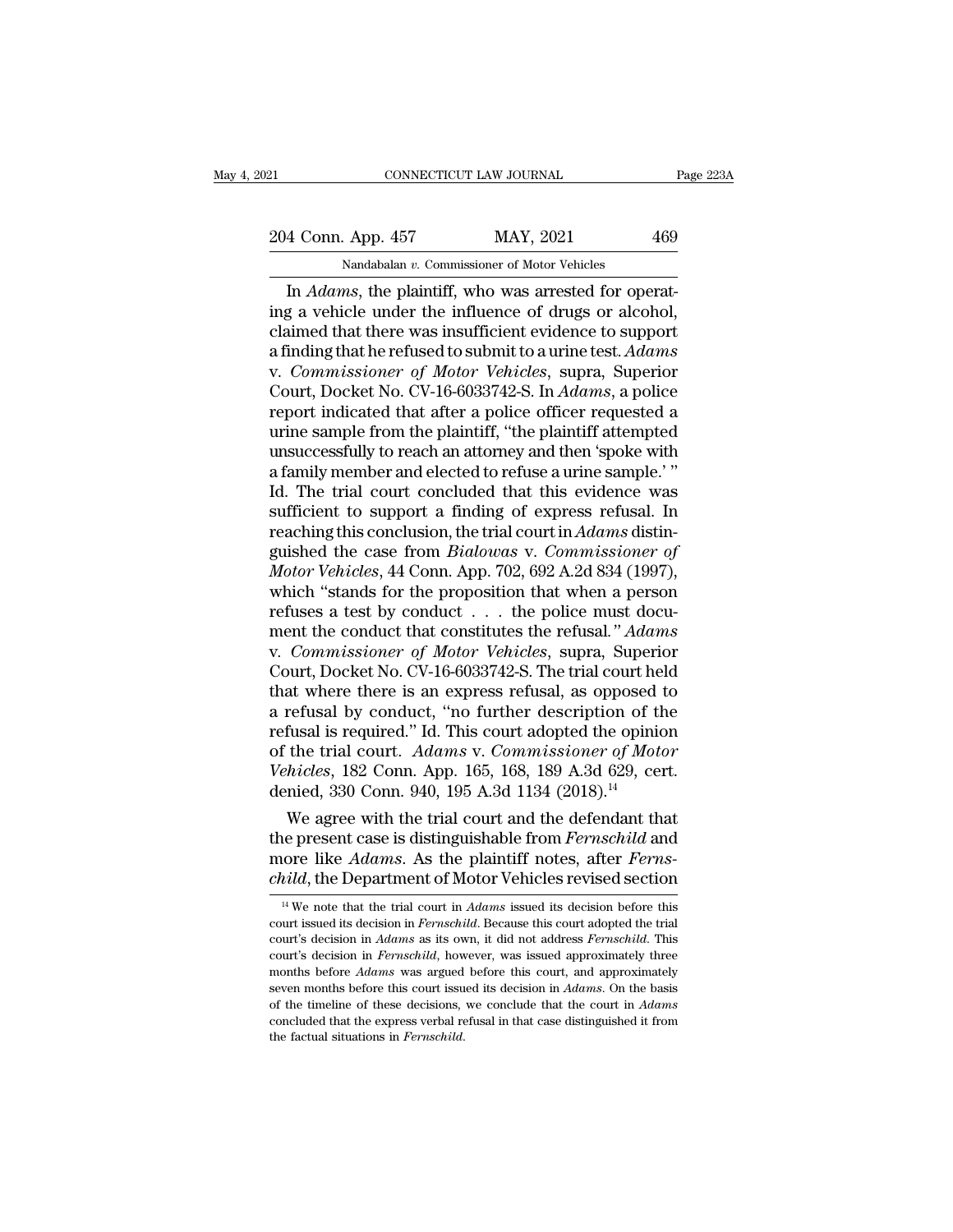### CONNECTICUT LAW JOURNAL May 4, 2021<br>470 MAY, 2021 204 Conn. App. 457<br>Nandabalan v. Commissioner of Motor Vehicles CONNECTICUT LAW JOURNAL<br>MAY, 2021 204 Conn. App. 4<br>Nandabalan *v.* Commissioner of Motor Vehicles<br>-44 form to include the following instruction

CONNECTICUT LAW JOURNAL May 4, 2<br>
470 MAY, 2021 204 Conn. App. 457<br>
Nandabalan v. Commissioner of Motor Vehicles<br>
H of the A-44 form to include the following instructions:<br>
"Use narrative to describe the operator's words o MAY, 2021 204 Conn. App. 457<br>
Mandabalan v. Commissioner of Motor Vehicles<br>
H of the A-44 form to include the following instructions:<br>
"Use narrative to describe the operator's words or<br>
actions that constituted a refusal.  $\frac{\text{MAX, 2021}}{\text{Nandabalan } v \cdot \text{Commissioner of Motor Vehicles}}$ <br>
H of the A-44 form to include the following instructions:<br>
"Use narrative to describe the operator's words or actions that constituted a refusal." Officer Sadiev did not do so. Unlik 170 MAY, 2021 204 Conn. App. 457<br>
Nandabalan v. Commissioner of Motor Vehicles<br>
H of the A-44 form to include the following instructions:<br>
"Use narrative to describe the operator's words or<br>
actions that constituted a refu Mandabalan v. Commissioner of Motor Vehicles<br>
H of the A-44 form to include the following instructions:<br>
"Use narrative to describe the operator's words or<br>
actions that constituted a refusal." Officer Sadiev did<br>
not do Nandabalan v. Commissioner of Motor Vehicles<br>
H of the A-44 form to include the following instructions:<br>
"Use narrative to describe the operator's words or<br>
actions that constituted a refusal." Officer Sadiev did<br>
not do H of the A-44 form to include the following instructions:<br>"Use narrative to describe the operator's words or<br>actions that constituted a refusal." Officer Sadiev did<br>not do so. Unlike in *Fernschild*, however, the hearing<br>o "Use narrative to describe the operator's words or actions that constituted a refusal." Officer Sadiev did not do so. Unlike in *Fernschild*, however, the hearing officer was presented with testimony about the plaintiff's actions that constituted a<br>not do so. Unlike in *Ferns*<br>officer was presented with<br>tiff's express verbal refusal<br>A-44 form, namely, the tes<br>indicating that the plaintiff<br>to take a breath test.<br>The court stated in its m t do so. Unlike in *Fernschild*, however, the hearing<br>ficer was presented with testimony about the plain-<br>f's express verbal refusal that cured any defects in the<br>44 form, namely, the testimony from Officer Sadiev<br>dicating officer was presented with testimony about the plain-<br>tiff's express verbal refusal that cured any defects in the<br>A-44 form, namely, the testimony from Officer Sadiev<br>indicating that the plaintiff said "no" when he was ask

tiff's express verbal refusal that cured any defects in the<br>A-44 form, namely, the testimony from Officer Sadiev<br>indicating that the plaintiff said "no" when he was asked<br>to take a breath test.<br>The court stated in its memo A-44 form, namely, the testimony from Officer Sadiev<br>indicating that the plaintiff said "no" when he was asked<br>to take a breath test.<br>The court stated in its memorandum of decision that<br>the plaintiff's "initial testimony, indicating that the plaintiff said "no" when he was asked<br>to take a breath test.<br>The court stated in its memorandum of decision that<br>the plaintiff's "initial testimony, along with his counsel's<br>objections, concerning wheth to take a breath test.<br>The court stated in its memorandum of decision that<br>the plaintiff's "initial testimony, along with his counsel's<br>objections, concerning whether he refused to take the<br>test can be characterized as eva The court stated in its memorandum of decision that<br>the plaintiff's "initial testimony, along with his counsel's<br>objections, concerning whether he refused to take the<br>test can be characterized as evasive." Our review of<br>th furthermal intertions, concerning whether he refused to take the test can be characterized as evasive." Our review of the hearing transcripts leads us to the same conclusion. At the administrative hearing, the plaintiff te The plantary of the content of the refused to take the test can be characterized as evasive." Our review of the hearing transcripts leads us to the same conclusion. At the administrative hearing, the plaintiff testified th Experiency, enterting whence the state of the defect can be characterized as evasive." Our review of the hearing transcripts leads us to the same conclusion. At the administrative hearing, the plaintiff testified that he " the hearing transcripts leads us to the same conclusion.<br>At the administrative hearing, the plaintiff testified that<br>he "[did not] recall" what he said to Officer Sadiev. He<br>further testified that he did not think he commu At the administrative hearing, the plaintiff testified that<br>he "[did not] recall" what he said to Officer Sadiev. He<br>further testified that he did not think he communicated<br>to Officer Sadiev that he would not take the brea For "[did not] recall" what he said to Officer Sadiev. He<br>further testified that he did not think he communicated<br>to Officer Sadiev that he would not take the breath test.<br>The plaintiff's responses to the defendant's couns The test interest and the communicated to Officer Sadiev that he did not think he communicated to Officer Sadiev that he would not take the breath test.<br>The plaintiff's responses to the defendant's counsel's questions were Fraction Statistics that the would not take the breath test.<br>The plaintiff's responses to the defendant's counsel's<br>questions were not definitive. His testimony indicated<br>that he was uncertain about the events surrounding<br> submit the model of anti-state and solutions of the plaintiff's responses to the defendant's counsel's questions were not definitive. His testimony indicated that he was uncertain about the events surrounding his alleged r Frame Pranchia Proposition. His testimony indicated<br>questions were not definitive. His testimony indicated<br>that he was uncertain about the events surrounding<br>his alleged refusal. Officer Sadiev testified that, even<br>though That he was uncertain about the events<br>his alleged refusal. Officer Sadiev testific<br>though he could not remember the exace<br>asked the plaintiff, the plaintiff express<br>submit to a chemical alcohol test. It w<br>hearing officer' is alleged refusal. Officer Sadiev testified that, even<br>ough he could not remember the exact question he<br>ked the plaintiff, the plaintiff expressly refused to<br>bmit to a chemical alcohol test. It was within the<br>aring office though he could not remember the exact question he<br>asked the plaintiff, the plaintiff expressly refused to<br>submit to a chemical alcohol test. It was within the<br>hearing officer's province as the finder of fact to find<br>Offic

asked the plaintiff, the plaintiff expressly refused to<br>submit to a chemical alcohol test. It was within the<br>hearing officer's province as the finder of fact to find<br>Officer Sadiev's testimony credible.<br>Furthermore, Office submit to a chemical alcohol test. It was within the<br>hearing officer's province as the finder of fact to find<br>Officer Sadiev's testimony credible.<br>Furthermore, Officer Sadiev's indication on the A-44<br>form that the plaintif hearing officer's province as the finder of fact to find<br>Officer Sadiev's testimony credible.<br>Furthermore, Officer Sadiev's indication on the A-44<br>form that the plaintiff's refusal was verbal, along with<br>his testimony that Officer Sadiev's testimony credible.<br>Furthermore, Officer Sadiev's indication on the A-44<br>form that the plaintiff's refusal was verbal, along with<br>his testimony that the plaintiff responded "no" when<br>asked to take a breath Form that the plaintiff's refusal was verbal, along with<br>his testimony that the plaintiff responded "no" when<br>asked to take a breath test, support the finding that the<br>plaintiff's refusal was an express verbal one, rather Followish that the plaintiff responded "no" when<br>asked to take a breath test, support the finding that the<br>plaintiff's refusal was an express verbal one, rather than<br>one expressed through ambiguous conduct. In *Adams*,<br>th the session of the plantin Tesponded The Which<br>asked to take a breath test, support the finding that the<br>plaintiff's refusal was an express verbal one, rather than<br>one expressed through ambiguous conduct. In *Adams*,<br>the t **VERTUAL WARES, Example 2018 and the plaintiff's refusal was an express verbal one, rather than one expressed through ambiguous conduct. In** *Adams***, the trial court relied solely on the description in the police report in** France expressed through ambiguous conduct. In *Adams*, the trial court relied solely on the description in the police report in concluding that there was sufficient evidence to find that the plaintiff expressly refused to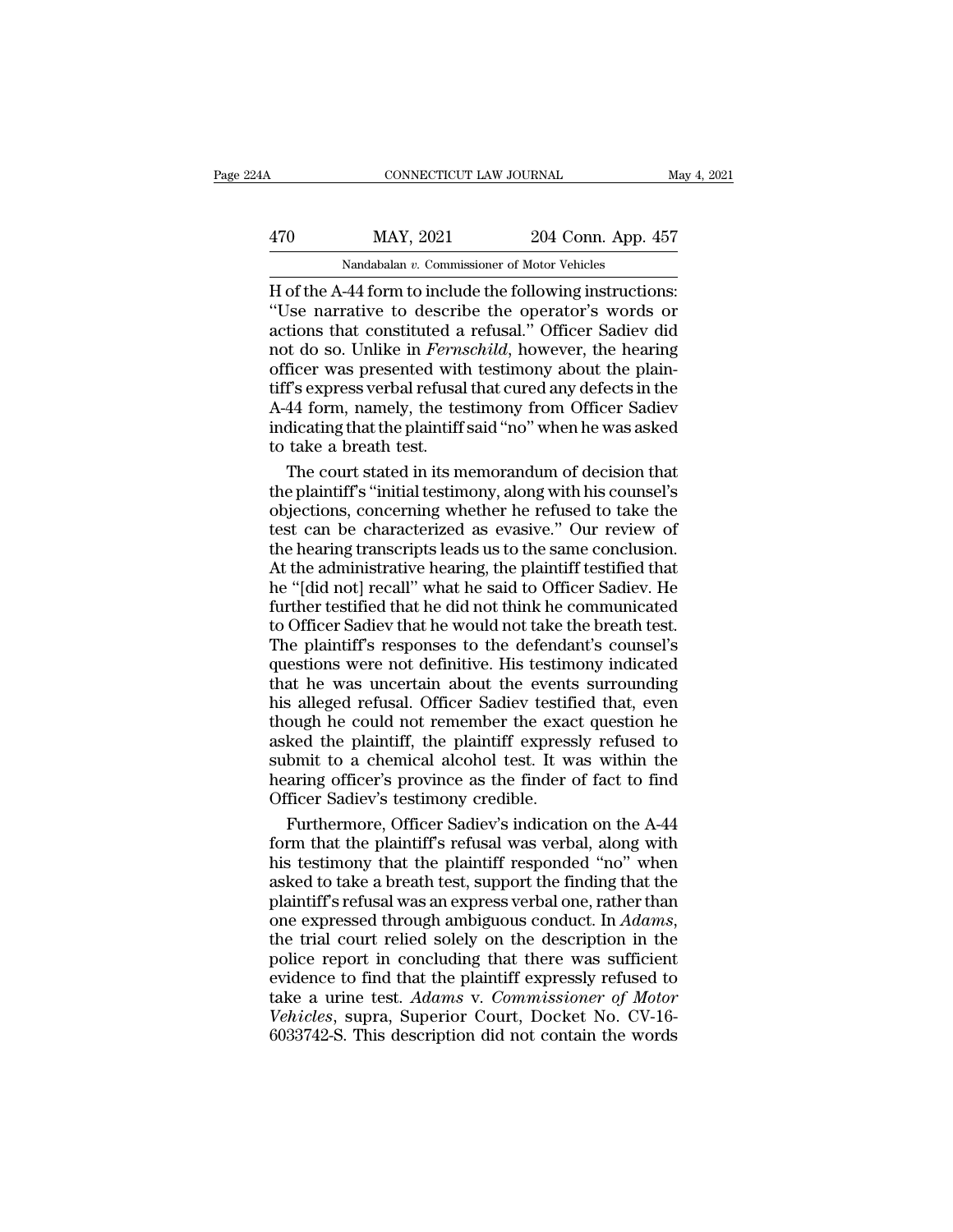| 21 |                    | CONNECTICUT LAW JOURNAL                                  | Page 225A |
|----|--------------------|----------------------------------------------------------|-----------|
|    |                    |                                                          |           |
|    | 204 Conn. App. 471 | MAY, 2021                                                | 471       |
|    |                    | Lemma v. York & Chapel, Corp.                            |           |
|    |                    | that the police officer used to request the test nor did |           |

CONNECTICUT LAW JOURNAL Page 225A<br>
204 Conn. App. 471 MAY, 2021 471<br>
Lemma v. York & Chapel, Corp.<br>
that the police officer used to request the test, nor did<br>
it contain the words that the plaintiff used to respond.<br>
Id. T 204 Conn. App. 471 MAY, 2021 471<br>
Lemma v. York & Chapel, Corp.<br>
that the police officer used to request the test, nor did<br>
it contain the words that the plaintiff used to respond.<br>
Id. Thus, in comparison to the hearing 204 Conn. App. 471 MAY, 2021 471<br>
Lemma v. York & Chapel, Corp.<br>
that the police officer used to request the test, nor did<br>
it contain the words that the plaintiff used to respond.<br>
Id. Thus, in comparison to the hearing o Lemma v. York & Chapel, Corp.<br>
that the police officer used to request the test, nor did<br>
it contain the words that the plaintiff used to respond.<br>
Id. Thus, in comparison to the hearing officer in *Adams*,<br>
the hearing o Lemma v. York & Chapel, Corp.<br>
that the police officer used to request the test, nor did<br>
it contain the words that the plaintiff used to respond.<br>
Id. Thus, in comparison to the hearing officer in  $Adams$ ,<br>
the hearing offi sion. Thus, in comparison to the hearing officer in  $Adams$ ,<br>e hearing officer in the present case had even more<br>idence about the plaintiff's express refusal upon<br>uich to rely. This evidence supported its ultimate deci-<br>on.<br>The to report, the hearing officer in the present case had even more<br>evidence about the plaintiff's express refusal upon<br>which to rely. This evidence supported its ultimate deci-<br>sion.<br>The totality of the evidence, including the

the hearing officer in the present case had even more<br>evidence about the plaintiff's express refusal upon<br>which to rely. This evidence supported its ultimate deci-<br>sion.<br>The totality of the evidence, including the police<br>r revidence about the plaintiff s express refusar upon<br>which to rely. This evidence supported its ultimate deci-<br>sion.<br>The totality of the evidence, including the police<br>report, the A-44 form, the Breathalyzer test strip, an metric forcy. This evidence supported its diffinate decision.<br>The totality of the evidence, including the police<br>report, the A-44 form, the Breathalyzer test strip, and the<br>testimony of Officer Sadiev and the plaintiff, pr The totality of the evidence, including the police<br>report, the A-44 form, the Breathalyzer test strip, and the<br>testimony of Officer Sadiev and the plaintiff, provides<br>reliable, probative, and substantial evidence that the<br> The totality of the evidence, including the police<br>report, the A-44 form, the Breathalyzer test strip, and the<br>testimony of Officer Sadiev and the plaintiff, provides<br>reliable, probative, and substantial evidence that the<br> report, the A-44 form, the<br>testimony of Officer Sad<br>reliable, probative, and<br>plaintiff refused to submi<br>has not met his burden<br>officer erred in concludir<br>evidence of refusal.<br>The judgment is affirm Examoly of Officer Badley and the<br>liable, probative, and substantiant<br>intiff refused to submit to a brease not met his burden of prove<br>ficer erred in concluding that the<br>idence of refusal.<br>The judgment is affirmed.<br>In this Number is a breath test. The plair is not met his burden of proving that the head<br>ficer erred in concluding that there existed sufficience of refusal.<br>The judgment is affirmed.<br>In this opinion the other judges concurred.

### %<br>
idence of refusal.<br>
The judgment is affirmed.<br>
In this opinion the other judges concurred.<br>
DOMINIC LEMMA *v*. YORK AND CHAPEL, CORP.<br>
(AC 43786) firmed.<br>
other judges concu<br>
2. YORK AND CHA<br>
(AC 43786)<br>
Cradle and Eveleigh, Js. DOMINIC LEMMA  $v$ . YORK AND CHAPEL, CORP.<br>(AC 43786)<br>Alvord, Cradle and Eveleigh, Js.

### *Syllabus*

 $\rm (AC~43786)$ <br>Alvord, Cradle and Eveleigh, Js.<br> $Syllabus$ <br>The defendant appealed to this court from the judgment of the trial court<br>denying its application to vacate an arbitration award that was rendered Alvord, Cradle and Eveleigh, Js.<br> *Syllabus*<br>
defendant appealed to this court from the judgment of the trial court<br>
denying its application to vacate an arbitration award that was rendered<br>
against it and granting the app Alvord, Cradle and Eveleigh, Js.<br> *Syllabus*<br>
defendant appealed to this court from the judgment of the trial court<br>
denying its application to vacate an arbitration award that was rendered<br>
against it and granting the app  $Syllabus$ <br>defendant appealed to this court from the judgment of the trial court<br>denying its application to vacate an arbitration award that was rendered<br>against it and granting the application filed by the plaintiff, its form *Syltabus*<br>defendant appealed to this court from the judgment of the trial court<br>denying its application to vacate an arbitration award that was rendered<br>against it and granting the application filed by the plaintiff, its defendant appealed to this court from the judgment of the trial court<br>denying its application to vacate an arbitration award that was rendered<br>against it and granting the application filed by the plaintiff, its former<br>empl denying its application to vacate an arbitration award that was rendered against it and granting the application filed by the plaintiff, its former employee, to confirm the award. The plaintiff had claimed that the defend against it and granting the application filed by the plaintiff, its former employee, to confirm the award. The plaintiff had claimed that the defendant terminated his employment in violation of a written employment agreem employee, to confirm the award. The plaintiff had claimed that the defendant terminated his employment in violation of a written employment agreement between the parties. During the pendency of the arbitration proceeding, defendant terminated his employment in violation of a written employment agreement between the parties. During the pendency of the arbitration proceeding, the trial court granted the plaintiff's application for an order pe ment agreement between the parties. During the pendency of the arbitration proceeding, the trial court granted the plaintiff's application for an order pendente lite pursuant to statute ( $\S$  52-422) and for a prejudgment after failed to serve and return the summons and complaint of the trial court proceeding, the trial court granted the plaintiff's application for an order pendente lite pursuant to statute (§ 52-422) and for a prejudgment order pendente lite pursuant to statute (§ 52-422) and for a prejudgment remedy. On appeal, the defendant claimed, inter alia, that the trial court lacked subject matter jurisdiction because the case was commenced with th remedy. On appeal, the defendant claimed, inter alia, that the trial court lacked subject matter jurisdiction because the case was commenced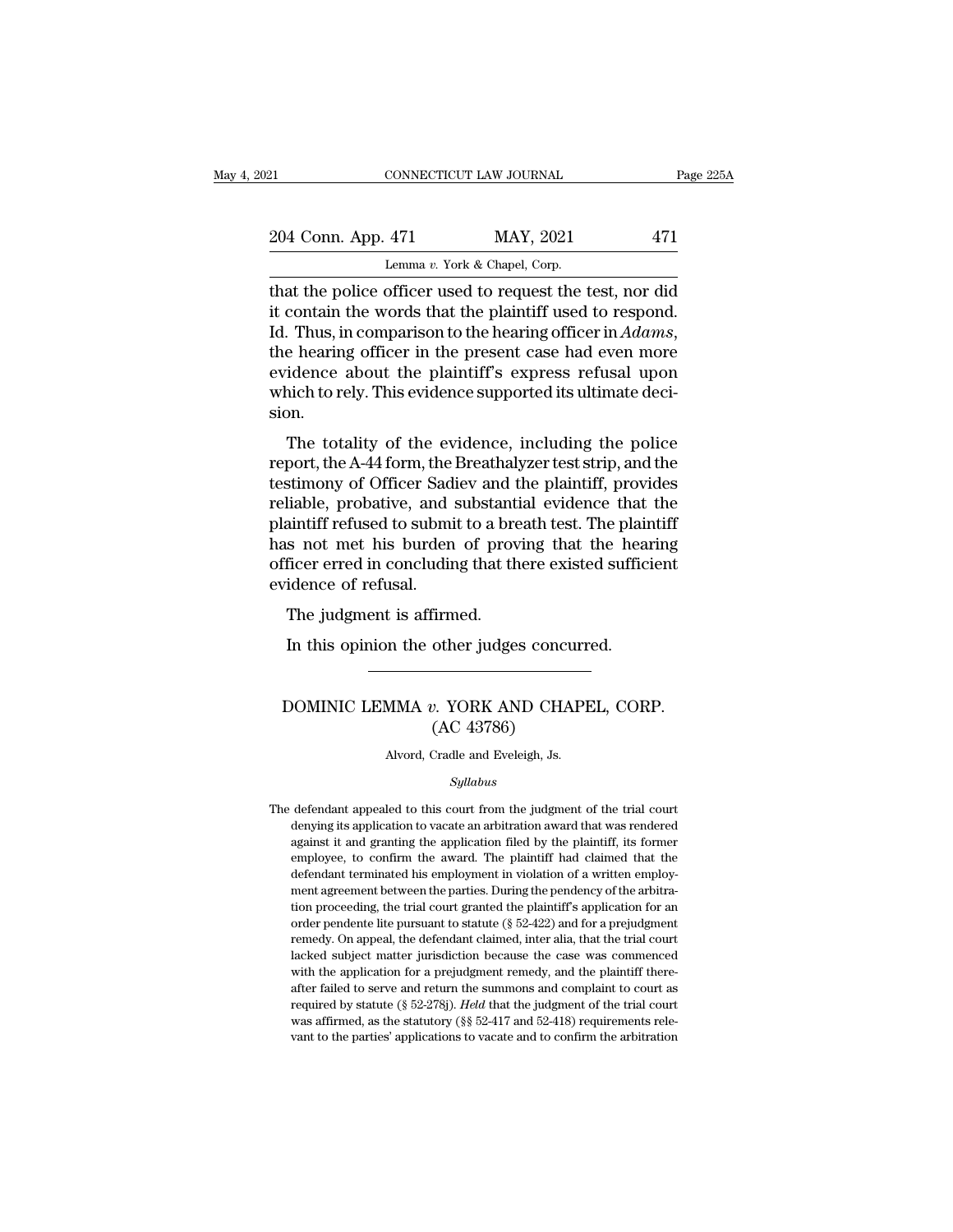### CONNECTICUT LAW JOURNAL May 4, 2021<br>472 MAY, 2021 204 Conn. App. 471<br>Lemma v. York & Chapel, Corp. CONNECTICUT LAW JOURNAL<br>LAY, 2021 204 Cor<br>Lemma *v.* York & Chapel, Corp.<br>re satisfied, the requirements of § 52-2 204 Conn. App. 471<br>Lemma v. York & Chapel, Corp.<br>award clearly were satisfied, the requirements of § 52-278j were inappli-<br>cable to proceedings pursuant to § 52-422, and, as the trial court thor-

Cable to proceedings pursuant to § 52-422, and, as the trial court thor-<br>cable to proceedings pursuant to § 52-422, and, as the trial court thor-<br>oughly addressed the arguments raised in this appeal as to the claim MAY, 2021 204 Conn. App. 471<br>Lemma v. York & Chapel, Corp.<br>award clearly were satisfied, the requirements of § 52-278j were inappli-<br>cable to proceedings pursuant to § 52-422, and, as the trial court thor-<br>oughly addresse Lemma v. York & Chapel, Corp.<br>
award clearly were satisfied, the requirements of § 52-278j were inappli-<br>
cable to proceedings pursuant to § 52-422, and, as the trial court thor-<br>
oughly addressed the arguments raised in Lemma v. York & Chapel, Corp.<br>award clearly were satisfied, the requirements of  $\S$  52-278j were inappli-<br>cable to proceedings pursuant to  $\S$  52-422, and, as the trial court thor-<br>oughly addressed the arguments raised in award clearly were satisfied, the require<br>cable to proceedings pursuant to  $\S$  52-<br>oughly addressed the arguments raise<br>that it erred in confirming the arbitration<br>trial court's well reasoned decision as<br>and applicable la % cable to proceedings pursuant to  $\S$  52-422, and, as the trial court thoroughly addressed the arguments raised in this appeal as to the claim that it erred in confirming the arbitration award, this court adopted the tri oughly addressed the arguments raised in this appeal as to the claim<br>that it erred in confirming the arbitration award, this court adopted the<br>trial court's well reasoned decision as a correct statement of the facts<br>and ap

Argued March 10—officially released May 4, 2021<br>*Procedural History*<br>Application for a prejudgment remedy seeking the at a tered in comming the abutation award, this court adopted the<br>trial court's well reasoned decision as a correct statement of the facts<br>and applicable law on the issues.<br>Argued March 10—officially released May 4, 2021<br>P and applicable law on the issues.<br>Argued March 10—officially released May 4, 2021<br>*Procedural History*<br>Application for a prejudgment remedy seeking the<br>attachment or garnishment of certain of the defendant's<br>property, brou Argued March 10—officially released May 4, 2021<br> *Procedural History*<br> **Application for a prejudgment remedy seeking the<br>
attachment or garnishment of certain of the defendant's<br>
property, brought to the Superior Court in** *Procedural History*<br>
Application for a prejudgment remedy seeking the<br>
attachment or garnishment of certain of the defendant's<br>
property, brought to the Superior Court in the judicial<br>
district of Ansonia-Milford, where t *Procedural History*<br>Application for a prejudgment remedy seeking the<br>attachment or garnishment of certain of the defendant's<br>property, brought to the Superior Court in the judicial<br>district of Ansonia-Milford, where the c Application for a prejudgment remedy seeking the<br>attachment or garnishment of certain of the defendant's<br>property, brought to the Superior Court in the judicial<br>district of Ansonia-Milford, where the court, *Hon. Arthur*<br>A attachment or garnishment of certain of the defendant's<br>property, brought to the Superior Court in the judicial<br>district of Ansonia-Milford, where the court, *Hon. Arthur*<br>A. *Hiller*, judge trial referee, granted the plai property, brought to the Superior Court in the judicial<br>district of Ansonia-Milford, where the court, *Hon. Arthur*<br>A. *Hiller*, judge trial referee, granted the plaintiff's appli-<br>cation for a prejudgment remedy by agreem district of Ansonia-Milford, where the court, *Hon. Arthur A. Hiller*, judge trial referee, granted the plaintiff's application for a prejudgment remedy by agreement of the parties; thereafter, the defendant filed an app A. Hiller, judge trial referee, granted the plaintiff's application for a prejudgment remedy by agreement of the parties; thereafter, the defendant filed an application to vacate an arbitration award and the plaintiff fil cation for a prejudgment remedy by agreement of the<br>parties; thereafter, the defendant filed an application to<br>vacate an arbitration award and the plaintiff filed an<br>application to confirm the award; subsequently, the<br>matt parties; thereafter, the defendant filed an application to vacate an arbitration award and the plaintiff filed an application to confirm the award; subsequently, the matter was tried to the court, *Pierson*, *J*.; judgment Atter was tried to the court, *Pierson*, *J*.; judgment deny<br> *Stephen in to confirm, from which the defendant appealed to<br>
<i>Stephen J. Curley, for the appellant (defendant).*<br> *Stephen J. Curley, for the appellee (plainti* 

### *Opinion*

EVELEIGH, J. The defendant, York & Chapel, Corp.,<br>
Frace L. Elstein, for the appellant (defendant).<br>
Stephen J. Curley, for the appellee (plaintiff).<br>
Opinion<br>
EVELEIGH, J. The defendant, York & Chapel, Corp.,<br>
peals from Bruce L. Elstein, for the appellant (defendant).<br>
Stephen J. Curley, for the appellee (plaintiff).<br>
opinion<br>
EVELEIGH, J. The defendant, York & Chapel, Corp.,<br>
appeals from the judgment of the trial court confirming<br>
an ar *Bruce L. Elstern*, for the appellant (defendant).<br> *Stephen J. Curley*, for the appellee (plaintiff).<br>  $\frac{opinion}{D}$ <br>
EVELEIGH, J. The defendant, York & Chapel, Corp.,<br>
appeals from the judgment of the trial court confirmin Stephen J. Curley, for the appellee (plaintiff).<br>
opinion<br>
EVELEIGH, J. The defendant, York & Chapel, Corp.,<br>
appeals from the judgment of the trial court confirming<br>
an arbitration award in favor of the plaintiff, Dominic Opinion<br>
Copinion<br>
EVELEIGH, J. The defendant, York & Chapel, Corp.,<br>
appeals from the judgment of the trial court confirming<br>
an arbitration award in favor of the plaintiff, Dominic<br>
Lemma. On appeal, the defendant claims Uppear Comparison<br>
EVELEIGH, J. The defendant, York & Chapel, Corp.,<br>
appeals from the judgment of the trial court confirming<br>
an arbitration award in favor of the plaintiff, Dominic<br>
Lemma. On appeal, the defendant claims EVELEIGH, J. The defendant, Yorlappeals from the judgment of the tria<br>an arbitration award in favor of the<br>Lemma. On appeal, the defendant cla<br>(1) lacked subject matter jurisdiction<br>(2) erred in confirming the arbitration<br> pears from the judgment of the trial court commiting<br>arbitration award in favor of the plaintiff, Dominic<br>mma. On appeal, the defendant claims that the court<br>) lacked subject matter jurisdiction over the case and<br>) erred i an arontration award in favor of the plaintin, Dominic<br>Lemma. On appeal, the defendant claims that the court<br>(1) lacked subject matter jurisdiction over the case and<br>(2) erred in confirming the arbitration award. We affirm

Leninia. On appear, the defendant claims that the court<br>
(1) lacked subject matter jurisdiction over the case and<br>
(2) erred in confirming the arbitration award. We affirm<br>
the judgment of the trial court.<br>
The following f (1) facked subject matter jurisuit for over the case and<br>(2) erred in confirming the arbitration award. We affirm<br>the judgment of the trial court.<br>The following facts and procedural history are rele-<br>vant to our resolution ( $2$ ) erred in commining the arbitration award. We ariffit<br>the judgment of the trial court.<br>The following facts and procedural history are rele-<br>vant to our resolution of the defendant's appeal. The<br>plaintiff and the defe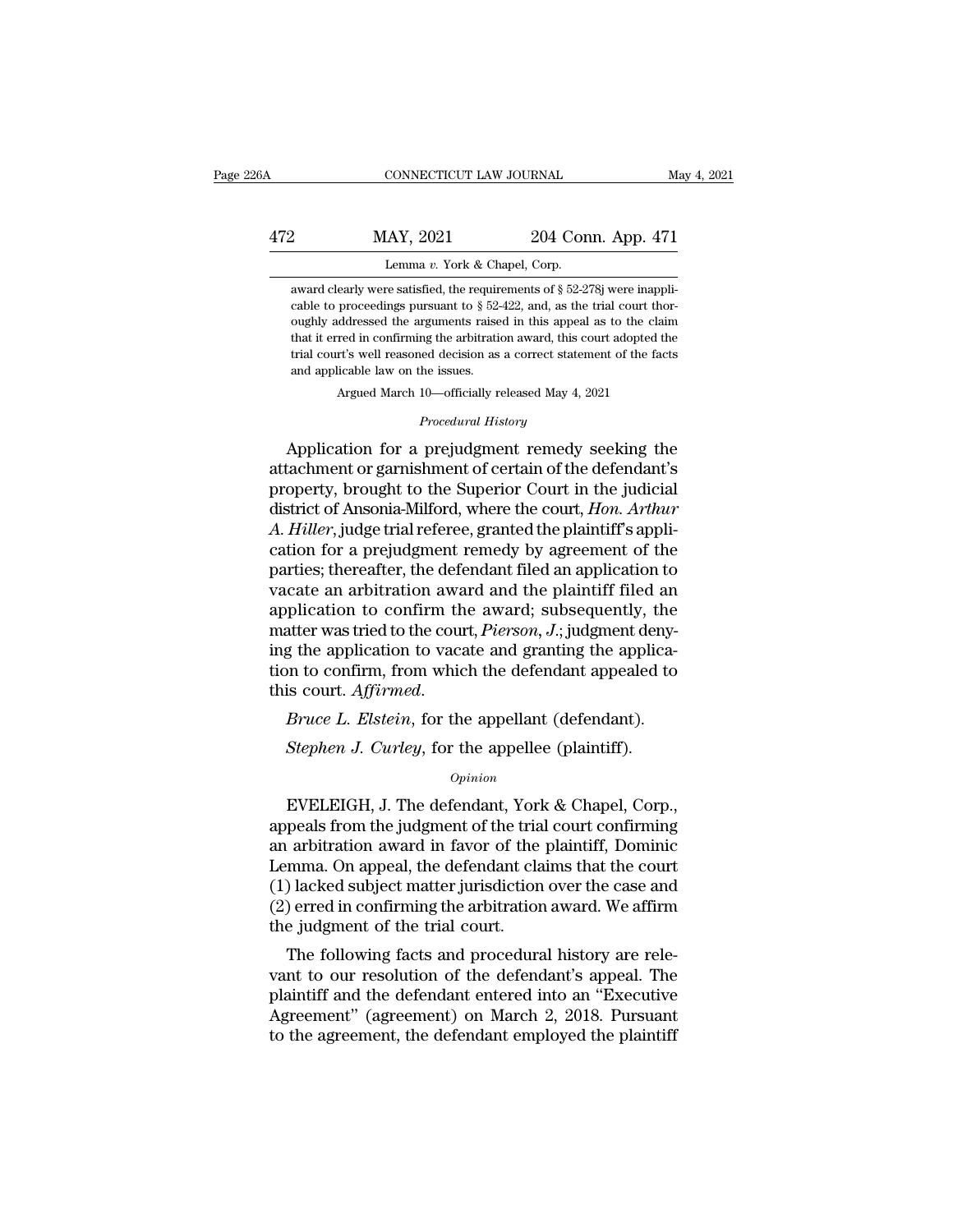21 CONNECTICUT LAW JOURNAL Page 227A<br>
204 Conn. App. 471 MAY, 2021 473<br>
Lemma v. York & Chapel, Corp.

CONNECTICUT LAW JOURNAL<br>
204 Conn. App. 471 MAY, 2021 473<br>
Lemma *v*. York & Chapel, Corp.<br>
as "[d]irector of [m]arketing of the [defendant's] whollycONNECTICUT LAW JOURNAL<br>
204 Conn. App. 471 MAY, 2021 473<br>
Lemma v. York & Chapel, Corp.<br>
as "[d]irector of [m]arketing of the [defendant's] wholly-<br>
owned [marketing] division," with the plaintiff being<br>
responsible for " 204 Conn. App. 471 MAY, 2021 473<br>
Lemma v. York & Chapel, Corp.<br>
as "[d]irector of [m]arketing of the [defendant's] wholly-<br>
owned [marketing] division," with the plaintiff being<br>
responsible for "new business development, 204 Conn. App. 471 MAY, 2021 473<br>
Lemma v. York & Chapel, Corp.<br>
as "[d]irector of [m]arketing of the [defendant's] wholly-<br>
owned [marketing] division," with the plaintiff being<br>
responsible for "new business development 204 Conn. App. 471 MAY, 2021 473<br>
Lemma v. York & Chapel, Corp.<br>
as "[d]irector of [m]arketing of the [defendant's] wholly-<br>
owned [marketing] division," with the plaintiff being<br>
responsible for "new business development Lemma v. York & Chapel, Corp.<br>
Lemma v. York & Chapel, Corp.<br>
as "[d]irector of [m]arketing of the [defendant's] wholly-<br>
owned [marketing] division," with the plaintiff being<br>
responsible for "new business development, c Lemma v. York & Chapel, Corp.<br>
as "[d]irector of [m]arketing of the [defendant's] wholly-<br>
owned [marketing] division," with the plaintiff being<br>
responsible for "new business development, client rela-<br>
tions, creative di as "[d]irector of [m]arketing of the [defendant's] wholly-<br>owned [marketing] division," with the plaintiff being<br>responsible for "new business development, client rela-<br>tions, creative direction, and strategic consulting." owned [marketing] division," with the plaintiff being<br>responsible for "new business development, client rela-<br>tions, creative direction, and strategic consulting." The<br>plaintiff was to be employed "on a part-time basis fo responsible for "new business development, client rela-<br>tions, creative direction, and strategic consulting." The<br>plaintiff was to be employed "on a part-time basis for<br>two years  $\ldots$  [working] [sixteen] hours to [thirty tions, creative direction, and strategic consulting." The<br>plaintiff was to be employed "on a part-time basis for<br>two years  $\ldots$  [working] [sixteen] hours to [thirty-<br>two] hours  $\ldots$  per week  $\ldots$  [for] a salary of<br>[\$50 plaintiff was to be employed "on a part-time basis for<br>two years  $\ldots$  [working] [sixteen] hours to [thirty-<br>two] hours  $\ldots$  per week  $\ldots$  [for] a salary of<br>[\$50,000] on an annualized basis  $\ldots$  paid in semi-<br>monthly i two years . . . [working] [sixteen] hours to [thirty-<br>two] hours . . . per week . . . [for] a salary of<br>[\$50,000] on an annualized basis . . . paid in semi-<br>monthly installments." The defendant also agreed to<br>reimburse th two] hours . . . per week . . . [for] a salary of<br>[\$50,000] on an annualized basis . . . paid in semi-<br>monthly installments." The defendant also agreed to<br>reimburse the plaintiff for "all reasonable travel, dining<br>and oth [ $$50,000$ ] on an annualized basis . . . paid in semi-<br>monthly installments." The defendant also agreed to<br>reimburse the plaintiff for "all reasonable travel, dining<br>and other ordinary, necessary and reasonable business<br>e monthly installments." The defendant also agreed to<br>reimburse the plaintiff for "all reasonable travel, dining<br>and other ordinary, necessary and reasonable business<br>expenses incurred  $\ldots$  in the performance of his<br>duties reimburse the plaintiff for "all reasonable travel, dining<br>
and other ordinary, necessary and reasonable business<br>
expenses incurred . . . in the performance of his<br>
duties under [the agreement], subject to reasonable<br>
bud and other ordinary, necessary and reasonable business<br>expenses incurred  $\ldots$  in the performance of his<br>duties under [the agreement], subject to reasonable<br>budget and/or other limitations or conditions agreed to<br>with [the expenses incurred . . . in the performance of his<br>duties under [the agreement], subject to reasonable<br>budget and/or other limitations or conditions agreed to<br>with [the defendant]." The agreement further provided:<br>"In the e duties under [the agreement], subject to reasonable<br>budget and/or other limitations or conditions agreed to<br>with [the defendant]." The agreement further provided:<br>"In the event that the [a]greement becomes terminated<br>by [t dget and/or other limitations or conditions agreed to<br>th [the defendant]." The agreement further provided:<br>a the event that the [a]greement becomes terminated<br>[the plaintiff] for cause, [or] by [the defendant] with-<br>it cau with [the defendant]." The agreement further provided:<br>"In the event that the [a]greement becomes terminated<br>by [the plaintiff] for cause, [or] by [the defendant] with-<br>out cause, then  $\dots$  [the defendant] shall pay to [t

"In the event that the [a]greement becomes terminated<br>by [the plaintiff] for cause, [or] by [the defendant] with-<br>out cause, then  $\dots$  [the defendant] shall pay to [the<br>plaintiff] [an] additional severance payment  $\dots$ ."<br> by [the plaintiff] for cause, [or] by [the defendant] without cause, then . . . [the defendant] shall pay to [the plaintiff] [an] additional severance payment . . . ."<br>In August, 2018, the defendant terminated the plaintif out cause, then  $\ldots$  [the defendant] shall pay to [the plaintiff] [an] additional severance payment  $\ldots$ ."<br>In August, 2018, the defendant terminated the plaintiff's employment. On August 22, 2018, the plaintiff com-<br>men plaintiff] [an] additional severance payment . . . ."<br>
In August, 2018, the defendant terminated the plain-<br>
tiff's employment. On August 22, 2018, the plaintiff com-<br>
menced the underlying arbitration action, claiming: "O In August, 2018, the defendant terminated the plaintiff's employment. On August 22, 2018, the plaintiff commenced the underlying arbitration action, claiming: "On or about August 15, 2018, [the defendant] terminated [the 11, 12, 2018, 100 and 12, 2018, the plaintiff com-<br>tiff's employment. On August 22, 2018, the plaintiff com-<br>menced the underlying arbitration action, claiming: "On<br>or about August 15, 2018, [the defendant] terminated<br>[the and suppressional variation action, claiming: "On<br>or about August 15, 2018, [the defendant] terminated<br>[the plaintiff's employment] without cause and without<br>notice. As of that date, [the defendant] had failed to<br>pay [the For about August 15, 2018, [the defendant] terminated<br>[the plaintiff's employment] without cause and without<br>notice. As of that date, [the defendant] had failed to<br>pay [the plaintiff \$2083.34] in salary through August<br>15, [the plaintiff's employment] without cause and without<br>notice. As of that date, [the defendant] had failed to<br>pay [the plaintiff \$2083.34] in salary through August<br>15, 2018. [The defendant] had also failed to reimburse<br>[\$ From Franchilling and the defendant] had failed to<br>pay [the plaintiff \$2083.34] in salary through August<br>15, 2018. [The defendant] had also failed to reimburse<br>[\$4200] in expenses through August 15, 2018. [The<br>defendant] h pay [the plaintiff \$2083.34] in salary through August 15, 2018. [The defendant] had also failed to reimburse [\$4200] in expenses through August 15, 2018. [The defendant] has materially breached the [a]greement. [The plain [5, 2018. [The defendant] had also failed to reimburse [\$4200] in expenses through August 15, 2018. [The defendant] has materially breached the [a]greement. [The plaintiff] claims that he is entitled to damages for his un [\$4200] in expenses through August 15, 2018. [The<br>defendant] has materially breached the [a]greement<br>[The plaintiff] claims that he is entitled to damages for<br>his unpaid salary and unreimbursed expenses . . .<br>In addition, defendant] has materially breached the [a]greement.<br>
[The plaintiff] claims that he is entitled to damages for<br>
his unpaid salary and unreimbursed expenses . . . .<br>
In addition, [the plaintiff] is entitled to a [t]erminat The plaintiff] claims that he is entitled to damages for<br>his unpaid salary and unreimbursed expenses . . . . .<br>In addition, [the plaintiff] is entitled to a [t]ermination<br>[p]ayment as specified . . . [in] the [a]greement This unpaid salary and unreimbuln<br>
In addition, [the plaintiff] is entit<br>
[p]ayment as specified . . . [in]<br>
[of] . . . at least \$29,166.76. M<br>
dant's] breach constitutes a viola<br>
utes §] 31-72<sup>1</sup> entitling [the plainages of] . . . . at least \$29,166.76. Moreover, [the defenant's] breach constitutes a violation of [General Stattes §] 31-72<sup>1</sup> entitling [the plaintiff] to double dam-<br>ges." (Footnote added.)<br><sup>1</sup> General Statutes § 31-72 prov dant's] breach constitutes a violation of [General Stat-<br>utes §] 31-72<sup>1</sup> entitling [the plaintiff] to double dam-<br>ages." (Footnote added.)<br> $\frac{1}{1}$  General Statutes § 31-72 provides in relevant part: "When any employer<br>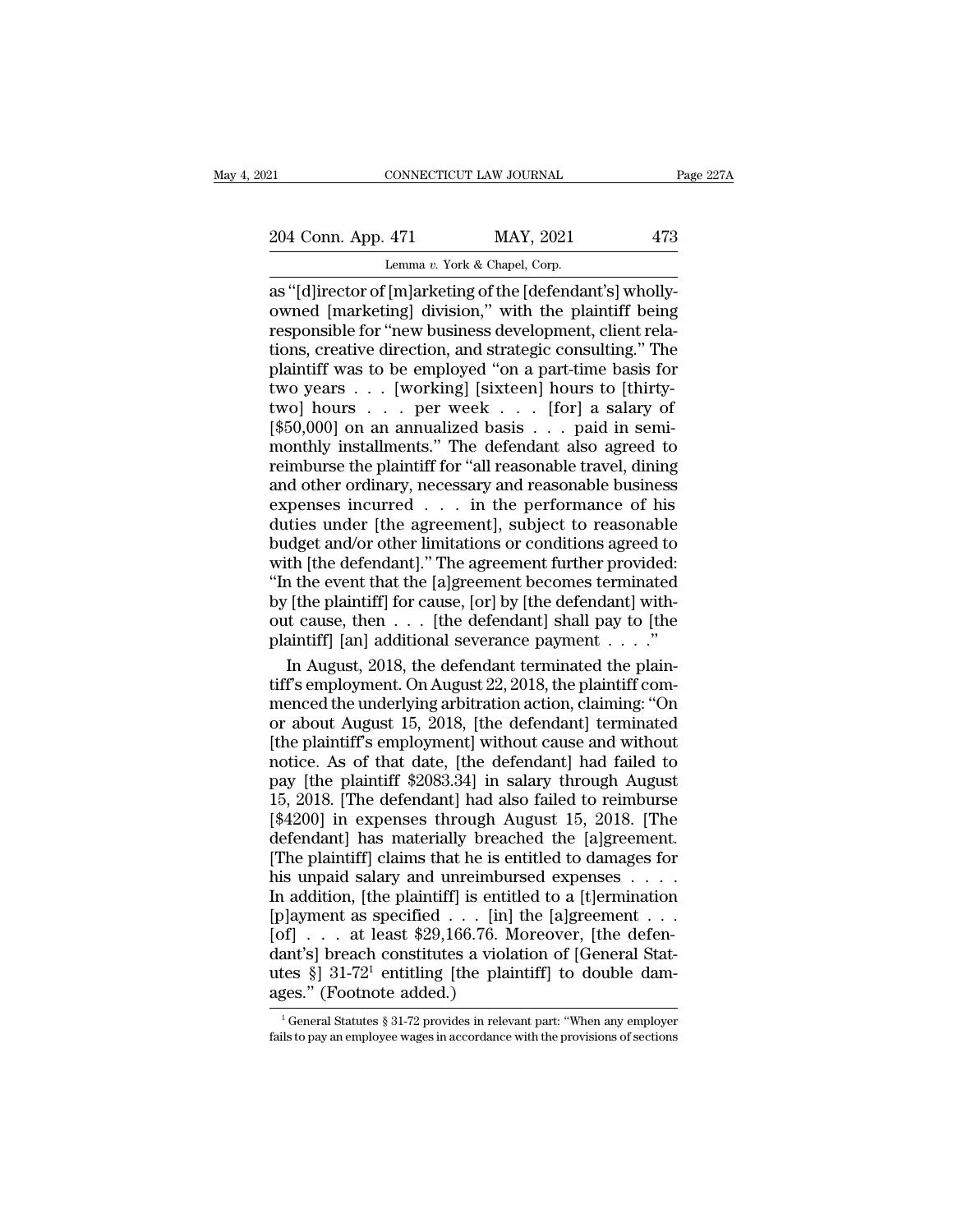|     | CONNECTICUT LAW JOURNAL                                |                    | May 4, 2021 |
|-----|--------------------------------------------------------|--------------------|-------------|
| 474 | MAY, 2021                                              | 204 Conn. App. 471 |             |
|     | Lemma v. York & Chapel, Corp.                          |                    |             |
|     | On Sentember 6, 2018, the plaintiff filed an "applica- |                    |             |

CONNECTICUT LAW JOURNAL<br>
4 MAY, 2021 204 Conn. App. 471<br>
Lemma v. York & Chapel, Corp.<br>
On September 6, 2018, the plaintiff filed an "applica-<br>
on for [an] order pendente lite in aid of arbitration<br>
of for [a] projudement MAY, 2021 204 Conn. App. 471<br>
Lemma v. York & Chapel, Corp.<br>
On September 6, 2018, the plaintiff filed an "application for [an] order pendente lite in aid of arbitration<br>
and for [a] prejudgment remedy," claiming "[t] hat 474 MAY, 2021 204 Conn. App. 471<br>
Lemma v. York & Chapel, Corp.<br>
On September 6, 2018, the plaintiff filed an "applica-<br>
tion for [an] order pendente lite in aid of arbitration<br>
and for [a] prejudgment remedy," claiming " 474 MAY, 2021 204 Conn. App. 471<br>
Lemma v. York & Chapel, Corp.<br>
On September 6, 2018, the plaintiff filed an "applica-<br>
tion for [an] order pendente lite in aid of arbitration<br>
and for [a] prejudgment remedy," claiming " Lemma v. York & Chapel, Corp.<br>
On September 6, 2018, the plaintiff filed an "application for [an] order pendente lite in aid of arbitration<br>
and for [a] prejudgment remedy," claiming "[t]hat there<br>
is probable cause that Lemma v. York & Chapel, Corp.<br>
On September 6, 2018, the plaintiff filed an "applica-<br>
tion for [an] order pendente lite in aid of arbitration<br>
and for [a] prejudgment remedy," claiming "[t] hat there<br>
is probable cause t On September 6, 2018, the plaintiff filed an "application for [an] order pendente lite in aid of arbitration<br>and for [a] prejudgment remedy," claiming "[t]hat there<br>is probable cause that an arbitral award and judgment<br> $\d$ tion for [an] order pendente lite in aid of arbitration<br>and for [a] prejudgment remedy," claiming "[t]hat there<br>is probable cause that an arbitral award and judgment<br> $\dots$  will be rendered  $\dots$  in favor of [the plaintiff]" and for [a] prejudgment remedy," claiming "[t]hat there<br>is probable cause that an arbitral award and judgment<br>... will be rendered ... in favor of [the plaintiff]"<br>and "seek[ing] an order from [the court] directing that<br>a is probable cause that an arbitral award and judgment<br>  $\ldots$  will be rendered  $\ldots$  in favor of [the plaintiff]"<br>
and "seek[ing] an order from [the court] directing that<br>
an attachment and/or garnishment be granted agains . . . will be rendered . . . in favor of [the plaintiff]"<br>and "seek[ing] an order from [the court] directing that<br>an attachment and/or garnishment be granted against<br>sufficient property of [the defendant] in order to secu and "seek[ing] an order from [the court] directing that<br>an attachment and/or garnishment be granted against<br>sufficient property of [the defendant] in order to secure<br>the sum of \$35,450.10." On November 5, 2018, the court<br>e an attachment and/or garnishment be granted against<br>sufficient property of [the defendant] in order to secure<br>the sum of \$35,450.10." On November 5, 2018, the court<br>entered the following order: "The court by agreement<br>of t sufficient property of [the defendant] in the sum of \$35,450.10." On November 5, entered the following order: "The court of the parties enters a [prejudgment 1 amount of \$35,450.10. The defendant w closure of assets in thi E sum of \$35,450.10. On November 3, 2018, the court<br>tered the following order: "The court by agreement<br>the parties enters a [prejudgment remedy] in the<br>nount of \$35,450.10. The defendant will provide dis-<br>posure of assets entered the following order: The court by agreement<br>of the parties enters a [prejudgment remedy] in the<br>amount of \$35,450.10. The defendant will provide dis-<br>closure of assets in this matter and will provide notice<br>when co

of the parties enters a [prejudgment remedy] in the<br>amount of \$35,450.10. The defendant will provide dis-<br>closure of assets in this matter and will provide notice<br>when compliance has been made."<br>The arbitration hearing oc amount of \$59,450.10. The defendant will provide disclosure of assets in this matter and will provide notice<br>when compliance has been made."<br>The arbitration hearing occurred on May 23, 2019.<br>On July 9, 2019, the arbitrato closure of assets in this matter and will provide notice<br>when compliance has been made."<br>The arbitration hearing occurred on May 23, 2019.<br>On July 9, 2019, the arbitrator entered the following<br>award: "The [plaintiff] is e when compliance has been made.<br>The arbitration hearing occurred on May 23, 2019.<br>On July 9, 2019, the arbitrator entered the following<br>award: "The [plaintiff] is entitled to recover the follow-<br>ing damages: (a) \$1923.07 i The arbitration hearing occurred on May 23, 2019.<br>On July 9, 2019, the arbitrator entered the following<br>award: "The [plaintiff] is entitled to recover the follow-<br>ing damages: (a) \$1923.07 in salary for the time worked<br>be On July 9, 2019, the arbitrator entered the following<br>award: "The [plaintiff] is entitled to recover the follow-<br>ing damages: (a) \$1923.07 in salary for the time worked<br>before he received notice of his termination; (b) \$2 award: "The [plaintiff] is entitled to recover the following damages: (a) \$1923.07 in salary for the time worked<br>before he received notice of his termination; (b) \$2907.73<br>for uncovered expenses; (c) \$33,566.68 as the [t] ing damages: (a) \$1923.07 in salary for the time worked<br>before he received notice of his termination; (b) \$2907.73<br>for uncovered expenses; (c) \$33,566.68 as the [t]ermina-<br>t[ion] [p]ayment under the [a]greement when he wa before he received notice of his termination; (b) \$2907.73<br>for uncovered expenses; (c) \$33,566.68 as the [t]ermina-<br>t[ion] [p]ayment under the [a]greement when he was<br>terminated without cause during the first year of the<br> for uncovered expenses; (c) \$33,566.68 as the [t]erminat<br>t[ion] [p]ayment under the [a]greement when he was<br>terminated without cause during the first year of the<br>[a]greement; [and] (d) \$1923.07 as the amount of unpaid<br>wag t[ion] [p]ayment under the [a]greement when he was<br>terminated without cause during the first year of the<br>[a]greement; [and] (d) \$1923.07 as the amount of unpaid<br>wages doubled under the terms of [§ 31-72]. . . . .<br>Therefor terminated without cause during the first year of the [a]greement; [and] (d)  $$1923.07$  as the amount of unpaid wages doubled under the terms of [ $$31-72]$ .....<br>Therefore the total damages awarded to [the plaintiff] again [a]greement; [and] (d) \$1923.07 as the amount of unpaid wages doubled under the terms of [§ 31-72].  $\dots$ .<br>Therefore the total damages awarded to [the plaintiff] against the [defendant] are \$40,320.55. The administrative f against the [defendant] are \$40,320.55. The administrative fees of the American Arbitration Association total-<br>ing \$2950 and the compensation of the arbitrator total-<br>ing \$13,350 shall be borne equally by the parties."<br>31tive fees of the American Arbitration Association total-<br>ing \$2950 and the compensation of the arbitrator total-<br>ing \$13,350 shall be borne equally by the parties."<br>31-71a to 31-71i, inclusive, or fails to compensate an em

ing \$2950 and the compensation of the arbitrator total-<br>ing \$13,350 shall be borne equally by the parties."<br>31-71a to 31-71i, inclusive, or fails to compensate an employee in accordance<br>with section 31-76k or where an empl ing \$13,350 shall be borne equally by the parties."<br>  $\frac{31\cdot71a \text{ to } 31\cdot71i}{31\cdot71a \text{ to } 31\cdot71i}$ , inclusive, or fails to compensate an employee in accordance<br>
with section 31-76k or where an employee . . . institutes (1) twice the full amount of such wages, with costs and such employee  $\frac{31-71a \text{ to } 31-71i}{26}$ , inclusive, or fails to compensate an employee in accordance with section 31-76k or where an employee  $\ldots$  institutes an a 31-71a to 31-71i, inclusive, or fails to compensate an employee in accordance with section 31-76k or where an employee  $\ldots$  institutes an action to enforce an arbitration award which requires an employer to make an emplo establishes that the employer had a good faith belief that the underpayment of wages or an arbitration award which requires an employer to make an employee whole  $\ldots$  such employee  $\ldots$  shall recover, in a civil action, matrice an arbitration award which requires an employer to make an employee whole  $\ldots$  such employee  $\ldots$  shall recover, in a civil action, (1) twice the full amount of such wages, with costs and such reasonable attorne employee whole  $\ldots$  such employee  $\ldots$  shall recover, in a civil action, (1) twice the full amount of such wages, with costs and such reasonable attorney's fees as may be allowed by the court, or (2) if the employer est employee whole  $\ldots$  such employee  $\ldots$  shall recover, in a civil action, (1) twice the full amount of such wages, with costs and such reasonable attorney's fees as may be allowed by the court, or (2) if the employer est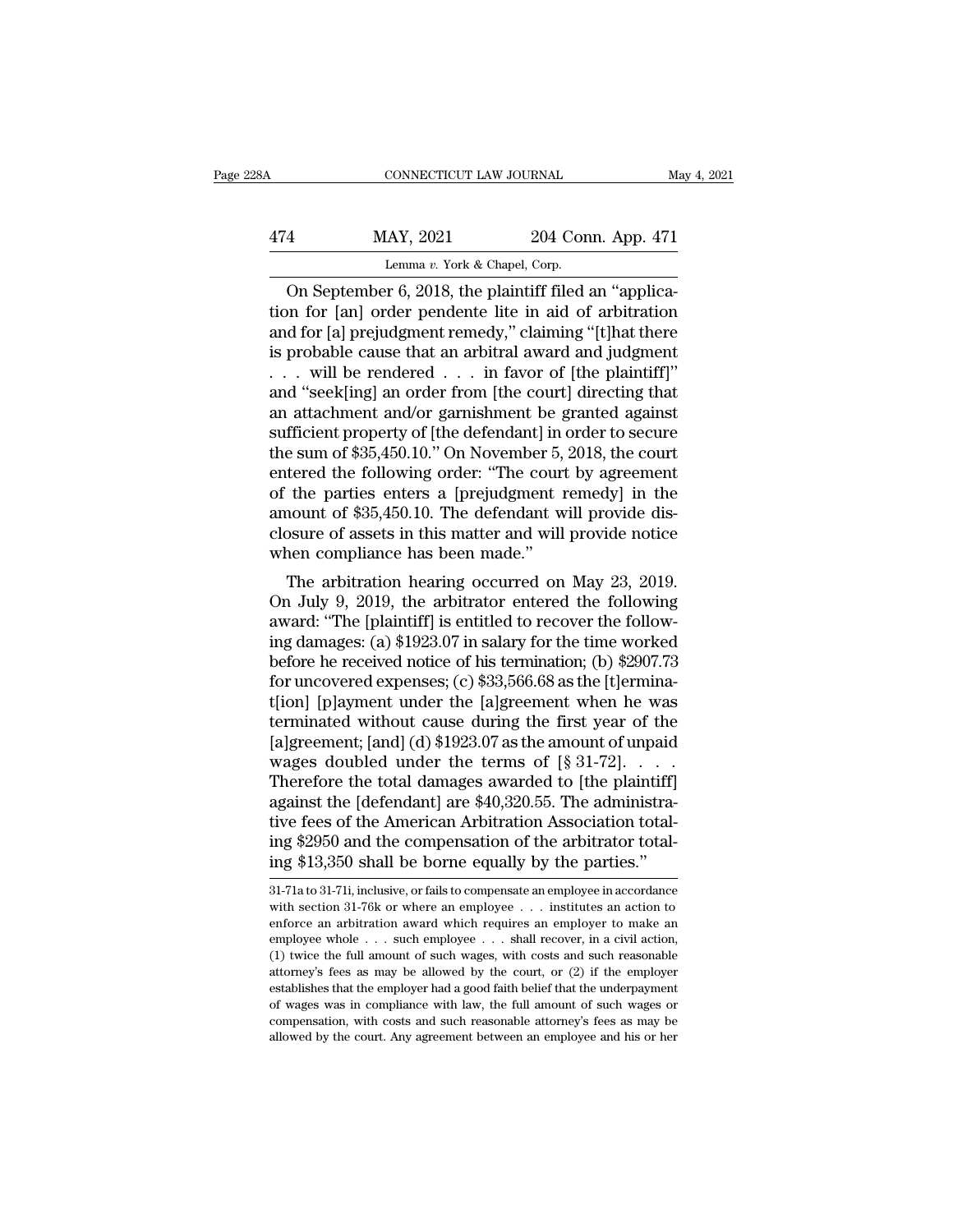| 21                 | CONNECTICUT LAW JOURNAL       |                                                       | Page 229A |
|--------------------|-------------------------------|-------------------------------------------------------|-----------|
| 204 Conn. App. 471 |                               | MAY, 2021                                             | 475       |
|                    | Lemma v. York & Chapel, Corp. |                                                       |           |
|                    |                               | On August $2,2019$ the defendant filed an application |           |

CONNECTICUT LAW JOURNAL Page 229A<br>
4 Conn. App. 471 MAY, 2021 475<br>
Lemma v. York & Chapel, Corp.<br>
On August 2, 2019, the defendant filed an application<br>
vacate the arbitration award, and on August 29, 2019,<br>
a plaintiff fi 204 Conn. App. 471 MAY, 2021 475<br>
Lemma v. York & Chapel, Corp.<br>
On August 2, 2019, the defendant filed an application<br>
to vacate the arbitration award, and on August 29, 2019,<br>
the plaintiff filed an application to confi 204 Conn. App. 471 MAY, 2021 475<br>
Lemma v. York & Chapel, Corp.<br>
On August 2, 2019, the defendant filed an application<br>
to vacate the arbitration award, and on August 29, 2019,<br>
the plaintiff filed an application to confi 204 Conn. App. 471 MAY, 2021 475<br>
Lemma v. York & Chapel, Corp.<br>
On August 2, 2019, the defendant filed an application<br>
to vacate the arbitration award, and on August 29, 2019,<br>
the plaintiff filed an application to confi Lemma v. York & Chapel, Corp.<br>
On August 2, 2019, the defendant filed an application<br>
to vacate the arbitration award, and on August 29, 2019,<br>
the plaintiff filed an application to confirm the arbitration award. On Decem Lemma v. York & Chapel, Corp.<br>
On August 2, 2019, the defendant filed an application<br>
to vacate the arbitration award, and on August 29, 2019,<br>
the plaintiff filed an application to confirm the arbi-<br>
tration award. On De On August 2, 2019, the defendant filed an application<br>to vacate the arbitration award, and on August 29, 2019,<br>the plaintiff filed an application to confirm the arbi-<br>tration award. On December 19, 2019, the court issued<br>i to vacate the arbitration award, and on August 29, 2019,<br>the plaintiff filed an application to confirm the arbitration award. On December 19, 2019, the court issued<br>its memorandum of decision denying the defendant's<br>applic the plaintiff filed an application to confirm the arbitration award. On December 19, 2019, the court issued its memorandum of decision denying the defendant's application to vacate and granting the plaintiff's application plication to vacate and granting the plaintiff's application to confirm the arbitration award. It is from that<br>dgment that the defendant appeals. Additional facts<br>d procedural history will be set forth as necessary.<br>I<br>We t

I and the set of  $\mathbf I$ 

frich to confirm the arbitration award. It is from that<br>judgment that the defendant appeals. Additional facts<br>and procedural history will be set forth as necessary.<br>I<br>We turn first to the defendant's claim—made for the<br>fir interpretendant appeals. Additional facts<br>and procedural history will be set forth as necessary.<br>I<br>We turn first to the defendant's claim—made for the<br>first time on appeal—that the court lacked subject mat-<br>ter jurisdictio and procedural history will be set forth as necessary.<br>  $I$ <br>
We turn first to the defendant's claim—made for the<br>
first time on appeal—that the court lacked subject matter<br>
jurisdiction over the case is Specifically, the I<br>I<br>We turn first to the defendant's claim—made for the<br>first time on appeal—that the court lacked subject mat-<br>ter jurisdiction over the case. Specifically, the defendant<br>claims that the court "lack[ed] subject matter jur I<br>We turn first to the defendant's claim—made for the<br>first time on appeal—that the court lacked subject mat-<br>ter jurisdiction over the case. Specifically, the defendant<br>claims that the court "lack[ed] subject matter juris We turn first to the defendant's claim—made for the<br>first time on appeal—that the court lacked subject mat-<br>ter jurisdiction over the case. Specifically, the defendant<br>claims that the court "lack[ed] subject matter jurisd first time on appeal—that the court lacked subject matter jurisdiction over the case. Specifically, the defendant claims that the court "lack[ed] subject matter jurisdiction over the case because it was commenced as a pre ter jurisdiction over the case. Specifically, the defendant<br>claims that the court "lack[ed] subject matter jurisdic-<br>tion over the case because it was commenced as a<br>prejudgment remedy and no service and return were<br>timely claims that the court "lack[ed] subject matter jurisdiction over the case because it was commenced as a prejudgment remedy and no service and return were timely made after the order entered granting the prejudgment remedy tion over the case because it was commenced as a<br>prejudgment remedy and no service and return were<br>timely made after the order entered granting the pre-<br>judgment remedy sought in violation of General Stat-<br>utes  $\S 52-278j$ prejudgment remedy and no service and return were<br>timely made after the order entered granting the pre-<br>judgment remedy sought in violation of General Stat-<br>utes § 52-278j . . . . " The plaintiff counters that "[t]he<br>docke timely made after the order entered granting the pre-<br>judgment remedy sought in violation of General Stat-<br>utes  $\S 52-278j \ldots$ ." The plaintiff counters that "[t]he<br>docketed proceeding commenced with an application<br>for an judgment remedy sought in violation of General Stat-<br>utes  $\S 52-278j$  . . . ." The plaintiff counters that "[t]he<br>docketed proceeding commenced with an application<br>for an order pendente lite in aid of arbitration pursuant utes § 52-278j . . . . " The plaintiff counters that "[t]he<br>docketed proceeding commenced with an application<br>for an order pendente lite in aid of arbitration pursuant<br>to [General Statutes] § 52-422 rather than an applicat docketed proceeding commenced with an application<br>for an order pendente lite in aid of arbitration pursuant<br>to [General Statutes] § 52-422 rather than an application<br>for [a] prejudgment remedy. Arbitrations do not pro-<br>cee for an order pendente lite in aid of arbitration pursuant<br>to [General Statutes]  $\S$  52-422 rather than an application<br>for [a] prejudgment remedy. Arbitrations do not pro-<br>ceed based upon 'writ, summons and complaint.' As<br> to [General Statutes]  $\S$  52-422 rather than an application<br>for [a] prejudgment remedy. Arbitrations do not pro-<br>ceed based upon 'writ, summons and complaint.' As<br>such, there was no signed writ, summons and complaint<br>to s for [a] prejudgment remedy. Arbitrations do not proceed based upon 'writ, summons and complaint.' As<br>such, there was no signed writ, summons and complaint<br>to serve on [the defendant] and return to court. There<br>was no unsi ceed based upon 'writ, summons and complaint.' As<br>such, there was no signed writ, summons and complaint<br>to serve on [the defendant] and return to court. There<br>was no unsigned writ, summons and complaint for that<br>matter. Th such, there was no signed writ, s<br>to serve on [the defendant] and<br>was no unsigned writ, summons<br>matter. The requirements of [§<br>apply to the circumstances of<br>omitted.) We conclude that the c<br>jurisdiction over the case.<br>"We serve on [the defendant] and return to court. There<br>as no unsigned writ, summons and complaint for that<br>atter. The requirements of [§ 52-278j] simply do not<br>ply to the circumstances of this case." (Footnote<br>aitted.) We con was no unsigned writ, summons and complaint for that<br>matter. The requirements of  $[\S$  52-278j] simply do not<br>apply to the circumstances of this case." (Footnote<br>omitted.) We conclude that the court had subject matter<br>juri

matter. The requirements of [§ 52-278]] simply do not<br>apply to the circumstances of this case." (Footnote<br>omitted.) We conclude that the court had subject matter<br>jurisdiction over the case.<br>"We have long held that because apply to the circumstances of this case." (Footnote<br>omitted.) We conclude that the court had subject matter<br>jurisdiction over the case.<br>"We have long held that because [a] determination<br>regarding a trial court's subject m "We have long held that because [a] determination regarding a trial court's subject matter jurisdiction is a question of law, our review is plenary.... Moreover, [i]t is a fundamental rule that a court may raise and emplo regarding a trial court's su<br>question of law, our reviev<br>[i]t is a fundamental rule<br>employer for payment of wages othe<br>be no defense to such action. . . . ."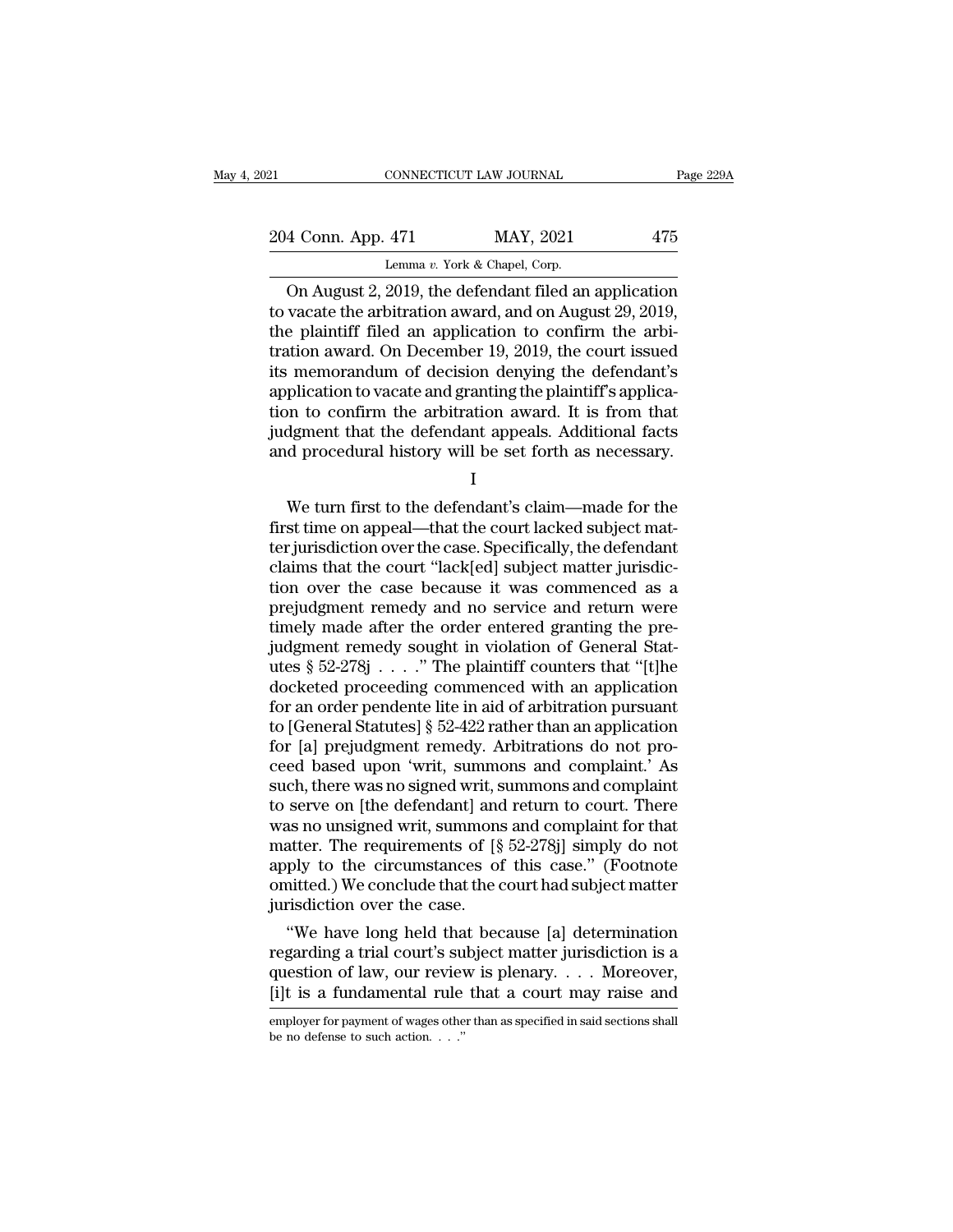| 30A | CONNECTICUT LAW JOURNAL                                |                    | May 4, 2021 |
|-----|--------------------------------------------------------|--------------------|-------------|
| 476 | MAY, 2021                                              | 204 Conn. App. 471 |             |
|     | Lemma v. York & Chapel, Corp.                          |                    |             |
|     | review the issue of subject matter inrisdiction at any |                    |             |

CONNECTICUT LAW JOURNAL May 4, 2021<br>
176 MAY, 2021 204 Conn. App. 471<br>
Lemma v. York & Chapel, Corp.<br>
Teview the issue of subject matter jurisdiction at any<br>
time.... Subject matter jurisdiction involves the<br>
nuthority of 476 MAY, 2021 204 Conn. App. 471<br>
Lemma v. York & Chapel, Corp.<br>
Teview the issue of subject matter jurisdiction at any<br>
time.... Subject matter jurisdiction involves the<br>
authority of the court to adjudicate the type of 476 MAY, 2021 204 Conn. App. 471<br>
Lemma v. York & Chapel, Corp.<br>
review the issue of subject matter jurisdiction at any<br>
time.... Subject matter jurisdiction involves the<br>
authority of the court to adjudicate the type of 476 MAY, 2021 204 Conn. App. 471<br>
Lemma v. York & Chapel, Corp.<br>
review the issue of subject matter jurisdiction at any<br>
time.... Subject matter jurisdiction involves the<br>
authority of the court to adjudicate the type of Lemma v. York & Chapel, Corp.<br>
The merits of subject matter jurisdiction at any<br>
time.... Subject matter jurisdiction involves the<br>
authority of the court to adjudicate the type of contro-<br>
versy presented by the action b Lemma v. York & Chapel, Corp.<br>
review the issue of subject matter jurisdiction at any<br>
time.... Subject matter jurisdiction involves the<br>
authority of the court to adjudicate the type of contro-<br>
versy presented by the ac review the issue of subject matter jurisdiction at any<br>time. . . . Subject matter jurisdiction involves the<br>authority of the court to adjudicate the type of contro-<br>versy presented by the action before it. . . . [A] court time. . . . Subject matter jurisdiction involves the authority of the court to adjudicate the type of contro-<br>versy presented by the action before it. . . . [A] court lacks discretion to consider the merits of a case over authority of the court to adjudicate the type of contro-<br>versy presented by the action before it. . . . [A] court<br>lacks discretion to consider the merits of a case over<br>which it is without jurisdiction. . . . The subject versy presented by the action before it. . . . [A] court<br>lacks discretion to consider the merits of a case over<br>which it is without jurisdiction. . . . The subject mat-<br>ter jurisdiction requirement may not be waived by an lacks discretion to consider the merits of a case over<br>which it is without jurisdiction. . . . The subject mat-<br>ter jurisdiction requirement may not be waived by any<br>party, and also may be raised by a party, or by the cour which it is without jurisdiction. . . .<br>ter jurisdiction requirement may no<br>party, and also may be raised by a p<br>sua sponte, at any stage of the pro<br>on appeal." (Citations omitted; inter<br>omitted.) *Peters* v. *Dept. of Soc* r jurnsdiction requirement may not be waived by any<br>
rty, and also may be raised by a party, or by the court<br>
a sponte, at any stage of the proceedings, including<br>
appeal." (Citations omitted; internal quotation marks<br>
ni party, and also may be raised by a party, or by the court<br>sua sponte, at any stage of the proceedings, including<br>on appeal." (Citations omitted; internal quotation marks<br>omitted.) Peters v. Dept. of Social Services, 273 C

sua sponte, at any stage of the proceedings, including<br>on appeal." (Citations omitted; internal quotation marks<br>omitted.) *Peters v. Dept. of Social Services*, 273 Conn.<br>434, 441, 870 A.2d 448 (2005).<br>In the present case, on appeal." (Citations omitted; internal quotation marks<br>
omitted.) *Peters v. Dept. of Social Services*, 273 Conn.<br>
434, 441, 870 A.2d 448 (2005).<br>
In the present case, the plaintiff filed in the Superior<br>
Court an applic omitted.) *Peters v. Dept. of Social Services*, 273 Conn.<br>434, 441, 870 A.2d 448 (2005).<br>In the present case, the plaintiff filed in the Superior<br>Court an application for an order pendente lite, pursu-<br>ant to § 52-422, whi 434, 441, 870 A.2d 448 (2005).<br>
In the present case, the plaintiff filed in the Superior<br>
Court an application for an order pendente lite, pursu-<br>
ant to § 52-422, which "is a special statutory proceed-<br>
ing" made in supp In the present case, the plaintiff filed in the Superior<br>Court an application for an order pendente lite, pursu-<br>ant to  $\S 52-422$ , which "is a special statutory proceed-<br>ing" made in support of an arbitration action. *Go* Court an application for an order pendente lite, pursu-<br>ant to § 52-422, which "is a special statutory proceed-<br>ing" made in support of an arbitration action. *Goodson*<br>v. *State*, 232 Conn. 175, 180, 653 A.2d 177 (1995). ant to § 52-422, which "is a special statutory proceeding" made in support of an arbitration action. *Goodson* v. *State*, 232 Conn. 175, 180, 653 A.2d 177 (1995). Section 52-422 provides in relevant part that "[a]t any t ing" made in support of an arbitration action. *Goodson* v. *State*, 232 Conn. 175, 180, 653 A.2d 177 (1995). Section 52-422 provides in relevant part that "[a]t any time before an award is rendered pursuant to an arbitrat v. *State*, 232 Conn. 175, 180, 653 A.2d 177 (1995). Section 52-422 provides in relevant part that "[a]t any time<br>before an award is rendered pursuant to an arbitration<br>under this chapter, the superior court for the judic 52-422 provides in relevant part that "[a]t any time<br>before an award is rendered pursuant to an arbitration<br>under this chapter, the superior court for the judicial<br>district in which one of the parties resides  $\dots$  may<br>mak before an award is rendered pursuant to an arbitration<br>under this chapter, the superior court for the judicial<br>district in which one of the parties resides . . . may<br>make forthwith such order or decree, issue such pro-<br>ces under this chapter, the superior court for the judicial<br>district in which one of the parties resides . . . may<br>make forthwith such order or decree, issue such pro-<br>cess and direct such proceedings as may be necessary<br>to p district in which one of the parties resides . . . . may<br>make forthwith such order or decree, issue such pro-<br>cess and direct such proceedings as may be necessary<br>to protect the rights of the parties pending the rendering<br> make forthwith such order or decree, issue such process and direct such proceedings as may be necessary<br>to protect the rights of the parties pending the rendering<br>of the award and to secure the satisfaction thereof when<br>re cess and direct such proceedings as may be necessary<br>to protect the rights of the parties pending the rendering<br>of the award and to secure the satisfaction thereof when<br>rendered and confirmed." Accordingly, pursuant to<br>§ 5 to protect the rights of the parties pending the rendering<br>of the award and to secure the satisfaction thereof when<br>rendered and confirmed." Accordingly, pursuant to<br>§ 52-422, during the pendency of an arbitration proceedof the award and to secure<br>nedered and confirme § 52-422, during the pending and before an awar<br>an application with the<br>protect the rights of the<br>arbitration matter.<br>The defendant relies ndered and confirmed." Accordingly, pursuant to<br>52-422, during the pendency of an arbitration proceed-<br>g and before an award is rendered, a party may file<br>application with the Superior Court for an order to<br>otect the right  $\S$  52-422, during the pendency of an arbitration proceeding and before an award is rendered, a party may file<br>an application with the Superior Court for an order to<br>protect the rights of the parties related to the pendin

ing and before an award is rendered, a party may file<br>an application with the Superior Court for an order to<br>protect the rights of the parties related to the pending<br>arbitration matter.<br>The defendant relies on § 52-278j, w an application with the Superior Court for an order to<br>protect the rights of the parties related to the pending<br>arbitration matter.<br>The defendant relies on § 52-278j, which provides<br>that, "[i]f an application for a prejudg protect the rights of the parties related to the pending<br>arbitration matter.<br>The defendant relies on § 52-278j, which provides<br>that, "[i]f an application for a prejudgment remedy is<br>granted but the plaintiff, within thirty arbitration matter.<br>The defendant relies on  $\S$  52-278j, which provides<br>that, "[i]f an application for a prejudgment remedy is<br>granted but the plaintiff, within thirty days thereof, does<br>not serve and return to court the The defendant relies on  $\S$  52-278j, which provides<br>that, "[i]f an application for a prejudgment remedy is<br>granted but the plaintiff, within thirty days thereof, does<br>not serve and return to court the writ, summons and<br>co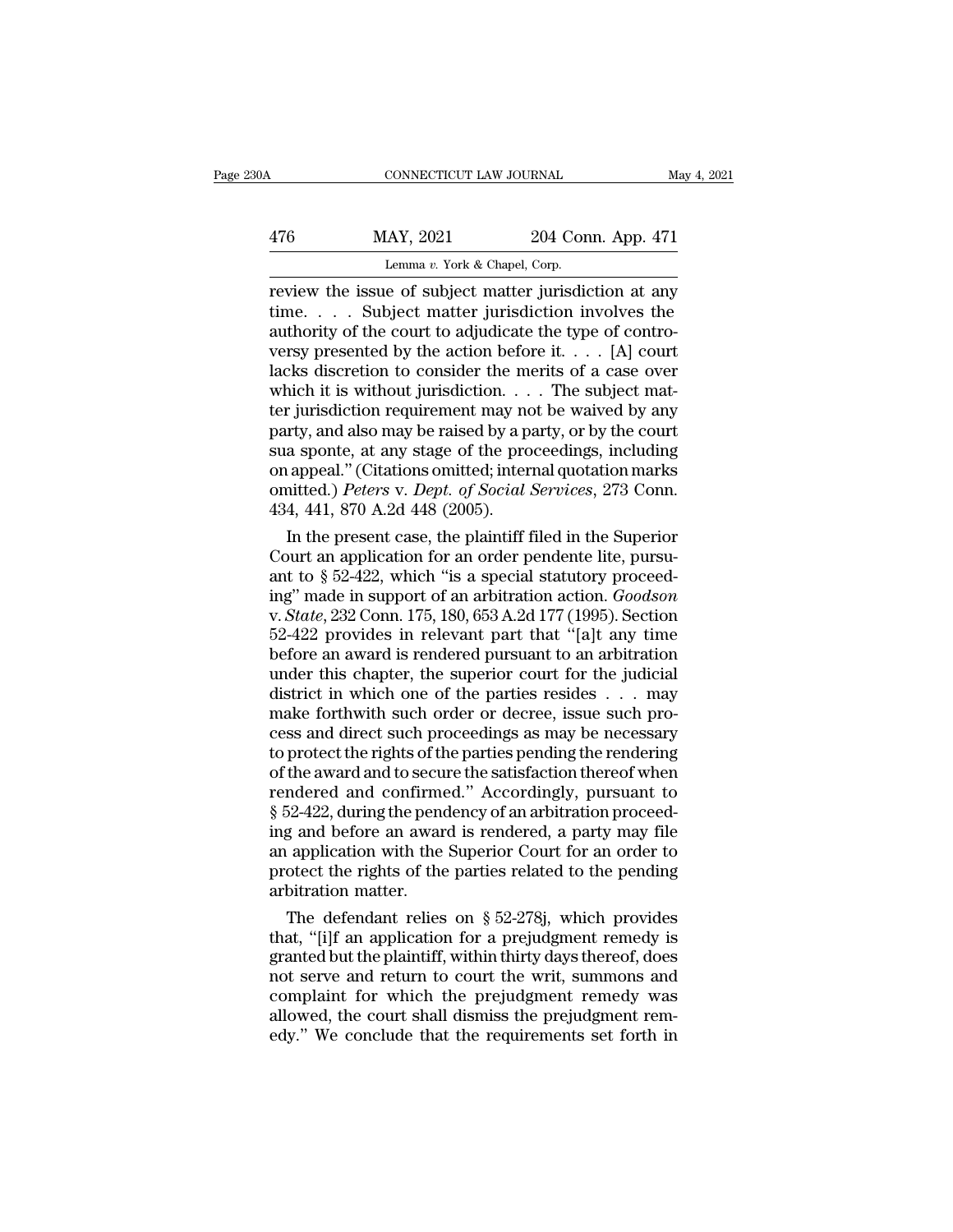# 21 CONNECTICUT LAW JOURNAL Page 231A<br>
204 Conn. App. 471 MAY, 2021 477<br>
Lemma v. York & Chapel, Corp. CONNECTICUT LAW JOURNAL<br>
204 Conn. App. 471 MAY, 2021 477<br>
Lemma *v*. York & Chapel, Corp.<br>
852-278j are inapplicable to proceedings pursuant to

EXECUTE EXECUTE THE SUITE OF THE PART OF THE SERVICE THE MAY, 2021<br>
Separate to proceedings pursuant to<br>
Secret the defendant's claim<br>
Secret that the court looked subject matter iurisdiction over <sup>204</sup> Conn. App. 471 MAY, 2021 477<br>
Lemma v. York & Chapel, Corp.<br>
§ 52-278j are inapplicable to proceedings pursuant to<br>
§ 52-422. Accordingly, we reject the defendant's claim<br>
that the court lacked subject matter jurisd 204 Conn. App. 471 MAY, 2021 477<br>
Lemma v. York & Chapel, Corp.<br>
§ 52-278j are inapplicable to proceedings pursuant to<br>
§ 52-422. Accordingly, we reject the defendant's claim<br>
that the court lacked subject matter jurisdic 204 Conn. App. 471 MAY, 2021 477<br>
Lemma v. York & Chapel, Corp.<br>
§ 52-278j are inapplicable to proceedings pursuant to<br>
§ 52-422. Accordingly, we reject the defendant's claim<br>
that the court lacked subject matter jurisdic Lemma v. York & Chapel, Corp.<br>
§ 52-278j are inapplicable to proceedings pursua<br>
§ 52-422. Accordingly, we reject the defendant's of<br>
that the court lacked subject matter jurisdiction<br>
the case on the basis of the plainti  $\frac{1}{22-278j}$  are inapplicable to proceedings pursuant to<br>52-422. Accordingly, we reject the defendant's claim<br>at the court lacked subject matter jurisdiction over<br>e case on the basis of the plaintiff's failure to compl  $\S$  52-278] are mappicable to proceedings pursuant to  $\S$  52-422. Accordingly, we reject the defendant's claim that the court lacked subject matter jurisdiction over the case on the basis of the plaintiff's failure to com

s 52-422. Accordingly, we reject the detendant s claim<br>that the court lacked subject matter jurisdiction over<br>the case on the basis of the plaintiff's failure to comply<br>with the requirements set forth in § 52-278j.<br>Genera that the court lacked subject matter jurisdiction over<br>the case on the basis of the plaintiff's failure to comply<br>with the requirements set forth in § 52-278j.<br>General Statutes §§ 52-417 and 52-418 provide the<br>jurisdictio the case on the basis of the plaintiff s failure to compty<br>with the requirements set forth in § 52-278j.<br>General Statutes §§ 52-417 and 52-418 provide the<br>jurisdictional requirements that are relevant to the par-<br>ties' ap with the requirements set forth in  $\S$  52-278].<br>
General Statutes  $\S$  52-417 and 52-418 provide the<br>
jurisdictional requirements that are relevant to the par-<br>
ties' applications to vacate and confirm the arbitration<br>
awa General Statutes  $\S$  52-417 and 52-418 provide the<br>jurisdictional requirements that are relevant to the par-<br>ties' applications to vacate and confirm the arbitration<br>award. Section 52-417 provides in relevant part: "At an jurisdictional requirements that are relevant to the parties' applications to vacate and confirm the arbitration<br>award. Section 52-417 provides in relevant part: "At any<br>time within one year after an award has been rendere ties' applications to vacate and confirm the arbitration<br>award. Section 52-417 provides in relevant part: "At any<br>time within one year after an award has been rendered<br>and the parties to the arbitration notified thereof, a award. Section 52-417 provides in relevant part: "At any<br>time within one year after an award has been rendered<br>and the parties to the arbitration notified thereof, any<br>party to the arbitration may make application to the<br>s time within one year after an award has been rendered<br>and the parties to the arbitration notified thereof, any<br>party to the arbitration may make application to the<br>superior court for the judicial district in which one of<br> and the parties to the arbitration notified thereof, any<br>party to the arbitration may make application to the<br>superior court for the judicial district in which one of<br>the parties resides  $\dots$  for an order confirming the<br>a party to the arbitration may make application to the<br>superior court for the judicial district in which one of<br>the parties resides . . . for an order confirming the<br>award. . . ." Section 52-418 (a) provides in relevant<br>par superior court for the judicial district in which one of<br>the parties resides . . . for an order confirming the<br>award . . . ." Section 52-418 (a) provides in relevant<br>part: "Upon the application of any party to an arbitrathe parties resides . . . . for an order confirming the<br>award. . . ." Section 52-418 (a) provides in relevant<br>part: "Upon the application of any party to an arbitra-<br>tion, the superior court for the judicial district in w award. . . ." Section 52-418 (a) provides in relevant<br>part: "Upon the application of any party to an arbitra-<br>tion, the superior court for the judicial district in which<br>one of the parties resides . . . shall make an orde part: "Upon the application of any party to an arbitration, the superior court for the judicial district in which<br>one of the parties resides . . . shall make an order<br>vacating the award if it finds any of the [stated] def cating the award if it finds any of the [stated] defects . . . ." Because these jurisdictional requirements<br>early have been satisfied, we conclude that the trial<br>urt had subject matter jurisdiction over the case.<br> $II$ <br>We t

II

 $\therefore$   $\therefore$   $\therefore$  Because these jurisdictional requirements<br>clearly have been satisfied, we conclude that the trial<br>court had subject matter jurisdiction over the case.<br>II<br>We turn now to the defendant's claim that the tri clearly have been satisfied, we conclude that the trial<br>court had subject matter jurisdiction over the case.<br> $II$ <br>We turn now to the defendant's claim that the trial<br>court erred in confirming the arbitration award. Specifi Figure 2.1 The arbitration are the case.<br>
The same arbitration over the case.<br>
The same that the trial court erred in confirming the arbitration award. Specifically, the defendant argues that the court erred in confirming II<br>
We turn now to the defendant's claim that the trial<br>
court erred in confirming the arbitration award. Specifi-<br>
cally, the defendant argues that the court erred in con-<br>
firming the arbitration award (1) "in light of t II<br>We turn now to the defendant's claim that the trial<br>court erred in confirming the arbitration award. Specifi-<br>cally, the defendant argues that the court erred in con-<br>firming the arbitration award (1) "in light of the d We turn now to the defendant's claim that the trial<br>court erred in confirming the arbitration award. Specifi-<br>cally, the defendant argues that the court erred in con-<br>firming the arbitration award (1) "in light of the def court erred in confirming the arbitration award. Specifically, the defendant argues that the court erred in confirming the arbitration award (1) "in light of the defendant's request to continue the arbitration hearing for cally, the defendant argues that the court erred in confirming the arbitration award  $(1)$  "in light of the defendant's request to continue the arbitration hearing for just cause,"  $(2)$  "when the underlying award require firming the arbitration award (1) "in light of the defen-<br>dant's request to continue the arbitration hearing for<br>just cause," (2) "when the underlying award required<br>the defendant to pay half of the arbitration fee and<br>de dant's request to continue the arbitration hearing for<br>just cause," (2) "when the underlying award required<br>the defendant to pay half of the arbitration fee and<br>denied [the defendant's] request for attorney's fees in<br>dire just cause," (2) "when the underlying award required<br>the defendant to pay half of the arbitration fee and<br>denied [the defendant's] request for attorney's fees in<br>direct contravention of the underlying contract," (3)<br>when the defendant to pay half of the arbitration fee and<br>denied [the defendant's] request for attorney's fees in<br>direct contravention of the underlying contract," (3)<br>when the underlying award "granted double damages<br>[to the denied [the<br>direct conti<br>when the u<br>[to the plai<br>"when the<br>amount der<br>tion . . . ."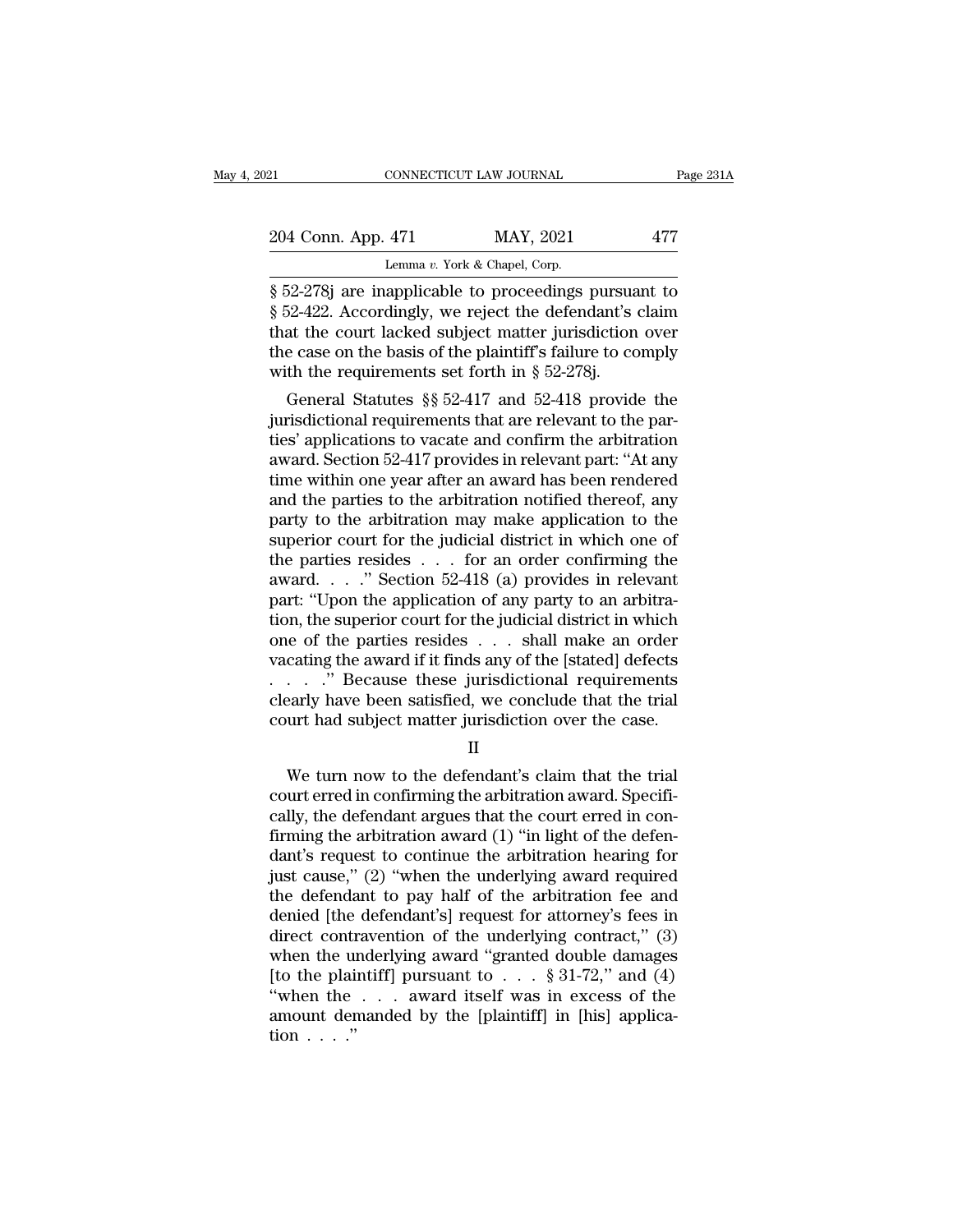| 32A | CONNECTICUT LAW JOURNAL                                |                    | May 4, 2021 |
|-----|--------------------------------------------------------|--------------------|-------------|
| 478 | MAY, 2021                                              | 204 Conn. App. 471 |             |
|     | Lemma v. York & Chapel, Corp.                          |                    |             |
|     | After a careful examination of the record and the pro- |                    |             |

CONNECTICUT LAW JOURNAL<br>
B MAY, 2021 204 Conn. App. 471<br>
Lemma v. York & Chapel, Corp.<br>
After a careful examination of the record and the pro-<br>
edings before the trial court, in addition to the parties'<br>
sight and oral arg  $\begin{array}{lll} \text{MAX, } 2021 & 204 \text{ Conn. App. 471} \ \text{Lemma } v. \text{ York & Chapter 201} \end{array}$ <br>
After a careful examination of the record and the proceedings before the trial court, in addition to the parties'<br>
briefs and oral arguments, we conclude t 478 MAY, 2021 204 Conn. App. 471<br>
Lemma v. York & Chapel, Corp.<br>
After a careful examination of the record and the proceedings before the trial court, in addition to the parties'<br>
briefs and oral arguments, we conclude th  $\frac{\text{MAY, 2021}}{\text{Lemma } v. \text{ York & Chapter 4.} \cdot \text{Chapel, Corp.}}$ <br>
After a careful examination of the record and the proceedings before the trial court, in addition to the parties'<br>
briefs and oral arguments, we conclude that the judgment o Lemma v. York & Chapel, Corp.<br>
After a careful examination of the record and the pro-<br>
ceedings before the trial court, in addition to the parties'<br>
briefs and oral arguments, we conclude that the judg-<br>
ment of the trial Lemma v. York & Chapel, Corp.<br>
After a careful examination of the record and the pro-<br>
ceedings before the trial court, in addition to the parties'<br>
briefs and oral arguments, we conclude that the judg-<br>
ment of the trial After a careful examination of the record and the proceedings before the trial court, in addition to the parties'<br>briefs and oral arguments, we conclude that the judgment of the trial court should be affirmed. Because the<br> ceedings before the trial court, in addition to the parties'<br>briefs and oral arguments, we conclude that the judg-<br>ment of the trial court should be affirmed. Because the<br>court thoroughly addressed the arguments that are n briefs and oral arguments, we conclude that the judgment of the trial court should be affirmed. Because the court thoroughly addressed the arguments that are now before this court on appeal, we adopt its well reasoned deci ment of the trial court should be affirmed. Because the<br>court thoroughly addressed the arguments that are now<br>before this court on appeal, we adopt its well reasoned<br>decision denying the defendant's application to vacate<br> court thoroughly addressed the arguments that are now<br>before this court on appeal, we adopt its well reasoned<br>decision denying the defendant's application to vacate<br>and granting the plaintiff's application to confirm the<br>a before this court on appeal, we adopt its well reasoned<br>decision denying the defendant's application to vacate<br>and granting the plaintiff's application to confirm the<br>arbitration award as a correct statement of the facts<br> decision denying the defendant's application to vacate<br>and granting the plaintiff's application to confirm the<br>arbitration award as a correct statement of the facts<br>and applicable law with respect to these issues. See<br>*Lem* and granting the plaintiff's application to confirm the<br>arbitration award as a correct statement of the facts<br>and applicable law with respect to these issues. See<br>*Lemma v. York & Chapel, Corp.*, Superior Court, judi-<br>cia arbitration award as a correct statement of the facts<br>and applicable law with respect to these issues. See<br>*Lemma* v. *York & Chapel*, *Corp.*, Superior Court, judi-<br>cial district of Ansonia-Milford, Docket No. CV-18-<br>501 and applicable law with respect to these issues. See<br>*Lemma v. York & Chapel, Corp.*, Superior Court, judi-<br>cial district of Ansonia-Milford, Docket No. CV-18-<br>5016228-S (December 19, 2019) (reprinted at 204 Conn.<br>App. 478 Lemma v. York & Ch<br>cial district of Anso<br>5016228-S (December<br>App. 478, A.3d<br>issues by this court we<br>e.g., Woodruff v. Her<br>A.3d 857 (2010).<br>The judgment is af at district of Ansonia-Minord,<br>16228-S (December 19, 2019) (rop. 478, A.3d ). Any further<br>sues by this court would serve no<br>g., Woodruff v. Hemingway, 2:<br>3d 857 (2010).<br>The judgment is affirmed.<br>In this opinion the other j In this opinion the other judges concurred.<br>
In this overtical serve no useful purpose.<br>
In this opinion the other judges concurred.<br>
In this opinion the other judges concurred.

### APPENDIX

# The judgment is affirmed.<br>
In this opinion the other judges concurred.<br>
APPENDIX<br>
DOMINIC LEMMA *v*. YORK AND CHAPEL, CORP.\*<br>
Superior Court, Judicial District of Ansonia-Milford

APPENDIX<br>IIC LEMMA v. YORK AND CHAPEL, CORP.\*<br>Superior Court, Judicial District of Ansonia-Milford<br>File No. CV-18-5016228-S APPENDIX<br>A v. YORK AND CHAPEL,<br>rt, Judicial District of Ansonia-Milfo<br>File No. CV-18-5016228-S<br>andum filed December 19, 2019 EMMA v. YORK AND CHAPEL, CO<br>or Court, Judicial District of Ansonia-Milford<br>File No. CV-18-5016228-S<br>Memorandum filed December 19, 2019

*Proceedings*

MUNINIC LEMMA  $v$ . YORK AND CHAPEL, CORP.\*<br>
Superior Court, Judicial District of Ansonia-Milford<br>
File No. CV-18-5016228-S<br>
Memorandum filed December 19, 2019<br>
Proceedings<br>
Memorandum of decision on defendant's applicatio Superior Court, Judicial District of Ansonia-Milford<br>File No. CV-18-5016228-S<br>Memorandum filed December 19, 2019<br>Proceedings<br>Memorandum of decision on defendant's application<br>to vacate and plaintiff's motion to confirm arb File No. CV-18-5016228-S<br>
Memorandum filed December 19, 2019<br> *Proceedings*<br> **Memorandum of decision on defendant's application<br>
to vacate and plaintiff's motion to confirm arbitration<br>
award. Judgment denying the applicat** *Proceedings*<br>*Proceedings*<br>*Proceedings*<br>**and granting of decision on defendant's application to vacate and plaintiff's motion to confirm arb<br>award. Judgment denying the application to<br>and granting the application to conf** *Bruce L. Elstein*, for the defendant's application<br>ward. *Judgment denying the application to vacate*<br>*nd granting the application to confirm.*<br>*Stephen J. Curley*, for the plaintiff.<br>*Bruce L. Elstein*, for the defendant

<sup>(2021).</sup>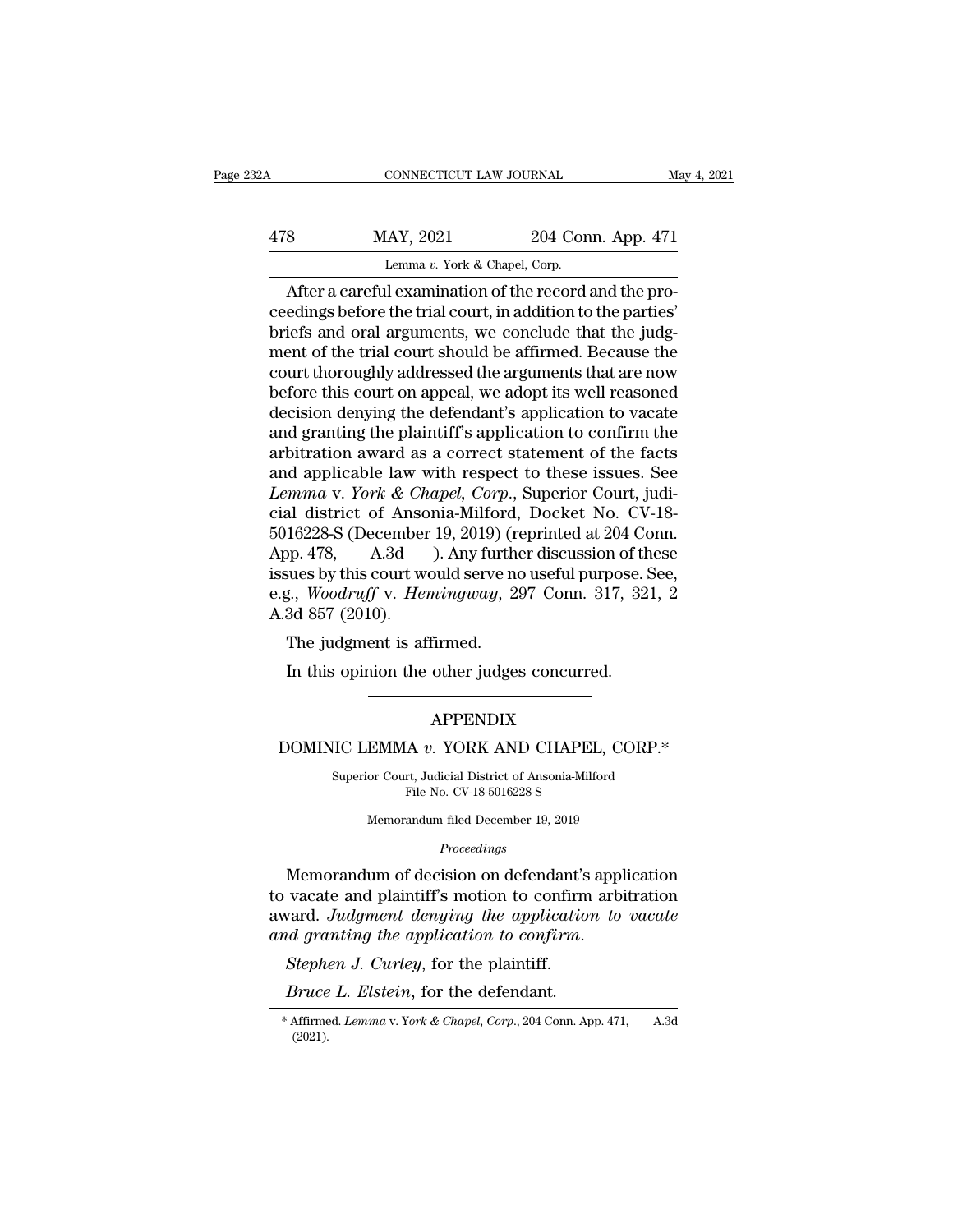21 CONNECTICUT LAW JOURNAL Page 233A<br>
204 Conn. App. 471 MAY, 2021 479<br>
Lemma v. York & Chapel, Corp. CONNECTICUT LAW JOURNAL<br>
471 MAY, 2021<br>
Lemma *v*. York & Chapel, Corp. 4 Conn. App. 471<br>
Lemm<br>
PIERSON, J.<br>
STATE 9 (pp. 471 MAY, 2021 479<br>
Lemma v. York & Chapel, Corp.<br>
Opinion<br>
J.<br>
STATEMENT OF THE CASE<br>
Nuvas commenced by an application for an

*Opinion*

Lemma v. York & Chapel, Corp.<br>
Opinion<br>
PIERSON, J.<br>
STATEMENT OF THE CASE<br>
This action was commenced by an application for an<br>
der pendente lite in aid of arbitration and for a prej-<br>
smoot remody. According to a supporti order pendente lite in aid of arbitration for an<br>order pendente lite in aid of arbitration and for a prej-<br>udgment remedy. According to a supporting affidavit filed<br>by the applicant. Deminic Lemma, on March 2, 2018 PIERSON, J.<br>
STATEMENT OF THE CASE<br>
This action was commenced by an application for an<br>
order pendente lite in aid of arbitration and for a prej-<br>
udgment remedy. According to a supporting affidavit filed<br>
by the applicant PIERSON, J.<br>STATEMENT OF THE CASE<br>This action was commenced by an application for an<br>order pendente lite in aid of arbitration and for a prej-<br>udgment remedy. According to a supporting affidavit filed<br>by the applicant, Dom STATEMENT OF THE CASE<br>This action was commenced by an application for an<br>order pendente lite in aid of arbitration and for a prej-<br>udgment remedy. According to a supporting affidavit filed<br>by the applicant, Dominic Lemma, This action was commenced by an application for an order pendente lite in aid of arbitration and for a prejudgment remedy. According to a supporting affidavit filed by the applicant, Dominic Lemma, on March 2, 2018, he an This action was commenced by an application for an order pendente lite in aid of arbitration and for a prejudgment remedy. According to a supporting affidavit filed by the applicant, Dominic Lemma, on March 2, 2018, he and order pendente lite in aid of arbitration and for a prejudgment remedy. According to a supporting affidavit filed<br>by the applicant, Dominic Lemma, on March 2, 2018,<br>he and the respondent, York & Chapel, Corp., entered<br>into udgment remedy. According to a supporting affidavit filed<br>by the applicant, Dominic Lemma, on March 2, 2018,<br>he and the respondent, York & Chapel, Corp., entered<br>into an executive agreement pursuant to which the<br>applicant by the applicant, Dominic Lemma, on March 2, 2018,<br>he and the respondent, York & Chapel, Corp., entered<br>into an executive agreement pursuant to which the<br>applicant agreed to be employed by the respondent,<br>part-time, from J he and the respondent, York & Chapel, Corp., entered<br>into an executive agreement pursuant to which the<br>applicant agreed to be employed by the respondent,<br>part-time, from January 2, 2018 through December 31,<br>2018 (agreement into an executive agreement pursuant to which the<br>applicant agreed to be employed by the respondent,<br>part-time, from January 2, 2018 through December 31,<br>2018 (agreement). Further, according to the applicant,<br>the responden applicant agreed to be employed by the respondent,<br>part-time, from January 2, 2018 through December 31,<br>2018 (agreement). Further, according to the applicant,<br>the respondent agreed to compensate the applicant at<br>a rate of part-time, from January 2, 2018 through December 31,<br>2018 (agreement). Further, according to the applicant,<br>the respondent agreed to compensate the applicant at<br>a rate of \$50,000 per year on a semimonthly basis; permit<br>the 2018 (agreement). Further<br>the respondent agreed to<br>a rate of \$50,000 per year or<br>the applicant to participate<br>health benefit plans; reim<br>ness expenses; and prov<br>days, and sick leave.<br>The applicant alleges t referred to compensate the applicant at<br>ate of \$50,000 per year on a semimonthly basis; permit<br>e applicant to participate in group insurance and other<br>alth benefit plans; reimburse the applicant for busi-<br>ss expenses; and The applicant to participate in group insurance and other<br>health benefit plans; reimburse the applicant for busi-<br>ness expenses; and provide paid holidays, vacation<br>days, and sick leave.<br>The applicant alleges that, despite

are applicant to paracipate in group institute and other<br>health benefit plans; reimburse the applicant for busi-<br>ness expenses; and provide paid holidays, vacation<br>days, and sick leave.<br>The applicant alleges that, despite The applicant point plans, removide paid holidays, vacation<br>days, and sick leave.<br>The applicant alleges that, despite complying fully<br>with his obligations under the agreement, the respon-<br>dent terminated his employment on days, and sick leave.<br>
The applicant alleges that, despite complying fully<br>
with his obligations under the agreement, the respon-<br>
dent terminated his employment on or about August<br>
15, 2018, without cause or notice. The a days, and sick icave.<br>The applicant alleges that, despite complying fully<br>with his obligations under the agreement, the respon-<br>dent terminated his employment on or about August<br>15, 2018, without cause or notice. The appli The applicant alleges that, despite complying fully<br>with his obligations under the agreement, the respon-<br>dent terminated his employment on or about August<br>15, 2018, without cause or notice. The applicant further<br>alleges t with his obligations under the agreement, the respondent terminated his employment on or about August 15, 2018, without cause or notice. The applicant further alleges that, as of the date of his termination, the respondent dent terminated his employment on or about August<br>15, 2018, without cause or notice. The applicant further<br>alleges that, as of the date of his termination, the respon-<br>dent had failed to pay him wages and reimburse busi-<br>n 15, 2018, without cause or notice. The applicant further<br>alleges that, as of the date of his termination, the respon-<br>dent had failed to pay him wages and reimburse busi-<br>ness expenses in accordance with the agreement. Th alleges that, as of the date of his termination, the respondent had failed to pay him wages and reimburse business expenses in accordance with the agreement. The applicant claims that a "Termination Payment" due under the dent had failed to pay him wages and reimburse business expenses in accordance with the agreement. The applicant claims that a "Termination Payment" due under the agreement was not paid. He further claims that the failure ness expenses in accordance with the agreement. The<br>applicant claims that a "Termination Payment" due<br>under the agreement was not paid. He further claims<br>that the failure to pay him wages may constitute a<br>violation of Gen applicant claims that a "Termination Payment" due<br>under the agreement was not paid. He further claims<br>that the failure to pay him wages may constitute a<br>violation of General Statutes § 31-72, "which may entitle<br>[him] to d at the failure to pay him wages may constitute a<br>plation of General Statutes § 31-72, "which may entitle<br>im] to double damages." The applicant averred that<br>obable cause exists to support an arbitration award<br>his favor "in violation of General Statutes § 31-72, "which may entitle [him] to double damages." The applicant averred that probable cause exists to support an arbitration award in his favor "in at least the amount of \$35,450.10  $\dots$ . Final is double damages." The applicant averred that probable cause exists to support an arbitration award in his favor "in at least the amount of \$35,450.10  $\dots$ ."<br>According to the applicant, on August 22, 2018, he deman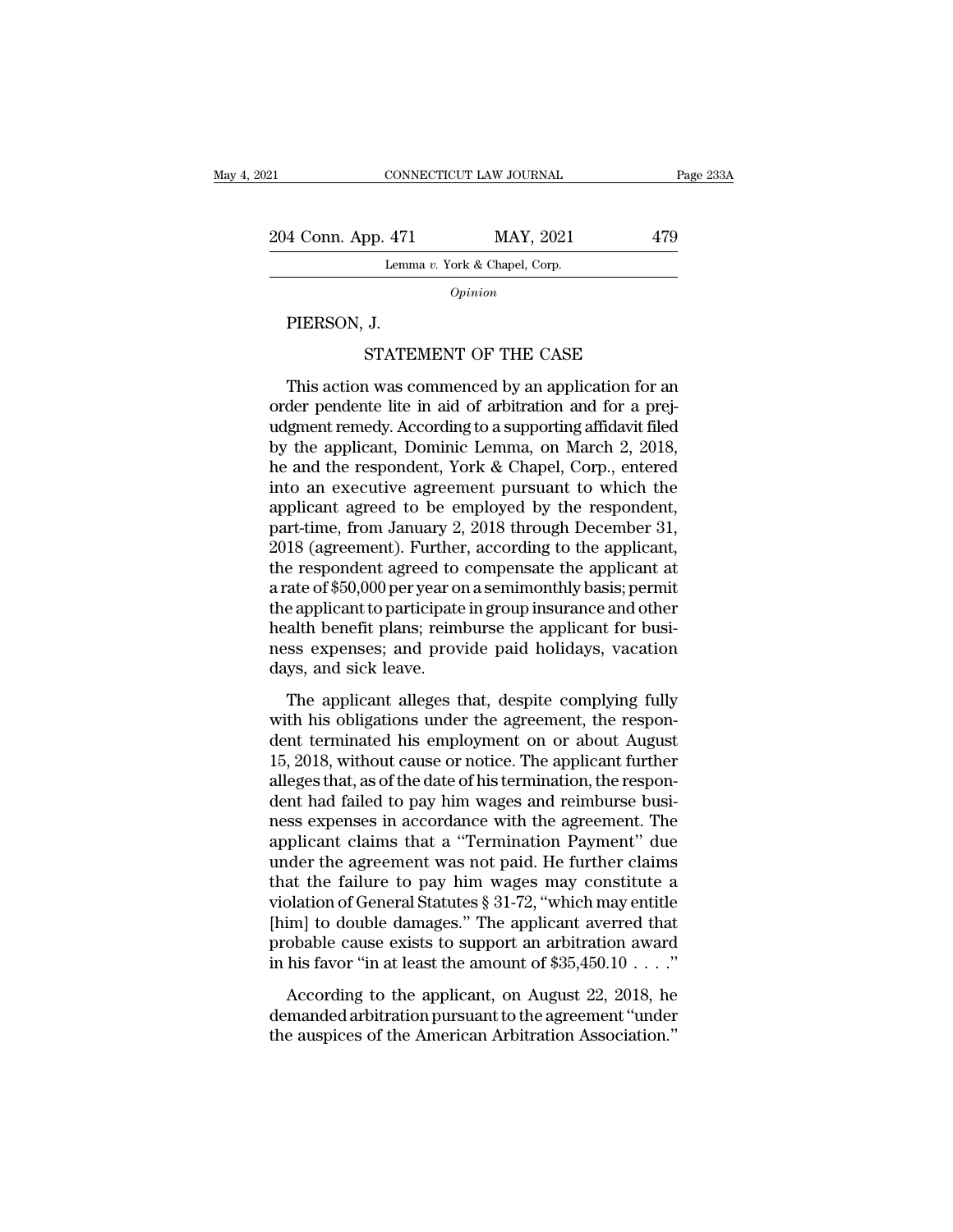| 34A | CONNECTICUT LAW JOURNAL                                  |                    | May 4, 2021 |
|-----|----------------------------------------------------------|--------------------|-------------|
| 480 | MAY, 2021                                                | 204 Conn. App. 471 |             |
|     | Lemma v. York & Chapel, Corp.                            |                    |             |
|     | Section 11 of the agreement provides at subsection $(f)$ |                    |             |

CONNECTICUT LAW JOURNAL May 4, 2<br>
MAY, 2021 204 Conn. App. 471<br>
Lemma v. York & Chapel, Corp.<br>
Section 11 of the agreement provides, at subsection (f),<br>
in part as follows: "At either party's option, any dispute<br>
arising d MAY, 2021 204 Conn. App. 471<br>
Lemma v. York & Chapel, Corp.<br>
Section 11 of the agreement provides, at subsection (f),<br>
in part as follows: "At either party's option, any dispute<br>
arising directly or indirectly from the per 480 MAY, 2021 204 Conn. App. 471<br>
Lemma v. York & Chapel, Corp.<br>
Section 11 of the agreement provides, at subsection (f),<br>
in part as follows: "At either party's option, any dispute<br>
arising directly or indirectly from th  $\frac{\text{MAX}}{\text{Lemma } v. \text{ York & Chapter 471}}$ <br>
Lemma  $v. \text{ York & Chapter 471}$ <br>
Section 11 of the agreement provides, at subsection (f),<br>
in part as follows: "At either party's option, any dispute<br>
arising directly or indirectly from the perform Section 11 of the agreement provides, at subsection (f),<br>
Section 11 of the agreement provides, at subsection (f),<br>
in part as follows: "At either party's option, any dispute<br>
arising directly or indirectly from the perfo Lemma v. York & Chapel, Corp.<br>
Section 11 of the agreement provides, at subsection (f),<br>
in part as follows: "At either party's option, any dispute<br>
arising directly or indirectly from the performance or<br>
breach of a party Section 11 of the agreement provides, at subsection (f),<br>in part as follows: "At either party's option, any dispute<br>arising directly or indirectly from the performance or<br>breach of a party's obligations under this Agreemen in part as follows: "At either party's option, any dispute<br>arising directly or indirectly from the performance or<br>breach of a party's obligations under this Agreement<br>shall be resolved by binding arbitration before the<br>Ame arising directly or indirectly from the performance or<br>breach of a party's obligations under this Agreement<br>shall be resolved by binding arbitration before the<br>American Arbitration Association [AAA], using its then<br>current breach of a party's obligations under this Agreement<br>shall be resolved by binding arbitration before the<br>American Arbitration Association [AAA], using its then<br>current Commercial Arbitration Rules. The panel shall<br>consist shall be resolved by binding arbitration before the<br>American Arbitration Association [AAA], using its then<br>current Commercial Arbitration Rules. The panel shall<br>consist of one arbitrator. The Arbitration Panel shall<br>be aut merican Arbitration Association [AAA], using its then<br>rrent Commercial Arbitration Rules. The panel shall<br>nsist of one arbitrator. The Arbitration Panel shall<br>authorized to resolve all questions of law and fact<br>tween the p current Commercial Arbitration Rules. The panel shall<br>consist of one arbitrator. The Arbitration Panel shall<br>be authorized to resolve all questions of law and fact<br>between the parties, but shall not be authorized to<br>award

consist of one arbitrator. The Arbitration Panel shall<br>be authorized to resolve all questions of law and fact<br>between the parties, but shall not be authorized to<br>award special, consequential or punitive damages."<br>The AAA " be authorized to resolve all questions of law and fact<br>between the parties, but shall not be authorized to<br>award special, consequential or punitive damages."<br>The AAA "Online Filing Acknowledgement" form<br>filed by the applic between the parties, but shall not be authorized to<br>award special, consequential or punitive damages."<br>The AAA "Online Filing Acknowledgement" form<br>filed by the applicant, which served as a "Demand for<br>Arbitration," reflec award special, consequential or punitive damages."<br>The AAA "Online Filing Acknowledgement" form<br>filed by the applicant, which served as a "Demand for<br>Arbitration," reflects, inter-alia, several claims—<br>namely, that the res The AAA "Online Filing Acknowledgement" form<br>filed by the applicant, which served as a "Demand for<br>Arbitration," reflects, inter alia, several claims—<br>namely, that the respondent (1) failed to pay the appli-<br>cant \$2083.34 Filed by the applicant, which served as a "Demand for<br>Arbitration," reflects, inter alia, several claims—<br>namely, that the respondent (1) failed to pay the appli-<br>cant \$2083.34 in salary through August 15, 2018, (2)<br>failed Arbitration," reflects, inter alia, several claims—<br>namely, that the respondent (1) failed to pay the applicant \$2083.34 in salary through August 15, 2018, (2)<br>failed to reimburse expenses of \$4200 through August<br>15, 2018 respondent (1) failed to pay the applicant \$2083.34 in salary through August 15, 2018, (2) failed to reimburse expenses of \$4200 through August 15, 2018, and (3) owed a termination payment of "at least" \$29,166.76. The "C Framely, the applicant (1) rance to pay and  $\frac{1}{2}$  cant \$2083.34 in salary through August 15, 2018, (2) failed to reimburse expenses of \$4200 through August 15, 2018, and (3) owed a termination payment of "at least" \$2 Called to reimburse expenses of \$4200 through August 15, 2018, and (3) owed a termination payment of "at least" \$29,166.76. The "Claim Amount" listed on the form is \$34,450.10. The form also reflects that the respondent's 15, 2018, and  $(3$ <br>least" \$29,166.7<br>form is \$34,456<br>respondent's all<br>[§] 31-72 entitlin<br>Claimant also se<br>tion costs."<br>The facts and ast" \$29,166.76. The "Claim Amount" listed on the<br>rm is \$34,450.10. The form also reflects that the<br>spondent's alleged breach "constitutes a violation of<br>31-72 entitling [the applicant] to double damages.<br>aimant also seeks form is \$34,450.10. The form also reflects that the<br>respondent's alleged breach "constitutes a violation of<br>[§] 31-72 entitling [the applicant] to double damages.<br>Claimant also seeks interest, attorney's fees and arbitra-

respondent's alleged breach "constitutes a violation of<br>[§] 31-72 entitling [the applicant] to double damages.<br>Claimant also seeks interest, attorney's fees and arbitra-<br>tion costs."<br>The facts and circumstances surrounding [§] 31-72 entitling [the applicant] to double damages.<br>Claimant also seeks interest, attorney's fees and arbitration costs."<br>The facts and circumstances surrounding the arbitration are largely undisputed. An arbitration h Claimant also seeks interest, attorney's fees and arbitration costs."<br>The facts and circumstances surrounding the arbitration are largely undisputed. An arbitration hearing was<br>scheduled to be held before James F. Stapleto tion costs."<br>The facts and circumstances surrounding the arbitration are largely undisputed. An arbitration hearing was<br>scheduled to be held before James F. Stapleton, as<br>arbitrator, on May 22 and 23, 2019. According to t The facts and circumstances surrounding the arbitration are largely undisputed. An arbitration hearing was scheduled to be held before James F. Stapleton, as arbitrator, on May 22 and 23, 2019. According to the respondent The recent of a connected. An arbitrating the aring was<br>scheduled to be held before James F. Stapleton, as<br>arbitrator, on May 22 and 23, 2019. According to the<br>respondent, on May 16, 2019, the respondent's attorney<br>was in scheduled to be held before James F. Stapleton, as<br>arbitrator, on May 22 and 23, 2019. According to the<br>respondent, on May 16, 2019, the respondent's attorney<br>was informed "of the impending death of a close per-<br>sonal fri arbitrator, on May 22 and 23, 2019. According to the<br>respondent, on May 16, 2019, the respondent's attorney<br>was informed "of the impending death of a close per-<br>sonal friend of over [forty] years. He . . . passed on<br>May 1 respondent, on May 16, 2019, the respondent's attorney<br>was informed "of the impending death of a close per-<br>sonal friend of over [forty] years. He  $\ldots$  passed on<br>May 16, 2019." On May 17, 2019, at 5:11 p.m., the appli-<br>c was informed "of the impending death of a close per-<br>sonal friend of over [forty] years. He . . . passed on<br>May 16, 2019." On May 17, 2019, at 5:11 p.m., the appli-<br>cant's attorney wrote to the arbitrator, stating that, " sonal friend of over [forty] years. He  $\ldots$  passed on May 16, 2019." On May 17, 2019, at 5:11 p.m., the applicant's attorney wrote to the arbitrator, stating that, "as of the close of business on May 17, 2019, Claimant h May 16, 2019." On May 17, 2019, at 5:11 p.m., the applicant's attorney wrote to the arbitrator, stating that, "as of the close of business on May 17, 2019, Claimant has not received Respondent's Exhibits in conformance wi From Prote 1<br>Cant's attorney wrote 1<br>of the close of busin<br>has not received Respo<br>with Scheduling Order<br>earlier this week. This<br>dice suffered by Clain<br>Scheduling Order #1."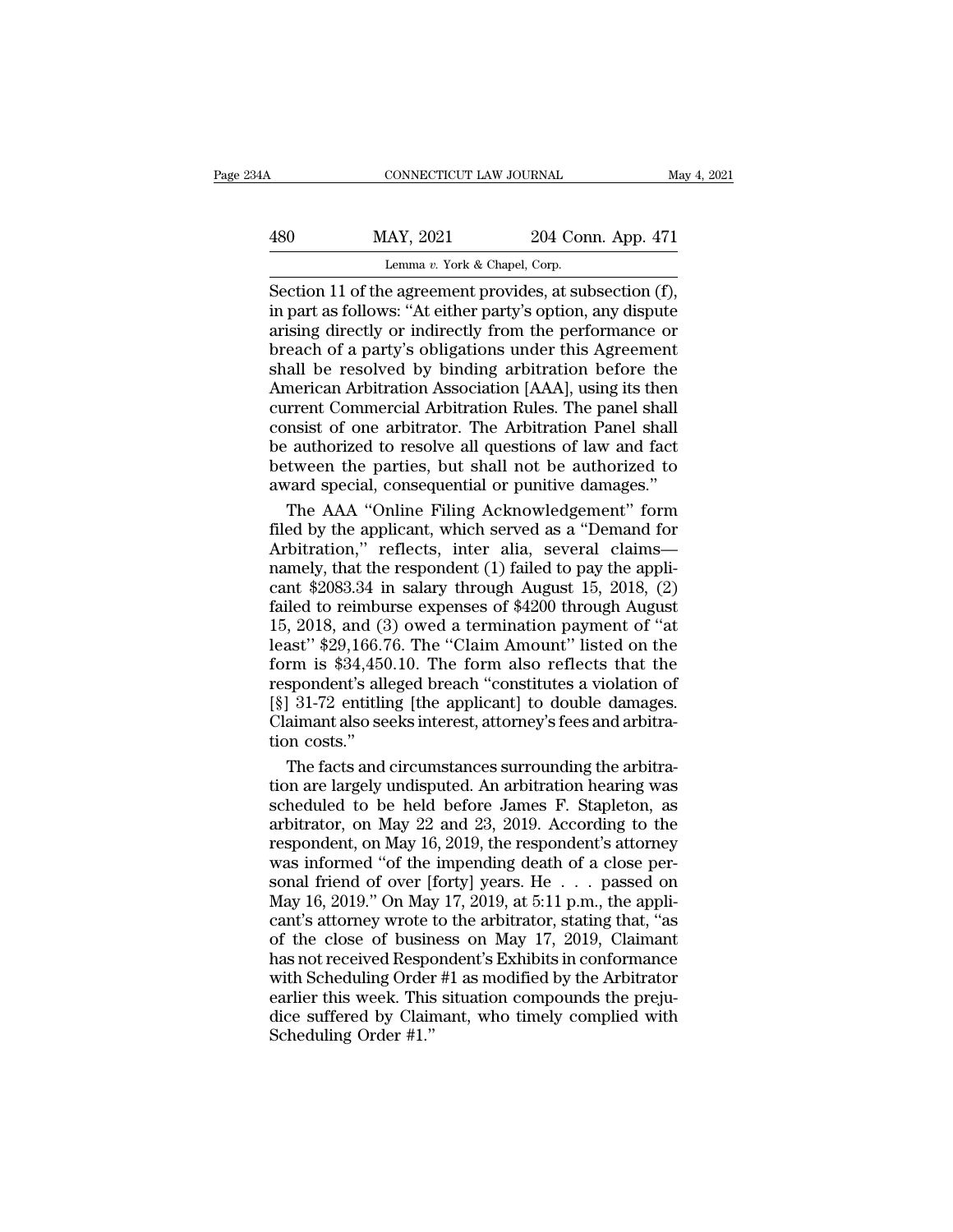| 21                 | CONNECTICUT LAW JOURNAL                              | Page 235A |
|--------------------|------------------------------------------------------|-----------|
| 204 Conn. App. 471 | MAY, 2021                                            | 481       |
|                    | Lemma v. York & Chapel, Corp.                        |           |
|                    | In response the respondent's attorney sent an e-mail |           |

CONNECTICUT LAW JOURNAL Page 23<br>
4 Conn. App. 471 MAY, 2021 481<br>
Lemma v. York & Chapel, Corp.<br>
In response, the respondent's attorney sent an e-mail<br>
opposing counsel at 6:15 p.m. on May 17, 2019—on<br>
aich the arbitrator w 204 Conn. App. 471 MAY, 2021 481<br>
Lemma v. York & Chapel, Corp.<br>
In response, the respondent's attorney sent an e-mail<br>
to opposing counsel at 6:15 p.m. on May 17, 2019—on<br>
which the arbitrator was copied—which reads in pa 204 Conn. App. 471 MAY, 2021 481<br>
Lemma v. York & Chapel, Corp.<br>
In response, the respondent's attorney sent an e-mail<br>
to opposing counsel at 6:15 p.m. on May 17, 2019—on<br>
which the arbitrator was copied—which reads in p 204 Conn. App. 471 MAY, 2021 481<br>
Lemma v. York & Chapel, Corp.<br>
In response, the respondent's attorney sent an e-mail<br>
to opposing counsel at 6:15 p.m. on May 17, 2019—on<br>
which the arbitrator was copied—which reads in p Lemma v. York & Chapel, Corp.<br>
In response, the respondent's attorney sent an e-mail<br>
to opposing counsel at 6:15 p.m. on May 17, 2019—on<br>
which the arbitrator was copied—which reads in part<br>
as follows: "I was informed T Lemma v. York & Chapel, Corp.<br>In response, the respondent's attorney sent an e-mail<br>to opposing counsel at 6:15 p.m. on May 17, 2019—on<br>which the arbitrator was copied—which reads in part<br>as follows: "I was informed Thursd In response, the respondent's attorney sent an e-mail<br>to opposing counsel at 6:15 p.m. on May 17, 2019—on<br>which the arbitrator was copied—which reads in part<br>as follows: "I was informed Thursday morning of an<br>impending dea to opposing counsel at 6:15 p.m. on May 17, 2019—on<br>which the arbitrator was copied—which reads in part<br>as follows: "I was informed Thursday morning of an<br>impending death of a friend of over [forty] years. He<br>passed yester which the arbitrator was copied—which reads in part<br>as follows: "I was informed Thursday morning of an<br>impending death of a friend of over [forty] years. He<br>passed yesterday afternoon. I knew he was in hospice.<br>I was unabl as follows: "I was informed Thursday morning of an impending death of a friend of over [forty] years. He passed yesterday afternoon. I knew he was in hospice. I was unable to work at all yesterday and very little today. Th impending death of a friend of over [forty] years. He<br>passed yesterday afternoon. I knew he was in hospice.<br>I was unable to work at all yesterday and very little<br>today. The arrangements are still not firm but are antici-<br>p passed yesterday afternoon. I knew he was in hospice.<br>I was unable to work at all yesterday and very little today. The arrangements are still not firm but are anticipated to be Monday/Tuesday or Tuesday/Wednesday.<br>It will I was unable to work at all yesterday and very little<br>today. The arrangements are still not firm but are antici-<br>pated to be Monday/Tuesday or Tuesday/Wednesday.<br>It will be in [Foxborough] MA. I am giving the eulogy.<br>I pla today. The arrangements are still not firm but are antici-<br>pated to be Monday/Tuesday or Tuesday/Wednesday.<br>It will be in [Foxborough] MA. I am giving the eulogy.<br>I plan to work Monday [morning, as] I have a [long-<br>standin hearing.'' will be in [roxborough] MA. I and giving the ethogy.<br>plan to work Monday [morning, as] I have a [long-<br>anding] mediation in an important case and then will<br>cout of town. Because I was unable to attend to this,<br>request a co I plan to work Monday [morning, as] I have a [long-<br>standing] mediation in an important case and then will<br>be out of town. Because I was unable to attend to this,<br>I request a continuance of both the exhibits and the<br>hearin

standing) inediation in an important case and then will<br>be out of town. Because I was unable to attend to this,<br>I request a continuance of both the exhibits and the<br>hearing."<br>The arbitrator continued the hearing by one day be out of town. Because 1 was unable to attent to this,<br>I request a continuance of both the exhibits and the<br>hearing."<br>The arbitrator continued the hearing by one day, from<br>May 22, 2019, to May 23, 2019. An e-mail from th Trequest a continuance of both the exhibits and the<br>hearing."<br>The arbitrator continued the hearing by one day, from<br>May 22, 2019, to May 23, 2019. An e-mail from the arbi-<br>trator dated May 18, 2019, reads, "[g]iven what ha The arbitrator continued the hearing by one day, from<br>May 22, 2019, to May 23, 2019. An e-mail from the arbitrator dated May 18, 2019, reads, "[g]iven what has<br>occurred [t]o date on this case and to be fair to all<br>the fol The arbitrator continued the hearing by one day, from<br>May 22, 2019, to May 23, 2019. An e-mail from the arbitrator dated May 18, 2019, reads, "[g]iven what has<br>occurred [t]o date on this case and to be fair to all<br>the foll May 22, 2019, to May 23, 2019. An e-mail from the arbitrator dated May 18, 2019, reads, "[g]iven what has occurred [t]o date on this case and to be fair to all the following orders are hereby entered: the hearing is reduce trator dated May 18, 2019, reads, "[g]iven what has<br>occurred [t]o date on this case and to be fair to all<br>the following orders are hereby entered: the hearing is<br>reduced to one day to be held on Thursday May 23, at<br>9 [a.m. occurred [t]o date on this case are<br>the following orders are hereby entereduced to one day to be held on T<br>9 [a.m. . . .] and if [the respondent's<br>Bruce L.] Elstein is unavailable [Atto<br>or another lawyer from that firm sho E rollowing orders are hereby entered. the hearing is<br>duced to one day to be held on Thursday May 23, at<br>a.m. . . .] and if [the respondent's counsel, Attorney<br>uce L.] Elstein is unavailable [Attorney John J.] Ribas<br>anoth Feduced to one day to be held on Thursday may 25, at  $9$  [a.m. . . . ] and if [the respondent's counsel, Attorney Bruce L.] Elstein is unavailable [Attorney John J.] Ribas or another lawyer from that firm should handle the

 $B$  and  $B$  and  $B$  are respondent s counser, Adomey<br>Bruce L.] Elstein is unavailable [Attorney John J.] Ribas<br>or another lawyer from that firm should handle the case<br>on behalf of the [r]espondent."<br>The respondent's attor Bruce E. Esteem is unavanable [Attorney John J.] Knows<br>or another lawyer from that firm should handle the case<br>on behalf of the [r]espondent."<br>The respondent's attorney did not return home from<br>Massachusetts "until very l or another lawyer front that first should name the case<br>on behalf of the [r]espondent."<br>The respondent's attorney did not return home from<br>Massachusetts "until very late on May 22, 2019." On<br>May 22, 2019, in the early aft on benan of the plespontent.<br>The respondent's attorney did not return home from<br>Massachusetts "until very late on May 22, 2019." On<br>May 22, 2019, in the early afternoon, the respondent's<br>attorney sent a second continuance The respondent's attorney did not return home from<br>Massachusetts "until very late on May 22, 2019." On<br>May 22, 2019, in the early afternoon, the respondent's<br>attorney sent a second continuance request, which was<br>denied.<sup>1</sup> Massachusetts "until very late on May 22, 2019." On<br>May 22, 2019, in the early afternoon, the respondent's<br>attorney sent a second continuance request, which was<br>denied.<sup>1</sup> Prior to the denial, counsel for the applicant<br>sen May 22, 2019, in the early afternoon, the respondent's<br>attorney sent a second continuance request, which was<br>denied.<sup>1</sup> Prior to the denial, counsel for the applicant<br>sent two e-mails to the respondent's counsel (on which exercit two e-mails to the respondent's counsel (on which<br>he arbitrator was copied) dated May 22, 2019, in which<br>estated in part as follows: "[M]y client is literally en<br>oute from points west to attend the hearing tomorro the arbitrator was copied) dated May 22, 2019, in which<br>he stated in part as follows: "[M]y client is literally en<br>route from points west to attend the hearing tomorrow.<br> $\frac{1}{100}$  both occasions, the respondent's attorn

correspondence.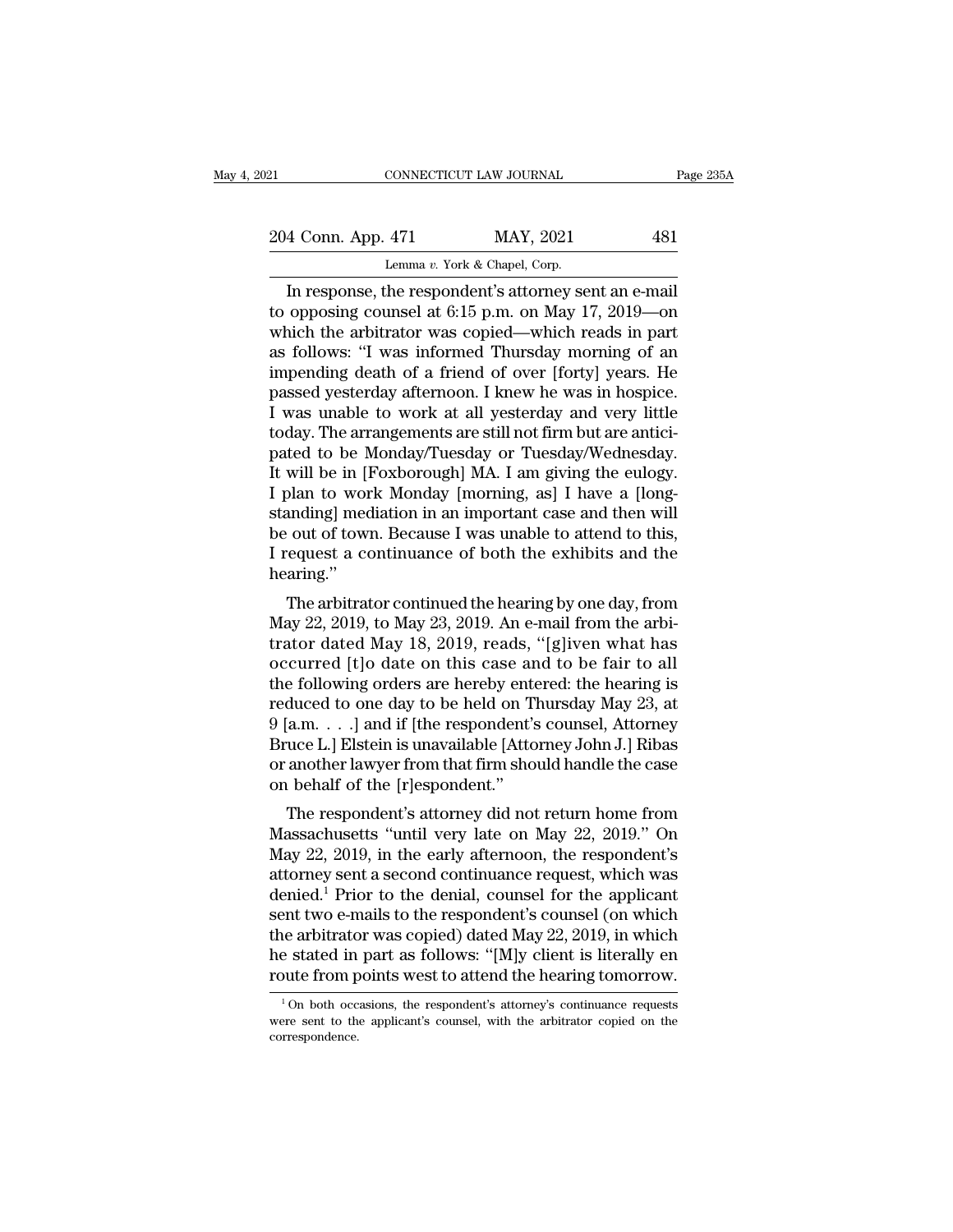# CONNECTICUT LAW JOURNAL May 4, 2021<br>482 MAY, 2021 204 Conn. App. 471<br>Lemma v. York & Chapel, Corp. Lemma *v.* York & Chapel, Corp.

CONNECTICUT LAW JOURNAL<br>
MAY, 2021 204 Conn. App. 471<br>
Lemma v. York & Chapel, Corp.<br>
[The] [r]espondent has an entire firm (including Attor-<br>
ney Ribas, who participated in the preliminary confer-<br>
ange gull in the arbitr MAY, 2021 204 Conn. App. 471<br>
Lemma v. York & Chapel, Corp.<br>
[The] [r]espondent has an entire firm (including Attor-<br>
ney Ribas, who participated in the preliminary confer-<br>
ence call in the arbitration and has represented  $\begin{tabular}{ll} \multicolumn{1}{l}{{\text{1}}}\\ \multicolumn{1}{l}{Max, 2021} & 204 \text{ Conn. App. 471}\\ \hline \multicolumn{1}{l}{\text{Lemma }v. York & Chapter,}\\ \hline \end{tabular} \begin{tabular}{ll} {\text{1}}\\ \multicolumn{1}{l}{\text{Lemma }v. York & Chapter,}\\ \multicolumn{1}{l}{\text{[The] [r]}}\\ \multicolumn{1}{l}{\text{[The] In the arbitration and has represented [the]}}\\ \multicolumn{1}{l}{\text{[the] [r]}}\\ \multicolumn{1}{l}{\text{[the] in the application proceeding}}} \end{$  $\frac{\text{MAY, 2021}}{\text{Lemma } v. \text{ York & Chapter 471}}$ <br>
Lemma  $v. \text{ York & Chapter 471}$ <br>
[The] [r]espondent has an entire firm (including Attor-<br>
ney Ribas, who participated in the preliminary confer-<br>
ence call in the arbitration and has represen Lemma v. York & Chapel, Corp.<br>
[The] [r]espondent has an entire firm (including Attor-<br>
ney Ribas, who participated in the preliminary confer-<br>
ence call in the arbitration and has represented [the]<br>
[r]espondent in relat Lemma v. York & Chapel, Corp.<br>
[The] [r]espondent has an entire firm (including Attor-<br>
ney Ribas, who participated in the preliminary confer-<br>
ence call in the arbitration and has represented [the]<br>
[r]espondent in relat [The] [r]espondent has an entire firm (including Attor-<br>ney Ribas, who participated in the preliminary confer-<br>ence call in the arbitration and has represented [the]<br>[r]espondent in related litigation proceedings) availabl ney Ribas, who participated in the preliminary conference call in the arbitration and has represented [the] [r]espondent in related litigation proceedings) available to handle this proceeding. [The] [c]laimant has paid all ence call in the arbitration and has represented [the] [r]espondent in related litigation proceedings) available to handle this proceeding. [The] [c]laimant has paid all of the fees for this arbitration, the hearing of whi [r]espondent in related litigation proceedings) available<br>to handle this proceeding. [The] [c]laimant has paid all<br>of the fees for this arbitration, the hearing of which<br>was scheduled in November. [The] [r]espondent has<br>ig to handle this proceeding. [The] [c]laimant has paid all<br>of the fees for this arbitration, the hearing of which<br>was scheduled in November. [The] [r]espondent has<br>ignored deadlines, failed to make payments and caused<br>avoida of the fees for this arbitration, the hearing of which<br>was scheduled in November. [The] [r]espondent has<br>ignored deadlines, failed to make payments and caused<br>avoidable motion practice (motion to dismiss counter-<br>claim). E was scheduled in November. [The] [r]espondent has<br>ignored deadlines, failed to make payments and caused<br>avoidable motion practice (motion to dismiss counter-<br>claim). Enough is enough. As I wrote last week, I, as<br>a solo att ignored deadlines, failed to make payments and caused<br>avoidable motion practice (motion to dismiss counter-<br>claim). Enough is enough. As I wrote last week, I, as<br>a solo attorney, do not have availability to handle a<br>resche avoidable motion practice (motion to dismiss counter-<br>claim). Enough is enough. As I wrote last week, I, as<br>a solo attorney, do not have availability to handle a<br>rescheduled hearing for several weeks. The prejudice<br>to [the claim). Enough is enough. As I wrote last week, I, as<br>a solo attorney, do not have availability to handle a<br>rescheduled hearing for several weeks. The prejudice<br>to [the] [c]laimant is therefore even more palpable than<br>it w a solo attorney, do not have availability to handle a<br>rescheduled hearing for several weeks. The prejudice<br>to [the] [c]laimant is therefore even more palpable than<br>it was several days ago. [The] [c]laimant insists that we<br> rescheduled hearing for several weeks. The prejudice<br>to [the] [c]laimant is therefore even more palpable than<br>it was several days ago. [The] [c]laimant insists that we<br>proceed as ordered tomorrow." Sometime later, the<br>appl to [the] [c]laimant is therefore even more palpable than<br>it was several days ago. [The] [c]laimant insists that we<br>proceed as ordered tomorrow." Sometime later, the<br>applicant's attorney wrote: "One last point—at least<br>one proceed as ordered tomorrow." Sometime later, the<br>applicant's attorney wrote: "One last point—at least<br>one [third-party] witness has been subpoenaed to the<br>hearing tomorrow as well. Disrupting the hearing there-<br>fore cause between as ordered tomorrow. Sometime fater, the<br>plicant's attorney wrote: "One last point—at least<br>hearing tomorrow as well. Disrupting the hearing there-<br>re causes inconvenience to more than just the [p]anel,<br>e parties a applicant's attorney wrote. One last point—at least<br>one [third-party] witness has been subpoenaed to the<br>hearing tomorrow as well. Disrupting the hearing there-<br>fore causes inconvenience to more than just the [p]anel,<br>the

one [uniu-party] writess has been subpoented to the<br>hearing tomorrow as well. Disrupting the hearing there-<br>fore causes inconvenience to more than just the [p]anel,<br>the parties and counsel."<br>The arbitration hearing was hel rearing comorrow as wen. Disrupting the hearing there-<br>fore causes inconvenience to more than just the [p]anel,<br>the parties and counsel."<br>The arbitration hearing was held on May 23, 2019,<br>before the AAA arbitrator. Accordi Fore causes inconvenience to note than just the ppaner,<br>the parties and counsel."<br>The arbitration hearing was held on May 23, 2019,<br>before the AAA arbitrator. According to the respon-<br>dent's counsel, "[b]ecause the undersi The arbitration hearing was held on May 23, 2019,<br>before the AAA arbitrator. According to the respon-<br>dent's counsel, "[b]ecause the undersigned counsel was<br>unavailable, Attorneys Matthew Woods and John Ribas<br>were required The arbitration hear<br>before the AAA arbitr<br>dent's counsel, "[b]ecau<br>unavailable, Attorneys<br>were required, at the las<br>for a hearing they neve<br>actually conduct."<br>The arbitrator issued The arbitrator issued a written award in the matter is although the matter required, at the last second, to scramble to prepare r a hearing they never intended to attend, never mind tually conduct."<br>The arbitrator issued a dent is counset, pojecause the undersighed counser was<br>unavailable, Attorneys Matthew Woods and John Ribas<br>were required, at the last second, to scramble to prepare<br>for a hearing they never intended to attend, never mind<br>a

that the respondent the last second, to scramble to prepare<br>for a hearing they never intended to attend, never mind<br>actually conduct."<br>The arbitrator issued a written award in the matter<br>on July 9, 2019. In the award, the were required, at the last second, to scramble to prepare<br>for a hearing they never intended to attend, never mind<br>actually conduct."<br>The arbitrator issued a written award in the matter<br>on July 9, 2019. In the award, the ar liable for damages under the terms in the matter on July 9, 2019. In the award, the arbitrator concluded that the respondent "did not have [c]ause under the [a]greement to terminate the [c]laimant and is therefore liable f actually conduct.<br>The arbitrator issued a written award in the matter<br>on July 9, 2019. In the award, the arbitrator concluded<br>that the respondent "did not have [c]ause under the<br>[a]greement to terminate the [c]laimant and The arbitrator issued a written award in the matter<br>on July 9, 2019. In the award, the arbitrator concluded<br>that the respondent "did not have [c]ause under the<br>[a]greement to terminate the [c]laimant and is therefore<br>liabl on July 9, 2019. In the award, the arbitrator concluded<br>that the respondent "did not have [c]ause under the<br>[a]greement to terminate the [c]laimant and is therefore<br>liable for damages under the terms in the [a]greement<br>as that the respondent "did not have [c]ause under the<br>[a]greement to terminate the [c]laimant and is therefore<br>liable for damages under the terms in the [a]greement<br>as provided under Connecticut law as set forth herein."<br>The [a]greement to terminate the [c]laimant and is therefore<br>liable for damages under the terms in the [a]greement<br>as provided under Connecticut law as set forth herein."<br>The arbitrator further concluded that the applicant wa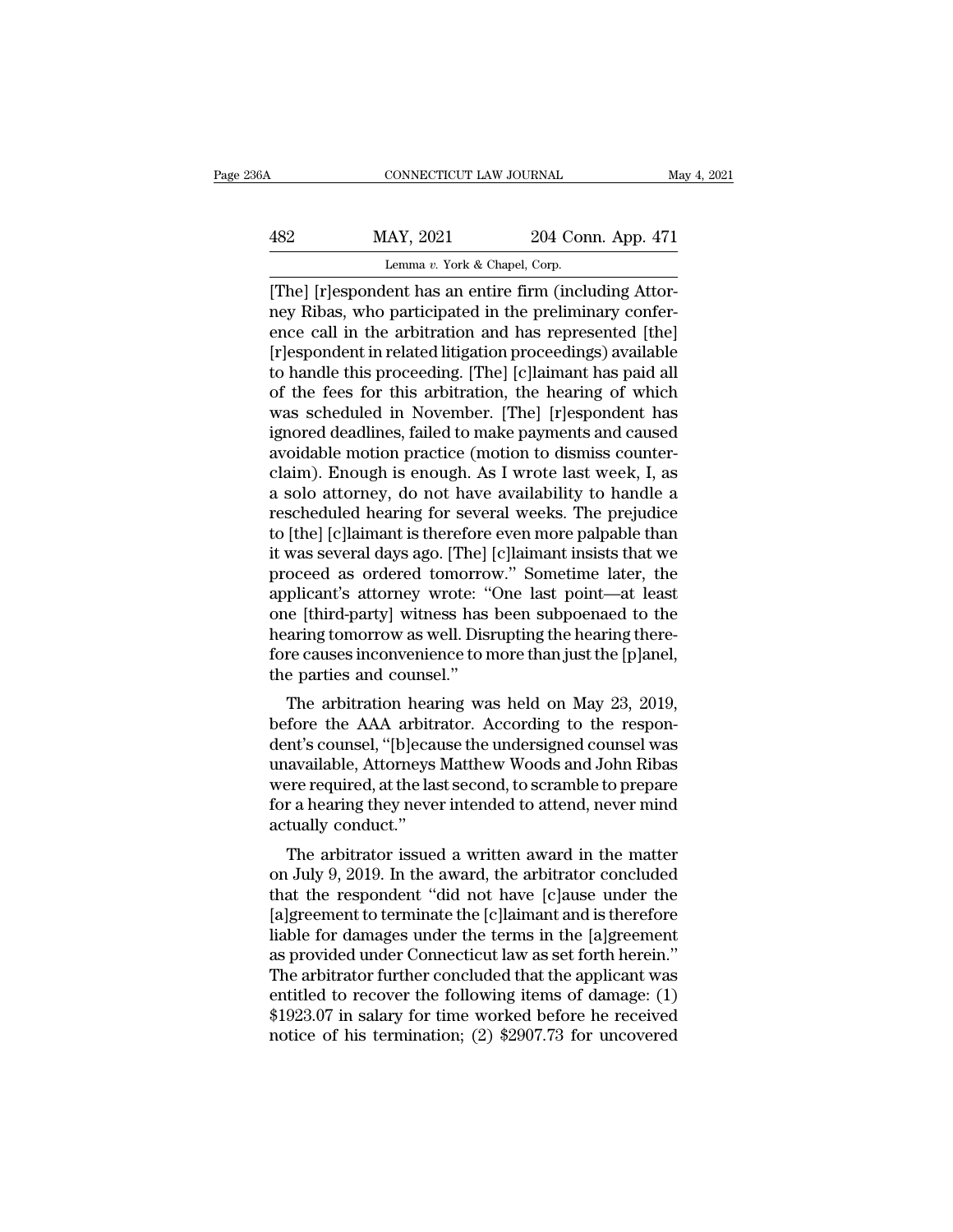| 21                 | CONNECTICUT LAW JOURNAL                                | Page 237A |
|--------------------|--------------------------------------------------------|-----------|
| 204 Conn. App. 471 | MAY, 2021                                              | 483       |
|                    | Lemma v. York & Chapel, Corp.                          |           |
|                    | expenses: $(3)$ a \$33.566.68 termination payment: and |           |

expenses; (3) a \$33,566.68 termination was unreason that the series of the series of the series of the series of the series of the series of the series of the series of the series of the series of the series of the series (4)  $\frac{204 \text{ Conn. App. 471}}{204 \text{ Conn. App. 471}}$  MAY, 2021 483<br>Lemma v. York & Chapel, Corp.<br>expenses; (3) a \$33,566.68 termination payment; and<br>(4) \$1923.07 in unpaid wages, doubled pursuant to § 31-<br>72, on the grounds that the 204 Conn. App. 471 MAY, 2021 483<br>
Lemma v. York & Chapel, Corp.<br>
expenses; (3) a \$33,566.68 termination payment; and<br>
(4) \$1923.07 in unpaid wages, doubled pursuant to § 31-<br>
72, on the grounds that the termination was un 204 Conn. App. 471 MAY, 2021 483<br>
Lemma v. York & Chapel, Corp.<br>
expenses; (3) a \$33,566.68 termination payment; and<br>
(4) \$1923.07 in unpaid wages, doubled pursuant to § 31-<br>
72, on the grounds that the termination was un Lemma v. York & Chapel, Corp.<br>
expenses; (3) a \$33,566.68 termination payment; and<br>
(4) \$1923.07 in unpaid wages, doubled pursuant to § 31-<br>
72, on the grounds that the termination was unreason-<br>
able or arbitrary. Thus, Lemma v. York & Chapel, Corp.<br>
expenses; (3) a \$33,566.68 termination payment; and<br>
(4) \$1923.07 in unpaid wages, doubled pursuant to \$31-<br>
72, on the grounds that the termination was unreason-<br>
able or arbitrary. Thus, t expenses; (3) a \$33,566.68 termination payment; and (4) \$1923.07 in unpaid wages, doubled pursuant to  $\S$  31-72, on the grounds that the termination was unreasonable or arbitrary. Thus, the arbitrator awarded total damage (4) \$1923.07 in unpaid wages, doubled pursuant to  $\S$  31-72, on the grounds that the termination was unreasonable or arbitrary. Thus, the arbitrator awarded total damages of \$40,320.55. The respondent was also directed to 72, on the grounds that the termination was unreasonable or arbitrary. Thus, the arbitrator awarded total damages of  $$40,320.55$ . The respondent was also directed to reimburse the applicant the sum of  $$8150$ , representi E of abstraint, thus, are abstracted awarded toda dation<br>
es of \$40,320.55. The respondent was also directed<br>
reimburse the applicant the sum of \$8150, represent-<br>
g a one-half portion of administrative and arbitration<br>
e vacation of alministrative and arbitration<br>to reimburse the applicant the sum of \$8150, represent-<br>ing a one-half portion of administrative and arbitration<br>fees, which were divided equally between the parties.<br>Additional

In the motion of administrative and arbitration<br>ing a one-half portion of administrative and arbitration<br>fees, which were divided equally between the parties.<br>Additional facts are recited below, as necessary.<br>On August 2, right of main porton of administrator and absoluted fees, which were divided equally between the parties.<br>Additional facts are recited below, as necessary.<br>On August 2, 2019, the respondent filed a motion to<br>vacate and/or By failured and the parameter of the parameters.<br>Additional facts are recited below, as necessary.<br>On August 2, 2019, the respondent filed a motion to<br>vacate and/or modify the arbitration award (No. 120.00).<br>In the motion On August 2, 2019, the respondent filed a motion to vacate and/or modify the arbitration award (No. 120.00).<br>In the motion, the respondent asks the court to vacate or modify the arbitrator's award on four grounds: (1) by On August 2, 2019, the respondent filed a motion to vacate and/or modify the arbitration award (No. 120.00).<br>In the motion, the respondent asks the court to vacate or modify the arbitrator's award on four grounds: (1) by vacate and/or modify the arbitration award (No. 120.00).<br>In the motion, the respondent asks the court to vacate<br>or modify the arbitrator's award on four grounds: (1)<br>by failing to continue the arbitration hearing held on<br> In the motion, the respondent asks the court to vacate<br>or modify the arbitrator's award on four grounds: (1)<br>by failing to continue the arbitration hearing held on<br>May 23, 2019, the arbitrator was guilty of misconduct<br>in or modify the arbitrator's award on four grounds: (1)<br>by failing to continue the arbitration hearing held on<br>May 23, 2019, the arbitrator was guilty of misconduct<br>in violation of General Statutes  $\S 52-418$  (a) (3), for<br>r by failing to continue the arbitration hearing held on<br>May 23, 2019, the arbitrator was guilty of misconduct<br>in violation of General Statutes § 52-418 (a) (3), for<br>refusing to postpone a hearing for sufficient cause<br>shown May 23, 2019, the arbitrator was guilty of misconduct<br>in violation of General Statutes § 52-418 (a) (3), for<br>refusing to postpone a hearing for sufficient cause<br>shown or other action by which the rights of any party<br>have in violation of General Statutes  $\S$  52-418 (a) (3), for<br>refusing to postpone a hearing for sufficient cause<br>shown or other action by which the rights of any party<br>have been prejudiced; (2) the arbitrator exceeded his<br>aut refusing to postpone a hearing for sufficient cause<br>shown or other action by which the rights of any party<br>have been prejudiced; (2) the arbitrator exceeded his<br>authority in violation of  $\S 52-418$  (a) (4) by requiring<br>th shown or other action by which the rights of any party<br>have been prejudiced; (2) the arbitrator exceeded his<br>authority in violation of  $\S 52-418$  (a) (4) by requiring<br>the respondent to pay more than the sum demanded<br>in th have been prejudiced; (2) the arbitrator exceeded his<br>authority in violation of  $\S$  52-418 (a) (4) by requiring<br>the respondent to pay more than the sum demanded<br>in the arbitration; (3) the arbitrator exceeded his power<br>in authority in violation of  $\S$  52-418 (a) (4) by requiring<br>the respondent to pay more than the sum demanded<br>in the arbitration; (3) the arbitrator exceeded his power<br>in violation of  $\S$  52-418 (a) (4) in ordering the respo the respondent to pay more than the arbitration; (3) the arbitrator ex<br>in violation of  $\S$  52-418 (a) (4) in ordent to pay one-half of the arbitrat<br>denying the respondent's request fo<br>and (4) an award of double damages<br>72 included in Space and power<br>violation of § 52-418 (a) (4) in ordering the respon-<br>nt to pay one-half of the arbitration expenses and<br>nying the respondent's request for attorney's fees;<br>d (4) an award of double damages pur are visualized or  $\frac{1}{3}$  or  $\frac{1}{2}$  and  $\frac{1}{2}$  are otherwise and denying the respondent's request for attorney's fees;<br>and (4) an award of double damages pursuant to  $\frac{1}{3}$  31-<br>72 is unavailable in arbitration.

denying the respondent's request for attorney's fees;<br>and (4) an award of double damages pursuant to  $\S$  31-<br>72 is unavailable in arbitration.<br>Thereafter, on August 29, 2019, the applicant filed an<br>application to confirm and (4) an award of double damages pursuant to § 31-<br>72 is unavailable in arbitration.<br>Thereafter, on August 29, 2019, the applicant filed an<br>application to confirm the arbitration award pursuant<br>to General Statutes §§ 52 The responsalid is a module consider an applicant of  $\frac{1}{3}$  or  $\frac{1}{2}$  is unavailable in arbitration.<br>Thereafter, on August 29, 2019, the applicant filed an application to confirm the arbitration award pursuant to Ge Thereafter, on August 29, 2019, the<br>application to confirm the arbitratic<br>to General Statutes  $\S$  52-417 and 52<br>On September 4, 2019, the applicant<br>to the respondent's motion to vacate<br>arbitration award (No. 124.00).<br>The plication to confirm the arbitration award pursuant<br>plication to confirm the arbitration award pursuant<br>General Statutes §§ 52-417 and 52-420 (No. 123.00).<br>a September 4, 2019, the applicant filed an objection<br>the respond to General Statutes  $\S$  52-417 and 52-420 (No. 123.00).<br>On September 4, 2019, the applicant filed an objection<br>to the respondent's motion to vacate and/or modify the<br>arbitration award (No. 124.00).<br>The motion to vacate an ber 9, 2019, the applicant filed an objection<br>to the respondent's motion to vacate and/or modify the<br>arbitration award (No. 124.00).<br>The motion to vacate and/or modify, and the applica-<br>tion to confirm, were submitted to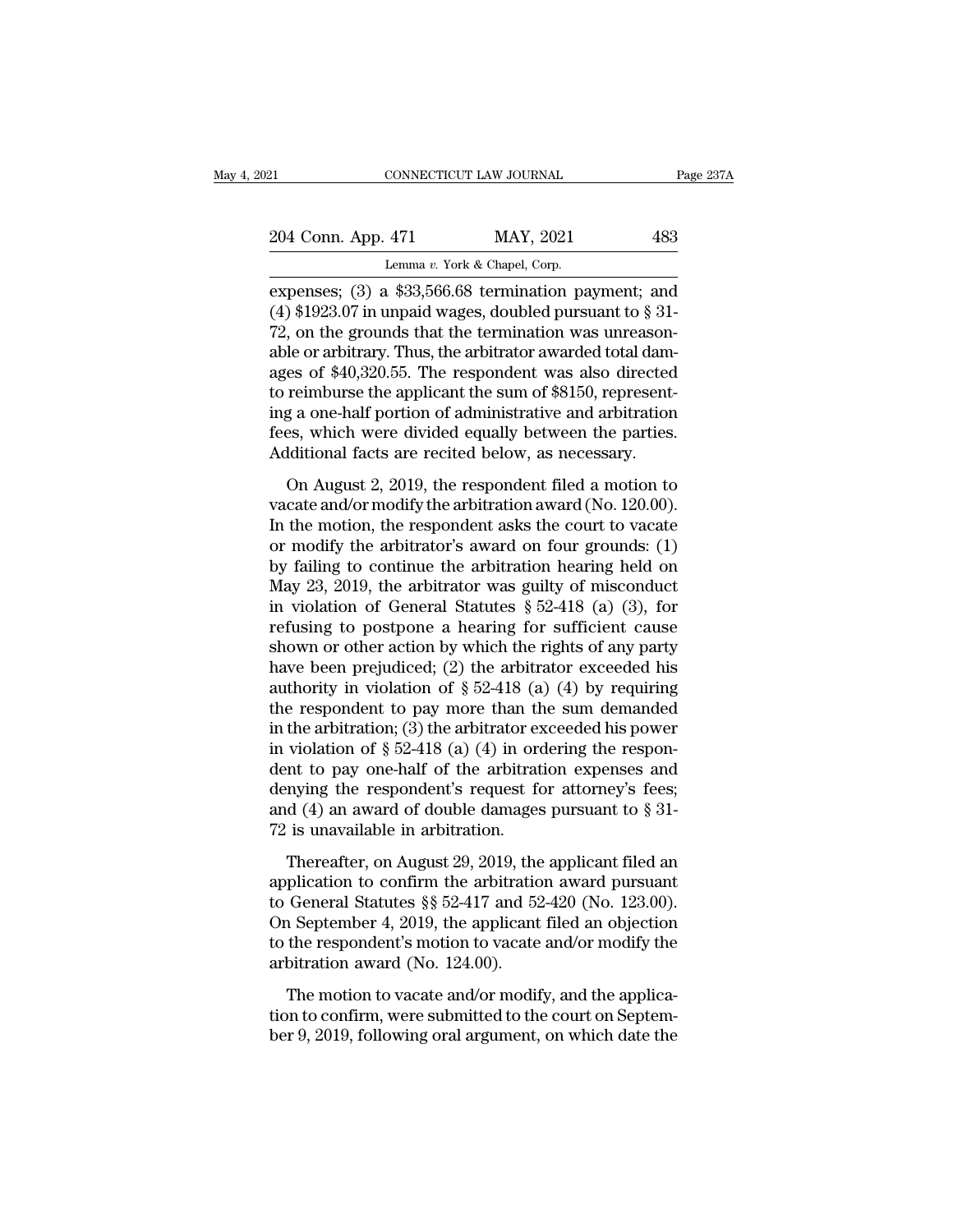| 38A | CONNECTICUT LAW JOURNAL                                                                                       |                                                           | May 4, 2021 |
|-----|---------------------------------------------------------------------------------------------------------------|-----------------------------------------------------------|-------------|
|     |                                                                                                               |                                                           |             |
| 484 | MAY, 2021                                                                                                     | 204 Conn. App. 471                                        |             |
|     | Lemma v. York & Chapel, Corp.                                                                                 |                                                           |             |
|     | court took the matters under advisement. No eviden-<br>tiary hearing was requested, and none is necessary for | the court to resolve the motion and application presented |             |

MAY, 2021 204 Conn. App. 471<br>
Lemma v. York & Chapel, Corp.<br>
court took the matters under advisement. No eviden-<br>
tiary hearing was requested, and none is necessary for<br>
the court to resolve the motion and application pres  $\frac{\text{MAX, } 2021}{\text{Lemma } v. \text{ York & Chapter, } \text{Copy. } 471}{\text{Lemma } v. \text{ York & Chapter, } \text{Copy.}}$ <br>
court took the matters under advisement. No evidentiary hearing was requested, and none is necessary for<br>
the court to resolve the motion and applicatio MAY, 2021 204 Conn. App. 471<br>
Lemma v. York & Chapel, Corp.<br>
court took the matters under advisement. No eviden-<br>
tiary hearing was requested, and none is necessary for<br>
the court to resolve the motion and application pres Lemma v. York & Chapel, Corp.<br>
court took the matters under advisement. No eviden-<br>
tiary hearing was requested, and none is necessary for<br>
the court to resolve the motion and application presented.<br>
See DeRose v. Jason Ro court took the matters under advisement. No evidentiary hearing was requested, and none is necessary for the court to resolve the motion and application presented. See *DeRose v. Jason Robert's, Inc.*, 191 Conn. App. 781,

### DISCUSSION

### I and the set of  $\mathbf{I}$

E Denose v. Jason hovert s, The., 191 Court. App. 761,<br>7–98, 216 A.3d 699, cert. denied, 333 Conn. 934, 218<br>3d 593 (2019).<br>DISCUSSION<br>I<br>Our Supreme Court has held that, "for many years<br>has] whole<br>heartedly endorsed arbitra  $[187–98, 210$  A.3d  $593$  (2019).<br>DISCUSSION<br>I<br>Our Supreme Court has held that, "for many years<br>[it has] wholeheartedly endorsed arbitration as an effec-<br>tive alternative method of settling disputes intended to<br>avoid the DISCUSSION<br>
DISCUSSION<br>
I<br>
Our Supreme Court has held that, "for many years<br>
[it has] whole<br>heartedly endorsed arbitration as an effec-<br>
tive alternative method of settling disputes intended to<br>
avoid the formalities, dela DISCUSSION<br>
I<br>
Our Supreme Court has held that, "for many years<br>
[it has] wholeheartedly endorsed arbitration as an effec-<br>
tive alternative method of settling disputes intended to<br>
avoid the formalities, delay, expense an I<br>
Our Supreme Court has held that, "for many years<br>
[it has] wholeheartedly endorsed arbitration as an effec-<br>
tive alternative method of settling disputes intended to<br>
avoid the formalities, delay, expense and vexation o Our Supreme Court has held that, "for many years<br>[it has] wholeheartedly endorsed arbitration as an effec-<br>tive alternative method of settling disputes intended to<br>avoid the formalities, delay, expense and vexation of<br>ordi Our Supreme Court has held that, "for many years<br>[it has] wholeheartedly endorsed arbitration as an effec-<br>tive alternative method of settling disputes intended to<br>avoid the formalities, delay, expense and vexation of<br>ord [it has] wholeheartedly endorsed arbitration as an effective alternative method of settling disputes intended to avoid the formalities, delay, expense and vexation of ordinary litigation.  $\dots$  When arbitration is created tive alternative method of settling disputes intended to<br>avoid the formalities, delay, expense and vexation of<br>ordinary litigation. . . . When arbitration is created by<br>contract, we recognize that its autonomy can only be<br> avoid the formalities, delay, expense and vexation of ordinary litigation. . . . When arbitration is created by contract, we recognize that its autonomy can only be preserved by minimal judicial intervention. . . . . Beca ordinary litigation. . . . When arbitration is created by<br>contract, we recognize that its autonomy can only be<br>preserved by minimal judicial intervention. . . . .<br>Because the parties themselves, by virtue of the submis-<br>si contract, we recognize that its autonomy can only be<br>preserved by minimal judicial intervention. . . . .<br>Because the parties themselves, by virtue of the submis-<br>sion, frame the issues to be resolved and define the<br>scope preserved by minimal judicial intervention. . . . . . Because the parties themselves, by virtue of the submission, frame the issues to be resolved and define the scope of the arbitrator's powers, the parties are generally Because the parties themselves, by virtue of the submission, frame the issues to be resolved and define the scope of the arbitrator's powers, the parties are generally bound by the resulting award.... Since the parties co sion, frame the issues to be resolved and define the<br>scope of the arbitrator's powers, the parties are gener-<br>ally bound by the resulting award. . . . Since the parties<br>consent to arbitration, and have full control over t scope of the arbitrator's powers, the parties are generally bound by the resulting award. . . . Since the parties<br>consent to arbitration, and have full control over the<br>issues to be arbitrated, a court will make every rea ally bound by the resulting award. . . . Since the parties<br>consent to arbitration, and have full control over the<br>issues to be arbitrated, a court will make every reason-<br>able presumption in favor of the arbitration award consent to arbitration, and have full control over the issues to be arbitrated, a court will make every reasonable presumption in favor of the arbitration award and the arbitrator's acts and proceedings.  $\dots$  The party ch issues to be arbitrated, a court will make every reasonable presumption in favor of the arbitration award and the arbitrator's acts and proceedings.  $\dots$  The party challenging the award bears the burden of producing evide able presumption in favor of the arbitration award and<br>the arbitrator's acts and proceedings. . . . The party<br>challenging the award bears the burden of producing<br>evidence sufficient to invalidate or avoid it, and only<br>upo the arbitrator's acts and proceedings. . . . . The party<br>challenging the award bears the burden of producing<br>evidence sufficient to invalidate or avoid it, and only<br>upon a showing that it falls within the proscriptions of challenging the award bears the burden of producing<br>evidence sufficient to invalidate or avoid it, and only<br>upon a showing that it falls within the proscriptions of<br> $\S 52-418$  of the General Statutes, or procedurally vioevidence sufficient to invalidate or avoid it, and only<br>upon a showing that it falls within the proscriptions of<br>§ 52-418 of the General Statutes, or procedurally vio-<br>lates the parties' agreement will the determination of upon a showing that it falls within the proscriptions of § 52-418 of the General Statutes, or procedurally violates the parties' agreement will the determination of an arbitrator be subject to judicial inquiry." (Citations  $\alpha$  particles the parties' agreement will the determination of arbitrator be subject to judicial inquiry." (Citations initted; internal quotation marks omitted.) O & G/Connell Joint Venture v. Chase Family Ltd. Partner-<br> rates the parties agreement win the determination of<br>an arbitrator be subject to judicial inquiry." (Citations<br>omitted; internal quotation marks omitted.) O & G/<br>O'Connell Joint Venture v. Chase Family Ltd. Partner-<br>ship

an arbitrator be subject to judicial inquiry. (Citations<br>omitted; internal quotation marks omitted.)  $O \& G$ <br> $O'Connell Joint Venture v. Chase Family Ltd. Partner-  
ship No. 3, 203 Conn. 133, 145–46, 523 A.2d 1271 (1987).$ <br>"A party's choice to accept arbitration entails a of Connell Joint Venture v. Chase Family Ltd. Partner-<br>Ship No. 3, 203 Conn. 133, 145–46, 523 A.2d 1271 (1987).<br>"A party's choice to accept arbitration entails a trade-<br>off. A party can gain a quicker, less structured way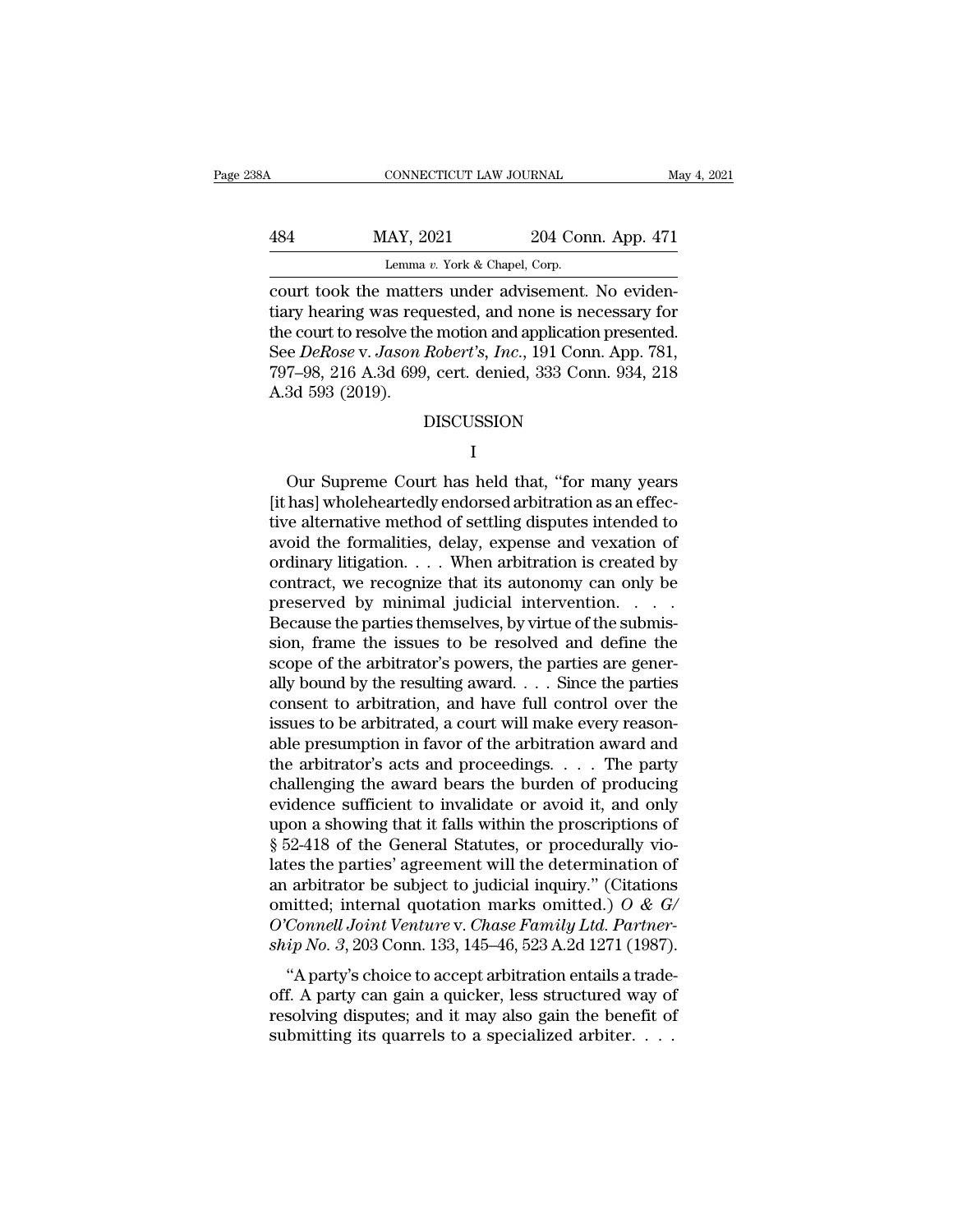# 21 CONNECTICUT LAW JOURNAL Page 239A<br>
204 Conn. App. 471 MAY, 2021 485<br>
Lemma v. York & Chapel, Corp. CONNECTICUT LAW JOURNAL<br>
204 Conn. App. 471 MAY, 2021 485<br>
Lemma *v*. York & Chapel, Corp.<br>
Parties lose something, too: the right to seek redress

Page 239A<br>
204 Conn. App. 471 MAY, 2021 485<br>
Lemma v. York & Chapel, Corp.<br>
Parties lose something, too: the right to seek redress<br>
from the courts for all but the most exceptional errors<br>
at arbitration " (Internal quotat 204 Conn. App. 471 MAY, 2021 485<br>
Lemma v. York & Chapel, Corp.<br>
Parties lose something, too: the right to seek redress<br>
from the courts for all but the most exceptional errors<br>
at arbitration." (Internal quotation marks 204 Conn. App. 471 MAY, 2021 485<br>
Lemma v. York & Chapel, Corp.<br>
Parties lose something, too: the right to seek redress<br>
from the courts for all but the most exceptional errors<br>
at arbitration." (Internal quotation marks *Derose v. York & Chapel, Corp.* 485<br> *Lemma v. York & Chapel, Corp.*<br> *Parties lose something, too: the right to seek redress*<br>
from the courts for all but the most exceptional errors<br>
at arbitration." (Internal quotation Lemma *v*. York & Chapel, Corp.<br>
Parties lose something, too: the right to seek redress<br>
from the courts for all but the most exceptional errors<br>
at arbitration." (Internal quotation marks omitted.)<br> *DeRose v. Jason Rober* Lemma *i*. Fork & Chaper, Corp.<br>
Parties lose something, too: the right to seek redress<br>
from the courts for all but the most exceptional errors<br>
at arbitration." (Internal quotation marks omitted.)<br> *DeRose v. Jason Rober* Parties lose something, too: the right to seek redress<br>from the courts for all but the most exceptional errors<br>at arbitration." (Internal quotation marks omitted.)<br>*DeRose v. Jason Robert's, Inc.*, supra, 191 Conn. App.<br>79 from the courts for all but the most exceptional errors<br>at arbitration." (Internal quotation marks omitted.)<br>DeRose v. Jason Robert's, Inc., supra, 191 Conn. App.<br>794, quoting Bridgeport v. Kasper Group, Inc., 278<br>Conn. 46 at arbitration." (Internal quotation marks omitted.)<br> *DeRose v. Jason Robert's, Inc.,* supra, 191 Conn. App.<br>
794, quoting *Bridgeport v. Kasper Group, Inc.*, 278<br>
Conn. 466, 478–79, 899 A.2d 523 (2006). "The propriety<br>
o DeRose v. Jason Robert's, Inc., supra, 191 Conn. App.<br>794, quoting Bridgeport v. Kasper Group, Inc., 278<br>Conn. 466, 478–79, 899 A.2d 523 (2006). "The propriety<br>of arbitration awards often turns on the unique standard<br>of re 794, quoting *Bridgeport* v. Kasper Group, Inc., 278<br>Conn. 466, 478–79, 899 A.2d 523 (2006). "The propriety<br>of arbitration awards often turns on the unique standard<br>of review and legal principles applied to decisions ren-Conn. 466, 478–79, 899 A.2d 523 (2006). "The propriety<br>of arbitration awards often turns on the unique standard<br>of review and legal principles applied to decisions ren-<br>dered in this forum. [Thus, judicial] review of arbit of arbitration awards often turns on the unique standard<br>of review and legal principles applied to decisions ren-<br>dered in this forum. [Thus, judicial] review of arbitral<br>decisions is narrowly confined. . . . Because we fa of review and legal principles applied to decisions rendered in this forum. [Thus, judicial] review of arbitral<br>decisions is narrowly confined. . . . Because we favor<br>arbitration as a means of settling private disputes, w dered in this forum. [Thus, judicial] review of arbitral<br>decisions is narrowly confined. . . . Because we favor<br>arbitration as a means of settling private disputes, we<br>undertake judicial review of arbitration awards in a<br>m decisions is narrowly confined. . . . Because we favor<br>arbitration as a means of settling private disputes, we<br>undertake judicial review of arbitration awards in a<br>manner designed to minimize interference with an effi-<br>cie arbitration as a means of settling p<br>undertake judicial review of arbit<br>manner designed to minimize interf<br>cient and economical system of alter<br>lution." (Internal quotation marks<br>*Education v. New Milford Educatio*<br>524, 53 when the party challenging the award bears are spectrum."<br>
The party challenging the award bears the burden producing evidence sufficient to invalidate or avoid<br>
The party challenging the award bears the burden producing e cient and economical system of alternative dispute resolution." (Internal quotation marks omitted.) *Board of*<br>*Education v. New Milford Education Assn.*, 331 Conn.<br>524, 531, 205 A.3d 552 (2019).<br>"The party challenging th

lution." (Internal quotation marks omitted.) *Board of*<br> *Education v. New Milford Education Assn.*, 331 Conn.<br>
524, 531, 205 A.3d 552 (2019).<br>
"The party challenging the award bears the burden<br>
of producing evidence suffi Education v. New Milford Education Assn., 331 Conn.<br>524, 531, 205 A.3d 552 (2019).<br>
"The party challenging the award bears the burden<br>
of producing evidence sufficient to invalidate or avoid<br>
it . . . . [W]e have . . . re 524, 531, 205 A.3d 552 (2019).<br>
"The party challenging the award bears the burden<br>
of producing evidence sufficient to invalidate or avoid<br>
it . . . . [W]e have . . . recognized three grounds for<br>
vacating an [arbitrator' "The party challenging the award bears the burden<br>of producing evidence sufficient to invalidate or avoid<br>it . . . . [W]e have . . . recognized three grounds for<br>vacating an [arbitrator's] award: (1) the award rules on<br>th "The party challenging the award bears the burden<br>of producing evidence sufficient to invalidate or avoid<br>it . . . . [W]e have . . . recognized three grounds for<br>vacating an [arbitrator's] award: (1) the award rules on<br>th of producing evidence sufficient to invalidate or avoid<br>it . . . . [W]e have . . . recognized three grounds for<br>vacating an [arbitrator's] award: (1) the award rules on<br>the constitutionality of a statute . . . (2) the awa it . . . . [W]e have . . . recognized three grounds for vacating an [arbitrator's] award: (1) the award rules on the constitutionality of a statute . . . (2) the award contravenes one or more of the statutory proscription vacating an [arbitrator's] award: (1) the award rules on<br>the constitutionality of a statute . . . (2) the award<br>violates clear public policy . . . or (3) the award con-<br>travenes one or more of the statutory proscriptions the constitutionality of a statute . . . (2) the award<br>violates clear public policy . . . or (3) the award con-<br>travenes one or more of the statutory proscriptions of<br> $\S 52-418$ ." (Internal quotation marks omitted.) *Maru* violates clear public policy . . . or (3) the award con-<br>travenes one or more of the statutory proscriptions of<br>§ 52-418." (Internal quotation marks omitted.) *Marulli*<br>v. *Wood Frame Construction Co., LLC,* 124 Conn. App. travenes one or more of the statutory proscriptions of<br>
§ 52-418." (Internal quotation marks omitted.) *Marulli*<br>
v. *Wood Frame Construction Co., LLC,* 124 Conn. App.<br>
505, 509, 5 A.3d 957 (2010), cert. denied, 300 Conn. § 52-418." (Internal quotation marks omitted.) *Marulli*<br>v. *Wood Frame Construction Co., LLC,* 124 Conn. App.<br>505, 509, 5 A.3d 957 (2010), cert. denied, 300 Conn.<br>912, 13 A.3d 1102 (2011), quoting *Bridgeport* v. *Kasper Corp. 124 Conn. App.*<br> *Co., LLC, 124 Conn. App.*<br> *Co., 509, 5 A.3d 957 (2010), cert. denied, 300 Conn.*<br> *Corp. 12, 13 A.3d 1102 (2011), quoting Bridgeport v. Kasper*<br> *Group, Inc., supra, 278 Conn. 474. "If such party* 505, 509, 5 A.3d 957 (2010), cert. denied, 300 Conn.<br>912, 13 A.3d 1102 (2011), quoting *Bridgeport* v. *Kasper*<br>*Group, Inc.*, supra, 278 Conn. 474. "If such party fails<br>to carry [this] burden, then the court has no discre 912, 13 A.3d 1102 (2011), quoting *Bridgeport* v. Kasper<br> *Group*, *Inc.*, supra, 278 Conn. 474. "If such party fails<br>
to carry [this] burden, then the court has no discretion<br>
but to confirm the award." *Between Rounds F* Group, Inc., supra, 278 Conn. 474. "If such party fails<br>to carry [this] burden, then the court has no discretion<br>but to confirm the award." *Between Rounds Franchise*<br>Corp. v. *EDGR Real Estate*, *LLC*, 52 Conn. Supp. 295,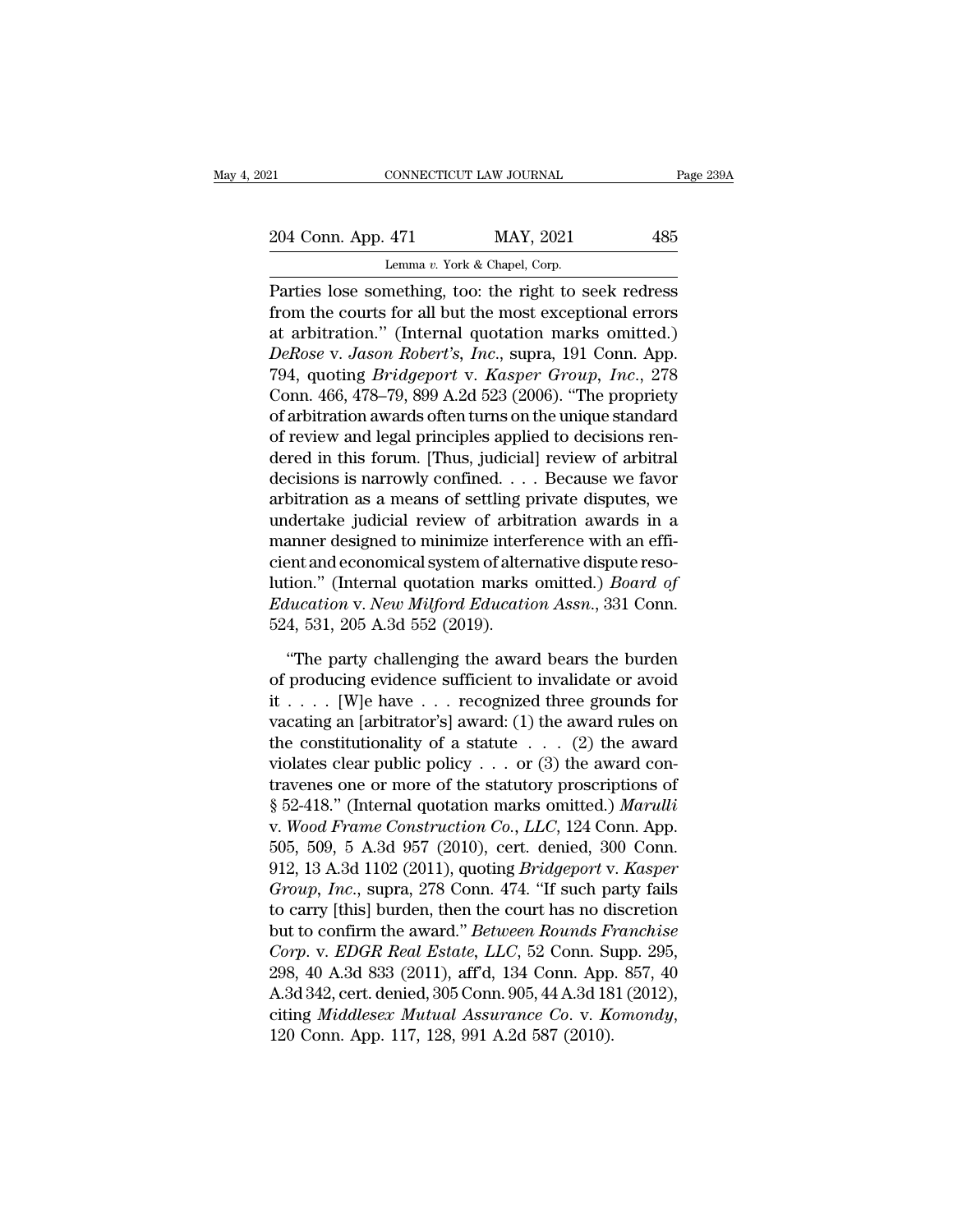| 240A | CONNECTICUT LAW JOURNAL                              |                    | May 4, 2021 |
|------|------------------------------------------------------|--------------------|-------------|
| 486  | MAY, 2021                                            | 204 Conn. App. 471 |             |
|      | Lemma v. York & Chapel, Corp.                        |                    |             |
|      | Section $52-418$ (a) reads in part as follows: "Upon |                    |             |

CONNECTICUT LAW JOURNAL May 4, 2021<br>
Section 52-418 (a) reads in part as follows: "Upon<br>
e application of any party to an arbitration, the superse court for the judicial district in which one of the 486 MAY, 2021 204 Conn. App. 471<br>
Lemma v. York & Chapel, Corp.<br>
Section 52-418 (a) reads in part as follows: "Upon<br>
the application of any party to an arbitration, the supe-<br>
rior court for the judicial district in which 486 MAY, 2021 204 Conn. App. 471<br>
Lemma v. York & Chapel, Corp.<br>
Section 52-418 (a) reads in part as follows: "Upon<br>
the application of any party to an arbitration, the superior court for the judicial district in which on 486 MAY, 2021 204 Conn. App. 471<br>
Lemma v. York & Chapel, Corp.<br>
Section 52-418 (a) reads in part as follows: "Upon<br>
the application of any party to an arbitration, the superior court for the judicial district in which on award if it finds any of the following defects . . . (3) Lemma v. York & Chapel, Corp.<br>
Section 52-418 (a) reads in part as follows: "Upon<br>
the application of any party to an arbitration, the supe-<br>
rior court for the judicial district in which one of the<br>
parties resides . . . Section 52-418 (a) reads in part as follows: "Upon<br>the application of any party to an arbitration, the supe-<br>rior court for the judicial district in which one of the<br>parties resides . . . shall make an order vacating the<br> the application of any party to an arbitration, the superior court for the judicial district in which one of the parties resides  $\dots$  shall make an order vacating the award if it finds any of the following defects  $\dots$  (3 rior court for the judicial district in which one of the<br>parties resides . . . shall make an order vacating the<br>award if it finds any of the following defects . . . (3)<br>if the arbitrators have been guilty of misconduct in parties resides . . . shall make an order vacating the award if it finds any of the following defects . . . (3) if the arbitrators have been guilty of misconduct in refusing to postpone the hearing upon sufficient cause s award if it finds any of the following defects  $\ldots$  (3)<br>if the arbitrators have been guilty of misconduct in<br>refusing to postpone the hearing upon sufficient cause<br>shown or in refusing to hear evidence pertinent and<br>mate if the arbitrators have been guilty of misconduct in<br>refusing to postpone the hearing upon sufficient cause<br>shown or in refusing to hear evidence pertinent and<br>material to the controversy or of any other action by<br>which th refusing to postpone the hearing upon sufficient cause<br>shown or in refusing to hear evidence pertinent and<br>material to the controversy or of any other action by<br>which the rights of any party have been prejudiced; or<br>(4) i shown or in refusing to hear evidence pertinent and<br>material to the controversy or of any other action by<br>which the rights of any party have been prejudiced; or<br>(4) if the arbitrators have exceeded their powers or<br>so impe material to the controversy or of any other action by<br>which the rights of any party have been prejudiced; or<br>(4) if the arbitrators have exceeded their powers or<br>so imperfectly executed them that a mutual, final and<br>defin The concrete of arbitral 'misconduct' does not lend<br>that a mutual, final and<br>finite award upon the subject matter submitted was<br>t made." Here, the respondent moves to vacate the<br>bitration award pursuant to  $\S 52-418$  (a)

II

so imperiectly executed them that a matual, mail and<br>definite award upon the subject matter submitted was<br>not made." Here, the respondent moves to vacate the<br>arbitration award pursuant to § 52-418 (a) (3) and (4).<br>II<br>"The transies a ward upon the subject matter submitted was<br>not made." Here, the respondent moves to vacate the<br>arbitration award pursuant to  $\S 52-418$  (a) (3) and (4).<br>II<br>"The concept of arbitral 'misconduct' does not lend<br>it arbitration award pursuant to  $\S$  52-418 (a) (3) and (4).<br>
II<br>
"The concept of arbitral 'misconduct' does not lend<br>
itself to a precise definition but is, instead, best illus-<br>
trated by example.... Among the actions that II<br>
"The concept of arbitral 'misconduct' does not lend<br>
itself to a precise definition but is, instead, best illus-<br>
trated by example.... Among the actions that have<br>
been found to constitute such misconduct on the part <sup>11</sup><br>
"The concept of arbitral 'misconduct' does not lend<br>
itself to a precise definition but is, instead, best illus-<br>
trated by example. . . . Among the actions that have<br>
been found to constitute such misconduct on the "The concept of arbitral 'misconduct' does not lend<br>itself to a precise definition but is, instead, best illus-<br>trated by example. . . . Among the actions that have<br>been found to constitute such misconduct on the part<br>of itself to a precise definition but is, instead, best illus-<br>trated by example. . . . Among the actions that have<br>been found to constitute such misconduct on the part<br>of an arbitrator as would warrant vacating an arbitrati trated by example. . . . Among the actions that have<br>been found to constitute such misconduct on the part<br>of an arbitrator as would warrant vacating an arbitration<br>award are the following: participation in ex parte com-<br>m been found to constitute such misconduct on the part of an arbitrator as would warrant vacating an arbitration award are the following: participation in ex parte communications with a party or a witness, without the knowl of an arbitrator as would warrant vacating an arbitration<br>award are the following: participation in ex parte com-<br>munications with a party or a witness, without the<br>knowledge or consent of the other party  $\ldots$  ex parte<br>r award are the following: participation in ex parte com-<br>munications with a party or a witness, without the<br>knowledge or consent of the other party  $\dots$  ex parte<br>receipt of evidence as to a material fact, without notice<br>to munications with a party or a witness, without the<br>knowledge or consent of the other party . . . ex parte<br>receipt of evidence as to a material fact, without notice<br>to a party . . . holding hearings or conducting deliber-<br> knowledge or consent of the other party  $\dots$  ex parte<br>receipt of evidence as to a material fact, without notice<br>to a party  $\dots$  holding hearings or conducting deliber-<br>ations in the absence of a member of an arbitration<br>p receipt of evidence as to a material fact, without notice<br>to a party . . . holding hearings or conducting deliber-<br>ations in the absence of a member of an arbitration<br>panel, or rendering an award without consulting a pane to a party  $\dots$  holding hearings or conducting deliberations in the absence of a member of an arbitration panel, or rendering an award without consulting a panel member  $\dots$  undertaking an independent investigation into a ations in the absence of a member of an arbitration<br>panel, or rendering an award without consulting a panel<br>member  $\ldots$  undertaking an independent investiga-<br>tion into a material matter after the close of hearings<br>and wi panel, or rendering an award without consulting a panel<br>member  $\ldots$  undertaking an independent investiga-<br>tion into a material matter after the close of hearings<br>and without notice to the parties  $\ldots$  and accepting<br>gift member . . . undertaking an independent investigation into a material matter after the close of hearings<br>and without notice to the parties . . . and accepting<br>gifts or other hospitality from a party during the pro-<br>ceedin tion into a material matter after the close of hearings<br>and without notice to the parties . . . and accepting<br>gifts or other hospitality from a party during the pro-<br>ceedings. . . . An award may likewise be set aside on<br>t and without notice to the parties . . . and accepting<br>gifts or other hospitality from a party during the pro-<br>ceedings. . . . An award may likewise be set aside on<br>the basis of procedural error by an arbitration panel if,<br> gifts or other hospitality from a party during the proceedings. . . . An award may likewise be set aside on the basis of procedural error by an arbitration panel if, for instance, the panel arbitrarily denies a reasonable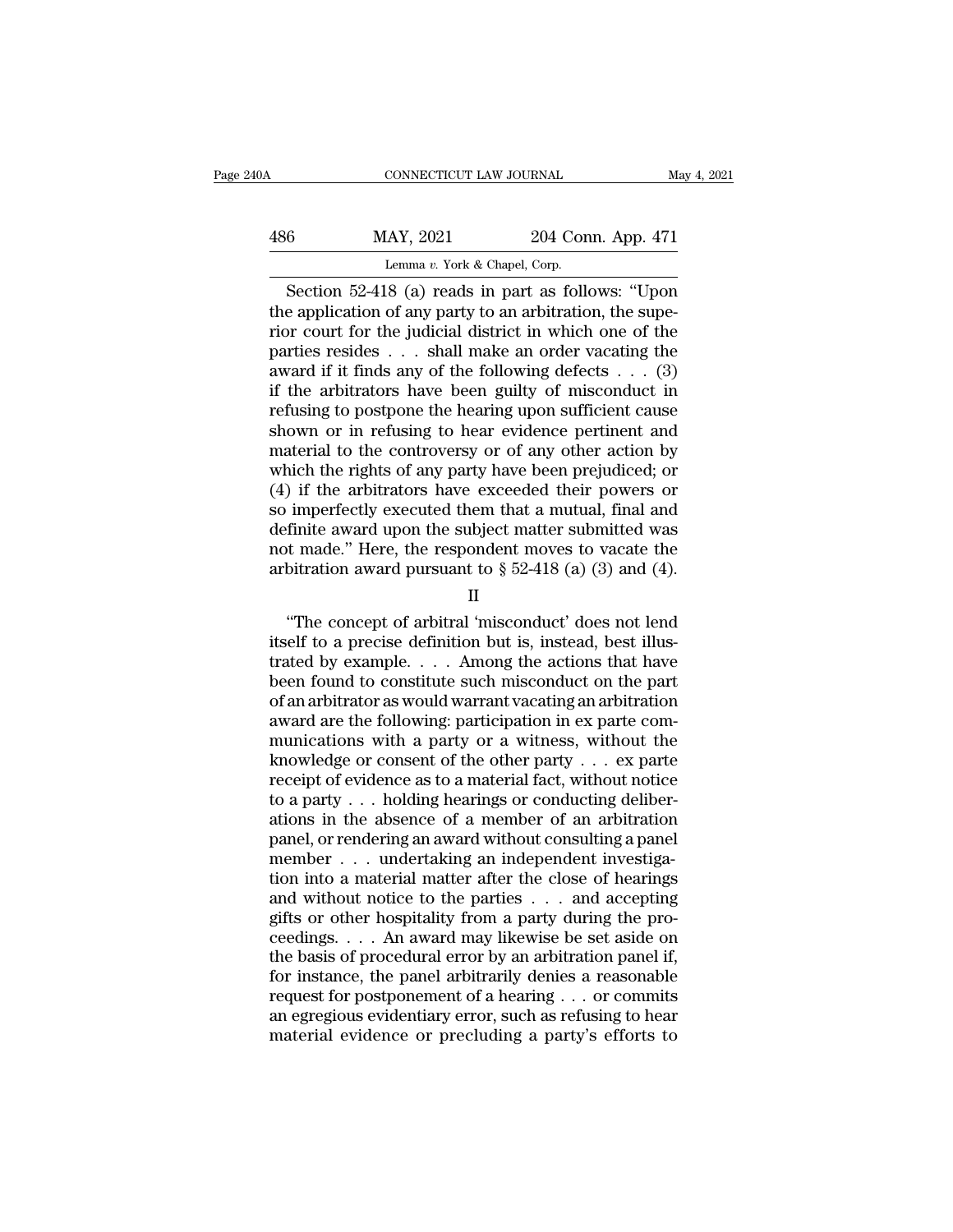| 21                    | CONNECTICUT LAW JOURNAL       | Page 241A |
|-----------------------|-------------------------------|-----------|
|                       |                               |           |
| 204 Conn. App. 471    | MAY, 2021                     | 487       |
|                       | Lemma v. York & Chapel, Corp. |           |
| develon a full record | Though not exhaustive         |           |

CONNECTICUT LAW JOURNAL Page 2<br>
204 Conn. App. 471 MAY, 2021 487<br>
Lemma v. York & Chapel, Corp.<br>
develop a full record. . . . Though not exhaustive,<br>
these examples of arbitral misconduct delineate the<br>
head contours of co 204 Conn. App. 471 MAY, 2021 487<br>
Lemma v. York & Chapel, Corp.<br>
develop a full record. . . . Though not exhaustive,<br>
these examples of arbitral misconduct delineate the<br>
broad contours of conduct that is unacceptable and 204 Conn. App. 471 MAY, 2021 487<br>
Lemma v. York & Chapel, Corp.<br>
develop a full record. . . . Though not exhaustive,<br>
these examples of arbitral misconduct delineate the<br>
broad contours of conduct that is unacceptable and 204 Conn. App. 471 MAY, 2021 487<br>
Lemma v. York & Chapel, Corp.<br>
develop a full record. . . . Though not exhaustive,<br>
these examples of arbitral misconduct delineate the<br>
broad contours of conduct that is unacceptable and Lemma v. York & Chapel, Corp.<br>
develop a full record. . . . Though not exhaustive,<br>
these examples of arbitral misconduct delineate the<br>
broad contours of conduct that is unacceptable and<br>
prohibited under § 52-418 (a) (3 Lemma v. York & Chapel, Corp.<br>
develop a full record. . . . Though not exhaustive,<br>
these examples of arbitral misconduct delineate the<br>
broad contours of conduct that is unacceptable and<br>
prohibited under § 52-418 (a) (3 develop a full record. . . . Though not exhaustive,<br>these examples of arbitral misconduct delineate the<br>broad contours of conduct that is unacceptable and<br>prohibited under § 52-418 (a) (3). The presumptive<br>validity of con these examples of arbitral misconduct delineate the<br>broad contours of conduct that is unacceptable and<br>prohibited under § 52-418 (a) (3). The presumptive<br>validity of consensual arbitration awards depends upon<br>the underlyi broad contours of conduct that is unacceptable and<br>prohibited under § 52-418 (a) (3). The presumptive<br>validity of consensual arbitration awards depends upon<br>the underlying integrity of the arbitration process. When<br>that in prohibited under § 52-418 (a) (3). The presumptive<br>validity of consensual arbitration awards depends upon<br>the underlying integrity of the arbitration process. When<br>that integrity is tainted either by actual impropriety or<br> validity of consensual arbitration awards depends upon<br>the underlying integrity of the arbitration process. When<br>that integrity is tainted either by actual impropriety or<br>the appearance of impropriety, the arbitration awar the underlying integrity of the arbitration process. When<br>that integrity is tainted either by actual impropriety or<br>the appearance of impropriety, the arbitration award<br>cannot be permitted to stand." (Citations omitted.) that integrity is tainted either by actual impropriety or<br>the appearance of impropriety, the arbitration award<br>cannot be permitted to stand." (Citations omitted.)  $O & G/O'Comell Joint Venture v. Chase Family Ltd. Part-  
nership No. 3, supra, 203 Conn. 146–48. In order "to  
vacate an arbitrary's award on$ the appearance of impropriety, the arbitration award<br>cannot be permitted to stand." (Citations omitted.)  $O &$ <br> $G/O'Comell Joint Venture v. Chase Family Ltd. Part-  
nership No. 3, supra, 203 Conn. 146–48. In order "to  
vacate an arbitrary as a con-  
duct under § 52-418 (a) (3), the moving party must estab-  
lish that it was substantially prejudiced by the  
improper ruling." (Emphasis added.) Bridge$ cannot be permitted to stand." (Citations omitted.) *O &*<br>G/O'Connell Joint Venture v. Chase Family Ltd. Part-<br>nership No. 3, supra, 203 Conn. 146–48. In order "to<br>vacate an arbitrator's award on the ground of miscon-<br>duct *G/O'Connell Joint Venture v. Chase Family Ltd*<br>*nership No. 3*, supra, 203 Conn. 146–48. In ord<br>vacate an arbitrator's award on the ground of n<br>duct under § 52-418 (a) (3), the moving party must<br>lish that it was *substant* The court's analysis is aided further by reference to<br>
the content and arbitrator's award on the ground of miscon-<br>
onct under § 52-418 (a) (3), the moving party must estab-<br>
the that it was *substantially prejudiced* by vacate an arbitrator 3 award on the ground or insection<br>duct under § 52-418 (a) (3), the moving party must establish that it was *substantially prejudiced* by the<br>improper ruling." (Emphasis added.) *Bridgeport* v.<br>*Kaspe* 

duct didct  $\frac{1}{3}$  of  $\frac{1}{2}$  Ho  $\frac{1}{2}$  ( $\frac{1}{2}$ ), the filomag party mast establish that it was *substantially prejudiced* by the improper ruling." (Emphasis added.) *Bridgeport* v. *Kasper Group, Inc.*, supra, 2 improper ruling." (Emphasis added.) *Bridgeport* v.<br> *Kasper Group, Inc.*, supra, 278 Conn. 476.<br>
The court's analysis is aided further by reference to<br>
federal case law. As noted by our Supreme Court, "[u]nder<br>
9 U.S.C. *Highoper Tamig.* (Emphasis added.) *Dreageport* v.<br> *Kasper Group, Inc.*, supra, 278 Conn. 476.<br>
The court's analysis is aided further by reference to<br>
federal case law. As noted by our Supreme Court, "[u]nder<br>
9 U.S.C. The court's analysis is aided further by reference to<br>federal case law. As noted by our Supreme Court, "[u]nder<br>9 U.S.C. § 10 (a) (3),<sup>2</sup> a District Court 'may make an<br>order vacating the award upon the application of any<br> The court's analysis is aided further by reference to<br>federal case law. As noted by our Supreme Court, "[u]nder<br>9 U.S.C. § 10 (a) (3),<sup>2</sup> a District Court 'may make an<br>order vacating the award upon the application of any<br> federal case law. As noted by our Supreme Court, "[u]nder<br>9 U.S.C. § 10 (a) (3),<sup>2</sup> a District Court 'may make an<br>order vacating the award upon the application of any<br>party to the arbitration  $\ldots$  [w]here the arbitrators 9 U.S.C. § 10 (a) (3),<sup>2</sup> a District Court 'may make an order vacating the award upon the application of any party to the arbitration  $\ldots$  [w]here the arbitrators were guilty of misconduct in refusing to postpone the hea order vacating the award upon the application of any<br>party to the arbitration  $\ldots$  [w]here the arbitrators<br>were guilty of misconduct in refusing to postpone the<br>hearing, upon sufficient cause shown, or in refusing to<br>hea party to the arbitration  $\ldots$  [w]here the arbitrators<br>were guilty of misconduct in refusing to postpone the<br>hearing, upon sufficient cause shown, or in refusing to<br>hear evidence pertinent and material to the controversy; were guilty of misconduct in refusing to postpone the<br>hearing, upon sufficient cause shown, or in refusing to<br>hear evidence pertinent and material to the controversy;<br>or of any other misbehavior by which the rights of any hearing, upon sufficient cause shown, or in refusing to<br>hear evidence pertinent and material to the controversy;<br>or of any other misbehavior by which the rights of any<br>party have been prejudiced.' This court previously ha hear evidence pertinent and material to the controversy;<br>or of any other misbehavior by which the rights of any<br>party have been prejudiced.' This court previously has<br>recognized that federal case law applying this statute<br> or of any other misbehavior by which the rights of any<br>party have been prejudiced.' This court previously has<br>recognized that federal case law applying this statute<br>is instructive because of the substantial similarity<br>betw party have been prejudiced.' This court previously has<br>recognized that federal case law applying this statute<br>is instructive because of the substantial similarity<br>between the language of this statute and  $\S 52-418$  (a)<br>(3 recognized that federal case law applying this statute<br>is instructive because of the substantial similarity<br>between the language of this statute and § 52-418 (a)<br>(3)." (Footnote added.) Id., 475–76 n.7; see also *Wind-<br>ham* is instructive because of the substantial similarity<br>between the language of this statute and § 52-418 (a)<br>(3)." (Footnote added.) Id., 475–76 n.7; see also *Wind-<br>ham v. Doctor's Associates, Inc.*, Superior Court, judici between the language of this statute and § 52-418 (a) (3)." (Footnote added.) Id., 475–76 n.7; see also *Windham v. Doctor's Associates, Inc.*, Superior Court, judicial district of Ansonia-Milford, Docket No. CV-10-600416 district of Ansonia-Milford, Docket No. CV-10-6004162 (January 3, 2012) (*Keegan*, J.) (53 Conn. L. Rptr. 264, 265) ("[o]ur Supreme Court regularly finds that federal cases pertaining to nearly identical provisions in the cases pertaining to nearly identical provisions in the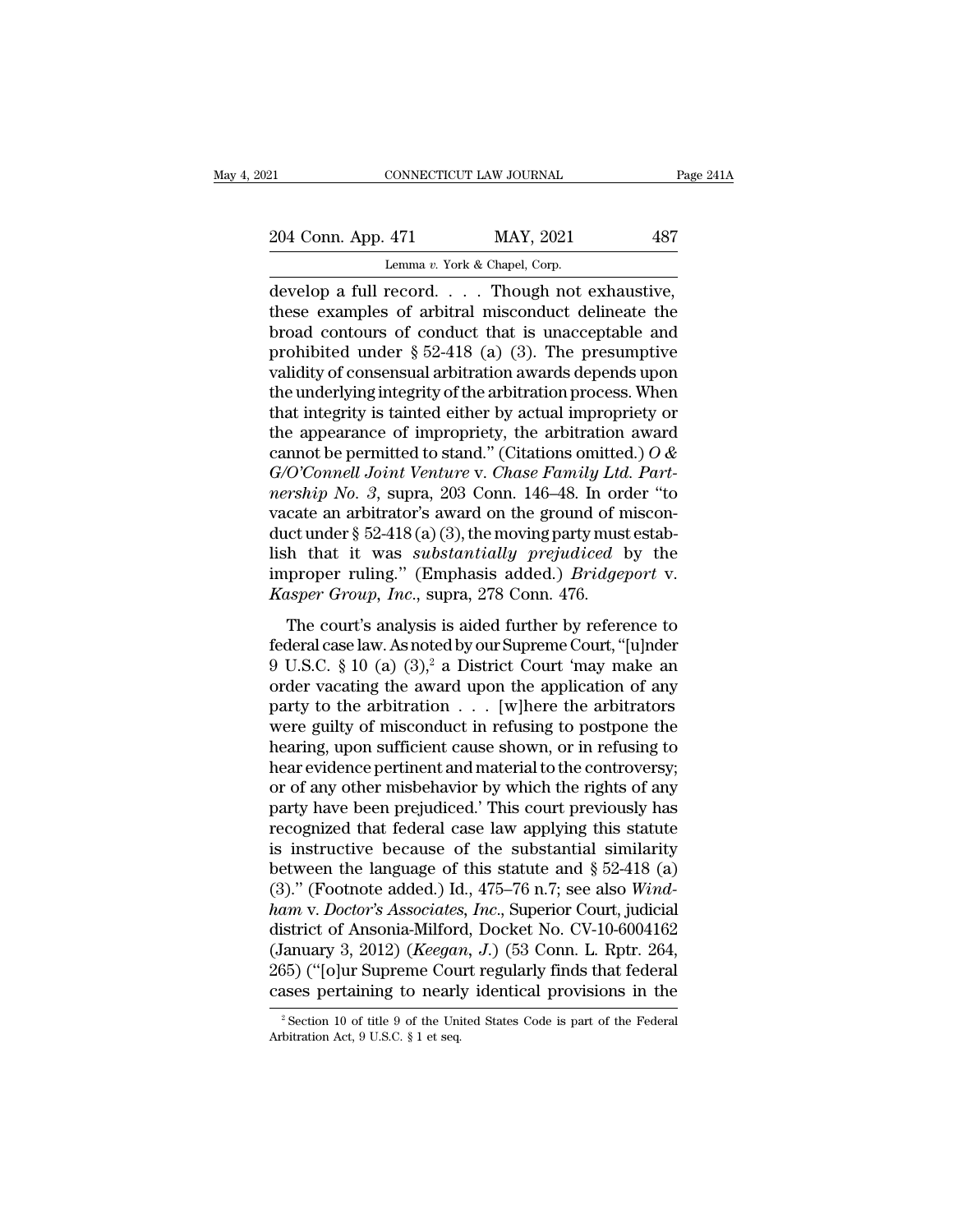| 12A | CONNECTICUT LAW JOURNAL                                   |                    | May 4, 2021 |
|-----|-----------------------------------------------------------|--------------------|-------------|
| 488 | MAY, 2021                                                 | 204 Conn. App. 471 |             |
|     | Lemma v. York & Chapel, Corp.                             |                    |             |
|     | $F$ ederal Arbitration Act $9$ IISC $810$ are instructive |                    |             |

CONNECTICUT LAW JOURNAL May 4, 2021<br>
HAS MAY, 2021 204 Conn. App. 471<br>
Lemma v. York & Chapel, Corp.<br>
Federal Arbitration Act, 9 U.S.C. § 10, are instructive<br>
in analyzing § 52-418"), aff'd, 146 Conn. App. 768, 81<br>
A 3d 33 188 MAY, 2021 204 Conn. App. 471<br>
Lemma v. York & Chapel, Corp.<br>
Federal Arbitration Act, 9 U.S.C. § 10, are instructive<br>
in analyzing § 52-418"), aff'd, 146 Conn. App. 768, 81<br>
A.3d 230 (2013).<sup>3</sup> 488 MAY, 202<br>
Lemma v.<br>
Federal Arbitration Ac<br>
in analyzing § 52-418")<br>
A.3d 230 (2013).<sup>3</sup><br>
As observed by the U MAY, 2021 204 Conn. App. 471<br>
Lemma v. York & Chapel, Corp.<br>
deral Arbitration Act, 9 U.S.C. § 10, are instructive<br>
analyzing § 52-418"), aff'd, 146 Conn. App. 768, 81<br>
3d 230 (2013).<sup>3</sup><br>
As observed by the United States

Lemma v. York & Chapel, Corp.<br>
Federal Arbitration Act, 9 U.S.C. § 10, are instructive<br>
in analyzing § 52-418"), aff'd, 146 Conn. App. 768, 81<br>
A.3d 230 (2013).<sup>3</sup><br>
As observed by the United States District Court for<br>
the Federal Arbitration Act, 9 U.S.C. § 10, are instructive<br>in analyzing § 52-418"), aff'd, 146 Conn. App. 768, 81<br>A.3d 230 (2013).<sup>3</sup><br>As observed by the United States District Court for<br>the District of Connecticut, "[t]he [Un Federal Arbitration Act, 9 0.5.0. § 10, are instructive<br>in analyzing § 52-418"), aff'd, 146 Conn. App. 768, 81<br>A.3d 230 (2013).<sup>3</sup><br>As observed by the United States District Court for<br>the District of Connecticut, "[t]he [U ness and 230 (2013).<sup>3</sup><br>A.3d 230 (2013).<sup>3</sup><br>As observed by the United States District Court for<br>the District of Connecticut, "[t]he [United States Court<br>of Appeals for the] Second Circuit has interpreted [§]<br>10 (a) (3) to Also 250 (2015).<br>
As observed by the United States District Court for<br>
the District of Connecticut, "[t]he [United States Court<br>
of Appeals for the] Second Circuit has interpreted [§]<br>
10 (a) (3) to mean that, except wher As observed by the United States District Court for<br>the District of Connecticut, "[t]he [United States Court<br>of Appeals for the] Second Circuit has interpreted [§]<br> $10 (a) (3)$  to mean that, except where fundamental fair-<br>n the District of Connecticut, "[t]he [United States Court<br>of Appeals for the] Second Circuit has interpreted [§]<br>10 (a) (3) to mean that, except where fundamental fair-<br>ness is violated, arbitration determinations will not of Appeals for the] Second Circuit has interpreted [§] 10 (a) (3) to mean that, except where fundamental fair-<br>ness is violated, arbitration determinations will not be<br>opened up to evidentiary review.... Arbitral miscon-<br> 10 (a) (3) to mean that, except where fundamental fair-<br>ness is violated, arbitration determinations will not be<br>opened up to evidentiary review. . . . Arbitral miscon-<br>duct typically arises where there is proof of either ness is violated, arbitration determinations will not be<br>opened up to evidentiary review.... Arbitral miscon-<br>duct typically arises where there is proof of either bad<br>faith or gross error on the part of the arbitrator.... opened up to evidentiary review.... Arbitral misconduct typically arises where there is proof of either bad faith or gross error on the part of the arbitrator....<br>The party moving for vacatur must show not only that the ar duct typically arises where there is proof of either bad<br>faith or gross error on the part of the arbitrator. . . .<br>The party moving for vacatur must show not only that<br>the arbitrator committed misconduct but also that the<br> faith or gross error on the part of the arbitrator. . . . The party moving for vacatur must show not only that<br>the arbitrator committed misconduct but also that the<br>party was prejudiced as a result." (Citations omitted;<br>i The party moving for vacatur must show not only that<br>the arbitrator committed misconduct but also that the<br>party was prejudiced as a result." (Citations omitted;<br>internal quotation marks omitted.) *Vyas v. Doctor's*<br>Associ the arbitrator committed misconduct but also that the<br>party was prejudiced as a result." (Citations omitted;<br>internal quotation marks omitted.)  $Vyas$  v.  $Doctor's$ <br>Associates, Inc., United States District Court, Docket<br>No. 3:1 party was prejudiced as a result." (Citations omitted; internal quotation marks omitted.) *Vyas v. Doctor's Associates, Inc.*, United States District Court, Docket No. 3:17-cv-1774 (JCH) (D. Conn. March 21, 2018). "When internal quotation marks omitted.) *Vyas v. Doctor's*<br>Associates, *Inc.*, United States District Court, Docket<br>No. 3:17-cv-1774 (JCH) (D. Conn. March 21, 2018).<br>"When determining whether to vacate an arbitral award<br>on the Associates, *Inc.*, United<br>No. 3:17-cv-1774 (JCH)<br>"When determining whe<br>on the ground that the<br>a hearing, the court 'ex<br>stances surrounding the<br>adjournment.'" Id. I the ground that the arbitrator refused to continue<br>
hearing, the court 'examines the facts and circum-<br>
increases surrounding the arbitrator's refusal to grant an<br>
journment.'" Id.<br>
A<br>
"Parties to an arbitration are not

A

a hearing, the court 'examines the facts and circum-<br>stances surrounding the arbitrator's refusal to grant an<br>adjournment.' " Id.<br>A<br>"Parties to an arbitration are not entitled to a post-<br>ponement merely by asking for one, stances surrounding the arbitrator's refusal to grant an<br>adjournment.' " Id.<br>A<br>"Parties to an arbitration are not entitled to a post-<br>ponement merely by asking for one, nor is every deci-<br>sion of an arbitrator to deny a re adjournment.' " Id.<br>A<br>"Parties to an arbitration are not entitled to a post-<br>ponement merely by asking for one, nor is every deci-<br>sion of an arbitrator to deny a request for a postpone-<br>ment and proceed with the arbitrati A<br>
"Parties to an arbitration are not entitled to a post-<br>
ponement merely by asking for one, nor is every deci-<br>
sion of an arbitrator to deny a request for a postpone-<br>
ment and proceed with the arbitration grounds for<br> "Parties to an arbitration are not entitled to a post-<br>ponement merely by asking for one, nor is every deci-<br>sion of an arbitrator to deny a request for a postpone-<br>ment and proceed with the arbitration grounds for<br>vacatin "Parties to an arbitration are not entitled to a post-<br>ponement merely by asking for one, nor is every deci-<br>sion of an arbitrator to deny a request for a postpone-<br>ment and proceed with the arbitration grounds for<br>vacati Figure 1 and proceed with the arbitration grounds for a<br>cating the award. In passing on requests for postpone-<br>ents an arbitrator may balance the prejudice to the<br>oving party resulting from the failure to postpone<br> $\frac{3}{1$ vacating the award. In passing on requests for postpone-<br>ments an arbitrator may balance the prejudice to the<br>moving party resulting from the failure to postpone<br><sup>3</sup>This court has considered at length the history of arbitr

ments an arbitrator may balance the prejudice to the<br>moving party resulting from the failure to postpone<br><sup>3</sup>This court has considered at length the history of arbitration in our<br>common-law tradition. *Silverstone* v. *Conn* moving party resulting from the failure to postpone<br>
<sup>3</sup>This court has considered at length the history of arbitration in our<br>
common-law tradition. *Silverstone* v. *Connecticut Eye Surgery Center*<br> *South, LLC*, Superior The similar similar of the latter of postpone<br>
<sup>3</sup> This court has considered at length the history of arbitration in our<br>
common-law tradition. Silverstone v. Connecticut Eye Surgery Center<br>
South, LLC, Superior Court, ju <sup>3</sup> This court has considered at length the history of arbitration in our common-law tradition. *Silverstone* v. *Connecticut Eye Surgery Center South, LLC*, Superior Court, judicial district of New Haven, Docket No. CV-1 common-law tradition. Silverstone v. Connecticut Eye Surgery Center South, LLC, Superior Court, judicial district of New Haven, Docket No. CV-18-6080472-S (October 23, 2018) (Pierson, J.). In so doing, the court noted the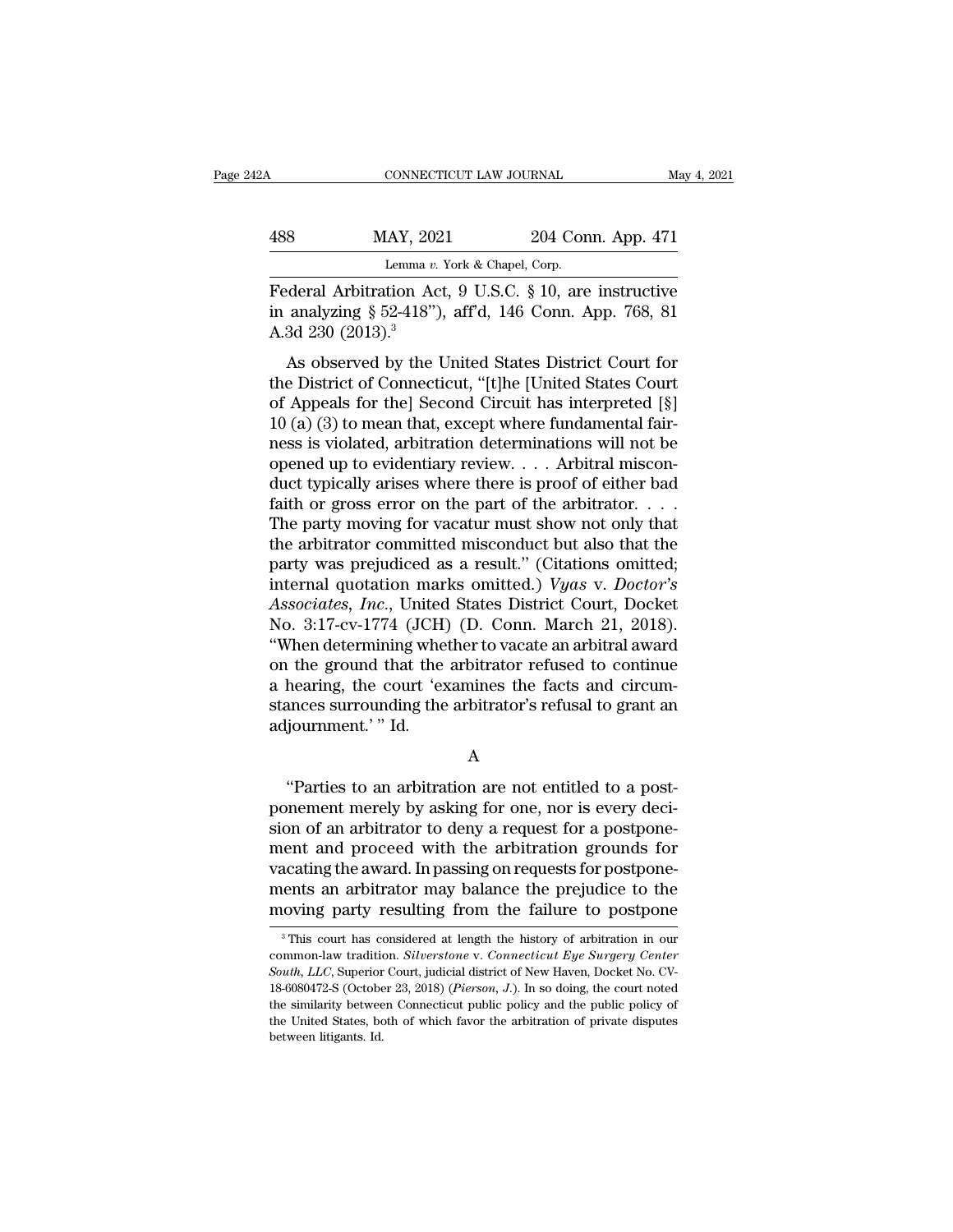| 121                                                      | CONNECTICUT LAW JOURNAL       | Page 243A |
|----------------------------------------------------------|-------------------------------|-----------|
| 204 Conn. App. 471                                       | MAY, 2021                     | 489       |
|                                                          | Lemma v. York & Chapel, Corp. |           |
| against the prejudice to the opposing party due to grap- |                               |           |

connectricut LAW JOURNAL<br>
204 Conn. App. 471 MAY, 2021 489<br>
Lemma v. York & Chapel, Corp.<br>
against the prejudice to the opposing party due to grant-<br>
ing a postponement, the avoidability of such postpone-204 Conn. App. 471 MAY, 2021 489<br>
Lemma v. York & Chapel, Corp.<br>
against the prejudice to the opposing party due to grant-<br>
ing a postponement, the avoidability of such postpone-<br>
ment, and other circumstances as warrante 204 Conn. App. 471 MAY, 2021 489<br>
Lemma v. York & Chapel, Corp.<br>
against the prejudice to the opposing party due to grant-<br>
ing a postponement, the avoidability of such postpone-<br>
ment, and other circumstances as warrante 204 Conn. App. 471 MAY, 2021 489<br>
Lemma v. York & Chapel, Corp.<br>
against the prejudice to the opposing party due to grant-<br>
ing a postponement, the avoidability of such postpone-<br>
ment, and other circumstances as warranted Lemma v. York & Chapel, Corp.<br>
against the prejudice to the opposing party due to grant-<br>
ing a postponement, the avoidability of such postpone-<br>
ment, and other circumstances as warranted in each<br>
case." Two Sisters, Inc. *251* Lemma *v.* York & Chapel, Corp.<br>
261 against the prejudice to the opposing party due to grant-<br>
251 v. *Narragansett Improvement Co.*, 503 F.2d 309,<br>
251 v. *Narragansett Improvement Co.*, 503 F.2d 309,<br>
251 v. *Narr* against the prejudice to the opposing party due to grant-<br>ing a postponement, the avoidability of such postpone-<br>ment, and other circumstances as warranted in each<br>case." Two Sisters, Inc. v. Gosch & Co., 171 Conn. 493,<br>49 ing a postponement, the avoidability of such postponement, and other circumstances as warranted in each case." Two Sisters, Inc. v. Gosch & Co., 171 Conn. 493, 499 n.4, 370 A.2d 1020 (1976); see also *Local Union No.* 251 ment, and other circumstances as warranted in each case." Two Sisters, Inc. v. Gosch & Co., 171 Conn. 493, 499 n.4, 370 A.2d 1020 (1976); see also *Local Union No.* 251 v. Narragansett Improvement Co., 503 F.2d 309, 312 (1 ceptable.'').  $\mathcal{F}_1$ . And  $\mathcal{F}_2$  are also *Local Union No.*<br>  $\mathcal{F}_2$  (1st Cir. 1974) ("Appellant's position in this case<br>
duces to a claim that it is entitled to a postponement<br>
erely by asking for it. Such a view is obviously 251 v. Narragaisett Improvement Co., 505 F.2d 509,<br>312 (1st Cir. 1974) ("Appellant's position in this case<br>reduces to a claim that it is entitled to a postponement<br>merely by asking for it. Such a view is obviously unac-<br>c

 $\sigma$ 12 (1st Cn. 1974) (Appenant's position in this case<br>reduces to a claim that it is entitled to a postponement<br>merely by asking for it. Such a view is obviously unac-<br>ceptable.").<br>"The arbitrary denial of a reasonable r reduces to a claim that it is entitled to a postponentent<br>merely by asking for it. Such a view is obviously unac-<br>ceptable.").<br>"The arbitrary denial of a reasonable request for a<br>postponement may serve as grounds for vaca for referring the arbitration and the matter to arbitration and the matter of a<br>for vacating and arbitration award. . . . However, the expeditious reso-<br>lution of a dispute remains one of the principal purposes<br>for referri (equal).<br>
"The arbitrary denial of a reasonable request for a<br>
postponement may serve as grounds for vacating an<br>
arbitration award....However, the expeditious reso-<br>
lution of a dispute remains one of the principal purpo "The arbitrary denial of a reasonable request for a<br>postponement may serve as grounds for vacating an<br>arbitration award.... However, the expeditious reso-<br>lution of a dispute remains one of the principal purposes<br>for refe postponement may serve as grounds for vacating an arbitration award. . . . However, the expeditious resolution of a dispute remains one of the principal purposes for referring the matter to arbitration, and [9 U.S.C.  $\S$  arbitration award. . . . However, the expeditious resolution of a dispute remains one of the principal purposes<br>for referring the matter to arbitration, and [9 U.S.C. § 10<br>(a) (3)] limits the [c]ourt's review to a determi lution of a dispute remains one of the principal purposes<br>for referring the matter to arbitration, and [9 U.S.C. § 10<br>(a) (3)] limits the [c]ourt's review to a determination<br>as to whether the arbitrators were guilty of mi for referring the matter to arbitration, and [9 U.S.C. § 10<br>
(a) (3)] limits the [c]ourt's review to a determination<br>
as to whether the arbitrators were guilty of misconduct<br>
in refusing a postponement. As such, it follow (a) (3)] limits the [c]ourt's review to a determination<br>as to whether the arbitrators were guilty of misconduct<br>in refusing a postponement. As such, it follows that<br>arbitrators are to be accorded a degree of discretion<br>in as to whether the arbitrators were guilty of misconduct<br>in refusing a postponement. As such, it follows that<br>arbitrators are to be accorded a degree of discretion<br>in exercising their judgment with respect to a requested<br>po in refusing a postponement. As such, it follows that<br>arbitrators are to be accorded a degree of discretion<br>in exercising their judgment with respect to a requested<br>postponement." (Citation omitted; emphasis omitted.)<br> $Fairrichild$ arbitrators are to be accorded a degree of discretion<br>in exercising their judgment with respect to a requested<br>postponement." (Citation omitted; emphasis omitted.)<br>Fairchild & Co. v. Richmond, Fredericksburg & Poto-<br>mac Ra in exercising their judgment with respect to a requested<br>postponement." (Citation omitted; emphasis omitted.)<br>*Fairchild & Co.* v. *Richmond, Fredericksburg & Poto-<br>mac Railroad Co.*, 516 F. Supp. 1305, 1313 (D.D.C. 1981). postponement." (Citation omitted; emphasis omitted.)<br>Fairchild & Co. v. Richmond, Fredericksburg & Poto-<br>mac Railroad Co., 516 F. Supp. 1305, 1313 (D.D.C. 1981).<br>In fact, "[a]rbitrators are given broad latitude to grant or *Fairchild & Co.* v. *Richmond, Fredericksburg & Potomac Railroad Co.*, 516 F. Supp. 1305, 1313 (D.D.C. 1981).<br>In fact, "[a]rbitrators are given broad latitude to grant or<br>deny parties' adjournment requests at their discre mac Railroad Co., 516 F. Supp. 1305, 1313 (D.D.C. 1981).<br>In fact, "[a]rbitrators are given broad latitude to grant or<br>deny parties' adjournment requests at their discretion."<br>Rai v. *Barclays Capital*, Inc., 739 F. Supp. 2 In fact, "[a]rbitrators are given broad latitude to grant or<br>deny parties' adjournment requests at their discretion."<br>*Rai* v. *Barclays Capital*, *Inc.*, 739 F. Supp. 2d 364, 371<br>(S.D.N.Y. 2010) (citing *Tempo Shain Corp.* deny parties' adjournment requests at their discretion."<br>
Rai v. Barclays Capital, Inc., 739 F. Supp. 2d 364, 371<br>
(S.D.N.Y. 2010) (citing *Tempo Shain Corp.* v. *Bertek*,<br>
Inc., 120 F.3d 16, 19 (2d Cir. 1997)), aff'd, 456 Rai v. Barclays Capital, Inc., 739 F. Supp. 2d 364, 371 (S.D.N.Y. 2010) (citing *Tempo Shain Corp.* v. *Bertek*, Inc., 120 F.3d 16, 19 (2d Cir. 1997)), aff'd, 456 Fed. Appx. 8 (2d Cir. 2011), cert. denied, 566 U.S. 979, 1 (S.D.N.Y. 2010) (citing *Tempo Shain Corp. v. Bertek,*<br> *Inc.*, 120 F.3d 16, 19 (2d Cir. 1997)), aff<sup>d</sup>, 456 Fed. Appx.<br>
8 (2d Cir. 2011), cert. denied, 566 U.S. 979, 132 S. Ct.<br>
2113, 182 L. Ed. 2d 877 (2012). "The court Inc., 120 F.3d 16, 19 (2d Cir. 1997)), aff<sup>d</sup>, 456 Fed. Appx.<br>8 (2d Cir. 2011), cert. denied, 566 U.S. 979, 132 S. Ct.<br>2113, 182 L. Ed. 2d 877 (2012). "The court will not<br>interfere with an award on these grounds as long as 371. The court with an award on these grounds as long as<br>ere exists a reasonable basis for the arbitrators'<br>fusal to grant a postponement." (Internal quotation<br>arks omitted.) Rai v. Barclays Capital, Inc., supra,<br>1.<br>The court interfere with all award on these grounds as long as<br>there exists a reasonable basis for the arbitrators'<br>refusal to grant a postponement." (Internal quotation<br>marks omitted.) *Rai* v. *Barclays Capital*, *Inc.*, supra,<br>3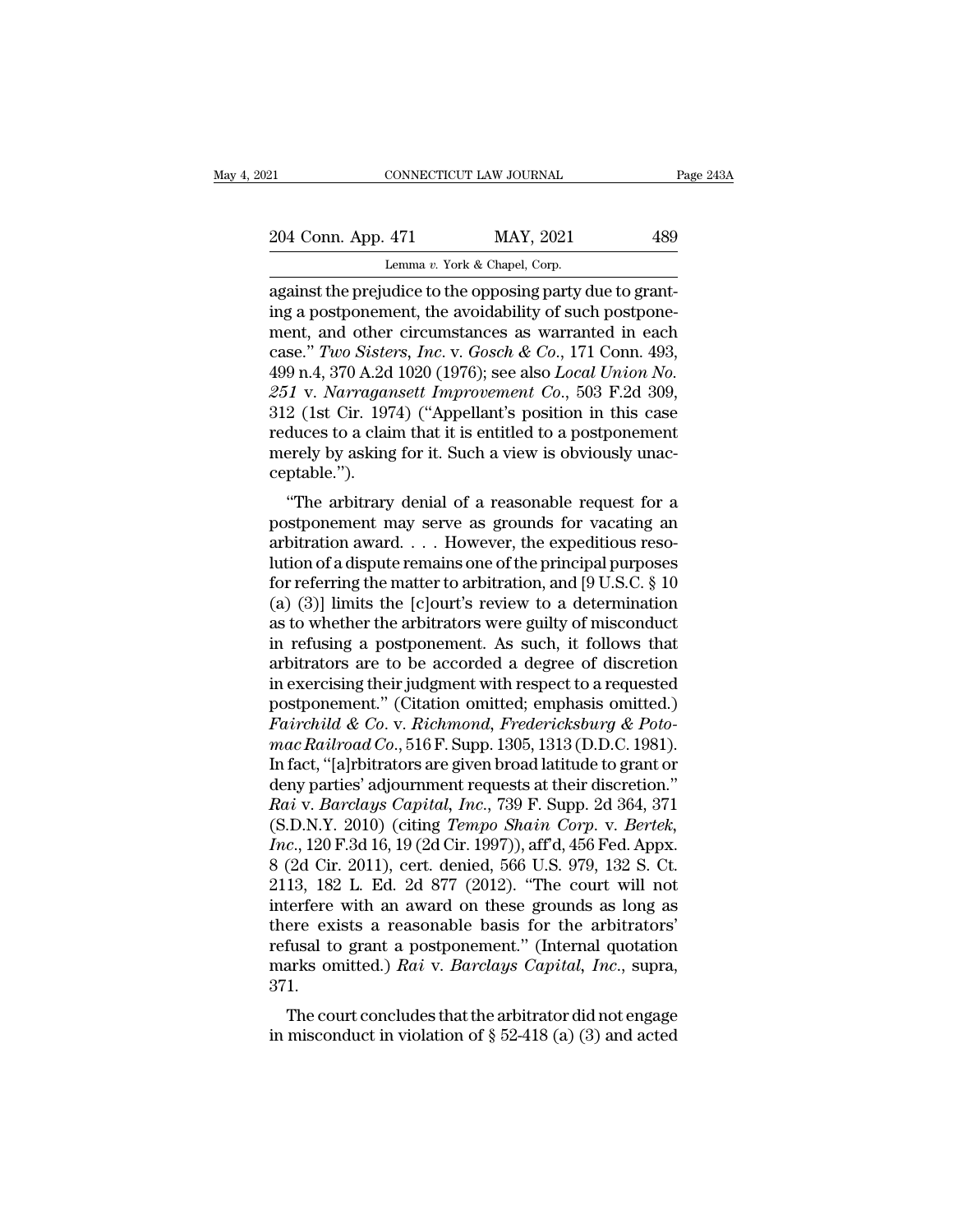| 14A | CONNECTICUT LAW JOURNAL                               |                    | May 4, 2021 |
|-----|-------------------------------------------------------|--------------------|-------------|
| 490 | MAY, 2021                                             | 204 Conn. App. 471 |             |
|     | Lemma v. York & Chapel, Corp.                         |                    |             |
|     | within his discretion when he denied the respondent's |                    |             |

CONNECTICUT LAW JOURNAL May 4, 2021<br>
MAY, 2021 204 Conn. App. 471<br>
Lemma v. York & Chapel, Corp.<br>
within his discretion when he denied the respondent's<br>
second request to continue the arbitration. This is<br>
hegave there we  $\frac{\text{MAX, 2021}}{\text{Lemma } v. \text{ York & Chapter, Corp.}}$ <br>Lemma v. York & Chapel, Corp.<br>within his discretion when he denied the respondent's<br>second request to continue the arbitration. This is<br>because there were reasonable grounds for the refu  $\frac{1}{204}$  MAY, 2021 204 Conn. App. 471<br>
Lemma v. York & Chapel, Corp.<br>
within his discretion when he denied the respondent's<br>
second request to continue the arbitration. This is<br>
because there were reasonable grounds fo  $\frac{\text{MAY, 2021}}{\text{Lemma } v. \text{ York & Chapter 204:} \text{Conn. App. 471}}$ <br>within his discretion when he denied the respondent's<br>second request to continue the arbitration. This is<br>because there were reasonable grounds for the refusal.<br>To begin, Lemma v. York & Chapel, Corp.<br>
within his discretion when he denied the respondent's<br>
second request to continue the arbitration. This is<br>
because there were reasonable grounds for the refusal.<br>
To begin, the reason for t state of the dealers, exp.<br>
within his discretion when he denied the respondent's<br>
second request to continue the arbitration. This is<br>
because there were reasonable grounds for the refusal.<br>
To begin, the reason for the r within his discretion when he denied the respondent's<br>second request to continue the arbitration. This is<br>because there were reasonable grounds for the refusal.<br>To begin, the reason for the requested postponement—<br>attendan second request to continue the arbitration. This is<br>because there were reasonable grounds for the refusal.<br>To begin, the reason for the requested postponement—<br>attendance at a close friend's funeral in a neighboring<br>state because there were reasonable grounds for the refusal.<br>To begin, the reason for the requested postponement—<br>attendance at a close friend's funeral in a neighboring<br>state—is insufficiently compelling to require an arbitra-<br> To begin, the reason for the requested postponement—<br>attendance at a close friend's funeral in a neighboring<br>state—is insufficiently compelling to require an arbitra-<br>tor to postpone, twice, a previously scheduled hearing. attenaance at a close mend's funeral in a neignboring<br>state—is insufficiently compelling to require an arbitra-<br>tor to postpone, twice, a previously scheduled hearing.<br>While the court takes seriously the attorney's loss of state—is insumciently compelling to require an arbitrator to postpone, twice, a previously scheduled hearing.<br>While the court takes seriously the attorney's loss of a close personal friend, that circumstance does not rise tor to postpone, twice, a previously scheduled hearing.<br>While the court takes seriously the attorney's loss of a<br>close personal friend, that circumstance does not rise<br>to the level of an event that would prescribe an adjou while the court takes seriously the attorney's loss of a<br>close personal friend, that circumstance does not rise<br>to the level of an event that would prescribe an adjourn-<br>ment in many circumstances, such as a medical emerclose personal friend, that circumstance does not rise<br>to the level of an event that would prescribe an adjourn-<br>ment in many circumstances, such as a medical emer-<br>gency materially affecting the admission or presenta-<br>ti to the level of an event that would prescribe an adjournment in many circumstances, such as a medical emergency materially affecting the admission or presentation of evidence. See, e.g., *Bisnoff* v. *King*, 154 F. Supp. 2 ment in many circumstances, such as a medical emergency materially affecting the admission or presentation of evidence. See, e.g., *Bisnoff* v. *King*, 154 F. Supp. 2d 630, 638 (S.D.N.Y. 2001) ("absent a reasonable basis f gency materially affecting the admission or presenta-<br>tion of evidence. See, e.g., *Bisnoff* v. *King*, 154 F. Supp.<br>2d 630, 638 (S.D.N.Y. 2001) ("absent a reasonable basis<br>for its decision, a refusal to grant an adjournme tion of evidence. see, e.g., *Bisnoff* v. *King*, 154 F. Supp.<br>2d 630, 638 (S.D.N.Y. 2001) ("absent a reasonable basis<br>for its decision, a refusal to grant an adjournment of a<br>hearing, due to a medical emergency, constitu 2d 630, 638 (S.D.N.Y. 2001) ("absent a reasonable basis<br>for its decision, a refusal to grant an adjournment of a<br>hearing, due to a medical emergency, constitutes mis-<br>conduct under the Federal Arbitration Act if it exclude *Joint Boarda, 377 F. Supp. 1208, 1214 (S.D.N.Y. 1974)*<br>*Joint Boarda Joint Boarda Joint Boarda Learning, due to a medical emergency, constitutes misconduct under the Federal Arbitration Act if it excludes*<br>*the pres* nearing, que to a medical emergency, constitutes mis-<br>conduct under the Federal Arbitration Act if it excludes<br>the presentation of evidence material and pertinent to<br>the controversy thus prejudicing the parties in the disconduct under the Federal Arbitration Act II it excludes<br>the presentation of evidence material and pertinent to<br>the controversy thus prejudicing the parties in the dis-<br>pute"); Allendale Nursing Home, Inc. v. Local 1115<br>Jo the presentation of evidence material and pertinent to<br>the controversy thus prejudicing the parties in the dis-<br>pute"); *Allendale Nursing Home, Inc.* v. *Local 1115*<br>Joint Board, 377 F. Supp. 1208, 1214 (S.D.N.Y. 1974)<br>(g the controversy thus prejudicing the parties in the dis-<br>pute"); *Allendale Nursing Home, Inc.* v. *Local 1115*<br>Joint Board, 377 F. Supp. 1208, 1214 (S.D.N.Y. 1974)<br>(granting motion to vacate arbitration award where the<br>pl pute *f*; *Auenaate Nursing Home, Inc. v. Local 1115*<br>Joint Board, 377 F. Supp. 1208, 1214 (S.D.N.Y. 1974)<br>(granting motion to vacate arbitration award where the<br>plaintiff's administrative assistant became ill during<br>arbit *Joint Boara, 311* F. Supp. 1208, 1214 (S.D.N.Y. 1974) (granting motion to vacate arbitration award where the plaintiff's administrative assistant became ill during arbitration proceeding and was taken to the hospital, an (granting motion to vacate arbitration award where the<br>plaintiff's administrative assistant became ill during<br>arbitration proceeding and was taken to the hospital,<br>and plaintiff had requested an adjournment on the<br>ground t plaintiff is administrative assistant became ill during<br>arbitration proceeding and was taken to the hospital,<br>and plaintiff had requested an adjournment on the<br>ground that presence of administrative assistant was<br>necessary arbitration proceeding and was taken to the hospital,<br>and plaintiff had requested an adjournment on the<br>ground that presence of administrative assistant was<br>necessary to proper cross-examination of the defen-<br>dant's witnes and plaintiff had requested an adjournment on the<br>ground that presence of administrative assistant was<br>necessary to proper cross-examination of the defen-<br>dant's witnesses). Here, the respondent has not demon-<br>strated suff ground that presence of administrative assistant was<br>necessary to proper cross-examination of the defen-<br>dant's witnesses). Here, the respondent has not demon-<br>strated sufficient cause for the second requested post-<br>poneme mecessary to proper cross-examination of the defendant's witnesses). Here, the respondent has not demonstrated sufficient cause for the second requested post-<br>ponement. See *Between Rounds Franchise Corp.* v.<br>*EDGR Real Es* dant s witnesses). Here, the respondent has not demonstrated sufficient cause for the second requested post-<br>ponement. See *Between Rounds Franchise Corp.* v.<br>*EDGR Real Estate, LLC*, supra, 52 Conn. Supp. 301<br>(motion to v strated sumclent cause for the second requested post-<br>ponement. See *Between Rounds Franchise Corp.* v.<br>*EDGR Real Estate, LLC*, supra, 52 Conn. Supp. 301<br>(motion to vacate denied where the moving party sub-<br>mitted "no evi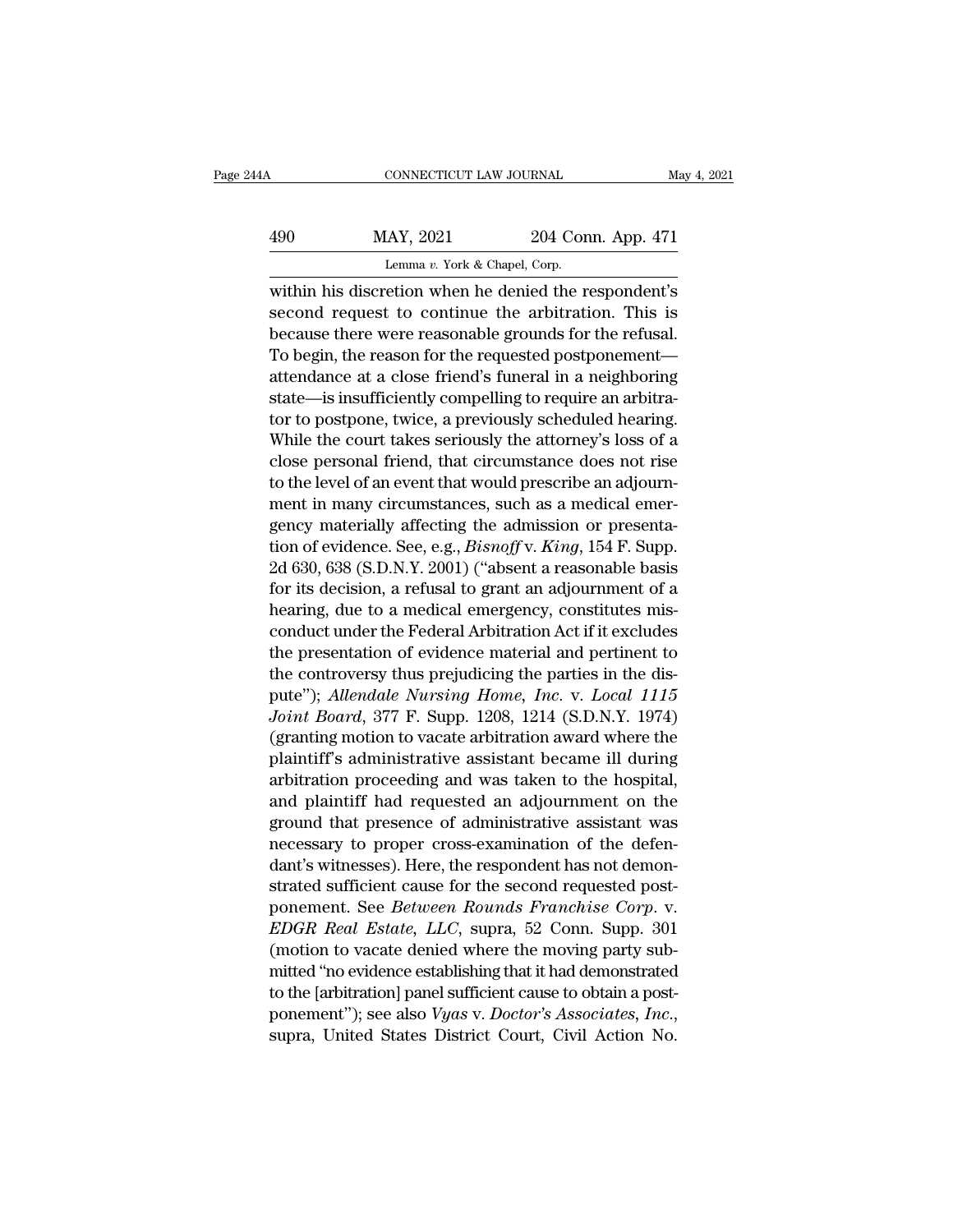| 21                                                             | CONNECTICUT LAW JOURNAL       | Page 245A |  |
|----------------------------------------------------------------|-------------------------------|-----------|--|
| 204 Conn. App. 471                                             | MAY, 2021                     | 491       |  |
|                                                                | Lemma v. York & Chapel, Corp. |           |  |
| $3.17$ -cy- $1774$ (JCH) (denial of requests to postpone hear- |                               |           |  |

3:17-cv-1774 (JCH) (denial of requests to postpone hear-<br>
3:17-cv-1774 (JCH) (denial of requests to postpone hear-<br>
and the members of tundamentally unfair where sufficient cause not<br>
chown) 204 Conn. App. 471 MAY, 2021 491<br>Lemma v. York & Chapel, Corp.<br>3:17-cv-1774 (JCH) (denial of requests to postpone hearing not fundamentally unfair where sufficient cause not shown). shown). 4 Conn. App. 471 MAY, 2021 491<br>
Lemma v. York & Chapel, Corp.<br>
17-cv-1774 (JCH) (denial of requests to postpone hear-<br>
g not fundamentally unfair where sufficient cause not<br>
own).<br>
Moreover, according to the respondent, A

Lemma v. York & Chapel, Corp.<br>  $\frac{3:17\text{-cv-1774}}{3:17\text{-cv-1774}}$  (JCH) (denial of requests to postpone hearing not fundamentally unfair where sufficient cause not<br>
shown).<br>
Moreover, according to the respondent, Attorney 3:17-cv-1774 (JCH) (denial of requests to postpone hearing not fundamentally unfair where sufficient cause not<br>shown).<br>Moreover, according to the respondent, Attorney<br>Elstein was back home from the funeral on May 22,<br>2019, 3.17-cv-1774 (JCH) (definal of requests to postpone nearing not fundamentally unfair where sufficient cause not<br>shown).<br>Moreover, according to the respondent, Attorney<br>Elstein was back home from the funeral on May 22,<br>2019 reflect that Attorney Elstein was back home from the funeral on May 22,<br>2019, albeit "very late." Thus, the respondent's attorney<br>had returned by May 23, 2019, and the record does not<br>reflect that Attorney Elstein was una Moreover, according to the respondent, Attorney<br>Elstein was back home from the funeral on May 22,<br>2019, albeit "very late." Thus, the respondent's attorney<br>had returned by May 23, 2019, and the record does not<br>reflect that Moreover, according to the respondent, Attorney<br>Elstein was back home from the funeral on May 22,<br>2019, albeit "very late." Thus, the respondent's attorney<br>had returned by May 23, 2019, and the record does not<br>reflect tha Elstein was back home from the funeral on May 22, 2019, albeit "very late." Thus, the respondent's attorney<br>had returned by May 23, 2019, and the record does not<br>reflect that Attorney Elstein was unable to attend the<br>hear 2019, albeit "very late." Thus, the respondent's attorney<br>had returned by May 23, 2019, and the record does not<br>reflect that Attorney Elstein was unable to attend the<br>hearing. See *Vyas* v. *Doctor's Associates, Inc.*, sup had returned by May 23, 2019, and the record does not<br>reflect that Attorney Elstein was unable to attend the<br>hearing. See *Vyas* v. *Doctor's Associates, Inc.*, supra,<br>United States District Court, Civil Action No. 3:17-cv reflect that Attorney Elstein was unable to attend the<br>hearing. See *Vyas v. Doctor's Associates, Inc.*, supra,<br>United States District Court, Civil Action No. 3:17-cv-<br>1774 (JCH) (motion to vacate denied where there was<br>no hearing. See *Vyas* v. *Doctor's Associates, Inc.*, supra, United States District Court, Civil Action No. 3:17-cv-<br>1774 (JCH) (motion to vacate denied where there was<br>no allegation that parties, attorneys, or witnesses wer United States District Court, Civil Action No. 3:17-cv-<br>1774 (JCH) (motion to vacate denied where there was<br>no allegation that parties, attorneys, or witnesses were<br>unable to attend the scheduled hearing). In addition,<br>and 1774 (JCH) (motion to vacate denied where there was<br>no allegation that parties, attorneys, or witnesses were<br>unable to attend the scheduled hearing). In addition,<br>and while Attorney Elstein did not attend the hearing,<br>the no allegation t<br>unable to atte<br>and while Atte<br>the responden<br>ing, namely, b<br>least one of<br>the case.<br>Finally, in o Finally, in declining the respondent's concerns. Bathor<br>Finally, in declining the respondent was represented by counsel at the hear-<br>g, namely, by two of Attorney Elstein's colleagues, at<br>ast one of whom had been involved and while Attorney Eistein did not attend the hearing,<br>the respondent was represented by counsel at the hear-<br>ing, namely, by two of Attorney Elstein's colleagues, at<br>least one of whom had been involved previously in<br>the c

the respondent was represented by counser at the nearing, namely, by two of Attorney Elstein's colleagues, at<br>least one of whom had been involved previously in<br>the case.<br>Finally, in declining the respondent's request for a the arbitrator was required to the arbitrator was requested to the moving previously in the case.<br>Finally, in declining the respondent's request for a second continuance, the arbitrator was not limited to a consideration o the case.<br>
Finally, in declining the respondent's request for a<br>
second continuance, the arbitrator was not limited to<br>
a consideration of the respondent's concerns. Rather,<br>
the arbitrator was required to balance "the pre Finally, in declining the respondent's request for a<br>second continuance, the arbitrator was not limited to<br>a consideration of the respondent's concerns. Rather,<br>the arbitrator was required to balance "the prejudice to<br>the Finally, in declining the respondent's request for a<br>second continuance, the arbitrator was not limited to<br>a consideration of the respondent's concerns. Rather<br>the arbitrator was required to balance "the prejudice to<br>the second continuance, the arbitrator was not limited to<br>a consideration of the respondent's concerns. Rather,<br>the arbitrator was required to balance "the prejudice to<br>the moving party resulting from the failure to postpone<br> a consideration of the respondent's concerns. Rather,<br>the arbitrator was required to balance "the prejudice to<br>the moving party resulting from the failure to postpone<br>*against the prejudice to the opposing party due to*<br>*g* the arbitrator was required to balance "the prejudice to<br>the moving party resulting from the failure to postpone<br>against the prejudice to the opposing party due to<br>granting a postponement . . . and other circum-<br>stances a the moving party resulting from the failure to postpone<br>against the prejudice to the opposing party due to<br>granting a postponement . . . and other circum-<br>stances as warranted in each case." (Emphasis added.)<br>Two Sisters, against the prejudice to the opposing party due to<br>granting a postponement . . . . and other circum-<br>stances as warranted in each case." (Emphasis added.)<br>Two Sisters, Inc. v. Gosch & Co., supra, 171 Conn. 499<br>n.4. Here, granting a postponement . . . . and other circum-<br>stances as warranted in each case." (Emphasis added.)<br>Two Sisters, Inc. v. Gosch & Co., supra, 171 Conn. 499<br>n.4. Here, in opposing the second requested continu-<br>ance, the stances as warranted in each case." (Emphasis added.)<br>
Two Sisters, Inc. v. Gosch & Co., supra, 171 Conn. 499<br>
n.4. Here, in opposing the second requested continu-<br>
ance, the applicant's counsel cited as prejudicial, inte Two Sisters, Inc. v. Gosch & Co., supra, 171 Conn. 499<br>n.4. Here, in opposing the second requested continu-<br>ance, the applicant's counsel cited as prejudicial, inter<br>alia, the fact that (1) the applicant was "en route fro n.4. Here, in opposing the second requested continu-<br>ance, the applicant's counsel cited as prejudicial, inter<br>alia, the fact that (1) the applicant was "en route from<br>[the West Coast] to attend the hearing," (2) at least ance, the applicant's counsel cited as prejudicial, inter<br>alia, the fact that (1) the applicant was "en route from<br>[the West Coast] to attend the hearing," (2) at least one<br>third-party witness had been subpoenaed to the he alia, the fact that (1) the applicant was "en route from<br>[the West Coast] to attend the hearing," (2) at least one<br>third-party witness had been subpoenaed to the hearing,<br>and (3) the applicant's counsel, as a solo attorney [the West Coast] to attend the hearing," (2) at least one third-party witness had been subpoenaed to the hearing, and (3) the applicant's counsel, as a solo attorney, could not handle a rescheduled hearing for a period of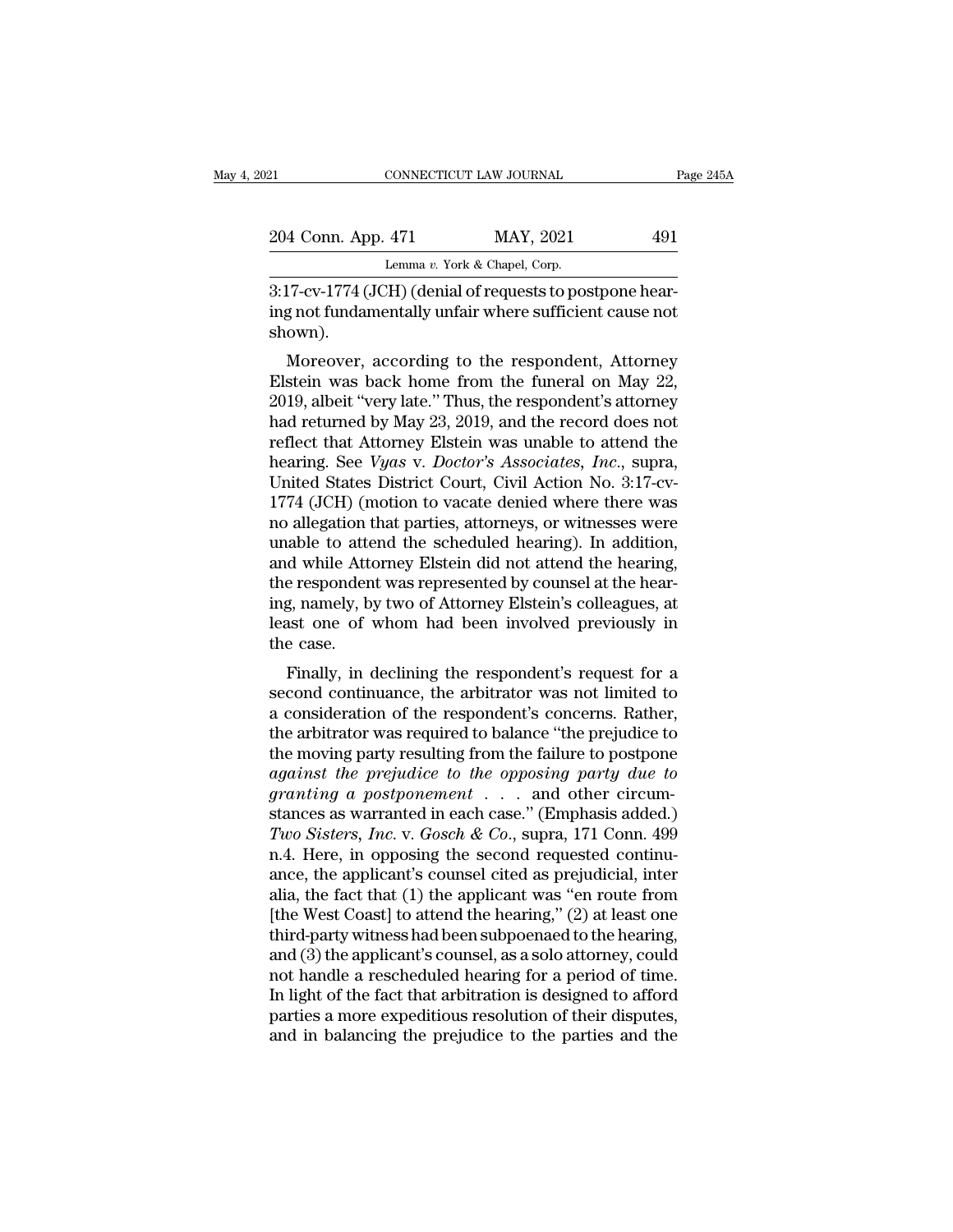# CONNECTICUT LAW JOURNAL May 4, 2021<br>
MAY, 2021 204 Conn. App. 471<br>
Lemma v. York & Chapel, Corp. CONNECTICUT LAW JOURNAL<br>
MAY, 2021 204 Conn. App. 471<br>
Lemma *v*. York & Chapel, Corp.<br>
other circumstances existing, it was within the arbitra-

CONNECTICUT LAW JOURNAL<br>
MAY, 2021 204 Conn. App. 471<br>
Lemma v. York & Chapel, Corp.<br>
Other circumstances existing, it was within the arbitra-<br>
tor's discretion to deny the second requested continu-<br>
ange of the bearing da MAY, 2021 204 Conn. App. 471<br>
Lemma v. York & Chapel, Corp.<br>
other circumstances existing, it was within the arbitra-<br>
tor's discretion to deny the second requested continu-<br>
ance of the hearing date. No proof of bad faith  $\frac{492}{\text{Lemma } v. \text{ York & Chapter 471}}$ <br>
Lemma  $v. \text{ York & Chapter 471}$ <br>
other circumstances existing, it was within the arbitrator's discretion to deny the second requested continu-<br>
ance of the hearing date. No proof of bad faith or gro 492 MAY, 2021 204 Conn. App. 471<br>
Lemma v. York & Chapel, Corp.<br>
other circumstances existing, it was within the arbitra-<br>
tor's discretion to deny the second requested continu-<br>
ance of the hearing date. No proof of bad Lemma v. York & Chapel, Corp.<br>
other circumstances existing, it was within the arbitra-<br>
tor's discretion to deny the second requested continu-<br>
ance of the hearing date. No proof of bad faith or gross<br>
error on the part Lemma<br>
other circumstances<br>
tor's discretion to de<br>
ance of the hearing derror on the part of t<br>
and the arbitrator did<br>
§ 52-418 (a) (3). ce of the hearing date. No proof of bad faith or gross<br>ror on the part of the arbitrator has been presented,<br>d the arbitrator did not engage in misconduct under<br> $52-418$  (a) (3).<br>B<br>Furthermore, even if the arbitrator's ref

error on the part of the arbitrator has been presented,<br>and the arbitrator did not engage in misconduct under<br>§ 52-418 (a) (3).<br>B<br>Furthermore, even if the arbitrator's refusal to grant<br>a second continuance constituted misc and the arbitrator did not engage in misconduct under<br>
§ 52-418 (a) (3).<br>
B<br>
Furthermore, even if the arbitrator's refusal to grant<br>
a second continuance constituted misconduct, the<br>
respondent has not demonstrated that it § 52-418 (a) (3).<br>B<br>Furthermore, even if the arbitrator's refusal to grant<br>a second continuance constituted misconduct, the<br>respondent has not demonstrated that it was prejudiced<br>by the arbitrator's actions, let alone subs  $B$ <br>Furthermore, even if the arbitrator's refusal to grant<br>a second continuance constituted misconduct, the<br>respondent has not demonstrated that it was prejudiced<br>by the arbitrator's actions, let alone substantially preju Furthermore, even if the arbitrator's refusal to grant<br>a second continuance constituted misconduct, the<br>respondent has not demonstrated that it was prejudiced<br>by the arbitrator's actions, let alone substantially preju-<br>di Furthermore, even if the arbitrator's refusal to grant<br>a second continuance constituted misconduct, the<br>respondent has not demonstrated that it was prejudiced<br>by the arbitrator's actions, let alone substantially preju-<br>dic a second continuance constituted misconduct, the<br>respondent has not demonstrated that it was prejudiced<br>by the arbitrator's actions, let alone substantially preju-<br>diced. The respondent was represented by counsel in<br>the ar respondent has not demonstrated that it was prejudiced<br>by the arbitrator's actions, let alone substantially preju-<br>diced. The respondent was represented by counsel in<br>the arbitration proceeding. No evidence was allegedly<br>p by the arbitrator's actions, let alone substantially prejudiced. The respondent was represented by counsel in<br>the arbitration proceeding. No evidence was allegedly<br>precluded at the hearing. See, e.g., *Bridgeport* v. *Kasp* diced. The respondent was represented by counsel in<br>the arbitration proceeding. No evidence was allegedly<br>precluded at the hearing. See, e.g., *Bridgeport v. Kasper*<br>*Group, Inc.*, supra, 278 Conn. 483–86 (affirming trial<br> the arbitration proceeding<br>precluded at the hearing. S<br>*Group, Inc.*, supra, 278 (<br>court order vacating arbitr<br>prejudiced by arbitrator's<br>that was highly probative :<br>come if introduced).<br>The only specific grou  $Tov$ ,  $Inc$ , supra, 278 Conn. 483–86 (affirming trial<br>urt order vacating arbitration award where party was<br>ejudiced by arbitrator's failure to consider testimony<br>at was highly probative and likely to have altered out-<br>me if respondent vacating arbitration award where party was<br>prejudiced by arbitrator's failure to consider testimony<br>that was highly probative and likely to have altered out-<br>come if introduced).<br>The only specific ground of prej

personal of the variance of the hear-<br>prejudiced by arbitrator's failure to consider testimony<br>that was highly probative and likely to have altered out-<br>come if introduced).<br>The only specific ground of prejudice cited by t prejadiced by distributed b randic to consider testimoly<br>that was highly probative and likely to have altered out-<br>come if introduced).<br>The only specific ground of prejudice cited by the<br>respondent is that Attorney Elstein direct come if introduced).<br>
The only specific ground of prejudice cited by the<br>
respondent is that Attorney Elstein had interviewed<br>
personally a third-party witness in advance of the hear-<br>
ing and that the witness testi The only specific ground of prejudice cited by the<br>respondent is that Attorney Elstein had interviewed<br>personally a third-party witness in advance of the hear-<br>ing and that the witness testified at the hearing "in<br>direct c The only specific ground of prejudice cited by the<br>respondent is that Attorney Elstein had interviewed<br>personally a third-party witness in advance of the hear-<br>ing and that the witness testified at the hearing "in<br>direct c respondent is that Attorney Elstein had interviewed<br>personally a third-party witness in advance of the hear-<br>ing and that the witness testified at the hearing "in<br>direct contravention to her prior statements." Even if<br>acce personally a third-party witness in advance of the hearing and that the witness testified at the hearing "in direct contravention to her prior statements." Even if accepted as true, this fails to demonstrate substantial pr ing and that the witness testified at the hearing "in<br>direct contravention to her prior statements." Even if<br>accepted as true, this fails to demonstrate substantial<br>prejudice to the respondent. The respondent fails to<br>show direct contravention to her prior statements." Even if<br>accepted as true, this fails to demonstrate substantial<br>prejudice to the respondent. The respondent fails to<br>show, specifically and by sufficient evidence, that Attoraccepted as true, this fails to demonstrate substantial<br>prejudice to the respondent. The respondent fails to<br>show, specifically and by sufficient evidence, that Attor-<br>ney Elstein's presence at the hearing would have alter prejudice to the respondent. The respondent fails to<br>show, specifically and by sufficient evidence, that Attor-<br>ney Elstein's presence at the hearing would have altered<br>the impact of this testimony or the arbitrator's awar show, specifically and by sufficient evidence, that Attorney Elstein's presence at the hearing would have altered<br>the impact of this testimony or the arbitrator's award.<br>See, e.g., *Jenkins v. Jenkins*, 186 Conn. App. 641, ney Elstein's presence at the hearing would have altered<br>the impact of this testimony or the arbitrator's award.<br>See, e.g., *Jenkins* v. *Jenkins*, 186 Conn. App. 641, 650,<br>200 A.3d 1193 (2018) (affirming trial court's den the impact of this testimony or the arbitrator's award.<br>See, e.g., *Jenkins* v. *Jenkins*, 186 Conn. App. 641, 650,<br>200 A.3d 1193 (2018) (affirming trial court's denial of<br>motion to vacate arbitration award and noting that See, e.g., *Jenkins v. Jenkins*, 186 Conn. App. 641, 650, 200 A.3d 1193 (2018) (affirming trial court's denial of motion to vacate arbitration award and noting that plaintiff failed to show that particular witness' testimo

B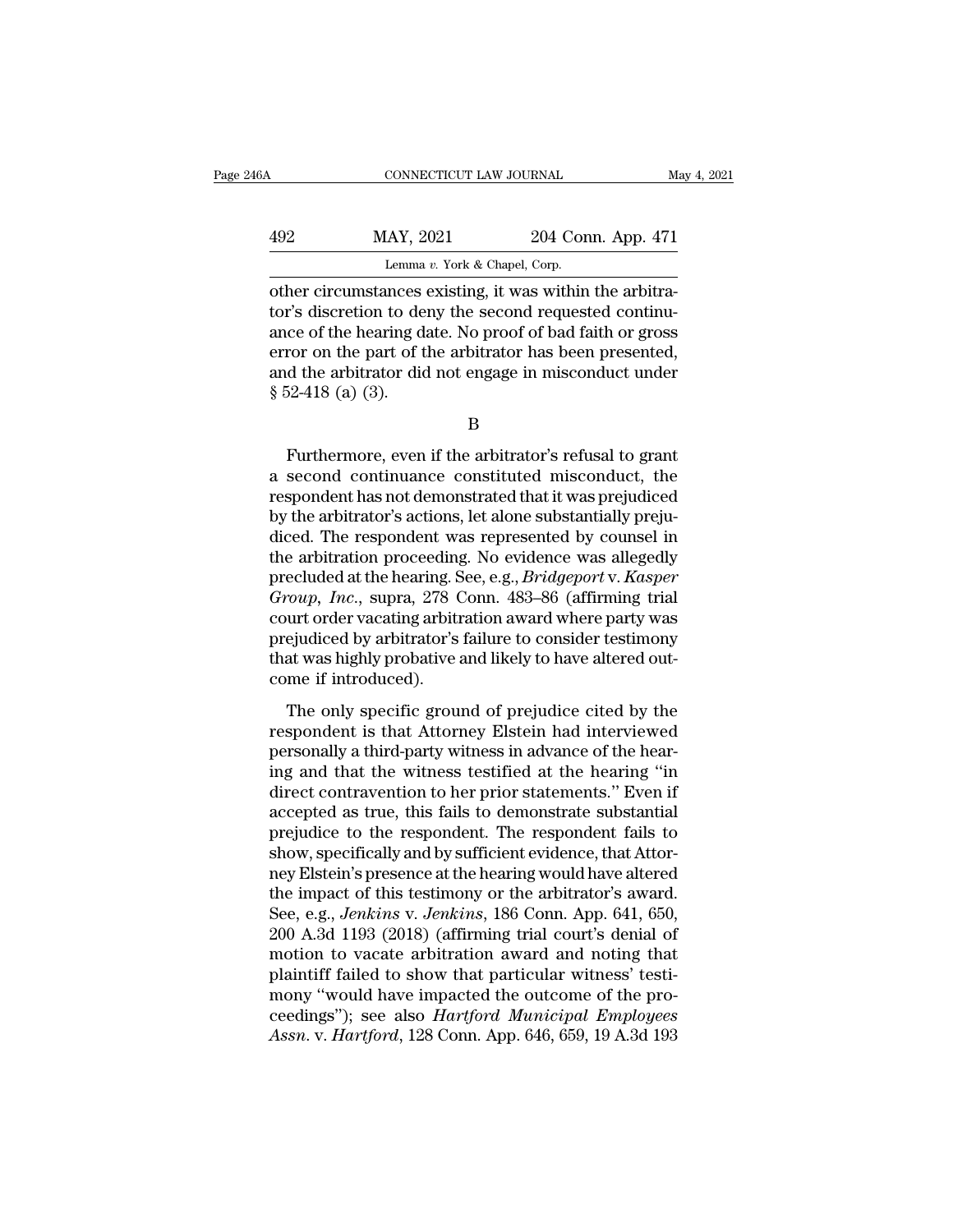| 21                 | CONNECTICUT LAW JOURNAL |                                                                                                                                                                               | Page 247A |  |
|--------------------|-------------------------|-------------------------------------------------------------------------------------------------------------------------------------------------------------------------------|-----------|--|
| 204 Conn. App. 471 |                         | MAY, 2021                                                                                                                                                                     | 493       |  |
|                    |                         | Lemma v. York & Chapel, Corp.                                                                                                                                                 |           |  |
|                    |                         | (testimonial evidence from individual witness was not<br>so central to plaint if s case that panel's failure to con-<br>sider it constituted missenduct) cart denied 201 Conn |           |  |

204 Conn. App. 471 MAY, 2021 493<br>
Lemma v. York & Chapel, Corp.<br>
(testimonial evidence from individual witness was not<br>
so central to plaintiff's case that panel's failure to con-<br>
sider it constituted misconduct), cert. 204 Conn. App. 471 MAY, 2021 493<br>
Lemma v. York & Chapel, Corp.<br>
(testimonial evidence from individual witness was not<br>
so central to plaintiff's case that panel's failure to con-<br>
sider it constituted misconduct), cert. 204 Conn. App. 471 MAY, 2021 493<br>
Lemma v. York & Chapel, Corp.<br>
(testimonial evidence from individual witness was not<br>
so central to plaintiff's case that panel's failure to con-<br>
sider it constituted misconduct), cert. Lemma v. York & Chapel, Corp.<br>
(testimonial evidence from individual witness was not<br>
so central to plaintiff's case that panel's failure to con-<br>
sider it constituted misconduct), cert. denied, 301 Conn.<br>
934, 23 A.3d 73 Lemma v. York & Chapel, Corp.<br>
(testimonial evidence from individual witness was not<br>
so central to plaintiff's case that panel's failure to con-<br>
sider it constituted misconduct), cert. denied, 301 Conn.<br>
934, 23 A.3d 73 (testimonial evidence from i<br>so central to plaintiff's case<br>sider it constituted miscondu<br>934, 23 A.3d 730 (2011). Thu<br>demonstrated substantial pr<br>arbitrator's refusal to grant<br>the arbitration hearing. 4, 23 A.3d 730 (2011). Thus, the respondent has not<br>monstrated substantial prejudice resulting from the<br>bitrator's refusal to grant a second continuance of<br>e arbitration hearing.<br>III<br>The respondent also argues that the arb

### III

demonstrated substantial prejudice resulting from the<br>arbitrator's refusal to grant a second continuance of<br>the arbitration hearing.<br>III<br>The respondent also argues that the arbitrator<br>exceeded his powers because he awarded arbitrator's refusal to grant a second continuance of<br>the arbitration hearing.<br>III<br>The respondent also argues that the arbitrator<br>exceeded his powers because he awarded the applicant<br>an amount in excess of the amount liste III<br>III<br>The respondent also argues that the arbitrator<br>exceeded his powers because he awarded the applicant<br>an amount in excess of the amount listed on the demand<br>for arbitration form submitted by the applicant to the<br>AAA. III<br>The respondent also argues the<br>exceeded his powers because he awa<br>an amount in excess of the amount list<br>for arbitration form submitted by the<br>AAA. The argument is rejected.<br>In *Quinn Associates, Inc.* v. *Bor*. The respondent also argues that the arbitrator ceeded his powers because he awarded the applicant amount in excess of the amount listed on the demand<br>r arbitration form submitted by the applicant to the AA. The argument is The Tespondent diso digacs that the distributed<br>exceeded his powers because he awarded the applicant<br>an amount in excess of the amount listed on the demand<br>for arbitration form submitted by the applicant to the<br>AAA. The ar

an amount in excess of the amount listed on the demand<br>for arbitration form submitted by the applicant to the<br>AAA. The argument is rejected.<br>In *Quinn Associates*, *Inc.* v. *Borkowski*, 41 Conn.<br>Supp. 17, 20, 548 A.2d 480 for arbitration form submitted by the applicant to the<br>AAA. The argument is rejected.<br>In *Quinn Associates, Inc.* v. *Borkowski*, 41 Conn.<br>Supp. 17, 20, 548 A.2d 480 (1988), the defendant sought<br>to vacate an arbitration a AAA. The argument is rejected.<br>
In *Quinn Associates, Inc.* v. *Borkowski*, 41 Conn.<br>
Supp. 17, 20, 548 A.2d 480 (1988), the defendant sought<br>
to vacate an arbitration award on the ground that the<br>
arbitrator exceeded his In all measurements of  $\epsilon$  regions of  $\epsilon$ . v. Borkowski, 41 Conn.<br>Supp. 17, 20, 548 A.2d 480 (1988), the defendant sought<br>to vacate an arbitration award on the ground that the<br>arbitrator exceeded his authority in making In *Quinn Associates, Inc.* v. *Borkowski*, 41 Conn.<br>Supp. 17, 20, 548 A.2d 480 (1988), the defendant sought<br>to vacate an arbitration award on the ground that the<br>arbitrator exceeded his authority in making an award.<br>Acco Supp. 17, 20, 548 A.2d 480 (1988), the defendant sought<br>to vacate an arbitration award on the ground that the<br>arbitrator exceeded his authority in making an award.<br>According to the defendant in that case, "the submis-<br>sio to vacate an arbitration award on the ground that the<br>arbitrator exceeded his authority in making an award.<br>According to the defendant in that case, "the submis-<br>sion is restricted by the amount of \$21,854.06 that the<br>pla arbitrator exceeded his authority in making an award.<br>According to the defendant in that case, "the submission is restricted by the amount of \$21,854.06 that the<br>plaintiff claimed in the original demand for arbitration<br>an sion is restricted by the amount of \$21,854.06 that the plaintiff claimed in the original demand for arbitration and . . . the arbitrator exceeded his power by awarding \$29,283." Id., 21. In denying the motion to vacate o plaintiff claimed in the original demand for arbitration<br>and . . . the arbitrator exceeded his power by award-<br>ing \$29,283." Id., 21. In denying the motion to vacate<br>on this ground, the court in *Quinn Associates, Inc.*,<br> and . . . the arbitrator exceeded his power by award-<br>ing \$29,283." Id., 21. In denying the motion to vacate<br>on this ground, the court in *Quinn Associates, Inc.*,<br>observed, "[t]he defendant cites no authority in Con-<br>nec ing \$29,283." Id., 21. In denying the motion to vacate<br>on this ground, the court in  $Quinn$  Associates, Inc.,<br>observed, "[t]he defendant cites no authority in Con-<br>necticut or elsewhere for this contention, and this court<br>ca on this ground, the court in *Quinn Associates, Inc.*, observed, "[t]he defendant cites no authority in Connecticut or elsewhere for this contention, and this court can find none. . . . In this court's view, it makes no s observed, "[t]he defendant cites no authority in Connecticut or elsewhere for this contention, and this court<br>can find none. . . . In this court's view, it makes no<br>sense for the amount of the claim or relief sought to<br>co mecticut or elsewhere for this contention, and this court<br>can find none. . . . In this court's view, it makes no<br>sense for the amount of the claim or relief sought to<br>constitute a restriction on the arbitrator. If the par can find none. . . . . In this court's view, it makes no<br>sense for the amount of the claim or relief sought to<br>constitute a restriction on the arbitrator. If the parties<br>submitted to the arbitrator the question of whether sense for the amount of the claim or relief sought to constitute a restriction on the arbitrator. If the parties submitted to the arbitrator the question of whether a claimant should be compensated a specified sum, then, b constitute a restriction on the arbitrator. If the parties<br>submitted to the arbitrator the question of whether a<br>claimant should be compensated a specified sum, then,<br>by awarding a different sum, the arbitrator exceeds his submitted to the arbitrator the question of whether a<br>claimant should be compensated a specified sum, then,<br>by awarding a different sum, the arbitrator exceeds his<br>power. But when the submission is general, as here,<br>and in claimant should be compensated a specified sum, then,<br>by awarding a different sum, the arbitrator exceeds his<br>power. But when the submission is general, as here,<br>and includes an agreement to decide by arbitration all<br>dispu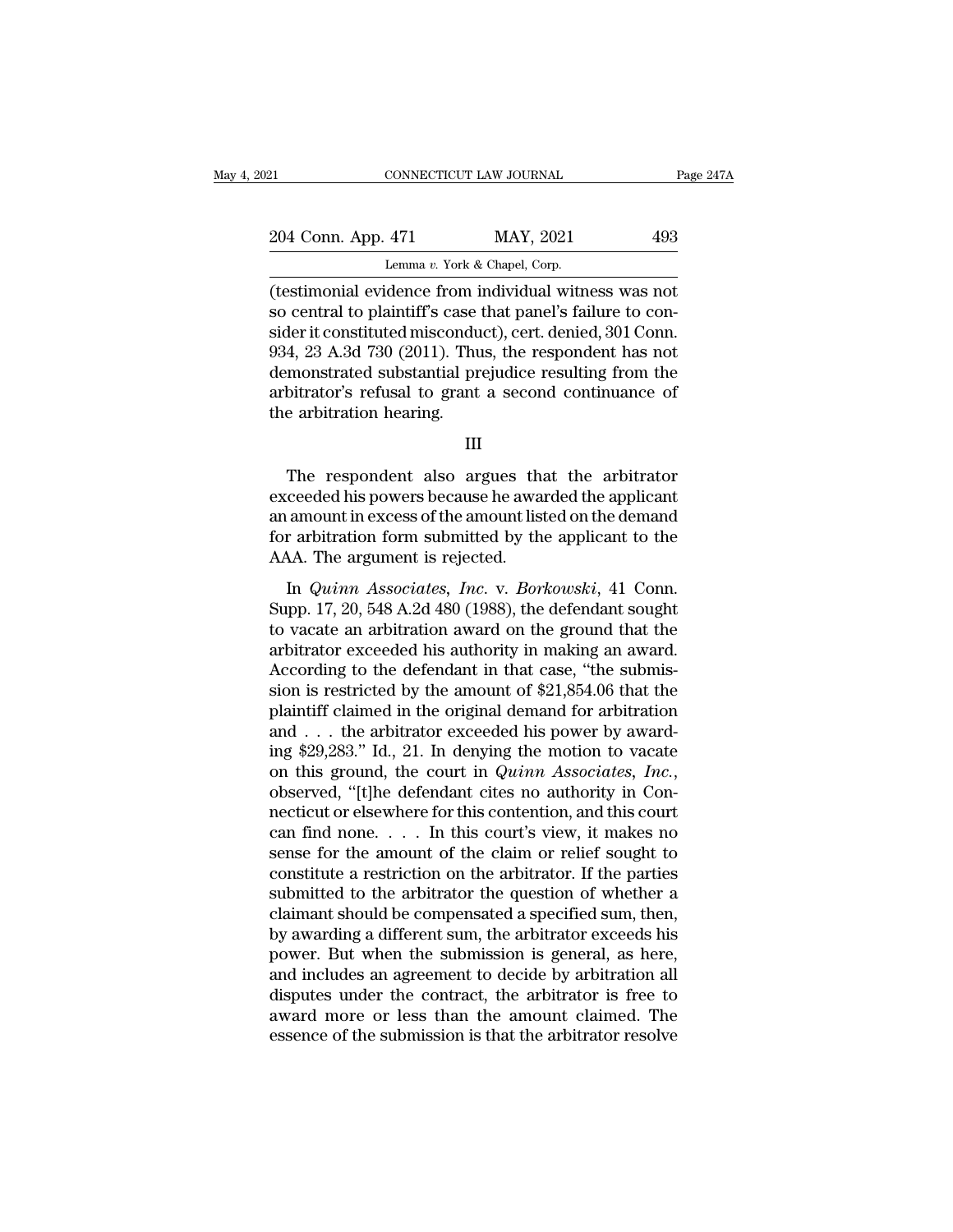### CONNECTICUT LAW JOURNAL May 4, 2021<br>
494 MAY, 2021 204 Conn. App. 471<br>
Lemma v. York & Chapel, Corp. ECONNECTICUT LAW JOURNAL<br>LAY, 2021 204 Corp.<br>Lemma *v.* York & Chapel, Corp.<br>statement of the amount c

connecticut LAW JOURNAL May 4, 2021<br> **A94** MAY, 2021 204 Conn. App. 471<br>
Lemma v. York & Chapel, Corp.<br> **All disputes.** A statement of the amount claimed is a<br>
guide to the arbitrator, but not a limitation on his<br>
mount "( *guide to the arbitrator, but not a limitation on his*<br>*guide to the arbitrator, but not a limitation on his*<br>*guide to the arbitrator, but not a limitation on his*<br>*power.*" (Citations omitted; emphasis added.) Id., 21–22 *power.''* (Citations omitted; emphasis added.) Id., 21–22.<br> *power.''* (Citations omitted; emphasis added.) Id., 21–22.<br>
This court agrees and holds that the claim amount listed<br>
in the applicant's demand for arbitration 494 MAY, 2021 204 Conn. App. 471<br>
Lemma v. York & Chapel, Corp.<br>
all disputes. A statement of the amount claimed is a<br>
guide to the arbitrator, but not a limitation on his<br>
power." (Citations omitted; emphasis added.) Id. Lemma v. York & Chapel, Corp.<br>
all disputes. A statement of the amount claimed is a<br>
guide to the arbitrator, but not a limitation on his<br>
power." (Citations omitted; emphasis added.) Id., 21–22.<br>
This court agrees and ho Lemma v. York & Chapel, Corp.<br>
all disputes. A statement of the amount claimed a<br>
guide to the arbitrator, but not a limitation on<br>
power." (Citations omitted; emphasis added.) Id., 21-<br>
This court agrees and holds that t disputes. A statement of the amount claimed is a<br>ide to the arbitrator, but not a limitation on his<br>wer." (Citations omitted; emphasis added.) Id., 21–22.<br>is court agrees and holds that the claim amount listed<br>the applica guide to the arbitrator, but not a limitation on his<br>power." (Citations omitted; emphasis added.) Id., 21–22.<br>This court agrees and holds that the claim amount listed<br>in the applicant's demand for arbitration did not limit

power." (Citations omitted; emphasis added.) Id., 21–22.<br>This court agrees and holds that the claim amount listed<br>in the applicant's demand for arbitration did not limit<br>the arbitrator's power to award a larger sum.<br>Moreo This court agrees and holds that the claim amount listed<br>in the applicant's demand for arbitration did not limit<br>the arbitrator's power to award a larger sum.<br>Moreover, the respondent misapprehends the nature<br>of the submis in the applicant's demand for arbitration did not limit<br>the arbitrator's power to award a larger sum.<br>Moreover, the respondent misapprehends the nature<br>of the submission in this case. The "submission" to<br>which the arbitrat the arbitrator's power to award a larger sum.<br>
Moreover, the respondent misapprehends the nature<br>
of the submission in this case. The "submission" to<br>
which the arbitration award must conform is defined<br>
by § 11 (f) of th Moreover, the respondent misapprehends the nature<br>of the submission in this case. The "submission" to<br>which the arbitration award must conform is defined<br>by § 11 (f) of the agreement, *not by the demand for*<br>arbitration f of the submission in this case. The "submission" to<br>which the arbitration award must conform is defined<br>by § 11 (f) of the agreement, *not by the demand for*<br>arbitration form filed by the applicant. "The arbitra-<br>tion cla which the arbitration award must conform is defined<br>by § 11 (f) of the agreement, *not by the demand for*<br>arbitration form filed by the applicant. "The arbitra-<br>tion clause in a contract constitutes the written submis-<br>si by § 11 (f) of the agreement, *not by the demand for*<br>arbitration form filed by the applicant. "The arbitra-<br>tion clause in a contract constitutes the written submis-<br>sion to arbitration.... If the parties have agreed in<br> arbitration form filed by the applicant. "The arbitration clause in a contract constitutes the written submission to arbitration. . . . . If the parties have agreed in the underlying contract that their disputes shall be tion clause in a contract constitutes the written submission to arbitration.  $\ldots$  If the parties have agreed in the underlying contract that their disputes shall be resolved by arbitration, the arbitration clause in the sion to arbitration. . . . If the parties have agreed in<br>the underlying contract that their disputes shall be<br>resolved by arbitration, the arbitration clause in the<br>contract is a written submission to arbitration." (Citathe underlying contract that their disputes shall be<br>resolved by arbitration, the arbitration clause in the<br>contract is a written submission to arbitration." (Cita-<br>tions omitted; internal quotation marks omitted.) *Exley* resolved by arbitration, the arbitration clause in the contract is a written submission to arbitration." (Citations omitted; internal quotation marks omitted.) *Exley* v. *Connecticut Yankee Greyhound Racing*, *Inc.*, 59 C contract is a written submission to arbitration." (Citations omitted; internal quotation marks omitted.) *Exley* v. *Connecticut Yankee Greyhound Racing, Inc.*, 59 Conn. App. 224, 229, 755 A.2d 990, cert. denied, 254 Conn. tions omitted; internal quotation marks omitted.) *Exley*<br>v. *Connecticut Yankee Greyhound Racing*, *Inc.*, 59<br>Conn. App. 224, 229, 755 A.2d 990, cert. denied, 254<br>Conn. 939, 761 A.2d 760 (2000). Section 11 (f) of the<br>agr v. Connecticut Yankee Greyhound Racing, Inc., 59<br>Conn. App. 224, 229, 755 A.2d 990, cert. denied, 254<br>Conn. 939, 761 A.2d 760 (2000). Section 11 (f) of the<br>agreement defined the parties' submission in broad<br>terms to inclu Conn. App. 224, 229, 755 A.2d 990, cert. denied, 254<br>Conn. 939, 761 A.2d 760 (2000). Section 11 (f) of the<br>agreement defined the parties' submission in broad<br>terms to include "any dispute arising directly or indi-<br>rectly Conn. 939, 761 A.2d 760 (2000). Section 11 (f) of the agreement defined the parties' submission in broad terms to include "any dispute arising directly or indirectly from the performance or breach of a party's obligations agreement defined the parties' submission in broad<br>terms to include "any dispute arising directly or indi-<br>rectly from the performance or breach of a party's obli-<br>gations under this [agreement]" and "all questions of<br>law terms to include "any dispute arising directly or indi-<br>rectly from the performance or breach of a party's obli-<br>gations under this [agreement]" and "all questions of<br>law and fact between the parties . . . . ."<sup>4</sup> Thus, a rectly from the performance or breach of a party's obligations under this [agreement]" and "all questions of law and fact between the parties . . . . ."<sup>4</sup> Thus, and as noted by the court in *Quinn Associates, Inc.* v. *B* gations under this [agreement]" and "all questions of<br>law and fact between the parties . . . . "<sup>4</sup> Thus, and as<br>noted by the court in *Quinn Associates, Inc.* v. *Borkow-*<br>*ski*, supra, 41 Conn. Supp. 17, "[t]he agreemen law and fact between the parties . . . . "<sup>4</sup> Thus, and as<br>noted by the court in *Quinn Associates, Inc.* v. *Borkow-*<br>ski, supra, 41 Conn. Supp. 17, "[t]he agreement of sub-<br>mission in this case is the . . . contract bet noted by the court in *Quinn Associates, Inc.* v. *Borkowski*, supra, 41 Conn. Supp. 17, "[t]he agreement of submission in this case is the . . . contract between the parties, which provided: 'All claims, disputes and oth *ski*, supra, 41 Conn. Supp. 17, "[t]he agreement of sub-<br>mission in this case is the  $\ldots$  contract between the<br>parties, which provided: 'All claims, disputes and other<br>matters in question  $\ldots$  arising out of or relatin mission in this case is the ... contract between the<br>parties, which provided: 'All claims, disputes and other<br>matters in question ... arising out of or relating to<br>this [a]greement or the breach thereof, shall be decided<br> parties, which provided: 'All claims, disputes and other<br>matters in question . . . arising out of or relating to<br>this [a]greement or the breach thereof, shall be decided<br>by arbitration . . . . The demand for arbitration i matters in question . . . arising out of or relating to<br>this [a]greement or the breach thereof, shall be decided<br>by arbitration . . . . The demand for arbitration identi-<br>fied the nature of the dispute as the contract bal ed the nature of the dispute as the contract balance<br>ue the plaintiff. In deciding the defendant's claim that<br>the arbitrator exceeded his powers, within the meaning<br> $\frac{2}{3}$  52-418 (a) (4), this court need only examine t due the plaintiff. In deciding the defendant's cla<br>the arbitrator exceeded his powers, within the m<br>of  $\S$  52-418 (a) (4), this court need only exam<br> $\frac{4}{1}$ The only express limitation imposed by the submission is a p<br>ag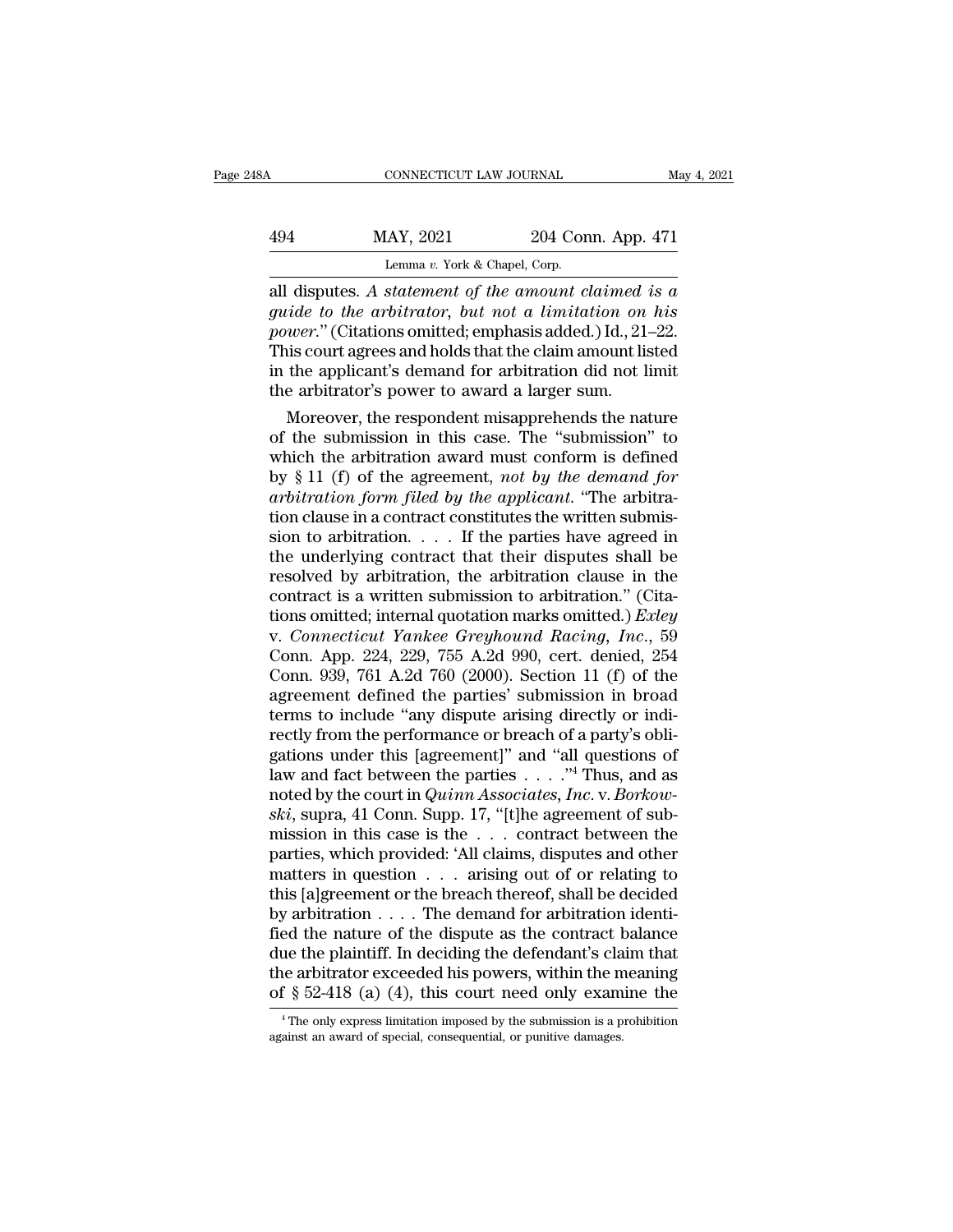| 21                                                | CONNECTICUT LAW JOURNAL       | Page 249A |
|---------------------------------------------------|-------------------------------|-----------|
| 204 Conn. App. 471                                | MAY, 2021                     | 495       |
|                                                   | Lemma v. York & Chapel, Corp. |           |
| submission and the award to determine whether the |                               |           |

Fage 249A<br>
Submission and the award to determine whether the<br>
submission and the award to determine whether the<br>
award conforms to the submission.... Here the sub-<br>
mission acycrod all claims in question under the con-204 Conn. App. 471 MAY, 2021 495<br>
Lemma v. York & Chapel, Corp.<br>
submission and the award to determine whether the<br>
award conforms to the submission.... Here the sub-<br>
mission covered all claims in question under the con-204 Conn. App. 471 MAY, 2021 495<br>
Lemma v. York & Chapel, Corp.<br>
submission and the award to determine whether the<br>
award conforms to the submission.... Here the sub-<br>
mission covered all claims in question under the con-204 Conn. App. 471 MAY, 2021 495<br>
Lemma v. York & Chapel, Corp.<br>
submission and the award to determine whether the<br>
award conforms to the submission. . . . Here the sub-<br>
mission covered all claims in question under the c Lemma v. York & Chapel, Corp.<br>
submission and the award to determine whether the<br>
award conforms to the submission.... Here the sub-<br>
mission covered all claims in question under the con-<br>
tract, and the award was in full Lemma v. York & Chapel, Corp.<br>
submission and the award to determine whether the<br>
award conforms to the submission.... Here the sub-<br>
mission covered all claims in question under the con-<br>
tract, and the award was in full submission and the award to determine whether the<br>award conforms to the submission. . . . Here the sub-<br>mission covered all claims in question under the con-<br>tract, and the award was in full and final settlement of<br>all suc award conforms to the submission. . . . Here the submission covered all claims in question under the contract, and the award was in full and final settlement of all such claims. Thus, the award conforms to the submission mission covered all claims in question under the contract, and the award was in full and final settlement of all such claims. Thus, the award conforms to the submission and is within the authority of the arbitrator."<br>Id., tract, and the award was in full and final settlement of<br>all such claims. Thus, the award conforms to the sub-<br>mission and is within the authority of the arbitrator."<br>Id., 20–21; see also *Blatt v. Farley*, 226 Cal. App. 3 all such claims. Thus, the award conforms to the sub-<br>mission and is within the authority of the arbitrator."<br>Id., 20–21; see also *Blatt* v. *Farley*, 226 Cal. App. 3d<br>621, 627, 276 Cal. Rptr. 612 (1990) (rejecting party' mission and is within the authority of the arbitrator."<br>Id., 20–21; see also *Blatt v. Farley*, 226 Cal. App. 3d<br>621, 627, 276 Cal. Rptr. 612 (1990) (rejecting party's<br>attempt to convert demand for arbitration into submis Id., 20–21; see also *Blatt* v. *Farley*, 226 Cal. App. 3d 621, 627, 276 Cal. Rptr. 612 (1990) (rejecting party's attempt to convert demand for arbitration into submission agreement). The arbitrator did not exceed his aut 621, 627, 276 Cal. Rptr. 612 (1990) (rejecting party's attempt to convert demand for arbitration into submission agreement). The arbitrator did not exceed his authority in awarding a sum in excess of the claim amount refl attempt to convert demand is<br>sion agreement). The arbit<br>authority in awarding a su<br>amount reflected in the dem<br>the applicant, as the award v<br>parties' prearbitration subn<br>(f) of the agreement.<sup>5</sup> Notice and the demand for arbitration filed by<br>
the applicant, as the award was within the scope of the<br>
rties' prearbitration submission as set forth in § 11<br>
of the agreement.<sup>5</sup><br>
IV<br>
The respondent also contends that t

### IV

the applicant, as the award was within the scope of the<br>parties' prearbitration submission as set forth in § 11<br>(f) of the agreement.<sup>5</sup><br>IV<br>The respondent also contends that the arbitrator<br>exceeded his authority under § 5 parties' prearbitration submission as set forth in § 11<br>
(f) of the agreement.<sup>5</sup><br>
IV<br>
The respondent also contends that the arbitrator<br>
exceeded his authority under § 52-418 (a) (4) by requir-<br>
ing the respondent to pay (f) of the agreement.<sup>5</sup><br>IV<br>IV<br>The respondent also contends that the arbitrator<br>exceeded his authority under  $\S~52-418$  (a) (4) by requir-<br>ing the respondent to pay one-half of the arbitration<br>fee and denying the responde IV<br>The respondent also contends that the arbitrator<br>exceeded his authority under  $\S 52-418$  (a) (4) by requir-<br>ing the respondent to pay one-half of the arbitration<br>fee and denying the respondent an award of attorney's<br>fe The respondent also contends that the arbitrator<br>exceeded his authority under  $\S$  52-418 (a) (4) by requir-<br>ing the respondent to pay one-half of the arbitration<br>fee and denying the respondent an award of attorney's<br>fees. The respondent also contends that the arbitrator<br>exceeded his authority under  $\S$  52-418 (a) (4) by requir-<br>ing the respondent to pay one-half of the arbitration<br>fee and denying the respondent an award of attorney's<br>fees. exceeded his authority under  $\S$  52-418 (a) (4) by requiring the respondent to pay one-half of the arbitration fee and denying the respondent an award of attorney's fees. The respondent's argument is based on the claim th ing the respondent to pay one-half of the arbitration<br>fee and denying the respondent an award of attorney's<br>fees. The respondent's argument is based on the claim<br>that the agreement was unambiguous with respect to<br>an award ment. at the agreement was unambiguous with respect to<br>award of fees, and that the arbitrator mistakenly<br>terpreted and applied, and improperly reformed, the<br>e provisions of the arbitration clause of the agree-<br>ent.<br>The responden and the agreement was unaninguous what respect to<br>an award of fees, and that the arbitrator mistakenly<br>interpreted and applied, and improperly reformed, the<br>fee provisions of the arbitration clause of the agree-<br>ment.<br>The

an award of recs, and that the arbitrator mistakerity<br>interpreted and applied, and improperly reformed, the<br>fee provisions of the arbitration clause of the agree-<br>ment.<br>The respondent does not dispute that the submission<br>w The provisions of the arbitration clause of the agreement.<br>The respondent does not dispute that the submission<br>was unrestricted, except as to an award of special,<br>consequential, or punitive damages. "Even in the case<br>of an The respondent does not dispute that the submission<br>as unrestricted, except as to an award of special,<br>onsequential, or punitive damages. "Even in the case<br>f an unrestricted submission, however, a reviewing<br> $\frac{5 \text{ Although the "Claim Amount" reflected$ was unrestricted, except as to an award of special, consequential, or punitive damages. "Even in the case of an unrestricted submission, however, a reviewing  $\frac{5 \text{ Although the "Claim Amount" reflected in the demand for arbitrary mass $35,450.10, the affidavit in support of the application for Order Pendente Life in Aid of Arbitration and for Prejudgment Remedy,"}$ 

consequential, or punitive damages. "Even in the case<br>of an unrestricted submission, however, a reviewing<br><sup>5</sup> Although the "Claim Amount" reflected in the demand for arbitration<br>was \$35,450.10, the affidavit in support of of an unrestricted submission, however, a reviewing<br>of an unrestricted submission, however, a reviewing<br> $\frac{1}{100}$  and  $\frac{1}{100}$  and  $\frac{1}{100}$  and  $\frac{1}{100}$  and  $\frac{1}{100}$  and  $\frac{1}{100}$  and  $\frac{1}{100}$  and  $\frac{1$ For all the stricted submission, nowever, a reviewing<br>
Falthough the "Claim Amount" reflected in the demand for arbitration<br>
was \$35,450.10, the affidavit in support of the applicant's "Application for<br>
Order Pendente Lit <sup>5</sup> Although the "Claim Amount" reflected in the demand for arbitration was \$35,450.10, the affidavit in support of the applicant's "Application for Order Pendente Lite in Aid of Arbitration and for Prejudgment Remedy," d was \$35,450.10, the affidavit in support of the applicant's "Application for Order Pendente Lite in Aid of Arbitration and for Prejudgment Remedy," dated September 5, 2018, reads, in part, at paragraph 11, that "probable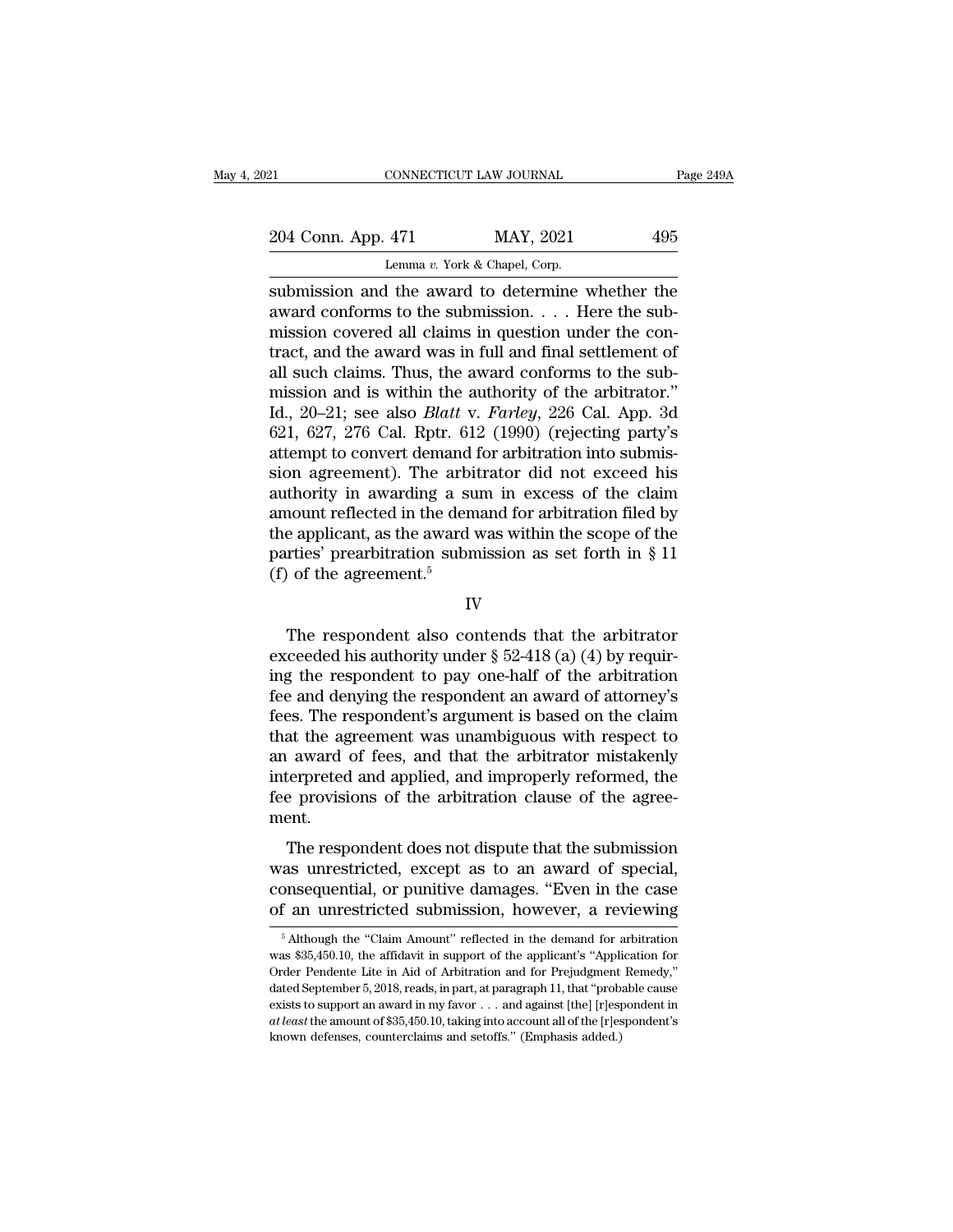| May 4, 2021        | CONNECTICUT LAW JOURNAL                                                            | 50A |  |
|--------------------|------------------------------------------------------------------------------------|-----|--|
| 204 Conn. App. 471 | MAY, 2021                                                                          | 496 |  |
|                    |                                                                                    |     |  |
|                    | Lemma v. York & Chapel, Corp.<br>court will vacate an award when an arbitrator has |     |  |

connecticut LAW JOURNAL May 4, 2021<br>
MAY, 2021 204 Conn. App. 471<br>
Lemma v. York & Chapel, Corp.<br>
court will vacate an award when an arbitrator has<br>
exceeded the power granted to [him or] her by the parties' submission. MAY, 2021 204 Conn. App. 471<br>
Lemma v. York & Chapel, Corp.<br>
court will vacate an award when an arbitrator has<br>
exceeded the power granted to [him or] her by the par-<br>
ties' submission.... [A] claim that [an arbitrator has 496 MAY, 2021 204 Conn. App. 471<br>
Lemma v. York & Chapel, Corp.<br>
court will vacate an award when an arbitrator has<br>
exceeded the power granted to [him or] her by the par-<br>
ties' submission.... [A] claim that [an arbitrato 496 MAY, 2021 204 Conn. App. 471<br>
Lemma v. York & Chapel, Corp.<br>
court will vacate an award when an arbitrator has<br>
exceeded the power granted to [him or] her by the par-<br>
ties' submission.... [A] claim that [an arbitrato For the same of the submission: or (2) the laphratic contours of the score of the score of the submission of the award fails to conform to the submission, or, in other words, falls outside the score of the submission or ( Lemma v. York & Chapel, Corp.<br>
court will vacate an award when an arbitrator has<br>
exceeded the power granted to [him or] her by the par-<br>
ties' submission. . . . [A] claim that [an arbitrator has]<br>
exceeded [his or her] p court will vacate an award when an arbitrator has<br>exceeded the power granted to [him or] her by the par-<br>ties' submission. . . . [A] claim that [an arbitrator has]<br>exceeded [his or her] powers may be established under<br>§ 5 exceeded the power granted to [him or] her by the parties' submission. . . . [A] claim that [an arbitrator has]<br>exceeded [his or her] powers may be established under<br>§ 52-418 in either one of two ways: (1) the award fails ties' submission. . . . [A] claim that [an arbitrator has]<br>exceeded [his or her] powers may be established under<br>§ 52-418 in either one of two ways: (1) the award fails<br>to conform to the submission, or, in other words, fal exceeded [his or her] powers may be established under § 52-418 in either one of two ways: (1) the award fails to conform to the submission, or, in other words, falls outside the scope of the submission; or (2) the [arbitra § 52-418 in either one of two ways: (1) the ato conform to the submission, or, in other v<br>outside the scope of the submission; or (2) tl<br>tor] manifestly disregarded the law." (Interna<br>marks omitted.) *Board of Education* conform to the submission, or, in other words, rails<br>triside the scope of the submission; or (2) the [arbitra-<br>r] manifestly disregarded the law." (Internal quotation<br>arks omitted.) *Board of Education* v. *New Milford*<br> outside the scope of the submission; or  $(2)$  the farbitra-<br>tor] manifestly disregarded the law." (Internal quotation<br>marks omitted.) *Board of Education* v. *New Milford*<br>*Education Assn.*, supra, 331 Conn. 531–32. Thus,

tor manifestly disregarded the law." (internal quotation<br>marks omitted.) *Board of Education* v. *New Milford*<br>*Education Assn.*, supra, 331 Conn. 531–32. Thus, the<br>court is faced with a two part inquiry.<br>As for conforming marks omitted.) *Board of Education v. New Mitford*<br> *Education Assn.*, supra, 331 Conn. 531–32. Thus, the<br>
court is faced with a two part inquiry.<br>
As for conforming with the submission, "[w]hen the<br>
scope of the submiss *Education Assn.*, supra, 331 Conn. 531–32. Thus, the<br>court is faced with a two part inquiry.<br>As for conforming with the submission, "[w]hen the<br>scope of the submission is unrestricted, the resulting<br>award is not subject court is faced with a two part inquiry.<br>
As for conforming with the submission, "[w]hen the<br>
scope of the submission is unrestricted, the resulting<br>
award is not subject to de novo review even for errors<br>
of law so long a As for conforming with the submission, "[w]hen the<br>scope of the submission is unrestricted, the resulting<br>award is not subject to de novo review even for errors<br>of law so long as the award conforms to the submission.<br>... [ *Scope of the submission is unrestricted, the resulting award is not subject to de novo review even for errors of law so long as the award conforms to the submission.*<br>  $\ldots$  [Moreover] the factual findings of the arbitrat *Normal* is not subject to de novo review even for errors of law so long as the award conforms to the submission.<br>  $\ldots$  [Moreover] the factual findings of the arbitrator  $\ldots$  are not subject to judicial review." (Citatio of law so long as the award conforms to the submission.<br>  $\ldots$  [Moreover] the factual findings of the arbitrator<br>  $\ldots$  are not subject to judicial review." (Citation omit-<br>
ted; internal quotation marks omitted.) *Norwal* . . . [Moreover] the factual findings of the arbitrator<br>
. . . are not subject to judicial review." (Citation omit-<br>
ted; internal quotation marks omitted.) *Norwalk Police*<br>
Union, Local 1727, Council 15, AFSCME, AFL-CIO where the subject to judicial review." (Citation omitted; internal quotation marks omitted.) Norwalk Police Union, Local 1727, Council 15, AFSCME, AFL-CIO v. Norwalk, 324 Conn. 618, 628, 153 A.3d 1280 (2017).<br>"[U]nder an ted; internal quotation marks omitted.) *Norwalk Police*<br>
Union, Local 1727, Council 15, AFSCME, AFL-CIO v.<br>
Norwalk, 324 Conn. 618, 628, 153 A.3d 1280 (2017).<br>
"[U]nder an unrestricted submission, the [arbitrator's]<br>
deci Union, Local 1727, Council 15, AFSCME, AFL-CIO v.<br>Norwalk, 324 Conn. 618, 628, 153 A.3d 1280 (2017).<br>"[U]nder an unrestricted submission, the [arbitrator's]<br>decision is considered final and binding; thus the courts<br>will n Norwalk, 324 Conn. 618, 628, 153 A.3d 1280 (2017).<br>
"[U]nder an unrestricted submission, the [arbitrator's]<br>
decision is considered final and binding; thus the courts<br>
will not review the evidence considered by the [arbit "[U]nder an unrestricted submission, the [arbitrator's] decision is considered final and binding; thus the courts will not review the evidence considered by the [arbitrator] nor will they review the award for errors of la decision is considered final and binding; thus the courts<br>will not review the evidence considered by the [arbitra-<br>tor] nor will they review the award for errors of law<br>or fact.... A submission is deemed restricted only i will not review the evidence considered by the [arbitrator] nor will they review the award for errors of law or fact. . . . A submission is deemed restricted only if the agreement contains express language restricting the *Education Assn.*, supra, 331 Conn. 531. Given<br>the agreement contains express language restricted only if<br>the agreement contains express language restricting the<br>breadth of issues, reserving explicit rights, or condition-<br> or fact.... A submission is deemed restricted only if<br>the agreement contains express language restricting the<br>breadth of issues, reserving explicit rights, or condition-<br>ing the award on court review." (Internal quotation<br> the agreement contains express language restricting the<br>breadth of issues, reserving explicit rights, or condition-<br>ing the award on court review." (Internal quotation<br>marks omitted.) *Board of Education* v. *New Milford*<br> breadth of issues, reserving explicit rights, or condition-<br>ing the award on court review." (Internal quotation<br>marks omitted.) *Board of Education* v. *New Milford*<br>*Education Assn.*, supra, 331 Conn. 531. Given the<br>unres ing the award on court review." (Internal quotation marks omitted.) *Board of Education v. New Milford Education Assn.*, supra, 331 Conn. 531. Given the unrestricted nature of the parties' submission with respect to all i marks omitted.) *Board of Education* v. *New Milford*<br>*Education Assn.*, supra, 331 Conn. 531. Given the<br>unrestricted nature of the parties' submission with<br>respect to all issues other than the award of special,<br>consequent Education Assn., supra, 331 Conn. 531. Given the<br>unrestricted nature of the parties' submission with<br>respect to all issues other than the award of special,<br>consequential, or punitive damages, the court will not<br>review the unrestricted nature of the parties' submission with<br>respect to all issues other than the award of special,<br>consequential, or punitive damages, the court will not<br>review the errors of law or fact alleged by the respon-<br>dent respect to all issues other than the award of special, consequential, or punitive damages, the court will not<br>review the errors of law or fact alleged by the respondent with respect to the arbitrator's award of fees. See,<br>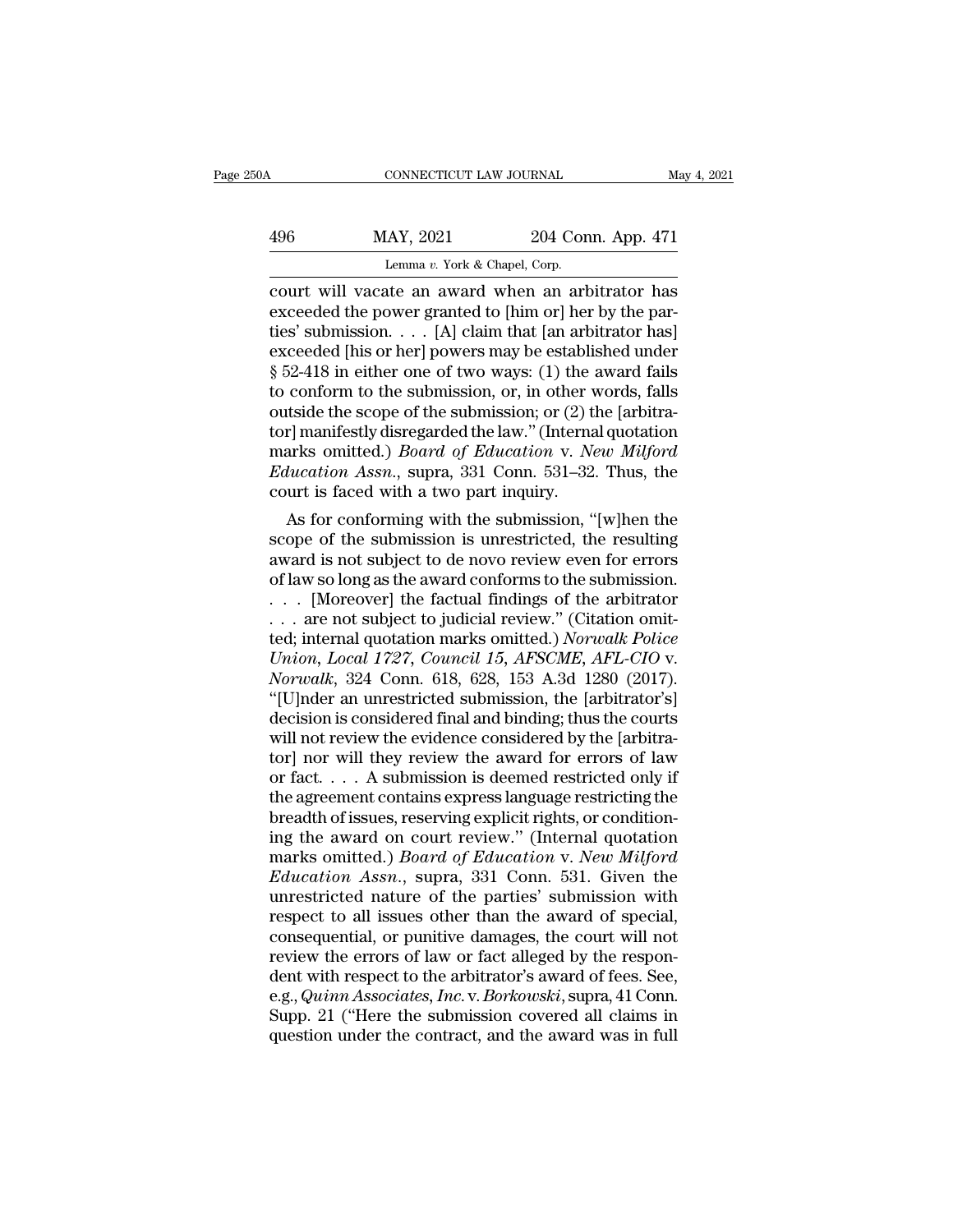| 21.                  |  | CONNECTICUT LAW JOURNAL                                                                                            | Page 251A |  |
|----------------------|--|--------------------------------------------------------------------------------------------------------------------|-----------|--|
| 204 Conn. App. 471   |  | MAY, 2021                                                                                                          | 497       |  |
|                      |  | Lemma v. York & Chapel, Corp.                                                                                      |           |  |
| of the orbitrator ") |  | and final settlement of all such claims. Thus, the award<br>conforms to the submission and is within the authority |           |  |

204 Conn. App. 471 MAY, 2021 497<br>Lemma v. York & Chapel, Corp.<br>and final settlement of all such claims. Thus, the award<br>conforms to the submission and is within the authority<br>of the arbitrator."). 204 Conn. App. 471<br>
Lemma v. Yumma v. Yumma v. Yumma v. Yumma v. Yumma v. Yumma v. Yumma conforms to the submiss<br>
of the arbitrator.'').<br>
As for the claim that the 4 Conn. App. 471 MAY, 2021 497<br>
Lemma v. York & Chapel, Corp.<br>
d final settlement of all such claims. Thus, the award<br>
nforms to the submission and is within the authority<br>
the arbitrator.").<br>
As for the claim that the ar

Lemma v. York & Chapel, Corp.<br>
and final settlement of all such claims. Thus, the award<br>
conforms to the submission and is within the authority<br>
of the arbitrator.").<br>
As for the claim that the arbitrator acted in manifes and final settlement of all such claims. Thus, the award<br>conforms to the submission and is within the authority<br>of the arbitrator.").<br>As for the claim that the arbitrator acted in manifest<br>disregard of the law in awarding and mai settlement of an such claims. Thus, the award<br>conforms to the submission and is within the authority<br>of the arbitrator.").<br>As for the claim that the arbitrator acted in manifest<br>disregard of the law in awarding fe for the arbitrator.").<br>
As for the claim that the arbitrator acted in manifest<br>
disregard of the law in awarding fees, our Supreme<br>
Court has "outlined the following burden of proof for<br>
claims that an arbitrator . . . is As for the claim that the arbitrator acted in manifest<br>disregard of the law in awarding fees, our Supreme<br>Court has "outlined the following burden of proof for<br>claims that an arbitrator . . . issued a decision in mani-<br>fe As for the claim that the arbitrator acted in manifest<br>disregard of the law in awarding fees, our Supreme<br>Court has "outlined the following burden of proof for<br>claims that an arbitrator . . . issued a decision in mani-<br>fe disregard of the law in awarding fees, our Supreme<br>Court has "outlined the following burden of proof for<br>claims that an arbitrator . . . issued a decision in mani-<br>fest disregard of the law in violation of § 52-418 (a) (4 Court has "outlined the following burden of proof for<br>claims that an arbitrator . . . issued a decision in mani-<br>fest disregard of the law in violation of  $\S$  52-418 (a) (4)<br>[as follows]: (1) the error was obvious and cap claims that an arbitrator  $\ldots$  issued a decision in manifest disregard of the law in violation of § 52-418 (a) (4) [as follows]: (1) the error was obvious and capable of being readily and instantly perceived by the avera fest disregard of the law in violation of  $\S$  52-418 (a) (4)<br>[as follows]: (1) the error was obvious and capable of<br>being readily and instantly perceived by the average<br>person qualified to serve as an arbitrator; (2) the [as follows]: (1) the error was obvious and capable of<br>being readily and instantly perceived by the average<br>person qualified to serve as an arbitrator; (2) the [arbi-<br>trator] appreciated the existence of a clearly governi being readily and instantly perceived by the average<br>person qualified to serve as an arbitrator; (2) the [arbi-<br>trator] appreciated the existence of a clearly governing<br>legal principle but decided to ignore it; and (3) the person qualified to serve as an arbitrator; (2) the [arbitrator] appreciated the existence of a clearly governing<br>legal principle but decided to ignore it; and (3) the<br>governing law alleged to have been ignored by the [arb and principle but decided to ignore it; and (3) the<br>
verning law alleged to have been ignored by the [arbi-<br>
ator] is well defined, explicit, and clearly applicable."<br>
iternal quotation marks omitted.) *Board of Education* regar principle but decided to ignore it, and (3) the<br>governing law alleged to have been ignored by the [arbi-<br>trator] is well defined, explicit, and clearly applicable."<br>(Internal quotation marks omitted.) *Board of Educ* 

governing law aneged to have been ignored by the [arbitrator] is well defined, explicit, and clearly applicable."<br>(Internal quotation marks omitted.) *Board of Education*<br>v. *New Milford Education Assn.*, supra, 331 Conn. (Internal quotation marks omitted.) *Board of Education*<br>v. *New Milford Education Assn.*, supra, 331 Conn. 533.<br>"We have emphasized  $\ldots$  that the manifest disregard of the law ground for vacating an arbitration award<br>is v. *New Milford Education Assn.*, supra, 331 Conn. 533.<br>
"We have emphasized  $\ldots$  that the manifest disregard of the law ground for vacating an arbitration award<br>
is narrow and should be reserved for circumstances of<br>
an v. *New Intigora Education Assn.*, supra, 351 Conit. 355.<br>
"We have emphasized . . . that the manifest disregard of the law ground for vacating an arbitration award<br>
is narrow and should be reserved for circumstances of<br>
a *AFT We have emphasized* . . . that the manifest disregard of the law ground for vacating an arbitration award is narrow and should be reserved for circumstances of an arbitrator's extraordinary lack of fidelity to establi gard of the law ground for vacating an arbitration award<br>
is narrow and should be reserved for circumstances of<br>
an arbitrator's extraordinary lack of fidelity to estab-<br>
lished legal principles." (Internal quotation marks is narrow and should be reserved for circumstances of<br>an arbitrator's extraordinary lack of fidelity to estab-<br>lished legal principles." (Internal quotation marks omit-<br>ted.) Norwalk Police Union, Local 1727, Council 15,<br> an arbitrator's extraordinary lack of fidelity to established legal principles." (Internal quotation marks omitted.) Norwalk Police Union, Local 1727, Council 15, AFSCME, AFL-CIO v. Norwalk, supra, 324 Conn. 629.<br>"[Courts] lished legal principles." (Internal quotation marks omit-<br>ted.) *Norwalk Police Union, Local 1727, Council 15,*<br>*AFSCME, AFL-CIO v. Norwalk,* supra, 324 Conn. 629.<br>"[Courts] are not at liberty to set aside an [arbitrator's ted.) *Norwalk Police Union, Local 1727, Council 15,*<br>AFSCME, AFL-CIO v. *Norwalk*, supra, 324 Conn. 629.<br>"[Courts] are not at liberty to set aside an [arbitrator's]<br>award because of an arguable difference regarding the<br>me AFSCME, AFL-CIO v. Norwalk, supra, 324 Conn. 629.<br>
"[Courts] are not at liberty to set aside an [arbitrator's]<br>
award because of an arguable difference regarding the<br>
meaning or applicability of laws urged upon it. . . .<br> "[Courts] are not at liberty to set aside an [arbitrator's]<br>award because of an arguable difference regarding the<br>meaning or applicability of laws urged upon it. . . .<br>Even if an arbitrator misapplies the relevant law, su award because of an arguable difference regarding the<br>meaning or applicability of laws urged upon it. . . .<br>Even if an arbitrator misapplies the relevant law, such<br>a misconstruction of the law [does] not demonstrate<br>the [ meaning or applicability of laws urged upon it. . . . . Even if an arbitrator misapplies the relevant law, such<br>a misconstruction of the law [does] not demonstrate<br>the [arbitrator's] egregious or patently irrational rejec-Even if an arbitrator misapplies the relevant law, such<br>a misconstruction of the law [does] not demonstrate<br>the [arbitrator's] egregious or patently irrational rejec-<br>tion of clearly controlling legal principles." (Citatio a misconstruction of the law [does] not demonstrate<br>the [arbitrator's] egregious or patently irrational rejec-<br>tion of clearly controlling legal principles." (Citations<br>omitted; internal quotation marks omitted.) *Lathuras* the [arbitrator's] egregious or patently irrational rejection of clearly controlling legal principles." (Citations omitted; internal quotation marks omitted.) *Lathuras* v. *Shoreline Dental Care, LLC*, 65 Conn. App. 509, tion of clearly controlling legal principles." (Citations omitted; internal quotation marks omitted.) *Lathuras* v. *Shoreline Dental Care, LLC*, 65 Conn. App. 509, 514, 783 A.2d 83, cert. denied, 258 Conn. 936, 785 A.2d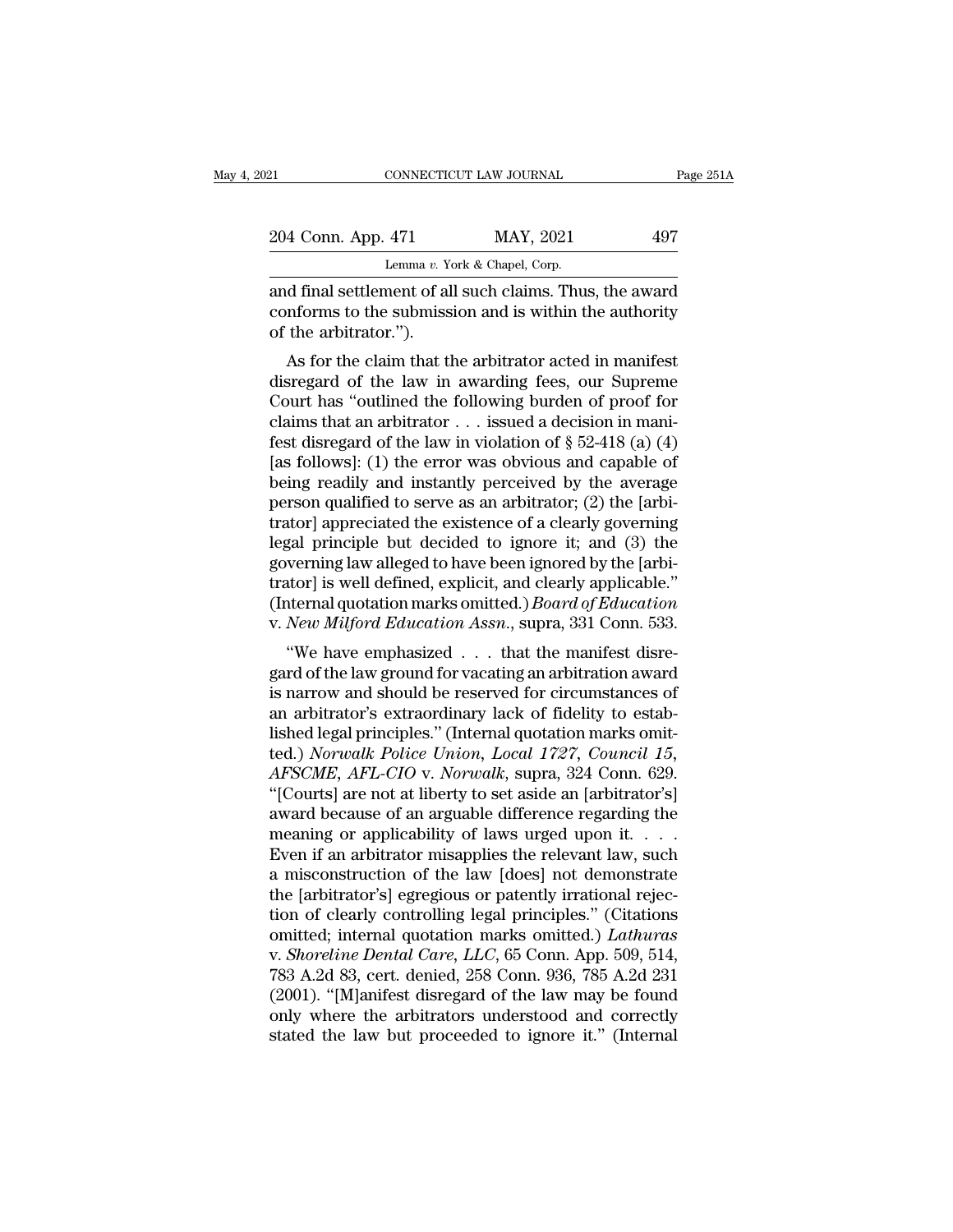# CONNECTICUT LAW JOURNAL May 4, 2021<br>
498 MAY, 2021 204 Conn. App. 471<br>
Lemma v. York & Chapel, Corp. CONNECTICUT LAW JOURNAL<br>
MAY, 2021 204 Conn. App. 471<br>
Lemma *v*. York & Chapel, Corp.<br>
quotation marks omitted.) Id.; see also *Rai* v. *Barclays*

CONNECTICUT LAW JOURNAL May 4, 2021<br>
MAY, 2021 204 Conn. App. 471<br>
Lemma v. York & Chapel, Corp.<br>
quotation marks omitted.) Id.; see also *Rai* v. *Barclays*<br>
Capital, *Inc.*, supra, 739 F. Supp. 2d 372 ("To constitute *Capital, Inc.*, supra, 739 F. Supp. 204 Conn. App. 471<br> *Capital, Inc.*, supra, 739 F. Supp. 2d 372 ("To constitute manifest disregard, the court must find that the arbitration linear of the relevant local limingiple emmo 498 MAY, 2021 204 Conn. App. 471<br>
Lemma v. York & Chapel, Corp.<br>
quotation marks omitted.) Id.; see also Rai v. Barclays<br>
Capital, Inc., supra, 739 F. Supp. 2d 372 ("To constitute<br>
manifest disregard, the court must find 498 MAY, 2021 204 Conn. App. 471<br>
Lemma v. York & Chapel, Corp.<br>
quotation marks omitted.) Id.; see also Rai v. Barclays<br>
Capital, Inc., supra, 739 F. Supp. 2d 372 ("To constitute<br>
manifest disregard, the court must find

Lemma v. York & Chapel, Corp.<br>
quotation marks omitted.) Id.; see also Rai v. Barclays<br>
Capital, Inc., supra, 739 F. Supp. 2d 372 ("To constitute<br>
manifest disregard, the court must find that the arbitra-<br>
tor knew of the putation marks omitted.) Id.; see also Rai v. Barclays<br>Capital, Inc., supra, 739 F. Supp. 2d 372 ("To constitute<br>manifest disregard, the court must find that the arbitra-<br>tor knew of the relevant [legal] principle, appreci quotation marks omitted.) Id.; see also Rai v. Barclays<br>Capital, Inc., supra, 739 F. Supp. 2d 372 ("To constitute<br>manifest disregard, the court must find that the arbitra-<br>tor knew of the relevant [legal] principle, appre Capital, Inc., supra, 739 F. Supp. 2d 372 ("To constitute manifest disregard, the court must find that the arbitrator knew of the relevant [legal] principle, appreciated that this principle controlled the outcome of the d manifest disregard, the court must find<br>tor knew of the relevant [legal] princi<br>that this principle controlled the outc<br>puted issue, and nonetheless [wilfully]<br>erning law by refusing to apply it. Ol<br>relief on these grounds at this principle controlled the outcome of the dis-<br>ted issue, and nonetheless [wilfully] flouted the gov-<br>ning law by refusing to apply it. Obtaining judicial<br>lief on these grounds is rare." (Footnote omitted; inter-<br>1 puted issue, and nonetheless [wilfully] flouted the governing law by refusing to apply it. Obtaining judicial<br>relief on these grounds is rare." (Footnote omitted; inter-<br>nal quotation marks omitted.)).<sup>6</sup><br>The respondent fa

erning law by refusing to apply it. Obtaining judicial<br>relief on these grounds is rare." (Footnote omitted; inter-<br>nal quotation marks omitted.)).<sup>6</sup><br>The respondent fails to meet its burden of proof here.<br>The respondent a relief on these grounds is rare." (Footnote omitted; inter-<br>nal quotation marks omitted.)).<sup>6</sup><br>The respondent fails to meet its burden of proof here.<br>The respondent argues that the fee award "is in direct<br>contravention of nal quotation marks omitted.)).<sup>6</sup><br>The respondent fails to meet its burden of proof here.<br>The respondent argues that the fee award "is in direct<br>contravention of the unambiguous language of the<br>[a]greement . . . . " In do The respondent fails to meet its burden of proof here.<br>The respondent argues that the fee award "is in direct<br>contravention of the unambiguous language of the<br>[a]greement . . . . " In doing so, the respondent demon-<br>strate The respondent fails to meet its burden of proof here.<br>
The respondent argues that the fee award "is in direct<br>
contravention of the unambiguous language of the<br>
[a]greement . . . . ." In doing so, the respondent demon-<br>
s The respondent argues that the fee award "is in direct<br>contravention of the unambiguous language of the<br>[a]greement . . . . " In doing so, the respondent demon-<br>strates only its disagreement with the arbitrator's inter-<br>p contravention of the unambiguous language of the<br>[a]greement . . . ." In doing so, the respondent demon-<br>strates only its disagreement with the arbitrator's inter-<br>pretation and application of legal principles. See *Lath-*[a]greement  $\dots$  " In doing so, the respondent demonstrates only its disagreement with the arbitrator's inter-<br>pretation and application of legal principles. See *Lath-*<br> $uras$  v. *Shoreline Dental Care*, *LLC*, supra, 65 Co strates only its disagreement with the arbitrator's inter-<br>pretation and application of legal principles. See *Lath-*<br>*uras* v. *Shoreline Dental Care, LLC*, supra, 65 Conn.<br>App. 515 (affirming denial of motion to vacate w pretation and application of legal principles. See *Lathauras v. Shoreline Dental Care, LLC*, supra, 65 Conn.<br>App. 515 (affirming denial of motion to vacate where<br>applicant had not demonstrated anything more than<br>disagreem *uras* v. *Shoreline Dental Care, LLC*, supra, 65 Conn.<br>App. 515 (affirming denial of motion to vacate where<br>applicant had not demonstrated anything more than<br>disagreement with arbitrator's interpretation and appli-<br>catio Figure 1.1 In the respondent fails be respondent is insufficient to satisfy the exacting standard equired to demonstrate a manifest disregard of the law.<br>  $\frac{1}{6}$  In its brief, the respondent fails to cite a single case cation of established legal principles). Such a disagreement is insufficient to satisfy the exacting standard required to demonstrate a manifest disregard of the law.<br>  $\frac{1}{10}$  in its brief, the respondent fails to cite

ment is insufficient to satisfy the exacting standard<br>required to demonstrate a manifest disregard of the law.<br> $\frac{1}{\sqrt{1-\epsilon}}$  fin its brief, the respondent fails to cite a single case in which a court<br>vacated an arbitrati required to demonstrate a manifest disregard of the law.<br>  $\overline{}}$ <sup>6</sup> In its brief, the respondent fails to cite a single case in which a court vacated an arbitration award based on manifest disregard of the law under § 52 required to definition to a final mest distegard of the law.<br>
<sup>6</sup> In its brief, the respondent fails to cite a single case in which a court<br>
wacated an arbitration award based on manifest disregard of the law under<br>
§ 52-<sup>6</sup> In its brief, the respondent fails to cite a single case in which a court vacated an arbitration award based on manifest disregard of the law under § 52-418 (a) (4) or 9 U.S.C. § 10 (a) (4). With respect to § 52-418 ( vacated an arbitration award based on manifest disregard of the law under § 52-418 (a) (4) or 9 U.S.C. § 10 (a) (4). With respect to § 52-418 (a) (4), it was recently noted in a decision considering a motion to vacate and vaction marks omitted; internal quotation marks omitted.) *Aonien marks omitted* in a decision considering a motion to vacate and a cross motion to confirm an arbitration award that "both parties conceded at oral argument *Increase to the increase and a decision considering a motion to vacate and a cross* motion to confirm an arbitration award that "both parties conceded at oral argument that whether the arbitrator manifestly disregarded th motion to confirm an arbitration award that "both parties conceded at oral argument that whether the arbitrator manifestly disregarded the law [is] a claim on which litigants have yet to prevail in our courts . . . . " (Ci elaim on which litigants have yet to prevail in our courts . . . . " (Citation<br>claim on which litigants have yet to prevail in our courts . . . . " (Citation<br>face, Superior Court, judicial district of Hartford, Docket No. contributed; internal quotation marks omitted.) Monroe v. Directory Assistants, Inc., Superior Court, judicial district of Hartford, Docket No. CV-17-6084277-<br>S (August 8, 2018) (*Gordon, J.*) (66 Conn. L. Rptr. 793, 794) *Inc.*, Superior Court, judicial district of Hartford, Docket No. CV-17-6084277-<br>S (August 8, 2018) (*Gordon, J.*) (66 Conn. L. Rptr. 793, 794); see also *Trumbull* v. *UPSEU*, *Local 424*, *Unit 4*, Superior Court, judic S (August 8, 2018) (*Gordon, J.*) (66 Conn. L. Rptr. 793, 794); see also *Trumbull* v. *UPSEU*, *Local 424*, *Unit 4*, Superior Court, judicial district of Fairfield, Docket No. CV-07-4021977 (January 10, 2008) (*Arnold,* v. UPSEU, Local 424, Unit 4, Superior Court, judicial district of Fairfield, Docket No. CV-07-4021977 (January 10, 2008) (Arnold, J.) ("[t]he exception-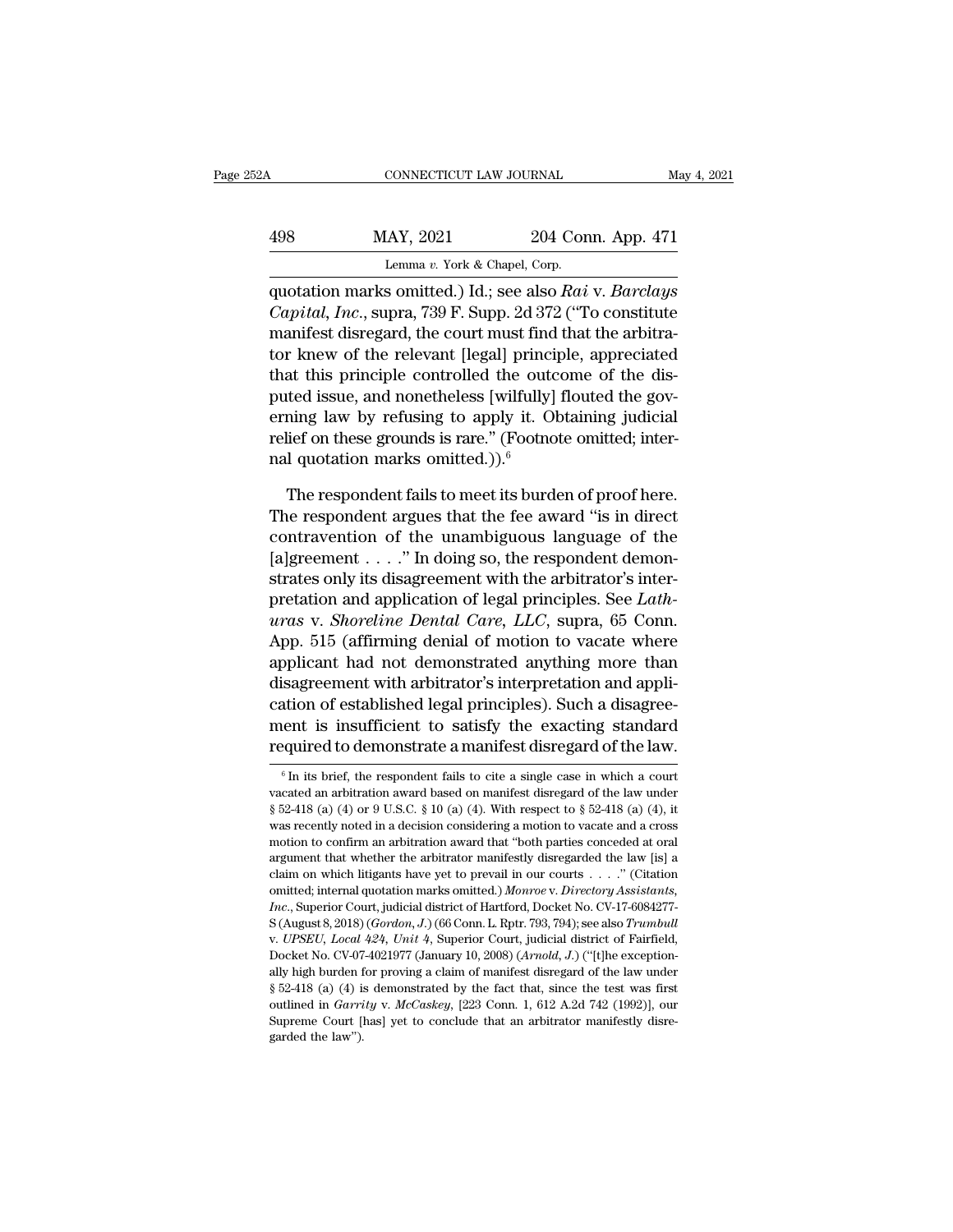CONNECTICUT LAW JOURNAL<br>
204 Conn. App. 471 MAY, 2021 499<br>
Lemma *v.* York & Chapel, Corp.<br>
By way of example, in *JEM Builders, Inc.* v. Zelvin, EXAMPLE CONNECTICUT LAW JOURNAL Page 2531<br>
204 Conn. App. 471 MAY, 2021 499<br>
Lemma v. York & Chapel, Corp.<br>
By way of example, in *JEM Builders, Inc.* v. *Zelvin*,<br>
Superior Court, judicial district of New London, Docket<br> 204 Conn. App. 471 MAY, 2021 499<br>
Lemma v. York & Chapel, Corp.<br>
By way of example, in *JEM Builders, Inc.* v. Zelvin,<br>
Superior Court, judicial district of New London, Docket<br>
No. CV-04-4000119 (March 11, 2005) (*Hendel,* 204 Conn. App. 471 MAY, 2021 499<br>
Lemma v. York & Chapel, Corp.<br>
By way of example, in *JEM Builders, Inc.* v. Zelvin,<br>
Superior Court, judicial district of New London, Docket<br>
No. CV-04-4000119 (March 11, 2005) (*Hendel,* Lemma v. York & Chapel, Corp.<br>
By way of example, in *JEM Builders, Inc.* v. Zelvin,<br>
Superior Court, judicial district of New London, Docket<br>
No. CV-04-4000119 (March 11, 2005) (*Hendel, J.*) (38<br>
Conn. L. Rptr. 866), af By way of example, in *JEM Builders, Inc. v. Zelvin*,<br>Superior Court, judicial district of New London, Docket<br>No. CV-04-4000119 (March 11, 2005) (*Hendel*, *J.*) (38<br>Conn. L. Rptr. 866), aff'd, 106 Conn. App. 401, 942 A.2 By way of example, in *JEM Builders, Inc.* v. Zelvin,<br>Superior Court, judicial district of New London, Docket<br>No. CV-04-4000119 (March 11, 2005) (*Hendel*, *J.*) (38<br>Conn. L. Rptr. 866), aff<sup>d</sup>, 106 Conn. App. 401, 942 A.2 Superior Court, judicial district of New London, Docket<br>No. CV-04-4000119 (March 11, 2005) (*Hendel*, *J.*) (38<br>Conn. L. Rptr. 866), aff'd, 106 Conn. App. 401, 942 A.2d<br>455 (2008), the court considered a motion to vacate a No. CV-04-4000119 (March 11, 2005) (*Hendel*, J.) (38<br>Conn. L. Rptr. 866), aff<sup>'</sup>d, 106 Conn. App. 401, 942 A.2d<br>455 (2008), the court considered a motion to vacate an<br>arbitration award based in part on the argument that<br>t Conn. L. Rptr. 866), aff'd, 106 Conn. App. 401, 942 A.2d<br>455 (2008), the court considered a motion to vacate an<br>arbitration award based in part on the argument that<br>the arbitrators manifestly disregarded the law in inter-<br> 455 (2008), the court considered a motion to vacate an arbitration award based in part on the argument that the arbitrators manifestly disregarded the law in interpreting a contract. In that case, the moving parties argue arbitration award based in part on the argument that<br>the arbitrators manifestly disregarded the law in inter-<br>preting a contract. In that case, the moving parties<br>argued "that contract interpretation begins with the<br>plain the arbitrators manifestly disregarded the law in inter-<br>preting a contract. In that case, the moving parties<br>argued "that contract interpretation begins with the<br>plain and ordinary meaning of the contract language.<br>In eff preting a contract. In that case, the moving parties<br>argued "that contract interpretation begins with the<br>plain and ordinary meaning of the contract language.<br>In effect, the defendants argue that the arbitrators<br>ignored th argued "that contract interpretation begins with the<br>plain and ordinary meaning of the contract language.<br>In effect, the defendants argue that the arbitrators<br>ignored the normal rules of contract interpretation in<br>arriving plain and ordinary meaning of the contract language.<br>In effect, the defendants argue that the arbitrators<br>ignored the normal rules of contract interpretation in<br>arriving at the meaning of [a section of] the contract.<br>The In effect, the defendants argue that the arbitrators<br>ignored the normal rules of contract interpretation in<br>arriving at the meaning of [a section of] the contract.<br>The parties agreed that disputes would go to arbitration<br> ignored the normal rules of contract interpretation in<br>arriving at the meaning of [a section of] the contract.<br>The parties agreed that disputes would go to arbitration<br> $\dots$  unless there is manifest disregard of the law. T arriving at the meaning of [a section of] the contract.<br>The parties agreed that disputes would go to arbitration<br>... unless there is manifest disregard of the law. The<br>defendants do not argue that the arbitrators ignored<br>t The parties agreed that disputes would go to arbitration<br>  $\ldots$  unless there is manifest disregard of the law. The<br>
defendants do not argue that the arbitrators ignored<br>
the law but rather that they ignored rules of contr ... unless there is manifest disregard of the law. The<br>defendants do not argue that the arbitrators ignored<br>the law but rather that they ignored rules of contract<br>interpretation." Id., 871. In denying the motion to<br>vacate defendants do not argue that the arbitrators ignored<br>the law but rather that they ignored rules of contract<br>interpretation." Id., 871. In denying the motion to<br>vacate, the court in *JEM Builders, Inc.*, held that, "even<br>if the law but rather that they ignored rules of contract<br>interpretation." Id., 871. In denying the motion to<br>vacate, the court in *JEM Builders, Inc.*, held that, "even<br>if this court were to find that the interpretation of interpretation." Id., 871. In denying the motion to<br>vacate, the court in *JEM Builders*, *Inc.*, held that, "even<br>if this court were to find that the interpretation of the<br>contract should be other than what the arbitrator vacate, the court in *JEM Builders*, *Inc.*, held that, "even<br>if this court were to find that the interpretation of the<br>contract should be other than what the arbitrators<br>decided, in such a voluntary arbitration with an u if this court were to find that the interpretation of the<br>contract should be other than what the arbitrators<br>decided, in such a voluntary arbitration with an unre-<br>stricted submission, the court is not entitled to substi-<br> contract should be other than what the arbitrators<br>decided, in such a voluntary arbitration with an unre-<br>stricted submission, the court is not entitled to substi-<br>tute its judgment for that of the arbitrators. This is tru decided, in such a voluntary arbitration with an unrestricted submission, the court is not entitled to substitute its judgment for that of the arbitrators. This is true<br>even if the arbitrators are wrong as regarding questi stricted submission, the court is not entitled to substitute its judgment for that of the arbitrators. This is true<br>even if the arbitrators are wrong as regarding questions<br>of law." Id.; accord *Henry v. Imbruce*, 178 Con tute its judgment for that of the arbitrators. This is true<br>
even if the arbitrators are wrong as regarding questions<br>
of law." Id.; accord *Henry v. Imbruce*, 178 Conn. App.<br>
820, 843, 177 A.3d 1168 (2017), quoting *Oxfor* even if the arbitrators are wrong as regarding questions<br>of law." Id.; accord *Henry v. Imbruce*, 178 Conn. App.<br>820, 843, 177 A.3d 1168 (2017), quoting *Oxford Health*<br>Plans, LLC v. Sutter, 569 U.S. 564, 569, 133 S. Ct. of law." Id.; accord *Henry v. Imbruce*, 178 Conn. App.<br>820, 843, 177 A.3d 1168 (2017), quoting *Oxford Health*<br>*Plans, LLC v. Sutter*, 569 U.S. 564, 569, 133 S. Ct. 2064<br>186 L. Ed. 2d 113 (2013) ("[O]nce bound to arbitra 820, 843, 177 A.3d 1168 (2017), quoting *Oxford Health Plans, LLC v. Sutter*, 569 U.S. 564, 569, 133 S. Ct. 2064 186 L. Ed. 2d 113 (2013) ("[O]nce bound to arbitration, '[a] party seeking relief under [9 U.S.C. § 10 (a) ( Plans, LLC v. Sutter, 569 U.S. 564, 569, 133 S. Ct. 2064<br>186 L. Ed. 2d 113 (2013) ("[O]nce bound to arbitration,<br>'[a] party seeking relief under [9 U.S.C. § 10 (a) (4)]<br>bears a heavy burden. It is not enough . . . to show 186 L. Ed. 2d 113 (2013) ("[O]nce bound to arbitration,<br>
'[a] party seeking relief under [9 U.S.C. § 10 (a) (4)]<br>
bears a heavy burden. It is not enough . . . to show<br>
that the [arbitrator] committed an error—or even a<br>
s '[a] party seeking relief under [9 U.S.C. § 10 (a) (4)]<br>bears a heavy burden. It is not enough . . . to show<br>that the [arbitrator] committed an error—or even a<br>serious error. . . . Because the parties bargained for<br>the ar bears a heavy burden. It is not enough  $\ldots$  to show<br>that the [arbitrator] committed an error—or even a<br>serious error.  $\ldots$  Because the parties bargained for<br>the arbitrator's construction of their agreement, an arbi-<br>tra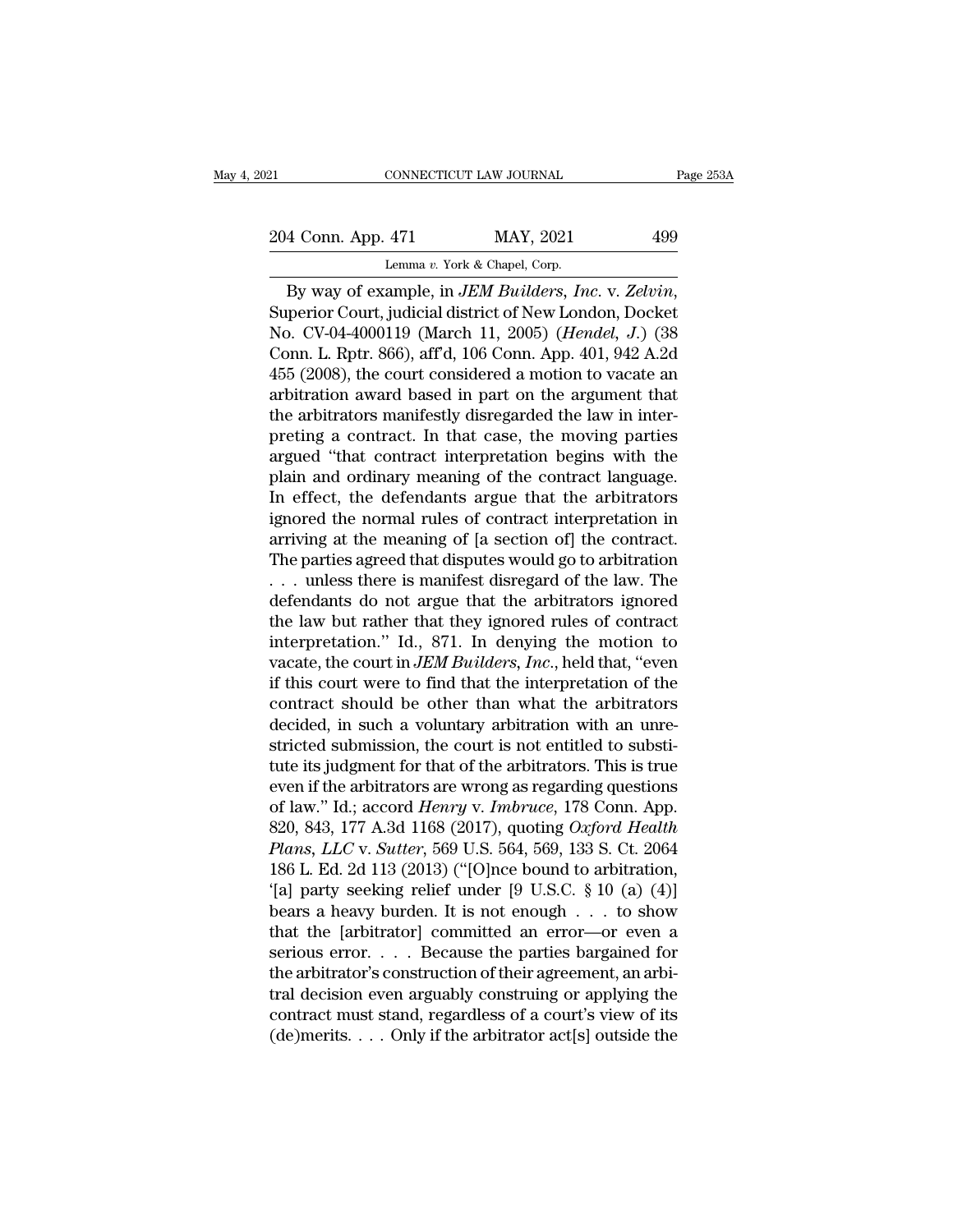SOO MAY, 2021 204 Conn. App. 471<br>
Lemma v. York & Chapel, Corp.<br>
Scope of his contractually delegated authority . . . may<br>
a court overturn his determination. . . . So the<br>
scale question is whother the sphitter (oven argu  $\begin{array}{lll}\n 500 & \text{MAY, } 2021 & \text{204 Conn. App. 471} \\
 & \text{Lemma } v. \text{ York & Chapter, } 471 \\
 \hline\n \text{score of his contractually delegated authority . . . may a court overturn his determination. . . . So the sole question . . . is whether the arbitrary (even argu-  
ably) introduced the parties' context not whether he$ 500 MAY, 2021 204 Conn. App. 471<br>
Lemma v. York & Chapel, Corp.<br>
scope of his contractually delegated authority . . . may<br>
a court overturn his determination. . . . . So the<br>
sole question . . . is whether the arbitrator 500 MAY, 2021 204 Conn. App. 471<br>
Lemma v. York & Chapel, Corp.<br>
scope of his contractually delegated authority . . . may<br>
a court overturn his determination. . . . . So the<br>
sole question . . . is whether the arbitrator Lenma *v*. York & Chapel, Corp.<br>
scope of his contractually delegated authority . . . may<br>
a court overturn his determination. . . . . So the<br>
sole question . . . is whether the arbitrator (even argu-<br>
aby) interpreted the *Lemma v. York & Chapel, Corp.*<br> **nection necticulary delegated authority**  $\ldots$  may<br> **a** court overturn his determination.  $\ldots$  So the<br>
sole question  $\ldots$  is whether the arbitrator (even argu-<br>
ably) interpreted the p *Ref-Fuel Co. of Southeastern Connection Apple (Figure 28 Co. of Southeastern Connecticut Resources Recovery Authority v. American*<br>*Ref-Fuel Co. of Southeastern Connecticut Resources Recovery Authority v. American*<br>*Ref-F* a court overturn his determination. . . . So the<br>sole question . . . is whether the arbitrator (even argu-<br>ably) interpreted the parties' contract, not whether he<br>got its meaning right or wrong.'"); *Southeastern Con-<br>nect* sole question . . . is whether the arbitrator (even arguably) interpreted the parties' contract, not whether he<br>got its meaning right or wrong.' "); *Southeastern Connecticut Resources Recovery Authority v. American*<br>*Ref*ably) interpreted the parties' contract, not whether he<br>got its meaning right or wrong.' "); *Southeastern Con-<br>necticut Resources Recovery Authority v. American<br>Ref-Fuel Co. of Southeastern Connecticut, 44 Conn.<br>Supp. 482* got its meaning right or wrong.' "); Southeastern Con-<br>necticut Resources Recovery Authority v. American<br>Ref-Fuel Co. of Southeastern Connecticut, 44 Conn.<br>Supp. 482, 488, 692 A.2d 874 (1996), aff'd, 44 Conn. App.<br>728, 692 necticut Resources Recovery Authority v. American<br>Ref-Fuel Co. of Southeastern Connecticut, 44 Conn.<br>Supp. 482, 488, 692 A.2d 874 (1996), aff'd, 44 Conn. App.<br>728, 692 A.2d 832 ("[i]f the arbitrator did, in fact, make<br>a mi Supp. 482, 488, 692 A.2d 874 (1996), aff'd, 44 Conn. App.<br>728, 692 A.2d 832 ("[i]f the arbitrator did, in fact, make<br>a mistake, the plaintiffs assumed that risk by agreeing<br>to submit the dispute to arbitration"), cert. den 728, 692 A.2d 832 ("[i]f the arbitrator did, in fact, make<br>a mistake, the plaintiffs assumed that risk by agreeing<br>to submit the dispute to arbitration"), cert. denied, 241<br>Conn. 914, 696 A.2d 341 (1997); see also *Beumer* a mistake, the plaintiffs assumed that risk by agreeing<br>to submit the dispute to arbitration''), cert. denied, 241<br>Conn. 914, 696 A.2d 341 (1997); see also *Beumer Corp.*<br>v. *ProEnergy Services*, *LLC*, 899 F.3d 564, 566 ( to submit the dispute to arbitration"), cert. denied,<br>Conn. 914, 696 A.2d 341 (1997); see also *Beumer Co*<br>v. *ProEnergy Services*, *LLC*, 899 F.3d 564, 566 (8th<br>2018) (in case involving arbitrator's interpretation<br>attorne *ProEnergy Services, LLC*, 899 F.3d 564, 566 (8th Cir.<br>18) (in case involving arbitrator's interpretation of torney's fees provision, holding that "[t]he parties bar-<br>ined for the arbitrator's decision; if the arbitrator an arbitration award pursuant to § 52-418 (a) (4), a party<br>and a provision arbitrator's interpretation of<br>attorney's fees provision, holding that "[t]he parties bar-<br>gained for the arbitrator's decision; if the arbitrator

attorney's fees provision, holding that "[t]he parties bargained for the arbitrator's decision; if the arbitrator got<br>it wrong, then that was part of the bargain").<br>Moreover, "[t]o prevail on its application to vacate<br>an ationary sites provision, notaing and [t]ne parties surfained for the arbitrator's decision; if the arbitrator got<br>it wrong, then that was part of the bargain").<br>Moreover, "[t]o prevail on its application to vacate<br>an arbi it wrong, then that was part of the bargain").<br> *Care Moreover,* "[t]o prevail on its application to vacate<br>
an arbitration award pursuant to § 52-418 (a) (4), a party<br>
must show that the arbitrator knew that [his] award<br> Moreover, "[t]o prevail on its applies an arbitration award pursuant to  $\S$  52-41 must show that the arbitrator knew twas contrary to the law." *Lathuras v. S* Care, *LLC*, supra, 65 Conn. App. 515. T demonstrated by the arbitration award pursuant to § 52-418 (a) (4), a party<br>and the arbitration award pursuant to § 52-418 (a) (4), a party<br>as contrary to the law." *Lathuras v. Shoreline Dental*<br>are, *LLC*, supra, 65 Conn. App. 515. This ha must show that the arbitrator knew that [his] award<br>was contrary to the law." *Lathuras v. Shoreline Dental*<br>*Care, LLC*, supra, 65 Conn. App. 515. This has not been<br>demonstrated by the respondent.<br>In addition, the respon

mass show and the distributed hat we had [the] award<br>was contrary to the law." Lathuras v. Shoreline Dental<br>Care, LLC, supra, 65 Conn. App. 515. This has not been<br>demonstrated by the respondent.<br>In addition, the respondent *Care, LLC*, supra, 65 Conn. App. 515. This has not been<br>demonstrated by the respondent.<br>In addition, the respondent argues that there was "no<br>evidence" introduced that would support reformation<br>of the fee and cost provisi care,  $2.2$ , supra, so contain apply one. This has not seen<br>demonstrated by the respondent.<br>In addition, the respondent argues that there was "no<br>evidence" introduced that would support reformation<br>of the fee and cost pro In addition, the respondent argues that there was "no<br>evidence" introduced that would support reformation<br>of the fee and cost provisions of the arbitration clause.<br>As there is no record of the arbitration proceeding, the<br>c In addition, the respondent argues that there was "no<br>evidence" introduced that would support reformation<br>of the fee and cost provisions of the arbitration clause.<br>As there is no record of the arbitration proceeding, the<br>c The fee and cost provisions of the arbitration clause.<br>
Subset is no record of the arbitration proceeding, the<br>
urt is unable to conclude whether or not such evi-<br>
note was presented. Thus, the evidentiary record here<br>
in As there is no record of the arbitration crosse.<br>As there is no record of the arbitration proceeding, the court is unable to conclude whether or not such evidence was presented. Thus, the evidentiary record here is insuff For the absolution proceeding, the court is unable to conclude whether or not such evidence was presented. Thus, the evidentiary record here is insufficient to support the respondent's challenge.<sup>7</sup> Importantly, and as re

Importantly, and as reflected in his written decision,<br>ne arbitrator's award with respect to attorney's fees<br>nd costs was made pursuant to  $\S 31-72$ . As held by the<br> $\frac{7}{1}$  In any case, as an award of fees and costs was Importantly, and as reflected in his written decision,<br>the arbitrator's award with respect to attorney's fees<br>and costs was made pursuant to  $\S 31-72$ . As held by the<br> $\frac{7 \text{ In any case, as an award of fees and costs was within the parties'}}$ <br>submission, the court will n

the arbitrator's award with respect to attorney's fee<br>and costs was made pursuant to  $\S 31-72$ . As held by th<br> $\frac{7 \text{ In any case, as an award of fees and costs was within the partial  
submission, the court will not review the arbitrary's decision for alleg  
errors of fact upon which the arbitrary's legal conclusions were based.$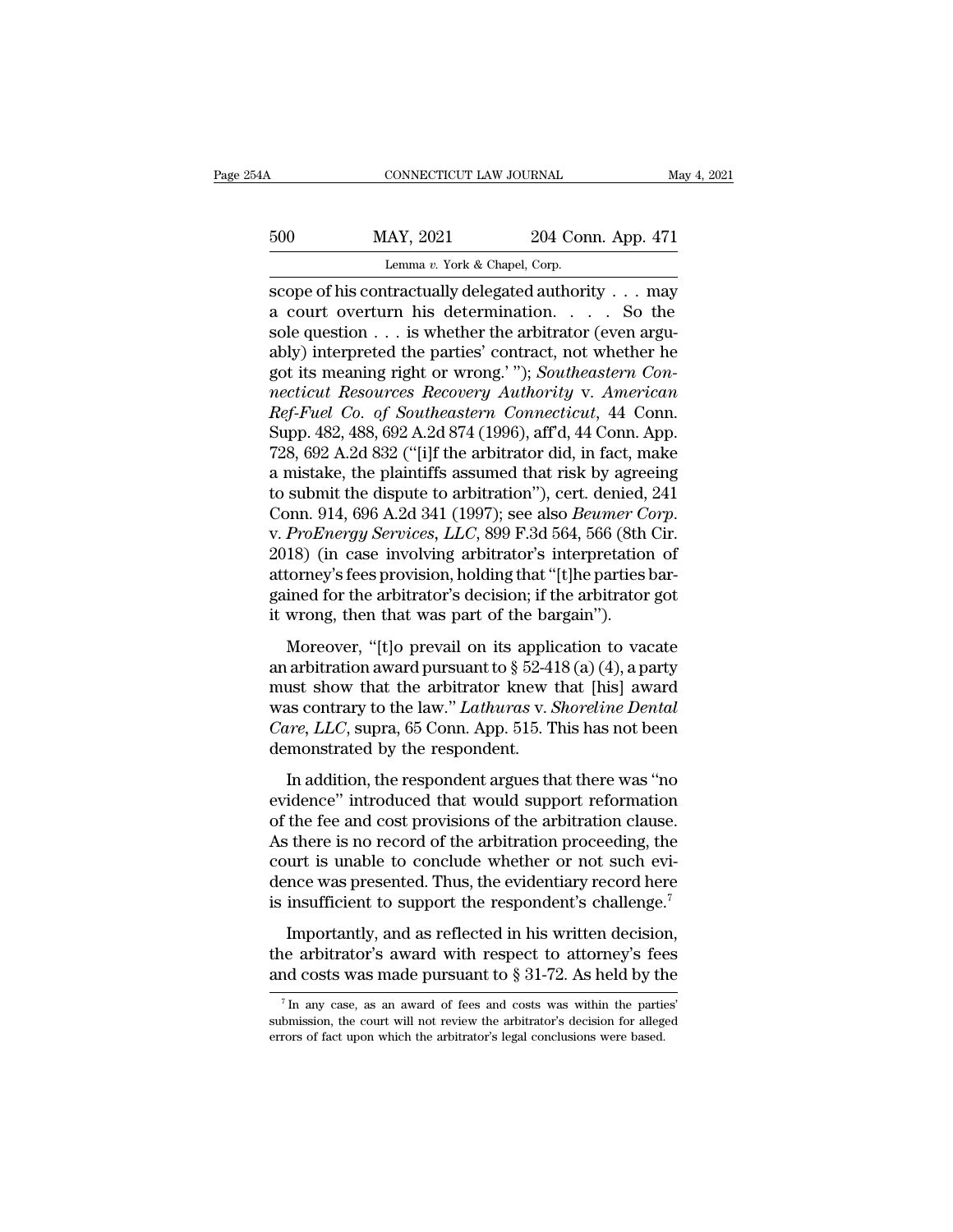# 21 CONNECTICUT LAW JOURNAL Page 255A<br>
204 Conn. App. 471 MAY, 2021 501<br>
Lemma v. York & Chapel, Corp.

CONNECTICUT LAW JOURNAL<br>
204 Conn. App. 471 MAY, 2021 501<br>
Lemma *v*. York & Chapel, Corp.<br>
arbitrator, "[§] 31-72, which is controlling, leaves the CONNECTICUT LAW JOURNAL Page 255A<br>
204 Conn. App. 471 MAY, 2021 501<br>
Lemma v. York & Chapel, Corp.<br>
arbitrator, "[§] 31-72, which is controlling, leaves the<br>
costs and attorney's fees to the discretion of the [a]rbitrator. 204 Conn. App. 471 MAY, 2021 501<br>
Lemma v. York & Chapel, Corp.<br>
arbitrator, "[§] 31-72, which is controlling, leaves the<br>
costs and attorney's fees to the discretion of the [a]rbi-<br>
trator." Costs and reasonable attorney 204 Conn. App. 471 MAY, 2021 501<br>
Lemma v. York & Chapel, Corp.<br>
arbitrator, "[§] 31-72, which is controlling, leaves the<br>
costs and attorney's fees to the discretion of the [a]rbi-<br>
trator." Costs and reasonable attorney 204 Conn. App. 471 MAY, 2021 501<br>
Lemma v. York & Chapel, Corp.<br>
arbitrator, "[§] 31-72, which is controlling, leaves the<br>
costs and attorney's fees to the discretion of the [a]rbi-<br>
trator." Costs and reasonable attorney' *Soreling the Collar App.* 1.12 *Soreling Dental Care, Corp.*<br> *Shoreline v. York & Chapel, Corp.*<br> *Soreline of the discretion of the [a]rbitrator.*" Costs and reasonable attorney's fees may be awarded pursuant to § 31-72 Lemma v. York & Chapel, Corp.<br>
arbitrator, "[§] 31-72, which is controlling, leaves the<br>
costs and attorney's fees to the discretion of the [a]rbi-<br>
trator." Costs and reasonable attorney's fees may be<br>
awarded pursuant t arbitrator, "[§] 31-72, which is controlling, leaves the<br>costs and attorney's fees to the discretion of the [a]rbi-<br>trator." Costs and reasonable attorney's fees may be<br>awarded pursuant to § 31-72 (1). See, e.g., *Lathura* costs and attorney's fees to the discretion of the [a]rbitrator." Costs and reasonable attorney's fees may be awarded pursuant to  $\S 31-72$  (1). See, e.g., *Lathuras v. Shoreline Dental Care, LLC*, supra, 65 Conn. App. 51 trator." Costs and reasonable attorney's fees may be awarded pursuant to  $\S 31-72$  (1). See, e.g., *Lathuras v.*<br>*Shoreline Dental Care, LLC*, supra, 65 Conn. App. 514 ("[s]ection 31-72 authorizes the award of double dama awarded pursuant to § 31-72 (1). See, e.g., *Lathuras* v.<br> *Shoreline Dental Care, LLC*, supra, 65 Conn. App. 514<br>
("[s]ection 31-72 authorizes the award of double dam-<br>
ages and attorney's fees under circumstances where Shoreline Dental Care, LLC, supra, 65 Conn. App. 514 ("[s]ection 31-72 authorizes the award of double damages and attorney's fees under circumstances where an employer has failed to pay an employee wages"). Section 31-72 ("[s]ection 31-72 authorizes the award of double dam-<br>ages and attorney's fees under circumstances where an<br>employer has failed to pay an employee wages"). Sec-<br>tion 31-72 is remedial and must be given a liberal con-<br>struc ages and attorney's fees under circumstances where an employer has failed to pay an employee wages"). Section 31-72 is remedial and must be given a liberal construction in favor of those whom the legislature intended to be employer has failed to pay an employee wages"). Section 31-72 is remedial and must be given a liberal construction in favor of those whom the legislature intended<br>to benefit, namely, employees such as the applicant.<br>See *H* tion 31-72 is remedial and must be given a liberal construction in favor of those whom the legislature intended<br>to benefit, namely, employees such as the applicant.<br>See *Harty* v. *Cantor Fitzgerald & Co.*, 275 Conn. 72, struction in favor of those whom the legislature intended<br>to benefit, namely, employees such as the applicant.<br>See *Harty* v. *Cantor Fitzgerald & Co.*, 275 Conn. 72, 98,<br>881 A.2d 139 (2005). Although the recovery of attor to benefit, namely, employees such as the applicant.<br>See *Harty* v. *Cantor Fitzgerald* & *Co.*, 275 Conn. 72, 98,<br>881 A.2d 139 (2005). Although the recovery of attorney's<br>fees and double damages is appropriate "only when<br> See *Harty* v. *Cantor Fitzgerald* & *Co.*, 275 Conn. 72, 98, 881 A.2d 139 (2005). Although the recovery of attorney's fees and double damages is appropriate "only when [it is] found that the defendant acted with bad faith 881 A.2d 139 (2005). Although the recovery of attorney's<br>fees and double damages is appropriate "only when<br>[it is] found that the defendant acted with bad faith,<br>arbitrariness or unreasonableness"; (internal quotation<br>mar fees and double damages is appropriate "only when<br>[it is] found that the defendant acted with bad faith,<br>arbitrariness or unreasonableness"; (internal quotation<br>marks omitted) *Schoonmaker* v. *Lawrence Brunoli*,<br>*Inc.*, 2 [it is] found that the defendant acted with bad faith,<br>arbitrariness or unreasonableness"; (internal quotation<br>marks omitted) *Schoonmaker* v. *Lawrence Brunoli*,<br>*Inc.*, 265 Conn. 210, 269, 828 A.2d 64 (2003); in this<br>cas arbitrariness or unreasonableness"; (internal quotation<br>marks omitted) *Schoonmaker* v. *Lawrence Brunoli*,<br>*Inc.*, 265 Conn. 210, 269, 828 A.2d 64 (2003); in this<br>case, the arbitrator made a specific finding that the<br>resp marks omitted) *Schoonmaker* v. *Lawrence Brunoli*,<br>*Inc.*, 265 Conn. 210, 269, 828 A.2d 64 (2003); in this<br>case, the arbitrator made a specific finding that the<br>respondent's termination of the applicant's employment<br>was u Inc., 265 Conn. 210, 269, 828 A.2d 64 (2003); in this case, the arbitrator made a specific finding that the respondent's termination of the applicant's employment was unreasonable or arbitrary. Thus, the award of attorney' case, the arbitrator made a specific finding that the respondent's termination of the applicant's employment was unreasonable or arbitrary. Thus, the award of attorney's fees and costs does not involve any obvious error of respondent's termination of the applicant's employment<br>was unreasonable or arbitrary. Thus, the award of attor-<br>ney's fees and costs does not involve any obvious error<br>of law or the arbitrator's decision to ignore the law. was unreasonable or arbitrary. Thus, the award of attorney's fees and costs does not involve any obvious error of law or the arbitrator's decision to ignore the law.<br>As the respondent has not demonstrated egregious or pate Finally irrational rejection of clearly controlling legal<br>inciples by the arbitrator, its argument with respect<br>the award of fees and costs fails.<br> $V$ <br>Finally, the respondent argues that it was beyond the<br>bitrator's autho

V

patently irrational rejection of clearly controlling legal<br>principles by the arbitrator, its argument with respect<br>to the award of fees and costs fails.<br> $V$ <br>Finally, the respondent argues that it was beyond the<br>arbitrator principles by the arbitrator, its argument with respect<br>to the award of fees and costs fails.<br> $V$ <br>Finally, the respondent argues that it was beyond the<br>arbitrator's authority to award double damages as to<br>the applicant's to the award of fees and costs fails.<br>
V<br>
Finally, the respondent argues that it was beyond the<br>
arbitrator's authority to award double damages as to<br>
the applicant's proven lost wages, pursuant to § 31-72.<br>
The argument i V<br>
Finally, the respondent argues that it was beyond the<br>
arbitrator's authority to award double damages as to<br>
the applicant's proven lost wages, pursuant to § 31-72.<br>
The argument is *not* based on the restriction in § Finally, the respondent argues that it was beyond the<br>arbitrator's authority to award double damages as to<br>the applicant's proven lost wages, pursuant to § 31-72.<br>The argument is *not* based on the restriction in § 11<br>(f) Finally, the respondent argues that it was beyond the arbitrator's authority to award double damages as to the applicant's proven lost wages, pursuant to  $\S 31-72$ . The argument is *not* based on the restriction in  $\S 11$ arbitrator's authority to award double damages as to<br>the applicant's proven lost wages, pursuant to  $\S 31-72$ .<br>The argument is *not* based on the restriction in  $\S 11$ <br>(f) prohibiting the arbitrator from awarding special, the applicant's proven lost wages, pursuant to  $\S 31-72$ .<br>The argument is *not* based on the restriction in  $\S 11$ <br>(f) prohibiting the arbitrator from awarding special, con-<br>sequential, or punitive damages. Rather, the cl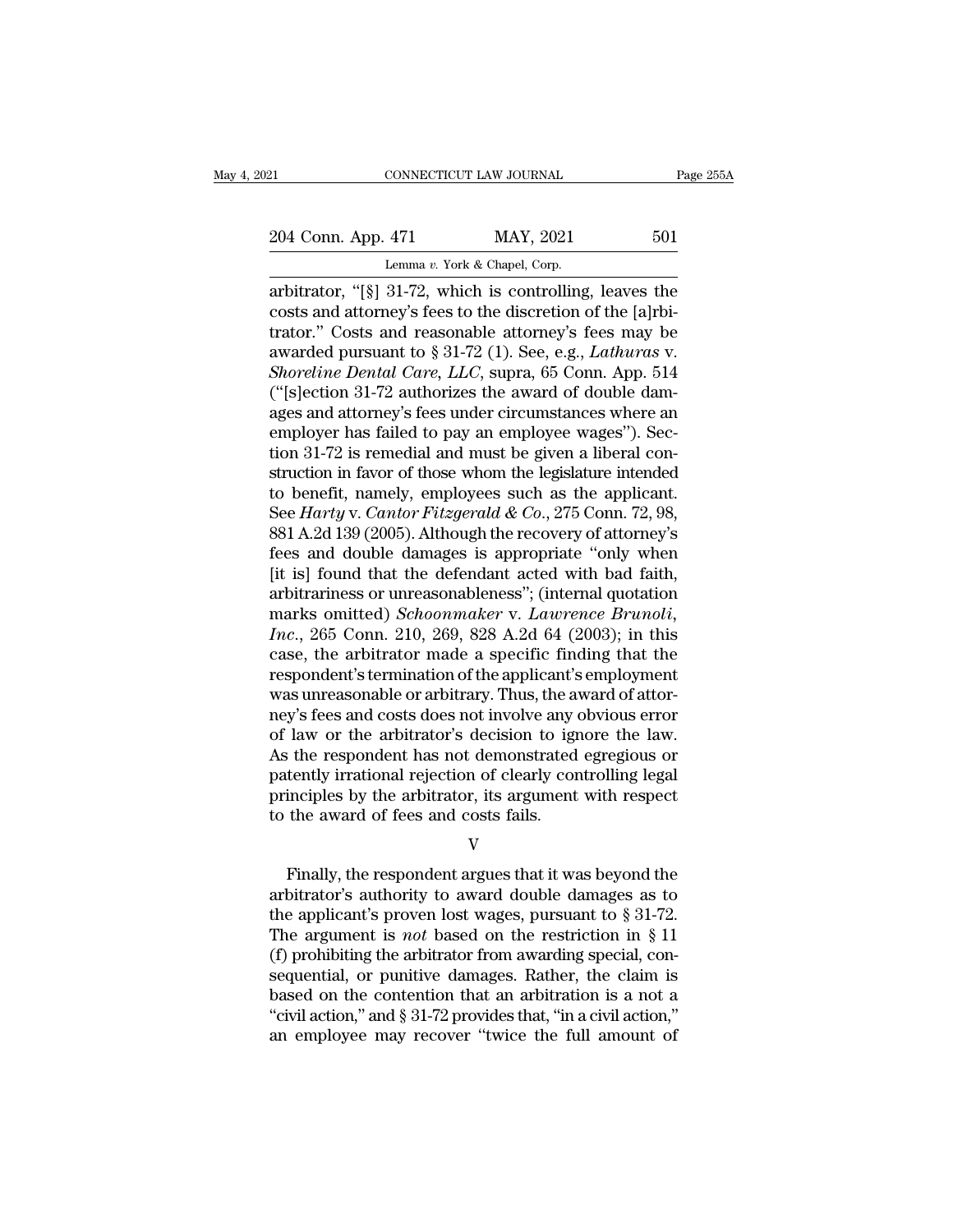| 6A  | CONNECTICUT LAW JOURNAL                                                                                 |                    | May 4, 2021 |
|-----|---------------------------------------------------------------------------------------------------------|--------------------|-------------|
| 502 | MAY, 2021                                                                                               | 204 Conn. App. 471 |             |
|     | Lemma v. York & Chapel, Corp.                                                                           |                    |             |
|     | such wages, with costs and such reasonable attorneys<br>fee's as may be allowed by the court $\dots$ .  |                    |             |
|     | In <i>Harty</i> v. <i>Cantor Fitzgerald &amp; Co.</i> , supra, 275 Conn.<br>$\sim$ $\sim$ $\sim$ $\sim$ |                    |             |

In *Harty* v. 2021 204 Conn. App. 471<br>
Lemma v. York & Chapel, Corp.<br>
ch wages, with costs and such reasonable attorneys<br>
e's as may be allowed by the court . . . ."<br>
In *Harty* v. *Cantor Fitzgerald & Co.*, supra, 275 Con 502 MAY, 2021 204 Conn. App. 471<br>
Lemma v. York & Chapel, Corp.<br>
such wages, with costs and such reasonable attorneys<br>
fee's as may be allowed by the court . . . ."<br>
In *Harty* v. *Cantor Fitzgerald* & *Co.*, supra, 275 C Lemma v. York & Chapel, Corp.<br>
such wages, with costs and such reasonable attorneys<br>
fee's as may be allowed by the court . . . ."<br>
In *Harty* v. *Cantor Fitzgerald* & *Co.*, supra, 275 Conn.<br>
77–78, our Supreme Court con Lemma *i*. For a chaper, Corp.<br>
such wages, with costs and such reasonable attorneys<br>
fee's as may be allowed by the court . . . ."<br>
In *Harty* v. *Cantor Fitzgerald & Co.*, supra, 275 Conn.<br>
77–78, our Supreme Court cons such wages, with costs and such reasonable attorneys<br>fee's as may be allowed by the court . . . ."<br>In *Harty* v. *Cantor Fitzgerald & Co.*, supra, 275 Conn.<br>77–78, our Supreme Court considered a party's applica-<br>tion to v fee's as may be allowed by the court . . . . ."<br>
In *Harty* v. *Cantor Fitzgerald & Co.*, supra, 275 Conn.<br>
77–78, our Supreme Court considered a party's applica-<br>
tion to vacate an arbitration award under § 52-418 (a)<br>
( In Harty v. Cantor Fitzgerald & Co., supra, 275 Conn.<br>77–78, our Supreme Court considered a party's applica-<br>tion to vacate an arbitration award under § 52-418 (a)<br>(4), in part, on the ground that the arbitrator manifestl 77–78, our Supreme Court considered a party's applica-<br>tion to vacate an arbitration award under § 52-418 (a)<br>(4), in part, on the ground that the arbitrator manifestly<br>disregarded the law in awarding double damages, atto tion to vacate an arbitration award under  $\S$  52-418 (a)<br>(4), in part, on the ground that the arbitrator manifestly<br>disregarded the law in awarding double damages, attor-<br>ney's fees, and costs pursuant to  $\S$  31-72. In as (4), in part, on the ground that the arbitrator manifestly<br>disregarded the law in awarding double damages, attor-<br>ney's fees, and costs pursuant to  $\S 31-72$ . In asserting<br>this argument, the applicant pointed to the fact ( $\sigma$ ),  $\Delta r$ ) are extracted the law in awarding double damages, attor-<br>ney's fees, and costs pursuant to § 31-72. In asserting<br>this argument, the applicant pointed to the fact that<br>the employment agreement containing the  $\frac{1}{2}$  and  $\frac{1}{2}$  and costs pursuant to § 31-72. In asserting this argument, the applicant pointed to the fact that the employment agreement containing the arbitration submission prohibited the arbitrators from awar this argument, the applicant pointed to the fact that<br>the employment agreement containing the arbitration<br>submission prohibited the arbitrators from awarding<br>punitive, exemplary, or special damages—language<br>similar to tha and angulary, the opposite particle in the employment agreement containing the arbitration<br>submission prohibited the arbitrators from awarding<br>punitive, exemplary, or special damages—language<br>similar to that contained in submission prohibited the arbitrators from awarding<br>submission prohibited the arbitrators from awarding<br>punitive, exemplary, or special damages—language<br>similar to that contained in § 11 (f) of the agreement.<br>Id., 78. In punitive, exemplary, or special damages—language<br>punitive, exemplary, or special damages—language<br>similar to that contained in § 11 (f) of the agreement.<br>Id., 78. In rejecting the argument, the court discussed<br>the distinct similar to that contained in § 11 (f) of the agreement.<br>Id., 78. In rejecting the argument, the court discussed<br>the distinction between punitive and exemplary dam-<br>ages, on the one hand, and statutory multiple damages,<br>on Id., 78. In rejecting the argument, the court discussed<br>the distinction between punitive and exemplary dam-<br>ages, on the one hand, and statutory multiple damages,<br>on the other. Id., 93–99. Following this discussion, the<br>c the distinction between punitive and exemplary damages, on the one hand, and statutory multiple damages, on the other. Id., 93–99. Following this discussion, the court in *Harty* concluded that the employment contract was are significant sentech parallel tory multiple damages,<br>ages, on the one hand, and statutory multiple damages,<br>on the other. Id., 93–99. Following this discussion, the<br>court in *Harty* concluded that the employment contra eges, on the state state of the submission, the<br>court in *Harty* concluded that the employment contract<br>was "ambiguous with respect to whether the contract<br>provision was designed to exclude the double damages<br>provided for on the strict. Fai, so set Following ans also<br>also account in *Harty* concluded that the employment contract<br>was "ambiguous with respect to whether the contract<br>provision was designed to exclude the double damages<br>provided was "ambiguous with respect to whether the contract<br>provision was designed to exclude the double damages<br>provided for under  $\S 31-72$ "; id., 98; and held that "the<br>award of double damages under  $\S 31-72$  did not exceed<br>th row since a was designed to exclude the double damages<br>provided for under § 31-72"; id., 98; and held that "the<br>award of double damages under § 31-72 did not exceed<br>the scope of the submission." Id., 99; see also *Lathura* provided for under § 31-72"; id., 98; and held that "the award of double damages under § 31-72 did not exceed the scope of the submission." Id., 99; see also *Lathuras* v. *Shoreline Dental Care*, *LLC*, supra, 65 Conn. A award of double damages under  $\S$  31-72 did not exceed<br>the scope of the submission." Id., 99; see also *Lathuras*<br>v. *Shoreline Dental Care*, *LLC*, supra, 65 Conn. App.<br>514–15 (rejecting argument that arbitrator's award the scope of the submission." Id., 99; see also *Lathuras*<br>v. *Shoreline Dental Care, LLC*, supra, 65 Conn. App.<br>514–15 (rejecting argument that arbitrator's award of<br>double damages under  $\S 31-72$  was in manifest disre-<br> under Store Community Controller<br>514–15 (rejecting a double damages under a<br>gard of law and affition to vacate). The tioned arbitral away<br>under § 31-72.<br>The respondent and 4–15 (rejecting argument that arbitrator's award of<br>vuble damages under § 31-72 was in manifest disre-<br>rd of law and affirming trial court's denial of applica-<br>on to vacate). Thus, our appellate courts have sanc-<br>need arb double damages under § 31-72 was in manifest disregard of law and affirming trial court's denial of application to vacate). Thus, our appellate courts have sanctioned arbitral awards that include double damages under § 31-

gard of law and affirming trial court's denial of application to vacate). Thus, our appellate courts have sanctioned arbitral awards that include double damages under  $\S 31-72$ .<br>The respondent attempts to distinguish the tion to vacate). Thus, our appellate courts have sanctioned arbitral awards that include double damages<br>under § 31-72.<br>The respondent attempts to distinguish the holdings<br>in *Harty* and *Lathuras* on the grounds that, in tioned arbitral awards that include double damages<br>under  $\S 31-72$ .<br>The respondent attempts to distinguish the holdings<br>in *Harty* and *Lathuras* on the grounds that, in those<br>cases, the parties did not argue that an arbi under § 31-72.<br>The respondent attempts to distinguish the holdings<br>in *Harty* and *Lathuras* on the grounds that, in those<br>cases, the parties did not argue that an arbitrator is<br>barred from awarding double damages under § The respondent attempts to distinguish the holdings<br>in *Harty* and *Lathuras* on the grounds that, in those<br>cases, the parties did not argue that an arbitrator is<br>barred from awarding double damages under  $\S 31-72$ <br>becaus in *Harty* and *Lathuras* on the grounds that, in those cases, the parties did not argue that an arbitrator is barred from awarding double damages under § 31-72 because an arbitration is not a "civil action." Although the Fraction and actions are cases, the parties did not argue barred from awarding double d<br>because an arbitration is not a "<br>the respondent is correct that the vas not specifically raised in the<br>in *Harty* and *Lathuras* fair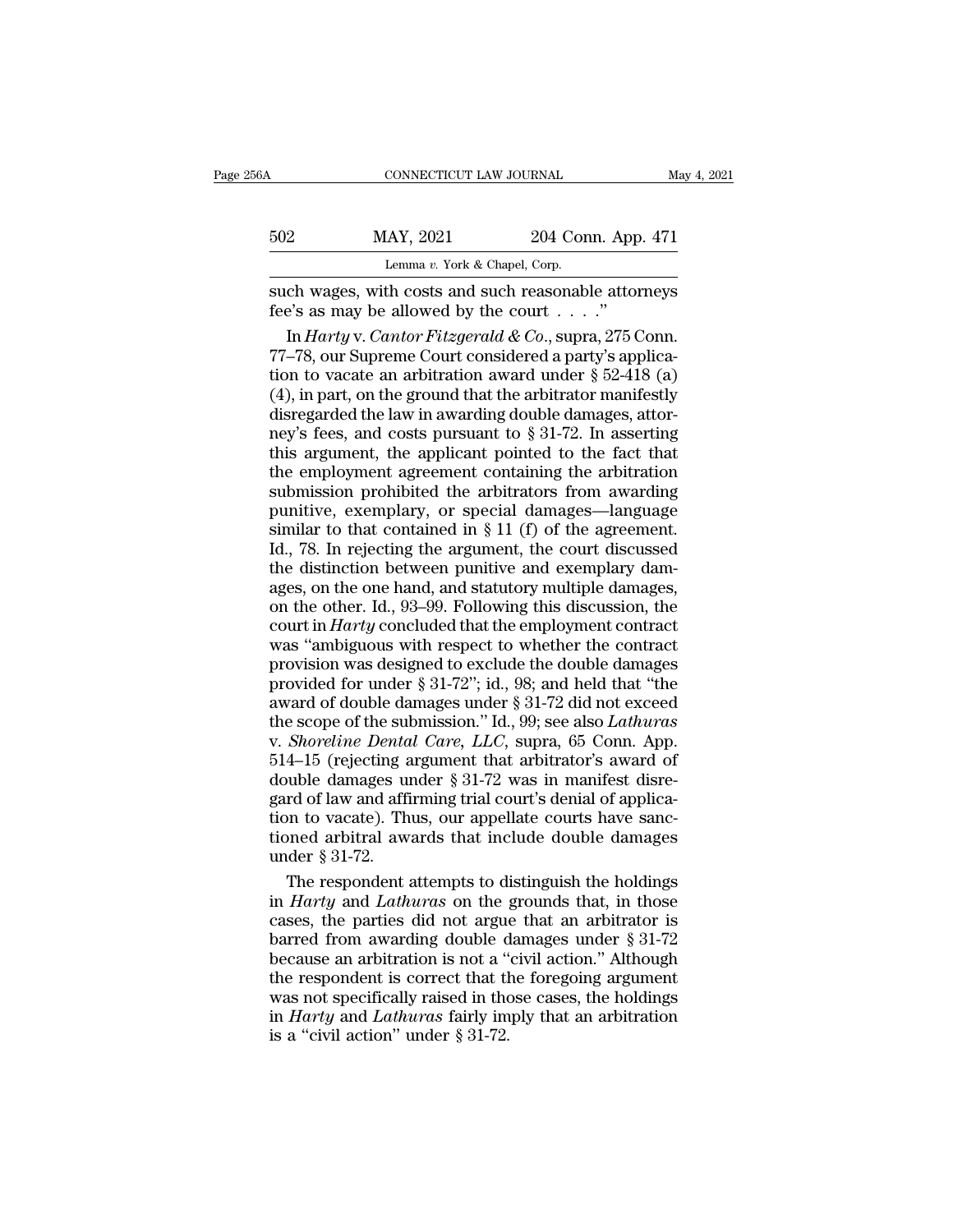CONNECTICUT LAW JOURNAL<br>
204 Conn. App. 471 MAY, 2021 503<br>
Lemma *v*. York & Chapel, Corp.<br>
More important to the respondent's motion to vacate CONNECTICUT LAW JOURNAL Page 257A<br>
4 Conn. App. 471 MAY, 2021 503<br>
Lemma v. York & Chapel, Corp.<br>
More important to the respondent's motion to vacate<br>
that, as characterized by the respondent's counsel at<br>
al argument the 204 Conn. App. 471 MAY, 2021 503<br>
Lemma v. York & Chapel, Corp.<br>
More important to the respondent's motion to vacate<br>
is that, as characterized by the respondent's counsel at<br>
oral argument, the issue of whether an arbitr 204 Conn. App. 471 MAY, 2021 503<br>
Lemma v. York & Chapel, Corp.<br>
More important to the respondent's motion to vacate<br>
is that, as characterized by the respondent's counsel at<br>
oral argument, the issue of whether an arbitr 204 Conn. App. 471 MAY, 2021 503<br>
Lemma v. York & Chapel, Corp.<br>
More important to the respondent's motion to vacate<br>
is that, as characterized by the respondent's counsel at<br>
oral argument, the issue of whether an arbitr Lemma v. York & Chapel, Corp.<br>
More important to the respondent's motion to vacate<br>
is that, as characterized by the respondent's counsel at<br>
oral argument, the issue of whether an arbitration is<br>
a civil action for purpo Lemma v. York & Chapel, Corp.<br>
More important to the respondent's motion to vacate<br>
is that, as characterized by the respondent's counsel at<br>
oral argument, the issue of whether an arbitration is<br>
a civil action for purpo More important to the respondent's motion to vacate<br>is that, as characterized by the respondent's counsel at<br>oral argument, the issue of whether an arbitration is<br>a civil action for purposes of  $\S 31-72$  is one of first<br>i is that, as characterized by the respondent's counsel at<br>oral argument, the issue of whether an arbitration is<br>a civil action for purposes of  $\S 31-72$  is one of first<br>impression. This characterization is fatal to the res oral argument, the issue of whether an arbitration is<br>a civil action for purposes of § 31-72 is one of first<br>impression. This characterization is fatal to the respon-<br>den's argument that the award of double damages was<br>"b a civil action for purposes of § 31-72 is one of first<br>impression. This characterization is fatal to the respon-<br>dent's argument that the award of double damages was<br>"beyond the authority of the arbitrator." If the issue<br> impression. This characterization is fatal to the respondent's argument that the award of double damages was<br>"beyond the authority of the arbitrator." If the issue<br>raised by the respondent presents an unsettled question<br>of dent's argument that the award of double damages was<br>
"beyond the authority of the arbitrator." If the issue<br>
raised by the respondent presents an unsettled question<br>
of law, the respondent cannot demonstrate the ele-<br>
men "beyond the authority of the arbitrator." If the issue<br>raised by the respondent presents an unsettled question<br>of law, the respondent cannot demonstrate the ele-<br>ments necessary to prove a manifest disregard of the<br>law un raised by the respondent presents an unsettled question<br>of law, the respondent cannot demonstrate the ele-<br>ments necessary to prove a manifest disregard of the<br>law under § 52-418 (a) (4). See, e.g., *Wulfe* v. *Valero<br>Ref* of law, the respondent cannot demonstrate the elements necessary to prove a manifest disregard of the law under § 52-418 (a) (4). See, e.g., *Wulfe v. Valero Refining Co.-California*, 687 Fed. Appx. 646, 648 (9th Cir. 201 ments necessary to prove a manifest disregard of the<br>law under § 52-418 (a) (4). See, e.g., *Wulfe v. Valero*<br>*Refining Co.-California*, 687 Fed. Appx. 646, 648 (9th<br>Cir. 2017) ("[t]hat the arbitrator failed to correctly p Refining Co.-California, 687 Fed. Appx. 646, 648 (9th<br>Cir. 2017) ("[t]hat the arbitrator failed to correctly pre-<br>dict future judicial decisions does not mean that she<br>acted in 'manifest disregard' of the law'' (citation Cir. 2017) ("[t]hat the arbitrator failed to correctly predict future judicial decisions does not mean that she<br>acted in 'manifest disregard' of the law" (citation omit-<br>ted)); *G&K Services LUG*, *LLC* v. *Talent Creatio* dict future judicial decisions does not mean that she<br>acted in 'manifest disregard' of the law" (citation omit-<br>ted)); *G&K Services LUG*, *LLC* v. *Talent Creation*, *Ltd.*,<br>United States District Court, Case No. 3:16-cvacted in 'manifest disregard' of the law" (citation omit-<br>ted)); *G&K Services LUG*, *LLC* v. *Talent Creation*, *Ltd.*,<br>United States District Court, Case No. 3:16-cv-180 (S.D.<br>Ohio February 23, 2017) ("[a]s the law . . ted));  $G\&K\,Services\,LUG, \,LLC$  v. Talent Creation, Ltd., United States District Court, Case No. 3:16-cv-180 (S.D.<br>Ohio February 23, 2017) ("[a]s the law . . . is unset-<br>tled, the arbitrator's decision . . . could not have vi United States District Court, Case No. 3:16-cv-180 (S.D.<br>
Ohio February 23, 2017) ("[a]s the law . . . is unset-<br>
tled, the arbitrator's decision . . . could not have vio-<br>
lated clearly established precedent . . . and th Ohio February 23, 2017) ("[a]s the law  $\ldots$  is unset-<br>tled, the arbitrator's decision  $\ldots$  could not have vio-<br>lated clearly established precedent  $\ldots$  and the [arbi-<br>trator's decision] was not in manifest disregard of tled, the arbitrator's decision . . . could not have vio-<br>lated clearly established precedent . . . and the [arbi-<br>trator's decision] was not in manifest disregard of [the]<br>law" (citation omitted; internal quotation marks lated clearly established precedent . . . and the [arbitrator's decision] was not in manifest disregard of [the] law" (citation omitted; internal quotation marks omitted)). If the question is unresolved, the alleged error trator's decision] was not in manifest disregard of [the]<br>law" (citation omitted; internal quotation marks omit-<br>ted)). If the question is unresolved, the alleged error<br>could not be "obvious and capable of being readily an Iaw" (citation omitted; internal quotation marks omitted)). If the question is unresolved, the alleged error could not be "obvious and capable of being readily and instantly perceived by the average person qualified to ser ted)). If the question is unresolved, the alleged error could not be "obvious and capable of being readily and instantly perceived by the average person qualified to serve as an arbitrator  $\ldots$ ." (Internal quotation mark could not be "obvious and capable of being readily and<br>instantly perceived by the average person qualified to<br>serve as an arbitrator  $\ldots$ ." (Internal quotation marks<br>omitted.) *Board of Education* v. *New Milford Educa-<br>* instantly perceived by the average person qualified to<br>serve as an arbitrator  $\dots$ ." (Internal quotation marks<br>omitted.) *Board of Education v. New Milford Educa-<br>tion Assn.*, supra, 331 Conn. 533. Furthermore, where<br>a no serve as an arbitrator  $\ldots$ ." (Internal quotation marks<br>omitted.) *Board of Education* v. *New Milford Educa-<br>tion Assn.*, supra, 331 Conn. 533. Furthermore, where<br>a novel legal issue is involved, the arbitrator cannot b omitted.) *Board of Education v. New Milford Education Assn.*, supra, 331 Conn. 533. Furthermore, where a novel legal issue is involved, the arbitrator cannot be presented with a clearly governing legal principle that he d tion Assn., supra, 331 Conn. 533. Furthermore, where<br>a novel legal issue is involved, the arbitrator cannot be<br>presented with a clearly governing legal principle that<br>he decided to ignore. Finally, as the respondent claims a novel legal issue is involved, the arbitrator cannot be<br>presented with a clearly governing legal principle that<br>he decided to ignore. Finally, as the respondent claims<br>that the issue is one of first impression, the gove presented with a clearly governing legal principle that<br>he decided to ignore. Finally, as the respondent claims<br>that the issue is one of first impression, the governing<br>law alleged to have been ignored by the arbitrator c he decided to ignore. Finally, as the respondent claims<br>that the issue is one of first impression, the governing<br>law alleged to have been ignored by the arbitrator can-<br>not be well defined, explicit, and clearly applicabl that the issue is one of first impressi<br>law alleged to have been ignored by  $\frac{1}{100}$ <br>not be well defined, explicit, and clear<br>respondent has not demonstrated the<br>with the award of double damages<br>arbitrator exceeded his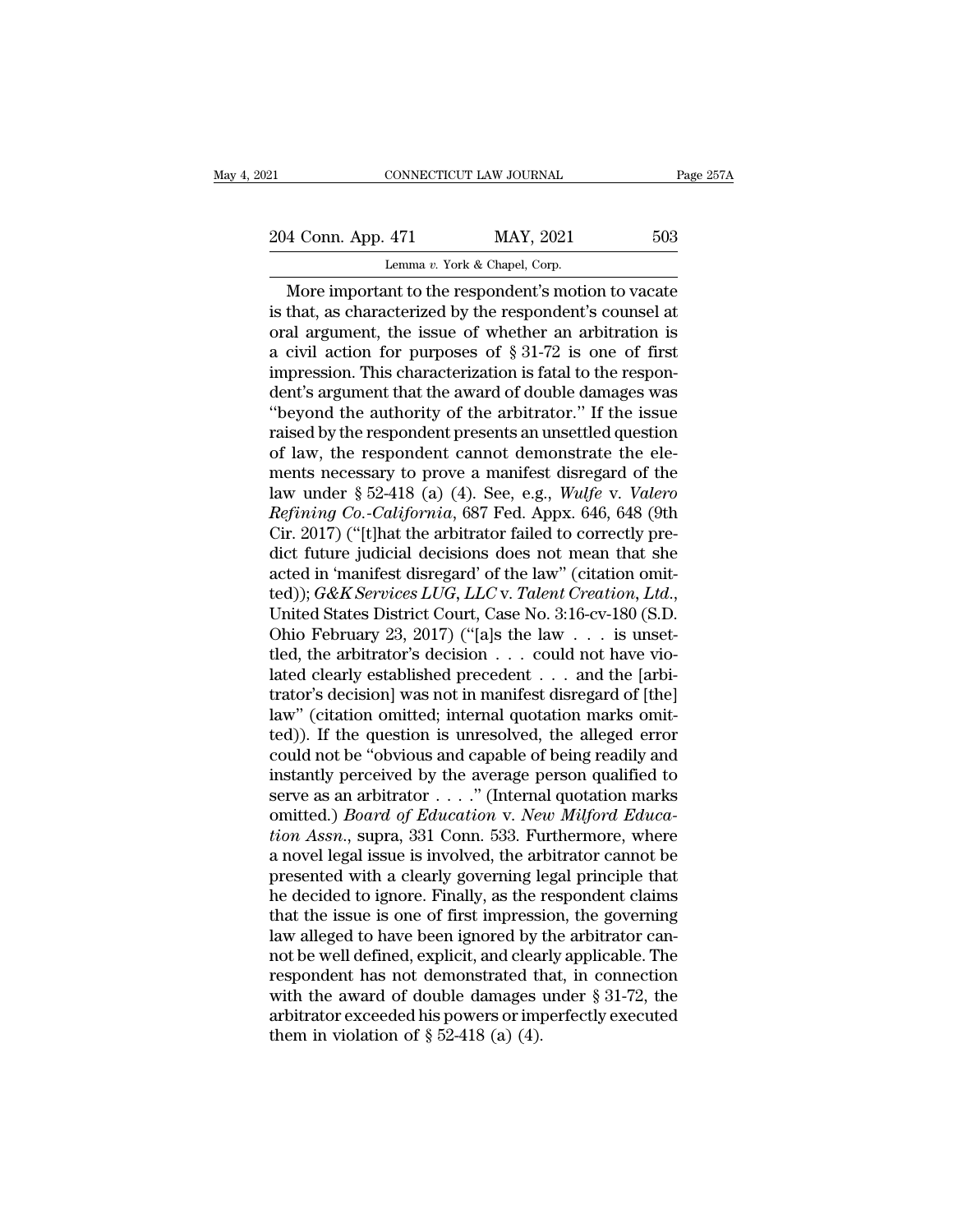| 8Α  | CONNECTICUT LAW JOURNAL     |                    | May 4, 2021 |
|-----|-----------------------------|--------------------|-------------|
| 504 | MAY, 2021                   | 204 Conn. App. 504 |             |
|     | Eichler v. Healthy Mom, LLC |                    |             |
|     | CONCLISION                  |                    |             |

# **CONCLUSION**

 $\frac{\text{MAX, } 2021}{\text{Eichler } v. \text{ Healthy } \text{Mom, } \text{LLC}}$ <br>CONCLUSION<br>For the foregoing reasons, the motion to vacate and/<br>modify the arbitration award (No. 120.00) is DENIED,<br>d the objection therete (No. 124.00) is SUSTAINED. 504 MAY, 2021 204 Conn. App. 504<br>Eichler v. Healthy Mom, LLC<br>CONCLUSION<br>For the foregoing reasons, the motion to vacate and/<br>or modify the arbitration award (No. 120.00) is DENIED,<br>and the objection thereto (No. 124.00) is 504 MAY, 2021 204 Conn. App. 504<br>Eichler v. Healthy Mom, LLC<br>CONCLUSION<br>For the foregoing reasons, the motion to vacate and/<br>or modify the arbitration award (No. 120.00) is DENIED,<br>and the objection thereto (No. 124.00) i Eichler v. Healthy Mom, LLC<br>CONCLUSION<br>For the foregoing reasons, the motion to vacate and/<br>or modify the arbitration award (No. 120.00) is DENIED,<br>and the objection thereto (No. 124.00) is SUSTAINED;<br>the application to co CONCI<br>
For the foregoing reason<br>
or modify the arbitration aw<br>
and the objection thereto (<br>
the application to confirm<br>
123.00) is GRANTED. dify the arbitration award (No. 120.00) is DENIED,<br>he objection thereto (No. 124.00) is SUSTAINED;<br>pplication to confirm the arbitration award (No.<br>)) is GRANTED.<br>DAVID EICHLER *v*. HEALTHY MOM, LLC (AC 43793) reto (No. 124.00) is<br>nfirm the arbitratio<br>R v. HEALTHY MC<br>(AC 43793)<br>exander and Bishop, Js.

# DAVID EICHLER  $v$ . HEALTHY MOM, LLC (AC 43793)<br>Moll, Alexander and Bishop, Js.

## *Syllabus*

 $(AC 43793)$ <br>Moll, Alexander and Bishop, Js.<br>Syllabus<br>The plaintiff sought to recover damages for breach of contract, alleging that<br>the defendant had failed to pay when a promissory note the parties had (AC 45135)<br>Moll, Alexander and Bishop, Js.<br>Syllabus<br>plaintiff sought to recover damages for breach of contract, alleging that<br>the defendant had failed to pay when a promissory note the parties had<br>executed matured. The tri Moll, Alexander and Bishop, Js.<br>Syllabus<br>plaintiff sought to recover damages for breach of contract, alleging that<br>the defendant had failed to pay when a promissory note the parties had<br>executed matured. The trial court re *Syllabus*<br>
plaintiff sought to recover damages for breach of contract, alleging that<br>
the defendant had failed to pay when a promissory note the parties had<br>
executed matured. The trial court rendered judgment for the def *held* that the defendant had failed to pay when a promissory note the parties had executed matured. The trial court rendered judgment for the defendant on its special defense of waiver. On the plaintiff's appeal to this c plaintiff sought to recover damages for breach of contract, alleging that<br>the defendant had failed to pay when a promissory note the parties had<br>executed matured. The trial court rendered judgment for the defendant<br>on its The plaintiff sought to recover damages for breach of contract, alleging that<br>the defendant had failed to pay when a promissory note the parties had<br>executed matured. The trial court rendered judgment for the defendant<br>on executed matured. The trial court rendered judgment for the defendant on its special defense of waiver. On the plaintiff's appeal to this court, *held* that the judgment of the trial court was affirmed, and, as the issues on its special<br>on its special<br>held that the<br>raised in this<br>memorandun<br>soned decisid<br>ble law.<br>Arg % raised in this appeal properly were resolved in the trial court's thorough memorandum of decision, this court adopted the trial court's well reased decision as a proper statement of the facts, issues and applicable law. memorandum of decision, this court adopted the trial court's well reasoned decision as a proper statement of the facts, issues and applicable law.<br>Argued April 15—officially released May 4, 2021<br>*Procedural History*<br>Action rased in this appear property were resolved in the trial court's thorough<br>memorandum of decision, this court adopted the trial court's well reasoned decision as a proper statement of the facts, issues and applica-<br>ble law.

soned decision as a proper statement of the facts, issues and applica-<br>ble law.<br>Argued April 15—officially released May 4, 2021<br>*Procedural History*<br>Action to recover damages for breach of contract,<br>and for other relief, b ble law.<br>Argued April 15—officially released May 4, 2021<br>Procedural History<br>Action to recover damages for breach of contract,<br>and for other relief, brought to the Superior Court in<br>the judicial district of New Haven and tr *Argued April 15—officially released May 4, 2021<br><i>Procedural History*<br>*Procedural History*<br>*Action to recover damages for breach of contract,*<br>and for other relief, brought to the Superior Court in<br>the judicial district of Frocedural History<br>Action to recover damages for breach of contract,<br>and for other relief, brought to the Superior Court in<br>the judicial district of New Haven and tried to the court,<br>Hon. Anthony V. Avallone, judge trial r Froceaural History<br>Action to recover damages for breach of contrac<br>and for other relief, brought to the Superior Court i<br>the judicial district of New Haven and tried to the cour<br>*Hon. Anthony V. Avallone*, judge trial refe e judicial district of New Haven and tried to the court,<br> *M. Anthony V. Avallone*, judge trial referee; judgment<br>
r the defendant, from which the plaintiff appealed to<br>
is court. *Affirmed.*<br> *Bruce L. Elstein*, for the a

# *Opinion*

is court. *Affirmed.*<br> *Bruce L. Elstein*, for the appellant (plaintiff).<br> *Michael T. Cretella*, for the appellee (defendant).<br> *Opinion*<br>
PER CURIAM. The plaintiff, David Eichler, appeals<br>
pm the judgment of the trial co *Bruce L. Elstein*, for the appellant (plaintiff).<br> *Michael T. Cretella*, for the appellee (defendant).<br> *Opinion*<br>
PER CURIAM. The plaintiff, David Eichler, appeals<br>
from the judgment of the trial court, rendered after a *Cretella*, for the appellee (defendant).<br>*Opinion*<br>PER CURIAM. The plaintiff, David Eichler, appeals<br>from the judgment of the trial court, rendered after a<br>court trial in favor of the defendant, Healthy Mom, LLC.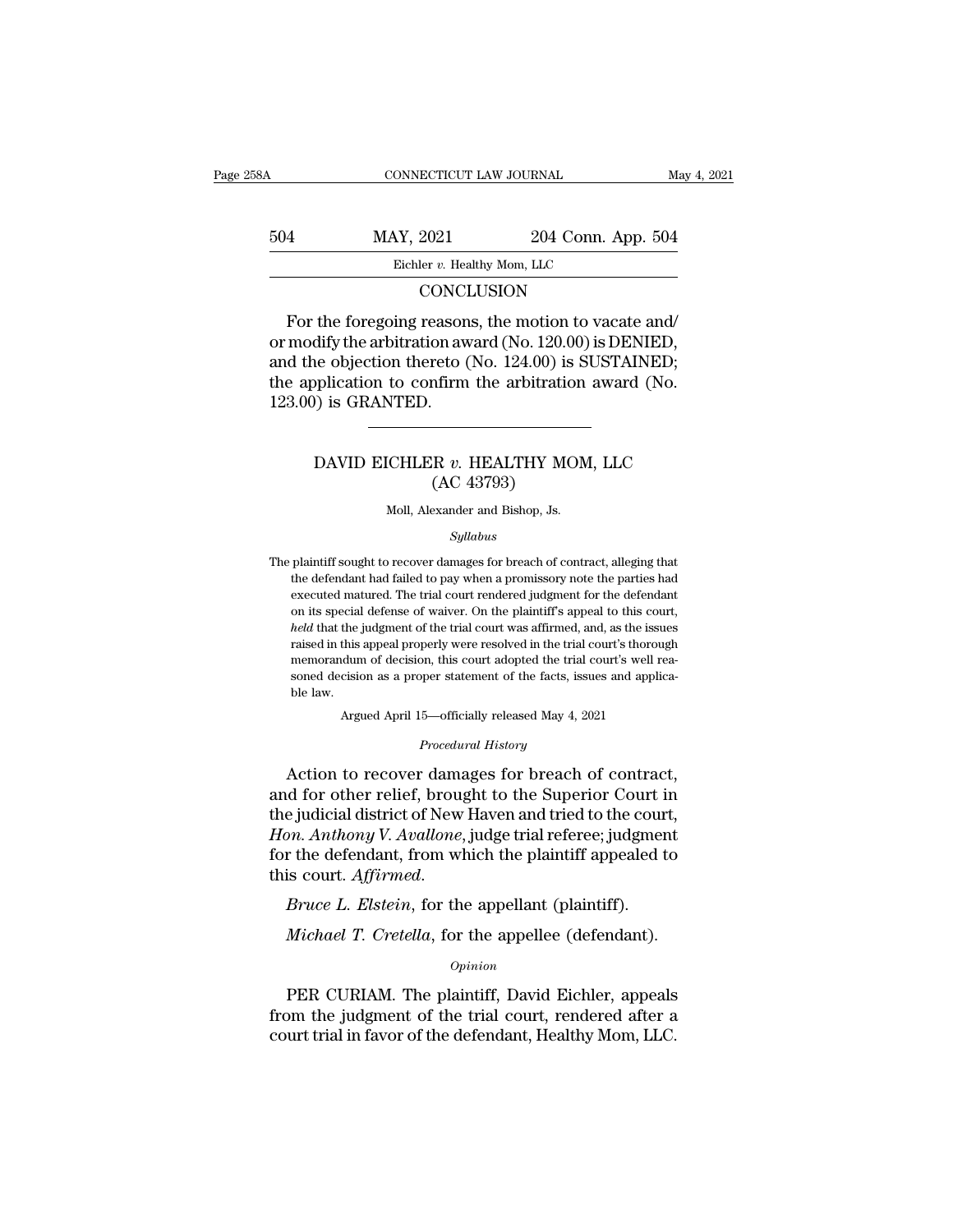| 21                 | CONNECTICUT LAW JOURNAL                                                                                                                                                               | Page 259A |
|--------------------|---------------------------------------------------------------------------------------------------------------------------------------------------------------------------------------|-----------|
| 204 Conn. App. 504 | MAY, 2021                                                                                                                                                                             | 505       |
|                    | Eichler v. Healthy Mom, LLC                                                                                                                                                           |           |
|                    | On appeal, the plaintiff claims, in essence, that the court<br>erred in (1) finding in favor of the defendant on its<br>$\alpha$ and defense of weiver and $(2)$ determining that the |           |

204 Conn. App. 504 MAY, 2021 505<br>Eichler v. Healthy Mom, LLC<br>On appeal, the plaintiff claims, in essence, that the court<br>erred in (1) finding in favor of the defendant on its<br>special defense of waiver, and (2) determining 204 Conn. App. 504 MAY, 2021 505<br>Eicher v. Healthy Mom, LLC<br>On appeal, the plaintiff claims, in essence, that the court<br>erred in (1) finding in favor of the defendant on its<br>special defense of waiver, and (2) determining 204 Conn. App. 504 MAY, 2021 505<br>Eichler v. Healthy Mom, LLC<br>On appeal, the plaintiff claims, in essence, that the court<br>erred in (1) finding in favor of the defendant on its<br>special defense of waiver, and (2) determining Eichler *v*. Healthy Mom, LLC<br>
On appeal, the plaintiff claims, in essence, that the court<br>
erred in (1) finding in favor of the defendant on its<br>
special defense of waiver, and (2) determining that the<br>
defendant had sta On appeal, the p<br>erred in (1) fin<br>special defense<br>defendant had :<br>extension agree<br>trial court.<br>In April, 2018 rappear, the plaintiff clambs, in essence, that the court<br>red in (1) finding in favor of the defendant on its<br>ecial defense of waiver, and (2) determining that the<br>fendant had standing to assert rights under certain<br>tensio special defense of waiver, and (2) determining that the<br>defendant had standing to assert rights under certain<br>extension agreements. We affirm the judgment of the<br>trial court.<br>In April, 2018, the plaintiff commenced the pr

special defendant had standing to assert rights under certain<br>extension agreements. We affirm the judgment of the<br>trial court.<br>In April, 2018, the plaintiff commenced the present<br>action. In his one count complaint soundin extension agreements. We affirm the judgment of the<br>trial court.<br>In April, 2018, the plaintiff commenced the present<br>action. In his one count complaint sounding in breach<br>of contract, the plaintiff alleged that the defend trial court.<br>
In April, 2018, the plaintiff commenced the present<br>
action. In his one count complaint sounding in breach<br>
of contract, the plaintiff alleged that the defendant had<br>
(1) executed a promissory note, dated as In April, 2018, the plaintiff commenced the present<br>action. In his one count complaint sounding in breach<br>of contract, the plaintiff alleged that the defendant had<br> $(1)$  executed a promissory note, dated as of November<br>12 In April, 2018, the plaintiff commenced the present<br>action. In his one count complaint sounding in breach<br>of contract, the plaintiff alleged that the defendant had<br> $(1)$  executed a promissory note, dated as of November<br>12 action. In his one count complaint sounding in breach<br>of contract, the plaintiff alleged that the defendant had<br>(1) executed a promissory note, dated as of November<br>12, 2014, in favor of the plaintiff in the original princ of contract, the plaintiff alleged that the defendant had<br>
(1) executed a promissory note, dated as of November<br>
12, 2014, in favor of the plaintiff in the original princi-<br>
pal amount of \$50,000 (note), (2) failed to pay (1) executed a promissory note, dated as of November 12, 2014, in favor of the plaintiff in the original princi-<br>pal amount of  $$50,000$  (note), (2) failed to pay the note<br>when it matured and owed the entire principal bal 12, 2014, in favor of the plaintiff in the original princi-<br>pal amount of  $$50,000$  (note), (2) failed to pay the note<br>when it matured and owed the entire principal balance<br>plus interest, costs, and reasonable attorney's pal amount of \$50,000 (note), (2) failed to pay the note<br>when it matured and owed the entire principal balance<br>plus interest, costs, and reasonable attorney's fees,<br>and (3) failed to pay such sum upon demand. On July<br>12, 2 when it matured and owed the entire principal balance<br>plus interest, costs, and reasonable attorney's fees,<br>and (3) failed to pay such sum upon demand. On July<br>12, 2018, the defendant filed an answer and special<br>defenses, d (3) failed to pay such sum upon demand. On July<br>
, 2018, the defendant filed an answer and special<br>
fenses, which asserted waiver, the statute of frauds,<br>
d failure to state a cause of action. On December 17,<br>
18, the p 12, 2018, the defendant filed an answer and special<br>12, 2018, the defendant filed an answer and special<br>defenses, which asserted waiver, the statute of frauds,<br>and failure to state a cause of action. On December 17,<br>2018,

12, 2010, the deterministic and an answer and special<br>defenses, which asserted waiver, the statute of frauds,<br>and failure to state a cause of action. On December 17,<br>2018, the plaintiff filed his reply to the special defen and failure to state a cause of action. On December 17,<br>2018, the plaintiff filed his reply to the special defenses.<br>The matter was tried to the court on the basis of a<br>joint stipulation of facts dated July 19, 2019, appen 2018, the plaintiff filed his reply to the special defenses.<br>The matter was tried to the court on the basis of a<br>joint stipulation of facts dated July 19, 2019, appended<br>exhibits, and the submission of briefs. On November<br> The matter was tried to the court on the basis of a<br>joint stipulation of facts dated July 19, 2019, appended<br>exhibits, and the submission of briefs. On November<br>18, 2019, the court issued a memorandum of decision<br>rendering The matter was tries<br>joint stipulation of face<br>exhibits, and the sub<br>18, 2019, the court iss<br>rendering judgment in<br>that it prevailed on its<br>appeal followed.<br>Our examination of In the superation of facts dated sary 10, 2010, appended<br>hibits, and the submission of briefs. On November<br>, 2019, the court issued a memorandum of decision<br>ndering judgment in favor of the defendant, finding<br>at it prevail factured is a memorandum of decision<br>18, 2019, the court issued a memorandum of decision<br>rendering judgment in favor of the defendant, finding<br>that it prevailed on its special defense of waiver. This<br>appeal followed.<br>Our e

Form 2010, the board associal argumentation of the defendant, finding<br>that it prevailed on its special defense of waiver. This<br>appeal followed.<br>Our examination of the pleadings, the stipulation of<br>facts, and accompanying e suade us that is special defense of waiver. This<br>appeal followed.<br>Our examination of the pleadings, the stipulation of<br>facts, and accompanying exhibits, as well as our consid-<br>eration of the briefs and arguments of the par appeal followed.<br>
Our examination of the pleadings, the stipulation of<br>
facts, and accompanying exhibits, as well as our consid-<br>
eration of the briefs and arguments of the parties, per-<br>
suade us that the judgment should Our examination of the pleadings, the stipulation of<br>facts, and accompanying exhibits, as well as our consideration of the briefs and arguments of the parties, per-<br>suade us that the judgment should be affirmed. The<br>issue Our examination of the pleadings, the stipulation of<br>facts, and accompanying exhibits, as well as our consid-<br>eration of the briefs and arguments of the parties, per-<br>suade us that the judgment should be affirmed. The<br>issu facts, and accompanying exhibits, as well as our consideration of the briefs and arguments of the parties, per-<br>suade us that the judgment should be affirmed. The<br>issues raised in this appeal properly were resolved in<br>the eration of the briefs and arguments of the parties, per-<br>suade us that the judgment should be affirmed. The<br>issues raised in this appeal properly were resolved in<br>the court's thorough and well reasoned memorandum<br>of decisi suade us that the judgment should be affirmed. The<br>issues raised in this appeal properly were resolved in<br>the court's thorough and well reasoned memorandum<br>of decision, and we adopt it as a proper statement of the<br>relevant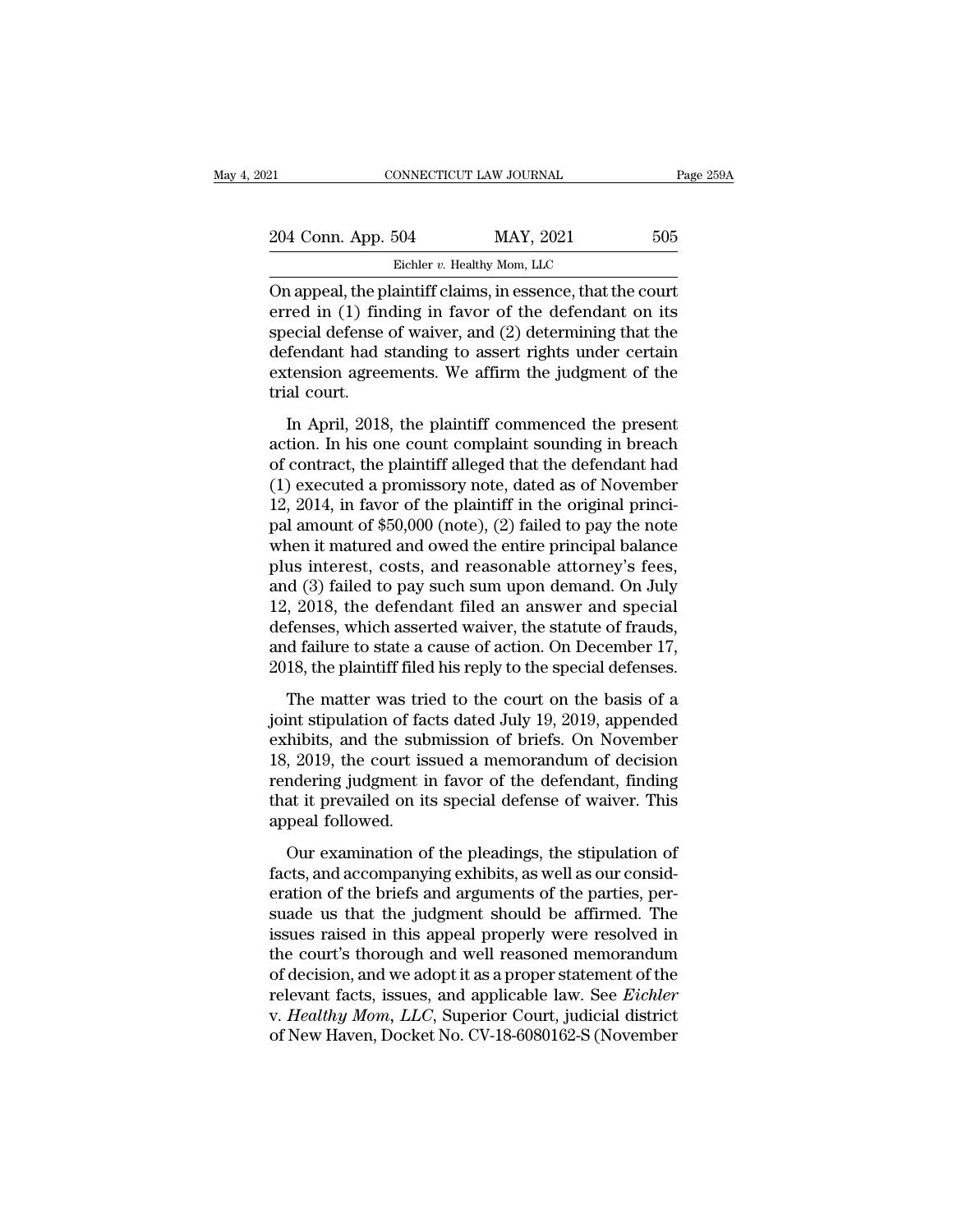| ЭA  | CONNECTICUT LAW JOURNAL                       |                    | May 4, 2021 |
|-----|-----------------------------------------------|--------------------|-------------|
| 506 | MAY, 2021                                     | 204 Conn. App. 504 |             |
|     | Eichler v. Healthy Mom, LLC                   |                    |             |
|     | $18, 2019$ (reprinted at $204$ Conn. App. 506 |                    | A 3d        |

CONNECTICUT LAW JOURNAL May 4, 2021<br>
18, 2019) (reprinted at 204 Conn. App. 506, A.3d<br>
18, 2019) (reprinted at 204 Conn. App. 506, A.3d<br>
1. It would serve no useful purpose to repeat the discussion contained therein MAY, 2021 204 Conn. App. 504<br>Eichler v. Healthy Mom, LLC<br>2019) (reprinted at 204 Conn. App. 506, A.3d<br>). It would serve no useful purpose to repeat the<br>cussion contained therein. 506 MAY, 2021<br>Eichler v. Healthy Mom,<br>18, 2019) (reprinted at 204 Conn.<br>). It would serve no useful pudiscussion contained therein.<br>The judgment is affirmed.  $\frac{\text{MAX, } 2021}{\text{Eichler } v. \text{ Healthy Mon}}$ <br>  $\frac{2019}{\text{N}}$  (reprinted at 204 Conn<br>  $\frac{1}{\text{N}}$ ). It would serve no useful provided therein.<br>
The judgment is affirmed. It would serve no useful purpose to repeat the<br>ssion contained therein.<br><br>DAVID EICHLER *v*. HEALTHY MOM, LLC\*<br>Superior Court, Judicial District of New Haven

# APPENDIX

APPENDIX<br>ID EICHLER v. HEALTHY MOM, LLC\*<br>Superior Court, Judicial District of New Haven<br>File No. CV-18-6080162-S APPENDIX<br>ILER v. HEALTHY MOM, I<br>pourt, Judicial District of New Haven<br>File No. CV-18-6080162-S EICHLER v. HEALTHY MOM, LLC\*<br>
erior Court, Judicial District of New Haven<br>
File No. CV-18-6080162-S<br>
Memorandum filed November 18, 2019

*Proceedings*

Superior Court, Judicial District of New Haven<br>File No. CV-18-6080162-S<br>Memorandum filed November 18, 2019<br>*Proceedings*<br>Memorandum of decision in plaintiff's action for<br>each of contract. *Judgment for the defendant*. breach of court, Judicial District of New Haven<br>File No. CV-18-6080162-S<br>*Proceedings*<br>*Proceedings*<br>**Memorandum of decision in plaintiff's action for<br>breach of contract. Judgment for the defendant.<br>***Bruce L. Elstein***, for** *Proceedings*<br>
Memorandum of decision in plaintiff's aceach of contract. Judgment for the defenda<br> *Bruce L. Elstein*, for the plaintiff.<br> *Michael T. Cretella*, for the defendant.<br> *Opinion* 

*Opinion*

each of contract. Judgment for the defendant.<br> *Bruce L. Elstein*, for the plaintiff.<br> *Michael T. Cretella*, for the defendant.<br> *Opinion*<br>
HONORABLE ANTHONY V. AVALLONE, JUDGE<br>
RIAL REFEREE. This action arises from an al *Bruce L. Elstein*, for the plaintiff.<br> *Michael T. Cretella*, for the defendant.<br> *Opinion*<br>
HONORABLE ANTHONY V. AVALLONE, JUDGE<br>
TRIAL REFEREE. This action arises from an alleged<br>
breach of contract on the part of the d *Michael T. Cretella*, for the defendant.<br> *Opinion*<br>
HONORABLE ANTHONY V. AVALLONE, JUDGE<br>
TRIAL REFEREE. This action arises from an alleged<br>
breach of contract on the part of the defendant, Healthy<br>
Mom, LLC. On April 25 Michael T. Cretella, for the defendant.<br>
opinion<br>
HONORABLE ANTHONY V. AVALLONE, JUDGE<br>
TRIAL REFEREE. This action arises from an alleged<br>
breach of contract on the part of the defendant, Healthy<br>
Mom, LLC. On April 25, 20 opinion<br>
HONORABLE ANTHONY V. AVALLONE, JUDGE<br>
TRIAL REFEREE. This action arises from an alleged<br>
breach of contract on the part of the defendant, Healthy<br>
Mom, LLC. On April 25, 2018, the plaintiff, David Eichler,<br>
filed breach of contract ANTHONY V. AVALLONE, JUDGE<br>TRIAL REFEREE. This action arises from an alleged<br>breach of contract on the part of the defendant, Healthy<br>Mom, LLC. On April 25, 2018, the plaintiff, David Eichler,<br>filed a co HONORABLE ANTHONY V. AVALLONE, JUDGE<br>TRIAL REFEREE. This action arises from an alleged<br>breach of contract on the part of the defendant, Healthy<br>Mom, LLC. On April 25, 2018, the plaintiff, David Eichler,<br>filed a complaint a TRIAL REFEREE. This action arises from an alleged<br>breach of contract on the part of the defendant, Healthy<br>Mom, LLC. On April 25, 2018, the plaintiff, David Eichler,<br>filed a complaint against Healthy Mom, LLC, alleging<br>bre breach of contract on the part of the defendant, Healthy<br>Mom, LLC. On April 25, 2018, the plaintiff, David Eichler,<br>filed a complaint against Healthy Mom, LLC, alleging<br>breach of contract on the ground that the defendant<br>f Mom, LLC. On April 25, 2018, the plaintiff, David Eichler,<br>filed a complaint against Healthy Mom, LLC, alleging<br>breach of contract on the ground that the defendant<br>failed to pay a promissory note for \$50,000 when it<br>mature filed a complaint against Healthy Mom, LLC, alleging<br>breach of contract on the ground that the defendant<br>failed to pay a promissory note for \$50,000 when it<br>matured. The defendant responded to the plaintiff's<br>complaint den breach of contract on the ground that the defendant<br>failed to pay a promissory note for \$50,000 when it<br>matured. The defendant responded to the plaintiff's<br>complaint denying all allegations and asserting three<br>special def failed to pay a promissory note for \$50,000 when it<br>matured. The defendant responded to the plaintiff's<br>complaint denying all allegations and asserting three<br>special defenses: (1) the plaintiff's claim is barred by<br>waiver % of frauds, and (3) the plaintiff has failed to state a cause<br>of action.<sup>1</sup><br>\* Affirmed. *Eichler v. Healthy Mom, LLC*, 204 Conn. App. 504, A.3d (2021).<br><sup>1</sup> The parties' briefs only address the first special defense—waive

<sup>(2021).</sup>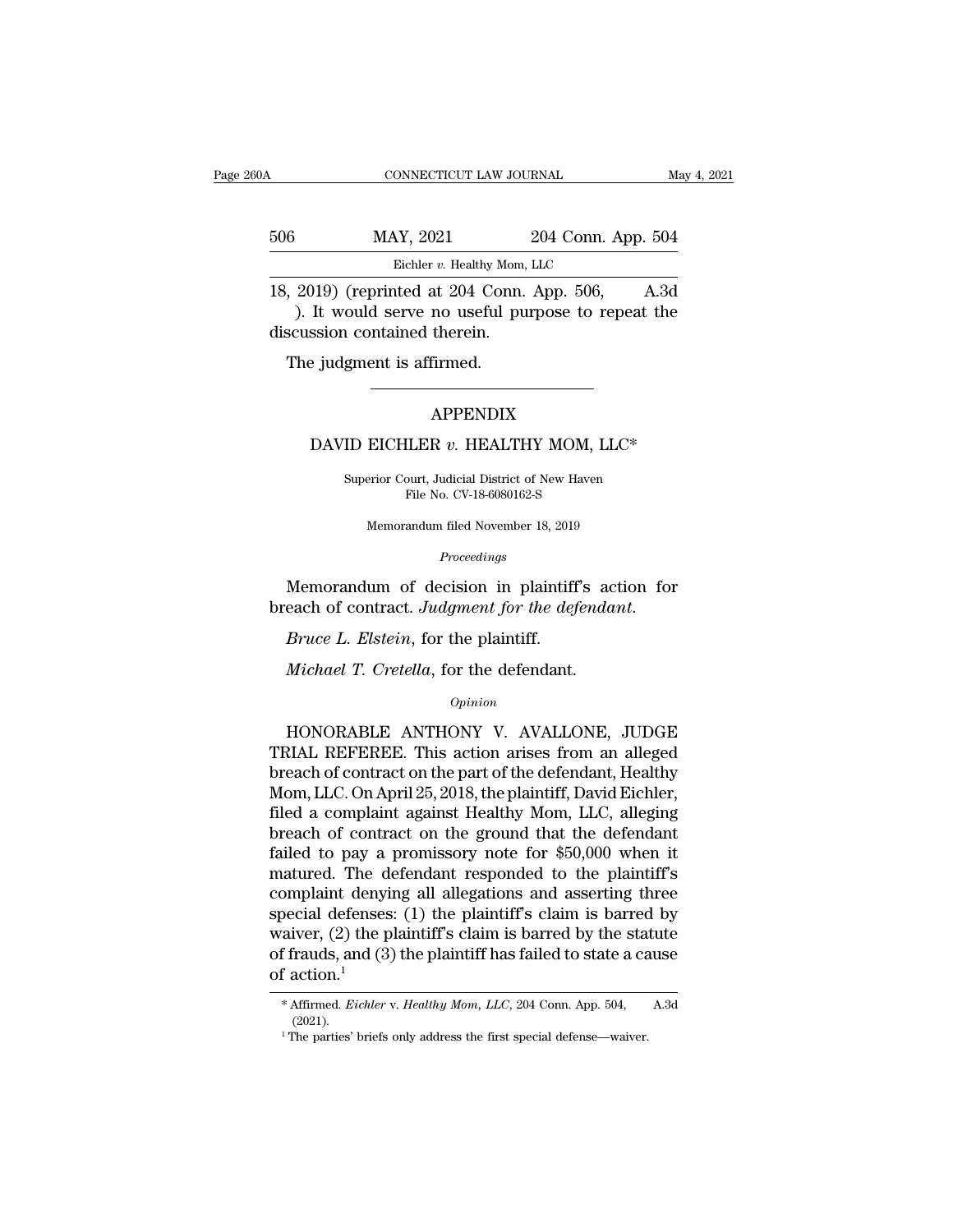| 2021               | CONNECTICUT LAW JOURNAL     | Page 261A |
|--------------------|-----------------------------|-----------|
| 204 Conn. App. 504 | MAY, 2021                   | 507       |
|                    | Eichler v. Healthy Mom, LLC |           |
|                    | FACTS                       |           |

# FACTS

 $\begin{array}{r} \text{4 Conn. App. 504} \qquad \text{MAX, } 2021 \qquad \text{507} \ \text{Eichler } v. \text{ Healthy Mom, LLC} \qquad \qquad \text{FACTS} \ \text{The parties have stipulated to the following facts. On } v \text{cember 12, } 2014, \text{ the plaintiff made a loan of $50,000} \ \text{the deformation sequence by a promissory note. The} \end{array}$ 204 Conn. App. 504 MAY, 2021 507<br>Eichler v. Healthy Mom, LLC<br>FACTS<br>The parties have stipulated to the following facts. On<br>November 12, 2014, the plaintiff made a loan of \$50,000<br>to the defendant, secured by a promissory n 204 Conn. App. 504 MAY, 2021 507<br>Eicher v. Healthy Mom, LLC<br>FACTS<br>The parties have stipulated to the following facts. On<br>November 12, 2014, the plaintiff made a loan of \$50,000<br>to the defendant, secured by a promissory no Eichler v. Healthy Mom, LLC<br>
FACTS<br>
The parties have stipulated to the following facts. On<br>
November 12, 2014, the plaintiff made a loan of \$50,000<br>
to the defendant, secured by a promissory note. The<br>
plaintiff is the hol FACTS<br>The parties have stipulated to the following facts. On<br>November 12, 2014, the plaintiff made a loan of \$50,000<br>to the defendant, secured by a promissory note. The<br>plaintiff is the holder of the note entitled "Series The parties have stipulated to the following facts. On<br>November 12, 2014, the plaintiff made a loan of \$50,000<br>to the defendant, secured by a promissory note. The<br>plaintiff is the holder of the note entitled "Series B Con The parties have stipulated to the following facts. On<br>November 12, 2014, the plaintiff made a loan of \$50,000<br>to the defendant, secured by a promissory note. The<br>plaintiff is the holder of the note entitled "Series B Con-November 12, 2014, the plaintiff made a loan of<br>to the defendant, secured by a promissory n<br>plaintiff is the holder of the note entitled "Serie<br>vertible Promissory Note." Although the note<br>unsigned, the parties both agree in the determinant, secured by a promissory note. The<br>aintiff is the holder of the note entitled "Series B Con-<br>rtible Promissory Note." Although the note remains<br>signed, the parties both agree to its validity. The plain-<br> plantant is are notice of the note entated series  $B$  convertible Promissory Note." Although the note remains unsigned, the parties both agree to its validity. The plaintiff's note is one of a series of convertible promis

dentified a parties both agree to its validity. The plain-<br>tiff's note is one of a series of convertible promissory<br>notes, totaling \$258,000 in the aggregate.<br>On December 31, 2015, the plaintiff made a written<br>demand for p tiff's note is one of a series of convertible promissory<br>tiff's note is one of a series of convertible promissory<br>notes, totaling \$258,000 in the aggregate.<br>On December 31, 2015, the plaintiff made a written<br>demand for pa 29, 2016. The plaintiff sent on the aggregate.<br>
On December 31, 2015, the plaintiff made a written<br>
demand for payment on the defendant, though the defendant did not reply. The plaintiff sent two additional writ-<br>
ten dema forces, totaling \$250,000 in the aggregate.<br>
On December 31, 2015, the plaintiff made a written<br>
demand for payment on the defendant, though the defen-<br>
dant did not reply. The plaintiff sent two additional writ-<br>
ten dema On December 31, 2015, the plaintiff made a written<br>demand for payment on the defendant, though the defen-<br>dant did not reply. The plaintiff sent two additional writ-<br>ten demand letters on January 26, 2016, and February<br>29, demand for payment on the defendant, though the defendant did not reply. The plaintiff sent two additional writ-<br>ten demand letters on January 26, 2016, and February<br>29, 2016. The plaintiff sent one final demand letter to dant did not reply. The plaintiff sent two additional writ-<br>ten demand letters on January 26, 2016, and February<br>29, 2016. The plaintiff sent one final demand letter to the<br>defendant on September 22, 2016. After the plaint ten demand letters on Janua<br>29, 2016. The plaintiff sent on<br>defendant on September 22<br>series of demand letters we<br>"requisite noteholders" exec<br>agreements that extended th<br>to September 30, 2019.<br>CONTENTIONS m September 22, 2016. After the plaintiff'<br>mand letters were sent to the defendant<br>oteholders" executed a series of extension<br>that extended the maturity date of the not<br>er 30, 2019.<br>CONTENTIONS OF PARTIES<br>iff contends that ries of demand letters were sent to the defendant,<br>equisite noteholders" executed a series of extension<br>reements that extended the maturity date of the note<br>September 30, 2019.<br>CONTENTIONS OF PARTIES<br>The plaintiff contends

"requisite noteholders" executed a series of extension<br>agreements that extended the maturity date of the note<br>to September 30, 2019.<br>CONTENTIONS OF PARTIES<br>The plaintiff contends that the defendant is in default<br>for the su agreements that extended the maturity date of the note<br>to September 30, 2019.<br>CONTENTIONS OF PARTIES<br>The plaintiff contends that the defendant is in default<br>for the sum of \$50,000 plus interest, as the defendant<br>did not pa to September 30, 2019.<br>CONTENTIONS OF PARTIES<br>The plaintiff contends that the defendant is in default<br>for the sum of \$50,000 plus interest, as the defendant<br>did not pay the plaintiff on demand. The plaintiff argues<br>that th CONTENTIONS OF PARTIES<br>The plaintiff contends that the defendant is in default<br>for the sum of \$50,000 plus interest, as the defendant<br>did not pay the plaintiff on demand. The plaintiff argues<br>that this scenario was account The plaintiff contends that the defendant is in default<br>for the sum of \$50,000 plus interest, as the defendant<br>did not pay the plaintiff on demand. The plaintiff argues<br>that this scenario was accounted for in the note, whi The plaintiff contends that the defendant is in default<br>for the sum of \$50,000 plus interest, as the defendant<br>did not pay the plaintiff on demand. The plaintiff argues<br>that this scenario was accounted for in the note, whi for the sum of \$50,000 plus interest, as the defendant<br>did not pay the plaintiff on demand. The plaintiff argues<br>that this scenario was accounted for in the note, which<br>allows the holder of the note to demand payment on th did not pay the plaintiff on demand. The plaintiff argues<br>that this scenario was accounted for in the note, which<br>allows the holder of the note to demand payment on the<br>maturity date of the loan or on demand and default—<br>w that this scenario was accounted for in the note, which<br>allows the holder of the note to demand payment on the<br>maturity date of the loan or on demand and default—<br>whichever is earlier. Therefore, the plaintiff contends<br>tha allows the holder of the note to demand payment on the<br>maturity date of the loan or on demand and default—<br>whichever is earlier. Therefore, the plaintiff contends<br>that the extension agreements have no impact on the<br>maturit maturity date of the loan or on demand and default—<br>whichever is earlier. Therefore, the plaintiff contends<br>that the extension agreements have no impact on the<br>maturity date of its note. The plaintiff further asserts<br>that whichever is earlier. There<br>that the extension agreeme<br>maturity date of its note. T<br>that the defendant does not<br>rights of the requisite noteh<br>the plaintiff and the defend<br>at issue in this action.<br>The defendant argues the aturity date of its note. The plaintiff further asserts<br>at the defendant does not have standing to raise the<br>these of the requisite noteholders and argues that only<br>e plaintiff and the defendant are bound to the note<br>issue nationally date of its hote. The plaintin further disserts<br>that the defendant does not have standing to raise the<br>rights of the requisite noteholders and argues that only<br>the plaintiff and the defendant are bound to the no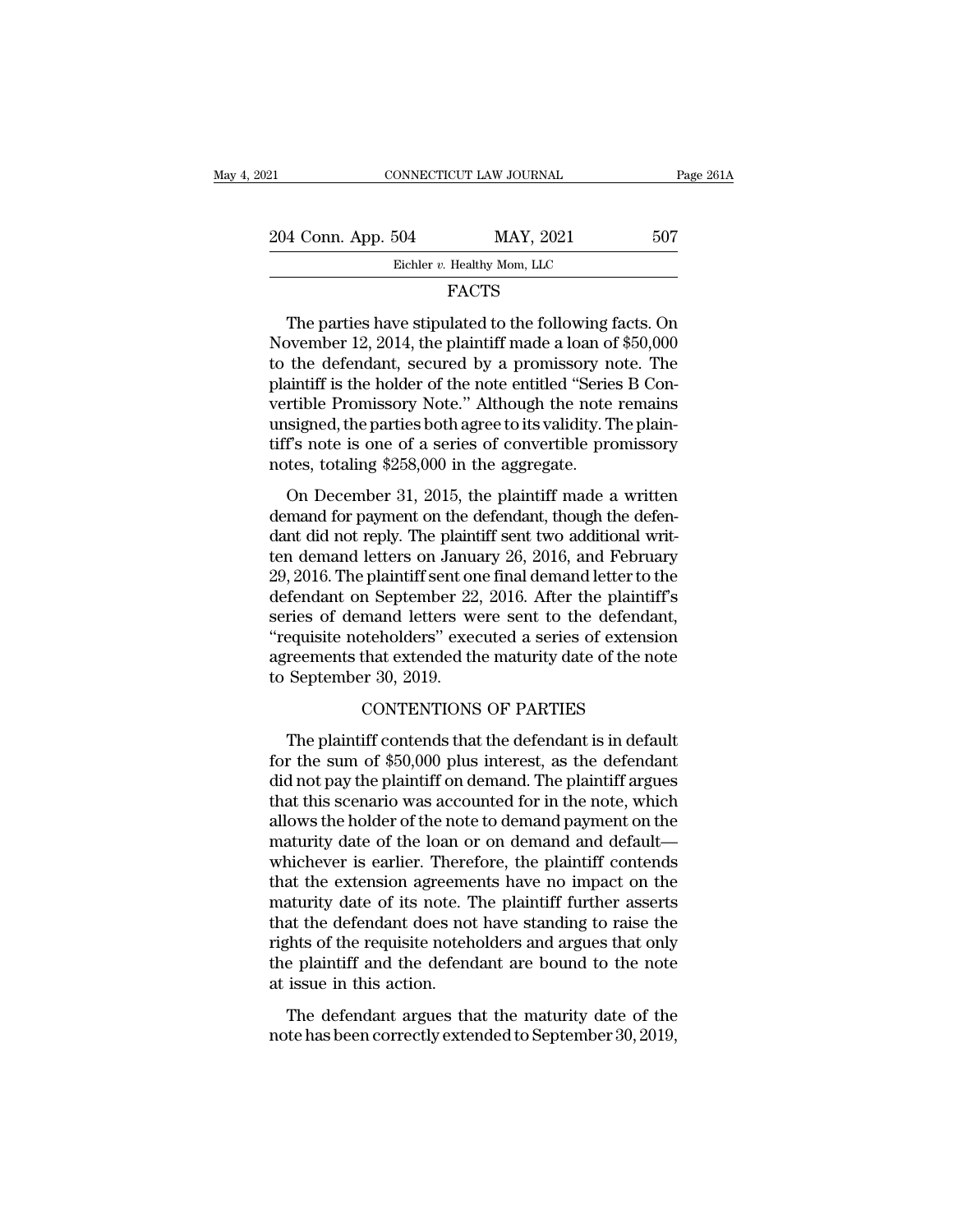| 62A | CONNECTICUT LAW JOURNAL     |                                                                                                                                                                                | May 4, 2021 |
|-----|-----------------------------|--------------------------------------------------------------------------------------------------------------------------------------------------------------------------------|-------------|
| 508 | MAY, 2021                   | 204 Conn. App. 504                                                                                                                                                             |             |
|     | Eichler v. Healthy Mom, LLC |                                                                                                                                                                                |             |
|     |                             | the plaintiff has waived any "event of default" per the<br>note, and the court should interpret the terms of the<br>notorio ita express languade. Accordingly, the plaintiff's |             |

MAY, 2021 204 Conn. App. 504<br>Eicher v. Healthy Mom, LLC<br>the plaintiff has waived any "event of default" per the<br>note, and the court should interpret the terms of the<br>note via its express language. Accordingly, the plaintif  $\frac{\text{MAX, 2021}}{\text{Eichler } v. \text{ Healthy } \text{Mom, LLC}}$ <br>
the plaintiff has waived any "event of default" per the<br>
note, and the court should interpret the terms of the<br>
note via its express language. Accordingly, the plaintiff's<br>
argument  $\frac{\text{MAX}}{\text{Eichler } v. \text{ Healthy } \text{Mom. } \text{LLC}}$ <br>
the plaintiff has waived any "event of default" per the<br>
note, and the court should interpret the terms of the<br>
note via its express language. Accordingly, the plaintiff's<br>
argument t Eichler v. Healthy Mom, LLC<br>
the plaintiff has waived any "event of default" per the<br>
note, and the court should interpret the terms of the<br>
note via its express language. Accordingly, the plaintiff's<br>
argument that demand Eichler v. Healthy Mom, LLC<br>the plaintiff has waived any "event of default" per the<br>note, and the court should interpret the terms of the<br>note via its express language. Accordingly, the plaintiff's<br>argument that demand an with. gument that demand and default occurred prior to<br>e extension agreements fails, as the waiver of an occur-<br>nce of an event extinguishes contract rights there-<br>th.<br>DISCUSSION<br>The court first addresses the plaintiff's argumen

## DISCUSSION

the extension agreements fails, as the waiver of an occurrence of an event extinguishes contract rights therewith.<br>DISCUSSION<br>The court first addresses the plaintiff's argument that<br>the defendant lacks standing to raise ri rence of an event extinguishes contract rights there-<br>with.<br>DISCUSSION<br>The court first addresses the plaintiff's argument that<br>the defendant lacks standing to raise rights dependent<br>upon the acts of the requisite holders. with.<br>
DISCUSSION<br>
The court first addresses the plaintiff's argument that<br>
the defendant lacks standing to raise rights dependent<br>
upon the acts of the requisite holders. "Standing is the<br>
legal right to set judicial mach DISCUSSION<br>The court first addresses the plaintiff's argument that<br>the defendant lacks standing to raise rights dependent<br>upon the acts of the requisite holders. "Standing is the<br>legal right to set judicial machinery in mo DISCUSSION<br>The court first addresses the plaintiff's argument that<br>the defendant lacks standing to raise rights dependent<br>upon the acts of the requisite holders. "Standing is the<br>legal right to set judicial machinery in mo The court first addresses the plaintiff's argument that<br>the defendant lacks standing to raise rights dependent<br>upon the acts of the requisite holders. "Standing is the<br>legal right to set judicial machinery in motion. One<br>c the defendant lacks standing to raise rights dependent<br>upon the acts of the requisite holders. "Standing is the<br>legal right to set judicial machinery in motion. One<br>cannot rightfully invoke the jurisdiction of the court<br>un upon the acts of the requisite holders. "Standing is the legal right to set judicial machinery in motion. One cannot rightfully invoke the jurisdiction of the court unless he [or she] has, in an individual or representativ legal right to set judicial machinery in motion. One<br>cannot rightfully invoke the jurisdiction of the court<br>unless he [or she] has, in an individual or representative<br>capacity, some real interest in the cause of action, o cannot rightfully invoke the jurisdiction of the court<br>unless he [or she] has, in an individual or representative<br>capacity, some real interest in the cause of action, or<br>a legal or equitable right, title or interest in th unless he [or she] has, in an individual or representative<br>capacity, some real interest in the cause of action, or<br>a legal or equitable right, title or interest in the subject<br>matter of the controversy.... [When] a party i *capacity, some real interest in the cause of action, or a legal or equitable right, title or interest in the subject matter of the controversy.... [When] a party is found to lack standing, the court is consequently withou* a legal or equitable right, title or interest in the subject<br>matter of the controversy. . . . [When] a party is found<br>to lack standing, the court is consequently without sub-<br>ject matter jurisdiction to determine the caus matter of the controversy.... [When] a party is found<br>to lack standing, the court is consequently without sub-<br>ject matter jurisdiction to determine the cause." (Inter-<br>nal quotation marks omitted.) *Property Asset Manage*to lack standing, the court is consequently without sub-<br>ject matter jurisdiction to determine the cause." (Inter-<br>nal quotation marks omitted.) *Property Asset Manage-<br>ment, Inc.* v. *Lazarte*, 163 Conn. App. 737, 745, 13 ject matter jurisdiction to determine the cause." (Inter-<br>nal quotation marks omitted.) *Property Asset Manage-<br>ment, Inc.* v. *Lazarte*, 163 Conn. App. 737, 745, 138<br>A.3d 290 (2016). Parties to a contract, generally, have nal quotation marks omitted.) *Property Asset Manage-<br>ment, Inc.* v. *Lazarte*, 163 Conn. App. 737, 745, 138<br>A.3d 290 (2016). Parties to a contract, generally, have<br>standing to enforce it. See *Cottman Transmission Sys-*<br>t ment, Inc. v. Lazarte, 163 Conn. App. 737, 745, 138<br>A.3d 290 (2016). Parties to a contract, generally, have<br>standing to enforce it. See *Cottman Transmission Sys-*<br>tems, Inc. v. Hocap Corp., 71 Conn. App. 632, 639, 803<br>A.2 A.3d 290 (2016). Parties to a contract, generally, have<br>standing to enforce it. See *Cottman Transmission Systems, Inc.* v. *Hocap Corp.*, 71 Conn. App. 632, 639, 803<br>A.2d 402 (2002) ("an action upon a contract or for<br>bre anding to enforce it. See *Cottman Transmission Sys-*<br>ms, *Inc.* v. *Hocap Corp.*, 71 Conn. App. 632, 639, 803<br>2d 402 (2002) ("an action upon a contract or for<br>each of a contract can be brought and maintained by<br>le who is tems,  $Inc$  v.  $Hocap$  Corp.,  $\ell_1$  Conn. App. 632, 639, 803<br>A.2d 402 (2002) ("an action upon a contract or for<br>breach of a contract can be brought and maintained by<br>one who is a party to the contract sued upon" (internal<br>qu

A.2d 402 (2002) ("an action upon a contract or for<br>breach of a contract can be brought and maintained by<br>one who is a party to the contract sued upon" (internal<br>quotation marks omitted)).<br>The plaintiff cites to *Elliott* v *Jennings*, judge trial referee), for the proposition of *Filiott* v. *Bradley*, Superior Court, judicial district of Stamford-Norwalk, Docket No. CV-10-6006695-S (June 11, 2012) (*Hon. Alfred J. Jennings*, judge trial ref one who is a party to the contract sued upon (internal<br>quotation marks omitted)).<br>The plaintiff cites to *Elliott* v. *Bradley*, Superior<br>Court, judicial district of Stamford-Norwalk, Docket<br>No. CV-10-6006695-S (June 11, 2 quotation marks omitted)).<br>
The plaintiff cites to *Elliott* v. *Bradley*, Superior<br>
Court, judicial district of Stamford-Norwalk, Docket<br>
No. CV-10-6006695-S (June 11, 2012) (*Hon. Alfred J.*<br> *Jennings*, judge trial refe The plaintiff cites to *Elliott v. Bradley*, Superior Court, judicial district of Stamford-Norwalk, Docket No. CV-10-6006695-S (June 11, 2012) (*Hon. Alfred J. Jennings*, judge trial referee), for the proposition that "on Court, judicial district of Stamford-Norwalk, Docket<br>No. CV-10-6006695-S (June 11, 2012) (*Hon. Alfred J.*<br>*Jennings*, judge trial referee), for the proposition that<br>"one party has no standing to raise another's rights."<br>I No. CV-10-6006695-S (June 11, 2012) (*Hon. Alfred J.*<br>*Jennings*, judge trial referee), for the proposition that "one party has no standing to raise another's rights."<br>In *Elliott*, the plaintiff sought to enforce a promis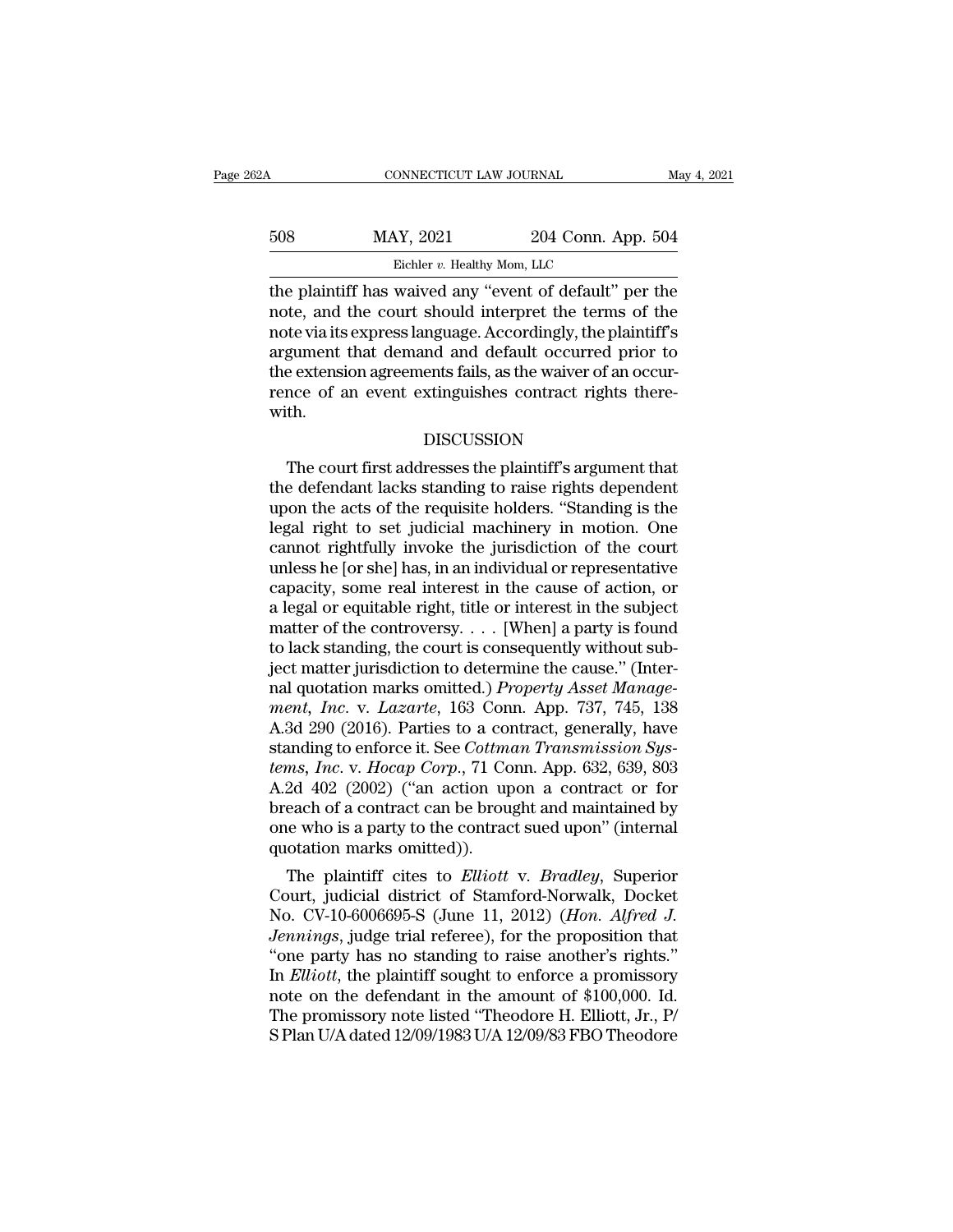| )21                                                                                                                                                                                   | CONNECTICUT LAW JOURNAL     | Page 263A |
|---------------------------------------------------------------------------------------------------------------------------------------------------------------------------------------|-----------------------------|-----------|
| 204 Conn. App. 504                                                                                                                                                                    | MAY, 2021                   | 509       |
|                                                                                                                                                                                       | Eichler v. Healthy Mom, LLC |           |
| H. Elliott, Jr.," as the holder of the note. Id. In that case,<br>the court held that there were genuine issues of material<br>fact "as to whother the plaintiff [weel a preper party |                             |           |

204 Conn. App. 504 MAY, 2021 509<br>Eichler v. Healthy Mom, LLC<br>H. Elliott, Jr.," as the holder of the note. Id. In that case,<br>the court held that there were genuine issues of material<br>fact "as to whether the plaintiff [was] 204 Conn. App. 504 MAY, 2021 509<br>Eichler v. Healthy Mom, LLC<br>H. Elliott, Jr.," as the holder of the note. Id. In that case,<br>the court held that there were genuine issues of material<br>fact "as to whether the plaintiff [was] 204 Conn. App. 504 MAY, 2021 509<br>Eichler v. Healthy Mom, LLC<br>H. Elliott, Jr.," as the holder of the note. Id. In that case,<br>the court held that there were genuine issues of material<br>fact "as to whether the plaintiff [was] Eichler v. Healthy Mom, LLC<br>
H. Elliott, Jr.," as the holder of the note. Id. In that case,<br>
the court held that there were genuine issues of material<br>
fact "as to whether the plaintiff [was] a proper party,<br>
in his indiv Eicher v. Healthy Mom, LLC<br>
H. Elliott, Jr.," as the holder of the note. Id. In that case,<br>
the court held that there were genuine issues of material<br>
fact "as to whether the plaintiff [was] a proper party,<br>
in his indivi H. Elliott, Jr.," as the holder of the note. Id. In that case,<br>the court held that there were genuine issues of material<br>fact "as to whether the plaintiff [was] a proper party,<br>in his individual capacity, to bring suit to the court held that there were genuine issues of material<br>fact "as to whether the plaintiff [was] a proper party,<br>in his individual capacity, to bring suit to enforce the<br>subject promissory note." Id. Specifically, the Sup fact "as to whether the plaintiff [was] a proper party,<br>in his individual capacity, to bring suit to enforce the<br>subject promissory note." Id. Specifically, the Superior<br>Court noted that the parties never addressed the leg Ins murvidual capacity, to bring suit to emotice the<br>bject promissory note." Id. Specifically, the Superior<br>purt noted that the parties never addressed the legal<br>gnificance of the words after the plaintiff's name and<br>und i subject promissory note. The specifically, the superior<br>Court noted that the parties never addressed the legal<br>significance of the words after the plaintiff's name and<br>found it unclear whether the plaintiff had standing as

Fourt hoted that the parties hever addressed the legal<br>significance of the words after the plaintiff's name and<br>found it unclear whether the plaintiff had standing as<br>the holder of the note in his individual capacity. Id.<br> significance of the words after the plaintiff had standing as<br>found it unclear whether the plaintiff had standing as<br>the holder of the note in his individual capacity. Id.<br>In the present case, the plaintiff entered into a From the holder of the note in his individual capacity. Id.<br>
In the present case, the plaintiff entered into a written<br>
agreement with the defendant that expressly provides<br>
for amendment, waiver, or modification. The note In the present case, the plaintiff entered into a written<br>agreement with the defendant that expressly provides<br>for amendment, waiver, or modification. The note pro-<br>vides that "[a]ny provision of this Note may be amended,<br> In the present case, the plaintiff entered into a written<br>agreement with the defendant that expressly provides<br>for amendment, waiver, or modification. The note pro-<br>vides that "[a]ny provision of this Note may be amended,<br> agreement with the defendant that expressly provides<br>for amendment, waiver, or modification. The note pro-<br>vides that "[a]ny provision of this Note may be amended,<br>waived or modified (a) upon the written consent of the<br>Com for amendment, waiver, or modification. The note provides that "[a]ny provision of this Note may be amended, waived or modified (a) upon the written consent of the Company and the Requisite Holders." The note defines requi vides that "[a]ny provision of this Note may be amended,<br>waived or modified (a) upon the written consent of the<br>Company and the Holder, or (b) upon the written con-<br>sent of the Company and the Requisite Holders." The<br>note waived or modified (a) upon the written consent of the Company and the Holder, or (b) upon the written consent of the Company and the Requisite Holders." The note defines requisite holders as "the holders of Series B Notes Company and the Holder, or (b) upon the written consent of the Company and the Requisite Holders." The note defines requisite holders as "the holders of Series B Notes evidencing at least a majority of the aggregate princi sent of the Company and the Requisite Holders." The<br>note defines requisite holders as "the holders of Series<br>B Notes evidencing at least a majority of the aggregate<br>principal amount of all Series B Notes then outstand-<br>ing note defines requisite holders as "the holders of Series B Notes evidencing at least a majority of the aggregate principal amount of all Series B Notes then outstanding." The parties agree that the aggregate principal of t B Notes evidencing at least a majority of the aggregate<br>principal amount of all Series B Notes then outstand-<br>ing." The parties agree that the aggregate principal of<br>the requisite holders is \$138,000, more than 50 percent<br> principal amount of all Series B Notes then outstand-<br>ing." The parties agree that the aggregate principal of<br>the requisite holders is \$138,000, more than 50 percent<br>of the \$258,000 balance. The ambiguity present in *Ellio* ing." The parties agree that the aggregate principal of<br>the requisite holders is \$138,000, more than 50 percent<br>of the \$258,000 balance. The ambiguity present in *Elliott*<br>is not present in the current action. It is clear the requisite holders is<br>of the \$258,000 balance<br>is not present in the cu<br>note and the extension<br>is a party to the contr<br>has standing to raise t<br>sion agreements.<br>Next, the court add The session balance. The amolgony present in *Eutott*<br>not present in the current action. It is clear from the<br>te and the extension agreements that the defendant<br>a party to the contracts. Accordingly, the defendant<br>s standi the standard in the current action. It is clear from the<br>note and the extension agreements that the defendant<br>is a party to the contracts. Accordingly, the defendant<br>has standing to raise the rights contained in the exten-

rote and the extension agreements that the defendant<br>is a party to the contracts. Accordingly, the defendant<br>has standing to raise the rights contained in the exten-<br>sion agreements.<br>Next, the court addresses the substance is a party to the contracts. Accordingly, the defendant<br>has standing to raise the rights contained in the exten-<br>sion agreements.<br>Next, the court addresses the substance of the par-<br>ties' arguments in light of the stipulat ras standing to raise the rights contained in the extension agreements.<br>Next, the court addresses the substance of the parties' arguments in light of the stipulated facts. The present inquiry is akin to a motion for summar sion agreements.<br>
Next, the court addresses the substance of the par-<br>
ties' arguments in light of the stipulated facts. The pres-<br>
ent inquiry is akin to a motion for summary judgment<br>
in the sense that no material facts Next, the court addresses the substance of the parties' arguments in light of the stipulated facts. The present inquiry is akin to a motion for summary judgment<br>in the sense that no material facts are in dispute. "[T]he<br>ge ties' arguments in light of the stipulated facts. The pres-<br>ent inquiry is akin to a motion for summary judgment<br>in the sense that no material facts are in dispute. "[T]he<br>genuine issue aspect of summary judgment requires ent inquiry is akin to a motion for summary judgment<br>in the sense that no material facts are in dispute. "[T]he<br>genuine issue aspect of summary judgment requires the<br>parties to bring forward before trial evidentiary facts, in the sense that no material facts are in dispute. "[T]he genuine issue aspect of summary judgment requires the parties to bring forward before trial evidentiary facts, or substantial evidence outside the pleadings, from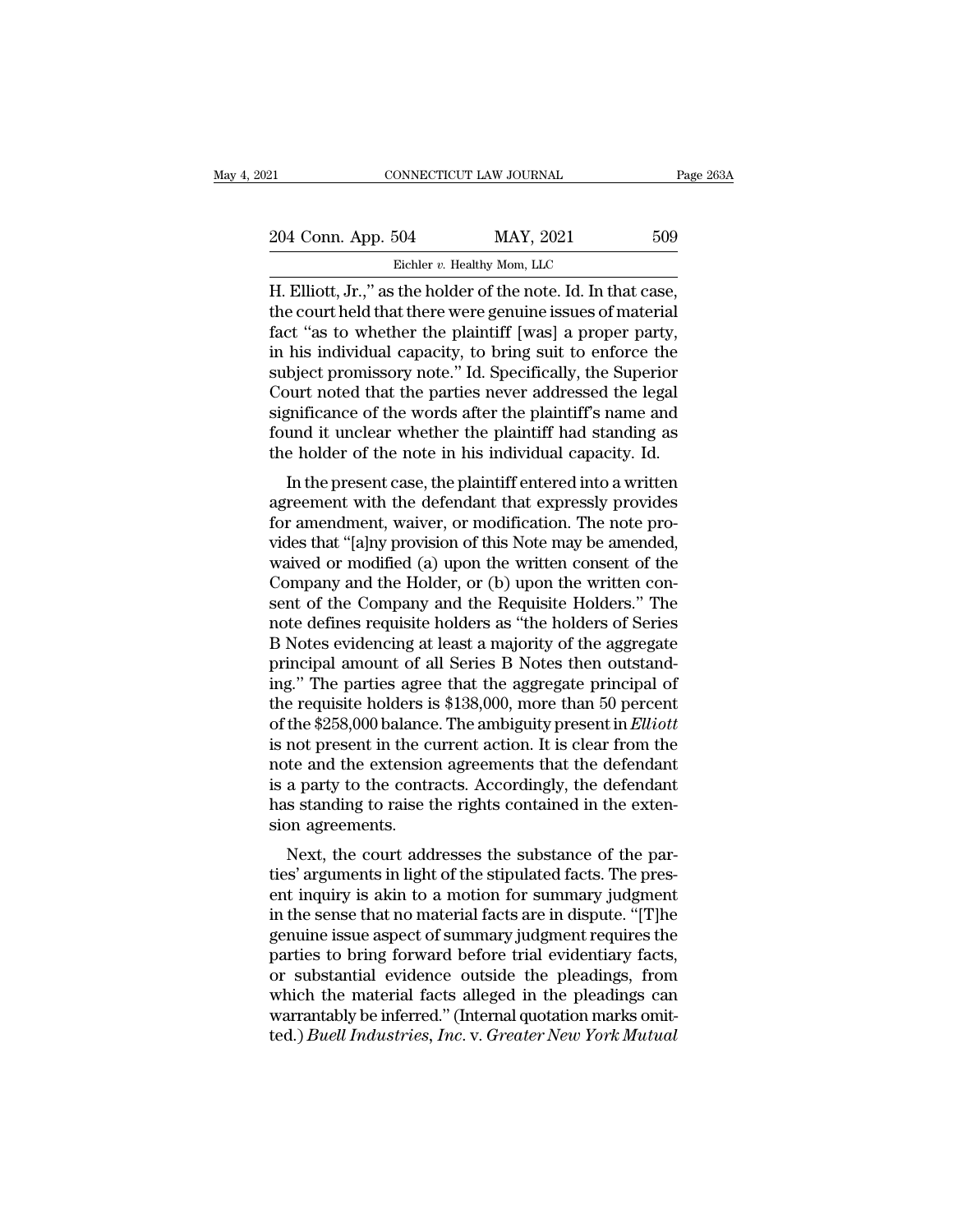# CONNECTICUT LAW JOURNAL May 4, 2021<br>510 MAY, 2021 204 Conn. App. 504<br>Eichler v. Healthy Mom, LLC 00NNECTICUT LAW JOURNAL<br>
XY, 2021 204 Conn. Ap<br>
Eichler *v.* Healthy Mom, LLC<br>
204 204 489 (2002

**IVENTE AN SURNAL** May 4, 2021<br> **IIO** MAY, 2021 204 Conn. App. 504<br> **IPORE AN EXECUTE:** *I*C Excher *v*. Healthy Mom, LLC<br> **IPORE AN EXECUTE:** FINE PARTIES have stipulated to the facts in this proceeding<br>
and accordingly t  $\begin{array}{lll} \text{BAY} & \text{BAY} & \text{2021} & \text{204 Conn. App. 504} \\ & \text{Eichler } v. \text{ Healthly Mom, LLC} \ \hline \end{array}$ <br>
First. Co., 259 Conn. 527, 556, 791 A.2d 489 (2002). The parties have stipulated to the facts in this proceeding and, accordingly, the followi  $\frac{\text{BA10}}{\text{B_1}} = \frac{100}{100}$  MAY, 2021 204 Conn. App. 504<br>  $\frac{100}{100}$  Eichler v. Healthy Mom, LLC<br>  $\frac{100}{100}$  Lns. Co., 259 Conn. 527, 556, 791 A.2d 489 (2002). The<br>
parties have stipulated to the facts in this pr 510 MAY, 2021 204 Conn. App. 504<br>Eichler v. Healthy Mom, LLC<br>*Ins. Co.*, 259 Conn. 527, 556, 791 A.2d 489 (2002). The<br>parties have stipulated to the facts in this proceeding<br>and, accordingly, the following inquiry is simp Eichler v. Healthy Mom, LLC<br> *Ins. Co.*, 259 Conn. 527, 556, 791 A.2d 489 (2002). The<br>
parties have stipulated to the facts in this proceeding<br>
and, accordingly, the following inquiry is simply a mat-<br>
ter of law for the Eichler v. Healthy Mom, LLC<br> *Ins. Co.*, 259 Conn. 527, 556, 791 A.2d 489 (2002). The<br>
parties have stipulated to the facts in this proceeding<br>
and, accordingly, the following inquiry is simply a mat-<br>
ter of law for the *Ins. Co.*, 259 Conn. 527, 556, 791 A.2d 489 (2002). The parties have stipulated to the facts in this proceeding and, accordingly, the following inquiry is simply a matter of law for the court to decide. Although the part parties have stipulated to the facts in this proceeding<br>and, accordingly, the following inquiry is simply a mat-<br>ter of law for the court to decide. Although the parties<br>agree to undisputed facts, the burdens are such that ter of law for the court to decide. Although the parties<br>agree to undisputed facts, the burdens are such that<br>the plaintiff has the burden to prove demand and default,<br>and the defendant has the burden as to the special<br>def agree to undisputed facts, the burdens are such that<br>the plaintiff has the burden to prove demand and default,<br>and the defendant has the burden as to the special<br>defense of waiver. U.S. Bank National Assn. v. Eichten,<br>184 omitted)). d the defendant has the burden as to the special<br>
fense of waiver. U.S. Bank National Assn. v. Eichten,<br>
4 Conn. App. 727, 745, 196 A.3d 328 (2018) ("[t]he<br>
rty raising a special defense has the burden of proving<br>
e facts defense of waiver. *U.S. Bank National Assn.* v. *Eichten*,<br>184 Conn. App. 727, 745, 196 A.3d 328 (2018) ("[t]he<br>party raising a special defense has the burden of proving<br>the facts alleged therein" (internal quotation mar

184 Conn. App. 727, 745, 196 A.3d 328 (2018) ("[t]he<br>party raising a special defense has the burden of proving<br>the facts alleged therein" (internal quotation marks<br>omitted)).<br>"[A] promissory note is nothing more than a wr party raising a special defense has the burden of proving<br>the facts alleged therein" (internal quotation marks<br>omitted)).<br>"[A] promissory note is nothing more than a written<br>contract for the payment of money.... [T]he fund the facts alleged therein" (internal quotation marks<br>
omitted)).<br>
"[A] promissory note is nothing more than a written<br>
contract for the payment of money.... [T]he funda-<br>
mental rules governing contract law are applicable omitted)).<br>
"[A] promissory note is nothing more than a written<br>
contract for the payment of money.... [T]he funda-<br>
mental rules governing contract law are applicable."<br>
(Citation omitted.) Appliances, Inc. v. Yost, 181 "[A] promissory note is nothing more than a written<br>contract for the payment of money.... [T]he funda-<br>mental rules governing contract law are applicable."<br>(Citation omitted.) *Appliances, Inc.* v. *Yost*, 181 Conn.<br>207, contract for the payment of money. . . . . [T]he funda-<br>mental rules governing contract law are applicable."<br>(Citation omitted.) *Appliances, Inc.* v. *Yost*, 181 Conn.<br>207, 210–11, 435 A.2d 1 (1980). "It is well establis mental rules governing contract law are applicable."<br>
(Citation omitted.) *Appliances, Inc.* v. *Yost*, 181 Conn.<br>
207, 210–11, 435 A.2d 1 (1980). "It is well established<br>
that [p]arties are bound to the terms of a contrac (Citation omitted.) *Appliances, Inc.* v. *Yost*, 181 Conn.<br>207, 210–11, 435 A.2d 1 (1980). "It is well established<br>that [p]arties are bound to the terms of a contract even<br>though it is not signed if their assent is other  $207, 210-11, 435$   $A.2d$  1 (1980). "It is well established<br>that [p]arties are bound to the terms of a contract even<br>though it is not signed if their assent is otherwise indi-<br>cated." (Internal quotation marks omitted.) that [p]arties are bound to the terms of a contract even<br>though it is not signed if their assent is otherwise indi-<br>cated." (Internal quotation marks omitted.) *Ullman,*<br>Perlmutter & Sklaver v. Byers, 96 Conn. App. 501, 50 though it is not signed if their assent is otherwise indicated." (Internal quotation marks omitted.) *Ullman,*<br>*Perlmutter & Sklaver* v. *Byers*, 96 Conn. App. 501, 505–506, 900 A.2d 602 (2006). "[C]ontracts voluntarily an cated." (Internal quotation marks omitted.) *Ullman,*<br>Perlmutter & Sklaver v. Byers, 96 Conn. App. 501, 505–506, 900 A.2d 602 (2006). "[C]ontracts voluntarily and<br>fairly made should be held valid and enforced in the<br>courts Perlmutter & Sklaver v. Byers, 96 Conn. App. 501, 505–506, 900 A.2d 602 (2006). "[C]ontracts voluntarily and fairly made should be held valid and enforced in the courts." (Internal quotation marks omitted.) Schwartz v. Fa 6, 900 A.2d 602 (2006). "[C]ontracts voluntarily and<br>
irly made should be held valid and enforced in the<br>
urts." (Internal quotation marks omitted.) *Schwartz*<br> *Family Dental Group*, *P.C.*, 106 Conn. App. 765, 773,<br>
3 A fairly made should be held valid and enforced in the<br>courts." (Internal quotation marks omitted.) *Schwartz*<br>v. Family Dental Group, P.C., 106 Conn. App. 765, 773,<br>943 A.2d 1122, cert. denied, 288 Conn. 911, 954 A.2d<br>184 (

courts." (Internal quotation marks omitted.) *Schwartz*<br>v. Family Dental Group, P.C., 106 Conn. App. 765, 773,<br>943 A.2d 1122, cert. denied, 288 Conn. 911, 954 A.2d<br>184 (2008).<br>"[W]hen interpreting a contract, [courts] must v. Family Dental Group, P.C., 106 Conn. App. 765, 773,<br>943 A.2d 1122, cert. denied, 288 Conn. 911, 954 A.2d<br>184 (2008).<br>"[W]hen interpreting a contract, [courts] must look<br>at the contract as a whole, consider all relevant 943 A.2d 1122, cert. denied, 288 Conn. 911, 954 A.2d<br>184 (2008).<br>"[W]hen interpreting a contract, [courts] must look<br>at the contract as a whole, consider all relevant portions<br>together and, if possible, give operative effe 184 (2008).<br>
"[W]hen interpreting a contract, [courts] must look<br>
at the contract as a whole, consider all relevant portions<br>
together and, if possible, give operative effect to every<br>
provision in order to reach a reasona "[W]hen interpreting a contract, [courts] must look<br>at the contract as a whole, consider all relevant portions<br>together and, if possible, give operative effect to every<br>provision in order to reach a reasonable overall resu at the contract as a whole, consider all relevant portions<br>together and, if possible, give operative effect to every<br>provision in order to reach a reasonable overall result."<br>(Internal quotation marks omitted.) *Connecticu* together and, if possible, give operative effect to every<br>provision in order to reach a reasonable overall result."<br>(Internal quotation marks omitted.) *Connecticut National*<br>Bank v. Rehab Associates, 300 Conn. 314, 322, 1 provision in order to reach a reasonable overall result."<br>(Internal quotation marks omitted.) *Connecticut National*<br>Bank v. Rehab Associates, 300 Conn. 314, 322, 12 A.3d<br>995 (2011). "[W]e accord the language employed in t (Internal quotation marks omitted.) *Connecticut National* Bank v. Rehab Associates, 300 Conn. 314, 322, 12 A.3d 995 (2011). "[W]e accord the language employed in the contract a rational construction based on its common,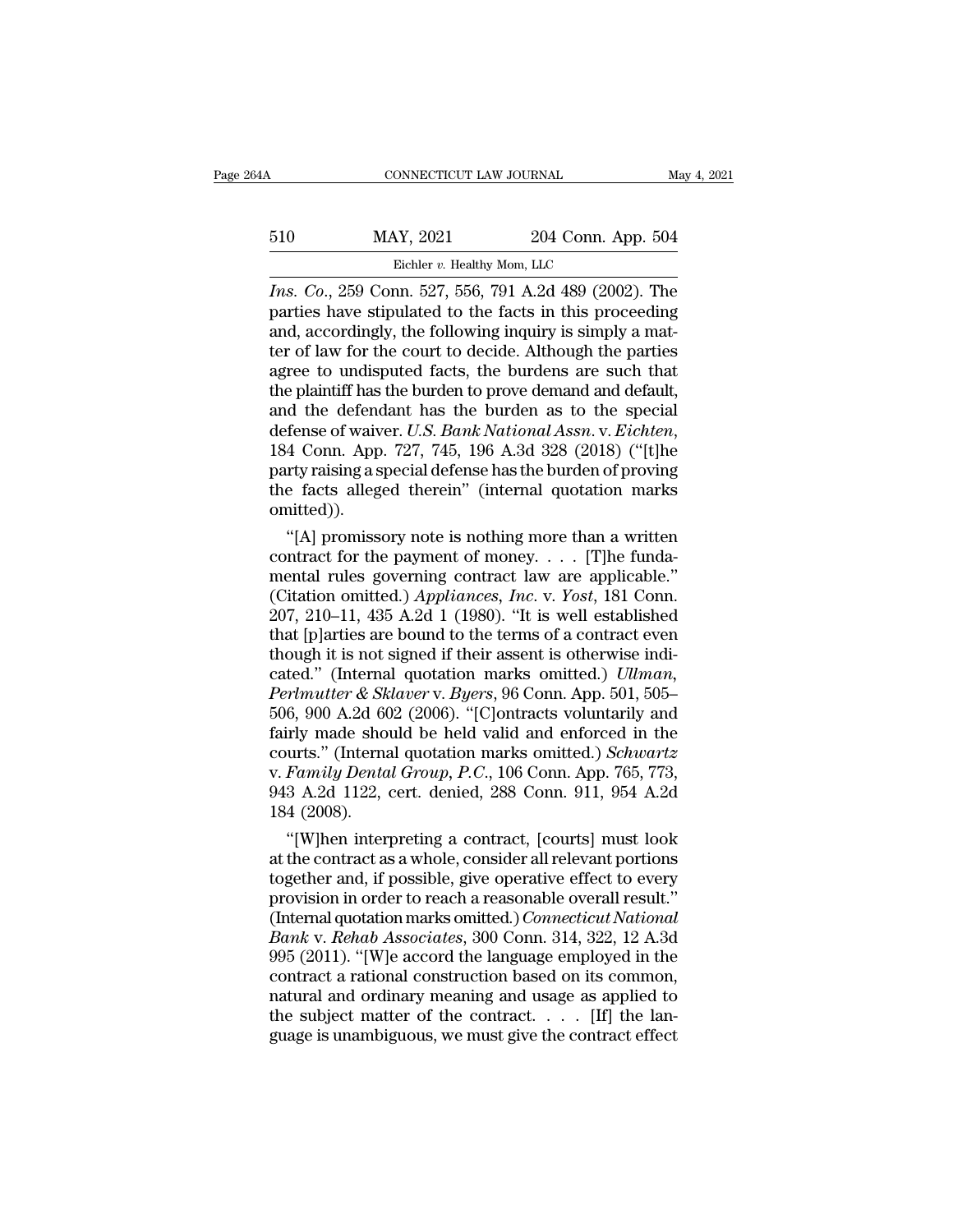21 CONNECTICUT LAW JOURNAL Page 265A<br>
204 Conn. App. 504 MAY, 2021 511<br>
Eichler v. Healthy Mom, LLC

MONNECTICUT LAW JOURNAL<br>504 MAY, 2021<br>Eichler *v.* Healthy Mom, LLC<br>rerms Hfl the language is a Eq. 204 Conn. App. 504 MAY, 2021 511<br>  $\frac{\text{Eichler } v. \text{ Health } M \text{Mm, LLC}}{\text{Eichler } v. \text{ Health } M \text{mm, LLC}}$ <br>
according to its terms. . . . [If] the language is ambiguities<br>
against the drafter " (Internal quotation marks emitted) 204 Conn. App. 504 MAY, 2021 511<br>Eichler v. Healthy Mom, LLC<br>according to its terms. . . . [If] the language is ambiguities<br>against the drafter." (Internal quotation marks omitted.)<br>FH Investment Co., LLC v. Channo, LLC, 204 Conn. App. 504 MAY, 2021 511<br>Eichler v. Healthy Mom, LLC<br>according to its terms. . . . . [If] the language is ambigu-<br>ous, however, we must construe those ambiguities<br>against the drafter.'' (Internal quotation marks o *Eicher v. Healthy Mom, LLC*<br> *Eicher v. Healthy Mom, LLC*<br> *Eicher v. Healthy Mom, LLC*<br> *Cording to its terms.* . . . [If] the language is ambiguous, however, we must construe those ambiguities<br>
against the drafter." (In Eichler v. Healthy Mom, LLC<br>
according to its terms. . . . [If] the language is ambiguities<br>
against the drafter." (Internal quotation marks omitted.)<br> *EH Investment Co., LLC v. Chappo, LLC, 174 Conn.*<br>
App. 344, 358, 16 Eichler v. Healthy Mom, LLC<br>according to its terms. . . . [If] the language is ambiguities<br>against the drafter." (Internal quotation marks omitted.)<br>*EH Investment Co., LLC* v. *Chappo, LLC*, 174 Conn.<br>App. 344, 358, 166 according to its terms. . . . [If] the language is ambiguous, however, we must construe those ambiguities against the drafter." (Internal quotation marks omitted.)  $EH$  Investment Co.,  $LLC$  v. Chappo,  $LLC$ , 174 Conn. App. ous, however, we must construe those ambiguities<br>against the drafter." (Internal quotation marks omitted.)<br>*EH Investment Co., LLC* v. *Chappo, LLC*, 174 Conn.<br>App. 344, 358, 166 A.3d 800 (2017). "Although ordinarily<br>the q against the drafter." (Internal quotation marks omitted.)<br> *EH Investment Co., LLC* v. *Chappo, LLC*, 174 Conn.<br>
App. 344, 358, 166 A.3d 800 (2017). "Although ordinarily<br>
the question of contract interpretation, being a q *EH Investment Co., LLC v. Chappo, LLC,* 174 Conn.<br>App. 344, 358, 166 A.3d 800 (2017). "Although ordinarily<br>the question of contract interpretation, being a question<br>of the parties' intent, is a question of fact  $\dots$  [w]h App. 344, 358, 166 A.3d 800 (2017). "Although ordinarily<br>the question of contract interpretation, being a question<br>of the parties' intent, is a question of fact . . . [w]here<br>there is definitive contract language, the dete the question of contract interpretation, being a question<br>of the parties' intent, is a question of fact . . . [w]here<br>there is definitive contract language, the determination<br>of what the parties intended by their contract of the parties' intent, is a question of fact... [w]here<br>there is definitive contract language, the determination<br>of what the parties intended by their contractual com-<br>mitments is a question of law." (Internal quotation m there is definitive contract language, the determination<br>of what the parties intended by their contractual com-<br>mitments is a question of law." (Internal quotation marks<br>omitted.) *Rund v. Melillo*, 63 Conn. App. 216, 220, of what the part<br>mitments is a que<br>omitted.) *Rund*<br>A.2d 774 (2001).<br>of fact." *Frantz*<br>889 A.2d 865, c<br>100 (2006).<br>The note at i the note at issue provides: "All unpaid principal,<br>The note at issue provides: "[w]aiver is a question<br>fact." *Frantz v. Romaine*, 93 Conn. App. 385, 400,<br>9 A.2d 865, cert. denied, 277 Conn. 932, 896 A.2d<br>0 (2006).<br>The not of the balance of Social Apple 210, 220, 772<br>A.2d 774 (2001). Nevertheless, "[w]aiver is a question<br>of fact." *Frantz v. Romaine*, 93 Conn. App. 385, 400,<br>889 A.2d 865, cert. denied, 277 Conn. 932, 896 A.2d<br>100 (2006).<br>Th

A.2d  $1/4$  (2001). Nevertheless, [w]aiver is a question<br>of fact." *Frantz v. Romaine*, 93 Conn. App. 385, 400,<br>889 A.2d 865, cert. denied, 277 Conn. 932, 896 A.2d<br>100 (2006).<br>The note at issue provides: "All unpaid princi of fact. *Frantz v. homaine*, 55 Conf. App. 565, 400, 889 A.2d 865, cert. denied, 277 Conn. 932, 896 A.2d 100 (2006).<br>The note at issue provides: "All unpaid principal, together with the balance of unpaid and accrued inte  $b_{32}$ ,  $b_{32}$ ,  $b_{32}$ ,  $b_{32}$ ,  $b_{32}$ ,  $b_{32}$ ,  $b_{32}$ ,  $b_{32}$  and  $b_{32}$ .<br>
The note at issue provides: "All unpaid principal,<br>
together with the balance of unpaid and accrued inter-<br>
est and other amounts payabl The note at issue provides: "All unpaid principal,<br>together with the balance of unpaid and accrued inter-<br>est and other amounts payable hereunder, if not con-<br>verted pursuant to the provisions of Section 4 or 5<br>below, shal The note at issue provides: "All unpaid principal,<br>together with the balance of unpaid and accrued inter-<br>est and other amounts payable hereunder, if not con-<br>verted pursuant to the provisions of Section 4 or 5<br>below, shal together with the balance of unpaid and accrued interest and other amounts payable hereunder, if not converted pursuant to the provisions of Section 4 or 5 below, shall be due and payable on demand at any time after the e est and other amounts payable hereunder, if not converted pursuant to the provisions of Section 4 or 5<br>below, shall be due and payable on demand at any time<br>after the earlier of (i) December 31, 2015 (the 'Maturity<br>Date'), verted pursuant to the provisions of Section 4 or 5<br>below, shall be due and payable on demand at any time<br>after the earlier of (i) December 31, 2015 (the 'Maturity<br>Date'), or (ii) when such amounts are declared due and<br>pay below, shall be due and payable on demand at any time<br>after the earlier of (i) December 31, 2015 (the 'Maturity<br>Date'), or (ii) when such amounts are declared due and<br>payable by the Holder upon or after the occurrence of<br>a after the earlier of (i) December 31, 2015 (the 'Maturity<br>Date'), or (ii) when such amounts are declared due and<br>payable by the Holder upon or after the occurrence of<br>an Event of Default . . . . . " An event of default un Date'), or (ii) when such amounts are declared due and<br>payable by the Holder upon or after the occurrence of<br>an Event of Default  $\ldots$ ..." An event of default under<br>the note includes the company's failure to pay "(i) when payable by the Holder upon or after the occurrence of<br>an Event of Default  $\ldots$ ." An event of default under<br>the note includes the company's failure to pay "(i) when<br>due any principal payment on the due date hereunder,<br>or an Event of Default . . . . ." An event of default under<br>the note includes the company's failure to pay "(i) when<br>due any principal payment on the due date hereunder,<br>or (ii) any interest or other payment required under t the note includes the company's failure to pay due any principal payment on the due date  $l$  or (ii) any interest or other payment required terms of this Note on the date due and such shall not have been made within fifte (ii) any interest or other payment required under the<br>rms of this Note on the date due and such payment<br>all not have been made within fifteen (15) days of<br>e Company's receipt of Holder's written notice to the<br>pmpany of su or (ii) any interest or other payment required under the<br>terms of this Note on the date due and such payment<br>shall not have been made within fifteen (15) days of<br>the Company's receipt of Holder's written notice to the<br>Com

First of this rote on the date due and such payment<br>shall not have been made within fifteen  $(15)$  days of<br>the Company's receipt of Holder's written notice to the<br>Company of such failure to pay  $\ldots$ ."<br>The parties stipula Shan not have been made whilm inteen  $(15)$  days of<br>the Company's receipt of Holder's written notice to the<br>Company of such failure to pay  $\dots$ ."<br>The parties stipulated to the fact that the plaintiff<br>made demand for payme The parties stipulated to the fact that the plaintiff<br>made demand for payment on December 31, 2015, January 26, 2016, February 29, 2016, and September 22, 2016.<br>The parties also agree that the defendant and requisite<br>hold The parties stipulated to the fact that the plaintiff<br>made demand for payment on December 31, 2015, January 26, 2016, February 29, 2016, and September 22, 2016.<br>The parties also agree that the defendant and requisite<br>hold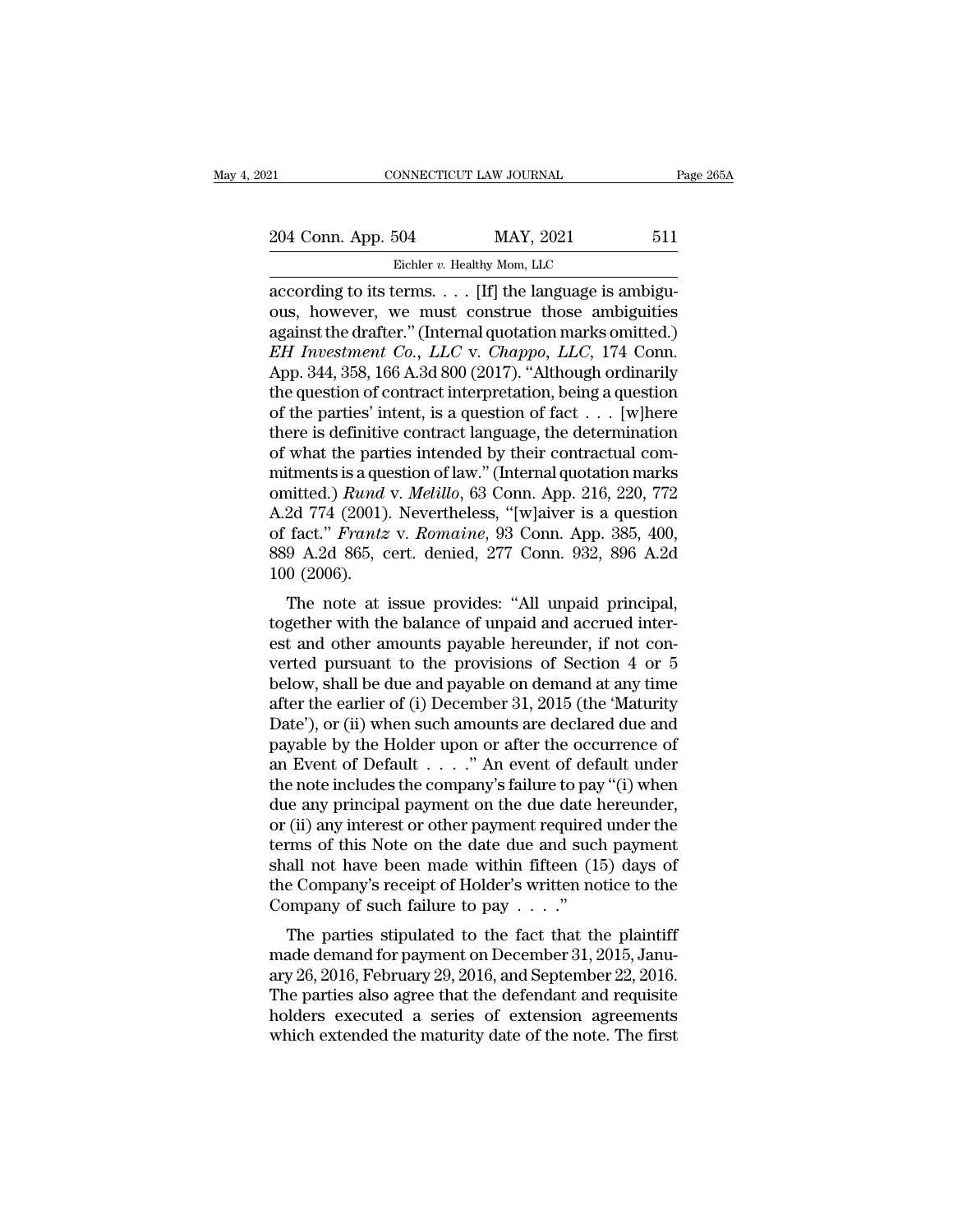| 6А  | CONNECTICUT LAW JOURNAL                             |                    | May 4, 2021 |
|-----|-----------------------------------------------------|--------------------|-------------|
| 512 | MAY, 2021                                           | 204 Conn. App. 504 |             |
|     | Eichler v. Healthy Mom, LLC                         |                    |             |
|     | extension agreement dated December 30 2015 extended |                    |             |

Extension agreement, dated December 30, 2015, extended<br>the maturity date from December 30, 2015, extended<br>the maturity date from December 31, 2015, to September 30, 2016. The second extension agreement, dated the maturity date of maturity date from December 30, 2015, extended<br>the maturity date from December 30, 2015, extended<br>the maturity date from December 31, 2015, to Septem-<br>ber 30, 2016. The second extension agreement, date  $\frac{\text{Eichler } v. \text{ Health } y \text{ Mom, LLC}}{\text{Extension agreement, dated December 30, 2015, extended}}$ <br>
the maturity date from December 30, 2015, extended<br>
the maturity date from December 31, 2015, to September 30, 2016. The second extension agreement, dated<br>
September 1, 2 MAY, 2021 204 Conn. App. 504<br>Eichler v. Healthy Mom, LLC<br>extension agreement, dated December 30, 2015, extended<br>the maturity date from December 31, 2015, to Septem-<br>ber 30, 2016. The second extension agreement, dated<br>Septe Eichler v. Healthy Mom, LLC<br>extension agreement, dated December 30, 2015, extended<br>the maturity date from December 31, 2015, to Septem-<br>ber 30, 2016. The second extension agreement, dated<br>September 1, 2016, to September 3 Eichler v. Healthy Mom, LLC<br>extension agreement, dated December 30, 2015, extended<br>the maturity date from December 31, 2015, to Septem-<br>ber 30, 2016. The second extension agreement, dated<br>September 1, 2016, extended the m extension agreement, dated December 30, 2015, extended<br>the maturity date from December 31, 2015, to Septem-<br>ber 30, 2016. The second extension agreement, dated<br>September 1, 2016, extended the maturity date from Sep-<br>tember the maturity c<br>ber 30, 2016.<br>September 1, 2<br>tember 30, 201<br>sion agreeme<br>maturity date<br>30, 2019.<br>The third e: The third extended the maturity date from Sep-<br>mber 30, 2016, to September 30, 2017. The last exten-<br>on agreement, dated August 1, 2018, extended the<br>aturity date from September 30, 2017, to September<br>, 2019.<br>The third ext beptender 1, 2010, extended the hiatunty date from September 30, 2016, to September 30, 2017. The last extension agreement, dated August 1, 2018, extended the maturity date from September 30, 2017, to September 30, 2019.<br>T

Eniber 30, 2010, to September 30, 2017. The last extension agreement, dated August 1, 2018, extended the maturity date from September 30, 2017, to September 30, 2019.<br>The third extension agreement provides that "[t]his ame sion agreement, dated August 1, 2016, extended the<br>maturity date from September 30, 2017, to September<br>30, 2019.<br>The third extension agreement provides that "[t]his<br>amendment shall constitute a waiver of any Event of<br>Defau rights of any Holder under September Soletic September<br>30, 2019.<br>The third extension agreement provides that "[t]his<br>amendment shall constitute a waiver of any Event of<br>Default under Section 2.1 of the Series B Notes occur 30, 2019.<br>The third extension agreement provides that "[t]his<br>amendment shall constitute a waiver of any Event of<br>Default under Section 2.1 of the Series B Notes occur-<br>ring prior to September 30, 2018 and a waiver of any<br> The third extension agreement provides that "[t]his<br>amendment shall constitute a waiver of any Event of<br>Default under Section 2.1 of the Series B Notes occur-<br>ring prior to September 30, 2018 and a waiver of any<br>rights of amendment shall constitute a waiver of any Event of<br>Default under Section 2.1 of the Series B Notes occur-<br>ring prior to September 30, 2018 and a waiver of any<br>rights of any Holder under Section 3 of the Series B<br>Notes wit Default under Section 2.1 of the Series B Notes occurring prior to September 30, 2018 and a waiver of any rights of any Holder under Section 3 of the Series B Notes with respect to same." The parties agreed in the original ring prior to Se<br>rights of any H<br>Notes with resp<br>original iteratio<br>the contract co<br>upon the conser<br>See supra.<br>"Courts must The parties of any froncer under Section 3 of the Series B<br>btes with respect to same." The parties agreed in the<br>iginal iteration of the contract that any provision of<br>e contract could be waived, amended, or modified<br>on th to the contract that any provision of<br>the contract could be waived, amended, or modified<br>upon the consent of the company and requisite holders.<br>See supra.<br>"Courts must always be mindful that parties are enti-<br>tled to the b

original iteration of the contract that any provision of<br>the contract could be waived, amended, or modified<br>upon the consent of the company and requisite holders.<br>See supra.<br>"Courts must always be mindful that parties are the contract collid be waived, alternated, or modified<br>upon the consent of the company and requisite holders.<br>See supra.<br>"Courts must always be mindful that parties are enti-<br>tled to the benefit of their bargain, and the the consent of the company and requisite notices.<br>See supra.<br>"Courts must always be mindful that parties are entitled to the benefit of their bargain, and the mere fact<br>[that] it turns out to have been a bad bargain for o "Courts must always be mindful that parties are entitled to the benefit of their bargain, and the mere fact [that] it turns out to have been a bad bargain for one of the parties does not justify, through artful interpretat "Courts must always be mindful that parties are enti-<br>tled to the benefit of their bargain, and the mere fact<br>[that] it turns out to have been a bad bargain for one<br>of the parties does not justify, through artful interpret tled to the benefit of their bargain, and the mere fact<br>[that] it turns out to have been a bad bargain for one<br>of the parties does not justify, through artful interpreta-<br>tion, changing the clear meaning of the parties' wo [that] it turns out to have been a bad bargain for one<br>of the parties does not justify, through artful interpreta-<br>tion, changing the clear meaning of the parties' words."<br>(Internal quotation marks omitted.)  $EH$  Investmen of the parties does not justify, through artful interpretation, changing the clear meaning of the parties' words."<br>(Internal quotation marks omitted.) *EH Investment Co.,*<br>*LLC* v. *Chappo, LLC*, supra, 174 Conn. App. 360. tion, changing the clear meaning of the parties' words."<br>(Internal quotation marks omitted.) *EH Investment Co.,*<br>*LLC* v. *Chappo, LLC*, supra, 174 Conn. App. 360. The<br>plain language and ordinary meaning of the promissory (Internal quotation marks omitted.) *EH Investment Co.*,  $LLC$  v. *Chappo*,  $LLC$ , supra, 174 Conn. App. 360. The plain language and ordinary meaning of the promissory note clearly shows that the parties agreed to allow ame LLC v. Chappo, LLC, supra, 174 Conn. App. 360. The<br>plain language and ordinary meaning of the promissory<br>note clearly shows that the parties agreed to allow amend-<br>ment, modification, and waiver, by the consent of only<br>the plain language and ordinary meaning of the promissory<br>note clearly shows that the parties agreed to allow amend-<br>ment, modification, and waiver, by the consent of only<br>the company and the requisite noteholders. Although<br>th note clearly shows that the parties agreed to allow amendment, modification, and waiver, by the consent of only the company and the requisite noteholders. Although the plaintiff may not have fully appreciated the impact of ment, modification, and waiver, by the consent of only<br>the company and the requisite noteholders. Although<br>the plaintiff may not have fully appreciated the impact<br>of this provision at the time the contract was entered<br>into the company and the requisite noteholders. Although<br>the plaintiff may not have fully appreciated the impact<br>of this provision at the time the contract was entered<br>into, this does not change its present application. The<br>inf the plaintiff may not have fully appreciated the impact<br>of this provision at the time the contract was entered<br>into, this does not change its present application. The<br>information contained in the stipulation, along with th of this provision at the time the contract was entered<br>into, this does not change its present application. The<br>information contained in the stipulation, along with the<br>parties' attached exhibits, clearly shows that the fac